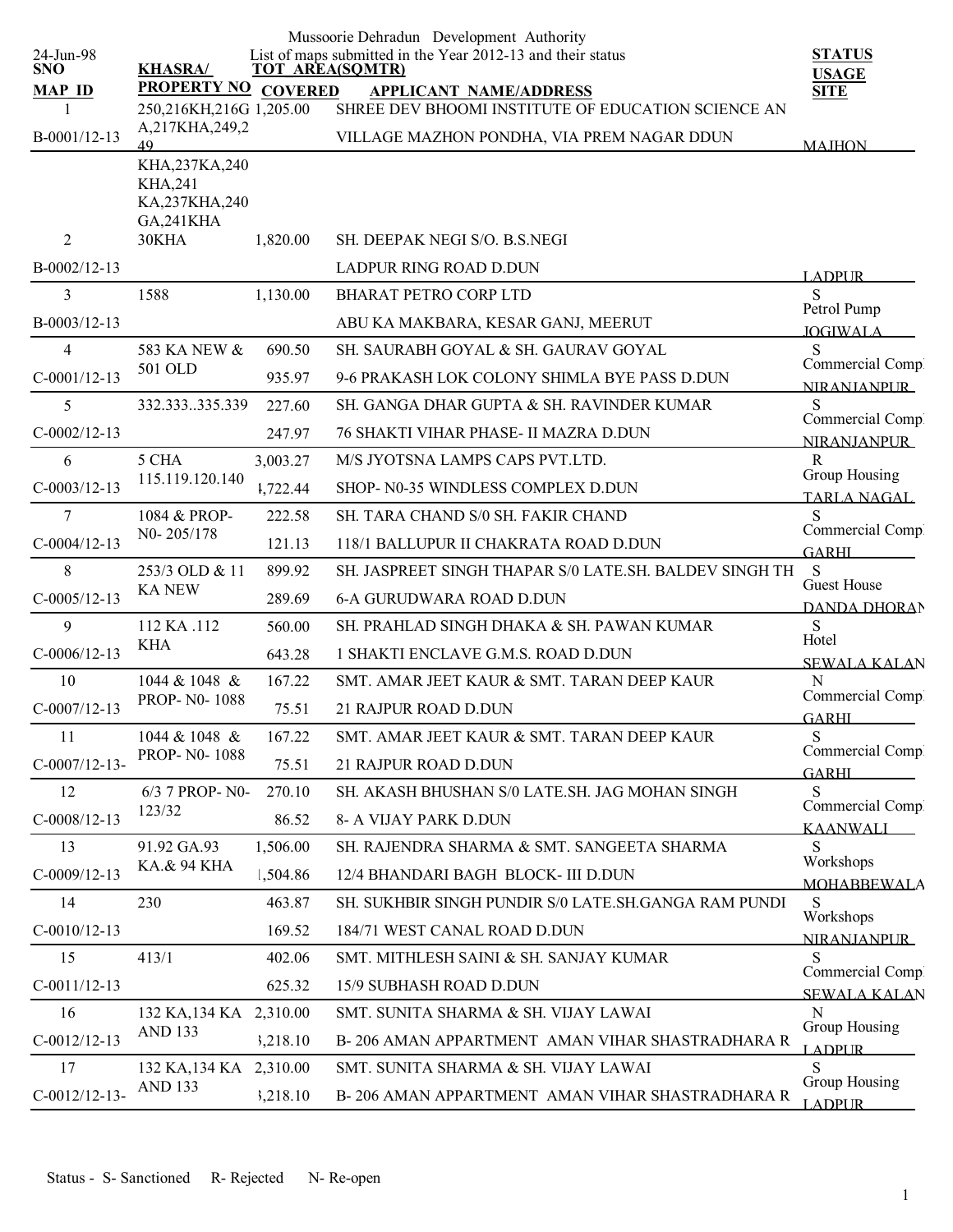| 24-Jun-98           |                                                |          | Mussoorie Dehradun Development Authority<br>List of maps submitted in the Year 2012-13 and their status | <b>STATUS</b>             |
|---------------------|------------------------------------------------|----------|---------------------------------------------------------------------------------------------------------|---------------------------|
| <b>SNO</b>          | <b>KHASRA/</b>                                 |          | <b>TOT AREA(SQMTR)</b>                                                                                  | <b>USAGE</b>              |
| <b>MAP ID</b><br>18 | PROPERTY NO COVERED<br>443 KA.446.447 3,129.71 |          | <b>APPLICANT NAME/ADDRESS</b><br>SH. MAHESH CHAND. SH. DHEERAJ.SH. JASMEET SINGH.SH. P                  | <b>SITE</b><br>R          |
| $C-0013/12-13$      | & 452                                          |          | 11-A KALIDAS ROAD D.DUN                                                                                 | Commercial Compl          |
|                     |                                                | 5,180.25 | SMT. SHASHI BALA SHARMA W/0 LATE. SH. PANDIT JAMNADU                                                    | <b>NIRANIANPUR</b>        |
| 19                  | 1270/1                                         | 424.00   |                                                                                                         | R<br>Commercial Compl     |
| $C-0014/12-13$      |                                                | 564.03   | <b>180 RAIPUR D.DUN</b>                                                                                 | <b>RAIPUR</b>             |
| 20                  | 221.222.223                                    | 1,116.00 | M.P. SINGH FOUNDATION                                                                                   | S<br>School/College/Inst  |
| $C-0015/12-13$      |                                                | 3,638.16 | 32 FIRST FLOOR C.S.C. N0-2 C- BLOCK YOJNA VIHAR DELHI -                                                 | KALA GAON                 |
| 21                  | 235 (NEW-225) 1,620.00                         |          | M/S NISHCHAL INFRA DEVELOPERS PVT LTD.                                                                  | S<br>Group Housing        |
| $C-0016/12-13$      |                                                | 2,527.44 | 456 SARAYA KHAVAZA, FARIDABAD.HARIYANA.                                                                 | <b>DHORAN KHAS</b>        |
| 22                  | 253 .431.434.<br>KA. 434 GA &                  | 9,561.16 | AGRIM INFRASTRACTURE BUILDERS PVT. LTD.                                                                 | N<br>Commercial Compl     |
| $C-0017/12-13$      | 253 NEW 389                                    | 7,996.57 | 19, RAJPUR ROAD KWALITY COMPLEX D.DUN                                                                   | <b>NIRANIANPUR</b>        |
| 23                  | <b>GHA</b><br>253 .431.434.                    |          | AGRIM INFRASTRACTURE BUILDERS PVT. LTD.                                                                 | S                         |
|                     | KA. 434 GA &                                   | 9,561.16 |                                                                                                         | Commercial Comp           |
| $C-0017/12-13-$     | 253 NEW 389                                    | 7,996.57 | 19, RAJPUR ROAD KWALITY COMPLEX D.DUN                                                                   | <b>NIRANIANPLIR</b>       |
| 24                  | <b>GHA</b><br>75/1                             | 334.57   | <b>SH. SUNIL JAISWAL</b>                                                                                | R                         |
| $C-0018/12-13$      |                                                | 534.59   | 75/1 ARAGHAR, DEHRADUN.                                                                                 | Commercial Compl          |
| 25                  | 13 MIN                                         | 404.00   | SMT. NAMEETA VERMA & OTHERS                                                                             | <b>HARIDWAR ROA</b><br>N  |
| $C-0019/12-13$      |                                                | 189.87   | C/O SHRI DINESH JAIN, RUCHIPURA, NIRANJANPUR.D.DUN.                                                     | Home                      |
| 26                  | 13 MIN                                         | 404.00   | SMT. NAMEETA VERMA & OTHERS                                                                             | <b>KAANWALL</b><br>S      |
| $C-0019/12-13-$     |                                                | 189.87   | C/O SHRI DINESH JAIN, RUCHIPURA, NIRANJANPUR.D.DUN.                                                     | Commercial Comp           |
| 27                  | 1433                                           | 490.00   | SH. AYUSH CHANDEL & SMT. SAVITA CHANDEL                                                                 | <b>KAANWALI</b><br>N      |
| $C-0020/12-13$      |                                                | 305.85   | <b>GRAM AJABPUR KHURD D.DUN</b>                                                                         | Commercial Comp.          |
| 28                  | 1433                                           | 490.00   | SH. AYUSH CHANDEL & SMT. SAVITA CHANDEL                                                                 | AIARPUR KHURI<br>S        |
| $C-0020/12-13-$     |                                                | 305.85   | <b>GRAM AJABPUR KHURD D.DUN</b>                                                                         | Commercial Comp           |
| 29                  | 42/1                                           | 4,770.00 | SH. J.V.S. NEGI S/0 SH. S.S. NEGI                                                                       | <b>AJABPUR KHURI</b><br>S |
| $C-0021/12-13$      |                                                | 3,984.93 | ASHOK VIHAR G.M.S. ROAD D.DUN                                                                           | Group Housing             |
| 30                  | 1240/2                                         | 507.34   | SH. NAVEEN KUMAR GUPTA & SH. ANIL KUMAR                                                                 | <b>EAST HOPE TOW</b><br>N |
|                     |                                                |          |                                                                                                         | Commercial Comp.          |
| $C-0022/12-13$      |                                                | 592.07   | CHAKRATA ROAD D.DUN                                                                                     | <b>GARHL</b>              |
| 31                  | 1240/2                                         | 507.34   | SH. NAVEEN KUMAR GUPTA & SH. ANIL KUMAR                                                                 | S<br>Commercial Compl     |
| $C-0022/12-13-$     |                                                | 592.07   | CHAKRATA ROAD D.DUN                                                                                     | <b>GARHL</b>              |
| 32                  | 2353 ZA & 2357                                 | 910.45   | M/S S.K.ELECTRONICS OWNER SH. SUMEET NANDA                                                              | S<br>Industry             |
| $C-0023/12-13$      |                                                | 891.77   | D-27 RACE COURSE D.DUN                                                                                  | <b>ARCADIA GRAN</b>       |
| 33                  | 504                                            | 530.00   | SH. INDER MOHAN RAWAT & SMT. SUMAN RAWAT                                                                | S<br>Commercial Compl     |
| $C-0024/12-13$      |                                                | 279.00   | 25 SAI LOK PHASE- II G.M.S. ROAD D.DUN                                                                  | <b>KAANWALI</b>           |
| 34                  | PROP-N0-115                                    | 363.49   | SH. CHANDER MOHAN KOHLI S/0 SH. JAI CHAND KOHLI                                                         | S<br>Commercial Comp.     |
| $C-0025/12-13$      | <b>NEW &amp; 47 OLD</b>                        | 184.30   | 47 ARHAT BAZAR D.DUN                                                                                    | <b>ARATH BAZAR</b>        |
| 35                  | 182 KA &                                       | 4,097.00 | M/S DOON HOTEL AND RESORT PVT. LTD.                                                                     | N<br>Hotel                |
| $C-0026/12-13$      | 182/329                                        | 5,729.80 | 85 LAXMI ROAD DALANWALA D.DUN                                                                           | <b>MALSI</b>              |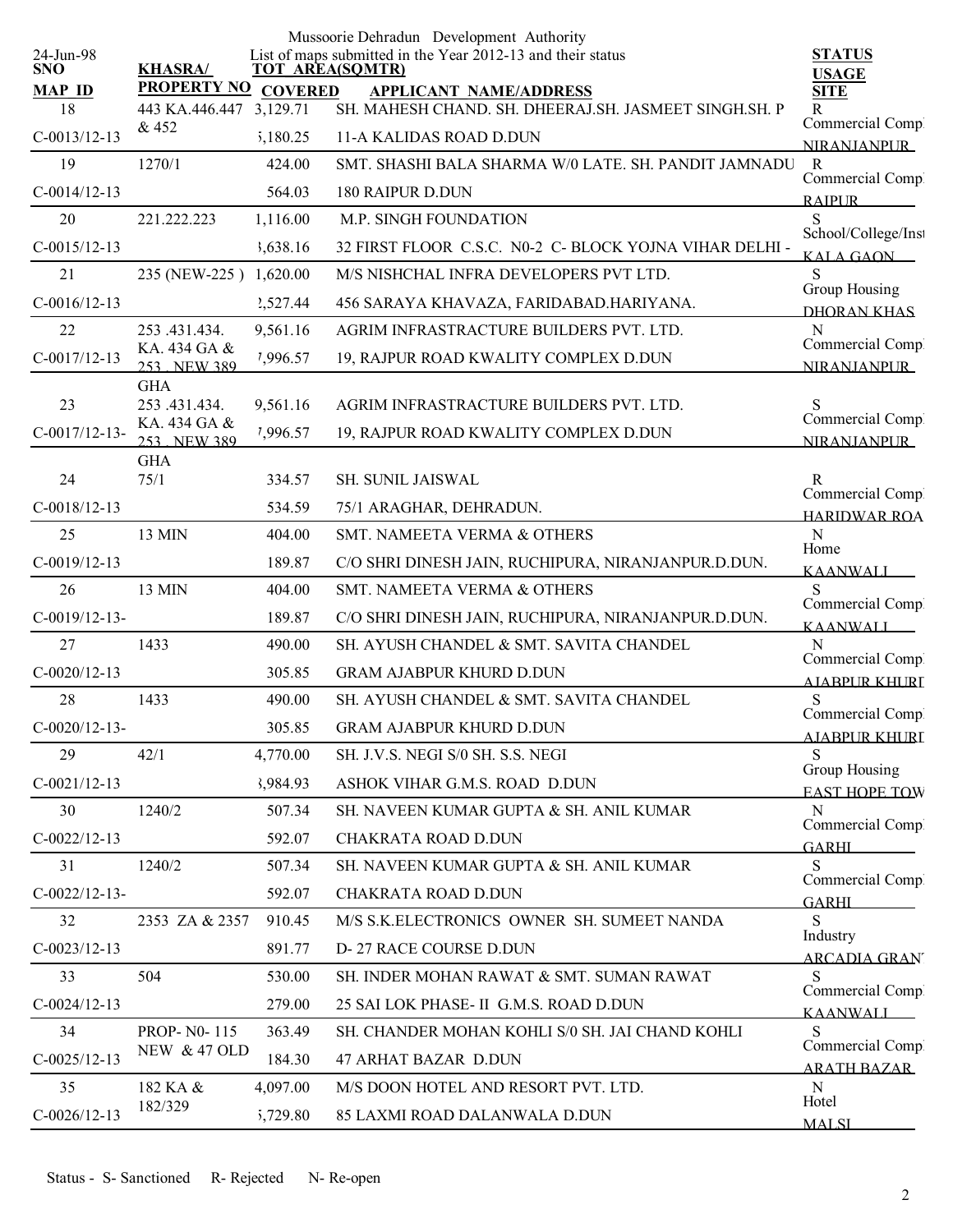|                         |                                |                | Mussoorie Dehradun Development Authority                                       |                                           |
|-------------------------|--------------------------------|----------------|--------------------------------------------------------------------------------|-------------------------------------------|
| 24-Jun-98<br><b>SNO</b> | <b>KHASRA/</b>                 |                | List of maps submitted in the Year 2012-13 and their status<br>TOT AREA(SQMTR) | <b>STATUS</b><br><b>USAGE</b>             |
| <b>MAP ID</b>           | <b>PROPERTY NO</b>             | <b>COVERED</b> | <b>APPLICANT NAME/ADDRESS</b>                                                  | <b>SITE</b>                               |
| 36                      | 182 KA &<br>182/329            | 4,097.00       | M/S DOON HOTEL AND RESORT PVT. LTD.                                            | S                                         |
| $C-0026/12-13$ -        |                                | 5,729.80       | 85 LAXMI ROAD DALANWALA D.DUN                                                  | <b>MALSI</b>                              |
| 37                      | PROP- N0-880/1                 | 252.82         | SMT. SUSHMA TOMAR W/0 SH. V.K. TOMAR                                           | N<br>Commercial Comp!                     |
| $C-0027/12-13$          | & 902/880 NEW                  | 279.13         | C/0 SH, D.S. RANA 19-C SUBHASH ROAD D.DUN                                      | KAIILAGARH RO                             |
| 38                      | PROP-N0-880/1<br>& 902/880 NEW | 252.82         | SMT. SUSHMA TOMAR W/0 SH. V.K. TOMAR                                           | S<br>Commercial Compl                     |
| $C-0027/12-13-$         |                                | 279.13         | C/0 SH. D.S. RANA 19-C SUBHASH ROAD D.DUN                                      | KAILAGARH RO                              |
| 39                      | 92 GA. 93 & 94 6,966.00        |                | M/S SIR BIOTECH INDIA PVT. LTD. THROUGH SH. ABHINAV NA                         | $\mathbf N$<br>Hotel                      |
| $C-0028/12-13$          | KA NEW & 65.<br>68 TO 78 OLD   | 3,379.98       | <b>GRAM DANIO KA DANDA D.DUN</b>                                               | DANIYON-KA-D/                             |
| 40                      | 92 GA. 93 & 94 6,966.00        |                | M/s. SIR BIOTECH INDIA LTD. THROUGH SH. ABHINAV NAUTIY                         | S<br>Hotel                                |
| $C-0028/12-13-$         | KA NEW & 65.<br>68 TO 78 OLD   | 3,379.98       | <b>GRAM DANIO KA DANDA D.DUN</b>                                               | $DANIYON-KA-D$                            |
| 41                      | 707.704                        | 1,093.35       | SH. SUSHIL KUMAR GARG & OTHERS                                                 | N<br><b>Guest House</b>                   |
| $C-0029/12-13$          |                                | 1,412.50       | <b>18 PARK ROAD LAXMAN CHOWK D.DUN</b>                                         | <b>BHARLWALA GR</b>                       |
| 42                      | 707.704                        | 1,093.35       | SH. SUSHIL KUMAR GARG & OTHERS                                                 | $\mathbf S$                               |
| $C-0029/12-13-$         |                                | 1,412.50       | <b>18 PARK ROAD LAXMAN CHOWK D.DUN</b>                                         | <b>BHARLWALA GR</b>                       |
| 43                      | $26-A(49/46)$                  | 68.25          | SH. SURESH KOHLI & SH. ARUN KOHLI                                              | $\mathbf{R}$                              |
| $C-0030/12-13$          |                                | 137.00         | 106 KARANPUR, E.C.ROAD, DEHRADUN.                                              | <b>SHOW ROOM</b><br><b>NARI SHILP MAN</b> |
| 44                      | 1277 1278.1280                 | 448.43         | SH. VED PRAKASH AHUJA & SH. DEEPAK AHUJA                                       | N                                         |
| $C-0031/12-13$          |                                | 1,190.27       | 102 BALLUPUR ROAD NEAR APOLLO CLINIC D.DUN                                     | Commercial Comp.<br><b>GARHI</b>          |
| 45                      | 1277 1278.1280                 | 448.43         | SH. VED PRAKASH AHUJA & SH. DEEPAK AHUJA                                       | S                                         |
| $C-0031/12-13-$         |                                | 1,190.27       | 102 BALLUPUR ROAD NEAR APOLLO CLINIC D.DUN                                     | Commercial Comp<br><b>GARHI</b>           |
| 46                      | 1277.1278.1279                 | 657.64         | SH. AJAY KUMAR SINGHAL & ATUL SINGHAL                                          | N                                         |
| $C-0032/12-13$          |                                | 1,070.18       | 10 BALLUPUR ROAD D.DUN                                                         | Commercial Compl<br><b>GARHI</b>          |
| 47                      | 1277.1278.1279                 | 657.64         | SH. AJAY KUMAR SINGHAL & ATUL SINGHAL                                          | S                                         |
| $C-0032/12-13-$         |                                | 1,070.18       | 10 BALLUPUR ROAD D.DUN                                                         | Commercial Comp<br><b>GARHL</b>           |
| 48                      | 22 KHA & 39                    | 2,933.37       | EKTA CEMENT INDUSTRIES PVT. LTD                                                | S                                         |
| $C-0033/12-13$          | DA                             | 1,610.15       | 8-A/3 W.E.A KAROL BAGH NEW DELHI                                               | Commercial Comp.<br><b>MAJRA</b>          |
| 49                      | 592.593.594.                   | 4,600.00       | MS. YASHODHARA RAJE SCINDIA D/0 LATE. SH. JIVAJI RAO                           | N                                         |
| $C-0034/12-13$          | KHA &<br><b>OTHERS</b>         | 487.22         | R/0 SCINDIA VILLA SAROJNI NAGAR DELHI-2                                        | Farm House<br><b>BISHT GAON</b>           |
| 50                      | 592.593.594.                   | 4,600.00       | MS. YASHODHARA RAJE SCINDIA D/0 LATE. SH. JIVAJI RAO                           | S                                         |
| $C-0034/12-13-$         | KHA &<br><b>OTHERS</b>         | 487.22         | R/0 SCINDIA VILLA SAROJNI NAGAR DELHI-2                                        | Farm House<br><b>BISHT GAON</b>           |
| 51                      | PROP- N0-28/1                  | 276.57         | SH. K. HARI & SMT. DR. I. RUKMANI                                              | N                                         |
| $C-0035/12-13$          |                                | 208.68         | 28/1 RAJPUR ROAD D.DUN                                                         | Commercial Comp.                          |
| 52                      | 26/1                           | 276.57         | SH. K. HARI & SMT. DR. I. RUKMANI                                              | RAI PUR ROAD<br>S                         |
| $C-0035/12-13-$         |                                | 208.68         | 26/1, RAJPUR ROAD D.DUN                                                        |                                           |
| 53                      | 309/2                          | 153.90         | SH. SURAJ KUMAR & SMT. VANITA KUMAR                                            | RAI PUR ROAD<br>N                         |
| $C-0036/12-13$          |                                | 253.20         | 19/2 RAJENDRA NAGAR STREET- N0- 1 D.DUN                                        | Commercial Comp.                          |
|                         |                                |                |                                                                                | <b>KAANWALI</b>                           |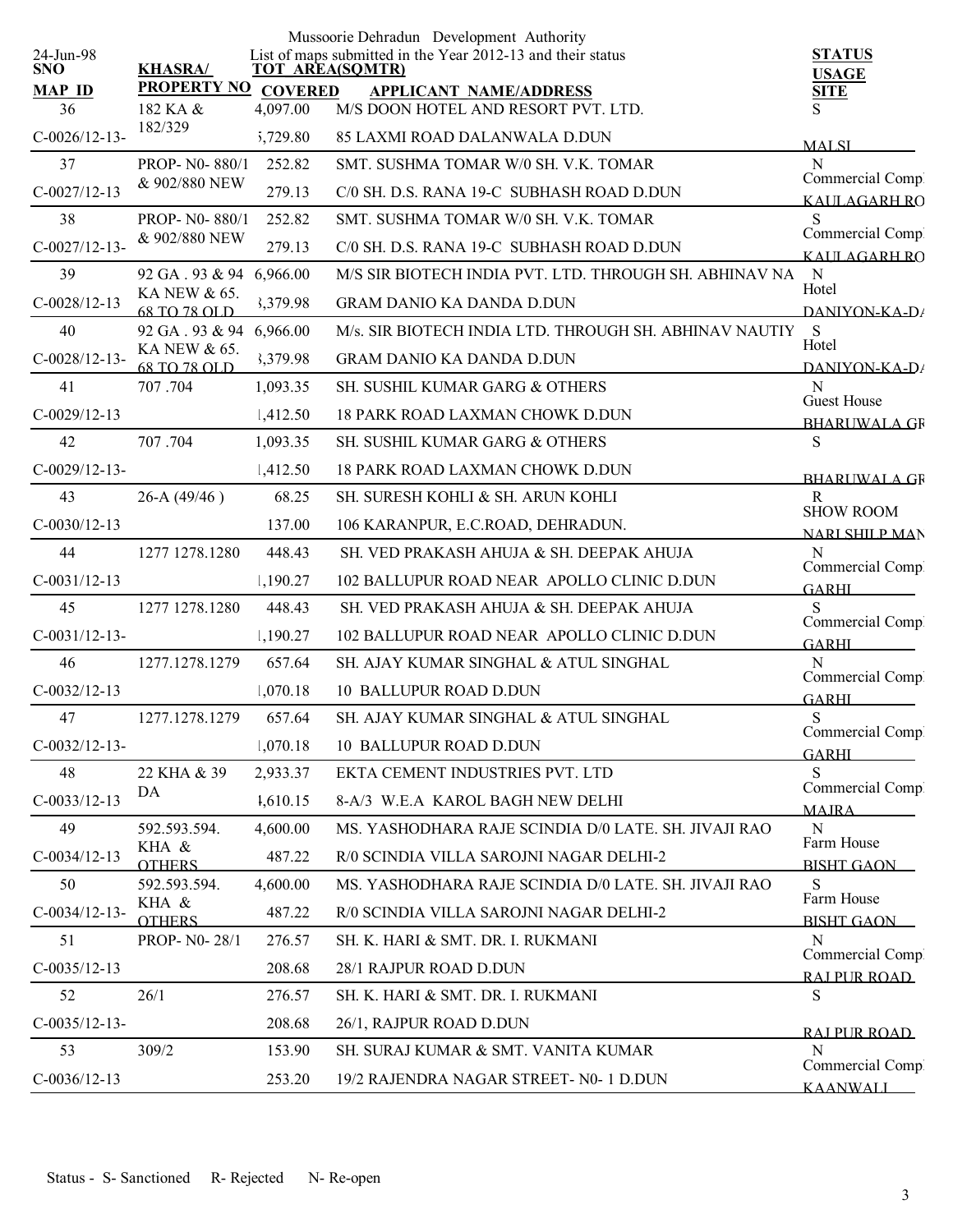| 24-Jun-98       |                                      |                | Mussoorie Dehradun Development Authority<br>List of maps submitted in the Year 2012-13 and their status |                                         |
|-----------------|--------------------------------------|----------------|---------------------------------------------------------------------------------------------------------|-----------------------------------------|
| <b>SNO</b>      | <b>KHASRA/</b>                       |                | <b>TOT AREA(SQMTR)</b>                                                                                  | <b>STATUS</b><br><b>USAGE</b>           |
| <b>MAP ID</b>   | <b>PROPERTY NO</b>                   | <b>COVERED</b> | <b>APPLICANT NAME/ADDRESS</b>                                                                           | <b>SITE</b>                             |
| 54              | 309/2                                | 153.90         | SH. SURAJ KUMAR & SMT. VANITA KUMAR                                                                     | S<br>Commercial Comp                    |
| $C-0036/12-13-$ |                                      | 253.20         | 19/2 RAJENDRA NAGAR STREET- N0-1 D.DUN                                                                  | <b>KAANWALL</b>                         |
| 55              | 422 & PROP-                          | 245.91         | SH. VIVEK GOYAL S/0 SH. S.C.GOYAL                                                                       | N<br>Commercial Compl                   |
| $C-0037/12-13$  | $N0-117/1$                           | 292.22         | 197-H RAJPUR ROAD D.DUN                                                                                 | <b>JAKHAN</b>                           |
| 56              | 422 & PROP-                          | 245.91         | SH. VIVEK GOYAL S/0 SH. S.C.GOYAL                                                                       | N<br>Commercial Comp.                   |
| $C-0037/12-13-$ | $N0-117/1$                           | 292.22         | 197-H RAJPUR ROAD D.DUN                                                                                 | <b>JAKHAN</b>                           |
| 57              | 422 & PROP-                          | 245.91         | SH. VIVEK GOYAL S/0 SH. S.C.GOYAL                                                                       | S                                       |
| $C-0037/12-13-$ | $N0-117/1$                           | 292.22         | 197-H RAJPUR ROAD D.DUN                                                                                 | Commercial Comp.<br><b>JAKHAN</b>       |
| 58              | 1281                                 | 409.00         | SH. RAGHU RAJ SINGH & SH. VIVEK KUMAR                                                                   | N                                       |
| $C-0038/12-13$  |                                      | 538.95         | 279/2 KESHAV VIHAR G.M.S. ROAD D.DUN                                                                    | Commercial Compl<br><b>GARHI</b>        |
| 59              | 1281                                 | 409.00         | SH. RAGHU RAJ SINGH & SH. VIVEK KUMAR                                                                   | S                                       |
| $C-0038/12-13-$ |                                      | 538.95         | 279/2 KESHAV VIHAR G.M.S. ROAD D.DUN                                                                    | Commercial Comp<br><b>GARHL</b>         |
| 60              | 792 & PROP-                          | 370.00         | SMT. SANGEETA GUPTA & SH. PRAVEEN KUMAR GUPTA                                                           | ${\bf N}$                               |
| $C-0039/12-13$  | $N0 - 74$                            | 534.46         | 79 PARK ROAD D.DUN                                                                                      | Home<br>DEHRA KHAS                      |
| 61              | 792 & PROP-                          | 370.00         | SMT. SANGEETA GUPTA & SH. PRAVEEN KUMAR GUPTA                                                           | ${\bf S}$                               |
| $C-0039/12-13-$ | $N0 - 74$                            | 534.46         | 79 PARK ROAD D.DUN                                                                                      | DEHRA KHAS                              |
| 62              | 132 KHA                              | 930.00         | SH. YUDHISHTER MUNJIYAL S/0 SH. CHAMAN LAL                                                              | S                                       |
| $C-0040/12-13$  |                                      | 969.28         | 1- CHAMAN VIHAR P.0- MAJRA NIRANJAN PUR D.DUN                                                           | Office<br><b>NIRANJANPUR</b>            |
| 63              | 3 BHA (OLD                           | 1,130.00       | DR. SANJAY PRAKASH SAXENA AND DR ARUNA SAXENA                                                           | S                                       |
| $C-0041/12-13$  | $NO$ $7/1)$                          | 1,140.93       | 11 BALBIR ROAD, DEHRADUN.                                                                               | Commercial Compl<br><b>CHAKSHAH NAG</b> |
| 64              | 620                                  | 376.00         | SH. PRAMOD SINGHAL & SMT ARADHANA SINGHAL                                                               | S                                       |
| $C-0042/12-13$  |                                      | 638.00         | 55/4 MOHIT NAGAR, G.M.S.RAOD, DEHRADUN.                                                                 | Commercial Comp.<br><b>KAANWALI</b>     |
| 65              | 608 TO                               | 3,722.00       | M/S DATTA RAM & SONS PVT. LTD. THROUGH SH. ARUN KUM                                                     | R                                       |
| $C-0043/12-13$  | 618.619/1.619/2.                     | 3,765.84       | 38/1 SUBHASH NAGAR CLEMENT TOWN D.DUN                                                                   | Hostel                                  |
|                 | 620<br>648.650.651.655               |                |                                                                                                         | <b>KANDOLI</b>                          |
| 66              | <b>608 TO</b>                        | 3,722.00       | M/S DATTA RAM & SONS PVT. LTD. THROUGH SH. ARUN KUM                                                     | $\mathbf N$<br>Hostel                   |
| $C-0043/12-13-$ | 618.619/1.619/2.<br>620              | 3,765.84       | 38/1 SUBHASH NAGAR CLEMENT TOWN D.DUN                                                                   | <b>KANDOLI</b>                          |
|                 | 648.650.651.655                      |                |                                                                                                         |                                         |
| 67              | 608 TO<br>618.619/1.619/2.           | 3,722.00       | M/S DATTA RAM & SONS PVT. LTD. THROUGH SH. ARUN KUM                                                     | <sub>S</sub><br>Hostel                  |
| $C-0043/12-13-$ | 620                                  | 3,765.84       | 38/1 SUBHASH NAGAR CLEMENT TOWN D.DUN                                                                   | <b>KANDOLI</b>                          |
|                 | 648.650.651.655                      |                |                                                                                                         |                                         |
| 68              | 608 OLD & 373<br><b>GHA .372 NEW</b> | 2,461.28       | SH. DEVENDER BUTOLA & SMT. VINITA BUTOLA                                                                | $\mathbf{R}$<br>Hotel                   |
| $C-0044/12-13$  |                                      | 2,195.55       | 142/2- D RAJPUR ROAD D.DUN                                                                              | <b>MIYANWALA</b>                        |
| 69              | 116 KHA . 120<br><b>KHA</b>          | 8,239.76       | VEDICK SADAN ASHRAM TAPOVAN                                                                             | S<br>Relegious Place                    |
| $C-0045/12-13$  |                                      | 1,809.00       | <b>GRAM MANGLUWALA D.DUN</b>                                                                            | <b>MANGLUWALA</b>                       |
| 70              | 33.90 KA .90<br>CHA. 90 GA           | 6,339.54       | SH. RAJEEV TYAGI S/0 LATE.SH. ATAR SINGH                                                                | N<br>Group Housing                      |
| $C-0046/12-13$  |                                      | 5,847.07       | 174 RAJPUR ROAD D.DUN                                                                                   | <b>KISHANPLIR</b>                       |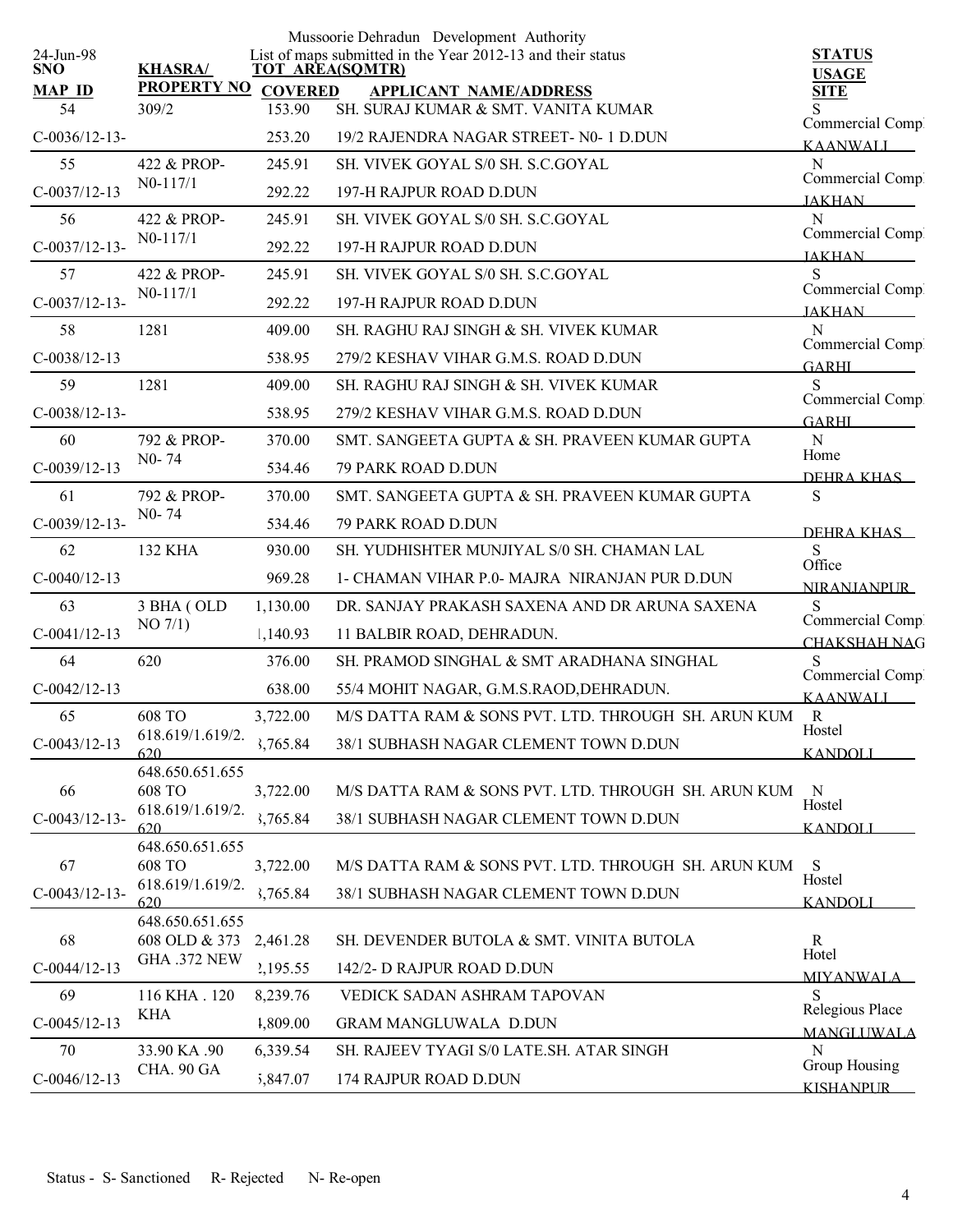|                   |                        |                | Mussoorie Dehradun Development Authority                                              |                                         |
|-------------------|------------------------|----------------|---------------------------------------------------------------------------------------|-----------------------------------------|
| 24-Jun-98<br>SNO. | <b>KHASRA/</b>         |                | List of maps submitted in the Year 2012-13 and their status<br><b>TOT AREA(SQMTR)</b> | <b>STATUS</b>                           |
| <b>MAP ID</b>     | <b>PROPERTY NO</b>     | <b>COVERED</b> | <b>APPLICANT NAME/ADDRESS</b>                                                         | <b>USAGE</b><br><b>SITE</b>             |
| 71                | 33.90 KA .90           | 6,339.54       | SH. RAJEEV TYAGI S/0 LATE.SH. ATAR SINGH                                              | S                                       |
| $C-0046/12-13-$   | CHA. 90 GA             | 5,847.07       | 174 RAJPUR ROAD D.DUN                                                                 | <b>KISHANPUR</b>                        |
| 72                | 261/2 & 262            | 360.00         | S. DALJEET SINGH & S. HARVINDER SINGH                                                 | S                                       |
| $C-0047/12-13$    |                        | 518.91         | <b>16-A SUBHASH ROAD D.DUN</b>                                                        | Commercial Comp.<br><b>KAANWALI</b>     |
| 73                | <b>PROP-N0-38</b>      | 248.38         | SH. NADEEM AHMED & SMT. HEENA KOSAR                                                   | S<br>Commercial Comp.                   |
| $C-0048/12-13$    |                        | 294.46         | 38 E.C. ROAD D.DUN                                                                    | ECROAD                                  |
| 74                | 63 DA                  | 599.00         | SH. HARISH SINGH BISHT & SMT. SUNITA BISHT                                            | S                                       |
| $C-0049/12-13$    |                        | 442.33         | 28 RAM VIHAR BALLUPUR D.DUN                                                           | Commercial Comp.<br><b>BADRIPLIR</b>    |
| 75                | 1065 & 791 OLD         | 379.07         | SMT. SHASHI BALA W/0 SH. VISHWANATH KOHLI                                             | S                                       |
| $C-0050/12-13$    |                        | 158.75         | C/0 STANDARED JEWELLERS 59 DHAMAWALA BAZAR D.DUN                                      | Commercial Comp.<br><b>MAIRA</b>        |
| 76                | PROP- N0-55 &          | 417.00         | SMT. GURDEEP KAUR W/0 SH SATNAM SINGH                                                 | S                                       |
| $C-0051/12-13$    | 121/99 NEW             | 512.86         | 388/1 SHIVA LIK ENCLAVE RACE COURSE D.DUN                                             | Commercial Comp.<br>AARAGARH            |
| 77                | 23 OLD & 712           | 360.00         | SH. MOHAN LAL JOSHI S/0 LATE. SH. HARI KRISHAN JOSHI                                  | S                                       |
| $C-0052/12-13$    | <b>NEW</b>             | 527.38         | 3/2 ARAGHAR D.DUN                                                                     | Commercial Compl<br><b>AIABPURKALAN</b> |
| 78                | <b>PROP-N0-15</b>      | 190.00         | SH. ANIL PAL SINGH S/0 SH. PITAMBER SINGH                                             | S                                       |
| $C-0053/12-13$    | OLD $&$<br>58/49 62/53 | 247.92         | 50/15 BHAGIRATHI ENCLAVE BALBIR ROAD D.DUN                                            | Commercial Compl<br>NEW ROAD            |
|                   | <b>NEW</b>             |                |                                                                                       |                                         |
| 79                | 01                     | 343.77         | <b>SMT. RAJRANI AGARWAL</b>                                                           | Commercial Compl                        |
| $C-0054/12-13$    |                        | 371.30         | 61/2 BALBIR ROAD, DEHRADUN.                                                           | <b>INDER ROAD</b>                       |
| 80                | 617                    | 483.00         | SH. RAJESH SHARMA .SMT. PANKAJ SHARMA .SMT. VINITA NE                                 | S<br>Commercial Comp.                   |
| $C-0055/12-13$    |                        | 262.67         | 71-A VIJAY PARK D.DUN                                                                 | <b>KAANWALI</b>                         |
| 81                | 261 & 478 KHA          | 690.00         | SMT. SAVITA RANI W/0 SH. R.V.SINGH                                                    | R<br>Commercial Comp                    |
| $C-0056/12-13$    | <b>NEW</b>             | 302.77         | 105 RAJPUR ROAD D.DUN                                                                 | <b>NIRANJANPUR</b>                      |
| 82                | 914 & 756 OLD          | 399.40         | SMT. REEMA DUREJA & SH. DINISH KUMAR                                                  | S.                                      |
| $C-0057/12-13$    |                        | 209.16         | C/0 RAJEEV JUYAL MARG RUCHI PURA MAJRA NEAR JAIN MA                                   | Commercial Compl<br><b>MAJRA</b>        |
| 83                | 1078                   | 387.12         | SH. SANDEEP JAIN AND SMT. RAKHI JAIN                                                  | <sub>S</sub>                            |
| $C-0058/12-13$    |                        | 473.58         | 167/1 PALTAN BAZAR D.DUN                                                              | Commercial Compl<br><b>GARHL</b>        |
| 84                | 18.19 GHA              | 362.73         | SMT. DURGA THAPA & SMT. SHIKHA RAHEJA                                                 | S                                       |
| $C-0059/12-13$    |                        | 482.00         | R/0 SHALEEN ENCLAVE BADRIPUR ROAD D.DUN                                               | Commercial Comp.<br><b>BADRIPUR</b>     |
| 85                | 308.309.310            | 2,465.69       | SH. SANJEEV DUA & SMT TINA DUA                                                        | S                                       |
| $C-0060/12-13$    |                        | 1,034.38       | D-15 KEWAL VIHAR SAHASTRADHARA ROAD D.DUN                                             | Commercial Comp.<br>ADOIWALA            |
| 86                | 533 KA .KHA & 6,980.75 |                | SMT. LALITA SINGH & SH. RISHAB SINGH                                                  | S                                       |
| $C-0061/12-13$    | 534.537 KHA.<br>538    | 1,649.29       | JOGIWALA HARIDWAR ROAD D.DUN                                                          | Commercial Comp.<br><b>NATHANPUR</b>    |
| 87                | 276 & 108              | 346.00         | SH. VED PRAKASH JOLLY S/0 LATE. SH. JAY RAM JOLLY                                     | S                                       |
| $C-0062/12-13$    |                        | 677.42         | 65/14 RAJPUR ROAD D.DUN                                                               | Commercial Comp.<br>RAJ PUR ROAD        |
| 88                | PROP- N0-28/1          | 263.37         | SH. K. HARI & SMT. DR. I. RUKMANI                                                     | S                                       |
| $C-0063/12-13$    |                        | 283.80         | 28/1 RAJPUR ROAD D.DUN                                                                | Commercial Comp.<br>RAI PUR ROAD        |
|                   |                        |                |                                                                                       |                                         |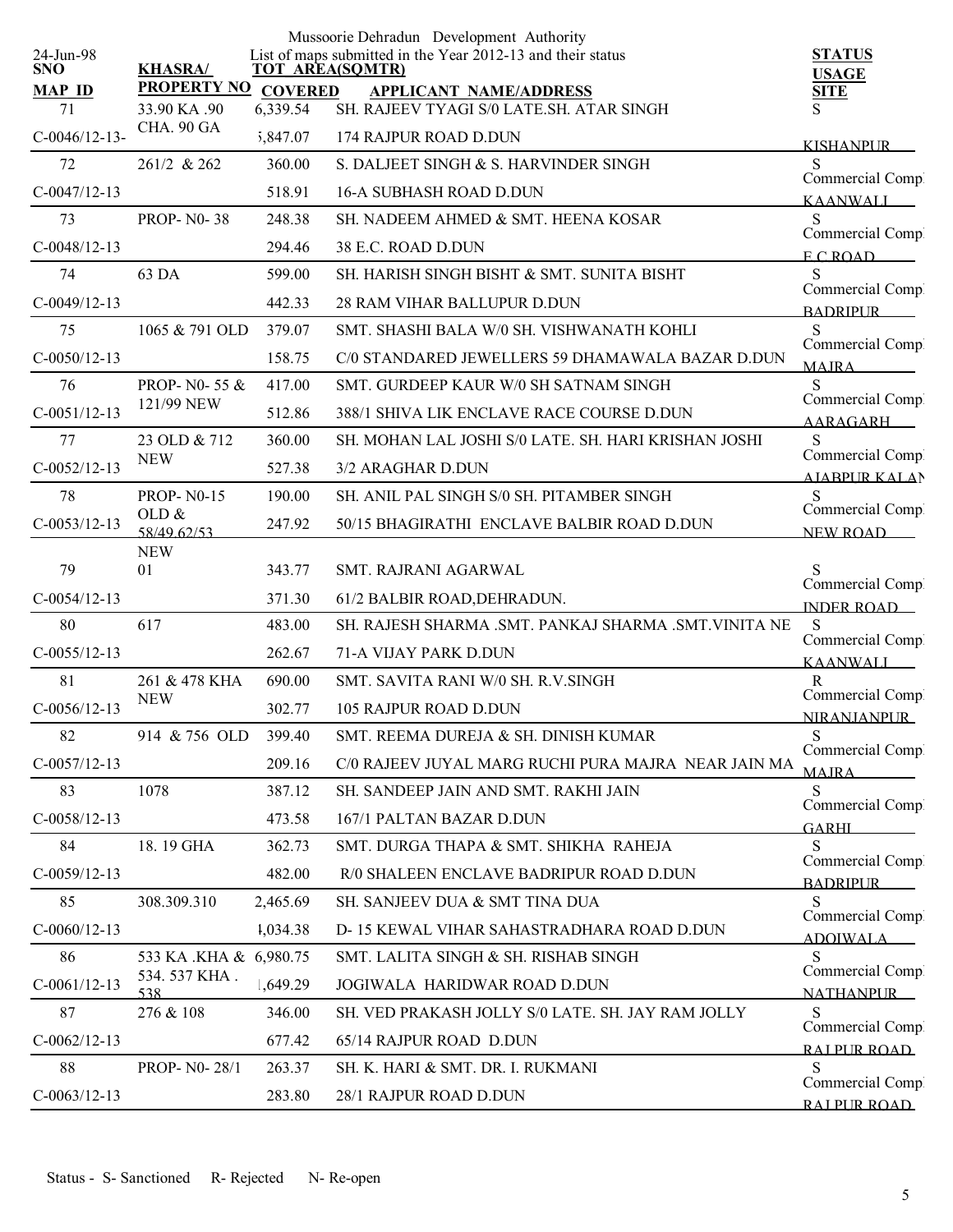|                         |                                      |                | Mussoorie Dehradun Development Authority                                              |                                      |
|-------------------------|--------------------------------------|----------------|---------------------------------------------------------------------------------------|--------------------------------------|
| 24-Jun-98<br><b>SNO</b> | <b>KHASRA/</b>                       |                | List of maps submitted in the Year 2012-13 and their status<br><b>TOT AREA(SQMTR)</b> | <b>STATUS</b><br><b>USAGE</b>        |
| <b>MAP ID</b>           | <b>PROPERTY NO</b>                   | <b>COVERED</b> | <b>APPLICANT NAME/ADDRESS</b>                                                         | <b>SITE</b>                          |
| 89                      | 1246 & PROP-                         | 425.61         | SH. DEEPAK SHARMA S/0 SH. BISHAN LAL SHARMA                                           | Commercial Compl                     |
| $C-0064/12-13$          | N0 48 & 6/6                          | 611.28         | <b>48 BALLUPUR ROAD D.DUN</b>                                                         | <b>GARHI</b>                         |
| 90                      | 11 & 12 PROP-                        | 557.44         | SH. MUKESH MENDIRATTA & SMT. ANJU MENDIRATTA                                          | S<br>Commercial Comp.                |
| $C-0065/12-13$          | N0-293/274                           | 303.11         | FLAT- N0-7 GHS-35 SAECTOR-20 PANCHKULA                                                | KALILAGARH RO                        |
| 91                      | 1272 & 1276 &                        | 410.13         | M/S VKJ BUILDERS AND CONTRACTORS PVT. LTD                                             | S<br>Commercial Comp.                |
| $C-0066/12-13$          | MUNICIPAL N0-<br>16/15               | 620.16         | <b>162 RAJPUR ROAD D.DUN</b>                                                          | <b>GARHI</b>                         |
| 92                      | 2208.2209                            | 4,956.00       | SH. GAURAV PANWAR & SH. SUMIT NANDA                                                   | S                                    |
| $C-0067/12-13$          |                                      | 3,267.87       | 430 INDIRA NAGAR D.DUN                                                                | Group Housing<br><b>ARCADIA GRAN</b> |
| 93                      | PROP-N0-                             | 459.68         | SH. PANKAJ PURI & SH. RAJENDRA THREHAN                                                | S<br>Commercial Comp                 |
| $C-0068/12-13$          | 17/65/15/6 OLD<br>& 92/72 NEW        | 692.05         | 92/72 RAVINDER NATH TAGORE MARG D.DUN                                                 | RAVINDRA NATI                        |
| 94                      | 1368                                 | 4,860.27       | <b>SH. RAKESH PAL SINGH</b>                                                           | N                                    |
| $C-0069/12-13$          |                                      | 7,741.66       | 382 BHERA ENCLAVE, PASHIM VIHAR, NEW DELHI.                                           | Group Housing<br><b>KAANWALI</b>     |
| 95                      | 1368                                 | 4,860.27       | RAKESH PAL SINGH, DIRECTOR U K BUILDTECH P LTD                                        | S                                    |
| $C-0069/12-13-$         |                                      | 7,741.66       | 382 BHERA ENCLAVE, PASHIM VIHAR, NEW DELHI.                                           | Group Housing<br><b>KAANWALI</b>     |
| 96                      | 160/3 OLD &                          | 1,084.41       | DR. SHASHANK MITTAL S/0 SH. SATYA PRAKASH MITTAL                                      |                                      |
| $C-0070/12-13$          | 459 .460 NEW                         | 576.66         | 3/2 CURZAN ROAD D.DUN                                                                 | Nursing Home<br><b>ADOIWALA</b>      |
| 97                      | 156 KA & PROP-                       | 727.64         | SMT. RAJNI JAIN & SMT. MANPREET SHARMA                                                | S                                    |
| $C-0071/12-13$          | NO- $8/1/6$ & 3<br><b>SAHARANPUR</b> | 776.89         | E-79 NARIAN VIHAR DELHI P.A. N0. AYDPS2187H                                           | Commercial Comp<br>DEHRA KHAS        |
|                         | <b>ROAD</b>                          |                |                                                                                       |                                      |
| 98                      | 235 & PROP-<br>N0-458/OLD &          | 414.62         | SH. DINESH CHAND & SH. BHARAT CHAND & SH. JANAK CHAN                                  | R<br>Commercial Comp.                |
| $C-0072/12-13$          | 695/640 NEW                          | 606.17         | 695/640 DHARAMPUR -I D.DUN                                                            | <b>AIARPUR KALAN</b>                 |
| 99                      | <b>DHARAMPUR</b><br>235              | 425.00         | SH. DINESH CHAND BHARAT & SH. JANAK CHAND                                             | N                                    |
| $C-0073/12-13$          |                                      | 434.33         | 620/1 HARIDWAR ROAD D.DUN                                                             | Commercial Compl                     |
| 100                     | 235                                  | 425.00         | SH. DINESH CHAND BHARAT & SH. JANAK CHAND                                             | <b>AIABPUR KALAN</b><br>D            |
| $C-0073/12-13-$         |                                      | 434.33         | 620/1 HARIDWAR ROAD D.DUN                                                             | Commercial Compl                     |
| 101                     | 495/3                                | 985.97         | SH. SATINDER SINGH SAWHNEY. SMT. PINKI JAIN.SH. ASHISH.                               | <b>AIABPUR KALAN</b><br>S            |
| $C-0074/12-13$          |                                      | 315.90         | 119- D RACE COURSE D.DUN                                                              | Commercial Comp                      |
| 102                     | 32                                   | 1,827.75       | M/S. B.K.CONSTRUCTION THROUGH SH. SHARAD AGARWAL                                      | <b>KAANWALI</b><br>S                 |
| $C-0075/12-13$          |                                      | 1,883.40       | <b>30 ARAHAT BAZAR D.DUN</b>                                                          | Commercial Comp.                     |
| 103                     | 19 & 13-A OLD                        | 215.00         | SH. VIKRAM BHATIA . KM. BHANU BHATIA. & SH. RAJA DOGRA                                | <b>ARAT BAZAR</b><br>N               |
| $C-0076/12-13$          |                                      | 290.94         | 15/1 SUBHASH ROAD D.DUN                                                               | Commercial Comp.                     |
| 104                     | 19 & 13-A OLD                        | 215.00         | SH. VIKRAM BHATIA . KM. BHANU BHATIA.& SH. RAJA DOGRA                                 | NEW SURVEY RO<br>S                   |
| $C-0076/12-13-$         |                                      | 290.94         | 15/1 SUBHASH ROAD D.DUN                                                               | Commercial Comp.                     |
|                         | PROP-N0-                             | 962.17         |                                                                                       | <b>NEW SURVEY RC</b><br><sub>S</sub> |
| 105                     | 74/1/68 & 76/64                      |                | JAGRAN PRAKASHAN LTD.                                                                 | Industry                             |
| $C-0077/12-13$          | OL D                                 | 1,434.94       | 918/922 INDUSTRIAL AREA PATEL NAGAR D.DUN                                             | <b>SAHARANPUR RO</b>                 |
| 106                     | 355                                  | 420.14         | SH. JAGDISH GHAI SMT. RAJNI GHAI                                                      | S<br>Home                            |
| $C-0078/12-13$          |                                      | 520.10         | 29 YAMUNA COLONY D.DUN                                                                | <b>KAANWALI</b>                      |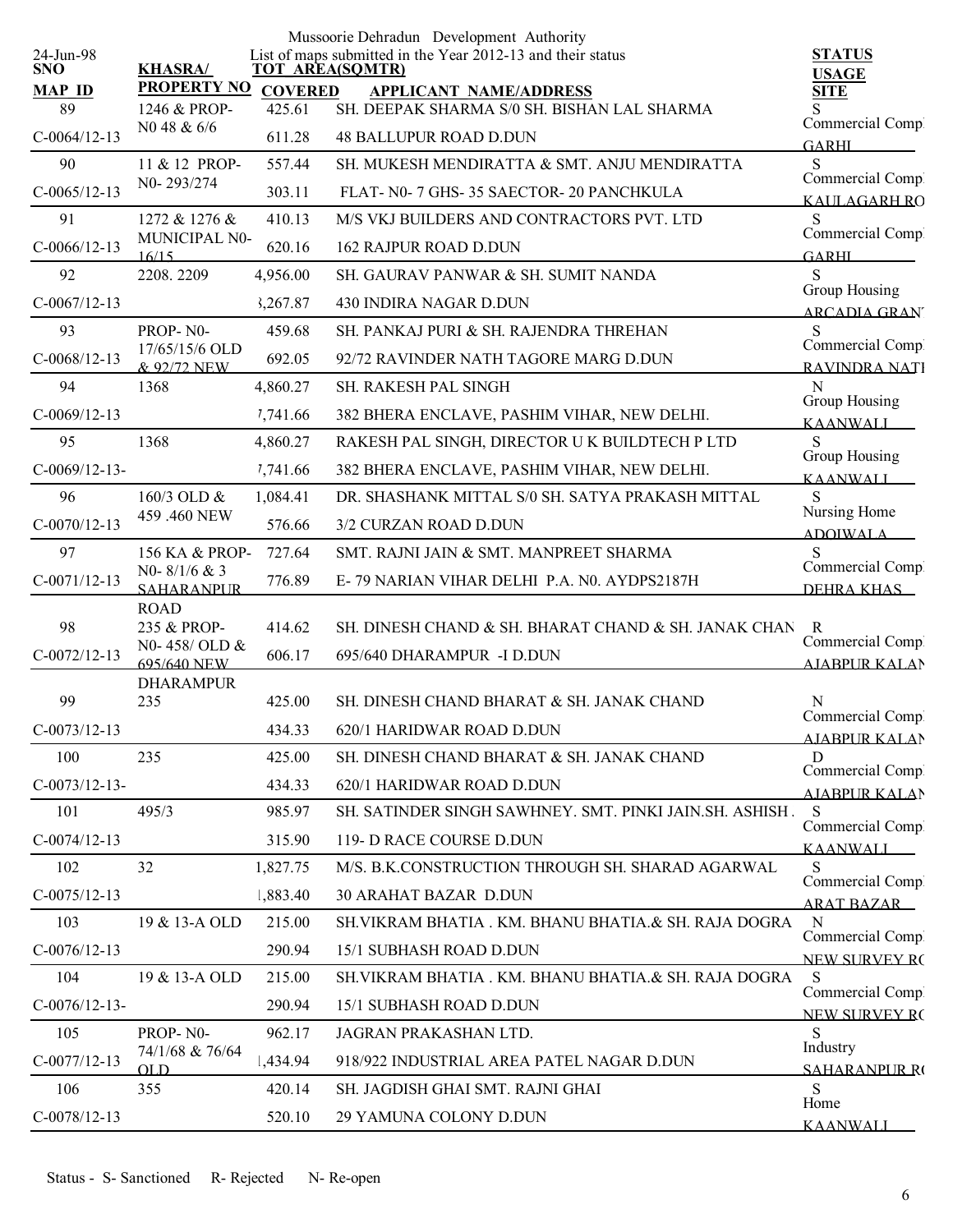|                         |                                            |                  | Mussoorie Dehradun Development Authority                                                                  |                                           |
|-------------------------|--------------------------------------------|------------------|-----------------------------------------------------------------------------------------------------------|-------------------------------------------|
| 24-Jun-98<br><b>SNO</b> | <b>KHASRA/</b>                             |                  | List of maps submitted in the Year 2012-13 and their status<br><b>TOT AREA(SQMTR)</b>                     | <b>STATUS</b><br><b>USAGE</b>             |
| <b>MAP ID</b>           | <b>PROPERTY NO</b>                         | <b>COVERED</b>   | <b>APPLICANT NAME/ADDRESS</b>                                                                             | <b>SITE</b>                               |
| 107<br>$C-0079/12-13$   | <b>MUNICIPAL N0-</b><br>19.20 & 28         | 141.03<br>91.66  | SH. NITIN VERMA .SMT. SHIVANI VERMA & SH. SURENDER KU<br>26/4 RAJPUR ROAD D.DUN                           | N<br>Commercial Compl                     |
| 108                     | MUNICIPAL N0-                              | 141.03           | SH. NITIN VERMA .SMT. SHIVANI VERMA & SH. SURENDER KU                                                     | RAI PUR ROAD<br>D                         |
| $C-0079/12-13-$         | 19.20 & 28                                 | 91.66            | 26/4 RAJPUR ROAD D.DUN                                                                                    |                                           |
| 109                     | <b>PROP-NO-15-C</b>                        | 260.03           | SMT. BINA RANI PANJWANI & SH. M.D. PANJWANI                                                               | RAI PUR ROAD<br>S                         |
| $C-0080/12-13$          | & 37/37 CH.                                | 234.40           | <b>78 NESHVILLA ROAD D.DUN</b>                                                                            | Commercial Comp.                          |
|                         | <b>BIHARLLAL</b><br><b>MARG</b>            |                  |                                                                                                           | <b>NESHVILLA ROA</b>                      |
| 110                     | 925                                        | 830.00           | SH. UMESH WALIA & SH. NISHANT WALIA                                                                       | S                                         |
| $C-0081/12-13$          |                                            | 837.87           | <b>GRAM SEWLA KALAN P.0. CLEMENT TOWN D.DUN</b>                                                           | Guest House<br><b>MAIRA</b>               |
| 111                     | <b>PLOT N0-13</b>                          | 371.60           | SH. JITENDER SINGH HUF THROUGH KARTA SH. JITENDER SI                                                      | S                                         |
| $C-0082/12-13$          |                                            | 407.40           | 74- B LANE-NO-6 CHAMAN VIHAR D.DUN                                                                        | Industry<br>DEHRA KHAS                    |
| 112                     | 327 & 327/1                                | 1,064.00         | SH. PANKAJ TANWAR. SH. MUKESH TANWAR. & OTHERS                                                            | S                                         |
| $C-0083/12-13$          |                                            | 1,359.73         | H. N0-215/A-8 DAK PATTI RAJPUR ROAD D.DUN                                                                 | <b>Guest House</b><br><b>BAGRAAL GAON</b> |
| 113                     | 11                                         | 183.33           | SH. JASWANT KUMAR S/0 SH. PYARE LAL                                                                       | S<br><b>SHOW ROOM</b>                     |
| $C-0084/12-13$          |                                            | 204.94           | <b>11 LYTTON ROAD D.DUN</b>                                                                               | <b>LITTAN ROAD</b>                        |
| 114                     | 68 OLD & 138                               | 354.93           | SH. HARJEET SINGH SANDHU.SMT.RANVEER KAUR & SMT. HA                                                       | <sub>S</sub>                              |
| $C-0085/12-13$          | <b>NEW</b>                                 | 298.03           | 6/9/5 PREM NAGAR D.DUN                                                                                    | Commercial Comp.<br><b>MAIRI MAFI</b>     |
| 115                     | 1246/1 &                                   | 251.00           | SMT. PINKI JAIN W/0 SH. VIJAY KISHORE JAIN                                                                | S                                         |
| $C-0086/12-13$          | 466/370 NEW                                | 362.51           | 466/370 BALLUPUR ROAAD D.DUN                                                                              | Commercial Comp.<br><b>GARHI</b>          |
| 116                     | 156 KHA &                                  | 314.94           | SMT. ALKA BHATIA & SH. SEKHAR BHATIA                                                                      | S<br>Commercial Compl                     |
| $C-0087/12-13$          | PROP-N0-<br>11/1/9                         | 163.98           | <b>18 SARASWATI SONI MARG D.DUN</b>                                                                       | DEHRA KHAS                                |
| 117                     | 274.290 KA.                                | 5,347.12         | M/S AVINFRATECH THROUGH SMT. KANIKA GUPTA                                                                 | S<br>Group Housing                        |
| $C-0088/12-13$          | 291.KA. GA                                 | 7,624.69         | 354-C 30 CIVIL LINES RORKEE                                                                               | <b>KEDARPUR</b>                           |
| 118                     | 235 & PROP-                                | 469.46           | SMT. LAXMI NEGI W/0 LATE. SH. M.M.S NEGI                                                                  | S<br>Commercial Comp.                     |
| $C-0089/12-13$          | N0-644/529 &<br>698/529                    | 413.87           | H. N0-21 INDER ROAD D.DUN                                                                                 | <b>AJABPUR KALAN</b>                      |
|                         | <b>DHARAMPUR</b>                           |                  |                                                                                                           |                                           |
| 119                     | 1240/2                                     | 522.76           | SH. RAJEEV KUMAR JAIN & SMT. SEEMA JAIN                                                                   | S<br>Commercial Compl                     |
| $C-0090/12-13$<br>120   | 297/1 M & 297/2.                           | 214.00<br>173.55 | 250 LANDOR BAZAR MUSSOORIE D.DUN<br>SH. RAJESH MAKIN & SMT.POONAM SEHGAL                                  | <b>GARHI</b><br>S                         |
|                         | 298 M OLD &                                |                  |                                                                                                           | Commercial Compl                          |
| $C-0091/12-13$          | <b>521 GA NEW</b>                          | 196.10           | 180 RAJPUR ROAD D.DUN                                                                                     | <b>JAKHAN</b>                             |
| 121                     | 155 & 156 157<br>KA & 61 OLD               | 4,605.50         | M/S RHOMBUS INFRASTRUCTURE PVT LTD                                                                        | S<br>Group Housing                        |
| $C-0092/12-13$          |                                            | 5,967.05         | RAFAT ABBAS IIND FLOOR MALIK APPARTMENTS ZAKIR NAG                                                        | <b>NIRANJANPUR</b><br>S                   |
| 122                     | PROP- N0-26/3                              | 658.56           | SMT. SARLA W/0 SH. MAHANANDAN PRASAD                                                                      | Commercial Comp.                          |
| $C-0093/12-13$          |                                            | 848.05           | 26/3 RAJPUR ROAD D.DUN                                                                                    | RAI PUR ROAD                              |
| 123<br>$C-0094/12-13$   | 18 T0 23. 26 TO 9,734.91<br>34.50.51.80.81 | 0,322.34         | M/S SHARDA HOTELS & TOURS (P) LTD & M/S COOL BREEZE E<br>56-58 COMMUNITY CENTRE EAST OF KAILASH NEW DELHI | S<br>Group Housing                        |
|                         | & 83                                       |                  |                                                                                                           | <b>GUIRADA MANS</b>                       |
| 124                     | 260<br>.261.263.265.266                    | 1,000.00         | M/S MAHA LAXMI BUILDWELL PVT. LTD.                                                                        | S<br>Group Housing                        |
| $C-0095/12-13$          | 308                                        | 1,797.15         | 5/28 TEG BAHADUR ROAD DALANWALA D.DUN                                                                     | <b>KEDARPUR</b>                           |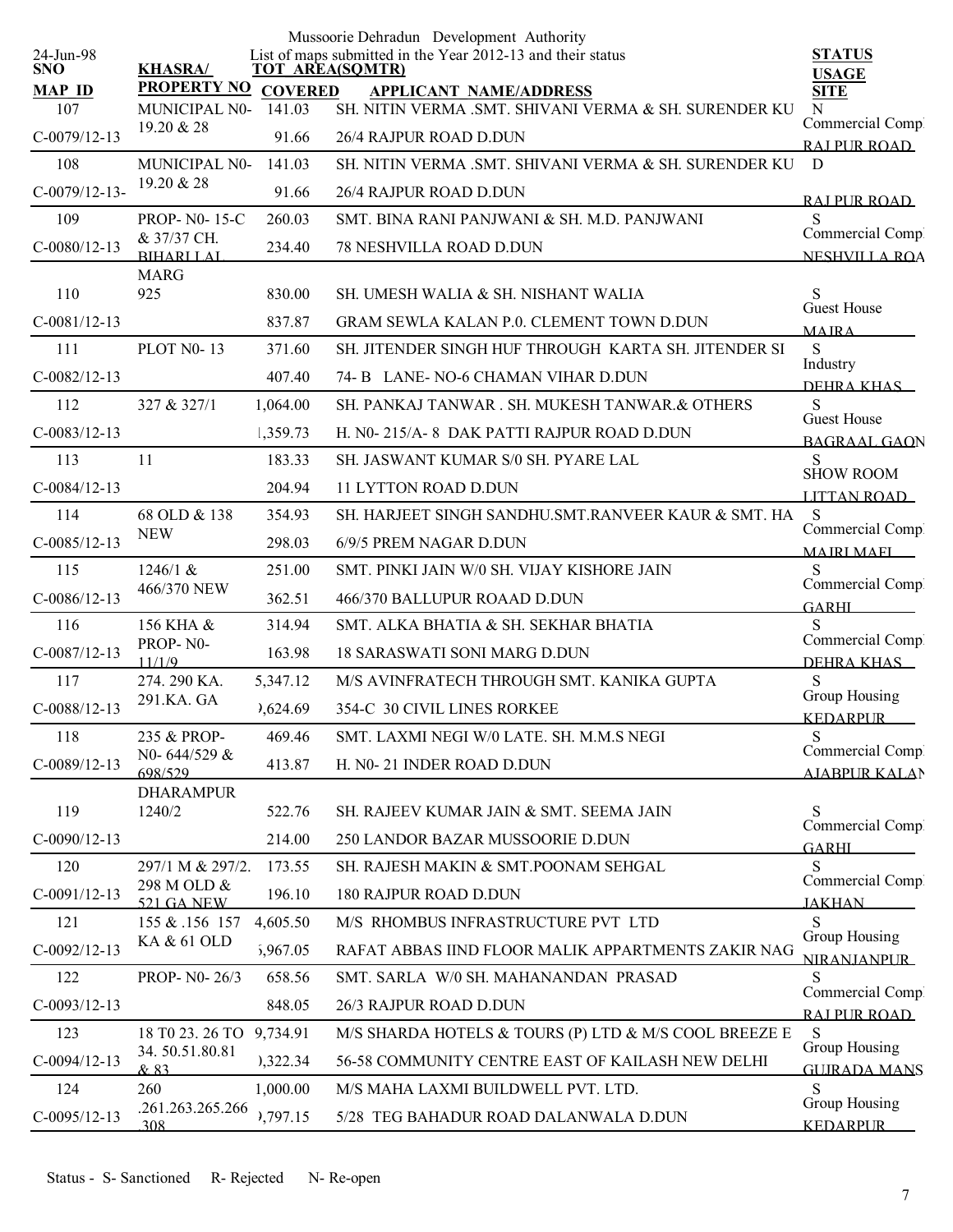|                         |                                |                | Mussoorie Dehradun Development Authority                                              |                                              |
|-------------------------|--------------------------------|----------------|---------------------------------------------------------------------------------------|----------------------------------------------|
| 24-Jun-98<br><b>SNO</b> | <b>KHASRA/</b>                 |                | List of maps submitted in the Year 2012-13 and their status<br><b>TOT AREA(SQMTR)</b> | <b>STATUS</b><br><b>USAGE</b>                |
| <b>MAP ID</b>           | <b>PROPERTY NO</b>             | <b>COVERED</b> | <b>APPLICANT NAME/ADDRESS</b>                                                         | <b>SITE</b>                                  |
| 125                     | 44                             | 760.00         | SH. CHANDRA DHIRENDRA DEV SINGH RAWAT & SH. MAHIPA'                                   | S<br>Commercial Comp.                        |
| $C-0096/12-13$          |                                | 946.81         | 58 VIDYA VIHAR, DEHRADUN.                                                             | <b>KARGI GRANT</b>                           |
| 126                     | 270.269 GA                     | 687.00         | MOHD. ILLYAS & SH. AALAM JHAN                                                         | S                                            |
| $C-0097/12-13$          | 269 KHA 266<br><b>KHA</b>      | 5,084.98       | 101 RAJPUR ROAD CHANDRA LOK COLONY D.DUN                                              | Hotel<br><b>MAIRA</b>                        |
| 127                     | 170                            | 349.34         | SH. PRABHAT PANDEY S/O SH. P.K.PANDEY THROUGH ATTORN                                  | S                                            |
| $C-0098/12-13$          |                                | 519.93         | 19-A PLEASENT VALLEY, RAJPUR ROAD, DEHRADUN.                                          | Home<br>RAI PUR ROAD                         |
| 128                     | 57,58 (7/6,8/7 & 1,214.00)     |                | SH. BALDEVRAJ VIRMANI, SH. VINOD SEKHRI, SH. KAMAKISHC                                | $\mathbb{R}$                                 |
| $C-0099/12-13$          | 9/8)                           | 2,179.17       | 7/6 CHUKHUWALA DEHRADUN.                                                              | Commercial Comp.<br><b>CHUKKHUWALA</b>       |
| 129                     | $75-A$                         | 693.98         | SMT. RUBEENA FARID, SMT. FRAH AHMAD, SMT HEENA FARID                                  | N<br>Commercial Compl                        |
| $C-0100/12-13$          |                                | 1,156.18       | 57 LYLOT ROAD, DEHRADUN.                                                              | RAI PUR ROAD                                 |
| 130                     | $75-A$                         | 693.98         | SMT. RUBEENA FARID, SMT. FRAH AHMAD, SMT HEENA FARID                                  | S                                            |
| $C-0100/12-13-$         |                                | 1,133.33       | 57 LYLOT ROAD, DEHRADUN.                                                              | Commercial Comp.<br>RAI PUR ROAD             |
| 131                     | 1425                           | 225.83         | SH. INDER SINGH RAWAT S/O SH. M.S.RAWAT                                               | S                                            |
| $C-0101/12-13$          |                                | 350.50         | 49 KUNJAPURI VIHAR, AJABPUR KHURD, DEHRADUN.                                          | Commercial Compl<br>AJABPUR KHURI            |
| 132                     | 334, 335, 336, 337, 3, 281. 30 |                | M/S J.J.REALTECH PVT.LTD THROUGH SH. RAJ LUMBA                                        | S                                            |
| $C-0102/12-13$          | 338                            | 5,839.08       | 42 SHUBHASH ROAD, ADJ. KAVERI DEPARTMENTAL STORE, D                                   | Group Housing<br><b>DAK PATTI</b>            |
| 133                     | 10                             | 3,807.19       | M.K.P. COLLEGE THROUGH MANAGING COMMITTEE                                             |                                              |
| $C-0103/12-13$          |                                | 3,716.31       | 10 NEW ROAD, DEHRADUN.                                                                | School/College/Inst<br><b>AMRIT KALIR RO</b> |
| 134                     | 9.3.7 & 110 KA                 | 3,248.00       | SH. JASVINDER SINGH .SMT.MANJEET KAUR & SMT. KULJEET                                  | N                                            |
| $C-0104/12-13$          | . 111 KHA                      | 5,252.28       | 25 PARTAP HOUSE RAJORI GARDAN NEW DELHI                                               | Group Housing<br><b>SINOLA</b>               |
| 135                     | 9.3.7 & 110 KA                 | 3,248.00       | SH. JASVINDER SINGH .SMT.MANJEET KAUR & SMT. KULJEET                                  | S                                            |
| $C-0104/12-13-$         | . 111 KHA                      | 5,252.28       | 25 PARTAP HOUSE RAJORI GARDAN NEW DELHI                                               | Group Housing<br><b>SINOLA</b>               |
| 136                     | 487                            | 328.82         | SH. JASDEEP SINGH LONI & SMT PRIYANEET KAUR                                           | ${\bf S}$                                    |
| $C-0105/12-13$          |                                | 211.44         | 1 ADARSH NAGAR CHAKRATA ROAD D.DUN                                                    | Commercial Compl<br><b>KAANWALI</b>          |
| 137                     | 1390                           | 340.00         | SH. RAJIV KUMAR GARG S/0 SH. ASHOK KUMAR GARG                                         | S                                            |
| $C-0106/12-13$          |                                | 543.70         | 157 KANWALI ROAD D.DUN                                                                | MULTIPLE UNIT<br>KAANWALI                    |
| 138                     | 258 MIN                        | 588.10         | SMT.SUDESH DEVI W/O SH. YOGENDER SINGH                                                | S                                            |
| $C-0107/12-13$          |                                | 937.50         | 3/10 EXTENSION MOHIT NAGAR, G.M.S. ROAD, DEHRADUN.                                    | Commercial Comp.<br><b>NIRANJANPUR</b>       |
| 139                     | MUNICIPAL N0-                  | 930.97         | SH. VIJAY KHANNA S/0 SH. J.P.KHANNA                                                   | S                                            |
| $C-0108/12-13$          | 99                             | 1,568.97       | 22 INDER ROAD D.DUN                                                                   | Commercial Comp.<br>KALILAGARH RO            |
| 140                     | 109.105 KHA & 1,283.99         |                | SMT. LALREMSIEM. SMT. SIMMI GUPTA & SMT. NIRMALA DE                                   | S                                            |
| $C-0109/12-13$          | 104 KA                         | 475.16         | 157 RAJPUR ROAD D.DUN                                                                 | Hostel<br><b>MALSI</b>                       |
| 141                     | 891 & PROP N0- 1,315.55        |                | M/S ESS ELL FOODS LTD                                                                 | S                                            |
| $C-0110/12-13$          | 60.134                         | 592.40         | 126 NIRANJANPUR P.0. MAJRA D.DUN                                                      | Commercial Comp.<br>DEHRA KHAS               |
| 142                     | 19 JH                          | 301.05         | SH. AMIT AGGARWAL . SMT. SURBHI SINGHAL & SH.ASHOK K                                  | <sup>S</sup>                                 |
| $C-0111/12-13$          |                                | 429.30         | C/0 D-4 NEHRU COLONY D.DUN                                                            | Commercial Comp.<br><b>CHAK DANDA L</b>      |
| 143                     | 1236                           | 450.00         | SH. NARESH KUMAR & SH. PARVESH KUMAR & SMT. SARITA N                                  | -S                                           |
| $C-0112/12-13$          |                                | 639.30         | 37 NEW MARKET D.DUN                                                                   | Commercial Comp.<br><b>GARHI</b>             |
|                         |                                |                |                                                                                       |                                              |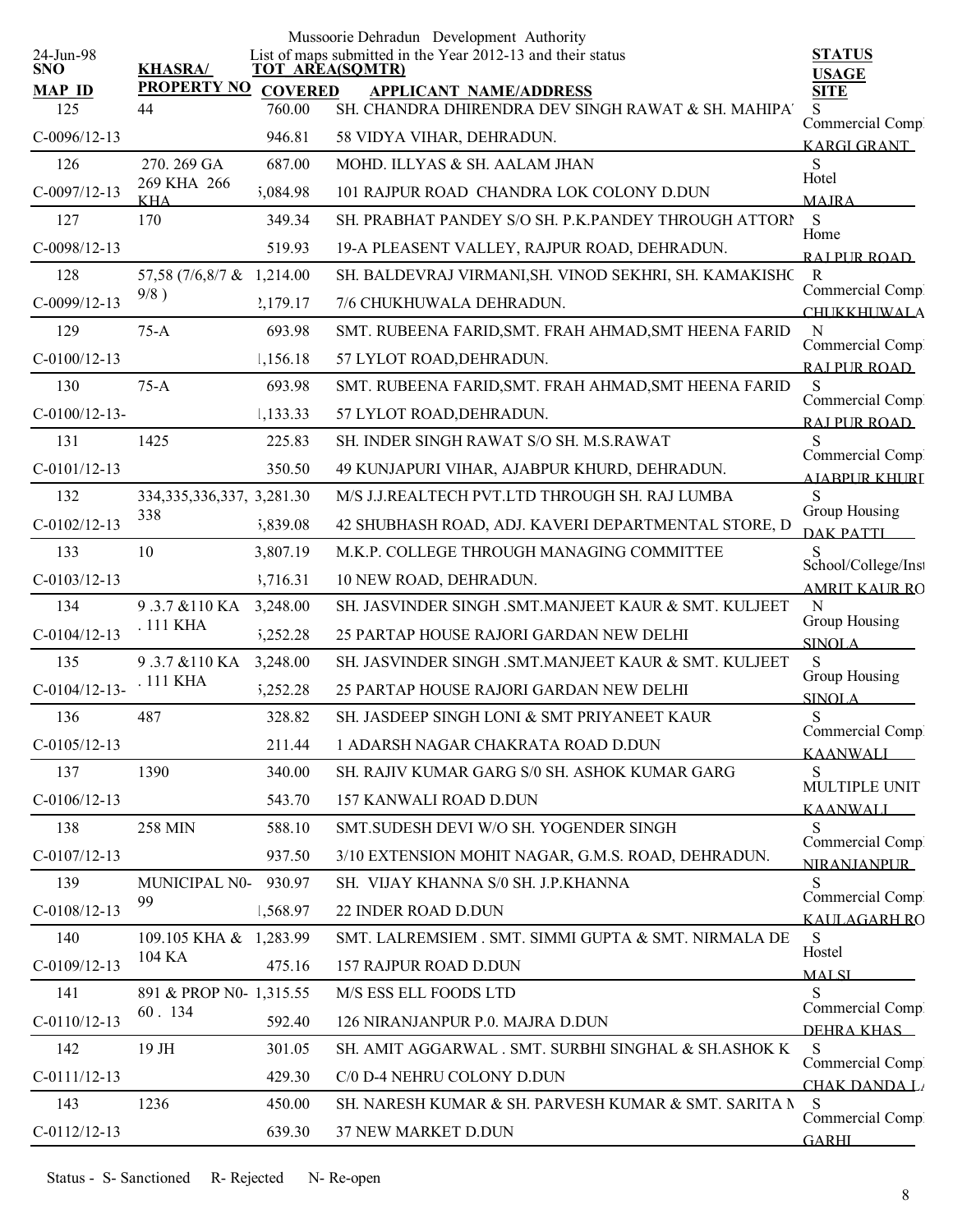|                         |                               |                | Mussoorie Dehradun Development Authority                                              |                                         |
|-------------------------|-------------------------------|----------------|---------------------------------------------------------------------------------------|-----------------------------------------|
| 24-Jun-98<br><b>SNO</b> | <b>KHASRA/</b>                |                | List of maps submitted in the Year 2012-13 and their status<br><b>TOT AREA(SQMTR)</b> | <b>STATUS</b>                           |
| $MAP$ ID                | <b>PROPERTY NO</b>            | <b>COVERED</b> | <b>APPLICANT NAME/ADDRESS</b>                                                         | <b>USAGE</b><br><b>SITE</b>             |
| 144                     | 192/1 (1318 KA,               | 395.43         | SH. ANIL PETWAL S/O LATE SH. PITAMBAR DUTT                                            |                                         |
| $C-0113/12-13$          | GHA)                          | 203.30         | 53 SHASTRINAGAR, HARIDWAR ROAD, DEHRADUN.                                             | Commercial Comp.<br>AJABPUR KALAN       |
| 145                     | 970.973.974.975               | 3,667.09       | M/S WINDLASS CONSTRUCTIONS                                                            | S<br>Group Housing                      |
| $C-0114/12-13$          | & OTHERS                      | 0,851.86       | 53 R RAJPUR ROAD D.DUN                                                                | <b>KUANWALA</b>                         |
| 146                     | 189 KA .189                   | 1,147.50       | SH. AJAY KUMAR GUPTA.SH. AMIT KUMAR GUPTA & SMT. SUI                                  | S                                       |
| $C-0115/12-13$          | KHA.& 189 GA                  | 1,420.25       | 264 DAYA NAND MARG SUBHASH NAGAR D.DUN                                                | Commercial Comp.<br><b>SEWALA KHURD</b> |
| 147                     | PROP-N0-                      | 6,446.06       | OIL & NATURAL GAS CORPORATION LTD. ONGC INDIA                                         | S                                       |
| $C-0116/12-13$          | 537/401.538/412               | 3,302.37       | CIVIL ENGG. DEPTT. SHED N0-32 TEL BHAWAN D.DUN                                        | Office<br><b>PUROHITWALA</b>            |
| 148                     | MUNICIPAL N0-                 | 487.06         | SH. AMRISH KUMAR GUPTA. SMT. ASHA GUPTA. SH.ABHISHE                                   | S                                       |
| $C-0117/12-13$          | $80/76$ . $40/76$ &<br>46 OLD | 239.06         | <b>10-A PATEL ROAD D.DUN</b>                                                          | Commercial Comp.<br><b>HARIDWAR ROA</b> |
| 149                     | 67/2 OLD &123                 | 2,244.80       | SMT. SUNITA DEVI & SH. SHIV SHARAN                                                    | S                                       |
| $C-0118/12-13$          | KHA. 124 KA.<br>$125$ 146 GA  | 3,422.05       | 257/1 LANE- N0- 3 CLEMENT TOWN TURNER ROAD D.DUN                                      | Hotel<br><b>MOHARREWALA</b>             |
| 150                     | 183 & 185                     | 3,750.00       | SAYYAD FAISAL AHMED S/0 DR. SAYYAD FAROOQ AHMED                                       | S                                       |
| $C-0119/12-13$          |                               | 5,607.63       | M/S HIMALAYA DRUGS CO. SAHARANPUR ROAD D.DUN                                          | Commercial Comp.<br><b>SEWALA KHURD</b> |
| 151                     | <b>PROP-N0-42</b>             | 1,840.64       | SMT. INDU CHAUHAN & OTHERS                                                            | S                                       |
| $C-0120/12-13$          | OLD & 158/112<br><b>NEW</b>   | 2,339.91       | 158/112 E.C. ROAD D.DUN                                                               | Commercial Comp.<br>E C ROAD            |
| 152                     | 199/1 &                       | 3,172.33       | SH. RANJEET ASWAL & OTHERS                                                            | $\mathbf N$                             |
| $C-0121/12-13$          | 199/3.175 & 137               | 3,026.44       | N.H - 72 RISHPANA BRIDZE HARIDWAR ROAD D.DUN                                          | Hotel<br>AJABPUR KALAN                  |
| 153                     | 199/1 &                       | 3,172.33       | SH. RANJEET ASWAL & OTHERS                                                            | S                                       |
| $C-0121/12-13-$         | 199/3.175 & 137               | 3,026.44       | N.H - 72 RISHPANA BRIDZE HARIDWAR ROAD D.DUN                                          | <b>AIABPUR KALAN</b>                    |
| 154                     | 181 & 168 NEW                 | 871.00         | SH. LAXMI CHAND & SMT. JAI SRI DEVI                                                   | S<br><b>Guest House</b>                 |
| $C-0122/12-13$          |                               | 917.69         | <b>GRAM MAJRA D.DUN</b>                                                               | <b>SEWALA KALAN</b>                     |
| 155                     | 48/2                          | 311.15         | SMT. PREETI TOMAR W/0 SH. YOGENDRA TOMAR                                              | S<br>MULTIPLE UNIT                      |
| $C-0123/12-13$          |                               | 186.62         | <b>16 PARK ROAD D.DUN</b>                                                             | <b>KAANWALI</b>                         |
| 156                     | 2/11                          | 538.50         | SH. N.D.GUPTA S/O LATE SH. M.D.DUPTA                                                  | S<br>Commercial Comp.                   |
| $C-0124/12-13$          |                               | 728.27         | 2/11 BALLUPUR ROAD, DEHRADUN.                                                         | <b>BALLUPUR ROAI</b>                    |
| 157                     | 429(3)                        | 7,708.00       | SMT. NEELAM MITTAL, SH. UDIT MITTAL, ADITYA MITTAL AN                                 | S<br>Commercial Comp                    |
| $C-0125/12-13$          | KHA, 3, 4, 5, 7, 9, 11<br>20  | 5,070.70       | 201, SUBHASH NAGAR D.DUN                                                              | <b>BAAMANWALA</b>                       |
| 158                     | 379                           | 3,930.00       | M/S M.R. ASSOCIATES THROUGH SH. MOHIT BATOLA                                          | S                                       |
| $C-0126/12-13$          |                               | 5,427.92       | VILL MIYANWALA, P.O- HARRAWALA, DEHRADUN.                                             | Group Housing<br><b>AIABPUR KALAN</b>   |
| 159                     | 4/2/2                         | 851.03         | DR. DINESH SHARMA S/O SH. D.D. SHARMA                                                 | S<br>Hospital                           |
| $C-0127/12-13$          |                               | 577.64         | 122/1 E.C.ROAD, DEHRADUN.                                                             | MUNCIPAL ROAI                           |
| 160                     | PROP- N0-36/2                 | 773.77         | SH. SANJAY NAGALIA S/0 LATE. SH. MAHESH CHAND                                         | S<br>Commercial Comp.                   |
| $C-0128/12-13$          |                               | 1,291.90       | <b>48 PIPAL MANDI D.DUN</b>                                                           | RAJA ROAD                               |
| 161                     | 48/2 MIN                      | 311.15         | SH. AJAY MENDIRATTA                                                                   | S<br>MULTIPLE UNIT                      |
| $C-0129/12-13$          |                               | 183.91         | 16 PARK ROAD, DEHRADUN.                                                               | <b>KAANWALL</b>                         |
|                         |                               |                |                                                                                       |                                         |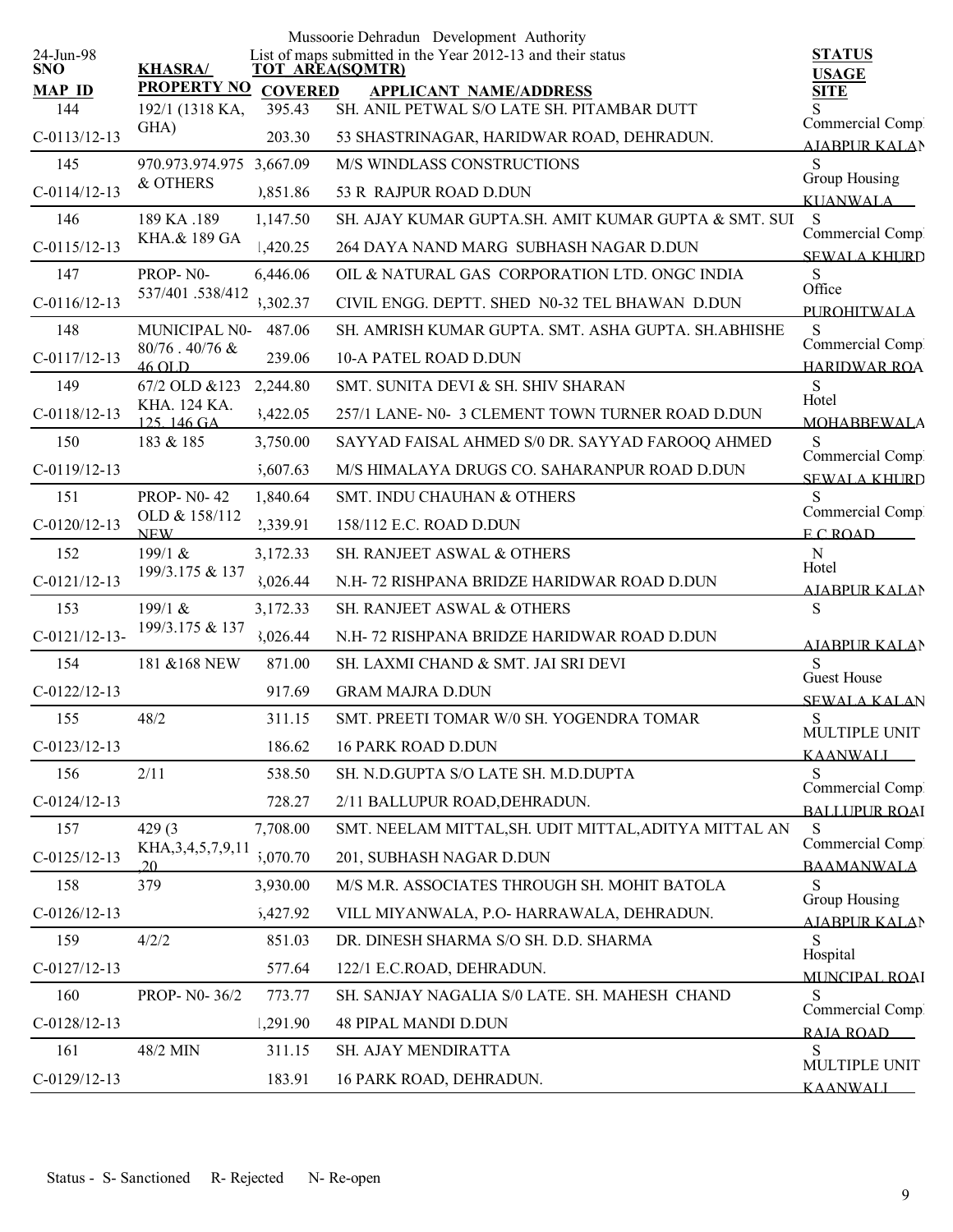|                         |                                   |                | Mussoorie Dehradun Development Authority                                              |                                          |
|-------------------------|-----------------------------------|----------------|---------------------------------------------------------------------------------------|------------------------------------------|
| 24-Jun-98<br><b>SNO</b> | <b>KHASRA/</b>                    |                | List of maps submitted in the Year 2012-13 and their status<br><b>TOT AREA(SQMTR)</b> | <b>STATUS</b><br><b>USAGE</b>            |
| <b>MAP ID</b>           | <b>PROPERTY NO</b>                | <b>COVERED</b> | <b>APPLICANT NAME/ADDRESS</b>                                                         | <b>SITE</b>                              |
| 162                     | 701 & 707                         | 837.00         | SMT. NIRMAL RANI W/0 SH. RAJ KUMAR                                                    | Commercial Comp.                         |
| $C-0130/12-13$          |                                   | 1,170.00       | 65/1 LAXMI ROAD D.DUN                                                                 | <b>BHARUWALA GR</b>                      |
| 163                     | 118.118/1 OLD                     | 1,522.80       | SH. KASHI RAM. SH. HARI PRASAD & SH. AJAY PRASAD                                      | S<br>Commercial Comp.                    |
| $C-0131/12-13$          | & 158 THA<br><b>NEW</b>           | 2,021.16       | <b>GRAM SEWLA KHURD P.0- MOHABBEWALA D.DUN</b>                                        | <b>SEWALA KHURD</b>                      |
| 164                     | 1246 & PROP-                      | 550.68         | SH. KRISHAN KUMAR S/0 LATE. SH. C.L.BANSAL                                            | S                                        |
| $C-0132/12-13$          | NO-14/8.15/8/1<br>& 8/6 8/1/6 OLD | 218.30         | 5 KAULAGARH ROAD D.DUN                                                                | Commercial Comp.<br><b>GARHI</b>         |
| 165                     | <b>MUNICIPAL N0-</b>              | 286.03         | SH. ANIL SEHGAL. SMT. ANJU SEHGAL. SH.PAWAN SEHGAL & S                                | S                                        |
| $C-0133/12-13$          | 140/9/234                         | 415.19         | C-3/3161 VASANT KUNJ NEW DELHI                                                        | Commercial Comp.<br>RAI PUR ROAD         |
| 166                     | 1551 KA .1551                     | 5,109.00       | SH. JASWANT SINGH RAWAT & SMT. HEMAL RAWAT                                            | S                                        |
| $C-0134/12-13$          | KHA. 1552.1568                    | 203.03         | STREET N0-1 SHASTRI NAGAR D.DUN                                                       | School/College/Inst<br>A JABPUR KHURI    |
| 167                     | 8 & 10 CHA                        | 978.62         | SMT. ANJANA AHUJA & SH. MAN MOHAN MALHOTRA                                            | S                                        |
| $C-0135/12-13$          | <b>NEW</b>                        | 473.91         | <b>30-A RAJPUR ROAD D.DUN</b>                                                         | Commercial Comp.<br><b>MOHABBEWALA</b>   |
| 168                     | 1329/2                            | 309.29         | SH. RAKESH DOBHAL S/0 SH. V.K. DOBHAL                                                 | S<br>MULTIPLE UNIT                       |
| $C-0136/12-13$          |                                   | 490.02         | 76 SARASWATI SONI MARG LAXMAN CHOWK D.DUN                                             | <b>KAANWALI</b>                          |
| 169                     | 473                               | 350.00         | SH. SUMIT GUPTA S/0 SH. GANESH GUPTA                                                  | S                                        |
| $C-0137/12-13$          |                                   | 737.32         | 48 SPECIAL WING PREM NAGAR D.DUN                                                      | MULTIPLE UNIT<br><b>KAANWALL</b>         |
| 170                     | 31.32 KA.23                       | 2,328.00       | ANTARA PURUKUL SENIOR LIVING PRIVATE LTD.                                             | S                                        |
| $C-0138/12-13$          | KHA.46 GHA.28<br>CHA 18 DA        | 1,198.34       | 170 RAJPUR ROAD BROOK & WOODS ENCLAVE D.DUN                                           | Group Housing<br>CHAK SALONLW            |
| 171                     | 265 & 393 KA                      | 434.47         | SH. MANAS LUMBA & SH. NARENDRA KUMAR                                                  | S                                        |
| $C-0139/12-13$          | <b>NEW</b>                        | 640.65         | R/0 5 NEW ROAD D.DUN                                                                  | MULTIPLE UNIT<br><b>JAKHAN</b>           |
| 172                     | 346                               | 736.37         | ECON BUILD SPACE FIRM PVT. LTD.                                                       | S                                        |
| $C-0140/12-13$          |                                   | 952.40         | BLOCK-16 SPRING FIELD COLONY SEC-31 FARIDABAD                                         | MULTIPLE UNIT<br><b>JAKHAN</b>           |
| 173                     | 52 M55M                           | 5,428.75       | M/S DISHA HOSPITAL PVT.LTD                                                            | ${\bf S}$                                |
| $C-0141/12-13$          | (131)(152/9/84)                   | 0,375.96       | C/O SH. DEEPAK RANA 20 JHANDA BAZAR, DEHRADUN.                                        | Group Housing<br><b>JAKHAN</b>           |
| 174                     | 545                               | 311.52         | SH. ABIR SINGHAL S/0 SH. ATUL KUMAR SINGHAL                                           | S                                        |
| $C-0142/12-13$          |                                   | 498.27         | 88-A RAJPUR ROAD D.DUN                                                                | MULTIPLE UNIT<br><b>DHARMPUR</b>         |
| 175                     | 156                               | 2,245.70       | M/S YESH HOTELS AND RESORT                                                            | S                                        |
| $C-0143/12-13$          |                                   | 727.28         | 1/4 SAHARANPUR ROAD D.DUN                                                             | Hotel<br>DEHRA KHAS                      |
| 176                     | 44 BA                             | 163.10         | SMT. MANJU SINGH W/0 SH. SUMER SINGH                                                  | S                                        |
| $C-0144/12-13$          |                                   | 179.05         | 35 NARENDRA VIHAR D.DUN                                                               | Commercial Comp<br>CHAI BAGH KAU         |
| 177                     | 203 & 1398                        | 882.60         | SH. SARVA NAND DOBHAL & SMT. VINITA DOBHAL & OTHER                                    | S                                        |
| $C-0145/12-13$          | <b>NEW</b>                        | 1,019.45       | <b>GRAM AJABPUR KALAN D.DUN</b>                                                       | Commercial Comp.<br><b>AJABPUR KALAN</b> |
| 178                     | 75 A & 93.94.96                   | 353.94         | SH. RAJIV GUPTA & SH. PRAVEEN KUMAR GOYAL                                             | S                                        |
| $C-0146/12-13$          | TO 102                            | 529.83         | 95 NEHRU COLONY D.DUN                                                                 | MULTIPLE UNIT<br>KARANPUR KHA            |
| 179                     | 1588                              | 1,088.00       | BHARAT PETROLEUM CORPORATION LTD.                                                     | S                                        |
| $C-0147/12-13$          |                                   | 215.75         | 148 LANE- N0-2 IB MARG KISHANPUR D.DUN                                                | Petrol Pump<br><b>RAIPLIR</b>            |
|                         |                                   |                |                                                                                       |                                          |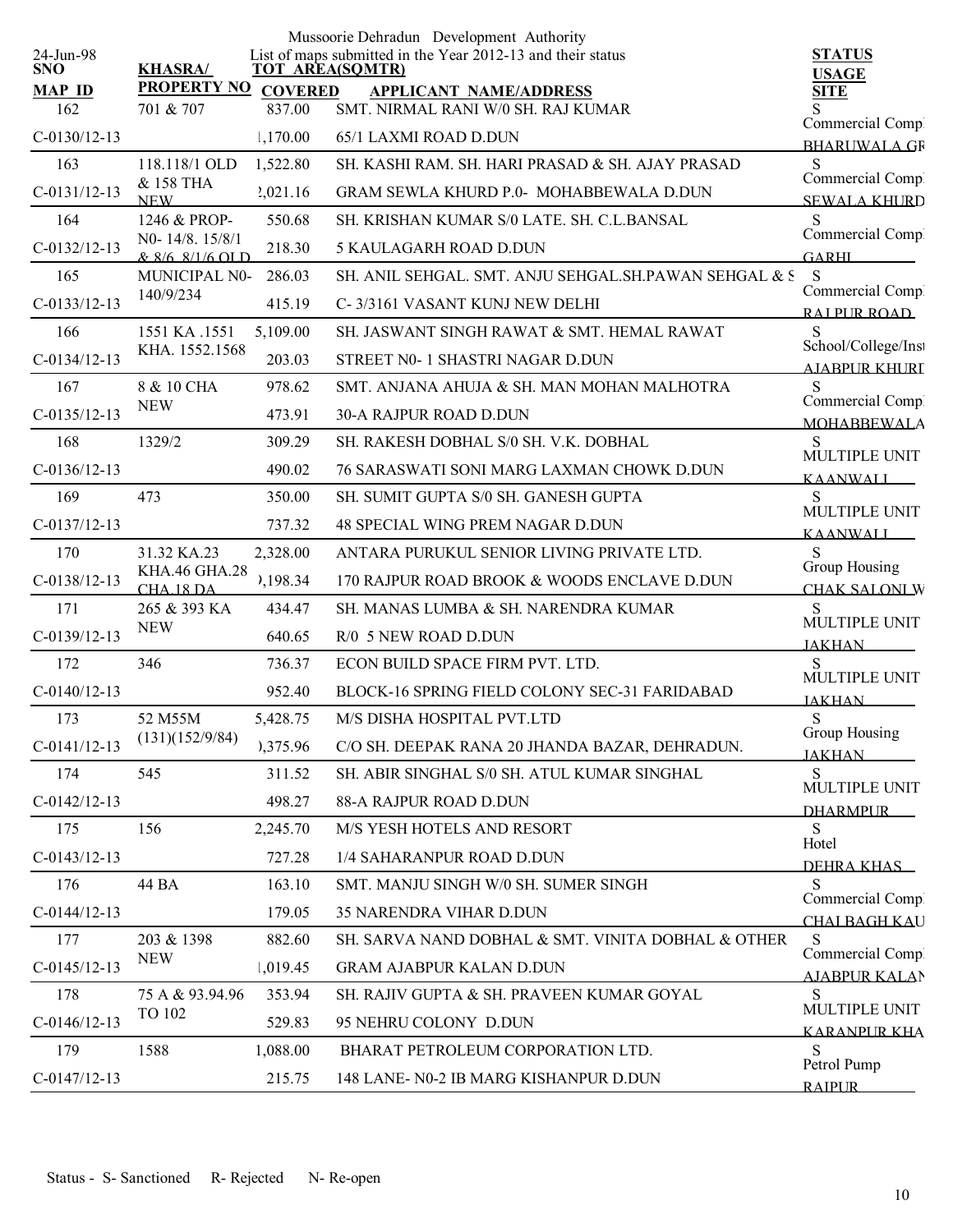|                         |                        |                  | Mussoorie Dehradun Development Authority                                              |                                        |
|-------------------------|------------------------|------------------|---------------------------------------------------------------------------------------|----------------------------------------|
| 24-Jun-98<br><b>SNO</b> | <b>KHASRA/</b>         |                  | List of maps submitted in the Year 2012-13 and their status<br><b>TOT AREA(SQMTR)</b> | <b>STATUS</b><br><b>USAGE</b>          |
| <b>MAP ID</b>           | PROPERTY NO COVERED    |                  | <b>APPLICANT NAME/ADDRESS</b>                                                         | <b>SITE</b>                            |
| 180                     | <b>PROP-N0-61</b>      | 0,178.06         | <b>DOON BIBLE COLLEGE</b>                                                             | School/College/Inst                    |
| $C-0148/12-13$          |                        | 1,701.97         | 61- RAJPUR ROAD D.DUN                                                                 | RAI PUR ROAD                           |
| 181                     | 394 KHA                | 221.49           | SMT. SUMAN WASAN.SMT.KUSHAR WASAN & SMT. KAVITA S                                     | S                                      |
| $C-0149/12-13$          |                        | 211.42           | R/0 K.K. STATIONERS PANDITWARI D.DUN                                                  | Commercial Comp.<br><b>NIRANIANPUR</b> |
| 182                     | 270                    | 727.15           | SH. DURGA PRASAD. SMT. SUNITA DEVI .SH. KESHAV PRASA                                  | S<br>Commercial Comp.                  |
| $C-0150/12-13$          |                        | 1,054.69         | 149/10 DHARAMPUR D.DUN                                                                | <b>DHARMPLIR</b>                       |
| 183                     | 100 (15 KA)            | 450.25           | SH. NAUSHAD ANSHARI S/O SH. HAJI ZINDA HASAN                                          | S                                      |
| $C-0151/12-13$          |                        | 568.52           | C-8 TURNER ROAD, DEHRADUN.                                                            | Commercial Comp.<br><b>MAIRA</b>       |
| 184                     | PROP-N0-               | 206.08           | SMT. SWATI GARG & SH. RAJEEV GARG                                                     | S                                      |
| $C-0152/12-13$          | 133/351                | 194.64           | <b>137 DOON VIHAR JAKHAN D.DUN</b>                                                    | Commercial Comp.<br><b>JAKHAN</b>      |
| 185                     | MUNICIPAL N0-          | 226.57           | SH. RAJESH KWATRA & SMT. VANDNA KWATRA                                                | S                                      |
| $C-0153/12-13$          | 474 & 74/9 OLD         | 189.37           | R/0 EKTA ENCLAVE RAJPUR ROAD D.DUN                                                    | Commercial Compl<br>RAJ PUR ROAD       |
| 186                     | 395 & 291 NEW          | 715.33           | SH. ARVINDER SINGH S/0 SH. AJEET SINGH                                                | N                                      |
| $C-0154/12-13$          |                        | 915.00           | 42/2 HARIDWAR ROAD D.DUN                                                              | Commercial Compl<br>DEHRA KHAS         |
| 187                     | 395 & 291 NEW          | 715.33           | SH. ARVINDER SINGH S/0 SH. AJEET SINGH                                                | S                                      |
| $C-0154/12-13-$         |                        | 915.00           | 42/2 HARIDWAR ROAD D.DUN                                                              | Home                                   |
| 188                     | PROP- N0-22 & 6,392.00 |                  | SH. RAJ LUMBA.SH.SURENDRA MOHAN.SMT. JASMINE & SMT.                                   | DEHRA KHAS<br>S                        |
| $C-0155/12-13$          | 152/97 NEW             | 1,067.78         | R/0 67/68 RCE COURSE D.DUN                                                            | Group Housing                          |
| 189                     | 456/2                  | 325.42           | SURYA CONSTRUCTION THROUGH SH. RAJENDER KUMAR CH                                      | <b>KALLDAS ROAD</b><br>S               |
| $C-0156/12-13$          |                        | 520.08           | <b>GRAM-KANWALI D.DUN</b>                                                             | MULTIPLE UNIT                          |
| 190                     | 1281                   | 396.59           | SH. SOHAN LAL WADHWA S/0 SH. SITA RAM WADHWA                                          | <b>KAANWALI</b><br>S                   |
| $C-0157/12-13$          |                        | 212.95           | 191 KRISHNA NAGAR EXT. KAULAGARH ROAD D.DUN                                           | Commercial Comp.                       |
| 191                     | 710                    | 418.21           | SH. SATENDER SINGH & SH. RAJ KUMAR                                                    | <b>GARHL</b><br>${\bf S}$              |
| $C-0158/12-13$          |                        | 669.04           | R/0 SUBHASH NAGAR BHARUWALA GRANT D.DUN                                               | MULTIPLE UNIT                          |
| 192                     | 527 GA &140/4          | 197.95           | SH. SATISH RAWAT & SH. SANJAY RAWAT                                                   | <b>BHARUWALA GF</b><br>S               |
| $C-0159/12-13$          | OLD                    | 276.48           | R/0 I- 50 NEHRU COLONY DHARAMPUR D.UN                                                 | Commercial Comp.                       |
| 193                     | 933 KA                 | 599.22           | SH. AJAY KUMAR GUPTA.SH. AMIT KUMAR GUPTA& SMT. SUD                                   | <b>NATHANPUR</b><br>S                  |
|                         |                        |                  | 264 DAYA NAND MARG SUBHASH NAGAR D.DUN                                                | Commercial Comp!                       |
| $C-0160/12-13$<br>194   | 91                     | 988.32<br>995.06 |                                                                                       | <b>MAIRA</b><br>S                      |
|                         |                        |                  | SH. AJAY KUMAR GUPTA & SH. AMIT GUPTA                                                 | Commercial Compl                       |
| $C-0161/12-13$          |                        | 1,791.10         | 264 DAYA NAND MARG SUBHASH NAGAR D.DUN                                                | <b>SEWALA KHURD</b>                    |
| 195                     | 128/1                  | 314.17           | SMT. GURMEET KAUR, SH. MANJEET SINGH BAGGA                                            | N<br>MULTIPLE UNIT                     |
| $C-0162/12-13$          |                        | 490.23           | 69 GOVIND NAGAR, RACE COURSE, DEHRADUN.                                               | <b>UDDIWALA KAR</b>                    |
| 196                     | 128/1                  | 314.17           | SMT. GURMEET KAUR, SH. MANJEET SINGH BAGGA                                            | S<br>MULTIPLE UNIT                     |
| $C-0162/12-13-$         |                        | 490.23           | 69 GOVIND NAGAR, RACE COURSE, DEHRADUN.                                               | <b>UDDIWALA KAR</b>                    |
| 197                     | PROP- N0-71/B 6,380.11 |                  | <b>BHOR KA TARA SCHOOL</b>                                                            | S<br>School/College/Inst               |
| $C-0163/12-13$          |                        | 3,787.92         | 71 - B CH. BIHARI LAL MARG NESHVILLA ROAD D.DUN                                       | <b>NESHVILLA ROA</b>                   |
| 198                     | 479-1 & 479 GA         | 323.00           | SMT. USHA ARORA & RAJKUMAR ARORA                                                      | S<br>Government Office                 |
| $C-0164/12-13$          | (316)                  | 159.30           | 167-B RAJPUR ROAD, DEHRADUN.                                                          | <b>JAKHAN</b>                          |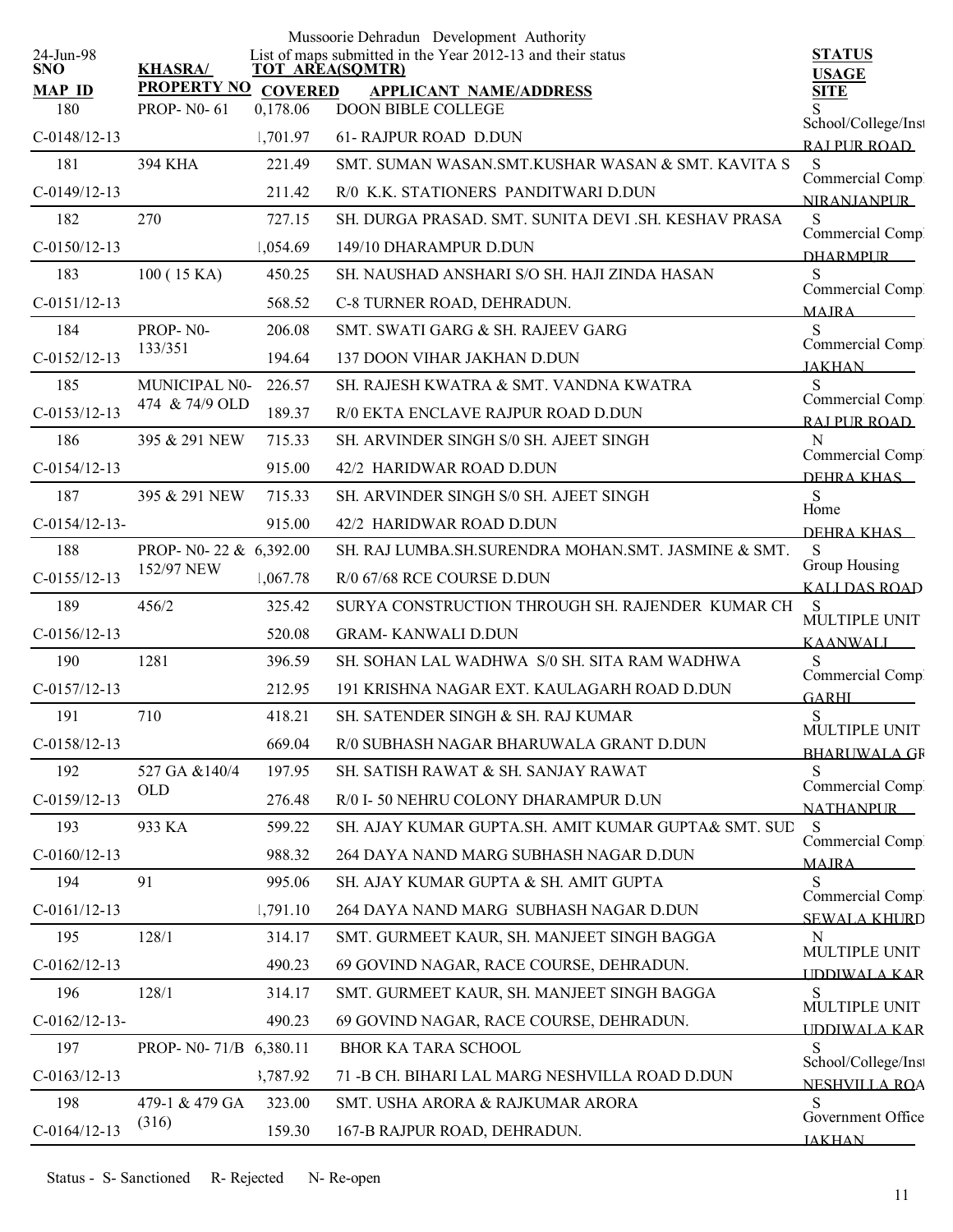|                         |                                |          | Mussoorie Dehradun Development Authority                                              |                                      |
|-------------------------|--------------------------------|----------|---------------------------------------------------------------------------------------|--------------------------------------|
| 24-Jun-98<br><b>SNO</b> | <b>KHASRA/</b>                 |          | List of maps submitted in the Year 2012-13 and their status<br><b>TOT AREA(SQMTR)</b> | <b>STATUS</b>                        |
| <b>MAP ID</b>           | PROPERTY NO COVERED            |          | <b>APPLICANT NAME/ADDRESS</b>                                                         | <b>USAGE</b><br><b>SITE</b>          |
| 199                     | 155                            | 1,519.22 | SMT. ASHU GOYAL& SMT. SURBHI GUPTA                                                    | Industry                             |
| $C-0165/12-13$          |                                | 651.25   | R/0 33 MALVIYA ROAD D.DUN                                                             | CHANDRABANI I                        |
| 200                     | PROP-N0-19/6                   | 224.32   | SMT. SUNITA DHIMAN. SMT. INDERA KHANNA & SMT. BEENU                                   | S<br>Commercial Comp.                |
| $C-0166/12-13$          | & 283/103 NEW                  | 407.60   | 59/56 SHIV COLONY PATEL NAGAR D.DUN                                                   | <b>KAANWALI</b>                      |
| 201                     | 93 & 94 &                      | 1,683.81 | SH. GURU RAM DASS EDUCATIONAL TRUST                                                   | S<br>Hostel                          |
| $C-0167/12-13$          | PROP-N0-<br>215/1/215/2        | 459.06   | R/0 RAJPUR DHAK PATTI D.DUN                                                           | <b>DAK PATTI</b>                     |
| 202                     | 500 & 501                      | 1,517.12 | <b>SHAKTI FILLING STATION</b>                                                         | S<br>Petrol Pump                     |
| $C-0168/12-13$          |                                | 132.18   | 29 ANAND CHOWK D.DUN                                                                  | <b>NIRANIANPUR</b>                   |
| 203                     | 108                            | 2,269.30 | SH. AMIT OBERAI & SH. AMBUJ OBERAI                                                    | S                                    |
| $C-0169/12-13$          |                                | 875.13   | 10 MUNICIPAL ROAD, DEHRADUN.                                                          | Commercial Comp.<br><b>DHARMPLIR</b> |
| 204                     | 58 (41)                        | 724.68   | SH. RAJ KUMAR ARORA & SH. ANKIT ARORA & SMT NISHI AR                                  | <sub>S</sub>                         |
| $C-0170/12-13$          |                                | 350.12   | 167 RAJPUR ROAD, DEHRADUN.                                                            | Commercial Comp.<br>RAIPUR ROAD      |
| 205                     | 378/1.380/1 &                  | 2,050.00 | M/S K.R.S. INFRASTRUCTURES                                                            | S                                    |
| $C-0171/12-13$          | 393/2                          | 3,573.29 | 44 TEG BAHADUR ROAD D.DUN                                                             | Group Housing<br><b>DHARMPUR</b>     |
| 206                     | 507 DHA . 510                  | 420.00   | SH. NITIN GOYAL & SH. ASHOK KUMAR KANSAL                                              | <sub>S</sub><br>MULTIPLE UNIT        |
| $C-0172/12-13$          | KA                             | 630.00   | 20 PUSHPANJALI ENCLAVE G.M.S. ROAD D.DUN                                              | <b>NIRANIANPLIR</b>                  |
| 207                     | $241/1/3$ . $241/2$ .          | 1,140.47 | SH. AJAY AGGARWAL.SMT. KAVITA AGGARWAL. SH. SANJEE                                    | S                                    |
| $C-0173/12-13$          | 241.239/3                      | 1,898.00 | R/0 MOHALLA MAHADEV DIBAI DISTT- BULAND SHAHAR                                        | Commercial Comp.<br><b>KAANWALI</b>  |
| 208                     | 231 KHA &                      | 1,310.96 | SH. RADHEY SHYAM SAHANI & SH. RAM SAHANI                                              | S                                    |
| $C-0174/12-13$          | 259/1                          | 245.72   | 32 VIKAS LOK LANE- N0-2 SAHASTRADHARA ROAD D.DUN                                      | Guest House<br><b>DAANDA LAKHC</b>   |
| 209                     | 116, 117, 118, 120, 3, 274.00  |          | SH. BHARAT GHUSHAN GUPTA, SH. BHUSHAN, SMT USHA GUPT P                                | Hostel                               |
| $C-0175/12-13$          | 121, 122, 123, 125,<br>126/351 | 919.00   | 152 AXIOM 4 TH FLOOR RAJPUR ROAD, JAKHAN. DEHRADUN.                                   | <b>BAGRAAL GAON</b>                  |
| 210                     | <b>PROP-N0-39</b>              | 398.76   | SH. DEVINDER NATH S/0 LATE. SH. PANDIT AMAR NATH VED                                  | S<br>Commercial Comp                 |
| $C-0176/12-13$          | NEW & 38/11<br>OLD             | 598.02   | R/0 39 . 38/11 OLD NARDEV SHASTRI MARG KACHARI ROAD D                                 | <b>NARDEV SHASTI</b>                 |
| 211                     | 240 OLD & 438                  | 333.55   | REAL GAIN INVESTMENT ADVISORS PVT. LTD                                                | S                                    |
| $C-0177/12-13$          | <b>NEW</b>                     | 531.70   | R/0 43 MEEDO ARCADE RAJPUR ROAD D.DUN                                                 | MULTIPLE UNIT<br><b>JAKHAN</b>       |
| 212                     | <b>PROP-N0-03</b>              | 263.60   | SH. VIKARAM GABA S/0 SH. HARBANS LAL GABA                                             | S                                    |
| $C-0178/12-13$          |                                | 215.62   | 92/2 PRITAM ROAD DALANWALA D.DUN                                                      | Commercial Comp.<br>E C ROAD         |
| 213                     | 348 OLD & 57                   | 1,108.97 | SH. ASHISH JAIN & OTHERS                                                              | S                                    |
| $C-0179/12-13$          | <b>NEW</b>                     | 464.55   | R/0 178 A STREET N0-11 INDER VIHAR RAJENDRA NAGAR D.DU                                | Home<br><b>MAJRA</b>                 |
| 214                     | MUNICIPAL N0-                  | 705.45   | SH. VIVEK PANWAR .SMT. SHEENA PANWAR. DR. NEW KUMA                                    | S                                    |
| $C-0180/12-13$          | 28 & 57/28 OLD                 | 302.10   | R/0 LANE- N0- 4 STREET- N0- 5 RAJENDRA NAGAR D.DUN                                    | Commercial Comp.<br>TILAK ROAD       |
| 215                     | PROP-N0-                       | 257.85   | SH. AMIT GUPTA S/0 SH. SHYAM LAL GUPTA                                                | R                                    |
| $C-0181/12-13$          | 268/235                        | 270.70   | R/0 27 ALAK NANDA ENCLAVE G.M.S.ROAD D.DUN                                            | Commercial Comp.<br>RAVINDRA NATI    |
| 216                     | MUNICIPAL N0-                  | 565.00   | SH. ATUL KUMAR SINGHAL & OTHERS                                                       | R<br>Commercial Comp                 |
| $C-0182/12-13$          | 163 & 163<br>A/163/1           | 321.26   | R/0 152/2- B RAJPUR ROAD D.DUN                                                        | RAIPUR ROAD                          |
|                         |                                |          |                                                                                       |                                      |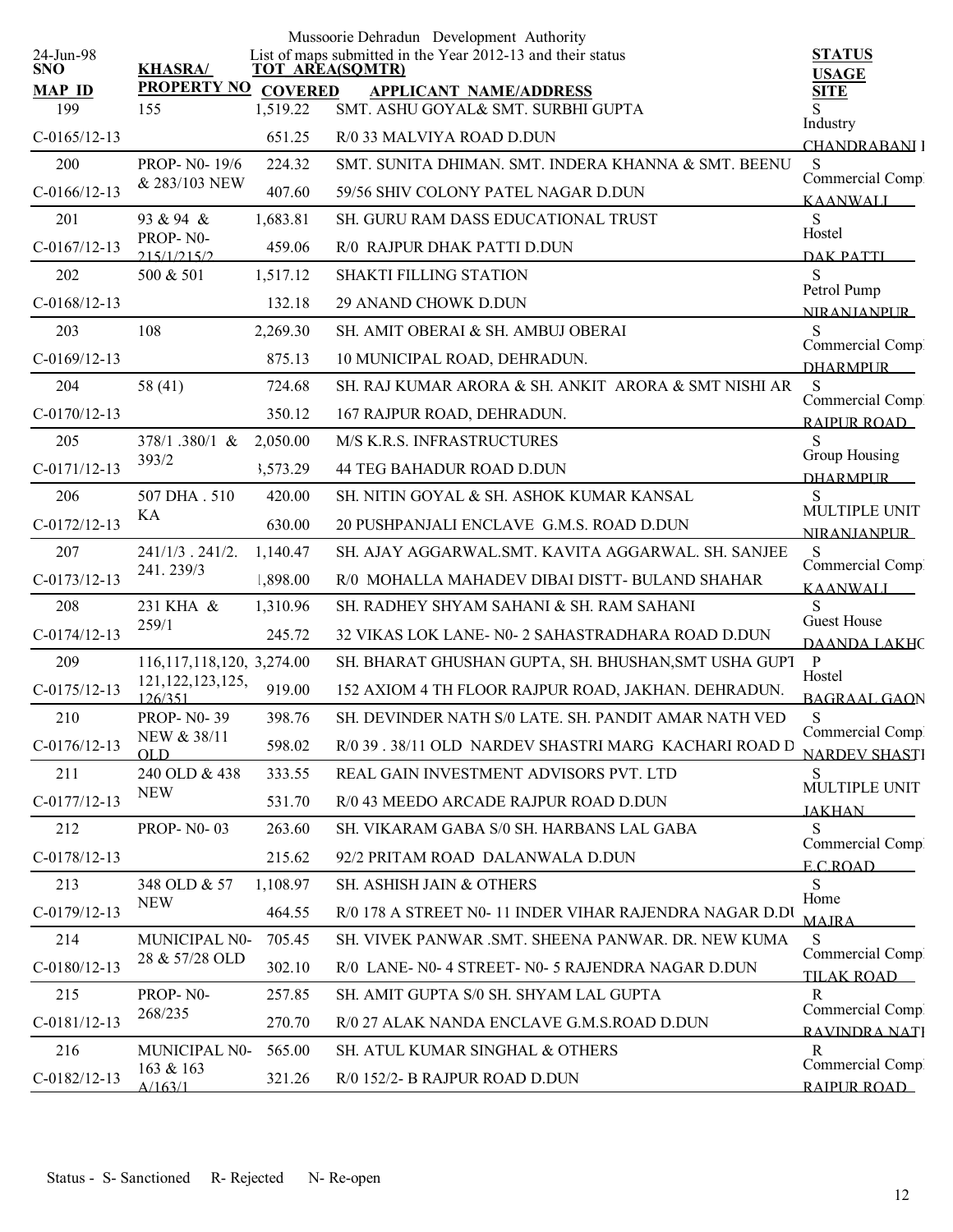|                         |                                   |                | Mussoorie Dehradun Development Authority                                              |                                            |
|-------------------------|-----------------------------------|----------------|---------------------------------------------------------------------------------------|--------------------------------------------|
| 24-Jun-98<br><b>SNO</b> | <b>KHASRA/</b>                    |                | List of maps submitted in the Year 2012-13 and their status<br><b>TOT AREA(SQMTR)</b> | <b>STATUS</b><br><b>USAGE</b>              |
| <b>MAP ID</b>           | <b>PROPERTY NO</b>                | <b>COVERED</b> | <b>APPLICANT NAME/ADDRESS</b>                                                         | <b>SITE</b>                                |
| 217                     | 756 & PROP-<br>N0-132/352         | 174.38         | SMT. GEETA RANI. SH.MANOJ KUMAR & SH. DILIP AGGARWA                                   | S<br>Commercial Compl                      |
| $C-0183/12-13$          |                                   | 98.68          | R/0 2 CLEARANCE HOUSE THE MALL MUSSOORIE                                              | <b>JAKHAN</b>                              |
| 218                     | 21                                | 577.00         | SMT. SHAKUNTLA NAUTIYAL W/0 SH. M.M. NAUTIYAL                                         | S<br>Commercial Comp.                      |
| $C-0184/12-13$          |                                   | 560.14         | R/0 CHANAKYA PURI LANE- N0-02 NEAR BANGALI KHOTI AJA                                  | <b>AIABPUR KALAN</b>                       |
| 219                     | 658 & 661 & 916                   | 774.00         | SH. HARSHIT GUPTA & SMT. SEEMA GUPTA                                                  | S<br>MULTIPLE UNIT                         |
| $C-0185/12-13$          | KA & 920 NEW                      | 897.89         | R/0 1 MADHORAM BUILDING BINDAL BRIDGE D.DUN                                           | <b>JAKHAN</b>                              |
| 220                     | <b>PROP-N0-1/2</b>                | 673.00         | SMT. RENU GOYAL & SMT. SUNITA GOYAL                                                   | Commercial Comp.                           |
| $C-0186/12-13$          |                                   | 926.63         | R/0 1/2 RALWAY STATION ROAD D.DUN                                                     | <b>RAILWAY STATI</b>                       |
| 221                     | 591 KA .603-                      | 6,550.00       | <b>DOON INTERNATIONAL EDUCATION SOCIETY</b>                                           | S<br>Home                                  |
| $C-0187/12-13$          | 639 646-648                       | 3,126.12       | <b>35 CURZON ROAD D.DUN</b>                                                           | <b>PONDHA</b>                              |
| 222                     | 456 KA (                          | 436.56         | SMT. SUNITA RAWAT, SMT SANGEETA KHANDARI, SH. ARJUN                                   | S                                          |
| $C-0188/12-13$          | OLD-334 MIN)                      | 578.74         | MATRI VIHAR, HARIDWAR ROAD, DEHRADUN.                                                 | Commercial Compl<br><b>ADOIWALA</b>        |
| 223                     | 33                                | 473.00         | SMT. SUDHA SINGHAL W/O SH. NARESH SINGHAL                                             | N                                          |
| $C-0189/12-13$          |                                   | 701.30         | 231 MOHALLA KAYSTHAN MANGLORE, HARIDWAR.                                              | MULTIPLE UNIT<br><b>SEWALA KALAN</b>       |
| 224                     | 33                                | 473.00         | SMT. SUDHA SINGHAL W/O SH. NARESH SINGHAL                                             | P                                          |
| $C-0189/12-13-$         |                                   | 701.30         | 231 MOHALLA KAYSTHAN MANGLORE, HARIDWAR.                                              | <b>SEWALA KALAN</b>                        |
| 225                     | 47 KHA & 65                       | 2,593.52       | SH. HARI KRISHAN LAL MARWAH. RUCHIKA MARWAH. SH. SA                                   | S                                          |
| $C-0190/12-13$          | GA                                | 3,929.48       | R/0 52/5 HARIDWAR ROAD D.DUN                                                          | Commercial Comp.<br><b>MALSI</b>           |
| 226                     | 87 NEW & 21                       | 548.00         | SH.RAJESH NEGI.SMT. RATAN DEI. SH.RAKESH KUMAR SHARN                                  | S                                          |
| $C-0191/12-13$          | <b>OLD</b>                        | 613.00         | <b>GRAM - AJABPUR KALAN D.DUN</b>                                                     | Commercial Comp<br><b>AIABPUR KALAN</b>    |
| 227                     | 572.596 & 592                     | 7,042.83       | GRAPHIC ERA EDUCATIONAL SOCIETY                                                       | S                                          |
| $C-0192/12-13$          |                                   | ),194.88       | 566/6 BELL ROAD CLEMENT TOWN D.DUN                                                    | School/College/Inst<br><b>BHARUWALA GR</b> |
| 228                     | 357.361.362.363 5,017.00          |                | M.R.H. BUILDCON PVT. LTD                                                              | ${\bf S}$                                  |
| $C-0193/12-13$          | & 364                             | 3,997.08       | MRH BILDCOM PVT.LTD. 181 HARIDWAR ROAD NEAR IDBI BA                                   | Group Housing<br><b>NIRANJANPUR</b>        |
| 229                     | 911 THA                           | 195.91         | SH. NITYA NAND GAUR & SH. NARBADESHWAR PRASAD                                         | S                                          |
| $C-0194/12-13$          |                                   | 390.01         | R/0 SEWLA KHURD CHANDRA BANI ROAD P.0- MOHABBE WAI                                    | Commercial Comp<br><b>MAJRA</b>            |
| 230                     | 231.232.233 &                     | 1,380.00       | M/S BRIDGE VIEW ESTATE THROUGH MR. DORJEE WANGDI D                                    | D                                          |
| $C-0195/12-13$          | 234 OLD &<br><b>NEW 124 GHA</b>   | 5,254.00       | R/0 K-1435 PALAM VIHAR GURGAON HARIYANA                                               | Group Housing<br><b>KANDOLL</b>            |
| 231                     | 77                                | 531.57         | SMT. MEHRUN NISHA W/0 SH. HALEEM AHMAD                                                | S.                                         |
| $C-0196/12-13$          |                                   | 519.24         | GRAM- MEHU WALA MAFFI SHIMLA ROAD D.DUN                                               | Office<br><b>NIRANIANPLIR</b>              |
| 232                     | 571                               | 523.21         | SMT. KUSHUM GUPTA . SMT. SMITA GUPTA & SH. SANJEEV G                                  | S                                          |
| $C-0197/12-13$          |                                   | 260.57         | R/0 23 P.D. TANDON MARG LAXMAN CHOWK D.DUN                                            | MULTIPLE UNIT<br><b>KAANWALI</b>           |
| 233                     | <b>PROP-N0-3</b>                  | 5,859.45       | M/S UTTARANCHAL REALTORS                                                              | S                                          |
| C-0198/12-13            | <b>KHAN BANDHU</b><br><b>MARG</b> | 7,848.74       | 1 OLD SURVEY ROAD D.DUN                                                               | Commercial Comp.<br><b>KHAN BANDHU I</b>   |
| 234                     | 33 & 36/2.38                      | 500.00         | SH. NARESH SINGHAL S/0 SH. LALA KUNDAN LAL                                            | S                                          |
| $C-0199/12-13$          | <b>OLD</b>                        | 718.40         | R/0 231 MOHALLA KAYSTHAN MANGLOR HARIDWAR                                             | MULTIPLE UNIT<br>SEWALA KALAN              |
|                         |                                   |                |                                                                                       |                                            |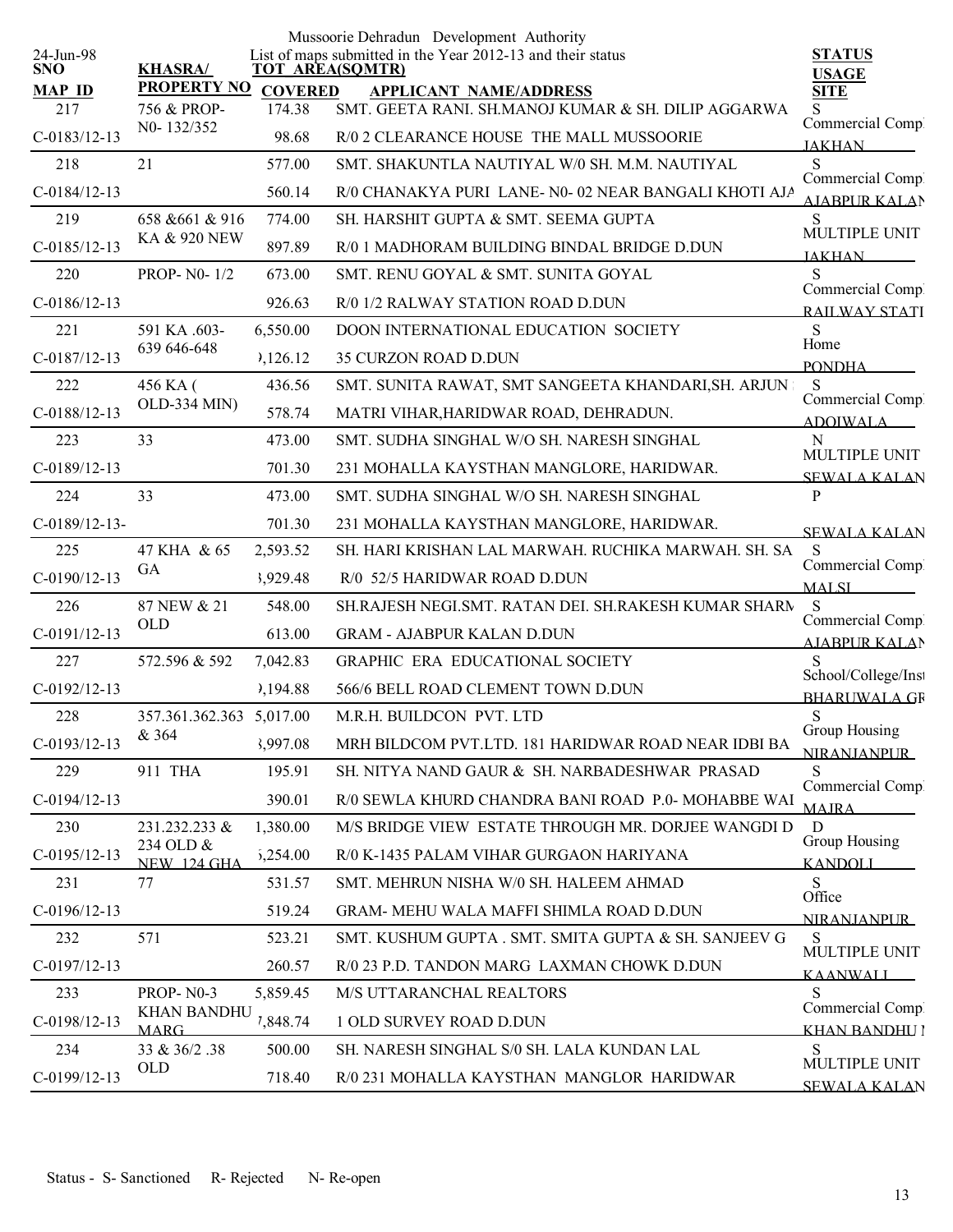|                         |                                         |                | Mussoorie Dehradun Development Authority                                              |                               |
|-------------------------|-----------------------------------------|----------------|---------------------------------------------------------------------------------------|-------------------------------|
| 24-Jun-98<br><b>SNO</b> | <b>KHASRA/</b>                          |                | List of maps submitted in the Year 2012-13 and their status<br><b>TOT AREA(SQMTR)</b> | <b>STATUS</b><br><b>USAGE</b> |
| <b>MAP ID</b>           | <b>PROPERTY NO</b>                      | <b>COVERED</b> | <b>APPLICANT NAME/ADDRESS</b>                                                         | <b>SITE</b>                   |
| 235                     | 927 GA. 919                             | 1,354.00       | SH. S.C. MATHUR. SH. SHOBHIT MATHUR & OTHERS                                          | S<br>Home                     |
| $L-0001/12-13$          | KHA. 922 KA.<br><b>926 KHA</b>          | 0.00           | 180 NARI SHILP MANDIR MARG D.DUN                                                      | <b>PONDHA</b>                 |
| 236                     | 7 KA.KHA, GA, 8 7, 206.00               |                | M/S PRATEEK RESORTES PVT. LTD. THROUGH MR. AMITAV N                                   | S<br>Home                     |
| $L-0002/12-13$          | KA, KHA, GA,<br>20KA 21KA               | 0.00           | 88-A SECOND FLOR RAJPUR ROAD, DEHRADUN.                                               | DANDA NOORIW                  |
|                         | 22KA, KHA,<br>23KA, KHA, GA<br>& OTHERS |                |                                                                                       |                               |
| 237                     | 320, 324, 325, 327, 0, 050.00           |                | SH. SANJAY KOHLI, SH. PREM SHAHNI & SH. NEERAJ SHAHNI                                 | N<br>Home                     |
| $L-0003/12-13$          | 333, 339, 398, 400                      | 0.00           | GANESH PLAZA , RAJPUR ROAD, DEHRADUN.                                                 | <b>BHANDAR GAON</b>           |
| 238                     | 320, 324, 325, 327, 0, 050.00           |                | SH. SANJAY KOHLI, SH. PREM SHAHNI & SH. NEERAJ SHAHNI                                 | P<br>Home                     |
| $L-0003/12-13-$         | 333, 339, 398, 400                      | 0.00           | GANESH PLAZA , RAJPUR ROAD, DEHRADUN.                                                 | <b>BHANDAR GAON</b>           |
| 239                     | 1238                                    | 473.01         | SH. SANJAY MOHAN KHANNA S/0 SH. BALRAM MOHAN KHANI                                    | S<br>Home                     |
| R-0001/12-13            |                                         | 207.45         | 19 SIDDARTH ENCLAVE G.M.S. ROAD D.DUN                                                 | <b>GARHI</b>                  |
| 240                     | 720 KA NEW &                            | 121.77         | SH. SARAFAT ALI & SMT. ZAIBUN NISHA                                                   | S                             |
| R-0002/12-13            | 500 OLD                                 | 115.56         | LANE N0- C-15 TURNER ROAD CLEMENT TOWN D.DUN                                          | Home<br><b>MAIRA</b>          |
| 241                     | <b>PROP-N0-3</b>                        | 321.43         | SH. RAJESH KUMAR GUPTA & SMT. VIJAY LAXMI                                             | S                             |
| R-0003/12-13            | OLD & 5 NEW                             | 373.74         | 5- BLOCK-1 EDGAH D.DUN                                                                | Home<br><b>IDGAH</b>          |
| 242                     | 874                                     | 114.82         | SH. RAKESH KUMAR S/0 SH. RAM LAL                                                      | S                             |
| R-0004/12-13            |                                         | 123.72         | 138 CHOTA BHARU WALA CLEMENT TOWN D.DUN                                               | Home<br><b>MIYANWALA</b>      |
| 243                     | 135/2 M                                 | 248.60         | <b>SH. VIRENDER KUMAR</b>                                                             | S                             |
| $R-0005/12-13$          |                                         | 293.10         | 49 PHASE 1, PRAKASH LOK, SIMLA ROAD, DEHRADUN.                                        | Home<br><b>SEWALA KALAN</b>   |
| 244                     | PLOT NO-60                              | 239.57         | SH. RAVINDRA JAIN                                                                     | $\mathbf N$                   |
| $R-0006/12-13$          |                                         | 318.27         | 17 CAPRI TRADE CENTER, DEHRADUN.                                                      | Home<br><b>ANSARI MARG</b>    |
| 245                     | PLOT NO-60                              | 239.57         | SH. RAVINDRA JAIN                                                                     | S                             |
| R-0006/12-13-           |                                         | 318.27         | 17 CAPRI TRADE CENTER, DEHRADUN.                                                      | Home<br><b>ANSARI MARG</b>    |
| 246                     | <b>148 KHA</b>                          | 369.10         | SH. GURPREET SINGH & SH.RAGHUPREET SINGH KAITH                                        | S                             |
| R-0007/12-13            |                                         | 363.37         | 23 GHOSI GALI D.DUN                                                                   | Home<br><b>KISHANPUR</b>      |
| 247                     | 118 OLD & 1048                          | 264.94         | SH. RAJENDRA SINGH RAWAT S/0 SH. PREM SINGH RAWAT                                     | S                             |
| R-0008/12-13            | <b>NEW</b>                              | 227.40         | C/0 A.R.P. SINGH SAJWAN DOON HILLS COLONY GORAKH PU                                   | Home<br><b>AJABPUR KALAN</b>  |
| 248                     | 79 GA                                   | 210.00         | SH. RAJESH NAITHANI S/0 LATE. SH. KAILASH NAITHANI                                    | S                             |
| R-0009/12-13            |                                         | 172.09         | <b>12 GIL COLONY SAHARANPUR</b>                                                       | Home<br><b>MOHABBEWALA</b>    |
| 249                     | 504/2                                   | 224.00         | SMT. SUNITA NEGI W/0 SH. MEHARBAN SINGH NEGI                                          | S                             |
| R-0010/12-13            |                                         | 189.03         | A-4/2 O.N.G.C. COLONY KAULAGARH ROAD D.DUN                                            | Home<br><b>ARCADIA GRAN</b>   |
| 250                     | PROP- N0-19/18                          | 258.54         | SMT. ANJU NAKRA W/0 SH. MAHESH NAKRA                                                  | S.                            |
| R-0011/12-13            | & 18/15.1/19                            | 303.02         | 1/19 IDGAH PRAKASH NAGAR D.DUN                                                        | Home<br><b>IDGAH</b>          |
| 251                     | 1319/2 & 1324                           | 188.90         | SH. GIRISH KUMAR UNIYAL & SMT. BEENA UNIYAL                                           | S                             |
| R-0012/12-13            |                                         | 192.88         | E-3 T-III SANCHAR VIHAR INDIRA NAGAR D.DUN                                            | Home<br><b>KAANWALI</b>       |
|                         |                                         |                |                                                                                       |                               |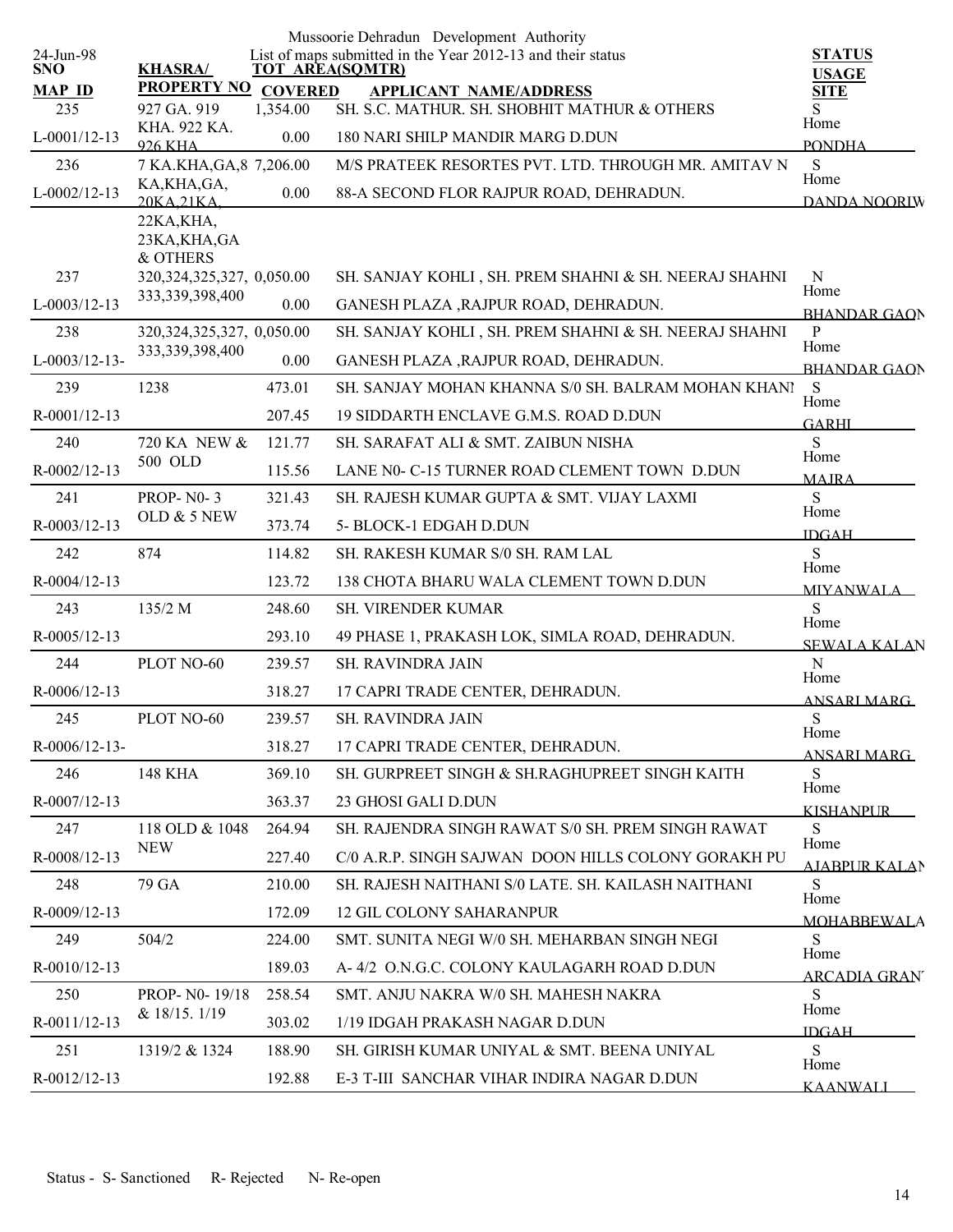| 24-Jun-98<br><b>SNO</b><br><b>MAP ID</b><br>252 | <b>KHASRA/</b><br><b>PROPERTY NO</b><br>28 OLD & 137 | <b>COVERED</b><br>138.19 | Mussoorie Dehradun Development Authority<br>List of maps submitted in the Year 2012-13 and their status<br>TOT AREA(SQMTR)<br><b>APPLICANT NAME/ADDRESS</b><br>SH. VINOD SINGH NEGI . SH. VIPIN SINGH NEGI. SH. SACHIN S | <b>STATUS</b><br><b>USAGE</b><br><b>SITE</b><br>N |
|-------------------------------------------------|------------------------------------------------------|--------------------------|--------------------------------------------------------------------------------------------------------------------------------------------------------------------------------------------------------------------------|---------------------------------------------------|
| R-0013/12-13                                    | <b>NEW</b>                                           | 151.00                   | LANE- N0-12 INDRA PRASTH UPPER NATHANPUR D.DUN                                                                                                                                                                           | Home<br><b>NATHANPUR</b>                          |
| 253                                             | 28 OLD & 137                                         | 138.19                   | SH. VINOD SINGH NEGI . SH. VIPIN SINGH NEGI. SH. SACHIN S                                                                                                                                                                | S                                                 |
| R-0013/12-13-                                   | <b>NEW</b>                                           | 151.00                   | LANE- N0-12 INDRA PRASTH UPPER NATHANPUR D.DUN                                                                                                                                                                           | Home<br><b>NATHANPLIR</b>                         |
| 254                                             | 375                                                  | 813.69                   | SMT. MEENA THAPA W/0 SH. B.K.THAPA                                                                                                                                                                                       | R                                                 |
| $R - 0014/12 - 13$                              |                                                      | 203.96                   | 46/4 KISHANPUR CANAL ROAD D.DUN                                                                                                                                                                                          | Home<br><b>KISHANPUR</b>                          |
| 255                                             | PROP-N0-                                             | 157.41                   | SMT. RUCHIKA DHAWAN W/0 SH. BRIJESH DHAWAN                                                                                                                                                                               | S<br>Home                                         |
| R-0015/12-13                                    | $38 - A/3$                                           | 200.22                   | 33/15 CIRCULAR ROA D.DUN                                                                                                                                                                                                 | INDER ROAD                                        |
| 256                                             | 1228                                                 | 285.00                   | SH. ARUN KUMAR AHLUWALIYA S/0 SH. EALAM SINGH                                                                                                                                                                            | N                                                 |
| $R-0016/12-13$                                  |                                                      | 230.96                   | 57 SHASTRI NAGAR HARIDWAR ROAD D.DUN                                                                                                                                                                                     | Home<br><b>AIABPURKALAN</b>                       |
| 257                                             | 1228                                                 | 285.00                   | SH. ARUN KUMAR AHLUWALIYA S/0 SH. EALAM SINGH                                                                                                                                                                            | S                                                 |
| $R - 0016/12 - 13$                              |                                                      | 230.96                   | 57 SHASTRI NAGAR HARIDWAR ROAD D.DUN                                                                                                                                                                                     | Home<br><b>AJABPUR KALAN</b>                      |
| 258                                             | 350/1                                                | 175.81                   | SH. SURESH CHANDRA DANGWAL S/0 SH. DARSAN LAL DANGY                                                                                                                                                                      | S                                                 |
| R-0017/12-13                                    |                                                      | 185.60                   | <b>GRAM MALDEVTA D.DUN</b>                                                                                                                                                                                               | Home<br><b>AAMWALA TARI</b>                       |
| 259                                             | 140                                                  | 89.00                    | SH. SURENDER KUMAR S/0 SH. MANOHAR LAL                                                                                                                                                                                   | S                                                 |
| R-0018/12-13                                    |                                                      | 134.78                   | 28 MOTI BAZAR D.DUN                                                                                                                                                                                                      | Home<br><b>SEWALA KALAN</b>                       |
| 260                                             | 844 DA & 645                                         | 125.85                   | SMT. INDER JIT JHEETAY W/0 SH. GURDEEP SINGH JHEETAY                                                                                                                                                                     | S                                                 |
| R-0019/12-13                                    | <b>OLD</b>                                           | 136.88                   | H. N0-9 ANTRIP VIHAR TURNER ROAD D.DUN                                                                                                                                                                                   | Home<br><b>MAJRA</b>                              |
| 261                                             | 177 & 178 OLD                                        | 220.00                   | SH. DEEPAK CHADDHA S/0 LATE. SH. K.L. CHADDHA                                                                                                                                                                            | S                                                 |
| R-0020/12-13                                    | & 354 KHA                                            | 200.25                   | 53/12 CANAL ROAD RAJPUR ROAD D.DUN                                                                                                                                                                                       | Home<br><b>JAKHAN</b>                             |
| 262                                             | 180                                                  | 167.29                   | SH. VINAY BATRA S/0 SMT. MEENAKSHI BATRA                                                                                                                                                                                 | <sub>S</sub>                                      |
| $R - 0021/12 - 13$                              |                                                      | 157.73                   | C/0 ANSAL GREEN VALLY JAKHAN D.DUN                                                                                                                                                                                       | Home<br><b>JAKHAN</b>                             |
| 263                                             | PROP- N0-91 &                                        | 133.15                   | SMT. ASHA GAUTAM W/0 SH. SURESH GAUTAM                                                                                                                                                                                   | S                                                 |
| R-0022/12-13                                    | 163/146 NEW                                          | 95.62                    | 54/3 KISHAN NAGAR D.DUN                                                                                                                                                                                                  | Home<br><b>KISHAN NAGAR</b>                       |
| 264                                             | 171/1                                                | 302.27                   | SH. CHANDRA MOHAN SINGH RAWAT S/0 SH. VIRENDRA SING                                                                                                                                                                      | S                                                 |
| R-0023/12-13                                    |                                                      | 233.06                   | 144/5 NESHVILLA ROAD D.DUN                                                                                                                                                                                               | Home<br><b>NATHANPUR</b>                          |
| 265                                             | <b>PROP-N0-24</b>                                    | 300.65                   | SH. SUBHASH MAHESHWARI S/0 LATE.SH. MUNSI LAL                                                                                                                                                                            | R                                                 |
| $R - 0024/12 - 13$                              |                                                      | 357.00                   | 24 D.A.V. COLLEGE ROAD D.DUN                                                                                                                                                                                             | Home<br><b>DAV COLLAGE</b>                        |
| 266                                             | 342 &                                                | 88.35                    | SH. MUSTAFA S/0 SH. NASIR                                                                                                                                                                                                | R                                                 |
| R-0025/12-13                                    | MUNICIPAL N0-<br>$11/5$ & $14/5$                     | 140.00                   | H.N0-43/5 CANAL ROAD JAKHAN D.DUN                                                                                                                                                                                        | Home<br><b>JAKHAN</b>                             |
| 267                                             | <b>NEW</b><br>63                                     | 214.12                   | SH. NALIN PUN S/0 LATE. SH. LAL BAHADUR                                                                                                                                                                                  | ${\bf S}$                                         |
| R-0026/12-13                                    |                                                      | 184.00                   | A-83 SECTOR -2 DEFENCE COLONY D.DUN                                                                                                                                                                                      | Home                                              |
| 268                                             | 277 OLD & 499                                        | 355.65                   | SH. YOGESH KUMAR AGGARWAL & SH. ANMOL AGGARWAL                                                                                                                                                                           | DEFENCE COLOR<br>S                                |
| R-0027/12-13                                    | <b>KA NEW</b>                                        | 517.71                   | 38/1 TAGORE VILLA COLONY D.DUN                                                                                                                                                                                           | Home                                              |
| 269                                             | 420 OLD & 882                                        | 171.93                   | SH. KHUSHI PRAKASH S/0 SH. DAYAL SINGH                                                                                                                                                                                   | <u>NIRANIANPUR</u><br>S.                          |
| R-0028/12-13                                    | <b>NEW</b>                                           | 203.84                   | ADHOIWALA AAMWALA TARLA D.DUN                                                                                                                                                                                            | Home                                              |
|                                                 |                                                      |                          |                                                                                                                                                                                                                          | <b>ADOIWALA</b>                                   |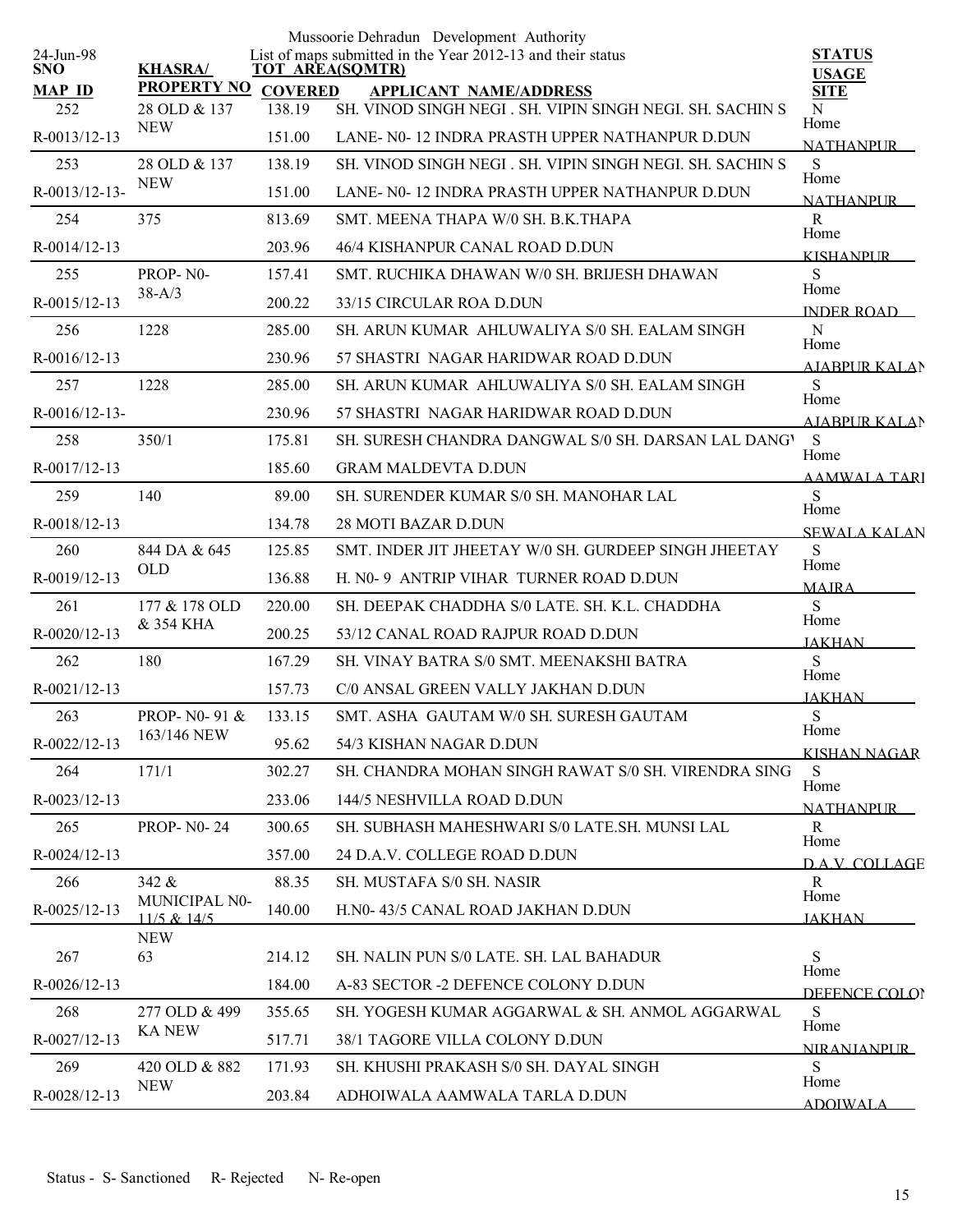|                         |                      |                | Mussoorie Dehradun Development Authority                                              |                               |
|-------------------------|----------------------|----------------|---------------------------------------------------------------------------------------|-------------------------------|
| 24-Jun-98<br><b>SNO</b> | <b>KHASRA/</b>       |                | List of maps submitted in the Year 2012-13 and their status<br><b>TOT AREA(SQMTR)</b> | <b>STATUS</b><br><b>USAGE</b> |
| <b>MAP ID</b>           | <b>PROPERTY NO</b>   | <b>COVERED</b> | <b>APPLICANT NAME/ADDRESS</b>                                                         | <b>SITE</b>                   |
| 270                     | 504 GHA & 150<br>OLD | 80.00          | SMT. MADHU ROY W/0 SH. BRAJ BHUSHAN ROY                                               | S<br>Home                     |
| R-0029/12-13            |                      | 138.46         | 202-A AMAN APPART MENT SAHASTRADHARA ROAD D.DUN                                       | DHORAN KHAS                   |
| 271                     | 1253                 | 111.92         | SMT. USHA MALHOTRA W/0 SH. KRISHAN MOHAN MALHOTR                                      | ${\bf S}$<br>Home             |
| $R - 0030/12 - 13$      |                      | 131.60         | <b>B-248 LOK VIHAR PREETAM PURA DELHI</b>                                             | <b>KAANWALI</b>               |
| 272                     | 128                  | 471.15         | SH. MADAN SINGH GUSAIN S/0 SH. SHER SINGH GUSAIN                                      | ${\bf N}$<br>Home             |
| R-0031/12-13            |                      | 337.82         | <b>30 HARI VIHAR VIJAY PARK CHAKRATA ROAD D.DUN</b>                                   | <b>KAANWALI</b>               |
| 273                     | 128                  | 471.15         | SH. MADAN SINGH GUSAIN S/0 SH. SHER SINGH GUSAIN                                      | ${\bf S}$                     |
| $R - 0031/12 - 13$      |                      | 337.82         | <b>30 HARI VIHAR VIJAY PARK CHAKRATA ROAD D.DUN</b>                                   | <b>KAANWALI</b>               |
| 274                     | 225                  | 319.51         | SH. GHANA NAND UNIYAL S/0 LATE. SH. DEVA NAND UNIYAL                                  | S<br>Home                     |
| R-0032/12-13            |                      | 308.16         | 91 PRAKASH VIHAR LANE- N0- 5 DHARAMPUR D.DUN                                          | <b>AJABPUR KALAN</b>          |
| 275                     | PROP- N0-89/95       | 176.53         | SH. DEEPAK JAIN S/0 SH. D.S. JAIN                                                     | S<br>Home                     |
| $R - 0033/12 - 13$      |                      | 174.86         | 97 KANWALI ROAD D.DUN                                                                 | KANWALI ROAD                  |
| 276                     | 828 KA               | 92.93          | SH. MANPREET KAUR W/0 SH. DALJEET SINGH                                               | S<br>Home                     |
| $R - 0034/12 - 13$      |                      | 101.04         | <b>G.M.S. ROAD KANWALI D.DUN</b>                                                      | DEHRA KHAS                    |
| 277                     | <b>908 GHA</b>       | 189.50         | SH. KAMLESHWAR PRASAD JOSHI S/0 SH. RATAN DEV JOSHI                                   | ${\bf S}$                     |
| R-0035/12-13            |                      | 182.25         | C/0 SH. M.L. JOSHI EKTA ENCLAVE STREET N0- 1 NATHANPUR                                | Home<br><b>NATHANPUR</b>      |
| 278                     | 553                  | 142.86         | SH. KHUSHI RAM MAITHANI S/0 SH. JAGAT RAM MAITHANI                                    | S                             |
| $R - 0036/12 - 13$      |                      | 114.43         | DURGA SHIV MNDIR MOHINI ROAD D.DUN                                                    | Home<br>DHARAMPUR DA          |
| 279                     | 184                  | 223.05         | SH. MAN MOHAN SINGH BISHT S/0 SH. JODHA SINGH                                         | S                             |
| R-0037/12-13            |                      | 241.74         | H.NO-393 TYPE- III ITBP CAMP SEEMA DWAR D.DUN                                         | Home<br><b>MEHUWALA MA</b>    |
| 280                     | 637 OLD & 1170       | 140.14         | SH. AJAY KANT CHAUDHARY S/0 LATE. SH. HARBEER SINGH                                   | ${\bf S}$                     |
| R-0038/12-13            | <b>NA NEW</b>        | 165.16         | LANE- N0-2 TURNER ROAD CLEMENT TOWN D.DUN                                             | Home<br><b>MAIRA</b>          |
| 281                     | 506 DA & 429         | 185.87         | SMT. SIMRAN KAUR S/0 SH. RASHPAL SINGH                                                | $\mathbb{R}$                  |
| R-0039/12-13            | <b>OLD</b>           | 184.75         | R/0 PAYAL ENCLAVE G.M.S. ROAD D.DUN                                                   | Home<br><b>SEWALA KALAN</b>   |
| 282                     | 1491/2 & 1491/2      | 752.76         | SH. YOGENDER SINGH S/0 SH. BHIM SINGH                                                 | S                             |
| R-0040/12-13            |                      | 1,448.75       | <b>GRAM &amp; P.0- MORENA DISTT-- BIJNOR</b>                                          | Home<br><b>KAANWALI</b>       |
| 283                     | 1067                 | 255.00         | SH NISHANT VERMA & SMT. ALPANA VERMA                                                  | S.                            |
| $R - 0041/12 - 13$      |                      | 259.93         | <b>76 CHANDER NAGAR D.DUN</b>                                                         | Home<br>DEHRA KHAS            |
| 284                     | 171                  | 89.00          | SH. DALJEET SINGH NAGRA & SH. MAN MOHAN SINGH                                         | S                             |
| R-0042/12-13            |                      | 107.06         | H.NO- 2 ALAK NANDA ENCLAVE G.M.S. ROAD D.DUN                                          | Home<br><b>PANDITWARI</b>     |
| 285                     | MUNICIPAL N0-        | 115.24         | SMT. NEHA GARG & SH. SANJAY KUMAR GARG                                                | S                             |
| R-0043/12-13            | 8 & 8A               | 208.03         | H.N0- 55 CIRCULAR ROAD DALAN WALA D.DUN                                               | Home<br><b>CURZAN ROAD</b>    |
| 286                     | PLOT-N0-             | 418.21         | SH. RAMESH PAL DUTTA S/0 LATE SH. RAM REKHA                                           | S                             |
| R-0044/12-13            | $B-176-S-4$          | 271.07         | DEFENCE COLONY CHAK SAHA NAGAR D.DUN                                                  | Home<br>DEFENCE COLOR         |
| 287                     | 713                  | 82.80          | SMT. SUNITA THAKUR W/0 SH. VIRENDRA THAKUR                                            | R                             |
| R-0045/12-13            |                      | 93.09          | <b>GRAM SEWLA KALAN MAHESHWARI VIHAR D.DUN</b>                                        | Home<br><b>SEWALA KALAN</b>   |
| 288                     | PROP-N0-             | 200.00         | SH. ANIL KUMAR UPADHAYAY & SH. SUNIL KUMAR UPADHYA                                    | R                             |
| R-0046/12-13            | 366/273              | 102.68         | 366/273 CHANDER NAGAR D.DUN                                                           | Home<br><b>CHANDER NAGA</b>   |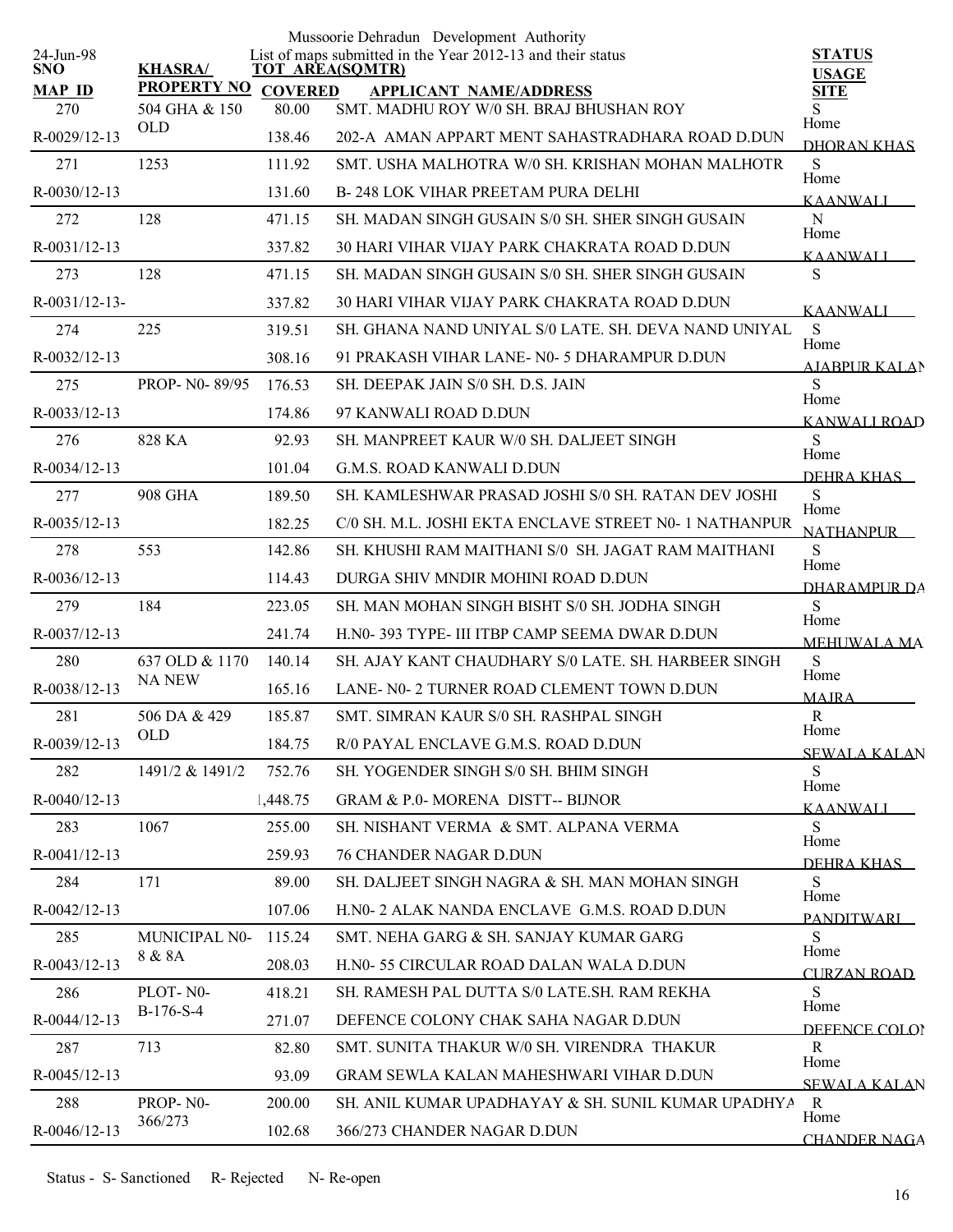| 24-Jun-98            |                           |                          | Mussoorie Dehradun Development Authority<br>List of maps submitted in the Year 2012-13 and their status | <b>STATUS</b>                      |
|----------------------|---------------------------|--------------------------|---------------------------------------------------------------------------------------------------------|------------------------------------|
| <b>SNO</b>           | <b>KHASRA/</b>            | <b>TOT AREA(SQMTR)</b>   |                                                                                                         | <b>USAGE</b>                       |
| <b>MAP ID</b><br>289 | <b>PROPERTY NO</b><br>277 | <b>COVERED</b><br>259.18 | <b>APPLICANT NAME/ADDRESS</b><br>SMT. MANISHA GUPTA W/0 SH. RAJEEV GUPTA                                | <b>SITE</b><br>N                   |
| R-0047/12-13         |                           | 326.72                   | 66 HEM KUNJ LANE-N0-3 D.DUN                                                                             | Home                               |
| 290                  | 277                       | 259.18                   | SMT. MANISHA GUPTA W/0 SH. RAJEEV GUPTA                                                                 | <b>NIRANJANPUR</b><br>S            |
| R-0047/12-13-        |                           | 326.72                   | 66 HEM KUNJ LANE-N0-3 D.DUN                                                                             | Home                               |
| 291                  | 47 OLD & 78               | 162.48                   | SMT. SATESHWARI RAWAT W/0 SH. RAVINDRA SINGH RAWA                                                       | <b>NIRANIANPLIR</b><br>$\mathbf R$ |
| R-0048/12-13         | <b>KHA NEW</b>            | 139.38                   | <b>GRAM SAHA NAGAR D.DUN</b>                                                                            | Home<br><b>SHAH NAGAR</b>          |
| 292                  | 111 GA                    | 131.00                   | SH. TAPENDRA KUMAR THAPLIYAL S/O LATE. SH. VANI VILAS                                                   | S                                  |
| R-0049/12-13         |                           | 75.40                    | C/0 SH. P.B. THAPLIYAL F-1 SHIV LOK COLONY RAIPUR D.DUN                                                 | Home<br><b>CHIDOWALI</b>           |
| 293                  | PROP-N0-107               | 241.72                   | SMT. SWARAN KUMARI W/0 SH. LALA NATHU RAM CHANDN                                                        | S                                  |
| R-0050/12-13         |                           | 245.45                   | 38- E SAHARANPUR PATEL NAGAR D.DUN                                                                      | Home<br><b>SAHARANPLIR RO</b>      |
| 294                  | 151                       | 164.42                   | SMT. JAYANTI BISHT W/O SH. PUSHKAR SINGH BISHT                                                          | S                                  |
| $R-0051/12-13$       |                           | 162.59                   | 74 - D PANDIT WARI PHASE - II D DUN                                                                     | Home<br>PANDITWADLM/               |
| 295                  | 291                       | 204.38                   | SMT. PREETI W/0 SH. JAGDISH KUMAR                                                                       | S<br>Home                          |
| R-0052/12-13         |                           | 244.40                   | 26 GAYATRI VIHAR VIJAY PARK EXT. LANE-N0-2 D.DUN                                                        | <b>KAANWALL</b>                    |
| 296                  | 54 & PLOT-N0-             | 204.09                   | SH.VACHASPATI SHARMA S/0 SH. VIDYADHAR MUNDEPI                                                          | S<br>Home                          |
| $R - 0053/12 - 13$   | $S-2-A-4$                 | 310.20                   | BEHIND KRISHNA PHARMACY M.G. ROAD KANKHAL HARID                                                         | <b>SHAH NAGAR</b>                  |
| 297                  | 1608 DHA                  | 107.25                   | SH. AMRIK SINGH S/0 SH. MASTHAN SINGH                                                                   | S<br>Home                          |
| $R - 0054/12 - 13$   |                           | 117.04                   | 116 RAM NAGAR ROORKEE.                                                                                  | <b>AJABPUR KALAN</b>               |
| 298                  | 117                       | 260.00                   | SMT. MAYA JOSHI W/0 SH. DEEN DAYAL JOSHI                                                                | S<br>Home                          |
| $R - 0055/12 - 13$   |                           | 261.11                   | 13 CHAUDHARY COLONY OPP - I.S.B.T. SEWLA KHURD D.DU                                                     | <b>SEWALA KHURD</b>                |
| 299                  | 239 OLD &                 | 111.53                   | SMT. VIMMI BHATT W/0 SH. SURESH BHATT                                                                   | S<br>Home                          |
| $R-0056/12-13$       | PROP-N0-609               | 156.71                   | 609 DHARAMPUR D.DUN                                                                                     | AJABPUR KALAN                      |
| 300                  | 145.146 & 148 &           | 360.00                   | SH. KESHAR SINGH NEGI S/0 SH. G.S. NEGI                                                                 | ${\bf S}$<br>Home                  |
| R-0057/12-13         | <b>PLOT N0-15</b>         | 347.78                   | 4-BHAGIRATHI PURAM JAKHAN D.DUN                                                                         | <b>JAKHAN</b>                      |
| 301                  | 570 & 571                 | 178.82                   | SH. GAURAV BISHT & SMT. ANJALI BISHT                                                                    | S<br>Home                          |
| R-0058/12-13         |                           | 146.64                   | <b>GRAM ADHOI WALA D.DUN</b>                                                                            | <b>ADOIWALA</b>                    |
| 302                  | <b>PROP-NO-100</b>        | 133.54                   | SMT. RANJEET KAUR W/0 SH. SURJEET SINGH                                                                 | S                                  |
| R-0059/12-13         | 7& 206/213<br><b>NEW</b>  | 145.24                   | 28 SHIV COLONY PATEL NAGAR D.DUN                                                                        | Home<br>GURU ROAD                  |
| 303                  | 156.157 OLD &             | 720.00                   | SH. GIRISH CHAND MAIKOTA . SH. JAGDISH CHAND MAIKOTA                                                    | -S                                 |
| R-0060/12-13         | 339 KA/1 .341<br>TA NEW   | 211.09                   | 711 INDIRA NAGAR LUCKNOW                                                                                | Home<br><b>JAKHAN</b>              |
| 304                  | 309                       | 210.69                   | SH. VIKRAM SINGH BHANDARI S/0 SH. CHOTA SINGH BHANDA                                                    | -S                                 |
| R-0061/12-13         |                           | 155.58                   | C/0 SARASWATI SADAN 98-A PRAGATI VIHAR PHASE-2 DHAR/                                                    | Home<br>AIABPUR KHURI              |
| 305                  | 2042 DA                   | 223.04                   | SH. SURENDRA DUTT DANGWAL S/0 LATE.SH. VED PRAKASH I                                                    | S                                  |
| R-0062/12-13         |                           | 159.32                   | C/0 SARASWATI SADAN 98-A PRAGATI VIHAR PHASE-2 DHARA                                                    | Home<br>AIABPUR KALAN              |
| 306                  | 116 OLD & 278             | 207.78                   | SMT. NEELU RAHEJA W/0 SH SATISH KUMAR RAHEJA                                                            | S<br>Home                          |
| R-0063/12-13         | <b>NEW</b>                | 238.08                   | 15/A PRAKASH PURAM NEAR CIVIL HOSPITAL SAHARANPUR                                                       | <b>SEWALA KALAN</b>                |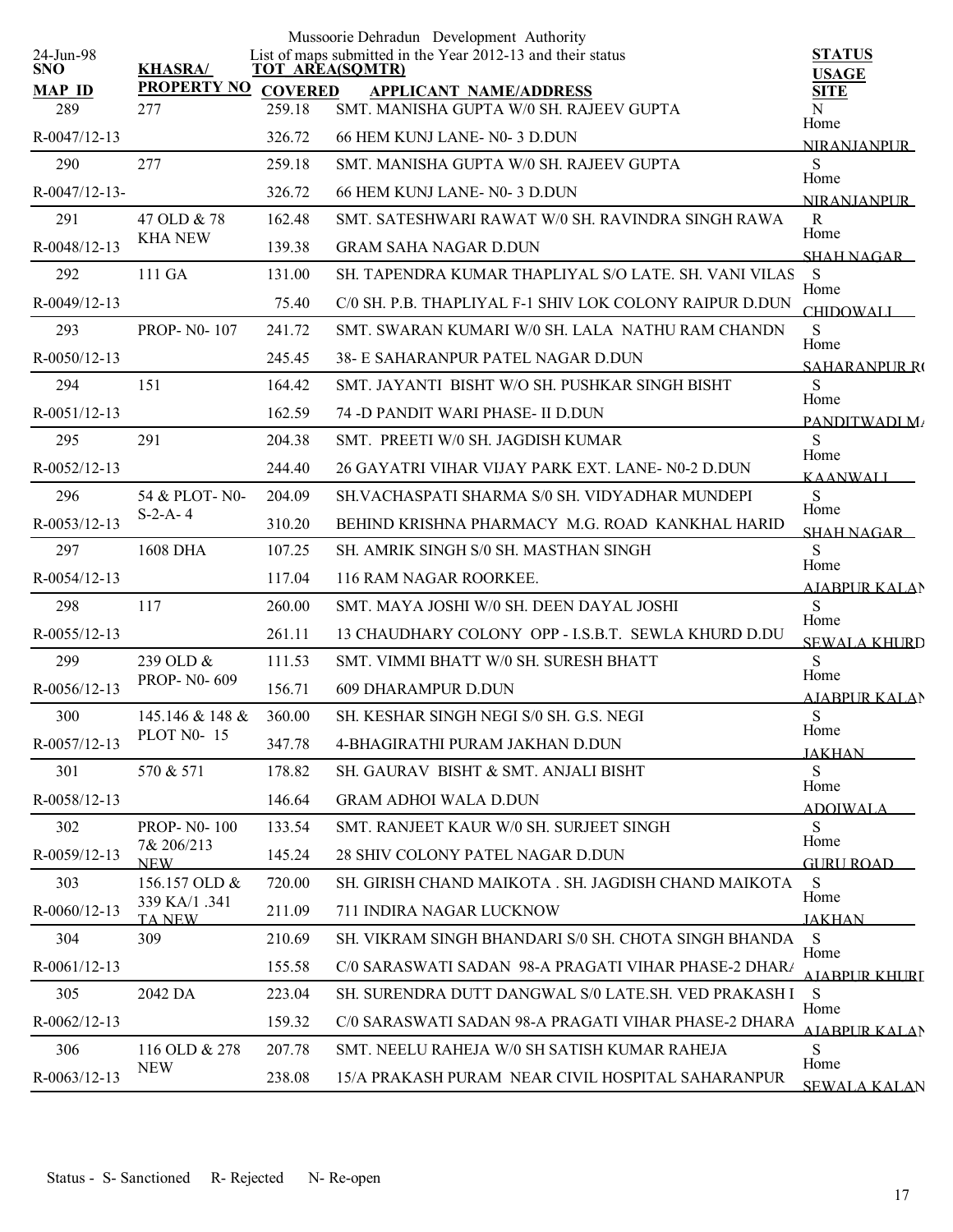|                         |                     |        | Mussoorie Dehradun Development Authority                                                   |                               |
|-------------------------|---------------------|--------|--------------------------------------------------------------------------------------------|-------------------------------|
| 24-Jun-98<br><b>SNO</b> | <b>KHASRA/</b>      |        | List of maps submitted in the Year 2012-13 and their status<br><b>TOT AREA(SQMTR)</b>      | <b>STATUS</b><br><b>USAGE</b> |
| <b>MAP ID</b>           | PROPERTY NO COVERED |        | <b>APPLICANT NAME/ADDRESS</b>                                                              | <b>SITE</b>                   |
| 307                     | 486                 | 92.90  | SMT. ANITA DEVI W/0 SH. BHAGWAN SINGH BISHT                                                | S<br>Home                     |
| R-0064/12-13            |                     | 91.88  | <b>GRAM SUBHASH NAGAR CLEMENT TOWN D.DUN</b>                                               | <b>BHARUWALA GR</b>           |
| 308                     | 718                 | 84.00  | SMT. NISHI HANDA W/0 LATE. SH. NEERAJ HANDA                                                | S<br>Home                     |
| $R-0065/12-13$          |                     | 55.04  | 20 NEHRU ENCLAVE G.M.S. ROAD D.DUN                                                         | <b>KAANWALI</b>               |
| 309                     | 754                 | 169.53 | SH. K. KARVANNAN S/0 LATE.SH. A.C. KRISHNASAMY                                             | S<br>Home                     |
| R-0066/12-13            |                     | 100.33 | H. NO-17 LANE- NO-14 MOHIT NAGAR G.M.S. ROAD D.DUN                                         | <b>KAANWALI</b>               |
| 310                     | 376                 | 210.00 | SH. BHEEM BAHADUR CHETRI S/0 SH. O.B. CHETRI                                               | S<br>Home                     |
| R-0067/12-13            |                     | 203.73 | 186 PRAKASH NAGAR D.DUN                                                                    | <b>TOHRI</b>                  |
| 311                     | 279/2               | 253.89 | SH. YOGENDRA KUMAR SURI S/0 SH. JAGDISH LAL SURI                                           | S                             |
| R-0068/12-13            |                     | 289.07 | 123/1 BHAMAN WALA MOHALLA D.DUN                                                            | Home<br><b>NIRANIANPUR</b>    |
| 312                     | 19 SHA & 16/3       | 272.72 | SH. PREM SINGH & SH. DIGAMBER SINGH                                                        | $\mathbf R$                   |
| R-0069/12-13            | <b>OLD</b>          | 416.88 | PRAGATI VIHAR SHASHTRA DHARA ROAD D.DUN                                                    | Home<br>DANDA LAKHON          |
| 313                     | 81/1                | 199.00 | SH. SHYAM LAL S/0 LATE. SH. KISHORI LAL                                                    | S                             |
| $R-0070/12-13$          |                     | 181.02 | C/0 SH. DIWAN SINGH GRAM PANDITWARI DARTA WALA D.DU                                        | Home<br><b>PANDITWARI</b>     |
| 314                     | PROP- N0-44/1       | 380.01 | SMT. SANYOGITA RANI W/0 LATE. SH.REWATI PRASAD                                             | S                             |
| R-0071/12-13            | & 49 OLD            | 301.52 | 34/1 SARASWATI SONI MARG LAXMAN CHOWK D.DUN                                                | Home<br>SARASWATI SON         |
| 315                     | 1019                | 153.41 | SH. NIRMAL CHOPRA W/0 SH. BHOLA NATH CHOPRA                                                | S                             |
| $R - 0072/12 - 13$      |                     | 250.92 | D-37 SINGLE STORY VIJAY NAGAR DELHI                                                        | Home                          |
| 316                     | 1166                | 188.00 | SMT. LAXMI PAL W/0 SH. HARENDRA SINGH PAL                                                  | <b>JAKHAN</b><br>S            |
| R-0073/12-13            |                     | 209.00 | <b>GRAM NATHANPUR D.DUN</b>                                                                | Home                          |
| 317                     | 9 OLD & 816         | 331.50 | SH. MANISH MISHRA S/0 SH. SURENDRA KUMAR MISHRA                                            | <b>NATHANPUR</b><br>S         |
| R-0074/12-13            | <b>NEW</b>          | 326.67 | 61/3 BALBIR ROAD D.DUN                                                                     | Home                          |
| 318                     | 1134 GA &           | 90.21  | SMT. RANJANA THAPA & SH. VIJAY THAPA                                                       | AJABPUR KALAN<br>S            |
| R-0075/12-13            | 677/3 OLD           | 100.00 | <b>46 PARK RARK D.DUN</b>                                                                  | Home                          |
| 319                     | 23                  | 466.24 | SH. GOPAL MANI NAUTIYAL S/0 SH. KHILA NAND NAUTIYAL                                        | <b>MAJRA</b><br>S             |
| $R-0076/12-13$          |                     | 322.50 | E-11 FRIENDS ENCLAVE DEFENCE COLONY D.DUN                                                  | Home                          |
| 320                     | 188 OLD & 569       | 94.70  | SH. ARVIND KUMAR GUPTA & SMT PREETI GUPTA                                                  | <b>SHAH NAGAR</b><br>S        |
| R-0077/12-13            | KA                  | 83.39  | 309 BAMAN WALA HARIDWAR BY PASS ROAD D.DUN                                                 | Home                          |
| 321                     | 834/1               | 112.87 | SH. RAJESH RANA S/0 SH. SURENDRA SINGH RANA                                                | <b>BANIARAWALA</b><br>S       |
| R-0078/12-13            |                     | 123.08 | BELL ROAD P.0- CLEMENT TOWN D.DUN                                                          | Home                          |
| 322                     | 516 GA & 535        | 185.87 | SMT. NEERU BANSAL W/0 SH. RAVI KUMAR                                                       | <b>BHARLIWALA GR</b><br>N     |
| R-0079/12-13            | <b>OLD</b>          | 220.00 | AMAN VIHAR SAHASTRADHARA ROAD D.DUN                                                        | Home                          |
| 323                     | 516 GA & 535        | 185.87 | SMT. NEERU BANSAL W/0 SH. RAVI KUMAR                                                       | DHORAN KHAS<br>S              |
| R-0079/12-13-           | <b>OLD</b>          |        |                                                                                            | Home                          |
|                         | 677                 | 220.00 | AMAN VIHAR SAHASTRADHARA ROAD D.DUN<br>SH. SATYANDRA SINGH RAWAT S/0 SH. NARAYAN SINGH RAW | DHORAN KHAS<br><sub>S</sub>   |
| 324                     |                     | 285.78 |                                                                                            | Home                          |
| $R - 0080/12 - 13$      |                     | 181.22 | H.NO-149/8 VIDHYA VIHAR PHASE-II KARGI D.DUN                                               | DEHRA KHAS                    |
| 325                     | PROP-N0-259         | 81.08  | SH. CHANDRA MOHAN S/0 SH. ROOP LAL                                                         | S                             |
| R-0081/12-13            |                     | 87.03  | 259 PATEL NAGAR D.DUN                                                                      | PATEL NAGAR                   |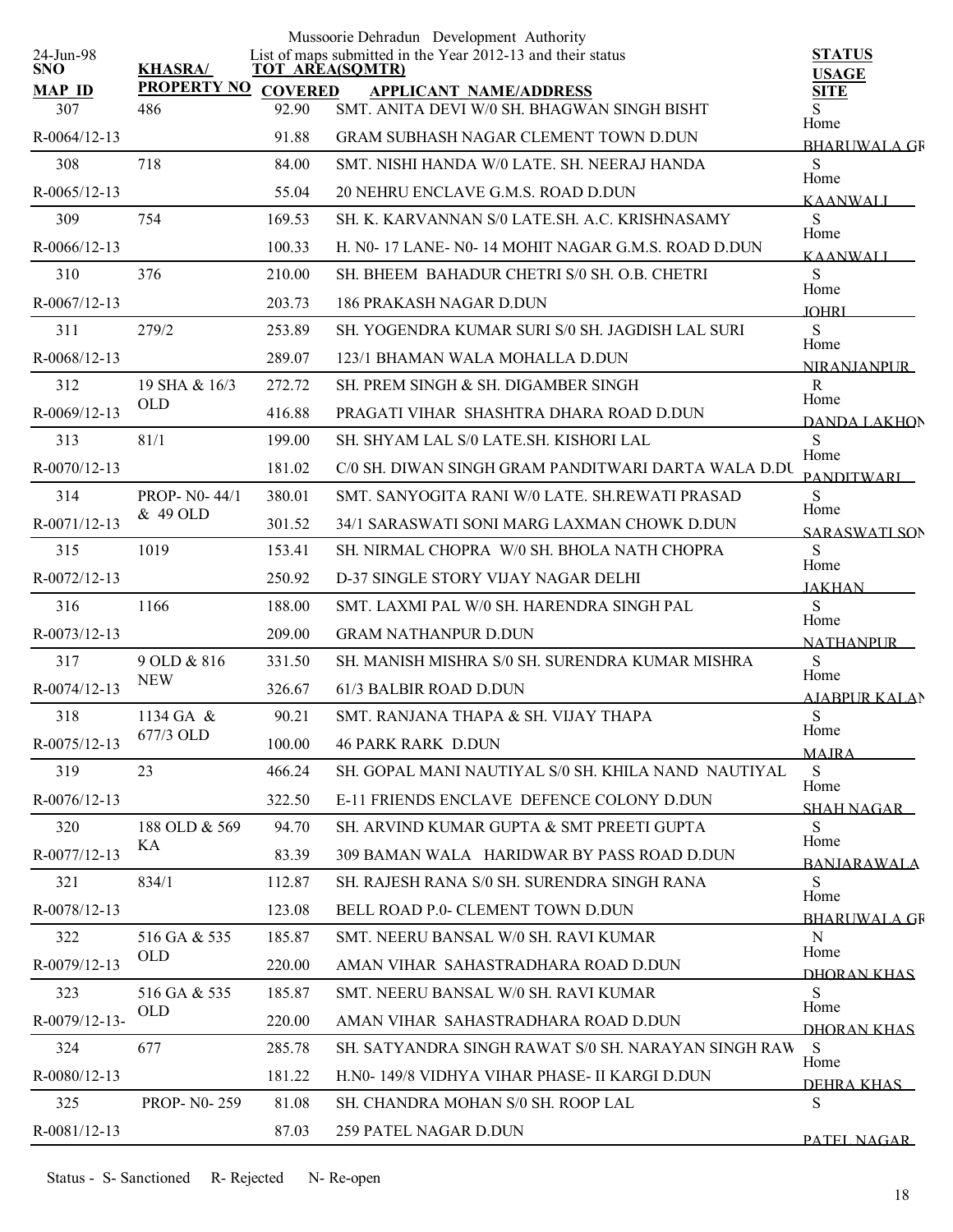| 24-Jun-98            |                           |                          | Mussoorie Dehradun Development Authority<br>List of maps submitted in the Year 2012-13 and their status | <b>STATUS</b>               |
|----------------------|---------------------------|--------------------------|---------------------------------------------------------------------------------------------------------|-----------------------------|
| <b>SNO</b>           | <b>KHASRA/</b>            |                          | <b>TOT AREA(SQMTR)</b>                                                                                  | <b>USAGE</b>                |
| <b>MAP ID</b><br>326 | <b>PROPERTY NO</b><br>521 | <b>COVERED</b><br>144.50 | <b>APPLICANT NAME/ADDRESS</b><br>SH. RAKESH KUMAR S/0 LATE. SH. JAGDISH LAL                             | <b>SITE</b>                 |
| R-0082/12-13         |                           | 188.60                   | <b>158 NESHVILLA ROAD D.DUN</b>                                                                         | Home<br><b>HATHIBARKALA</b> |
| 327                  | 20 A & 42 NEW             | 185.17                   | SMT. USHA ARORA W/0 LATE SH. SURESH ARORA                                                               | S                           |
| R-0083/12-13         |                           | 96.99                    | <b>65 K RAJPUR ROAD D.DUN</b>                                                                           | Home<br><b>JAKHAN</b>       |
| 328                  | 68 MA & 70 GA             | 253.33                   | SH. GOPAL SINGH S/0 SH. NARAYAN SINGH                                                                   | S                           |
| R-0084/12-13         |                           | 210.89                   | G-69 HATHI BARKALAN SERVEY STATE D.DUN                                                                  | Home<br>KISHANPUR.          |
| 329                  | 100 NA & 102              | 140.04                   | MOHD. SHAMIM KHAN S/0 SH. HAYAT KHAN                                                                    | S                           |
| R-0085/12-13         | <b>GHA</b>                | 253.12                   | A-12 KEWAL VIHAR SHAHSTRA DHARA ROAD D.DUN                                                              | Home<br><b>KANDOLI</b>      |
| 330                  | 9 GHA                     | 125.47                   | SMT. BABY KUMARI W/0 SH. PAWAN KUMAR CHAUDHARY                                                          | S                           |
| R-0086/12-13         |                           | 129.02                   | 999 RAJEEV NAGAR KANDOLI D.DUN                                                                          | Home<br><b>KANDOLI</b>      |
| 331                  | 359 OLD & 111             | 277.07                   | SH. ANKIT JAIN & SMT. REENA JAIN                                                                        | S                           |
| R-0087/12-13         | <b>KA NEW</b>             | 154.00                   | <b>45 TILAK ROAD D.DUN</b>                                                                              | Home<br><b>MAJRA</b>        |
| 332                  | 1001                      | 251.50                   | SH. SEEMANT PANT & KIRAN PANT                                                                           | S                           |
| R-0088/12-13         |                           | 209.99                   | 23-A ANKIT PURAM G.M.S. ROAD D.DUN                                                                      | Home<br><b>KAANWALI</b>     |
| 333                  | 156 & PLOT N0-            | 418.14                   | SH. MAJ.YOGENDRA KUMAR                                                                                  | S                           |
| R-0089/12-13         | $S-2/B/72$                | 266.22                   | <b>GRAM SAHA NAGAR D.DUN</b>                                                                            | Home<br><b>SHAH NAGAR</b>   |
| 334                  | 263 KA & 114              | 157.69                   | SH. JAGDISH PRASAD S/0 SH. YOGESHWAR PRASAD                                                             | S                           |
| R-0090/12-13         | <b>OLD</b>                | 190.50                   | TYPE- III/23 AUDIT COLONY INDIRA NAGAR D.DUN                                                            | Home<br>PITHUWALA           |
| 335                  | 755                       | 81.78                    | SH. SONU KUMAR GARG S/0 SH. VIJAY KUMAR GARG                                                            | S                           |
| R-0091/12-13         |                           | 106.50                   | 224/3 KHURBHURA MOHALLA D.DUN                                                                           | Home<br>DEHRA KHAS          |
| 336                  | <b>PLOT-N0-72</b>         | 616.45                   | DR. VIJAY KUMAR BHATT S/0 LATE SH. D.N. BHATT                                                           | S                           |
| R-0092/12-13         | PHASE-1                   | 179.16                   | 72/1 VASANT VIHAR D.DUN                                                                                 | Home<br><b>VASANT VIHAR</b> |
| 337                  | <b>PROP-N0-6</b>          | 93.18                    | SH. RAKESH SETHI                                                                                        | S                           |
| R-0093/12-13         |                           | 90.42                    | <b>6 KHADRI MOHALLA SHARAN PUR ROAD D.DUN</b>                                                           | Home<br>KHADRI MOHAL        |
| 338                  | 1071                      | 260.00                   | SMT. RAJANI PAINULY. AYUSH & YESHU PAINULY                                                              | <sub>S</sub>                |
| R-0094/12-13         |                           | 127.70                   | <b>B-47 NEHRU COLONY D.DUN</b>                                                                          | Home<br>AJABPUR KALAN       |
| 339                  | 168                       | 250.00                   | SH. JAMESH KUTTY SKARIA S/0 SH. DEVASIA SKARIA                                                          | S                           |
| $R - 0095/12 - 13$   |                           | 172.84                   | C/0 DR. VICTOR NALA PANI ROAD TAPOVAN GATE LADPUR D                                                     | Home<br>CHAK RAIPUR         |
| 340                  | 1501                      | 218.50                   | SH. ASHOK KUMAR SHARMA S/0 SH. R.P.SHARMA                                                               | S                           |
| $R-0096/12-13$       |                           | 199.38                   | SHAMBHAVI LOK G.M.S. ROAD D.DUN                                                                         | Home<br><b>KAANWALI</b>     |
| 341                  | 287 & 296                 | 730.00                   | SH. MUKUL TRIVEDI . MS. VIJAYA LAKSHMI & MS. MEERA IYE                                                  | $\mathbf N$                 |
| R-0097/12-13         |                           | 367.83                   | 90 CANNING ROAD F.R.I. D.DUN                                                                            | Home<br><b>GANGOL PANDI</b> |
| 342                  | 287 & 296                 | 730.00                   | SH. MUKUL TRIVEDI . MS. VIJAYA LAKSHMI & MS. MEERA IYE                                                  | <sub>S</sub>                |
| R-0097/12-13-        |                           | 367.83                   | 90 CANNING ROAD F.R.I. D.DUN                                                                            | Home                        |
| 343                  | 566 & 99 NEW              | 120.00                   | SH. MANGLA NAND BARTHWAL S/0 SH. BHOLA DUTT                                                             | GANGOL PANDIT<br>N          |
| R-0098/12-13         |                           | 71.65                    | 435 KHURBHURA MOHALLA D.DUN                                                                             | Home                        |
| 344                  | 566 & 99 NEW              | 120.00                   | SH. MANGLA NAND BARTHWAL S/0 SH. BHOLA DUTT                                                             | <b>AJABPUR KALAN</b><br>S   |
| R-0098/12-13-        |                           | 71.65                    | 435 KHURBHURA MOHALLA D.DUN                                                                             | Home                        |
|                      |                           |                          |                                                                                                         | <b>AIARPUR KALAN</b>        |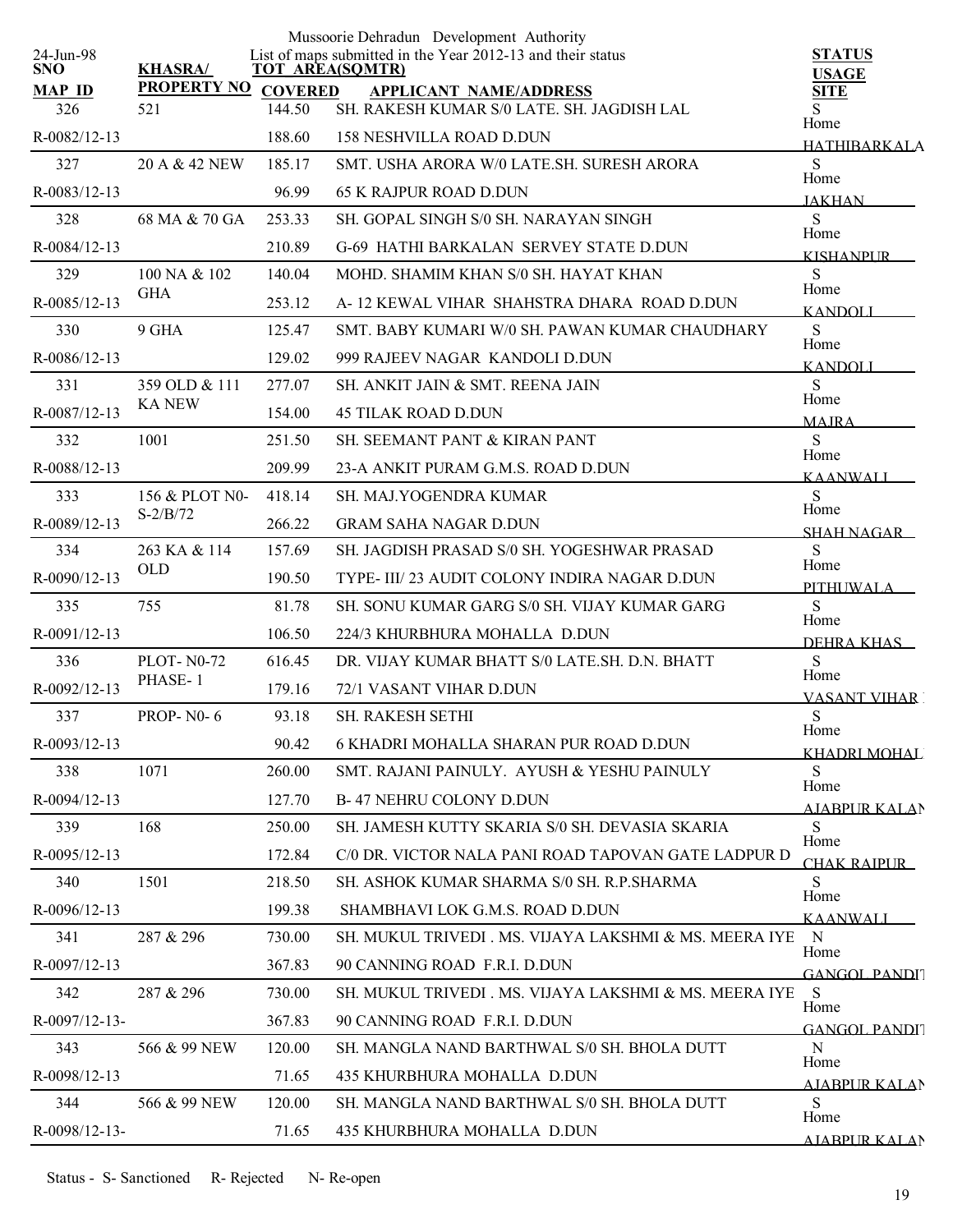|                         |                              |                | Mussoorie Dehradun Development Authority                                              |                                     |
|-------------------------|------------------------------|----------------|---------------------------------------------------------------------------------------|-------------------------------------|
| 24-Jun-98<br><b>SNO</b> | <b>KHASRA/</b>               |                | List of maps submitted in the Year 2012-13 and their status<br><b>TOT AREA(SQMTR)</b> | <b>STATUS</b>                       |
| <b>MAP ID</b>           | <b>PROPERTY NO</b>           | <b>COVERED</b> | <b>APPLICANT NAME/ADDRESS</b>                                                         | <b>USAGE</b><br><b>SITE</b>         |
| 345                     | 555                          | 150.65         | SMT. POONAM PANWAR W/0 SH. BEER SINGH PANWAR                                          | S.<br>Home                          |
| R-0099/12-13            |                              | 161.06         | WARD- N0-31 UPPER RAJEEV NAGAR D.DUN                                                  | DHARAMPUR DA                        |
| 346                     | 248                          | 128.75         | SH.ARVIND SINGH RAUTHAN S/0 SH. RAGHUNATH SINGH RAU                                   | S                                   |
| $R-0100/12-13$          |                              | 134.50         | 8 BINDAL WALA NESHVILLA ROAD D.DUN                                                    | Home<br><b>BINDALWALAN</b>          |
| 347                     | 953                          | 225.85         | SMT. BIMLA RAWAT W/0 SH. NATHI SINGH                                                  | S                                   |
| R-0101/12-13            |                              | 118.28         | H.NO- 07 ARJUN NAGAR NEAR N.C.C. ROAD SHARANPUR                                       | Home<br>AIABPUR KALAN               |
| 348                     | 127 & 361 OLD                | 102.65         | SH. RAMA SHANKAR S/0 SH. CHANDU                                                       | S                                   |
| R-0102/12-13            |                              | 118.31         | GOV. POLYTECHNIC PITHUWALA D.DUN                                                      | Home<br><b>MAIRA</b>                |
| 349                     | 1035 DAN                     | 222.00         | SMT. VINEETA PURWAL W/0 SH. MAHAVEER PURWAL                                           | <sub>S</sub>                        |
| R-0103/12-13            |                              | 193.91         | H. N0-427 LANE-N0-4 PHASE-1 VIVEKA NAND GRAM NATHAN                                   | Home<br><b>NATHANPUR</b>            |
| 350                     | 983 KA                       | 272.37         | SMT. AARTI W/0 SH. ASHISH BHARDWAJ                                                    | S                                   |
| R-0104/12-13            |                              | 148.49         | 132 K.V. SAB STATION MAJRA D.DUN                                                      | Home<br><b>SEWALA KALAN</b>         |
| 351                     | 49/93                        | 222.50         | SH. RAMESH CHAUHAN S/0 SH. SHRI RAM SINGH CHAUHAN                                     | S                                   |
| R-0105/12-13            |                              | 285.35         | STREET NO- 4 SHASTRI NAGAR HARIDWAR ROAD D.DUN                                        | Home<br><b>AIABPURKALAN</b>         |
| 352                     | PROP-N0-                     | 418.43         | SMT. BALBIR KAUR W/0 SH. MANJIT SINGH                                                 | S                                   |
| $R-0106/12-13$          | 137/57 RACE<br><b>COURSE</b> | 205.07         | 27 DHAMA WALA BAZAR D.DUN                                                             | Home<br><b>GOVIND NAGAR</b>         |
| 353                     | 143                          | 193.30         | SH. SACHIN KHANNA S/0 SH.JAI PRAKASH KHANNA                                           | S                                   |
| R-0107/12-13            |                              | 231.34         | 80/60 OLD DALAN WALA D.DUN                                                            | Home                                |
| 354                     | 829                          | 299.00         | SMT. SUSHMA RAJVANSHI W/0 SH. Y.N. RAJVANSHI                                          | PITHI IWALA<br>S                    |
| R-0108/12-13            |                              | 605.51         | 29 NEW FRIENDS COLONY BYE PASS HARIDWAR ROAD D.DU                                     | Home                                |
| 355                     | 69                           | 80.27          | SMT. USHA GUPTA & SH. JITENDER GUPTA                                                  | <b>AJABPUR KALAN</b><br>S           |
| R-0109/12-13            |                              | 89.68          | H.N0-11 JANKIDAS QUARTERS PANDITWARI D.DUN                                            | Home                                |
| 356                     | 569                          | 732.24         | SH. SANJAY KUMAR S/0 LATE. SH. JASWANT SINGH                                          | <b>PANDITWARI</b><br>S              |
| $R-0110/12-13$          |                              | 447.27         | RAJEEV NAGAR DHARAMPUR DANDA D.DUN                                                    | Home                                |
| 357                     | 193                          | 166.50         | SH. RAJENDRA KUMAR & SMT. RAVESH PHALPHER                                             | <b>DHARMPUR</b><br>S                |
| R-0111/12-13            |                              | 216.25         | 48- A GROUND FLOOR GREATER KAILASH II NEW DELHI                                       | Home                                |
| 358                     | 117                          | 108.55         | SMT. AGINESH GEORGE W/0 SH. M.G. GEORGE                                               | <b>JAKHAN</b><br>S                  |
| R-0112/12-13            |                              | 172.40         | 171 SALA WALA D.DUN                                                                   | Home                                |
| 359                     | 125                          | 268.25         | SH. SATISH DHINGRA S/0 SH. BHAJAN LAL DHINGRA                                         | <b>CHUKKHUWALA</b><br>S.            |
| R-0113/12-13            |                              | 373.90         | 63- G RACE COURSE D.DUN                                                               | Home                                |
| 360                     | PLOT-N0.-131                 | 688.13         | SH. JAGDISH PRASAD BADONI S/0 SH. R.D. BADONI                                         | CHAKSALAWAL.<br>S                   |
| R-0114/12-13            | PHASE-1                      | 333.80         | PLOT- N0-13 PHASE-1 D.V.O.C.H.S. LTD VASANT VIHAR D.DU                                | Home                                |
| 361                     | 141 & 156                    | 97.50          | SH. JAGJEET SINGH CHAUHAN S/0 LATE.SH. RANJEET SINGH C                                | <b>VASANT VIHAR</b><br><sub>S</sub> |
| R-0115/12-13            |                              | 107.12         | 71/42 NESHVILLA ROAD D.DUN                                                            | Home                                |
|                         |                              |                |                                                                                       | DOBHALWALA                          |
| 362                     | 141                          | 97.50          | SMT. KRISHNA GHILDIYAL W/0 SH. GIRISH CHANDRA GHILDI                                  | S<br>Home                           |
| R-0116/12-13            |                              | 107.12         | 97/5-3 NESHVILLA ROAD D.DUN                                                           | <b>DOBHALWALA</b>                   |
| 363                     | 697                          | 60.00          | SH. SANJAY KUMAR & SH. PRAVEEN KUMAR                                                  | $\mathbf{R}$<br>Home                |
| R-0117/12-13            |                              | 103.28         | 245 KHURBHURA MOHALLA D.DUN                                                           | DEHRA KHAS                          |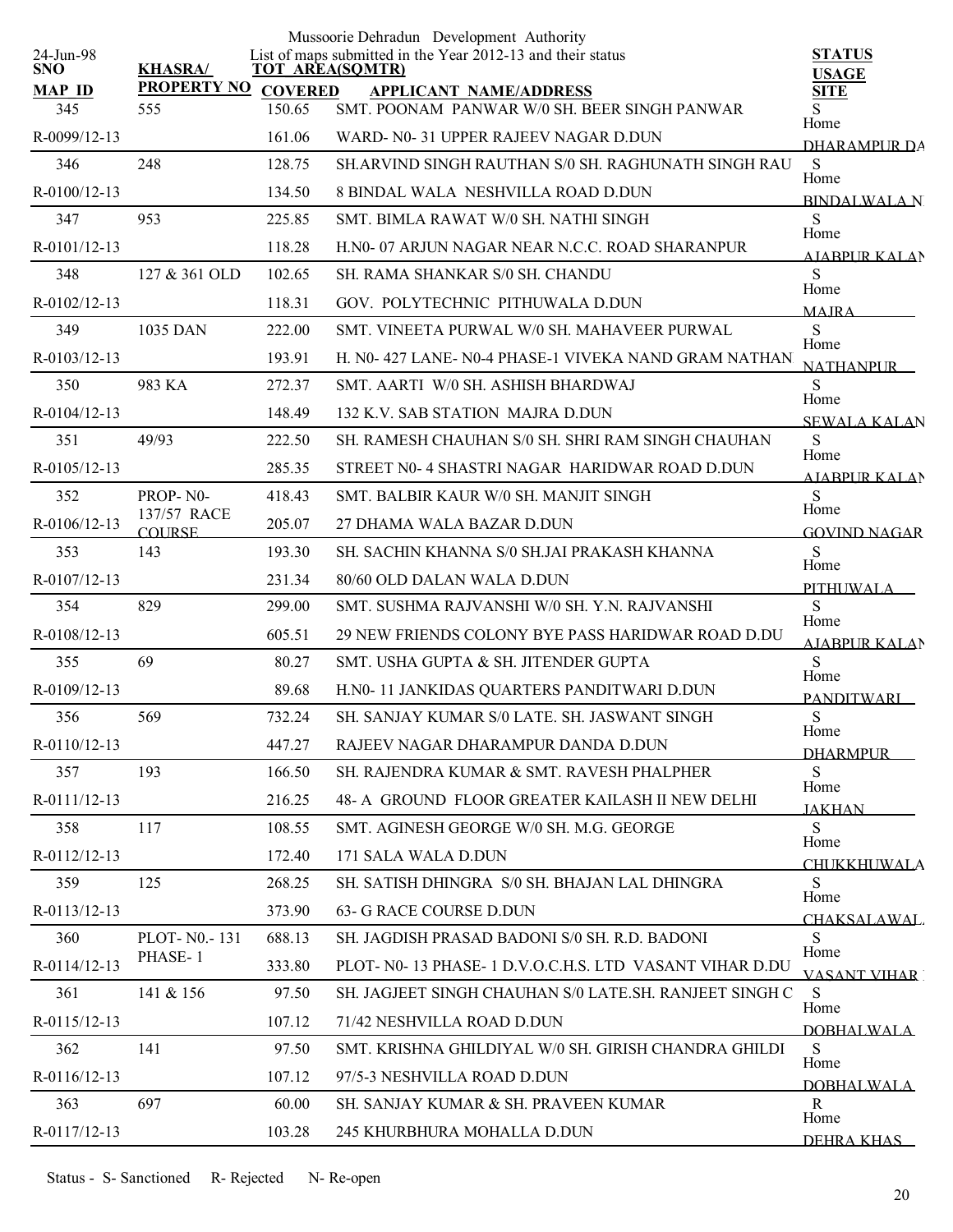| 24-Jun-98            |                            |        | Mussoorie Dehradun Development Authority<br>List of maps submitted in the Year 2012-13 and their status | <b>STATUS</b>                |
|----------------------|----------------------------|--------|---------------------------------------------------------------------------------------------------------|------------------------------|
| <b>SNO</b>           | <b>KHASRA/</b>             |        | TOT AREA(SQMTR)                                                                                         | <b>USAGE</b>                 |
| <b>MAP ID</b><br>364 | PROPERTY NO COVERED<br>573 | 334.57 | <b>APPLICANT NAME/ADDRESS</b><br>SH. ARUN KUMAR MUND S/0 LATE. SH. POORNA CHANDRA M                     | <b>SITE</b><br>S.            |
| R-0118/12-13         |                            | 311.90 | TAPAI EAST FOREST DIVISION SHISHAM BAGH HEERA NAGA                                                      | Home<br><b>KAANWALI</b>      |
| 365                  | 39/1                       | 275.90 | SH. GOVIND SINGH PAL S/0 LATE SH. DALIP SINGH PAL                                                       | S                            |
| R-0119/12-13         |                            | 235.96 | 395 RAJESHWARI PURAM HARIDWAR ROAD D.DUN                                                                | Home<br><b>MAIRI MAFI</b>    |
| 366                  | 725                        | 131.00 | SMT. EKTA W/0 SH. RAJENDRA KUMAR                                                                        | S                            |
| R-0120/12-13         |                            | 78.80  | <b>4 BENI BAZAR E.C. ROAD D.DUN</b>                                                                     | Home<br>AAMWALA TARI         |
| 367                  | 1175                       | 312.08 | SH. ANIL KUMAR SUNDRIYAL S/0 SH. O.P. SUNDRIYAL                                                         | S                            |
| R-0121/12-13         |                            | 238.77 | 119 ENGINEERS ENCLAVE G.M.S. ROAD D.DUN                                                                 | Home<br><b>KAANWALI</b>      |
| 368                  | 50 & PROP-N0-              | 141.17 | SMT. HARI MAYA THAPA W/0 SH. PREM BAHADUR THAPA                                                         | S                            |
| R-0122/12-13         | 1082                       | 84.28  | <b>GRAM THAKURPUR P.0- UMMEDPUR D.DUN</b>                                                               | Home<br><b>EAST HOPE TOW</b> |
| 369                  | 171                        | 101.48 | SH. SUCHA SINGH NAGRA & SH. RAJENDRA KUMAR SUKHIJA                                                      | S                            |
| R-0123/12-13         |                            | 105.02 | 2 ALAK NANDA ENCLAVE G.M.S. ROAD D.DUN                                                                  | Home<br><b>PANDITWARI</b>    |
| 370                  | 1555                       | 167.03 | SMT. DEEPTI ANAND W/0 SH. SANDEEP ANAND                                                                 | S                            |
| R-0124/12-13         |                            | 194.70 | 129/3 ADARSH COLONY SUBHASH NAGAR D.DUN                                                                 | Home<br><b>KAANWALI</b>      |
| 371                  | 54-B                       | 186.80 | SH. MADAN SINGH RAWAT S/0 SH. BHARAT SINGH RAWAT                                                        | R                            |
| R-0125/12-13         |                            | 198.82 | <b>GRAM KANWALI D.DUN</b>                                                                               | Home<br><b>KAANWALI</b>      |
| 372                  | 298                        | 262.76 | SH. KUSHPAL SINGH S/0 SH. KISHAN SINGH                                                                  | $\mathbf R$<br>Home          |
| $R-0126/12-13$       |                            | 134.65 | 585 AWAS VIKAS COLONY SAHARANPUR                                                                        | <b>BALAWALA</b>              |
| 373                  | 116/1                      | 120.00 | SH. RAM AVTAR GUPTA S/O. LATE SH. CHAMAN LAL                                                            | S<br>Home                    |
| R-0127/12-13         |                            | 79.84  | <b>GRAM PANDITWARI P.O.- PREM NAGAR D.DUN</b>                                                           | <b>PANDITWARI</b>            |
| 374                  | PROP- N0-55/11             | 227.00 | SMT. PRAKASH SETHI W/0 SH. OM PRAKASH SETHI                                                             | R<br>Home                    |
| R-0128/12-13         | & 295 NEW                  | 263.60 | 55/11 KISHAN NAGAR D.DUN                                                                                | <b>KISHANNAGAR</b>           |
| 375                  | PROP-N0-                   | 150.87 | SMT. VIMLA TOMAR W/0 SH. VIRENDRA KUMAR TOMAR                                                           | S<br>Home                    |
| R-0129/12-13         | 197/76                     | 132.06 | <b>15-D BALBIR ROAD D.DUN</b>                                                                           | <b>BALBIR ROAD</b>           |
| 376                  | 838 & PROP-                | 742.00 | SH. VIVEK SHARMA S/0 SH. KRISHAN LAL SHARMA                                                             | S<br>Home                    |
| R-0130/12-13         | $N0-27$                    | 614.86 | H. N0-212 GURU ROAD LAXMAN CHOWK D.DUN                                                                  | <b>LAXMAN CHOW</b>           |
| 377                  | PROP-N0-32 &               | 468.12 | SH. JANG VIJAY SINGH S/0 SH. RANDHIR SINGH                                                              | S<br>Home                    |
| R-0131/12-13         | 32/13 NEW                  | 359.19 | 44 REST CAMP D.DUN                                                                                      | <b>REST CAMP</b>             |
| 378                  | $57 - C$                   | 154.05 | SH. RAJESHWAR SINGH S/0 LATE.SH. GURBAKSH SINGH                                                         | S                            |
| R-0132/12-13         |                            | 191.70 | 57-C D.L.ROAD D.DUN                                                                                     | Home<br>D.L.ROAD             |
| 379                  | 1269 KHA                   | 107.21 | SH. ROSHAN LAL PAINULY S/0 SH. DINESH CHAND PAINULY                                                     | S<br>Home                    |
| R-0133/12-13         |                            | 127.68 | <b>GRAM NATHANPUR D.DUN</b>                                                                             | <b>NATHANPUR</b>             |
| 380                  | 230 & 246 KHA              | 276.17 | SMT. ANJU CHAUHAN W/0 SH. Y.S. CHAUHAN                                                                  | S                            |
| R-0134/12-13         |                            | 211.19 | 7/11 SHIVAM VIHAR JAKHAN D.DUN                                                                          | Home<br><b>SINOLA</b>        |
| 381                  | PROP- N0- 6/2 &            | 248.80 | SMT. DALWINDER KAUR CHHABRA & SH. G.S. CHHABRA                                                          | S                            |
| R-0135/12-13         | 13/6 NEW                   | 328.22 | 397 SHIVALIK ENCLAVE RACE COURSE D.DUN                                                                  | Home<br><b>CONVENT ROAD</b>  |
| 382                  | 487 & 824 KHA.             | 243.58 | SH. HARI MOHAN JOSHI S/0 SH. ISHWARI DUTT JOSHI                                                         | S                            |
| R-0136/12-13         | 825 KA NEW                 | 99.40  | C/0 SH. GIRISH CHANDRA JOSHI GAS GODOWN ROAD MAHUW.                                                     | Home<br><b>MEHI WALA MA</b>  |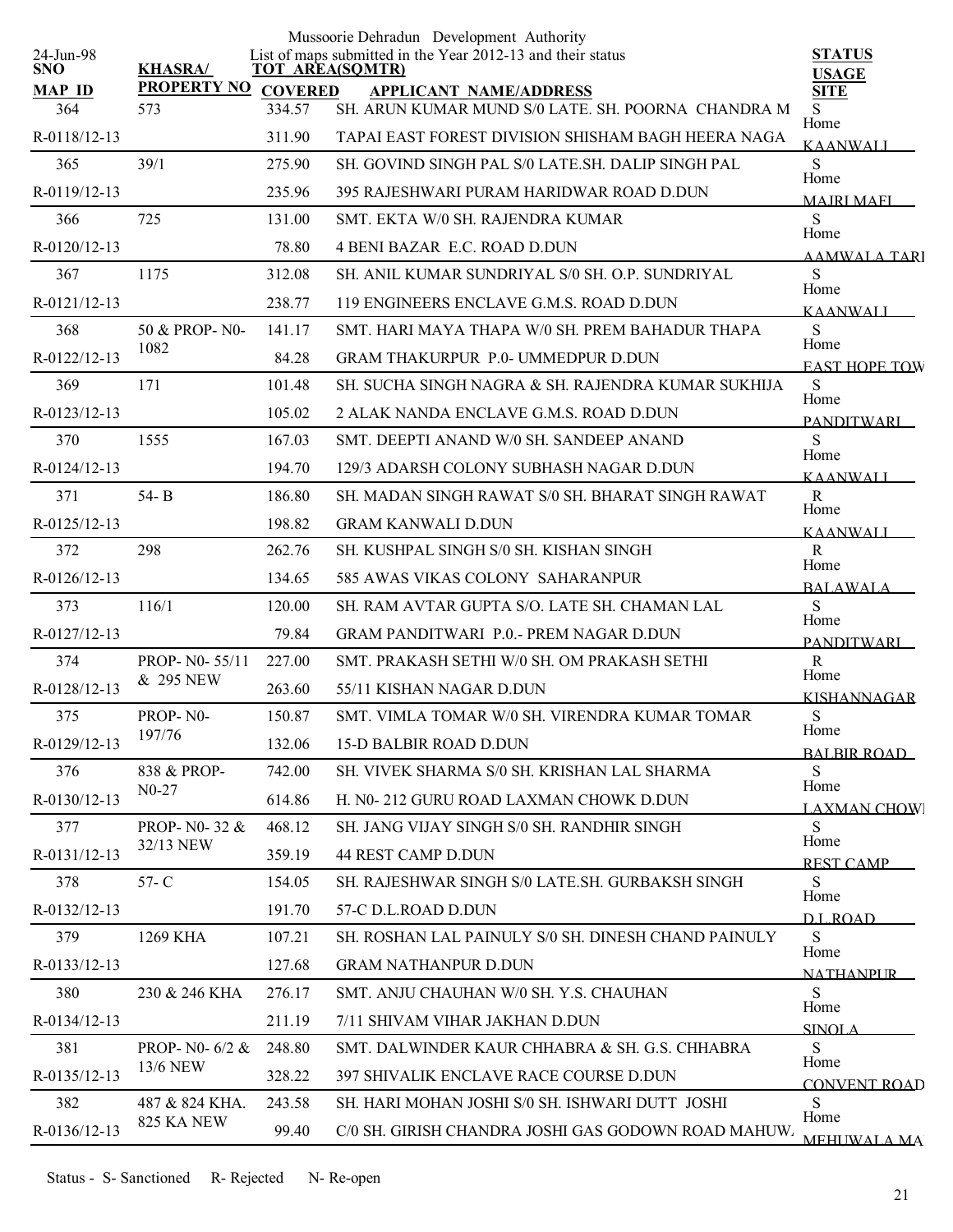|                         |                    |                | Mussoorie Dehradun Development Authority                                       |                                  |
|-------------------------|--------------------|----------------|--------------------------------------------------------------------------------|----------------------------------|
| 24-Jun-98<br><b>SNO</b> | <b>KHASRA/</b>     |                | List of maps submitted in the Year 2012-13 and their status<br>TOT AREA(SQMTR) | <b>STATUS</b><br><b>USAGE</b>    |
| <b>MAP ID</b>           | <b>PROPERTY NO</b> | <b>COVERED</b> | <b>APPLICANT NAME/ADDRESS</b>                                                  | <b>SITE</b>                      |
| 383                     | 9 JA               | 241.63         | MOHD. ASIM S/0 MOHD. TAHIR                                                     | S<br>Home                        |
| R-0137/12-13            |                    | 413.22         | 720 TARLI KANDOLI D.DUN                                                        | <b>KANDOLI</b>                   |
| 384                     | 77 KA & 64 OLD     | 223.80         | DR. JAGJEEVAN SINGH BISHT S/0 LATE. SH. HARI SINGH BISH                        | S<br>Home                        |
| R-0138/12-13            |                    | 208.00         | LANE- N0-5 EKTA VIHAR SHASTRADHARA ROADD.DUN                                   | <b>AAMWALA TARI</b>              |
| 385                     | 872                | 275.91         | SH. ASHWANI KUMAR S/0 SH. RANJEET SINGH                                        | $\mathbf N$<br>Home              |
| R-0139/12-13            |                    | 135.18         | NEW BASTI 87/71 BALBIR ROAD D.DUN                                              | <b>NATHANPLIR</b>                |
| 386                     | 872                | 275.91         | SH. ASHWANI KUMAR S/0 SH. RANJEET SINGH                                        | $\mathbf R$<br>Home              |
| R-0139/12-13-           |                    | 135.18         | NEW BASTI 87/71 BALBIR ROAD D.DUN                                              | <b>NATHANPUR</b>                 |
| 387                     | <b>PROP-N0-14</b>  | 237.45         | SH. CHANDRA BHUSHAN MISHRA S/0 LATE, SH. NAND KUMAR                            | $\mathbf R$<br>Home              |
| $R - 0140/12 - 13$      |                    | 450.31         | H. N0-14 BAKRAL WALA NESHVILLA ROAD D.DUN                                      | <b>BAAKRALWALA</b>               |
| 388                     | 689 KHA            | 74.11          | SH. RAM BAHADUR S/0 SH. RAM BHARAT                                             | $\mathbf R$                      |
| R-0141/12-13            |                    | 85.62          | RADHA SWAMI SATSANG VYAS D.DUN BYE PASS                                        | Home<br><b>BANJARAWALA</b>       |
| 389                     | 28                 | 230.48         | SH. VIJAY KUMAR PUTTOO S/0 SH. P.N. PUTTOO                                     | S                                |
| R-0142/12-13            |                    | 189.61         | 11/5/3 BANK COLONY ANAND VIHAR JAKHAN D.DUN                                    | Home<br><b>KANDOLI</b>           |
| 390                     | 291                | 208.00         | SMT. SHANTI DEVI & SH. PAWAN SINGH BISHT                                       | S                                |
| $R - 0143/12 - 13$      |                    | 195.16         | C/0 ASHIYANA ASSOCIATES 27 ARAGHAR PREM COMPLEX H                              | Home<br><b>AIABPUR KALAN</b>     |
| 391                     | 347                | 303.65         | SMT. MADHURI NEGI & SH. VIRENDRA SINGH NEGI                                    | N                                |
| $R - 0144/12 - 13$      |                    | 265.56         | 27 ARAGHAR D.DUN                                                               | Home<br>HATHIBARKALA             |
| 392                     | 347                | 303.65         | SMT. MADHURI NEGI & SH. VIRENDRA SINGH NEGI                                    | ${\bf S}$                        |
| R-0144/12-13-           |                    | 265.56         | 27 ARAGHAR D.DUN                                                               | Home<br>HATHIBARKALA             |
| 393                     | <b>786 KHA</b>     | 384.12         | SH. ANIL KUMAR S/0 LATE. SH. GULZAARI LAL                                      | S                                |
| R-0145/12-13            |                    | 274.98         | <b>GRAM SEWLA KALAN D.DUN</b>                                                  | Home                             |
| 394                     | <b>614 KHA</b>     | 238.00         | SH. NATHI RAM SHARMA S/0 LATE. SH. SUMER CHAND                                 | <b>SEWALA KALAN</b><br>${\bf S}$ |
| R-0146/12-13            |                    | 173.00         | <b>GRAM AJABPUR KHURD D.DUN</b>                                                | Home                             |
| 395                     | 734 KHA            | 204.00         | SH. CHARAN JEET SINGH SARIN S/0 SH. DHARAM SINGH                               | <b>AJABPUR KALAN</b><br>S        |
| R-0147/12-13            |                    | 181.00         | <b>6 ASHOKA ENCLAVE NIRANJANPUR D.DUN</b>                                      | Home                             |
| 396                     | 330/2 OLD          | 240.47         | SH. GYAN CHAND S/0 SH. DEVI DUTT                                               | <b>NIRANJANPUR</b><br>S          |
| R-0148/12-13            |                    | 212.51         | H. N0-119 LOHIYA PURAM MDDA COLONY TYAGI ROAD D.DU                             | Home                             |
| 397                     | 696                | 327.47         | SH. RAJESH GOSWAMI & SH. MAHANT RAMAN PRASAD GOSW.                             | <b>MOHK AMPLIR KI</b><br>S       |
| $R - 0149/12 - 13$      |                    | 476.13         | 202 SUBHASH NAGAR D.DUN                                                        | Home                             |
| 398                     | PROP- N0-45/42     | 167.22         | SH. SANJEV KUMAR GOYAL & SMT. RICHA GOYAL                                      | <b>BHARLWALA GR</b><br>S         |
| R-0150/12-13            | & 65               | 280.67         | 42 SHANTI VIHAR GOVIND GARH D.DUN                                              | Home                             |
| 399                     | PROP-N0-           | 191.40         | SH. ANIL KUMAR KHULLAR & SMT NEERA KHULLAR                                     | KAANWALI<br>S                    |
| R-0151/12-13            | 498/385/4          | 208.79         | 498/385/4 BALLUPUR -7 D.DUN                                                    | Home                             |
| 400                     | 71/2 NEW & 34      | 129.50         | SH. KULWANT SINGH RAWAT S/0 SH. YASWANT SINGH                                  | <b>BALLIPUR</b><br>$\mathbf N$   |
|                         |                    |                |                                                                                | Home                             |
| R-0152/12-13            |                    | 182.92         | <b>34 RAIPUR ROAD D.DUN</b>                                                    | RAIPUR ROAD                      |
| 401                     | 71/2 NEW & 34      | 129.50         | SH. KULWANT SINGH RAWAT S/0 SH. YASWANT SINGH                                  | S<br>Home                        |
| R-0152/12-13-           |                    | 182.92         | 34 RAIPUR ROAD D.DUN                                                           | RAIPUR ROAD                      |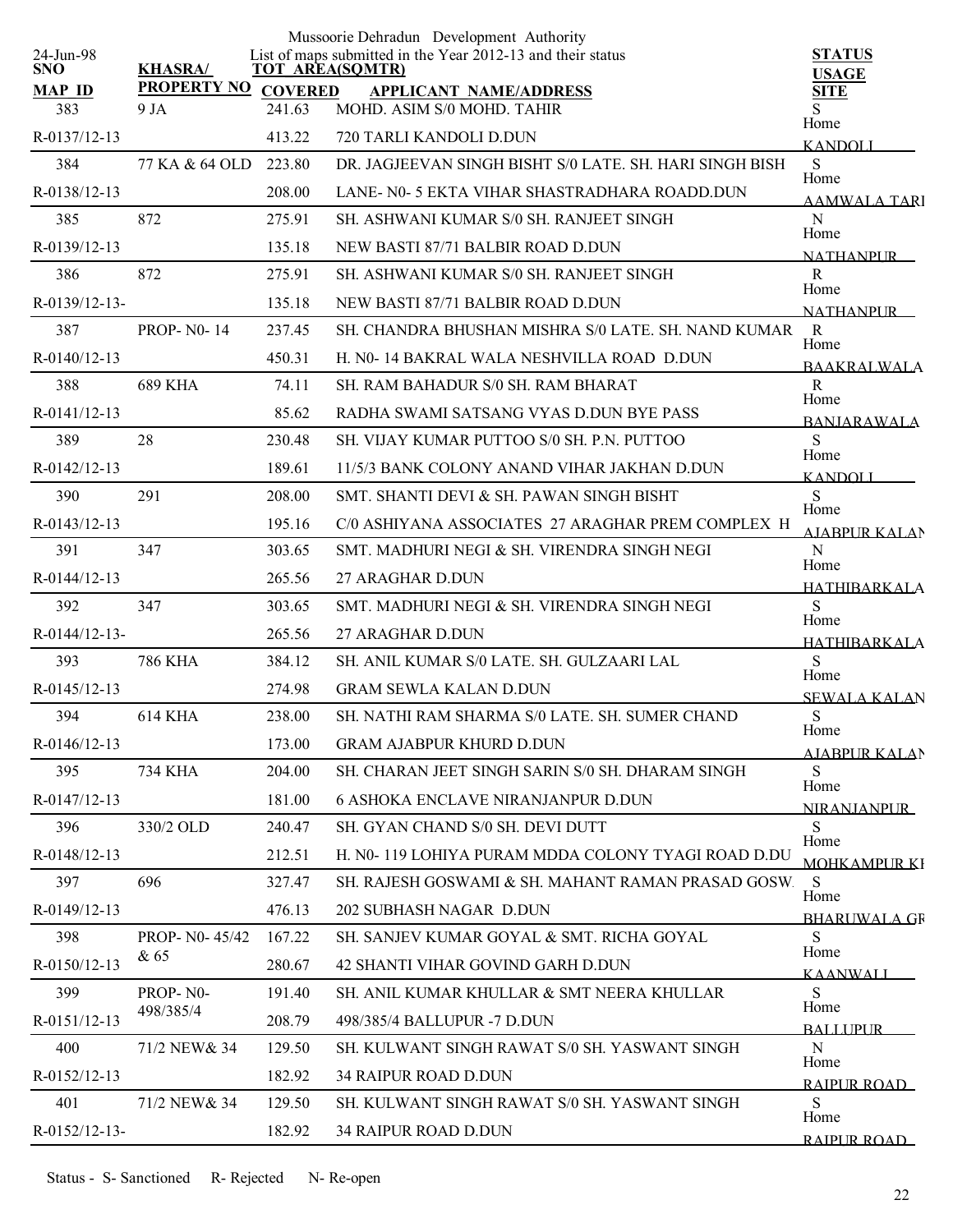|                         |                             |                | Mussoorie Dehradun Development Authority                                              |                               |
|-------------------------|-----------------------------|----------------|---------------------------------------------------------------------------------------|-------------------------------|
| 24-Jun-98<br><b>SNO</b> | <b>KHASRA/</b>              |                | List of maps submitted in the Year 2012-13 and their status<br><b>TOT AREA(SQMTR)</b> | <b>STATUS</b><br><b>USAGE</b> |
| <b>MAP ID</b>           | <b>PROPERTY NO</b>          | <b>COVERED</b> | <b>APPLICANT NAME/ADDRESS</b>                                                         | <b>SITE</b>                   |
| 402                     | 246 OLD & 338               | 139.40         | SH. VISHAL ANAND S/0 LATE. SH. VED PRAKASH ANAND                                      | S<br>Home                     |
| R-0153/12-13            | <b>JA NEW</b>               | 166.82         | ANAND NIWAS SHIV COLONY CHANDRA BANI ROAD D.DUN                                       | <b>SEWALA KALAN</b>           |
| 403                     | 263 KA                      | 277.26         | SH. VIJAY KUNWAR S/0 LATE, SH. G.S. KUNWAR                                            | S<br>Home                     |
| R-0154/12-13            |                             | 183.66         | H. N0-43 SHATABDI ENCLAVE UPPER NATHANPUR D.DUN                                       | <b>NATHANPUR</b>              |
| 404                     | 99                          | 139.35         | SMT. USHA RANI W/0 SH. MADAN LAL                                                      | S<br>Home                     |
| R-0155/12-13            |                             | 162.70         | 189 RAJPUR ROAD SAI MANDIR D.DUN                                                      | <b>MALSI</b>                  |
| 405                     | 380 GA & 376                | 92.00          | SH. AMIT CHANDRA & SMT PUJA CHANDRA                                                   | S<br>Home                     |
| R-0156/12-13            | <b>OLD</b>                  | 102.35         | R/0 NEAR PRIMARY SCHOOL CHIDO WALI KANDOLI D.DUN                                      | DHORAN KHAS                   |
| 406                     | 102                         | 128.25         | SH. RAJAT GOVIL S/0 SH. VIRENDER KUMAR GOVIL                                          | S<br>Home                     |
| R-0157/12-13            |                             | 159.87         | GOPAL KUNJ MOTI BAGH BULAND SAHAR                                                     | CHIDOWALI_                    |
| 407                     | 102                         | 117.75         | SH. ASHUTOSH CHANDRA & SMT. DEEPIKA CHANDRA                                           | S<br>Home                     |
| R-0158/12-13            |                             | 159.83         | R/0 NEAR PRIMARY SCHOOL KANDOLI D.DUN                                                 | <b>CHIDOWALI</b>              |
| 408                     | PROP. NO- 27/25             | 313.69         | SH. MADAN LAL GUPTA S/0 LATE. SH. BABU RAM GUPTA                                      | S<br>Home                     |
| R-0159/12-13            |                             | 251.55         | C/0 DR. R.K. SHARMA 1/71 GOVIND NAGAR RACE COURSE D.DU                                | <b>GOVIND NAGAR</b>           |
| 409                     | 345 OLD & 1346              | 245.00         | SH. PARMA NAND NAUTIYAL S/0 LATE, SH, TIKA RAM NAUTIY                                 | <sub>S</sub><br>Home          |
| R-0160/12-13            | KHA . 1351 KA<br><b>NEW</b> | 260.24         | VILL & P.O. MATLI PATTI- BARSOLI DISTT - UTTAR KASHI                                  | <b>AIABPUR KHURI</b>          |
| 410                     | 8 KA /27 & 121              | 226.54         | SH. ALAN CHONG TERON S/0 LATE. SH. AUGUSTINE TERONG                                   | S<br>Home                     |
| R-0161/12-13            | <b>OLD</b>                  | 235.56         | R/0 WEINVERG ALAN SCHOOL BALA HISSAR MUSSOORIE                                        | <b>KANDOLI</b>                |
| 411                     | 371/2 OLD &                 | 150.50         | SMT. REENA PANWAR W/0 SH. SABBAL SINGH PANWAR                                         | S<br>Home                     |
| R-0162/12-13            | <b>1036 NEW</b>             | 178.28         | <b>GRAM AAM WALA TARLA RAIPUR ROAD D.DUN</b>                                          | <b>AAMWALA TARI</b>           |
| 412                     | 715 JA NEW &                | 123.00         | SMT. REETA BISHT W/0 SH. KIRTI SINGH BISHT                                            | S<br>Home                     |
| $R - 0163/12 - 13$      | 306/2 OLD                   | 158.00         | C/0 SH, Y.S. RAWAT LANE- 3 SHANTI KUNJ JOGIWALA D.DUN                                 | <b>NATHANPUR</b>              |
| 413                     | 939                         | 130.06         | SH. PRABHAT BHARDWAJ S/0 SH. J.S. BHARDWAJ                                            | ${\bf S}$<br>Home             |
| R-0164/12-13            |                             | 153.62         | C-28/8 TYPE-3 O.F.D. STATE RAIPUR D.DUN                                               | <b>NATTHANPUR</b>             |
| 414                     | 1081                        | 247.57         | SH. LUDAR SINGH S/0 LATE. SH. BALLU SINGH                                             | R<br>Home                     |
| R-0165/12-13            |                             | 260.68         | VYOM PRASTH G.M.S. ROAD D.DUN                                                         | KAANWALI                      |
| 415                     | 154 & PLOT-                 | 162.84         | SH. ANIL KUMAR SHARMA S/0 SH. DEVENDRA SINGH SHARM                                    | S<br>Home                     |
| R-0166/12-13            | $N0-19$                     | 173.86         | 47 A.W.H.O. FLATES INDIRA NAGAR COLONY D.DUN                                          | <b>NIRANIANPUR</b>            |
| 416                     | 918                         | 117.00         | SH. AMIT SINGHAL S/0 LATE.SH. SURENDRA KUMAR SINGHAL                                  | S<br>Home                     |
| R-0167/12-13            |                             | 114.07         | 117 SOUTH BHOPA ROAD NAI MANDI M. NAGAR                                               | KAANWALI                      |
| 417                     | 918 & PLOT N0-              | 117.00         | SMT. RENU NAGALIA W/0 SH. PEEYUSH NAGALIA                                             | S                             |
| R-0168/12-13            | 67                          | 114.07         | 87 CROSS ROAD D.DUN                                                                   | Home<br><b>KAANWALI</b>       |
| 418                     | <b>858 KHA</b>              | 92.93          | SH. MAHENDRA PAL S/0 SH. HUKUM CHAND                                                  | S                             |
| R-0169/12-13            |                             | 108.92         | 114 CHANDRA NAGAR D.DUN                                                               | Home<br><b>NIRANIANPUR</b>    |
| 419                     | <b>756 KHA</b>              | 121.00         | SH. VINEET MITTAL S/0 SH. SATPAL MITTAL                                               | S                             |
| R-0170/12-13            |                             | 144.04         | 499 KHURBHURA MOHALLA D.DUN                                                           | Home<br>DEHRA KHAS            |
| 420                     | 22/1                        | 254.76         | SH. ASHOK KUMAR S/0 SH. KISHAN SINGH                                                  | S<br>Home                     |
| R-0171/12-13            |                             | 229.07         | 167/1 D.L. ROAD D.DUN                                                                 | <b>BRAHAMA WAL</b>            |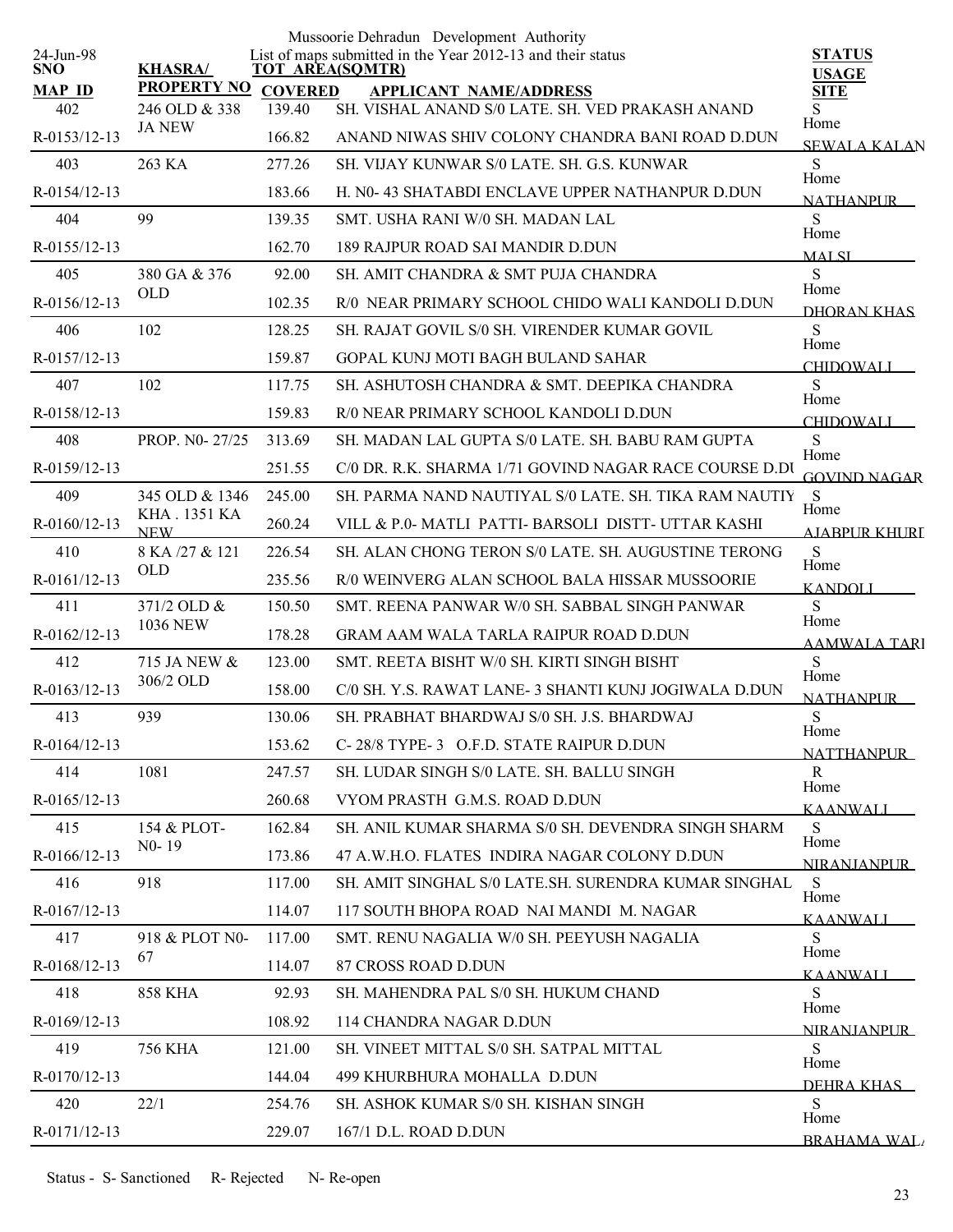|                         |                             |                | Mussoorie Dehradun Development Authority                                              |                               |
|-------------------------|-----------------------------|----------------|---------------------------------------------------------------------------------------|-------------------------------|
| 24-Jun-98<br><b>SNO</b> | <b>KHASRA/</b>              |                | List of maps submitted in the Year 2012-13 and their status<br><b>TOT AREA(SQMTR)</b> | <b>STATUS</b><br><b>USAGE</b> |
| <b>MAP ID</b>           | <b>PROPERTY NO</b>          | <b>COVERED</b> | <b>APPLICANT NAME/ADDRESS</b>                                                         | <b>SITE</b>                   |
| 421                     | 1218                        | 204.46         | SMT. PARMA KHANDURI W/0 SH. V.D. KHANDURI                                             | R<br>Home                     |
| R-0172/12-13            |                             | 163.72         | C- IIND P.N.T. COLONY CHUKKUWALA D.DUN                                                | <b>MOTHRAWALA</b>             |
| 422                     | 539                         | 81.17          | SMT. REETU CHAUDHARY W/0 SH. MOHAN                                                    | S<br>Home                     |
| R-0173/12-13            |                             | 95.72          | 256 BHANDARI BAGH D.DUN                                                               | <b>BHARLIWAL A GR</b>         |
| 423                     | 304.305                     | 392.98         | SH. BISHAN DUTT LAKHERA S/0 LATE. SH. HANS DEB                                        | N<br>Home                     |
| R-0174/12-13            |                             | 590.60         | <b>GRAM NATHANPUR D.DUN</b>                                                           | <b>NATHANPLIR</b>             |
| 424                     | 304.305                     | 392.98         | SH. BISHAN DUTT LAKHERA S/0 LATE. SH. HANS DEB                                        | S<br>Home                     |
| R-0174/12-13-           |                             | 590.60         | <b>GRAM NATHANPUR D.DUN</b>                                                           | <b>NATHANPUR</b>              |
| 425                     | 1593                        | 163.50         | <b>SH. VISHAL S/0 SH. ISHRAR</b>                                                      | S                             |
| R-0175/12-13            |                             | 162.86         | C/0 ASHIYANA ASSOCIATES 27 ARAGHAR PREM COMPLEX D.                                    | Home<br><b>AIARPUR KHURI</b>  |
| 426                     | 606 OLD & 1492              | 227.51         | SH. RANJEET SINGH UCHHOLI S/0 SH. MAKAR SINGH UCHHOL                                  | S                             |
| $R-0176/12-13$          | KА                          | 98.33          | PUSHP KUNJ LANE-4 AJABPUR KHURD MOTHOROWALA ROA                                       | Home<br><b>AJABPUR KHURI</b>  |
| 427                     | 254 & PROP -                | 376.43         | SMT BASANTI DEVI THAPLIYAL W/0 LATE SH R P THAPLIYA                                   | S                             |
| R-0177/12-13            | $N0-6$                      | 333.18         | H. N0- 6/1 TEG BAHDUR ROAD D.DUN                                                      | Home<br><b>DHARMPLIR</b>      |
| 428                     | 1083                        | 192.00         | SH. VIVEK KUMAR SINGH S/0 LATE.SH. DHRMENDRA SINGH                                    | $\mathbf R$                   |
| R-0178/12-13            |                             | 235.85         | 44 STREET APPARTMENT PATPAD GANJ NEW DELHI                                            | Home<br><b>KAANWALI</b>       |
| 429                     | 953                         | 150.00         | SH. AJAY KUMAR S/0 LATE. SH. RAJENDRA SINGH KRISHALI                                  | S                             |
| R-0179/12-13            |                             | 84.44          | <b>GRAM KAULAGARH D.DUN</b>                                                           | Home                          |
| 430                     | 391                         | 296.65         | SH. RAJESH KUMAR AGGARWAL S/0 LATE. SH. ANAND PRAKA                                   | KAULAGARH<br>S                |
| R-0180/12-13            |                             | 106.59         | 80 SHAKTI VIHAR PHASE-2 MAJRA D.DUN                                                   | Home                          |
| 431                     | <b>PROP-N0-5</b>            | 458.98         | SH. KAMAL KANT PANDEY S/0 LATE. SH. HARISH CHANDRA P                                  | <b>MAJRA</b><br>S             |
| R-0181/12-13            |                             | 246.49         | 5 VICHARA NAND MARG LAXMAN CHOWK D.DUN                                                | Home                          |
| 432                     | 636                         | 214.10         | SMT, KIRAN RANI W/0 SH, RAJ KUMAR                                                     | <b>LAXMAN CHOW</b><br>S       |
| R-0182/12-13            |                             | 213.54         | 129- A EAST AZAD NAGAR NEW DELHI                                                      | Home                          |
| 433                     | 263 KA                      | 257.62         | SMT. SUSHILA DHYANI W/0 SH. BALAK RAM DHYANI                                          | TARLA NAGAL<br>S.             |
| $R - 0183/12 - 13$      |                             | 222.54         | <b>GRAM SUDHO WALA D.DUN</b>                                                          | Home                          |
| 434                     | <b>PROP-N0-8</b>            | 112.58         | SH. SUNIL AHUJA & SH. VIJAY ARORA                                                     | <b>NATHANPUR</b><br>S.        |
| R-0184/12-13            |                             | 190.39         | <b>13 DISPENSARY ROAD D.DUN</b>                                                       | Home                          |
| 435                     | <b>PROP-N0-1E</b>           | 527.35         | <b>SH. ASHOK BASUDEV S/0 SH. M.L. BASUDEV</b>                                         | <b>CHUKKHUWALA</b><br>N       |
| $R - 0185/12 - 13$      |                             | 691.35         | ATLANTIC CLUB APPARTMENT CHAKRATA ROAD D.DUN                                          | Home                          |
| 436                     | <b>PROP-N0-1E</b>           | 527.35         | SH. ASHOK BASUDEV S/0 SH. M.L. BASUDEV                                                | LAXMI ROAD<br>S               |
|                         |                             |                |                                                                                       | Home                          |
| $R - 0185/12 - 13$      |                             | 691.35         | ATLANTIC CLUB APPARTMENT CHAKRATA ROAD D.DUN                                          | LAXMI ROAD_                   |
| 437                     | 609                         | 105.00         | SMT. SHOBHA GUSAIN W/0 SH. JAGMOHAN GUSAIN                                            | R<br>Home                     |
| $R-0186/12-13$          |                             | 106.50         | <b>GRAM PADAM PUR KOTDWAR</b>                                                         | <b>DHARMPLIR</b>              |
| 438                     | <b>PROP-NO-276</b><br>& 242 | 299.62         | SMT. SUSHILA NEGI W/0 SH. ANAND SINGH NEGI                                            | S<br>Home                     |
| R-0187/12-13            |                             | 248.40         | 6/1/2 & 276/242 OLD NEW CANTT ROAD D.DUN                                              | <b>NEW CANT ROA</b>           |
| 439                     | PROP- N0-176                | 333.24         | DR. YOGESH CHANDER NAUTIYAL S/0 SH. KASHI RAM NAUTIY                                  | - N<br>Home                   |
| R-0188/12-13            |                             | 207.63         | 176 ARAGHAR D.DUN                                                                     | AARAGARH                      |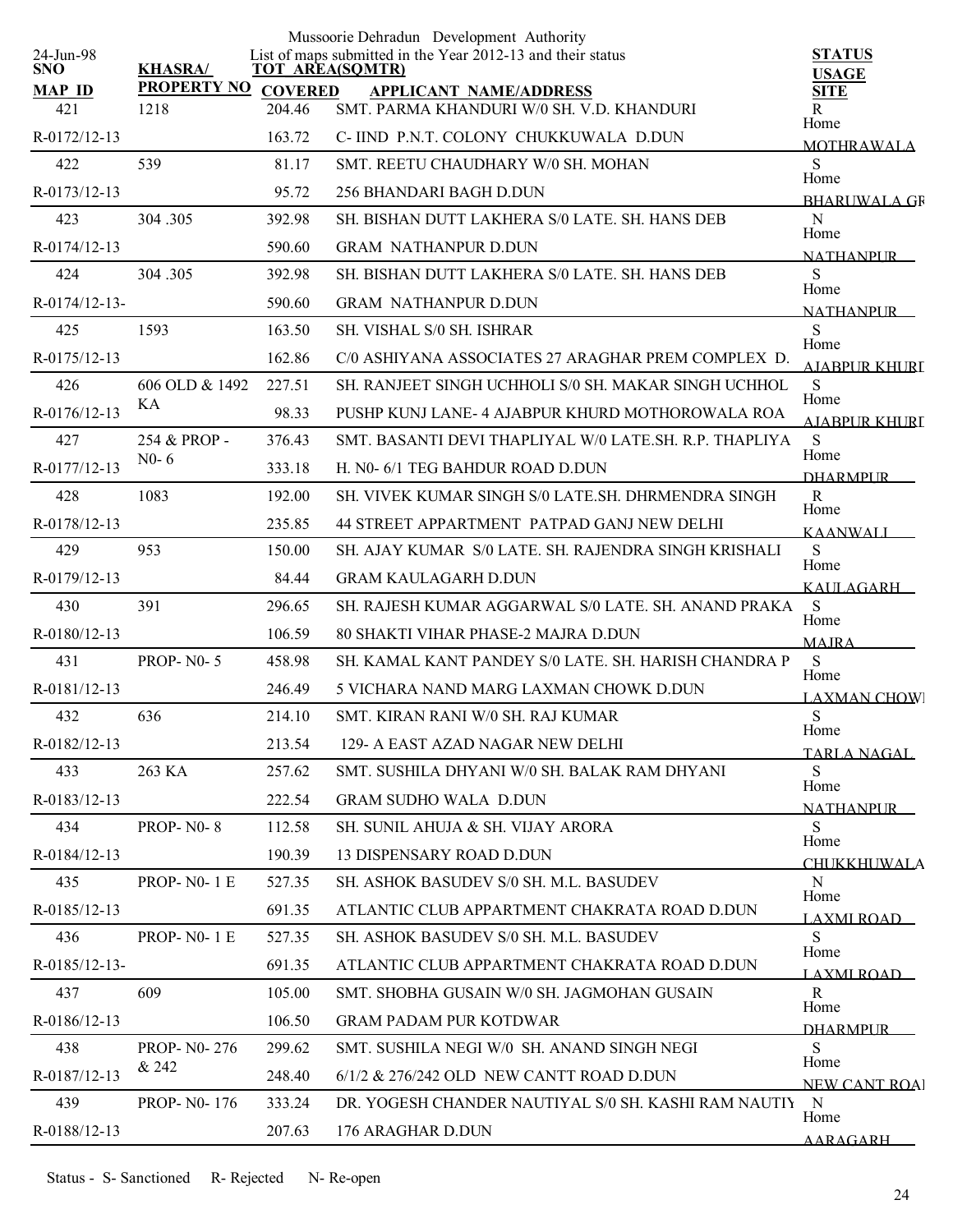|                         |                     |        | Mussoorie Dehradun Development Authority                                              |                               |
|-------------------------|---------------------|--------|---------------------------------------------------------------------------------------|-------------------------------|
| 24-Jun-98<br><b>SNO</b> | <b>KHASRA/</b>      |        | List of maps submitted in the Year 2012-13 and their status<br><b>TOT AREA(SQMTR)</b> | <b>STATUS</b><br><b>USAGE</b> |
| <b>MAP ID</b>           | PROPERTY NO COVERED |        | <b>APPLICANT NAME/ADDRESS</b>                                                         | <b>SITE</b>                   |
| 440                     | <b>PROP-NO-176</b>  | 333.24 | DR. YOGESH CHANDER NAUTIYAL S/0 SH. KASHI RAM NAUTIY                                  | S<br>Home                     |
| R-0188/12-13-           |                     | 207.63 | 176 ARAGHAR D.DUN                                                                     | AARAGARH                      |
| 441                     | 66                  | 588.28 | SH, NARENDRA SINGH RAGHAV & SH, MAYANK SINGH RAGHA                                    | S<br>Home                     |
| R-0189/12-13            |                     | 410.90 | 151/40/5- A OFFICERS COLONY RAJPUR ROAD D.DUN                                         | <b>JAKHAN</b>                 |
| 442                     | 437 & 438           | 229.00 | SMT. KAILASHWATI GOYAL W/0 SH. RAM CHANDRA GOYAL                                      | ${\bf S}$<br>Home             |
| R-0190/12-13            |                     | 274.72 | <b>KALIDAS ROAD D.DUN</b>                                                             | <b>HATHIBARKALA</b>           |
| 443                     | 410 KA              | 217.75 | SH. GIRISH LAL S/0 SH. BHANA LAL                                                      | S<br>Home                     |
| R-0191/12-13            |                     | 183.82 | C/0 WALIA COMPOUND NIRANJANPUR P.0.- MAJRA D.DUN                                      | SEWALA KALAN                  |
| 444                     | 1248                | 250.00 | SH. MAHADEV PRASAD DHAUNDIYALS/0 LATE. SH. JEVA NAN                                   | S<br>Home                     |
| R-0192/12-13            |                     | 184.26 | KUNJ VIHAR AJABPUR KHURD D.DUN                                                        | AIABPUR KHURT                 |
| 445                     | 683/1.680 OLD       | 401.50 | SH. DEVI PRASAD PUROHIT S/0 LATE. SH. BALKRISHAN PUROH                                | $\mathbf N$<br>Home           |
| R-0193/12-13            | & 990 DA NEW        | 256.28 | LANE-N0-C-13 OGLE LINE SANIK VIHAR TURNER ROAD CL                                     | <b>MAJRA</b>                  |
| 446                     | 683/1, 680 OLD      | 401.50 | SH. DEVI PRASAD PUROHIT S/0 LATE. SH. BALKRISHAN PUROH                                | S<br>Home                     |
| R-0193/12-13-           | & 990 DA NEW        | 256.28 | LANE-N0-C-13 OGLE LINE SANIK VIHAR TURNER ROAD CL                                     | MAIRA                         |
| 447                     | PROP-NO-            | 98.58  | SMT. SARDHA GURU RANI W/0 SH. G.C. TIWARI                                             | S                             |
| R-0194/12-13            | 185/162             | 73.56  | 171 OLD NEHRU COLONY D.DUN                                                            | Home<br><b>DHARMPLIR</b>      |
| 448                     | 357 OLD & 112       | 142.00 | SH. SANJEEV SHARMA S/0 SH. RAMESH SHARMA                                              | R<br>Home                     |
| R-0195/12-13            | <b>NEW</b>          | 154.56 | C/0 CHATEN DEV KUTIYA KANKHAL HARIDWAR                                                | <b>BADRIPUR</b>               |
| 449                     | 18                  | 210.13 | SH. MANOJ KOHLI S/0 LATE. SH. P.C. KOHLI                                              | S<br>Home                     |
| R-0196/12-13            |                     | 197.88 | MILL ROAD DOIWALA D.DUN                                                               | AJABPUR KHURL                 |
| 450                     | 1366/2              | 107.06 | SH. GOPAL DOGRA S/0 SH. PREM SINGH DOGRA                                              | S                             |
| R-0197/12-13            |                     | 114.86 | 17/5 STREET N0-5 VASANT VIHAR ENCLAVE D.DUN                                           | Home<br>KAANWALI              |
| 451                     | 74/2                | 83.64  | SMT. SUMAN WASAN W/0 SH. YASHPAL WASAN                                                | S                             |
| R-0198/12-13            |                     | 99.06  | <b>GRAM &amp; P.O.- PANDITWARI D.DUN</b>                                              | Home<br><b>PANDITWARI</b>     |
| 452                     | 70 KA & 56 OLD      | 130.06 | SH. HITENDRA PANWAR S/0 SH.C.S. PANWAR                                                | S                             |
| R-0199/12-13            |                     | 147.50 | CHUNNA BHATTA RAIPUR ROAD D.DUN                                                       | Home<br>AAMWALA TARI          |
| 453                     | 70 KA & 56 OLD      | 130.06 | SMT. MEGHA MALHOTRA W/0 SH. SANJAY MALHOTRA                                           | S                             |
| R-0200/12-13            |                     | 147.50 | CHUNNA BHATTA RAIPUR ROAD D.DUN                                                       | Home<br>AAMWALA TARI          |
| 454                     | 419                 | 234.20 | SH. NARENDRA KUMAR S/O SH. KESAR DAS                                                  | S                             |
| R-0201/12-13            |                     | 238.31 | 48 ARHAT BAZAR, DEHRADUN.                                                             | Home<br>DEHRA KHAS            |
| 455                     | 718 MIN             | 144.00 | <b>SMT NISHI HANDA</b>                                                                | S                             |
| R-0202/12-13            |                     | 66.06  | 20 NEHRU ENCLAVE, G.M.S.ROAD, DEHRADUN.                                               | Home<br>K A ANWAL I           |
| 456                     | 633 MIN             | 146.37 | <b>SH. JASBIR SINGH SAJWAN</b>                                                        | S                             |
| R-0203/12-13            |                     | 145.30 | A-204 IFCO TOWN SHIP ANWALA, BARELLY, U.P.                                            | Home<br><b>HATHIRARKALA</b>   |
| 457                     | 987                 | 233.55 | SMT. SATYA BALA W/O SH. BALESH KUMAR                                                  | S                             |
| R-0204/12-13            |                     | 301.78 | 22/13-1 DUTTA ENCLAVE, KANWALI ROAD, DEHRADUN.                                        | Home<br>KAANWALI              |
| 458                     | 130 M               | 215.76 | SMT. BHARTI BAHUGUNA W/O SH. A.K.BAHUGUNA                                             | S                             |
| R-0205/12-13            |                     | 207.37 | 69 HARI VIHAR, VIJAY PARK, DEHRADUN.                                                  | Home<br><b>KAANWALI</b>       |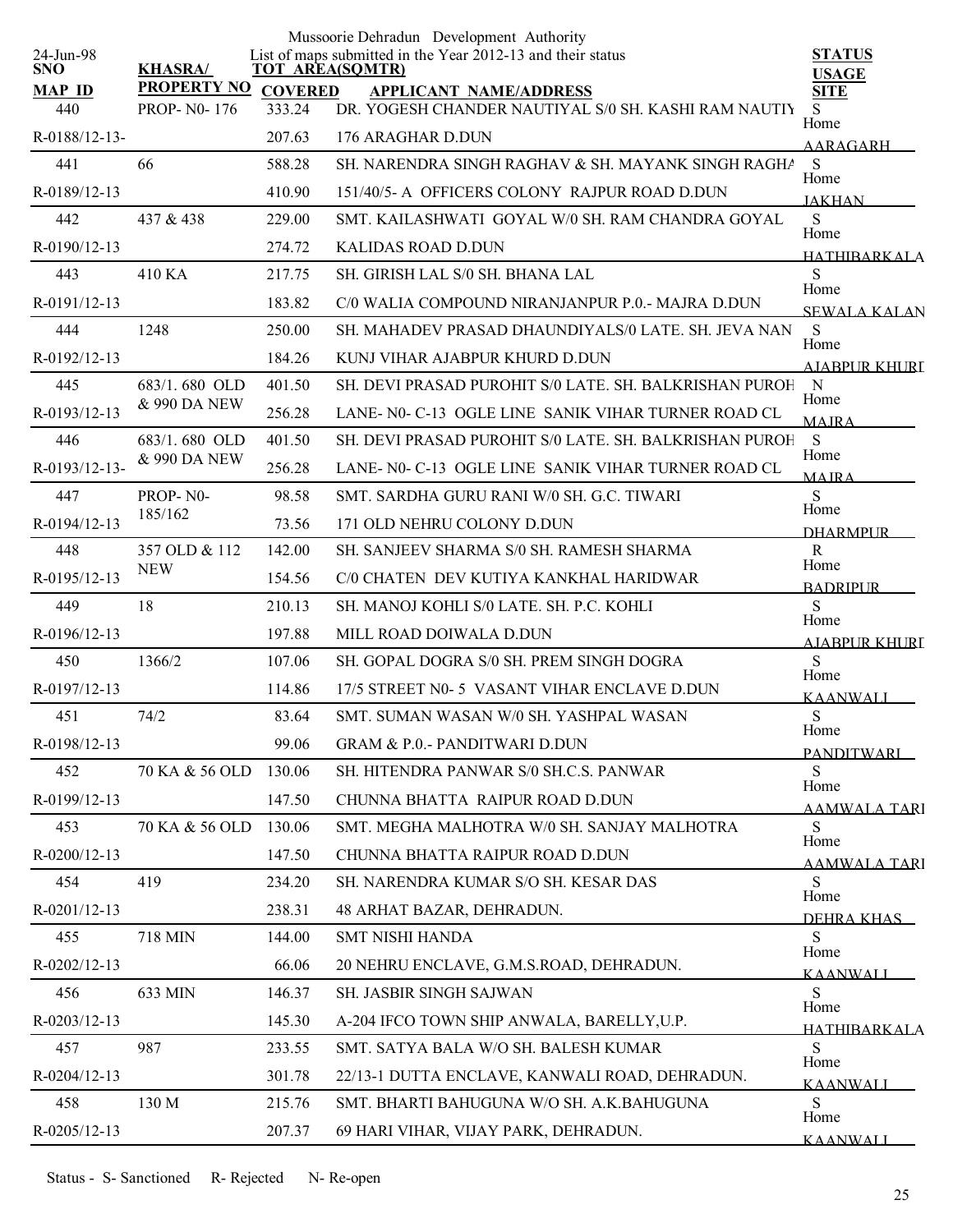| 24-Jun-98            |                                |                          | Mussoorie Dehradun Development Authority<br>List of maps submitted in the Year 2012-13 and their status | <b>STATUS</b>              |
|----------------------|--------------------------------|--------------------------|---------------------------------------------------------------------------------------------------------|----------------------------|
| <b>SNO</b>           | <b>KHASRA/</b>                 |                          | <b>TOT AREA(SQMTR)</b>                                                                                  | <b>USAGE</b>               |
| <b>MAP ID</b><br>459 | <b>PROPERTY NO</b><br>535      | <b>COVERED</b><br>226.60 | <b>APPLICANT NAME/ADDRESS</b><br>SH. ANIL KUMAR RENA S/O. SH. MOHAN KRISHAN RENA                        | <b>SITE</b><br>S           |
| R-0206/12-13         |                                | 407.88                   | 41/1 RAJPUR ROAD, JAKHAN. DEHRADUN.                                                                     | Home                       |
| 460                  | 564 MIN                        | 98.00                    | <b>SMT. SUDHA BAHUGUNA</b>                                                                              | <b>JAKHAN</b><br>${\bf N}$ |
| R-0207/12-13         |                                | 93.63                    | DHARAMPUR DEHRADUN.                                                                                     | Home                       |
| 461                  | 564 MIN                        | 98.00                    | <b>SMT. SUDHA BAHUGUNA</b>                                                                              | <b>DHARMPLIR</b><br>S      |
| R-0207/12-13-        |                                | 93.63                    | DHARAMPUR DEHRADUN.                                                                                     | Home                       |
| 462                  | 171 MIN                        | 90.00                    | SH. RAJENDRA KUMAR SUKHIJA & SH. DALJEET SINGH NAGR                                                     | <b>DHARMPLIR</b><br>S      |
| R-0208/12-13         |                                | 108.16                   | ALAKNANDA ENCLAVE, GMS ROAD DEHRADUN.                                                                   | Home                       |
| 463                  | 39 MIN                         | 213.90                   | <b>SH.DAYA SHANKAR SHARMA</b>                                                                           | <b>PANDITWARI</b><br>S     |
|                      |                                |                          |                                                                                                         | Home                       |
| R-0209/12-13         |                                | 197.70                   | 77 TEA STATE BANJARAWALA, D.DUN                                                                         | <b>DANDA DHORAN</b><br>S   |
| 464                  | 8 BLOCK-1                      | 193.94                   | SH. DHARAM SONKAR S/O. SH. DARSHAN LAL                                                                  | Home                       |
| R-0210/12-13         |                                | 190.40                   | 83 KALANDI ENCLAVE, BALLIWALA CHOWK, D.DUN                                                              | <b>CHUKKHUWALA</b>         |
| 465                  | 219 (NEW-249)                  | 148.70                   | SH. AMRIT PAL SINGH S/O SH. MAKKHAN SINGH                                                               | S<br>Home                  |
| R-0211/12-13         |                                | 171.16                   | 1138, SECTOR-21-B, CHANDIGARH.                                                                          | A JARPUR KHURI             |
| 466                  | 888                            | 181.35                   | <b>SH.ASHOK KUMAR SINGH</b>                                                                             | S<br>Home                  |
| R-0212/12-13         |                                | 229.24                   | <b>GRAM NAGLA, PAHADI</b>                                                                               | DEHRA KHAS                 |
| 467                  | 258/49-1<br><b>RAJPUR ROAD</b> | 376.39                   | SH. SUMIT BEHL AND SMT TRIPTI BEHL                                                                      | S<br>Home                  |
| R-0213/12-13         |                                | 330.50                   | 183 KARANPUR, DEHRADUN.                                                                                 | <b>SAKET COLONY</b>        |
| 468                  | 111 M                          | 369.35                   | <b>SMT. SHANTI DEVI</b>                                                                                 | S<br>Home                  |
| R-0214/12-13         |                                | 205.44                   | KANWALI DEHRADUN.                                                                                       | <b>KAANWALI</b>            |
| 469                  | 549                            | 810.27                   | <b>SH. SHOBHAN SINGH RANA</b>                                                                           | S<br>Home                  |
| R-0215/12-13         |                                | 680.02                   | 1/37 MATA MANDIR COLONY AJABPUR KALA, D.DUN.                                                            | AJABPUR KALAN              |
| 470                  | 242 KA                         | 146.37                   | SH. BHOPALSINGH MALIK                                                                                   | S<br>Home                  |
| R-0216/12-13         |                                | 192.06                   | VILL-MOKHMULPUR, TEHSIL -BUDHANA, MUJAFARNAGAR.U                                                        | <b>NIRANJANPUR</b>         |
| 471                  | 429 (506 BA)                   | 371.74                   | SH. RAVISH KUMAR SEHGAL                                                                                 | S<br>Home                  |
| R-0217/12-13         |                                | 390.56                   | 3 DHAMAWALA, DEHRADUN.                                                                                  | <b>SEWALA KALAN</b>        |
| 472                  | <b>596 KHA</b>                 | 101.66                   | SH. KULDEEP KAPOOR & SH. SUNIL SHARMA                                                                   | S<br>MULTIPLE UNIT         |
| R-0218/12-13         |                                | 99.86                    | 33 KISHAN NAGAR, DEHRADUN.                                                                              | <b>BANJARAWALA</b>         |
| 473                  | 198 (947 CHA)                  | 226.76                   | SH. RAMANAND DABRAL                                                                                     | $\mathbf R$                |
| R-0219/12-13         |                                | 254.24                   | NATHANPUR, NEAR RING ROAD, DEHRADUN.                                                                    | Home<br><b>NATHANPLIR</b>  |
| 474                  | 978 (1722 KA)                  | 136.66                   | SMT. SUBODH NEGI W/O B.K. SINGH                                                                         | S                          |
| R-0220/12-13         |                                | 132.90                   | TEA STATE BANJARAWALA, DEHRADUN.                                                                        | Home<br>AIABPUR KALAN      |
| 475                  | 157 KA                         | 109.00                   | SH. VIKRANT PUNDIR                                                                                      | S                          |
| R-0221/12-13         |                                | 130.11                   | 6/1 MUNICIPLE ROAD, DEHRADUN.                                                                           | Home<br><b>NIRANIANPUR</b> |
| 476                  | 272 & 60 CHA                   | 200.00                   | SH. VINOD MUNSHI S/0 SH. S.K. MUNSHI                                                                    | S                          |
| R-0222/12-13         | <b>NEW</b>                     | 209.64                   | NIMBU WALA GARHI CANTT D.DUN                                                                            | Home                       |
| 477                  | 521                            | 127.18                   | SH. ANIL RAJORIYA S/0 SH. RAJ KUMAR RAJORIYA                                                            | PITTHUWALA<br>S            |
| R-0223/12-13         |                                | 116.90                   | 162 NESHVILLA ROAD PATHRIYA PIR NEELKANTH VIHAR D.DI                                                    | Home                       |
|                      |                                |                          |                                                                                                         | HATHIBARKALA               |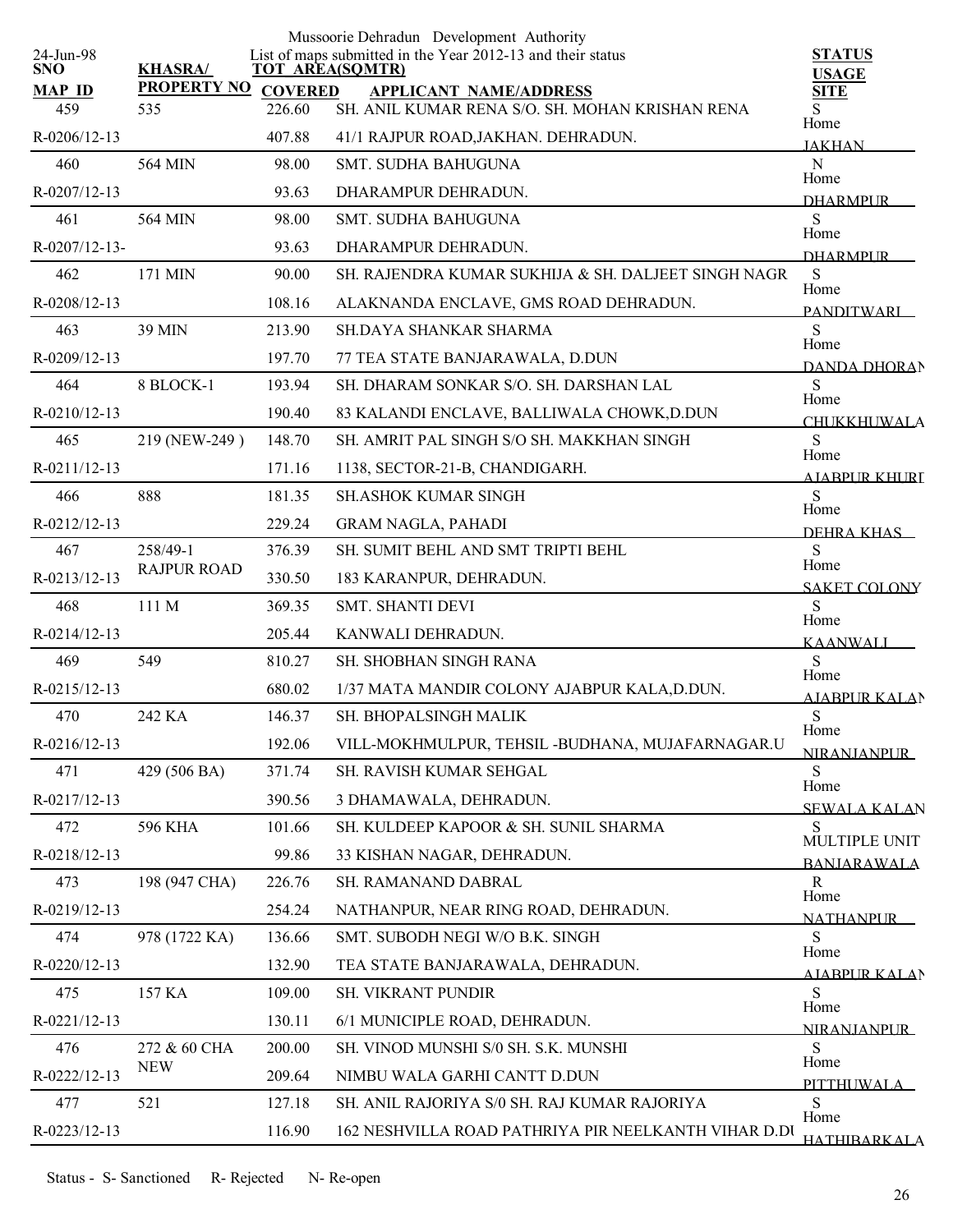| 24-Jun-98            |                               |                          | Mussoorie Dehradun Development Authority<br>List of maps submitted in the Year 2012-13 and their status | <b>STATUS</b>             |
|----------------------|-------------------------------|--------------------------|---------------------------------------------------------------------------------------------------------|---------------------------|
| <b>SNO</b>           | <b>KHASRA/</b>                |                          | <b>TOT AREA(SQMTR)</b>                                                                                  | <b>USAGE</b>              |
| <b>MAP ID</b><br>478 | <b>PROPERTY NO</b><br>177 KHA | <b>COVERED</b><br>331.65 | <b>APPLICANT NAME/ADDRESS</b><br>SMT. RITA SAINI W/0 SH. SAHAB SINGH SAINI                              | <b>SITE</b><br>R          |
|                      |                               |                          |                                                                                                         | Home                      |
| R-0224/12-13         |                               | 379.43                   | 32 L.I.C. FLATES DALANWALA D.DUN                                                                        | <b>DHORAN KHAS</b>        |
| 479                  | 586                           | 92.93                    | SH. FATEH LAL (FAJITU) S/0 SH. GULABU                                                                   | S<br>Home                 |
| R-0225/12-13         |                               | 30.22                    | <b>GRAM BHARUWALA GRANT D.DUN</b>                                                                       | <b>BHARIWALA GR</b>       |
| 480                  | 286/110                       | 82.15                    | <b>SMT. NEELAM KAMBOJ</b>                                                                               | S<br>Home                 |
| R-0226/12-13         |                               | 99.18                    | 152 CHUKHUWALA, DEHRADUN.                                                                               | <b>BAAKRALWALA</b>        |
| 481                  | 1016 & 1017                   | 287.00                   | SH. SUSHIL PATRAS & SH. RAVI KUMAR                                                                      | S<br>Home                 |
| R-0227/12-13         | KHA                           | 225.09                   | 16 E-902 BAPA NAGAR KAROLBAG, NEW DELHI                                                                 | <b>NATHANPUR</b>          |
| 482                  | 157 KA                        | 108.00                   | SH. SANJEEV VARSHNEY S/0 SH. K.C. VARSHNEY                                                              | <sub>S</sub><br>Home      |
| R-0228/12-13         |                               | 123.75                   | 58 ENGG. ENCLAVE G.M.S. ROAD D.DUN                                                                      | <b>NIRANIANPLIR</b>       |
| 483                  | 52 KA & 268                   | 111.48                   | SH. SANJAY CHHOKAR S/0 SH. SUGAN SINGH                                                                  | S                         |
| R-0229/12-13         | <b>OLD</b>                    | 135.93                   | 32 PRAKASH LOK SIMLA ROAD D.DUN                                                                         | Home<br>PITHUWALA         |
| 484                  | 626                           | 195.95                   | SH. SASHI PRASAD SUNDRIYAL S/0 LATE.SH. JEEVA NAND SUN                                                  | S                         |
| R-0230/12-13         |                               | 114.66                   | <b>GRAM RAIPUR D.DUN</b>                                                                                | Home<br><b>RAIPUR</b>     |
| 485                  | 79                            | 160.25                   | <b>SH. KALPU RAM THAKUR</b>                                                                             | S                         |
| $R - 0231/12 - 13$   |                               | 97.00                    | SARASWATI VIHAR C- BLOCK D.DUN                                                                          | Home                      |
| 486                  | 100 KA                        | 132.00                   | SH. RAJU JAISWAL S/0 SH. K.L. JAISWAL                                                                   | <b>AIABPUR KHURI</b><br>S |
| R-0232/12-13         |                               | 137.90                   | <b>B-8 NAI BASTI RACE COURSE D.DUN</b>                                                                  | Home                      |
| 487                  | 441 KHA & 289                 | 156.37                   | SH. MITESH SEMWAL & SMT. SUMNA SEMWAL                                                                   | <b>BANJARAWALA</b><br>S   |
| R-0233/12-13         | <b>OLD</b>                    | 127.79                   | VILL- NEGYANA P.O.- POKHAL DISTT- TEHRI GARHWAL                                                         | Home                      |
| 488                  | 43                            | 193.70                   | SH. DHAN BAHADUR THAPA S/0 LATE. SH. BAHDUR SINGH TH/                                                   | <b>BADRIPUR</b><br>S      |
| R-0234/12-13         |                               | 196.29                   | PREM PUR MAFI KAULAGARH D.DUN                                                                           | Home                      |
|                      |                               |                          |                                                                                                         | PREMPUR MAEI (            |
| 489                  | 1193 GA & 611<br><b>OLD</b>   | 178.43                   | SMT. SONIA GUPTA D/0 SH. T.R. GUPTA                                                                     | S<br>Home                 |
| R-0235/12-13         |                               | 80.57                    | TURNER ROAD MAJRA D.DUN                                                                                 | <b>MAJRA</b>              |
| 490                  | 88 & 89                       | 724.90                   | <b>SMT. ARUNA RAMPAL</b>                                                                                | R<br>Home                 |
| $R - 0236/12 - 13$   |                               | 486.85                   | H. N0-258/4 76 RAJPUR ROAD D.DUN                                                                        | <b>KARANPUR</b>           |
| 491                  | 135 KA                        | 165.36                   | SH. PRADEEP KUMAR S/0 SH. AJAB SINGH                                                                    | S<br>Home                 |
| R-0237/12-13         |                               | 182.00                   | 66 TYPE- III POLICE LINE RACE COURSE D.DUN                                                              | AIABPUR KALAN             |
| 492                  | 819 OLD & 723                 | 172.32                   | SH. VIVEK GUSAIN S/O. NAVEEN MOHAN GUSAIN                                                               | S<br>Home                 |
| R-0238/12-13         | <b>KA NEW</b>                 | 146.40                   | LANE- N0- 2 ASHOK VIHAR NEAR SHIV MANDIR D.DUN                                                          | <b>AIABPURKALAN</b>       |
| 493                  | 50                            | 211.54                   | SMT. KUSUM BOHRA W/0 LATE, SH. N.S. BOHRA                                                               | S.                        |
| R-0239/12-13         |                               | 210.21                   | VILL- JAKHAN P.0.- KISHANPUR D.DUN                                                                      | Home<br>VIIAYPUR GOPIV    |
| 494                  | 450 OLD & 444                 | 392.11                   | SH. BRIJESH VERMA & SMT. SONAKSHI VERMA                                                                 | <sub>S</sub>              |
| R-0240/12-13         | KHA . 445 THA                 | 814.47                   | B-1-14 SECOND FLOOR HAUZ KHAS NEW DELHI                                                                 | Home                      |
| 495                  | 13 KA                         | 436.21                   | SH. MANAS LUMBA & SH. NARENDRA KUMAR                                                                    | DHORAN KHAS<br>R          |
| R-0241/12-13         |                               | 841.51                   | <b>6 CROSS ROAD D.DUN</b>                                                                               | Home                      |
| 496                  | 501 KA & 519                  | 243.86                   | SH. GULAB SINGH BHANDARI S/0 LATE. SH. KALU SINGH                                                       | PRATITPUR SAN<br>S        |
| R-0242/12-13         | <b>OLD</b>                    | 295.00                   | <b>GRAM PONDHA D.DUN</b>                                                                                | Home                      |
|                      |                               |                          |                                                                                                         | DHORAN KHAS               |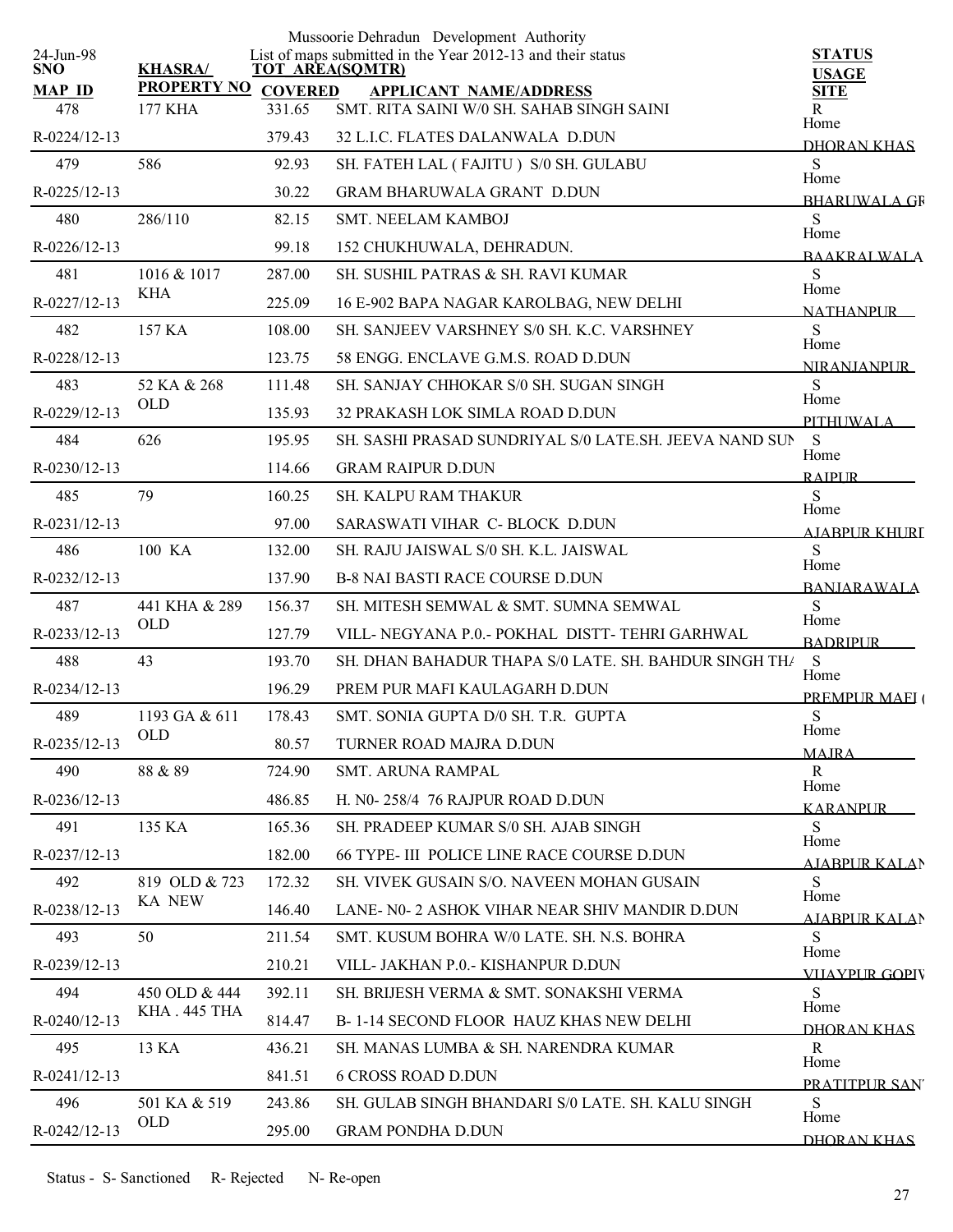|                         |                            |        | Mussoorie Dehradun Development Authority                                              |                               |
|-------------------------|----------------------------|--------|---------------------------------------------------------------------------------------|-------------------------------|
| 24-Jun-98<br><b>SNO</b> | <b>KHASRA/</b>             |        | List of maps submitted in the Year 2012-13 and their status<br><b>TOT AREA(SQMTR)</b> | <b>STATUS</b><br><b>USAGE</b> |
| <b>MAP ID</b>           | <b>PROPERTY NO COVERED</b> |        | <b>APPLICANT NAME/ADDRESS</b>                                                         | <b>SITE</b>                   |
| 497                     | 1312                       | 113.84 | SMT. KALAWATI BISHT W/0 SH. YASWANT SINGH BISHT                                       | S<br>Home                     |
| R-0243/12-13            |                            | 84.36  | <b>GRAM KANWALI D.DUN</b>                                                             | <b>KAANWALI</b>               |
| 498                     | $54 - B$                   | 213.00 | <b>SH. NABBI AHMAD</b>                                                                | S<br>Home                     |
| $R - 0244/12 - 13$      |                            | 473.21 | <b>GRAM KANWALI D.DUN</b>                                                             | <b>KAANWALI</b>               |
| 499                     | 343 KA                     | 113.80 | SH. BHASKRA NAND TIWARI                                                               | S<br>Home                     |
| R-0245/12-13            |                            | 83.32  | BLOCK-C, GANESH VIHAR, DEHRADUN.                                                      | <b>NAVADA</b>                 |
| 500                     | 59 (75 MIN)                | 93.87  | <b>SH.AJAY KUMAR GAUR</b>                                                             | S                             |
| R-0246/12-13            |                            | 101.04 | 131 ETARODI, BULANDSAHAR, U.P.                                                        | Home<br><b>AAMWALA TARI</b>   |
| 501                     | 19 MIN                     | 190.71 | SH. ARJUN SINGH VALDIYA                                                               | S                             |
| R-0247/12-13            |                            | 135.11 | VILLAGE- PREMPUR MAFI, DEHRADUN.                                                      | Home<br>KAULAGARH MA          |
| 502                     | 535 (516 GA)               | 230.00 | <b>SH. POONAM VERMA</b>                                                               | S                             |
| R-0248/12-13            |                            | 271.00 | <b>80 E TILAK ROAD, DEHRADUN</b>                                                      | Home<br>DHORAN KHAS           |
| 503                     | 229                        | 664.00 | SH. G.P.GHILDIYAL                                                                     | S                             |
| R-0249/12-13            | (D.V.O.H.SOCI)             | 110.95 | 229/1 VASANT VIHAR, DEHRADUN.                                                         | Home<br><b>VASANT VIHAR</b>   |
| 504                     | 274 (458 SA)               | 76.18  | SH. NITIN GOYAL                                                                       | S                             |
| R-0250/12-13            |                            | 106.60 | 52 SAILIK-1, GMS ROAD, DEHRADUN.                                                      | Home                          |
| 505                     | 140/3(217)                 | 98.60  | <b>SMT. LATA DEVI</b>                                                                 | <b>SEWALA KALAN</b><br>S      |
| R-0251/12-13            |                            | 122.20 | 217 AKASH DEEP COLONY DEHRADUN.                                                       | Home                          |
| 506                     | 2225 MIN                   | 103.00 | SH. ANOOP TIWARI                                                                      | <b>BALLUPUR</b><br>S          |
| R-0252/12-13            |                            | 104.95 | LANE NO-1 POST OFFICE ROAD, CLEMENT TOWN DEHRADUN.                                    | Home                          |
| 507                     | PROP- N0-46/2              | 155.39 | SH. HAR GOVIND TUTEJA S/0 SH. TARA CHAND TUTEJA                                       | <b>ARCADIA GRAN</b><br>S      |
| R-0253/12-13            |                            | 164.15 | 58/55 IDGAH- I D.DUN                                                                  | Home                          |
| 508                     | <b>PROP-N0-27/1</b>        | 325.15 | SMT. POONAM KAKKAR W/0 SH. RAJ KUMAR KAKKAR                                           | <b>CHUKKHUWALA</b><br>N       |
| $R - 0254/12 - 13$      |                            | 206.85 | 1/27 PRAKASH NAGAR IDGAH FIRST D.DUN                                                  | Home                          |
| 509                     | <b>PROP-N0-27/1</b>        | 325.15 | SMT. POONAM KAKKAR W/0 SH. RAJ KUMAR KAKKAR                                           | <b>CHUKKHUWALA</b><br>S       |
| $R - 0254/12 - 13 -$    |                            | 206.85 | 1/27 PRAKASH NAGAR IDGAH FIRST D.DUN                                                  | Home                          |
| 510                     | 74/2                       | 83.64  | SMT, KUSHAR WASAN W/0 SH, JUGAL KISHORE WASAN                                         | <b>CHUKKHUWALA</b><br>S       |
| $R - 0255/12 - 13$      |                            | 99.06  | <b>GRAM &amp; P.O.- PANDITWARI D.DUN</b>                                              | Home                          |
| 511                     | 458 SA & 274               | 76.18  | SMT. SUSHMA GOYAL W/0 SH. VIMAL PRASAD GOYAL                                          | <b>PANDITWARI</b><br>S        |
| R-0256/12-13            | OLD                        | 106.60 | 52 SAI LOK - 1 G.M.S. ROAD D.DUN                                                      | Home                          |
| 512                     | 74/2                       | 83.64  | SMT. ALPANA SANGARI W/0 SH. VIJAY KUMAR SANGARI                                       | <b>SEWALA KALAN</b><br>S      |
| R-0257/12-13            |                            | 99.06  | 31 CURZAN ROAD DALANWALA D.DUN                                                        | Home                          |
| 513                     | 859                        | 107.43 | SH. VIRENDRA MALIK S/0 SH. ATAR SINGH MALIK                                           | PANDITWARI<br>S.              |
| R-0258/12-13            |                            | 142.00 | <b>GRAM DEHRA KHAS D.DUN</b>                                                          | Home                          |
| 514                     | 195                        | 193.00 | SH. VINOD KUMAR S/0 SH. SUKHVIR SINGH                                                 | <b>NIRANIANPLIR</b><br>S      |
|                         |                            |        |                                                                                       | Home                          |
| $R - 0259/12 - 13$      |                            | 94.44  | 35 MOOL CHAND ENCLAVE BANK COLONY MAJRA D.DUN                                         | <b>MAJRA</b>                  |
| 515                     | 151& 152                   | 374.72 | SH. ANAND MANI PANTHRI S/0 LATE, SH. THEBRAM PANTHRI                                  | $\mathbf N$<br>Home           |
| R-0260/12-13            |                            | 311.94 | A-42 SHIV LOK COLONY RAIPUR ROAD D.DUN                                                | <b>CHAK RAIPUR</b>            |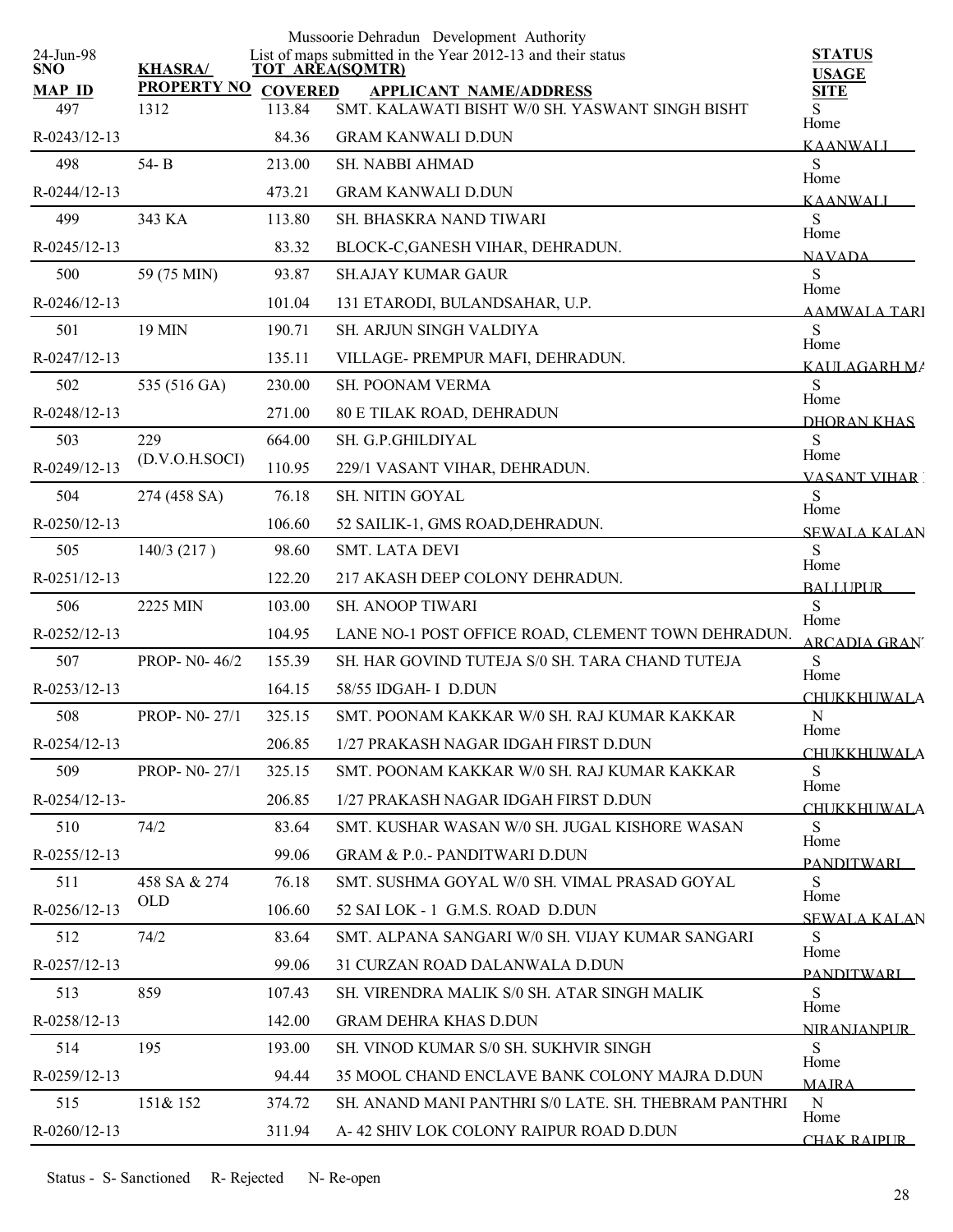|                         |                              |                | Mussoorie Dehradun Development Authority                                       |                               |
|-------------------------|------------------------------|----------------|--------------------------------------------------------------------------------|-------------------------------|
| 24-Jun-98<br><b>SNO</b> | <b>KHASRA/</b>               |                | List of maps submitted in the Year 2012-13 and their status<br>TOT AREA(SQMTR) | <b>STATUS</b><br><b>USAGE</b> |
| <b>MAP ID</b>           | <b>PROPERTY NO</b>           | <b>COVERED</b> | <b>APPLICANT NAME/ADDRESS</b>                                                  | <b>SITE</b>                   |
| 516                     | 151& 152                     | 374.72         | SH. ANAND MANI PANTHRI S/0 LATE. SH. THEBRAM PANTHRI                           | S<br>Home                     |
| $R - 0260/12 - 13$      |                              | 311.94         | A-42 SHIV LOK COLONY RAIPUR ROAD D.DUN                                         | <b>CHAK RAIPUR</b>            |
| 517                     | 914 KHA & 356<br>OLD & PLOT- | 197.60         | SMT. RAJNI W/0 SH. RAJBEER KUMAR                                               | S<br>Home                     |
| R-0261/12-13            | $N0 - L - 12/6$              | 202.77         | H. N0-291 LANE- N0-3 VIJAY PARK EXT. D.DUN                                     | AAMWALA TARI                  |
| 518                     | 171 KA                       | 200.00         | SH. VIPIN KUMAR PANDEY S/0 SH. JAI SHANKAR PANDEY                              | S<br>Home                     |
| R-0262/12-13            |                              | 200.17         | 97- LANE- 06 PRAKASH VIHAR DHARM PUR D.DUN                                     | <b>BANJARAWALA</b>            |
| 519                     | 641/1                        | 167.22         | SH. DALIP SINGH BISHT S/0 LATE. SH. MADAN SINGH                                | S<br>Home                     |
| R-0263/12-13            |                              | 193.44         | 32 OFFICERS COLONY RACE COURSE D.DUN                                           | DHARAMPLIR DA                 |
| 520                     | 1411                         | 343.73         | SH. OM PRAKASH ARORA .SH. TARUN ARORA & SH. AMIT ARO                           | S<br>Home                     |
| R-0264/12-13            |                              | 380.50         | 162 PHASE- IST ENGG. ENCLAVE G.M.S. ROAD D.DUN                                 | <b>KAANWALI</b>               |
| 521                     | 1048 GA                      | 100.37         | SMT. JAMUNA W/0 SH. BHAGWAN SINGH CHAUHAN                                      | S                             |
| $R - 0265/12 - 13$      |                              | 121.56         | GRAM VIRA KOT P.0.- HODOLA KHAL DEV PRAYAG                                     | Home<br>DEHRA KHAS            |
| 522                     | 324 & 748 KHA                | 150.49         | SMT. SHWETA W/0 SH. PRATAP KUMAR                                               | S                             |
| $R - 0266/12 - 13$      |                              | 193.00         | H.NO- 9 CROSS-3 TAPOVAN ENCLAVE NEAR NALA PANI ROAD                            | Home<br><b>AAMWALA TARI</b>   |
| 523                     | 29 KA                        | 174.80         | SH. AMIT KUMAR SRIVASTAVA & SH. KRITI KUMAR SRIVASTA                           | $\mathbf{R}$                  |
| $R - 0267/12 - 13$      |                              | 233.63         | L.I.G.-72 A INDIRA PURAM COLONY G.M.S. ROAD D.DUN                              | Home<br>SEWALA KALAN          |
| 524                     | 278 & 280                    | 320.74         | <b>SH. VIKRAM SINGH S/0 SH. JAI SINGH</b>                                      | S                             |
| R-0268/12-13            |                              | 272.21         | H. N0- 1 HATHI BARKALAN D.DUN                                                  | Home<br><b>HATHIRARKALA</b>   |
| 525                     | 800 JA & 382/2               | 104.50         | SMT. ASHA RANI KAMBOJ W/0 SH. MANOJ KUMAR KAMBOJ                               | S                             |
| R-0269/12-13            | <b>OLD</b>                   | 118.02         | H. N0- 8 ARANAY VIHAR KAULAGARH D.DUN                                          | Home<br><b>NIRANJANPUR</b>    |
| 526                     | 1191                         | 360.36         | SH. ANIL KUMAR S/0 SH. DALEL SINGH                                             | S                             |
| R-0270/12-13            |                              | 162.87         | C/0 DY. DIRECTOR NAVEEN MANDI STHAL NIRANJANPUR D.D                            | Home                          |
| 527                     | 176                          | 92.90          | SH. ROSHAN LAL S/0 SH. JYOTI PRASAD                                            | KAANWALI<br>S                 |
| R-0271/12-13            |                              | 98.50          | NIRANJANPUR 170 CHAKKI TOLA D.DUN                                              | Home                          |
| 528                     | 376 KA & 229                 | 163.94         | SH. RAKESH CHANDER RATURI S/0 SH. MUKUND RAM RATURI                            | <b>MEHUWALA MA</b><br>R       |
| R-0272/12-13            | <b>OLD</b>                   | 71.99          | MESSARWALA DOI WALA D.DUN                                                      | Home                          |
| 529                     | 16 THA                       | 153.00         | SMT. SANTOSH KUMARI D/0 SH. SHIV SHARAN DAS                                    | <b>SEWALA KALAN</b><br>S      |
| R-0273/12-13            |                              | 152.29         | 16/2 PRITAM ROAD DALAN WALA D.DUN                                              | Home                          |
| 530                     | 1019                         | 187.34         | SH. ALOK KUMAR S/0 SH. MUNI DEV TYAGI                                          | KAULAGARH MA<br>S             |
| R-0274/12-13            |                              | 197.24         | 808/1 SUBHASH NAGAR D.DUN                                                      | Home                          |
| 531                     | 52                           | 156.66         | SMT. RAGHU VEER KAUR & SMT CHANDNA DHIMAN                                      | <b>JAKHAN</b><br>S            |
| R-0275/12-13            |                              | 248.50         | 67/3 TYAGI ROAD D.DUN                                                          | Home                          |
| 532                     | <b>PROP-NO-44-B</b>          | 424.35         | DR. MEENU VAISH W/0 DR. VIPIN VAISH                                            | <b>KEDARPUR</b><br>S          |
| R-0276/12-13            | & 72/61 NEW                  | 438.98         | <b>SEWAK ASHRAM ROAD D.DUN</b>                                                 | Home                          |
| 533                     | 400                          | 316.00         | SH. RAJENDRA SINGH S/0 SH. CHANDER SINGH                                       | <b>SEWAK ASHRAN</b><br>S      |
| R-0277/12-13            |                              | 308.00         | P-III/44 YAMUNA COLONY D.DUN                                                   | Home                          |
| 534                     | 344 & 218 OLD                | 124.72         | SH. GIRISH TALWAR S/0 SH. SATYA PAL TALWAR                                     | DHORAN KHAS<br><sub>S</sub>   |
| R-0278/12-13            |                              | 152.75         | LOOKS 1 TURNER ROAD CLEMWNT TOWN D.DUN                                         | Home                          |
|                         |                              |                |                                                                                | <b>MAIRA</b>                  |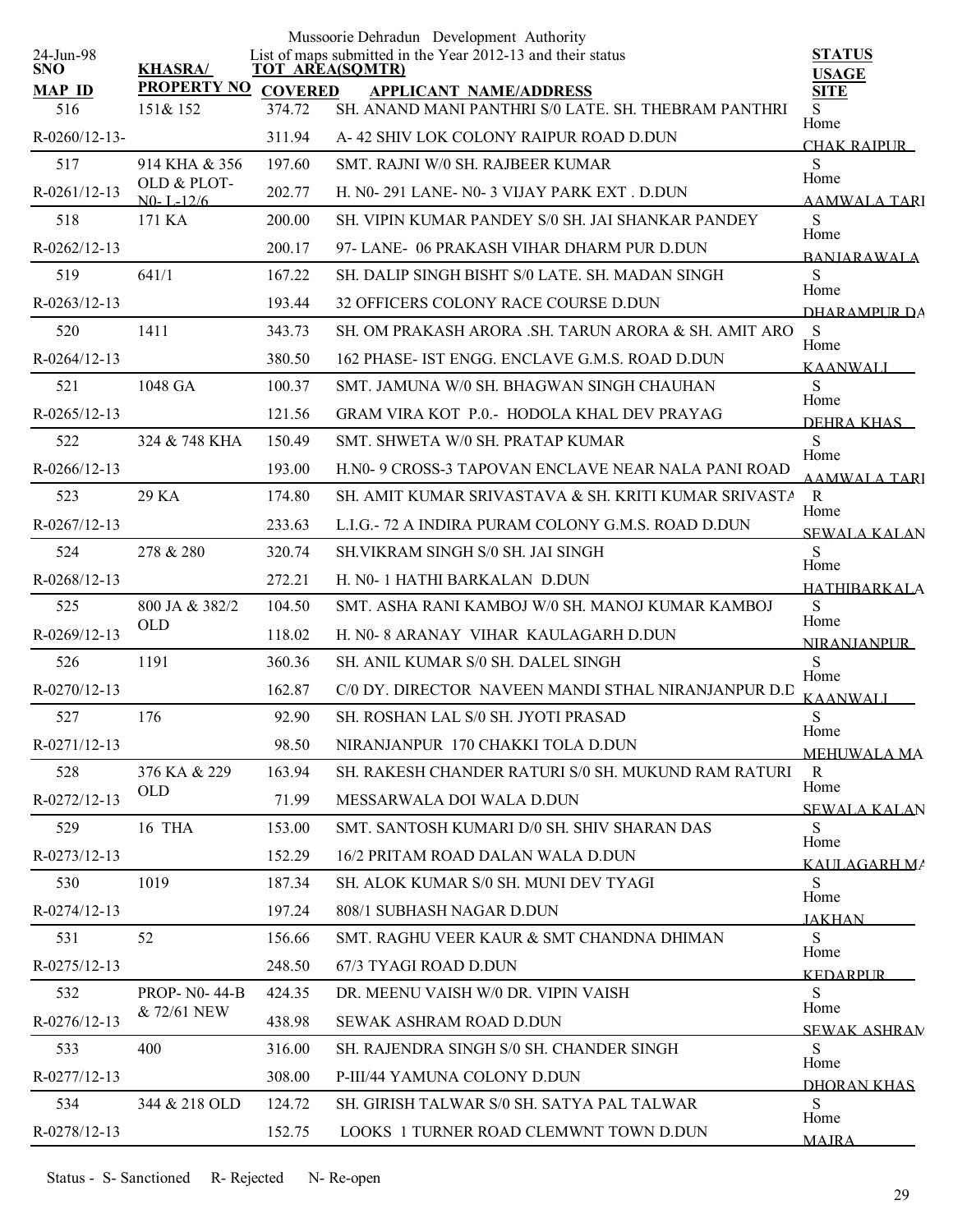|                         |                    |                | Mussoorie Dehradun Development Authority                                              |                                   |
|-------------------------|--------------------|----------------|---------------------------------------------------------------------------------------|-----------------------------------|
| 24-Jun-98<br><b>SNO</b> | <b>KHASRA/</b>     |                | List of maps submitted in the Year 2012-13 and their status<br><b>TOT AREA(SQMTR)</b> | <b>STATUS</b>                     |
| <b>MAP ID</b>           | <b>PROPERTY NO</b> | <b>COVERED</b> | <b>APPLICANT NAME/ADDRESS</b>                                                         | <b>USAGE</b><br><b>SITE</b>       |
| 535                     | 494 OLD & 692      | 194.33         | SMT. PUNITA DEVI W/O SH. KUNWAR PAL SINGH                                             | S<br>Home                         |
| R-0279/12-13            | <b>GHA NEW</b>     | 277.46         | BRAHMAN WALA P.0. MAJRA D.DUN                                                         | <b>NIRANIANPUR</b>                |
| 536                     | 127 & 128/1        | 84.00          | SH. ATTARPAL SINGH                                                                    | ${\bf S}$<br>Home                 |
| R-0280/12-13            |                    | 101.70         | 127 SHIVALIK ENCLAVE. RACE COURSE, DEHRADUN.                                          | <b>IDDIWALA KAR</b>               |
| 537                     | 163. MIN (51)      | 152.35         | <b>SH. HARISH KUMAR</b>                                                               | S<br>Home                         |
| R-0281/12-13            |                    | 180.90         | C-20 TURNAR ROAD CLEMENT TOWN, DEHRADUN.                                              | AIARPUR KHURI                     |
| 538                     | 1367               | 265.28         | SMT. PUSHPA BADOLA W/O. SH. SURENDER KUMAR BADOLA                                     | ${\bf S}$<br>Home                 |
| R-0282/12-13            |                    | 395.31         | VIDHYA VIHAR, DEHRADUN.                                                               | DEHRA KHAS                        |
| 539                     | 473 MIN (861)      | 139.40         | SH. SHARD KANT SHARMA                                                                 | ${\bf S}$                         |
| R-0283/12-13            | KA)                | 160.46         | 82/10 BAKRALWALA, NESHVILLA ROAD, DEHRADUN.                                           | Home<br><b>NIRANIANPUR</b>        |
| 540                     | 999/1              | 337.44         | SH. KULDEEP PRAKASH                                                                   | N                                 |
| R-0284/12-13            |                    | 259.38         | 27 VANSTHALI, CANAL ROAD, BALLUPUR, D.DUN.                                            | Home<br><b>GADHI (PART)</b>       |
| 541                     | 999/1              | 337.44         | SH. KULDEEP PRAKASH                                                                   | S                                 |
| R-0284/12-13-           |                    | 259.38         | 27 VANSTHALI, CANAL ROAD, BALLUPUR, D.DUN.                                            | Home<br><b>GADHI (PART)</b>       |
| 542                     | 1496               | 334.44         | SH. KHANINDRA HAZARIKA                                                                | ${\bf S}$                         |
| R-0285/12-13            |                    | 466.84         | ALAKNANDA ENCLAVE, GMSROAD, DEHRADUN.                                                 | Home<br><b>KAANWALI</b>           |
| 543                     | 1185               | 209.10         | SH. NARAYAN DUTT SHARMA                                                               | S                                 |
| R-0286/12-13            |                    | 164.85         | 34 VAN VIHAR, BALLUPUR DEHRADUN.                                                      | Home<br><b>GADHI (PART)</b>       |
| 544                     | 171 MIN            | 128.62         | SMT. VIJAYA UNIYAL                                                                    | S                                 |
| R-0287/12-13            |                    | 138.87         | 162 D PANDITWARI, PHASE-2 DEHRADUN.                                                   | Home<br><b>PANDITWARI</b>         |
| 545                     | 325 TA             | 85.51          | MOHD. HANEEF & MOHD. IDRISH                                                           | S                                 |
| R-0288/12-13            |                    | 88.28          | DOON WELDING CHIROWALI NEAR POST OFFICE GALI N0- 3 D                                  | Home<br><b>CHIDOWALI</b>          |
| 546                     | 149/5              | 190.00         | SH. SUJAN SINGH SAJWAN S/0 SH. BAWAN SINGH                                            | ${\bf S}$                         |
| R-0289/12-13            |                    | 171.66         | H. N0-89 UPASANA ENCLAVE D.DUN                                                        | Home<br><b>PANDITWARI</b>         |
| 547                     | 230                | 384.00         | <b>SH. NOROTAM PRASAD BHATT</b>                                                       | S                                 |
| $R - 0290/12 - 13$      |                    | 196.82         | B-212 NEHRU COLONY DHARAMPUR D.DUN                                                    | Home<br><b>NATHANPUR</b>          |
| 548                     | 1148 CHA           | 239.00         | SMT. SHASHI & SMT. AMRESH                                                             | S                                 |
| R-0291/12-13            |                    | 198.98         | C/0 ADARSH COLONY SUBHASH NAGAR D.DUN                                                 | Home<br><b>MAIRA</b>              |
| 549                     | 731                | 167.22         | SMT. VARSHA KAPOOR D/0 SH. R.C. KAPOOR                                                | S                                 |
| R-0292/12-13            |                    | 252.40         | 122/5 SOLANI PURAM ROORKEE                                                            | Home                              |
| 550                     | 731                | 167.22         | SH. PRADEEP KUMAR AGGARWAL S/0 SH. K.C. AGGARWAL                                      | <b>BHARLIWALA GR</b><br>S         |
| R-0293/12-13            |                    | 252.40         | 95 SUBHASH NAGAR D.DUN                                                                | Home                              |
| 551                     | 1142               | 250.36         | SH. ANSUIYA PRASAD GAIROLA S/0 LATE. SH. R.D. GAIROLA                                 | <b>BHARLIWALA GR</b><br>${\bf S}$ |
| R-0294/12-13            |                    | 105.11         | 9 DWARIKA PURI EXT. G.M.S. ROAD KANWALI D.DUN                                         | Home                              |
| 552                     | 38                 | 261.00         | SH. JAI DEEP ARORA S/0 S. G.L. ARORA                                                  | <b>KAANWALI</b><br>S              |
| R-0295/12-13            |                    | 235.60         | ANCHAL DAIRY CAMPUS RAIPUR ROAD D.DUN                                                 | Home                              |
| 553                     | 249 & 219 OLD      | 140.63         | SH. JAGMEET SINGH S/0 SH. KULDEEP SINGH                                               | DANDA DHORAN<br>S                 |
| R-0296/12-13            |                    | 169.67         | 88 GOVIND NAGAR RACE COURE D.DUN                                                      | Home                              |
|                         |                    |                |                                                                                       | AJARPUR KHURI                     |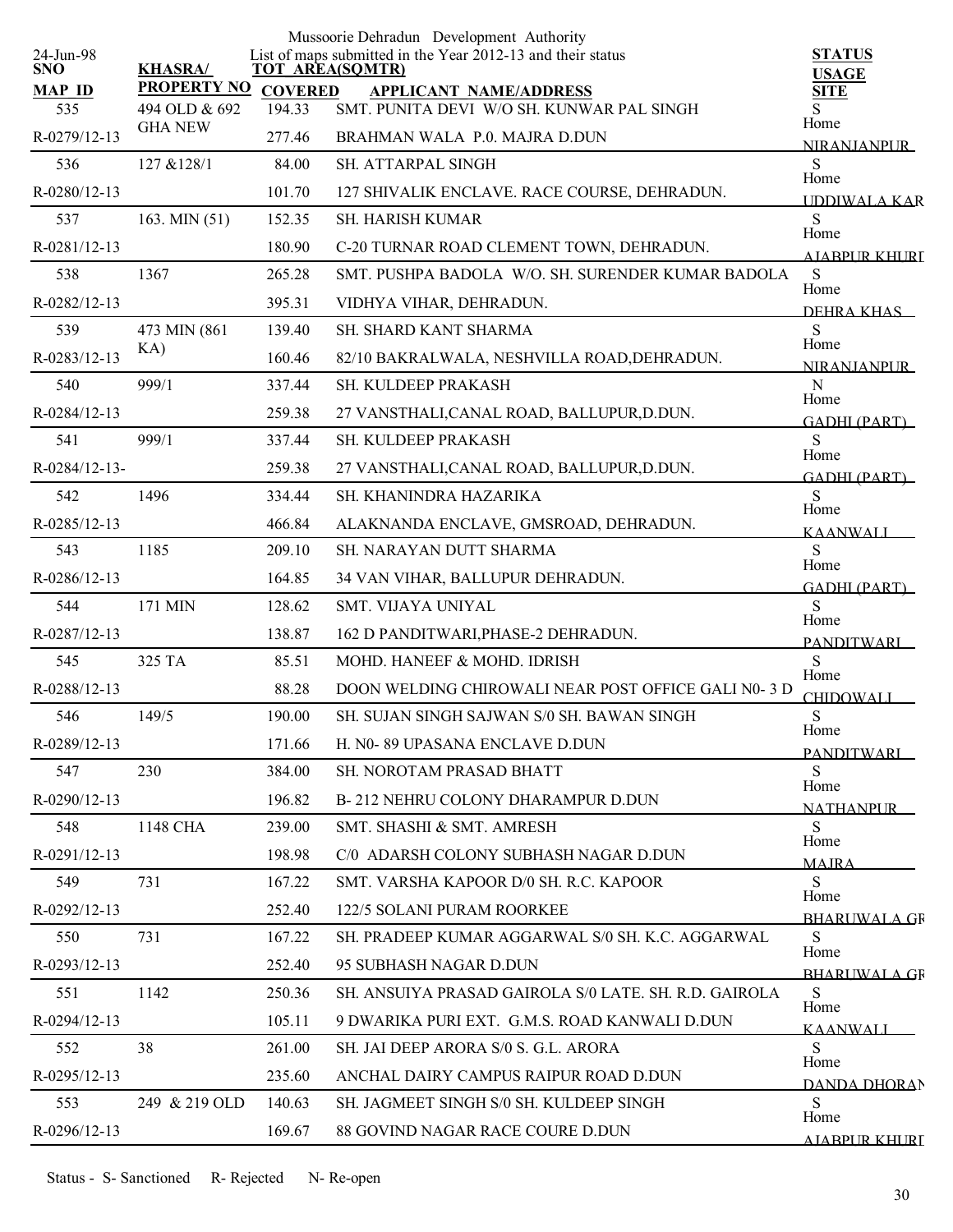| 24-Jun-98            |                                             |        | Mussoorie Dehradun Development Authority<br>List of maps submitted in the Year 2012-13 and their status | <b>STATUS</b>                |
|----------------------|---------------------------------------------|--------|---------------------------------------------------------------------------------------------------------|------------------------------|
| <b>SNO</b>           | <b>KHASRA/</b>                              |        | <b>TOT AREA(SQMTR)</b>                                                                                  | <b>USAGE</b>                 |
| <b>MAP ID</b><br>554 | <b>PROPERTY NO COVERED</b><br>309 & 1298 KA | 92.93  | <b>APPLICANT NAME/ADDRESS</b><br>SH. SHRIRAM SINGH S/0 LATE. SH. HARI SINGH                             | <b>SITE</b><br>S             |
| R-0297/12-13         |                                             | 102.40 | 29 RACE COURSE D.DUN                                                                                    | Home                         |
| 555                  | 313 & 214 OLD                               | 115.90 | SMT. SANGITA DEVI W/0 SH. AJAY KUMAR                                                                    | AJABPUR KHURL<br>S           |
|                      |                                             |        |                                                                                                         | Home                         |
| R-0298/12-13         |                                             | 94.88  | B-14 KEWAL VIHAR SAHASTRADHARA ROAD D.DUN                                                               | <b>ADOIWALA</b>              |
| 556                  | 179 NEW & 180<br><b>OLD</b>                 | 189.39 | SMT. BIMLA DEVI W/0 SH. BASANT KUMAR JAGURI                                                             | S<br>Home                    |
| R-0299/12-13         |                                             | 138.98 | RISHI VIHAR MEHUWALA MAFFI D.DUN                                                                        | <b>MEHUWALA MA</b>           |
| 557                  | PROP- N0-38/21                              | 294.31 | SMT. RENU & SH. RAJAT KUMAR                                                                             | N<br>Home                    |
| R-0300/12-13         |                                             | 241.10 | 28 PARK ROAD LAXMAN CHOWK D.DUN                                                                         | <b>MALVIAYA ROA</b>          |
| 558                  | PROP- N0-38/21                              | 294.31 | SMT, RENU & SH, RAJAT KUMAR                                                                             | S<br>Home                    |
| $R-0300/12-13-$      |                                             | 241.10 | 28 PARK ROAD LAXMAN CHOWK D.DUN                                                                         | <b>MALVIAYA ROA</b>          |
| 559                  | 262 KA                                      | 185.87 | SH. KARAM VIR SINGH S/0 SH. SARJEET SINGH                                                               | S<br>Home                    |
| R-0301/12-13         |                                             | 77.80  | VILL- BRAHMPURI DISTT- HARIDWAR                                                                         | PITTHUWALA                   |
| 560                  | 683 & 538                                   | 223.04 | SH. DEVI DAS DHAMANI S/0 LATE, DR, C.P. DHAMANI                                                         | $\mathbf N$<br>Home          |
| R-0302/12-13         | .539.& 616/1<br>$_{\text{OLD}}$             | 218.00 | FLAT- N0-4 OLD CONNAUGHT PLACE D.DUN                                                                    | DEHRA KHAS                   |
| 561                  | 683 & 538                                   | 223.04 | SH. DEVI DAS DHAMANI S/0 LATE. DR. C.P. DHAMANI                                                         | S<br>Home                    |
| R-0302/12-13-        | .539.& 616/1<br>OL D                        | 218.00 | FLAT- N0-4 OLD CONNAUGHT PLACE D.DUN                                                                    | DEHRA KHAS                   |
| 562                  | 299                                         | 215.60 | SH. SURENDRA SINGH BISHT S/0 LATE. SH. GOBIND SINGH BIS                                                 | S                            |
| R-0303/12-13         |                                             | 177.86 | <b>152 VISHNU LOK RAIPUR D.DUN</b>                                                                      | Home<br>NANOOR KHEDA         |
| 563                  | 272 OLD & 536                               | 380.00 | SH. PYUSH & SMT. MURTI DEVI                                                                             | N                            |
| R-0304/12-13         | KА                                          | 268.19 | KESHAV VIHAR NIRANJANPUR D.DUN                                                                          | Home<br><b>NIRANIANPLIR</b>  |
| 564                  | 272 OLD & 536                               | 380.00 | SH. PYUSH & SMT. MURTI DEVI                                                                             | S<br>Home                    |
| R-0304/12-13-        | KА                                          | 268.19 | KESHAV VIHAR NIRANJANPUR D.DUN                                                                          | <b>NIRANJANPUR</b>           |
| 565                  | 321                                         | 131.00 | SMT, KAVITA RANA W/0 SH, S.S. RANA                                                                      | $\mathbf S$                  |
| R-0305/12-13         |                                             | 127.86 | <b>GRAM AJABPUR KHURD D.DUN</b>                                                                         | Home<br><b>AJABPUR KHURI</b> |
| 566                  | 123 OLD &                                   | 195.16 | SMT. REKHA SAJWAN W/0 SH. RAJENDRA SINGH                                                                | S                            |
| R-0306/12-13         | <b>1078 GA NEW</b>                          | 156.46 | UPPER SARTHI VIHAR DANDA D.DUN                                                                          | Home<br><b>AJABPUR KALAN</b> |
| 567                  | 801 OLD & 1007                              | 167.22 | SH. HANS RAJ GOYAL S/0 SH. J.K. GOYAL                                                                   | S                            |
| R-0307/12-13         | <b>NEW</b>                                  | 247.02 | H. N0-174 PRABHAT KUNJ SUBHASH NAGAR D.DUN                                                              | Home<br><b>MAJRA</b>         |
| 568                  | 935 CH                                      | 104.41 | SH. ABHISHEK KOTNALA S/0 SH. B.B. KOTNALA                                                               | S                            |
| R-0308/12-13         |                                             | 113.50 | 36 JAGIRTI VIHAR NATHANPUR D.DUN                                                                        | Home<br><b>NATHANPUR</b>     |
| 569                  | 1 DA & 1/1 OLD                              | 108.74 | SMT. AMITA SHUKLA W/O. SH. ATUL KUMAR SHARMA                                                            | S                            |
| R-0309/12-13         |                                             | 116.42 | 169/6 OLD TYPE-II O.F.D. ESTATE LADPUR D.DUN                                                            | Home<br><b>LADPUR</b>        |
| 570                  | 8/4(8/1)                                    | 53.65  | <b>SMT NEETAN BANSAL</b>                                                                                | R                            |
| R-0310/12-13         |                                             | 105.13 | 25 MALVIYA ROAD, DEHRADUN.                                                                              | Home<br><b>MALVIAYA ROA</b>  |
| 571                  | 106-B $(122/1)$                             | 169.91 | <b>SMT. BHUPINDER KAUR</b>                                                                              | S                            |
| R-0311/12-13         |                                             | 389.82 | 16 GURU ROAD, LAXMAN CHOWK, DEHRADUN.                                                                   | Home<br>SAHARANPUR RO        |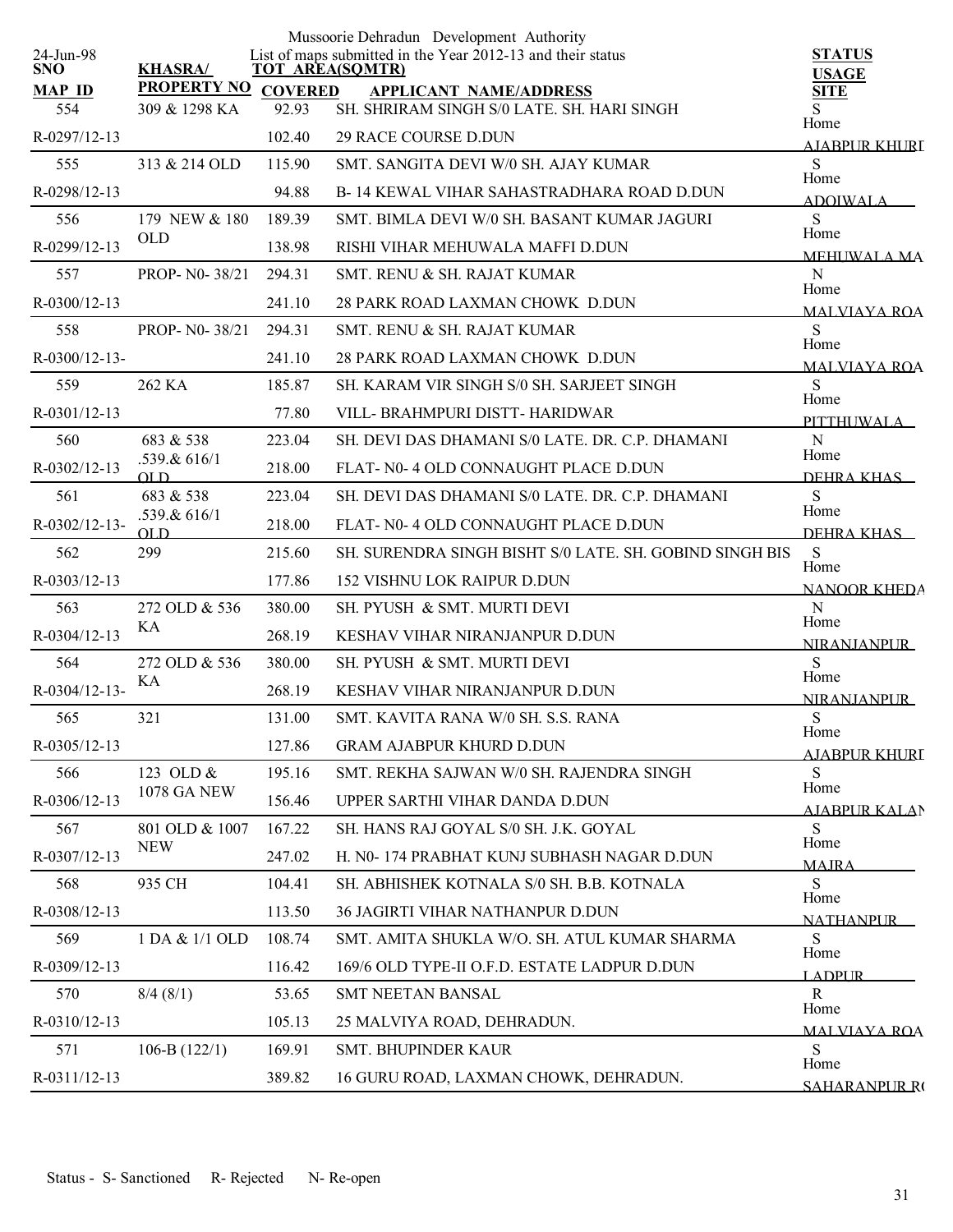|                         |                       |                | Mussoorie Dehradun Development Authority                                              |                                  |
|-------------------------|-----------------------|----------------|---------------------------------------------------------------------------------------|----------------------------------|
| 24-Jun-98<br><b>SNO</b> | <b>KHASRA/</b>        |                | List of maps submitted in the Year 2012-13 and their status<br><b>TOT AREA(SQMTR)</b> | <b>STATUS</b><br><b>USAGE</b>    |
| <b>MAP ID</b>           | <b>PROPERTY NO</b>    | <b>COVERED</b> | <b>APPLICANT NAME/ADDRESS</b>                                                         | <b>SITE</b>                      |
| 572                     | PLOT NO-29<br>U.S.H.A | 491.65         | SH. B.K.GANGTE S/O SH. LALPI GANGTE                                                   | S<br>Home                        |
| R-0312/12-13            | <b>COLONY</b>         | 267.62         | TYPE 4/1 FOREST COLONY, INDRA NAGAR, DEHRADUN.                                        | USHA COLONY                      |
| 573                     | 157 KA                | 103.00         | SH. VIKRANT PUNDIR                                                                    | S<br>Home                        |
| R-0313/12-13            |                       | 118.86         | 6/1 MUNICIPLE ROAD, DEHRADUN.                                                         | <b>NIRANJANPUR</b>               |
| 574                     | 163 (1133 KA)         | 167.56         | SH. CHANDI PRASAD DANGWAL                                                             | S<br>Home                        |
| R-0314/12-13            |                       | 168.74         | 25 DANGWAL MARG, NESHVILLA ROAD, D.DUN.                                               | AIARPUR KALAN                    |
| 575                     | 309 (1298)            | 92.93          | <b>SH. SHRIRAM SINGH</b>                                                              | S                                |
| R-0315/12-13            |                       | 102.40         | 29 RACE COURSE, DEHRADUN.                                                             | Home<br>AIABPUR KHURT            |
| 576                     | 115 (310 KA)          | 96.15          | SMT. HARMINDER KAUR                                                                   | S                                |
| R-0316/12-13            |                       | 113.66         | 407 NANAK VIHAR COLONY, CHANDER NAGAR, D.DUN.                                         | Home<br>AIARPUR KHURI            |
| 577                     | 219 M (249)           | 141.72         | SH. JAGTAR SINGH                                                                      | S                                |
| R-0317/12-13            |                       | 170.66         | 118 ARYA NAGAR, DEHRADUN.                                                             | Home<br>AIABPUR KHURI            |
| 578                     | <b>90 GHA</b>         | 139.35         | SMT. SHASHI LATA POKHRIYAL W/0 SH. CHANDRA BHUSHAN                                    | S                                |
| R-0318/12-13            |                       | 157.66         | LANE- N0-1 AKTA VIHAR SHASTRADHARA ROAD D.DUN                                         | Home<br><b>AAMWALA TARI</b>      |
| 579                     | 223                   | 210.00         | SH. HARSH MANI DOBHAL S/0 LATE. SH. SHREE NAND DOBHA                                  | S                                |
| R-0319/12-13            |                       | 113.53         | C/0 SIPRA HOTEL MUSSOORIE                                                             | Home                             |
| 580                     | 300/1 OLD &           | 126.39         | SH. MUKESH GOYAL S/0 LATE. SH. MUKAND LAL GOYAL                                       | <b>NATHANPLIR</b><br>S           |
| R-0320/12-13            | 432 KHA NEW           | 128.77         | RAIPUR ROAD NEAR DEAL FACTORY ADHOI WALA D.DUN                                        | Home                             |
| 581                     | 1529/2                | 321.18         | SMT. ANURADHA GUPTA W/0 SH. ASHOK GUPTA                                               | <b>ADOIWALA</b><br>${\bf S}$     |
| R-0321/12-13            |                       | 513.84         | M-37 SHIVALIK NAGAR HARIDWAR                                                          | Home                             |
| 582                     | 496                   | 230.00         | SMT. JASJEET KAUR                                                                     | <b>KAANWALL</b><br>S             |
| R-0322/12-13            |                       | 294.09         | 157 GANDHI GRAM, NEAR PARK ROAD, DEHRADUN.                                            | Home                             |
| 583                     | 778 GA                | 122.00         | SH. NAZIM KHAN                                                                        | <b>BHARUWALA GF</b><br>${\bf S}$ |
| R-0323/12-13            |                       | 142.98         | C-B TURNER ROAD, CLEMENT TOWN, D.DUN.                                                 | Home                             |
| 584                     | 604                   | 260.00         | SH. SANDEEP KUMAR                                                                     | <b>MAJRA</b><br>S                |
| R-0324/12-13            |                       | 265.09         | 12 MAHARANI BAG, DEHRADUN.                                                            | Home                             |
| 585                     | 990 WA                | 94.00          | SH. NARENDER SINGH                                                                    | <b>KAANWALI</b><br>S             |
| R-0325/12-13            |                       | 106.97         | PANT ROAD, SUBHASH NAGAR, DEHRADUN.                                                   | Home                             |
| 586                     | 39/1 (56 KHA)         | 265.80         | SMT. ASHA NAUTIYAL                                                                    | <b>MAJRA</b><br>S                |
| R-0326/12-13            |                       | 147.78         | GRAM DILMI P.O-SARI,                                                                  | Home                             |
| 587                     | 571 MIN (772)         | 251.48         | SH.SURAJ MAL S/O MAI RAM                                                              | <b>MAIRI MAFI</b><br>S           |
| R-0327/12-13            | GA)                   | 255.79         | ST.JUDES CHOWK, G.M.S ROAD, D.DUN.                                                    | Home                             |
| 588                     | 187 (26/26/1)         | 95.12          | SH. MURARI LAL YADAV                                                                  | <b>MAIRA</b><br>${\bf S}$        |
|                         |                       |                |                                                                                       | Home                             |
| R-0328/12-13            |                       | 98.28          | 187 SAYYAD MOHALLA, D.DUN                                                             | SAYYAD MOHAI                     |
| 589                     | 300                   | 178.90         | <b>SH.VIJAY KUMAR</b>                                                                 | S<br>Home                        |
| R-0329/12-13            |                       | 139.53         | 36 GURU DWARA ROAD, KARANPUR, DEHRADUN.                                               | <b>NANOOR KHEDA</b>              |
| 590                     | <b>756 KHA</b>        | 120.81         | SH. MAYANK KUMAR GUPTA & SH. VARUN KUMAR                                              | S<br>Home                        |
| R-0330/12-13            |                       | 116.00         | 99/1 BHANDARI GAGH, DEHRADUN.                                                         | DEHRA KHAS                       |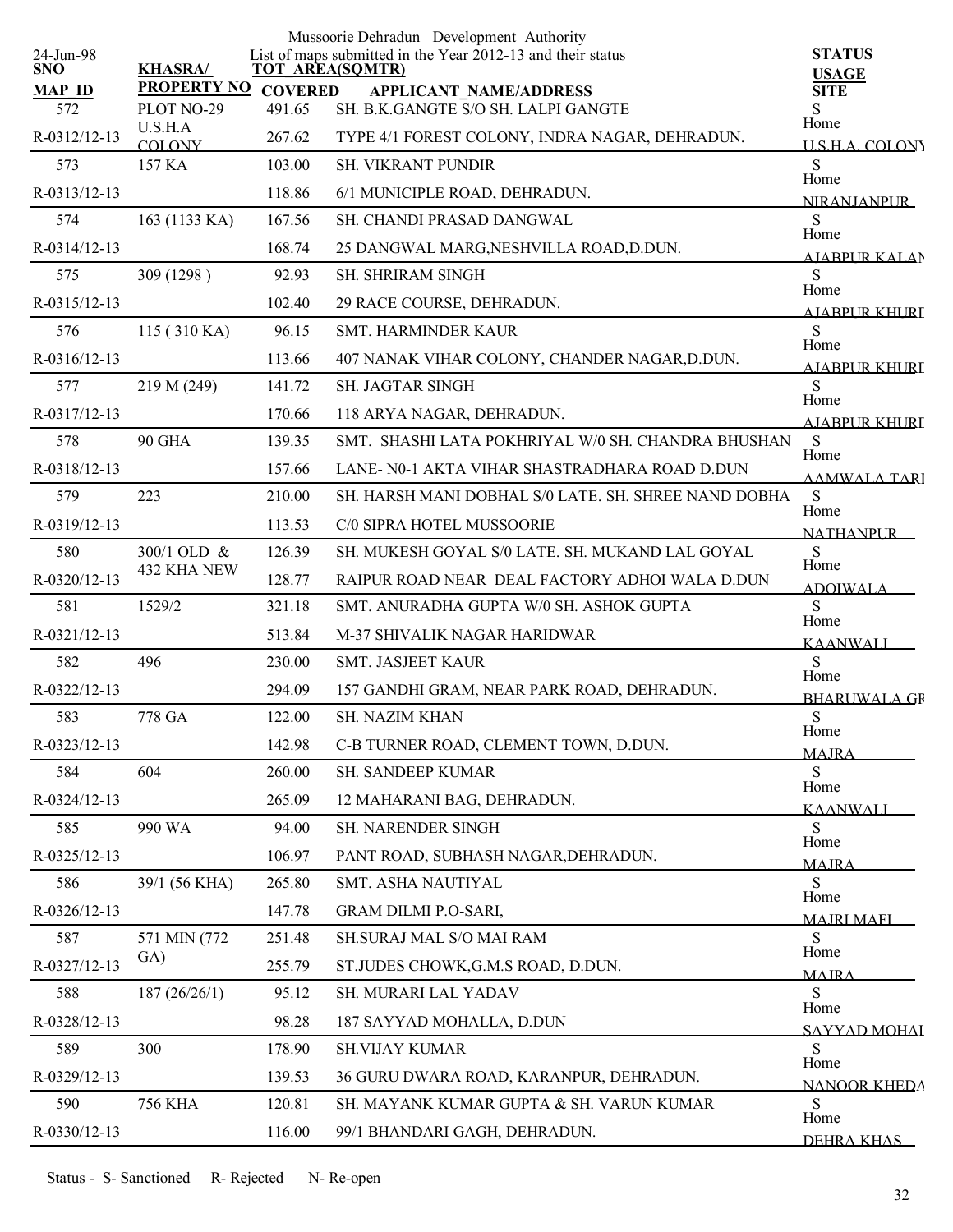| 24-Jun-98            |                                      |                          | Mussoorie Dehradun Development Authority<br>List of maps submitted in the Year 2012-13 and their status | <b>STATUS</b>                |
|----------------------|--------------------------------------|--------------------------|---------------------------------------------------------------------------------------------------------|------------------------------|
| <b>SNO</b>           | <b>KHASRA/</b><br><b>PROPERTY NO</b> |                          | <b>TOT AREA(SQMTR)</b>                                                                                  | <b>USAGE</b>                 |
| <b>MAP ID</b><br>591 | 4/1                                  | <b>COVERED</b><br>252.60 | <b>APPLICANT NAME/ADDRESS</b><br>SH. RAMESH KUMAR DUGGAL                                                | <b>SITE</b><br>Home          |
| R-0331/12-13         |                                      | 274.08                   | 4 MALVIYA ROAD, LAXMAN CHOWK, DEHRADUN.                                                                 | <b>MALVIAYA ROA</b>          |
| 592                  | 139/1                                | 225.84                   | SH. VIDHYA DUTT NAUTIYAL                                                                                | S                            |
| R-0332/12-13         |                                      | 195.52                   | AJABPUR KHURD, DEHRADUN.                                                                                | Home<br><u>AJARPUR KHURI</u> |
| 593                  | 1339                                 | 102.23                   | <b>SH. ROHIT SETHI</b>                                                                                  | S<br>Home                    |
| R-0333/12-13         |                                      | 113.44                   | A-39, BATALA APPARTMENT, PATPAR GANG, DELHI-92                                                          | <b>KAANWALI</b>              |
| 594                  | 610                                  | 371.74                   | SMT.SHAKUNTLA SEMWAL                                                                                    | $\mathbf R$<br>Home          |
| R-0334/12-13         |                                      | 257.58                   | SRI SANATAN DHRAM VIDHYALAYA, LANDOR, MUSSOORIE.                                                        | <b>DHARMPLIR</b>             |
| 595                  | 426 (91)                             | 188.82                   | SH. HARI RAM CHANDOK, SH. SRICHAND & SH. BALRAM                                                         | S                            |
| R-0335/12-13         |                                      | 59.30                    | NAYA PARVA, VASANT VIHAR, DEHRADUN.                                                                     | Home<br>KAANWALI             |
| 596                  | 1946 MIN                             | 124.72                   | <b>SH. SRIRAM SINGH</b>                                                                                 | S                            |
| R-0336/12-13         |                                      | 148.84                   | 29 RACE COUSE, DEHRADUN.                                                                                | Home<br><b>MATHUROWALA</b>   |
| 597                  | 115 (310)                            | 110.78                   | <b>SH. HARBHAJAN SINGH</b>                                                                              | S                            |
| R-0337/12-13         |                                      | 76.12                    | 407 NANAK VIHAR COLONY, CHANDER NAGAR, DEHRADUN.                                                        | Home<br>AIARPUR KHURI        |
| 598                  | 1946 MIN                             | 124.72                   | <b>SH. SRIRAM SINGH</b>                                                                                 | S                            |
| R-0338/12-13         |                                      | 148.84                   | 29 RACE COURSE, DEHRADUN.                                                                               | Home<br>AIABPUR KALAN        |
| 599                  | 464                                  | 256.97                   | SMT. MAMTA DANGWAL                                                                                      | S                            |
| R-0339/12-13         |                                      | 243.14                   | 27 ARAGHAR, PREM COMPLEX, HARIDWAR ROAD, D.DUN                                                          | Home<br><b>AIABPUR KALAN</b> |
| 600                  | 283 KA MIN                           | 170.56                   | SH. KULDEEP KUMAR                                                                                       | S                            |
| R-0340/12-13         |                                      | 136.80                   | 6 PWD COLONY, RAMNAGAR, NAINITAL.                                                                       | Home<br><b>NIRANIANPUR</b>   |
| 601                  | <b>800 KHA</b>                       | 146.48                   | SH. HIMANSHU CHAKRAVARTY                                                                                | S                            |
| R-0341/12-13         |                                      | 131.32                   | 2 FLOOR, LANE NO1 NANAK VIHAR, DEHRADUN.                                                                | Home<br>DEHRA KHAS           |
| 602                  | 757                                  | 245.35                   | SMT. SUNITA GAUTAM W/0 SH. TELU RAM GAUTAM                                                              | ${\bf S}$                    |
| R-0342/12-13         |                                      | 256.10                   | VILL- NAGLA IMRATI P.0.- MILAP NAGAR ROORKEE                                                            | Home<br><b>SEWALA KALAN</b>  |
| 603                  | 534 & 579 NA                         | 423.79                   | SH. RAM LAL S/0 SH. KIRAT RAM                                                                           | S                            |
| R-0343/12-13         | <b>NEW</b>                           | 227.10                   | RAJEEV JUYAL MARG NEAR EVER GREEN CHILDREN SCHOO                                                        | Home<br><b>NIRANIANPUR</b>   |
| 604                  | 1189 KA                              | 216.00                   | SH. DWARIKA SINGH BISHT S/0 SH. SANGRAM SINGH BISHT                                                     | S                            |
| $R - 0344/12 - 13$   |                                      | 175.03                   | 19 SHASHTRI NAGAR LANE- N0-1 HARIDWAR ROAD D.DUN                                                        | Home<br><b>AIABPUR KALAN</b> |
| 605                  | PROP-N0-                             | 288.46                   | COL. NARENDER KUMAR PAL S/0 SMT. SAVITA PAL                                                             | S.                           |
| R-0345/12-13         | 131/78                               | 306.11                   | 17 NEW & 131/78 KALIDAS ROAD D.DUN                                                                      | Home<br><u>KALI DAS ROAD</u> |
| 606                  | <b>PROP-N0-250</b>                   | 96.29                    | SH. RAKESH CHAUHAN & SMT. PRIYANKA CHAUHAN                                                              | S                            |
| R-0346/12-13         | & 187 NEW                            | 264.46                   | 143/13 LUNIA MOHALLA D.DUN                                                                              | Home<br>LUNIA MOHALL         |
| 607                  | 811 KA & 381                         | 221.56                   | SH. DEVENDRA SINGH S/0 SH. SUBE SINGH                                                                   | S                            |
| R-0347/12-13         | <b>OLD</b>                           | 235.52                   | 50 ANANDMAI PURAM KANKHEL HARIDWAR                                                                      | Home<br><b>NIRANIANPUR</b>   |
| 608                  | 889                                  | 260.12                   | SH. VIJAY SINGH NEGI S/0 SH. SWAROOP SINGH NEGI                                                         | R                            |
| R-0348/12-13         |                                      | 245.86                   | NEGI BHAWAN AJABPUR KALAN BANK COLONY D.DUN                                                             | Home<br><b>AJABPUR KALAN</b> |
| 609                  | 32 OLD & 56 KA 275.00                |                          | SH. ASHOK KUMAR RAINA & SMT. RAJNI RAINA                                                                | S<br>Home                    |
| R-0349/12-13         |                                      | 261.45                   | 151/42/2 RAJPUR ROAD D.DUN                                                                              | <b>KISHANPUR</b>             |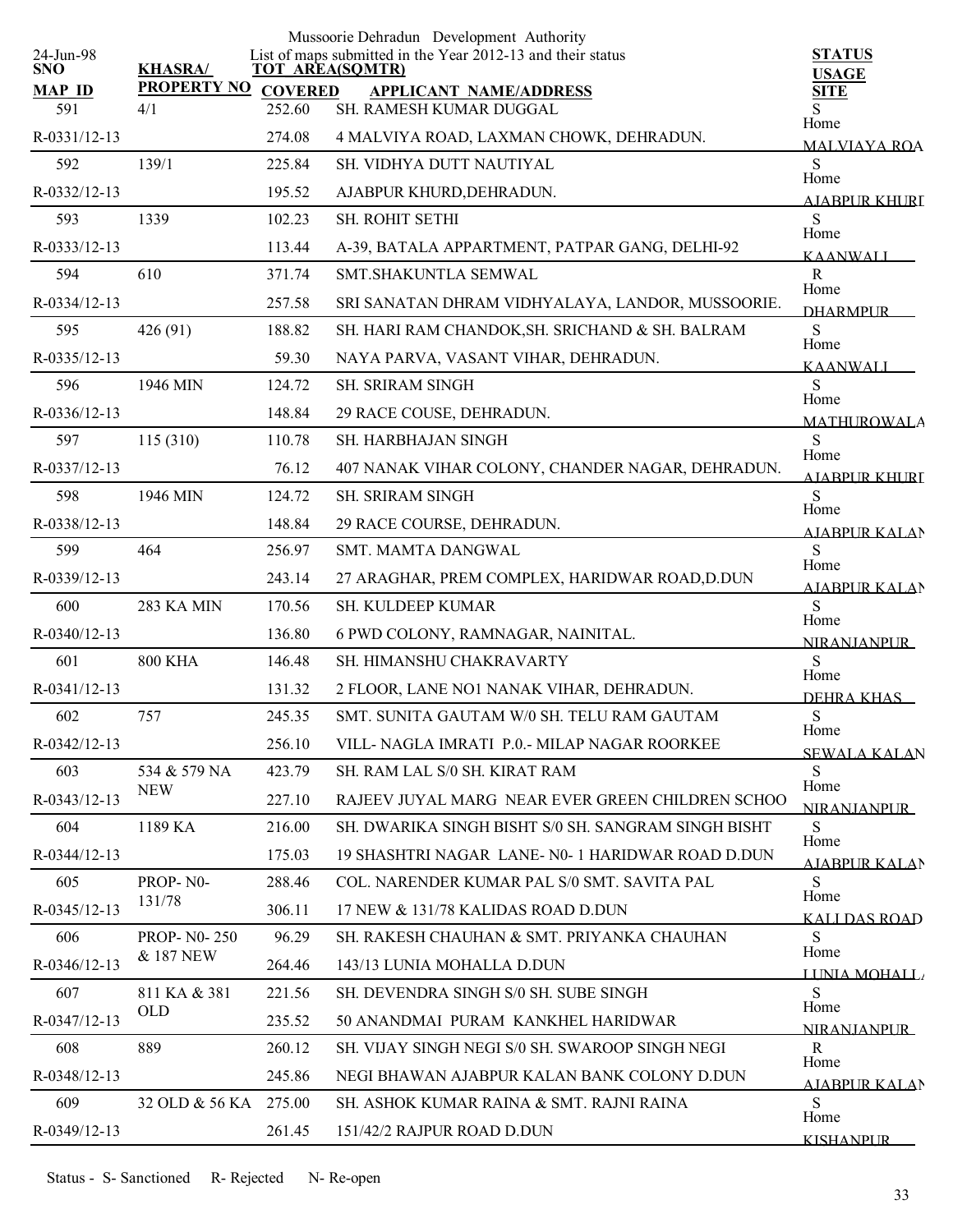|                         |                                 |                | Mussoorie Dehradun Development Authority                                       |                               |
|-------------------------|---------------------------------|----------------|--------------------------------------------------------------------------------|-------------------------------|
| 24-Jun-98<br><b>SNO</b> | <b>KHASRA/</b>                  |                | List of maps submitted in the Year 2012-13 and their status<br>TOT AREA(SQMTR) | <b>STATUS</b><br><b>USAGE</b> |
| <b>MAP ID</b>           | <b>PROPERTY NO</b>              | <b>COVERED</b> | <b>APPLICANT NAME/ADDRESS</b>                                                  | <b>SITE</b>                   |
| 610                     | <b>PROP-N0-331</b>              | 316.20         | SH. ASHOK KUMAR SHARMA S/0 SH. V.N. SHARMA                                     | S<br>Home                     |
| R-0350/12-13            |                                 | 137.63         | H.NO-331 KRISHAN NAGAR KAULAGARH ROAD D.DUN                                    | KISHANNAGAR                   |
| 611                     | 1522/1                          | 164.32         | SMT. KAUSHLAYA DEVI W/0 SH. HERDAYAL SINGH                                     | S<br>Home                     |
| R-0351/12-13            |                                 | 179.45         | <b>GRAM KANWALI D.DUN</b>                                                      | <b>KAANWALI</b>               |
| 612                     | 60                              | 500.00         | SH. MUNINDER KISHORE SHARMA S/0 SH. KRISHAN KISHORE S                          | S<br>Home                     |
| R-0352/12-13            |                                 | 304.00         | H. NO-35 TYAGI ROAD D.DUN                                                      | <b>KANDOLL</b>                |
| 613                     | 237 KHA/15 &                    | 223.00         | SH. LAKHAN SINGH NEGI S/0 SH. BALVEER SINGH NEGI                               | S<br>Home                     |
| R-0353/12-13            | 19 JA & 14/1<br>$_{\text{OLD}}$ | 194.80         | H. N0-48 LIG MDDA COLONY CHANDAR ROAD DALANWALA L                              | DAANDA LAKHC                  |
| 614                     | 253 OLD & 481                   | 188.40         | SH. DEEPAK PUNDIR & SH. SANDEEP PUNDIR                                         | S                             |
| R-0354/12-13            | <b>NEW</b>                      | 67.38          | <b>GRAM CHAK TUN WALA D.DUN</b>                                                | Home<br><b>CHAKTUNWALA</b>    |
| 615                     | 725 & 520 OLD                   | 113.75         | SMT. GUR CHARAN KAUR & SH. MAN MOHAN SINGH SARNA &                             | S                             |
| R-0355/12-13            |                                 | 121.00         | 431 NEW BASTI GURU ROAD D.DUN                                                  | Home<br>DEHRA KHAS            |
| 616                     | 46 YA                           | 118.85         | SH. ASHOK KUMAR TANEJA S/0 LATE. SH. SUNDER LAL TANEJ                          | $\mathbf N$                   |
| R-0356/12-13            |                                 | 160.13         | 16 MITRA LOK COLONY BALLUPUR ROAD D.DUN                                        | Home<br>CHAI BAGH KAU         |
| 617                     | 46 YA                           | 118.85         | SH. ASHOK KUMAR TANEJA S/0 LATE. SH. SUNDER LAL TANEJ                          | <sub>S</sub>                  |
| $R - 0356/12 - 13 -$    |                                 | 160.13         | 16 MITRA LOK COLONY BALLUPUR ROAD D.DUN                                        | Home<br><b>CHALBAGH KAU</b>   |
| 618                     | 108 & 109                       | 190.41         | SH. RAJEEV NANDA & SMT. NEETA NANDA                                            | S                             |
| R-0357/12-13            |                                 | 224.21         | 45- A NESHVILLA ROAD D.DUN                                                     | Home<br><b>CHUKKHUWALA</b>    |
| 619                     | 99/1 & 150 DA                   | 224.72         | SH. CHHAND BAHADUR BOHRA S/0 LATE. SH. RATAN BAHADU                            | S                             |
| R-0358/12-13            | <b>NEW</b>                      | 195.63         | <b>GRAM PREM PUR MAFI KAULAGARH D.DUN</b>                                      | Home<br>PREMPUR MAEI (        |
| 620                     | <b>PROP-N0-15/1</b>             | 167.28         | SMT. CHANCHAL MEHTA W/0 SH. D.B. MEHTA                                         | S                             |
| R-0359/12-13            |                                 | 173.72         | 15/1 RAJENDRA NAGAR D.DUN                                                      | Home<br>RAJENDAR NAG          |
| 621                     | 190 OLD & 120                   | 208.93         | SH. BHAWANI DUTT CHAMOLI & SH. SAURAV CHAMOLI                                  | S                             |
| R-0360/12-13            | <b>NEW</b>                      | 234.12         | D- BLOCK SARASWATI VIHAR D.DUN                                                 | Home                          |
| 622                     | 999 GA & 434/4                  | 162.57         | SH. VIPIN PRAKASH UNIYAL S/0 SH. L.N. UNIYAL                                   | AJABPUR KHURI<br>S            |
| R-0361/12-13            | <b>OLD</b>                      | 108.56         | GALI-N0-4 VANI VIHAR ADHOI WALA RAIPUR ROAD D.DUN                              | Home<br><b>ADOIWALA</b>       |
| 623                     | 518                             | 208.88         | SH. DINESH KUMAR GOEL S/0 LATE, SH. H.P. GOEL                                  | S                             |
| R-0362/12-13            |                                 | 344.86         | 39-A/7 OMKAR NAGAR B. TRI NAGAR DEHLI                                          | Home                          |
| 624                     | <b>MUNICIPAL N0-</b>            | 88.35          | SMT. KOMAL JAIN W/0 SH. ASHWANI KUMAR JAIN                                     | BHARWALA GRA<br>N             |
| R-0363/12-13            | 11/5 & 14/5<br><b>NEW</b>       | 134.00         | H. N0-54/57 DEEP LOK COLONY BALLUPUR D.DUN                                     | Home                          |
| 625                     | MUNICIPAL N0-                   | 88.35          | SMT. KOMAL JAIN W/0 SH. ASHWANI KUMAR JAIN                                     | <b>JAKHAN</b><br>R            |
| R-0363/12-13-           | 11/5 & 14/5                     | 134.00         | H. N0-54/57 DEEP LOK COLONY BALLUPUR D.DUN                                     | Home                          |
| 626                     | <b>NEW</b><br>137               | 487.91         | SH. ISHWAR SINGH & SH. ARJUN SINGH                                             | <b>JAKHAN</b><br>N            |
| R-0364/12-13            |                                 | 291.82         | <b>GRAM SINOLA D.DUN</b>                                                       | Home                          |
| 627                     | 137                             | 487.91         | SH. ISHWAR SINGH & SH. ARJUN SINGH                                             | <b>SINOLA</b><br>S            |
| $R - 0364/12 - 13$      |                                 | 291.82         | <b>GRAM SINOLA D.DUN</b>                                                       | Home                          |
|                         |                                 |                |                                                                                | <b>SINOLA</b>                 |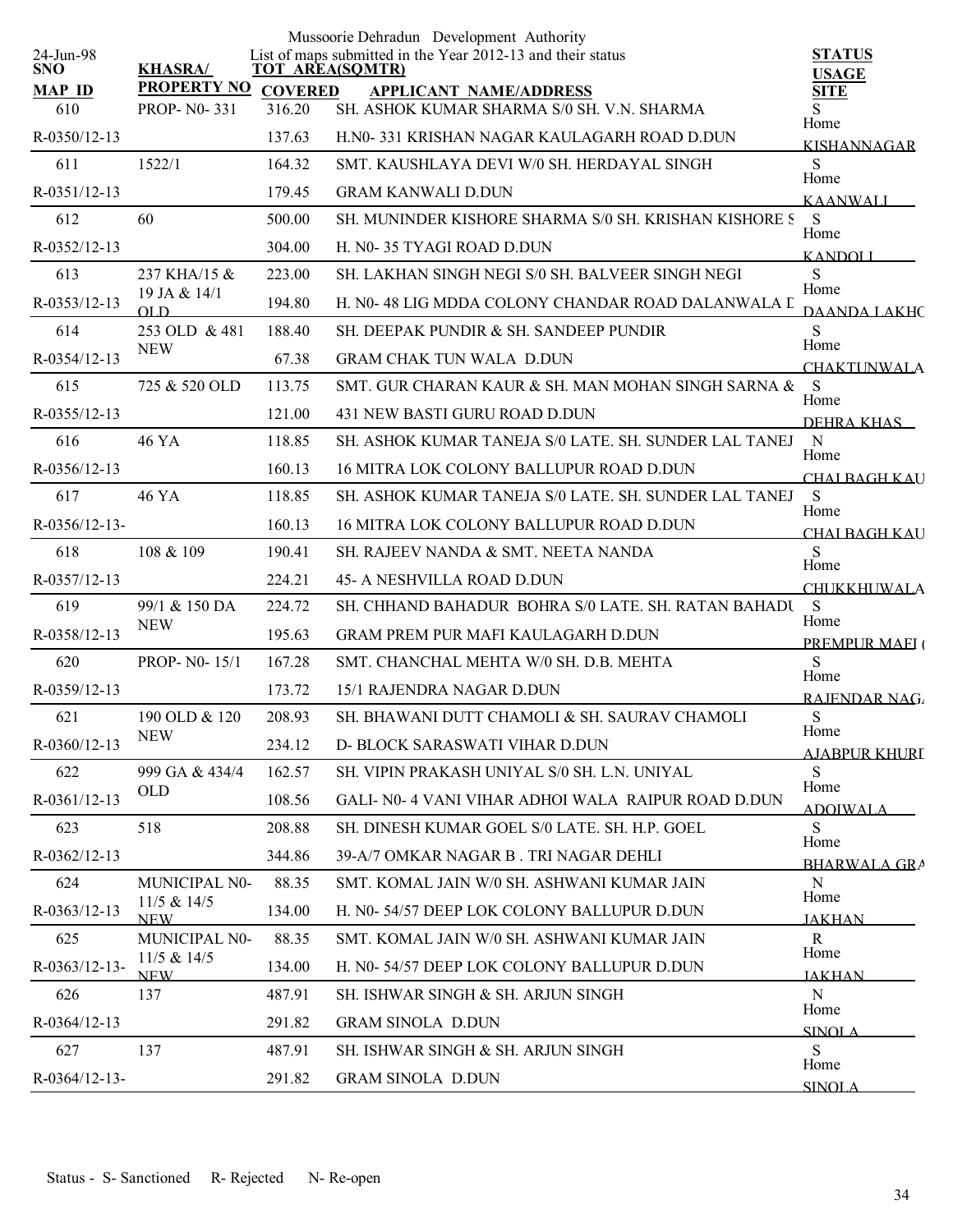|                      |                             |                | Mussoorie Dehradun Development Authority                                       |                              |
|----------------------|-----------------------------|----------------|--------------------------------------------------------------------------------|------------------------------|
| 24-Jun-98<br>SNO.    | <b>KHASRA/</b>              |                | List of maps submitted in the Year 2012-13 and their status<br>TOT AREA(SQMTR) | <b>STATUS</b>                |
| <b>MAP ID</b>        | <b>PROPERTY NO</b>          | <b>COVERED</b> | <b>APPLICANT NAME/ADDRESS</b>                                                  | <b>USAGE</b><br><b>SITE</b>  |
| 628                  | 298                         | 501.80         | SMT. ANUPRIYA NAUTIYAL W/0 DR. VIJAY NAUTIYAL                                  | N                            |
| R-0365/12-13         |                             | 526.53         | MANYA DENTAL CLINIC UTTRANCHAL COMPLEX VIDHAN S                                | Home<br><b>NATHANPUR</b>     |
| 629                  | 298                         | 501.80         | SMT. ANUPRIYA NAUTIYAL W/0 DR. VIJAY NAUTIYAL                                  | S<br>Home                    |
| $R - 0365/12 - 13 -$ |                             | 526.53         | MANYA DENTAL CLINIC UTTRANCHAL COMPLEX VIDHAN S                                | <b>NATHANPLIR</b>            |
| 630                  | PROP-N0-65/1                | 140.00         | <b>SH. RAJ KUMAR S/0 SH. PRABHU DAS</b>                                        | S<br>Home                    |
| R-0366/12-13         |                             | 226.93         | 65/1 LAXMI ROAD D.DUN                                                          | <b>LAXMI ROAD</b>            |
| 631                  | MUNICIPAL N0-               | 417.00         | SH. ROHIT SOTI S/0 SH. S.S. SOTI                                               | S<br>Home                    |
| R-0367/12-13         | 20/16                       | 323.11         | 20/16 NEMI ROAD D.DUN                                                          | NEMI ROAD                    |
| 632                  | 633 OLD & 1554              | 105.59         | SH. ANANT TOMAR S/0 SH. SWARAN SINGH TOMAR                                     | S                            |
| R-0368/12-13         | <b>NEW</b>                  | 60.80          | 21/3 BHANDARI BAGH GOLDEN HILLOCK SCHOOL D.DUN                                 | Home<br>DEHRA KHAS           |
| 633                  | 712                         | 241.47         | SH. ASHA RAM LAKHERA S/0 LATE, SH.MUKUND RAM                                   | S                            |
| R-0369/12-13         |                             | 256.50         | <b>GRAM MAJRA SUBHASH NAGAR D.DUN</b>                                          | Home<br><b>MAJRA</b>         |
| 634                  | MUNICIPAL N0-               | 136.53         | SH. SOHAN LAL S/0 LATE. SH. CHOTEY LAL CHOUDHARY                               | S                            |
| R-0370/12-13         | 636/616 & 124/1<br>OLD      | 82.64          | 636/16 STREET- 4 LANE- 9 CHAI BAGH KAULAGARH D.DUN                             | Home<br>CHAI BAGH KAU        |
| 635                  | <b>PROP-N0-55</b>           | 188.12         | SH. SURESH CHAND & SH. SUBHASH CHAND                                           | S                            |
| R-0371/12-13         | OLD & 134<br><b>NEW</b>     | 245.85         | 55 CHUKKUWALA D.DUN                                                            | Home<br><b>CHUKKHUWALA</b>   |
| 636                  | MUNICIPAL N0-               | 305.66         | SMT. POONAM KALA W/0 SH. ASHWANI KALA                                          | S                            |
| R-0372/12-13         | 147                         | 197.77         | 147 ARYA NAGAR D.DUN                                                           | Home<br><b>ARYA NAGAR</b>    |
| 637                  | 69 KA & 45 OLD              | 354.00         | SH. CHIRANJI LAL NAUTIYAL S/0 LATE. SH. RAMESHWAR PRA!                         | $\mathbb{R}$                 |
| R-0373/12-13         |                             | 299.21         | 98-A PRAGATI VIHAR DHARAMPUR D.DUN                                             | Home<br>CHAK AIARPUR [       |
| 638                  | 139 GA                      | 136.57         | SH. RAMESH SINGH NEGI S/0 SH. RAJENDRA SINGH NEGI                              | S                            |
| R-0374/12-13         |                             | 142.99         | 98-A PRAGATI VIHAR DHARAMPUR D.DUN                                             | Home<br><b>BADRIPUR</b>      |
| 639                  | MUNICIPAL N0-222.96         |                | SH. MOHAN PANJWANI S/0 SH. JAI PRAKASH PANJWANI                                | ${\bf S}$                    |
| R-0375/12-13         | 159-B RAJPUR<br><b>ROAD</b> | 324.38         | BHARAT NAGAR COLONY KISHANPUR D.DUN                                            | Home<br><b>KISHANPUR</b>     |
| 640                  | 194                         | 149.97         | SH. DAMODAR PRASAD BAHUGUNA S/0 SH. HEERA MANI BAHU                            | S                            |
| $R - 0376/12 - 13$   |                             | 211.74         | C/0 4 NEW ROAD J.P. PLAZA MARKET D.DUN                                         | Home<br><b>ADOIWALA</b>      |
| 641                  | 163                         | 254.70         | SH. LAKHAN PAL SINGH RANA S/0 LATE. SH. ALAM SINGH RAN                         | S                            |
| R-0377/12-13         |                             | 154.26         | B-192 NEW YAMUNA COLONY DAK PATHAR D.DUN                                       | Home<br><b>MEHUWALA MA</b>   |
| 642                  | 333 & 330                   | 561.00         | SH. SUDHIR NICHANI S/0 LATE. SH. TRIATH DASS NICHANI                           | S                            |
| R-0378/12-13         |                             | 349.96         | 29 INDUSTRIAL AREA PATEL NAGAR D.DUN                                           | Home<br><b>JOHRI</b>         |
| 643                  | 309 & 1298 KA               | 92.93          | SH. SHRIRAM SINGH S/0 LATE. SH. HARI SINGH                                     | <sub>S</sub>                 |
| R-0379/12-13         | <b>NEW</b>                  | 102.40         | <b>29 RACE COURSE D.DUN</b>                                                    | Home<br><u>AJABPUR KHURI</u> |
| 644                  | 249 & 219 OLD               | 142.52         | SH. GURJEET SINGH S/0 SH. GURSEWAK SINGH                                       | S                            |
| $R - 0380/12 - 13$   |                             | 171.24         | 24 KARAN PUR D.DUN                                                             | Home<br>AJABPUR KHURI        |
| 645                  | 128                         | 80.24          | SMT. YASODHA KUKRETI W/0 SH. SHIV PRASAD KUKRETI                               | S.                           |
| $R - 0381/12 - 13$   |                             | 93.76          | 42 SALAWALA CANTT ROAD D.DUN                                                   | Home<br><b>SALAWALA</b>      |
|                      |                             |                |                                                                                |                              |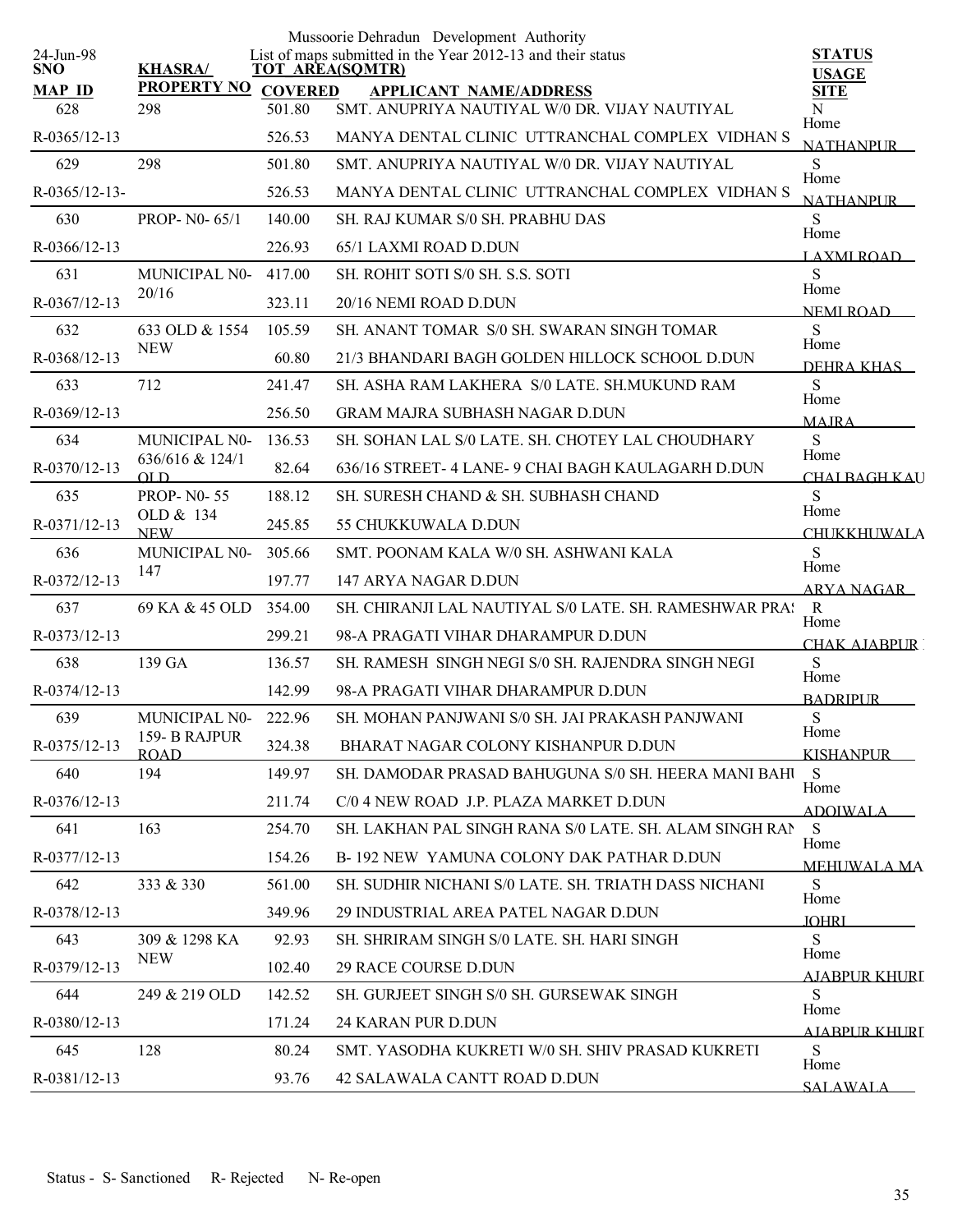|                         |                                     |                          | Mussoorie Dehradun Development Authority                                              |                                   |
|-------------------------|-------------------------------------|--------------------------|---------------------------------------------------------------------------------------|-----------------------------------|
| 24-Jun-98<br><b>SNO</b> | <b>KHASRA/</b>                      |                          | List of maps submitted in the Year 2012-13 and their status<br><b>TOT AREA(SQMTR)</b> | <b>STATUS</b><br><b>USAGE</b>     |
| <b>MAP ID</b><br>646    | <b>PROPERTY NO</b><br>MUNICIPAL N0- | <b>COVERED</b><br>447.49 | <b>APPLICANT NAME/ADDRESS</b><br>SMT. RAJINDRA KAUR CHADDHA W/0 SH. RAJENDRA SINGH C  | <b>SITE</b><br>S                  |
| R-0382/12-13            | 115/97                              | 390.18                   | 27 DHAMA WALA BAZAR D.DUN                                                             | Home                              |
| 647                     | 1183 & 617/1                        | 418.22                   | SH. SUNIT PAL AGGARWAL S/0 SH. DHARAM PAL AGGARWAL                                    | <b>CHANDER NAGA</b><br>S          |
| R-0383/12-13            | <b>OLD</b>                          | 316.20                   | 3/3 RACE COURSE D.DUN                                                                 | Home                              |
| 648                     | 479                                 | 93.12                    | SH. PREM LAL S/0 SH. RATTI LAL                                                        | <b>MAIRA</b><br>S                 |
| R-0384/12-13            |                                     | 48.19                    | MARUTI VIHAR PATHER PLOT RAIPUR D.DUN                                                 | Home                              |
| 649                     | 686 & 828 .829                      | 159.85                   | SMT. ARCHANA SHARMA W/0 SH. VIKASH KUMAR SHARMA                                       | <b>RAIPUR</b><br>S                |
| R-0385/12-13            | <b>OLD</b>                          | 122.35                   | 23 OLD DALANWALA D.DUN                                                                | Home                              |
| 650                     | 185                                 | 149.65                   | <b>SH. NIDHI PANDE</b>                                                                | TARLA NAGAL<br>S                  |
| R-0386/12-13            |                                     | 180.78                   | MANISH SADAN, VYAOMPRASTH, KANWALI                                                    | Home                              |
| 651                     | 94                                  | 147.21                   | <b>SH. RAJU DUSMANA</b>                                                               | <b>MOTHRAWALA</b><br><sub>S</sub> |
| R-0387/12-13            |                                     | 120.29                   | 240 TAPKESHWAR ROAD, KAULAGARH, D.DUN.                                                | Home                              |
| 652                     | 1343/1                              | 143.70                   | M/S WAIKAM INTERNATIONAL THRU SH. VIKRANT PUNDIR                                      | KAULAGARH –<br>S                  |
| R-0388/12-13            |                                     | 262.80                   | 6/1 MUNICIPAL ROAD DEHRADUN.                                                          | Home                              |
| 653                     | 1343/1                              | 140.56                   | <b>SH. SANJEEV VARSHNEY</b>                                                           | <b>KAANWALI</b><br>S              |
| R-0389/12-13            |                                     | 258.78                   | 58 ENG. ENCLAVE. GMS ROAD, DEHRADUN.                                                  | Home<br><b>KAANWALI</b>           |
| 654                     | 132/2                               | 250.84                   | SMT. RENU CHAUDHARY W/0 LATE. SH. ARUN CHAUDHARY                                      | S                                 |
| R-0390/12-13            |                                     | 151.63                   | <b>40 CHANDER NAGAR D.DUN</b>                                                         | Home<br><b>UDDIWALA KAR</b>       |
| 655                     | <b>24 YAN</b>                       | 136.32                   | SH. MANOHAR LAL YADAV S/0 LATE. SH. KALICHARAN YADA                                   | S                                 |
| R-0391/12-13            |                                     | 124.00                   | VILL-BADOWALA SHIMLA BYE PASS D.DUN                                                   | Home<br>KAULAGARH MA              |
| 656                     | 354 CHA                             | 320.00                   | SH. SANJEEV KUMAR VERMA AND SMT. VINOD RANI VERMA                                     | S                                 |
| R-0392/12-13            |                                     | 191.00                   | C/0 SH. K.M. SAXENA 12- PRAKASH LOK III SIMLA ROAD D.DU                               | Home<br><b>SEWALA KALAN</b>       |
| 657                     | 1573                                | 155.83                   | SMT. PREETI NAITHANI W/0 SH. AMAR NATH NAITHANI                                       | ${\bf S}$                         |
| $R - 0393/12 - 13$      |                                     | 137.86                   | VILL-MOHKAMPUR D.DUN                                                                  | Home<br><b>RAIPUR</b>             |
| 658                     | 1324 KA                             | 172.12                   | SH. JUGDAMBA PRASAD UNIYAL S/0 LATE. SH.BAIJRAM UNIY/                                 | S                                 |
| R-0394/12-13            |                                     | 179.22                   | GRAM DADUR P.O.- NAIL DISTT-TEHRI GARHWAL                                             | Home<br><b>NATHANPUR</b>          |
| 659                     | PROP- N0- 20 &                      | 162.57                   | SMT. SHASHI SHARMA & SH. RAMESH SHARMA                                                | S                                 |
| R-0395/12-13            | 153/98 NEW                          | 160.51                   | C/0 SH. RAKESHSHARMA 4/1 KALIDAS ROAD D.DUN                                           | Home<br>KALI DAS ROAD             |
| 660                     | 647 KA & 489                        | 125.60                   | SH. GURVINDER SINGH S/0 SARDAR DIDAR SINGH                                            | S                                 |
| R-0396/12-13            | <b>OLD</b>                          | 122.36                   | 98 KHURBHURA MOHALLA D.DUN                                                            | Home<br><b>NIRANIANPUR</b>        |
| 661                     | 18 & 16 OLD &                       | 189.11                   | SH. PHOOL SINGH PALS/0 SH. BHAGIRATH PAL                                              | S.                                |
| R-0397/12-13            | <b>30 NEW</b>                       | 192.17                   | GORAKH PUR SAHA NAGAR FRIENDS COLONY D.DUN                                            | Home<br>SHAH NAGAR                |
| 662                     | 778 GA                              | 189.00                   | SH. DILSHAD ALI S/0 LATE. HAZI ZAMIR AHMED                                            | S.                                |
| R-0398/12-13            |                                     | 223.58                   | LANE- N0- C-25 TURNER ROAD CLEMENT TOWN D.DUN                                         | Home<br><b>MAIRA</b>              |
| 663                     | 990 BA                              | 127.00                   | SMT. MITHILESH SHARMA W/0 DR. RAJENDER PRASAD SHARN.                                  | S                                 |
| R-0399/12-13            |                                     | 147.18                   | MOHALLA - TAKAN GANGOH DISTT- SAHARANPUR                                              | Home<br><b>MAJRA</b>              |
| 664                     | MUNICIPAL N0-                       | 724.90                   | SMT. ARUNA RAMPAL W/0 LATE, SH. RAMPAL                                                | <sub>S</sub><br>Home              |
| R-0400/12-13            | 258/4                               | 293.69                   | 76/9 SAKET COLONY RAJPUR ROAD D.DUN                                                   | <b>KARANPUR KHA</b>               |
|                         |                                     |                          |                                                                                       |                                   |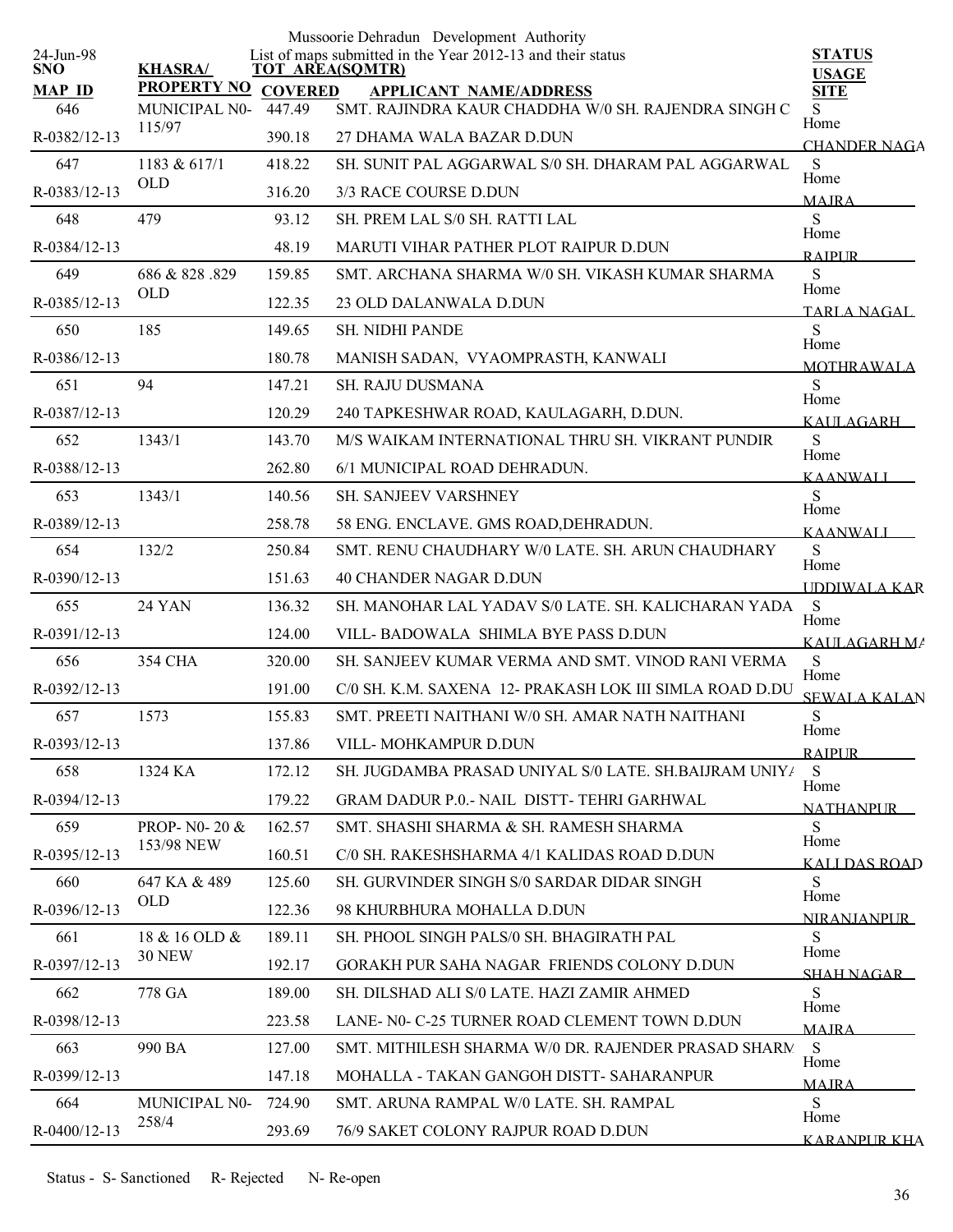| 24-Jun-98            |                                 |                          | Mussoorie Dehradun Development Authority<br>List of maps submitted in the Year 2012-13 and their status | <b>STATUS</b>                      |
|----------------------|---------------------------------|--------------------------|---------------------------------------------------------------------------------------------------------|------------------------------------|
| SNO.                 | <b>KHASRA/</b>                  |                          | <b>TOT AREA(SQMTR)</b>                                                                                  | <b>USAGE</b>                       |
| <b>MAP ID</b><br>665 | <b>PROPERTY NO</b><br>561 & 562 | <b>COVERED</b><br>367.10 | <b>APPLICANT NAME/ADDRESS</b><br>SH. ANUJ JAIN SH. PANKAJ JAIN SH.NEERAJ JAIN.SH. AMIT JAI              | <b>SITE</b><br>S                   |
| R-0401/12-13         |                                 | 406.20                   | <b>BALLIWALA CHOWK D.DUN</b>                                                                            | Home                               |
| 666                  | PROP-N0-                        | 178.72                   | SH. ASHISH CHATURVEDI S/0 SH. T.N. CHAUBEY                                                              | <b>KAANWALI</b><br>S               |
| R-0402/12-13         | 162/102                         | 172.20                   | 10-A OLD SURVEY ROAD D.DUN                                                                              | Home                               |
| 667                  | 262                             | 159.68                   | SMT. VIJAY LAXMI GUSAIN W/0 SH. SANJAY KUMAR                                                            | OLD SURVEY RO<br>S                 |
| R-0403/12-13         |                                 | 169.50                   | 146 SOCIETY AREA NEAR ASHU DAIRY CLEMENT TOWN D.UN                                                      | Home                               |
| 668                  | 1046/2                          | 202.35                   | SH. KARAN PAL SINGH S/0 SH. DHOOM SINGH                                                                 | KARGI GRANT<br>S                   |
| R-0404/12-13         |                                 | 212.14                   | VILL & P.O.- MAHAVAT PUR PATTI- KATGAR DIST- MEERUT                                                     | Home                               |
| 669                  | 756 KHA                         | 98.58                    | SH. AMIT MITTAL & SMT BABITA MITTAL                                                                     | <b>KAANWALI</b><br>S               |
| $R - 0405/12 - 13$   |                                 | 116.00                   | 459 KHURBHURA MOHALLA D.DUN                                                                             | Home                               |
| 670                  | 343/5                           | 234.90                   | SH. SATISH CHANDRA RAWAT S/0 SH. BABU RAM RAWAT                                                         | DEHRA KHAS<br>S                    |
| $R-0406/12-13$       |                                 | 168.05                   | NAR DEV SHAHSTRI MARG D.DUN                                                                             | Home                               |
| 671                  | 159 & 395 KA                    | 216.00                   | SMT. ANJANA MAMGAIN W/0 SH. MANJUL MAMGAIN                                                              | <b>ADOIWALA</b><br>${\bf S}$       |
| R-0407/12-13         |                                 | 208.78                   | 90 RAJESHWAR NAGAR D.DUN                                                                                | Home                               |
| 672                  | 488                             | 112.62                   | SMT. SHUCHITA PANWAR W/0 SH. SUNDER SINGH PANWAR                                                        | <b>GUIRADA MANS</b><br>$\mathbf R$ |
| R-0408/12-13         |                                 | 81.22                    | <b>GRAM RAIPUR NEHRU GRAM D.DUN</b>                                                                     | Home                               |
| 673                  | 1620/6                          | 122.67                   | SH. VINAY RAJPUT S/0 SH. MUNESH SINGH                                                                   | <b>CHAKTUNWALA</b><br>$\mathbf R$  |
| R-0409/12-13         |                                 | 149.08                   | 134 LAXMAN CHOWK M.D.D.A COLONY KANWALI ROAD D.DU                                                       | Home                               |
| 674                  | <b>PROP-N0-31</b>               | 300.34                   | SH. JAI PAL SINGH S/0 SH. VED PAL SINGH                                                                 | <b>RAIPUR</b><br>S                 |
|                      |                                 |                          |                                                                                                         | Home                               |
| R-0410/12-13         |                                 | 419.52                   | <b>31 NEHRU ROAD D.DUN</b>                                                                              | <b>CURZAN ROAD</b>                 |
| 675                  | 483 DA                          | 188.12                   | SMT. VIJAY LAXMI W/0 SH. J.S. BISHT                                                                     | S<br>Home                          |
| $R-0411/12-13$       |                                 | 170.00                   | H.NO- 43 TYPE- III POLICE LINE RACE COURSE D.DUN                                                        | DHORAN KHAS                        |
| 676                  | PROP- N0-29/26                  | 54.22                    | SH. RAHUL RAWAT S/0 LATE, SH. B.S. RAWAT                                                                | ${\bf S}$<br>Home                  |
| R-0412/12-13         |                                 | 73.56                    | 29/26 & 8 OLD BENGALI MOHALLA D.DUN                                                                     | <b>BENGALI MOHA</b>                |
| 677                  | 185/4                           | 195.78                   | SH. SANDEEP CHAUHAN S/0 SH. KHEM SINGH                                                                  | S<br>Home                          |
| R-0413/12-13         |                                 | 233.37                   | 10/36 INDIRA UDHYAN MARG VIKASH NAGAR D.DUN                                                             | <u>ARCADIA GRAN'</u>               |
| 678                  | 558/3                           | 167.22                   | SH. HITESH KUMAR JUNEJA S/0 LATE. SH. DEVINDER KUMAR                                                    | S<br>Home                          |
| R-0414/12-13         |                                 | 239.00                   | H.NO-128 LANE-NO-12 MOHIT NAGAR D.DUN                                                                   | KAANWALI                           |
| 679                  | 1101                            | 280.00                   | SMT. SUDHA BHANDARI W/0 SH. A.S.BHANDARI                                                                | S                                  |
| R-0415/12-13         |                                 | 264.39                   | PLOT NO. 70 SHANTI VIHAR COLONY HARIDWAR BYE-PASS R                                                     | Home<br>A JARPUR KALAN             |
| 680                  | 133                             | 361.90                   | SH. RAM GOPAL S/0 SH. VISHESWAR PRASAD                                                                  | S                                  |
| R-0416/12-13         |                                 | 183.68                   | <b>13 PANDITWARI D.DUN</b>                                                                              | Home<br>PANDITWARI                 |
| 681                  | 739                             | 172.20                   | SH. NARENDER SINGH S/0 LATE. SH. RAGHUVIR SINGH                                                         | S                                  |
| R-0417/12-13         |                                 | 278.86                   | RANA ROAD ADARSH COLONY SUBHASH NAGAR D.DUN                                                             | Home<br><b>BHARLIWALA GR</b>       |
| 682                  | 968                             | 133.92                   | SH. CHOTE LAL S/0 SH. RAM PRASAD                                                                        | S                                  |
| R-0418/12-13         |                                 | 96.84                    | GRAM & P.O.- KANWALI G.M.S. ROAD D.DUN                                                                  | Home<br><b>KAANWALI</b>            |
| 683                  | 300 KA                          | 136.52                   | SH. VISHNU SWROOP MISHRA S/0 SH. JEEVA NAND MISHRA                                                      | S                                  |
| R-0419/12-13         |                                 | 220.57                   | 442 INDIRA NAGAR VASANT VIHAR PHASE- I D.DUN                                                            | Home<br><b>BANIARAWALA</b>         |
|                      |                                 |                          |                                                                                                         |                                    |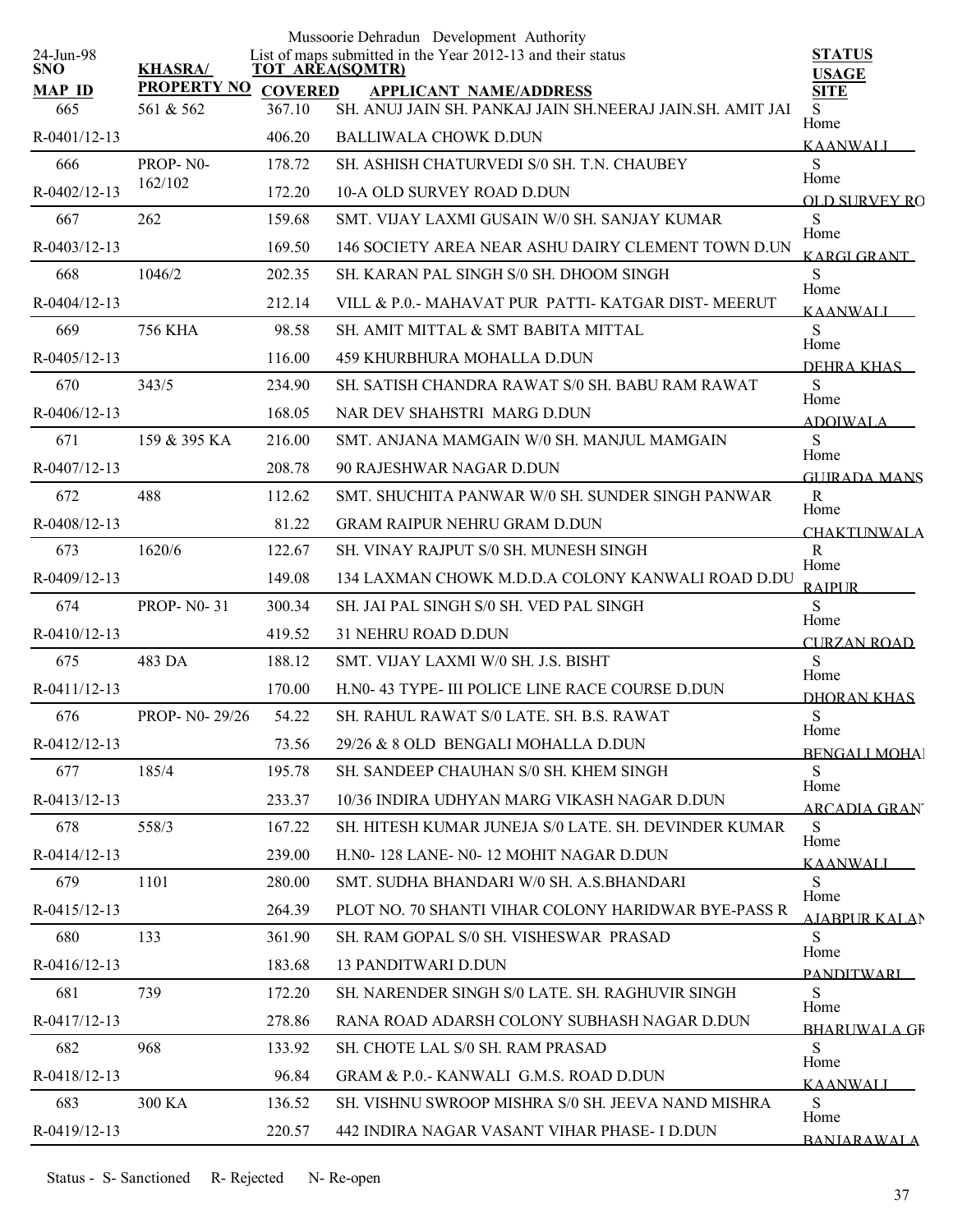|                         |                    |                | Mussoorie Dehradun Development Authority                                              |                               |
|-------------------------|--------------------|----------------|---------------------------------------------------------------------------------------|-------------------------------|
| 24-Jun-98<br><b>SNO</b> | <b>KHASRA/</b>     |                | List of maps submitted in the Year 2012-13 and their status<br><b>TOT AREA(SQMTR)</b> | <b>STATUS</b><br><b>USAGE</b> |
| <b>MAP ID</b>           | <b>PROPERTY NO</b> | <b>COVERED</b> | <b>APPLICANT NAME/ADDRESS</b>                                                         | SITE                          |
| 684                     | MUNICIPAL N0-      | 94.00          | SMT. RAJNI CHAWLA & SMT. RENU CHAWLA                                                  | Home                          |
| R-0420/12-13            | 19/16 & 5          | 138.00         | 248 OLD DALANWALA D.DUN                                                               | <b>CEMENT ROAD</b>            |
| 685                     | 960 A              | 275.95         | SMT. RENU MANJUSHA RANA W/0 SH. SHALENDRA RANA                                        | S<br>Home                     |
| R-0421/12-13            |                    | 258.84         | <b>GRAM BHAGWANT PUR PURKAL ROAD D.DUN</b>                                            | <b>SEWALA KALAN</b>           |
| 686                     | 42                 | 200.00         | SH. SANJEEV ARORA S/0 SH. SATYA PRAKASH ARORA                                         | S                             |
| R-0422/12-13            |                    | 107.53         | <b>36- B BALBIR ROAD D.DUN</b>                                                        | Home<br><b>SHAHNAGAR</b>      |
| 687                     | 364                | 95.96          | SH. RAJVIR SINGH & SMT ADESH                                                          | S                             |
| R-0423/12-13            |                    | 151.81         | I-5 SURVEY STATE HATHI BARKALAN D.DUN                                                 | Home<br>RAVINDRA NATI         |
| 688                     | 460 & 459          | 400.00         | SH. R. P. SHARMA                                                                      | S                             |
| R-0424/12-13            |                    | 368.30         | I - 243 NEHRU COLONY D. DUN                                                           | Home<br>DHORAN KHAS           |
| 689                     | 249 & 219 OLD      | 140.87         | SH. KULDEEP SINGH & SH. JAGTAR SINGH                                                  | S.                            |
| $R - 0425/12 - 13$      |                    | 167.08         | 118 ARYANAGAR D.DUN                                                                   | Home<br><b>AJABPUR KHURL</b>  |
| 690                     | 1946               | 126.93         | SH. RAM SINGH S/0 LATE. SH. HARI SINGH                                                | S                             |
| $R-0426/12-13$          |                    | 152.00         | <b>29 RACE COURSE D.DUN</b>                                                           | Home<br><b>AIABPUR KALAN</b>  |
| 691                     | 572                | 200.00         | SH. PREM SINGH ASWAL & SMT. RAJNI ASWAL                                               | $\mathbf N$                   |
| R-0427/12-13            |                    | 255.66         | MATA MANDIR OAD AJABPUR KALAN D.DUN                                                   | Home<br><b>AIABPUR KALAN</b>  |
| 692                     | 572                | 200.00         | SH. PREM SINGH ASWAL & SMT. RAJNI ASWAL                                               | <sub>S</sub>                  |
| R-0427/12-13-           |                    | 255.66         | MATA MANDIR OAD AJABPUR KALAN D.DUN                                                   | Home                          |
| 693                     | 624                | 119.70         | SMT. SUNITA BIJALWAN W/0 SH. LAKHI RAM BIJALWAN                                       | <b>AJABPUR KALAN</b><br>S     |
| R-0428/12-13            |                    | 141.16         | 98- A PRAGATI VIHAR D.DUN                                                             | Home                          |
| 694                     | 24 VA              | 214.68         | SH. LILA DHAR YADAV S/0 LATE, SH. KALICHARAN YADAV                                    | <b>DHARMPUR</b><br>S          |
| R-0429/12-13            |                    | 258.41         | VILL-BADO WALA SHIMLA BY PASS ROAD D.DUN                                              | Home                          |
| 695                     | 142 KA             | 299.00         | SH. SURESH NAUTIYAL & SH. RAMAN NAUTIYAL & SH. RAKES                                  | KAULAGARH<br>$\mathbb{R}$     |
| $R - 0430/12 - 13$      |                    | 186.80         | <b>GRAM KAULAGARH D.DUN</b>                                                           | Home                          |
| 696                     | 580                | 709.00         | SMT. MANJU GAIROLA W/0 LATE. COL. A.K. GAIROLA                                        | KAULAGARH<br><sub>S</sub>     |
| $R-0431/12-13$          |                    | 220.30         | C/0 SH. ARVIND NAUTIYAL 10- B TEG BAHDUR ROAD D.DUN                                   | Home                          |
| 697                     | 93 TA              | 212.00         | SH. SIRAJ ANWER ANSARI S/0 MR. M.I.A. ANSARI                                          | <b>MAJRA</b><br>S             |
| R-0432/12-13            |                    | 161.90         | WELHAM BOYS SCHOOL 5- CIRCULAR ROAD DALANWALA D                                       | Home                          |
| 698                     | 233 KHA            | 240.00         | SMT. RUCHI GUPTA & SMT. BIMLA AGGARWAL                                                | <b>KANDOLI</b><br>S.          |
| $R - 0433/12 - 13$      |                    | 241.54         | 94 SHAKTI VIHAR MAJRA D.DUN                                                           | Home                          |
| 699                     | 377 OLD & 193      | 192.00         | SH. TARSEM LAL SHARMA & SMT. PARVINDER KAUR                                           | <b>MAIRA</b><br>S             |
| R-0434/12-13            | <b>NEW</b>         | 272.08         | H. N0- 1 GANGOTRI ENCLAVE OPP- HCL COMPOUND NIRANJAN                                  | Home                          |
| 700                     | 434 CHHA           | 167.22         | SH. SURYA PAL SINGH RAWAT S/0 SH. MEGH SINGH RAWAT                                    | <b>MAIRA</b><br>S             |
| R-0435/12-13            |                    | 174.72         | P. S. LAL BAHADUR SHAHSTRI ACADEMY MUSSOORIE                                          | Home                          |
| 701                     | 490                | 223.00         | SH. MOHAN SINGH BHANDARI S/0 SH. GUSAIN SINGH                                         | KOHLIPANI<br>S.               |
| R-0436/12-13            |                    | 115.00         | 5-A/1 TEG BAHADUR ROAD D.DUN                                                          | Home                          |
| 702                     | 120 KA             | 251.09         | SMT. BABITA S/0 SH. DEVENDRA SINGH BISHT                                              | <b>BADRIPUR</b><br>S          |
| R-0437/12-13            |                    | 252.16         | <b>GRAM KADARPUR D.DUN</b>                                                            | Home                          |
|                         |                    |                |                                                                                       | <b>KEDARPLIR</b>              |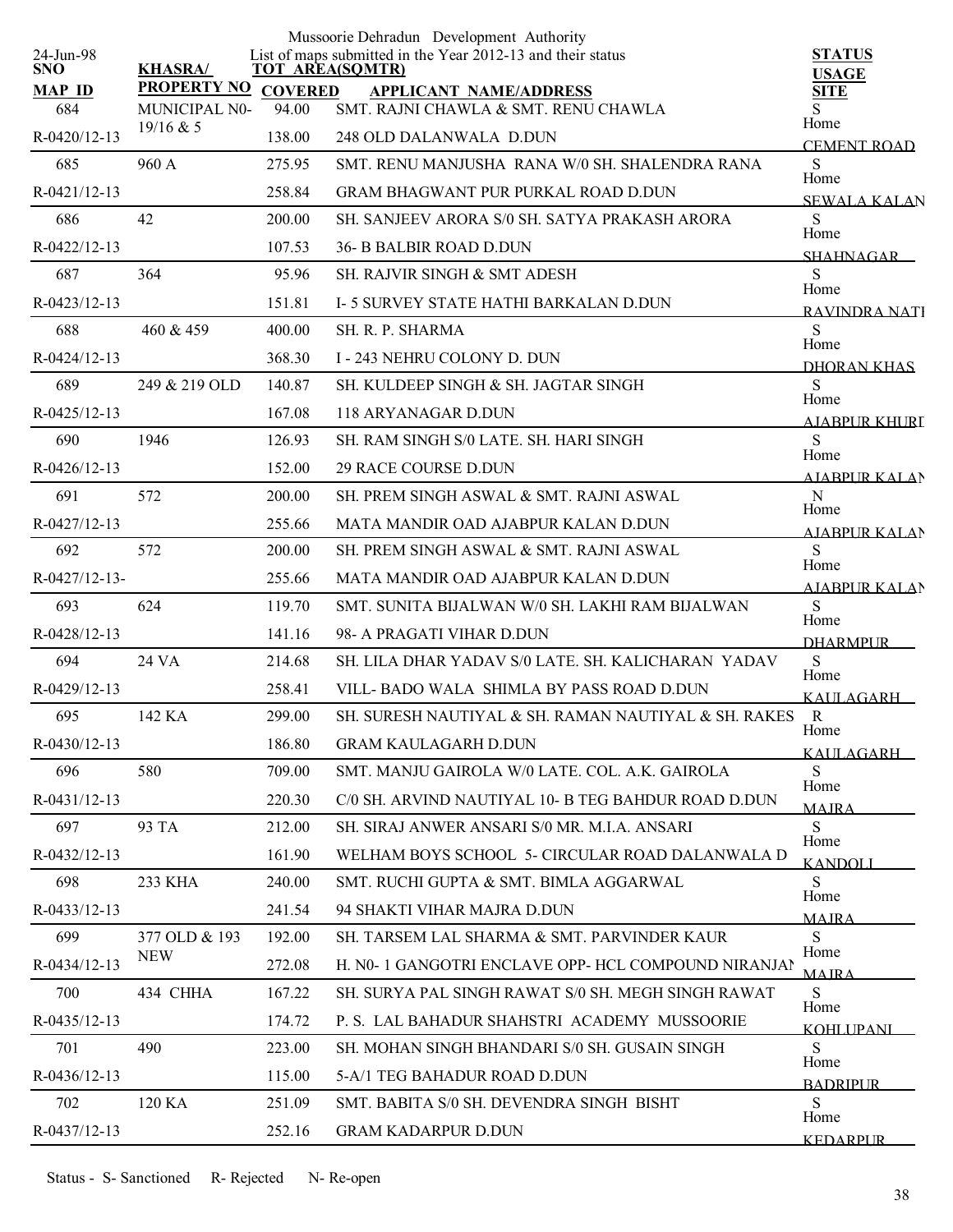|                         |                            |                | Mussoorie Dehradun Development Authority                                              |                               |
|-------------------------|----------------------------|----------------|---------------------------------------------------------------------------------------|-------------------------------|
| 24-Jun-98<br><b>SNO</b> | <b>KHASRA/</b>             |                | List of maps submitted in the Year 2012-13 and their status<br><b>TOT AREA(SQMTR)</b> | <b>STATUS</b><br><b>USAGE</b> |
| <b>MAP ID</b>           | <b>PROPERTY NO</b>         | <b>COVERED</b> | <b>APPLICANT NAME/ADDRESS</b>                                                         | <b>SITE</b>                   |
| 703                     | 47                         | 199.18         | SH. BHAGWANT SINGH RAWAT S/0 SH. BALWANT SINGH RAW.                                   | <sub>S</sub><br>Home          |
| R-0438/12-13            |                            | 199.19         | 304- B DEV BHOOMI APERTS. HARIDWAR BYE PASS ROAD D.D                                  | <b>NIRANIANPUR</b>            |
| 704                     | 313 & 214 OLD              | 115.92         | DR. SHAIL KULSHERSTHA D/0 LATE. SH. BALDEO PRASAD                                     | S<br>Home                     |
| R-0439/12-13            |                            | 94.88          | R-433 LANE- N0-2 GANESH VIHAR RISHIKESH                                               | <b>ADOIWALA</b>               |
| 705                     | 450 OLD & 445              | 377.00         | MISS. JALAK & SMT. HARSH BHATIA                                                       | S                             |
| R-0440/12-13            | KHA                        | 284.88         | PALM CITY DEHRA KHAS D.DUN                                                            | Home<br>DHORAN KHAS           |
| 706                     | 193/1 & 333                | 219.18         | SH. AJAY MOHAN S/0 SH. H.M. GUPTA                                                     | S                             |
| R-0441/12-13            | <b>DHA NEW</b>             | 247.19         | <b>42 GARHI CANTT D.DUN</b>                                                           | Home<br><b>NIRANIANPLIR</b>   |
| 707                     | PROP- $N0-1C$ &            | 196.56         | SMT. ARCHANA SEHGAL & SH. VERINDER SEHGAL                                             | S                             |
| R-0442/12-13            | 13/3 NEW                   | 179.68         | 255 KARANPUR NEAR D.A.V. COLLEGE D.DUN                                                | Home<br>LAXMI ROAD            |
| 708                     | 855 KA                     | 120.82         | SMT. SHEELA SHRIVASTAV W/0 SH. SUSHIL KUMAR SHRIVAST                                  | S                             |
| R-0443/12-13            |                            | 213.78         | 325/4 EAST PATEL NAGAR D.DUN                                                          | Home<br><b>NIRANJANPUR</b>    |
| 709                     | 477 OLD & 1032             | 101.48         | SMT. TEJENDER KAUR W/0 SH. HARPAL SINGH                                               | S                             |
| R-0444/12-13            | <b>GHA</b>                 | 100.12         | A-97 NEHRU COLONY D.D.UN                                                              | Home<br>A JABPUR KHURI        |
| 710                     | 118/1 OLD &                | 189.59         | SH. LAXMI CHANDRA S/O. SH. KALI RAM                                                   | S                             |
| R-0445/12-13            | 158 GA NEW                 | 144.04         | LANE- C-2 TURNER ROAD D.DUN                                                           | Home                          |
| 711                     | 99/1                       | 107.02         | SMT. SHAHNA BEGUM W/0 SH. INAM SIDDIQUI                                               | <b>SEWALA KHURD</b><br>S      |
| R-0446/12-13            |                            | 168.00         | 15 ADARSH NAGAR BALLUPUR ROAD D.DUN                                                   | Home                          |
| 712                     | 1148 GA & 685              | 95.44          | SMT. MEENA PUNDIR W/0 SH. SURENDRA SINGH PUNDIR                                       | <b>KAANWALI</b><br>S          |
| R-0447/12-13            | <b>OLD</b>                 | 91.58          | C-13 SAINIK BASTI CLEMENT TOWN D.DUN                                                  | Home                          |
| 713                     | 113 OLD & 1052             | 188.00         | SMT. DEEPA DEVI & SH. SHOORVEER SINGH PANWAR                                          | <b>MAJRA</b><br>S             |
| R-0448/12-13            | <b>NEW</b>                 | 183.45         | VILL-KURAS TEHRI GARHWAL                                                              | Home                          |
| 714                     | 264 NEW & 147              | 313.55         | SH. VIVEK AGGARWAL S/0 SH. SOM PRAKASH AGGARWAL                                       | <b>AJABPUR KALAN</b><br>S     |
| R-0449/12-13            | <b>OLD</b>                 | 309.34         | SHRI SAI NIWAS GRAM SINOLA D.DUN                                                      | Home                          |
| 715                     | 309 & 282 OLD              | 180.67         | SMT. SAPNA PUNDIR W/0 SH. DINESH PUNDIR                                               | <b>SINOLA</b><br>S            |
| $R-0450/12-13$          |                            | 186.02         | GRAM TARLA NAGAL P.0- KULHAN D.DUN                                                    | Home                          |
| 716                     | 991 & 718 OLD              | 331.10         | SMT. ASHA SHARMA W/0 SH. YASHPAL SHARMA                                               | <b>GUIRADA MANS</b><br>S      |
| $R-0451/12-13$          |                            | 520.39         | 22 MOHABBE WALA D.DUN                                                                 | Home                          |
| 717                     | 733                        | 322.00         | SMT. GARGI NEGI W/0 SH. R.S. NEGI                                                     | <b>MAIRA</b><br>S             |
| R-0452/12-13            |                            | 436.16         | NEHRU GRAM LOWER KRISHAN VIHAR P.0-I.I.P. MOHAKAMPU                                   | Home                          |
| 718                     | 783 & 787 OLD              | 251.48         | SH. RAJENDRA DIMRI & SH. SUNIL PRASAD NAUTIYAL                                        | <b>MAIRA</b><br>$\mathbf{R}$  |
| R-0453/12-13            | & 628 KHA                  | 196.52         | C/0 SH. HARISH CHAND T 1/6 E.C. ROAD DALANWALA D.DUN                                  | Home                          |
| 719                     | <b>NEW</b><br>914 DA & 358 |                | SH. GOVIND PRAKASH S/0 SH. NARENDRA KUMAR                                             | TARLA NAGAL.<br>S             |
|                         | OLD                        | 250.92         |                                                                                       | Home                          |
| R-0454/12-13            |                            | 279.88         | NEAR R.A.V. SCHOOL SUNDER WALA RAJPUR ROAD D.DUN                                      | AAMWALA TARI                  |
| 720                     | MUNICIPAL N0-<br>138/101   | 223.04         | SH. MAN MOHAN LAL S/0 SH. MADHU SUDAN LAL                                             | S<br>Home                     |
| R-0455/12-13            |                            | 344.14         | 52 KRISHAN NAGAR D.DUN                                                                | <b>GARHI</b>                  |
| 721                     | 2 ANA & 12<br>OLD          | 287.99         | SMT. SHRUTI AGGARWAL D/0 LATE. SH. MADAN LAL AGGARV                                   | -S<br>Home                    |
| R-0456/12-13            |                            | 444.27         | 303 PHASE- II VASANT VIHAR D.DUN                                                      | KAULAGARH MA                  |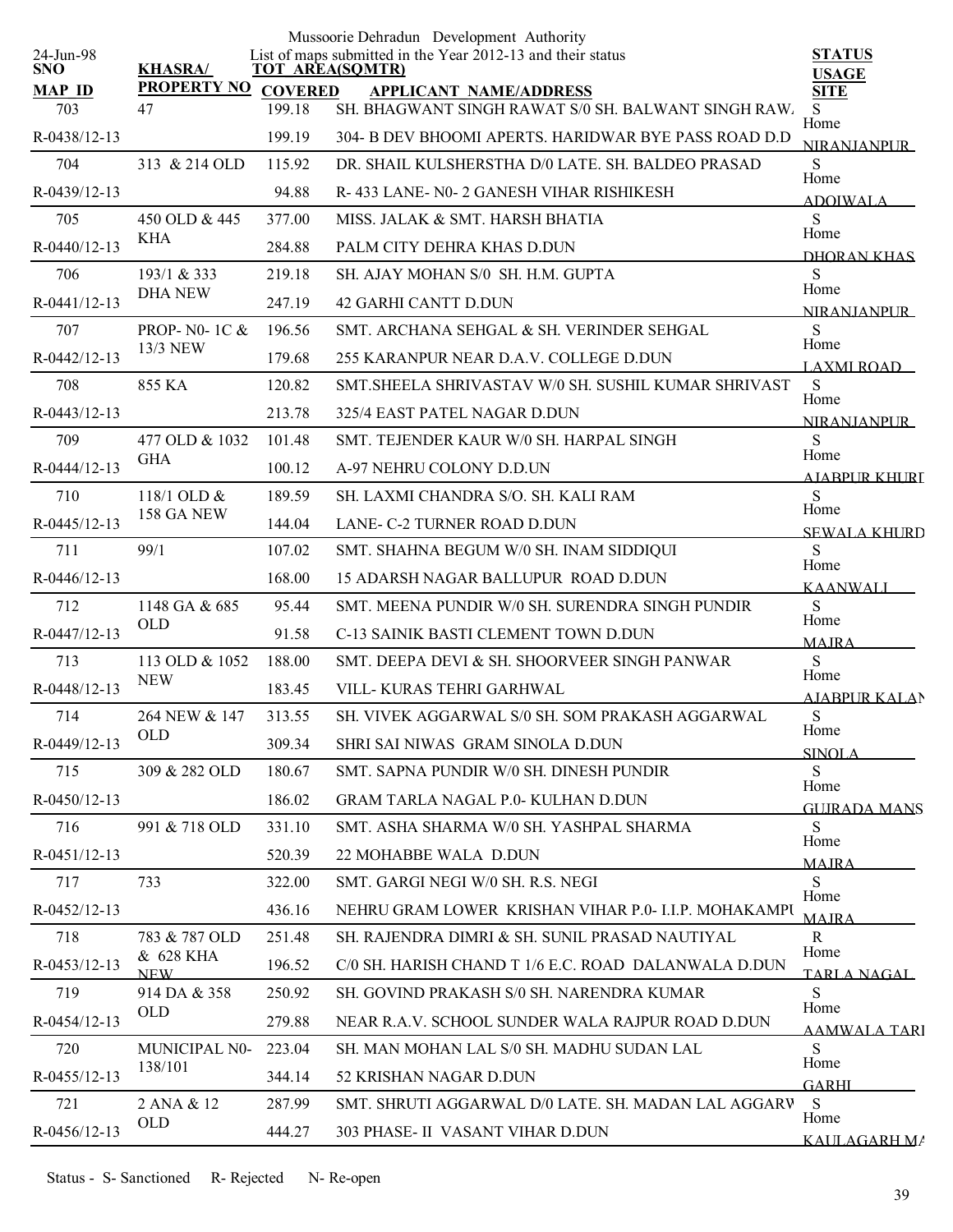|                         |                          |                | Mussoorie Dehradun Development Authority                                              |                                    |
|-------------------------|--------------------------|----------------|---------------------------------------------------------------------------------------|------------------------------------|
| 24-Jun-98<br><b>SNO</b> | <b>KHASRA/</b>           |                | List of maps submitted in the Year 2012-13 and their status<br><b>TOT AREA(SQMTR)</b> | <b>STATUS</b>                      |
| <b>MAP ID</b>           | <b>PROPERTY NO</b>       | <b>COVERED</b> | <b>APPLICANT NAME/ADDRESS</b>                                                         | <b>USAGE</b><br><b>SITE</b>        |
| 722                     | PROP- N0-75 &            | 301.50         | SH. PANKAJ GUPTA & SMT. RAKHI GUPTA                                                   | S<br>Home                          |
| R-0457/12-13            | 151/75 NEW               | 351.42         | 7/5 BHAGWAN DASS QUARTERS D.DUN                                                       | <b>SUBHASH ROAD</b>                |
| 723                     | <b>220 GHA</b>           | 247.07         | SH. V.K. AGGARWAL S/0 LATE. SH. MANGAL SAIN                                           | R                                  |
| R-0458/12-13            |                          | 258.96         | POKHAR ANUP SEHAR DISTT- BULAND SAHAR                                                 | Home<br><b>SEWALA KHURD</b>        |
| 724                     | 159                      | 204.38         | SMT. SHASHI BALA PANWAR W/0 SH. MUKUT BIHARI SINGH P                                  | S                                  |
| R-0459/12-13            |                          | 184.80         | L-29 A RAILWAY COLONY D.DUN                                                           | Home<br><b>NATHANPUR</b>           |
| 725                     | 927 GA                   | 340.00         | SH. SHOBHIT MATHUR S/0 SH. S.C. MATHUR                                                | $\mathbf R$                        |
| R-0460/12-13            |                          | 342.16         | 180 NARI SHILP MANDIR MARG D.DUN                                                      | Home<br><b>PONDHA</b>              |
| 726                     | <b>PROP-N0-2-A</b>       | 137.97         | SH. HARISH KOHLI S/0 LATE. SH. AMRIK LAL KOHLI                                        | ${\bf N}$                          |
| R-0461/12-13            |                          | 227.06         | <b>164 KARAN PUR D.DUN</b>                                                            | Home<br>CONVENT ROAD               |
| 727                     | <b>PROP-N0-2-A</b>       | 137.97         | SH. HARISH KOHLI S/0 LATE. SH. AMRIK LAL KOHLI                                        | $\mathbf R$                        |
| $R-0461/12-13-$         |                          | 227.06         | <b>164 KARAN PUR D.DUN</b>                                                            | Home<br><b>CONVENT ROAD</b>        |
| 728                     | 172                      | 188.00         | SH. RAJENDRA SINGH S/0 LATE. SH. JOT SINGH                                            | S                                  |
| $R - 0462/12 - 13$      |                          | 168.70         | GRAM CHIDOWALI P.0- KANDOLI SAHASTRADHARA ROAD D                                      | Home<br><b>CHIDOWALI</b>           |
| 729                     | 129                      | 110.45         | SH. PRATUL GUPTA S/0 LATE. SH. PRABHAT KUMAR GUPTA                                    | S                                  |
| R-0463/12-13            |                          | 102.83         | 108 NAWAB GANJ WEST HAR NIWAS SHAMLI ROAD MUZAFFE                                     | Home                               |
| 730                     | 566                      | 156.76         | SH. NITIN VERMA S/0 LATE.SH. SHIV CHAND VERMA                                         | DANDA KHUDAN<br>S                  |
| $R-0464/12-13$          |                          | 200.30         | VILL- SARANDRA WALA BHOGPUR D.D.UN                                                    | Home                               |
| 731                     | 310 KA & PLOT-           | 218.00         | SMT. NISHA SINHA W/0 SH. AMIT KUMAR                                                   | AJABPUR KHURI<br>S                 |
| R-0465/12-13            | $N0-35$                  | 242.13         | VEER KUWAR SINGH NAGAR JANTA ROAD PATNA BIHAR                                         | Home                               |
| 732                     | 228                      | 91.00          | SMT. NEHA KUKRETI W/0 SH. VIVEK KUKRETI                                               | <b>BAAMANWALA</b><br>S             |
| $R-0466/12-13$          |                          | 88.47          | <b>36 NEHRU ENCLAVE VIJAY PARK D.DUN</b>                                              | Home                               |
| 733                     | 160                      | 188.89         | SMT. SOBHNA KALA W/0 SH. ATUL KALA                                                    | <b>KAANWALI</b><br>S               |
| R-0467/12-13            |                          | 133.29         | 3/58 IDGAH D.DUN                                                                      | Home                               |
| 734                     | 500 OLD & 720            | 172.65         | SH. ABDUL SAFIQ S/0 SH. ABDUL GANI                                                    | PANDITWARI<br>S                    |
| R-0468/12-13            | <b>KA NEW</b>            | 172.42         | LANE- N0- C-13 TURNER ROAD CLEMENT TOWN D.DUN                                         | Home                               |
| 735                     | PROP- N0-76/62           | 264.31         | SMT. LEENA CHADDHA W/0 LATE. SH. UMESH CHADDHA                                        | <b>MAJRA</b><br>S                  |
| R-0469/12-13            | & 87/76 NEW              | 370.87         | 123 GOVIND NAGAR RACE COURSE D.DUN                                                    | Home                               |
|                         | <b>GOVIND</b><br>NAGAR-I |                |                                                                                       | <b>RACE COURSE</b>                 |
| 736                     | PROP- N0-71/16           | 112.91         | SH. ANAND SINGH RAWAT S/0 LATE. SH. HARI SINGH RAWAT                                  | S                                  |
| R-0470/12-13            | & 96 OLD                 | 186.62         | 71/16 CH. BIHARI LAL MARG OMKAR ROAD D.DUN                                            | Home                               |
| 737                     | 665 NEW & 283            | 190.52         | SH. LAXMAN SINGH S/0 LATE. SH. PURAN SINGH                                            | <b>CHUKKHUWALA</b><br>S            |
| R-0471/12-13            | <b>OLD</b>               | 139.54         | GRAM & P.0- JHAJRA D.DUN                                                              | Home                               |
| 738                     | <b>259 KHA</b>           | 109.20         | SH. SWARUP SINGH S/0 SH. KARAN SINGH                                                  | <b>IHAIRA</b><br>S                 |
| R-0472/12-13            |                          | 188.00         | SHIVALIK ENCLAVE LANE-N0-1 KARGI GRANT D.DUN                                          | Home                               |
| 739                     | 990 DA                   | 181.84         | SMT. MEERA YADAV & SH. BAM BAHDUR YADAV                                               | <b>KARGI GRANT</b><br>$\mathbb{R}$ |
| R-0473/12-13            |                          | 75.76          | BELL ROAD BHARU WALA GRANT MOHABBEWALA D.DUN                                          | Home                               |
|                         |                          |                |                                                                                       | <b>MAIRA</b>                       |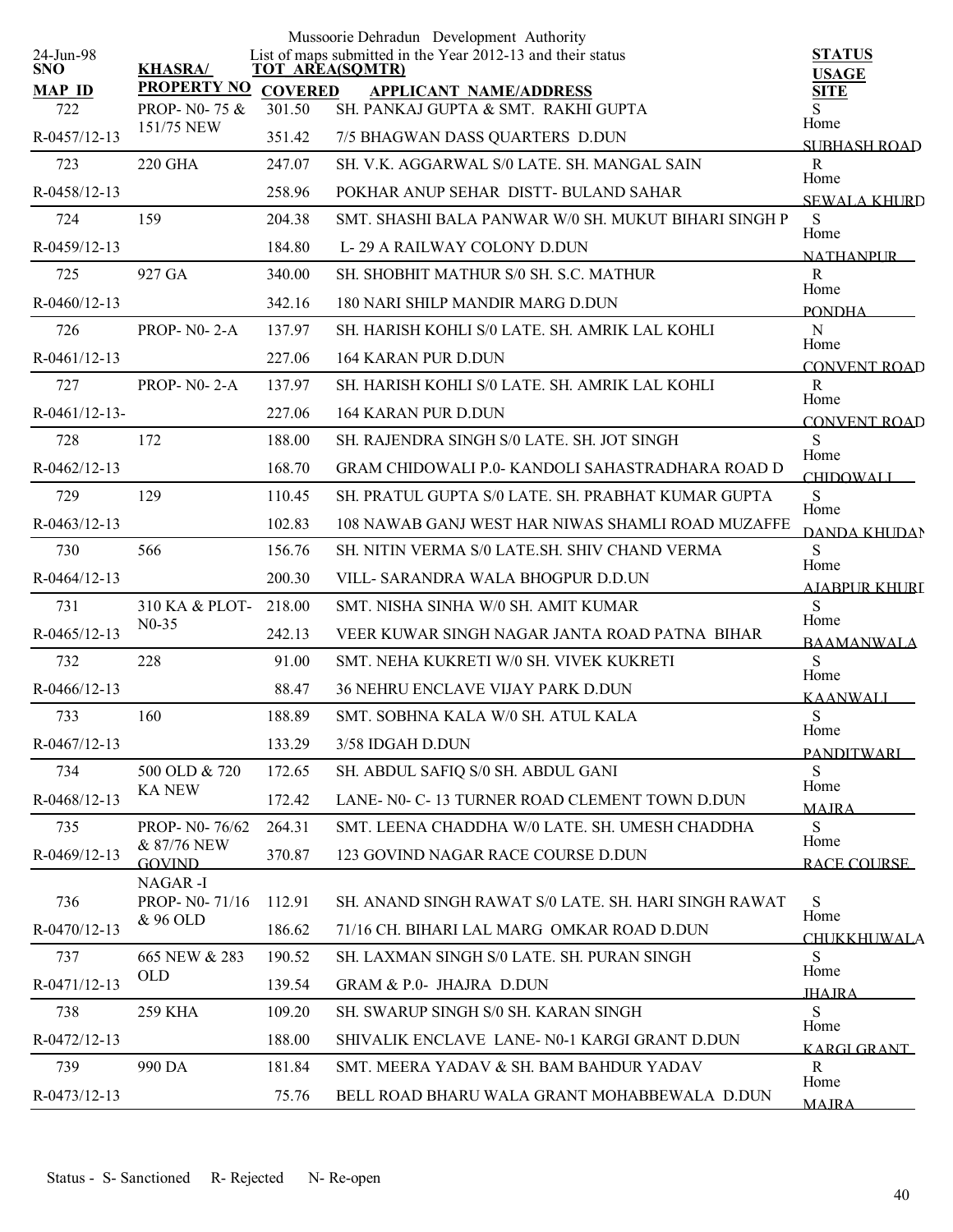|                         |                    |                | Mussoorie Dehradun Development Authority                                       |                               |
|-------------------------|--------------------|----------------|--------------------------------------------------------------------------------|-------------------------------|
| 24-Jun-98<br><b>SNO</b> | <b>KHASRA/</b>     |                | List of maps submitted in the Year 2012-13 and their status<br>TOT AREA(SQMTR) | <b>STATUS</b><br><b>USAGE</b> |
| <b>MAP ID</b>           | <b>PROPERTY NO</b> | <b>COVERED</b> | <b>APPLICANT NAME/ADDRESS</b>                                                  | <b>SITE</b>                   |
| 740                     | 1795 KHA           | 131.04         | SH. RANJEET SINGH SAJWAN S/0 LATE. SH. CHOTIYA SINGH S                         | S<br>Home                     |
| R-0474/12-13            |                    | 143.96         | SRISHTI VIHAR DEEP NAGAR AJABPUR KALAN D.DUN                                   | AJABPUR KALAN                 |
| 741                     | <b>108 DHA</b>     | 167.80         | SH UMANG NIRWAL S/O LATE SH VIRENDER SINGH                                     | S                             |
| R-0475/12-13            |                    | 126.35         | 77 VIJAY COLONY SAHARANPUR                                                     | Home<br><b>KISHANPUR</b>      |
| 742                     | 357 CHA & 188      | 92.90          | SH. SANDEEP SOBTI & SMT. SNEH LATA KALDA                                       | S                             |
| R-0476/12-13            | <b>OLD</b>         | 93.02          | 161/8 RAJPUR ROAD D.DUN                                                        | Home<br><b>ADOIWALA</b>       |
| 743                     | 306 & 715 DA       | 215.79         | DR. BHAGWATI PRASAD MADHWAL S/0 LATE. SH. S.C. MADHW                           | S                             |
| R-0477/12-13            | <b>NEW</b>         | 331.54         | C-58 NEHRU COLONY DHARAMPUR D.DUN                                              | Home<br><b>NATHANPLIR</b>     |
| 744                     | PROP- N0-46/30     | 104.10         | SH. MADAN LAL NARULA S/0 LATE. SH. BHAGWN DASS NARUI                           | S                             |
| R-0478/12-13            | & 47/31            | 96.91          | 364 KISHAN NAGAR EXT. D.DUN                                                    | Home<br>CHAKRATA ROA          |
| 745                     | 25                 | 400.00         | SH. SOHAN LAL WADHWA S/0 LATE. SH. SITA RAM WADHWA                             | S                             |
| R-0479/12-13            |                    | 331.23         | KISHAN NAGAR EXT. D.DUN                                                        | Home<br>CHAI BAGH KAU         |
| 746                     | 167                | 190.70         | SH. KHUSHI RAM S/O LATE SH. JEEVA RAM                                          | S                             |
| R-0480/12-13            |                    | 226.84         | 469/3 VIJAY PARK EXT. DEHRADUN.                                                | Home<br><b>KAANWALI</b>       |
| 747                     | 68                 | 223.00         | SMT. PUSHPA DOBHAL AND SH. TRIMBAKESHWAR PRASAD D                              | S                             |
| R-0481/12-13            |                    | 207.25         | P-II/59 YAMUNA COLONY D.DUN                                                    | Home<br><b>KEDARPLIR</b>      |
| 748                     | PROP-N0-285.       | 54.88          | SH. MUKTAR AHMED & SH. SHAMSHAD AHMED                                          | $\mathbf R$                   |
| R-0482/12-13            | 28                 | 67.08          | PATEL MARKET RAJPUR ROAD D.DUN                                                 | Home                          |
| 749                     | 113 JA             | 276.77         | SH. ANUP SAXENA S/0 SH. HARI BAHADUR                                           | RAI PUR ROAD<br>S             |
| R-0483/12-13            |                    | 135.27         | <b>GRAM DHORAN KHAS D.DUN</b>                                                  | Home                          |
| 750                     | 815                | 262.90         | SH. MOHAN CHANDRA JAKHMOLA S/0 SH. CHAKRADHAR JAKI                             | <b>DHORAN KHAS</b><br>S       |
| R-0484/12-13            |                    | 250.76         | 75 ASHOK VIHAR AJABPUR KALAN D.DUN                                             | Home                          |
| 751                     | <b>731 KHA</b>     | 104.55         | SH. SUBODH CHANDRA GUPTA S/0 LATE. SH. JAGDISH PRASA                           | <b>AJABPUR KALAN</b><br>S     |
| R-0485/12-13            |                    | 163.36         | <b>63 THDC COLONY DEHRA KHAS D.DUN</b>                                         | Home                          |
| 752                     | 431                | 376.21         | SH. MANDHIR KUMAR S/0 SH. R.D.DHOUNDIYAL                                       | DEHRA KHAS<br>S               |
| R-0486/12-13            |                    | 214.15         | KAMLESHWAR MOHALLA SRI NAGAR GARHWAL                                           | Home                          |
| 753                     | 500 OLD & 720      | 151.82         | SH. TOFIK AHMED S/0 SH. ABDUL GANI                                             | <b>SEWALA KALAN</b><br>S.     |
| R-0487/12-13            | <b>KA NEW</b>      | 158.22         | GRAM-KULDA P.O. JILASU DISTT- CHAMOLI GARHWAL                                  | Home                          |
| 754                     | 129                | 187.66         | SMT. MANJU LATA PATHAK & SH. MOHAN CHANDRA PATHA                               | <b>MAIRA</b><br>S             |
| R-0488/12-13            |                    | 177.32         | TYPE- III/4 CENTRAL SCHOOL I. M.A. PREM NAGAR D.DUN                            | Home                          |
| 755                     | <b>PROP-N0-31</b>  | 150.19         | SMT. REENA CHAUDHARY W/0 SH. JAIPAL SINGH                                      | <b>PANDITWARI</b><br>S        |
| R-0489/12-13            |                    | 248.23         | 31 CURZAN ROAD D.DUN                                                           | Home                          |
| 756                     | 2154 & 2166        | 224.13         | SH. KUNDAN SINGH PARMAR S/O. LATE SH. PAN SINGH PARM/                          | <b>CURZAN ROAD</b><br>S       |
| R-0490/12-13            |                    | 153.06         | C/0 S.B.I. DEFENCE COLONY D.DUN                                                | Home                          |
| 757                     | 480 & 501 OLD      | 94.75          | SH. VIRENDRA DUTT JOSHI S/0 LATE. SH. SITA RAM JOSHI                           | <b>RAIPUR</b><br>S            |
| R-0491/12-13            |                    | 71.56          | <b>GRAM LADPUR D.DUN</b>                                                       | Home                          |
| 758                     | 220                | 278.50         | SH. AKHILESH GAUR S/0 LATE. SH. S.P. GAUR                                      | DHORAN KHAS<br>R              |
|                         |                    | 263.89         |                                                                                | Home                          |
| R-0492/12-13            |                    |                | 769/15 PRAGATI VIHAR DHARAMPUR D.DUN                                           | AJARPUR KALAN                 |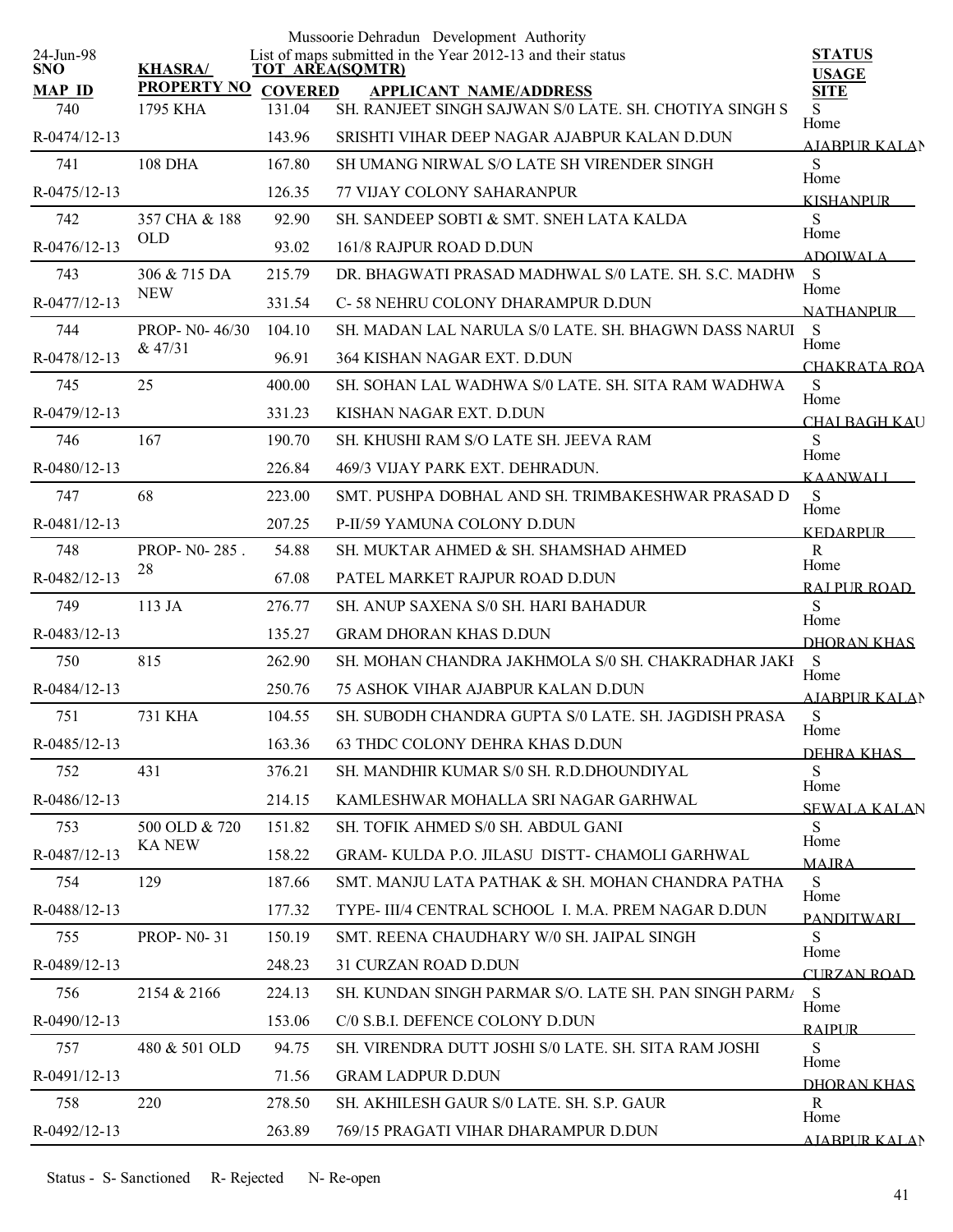|                         |                        |          | Mussoorie Dehradun Development Authority                                              |                               |
|-------------------------|------------------------|----------|---------------------------------------------------------------------------------------|-------------------------------|
| 24-Jun-98<br><b>SNO</b> | <b>KHASRA/</b>         |          | List of maps submitted in the Year 2012-13 and their status<br><b>TOT AREA(SQMTR)</b> | <b>STATUS</b><br><b>USAGE</b> |
| <b>MAP ID</b>           | PROPERTY NO COVERED    |          | <b>APPLICANT NAME/ADDRESS</b>                                                         | <b>SITE</b>                   |
| 759                     | 76                     | 75.58    | SH. ASHISH KUKRETI S/0 SH. TIKA RAM KUKRETI                                           | Home                          |
| R-0493/12-13            |                        | 72.14    | C- BLOCK SARASWATI VIHAR D.DUN                                                        | <b>AJABPUR KHURI</b>          |
| 760                     | 2042 & 1132            | 111.48   | SH. RAVI RAJ SINGH & SH. NAYEEMUDDIN                                                  | S<br>Home                     |
| R-0494/12-13            | <b>OLD</b>             | 137.43   | 36/1 NALA PANI ROAD D.DUN                                                             | <b>AIABPURKALAN</b>           |
| 761                     | 1528/2                 | 343.52   | SH. MADAN LAL NARANG S/0 SH. S.D.NARANG                                               | S                             |
| R-0495/12-13            |                        | 266.90   | 43 ARVIND MARG D.DUN                                                                  | Home<br><b>KAANWALI</b>       |
| 762                     | 124                    | 196.49   | SH, BIRENDRA SINGH RAWAT S/0 SH, BHAWAN SINGH RAWAT                                   | S                             |
| $R-0496/12-13$          |                        | 163.00   | 210/116 SALAWALA D.DUN                                                                | Home<br><b>SALAWALA</b>       |
| 763                     | 428 DA & 428           | 216.00   | SMT. VIJAY LAXMI SHARMA W/0 LATE. SH. NARENDRA KUMA                                   | S                             |
| R-0497/12-13            | GHA & 436<br>OLD       | 129.80   | <b>131 VIJAY PARK D.DUN</b>                                                           | Home<br>DHORAN KHAS           |
| 764                     | 61                     | 195.19   | SH. SURENDRA SINGH S/0 LATE, SH. PANCHAM SINGH                                        | S                             |
| R-0498/12-13            |                        | 203.62   | AKASH DEEP COLONY KANWALI D.DUN                                                       | Home                          |
| 765                     | 428 DA & 436           | 216.00   | SMT. RACHNA SHARMA D/0 LATE. SH. NARENDRA KUMAR SH                                    | <b>KAANWALI</b><br>S          |
| R-0499/12-13            | <b>OLD</b>             | 129.80   | 131 VIJAY PARK D.DUN                                                                  | Home                          |
| 766                     | 447 OLD & 441          | 130.00   | SMT. SANGEETA GAIROLA W/0 SH.ANUJ KUMAR GAIROLA                                       | <b>DHORAN KHAS</b><br>S       |
| R-0500/12-13            | <b>KHA</b>             | 163.36   | D- 8 ADRASH NAGAR HARIDWAR                                                            | Home                          |
| 767                     | PLOT-N0-               | 1,059.98 | SH. S.S. RAWAT S/0 LATE. SH. G.S. RAWAT                                               | DHORAN KHAS<br>S              |
| R-0501/12-13            | $S-4-D-110$            | 423.11   | S-4-D-110 DEFENCE COLONY D.DUN                                                        | Home                          |
| 768                     | <b>PROP-N0-147</b>     | 447.10   | SH. MANENDRA PANWAR SH. UPENDRA PANWAR AND OTHER                                      | DEFENCE COLOR<br>S            |
| $R - 0502/12 - 13$      | & 177/147              | 355.57   | 131 ARYA NAGAR D.DUN                                                                  | Home                          |
| 769                     | 149/3                  | 111.20   | SMT. SUSHMA BISHT W/0 LATE. SH. MAANWAENDRA KUMAR I                                   | <b>ARYA NAGAR</b><br>S        |
| R-0503/12-13            |                        | 120.02   | <b>B-56 F.R.I. D.DUN</b>                                                              | Home                          |
| 770                     | 2042 DA & 1132         | 111.48   | SH. KUNWAR SINGH & SH. ZAHID HUSSAIN                                                  | <b>PANDITWARI</b><br>S        |
| R-0504/12-13            | <b>OLD</b>             | 137.43   | 36/1 NALA PANI ROAD D.DUN                                                             | Home                          |
|                         |                        |          | DR. RAFAT JAMAL AZMI S/0 SH. ABDUL MAJID ANSARI                                       | AJABPUR KALAN<br>N            |
| 771                     | 457/2                  | 307.27   |                                                                                       | Home                          |
| $R-0505/12-13$          |                        | 264.13   | 9/14 ASHIRWAD ENCLAVE CHAKRATA ROAD D.DUN                                             | KAANWALI                      |
| 772                     | 457/2                  | 307.27   | DR. RAFAT JAMAL AZMI S/0 SH. ABDUL MAJID ANSARI                                       | S.<br>Home                    |
| $R-0505/12-13-$         |                        | 264.13   | 9/14 ASHIRWAD ENCLAVE CHAKRATA ROAD D.DUN                                             | <b>KAANWALI</b>               |
| 773                     | 308                    | 234.00   | SH. RATAN SINGH CHAUHAN S/0 SH. VIJAYA SINGH CHAUHA                                   | S<br>Home                     |
| $R-0506/12-13$          |                        | 353.38   | CHAUHAN MEDICAL STORE MEHUWALA D.DUN                                                  | <b>MEHUWALA MA</b>            |
| 774                     | 1200                   | 195.12   | SH. BINNI KHOSLA AND MADHU KHOSLA                                                     | S<br>Home                     |
| R-0507/12-13            |                        | 245.23   | 145 ENGG. ENCLAVE PHASE- I G.M.S. ROAD D.DUN                                          | <b>KAANWALI</b>               |
| 775                     | 51 OLD & 164<br>KA NEW | 195.64   | SH. RAVI SHANKAR NAYAK S/0 SH.KAMLA SHANKAR NAYAK                                     | R<br>Home                     |
| R-0508/12-13            |                        | 140.85   | 66/1 GOVIND GARH D.DUN                                                                | ADOIWALA                      |
| 776                     | 1215                   | 438.00   | SH. SANJEEV JOSHI & SH. RAJEEV JOSHI                                                  | S<br>Home                     |
| $R-0509/12-13$          |                        | 389.27   | <b>39 KAILASH PURI BALLUPUR ROAD D.DUN</b>                                            | <b>GARHI</b>                  |
| 777                     | 20 OLD & 44 GA         | 246.28   | SH. DEV RAJ KALA S/0 SH. S.M.KALA                                                     | S<br>Home                     |
| R-0510/12-13            | <b>NEW</b>             | 121.64   | 274/1 KRISHAN NAGAR D.DUN                                                             | <b>CHAI BAGH KAU</b>          |
|                         |                        |          |                                                                                       |                               |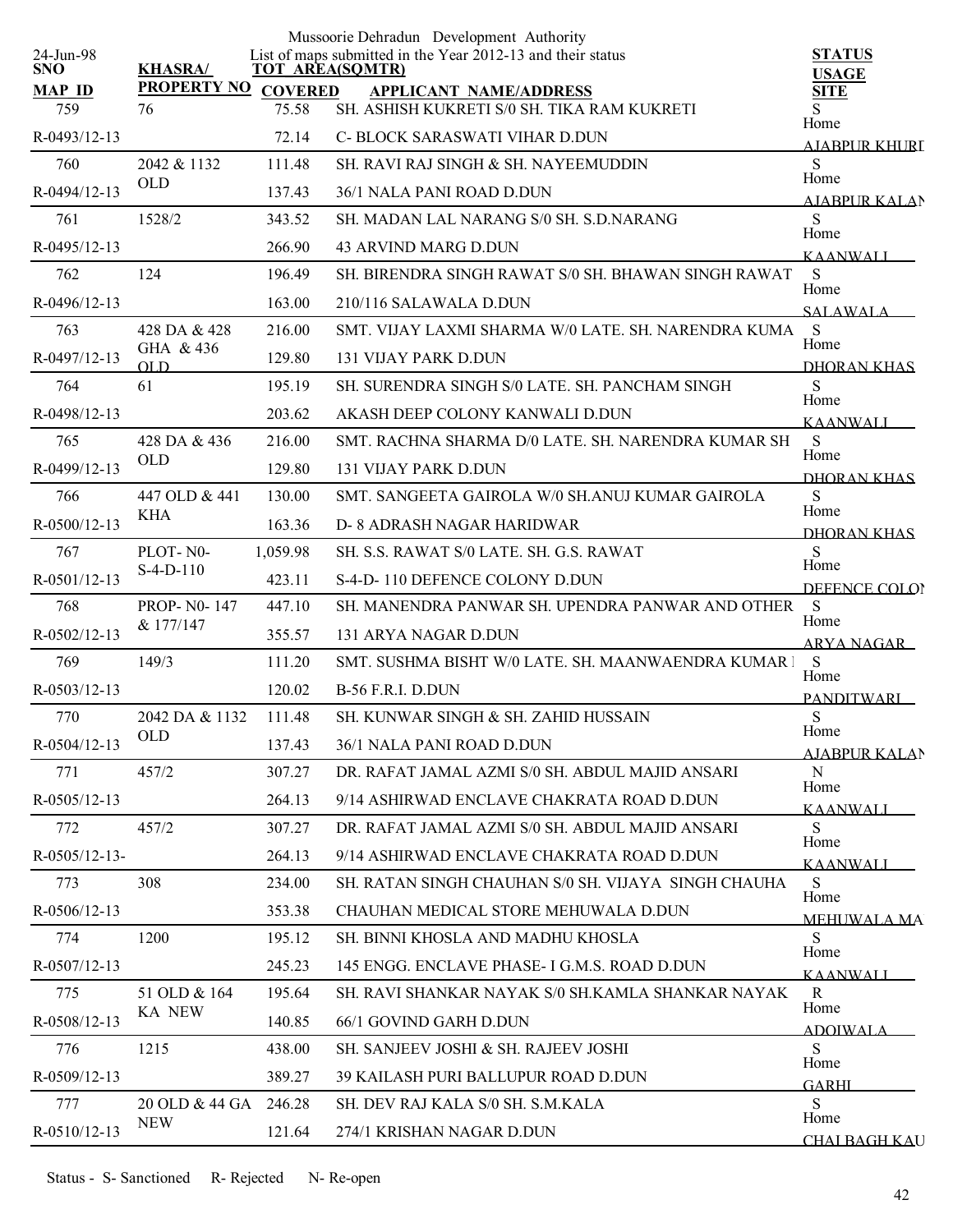|                         |                    |                | Mussoorie Dehradun Development Authority                                              |                              |
|-------------------------|--------------------|----------------|---------------------------------------------------------------------------------------|------------------------------|
| 24-Jun-98<br><b>SNO</b> | <b>KHASRA/</b>     |                | List of maps submitted in the Year 2012-13 and their status<br><b>TOT AREA(SQMTR)</b> | <b>STATUS</b>                |
| <b>MAP ID</b>           | <b>PROPERTY NO</b> | <b>COVERED</b> | <b>APPLICANT NAME/ADDRESS</b>                                                         | <b>USAGE</b><br><b>SITE</b>  |
| 778                     | PROP-N0-           | 164.98         | SH. VISHALDHINGRA S/0 SH. DILBAGH DHINGRA                                             | S<br>Home                    |
| R-0511/12-13            | 70/60/3            | 187.88         | 2 KAULAGARH ROAD D.DUN                                                                | <b>GARHI</b>                 |
| 779                     | 1345/1/2           | 215.14         | SMT. AMARJEET KAUR W/0 SH. PAVITRA SINGH                                              | ${\bf S}$                    |
| R-0512/12-13            |                    | 285.23         | C/0 ABHI MEDICAL STORE NEAR MANDIR LAL PUL PATEL NAC                                  | Home<br><b>KAANWALI</b>      |
| 780                     | 32                 | 150.69         | SH. RAJIV KUMAR GUPTA & SMT. SADHANA GUPTA                                            | S                            |
| R-0513/12-13            |                    | 269.31         | 39 F.R.I. PANDIT WARI D.DUN                                                           | Home<br>PITTHUWALA           |
| 781                     | <b>204 KHA</b>     | 138.26         | SH. MUKESH KUMAR SHARMA & SH. GAJENDRA SINGH PUNDI                                    | S<br>Home                    |
| R-0514/12-13            |                    | 97.58          | <b>GRAM &amp; P.O.- KANWALI D.DUN</b>                                                 | <b>NIRANIANPUR</b>           |
| 782                     | 1025               | 126.00         | SH. RAM CHARAN GAIROLA S/0 SH. V.P. GAIROLA                                           | ${\bf S}$<br>Home            |
| R-0515/12-13            |                    | 149.79         | JYOTI VIHAR SHASTRI NAGAR D.DUN                                                       | AIABPUR KALAN                |
| 783                     | 121 KHA NEW        | 119.00         | SMT. PRASANNI DEVI W/0 SH. BALBEER SINGH BHANDARI                                     | S<br>Home                    |
| R-0516/12-13            | & 188 OLD          | 111.76         | E-BLOCK SARASWATI VIHAR AJABPUR KHURD D.DUN                                           | AJABPUR KHURL                |
| 784                     | 187 & 478 GHA      | 83.80          | <b>SH. ASHOK KUMAR S/0 SH. RAM SARAN</b>                                              | S                            |
| R-0517/12-13            | <b>NEW</b>         | 85.99          | 50/45 BHANDARI BAGH D.DUN                                                             | Home<br>DEHRA KHAS           |
| 785                     | 300 KA             | 131.27         | SMT. RAMILA BHATT W/0 SH. LEELA DHAR BHATT                                            | S                            |
| R-0518/12-13            |                    | 214.53         | VIDHYA VIHAR SECOND KARGI ROAD D.DUN                                                  | Home<br><b>BANIARAWALA</b>   |
| 786                     | PROP-N0-83/1       | 239.08         | SMT. NIDHI NAITHANI W/0 SH. GIRISH NAITHANI                                           | S                            |
| R-0519/12-13            | & 204 NEW          | 214.05         | 83/1 NESHVILLA ROAD D.DUN                                                             | Home<br><b>NESHVILLA ROA</b> |
| 787                     | 1020               | 204.00         | SH. G.S.RANA S/0 LATE. SH. GAUTAM RANA                                                | S                            |
| R-0520/12-13            |                    | 177.85         | 31 SHANTI VIHAR AJABPUR KALAN D.DUN                                                   | Home<br><b>AJABPUR KALAN</b> |
| 788                     | 587                | 119.66         | SH. GAUTAM SHARMA S/0 SH. SHANKAR DUTT SHARMA                                         | S                            |
| R-0521/12-13            |                    | 122.14         | B-647 M.I.G. FLAT LOHNI ROAD SHAHDRA DELHI-93                                         | Home<br>BHARUWALA GR         |
| 789                     | 829                | 141.14         | SMT. DEEPA CHAUHAN W/0 SH. GOVIND SINGH CHAUHAN                                       | S                            |
| R-0522/12-13            |                    | 102.62         | JALI GAUN BELL ROAD CLEMENT TOWN D.DUN                                                | Home<br><b>BHARLIWALA GR</b> |
| 790                     | 393 OLD & 1366     | 175.00         | SMT. ROSHANI SATI W/0 SH. S.P. SATI                                                   | $\mathbf{R}$                 |
| R-0523/12-13            | <b>KA NEW</b>      | 199.96         | 252 NAUTIYAL BHAWAN MODAL COLONY ARAGHAR D.DUN                                        | Home<br><b>AJABPUR KHURI</b> |
| 791                     | 375                | 213.89         | SMT. MEENA THAPA W/0 SH. B.K. THAPA                                                   | S                            |
| R-0524/12-13            |                    | 203.96         | 46/4 KISHANPUR CANAL ROAD D.DUN                                                       | Home<br><b>KISHANPUR</b>     |
| 792                     | <b>PROP-N0-26</b>  | 201.81         | SH. VIPIN DAVER S/0 LATE, SH. A.N. DAVER                                              | S                            |
| R-0525/12-13            |                    | 347.66         | 26 MOHINI ROAD D.DUN                                                                  | Home<br><b>MOHINI ROAD</b>   |
| 793                     | PROP- N0-1/21      | 221.82         | SH. AAMIR ABBAS S/0 SH. ANWAR HUSSAIN                                                 | S                            |
| R-0526/12-13            |                    | 327.68         | R/0 MOHALLA HALKA MANGLOR                                                             | Home<br><b>DHAKPATTI</b>     |
| 794                     | 21                 | 202.00         | SH. NAVEEN CHANDRA JOSHI S/0 SH. TARA DUTT JOSHI                                      | S                            |
| R-0527/12-13            |                    | 212.08         | 308/1 CH. BIHARI LAL MARG PATHARIYA PIR D.DUN                                         | Home<br>CHOLIDHARY BII       |
| 795                     | 21 GHA             | 450.00         | SH. BHAGWATI PRASAD PANT S/0 LATE.SH. GUNA NAND PAN                                   | R                            |
| R-0528/12-13            |                    | 120.81         | <b>GRAM SUDDUWALA P.0.- JHANJRA D.DUN</b>                                             | Home<br><b>SUDDUWALA</b>     |
| 796                     | 819 OLD & 723      | 358.64         | SH. JAI SINGH GUSAIN S/0 SH. INDU MOHAN GUSAIN                                        | S                            |
| R-0529/12-13            | <b>KA NEW</b>      | 298.15         | 216-A ASHOK VIHAR AJABPUR KALAN D.DUN                                                 | Home<br>AJARPUR KALAN        |
|                         |                    |                |                                                                                       |                              |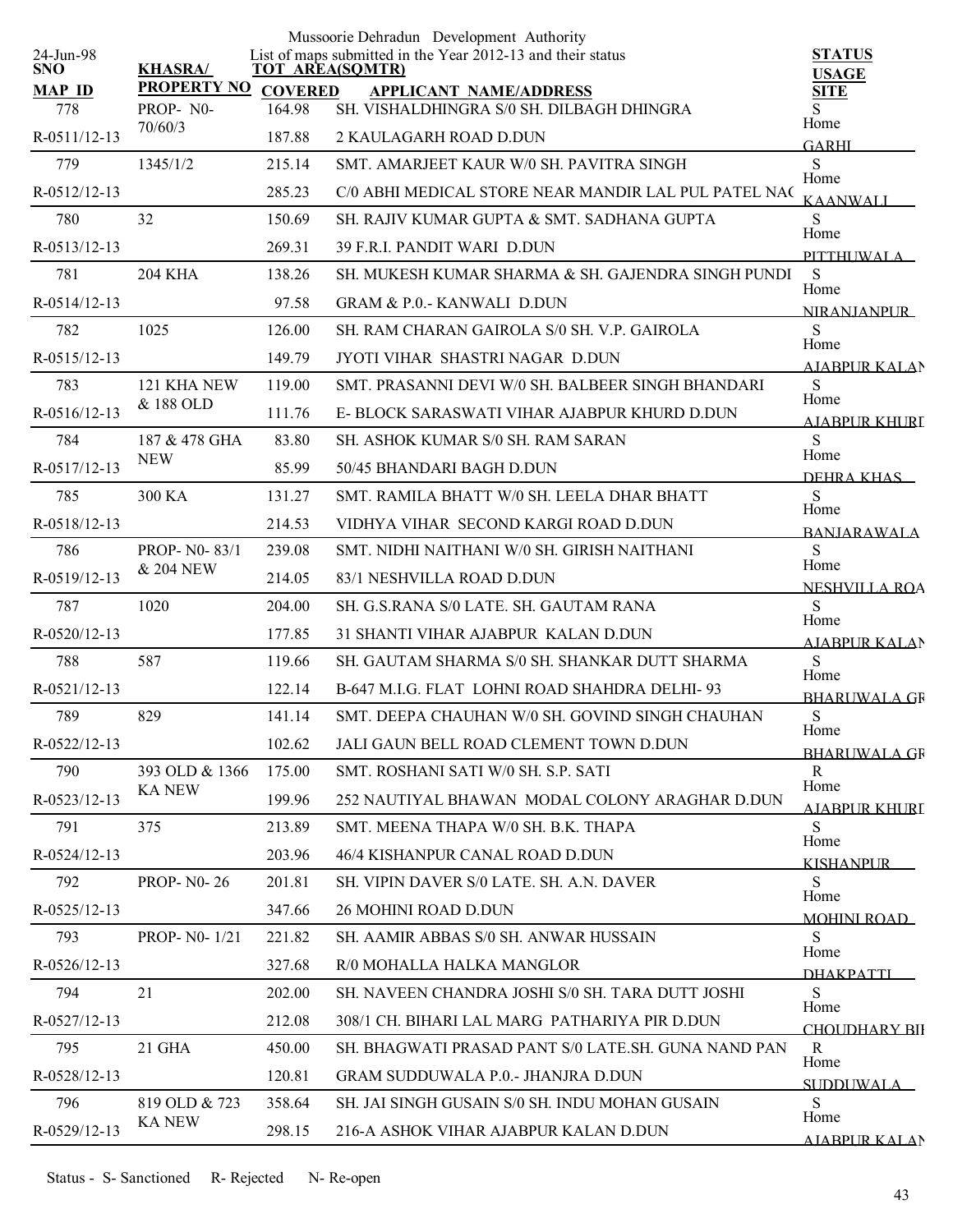|                         |                            |                | Mussoorie Dehradun Development Authority                                              |                               |
|-------------------------|----------------------------|----------------|---------------------------------------------------------------------------------------|-------------------------------|
| 24-Jun-98<br><b>SNO</b> | <b>KHASRA/</b>             |                | List of maps submitted in the Year 2012-13 and their status<br><b>TOT AREA(SQMTR)</b> | <b>STATUS</b><br><b>USAGE</b> |
| <b>MAP ID</b>           | <b>PROPERTY NO</b>         | <b>COVERED</b> | <b>APPLICANT NAME/ADDRESS</b>                                                         | <b>SITE</b>                   |
| 797                     | 233 DA & 148<br><b>OLD</b> | 66.26          | SH. MANOJ KUMAR S/0 LATE. SH. ANAND LAL                                               | S<br>Home                     |
| R-0530/12-13            |                            | 81.52          | 381/1 INDIRA NAGAR D.DUN                                                              | <b>HARBANSWALA</b>            |
| 798                     | 458 SA & 274<br><b>OLD</b> | 76.18          | SH. TARUN KANSAL S/0 LATE. SH. SUNIL KUMAR KANSAL                                     | S<br>Home                     |
| R-0531/12-13            |                            | 106.60         | 52 SAILOK - I G.M.S. ROAD D.DUN                                                       | <b>SEWALA KALAN</b>           |
| 799                     | 1547 DA                    | 330.69         | SH AVTAR SINGH & SMT ANITA KAUR                                                       | S<br>Home                     |
| $R - 0532/12 - 13$      |                            | 321.27         | 55 NAI BASTI GANDHI GRAM GURU ROAD PATEL NAGAR D.DU                                   | DEHRA KHAS                    |
| 800                     | 263                        | 207.45         | SH. HARISH CHANDRA S/0 SH. DHANI RAM                                                  | S<br>Home                     |
| R-0533/12-13            |                            | 149.36         | 11 KRISHNA VIHAR JAKHAN RAJPUR ROAD D.DUN                                             | <b>JAKHAN</b>                 |
| 801                     | 520                        | 122.67         | SMT. NEEMA SHAH W/0 SH. SURENDER SINGH SHAH                                           | S<br>Home                     |
| R-0534/12-13            |                            | 135.42         | VILL & P.O.- NAND PRAYAG DISTT- CHAMOLI GARHWAL                                       | DEHRA KHAS                    |
| 802                     | 1345/1/3                   | 90.71          | SMT. SHEELA GUPTA W/0 SH. GANESH GUPTA                                                | S                             |
| $R - 0535/12 - 13$      |                            | 92.44          | H. N0-412-B JAGADHARI YAMUNA NAGAR ROAD OPP-DIMP.                                     | Home<br><b>KAANWALI</b>       |
| 803                     | PROP-N0-86/1               | 191.82         | SH. GURVINDER SINGH & SMT. BHUPINDER KAUR                                             | S                             |
| $R-0536/12-13$          |                            | 295.03         | 98 GOVIND NAGAR RACE COURSE D.DUN                                                     | Home<br>RACE COURSE           |
| 804                     | PROP- N0-48 &              | 721.30         | SH. MUKESH GUPTA & SMT KIRAN GUPTA                                                    | S                             |
| R-0537/12-13            | 49 GOVIND<br><b>NAGAR</b>  | 508.54         | <b>138 DHAMA WALA D.DUN</b>                                                           | Home<br>RACE COURSE           |
| 805                     | 502                        | 117.05         | SH. BRIJESH GUPTA S/0 SH. H.P. GUPTA                                                  | N                             |
| R-0538/12-13            |                            | 189.04         | 7 RAM BAGH KANWALI ROAD D.DUN                                                         | Home<br><b>KAANWALI</b>       |
| 806                     | 502                        | 117.05         | SH. BRIJESH GUPTA S/0 SH. H.P. GUPTA                                                  | S                             |
| R-0538/12-13-           |                            | 189.04         | 7 RAM BAGH KANWALI ROAD D.DUN                                                         | Home<br><b>KAANWALI</b>       |
| 807                     | 632                        | 114.31         | SMT. POONAM YADAV W/0 SH. NARENDRA KUMAR YADAV                                        | S                             |
| R-0539/12-13            |                            | 114.09         | DRON WATIKA SAHASTRADHARA ROAD D.DUN                                                  | Home<br>TARLA NAGAL           |
| 808                     | 1008 KA                    | 168.40         | SMT. GEETA RATURI W/0 SH. PRABHU DUTT RATURI                                          | S                             |
| R-0540/12-13            |                            | 161.64         | C/0 SH. SHIV PRASAD BAHUGUNA 2- CHAKKI KIDDU WALA D.                                  | Home                          |
| 809                     | 748/3 MIN                  | 216.93         | SMT. BIJAYA SINGH                                                                     | <b>NATHANPUR</b><br>S         |
| R-0541/12-13            |                            | 239.96         | 334-C LANE NO 13, MOHIT NAGAR, DEHRADUN.                                              | Home                          |
| 810                     | 449 (656 KH)               | 97.55          | <b>SH. JAGJEEVAN RAM</b>                                                              | <b>KAANWALI</b><br>S          |
| R-0542/12-13            |                            | 88.03          | 305/2 RACE COURSE, DEHRADUN.                                                          | Home                          |
| 811                     | 61 KH                      | 522.23         | SH. HARISH KUMAR FARASI & AMIT SHARMA                                                 | <b>DEHRA KHAS</b><br>S        |
| R-0543/12-13            |                            | 428.09         | 46 PATHRI BAGH, DEHRADUN.                                                             | Home                          |
| 812                     | 369                        | 147.00         | SH. JAI KISHAN BHATT S/0 LATE. SH. SANT RAM BHATT                                     | <b>GUIRADA MANS</b><br>S      |
| R-0544/12-13            |                            | 102.38         | VILL & P.0- BANJARA WALA D.DUN                                                        | Home                          |
| 813                     | 1025 & 632 OLD             | 72.46          | SMT. BHAWNA GUPTA W/0 SH. PUNIT GUPTA                                                 | <b>BANIARAWALA</b><br>S       |
| R-0545/12-13            |                            | 94.44          | C/0 SWASTIK BHAWAN LANE- N0-9 CHAMAN VIHAR NIRANJA                                    | Home                          |
| 814                     | 149 CHHA &                 | 356.99         | SH. VIJAY BATRA S/0 SH. CHANDRA BHAN BATRA                                            | DEHRA KHAS<br>S               |
|                         | 154 GHA                    |                |                                                                                       | Home                          |
| R-0546/12-13            |                            | 395.82         | PATEL MARG KOTDWAR DISTT-PAURI GARHWAL                                                | <b>KEDARPUR</b>               |
| 815                     | 674                        | 106.87         | SH. RAM DUTT DHAUNDIYAL S/0 SH. SHIV DUTT DHAUNDIYA                                   | S<br>Home                     |
| R-0547/12-13            |                            | 131.11         | <b>GRAM SEWLA KALAN D.DUN</b>                                                         | <b>SEWALA KALAN</b>           |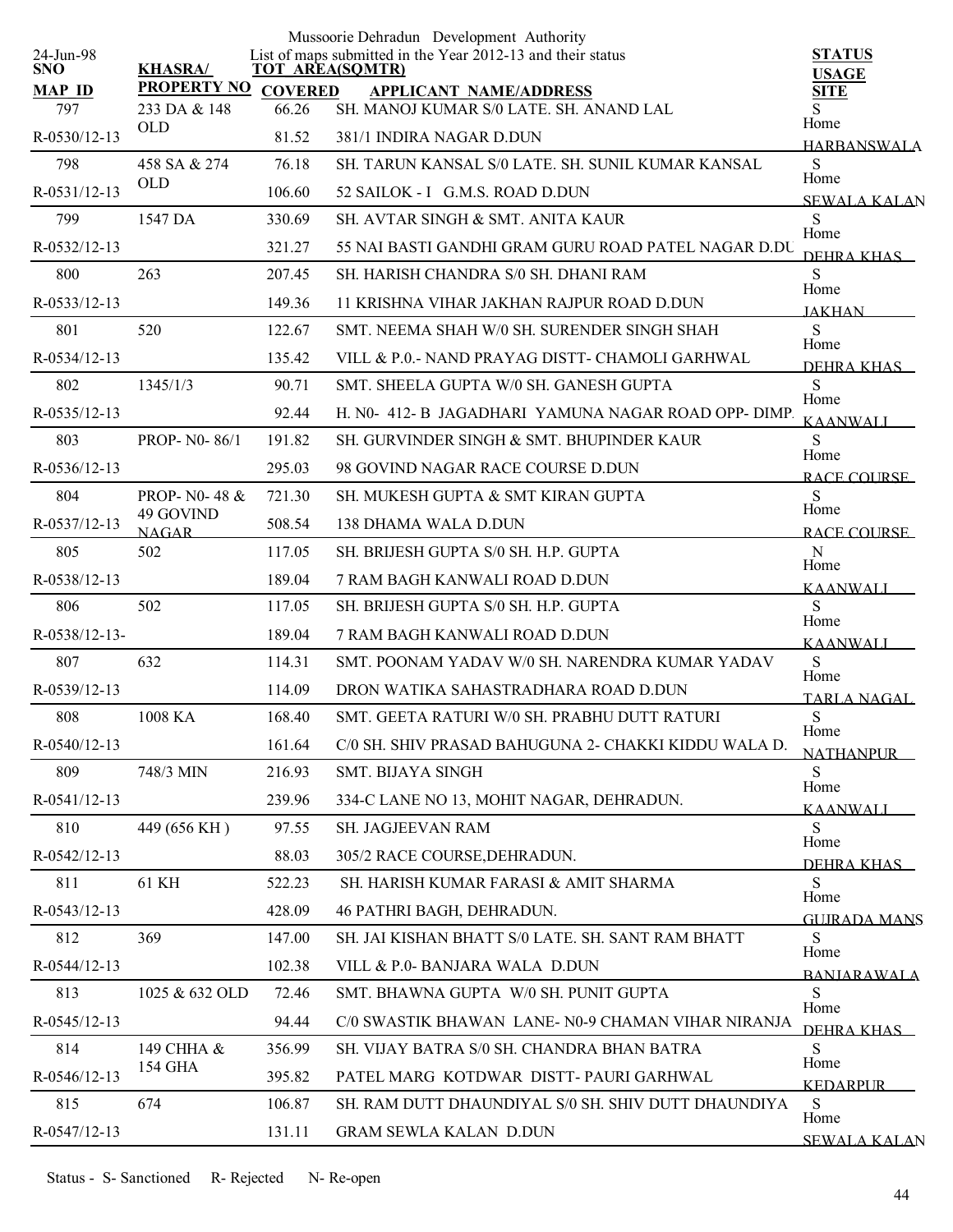| 24-Jun-98            |                            |                          | Mussoorie Dehradun Development Authority<br>List of maps submitted in the Year 2012-13 and their status | <b>STATUS</b>           |
|----------------------|----------------------------|--------------------------|---------------------------------------------------------------------------------------------------------|-------------------------|
| SNO.                 | <b>KHASRA/</b>             | <b>TOT AREA(SQMTR)</b>   |                                                                                                         | <b>USAGE</b>            |
| <b>MAP ID</b><br>816 | PROPERTY NO<br>157 & PLOT- | <b>COVERED</b><br>422.23 | <b>APPLICANT NAME/ADDRESS</b><br>SH. ALAM SINGH CHAUHAN S/0 LATE. SH. GHEPAL SINGH CHA                  | <b>SITE</b><br>S        |
| R-0548/12-13         | N0-S-4-B-172               | 334.92                   | VILL-BHANKOT P.0- SENDHIKHAL TEHSIL-LANSDOWNE DIS                                                       | Home                    |
| 817                  | PROP- N0-19 &              | 175.83                   | SH. KESHAV PRASAD BAHUGUNA S/0 LATE. SH. BISWANATH I                                                    | SHAH NAGAR<br>S         |
| R-0549/12-13         | 16 OLD                     | 196.22                   | 19- NALA PANI ROAD D.DUN                                                                                | Home                    |
| 818                  | 1223 GHA                   | 90.29                    | SH. SUSHIL KUMAR TIWARI S/0 SH. R.R. TIWARI                                                             | NALAPANI ROAJ<br>S      |
| R-0550/12-13         |                            | 70.13                    | <b>GRAM BANJARA WALA D.DUN</b>                                                                          | Home<br><b>MAIRA</b>    |
| 819                  | 193                        | 535.45                   | SH. PREM NATH KUMAR & SMT. SHEEL KUMAR                                                                  | ${\bf S}$               |
| R-0551/12-13         |                            | 511.60                   | R/0 GENERAL WING PREM NAGAR D.DUN                                                                       | Home<br><b>IDGAH</b>    |
| 820                  | 187 & 476 GHA              | 204.46                   | SH. AJAY KUMAR S/0 SH. MADAN LAL                                                                        | S                       |
| R-0552/12-13         | <b>NEW</b>                 | 119.93                   | 35/2 BHANDARI BAGH D.DUN                                                                                | Home<br>DEHRA KHAS      |
| 821                  | 26 NEW & 222               | 178.37                   | SH. RAJENDER SINGH KHATI S/0 SH. KHUSHAL SINGH KHATI                                                    | ${\bf S}$               |
| R-0553/12-13         | <b>OLD</b>                 | 159.43                   | <b>GRAM DANDA DHORAN D.DUN</b>                                                                          | Home<br>DANDA DHORAN    |
| 822                  | 26                         | 195.00                   | SH. HARI KRISHAN SINGH RANA S/0 SH. P.S. RANA                                                           | S                       |
| R-0554/12-13         |                            | 118.26                   | <b>GRAM DANDA DHORAN D.DUN</b>                                                                          | Home<br>DANDA DHORAN    |
| 823                  | 1345/1/3                   | 86.39                    | SH GANESH GUPTA S/0 SH. HARI RAM GUPTA                                                                  | S                       |
| R-0555/12-13         |                            | 109.00                   | 412- B JAGADHARI YAMUNA NAGAR D.DUN                                                                     | Home<br><b>KAANWALI</b> |
| 824                  | 660.662 GA                 | 195.17                   | SH. ASHOK KUMAR SUKHIJA S/0 LATE. SH. PRAKASH LAL SUKI                                                  | S<br>Home               |
| R-0556/12-13         |                            | 203.78                   | C-3 CENTRAL GREEN NIT. FARIDABAD                                                                        | DEHRA KHAS              |
| 825                  | 595 OLD & 1235             | 224.00                   | SMT. KUSUM GOYAL W/0 SH. BRIJ MOHAN                                                                     | S<br>Home               |
| R-0557/12-13         | <b>DA NEW</b>              | 191.44                   | R/0 OGAL BHATTA SUBHASH NAGAR D.DUN                                                                     | <b>MAJRA</b>            |
| 826                  | 587                        | 122.05                   | SMT. MAMTA PUNDIR W/0 SH. JITENDER KUMAR PUNDIR                                                         | S<br>Home               |
| R-0558/12-13         |                            | 166.26                   | H. NO-10-C TYPE-4 SECTOR 5-B B.H.E.L RANIPUR HARIDWAR                                                   | <b>BHARUWALA GR</b>     |
| 827                  | 778 GA                     | 128.00                   | SH. ABDUL WAZID S/0 SH. ABDUL SALAM                                                                     | ${\bf S}$<br>Home       |
| R-0559/12-13         |                            | 221.90                   | 17-D SHIMLA ENCLAVE SEWLA KALAN D.DUN                                                                   | <b>MAJRA</b>            |
| 828                  | 393                        | 217.47                   | SH. PRADHUMAN CHANDRA KIMOTHI S/0 LATE. SH. KRISHAN (                                                   | S<br>Home               |
| R-0560/12-13         |                            | 245.85                   | 47 ANAND VIHAR DHARAMPUR D.DUN                                                                          | <b>BADRIPUR</b>         |
| 829                  | 49 TA & 36 OLD             | 376.00                   | SMT. SEETA DEVI PANWAR W/0 SH. DAYAL SINGH PANWAR                                                       | ${\bf S}$<br>Home       |
| R-0561/12-13         |                            | 185.24                   | R/0 LANE- 2 EKTA VIHAR SAHASTRADHARA ROAD D.DUN                                                         | AAMWALA TARI            |
| 830                  | 8 KA /18                   | 109.22                   | SH. TARUN KUMAR & SMT. RAJNI                                                                            | S<br>Home               |
| R-0562/12-13         |                            | 119.02                   | 84 KANDOLI BANK COLONY NEAR RAJPUR ROAD D.DUN                                                           | <b>KANDOLI</b>          |
| 831                  | 636                        | 119.86                   | SH. MANISH KOTIYAL S/0 SH. RAJENDRA PRASAD KOTIYAL                                                      | S<br>Home               |
| R-0563/12-13         |                            | 91.76                    | VILL-DHARAMPUR DANDA P.0-NEHRU COLONY D.DUN                                                             | DHARAMPUR DA            |
| 832                  | 1020 KHA                   | 155.00                   | SH. BINOD KUMAR S/0 SH. CHANDRA MANI KUKRETI                                                            | S<br>Home               |
| R-0564/12-13         |                            | 135.92                   | VIDHYA VIHAR PHASE- II DEHRA KHAS D.DUN                                                                 | DEHRA KHAS              |
| 833                  | 1712 (OLD-363)             | 123.26                   | SH. GOVIND SINGH NEGI & SH. SANJAY KANDARI                                                              | S<br>Home               |
| R-0565/12-13         |                            | 78.48                    | SARSWATI SADAN, 98 PRAGATI VIHAR, LANE NO-3 DHARAMP                                                     | <b>AJABPUR KHURI</b>    |
| 834                  | 1011/1                     | 139.40                   | <b>MOH.UJAIR</b>                                                                                        | S<br>Home               |
| R-0566/12-13         |                            | 175.94                   | MAHMOOD NAGAR, ROORKI, MUJJAFARNAGAR.                                                                   | <b>KAANWALI</b>         |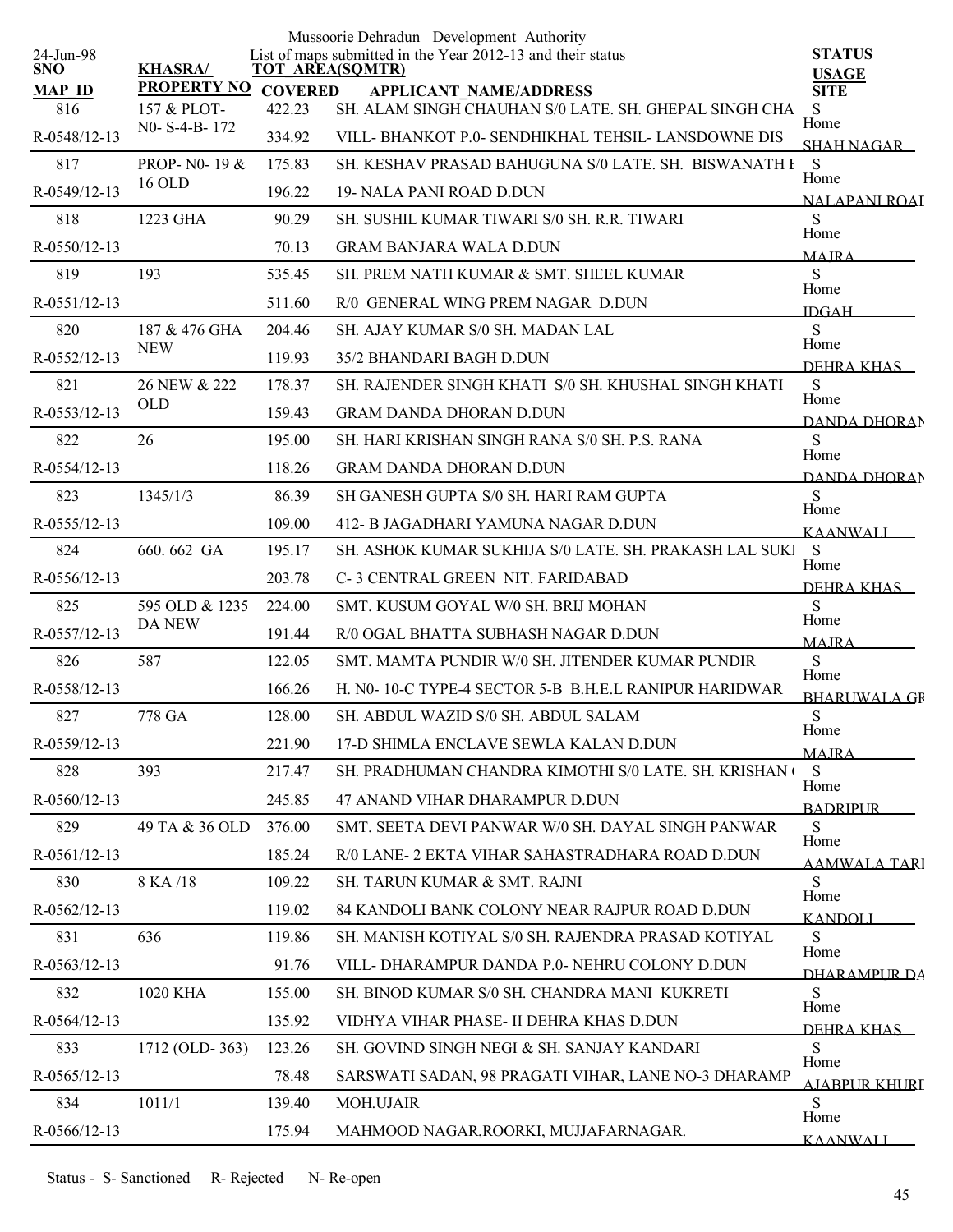| 24-Jun-98            |                                  |                          | Mussoorie Dehradun Development Authority<br>List of maps submitted in the Year 2012-13 and their status | <b>STATUS</b>                     |
|----------------------|----------------------------------|--------------------------|---------------------------------------------------------------------------------------------------------|-----------------------------------|
| <b>SNO</b>           | <b>KHASRA/</b>                   |                          | <b>TOT AREA(SQMTR)</b>                                                                                  | <b>USAGE</b>                      |
| <b>MAP ID</b><br>835 | <b>PROPERTY NO</b><br>1011/1 MIN | <b>COVERED</b><br>139.40 | <b>APPLICANT NAME/ADDRESS</b><br><b>SMT. SHIWANI KAMBOJ</b>                                             | <b>SITE</b>                       |
| R-0567/12-13         |                                  | 175.94                   | 35 SAI LOK, PHASE 1, DEHRADUN.                                                                          | Home                              |
| 836                  | 337(33)                          | 140.46                   | <b>SH. VIPUL KUMAR JAIN</b>                                                                             | <b>KAANWALI</b><br>S              |
| R-0568/12-13         |                                  | 150.82                   | 243 KHURBURA MOHALLA DEHRADUN.                                                                          | Home                              |
| 837                  | 632 (NEW-1025)                   | 72.46                    | <b>SMT. ANUPAMA GUPTA</b>                                                                               | <b>KAANWALI</b><br>S              |
| R-0569/12-13         |                                  | 94.44                    | LANE NO-9 CHAMAN VIHAR, NIRANJANPUR, D.DUN                                                              | Home                              |
| 838                  | 307                              | 249.71                   | SH. PARAMJEET SINGH                                                                                     | DEHRA KHAS<br>S                   |
| R-0570/12-13         |                                  | 296.52                   | 11/2 BALBIR ROAD, DEHRADUN.                                                                             | Home                              |
| 839                  | 402                              | 254.00                   | <b>SMT.RUKMANI PETWAL</b>                                                                               | <b>DHARMPI IR</b><br>S            |
| R-0571/12-13         |                                  | 234.82                   | PREET VIHAR, SAHARANPUR ROAD, DEHRADUN                                                                  | Home                              |
| 840                  | 17/1                             | 293.00                   | SH. RAJENDRA PRASHAD RATURI                                                                             | <b>NIRANIANPI IR</b><br>S         |
| R-0572/12-13         |                                  | 195.56                   | DHARAMPUR, DEHRADUN.                                                                                    | Home                              |
| 841                  | 369/1                            | 150.44                   | SH. AKHILESHWAR PRASAD                                                                                  | PREMPUR MAEI (<br>${\bf N}$       |
| R-0573/12-13         |                                  | 192.00                   | 4 MADHORAM BUILDING, CHAKRATA ROAD, DEHRADUN.                                                           | Home                              |
| 842                  | 369/1                            | 150.44                   | SH. AKHILESHWAR PRASAD                                                                                  | <b>KAANWALL</b><br>S              |
| R-0573/12-13-        |                                  | 192.00                   | 4 MADHORAM BUILDING, CHAKRATA ROAD, DEHRADUN.                                                           | Home                              |
| 843                  | 157 KA                           | 111.00                   | <b>SH.GAGANDEEP SINGH</b>                                                                               | <b>KAANWALI</b><br>S              |
| R-0574/12-13         |                                  | 135.65                   | 64/151 PATEL NAGAR, DEHRADUN.                                                                           | Home                              |
| 844                  | 1492/2/6                         | 280.00                   | SMT. EKTA                                                                                               | <b>NIRANJANPUR</b><br>S           |
| R-0575/12-13         |                                  | 269.59                   | 29 DRONAPURI G.M.S. ROAD, DEHRADUN.                                                                     | Home                              |
| 845                  | 151 MIN                          | 270.00                   | SH. JAY KUMAR                                                                                           | <b>KAANWALI</b><br>S              |
| R-0576/12-13         |                                  | 212.30                   | NEW JYOTI VIHAR, SHASTRI NAGAR, AJABPUR KALAN, D.DUN                                                    | Home                              |
| 846                  | <b>705 KHA</b>                   | 117.10                   | SH. JAGAT RAM SEMWAL                                                                                    | <b>AJABPUR KALAN</b><br>${\bf S}$ |
| R-0577/12-13         |                                  | 148.72                   | VILL & P-KOT, BANHGAR, RUDRAPRYAG.                                                                      | Home                              |
|                      |                                  |                          |                                                                                                         | DEHRA KHAS                        |
| 847                  | 1732                             | 167.20                   | <b>SMT. VINITA</b>                                                                                      | S<br>Home                         |
| R-0578/12-13         |                                  | 170.26                   | HALDA PANI, GOPESHWAR, CHAMOLI.                                                                         | AJABPUR KALAN                     |
| 848                  | $26-B$                           | 140.52                   | SH. BRIJESH DHAWAN                                                                                      | S<br>Home                         |
| R-0579/12-13         |                                  | 159.65                   | 33/15 CIRCULAR ROAD, DEHRADUN.                                                                          | <b>MOHINI ROAD</b>                |
| 849                  | 146/1 & 1284                     | 315.64                   | SMT. BEENA SHARMA W/0 SH.A.K. SHARMA                                                                    | S<br>Home                         |
| R-0580/12-13         |                                  | 85.18                    | 180 BALLUPUR ROAD BLOCK- I D.DUN                                                                        | <b>GARHI</b>                      |
| 850                  | 501 KA & 519<br><b>OLD</b>       | 250.83                   | SH. RAJESH KUMAR PUNDIR S/0 SH. SUMER SINGH PUNDIR                                                      | S<br>Home                         |
| R-0581/12-13         |                                  | 311.72                   | C/0 INDIA GLAIKOLASH LTD. KASHIPUR UDDAM SINGH NAGA                                                     | DHORAN KHAS                       |
| 851                  | 142 KHA                          | 110.92                   | SH. KULBIR SINGH & SH. AMRIT PAL SINGH                                                                  | S<br>Home                         |
| R-0582/12-13         |                                  | 137.68                   | 17- A RACE COURSE D.DUN                                                                                 | PITTHUWALA                        |
| 852                  | 211                              | 331.57                   | SMT. SAVITA JOSHI W/0 SH. RAKESH JOSHI                                                                  | S<br>Home                         |
| R-0583/12-13         |                                  | 224.52                   | 537/1 PRAGATI VIHAR DHARAMPUR D.DUN                                                                     | <b>AJABPUR KALAN</b>              |
| 853                  | 1948                             | 253.00                   | SH. SHURVIR CHAND RAMOLA & SH. NARENDRA CHAND RAM                                                       | S<br>Home                         |
| R-0584/12-13         |                                  | 280.60                   | AJABPUR KALAN BANGALI KOTHI CHOWK D.DUN                                                                 | AJARPUR KALAN                     |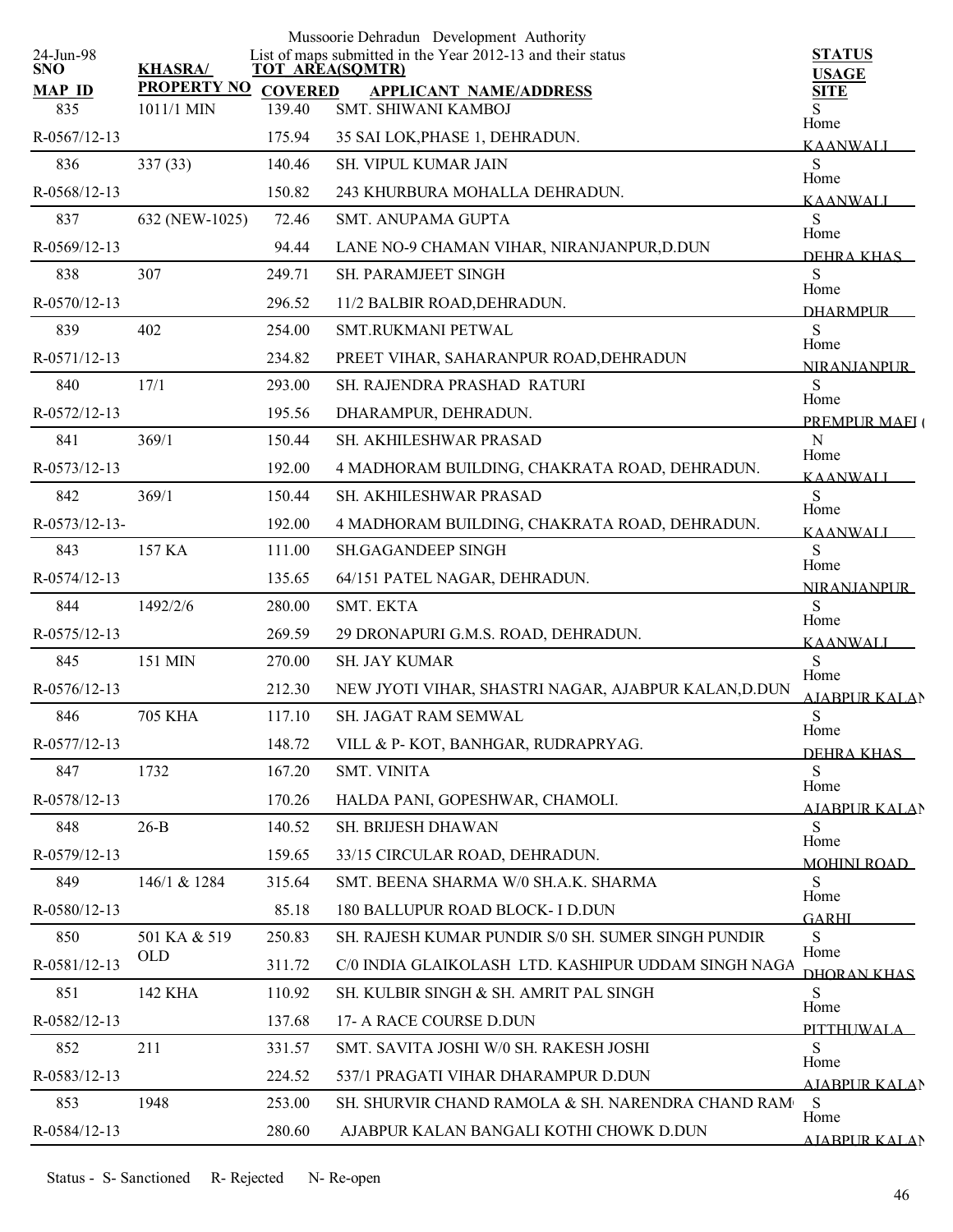|                         |                    |                | Mussoorie Dehradun Development Authority                                              |                                      |
|-------------------------|--------------------|----------------|---------------------------------------------------------------------------------------|--------------------------------------|
| 24-Jun-98<br><b>SNO</b> | <b>KHASRA/</b>     |                | List of maps submitted in the Year 2012-13 and their status<br><b>TOT AREA(SQMTR)</b> | <b>STATUS</b><br><b>USAGE</b>        |
| <b>MAP ID</b>           | <b>PROPERTY NO</b> | <b>COVERED</b> | <b>APPLICANT NAME/ADDRESS</b>                                                         | <b>SITE</b>                          |
| 854                     | 967                | 267.53         | SMT. MEENA PUNDIR & SMT JAIWANTI PUNDIR                                               | S.<br>Home                           |
| R-0585/12-13            |                    | 205.94         | <b>GRAM KANWALI D.DUN</b>                                                             | <b>KAANWALI</b>                      |
| 855                     | 67 OLD& 187        | 265.46         | SMT. INDRA W/0 SH. DHAN RAJ                                                           | S<br>Home                            |
| R-0586/12-13            | <b>NEW</b>         | 294.04         | 51/17 SAI LOK COLONY D.DUN                                                            | <b>NIRANIANPUR</b>                   |
| 856                     | 458 SA & 274       | 99.00          | SH. VAIBHAV GOYAL S/0 SH. VIMAL PRASAD GOYAL                                          | S<br>Home                            |
| R-0587/12-13            | <b>OLD</b>         | 103.34         | 52 SAI LOK - I G.M.S. ROAD D.DUN                                                      | <b>SEWALA KALAN</b>                  |
| 857                     | 1066 GA            | 214.00         | SMT. MATWARI DEVI W/0 SH. PREM SINGH RAWAT                                            | S                                    |
| R-0588/12-13            |                    | 245.52         | C/0 SH RAJENDRA SINGH RAWAT WARD N0-31 RAJEEV NAGA                                    | Home<br><b>AIABPURKALAN</b>          |
| 858                     | 858 GA             | 111.52         | SH. SHAMBHOO BHATT S/0 LATE, SH. B.R. BHATT                                           | S                                    |
| R-0589/12-13            |                    | 70.07          | M.I.G - 155 INDIRA PURAM G.M.S. ROAD D.DUN                                            | Home<br><b>NIRANIANPUR</b>           |
| 859                     | PROP- N0-1/21      | 221.82         | SH. MUSLIM KHAN S/0 LATE. SH. ASHRAF KHAN                                             | S                                    |
| R-0590/12-13            |                    | 327.68         | D-258 ABDUL FAZAL B.N.C. JAMIA OKHLA NEW DELHI -25                                    | Home<br>DAK PATTI                    |
| 860                     | <b>300 KHA</b>     | 74.84          | <b>SH. IRFAN AHMED S/0 MOHAMAD YUNUS</b>                                              | S                                    |
| R-0591/12-13            |                    | 78.98          | 32 MOTI BAZAR D.DUN                                                                   | Home<br><b>MAIRA</b>                 |
| 861                     | 1134 GA            | 88.00          | SH. BHUPENDER SINGH & SH. SANJAY KUMAR                                                | S                                    |
| R-0592/12-13            |                    | 107.60         | NEW BHAGAT SINGH COLONY SAHARANPUR                                                    | Home<br><b>MAIRA</b>                 |
| 862                     | 801OLD & 1005      | 104.00         | SH. SATENDER SINGH S/0 SH. HARPAL SINGH                                               | S                                    |
| R-0593/12-13            | KA. 1019 KHA       | 101.56         | SUBHASH NAGAR CLEMENT TOWN D.DUN                                                      | Home                                 |
| 863                     | 1082 KHA           | 276.02         | SH. VINOD KUMAR GUPTA S/0 SH. PAWAN KUMAR GUPTA                                       | <b>MAJRA</b><br>S                    |
| R-0594/12-13            |                    | 293.26         | SUBHASH NAGAR SARWARKAR MARG SUBHASH NAGAR D.D                                        | Home                                 |
| 864                     | 953 OLD & 1769     | 188.00         | SH. JYOTI PRASAD NAUTIYAL S/0 SH. HIRA MANI NAUTIYAL                                  | <b>MAJRA</b><br>${\bf R}$            |
| R-0595/12-13            | <b>KANEW</b>       | 71.77          | DEEP NAGAR AJABPUR KALAN D.DUN                                                        | Home                                 |
| 865                     | PLOT- N0-97-B      | 120.00         | <b>SH. JAGMEET SINGH S/0 SH. KULDEEP SINGH</b>                                        | <b>AJABPUR KALAN</b><br>$\mathbb{R}$ |
| R-0596/12-13            | <b>HIG</b>         | 145.23         | 89 GOVIND NAGAR RACE COURSE D.DUN                                                     | Home                                 |
| 866                     | PLOT-N0-           | 120.00         | SH. KULDEEP SINGH S/0 LATE. SH. GURMUKH SINGH                                         | MDDA COLONY<br>R                     |
| R-0597/12-13            | A-97-B HIG         | 145.23         | 88 GOVIND NAGAR RACECOURSE D.DUN                                                      | Home                                 |
| 867                     | <b>PROP-N0-49</b>  | 102.23         | SMT. AMRITA KAUR W/0 SH. MAHENDER SINGH                                               | MDDA COLONY<br>S                     |
| R-0598/12-13            |                    | 163.62         | <b>49 GANDHI ROAD D.DUN</b>                                                           | Home                                 |
| 868                     | <b>148 KHA</b>     | 184.00         | SH. KUNWAR SARDAR SINGH S/0 SH. VINDER SINGH                                          | <b>GANDHI ROAD</b><br>S              |
| R-0599/12-13            |                    | 74.25          | <b>GRAM CHIDOWALI D.DUN</b>                                                           | Home                                 |
| 869                     | 45                 | 201.67         | SMT. REETU DHOOPAR W/0 SH. HEMANT DHOOPAR                                             | <b>CHIDOWALI</b><br>S                |
| R-0600/12-13            |                    | 93.68          | C/0 KALIKA VIHAR MAJRI MAFFI D.DUN                                                    | Home                                 |
| 870                     | 521                | 208.00         | SH. BHAJAN SINGH GUSAIN URF RANJIT SINGH GUSAIN                                       | <b>BADRIPLIR</b><br>S                |
| R-0601/12-13            |                    | 332.01         | 62 BAKRAL WALA D.DUN                                                                  | Home                                 |
| 871                     | 34 TA              | 678.47         | DR. JASWANT SINGH DHARAMSATTU S/0 LATE. SH. GOVIND S                                  | HATHIBARKALA<br>S                    |
| R-0602/12-13            |                    | 217.85         | <b>GRAM KAULAGARH D.DUN</b>                                                           | Home                                 |
| 872                     | 20 & 46 NEW        | 225.92         | SH. VED PRAKASH AHUJA .SMT. SHAKUNTALA AHUJA & SMT.                                   | KAULAGARH<br>S                       |
| R-0603/12-13            |                    |                |                                                                                       | Home                                 |
|                         |                    | 373.55         | GRAM CHAI BAGH KAULAGARH D.DUN                                                        | <b>CHAI BAGH KAU</b>                 |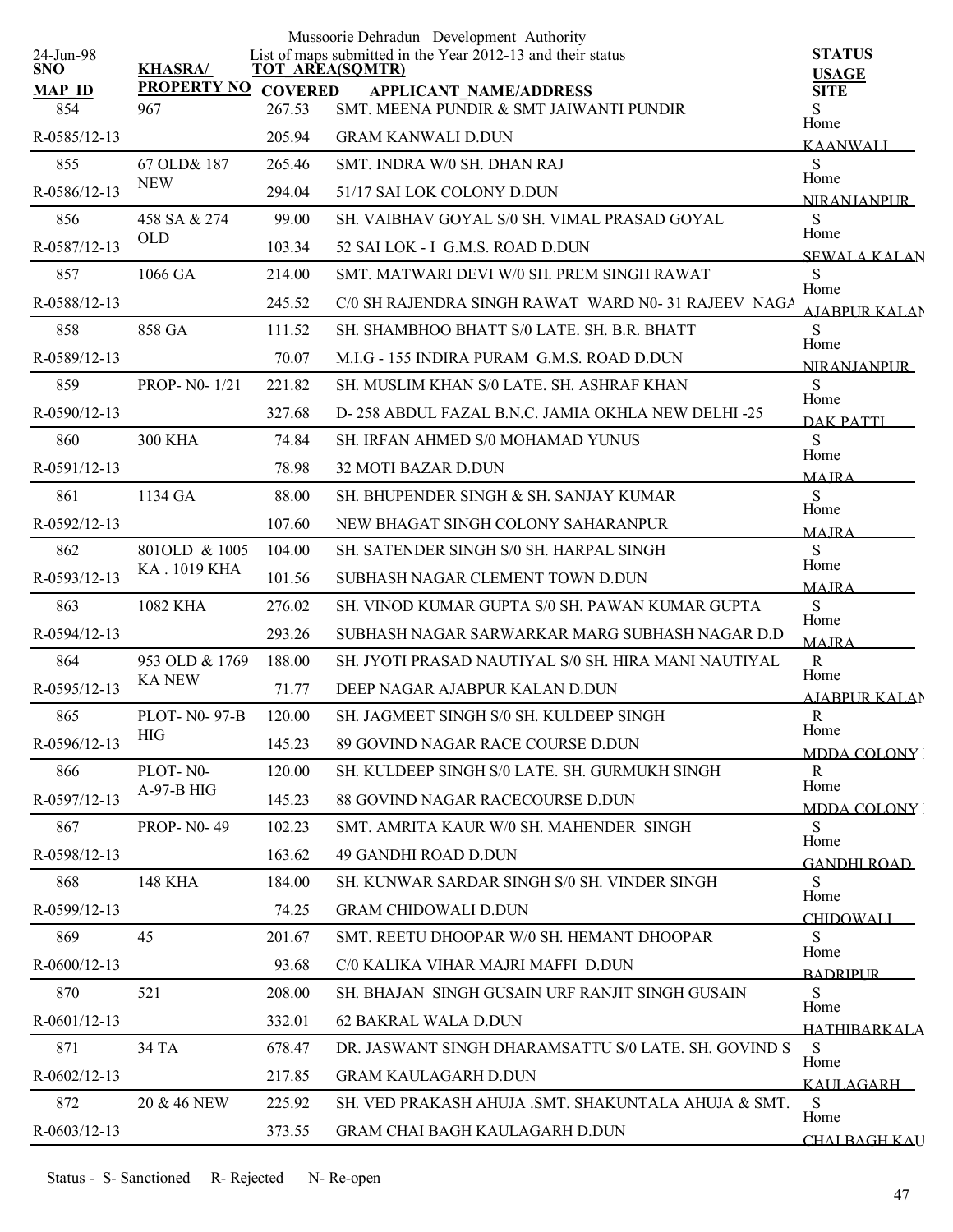|                         |                              |                | Mussoorie Dehradun Development Authority                                              |                               |
|-------------------------|------------------------------|----------------|---------------------------------------------------------------------------------------|-------------------------------|
| 24-Jun-98<br><b>SNO</b> | <b>KHASRA/</b>               |                | List of maps submitted in the Year 2012-13 and their status<br><b>TOT AREA(SQMTR)</b> | <b>STATUS</b><br><b>USAGE</b> |
| <b>MAP ID</b>           | <b>PROPERTY NO</b>           | <b>COVERED</b> | <b>APPLICANT NAME/ADDRESS</b>                                                         | <b>SITE</b>                   |
| 873                     | 1443                         | 95.65          | SH. RAJENDRA AGGARWAL S/0 SH. OM PRAKASH                                              | S.<br>Home                    |
| $R-0604/12-13$          |                              | 112.46         | GRAM KANWALI DWARIKA PURI D.DUN                                                       | <b>KAANWALI</b>               |
| 874                     | 457                          | 614.78         | SH. VIJENDRA KUMAR THAPLIYAL S/0 LATE. SH. SATYA PRAS.                                | N<br>Home                     |
| $R-0605/12-13$          |                              | 697.51         | H.NO- 9 VYOM PRASTH G.M.S. ROAD D.DUN                                                 | <b>IHA IRA</b>                |
| 875                     | 457                          | 614.78         | SH. VIJENDRA KUMAR THAPLIYAL S/0 LATE. SH. SATYA PRAS.                                | S<br>Home                     |
| $R-0605/12-13-$         |                              | 697.51         | H.NO- 9 VYOM PRASTH G.M.S. ROAD D.DUN                                                 | <b>IHA IRA</b>                |
| 876                     | 253/1 OLD & 2                | 116.17         | SH. VIRENDRA SINGH S/0 LATE. SH. MOHAR SINGH                                          | S<br>Home                     |
| $R-0606/12-13$          |                              | 137.50         | BRAHAM PURI SAHASTRA DHARA D.DUN                                                      | DANDA DHORAN                  |
| 877                     | 86 OLD & 339                 | 237.36         | SH. SHIV PRASAD SEMWAL S/0 SH. MURLIDHAR SEMWAL                                       | S                             |
| R-0607/12-13            | <b>KA NEW</b>                | 218.58         | <b>GRAM AJABPUR KHURD D.DUN</b>                                                       | Home<br>AIABPUR KHURT         |
| 878                     | 767 NEW & 196                | 141.07         | SMT. SUNITA RAWAT W/0 SH. BHEEM SINGH RAWAT                                           | $\mathbf R$                   |
| R-0608/12-13            | <b>OLD</b>                   | 152.69         | SANGAM VIHAR CHANDER BANI D.DUN                                                       | Home<br><b>SEWALA KALAN</b>   |
| 879                     | 23/K                         | 176.85         | SMT. MADHU BISHT W/0 SH. UTTAM SINGH BISHT                                            | S                             |
| R-0609/12-13            |                              | 206.29         | CENTRAL SCHOOL FOR TIBETTANS HERBERT PUR D.DUN                                        | Home<br><b>SEWALA KALAN</b>   |
| 880                     | 130                          | 189.52         | SH. SATISH KUMAR S/0 SH. JAI SINGH                                                    | $\mathbf N$                   |
| R-0610/12-13            |                              | 226.00         | H.N0-42/2 MAHARANI BAGH PHASE- II BALLUPUR D.DUN                                      | Home<br><b>KAANWALI</b>       |
| 881                     | 130                          | 189.52         | SH. SATISH KUMAR S/0 SH. JAI SINGH                                                    | S                             |
| $R-0610/12-13-$         |                              | 226.00         | H.N0-42/2 MAHARANI BAGH PHASE- II BALLUPUR D.DUN                                      | Home<br><b>KAANWALI</b>       |
| 882                     | 1013 KA                      | 231.78         | SMT. NISHA MEHARWAL W/0 SH. MUKESH MEHARWAL                                           | $\mathbf R$                   |
| R-0611/12-13            |                              | 188.02         | C/0 SH. NARESH KUMAR SANGAM VIHAR SEWLA KALAN D.DU                                    | Home<br><b>SEWALA KALAN</b>   |
| 883                     | <b>PLOT-N0-14</b>            | 250.83         | SH. TRILOKI NARAYAN UPADHYAYA S/0 SH. PT. H. NARAYAN                                  | <sub>S</sub>                  |
| $R-0612/12-13$          |                              | 186.15         | 137/85 KHAN BANDHU MARG OLD SURVEY ROAD D.DUN                                         | Home<br><b>OLD SURVEY RO</b>  |
| 884                     | 47/2                         | 85.45          | SH. MURARI LAL S/0 LATE.SH. BHAGWATI PRASAD                                           | S                             |
| $R-0613/12-13$          |                              | 95.66          | 23 IDGAH KUMAR MANDI D.DUN                                                            | Home<br><b>CHUKKHUWALA</b>    |
| 885                     | 28 & NEW N0-                 | 423.74         | SH. AMIT KAPOOR S/0 SH. KAMAL KUMAR KAPOOR                                            | R                             |
| R-0614/12-13            | 29 DILLA RAM<br><b>BAZAR</b> | 546.53         | 8 ASHIMA VIHAR CLEMENT TOWN D.DUN                                                     | Home<br><b>OLD SURVEY RO</b>  |
| 886                     | 1158                         | 83.73          | SH. AMARJEET SINGH CHABDA & SH. SARABDEEP SINGH MAN                                   | S                             |
| R-0615/12-13            |                              | 95.10          | 514 RACE COURSE VALLEY D.DUN                                                          | Home<br><b>KAANWALI</b>       |
| 887                     | 1158                         | 86.74          | SMT. MAHENDER JEET KAUR W/0 SARDAR VASHU DEV SINGH                                    | S                             |
| $R-0616/12-13$          |                              | 101.18         | 514 RACE COURSE VALLEY RACE COURSE D.DUN                                              | Home<br><b>KAANWALI</b>       |
| 888                     | 883                          | 120.82         | SH. WASHIM AHMED S/0 SH. KHURSHEED AHMED                                              | S                             |
| R-0617/12-13            |                              | 116.98         | 32 SHRIDEV SUMAN NAGAR D.DUN                                                          | Home<br><b>KAANWALI</b>       |
| 889                     | 31 (44 DHA)                  | 249.50         | SH. SUNIL THAKUR & SMT NEENA THAKUR                                                   | S                             |
| R-0618/12-13            |                              | 265.50         | 150 KHURBURA, DEHRADUN.                                                               | Home                          |
| 890                     | 1158                         | 84.80          | SMT. KAVLEEN KAUR W/O SH. AMARJEET SINGH                                              | CHAI BAGH KAU<br>S            |
| R-0619/12-13            |                              | 97.37          | 514 RACE COURSE VELLY DEHRADUN.                                                       | Home                          |
| 891                     | 20 (NEW-22)                  | 173.00         | SH. VIRBHAN GUPTA & SMT ANITA GUPTA                                                   | <b>KAANWALI</b><br>S          |
| R-0620/12-13            |                              | 101.53         | 55 GURU ROAD. DEHRADUN.                                                               | Home                          |
|                         |                              |                |                                                                                       | SARASWATI SON                 |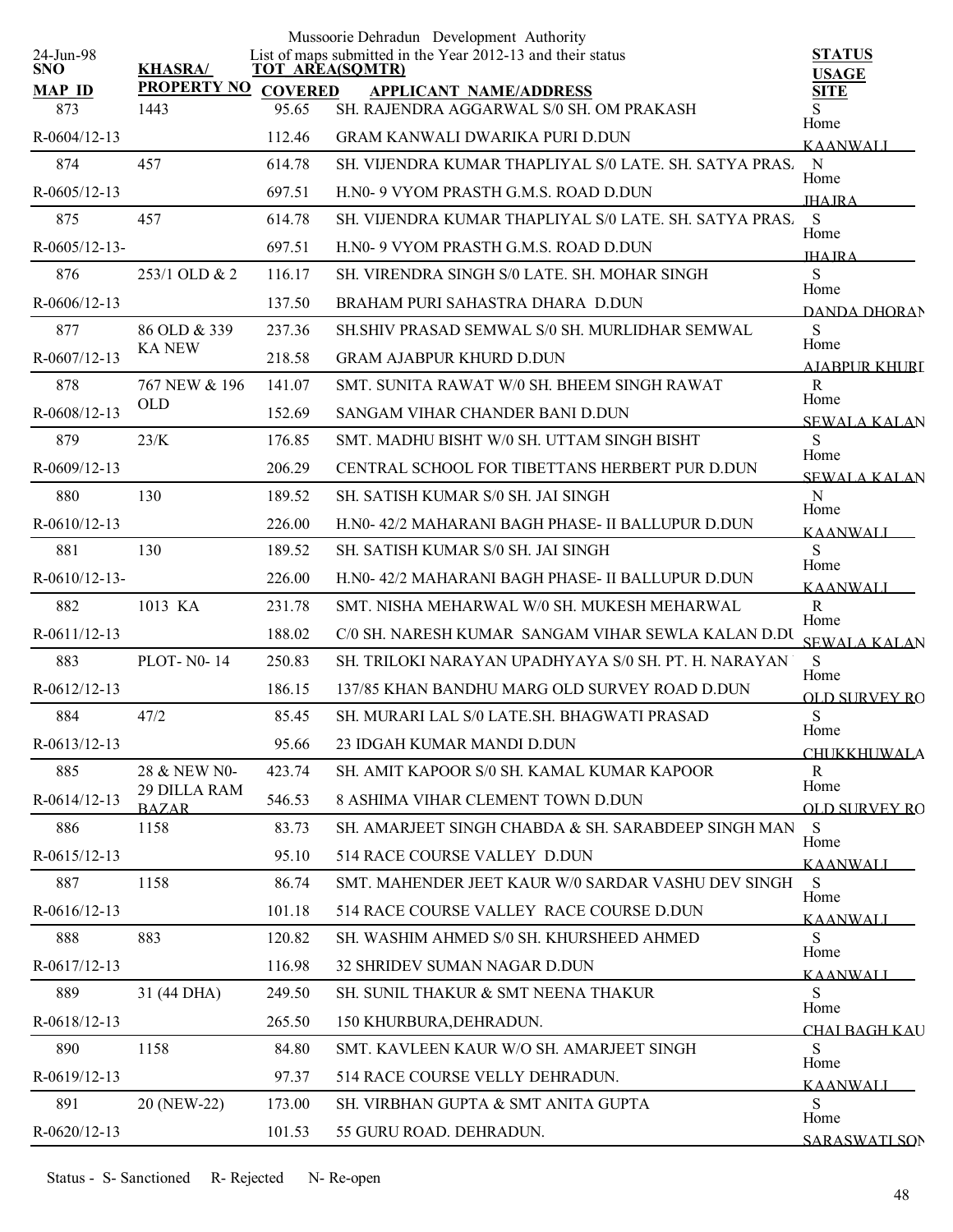| 24-Jun-98            |                                 |                          | Mussoorie Dehradun Development Authority<br>List of maps submitted in the Year 2012-13 and their status | <b>STATUS</b>               |
|----------------------|---------------------------------|--------------------------|---------------------------------------------------------------------------------------------------------|-----------------------------|
| <b>SNO</b>           | <b>KHASRA/</b>                  |                          | <b>TOT AREA(SQMTR)</b>                                                                                  | <b>USAGE</b>                |
| <b>MAP ID</b><br>892 | <b>PROPERTY NO</b><br>554 MIN   | <b>COVERED</b><br>130.00 | <b>APPLICANT NAME/ADDRESS</b><br>SH. SATISH CHAND KALA                                                  | <b>SITE</b><br>R            |
| R-0621/12-13         |                                 | 144.24                   | T-2, B 70 B.PURAM, TEHRI.                                                                               | Home<br><b>DHARMPUR</b>     |
| 893                  | 619 M                           | 420.80                   | SMT. NIRMAL GROVER & SMT SHASHI BANSAL                                                                  | $\mathbf R$                 |
| R-0622/12-13         |                                 | 437.89                   | 699/691 LANE-5 STREET NO-4 RAJENDER NAGAR, DEHRADUN.                                                    | Home<br><b>KAANWALI</b>     |
| 894                  | 242/2/1                         | 149.15                   | <b>SH. CHANDRAPAL JAIN</b>                                                                              | S                           |
| R-0623/12-13         |                                 | 235.94                   | MOHIT NAGAR, DEHRADUN.                                                                                  | Home<br><b>KAANWALI</b>     |
| 895                  | PROP- N0-14 (                   | 306.69                   | SH. DEVENDRA DATT MAMGAIN S/0 SH. C.M. MAMGAIN                                                          | S                           |
| R-0624/12-13         | 106/2)                          | 180.26                   | 14 & 106/2 MOHINI ROAD D.DUN                                                                            | Home<br>MOHINI ROAD         |
| 896                  | <b>PROP-N0-69</b>               | 75.20                    | SMT. SAVITRI DOBHAL W/0 SH. RAMESH CHANDRA DOBHAL                                                       | S                           |
| R-0625/12-13         | <b>OLD</b><br><b>SAHASTRADH</b> | 104.70                   | STREET. N0- 25 DABRAL SADAN SASHTRI NAGAR HARIDWAR I                                                    | Home<br><b>ARVIND MARG</b>  |
|                      | <b>ARA</b>                      |                          |                                                                                                         |                             |
| 897                  | <b>PROP-N0-26-B</b>             | 140.52                   | SH. BRUESH DHAWAN S/0 SH. M.L. DHAWAN                                                                   | S<br>Home                   |
| R-0626/12-13         |                                 | 129.56                   | 33/15 CIRCULAR ROAD D.DUN                                                                               | <b>MOHINI ROAD</b>          |
| 898                  | 529 KA                          | 141.63                   | SH. BHARAT BHUSHAN BATTA S/0 SH. RAM MURTI BATTA                                                        | R<br>Home                   |
| R-0627/12-13         |                                 | 281.00                   | 207 INDIRA NAGAR COLONY D.DUN                                                                           | <b>SEWALA KALAN</b>         |
| 899                  | 529 KA                          | 145.00                   | SMT. MEENU BATTA W/0 SH. BHARAT BHUSHAN BATTA                                                           | $\mathbf R$                 |
| R-0628/12-13         |                                 | 283.00                   | 207 INDIRA NAGAR COLONY D.DUN                                                                           | Home<br><b>SEWALA KALAN</b> |
| 900                  | 167                             | 340.00                   | SH. JAYA NAND S/0 LATE. SH. SACCHIDA NAND                                                               | S                           |
| R-0629/12-13         |                                 | 348.87                   | SHIVALIK ENCLAVE LANE- II KARGI GRANT D.DUN                                                             | Home<br><b>KARGI GRANT</b>  |
| 901                  | 242/2/1                         | 149.15                   | SMT. RAJKUMARI AGARWAL                                                                                  | S                           |
| $R-0630/12-13$       |                                 | 236.18                   | 65/14 RAJPUR ROAD, DEHRADUN.                                                                            | Home<br><b>KAANWALI</b>     |
| 902                  | 136 DA & 136                    | 223.00                   | SH. SHIV KUMAR                                                                                          | S                           |
| R-0631/12-13         | <b>CHA</b>                      | 304.70                   | PREM PUR MAFI, KAULAGARH, D.DUN                                                                         | Home<br>PREMPUR MAEI (      |
| 903                  | 400 GA                          | 465.00                   | SH. YUVRAJ LAMA                                                                                         | N                           |
| $R-0632/12-13$       |                                 | 263.77                   | VILL JOHRI, P.0. ANARWALA, DEHRADUN.                                                                    | Home<br><b>JOHRI</b>        |
| 904                  | 400 GA                          | 465.00                   | SH. YUVRAJ LAMA                                                                                         | S                           |
| $R-0632/12-13-$      |                                 | 263.77                   | VILL JOHRI, P.O. ANARWALA, DEHRADUN.                                                                    | Home<br><b>JOHRI</b>        |
| 905                  | 104                             | 163.84                   | SMT. BEENA DEVI JUYAL W/0 SH. DINESH CHAND JUYAL                                                        | S                           |
| R-0633/12-13         |                                 | 162.68                   | GRAM BANDUL P.0- KADKOT PATTI- SEETONSHU DISTT-PA                                                       | Home<br>AJABPUR KHURI       |
| 906                  | 774                             | 73.65                    | SH. PANKAJ VERMA S/0 SH. RAMESH CHAND VERMA                                                             | S                           |
| R-0634/12-13         |                                 | 100.52                   | R/0 NEAR DEENA KHURANA 219/198 PATEL NAGAR D.DUN                                                        | Home<br>DEHRA KHAS          |
| 907                  | PROP-N0-1&                      | 197.88                   | SMT. RENU GOYAL W/0 SH. RAM KUMAR                                                                       | S                           |
| R-0635/12-13         | $1/2$ NEW                       | 323.92                   | 15 GANDHI CHOWK MUSSOORIE D.DUN                                                                         | Home<br>RAILWAY STATI       |
| 908                  | 326                             | 208.10                   | DR. PARMARTH JOSHI S/0 SH. CHINTA MANI JOSHI                                                            | S.                          |
| R-0636/12-13         |                                 | 261.82                   | 10 SUSHMA NIWAS LANE- N0- 2 KALANDI ENCLAVE BALLIWA                                                     | Home<br><b>KAANWALL</b>     |
| 909                  | 125                             | 185.87                   | SH. RAJIV KUMAR DUBEY S/0 SH. VIVEKA NAND DUBEY                                                         | S                           |
| R-0637/12-13         |                                 | 188.36                   | C/0 CENTRAL BANK OF INDIA BALLUPUR BRANCH D.DUN                                                         | Home                        |
|                      |                                 |                          |                                                                                                         | <b>SUDHOWAL A</b>           |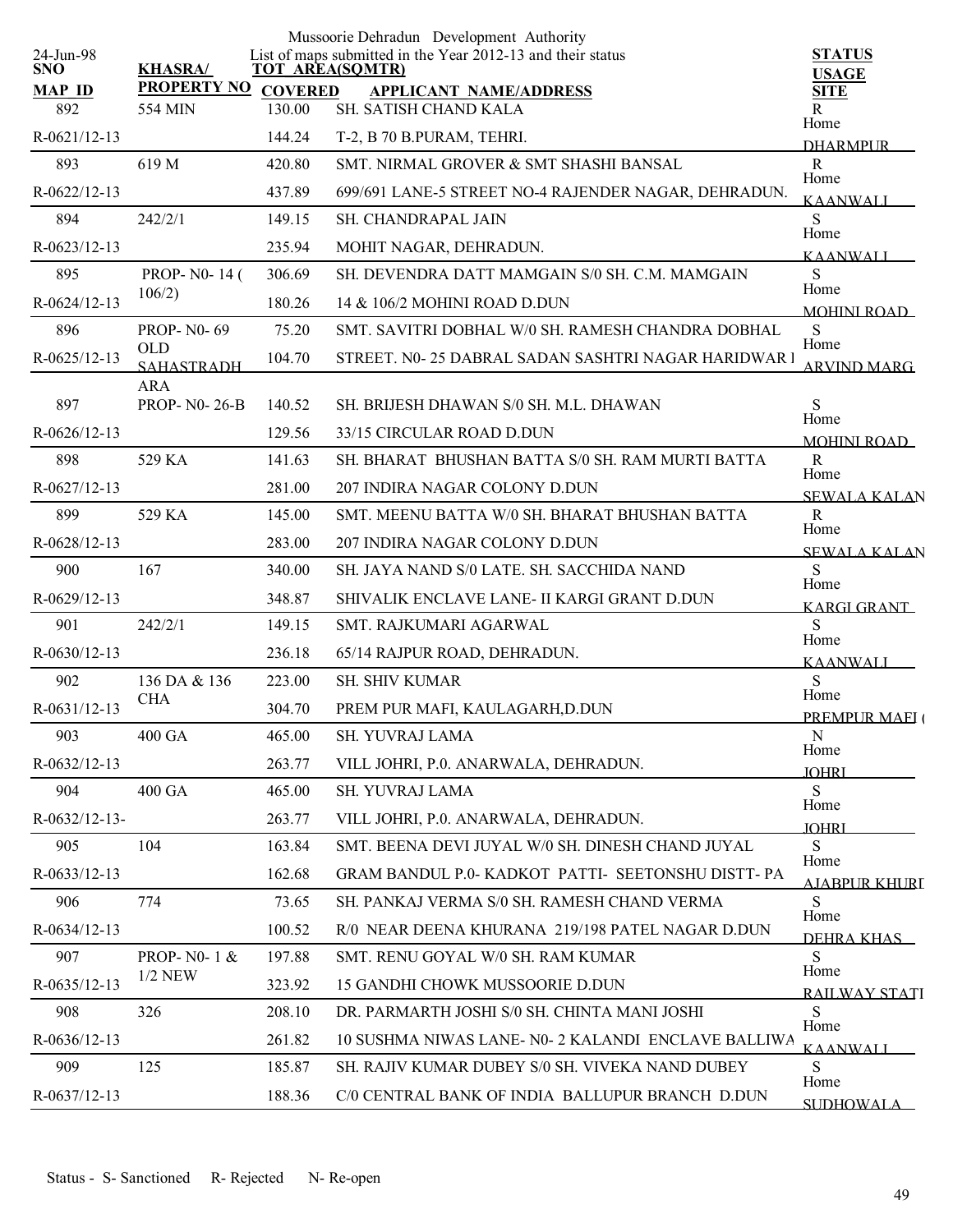|                         |                       |                | Mussoorie Dehradun Development Authority                                              |                               |
|-------------------------|-----------------------|----------------|---------------------------------------------------------------------------------------|-------------------------------|
| 24-Jun-98<br><b>SNO</b> | <b>KHASRA/</b>        |                | List of maps submitted in the Year 2012-13 and their status<br><b>TOT AREA(SQMTR)</b> | <b>STATUS</b><br><b>USAGE</b> |
| <b>MAP ID</b>           | <b>PROPERTY NO</b>    | <b>COVERED</b> | <b>APPLICANT NAME/ADDRESS</b>                                                         | <b>SITE</b>                   |
| 910                     | 755                   | 260.40         | SMT. ANURADHIKA W/0 SH. SUNIL DHOUNDHIYAL                                             | S.<br>Home                    |
| R-0638/12-13            |                       | 235.62         | 134 NAV VIHAR COLONY CHUKKUWALA D.DUN                                                 | DEHRA KHAS                    |
| 911                     | 84 KA                 | 280.25         | SH. AVINASH NEGI S/0 SH. ANOOP SINGH                                                  | S<br>Home                     |
| R-0639/12-13            |                       | 273.02         | <b>15 DURGA VIHAR BALLUPUR D.DUN</b>                                                  | <b>MEHUWALA MA</b>            |
| 912                     | <b>PROP-N0-183</b>    | 275.46         | SMT. GAINDI DEVI W/0 LATE, SH. LALSINGH GADRIYA                                       | S<br>Home                     |
| R-0640/12-13            | & OLD 188             | 58.45          | 183 DR. AMBEDKAR MARG D.DUN                                                           | <b>AMBEDKAR MAI</b>           |
| 913                     | 566                   | 225.99         | SMT. SUMAN LATA PATHAK W/0 SH. SANJAY PATHAK                                          | S                             |
| R-0641/12-13            |                       | 155.60         | H. N0-21 BLOCK-1 DOON HOSPITAL COLONY COURT ROAD D.                                   | Home<br><b>BALAWALA</b>       |
| 914                     | <b>PROP-N0-74</b>     | 236.98         | SMT. LILA DEVI W/0 LATE. SH. SHYAM LAL BHATNAGAR                                      | S                             |
| $R-0642/12-13$          |                       | 160.92         | H. N0-74 BLOCK- IST GOVIND GARH D.DUN                                                 | Home<br><b>GOVIND GARH</b>    |
| 915                     | 88 & 89               | 223.16         | <b>SH. VIKRAM AGGARWAL</b>                                                            | ${\bf N}$                     |
| R-0643/12-13            |                       | 389.27         | 9 ASTLEY HALL, DEHRADUN.                                                              | Home                          |
| 916                     | 88 & 89               | 223.16         | SH. VIKRAM AGGARWAL                                                                   | <b>KARANPUR KHA</b><br>S      |
| R-0643/12-13-           |                       | 389.27         | 9 ASTLEY HALL, DEHRADUN.                                                              | Home                          |
| 917                     | 176 M (994 KA)        | 211.43         | <b>SMT. USHA RANI RAWAT</b>                                                           | <b>KARANPUR KHA</b><br>S      |
| R-0644/12-13            |                       | 221.58         | RAJEEV NAGAR, AJABPUR KALAN, DEHRADUN.                                                | Home                          |
| 918                     | 833 MIN               | 188.58         | SH. BHUPENDRA LIMBU                                                                   | <b>AIABPUR KALAN</b><br>S     |
| R-0645/12-13            |                       | 159.11         | VILL-MOHAMMADPUR, BARKATI, DUDHLI, DEHRADUN.                                          | Home                          |
| 919                     | 371 KA                | 79.61          | SMT. SEEMA RANI W/O SH. MUKESH KUMAR                                                  | <b>BHARUWALA GR</b><br>S      |
| R-0646/12-13            |                       | 113.96         | CHANDRAVANI ROAD, SEWLA KALAN, DEHRADUN.                                              | Home                          |
| 920                     | 827                   | 182.34         | SH. KISHAN LAL & SH. SHAILESH KUMAR                                                   | <b>SEWALA KALAN</b><br>S      |
| $R-0647/12-13$          |                       | 186.13         |                                                                                       | Home                          |
|                         |                       |                | 14-F ADHOIWALA ROAD, KARANPUR, D.DUN.                                                 | <b>SEWALA KALAN</b>           |
| 921                     | 637 MIN (1170)<br>NA) | 132.38         | <b>SH.SANJAY MISRA</b>                                                                | S<br>Home                     |
| R-0648/12-13            |                       | 115.90         | BRAHMAN WALA, NIRANJANPUR, D.DUN.                                                     | <b>MAJRA</b>                  |
| 922                     | 24/2                  | 171.00         | SMT. SEEMA SUNDRIYAL W/0 SH. D.K. SUNDRIYAL                                           | $\mathbf R$<br>Home           |
| R-0649/12-13            |                       | 75.83          | <b>GRAM AJABPUR KHURD MAI CHAK D.DUN</b>                                              | <u>AJABPUR KHURI</u>          |
| 923                     | 56 & 48 OLD           | 347.39         | DR. ARVIND MAMGAIN & DR. TRIPTI MAMGAIN                                               | S.<br>Home                    |
| R-0650/12-13            |                       | 302.23         | 21/3 SHASTRI NAGAR HARIDWAR ROAD D.DUN                                                | CHAK AIABPUR                  |
| 924                     | 2097                  | 100.67         | SH. SATENDER SINGH S/0 SH. RAMPAL SINGH                                               | S<br>Home                     |
| R-0651/12-13            |                       | 77.20          | 106 KRISHNA MARKET SUBHASH NAGAR D.DUN                                                | ARCADIA GRAN                  |
| 925                     | 116 OLD & 1034        | 177.04         | SH. SURENDRA SINGH RAWAT S/0 SH. BHARAT SINGH RAWAT                                   | S<br>Home                     |
| R-0652/12-13            | <b>NEW</b>            | 198.28         | DIVYA VIHAR AJABPUR KALAN D.DUN                                                       | AIABPUR KALAN                 |
| 926                     | 736.737               | 135.40         | SH. PREM SINGH S/0 SH. SEKANT SINGH                                                   | S                             |
| R-0653/12-13            |                       | 112.17         | 116 RAJPUR ROAD D.DUN                                                                 | Home<br><b>JAKHAN</b>         |
| 927                     | 1235                  | 121.06         | SMT. BHARTI GOSWAMI W/0 SH. MOLOYA GOSWAMI                                            | S                             |
| R-0654/12-13            |                       | 149.06         | 8/11 KAULAGARH ROAD D.DUN                                                             | Home<br><b>GARHI</b>          |
| 928                     | 269                   | 217.84         | SH. DINESH KUMAR SOI S/0 LATE. SH. BAL KISHAN                                         | S                             |
| R-0655/12-13            |                       | 255.26         | 269 SUBHASH NAGAR D.DUN                                                               | Home                          |
|                         |                       |                |                                                                                       | <b>MAIRA</b>                  |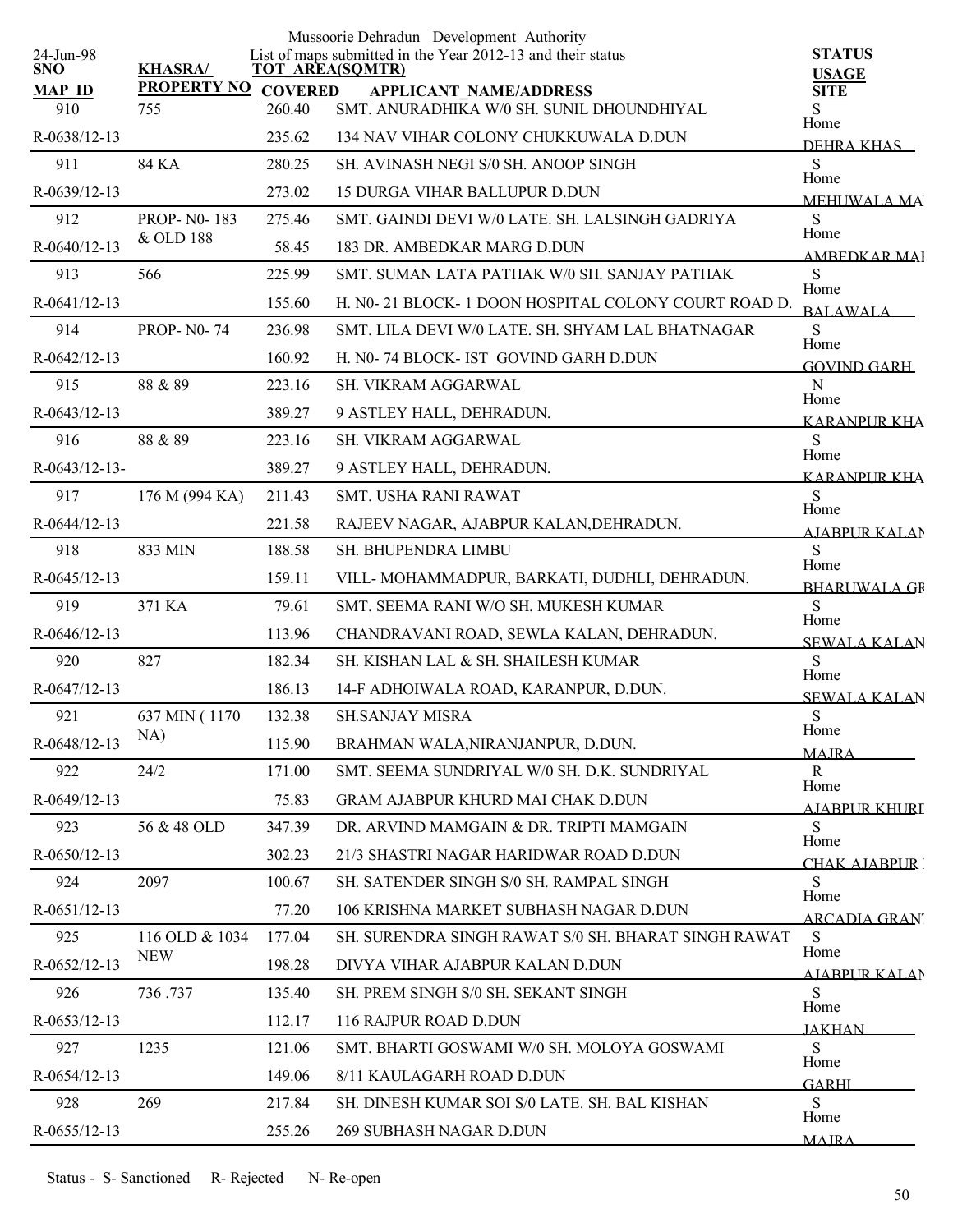|                         |                                  |                | Mussoorie Dehradun Development Authority                                              |                               |
|-------------------------|----------------------------------|----------------|---------------------------------------------------------------------------------------|-------------------------------|
| 24-Jun-98<br><b>SNO</b> | <b>KHASRA/</b>                   |                | List of maps submitted in the Year 2012-13 and their status<br><b>TOT AREA(SQMTR)</b> | <b>STATUS</b><br><b>USAGE</b> |
| <b>MAP ID</b>           | <b>PROPERTY NO</b>               | <b>COVERED</b> | <b>APPLICANT NAME/ADDRESS</b>                                                         | <b>SITE</b>                   |
| 929                     | 307 KA & PROP-<br>N0-42 OLD &    | 124.55         | SMT. MOHINI DEVI KHANDURI W/0 SH. JAGDISH PRASAD KHA                                  | S<br>Home                     |
| R-0656/12-13            | NEW NO-                          | 66.66          | LOWER NATHANPUR NEAR MOHKAMPUR D.DUN                                                  | <b>AJABPUR KALAN</b>          |
| 930                     | 307/281<br>109                   | 290.12         | SH.BASANT SINGH DHAFOTI S/0 LATE. SH. KUNJAR SINGH DHA                                | S                             |
| R-0657/12-13            |                                  | 205.74         | <b>GRAM AJABPUR KHURD D.DUN</b>                                                       | Home                          |
|                         | 634 & 635                        |                | SH. KHUSHAL SINGH RAWAT S/0 LATE. SH. GOVIND SINGH RA                                 | <b>AJABPUR KHURI</b>          |
| 931                     |                                  | 223.00         |                                                                                       | S<br>Home                     |
| $R-0658/12-13$          |                                  | 189.08         | C/0 SH. H.S. BISHT 10 SHAALIN ENCLAVE BADRI PUR ROAD D.                               | <b>BADRIPLIR</b>              |
| 932                     | 263/2                            | 307.16         | SMT. NEELAM RANI W/0 SH. OM PAL SINGH                                                 | S<br>Home                     |
| R-0659/12-13            |                                  | 317.90         | 35/10 I.R. I. COLONY ROORKEE HARIDWAR B.T. GANJ                                       | <b>SEWALA KALAN</b>           |
| 933                     | 329 OLD & 63<br><b>GHA NEW</b>   | 431.88         | SMT. KHASTHI DEVI PANDEY & SH NAWAL KISHORE                                           | S<br>Home                     |
| R-0660/12-13            |                                  | 181.19         | C/0 SARASWATI SADAN 98-A PRAGATI VIHAR PHASE- 2 LANE                                  | <b>BADRIPLIR</b>              |
| 934                     | 69/1                             | 167.40         | SMT. NANDITA SHARMA W/0 SH. DESH DEEPAK SHARMA                                        | S<br>Home                     |
| $R-0661/12-13$          |                                  | 257.21         | H. N0-17 LANE- N0-6 SHASTRI NAGAR D.DUN                                               | CHAK AIARPUR                  |
| 935                     | 602 OLD & 1235<br><b>DHA NEW</b> | 96.00          | SMT. SUDESH SHARMA W/0 SH. RAVINDER KUMAR SHARMA                                      | S<br>Home                     |
| R-0662/12-13            |                                  | 123.20         | 61 PRATAP MARG SUBHASH NAGAR CLEMENT TOWN D.DUN                                       | <b>MAJRA</b>                  |
| 936                     | 150 KHA MIN                      | 81.32          | <b>SMT. KUSUM NAUTIYAL</b>                                                            | $\mathbf N$<br>Home           |
| R-0663/12-13            |                                  | 91.63          | KAULAGARH, DEHRADUN.                                                                  | KALILAGARH MA                 |
| 937                     | 150 KHA MIN                      | 81.32          | SMT. KUSUM NAUTIYAL                                                                   | S<br>Home                     |
| $R-0663/12-13-$         |                                  | 91.63          | KAULAGARH, DEHRADUN.                                                                  | KAULAGARH MA                  |
| 938                     | <b>688 MIN</b>                   | 188.00         | <b>SH. NARAYAN SINGH</b>                                                              | S<br>Home                     |
| R-0664/12-13            |                                  | 182.00         | 578-B TAPKESHWAR ROAD, GARHI CANTT, D.DUN.                                            | <b>JAKHAN</b>                 |
| 939                     | 117                              | 188.12         | SH. MUNESH GAUR S/0 SH. TEJ RAM GAUR                                                  | S                             |
| $R-0665/12-13$          |                                  | 261.76         | 17/93 BAKRAL WALA D.DUN                                                               | Home<br><b>BANJARAWALA</b>    |
| 940                     | 1235 ANA                         | 111.00         | SH. RAVI SHANKAR S/0 LATE. SH. HETT RAM                                               | S                             |
| R-0666/12-13            |                                  | 142.86         | R/0 OGAL BHATTA CLEMENT TOWN D.DUN                                                    | Home<br><b>MAIRA</b>          |
| 941                     | 1094                             | 178.44         | SH. ASHA RAM SHARMA S/0 SH. TOLA RAM SHARMA                                           | S                             |
| R-0667/12-13            |                                  | 242.95         | H.N0-5 DRON PURI G.M.S. ROAD D.DUN                                                    | Home                          |
| 942                     | 578                              | 167.28         | SH. BISHAN SINGH S/0 LATE. SH. PHOOL SINGH                                            | KAANWALL<br>S                 |
| R-0668/12-13            |                                  | 197.80         | 5 KEWAL VIHAR SAHASTRADHARA ROAD D.DUN                                                | Home                          |
| 943                     | 173                              | 345.00         | SH. MANJEET SINGH S/0 LATE. SH. GOVIND SINGH                                          | <b>DAK PATTI</b><br>S         |
| R-0669/12-13            |                                  | 248.74         | <b>GRAM SINOLA D.DUN</b>                                                              | Home                          |
| 944                     | 418/2                            | 140.52         | SMT. BIJESHWARI DEVI                                                                  | <b>SINOLA</b><br>S            |
| R-0670/12-13            |                                  | 68.00          | SANCHAR VIHAR DEAL COLONY, RAIPUR, D.DUN.                                             | Home                          |
| 945                     | 37 & 38 KHA                      | 263.47         | SH. JANESHAWAR SHAMA                                                                  | <b>ADOIWALA</b><br>S          |
| R-0671/12-13            |                                  | 125.00         | VILL- AJABPUR KALAN, D.DUN.                                                           | Home                          |
| 946                     | 124/2                            | 146.23         | <b>SMT. MANJU PANT</b>                                                                | KEDARPUR.<br>S                |
| R-0672/12-13            |                                  | 78.92          | 171 OLD DALANWALA, D.DUN.                                                             | Home                          |
|                         |                                  |                |                                                                                       | KARANPUR KHA                  |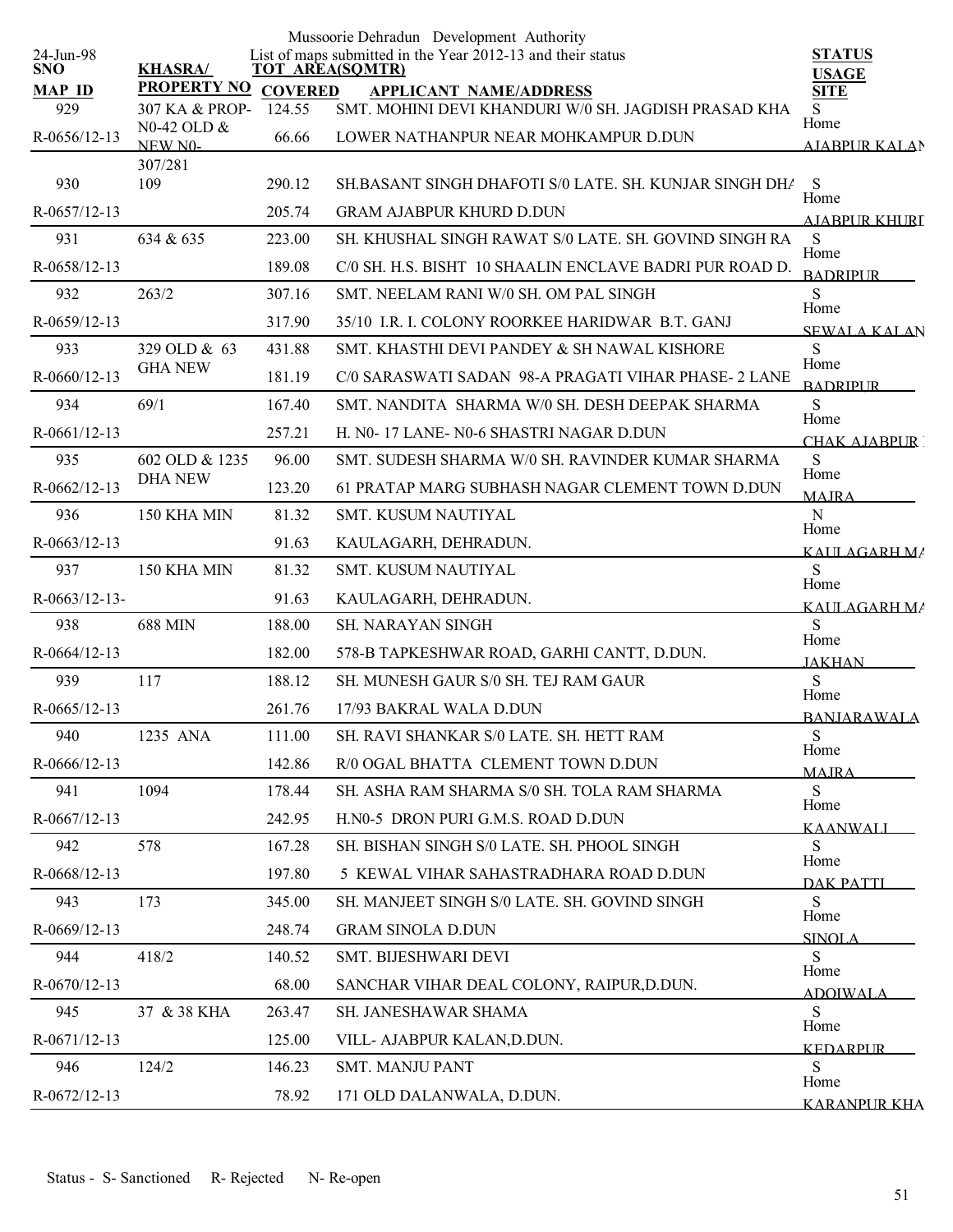|                         |                              |                | Mussoorie Dehradun Development Authority                                              |                               |
|-------------------------|------------------------------|----------------|---------------------------------------------------------------------------------------|-------------------------------|
| 24-Jun-98<br><b>SNO</b> | <b>KHASRA/</b>               |                | List of maps submitted in the Year 2012-13 and their status<br><b>TOT AREA(SQMTR)</b> | <b>STATUS</b><br><b>USAGE</b> |
| <b>MAP ID</b>           | <b>PROPERTY NO</b>           | <b>COVERED</b> | <b>APPLICANT NAME/ADDRESS</b>                                                         | <b>SITE</b>                   |
| 947                     | 124/2 MIN                    | 146.46         | <b>SMT. MINNI BABU</b>                                                                | S<br>Home                     |
| R-0673/12-13            |                              | 78.92          | 17/24 SHUBHASH ROAD, DOON CANAL, DEHRADUN.                                            | <b>KARANPUR KHA</b>           |
| 948                     | 121& 122 (93<br>GA & 94 DA)  | 400.00         | SMT. NAMITA WALIYA & SMT SHARDA MAKIN                                                 | S<br>Home                     |
| R-0674/12-13            |                              | 548.20         | 151/33/1 RAJPUR ROAD, DERADUN.                                                        | <b>KISHANPUR</b>              |
| 949                     | $S-4-E-169$                  | 370.53         | SMT. SHAKUNTALA DEVI BISHT                                                            | S<br>Home                     |
| $R-0675/12-13$          |                              | 330.45         | 2 VISHNU VIHAR, AJABPUR KALA, BY-PASS ROAD, D.DUN.                                    | <b>SHAH NAGAR</b>             |
| 950                     | $41/43$ (<br><b>NEW-105)</b> | 186.80         | <b>SH. SANJAY KUMAR</b>                                                               | S<br>Home                     |
| R-0676/12-13            |                              | 114.00         | 240 PATEL NAGAR, D.DUN.                                                               | <b>SAHARANPLIR RO</b>         |
| 951                     | 55-B (47/2 NEW)              | 208.49         | SH. KRISHNA SHARMA S/O LATE SH. J.S.SHARMA                                            | S<br>Home                     |
| R-0677/12-13            |                              | 293.12         | 47/2 SARASWATI SONI MARG, DEHRADUN.                                                   | <b>MALVIAYA ROA</b>           |
| 952                     | 84 M                         | 260.22         | SMT. ANITA JOSHI W/O SH. S.K.JOSHI                                                    | S<br>Home                     |
| R-0678/12-13            |                              | 200.52         | 22/1 PHESH-2, PANDITWARI, D.DUN.                                                      | <b>PANDITWARI</b>             |
| 953                     | 443 KHA                      | 232.00         | SMT. CHHAYA DOBHAL & SH. PREM PAYAL                                                   | N<br>Home                     |
| R-0679/12-13            |                              | 88.55          | <b>GRAM DHORAN KHAS P.0- GUJRADA D.DUN</b>                                            | DHORAN KHAS                   |
| 954                     | <b>443 KHA</b>               | 232.00         | SMT. CHHAYA DOBHAL & SH. PREM PAYAL                                                   | S                             |
| R-0679/12-13-           |                              | 88.55          | <b>GRAM DHORAN KHAS P.0- GUJRADA D.DUN</b>                                            | Home<br>DHORAN KHAS           |
| 955                     | 988 NEW & 724                | 297.39         | SH. RAVI KUMAR S/0 SH. SURENDRA KUMAR                                                 | S                             |
| R-0680/12-13            | <b>OLD</b>                   | 147.35         | SUBHASH NAGAR CLEMENT TOWN D.DUN                                                      | Home<br><b>MAJRA</b>          |
| 956                     | 63                           | 195.16         | SH. ANIL KUMAR S/0 SH. ATTAR SINGH                                                    | S                             |
| R-0681/12-13            |                              | 331.77         | 58 AJABPUR KALAN NEAR P.O. D.DUN                                                      | Home<br><b>KAANWALI</b>       |
| 957                     | <b>PROP-N0-136</b>           | 331.50         | SMT. SHAMEENA JAVED W/0 SH. SHYED JAVED                                               | $\mathbf R$                   |
| R-0682/12-13            | NEHRU NAGAR<br><b>COLONY</b> | 292.42         | <b>11 DHARAMPUR D.DUN</b>                                                             | Home<br><b>DHARMPUR</b>       |
| 958                     | 18 KHA                       | 195.09         | SH. LAXMAN SINGH NEGI S/0 SH. VIJAY SINGH NEGI                                        | ${\bf S}$                     |
| R-0683/12-13            |                              | 86.86          | UPPER BADRISH COLONY D.DUN                                                            | Home<br>CHAK DALANW/          |
| 959                     | 78                           | 116.21         | SH. RAJENDER BISNOI S/0 SH. RAJESHWAR PRASAD BISNOI                                   | S                             |
| $R-0684/12-13$          |                              | 70.90          | 104 SUMAN PURI ADHOI WALA D.DUN                                                       | Home<br>AAMWALA TARI          |
| 960                     | 253 KHA                      | 357.00         | SMT. GANGOTRI DEVI W/0 SH. KUNDI LAL RADWAL                                           | S                             |
| R-0685/12-13            |                              | 176.70         | H. N0-197 SUBHASH NAGAR GOPESHWAR CHAMOLI                                             | Home<br><b>CHIDOWALI</b>      |
| 961                     | 59 KA                        | 347.20         | <b>SH. SUNDER SINGH S/0 SH. BUDH SINGH</b>                                            | N                             |
| R-0686/12-13            |                              | 318.36         | <b>GRAM KOTHAL GAON D.DUN</b>                                                         | Home<br>KUTHAL GAON           |
| 962                     | 59 KA                        | 347.20         | <b>SH. SUNDER SINGH S/0 SH. BUDH SINGH</b>                                            | S                             |
| $R-0686/12-13-$         |                              | 318.36         | <b>GRAM KOTHAL GAON D.DUN</b>                                                         | Home<br>KUTHAL GAON           |
| 963                     | <b>96 KHA</b>                | 90.28          | SMT. RITU BHATNAGAR W/0 SH. SANDEEP BHATNAGAR                                         | S                             |
| R-0687/12-13            |                              | 126.59         | 105/3 JAKAHAN RAJPUR ROAD D.DUN                                                       | Home<br><b>CHIDOWALI</b>      |
| 964                     | 942 NEW & 674                | 209.48         | SH. NAGESH BANSAL& SH. ARUN MITTAL                                                    | S                             |
| R-0688/12-13            | <b>OLD</b>                   | 218.48         | INDRA LOK COLONY CANAL ROAD D.DUN                                                     | Home<br><b>JAKHAN</b>         |
| 965                     | 341 OLD & 149                | 144.00         | SH. JAGBIR SINGH S/0 SH. L. SINGH                                                     | S                             |
| R-0689/12-13            | <b>NEW</b>                   | 198.44         | 43 ARYA NAGAR BLOCK- II D.DUN                                                         | Home<br><b>MAIRA</b>          |
|                         |                              |                |                                                                                       |                               |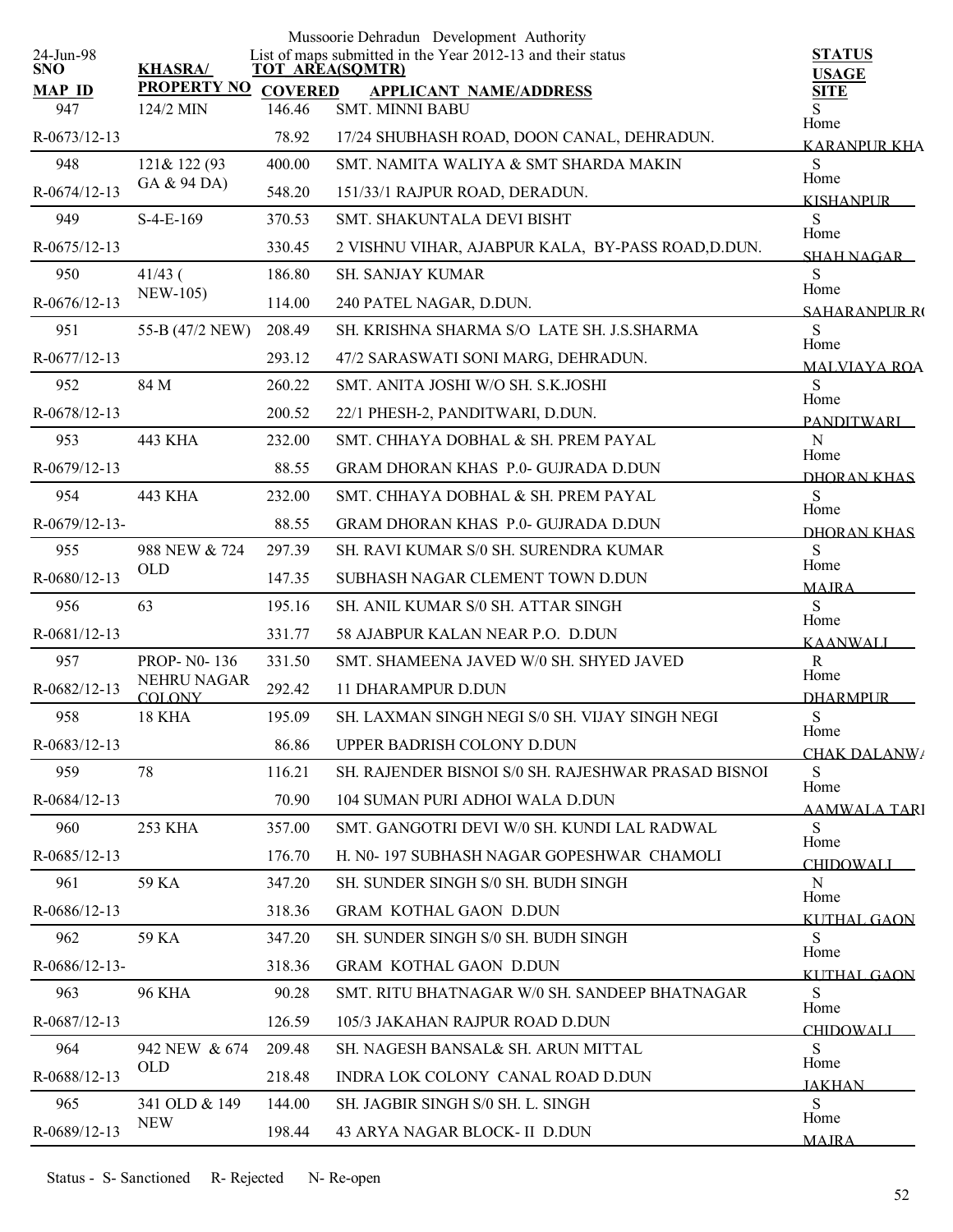|                         |                             |        | Mussoorie Dehradun Development Authority                                              |                               |
|-------------------------|-----------------------------|--------|---------------------------------------------------------------------------------------|-------------------------------|
| 24-Jun-98<br><b>SNO</b> | <b>KHASRA/</b>              |        | List of maps submitted in the Year 2012-13 and their status<br><b>TOT AREA(SQMTR)</b> | <b>STATUS</b><br><b>USAGE</b> |
| <b>MAP ID</b>           | PROPERTY NO COVERED         |        | <b>APPLICANT NAME/ADDRESS</b>                                                         | <b>SITE</b>                   |
| 966                     | 262 KA                      | 108.73 | SH. SANJAY PAL & SH. BHAGIRATH PAL                                                    | Home                          |
| R-0690/12-13            |                             | 111.16 | CHANDRA BANI ROAD SEWLA KALAN D.DUN                                                   | PITHUWALA                     |
| 967                     | 144 KHA                     | 190.28 | SH. AASHISH KUMAR & SH. ANURAG CHAUDHARY                                              | $\mathbf R$                   |
| R-0691/12-13            |                             | 192.59 | WING NO-1, BK 15/7 PREMNAGAR DEHRADUN.                                                | Home<br>PITHI IWALA           |
| 968                     | 35                          | 278.81 | <b>SH. MANMOHAN SINGH</b>                                                             | S                             |
| R-0692/12-13            |                             | 121.97 | DAKPATHAR ROAD, VIKASNAGAR, D.DUN.                                                    | Home<br>DANDA DHORAN          |
| 969                     | 92                          | 144.32 | <b>SH. NARENDRA SINGH</b>                                                             | S                             |
| R-0693/12-13            |                             | 145.38 | 29/2 YAMUNA COLONY, CHAKRATA ROAD, D.DUN                                              | Home<br>AIABPUR KHURT         |
| 970                     | 140                         | 167.28 | SMT. SANGEETA NEGI                                                                    | S                             |
| R-0694/12-13            |                             | 133.10 | A-4, 15 O.N.G.C. COLONY DEHRADUN.                                                     | Home<br>KAULAGARH –           |
| 971                     | $63 (S-2,A-92)$             | 276.41 | MAJOR VIKASH CHANDER S/O SH. C.L.SHARMA                                               | S                             |
| R-0695/12-13            |                             | 190.14 | A-92 SECTOR-2, DEFENCE COLONY, DEHRADUN.                                              | Home<br>DEFENCE COLOR         |
| 972                     | 537                         | 196.33 | SMT. RENU RAWAL W/0 SH. SHYAM SINGH RAWAL                                             | S                             |
| R-0696/12-13            |                             | 147.97 | H. N0- 635 BRAHAM PURI NIRANJANPUR P.0. MAJRA D.DUN                                   | Home                          |
| 973                     | 165 & PLOT-                 | 665.00 | SH. NATHI SINGH GUSAIN S/0 LATE. SH. SULTAN SINGH GUSAI                               | <b>ARCADIA GRAN</b><br>S      |
| R-0697/12-13            | N0-S-4-C-189                | 424.64 | S-4-C-189 DEFENCE COLONY D.DUN                                                        | Home                          |
| 974                     | 1092                        | 111.52 | SARDAR SUCHA SINGH & SH. MAN MOHAN SINGH                                              | DEFENCE COLOR<br>S            |
| R-0698/12-13            |                             | 149.62 | H. N0-2 ALAK NANDA ENCLAVE G.M.S. ROAD D.DUN                                          | Home                          |
| 975                     | 234 GHA                     | 94.00  | SMT. RITU GUPTA W/0 SH. SANJEEV GUPTA                                                 | <b>KAANWALI</b><br>S          |
| R-0699/12-13            |                             | 130.24 | SWASTIK BHAWAN LANE- N0-9 CHAMAN VIHAR NIRANJAN P                                     | Home                          |
| 976                     | 234 GHA                     | 94.00  | SMT. PARIDHI GUPTA W/0 SH. VINEET GUPTA                                               | <b>MAJRA</b><br>S             |
| $R-0700/12-13$          |                             | 130.24 | SWASTIK BHAWAN LANE- N0-9 CHAMAN VIHAR NIRANAJAN                                      | Home                          |
| 977                     | 39 & 34 OLD                 | 372.12 | SH.ANUJ SHARMA S/ LATE. SH. BENI PRASAD SHARMA                                        | <b>MAJRA</b><br>${\bf S}$     |
| R-0701/12-13            |                             | 416.37 | <b>GRAM AJABPUR KALAN D.DUN</b>                                                       | Home                          |
| 978                     | 1263                        | 177.44 | SH. AVINASH KUMAR S/0 SH. BHAGWAN DASS                                                | AJABPUR KALAN<br>S            |
| R-0702/12-13            |                             | 198.21 | 10/4 ASHIRWAD ENCLAVE CHAKRATA ROAD D.DUN                                             | Home                          |
| 979                     | 393 KHA & 384               | 360.00 | SH. UDAIY SINGH NEGI S/0 SH. NAG CHAND SINGH                                          | KAANWALL<br>S.                |
| R-0703/12-13            | KHA                         | 309.37 | GRAM BAIJWADI PATTI-DAGAR P.0- JAKHI TAHSIL- DEV PR                                   | Home                          |
| 980                     | 1341 KHA                    | 133.49 | SH. KAMLESHWAR PRASAD SUYAL & SMT. MAHESHWARI DEV                                     | <b>SUDDUWALA</b><br>S         |
| R-0704/12-13            |                             | 82.62  | R/0 NEW D- BLOCK SARASWATI VIHAR AJABPUR KHURD D.DU                                   | Home                          |
| 981                     | 1019                        | 129.57 | SMT. MONIKA CHATTERJEE & SMT. BINDU PODEL                                             | A JARPUR KHURI<br>S           |
|                         |                             |        |                                                                                       | Home                          |
| R-0705/12-13            |                             | 148.16 | JAKHAN CANAL ROAD D.DUN                                                               | <b>JAKHAN</b>                 |
| 982                     | 203                         | 753.00 | SH.DINESH TALNIYA S/0 LATE. SH.LUXMI DUTT TALNIYA                                     | N<br>Home                     |
| R-0706/12-13            |                             | 800.04 | GRAM SHYAM PUR P.O.- AMBI WALA PREM NAGAR D.DUN                                       | <b>IHAIRA</b>                 |
| 983                     | 203                         | 753.00 | SH.DINESH TALNIYA S/0 LATE, SH.LUXMI DUTT TALNIYA                                     | S<br>Home                     |
| R-0706/12-13-           |                             | 800.04 | GRAM SHYAM PUR P.O.- AMBI WALA PREM NAGAR D.DUN                                       | <b>JHAJRA</b>                 |
| 984                     | PROP-N0-<br>12/24/17 PART-2 | 249.68 | SH. JAMSHED ALI S/0 SH. JABBAR AHMED                                                  | $\mathbf{R}$<br>Home          |
| R-0707/12-13            |                             | 166.00 | 12/24/14 PART-2 SANT VINOBHA BHAVE MARG D.DUN                                         | <b>SHANT VINORHA</b>          |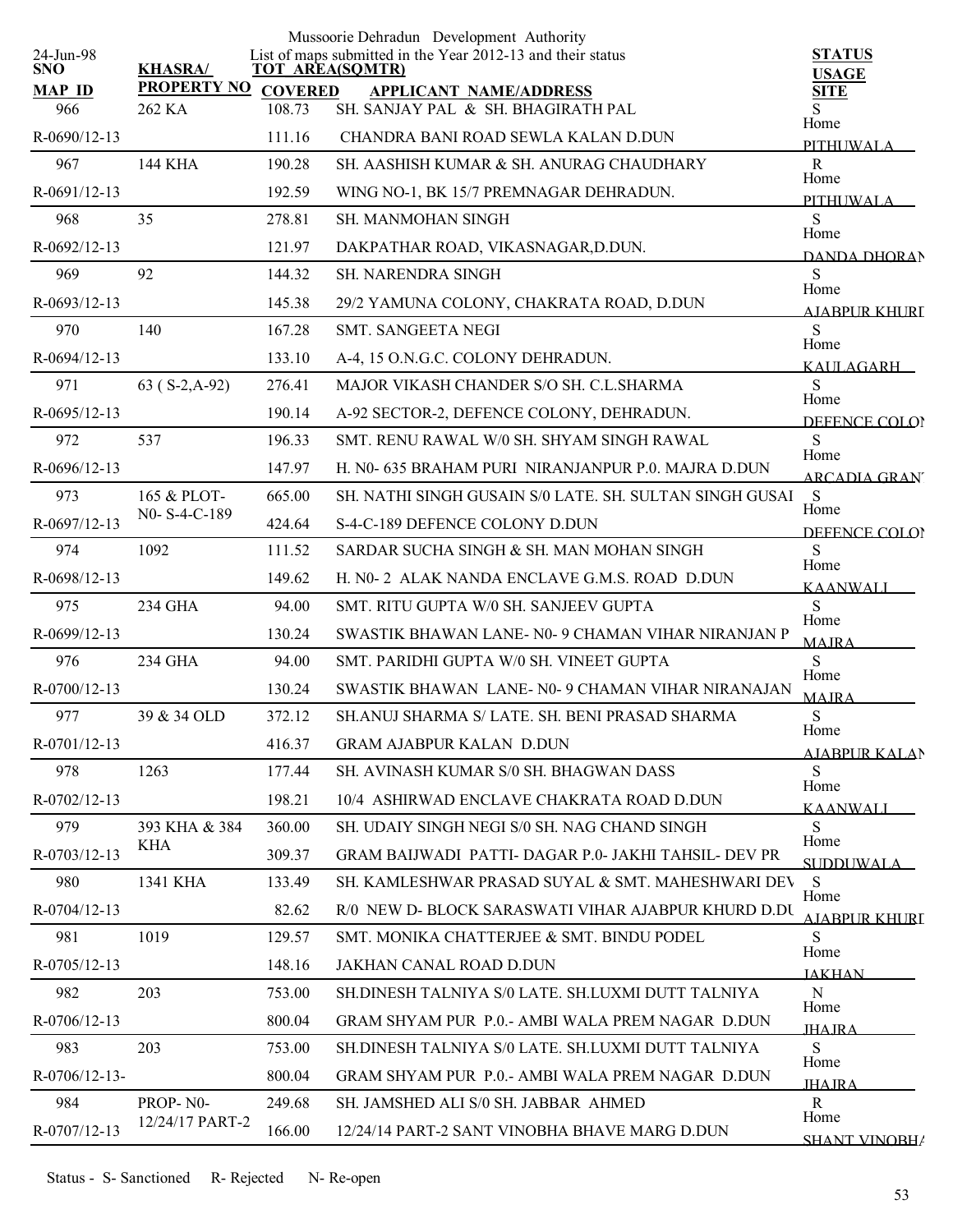|                         |                           |                | Mussoorie Dehradun Development Authority                                              |                                   |
|-------------------------|---------------------------|----------------|---------------------------------------------------------------------------------------|-----------------------------------|
| 24-Jun-98<br><b>SNO</b> | <b>KHASRA/</b>            |                | List of maps submitted in the Year 2012-13 and their status<br><b>TOT AREA(SQMTR)</b> | <b>STATUS</b><br><b>USAGE</b>     |
| <b>MAP ID</b>           | <b>PROPERTY NO</b>        | <b>COVERED</b> | <b>APPLICANT NAME/ADDRESS</b>                                                         | <b>SITE</b>                       |
| 985                     | 107 108&109               | 351.16         | SMT. W.J. EDWARDS W/0 SH. D.H. EDWARDS                                                | R<br>Home                         |
| R-0708/12-13            |                           | 558.94         | 51/11 GREEN VALLY COLONY RAJPUR ROAD D.DUN                                            | <b>KARANPUR KHA</b>               |
| 986                     | 3 THA                     | 121.53         | SH. BHAWAN KUMAR VERMA S/0 SH. RAGHUVEER VERMA                                        | ${\bf S}$<br>Home                 |
| R-0709/12-13            |                           | 124.56         | STREET N0- 5 SHASTRI NAGAR D.DUN                                                      | CHAKSHAH NAG                      |
| 987                     | 565                       | 118.50         | SMT. ANITA PAL W/0 SH. PRAMOD PAL                                                     | $\mathbf R$<br>Home               |
| R-0710/12-13            |                           | 132.84         | B-163 NEW YAMUNA COLONY DAK PATHER D.DUN                                              | <b>SEWALA KALAN</b>               |
| 988                     | 161                       | 148.00         | SH. KEWLA NAND PANDEY S/0 LATE. SH. KAMLA PATI PANDE                                  | S                                 |
| R-0711/12-13            |                           | 169.62         | 85/10-A NESHVILLA ROAD D.DUN                                                          | Home<br><b>MEHUWALA MA</b>        |
| 989                     | 87 & 131 KA               | 337.60         | SH. MAM CHAND S/0 LATE. SH. NAND LAL                                                  | S                                 |
| R-0712/12-13            |                           | 254.39         | GRAM & P.O. NAVADA D.DUN                                                              | Home<br><b>NAVADA</b>             |
| 990                     | PLOT-N0-A                 | 240.00         | SH. JAGMEET SINGH S/0 SH. KULDEEP SINGH                                               | S                                 |
| R-0713/12-13            | 97-B HIG                  | 290.96         | 80 GOBIND NAGAR RACE COURSE D.DUN                                                     | Home<br>MDDA COLONY               |
| 991                     | 355 & 592 KA              | 157.87         | SMT. SAPNA BAJAJ W/0 SH. MUKESH BAJAJ                                                 | S                                 |
| R-0714/12-13            | <b>NEW</b>                | 250.66         | TILAK NAGAR SAHARANPUR                                                                | Home<br><b>JAKHAN</b>             |
| 992                     | 149 GA                    | 181.00         | SH. DEEPAK KUMAR S/0 SH. MISSRI LAL                                                   | S                                 |
| $R-0715/12-13$          |                           | 181.44         | C/0 SARASWATI SADAN 98-A PRAGATI VIHAR PHASE- 2 LANEI                                 | Home                              |
| 993                     | 1262 & PLOT-              | 222.97         | MISS. DEVIKA BATTA D/0 SH. RAKESH BATTA                                               | <b>CHIDOWALL</b><br>S             |
| R-0716/12-13            | $N0-41$                   | 158.90         | <b>19-A MAHENT ROAD D.DUN</b>                                                         | Home                              |
| 994                     | 2058 KA                   | 150.09         | SH. VIPIN MAITHANI S/0 SH. V.P. MAITHANI                                              | <b>KAANWALI</b><br>S              |
| R-0717/12-13            |                           | 70.92          | <b>GRAM RAJEEV NAGAR DANDA D.DUN</b>                                                  | Home                              |
| 995                     | 115                       | 427.00         | SH. MURARI SINGH PANWAR S/0 LATE, SH. N.S.PANWAR                                      | <b>AJABPUR KALAN</b><br>${\bf R}$ |
| R-0718/12-13            |                           | 422.49         | 44 NEW SOUTH GANESH NAGAR DELHI                                                       | Home                              |
| 996                     | 16                        | 540.00         | SH. ISLAM MOHAMMED S/0 SH. IBRAHIM MOHAMMED                                           | <b>DHAKPATTI</b><br>$\mathbb{R}$  |
| R-0719/12-13            |                           | 210.69         | R/0 RZC-130 STREET-N0-6 BEHIND GOSSIA MOSQ. MADHU V                                   | Home                              |
| 997                     | 123                       | 121.41         | SH. RAM SINGH & SMT. DEEPA DEVI                                                       | <b>MAKKAWALA</b><br>S             |
| R-0720/12-13            |                           | 59.66          | <b>GRAM PANDITWARI PREM NAGAR D.DUN</b>                                               | Home                              |
| 998                     | 283                       | 186.43         | SH. RAJAT GOYAL & SMT. JAGRITI GOYAL                                                  | <b>PANDITWARI</b><br>S            |
| R-0721/12-13            |                           | 88.64          | 2/9 KALI MANDIR ENCLAVE G.M.S. ROAD D.DUN                                             | Home                              |
| 999                     | PROP- N0- 20 &            | 308.57         | SH. VIPIN CHANDRA S/0 LATE. SH. CHANDRA MANI GHILDIYA                                 | <b>MAIRA</b><br>S                 |
| R-0722/12-13            | 29/20                     | 331.24         | 72- D NESHVILLA ROAD D.DUN                                                            | Home                              |
| 1,000                   | 410                       | 97.82          | SH. BIJENDRA PRASAD PANULI S/0 SH. RADHA KRISHAN PANU                                 | NEMI ROAD<br>S                    |
| R-0723/12-13            |                           | 117.16         | KALI MANDIR NEW CANTT ROAD D.DUN                                                      | Home                              |
| 1,001                   | 683                       | 92.00          | SMT. ARZOO PRAVEEN W/0 SH. MOHD. ASLAM                                                | <b>HATHIRARKALA</b><br>S          |
| R-0724/12-13            |                           | 98.42          | 436/1 KISHAN NAGAR D.DUN                                                              | Home                              |
| 1,002                   | PROP-NO-                  | 232.50         | SMT. SAVITRI DEVI W/0 LATE. SH. DEEPAK SINGH                                          | DEHRA KHAS<br>S                   |
|                         | 288/402/361               |                |                                                                                       | Home                              |
| R-0725/12-13            |                           | 274.88         | 288/402/361 OLD DALAN WALA D.DUN                                                      | OLD DALANWAI                      |
| 1,003                   | 380.384.& 386 &<br>45 OLD | 385.00         | SMT. DEWESH WARI SAYANA W/0 SH. DINESH KUMAR SAYAN                                    | S<br>Home                         |
| R-0726/12-13            |                           | 221.07         | 840 INDRA NAGAR COLONY D.DUN                                                          | NATHANPUR                         |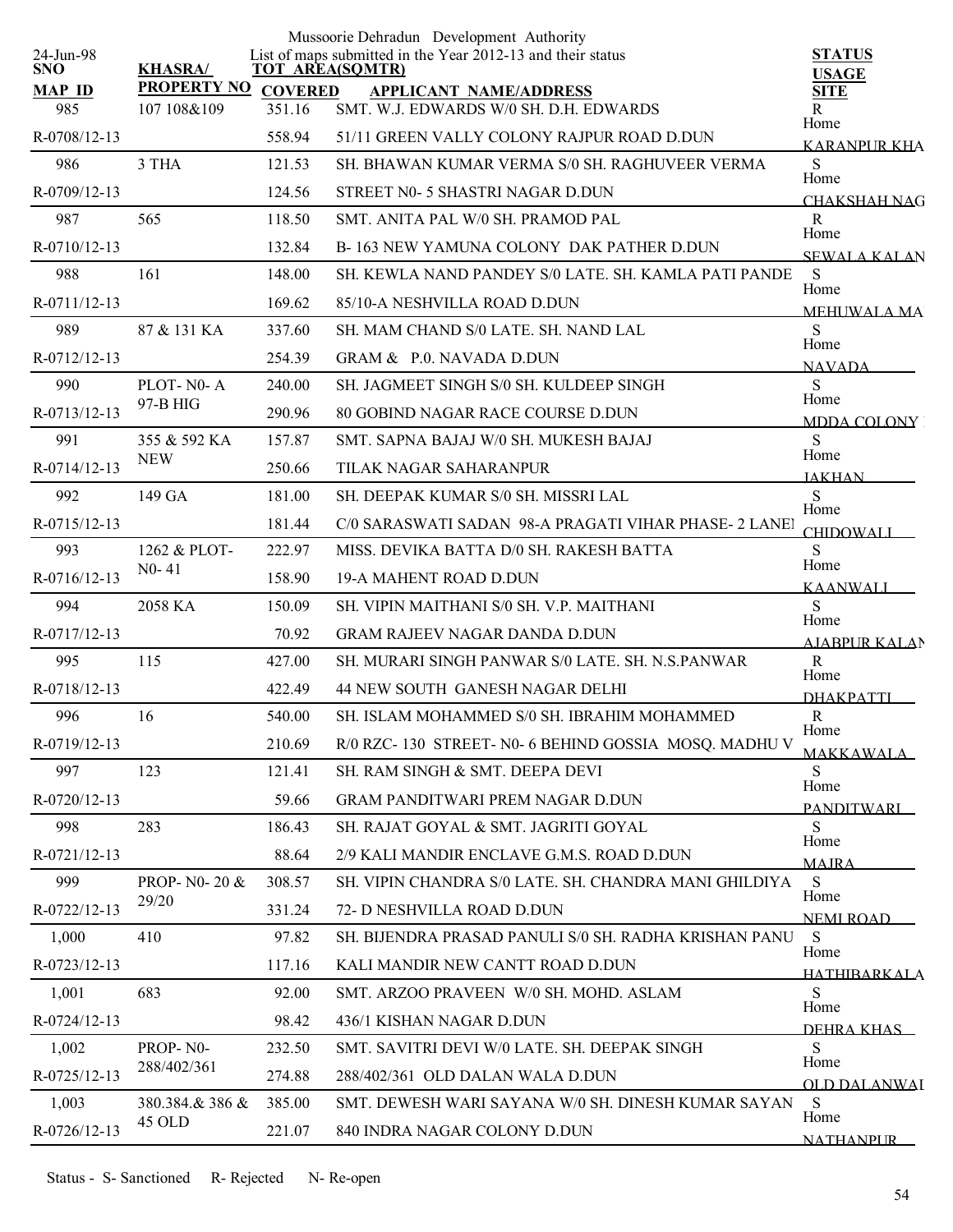| 24-Jun-98      |                                    |                | Mussoorie Dehradun Development Authority<br>List of maps submitted in the Year 2012-13 and their status | <b>STATUS</b>               |
|----------------|------------------------------------|----------------|---------------------------------------------------------------------------------------------------------|-----------------------------|
| <b>SNO</b>     | <b>KHASRA/</b>                     |                | TOT AREA(SQMTR)                                                                                         | <b>USAGE</b>                |
| <b>MAP ID</b>  | <b>PROPERTY NO</b>                 | <b>COVERED</b> | <b>APPLICANT NAME/ADDRESS</b><br>SH. LOVE RAJ TAKRU S/0 LATE. SH. R.C. TAKRU                            | <b>SITE</b>                 |
| 1,004          | 147.149 OLD &<br>90 TA NEW         | 383.83         |                                                                                                         | S<br>Home                   |
| R-0727/12-13   |                                    | 547.04         | <b>38 PLEASANT VALLEY RAJPUR ROAD D.DUN</b>                                                             | <b>KISHANPUR</b>            |
| 1,005          | 672 KHA                            | 97.11          | SH. JYOTI PRAKASH KABTIYAL S/0 SH. MOHAN LAL KABTIYA                                                    | S<br>Home                   |
| R-0728/12-13   |                                    | 96.68          | C/0 1056 INDIRA NAGAR D.DUN                                                                             | <b>SEWALA KALAN</b>         |
| 1,006          | 84                                 | 290.00         | SMT. SUSHMA CORNELIOUS W/0 SH. LAZARUS CORNELIOUS                                                       | S<br>Home                   |
| R-0729/12-13   |                                    | 217.00         | 7/2 SAD BHAWANA KUNJ PANDITWARI D.DUN                                                                   | <b>PANDITWARI</b>           |
| 1,007          | 816 OLD & 667<br><b>NEW</b>        | 132.00         | SMT. SUNITA CHAUHAN W/0 SH. RAVINDRA KUMAR CHAUHA                                                       | ${\bf S}$<br>Home           |
| R-0730/12-13   |                                    | 133.74         | 151 OLD NEHRU COLONY D.DUN                                                                              | <b>AIABPUR KALAN</b>        |
| 1,008          | 42 OLD & 56 KA                     | 347.04         | SH. RAM SINGH RAWAT S/0 SH. ALAM SINGH RAWAT                                                            | S<br>Home                   |
| R-0731/12-13   | <b>NEW</b>                         | 237.71         | H. N0- 1/E/2 SHASTRI NAGAR D.DUN                                                                        | CHAK AJARPUR                |
| 1,009          | 612                                | 185.80         | SH. YOGENDRA KUMAR MALHOTRA S/0 LATE, SH. ANOOP CHA                                                     | S<br>Home                   |
| R-0732/12-13   |                                    | 438.11         | 174- A LANE- N0-2 MOHIT NAGAR D.DUN                                                                     | <b>KAANWALI</b>             |
| 1,010          | 582/1/3 & 589/9                    | 390.33         | SH. RAJESH JAISWAL & SH. MATESH JAISWAL                                                                 | S<br>Home                   |
| R-0733/12-13   |                                    | 439.15         | 12/6 MAHENT QUATERS CHAKRATA ROAD D.DUN                                                                 | <b>KAANWALI</b>             |
| 1,011          | 1339                               | 102.23         | SMT. SUNITA RAWAT W/0 SH. N.S. RAWAT                                                                    | S                           |
| R-0734/12-13   |                                    | 113.44         | 317 LANE- N0-14 VIJAY PARK EXT. D.DUN                                                                   | Home<br><b>KAANWALI</b>     |
| 1,012          | PROP-N0-30 &                       | 256.61         | SMT. REKHA DENIYAL W/0 SH. VIVEK DENIYAL                                                                | S                           |
| R-0735/12-13   | 45/51 NEW                          | 123.60         | <b>30 BAKRAL WALA NESHVILLA ROAD D.DUN</b>                                                              | Home<br><b>BAAKRALWALA</b>  |
| 1,013          | <b>PROP-N0-9</b>                   | 87.63          | SH. AVNISH SAXSENA. SH.YOGESH SAXSENA & SH. AMIT SAX!                                                   | S                           |
| $R-0736/12-13$ | <b>VICHARA</b><br><b>NAND MARG</b> | 56.35          | 61/1 KANWALI ROAD D.DUN                                                                                 | Home<br><b>MALVIAYA ROA</b> |
| 1,014          | 58/1                               | 963.00         | SH. DURGA PRASAD S/0 LATE. SH. MADHO RAM                                                                | S                           |
| R-0737/12-13   |                                    | 260.00         | 58/1 JAKHAN CANAL ROAD D.DUN                                                                            | Home                        |
| 1,015          | 60                                 | 125.37         | SMT. MOUNI DEVI W/0 SH. DARSHAN LAL                                                                     | <b>JAKHAN</b><br>${\bf S}$  |
| R-0738/12-13   |                                    | 86.05          | 96 DAKRA BAZAR D.DUN                                                                                    | Home                        |
| 1,016          | 243                                | 403.17         | SMT. NEELAM JAIN W/0 SH. AJAY KUMAR JAIN                                                                | PREMPUR MAEI (<br>S         |
| R-0739/12-13   |                                    | 376.81         | <b>GRAM MAJRA D.DUN</b>                                                                                 | Home                        |
| 1,017          | 942                                | 232.36         | SMT. VINITA BHATT                                                                                       | <b>MAJRA</b><br>S           |
| R-0740/12-13   |                                    | 253.42         | 73/1 KISHAN NAGAR, DEHRADUN.                                                                            | Home                        |
| 1,018          | 430 KA                             | 120.81         | SMT. KULWANT KAUR & SMT. RAJKUMARI                                                                      | <b>GADHI (PART)</b><br>S.   |
| R-0741/12-13   |                                    | 191.35         | 85/75 SANJAY COLONY , DEHRADUN.                                                                         | Home                        |
| 1,019          | 430 KA                             | 120.81         | SH.SH. TIRATH GUPTA                                                                                     | <b>BAAMANWALA</b><br>S      |
| R-0742/12-13   |                                    | 200.74         | 339 EAST PATEL NAGAR, D.DUN.                                                                            | Home                        |
|                | 1818                               | 188.12         | SH. VIRENDRA SINGH MEHAR S/0 LATE. SH. KAIRA SINGH MEH                                                  | <b>BAAMANWALA</b>           |
| 1,020          |                                    |                |                                                                                                         | S<br>Home                   |
| R-0743/12-13   |                                    | 313.54         | MEHAR SADAN CHAUDA BIGHA MUNI KI RETI RISHI KESH                                                        | <b>RAIPLIR</b>              |
| 1,021          | PROP-N0-<br>811/8/2                | 111.50         | SMT. BABITA TYAGI W/0 DR. SUNIL TYAGI                                                                   | S<br>Home                   |
| R-0744/12-13   |                                    | 103.71         | 28 INDER ROAD DALANWALA D.DUN                                                                           | <u>LAXMI ROAD –</u>         |
| 1,022          | 422 KA                             | 252.67         | SH. HARISH CHANDRA KUKRETI S/0 SH. PITAMBER DUTT KUK S                                                  | Home                        |
| R-0745/12-13   |                                    | 249.74         | JAGRATI VIHAR LANE- 1 BADRI PUR D.DUN                                                                   | <b>BADRIPUR</b>             |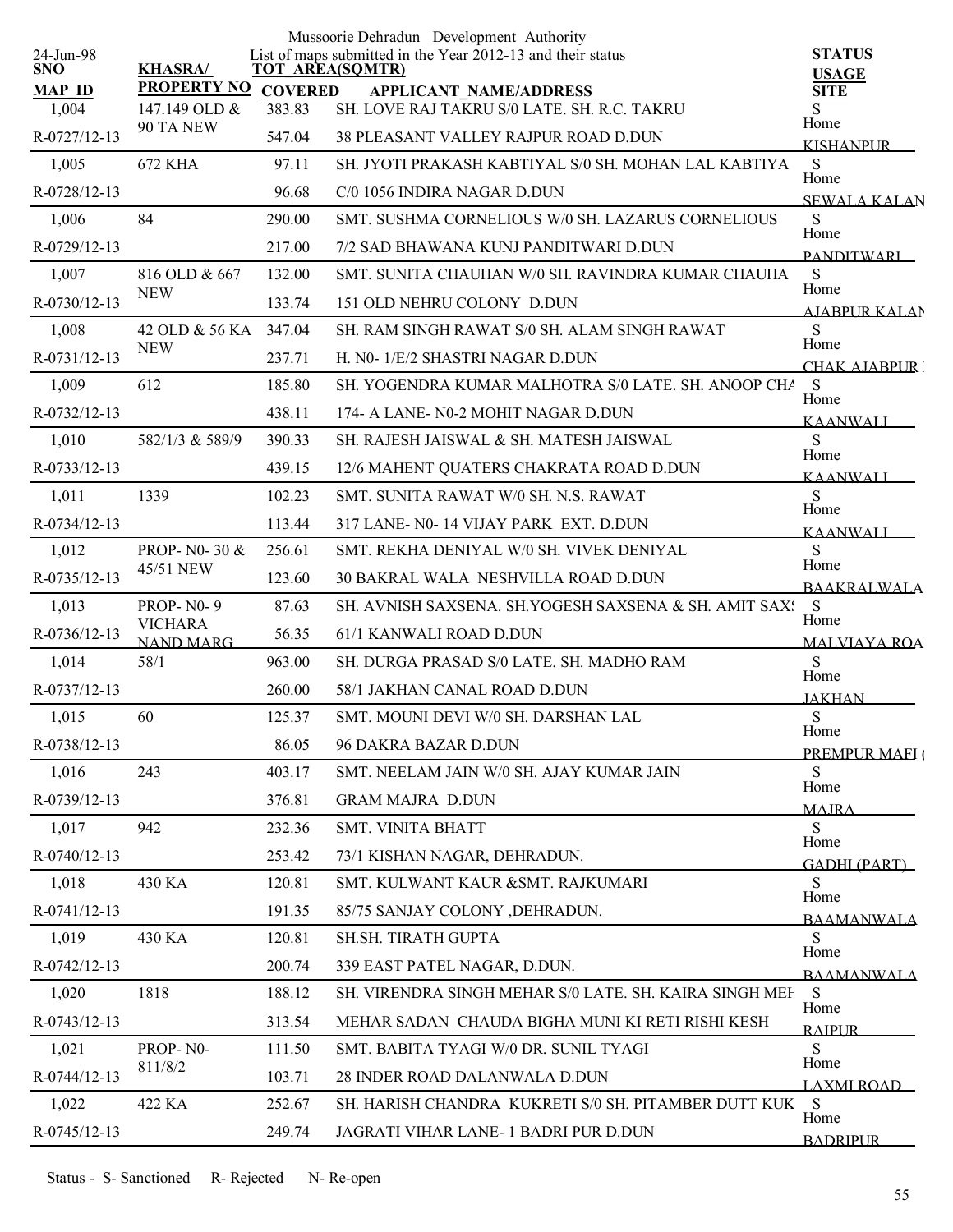| 24-Jun-98      |                       |                | Mussoorie Dehradun Development Authority<br>List of maps submitted in the Year 2012-13 and their status | <b>STATUS</b>               |
|----------------|-----------------------|----------------|---------------------------------------------------------------------------------------------------------|-----------------------------|
| <b>SNO</b>     | <b>KHASRA/</b>        |                | <b>TOT AREA(SQMTR)</b>                                                                                  | <b>USAGE</b>                |
| <b>MAP ID</b>  | <b>PROPERTY NO</b>    | <b>COVERED</b> | <b>APPLICANT NAME/ADDRESS</b>                                                                           | <b>SITE</b>                 |
| 1,023          | 822                   | 169.19         | SMT. SANGEETA RAWAT W/0 SH. NARENDRA SINGH RAWAT                                                        | S<br>Home                   |
| R-0746/12-13   |                       | 191.93         | 160 BELL ROAD CLEMENT TOWN D.DUN                                                                        | <b>BHARUWALA GR</b>         |
| 1,024          | PROP- $N0-4$ &<br>6/6 | 712.03         | SH. ARVIND JAUHARI S/0 LATE SH. A.B.L. JAUHARI                                                          | $\mathbb{R}$<br>Home        |
| R-0747/12-13   |                       | 494.76         | 4 RISPANA COLONY KARANPUR D.DUN                                                                         | NADI RISPANA                |
| 1,025          | 639 & 798 OLD         | 451.00         | SMT. SANGEETA PRASHAD & SH. M.L. PRASHAD                                                                | ${\bf N}$<br>Home           |
| R-0748/12-13   |                       | 312.04         | <b>GRAM TARLA NAGAL D.DUN</b>                                                                           | <b>TARLA NAGAL</b>          |
| 1,026          | 639 & 798 OLD         | 451.00         | SMT. SANGEETA PRASHAD & SH. M.L. PRASHAD                                                                | S<br>Home                   |
| R-0748/12-13-  |                       | 312.04         | <b>GRAM TARLA NAGAL D.DUN</b>                                                                           | TARLA NAGAL                 |
| 1,027          | 68 KA & 55 OLD        | 189.59         | SMT. RANJANA BHANDARI W/0 SH. NEERAJ BHANDARI                                                           | S<br>Home                   |
| R-0749/12-13   |                       | 81.97          | <b>GRAM BALAWALA D.DUN</b>                                                                              | <b>AAMWALA TARI</b>         |
| 1,028          | 213 KA                | 91.78          | SH. SATENDER SINGH & MOHD. JAVED CHAUDHARY                                                              | S<br>Home                   |
| $R-0750/12-13$ |                       | 110.72         | R/0 AMBA VIHAR MUZAFFAR NAGAR U.P.                                                                      | <b>NIRANJANPUR</b>          |
| 1,029          | 245 OLD & 333         | 190.52         | SH. YASHENDRA SINGH THAKUR S/0 LATE, SH. HARI SINGH T                                                   | S<br>Home                   |
| R-0751/12-13   | <b>NEW</b>            | 190.70         | GRAM & P.0-MAJRA OPP- LC.LC.I BANK MAJRA D.DUN                                                          | <b>MAIRA</b>                |
| 1,030          | 84 CHA & 199          | 171.87         | SH. HARISH MASIWAL S/0 SH. TARA DUTT MASIWAL                                                            | S<br>Home                   |
| R-0752/12-13   | <b>OLD</b>            | 168.62         | <b>GRAM &amp; P.0- KANDOLI D.DUN</b>                                                                    | <b>KANDOLI</b>              |
| 1,031          | 885 & 399 NEW         | 162.63         | SMT. KUSUM LATA W/0 SH. M.P. VERMA                                                                      | $\mathbf R$                 |
| R-0753/12-13   |                       | 169.47         | R/0 365/272 CHANDER NAGAR D.DUN                                                                         | Home<br><b>CHANDER NAGA</b> |
| 1,032          | 164                   | 216.00         | SH. UDAY VEER SINGH S/0 SH. ABHAY SINGH                                                                 | ${\bf N}$                   |
| R-0754/12-13   |                       | 192.40         | D-2/10 VIGYAN VIHAR RAIPUR ROAD D.DUN                                                                   | Home<br><b>GUIRADA MANS</b> |
| 1,033          | 164                   | 216.00         | SH. UDAY VEER SINGH S/0 SH. ABHAY SINGH                                                                 | S                           |
| R-0754/12-13-  |                       | 192.40         | D-2/10 VIGYAN VIHAR RAIPUR ROAD D.DUN                                                                   | Home<br><b>GUIRADA MANS</b> |
| 1,034          | 1562/1                | 95.22          | SMT. JUSJEET KAUR W/0 SH. ARVIND SINGH                                                                  | ${\bf S}$                   |
| R-0755/12-13   |                       | 97.23          | 157 GANDHI GRAM NAI BASTI PATEL NAGAR D.DUN                                                             | Home<br><b>KAANWALI</b>     |
| 1,035          | 127 & 385 GHA         | 416.82         | SH. MANOJ NAWANI & SH MUKESH NAWANI                                                                     | S                           |
| R-0756/12-13   | <b>NEW</b>            | 267.76         | 41/1 HARIPUR KANWALI G.M.S. ROAD D.DUN                                                                  | Home<br><b>KARGI GRANT</b>  |
| 1,036          | 15 DA MIN             | 348.37         | <b>SH. RAJENDRA PRASAD</b>                                                                              | S                           |
| R-0757/12-13   |                       | 500.00         | PANDITWARI, DHARTAWALA, PREMNAGAR, D.DUN                                                                | Home<br><b>DHARTAWALA</b>   |
| 1,037          | 7(42)                 | 97.54          | SMT. DAYAWANTI GARA                                                                                     | S                           |
| R-0758/12-13   |                       | 129.18         | 13 MANUGANJ, TILAK ROAD, D.DUN.                                                                         | Home<br><b>SEWALA KHURD</b> |
| 1,038          | 331 KHA               | 117.29         | SMT. SHAILJA KUMAR W/0 SH. DHIRAJ KUMAR                                                                 | S                           |
| R-0759/12-13   |                       | 210.50         | SHIMLA ROAD CHANDRA BANI SEWLA KALAN D.DUN                                                              | Home<br>DHORAN KHAS         |
| 1,039          | 331 KHA               | 117.29         | SMT.SEEMA BENIWAL W/0 SH. M.K. BENIWAL                                                                  | S                           |
| R-0760/12-13   |                       | 210.50         | NEAR SANTJUDS SCHOOL MAJRA G.M.S. ROAD D.DUN                                                            | Home                        |
| 1,040          | 555                   | 334.44         | SH. ADARSH KUMAR & SMT. MANJUL                                                                          | DHORAN KHAS<br>S            |
| R-0761/12-13   |                       | 423.28         | R/0 MOHIT NAGAR KANWALI D.DUN                                                                           | Home                        |
| 1,041          | 94                    | 212.00         | SH. SWROOP SINGH RATHORE S/0 LATE. SH. PUR CHAND                                                        | <b>KAANWALI</b><br>S        |
| R-0762/12-13   |                       | 215.16         | R/0 DOCTER GANJ VIKASH NAGAR NEW JAUNSARI COLONY V                                                      | Home                        |
|                |                       |                |                                                                                                         | <b>PANDITWARI</b>           |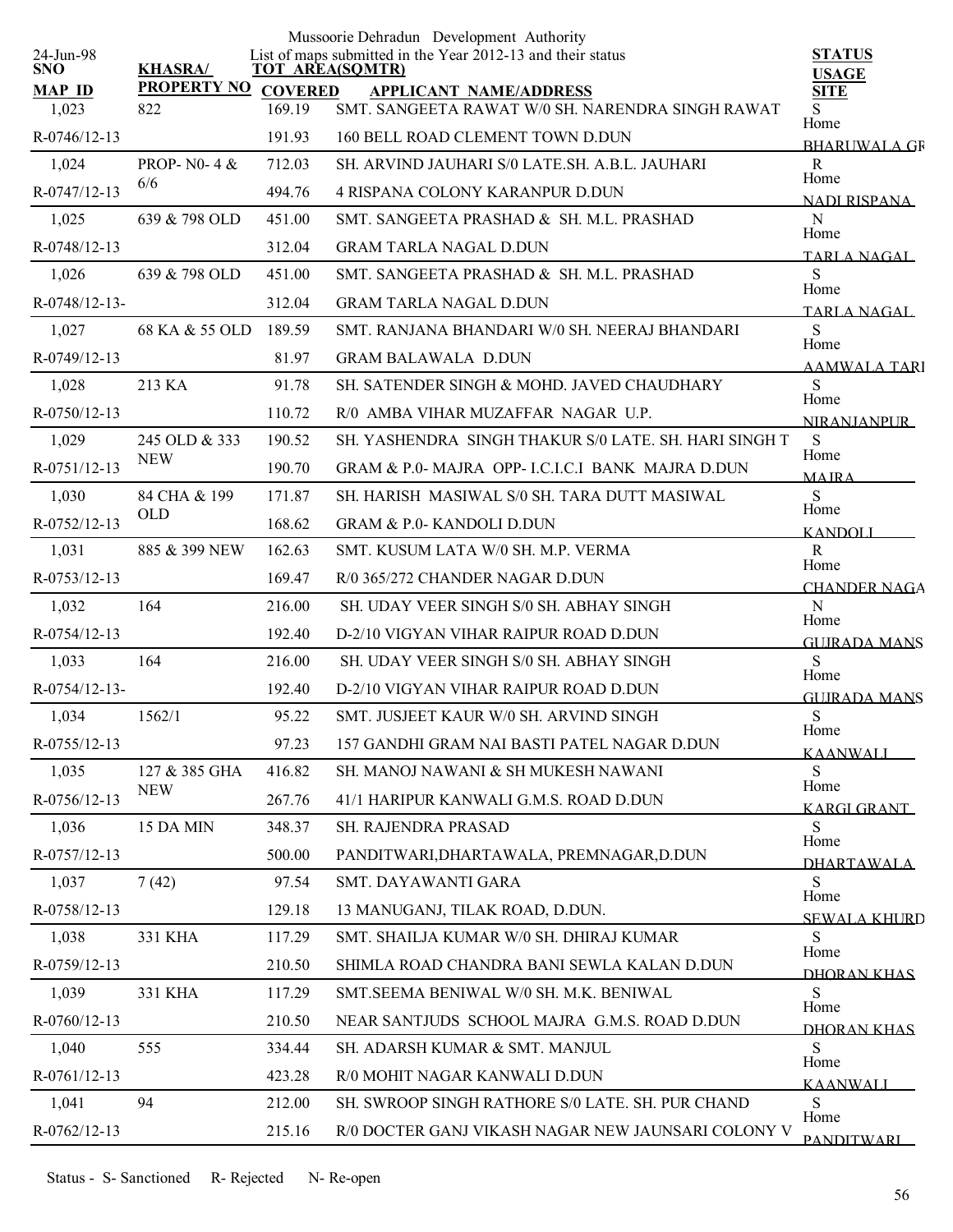| 24-Jun-98              |                                     |                          | Mussoorie Dehradun Development Authority<br>List of maps submitted in the Year 2012-13 and their status | <b>STATUS</b>                |
|------------------------|-------------------------------------|--------------------------|---------------------------------------------------------------------------------------------------------|------------------------------|
| <b>SNO</b>             | <b>KHASRA/</b>                      |                          | <b>TOT AREA(SQMTR)</b>                                                                                  | <b>USAGE</b>                 |
| <b>MAP ID</b><br>1,042 | <b>PROPERTY NO</b><br>652/2 OLD $&$ | <b>COVERED</b><br>138.50 | <b>APPLICANT NAME/ADDRESS</b><br>SH. KANWAL SAHANI S/0 SH DEVI CHAND SAHANI                             | <b>SITE</b>                  |
|                        | 602 CHA NEW                         |                          |                                                                                                         | Home                         |
| R-0763/12-13           |                                     | 163.88                   | R/0 PUNJABI COLONY VIKASH NAGAR D.DUN                                                                   | <b>MAJRA</b>                 |
| 1,043                  | 444                                 | 286.13                   | SH. NARESH DHIR S/0 SH. HANS RAJ DHIR                                                                   | S<br>Home                    |
| R-0764/12-13           |                                     | 247.54                   | R/0 ASHIRWAD ENCLAVE STREET N0-10 D.DUN                                                                 | <b>KAANWALI</b>              |
| 1,044                  | 1272 KHA                            | 186.11                   | SH. RAMESH CHAND VAYAS S/0 SH. RAM RATAN VAYAS                                                          | S<br>Home                    |
| R-0765/12-13           |                                     | 240.80                   | R/0 LOWER NATHANPUR D.DUN                                                                               | <b>NATHANPLIR</b>            |
| 1,045                  | 684                                 | 147.46                   | SH. RAJESH KUMAR GUPTA S/0 LATE. SH. OM PRAKASH GUPT                                                    | S<br>Home                    |
| $R-0766/12-13$         |                                     | 245.40                   | R/0 SHIV PURI COLONY BHAWANESH WAR MANDIR ROAD SHA                                                      | <b>BHARLIWAL A GR</b>        |
| 1,046                  | 801 M OLD &<br><b>1007 NEW</b>      | 167.22                   | SH. JUGAL KISHORE GOYAL S/0 LATE. SH. RAM RICH PAL                                                      | R<br>Home                    |
| R-0767/12-13           |                                     | 259.72                   | R/0 PRABHAT KUNJ 174 SUBHASH NAGAR D.DUN                                                                | <b>MAIRA</b>                 |
| 1,047                  | 278.249 & 65                        | 220.00                   | SH. SUDHIR KUMAR VERMA S/0 LATE, SH. PITAMBER SINGH V                                                   | S<br>Home                    |
| R-0768/12-13           | <b>GHA .65 KA</b><br><b>NEW</b>     | 241.58                   | 39 KHADRI MOHALLA D.DUN                                                                                 | <b>PITTHUWALA</b>            |
| 1,048                  | 733                                 | 153.30                   | SMT. SHWETA GARG W/0 SH. AKASH SHAH                                                                     | S                            |
| R-0769/12-13           |                                     | 127.51                   | <b>18 PARK ROAD D.DUN</b>                                                                               | Home<br><b>MAJRA</b>         |
| 1,049                  | 62                                  | 203.00                   | SH. MURARI SINGH PANWAR S/0 SH. BHOLA SINGH PANWAR                                                      | S                            |
| R-0770/12-13           |                                     | 184.25                   | A- BLOCK NAI BASTI RACE COURSE D.DUN                                                                    | Home<br><b>KEDARPUR</b>      |
| 1,050                  | 990 BA                              | 125.46                   | SMT. APARNA SHARMA AND SH. PRADEEP                                                                      | S                            |
| R-0771/12-13           |                                     | 162.24                   | 72/499 AGRASEN VIHAR JANSET ROAD MUZAFFAR NAGAR                                                         | Home<br><b>MAIRA</b>         |
| 1,051                  | 322                                 | 241.54                   | SMT. YASMIN W/0 SUFI ZAHEER AKHTAR                                                                      | S                            |
| R-0772/12-13           |                                     | 257.54                   | KUCHA SUFIYAN MOHALLA GHULAM SABIR GANGOH DISTT-                                                        | Home<br><b>DHORAN KHAS</b>   |
| 1,052                  | 1341/2 & 1342/2                     | 223.04                   | <b>SH. SATYAVEER SINGH CHAUHAN</b>                                                                      | S                            |
| R-0773/12-13           | <b>MIN</b>                          | 274.86                   | 460 KANWALI, DEHRADUN.                                                                                  | Home                         |
| 1,053                  | 459 (NEW-46)                        | 106.67                   | SH. MANOJ ASTHANA                                                                                       | <b>KAANWALI</b><br>${\bf S}$ |
| R-0774/12-13           |                                     | 178.34                   | 459 KHURBURA MOHALLA, DEHRADUN.                                                                         | Home                         |
| 1,054                  | 61 KA                               | 329.69                   | SH. SATYA PRASAD SHARMA                                                                                 | KHURBURA MOF<br>S            |
| R-0775/12-13           |                                     | 264.17                   | VILL-KANDA, TILWADA, RUDRAPRYAG.                                                                        | Home                         |
| 1,055                  | 973                                 | 192.69                   | SH. SANJAY KUMAR, SHASHANK & SH. SURESH CHAND AGARY                                                     | <b>KEDARPUR</b><br>S         |
| R-0776/12-13           |                                     | 202.01                   | SEWLA KALAN, DEHRADUN.                                                                                  | Home                         |
| 1,056                  | 619 M                               | 200.00                   | SMT. PREETI THAPA                                                                                       | <b>SEWALA KALAN</b><br>S     |
| R-0777/12-13           |                                     | 140.84                   | BELL ROAD, DEHRADUN.                                                                                    | Home                         |
| 1,057                  | 205/133(6)                          | 121.25                   | SH. VIKRAM SINGH RAWAT                                                                                  | <b>BHARLIWALA GR</b><br>S    |
| R-0778/12-13           |                                     | 113.61                   | D-37 SEC.3, DEFENCE COLONY, DEHRADUN.                                                                   | Home                         |
|                        |                                     | 108.00                   |                                                                                                         | <b>MOHINI ROAD</b>           |
| 1,058                  | 205/133(6)                          |                          | SMT. CHAYANIKA RAWAT & SH, VIKRAM SINGH RAWAT                                                           | S<br>Home                    |
| R-0779/12-13           |                                     | 163.96                   | D-37 SEC.3, DEFENCE COLONY, DEHRADUN.                                                                   | <b>MOHINI ROAD</b>           |
| 1,059                  | 221 (343)                           | 139.62                   | SH. RAMKUMAR                                                                                            | S<br>Home                    |
| R-0780/12-13           |                                     | 164.00                   | H.NO-P-3-49, YAMUNA COLONY, DEHRADUN.                                                                   | <b>MAIRA</b>                 |
| 1,060                  | 647 M & 650 M                       | 1,254.65                 | B.K.PREMLATA ON BEHALF P.P.B.K.I.V.V                                                                    | S<br>Home                    |
| R-0781/12-13           |                                     | 1,535.72                 | PRABHU UPHAR, SUBHASH NAGAR, DEHRADUN.                                                                  | <b>BHARWALA GRA</b>          |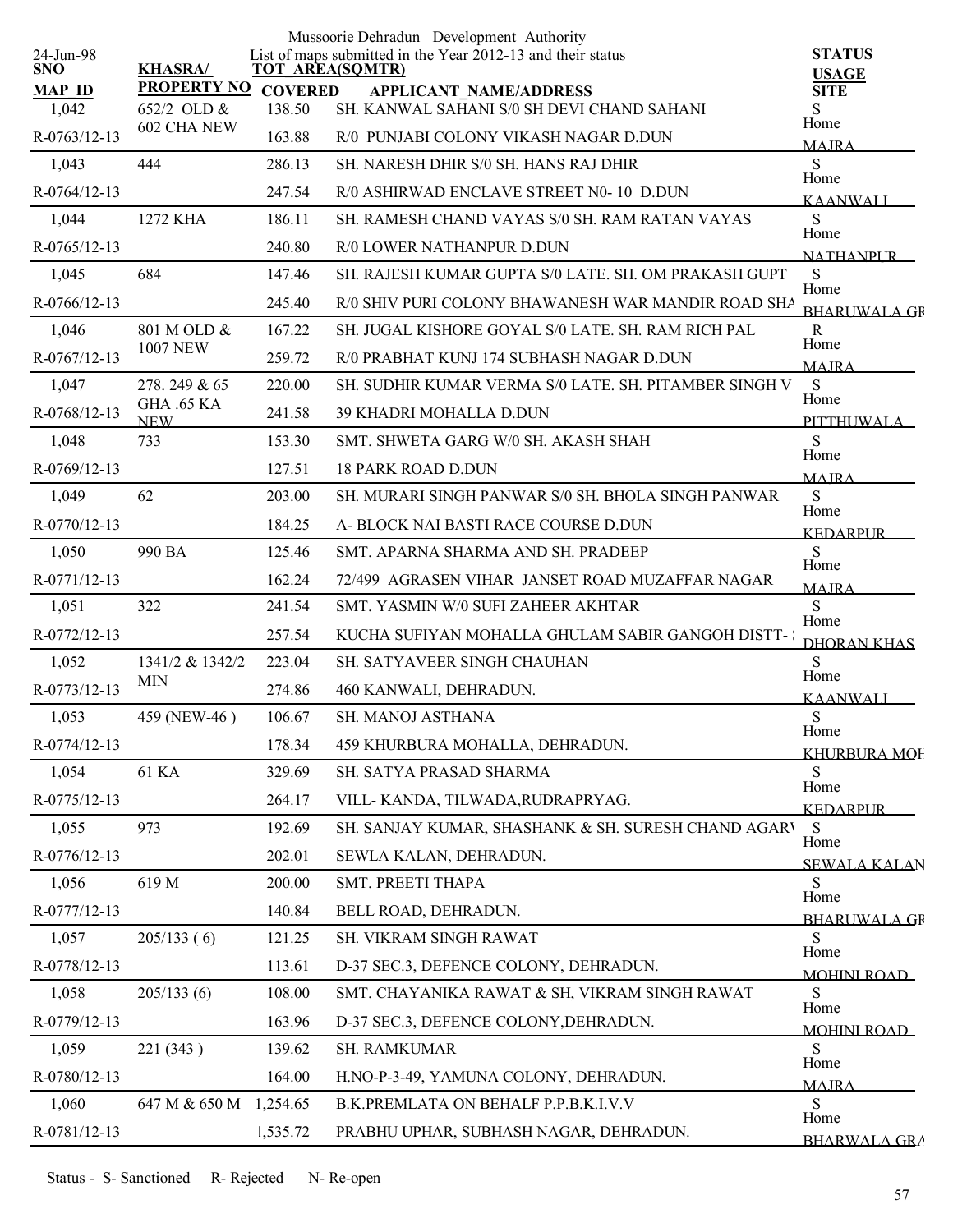|                         |                       |                | Mussoorie Dehradun Development Authority                                              |                               |
|-------------------------|-----------------------|----------------|---------------------------------------------------------------------------------------|-------------------------------|
| 24-Jun-98<br><b>SNO</b> | <b>KHASRA/</b>        |                | List of maps submitted in the Year 2012-13 and their status<br><b>TOT AREA(SQMTR)</b> | <b>STATUS</b><br><b>USAGE</b> |
| <b>MAP ID</b>           | <b>PROPERTY NO</b>    | <b>COVERED</b> | <b>APPLICANT NAME/ADDRESS</b>                                                         | <b>SITE</b>                   |
| 1,061                   | 752 KA                | 170.77         | <b>SMT. BALMA DEVI</b>                                                                | R<br>Home                     |
| R-0782/12-13            |                       | 164.67         | VILL-BAGASU, BADKOT, UTTARKASHI.                                                      | DEHRA KHAS                    |
| 1,062                   | 1533                  | 150.66         | <b>SMT. MEENA PANCHOLI</b>                                                            | S<br>Home                     |
| R-0783/12-13            |                       | 96.00          | AJABPUR KHURD, DEHRADUN.                                                              | AIABPUR KHURT                 |
| 1,063                   | 345                   | 125.41         | <b>SH. RAKESH KUMAR</b>                                                               | S<br>Home                     |
| R-0784/12-13            |                       | 76.00          | MAJRA, DEHRADUN.                                                                      | <b>MAIRA</b>                  |
| 1,064                   | 537/1/3 MIN           | 153.28         | SH. SHAHID AHAMAD                                                                     | ${\bf R}$<br>Home             |
| R-0785/12-13            |                       | 169.31         | 101/D-73 CHANDRLOK COLONY, RAJPUR ROAD, DEHRADUN.                                     | <b>KAANWALI</b>               |
| 1,065                   | 356                   | 189.51         | SH. SANJEEV MALHOTRA                                                                  | ${\bf S}$<br>Home             |
| R-0786/12-13            |                       | 136.24         | VILL-ADHOIWALA, DEHRADUN.                                                             | DHORAN KHAS                   |
| 1,066                   | PROP- N0-20/10        | 166.63         | SH. SAURAV RAWAT & SH. GAURAV RAWAT                                                   | S<br>Home                     |
| R-0787/12-13            |                       | 86.52          | 20/10 SHANTI VIHAR GOVIND GARH D.DUN                                                  | <b>KAANWALI</b>               |
| 1,067                   | 1112 KA               | 216.00         | <b>SH. MOHAN LAL URF BAISAKU</b>                                                      | S                             |
| R-0788/12-13            |                       | 141.46         | C/0 27 ARAGHAR PREM COMPLEX HARIDWAR ROAD D.DUN                                       | Home<br><b>NATHANPLIR</b>     |
| 1,068                   | 1340 KHA              | 230.51         | SH. DIGVIJAY SINGH RAWAT & SH. KAPIL DEV SINGH RAWAT                                  | S                             |
| R-0789/12-13            |                       | 361.67         | C/0 SARASWATI SADAN 98-A PRAGATI VIHAR PHASE-2 LANE                                   | Home<br><b>AIABPUR KALAN</b>  |
| 1,069                   | 595/3                 | 240.00         | SH. JAIKRIT SINGH RAWAT S/0 SH. KUNDAN SINGH RAWAT                                    | S                             |
| R-0790/12-13            |                       | 115.70         | 96-A DHARAMPUR DANDA P.0- NEHRU GRAM D.DUN                                            | Home<br><b>DHARMPUR</b>       |
| 1,070                   | 887 & 648/1           | 156.25         | SH. SUNIL DUTT SHARMA S/0 SH. V.D. GUPTA                                              | S                             |
| R-0791/12-13            | &14/4 OLD             | 212.68         | 1 GANGOTRI VIHAR CHIDOWALI D.DUN                                                      | Home                          |
| 1,071                   | 52 OLD & 162          | 125.46         | SH. MAHIPAL SINGH S/0 SH. SARJEET SINGH                                               | <b>JAKHAN</b><br>S            |
| R-0792/12-13            | <b>KANEW</b>          | 174.34         | 75 D.L. ROAD D.DUN                                                                    | Home<br><b>ADOIWALA</b>       |
| 1,072                   | 257.258 & 262         | 882.00         | SH. VIDUR NARAIN SAKLANI S/0 SH. J.N. SAKLANI                                         | ${\bf N}$                     |
| R-0793/12-13            |                       | 292.68         | 35/14/1 SUBHASH ROAD D.DUN                                                            | Home                          |
| 1,073                   | 257.258 & 262         | 882.00         | SH. VIDUR NARAIN SAKLANI S/0 SH. J.N. SAKLANI                                         | TARLA NAGAL.<br>S             |
| R-0793/12-13-           |                       | 292.68         | 35/14/1 SUBHASH ROAD D.DUN                                                            | Home                          |
| 1,074                   | 154                   | 132.50         | SH. ANANDMANI SHARMA S/0 LATE. SH. GANGA DUTT SHARM                                   | <b>TARLA NAGAL</b><br>S       |
| R-0794/12-13            |                       | 112.43         | H. N0- 61 PHASE- II LANE- N0- 3 PANDITWARI D.DUN                                      | Home                          |
| 1,075                   | 414 KHA NEW           | 216.00         | SH. R.C. SUNDRIYALS/0 LATE. SH. MANGAT RAM SUNDRIYAL                                  | <b>PANDITWARI</b><br>S        |
| R-0795/12-13            | & 194 & 166           | 197.39         | B-3/3 VIGYAN VIHAR RAIPUR ROAD D.DUN                                                  | Home                          |
| 1,076                   | OL D<br><b>95 KHA</b> | 176.35         | SH. MOHAN SINGH RAUTELA S/0 SH. B.S. RAUTELA                                          | <b>GUIRADA MANS</b><br>S      |
| R-0796/12-13            |                       | 178.70         | SARASWATI VIHAR D- BLOCK AJABPUR KHURD D.DUN                                          | Home                          |
| 1,077                   | 606 & 436/23          | 151.60         | SMT. KOMAL NAGPAL W/0 SH. ANKUR NAGPAL                                                | AIABPUR KHURT<br>S            |
| R-0797/12-13            | <b>OLD</b>            | 135.14         | 24 SHALIN ENCLAVE BADRI PUR D.DUN                                                     | Home                          |
| 1,078                   | 393                   | 154.50         | SH. SHELENDRA BAJPAYEE S/0 SH. ANANT RAM VAJPAYEE                                     | <b>SEWALA KALAN</b><br>S      |
| R-0798/12-13            |                       | 187.06         | C/0 JACHA BACHA HOSPITAL KACTHARY ROAD D.DUN                                          | Home                          |
| 1,079                   | <b>15 ANA</b>         | 139.00         | SMT. JAMOTRI DEVI W/0 SH. RAJA RAM BHATT                                              | <b>BAAMANWALA</b><br>S        |
|                         |                       |                |                                                                                       | Home                          |
| R-0799/12-13            |                       | 154.00         | MARKET QUATER N0-13 F.R.I. D.DUN                                                      | DHARTAWALA N                  |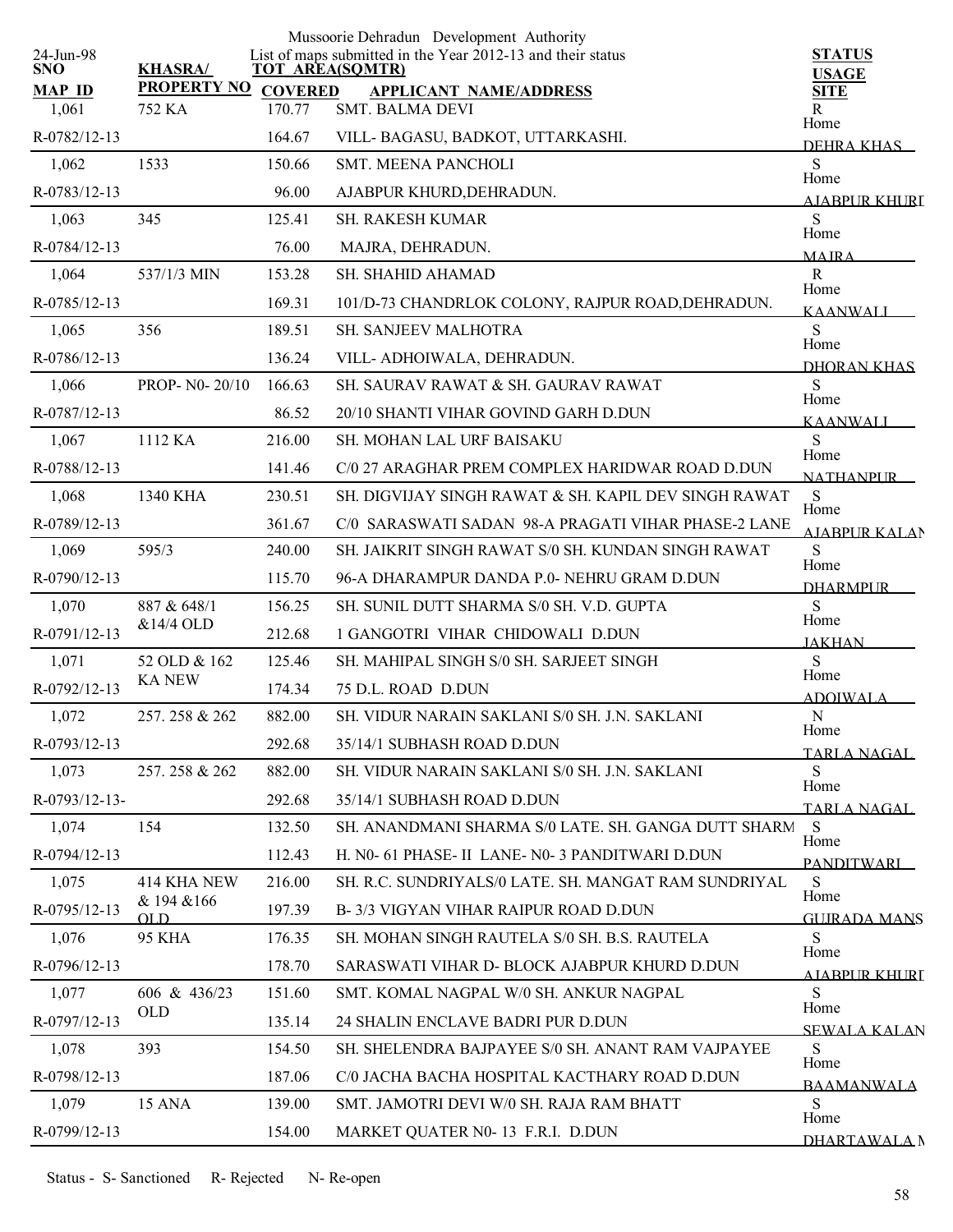| <b>KHASRA/</b><br><b>SNO</b><br><b>TOT AREA(SQMTR)</b><br><b>USAGE</b><br><b>PROPERTY NO</b><br><b>MAP ID</b><br><b>COVERED</b><br><b>SITE</b><br><b>APPLICANT NAME/ADDRESS</b><br>SH. SUKESH KUMAR JAIN S/0 LATE. SH. INDER SAN JAIN<br>1,080<br>PROP-N0-<br>441.65<br>S<br>Home<br>244/202<br>R-0800/12-13<br>584.77<br>27 BALLUPUR ROAD SHANTI KUNJ D.DUN<br><b>BALLUPUR ROAI</b><br>S<br>1,081<br>279 OLD<br>SH. KAMAL SINGH BHANDARI S/0 SH. CHANDER SINGH BHANL<br>184.34<br>Home<br>$R-0801/12-13$<br>C/0 CHANDRA SINGH GARHWALI MARG AJABPUR KALAN D.DU<br>150.48<br><b>AIABPUR KALAN</b><br>S<br>1,082<br>MUNICIPAL N0-<br>348.08<br>SH. HAMENDRA AGGARWAL .SMT. MALINI AGARWAL & SH. Y<br>Home<br>65-C $.65/20 &$<br>R-0802/12-13<br>473.25<br>65/24 RAJPUR ROAD D.DUN<br>361/362 NEW<br>RAI PUR ROAD<br>S<br>95<br>1,083<br>167.28<br>SH. KESHAR SINGH PANWAR S/0 SH. DEVI SINGH<br>Home<br>R-0803/12-13<br>123.45<br><b>GRAM LADPUR RAIPUR ROAD D.DUN</b><br>MEHUWALA MA<br>1184<br>${\bf N}$<br>1,084<br>350.00<br>SH. HARISH MAKIN S/0 LATE. SH. BHEM SAN<br>Home<br>R-0804/12-13<br>519.79<br>WING N0- 6 BARIK N0-18/6 PREM NAGAR D.DUN<br>GARHI<br>1184<br>$\mathbf N$<br>350.00<br>1,085<br>SH. HARISH MAKIN S/0 LATE. SH. BHEM SAN<br>Home<br>R-0804/12-13-<br>WING NO- 6 BARIK NO-18/6 PREM NAGAR D.DUN<br>519.79<br><b>GARHI</b><br>S<br>1184<br>350.00<br>SH. HARISH MAKIN S/0 LATE. SH. BHEM SAN<br>1,086<br>Home<br>R-0804/12-13-<br>519.79<br>WING N0- 6 BARIK N0-18/6 PREM NAGAR D.DUN<br><b>GARHI</b><br>S<br>15 RA<br>1,087<br>176.04<br>SMT. SHAKUNTLA NEGI W/0 SH. RAJPAL SINGH NEGI<br>Home<br>$R-0805/12-13$<br><b>GRAM CHAND PUR P.0- HORA WALA SAHASPUR D.DUN</b><br>141.40<br><b>PANDITWARI</b><br>S<br>15 RA<br>1,088<br>170.06<br>SH. K.C. NAITHANI & SMT VIJAY LAXMI<br>Home<br>$R-0806/12-13$<br>178.88<br>TYPE-III-112 P.O.- NEW FOREST F.R.I. D.DUN<br><b>PANDITWARI</b><br>S<br>188.00<br>1,089<br>18 & PROP-N0<br>SMT. LAXMI DEVI W/0 SH. KULA NAND BIJALWAN<br>Home<br>39/35<br>R-0807/12-13<br>210.16<br>11/30 MITRA LOK COLONY BALLUPUR ROAD III D.DUN<br><b>BALLUPUR</b><br><b>CHUKKHUWALA</b><br><b>ROAD</b><br>S<br>1,090<br>166 KA<br>159.93<br>SH. RAJESH SHARMA & MS. MANISHA RAWAT<br>Home<br>R-0808/12-13<br>C/0 RAJPUR RESIDENCY MALSI D.DUN<br>234.71<br><b>MALSI</b><br>${\bf S}$<br>235.22<br>SMT. ANU DEVI THAPA W/0 SH. DEVENDRA SINGH<br>1,091<br>881 KA<br>Home<br>R-0809/12-13<br>211.26<br>WARD N0-2 MAULWI MOHALLA NALA GARH DIST-SOLAN H<br>SEWALA KALAN<br>S<br>1,092<br>211/2<br>185.74<br>SH. VIRENDRA SINGH NEGI S/0 SH. THAKUR SINGH NEGI<br>Home<br>R-0810/12-13<br>68.05<br>622/1 DHARAMPUR I PRAGATI VIHAR D.DUN<br>AJABPUR KALAN<br>S<br>1,093<br>556<br>188.00<br>SH. DINESH CHANDRA BALODI<br>Home<br>R-0811/12-13<br>151.00<br>339 CHUKHUWALA, DEHRADUN.<br><b>DHARAMPUR DA</b><br>S<br>1,094<br>213 KA<br>90.14<br>SH.IKIBAL AHMAD<br>Home<br>R-0812/12-13<br>108.69<br>AMBA VIHAR, MUJAFFARNAGAR, U.P.<br><b>NIRANJANPUR</b><br>${\bf S}$<br>1,095<br>130.00<br>334 KA<br>SH. PRADEEP BHATT<br>Home<br>R-0813/12-13<br>56.32<br>5/12 GURU TEG BAHADUR ROAD, AARAGHAR, D.DUN<br>AIABPUR KHURI<br>S<br>1,096<br>1254<br>99.00<br>SH. SOHRAB KHAN<br>Home<br>R-0814/12-13<br>129.10<br>OGAL BHATTA, TURNER ROAD, DEHRADUN.<br><b>MAIRA</b> | 24-Jun-98 |       |        | Mussoorie Dehradun Development Authority<br>List of maps submitted in the Year 2012-13 and their status | <b>STATUS</b> |
|------------------------------------------------------------------------------------------------------------------------------------------------------------------------------------------------------------------------------------------------------------------------------------------------------------------------------------------------------------------------------------------------------------------------------------------------------------------------------------------------------------------------------------------------------------------------------------------------------------------------------------------------------------------------------------------------------------------------------------------------------------------------------------------------------------------------------------------------------------------------------------------------------------------------------------------------------------------------------------------------------------------------------------------------------------------------------------------------------------------------------------------------------------------------------------------------------------------------------------------------------------------------------------------------------------------------------------------------------------------------------------------------------------------------------------------------------------------------------------------------------------------------------------------------------------------------------------------------------------------------------------------------------------------------------------------------------------------------------------------------------------------------------------------------------------------------------------------------------------------------------------------------------------------------------------------------------------------------------------------------------------------------------------------------------------------------------------------------------------------------------------------------------------------------------------------------------------------------------------------------------------------------------------------------------------------------------------------------------------------------------------------------------------------------------------------------------------------------------------------------------------------------------------------------------------------------------------------------------------------------------------------------------------------------------------------------------------------------------------------------------------------------------------------------------------------------------------------------------------------------------------------------------------------------------------------------------------------------------------------------------------------------------------------------------------------------------------------------------------------------------------------------------------------------------------------------------------------------------------------------------------------------------------------------------------------------|-----------|-------|--------|---------------------------------------------------------------------------------------------------------|---------------|
|                                                                                                                                                                                                                                                                                                                                                                                                                                                                                                                                                                                                                                                                                                                                                                                                                                                                                                                                                                                                                                                                                                                                                                                                                                                                                                                                                                                                                                                                                                                                                                                                                                                                                                                                                                                                                                                                                                                                                                                                                                                                                                                                                                                                                                                                                                                                                                                                                                                                                                                                                                                                                                                                                                                                                                                                                                                                                                                                                                                                                                                                                                                                                                                                                                                                                                                        |           |       |        |                                                                                                         |               |
|                                                                                                                                                                                                                                                                                                                                                                                                                                                                                                                                                                                                                                                                                                                                                                                                                                                                                                                                                                                                                                                                                                                                                                                                                                                                                                                                                                                                                                                                                                                                                                                                                                                                                                                                                                                                                                                                                                                                                                                                                                                                                                                                                                                                                                                                                                                                                                                                                                                                                                                                                                                                                                                                                                                                                                                                                                                                                                                                                                                                                                                                                                                                                                                                                                                                                                                        |           |       |        |                                                                                                         |               |
|                                                                                                                                                                                                                                                                                                                                                                                                                                                                                                                                                                                                                                                                                                                                                                                                                                                                                                                                                                                                                                                                                                                                                                                                                                                                                                                                                                                                                                                                                                                                                                                                                                                                                                                                                                                                                                                                                                                                                                                                                                                                                                                                                                                                                                                                                                                                                                                                                                                                                                                                                                                                                                                                                                                                                                                                                                                                                                                                                                                                                                                                                                                                                                                                                                                                                                                        |           |       |        |                                                                                                         |               |
|                                                                                                                                                                                                                                                                                                                                                                                                                                                                                                                                                                                                                                                                                                                                                                                                                                                                                                                                                                                                                                                                                                                                                                                                                                                                                                                                                                                                                                                                                                                                                                                                                                                                                                                                                                                                                                                                                                                                                                                                                                                                                                                                                                                                                                                                                                                                                                                                                                                                                                                                                                                                                                                                                                                                                                                                                                                                                                                                                                                                                                                                                                                                                                                                                                                                                                                        |           |       |        |                                                                                                         |               |
|                                                                                                                                                                                                                                                                                                                                                                                                                                                                                                                                                                                                                                                                                                                                                                                                                                                                                                                                                                                                                                                                                                                                                                                                                                                                                                                                                                                                                                                                                                                                                                                                                                                                                                                                                                                                                                                                                                                                                                                                                                                                                                                                                                                                                                                                                                                                                                                                                                                                                                                                                                                                                                                                                                                                                                                                                                                                                                                                                                                                                                                                                                                                                                                                                                                                                                                        |           |       |        |                                                                                                         |               |
|                                                                                                                                                                                                                                                                                                                                                                                                                                                                                                                                                                                                                                                                                                                                                                                                                                                                                                                                                                                                                                                                                                                                                                                                                                                                                                                                                                                                                                                                                                                                                                                                                                                                                                                                                                                                                                                                                                                                                                                                                                                                                                                                                                                                                                                                                                                                                                                                                                                                                                                                                                                                                                                                                                                                                                                                                                                                                                                                                                                                                                                                                                                                                                                                                                                                                                                        |           |       |        |                                                                                                         |               |
|                                                                                                                                                                                                                                                                                                                                                                                                                                                                                                                                                                                                                                                                                                                                                                                                                                                                                                                                                                                                                                                                                                                                                                                                                                                                                                                                                                                                                                                                                                                                                                                                                                                                                                                                                                                                                                                                                                                                                                                                                                                                                                                                                                                                                                                                                                                                                                                                                                                                                                                                                                                                                                                                                                                                                                                                                                                                                                                                                                                                                                                                                                                                                                                                                                                                                                                        |           |       |        |                                                                                                         |               |
|                                                                                                                                                                                                                                                                                                                                                                                                                                                                                                                                                                                                                                                                                                                                                                                                                                                                                                                                                                                                                                                                                                                                                                                                                                                                                                                                                                                                                                                                                                                                                                                                                                                                                                                                                                                                                                                                                                                                                                                                                                                                                                                                                                                                                                                                                                                                                                                                                                                                                                                                                                                                                                                                                                                                                                                                                                                                                                                                                                                                                                                                                                                                                                                                                                                                                                                        |           |       |        |                                                                                                         |               |
|                                                                                                                                                                                                                                                                                                                                                                                                                                                                                                                                                                                                                                                                                                                                                                                                                                                                                                                                                                                                                                                                                                                                                                                                                                                                                                                                                                                                                                                                                                                                                                                                                                                                                                                                                                                                                                                                                                                                                                                                                                                                                                                                                                                                                                                                                                                                                                                                                                                                                                                                                                                                                                                                                                                                                                                                                                                                                                                                                                                                                                                                                                                                                                                                                                                                                                                        |           |       |        |                                                                                                         |               |
|                                                                                                                                                                                                                                                                                                                                                                                                                                                                                                                                                                                                                                                                                                                                                                                                                                                                                                                                                                                                                                                                                                                                                                                                                                                                                                                                                                                                                                                                                                                                                                                                                                                                                                                                                                                                                                                                                                                                                                                                                                                                                                                                                                                                                                                                                                                                                                                                                                                                                                                                                                                                                                                                                                                                                                                                                                                                                                                                                                                                                                                                                                                                                                                                                                                                                                                        |           |       |        |                                                                                                         |               |
|                                                                                                                                                                                                                                                                                                                                                                                                                                                                                                                                                                                                                                                                                                                                                                                                                                                                                                                                                                                                                                                                                                                                                                                                                                                                                                                                                                                                                                                                                                                                                                                                                                                                                                                                                                                                                                                                                                                                                                                                                                                                                                                                                                                                                                                                                                                                                                                                                                                                                                                                                                                                                                                                                                                                                                                                                                                                                                                                                                                                                                                                                                                                                                                                                                                                                                                        |           |       |        |                                                                                                         |               |
|                                                                                                                                                                                                                                                                                                                                                                                                                                                                                                                                                                                                                                                                                                                                                                                                                                                                                                                                                                                                                                                                                                                                                                                                                                                                                                                                                                                                                                                                                                                                                                                                                                                                                                                                                                                                                                                                                                                                                                                                                                                                                                                                                                                                                                                                                                                                                                                                                                                                                                                                                                                                                                                                                                                                                                                                                                                                                                                                                                                                                                                                                                                                                                                                                                                                                                                        |           |       |        |                                                                                                         |               |
|                                                                                                                                                                                                                                                                                                                                                                                                                                                                                                                                                                                                                                                                                                                                                                                                                                                                                                                                                                                                                                                                                                                                                                                                                                                                                                                                                                                                                                                                                                                                                                                                                                                                                                                                                                                                                                                                                                                                                                                                                                                                                                                                                                                                                                                                                                                                                                                                                                                                                                                                                                                                                                                                                                                                                                                                                                                                                                                                                                                                                                                                                                                                                                                                                                                                                                                        |           |       |        |                                                                                                         |               |
|                                                                                                                                                                                                                                                                                                                                                                                                                                                                                                                                                                                                                                                                                                                                                                                                                                                                                                                                                                                                                                                                                                                                                                                                                                                                                                                                                                                                                                                                                                                                                                                                                                                                                                                                                                                                                                                                                                                                                                                                                                                                                                                                                                                                                                                                                                                                                                                                                                                                                                                                                                                                                                                                                                                                                                                                                                                                                                                                                                                                                                                                                                                                                                                                                                                                                                                        |           |       |        |                                                                                                         |               |
|                                                                                                                                                                                                                                                                                                                                                                                                                                                                                                                                                                                                                                                                                                                                                                                                                                                                                                                                                                                                                                                                                                                                                                                                                                                                                                                                                                                                                                                                                                                                                                                                                                                                                                                                                                                                                                                                                                                                                                                                                                                                                                                                                                                                                                                                                                                                                                                                                                                                                                                                                                                                                                                                                                                                                                                                                                                                                                                                                                                                                                                                                                                                                                                                                                                                                                                        |           |       |        |                                                                                                         |               |
|                                                                                                                                                                                                                                                                                                                                                                                                                                                                                                                                                                                                                                                                                                                                                                                                                                                                                                                                                                                                                                                                                                                                                                                                                                                                                                                                                                                                                                                                                                                                                                                                                                                                                                                                                                                                                                                                                                                                                                                                                                                                                                                                                                                                                                                                                                                                                                                                                                                                                                                                                                                                                                                                                                                                                                                                                                                                                                                                                                                                                                                                                                                                                                                                                                                                                                                        |           |       |        |                                                                                                         |               |
|                                                                                                                                                                                                                                                                                                                                                                                                                                                                                                                                                                                                                                                                                                                                                                                                                                                                                                                                                                                                                                                                                                                                                                                                                                                                                                                                                                                                                                                                                                                                                                                                                                                                                                                                                                                                                                                                                                                                                                                                                                                                                                                                                                                                                                                                                                                                                                                                                                                                                                                                                                                                                                                                                                                                                                                                                                                                                                                                                                                                                                                                                                                                                                                                                                                                                                                        |           |       |        |                                                                                                         |               |
|                                                                                                                                                                                                                                                                                                                                                                                                                                                                                                                                                                                                                                                                                                                                                                                                                                                                                                                                                                                                                                                                                                                                                                                                                                                                                                                                                                                                                                                                                                                                                                                                                                                                                                                                                                                                                                                                                                                                                                                                                                                                                                                                                                                                                                                                                                                                                                                                                                                                                                                                                                                                                                                                                                                                                                                                                                                                                                                                                                                                                                                                                                                                                                                                                                                                                                                        |           |       |        |                                                                                                         |               |
|                                                                                                                                                                                                                                                                                                                                                                                                                                                                                                                                                                                                                                                                                                                                                                                                                                                                                                                                                                                                                                                                                                                                                                                                                                                                                                                                                                                                                                                                                                                                                                                                                                                                                                                                                                                                                                                                                                                                                                                                                                                                                                                                                                                                                                                                                                                                                                                                                                                                                                                                                                                                                                                                                                                                                                                                                                                                                                                                                                                                                                                                                                                                                                                                                                                                                                                        |           |       |        |                                                                                                         |               |
|                                                                                                                                                                                                                                                                                                                                                                                                                                                                                                                                                                                                                                                                                                                                                                                                                                                                                                                                                                                                                                                                                                                                                                                                                                                                                                                                                                                                                                                                                                                                                                                                                                                                                                                                                                                                                                                                                                                                                                                                                                                                                                                                                                                                                                                                                                                                                                                                                                                                                                                                                                                                                                                                                                                                                                                                                                                                                                                                                                                                                                                                                                                                                                                                                                                                                                                        |           |       |        |                                                                                                         |               |
|                                                                                                                                                                                                                                                                                                                                                                                                                                                                                                                                                                                                                                                                                                                                                                                                                                                                                                                                                                                                                                                                                                                                                                                                                                                                                                                                                                                                                                                                                                                                                                                                                                                                                                                                                                                                                                                                                                                                                                                                                                                                                                                                                                                                                                                                                                                                                                                                                                                                                                                                                                                                                                                                                                                                                                                                                                                                                                                                                                                                                                                                                                                                                                                                                                                                                                                        |           |       |        |                                                                                                         |               |
|                                                                                                                                                                                                                                                                                                                                                                                                                                                                                                                                                                                                                                                                                                                                                                                                                                                                                                                                                                                                                                                                                                                                                                                                                                                                                                                                                                                                                                                                                                                                                                                                                                                                                                                                                                                                                                                                                                                                                                                                                                                                                                                                                                                                                                                                                                                                                                                                                                                                                                                                                                                                                                                                                                                                                                                                                                                                                                                                                                                                                                                                                                                                                                                                                                                                                                                        |           |       |        |                                                                                                         |               |
|                                                                                                                                                                                                                                                                                                                                                                                                                                                                                                                                                                                                                                                                                                                                                                                                                                                                                                                                                                                                                                                                                                                                                                                                                                                                                                                                                                                                                                                                                                                                                                                                                                                                                                                                                                                                                                                                                                                                                                                                                                                                                                                                                                                                                                                                                                                                                                                                                                                                                                                                                                                                                                                                                                                                                                                                                                                                                                                                                                                                                                                                                                                                                                                                                                                                                                                        |           |       |        |                                                                                                         |               |
|                                                                                                                                                                                                                                                                                                                                                                                                                                                                                                                                                                                                                                                                                                                                                                                                                                                                                                                                                                                                                                                                                                                                                                                                                                                                                                                                                                                                                                                                                                                                                                                                                                                                                                                                                                                                                                                                                                                                                                                                                                                                                                                                                                                                                                                                                                                                                                                                                                                                                                                                                                                                                                                                                                                                                                                                                                                                                                                                                                                                                                                                                                                                                                                                                                                                                                                        |           |       |        |                                                                                                         |               |
|                                                                                                                                                                                                                                                                                                                                                                                                                                                                                                                                                                                                                                                                                                                                                                                                                                                                                                                                                                                                                                                                                                                                                                                                                                                                                                                                                                                                                                                                                                                                                                                                                                                                                                                                                                                                                                                                                                                                                                                                                                                                                                                                                                                                                                                                                                                                                                                                                                                                                                                                                                                                                                                                                                                                                                                                                                                                                                                                                                                                                                                                                                                                                                                                                                                                                                                        |           |       |        |                                                                                                         |               |
|                                                                                                                                                                                                                                                                                                                                                                                                                                                                                                                                                                                                                                                                                                                                                                                                                                                                                                                                                                                                                                                                                                                                                                                                                                                                                                                                                                                                                                                                                                                                                                                                                                                                                                                                                                                                                                                                                                                                                                                                                                                                                                                                                                                                                                                                                                                                                                                                                                                                                                                                                                                                                                                                                                                                                                                                                                                                                                                                                                                                                                                                                                                                                                                                                                                                                                                        |           |       |        |                                                                                                         |               |
|                                                                                                                                                                                                                                                                                                                                                                                                                                                                                                                                                                                                                                                                                                                                                                                                                                                                                                                                                                                                                                                                                                                                                                                                                                                                                                                                                                                                                                                                                                                                                                                                                                                                                                                                                                                                                                                                                                                                                                                                                                                                                                                                                                                                                                                                                                                                                                                                                                                                                                                                                                                                                                                                                                                                                                                                                                                                                                                                                                                                                                                                                                                                                                                                                                                                                                                        |           |       |        |                                                                                                         |               |
|                                                                                                                                                                                                                                                                                                                                                                                                                                                                                                                                                                                                                                                                                                                                                                                                                                                                                                                                                                                                                                                                                                                                                                                                                                                                                                                                                                                                                                                                                                                                                                                                                                                                                                                                                                                                                                                                                                                                                                                                                                                                                                                                                                                                                                                                                                                                                                                                                                                                                                                                                                                                                                                                                                                                                                                                                                                                                                                                                                                                                                                                                                                                                                                                                                                                                                                        |           |       |        |                                                                                                         |               |
|                                                                                                                                                                                                                                                                                                                                                                                                                                                                                                                                                                                                                                                                                                                                                                                                                                                                                                                                                                                                                                                                                                                                                                                                                                                                                                                                                                                                                                                                                                                                                                                                                                                                                                                                                                                                                                                                                                                                                                                                                                                                                                                                                                                                                                                                                                                                                                                                                                                                                                                                                                                                                                                                                                                                                                                                                                                                                                                                                                                                                                                                                                                                                                                                                                                                                                                        |           |       |        |                                                                                                         |               |
|                                                                                                                                                                                                                                                                                                                                                                                                                                                                                                                                                                                                                                                                                                                                                                                                                                                                                                                                                                                                                                                                                                                                                                                                                                                                                                                                                                                                                                                                                                                                                                                                                                                                                                                                                                                                                                                                                                                                                                                                                                                                                                                                                                                                                                                                                                                                                                                                                                                                                                                                                                                                                                                                                                                                                                                                                                                                                                                                                                                                                                                                                                                                                                                                                                                                                                                        |           |       |        |                                                                                                         |               |
|                                                                                                                                                                                                                                                                                                                                                                                                                                                                                                                                                                                                                                                                                                                                                                                                                                                                                                                                                                                                                                                                                                                                                                                                                                                                                                                                                                                                                                                                                                                                                                                                                                                                                                                                                                                                                                                                                                                                                                                                                                                                                                                                                                                                                                                                                                                                                                                                                                                                                                                                                                                                                                                                                                                                                                                                                                                                                                                                                                                                                                                                                                                                                                                                                                                                                                                        |           |       |        |                                                                                                         |               |
|                                                                                                                                                                                                                                                                                                                                                                                                                                                                                                                                                                                                                                                                                                                                                                                                                                                                                                                                                                                                                                                                                                                                                                                                                                                                                                                                                                                                                                                                                                                                                                                                                                                                                                                                                                                                                                                                                                                                                                                                                                                                                                                                                                                                                                                                                                                                                                                                                                                                                                                                                                                                                                                                                                                                                                                                                                                                                                                                                                                                                                                                                                                                                                                                                                                                                                                        |           |       |        |                                                                                                         |               |
|                                                                                                                                                                                                                                                                                                                                                                                                                                                                                                                                                                                                                                                                                                                                                                                                                                                                                                                                                                                                                                                                                                                                                                                                                                                                                                                                                                                                                                                                                                                                                                                                                                                                                                                                                                                                                                                                                                                                                                                                                                                                                                                                                                                                                                                                                                                                                                                                                                                                                                                                                                                                                                                                                                                                                                                                                                                                                                                                                                                                                                                                                                                                                                                                                                                                                                                        |           |       |        |                                                                                                         |               |
|                                                                                                                                                                                                                                                                                                                                                                                                                                                                                                                                                                                                                                                                                                                                                                                                                                                                                                                                                                                                                                                                                                                                                                                                                                                                                                                                                                                                                                                                                                                                                                                                                                                                                                                                                                                                                                                                                                                                                                                                                                                                                                                                                                                                                                                                                                                                                                                                                                                                                                                                                                                                                                                                                                                                                                                                                                                                                                                                                                                                                                                                                                                                                                                                                                                                                                                        |           |       |        |                                                                                                         |               |
|                                                                                                                                                                                                                                                                                                                                                                                                                                                                                                                                                                                                                                                                                                                                                                                                                                                                                                                                                                                                                                                                                                                                                                                                                                                                                                                                                                                                                                                                                                                                                                                                                                                                                                                                                                                                                                                                                                                                                                                                                                                                                                                                                                                                                                                                                                                                                                                                                                                                                                                                                                                                                                                                                                                                                                                                                                                                                                                                                                                                                                                                                                                                                                                                                                                                                                                        |           |       |        |                                                                                                         |               |
|                                                                                                                                                                                                                                                                                                                                                                                                                                                                                                                                                                                                                                                                                                                                                                                                                                                                                                                                                                                                                                                                                                                                                                                                                                                                                                                                                                                                                                                                                                                                                                                                                                                                                                                                                                                                                                                                                                                                                                                                                                                                                                                                                                                                                                                                                                                                                                                                                                                                                                                                                                                                                                                                                                                                                                                                                                                                                                                                                                                                                                                                                                                                                                                                                                                                                                                        |           |       |        |                                                                                                         |               |
|                                                                                                                                                                                                                                                                                                                                                                                                                                                                                                                                                                                                                                                                                                                                                                                                                                                                                                                                                                                                                                                                                                                                                                                                                                                                                                                                                                                                                                                                                                                                                                                                                                                                                                                                                                                                                                                                                                                                                                                                                                                                                                                                                                                                                                                                                                                                                                                                                                                                                                                                                                                                                                                                                                                                                                                                                                                                                                                                                                                                                                                                                                                                                                                                                                                                                                                        | 1,097     | 513 M | 487.73 | SH. JINESH SEHGAL                                                                                       | ${\bf S}$     |
| Home<br>R-0815/12-13<br>67/2 TYAGI ROAD, DEHRADUN.<br>270.76<br><b>BHARLIWALA GR</b>                                                                                                                                                                                                                                                                                                                                                                                                                                                                                                                                                                                                                                                                                                                                                                                                                                                                                                                                                                                                                                                                                                                                                                                                                                                                                                                                                                                                                                                                                                                                                                                                                                                                                                                                                                                                                                                                                                                                                                                                                                                                                                                                                                                                                                                                                                                                                                                                                                                                                                                                                                                                                                                                                                                                                                                                                                                                                                                                                                                                                                                                                                                                                                                                                                   |           |       |        |                                                                                                         |               |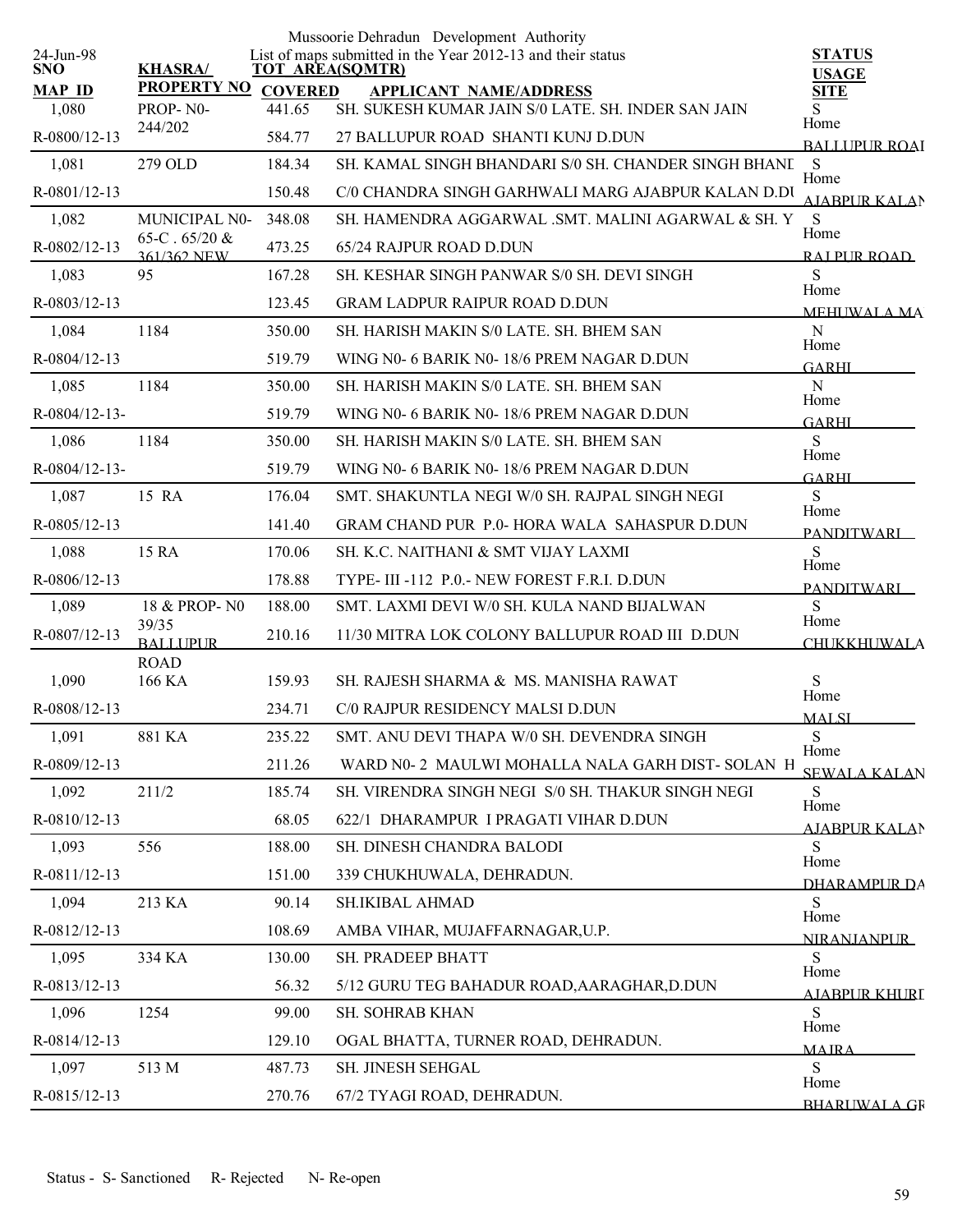|                         |                             |                | Mussoorie Dehradun Development Authority                                              |                               |
|-------------------------|-----------------------------|----------------|---------------------------------------------------------------------------------------|-------------------------------|
| 24-Jun-98<br><b>SNO</b> | <b>KHASRA/</b>              |                | List of maps submitted in the Year 2012-13 and their status<br><b>TOT AREA(SQMTR)</b> | <b>STATUS</b><br><b>USAGE</b> |
| <b>MAP ID</b>           | <b>PROPERTY NO</b>          | <b>COVERED</b> | <b>APPLICANT NAME/ADDRESS</b>                                                         | <b>SITE</b>                   |
| 1,098                   | 135 KHA                     | 142.39         | SH. MIKHIL BHANDARI S/0 SH. RAJENDER SINGH                                            | S.<br>Home                    |
| R-0816/12-13            |                             | 159.68         | 2/10 OM VIHAR AJABPUR KALAN D.DUN                                                     | <b>NATHANPUR</b>              |
| 1,099                   | $1345/1/3$ &                | 119.00         | SMT. SHILA GUPTA W/0 SH. GANESH GUPTA                                                 | S<br>Home                     |
| R-0817/12-13            | 1345/1                      | 166.25         | H. N0-412 JAGADHARI YAMUNA NAGAR ROAD OPP-DIMPAL (                                    | <b>KAANWALI</b>               |
| 1,100                   | 1345/1/3                    | 86.39          | SH. GANESH GUPTA S/0 SH. SHIV HARI RAM GUPTA                                          | S<br>Home                     |
| R-0818/12-13            |                             | 109.00         | 412- B JAGADHARI YAMUNA NAGAR ROAD OPP- DIMPAL CINE                                   | <b>KAANWALI</b>               |
| 1,101                   | 291                         | 380.52         | SMT. SUMAN NEGI W/0 SH. M.S. NEGI                                                     | S<br>Home                     |
| R-0819/12-13            |                             | 267.50         | <b>GRAM KAULAGARH D.DUN</b>                                                           | NATHANPUR                     |
| 1,102                   | 421/2                       | 259.29         | SMT. DEEPIKA NAUTIYAL D/0 SH. DAULAT RAM SHARMA                                       | S                             |
| R-0820/12-13            |                             | 145.46         | VILL-BAGI P.0-MAINDRATH TEHSIL-TUNNI DISTT-D.DUN                                      | Home<br>ARCADIA GRAN          |
| 1,103                   | 692 & 693                   | 432.00         | <b>SH. NEM KUMAR S/0 SH. HARDEV SINGH</b>                                             | S                             |
| R-0821/12-13            |                             | 150.94         | 6/37 ASHIRWAD ENCLAVE KANWALI D.DUN                                                   | Home<br><b>BHARUWALA GR</b>   |
| 1,104                   | 1513                        | 120.00         | SH. ACHIN SETHI S/0 SH. HARESH SETHI                                                  | S                             |
| R-0822/12-13            |                             | 80.06          | 116 KHURBHURA MOHALLA D.DUN                                                           | Home<br><b>KAANWALI</b>       |
| 1,105                   | 11                          | 188.42         | SMT. SANTOSHI DEVI W/0 SH.GOVIND SINGH                                                | S                             |
| R-0823/12-13            |                             | 121.72         | <b>GRAM MEHUWALA MAFI D.DUN</b>                                                       | Home                          |
| 1,106                   | 279/2                       | 344.96         | SH. RAJESH SHARMA S/0 LATE. SH. KANWAR SAIN SHARMA                                    | <b>MEHUWALA MA</b><br>S       |
| R-0824/12-13            |                             | 412.28         | 28/33 DANDI PUR MOHALLA D.DUN                                                         | Home                          |
| 1,107                   | 729                         | 208.00         | SMT. GODAWARI DEVI NAWANI W/0 SH. NARENDER MOHAN N                                    | <b>NIRANJANPUR</b><br>S       |
| R-0825/12-13            |                             | 258.08         | GURU NANAK ROAD SUBHASH NAGAR D.DUN                                                   | Home                          |
| 1,108                   | 74 & 147 NEW                | 320.00         | SH. VIJESH KUMAR S/0 SH. PHOOL SINGH                                                  | <b>MAJRA</b><br>S             |
| R-0826/12-13            |                             | 241.22         | <b>GRAM MOHABBEWALA D.DUN</b>                                                         | Home                          |
| 1,109                   | <b>PROP-NO-20</b>           | 175.87         | SMT. MADHU BANSAL& SMT SHALU TYAGI                                                    | <b>MOHABBEWALA</b><br>S       |
| R-0827/12-13            |                             | 248.08         | <b>20 OLD SURVEY ROAD D.DUN</b>                                                       | Home                          |
| 1,110                   | 728                         | 309.10         | SH. ARVIND CHANDRA SUNDALI S/0 SH. RAMESHWARAM PRA:                                   | OLD SURVEY RO<br>S            |
| R-0828/12-13            |                             | 298.50         | GRAM-NAND PUR P.O.-MOTADHAK KOTDWAR PAURI GARHW                                       | Home                          |
| 1,111                   | PLOT- N0-39                 | 492.86         | SH. DINESH BHATT S/0 LATE. SH. MAHIMANAND BHATT                                       | <b>NATHANPUR</b><br>S         |
|                         | U.S.H.A                     |                |                                                                                       | Home                          |
| R-0829/12-13            | <b>COLONY</b>               | 447.05         | 2 ASHOK POLICE LINES KAUTILYA MARG CHANAKYA PURI NI                                   | <b>SAHASTRADHAR</b>           |
| 1,112                   | 289                         | 103.00         | SMT. JASBIR JETHI W/0 SH. RAM PRAKASH JETHI                                           | S<br>Home                     |
| R-0830/12-13            |                             | 101.80         | T-16 BLOCK- D SHIVALIK APPARTMENT CANAL ROAD D.DUN                                    | DHORAN KHAS                   |
| 1,113                   | 41.43 OLD & 13<br>KA/70 NEW | 216.09         | SH. MANIK NARULA S/0 SH. S.K. NARULA                                                  | S.<br>Home                    |
| R-0831/12-13            |                             | 272.86         | 97 NEHRU VIHAR NIRANJANPUR MAJRA D.DUN                                                | <b>MAIRA</b>                  |
| 1,114                   | 150/1 & PLOT<br>$N0 - 47$   | 360.00         | SMT. SUNANDA ARORA W/0 SH. PAWAN ARORA                                                | S<br>Home                     |
| R-0832/12-13            | <b>BAGHIRATHI</b>           | 539.38         | 26/1 SEWAK ASHRAM ROAD D.DUN                                                          | <b>JAKHAN</b>                 |
|                         | PURAM PHASE-                |                |                                                                                       |                               |
| 1,115                   | 350.351.352.                | 188.17         | SMT. KAUSHALYA DEVI & SMT. BISHA DEVI                                                 | R                             |
| R-0833/12-13            | 354.                        | 182.24         | C/0 TEG BAHADUR ROAD D.DUN                                                            | Home                          |
|                         |                             |                |                                                                                       | <b>DHARMPLIR</b>              |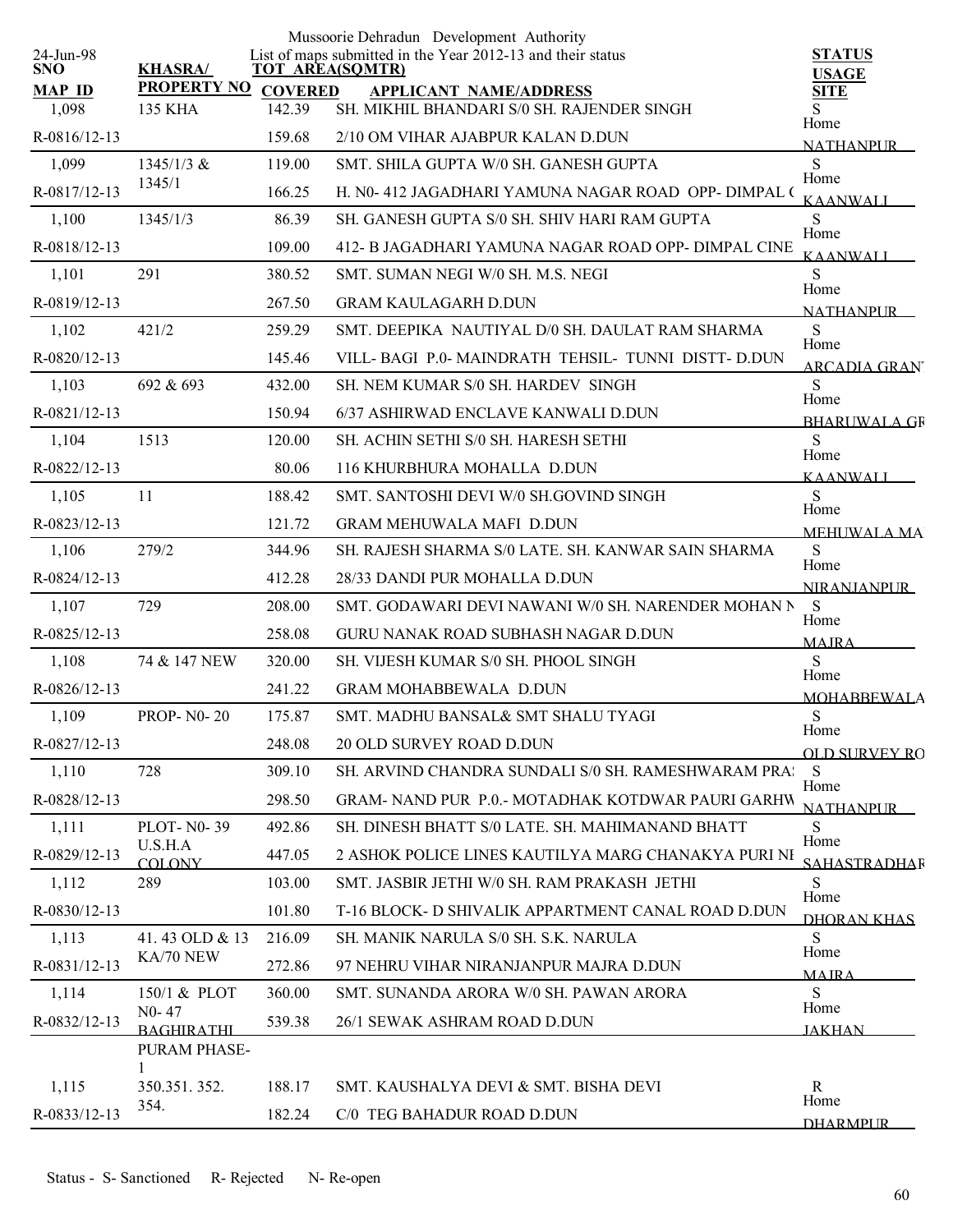|                         |                             |                | Mussoorie Dehradun Development Authority                                              |                               |
|-------------------------|-----------------------------|----------------|---------------------------------------------------------------------------------------|-------------------------------|
| 24-Jun-98<br><b>SNO</b> | <b>KHASRA/</b>              |                | List of maps submitted in the Year 2012-13 and their status<br><b>TOT AREA(SQMTR)</b> | <b>STATUS</b><br><b>USAGE</b> |
| <b>MAP ID</b>           | <b>PROPERTY NO</b>          | <b>COVERED</b> | <b>APPLICANT NAME/ADDRESS</b>                                                         | <b>SITE</b>                   |
| 1,116                   | 444 OLD & 450<br>DA NEW     | 320.00         | SH. DEVENDER BERRY S/0 SH. NARAYAN DAS BERRY                                          | S.<br>Home                    |
| R-0834/12-13            |                             | 344.44         | LAKEMIST KEMPTY FALL ROAD MUSSOORIE TEHRI                                             | DHORAN KHAS                   |
| 1,117                   | <b>PROP-N0-337</b><br>&33/2 | 42.64          | SMT. SHEELA DEVI W/0 SH. ANAND SINGH                                                  | S<br>Home                     |
| R-0835/12-13            |                             | 42.60          | 337 KHURBHURA MOHALLA D.DUN                                                           | KHURBURA MOF                  |
| 1,118                   | 10                          | 376.24         | SH. ANIL KUMAR S/0 SH. MADHO RAM                                                      | S<br>Home                     |
| R-0836/12-13            |                             | 296.88         | 423 BALLUPUR CHOWK D.DUN                                                              | <b>KAANWALI</b>               |
| 1,119                   | 399                         | 149.00         | SH. VINAY KUMAR GAUTAM S/0 SH. MANGAL CHAND SHARM S                                   | Home                          |
| R-0837/12-13            |                             | 171.40         | GRAM SHERPUR KHELMAUE TEHSIL - ROORKEE DISTT- HAR                                     | <b>MAIRA</b>                  |
| 1,120                   | 31 GHA & 39                 | 288.00         | SH. POONAM TYAGI W/0 SH. SATYA DEV TYAGI                                              | S<br>Home                     |
| R-0838/12-13            | <b>GA</b>                   | 277.64         | C-24 N.I. V.H 116 RAJPUR MARG D.DUN                                                   | <b>KANDOLI</b>                |
| 1,121                   | 815/1                       | 230.64         | SH. SHYAM PRASAD SHARMA S/0 SH. KUL PRASAD                                            | S<br>Home                     |
| R-0839/12-13            |                             | 181.54         | 50 BELL ROAD BHARU WALA D.DUN                                                         | <b>BHARUWALA GR</b>           |
| 1,122                   | 675                         | 167.28         | SH. HITESH KUMAR HIMMAT LAL NIMBARK S/0 SH. HIMMAT L                                  | S<br>Home                     |
| R-0840/12-13            |                             | 206.88         | 33 DAULAT RAM ENCLAVE TURNER ROAD D.DUN                                               | <b>BHARLIWAL A GR</b>         |
| 1,123                   | 590                         | 157.99         | SMT. MEENA DEVI W/0 SH. ANAND SINGH                                                   | S                             |
| R-0841/12-13            |                             | 236.00         | VILL- BANJARA WALA D.DUN                                                              | Home<br><b>BHARLIWAL A GR</b> |
| 1,124                   | 246 & 338 JA                | 103.43         | SMT. AMITA JUNEJA W/0 SH. SANJAY JUNEJA                                               | S                             |
| R-0842/12-13            | <b>NEW</b>                  | 179.14         | <b>C-8 TURNER ROAD D.DUN</b>                                                          | Home<br><b>SEWALA KALAN</b>   |
| 1,125                   | 761                         | 140.40         | SH. RITESH GUPTA & SH. MAHESH GUPTA                                                   | S                             |
| R-0843/12-13            |                             | 229.75         | 333/1 EAST PATEL NAGAR D.DUN                                                          | Home<br>DEHRA KHAS            |
| 1,126                   | 747                         | 188.12         | SMT. SUMAN PUNDIR W/0 SH. DHEER SINGH PUNDIR                                          | S                             |
| R-0844/12-13            |                             | 176.08         | KOTI COLONY T-2- A/ 63 FADIYAR GAUN TEHRI GARHWAL                                     | Home<br><b>BHARUWALA GR</b>   |
| 1,127                   | 109                         | 117.00         | SMT. SUDHA MITTAL W/0 SH. AJAY KUMAR MITTAL                                           | ${\bf S}$                     |
| R-0845/12-13            |                             | 98.28          | 238/137 PARK ROAD D.DUN                                                               | Home<br>KAANWALI              |
| 1,128                   | 529 KA                      | 133.37         | SH. BHARAT BHUSHAN BHATTA S/0 SH. RAM MURTI BATTA                                     | S                             |
| $R-0846/12-13$          |                             | 202.00         | 207 INDIRA NAGAR D.DUN                                                                | Home<br><b>SEWALA KALAN</b>   |
| 1,129                   | 529 KA                      | 133.37         | SMT. MEENU BATTA W/0 SH. BHARAT BHUSHAN BATTA                                         | S                             |
| R-0847/12-13            |                             | 202.00         | 207 INDIRA NAGAR D.DUN                                                                | Home<br><b>SEWALA KALAN</b>   |
| 1,130                   | 203                         | 219.79         | SMT. NISHI SETH W/0 SH. AJAY SETH                                                     | S                             |
| R-0848/12-13            |                             | 215.28         | 1 MAITRI VIHAR HARIDWAR BY PASS ROAD D.DUN                                            | Home<br><b>AIABPURKALAN</b>   |
| 1,131                   | MUNICIPAL N0-               | 263.99         | DR. SUNITA SHARMA W/0 DR. GOPALJEE SHARMA                                             | S                             |
| R-0849/12-13            | 17 & 37/24 NEW              | 286.20         | 24/7 NEMI ROAD D.DUN                                                                  | Home                          |
| 1,132                   | 226. 227 .126/2             | 190.00         | SMT. SUNITA SINGH W/0 SH. JABAR SINGH                                                 | CHANDER ROAD<br>S             |
| R-0850/12-13            | OLD & 333                   | 175.10         | H.NO- 692 LANE- NO- 1 NEAR ASHA MODERN SCHOOL CHANDE                                  | Home                          |
| 1,133                   | <b>NEW</b><br>123 OLD       | 297.39         | SH. SURESH KUMAR BHANDARI S/0 SH. SHIV LAL                                            | <b>GUIRADA MANS</b><br>S      |
| R-0851/12-13            |                             | 246.53         | R/0 NARENDRA NAGAR TEHRI GARHWAL U.K.                                                 | Home                          |
| 1,134                   | 519 & 501 KA                | 250.92         | SH. RANVEER SINGH S/0 SH. SUKHVEER SINGH                                              | AIABPUR KALAN<br>$\mathbf N$  |
| R-0852/12-13            |                             | 233.84         | GRAM- MUWANA DR KHAS DISTT- JILLD HARIYANA                                            | Home                          |
|                         |                             |                |                                                                                       | DHORAN KHAS                   |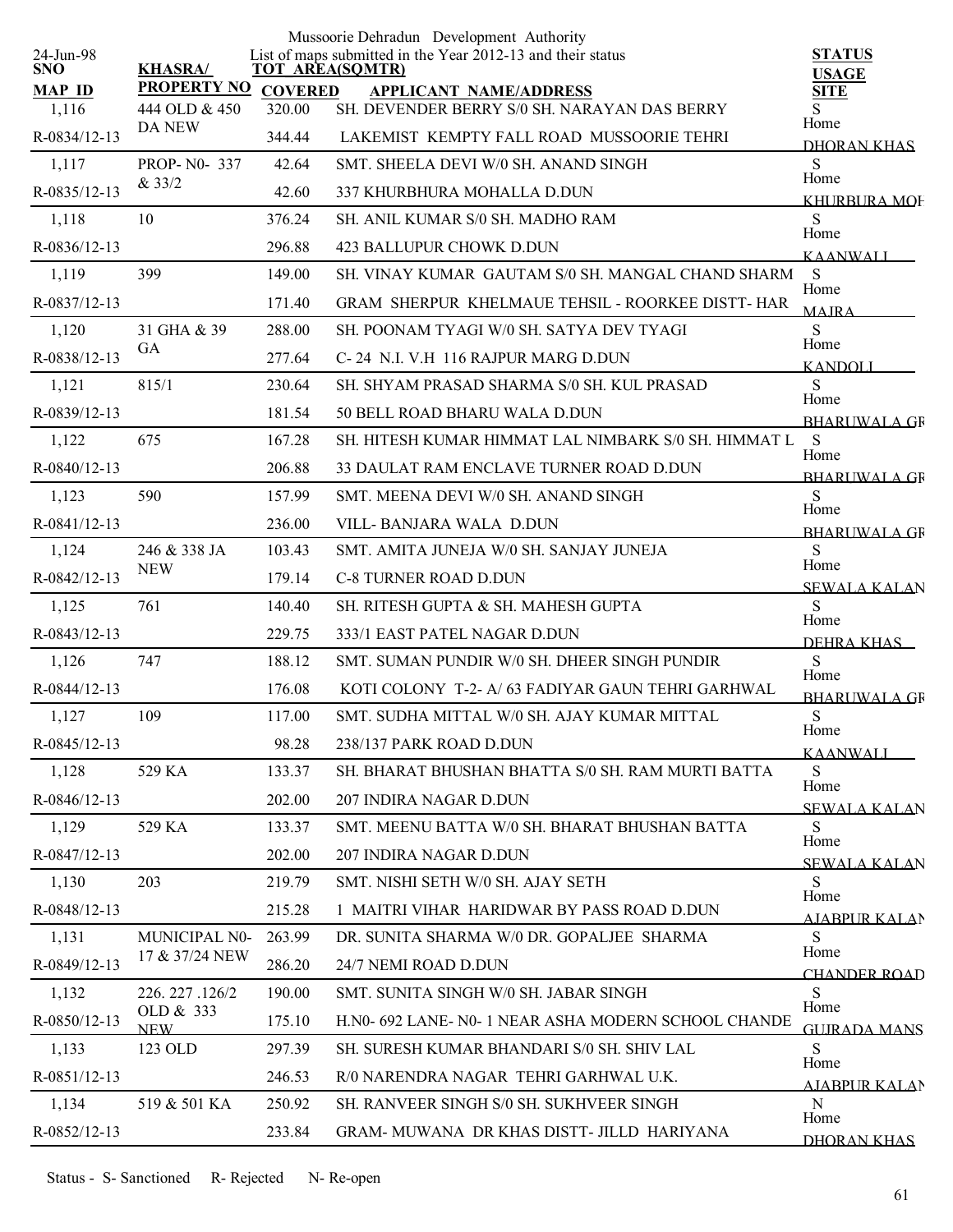| 24-Jun-98          |                           |                        | Mussoorie Dehradun Development Authority<br>List of maps submitted in the Year 2012-13 and their status | <b>STATUS</b>                |
|--------------------|---------------------------|------------------------|---------------------------------------------------------------------------------------------------------|------------------------------|
| <b>SNO</b>         | <b>KHASRA/</b>            | <b>TOT AREA(SQMTR)</b> |                                                                                                         | <b>USAGE</b>                 |
| <b>MAP ID</b>      | <b>PROPERTY NO</b>        | <b>COVERED</b>         | <b>APPLICANT NAME/ADDRESS</b>                                                                           | <b>SITE</b>                  |
| 1,135              | 519 & 501 KA              | 250.92                 | SH. RANVEER SINGH S/0 SH. SUKHVEER SINGH                                                                | S<br>Home                    |
| $R - 0852/12 - 13$ |                           | 233.84                 | GRAM- MUWANA DR KHAS DISTT- JILLD HARIYANA                                                              | <b>DHORAN KHAS</b>           |
| 1,136              | 1592                      | 162.00                 | SMT. PALLAVI BAHUGUNA W/0 SH. SANTOSH BAHUGUNA                                                          | S<br>Home                    |
| R-0853/12-13       |                           | 144.04                 | C/0 SH. D.P. THAPLIYAL 4 PUSP KUNJ COLONY MOTHARAWAL                                                    | AIABPUR KHURT                |
| 1,137              | <b>PROP-N0-1/2</b>        | 98.06                  | SH. ARVIND KUMAR AND SH. AJAY VERMA                                                                     | S<br>Home                    |
| R-0854/12-13       |                           | 152.53                 | 1/2 AMBEDKAR MARG D.L. ROAD D.DUN                                                                       | AMBEDKAR MAI                 |
| 1,138              | 1805 & 1054<br><b>OLD</b> | 185.87                 | SH. RAMESH MISHRA S/0 SH. RAM CHANDRA                                                                   | S<br>Home                    |
| R-0855/12-13       |                           | 150.00                 | LANE- N0-2 BANK COLONY AJABPUR KALAN D.DUN                                                              | <b>AIABPUR KALAN</b>         |
| 1,139              | 1592                      | 151.60                 | SH. ARUN KUMAR MALIK S/0 SH. VIJAY PAL SINGH                                                            | S<br>Home                    |
| R-0856/12-13       |                           | 170.46                 | VILL- BARAMPUR P.0- GURUKUL NARSAN TEHSIL- ROORKEE 1                                                    | AIARPUR KHURI                |
| 1,140              | 128 OLD & 312             | 133.78                 | SH. DINESH SINGH RAWAT S/0 SH. BHARAT SINGH RAWAT                                                       | N<br>Home                    |
| R-0857/12-13       | <b>KA NEW</b>             | 146.94                 | <b>GRAM AJABPUR KALAN D.DUN</b>                                                                         | KARGI GRANT                  |
| 1,141              | 128 OLD & 312             | 133.78                 | SH. DINESH SINGH RAWAT S/0 SH. BHARAT SINGH RAWAT                                                       | S<br>Home                    |
| R-0857/12-13-      | <b>KA NEW</b>             | 146.94                 | <b>GRAM AJABPUR KALAN D.DUN</b>                                                                         | <b>KARGI GRANT</b>           |
| 1,142              | 1206                      | 145.00                 | SMT. POONAM NEGI W/0 SH. ATUL NEGI                                                                      | N                            |
| R-0858/12-13       |                           | 294.42                 | D- 4 JYOTI VIHAR HARIDWAR ROAD D.DUN                                                                    | Home<br>AIABPUR KALAN        |
| 1,143              | 1206                      | 145.00                 | SMT. POONAM NEGI W/0 SH. ATUL NEGI                                                                      | S                            |
| R-0858/12-13-      |                           | 294.42                 | D-4 JYOTI VIHAR HARIDWAR ROAD D.DUN                                                                     | Home<br><b>AJABPUR KALAN</b> |
| 1,144              | <b>PROP-N0-83</b>         | 153.34                 | SH. MUKESH THAKUR S/0 LATE. SH. D.S. THAKUR                                                             | S                            |
| R-0859/12-13       |                           | 175.62                 | 10- B PATEL ROAD NEAR NAGAR NIGAM D.DUN                                                                 | Home<br><b>SUBHASH ROAD</b>  |
| 1,145              | <b>786 KHA</b>            | 120.69                 | SMT.MADHU NAITHANI W/0 SH. ANOOP NAITHANI                                                               | S                            |
| $R-0860/12-13$     |                           | 140.56                 | 732 INDIRA NAGAR NEAR MALIK CHOWK D.DUN                                                                 | Home<br><b>SEWALA KALAN</b>  |
| 1,146              | 510                       | 186.03                 | SH. BAGRU DASS RAJWARIA S/0 SH. GORDHAN                                                                 | S                            |
| R-0861/12-13       |                           | 151.26                 | NAI BASTI VIJAY COLONY HATHI BARKALAN D.DUN                                                             | Home<br><b>HATHIBARKALA</b>  |
| 1,147              | 127 GHA                   | 81.78                  | SMT. DEEP MALA W/0 SH. SUBHASH                                                                          | S                            |
| $R-0862/12-13$     |                           | 92.15                  | 56/65 DOBHAL WALA D.DUN                                                                                 | Home<br><b>KISHANPUR</b>     |
| 1,148              | 619                       | 420.80                 | SMT. NIRMAL GROVER & SMT. SHASHI BANSAL                                                                 | S                            |
| R-0863/12-13       |                           | 437.89                 | C/0 SH. VIVEK PANWAR 699/691 LANE- N0-5 STREET N0- 4 RAJI                                               | Home                         |
| 1,149              | 2242                      | 87.17                  | SMT. JASJEET KAUR W/0 SH. ARVIND SINGH                                                                  | <b>KAANWALI</b><br>S         |
| $R-0864/12-13$     |                           | 107.36                 | 157 GANDHI GRAM NEW BASTI NEW PARK ROAD PATEL NAG.                                                      | Home                         |
| 1,150              | 2242                      | 87.86                  | SH. RAJESH JAIN S/0 SH. K.C.JAIN                                                                        | <b>ARCADIA GRAN</b><br>S     |
| R-0865/12-13       |                           | 110.10                 | B-3/28 PHASE- IIND ASHOK VIHAR DELHI-52                                                                 | Home                         |
| 1,151              | 222 N                     | 156.00                 | SH. LAKHI RAM DANGWAL S/0 SH. VIDYA DUTT DANGWAL                                                        | ARCADIA GRAN<br>R            |
| R-0866/12-13       |                           | 110.20                 | SARASWATI VIHAR AJABPUR KHURD D.DUN                                                                     | Home                         |
| 1,152              | 429                       | 194.25                 | SMT. KIRAN BALA DHYANI W/0 SH. UDDHAWA NAND                                                             | A JARPLIR KHLIRT<br>S        |
| R-0867/12-13       |                           | 298.70                 | 12/30 ASHIRWAD ENCLAVE D.DUN                                                                            | Home                         |
| 1,153              | <b>PLOT-N0-238</b>        | 713.47                 | SMT. RUCHI BADOLA W/0 SH. ANAND BADOLA                                                                  | KAANWALI<br>S                |
| R-0868/12-13       |                           | 316.03                 | C/0 DOON VALLY COOPERATIVE HOUSING SOCIETY VASANT                                                       | Home                         |
|                    |                           |                        |                                                                                                         | <b>VASANT VIHAR</b>          |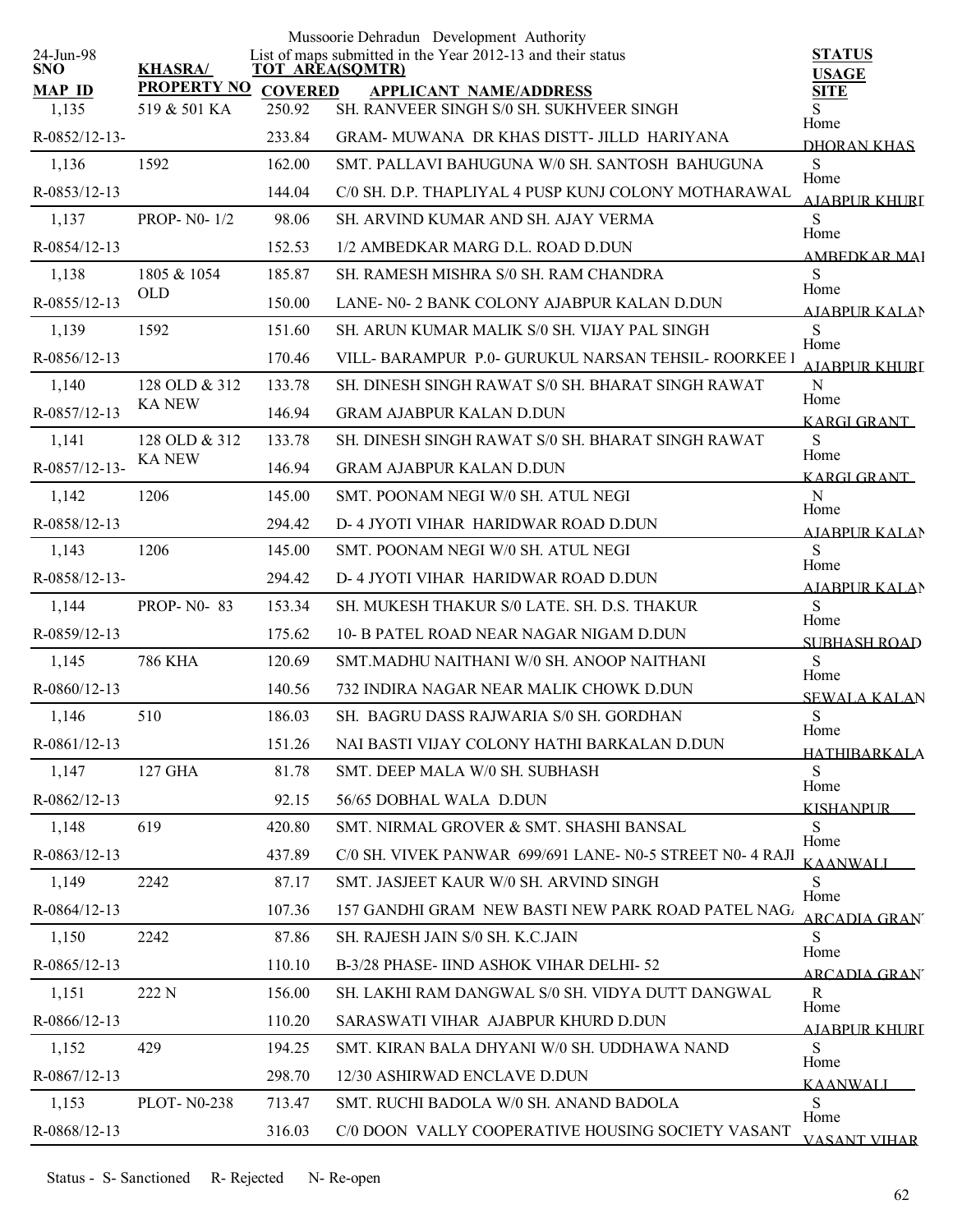| 24-Jun-98       |                         |        | Mussoorie Dehradun Development Authority<br>List of maps submitted in the Year 2012-13 and their status | <b>STATUS</b>            |
|-----------------|-------------------------|--------|---------------------------------------------------------------------------------------------------------|--------------------------|
| <b>SNO</b>      | <b>KHASRA/</b>          |        | <b>TOT AREA(SQMTR)</b>                                                                                  | <b>USAGE</b>             |
| <b>MAP ID</b>   | PROPERTY NO COVERED     |        | <b>APPLICANT NAME/ADDRESS</b>                                                                           | <b>SITE</b>              |
| 1,154           | 1019                    | 125.41 | SH. ANIL PAL SINGH S/0 SH. PITAMBAR SINGH                                                               | S.<br>Home               |
| R-0869/12-13    |                         | 145.92 | 50/15 BALBIR ROAD DALANWALA D.DUN                                                                       | <b>JAKHAN</b>            |
| 1,155           | 803                     | 104.55 | SMT. MADHU MEHTA W/0 SH. VIKRAM MEHTA                                                                   | S<br>Home                |
| R-0870/12-13    |                         | 114.30 | <b>46 PARK ROAD D.DUN</b>                                                                               | DEHRA KHAS               |
| 1,156           | 1092                    | 111.52 | SH. DALJEET SINGH & SARDAR SUCHA SINGH                                                                  | S<br>Home                |
| R-0871/12-13    |                         | 149.62 | H. N0- 2 ALAK NANDA ENCLAVE G.M.S. ROAD D.DUN                                                           | <b>KAANWALI</b>          |
| 1,157           | 726 & 986 TA            | 278.80 | SMT. LAKSHMI DEVI W/0 LATE. SH. THAKUR SINGH RAWAT                                                      | ${\bf S}$<br>Home        |
| R-0872/12-13    |                         | 207.08 | VILL-MAITHELA P.0- EKESHWAR PAURI GARHWAL                                                               | <b>MAIRA</b>             |
| 1,158           | 664                     | 364.23 | SH. CHANDRA BHAN GAUTAM S/0 SH. JAI LAL                                                                 | S<br>Home                |
| R-0873/12-13    |                         | 338.28 | VILL- JAKHAN D.DUN                                                                                      | <b>JAKHAN</b>            |
| 1,159           | 441 KHA & 289           | 156.37 | SH. ANUSUIYA PRASAD MUNDEPI S/0 LATE. SH. VIDYADUTT S                                                   | S                        |
| R-0874/12-13    | <b>OLD</b>              | 186.90 | VILL-MUNDIYAP P.0- PIPLI PAURI GARHWAL                                                                  | Home<br><b>BADRIPUR</b>  |
| 1,160           | 1513/3                  | 87.88  | SH. RAVI KANT ARORA S/0 SH. RAM KISHORE ARORA                                                           | S                        |
| R-0875/12-13    |                         | 96.08  | 124 AZAD COLONY GOVIND GARH D.DUN                                                                       | Home<br><b>KAANWALI</b>  |
| 1,161           | 10 GA                   | 113.46 | SH. KHADK BAHADUR S/0 LATE. SH. KHEM LAL                                                                | ${\bf N}$                |
| R-0876/12-13    |                         | 44.60  | <b>GRAM KANDOLI SHASTRA DHARA ROAD D.DUN</b>                                                            | Home                     |
| 1,162           | 10 GA                   | 113.46 | SH. KHADK BAHADUR S/0 LATE. SH. KHEM LAL                                                                | <b>KANDOLI</b><br>S      |
| $R-0876/12-13-$ |                         | 44.60  | <b>GRAM KANDOLI SHASTRA DHARA ROAD D.DUN</b>                                                            | Home                     |
| 1,163           | 498                     | 269.97 | SH. KAWARDEEP SAWHNEY S/0 SH. K.S. SAWHNEY                                                              | <b>KANDOLI</b><br>S      |
| R-0877/12-13    |                         | 318.86 | 242/1 VASANT VIHAR D.DUN                                                                                | Home                     |
| 1,164           | 682/1 (1063)            | 188.61 | SMT. CHANDRAKALA BISHT                                                                                  | <b>SEWALA KALAN</b><br>S |
| R-0878/12-13    |                         | 183.29 | 95 SINGAL MANDI, KARGI ROAD, DEHRADUN.                                                                  | Home                     |
|                 | <b>PROP-NO-555</b>      | 376.39 | SH. AMARDEEP SINGH & SH. MANPREET SINGH                                                                 | DEHRA KHAS<br>${\bf S}$  |
| 1,165           | LAKHI BAGH              |        |                                                                                                         | Home                     |
| R-0879/12-13    |                         | 205.76 | 96 TYAGI ROAD D.DUN                                                                                     | <u>DEHRA KHAS – </u>     |
| 1,166           | 44                      | 320.00 | SMT. REEMA THAPA W/0 SH. UMESHA THAPA                                                                   | S<br>Home                |
| R-0880/12-13    |                         | 292.04 | 19-B GARHI CANTT D.DUN                                                                                  | VIJAYPUR GOPIV           |
| 1,167           | 1324 KHA &<br>495/2 OLD | 222.77 | SH. JAI PRAKASH SEMWAL S/0 LATE. SH. RATAN MANI SEMW/                                                   | S<br>Home                |
| R-0881/12-13    |                         | 201.35 | 51/1/102 HATHI BARKALAN NEW CANTT ROAD D.DUN                                                            | <b>NATHANPLIR</b>        |
| 1,168           | 1598 KHA                | 112.92 | SMT. MONIKA W/0 SH. MANOJ KUMAR                                                                         | S<br>Home                |
| R-0882/12-13    |                         | 82.12  | C/0 SH. SATISH CHANDRA JAIN BAHUGUNA COLONY KARGI R                                                     | DEHRA KHAS               |
| 1,169           | 653/2                   | 164.85 | SMT, SATYA GANGA W/0 LATE, SH, MOHAN SINGH THAPA                                                        | N<br>Home                |
| R-0883/12-13    |                         | 161.19 | 436 BALLIWALA KANWALI D.DUN                                                                             | <b>KAANWALI</b>          |
| 1,170           | 653/2                   | 164.85 | SMT, SATYA GANGA W/0 LATE, SH, MOHAN SINGH THAPA                                                        | S                        |
| R-0883/12-13-   |                         | 161.19 | 436 BALLIWALA KANWALI D.DUN                                                                             | Home<br><b>KAANWALI</b>  |
| 1,171           | 266 JA                  | 362.30 | SH. RAJESH KUMAR THAPLIYAL S/0 LATE. SH. PREM LAL THAI                                                  | <sub>S</sub>             |
| R-0884/12-13    |                         | 260.66 | R/0 BASANT ENCLAVE NAVADA D.DUN                                                                         | Home                     |
| 1,172           | <b>PLOT-N0-64</b>       | 304.83 | SH. SHAILENDER KUMAR BHATNAGER & SMT. MAMTAS BHAT                                                       | <b>NAVADA</b><br>- N     |
| R-0885/12-13    | P.N.B.                  | 474.30 | 64/59 P.N. B. ENCLAVE SIMLA ROAD D.DUN                                                                  | Home                     |
|                 |                         |        |                                                                                                         | <b>SEWALA KALAN</b>      |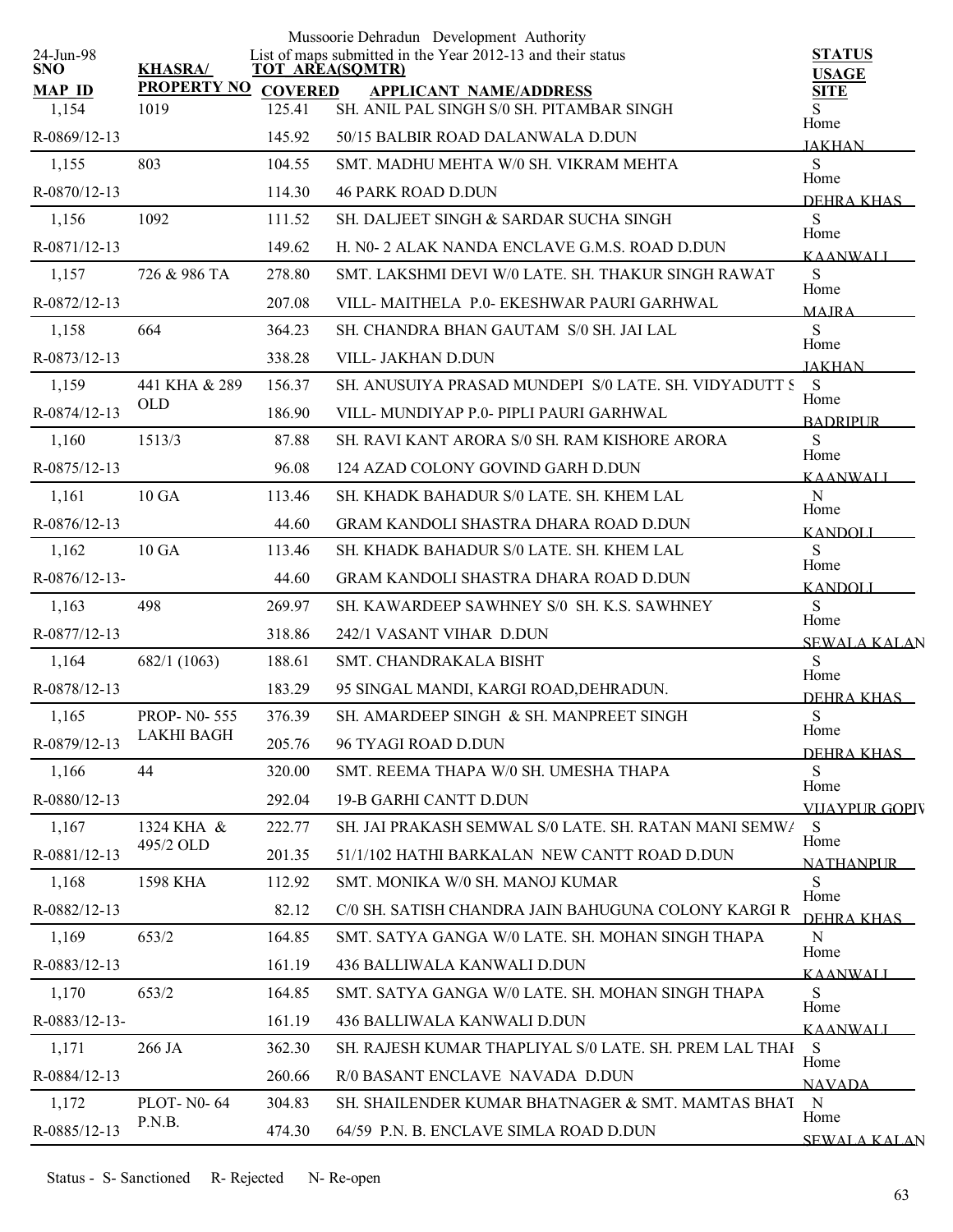| List of maps submitted in the Year 2012-13 and their status<br><b>KHASRA/</b><br><b>SNO</b><br><b>TOT AREA(SQMTR)</b><br><b>USAGE</b><br><b>PROPERTY NO</b><br><b>MAP ID</b><br><b>COVERED</b><br><b>SITE</b><br><b>APPLICANT NAME/ADDRESS</b><br>1,173<br>SH. SHAILENDER KUMAR BHATNAGER & SMT. MAMTAS BHAT<br><b>PLOT-N0-64</b><br>304.83<br>S<br>Home<br>P.N.B.<br>R-0885/12-13-<br>64/59 P.N. B. ENCLAVE SIMLA ROAD D.DUN<br>474.30<br><b>SEWALA KALAN</b><br>S<br>1,174<br>36 & PROP-N0-<br>355.26<br>SH. RAM NATH LAUL S/0 LATE.SH. GANESH DASS<br>Home<br>194/176<br>R-0886/12-13<br>196.60<br>108 CHAKRATA ROAD YAMUNA COLONY D.DUN<br><b>CHAKRATA</b><br><b>CHUKKHUWALA</b><br><b>ROAD</b><br>1,175<br>273.12<br>SH. TRILOK CHAND SH. LEKRAJ.SH.RAJ KUMAR&SH. GURUCH/<br>S<br>$\mathbf{1}$<br>Home<br>R-0887/12-13<br>130 GURU ROAD NEW BASTI D.DUN<br>452.45<br>DEHRA KHAS<br>SH. PRABHU NATH YADAV S/0 LATE. SH. BACHAN YADAV<br>S<br>1,176<br>342 LA & 203<br>158.92<br>Home<br><b>OLD</b><br>R-0888/12-13<br>TYPE- IV Q.N0-4 A.T.I CAMPUS GREEN PARK NIRANJANPUR D<br>171.12<br><b>NIRANIANPUR</b><br>S<br>PLOT-N0-163<br>668.00<br>SH. J.S. BHATNAGAR S/0 SH. S.P. BHATNAGAR<br>1,177<br>Home<br>R-0889/12-13<br>261.00<br>R/0 KANWALI ROAD D.DUN<br><b>VASANT VIHAR</b><br>2242<br>S<br>1,178<br>84.50<br>SH. RAJESH JAIN S/0 SH. K. C.JAIN<br>Home<br>R-0890/12-13<br>105.86<br>B-3/28 PHASE-IIND ASHOK VIHAR DELHI-52<br>ARCADIA GRANT<br>S<br>2242<br>1,179<br>83.76<br>SMT. JASJEET KAUR W/0 SH. ARVIND SINGH<br>Home<br>R-0891/12-13<br>157 GANDHI GRAM NEW BASTI NEW PARK ROAD PATEL NAGA<br>104.80<br><b>ARCADIA GRAN</b><br>248 KA<br>S<br>280.41<br>SMT. PRAMILA DEVI PANWAR W/0 SH. RAJ KUMAR PANWAR<br>1,180<br>Home<br>R-0892/12-13<br>C/0 SH. SOHAN SINGH PUNDIR 1- ANJALI VIHAR 82- AJABPUR<br>110.42<br>AIARPUR KHURI<br>S<br>1,181<br>1722 KA<br>139.20<br>SH. SOMBARI LAL S/0 LATE. SH. RAM PRASAD DOBHAL<br>Home<br>R-0893/12-13<br>150.74<br>C/0 SARASWATI SADAN 98-A PRAGATI VIHAR PHASE- 2 LANE<br><b>AIABPUR KALAN</b><br>$\mathbf N$<br>1,182<br>49 & 52<br>946.90<br>SH. SUNNY GUPTA S/0 SH. V.P. GUPTA<br>Home<br>R-0894/12-13<br>157 RAJPUR ROAD D.DUN<br>221.83<br><b>DAK PATTI</b><br>S<br>1,183<br>49 & 52<br>946.90<br>SH. SUNNY GUPTA S/0 SH. V.P. GUPTA<br>Home<br>R-0894/12-13-<br>157 RAJPUR ROAD D.DUN<br>221.83<br><b>DAK PATTI</b><br>S<br>1,184<br>346.348 &<br>125.41<br>SMT. ANSHU GUPTA W/0 SH. RAJIV GUPTA<br>Home<br>249.286 OLD<br>R-0895/12-13<br>123.86<br>R/0 8-A /15 MOHINI ROAD D.DUN<br><b>AJABPUR KALAN</b><br>S<br>1,185<br>700<br>282.48<br>SMT. SONI DEVI W/0 SH. NARAYAN SINGH RANA<br>Home<br>R-0896/12-13<br>371.24<br><b>GRAM DEHRA KHAS D.DUN</b><br>DEHRA KHAS<br>25<br>1,186<br>223.04<br>SH. MEHARBAN SINGH PATWAL & SH. VIRENDRA SINGH PATW<br>S<br>Home<br>D-21/2 SHIV LOK COLONY RAIPUR ROAD D.DUN<br>R-0897/12-13<br>218.26<br><b>KANDOLI</b><br>S<br>1,187<br>1555<br>164.21<br>SH. NEERAJ KUMAR AGGARWAL & SMT. SARITA AGGARWAL<br>Home<br>R-0898/12-13<br>10/21 MOHIT VIHAR GURUDWARA WALA GALI D.DUN<br>266.90<br><b>KAANWALI</b><br>1,188<br>93 GH<br>99.03<br>SH. RAJESH VASUDEVA S/0 LATE.SH. M.L. VASUDEVA<br>S<br>Home<br>R-0899/12-13<br>125.00<br>H.NO- 9/1 E.C. ROAD D.DUN<br>AAMWALA TARI<br>S<br>1,189<br>93 GH<br>120.77<br>SH. AJAY SINGH S/0 SH. S.K. SINGH<br>Home<br>GIRDHAR NIKUNJ SAHASTRADHARA ROAD D.DUN<br>R-0900/12-13<br>140.00<br>AAMWALA TARI<br>S<br>1,190<br>SH. ARUN KUMAR SHARMA S/0 SH. M.C. SHARMA<br>324 & 174 KHA<br>292.75<br>Home<br><b>NEW</b> |              |        | Mussoorie Dehradun Development Authority             |               |
|------------------------------------------------------------------------------------------------------------------------------------------------------------------------------------------------------------------------------------------------------------------------------------------------------------------------------------------------------------------------------------------------------------------------------------------------------------------------------------------------------------------------------------------------------------------------------------------------------------------------------------------------------------------------------------------------------------------------------------------------------------------------------------------------------------------------------------------------------------------------------------------------------------------------------------------------------------------------------------------------------------------------------------------------------------------------------------------------------------------------------------------------------------------------------------------------------------------------------------------------------------------------------------------------------------------------------------------------------------------------------------------------------------------------------------------------------------------------------------------------------------------------------------------------------------------------------------------------------------------------------------------------------------------------------------------------------------------------------------------------------------------------------------------------------------------------------------------------------------------------------------------------------------------------------------------------------------------------------------------------------------------------------------------------------------------------------------------------------------------------------------------------------------------------------------------------------------------------------------------------------------------------------------------------------------------------------------------------------------------------------------------------------------------------------------------------------------------------------------------------------------------------------------------------------------------------------------------------------------------------------------------------------------------------------------------------------------------------------------------------------------------------------------------------------------------------------------------------------------------------------------------------------------------------------------------------------------------------------------------------------------------------------------------------------------------------------------------------------------------------------------------------------------------------------------------------------------------------------------------------------------------------------------------------------------------------------------------------------------------------------------------------------------------------------------------------------------------------------------------------------------------------------------------------------------------------|--------------|--------|------------------------------------------------------|---------------|
|                                                                                                                                                                                                                                                                                                                                                                                                                                                                                                                                                                                                                                                                                                                                                                                                                                                                                                                                                                                                                                                                                                                                                                                                                                                                                                                                                                                                                                                                                                                                                                                                                                                                                                                                                                                                                                                                                                                                                                                                                                                                                                                                                                                                                                                                                                                                                                                                                                                                                                                                                                                                                                                                                                                                                                                                                                                                                                                                                                                                                                                                                                                                                                                                                                                                                                                                                                                                                                                                                                                                                                        | 24-Jun-98    |        |                                                      | <b>STATUS</b> |
|                                                                                                                                                                                                                                                                                                                                                                                                                                                                                                                                                                                                                                                                                                                                                                                                                                                                                                                                                                                                                                                                                                                                                                                                                                                                                                                                                                                                                                                                                                                                                                                                                                                                                                                                                                                                                                                                                                                                                                                                                                                                                                                                                                                                                                                                                                                                                                                                                                                                                                                                                                                                                                                                                                                                                                                                                                                                                                                                                                                                                                                                                                                                                                                                                                                                                                                                                                                                                                                                                                                                                                        |              |        |                                                      |               |
|                                                                                                                                                                                                                                                                                                                                                                                                                                                                                                                                                                                                                                                                                                                                                                                                                                                                                                                                                                                                                                                                                                                                                                                                                                                                                                                                                                                                                                                                                                                                                                                                                                                                                                                                                                                                                                                                                                                                                                                                                                                                                                                                                                                                                                                                                                                                                                                                                                                                                                                                                                                                                                                                                                                                                                                                                                                                                                                                                                                                                                                                                                                                                                                                                                                                                                                                                                                                                                                                                                                                                                        |              |        |                                                      |               |
|                                                                                                                                                                                                                                                                                                                                                                                                                                                                                                                                                                                                                                                                                                                                                                                                                                                                                                                                                                                                                                                                                                                                                                                                                                                                                                                                                                                                                                                                                                                                                                                                                                                                                                                                                                                                                                                                                                                                                                                                                                                                                                                                                                                                                                                                                                                                                                                                                                                                                                                                                                                                                                                                                                                                                                                                                                                                                                                                                                                                                                                                                                                                                                                                                                                                                                                                                                                                                                                                                                                                                                        |              |        |                                                      |               |
|                                                                                                                                                                                                                                                                                                                                                                                                                                                                                                                                                                                                                                                                                                                                                                                                                                                                                                                                                                                                                                                                                                                                                                                                                                                                                                                                                                                                                                                                                                                                                                                                                                                                                                                                                                                                                                                                                                                                                                                                                                                                                                                                                                                                                                                                                                                                                                                                                                                                                                                                                                                                                                                                                                                                                                                                                                                                                                                                                                                                                                                                                                                                                                                                                                                                                                                                                                                                                                                                                                                                                                        |              |        |                                                      |               |
|                                                                                                                                                                                                                                                                                                                                                                                                                                                                                                                                                                                                                                                                                                                                                                                                                                                                                                                                                                                                                                                                                                                                                                                                                                                                                                                                                                                                                                                                                                                                                                                                                                                                                                                                                                                                                                                                                                                                                                                                                                                                                                                                                                                                                                                                                                                                                                                                                                                                                                                                                                                                                                                                                                                                                                                                                                                                                                                                                                                                                                                                                                                                                                                                                                                                                                                                                                                                                                                                                                                                                                        |              |        |                                                      |               |
|                                                                                                                                                                                                                                                                                                                                                                                                                                                                                                                                                                                                                                                                                                                                                                                                                                                                                                                                                                                                                                                                                                                                                                                                                                                                                                                                                                                                                                                                                                                                                                                                                                                                                                                                                                                                                                                                                                                                                                                                                                                                                                                                                                                                                                                                                                                                                                                                                                                                                                                                                                                                                                                                                                                                                                                                                                                                                                                                                                                                                                                                                                                                                                                                                                                                                                                                                                                                                                                                                                                                                                        |              |        |                                                      |               |
|                                                                                                                                                                                                                                                                                                                                                                                                                                                                                                                                                                                                                                                                                                                                                                                                                                                                                                                                                                                                                                                                                                                                                                                                                                                                                                                                                                                                                                                                                                                                                                                                                                                                                                                                                                                                                                                                                                                                                                                                                                                                                                                                                                                                                                                                                                                                                                                                                                                                                                                                                                                                                                                                                                                                                                                                                                                                                                                                                                                                                                                                                                                                                                                                                                                                                                                                                                                                                                                                                                                                                                        |              |        |                                                      |               |
|                                                                                                                                                                                                                                                                                                                                                                                                                                                                                                                                                                                                                                                                                                                                                                                                                                                                                                                                                                                                                                                                                                                                                                                                                                                                                                                                                                                                                                                                                                                                                                                                                                                                                                                                                                                                                                                                                                                                                                                                                                                                                                                                                                                                                                                                                                                                                                                                                                                                                                                                                                                                                                                                                                                                                                                                                                                                                                                                                                                                                                                                                                                                                                                                                                                                                                                                                                                                                                                                                                                                                                        |              |        |                                                      |               |
|                                                                                                                                                                                                                                                                                                                                                                                                                                                                                                                                                                                                                                                                                                                                                                                                                                                                                                                                                                                                                                                                                                                                                                                                                                                                                                                                                                                                                                                                                                                                                                                                                                                                                                                                                                                                                                                                                                                                                                                                                                                                                                                                                                                                                                                                                                                                                                                                                                                                                                                                                                                                                                                                                                                                                                                                                                                                                                                                                                                                                                                                                                                                                                                                                                                                                                                                                                                                                                                                                                                                                                        |              |        |                                                      |               |
|                                                                                                                                                                                                                                                                                                                                                                                                                                                                                                                                                                                                                                                                                                                                                                                                                                                                                                                                                                                                                                                                                                                                                                                                                                                                                                                                                                                                                                                                                                                                                                                                                                                                                                                                                                                                                                                                                                                                                                                                                                                                                                                                                                                                                                                                                                                                                                                                                                                                                                                                                                                                                                                                                                                                                                                                                                                                                                                                                                                                                                                                                                                                                                                                                                                                                                                                                                                                                                                                                                                                                                        |              |        |                                                      |               |
|                                                                                                                                                                                                                                                                                                                                                                                                                                                                                                                                                                                                                                                                                                                                                                                                                                                                                                                                                                                                                                                                                                                                                                                                                                                                                                                                                                                                                                                                                                                                                                                                                                                                                                                                                                                                                                                                                                                                                                                                                                                                                                                                                                                                                                                                                                                                                                                                                                                                                                                                                                                                                                                                                                                                                                                                                                                                                                                                                                                                                                                                                                                                                                                                                                                                                                                                                                                                                                                                                                                                                                        |              |        |                                                      |               |
|                                                                                                                                                                                                                                                                                                                                                                                                                                                                                                                                                                                                                                                                                                                                                                                                                                                                                                                                                                                                                                                                                                                                                                                                                                                                                                                                                                                                                                                                                                                                                                                                                                                                                                                                                                                                                                                                                                                                                                                                                                                                                                                                                                                                                                                                                                                                                                                                                                                                                                                                                                                                                                                                                                                                                                                                                                                                                                                                                                                                                                                                                                                                                                                                                                                                                                                                                                                                                                                                                                                                                                        |              |        |                                                      |               |
|                                                                                                                                                                                                                                                                                                                                                                                                                                                                                                                                                                                                                                                                                                                                                                                                                                                                                                                                                                                                                                                                                                                                                                                                                                                                                                                                                                                                                                                                                                                                                                                                                                                                                                                                                                                                                                                                                                                                                                                                                                                                                                                                                                                                                                                                                                                                                                                                                                                                                                                                                                                                                                                                                                                                                                                                                                                                                                                                                                                                                                                                                                                                                                                                                                                                                                                                                                                                                                                                                                                                                                        |              |        |                                                      |               |
|                                                                                                                                                                                                                                                                                                                                                                                                                                                                                                                                                                                                                                                                                                                                                                                                                                                                                                                                                                                                                                                                                                                                                                                                                                                                                                                                                                                                                                                                                                                                                                                                                                                                                                                                                                                                                                                                                                                                                                                                                                                                                                                                                                                                                                                                                                                                                                                                                                                                                                                                                                                                                                                                                                                                                                                                                                                                                                                                                                                                                                                                                                                                                                                                                                                                                                                                                                                                                                                                                                                                                                        |              |        |                                                      |               |
|                                                                                                                                                                                                                                                                                                                                                                                                                                                                                                                                                                                                                                                                                                                                                                                                                                                                                                                                                                                                                                                                                                                                                                                                                                                                                                                                                                                                                                                                                                                                                                                                                                                                                                                                                                                                                                                                                                                                                                                                                                                                                                                                                                                                                                                                                                                                                                                                                                                                                                                                                                                                                                                                                                                                                                                                                                                                                                                                                                                                                                                                                                                                                                                                                                                                                                                                                                                                                                                                                                                                                                        |              |        |                                                      |               |
|                                                                                                                                                                                                                                                                                                                                                                                                                                                                                                                                                                                                                                                                                                                                                                                                                                                                                                                                                                                                                                                                                                                                                                                                                                                                                                                                                                                                                                                                                                                                                                                                                                                                                                                                                                                                                                                                                                                                                                                                                                                                                                                                                                                                                                                                                                                                                                                                                                                                                                                                                                                                                                                                                                                                                                                                                                                                                                                                                                                                                                                                                                                                                                                                                                                                                                                                                                                                                                                                                                                                                                        |              |        |                                                      |               |
|                                                                                                                                                                                                                                                                                                                                                                                                                                                                                                                                                                                                                                                                                                                                                                                                                                                                                                                                                                                                                                                                                                                                                                                                                                                                                                                                                                                                                                                                                                                                                                                                                                                                                                                                                                                                                                                                                                                                                                                                                                                                                                                                                                                                                                                                                                                                                                                                                                                                                                                                                                                                                                                                                                                                                                                                                                                                                                                                                                                                                                                                                                                                                                                                                                                                                                                                                                                                                                                                                                                                                                        |              |        |                                                      |               |
|                                                                                                                                                                                                                                                                                                                                                                                                                                                                                                                                                                                                                                                                                                                                                                                                                                                                                                                                                                                                                                                                                                                                                                                                                                                                                                                                                                                                                                                                                                                                                                                                                                                                                                                                                                                                                                                                                                                                                                                                                                                                                                                                                                                                                                                                                                                                                                                                                                                                                                                                                                                                                                                                                                                                                                                                                                                                                                                                                                                                                                                                                                                                                                                                                                                                                                                                                                                                                                                                                                                                                                        |              |        |                                                      |               |
|                                                                                                                                                                                                                                                                                                                                                                                                                                                                                                                                                                                                                                                                                                                                                                                                                                                                                                                                                                                                                                                                                                                                                                                                                                                                                                                                                                                                                                                                                                                                                                                                                                                                                                                                                                                                                                                                                                                                                                                                                                                                                                                                                                                                                                                                                                                                                                                                                                                                                                                                                                                                                                                                                                                                                                                                                                                                                                                                                                                                                                                                                                                                                                                                                                                                                                                                                                                                                                                                                                                                                                        |              |        |                                                      |               |
|                                                                                                                                                                                                                                                                                                                                                                                                                                                                                                                                                                                                                                                                                                                                                                                                                                                                                                                                                                                                                                                                                                                                                                                                                                                                                                                                                                                                                                                                                                                                                                                                                                                                                                                                                                                                                                                                                                                                                                                                                                                                                                                                                                                                                                                                                                                                                                                                                                                                                                                                                                                                                                                                                                                                                                                                                                                                                                                                                                                                                                                                                                                                                                                                                                                                                                                                                                                                                                                                                                                                                                        |              |        |                                                      |               |
|                                                                                                                                                                                                                                                                                                                                                                                                                                                                                                                                                                                                                                                                                                                                                                                                                                                                                                                                                                                                                                                                                                                                                                                                                                                                                                                                                                                                                                                                                                                                                                                                                                                                                                                                                                                                                                                                                                                                                                                                                                                                                                                                                                                                                                                                                                                                                                                                                                                                                                                                                                                                                                                                                                                                                                                                                                                                                                                                                                                                                                                                                                                                                                                                                                                                                                                                                                                                                                                                                                                                                                        |              |        |                                                      |               |
|                                                                                                                                                                                                                                                                                                                                                                                                                                                                                                                                                                                                                                                                                                                                                                                                                                                                                                                                                                                                                                                                                                                                                                                                                                                                                                                                                                                                                                                                                                                                                                                                                                                                                                                                                                                                                                                                                                                                                                                                                                                                                                                                                                                                                                                                                                                                                                                                                                                                                                                                                                                                                                                                                                                                                                                                                                                                                                                                                                                                                                                                                                                                                                                                                                                                                                                                                                                                                                                                                                                                                                        |              |        |                                                      |               |
|                                                                                                                                                                                                                                                                                                                                                                                                                                                                                                                                                                                                                                                                                                                                                                                                                                                                                                                                                                                                                                                                                                                                                                                                                                                                                                                                                                                                                                                                                                                                                                                                                                                                                                                                                                                                                                                                                                                                                                                                                                                                                                                                                                                                                                                                                                                                                                                                                                                                                                                                                                                                                                                                                                                                                                                                                                                                                                                                                                                                                                                                                                                                                                                                                                                                                                                                                                                                                                                                                                                                                                        |              |        |                                                      |               |
|                                                                                                                                                                                                                                                                                                                                                                                                                                                                                                                                                                                                                                                                                                                                                                                                                                                                                                                                                                                                                                                                                                                                                                                                                                                                                                                                                                                                                                                                                                                                                                                                                                                                                                                                                                                                                                                                                                                                                                                                                                                                                                                                                                                                                                                                                                                                                                                                                                                                                                                                                                                                                                                                                                                                                                                                                                                                                                                                                                                                                                                                                                                                                                                                                                                                                                                                                                                                                                                                                                                                                                        |              |        |                                                      |               |
|                                                                                                                                                                                                                                                                                                                                                                                                                                                                                                                                                                                                                                                                                                                                                                                                                                                                                                                                                                                                                                                                                                                                                                                                                                                                                                                                                                                                                                                                                                                                                                                                                                                                                                                                                                                                                                                                                                                                                                                                                                                                                                                                                                                                                                                                                                                                                                                                                                                                                                                                                                                                                                                                                                                                                                                                                                                                                                                                                                                                                                                                                                                                                                                                                                                                                                                                                                                                                                                                                                                                                                        |              |        |                                                      |               |
|                                                                                                                                                                                                                                                                                                                                                                                                                                                                                                                                                                                                                                                                                                                                                                                                                                                                                                                                                                                                                                                                                                                                                                                                                                                                                                                                                                                                                                                                                                                                                                                                                                                                                                                                                                                                                                                                                                                                                                                                                                                                                                                                                                                                                                                                                                                                                                                                                                                                                                                                                                                                                                                                                                                                                                                                                                                                                                                                                                                                                                                                                                                                                                                                                                                                                                                                                                                                                                                                                                                                                                        |              |        |                                                      |               |
|                                                                                                                                                                                                                                                                                                                                                                                                                                                                                                                                                                                                                                                                                                                                                                                                                                                                                                                                                                                                                                                                                                                                                                                                                                                                                                                                                                                                                                                                                                                                                                                                                                                                                                                                                                                                                                                                                                                                                                                                                                                                                                                                                                                                                                                                                                                                                                                                                                                                                                                                                                                                                                                                                                                                                                                                                                                                                                                                                                                                                                                                                                                                                                                                                                                                                                                                                                                                                                                                                                                                                                        |              |        |                                                      |               |
|                                                                                                                                                                                                                                                                                                                                                                                                                                                                                                                                                                                                                                                                                                                                                                                                                                                                                                                                                                                                                                                                                                                                                                                                                                                                                                                                                                                                                                                                                                                                                                                                                                                                                                                                                                                                                                                                                                                                                                                                                                                                                                                                                                                                                                                                                                                                                                                                                                                                                                                                                                                                                                                                                                                                                                                                                                                                                                                                                                                                                                                                                                                                                                                                                                                                                                                                                                                                                                                                                                                                                                        |              |        |                                                      |               |
|                                                                                                                                                                                                                                                                                                                                                                                                                                                                                                                                                                                                                                                                                                                                                                                                                                                                                                                                                                                                                                                                                                                                                                                                                                                                                                                                                                                                                                                                                                                                                                                                                                                                                                                                                                                                                                                                                                                                                                                                                                                                                                                                                                                                                                                                                                                                                                                                                                                                                                                                                                                                                                                                                                                                                                                                                                                                                                                                                                                                                                                                                                                                                                                                                                                                                                                                                                                                                                                                                                                                                                        |              |        |                                                      |               |
|                                                                                                                                                                                                                                                                                                                                                                                                                                                                                                                                                                                                                                                                                                                                                                                                                                                                                                                                                                                                                                                                                                                                                                                                                                                                                                                                                                                                                                                                                                                                                                                                                                                                                                                                                                                                                                                                                                                                                                                                                                                                                                                                                                                                                                                                                                                                                                                                                                                                                                                                                                                                                                                                                                                                                                                                                                                                                                                                                                                                                                                                                                                                                                                                                                                                                                                                                                                                                                                                                                                                                                        |              |        |                                                      |               |
|                                                                                                                                                                                                                                                                                                                                                                                                                                                                                                                                                                                                                                                                                                                                                                                                                                                                                                                                                                                                                                                                                                                                                                                                                                                                                                                                                                                                                                                                                                                                                                                                                                                                                                                                                                                                                                                                                                                                                                                                                                                                                                                                                                                                                                                                                                                                                                                                                                                                                                                                                                                                                                                                                                                                                                                                                                                                                                                                                                                                                                                                                                                                                                                                                                                                                                                                                                                                                                                                                                                                                                        |              |        |                                                      |               |
|                                                                                                                                                                                                                                                                                                                                                                                                                                                                                                                                                                                                                                                                                                                                                                                                                                                                                                                                                                                                                                                                                                                                                                                                                                                                                                                                                                                                                                                                                                                                                                                                                                                                                                                                                                                                                                                                                                                                                                                                                                                                                                                                                                                                                                                                                                                                                                                                                                                                                                                                                                                                                                                                                                                                                                                                                                                                                                                                                                                                                                                                                                                                                                                                                                                                                                                                                                                                                                                                                                                                                                        |              |        |                                                      |               |
|                                                                                                                                                                                                                                                                                                                                                                                                                                                                                                                                                                                                                                                                                                                                                                                                                                                                                                                                                                                                                                                                                                                                                                                                                                                                                                                                                                                                                                                                                                                                                                                                                                                                                                                                                                                                                                                                                                                                                                                                                                                                                                                                                                                                                                                                                                                                                                                                                                                                                                                                                                                                                                                                                                                                                                                                                                                                                                                                                                                                                                                                                                                                                                                                                                                                                                                                                                                                                                                                                                                                                                        |              |        |                                                      |               |
|                                                                                                                                                                                                                                                                                                                                                                                                                                                                                                                                                                                                                                                                                                                                                                                                                                                                                                                                                                                                                                                                                                                                                                                                                                                                                                                                                                                                                                                                                                                                                                                                                                                                                                                                                                                                                                                                                                                                                                                                                                                                                                                                                                                                                                                                                                                                                                                                                                                                                                                                                                                                                                                                                                                                                                                                                                                                                                                                                                                                                                                                                                                                                                                                                                                                                                                                                                                                                                                                                                                                                                        |              |        |                                                      |               |
|                                                                                                                                                                                                                                                                                                                                                                                                                                                                                                                                                                                                                                                                                                                                                                                                                                                                                                                                                                                                                                                                                                                                                                                                                                                                                                                                                                                                                                                                                                                                                                                                                                                                                                                                                                                                                                                                                                                                                                                                                                                                                                                                                                                                                                                                                                                                                                                                                                                                                                                                                                                                                                                                                                                                                                                                                                                                                                                                                                                                                                                                                                                                                                                                                                                                                                                                                                                                                                                                                                                                                                        |              |        |                                                      |               |
|                                                                                                                                                                                                                                                                                                                                                                                                                                                                                                                                                                                                                                                                                                                                                                                                                                                                                                                                                                                                                                                                                                                                                                                                                                                                                                                                                                                                                                                                                                                                                                                                                                                                                                                                                                                                                                                                                                                                                                                                                                                                                                                                                                                                                                                                                                                                                                                                                                                                                                                                                                                                                                                                                                                                                                                                                                                                                                                                                                                                                                                                                                                                                                                                                                                                                                                                                                                                                                                                                                                                                                        |              |        |                                                      |               |
|                                                                                                                                                                                                                                                                                                                                                                                                                                                                                                                                                                                                                                                                                                                                                                                                                                                                                                                                                                                                                                                                                                                                                                                                                                                                                                                                                                                                                                                                                                                                                                                                                                                                                                                                                                                                                                                                                                                                                                                                                                                                                                                                                                                                                                                                                                                                                                                                                                                                                                                                                                                                                                                                                                                                                                                                                                                                                                                                                                                                                                                                                                                                                                                                                                                                                                                                                                                                                                                                                                                                                                        |              |        |                                                      |               |
|                                                                                                                                                                                                                                                                                                                                                                                                                                                                                                                                                                                                                                                                                                                                                                                                                                                                                                                                                                                                                                                                                                                                                                                                                                                                                                                                                                                                                                                                                                                                                                                                                                                                                                                                                                                                                                                                                                                                                                                                                                                                                                                                                                                                                                                                                                                                                                                                                                                                                                                                                                                                                                                                                                                                                                                                                                                                                                                                                                                                                                                                                                                                                                                                                                                                                                                                                                                                                                                                                                                                                                        | R-0901/12-13 | 244.97 | 83/58/7 MAJRA EAST LBG MARG BEHIND MAJRA POST OFFICE | <b>MAIRA</b>  |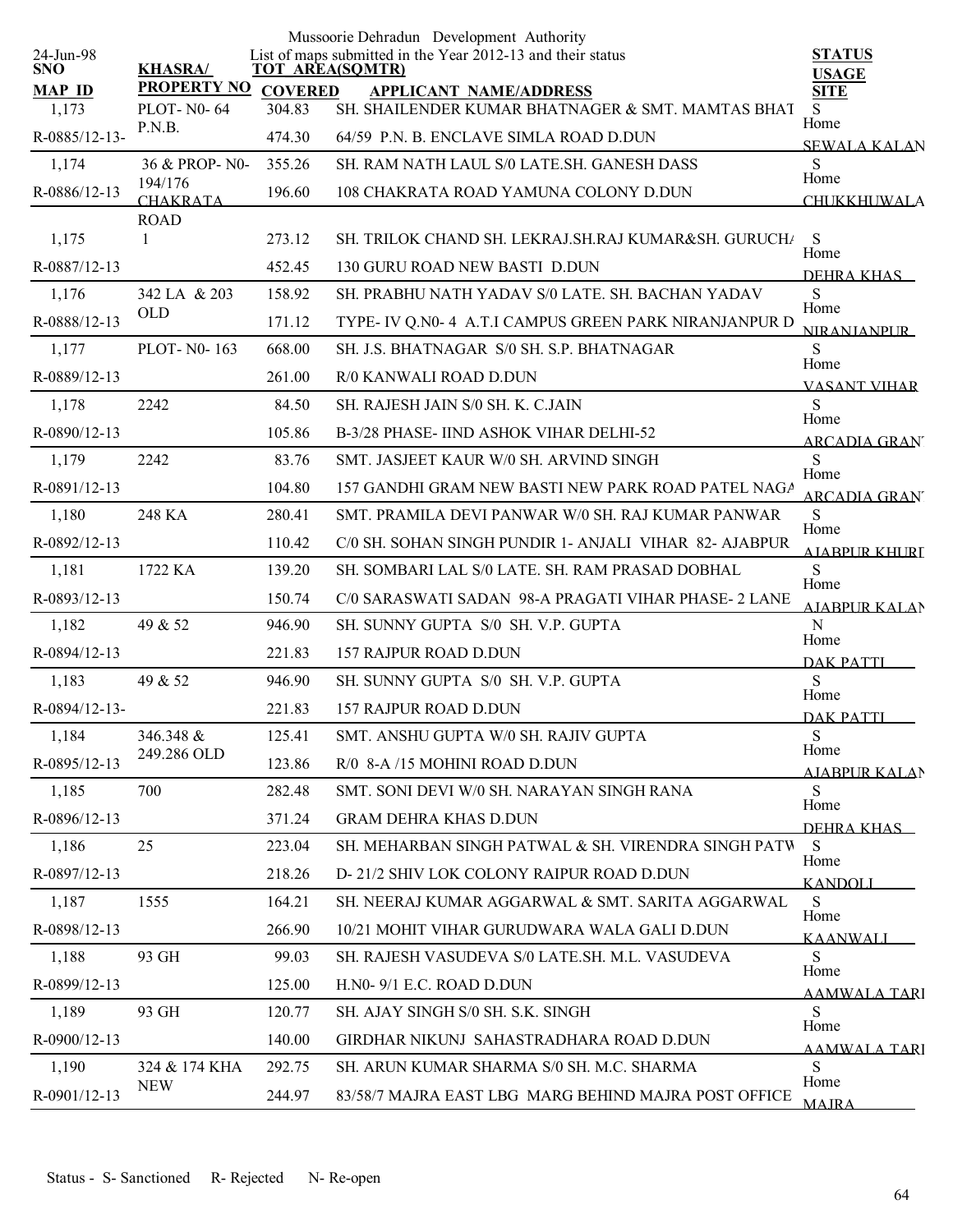|                         |                            |                | Mussoorie Dehradun Development Authority                                              |                                   |
|-------------------------|----------------------------|----------------|---------------------------------------------------------------------------------------|-----------------------------------|
| 24-Jun-98<br><b>SNO</b> | <b>KHASRA/</b>             |                | List of maps submitted in the Year 2012-13 and their status<br><b>TOT AREA(SQMTR)</b> | <b>STATUS</b><br><b>USAGE</b>     |
| <b>MAP ID</b>           | <b>PROPERTY NO</b>         | <b>COVERED</b> | <b>APPLICANT NAME/ADDRESS</b>                                                         | <b>SITE</b>                       |
| 1,191                   | 664                        | 201.67         | SH. INDER RAJ S/0 LATE, SH. ISHWAR DAS                                                | Home                              |
| R-0902/12-13            |                            | 236.86         | <b>GRAM KANWALI D.DUN</b>                                                             | KAANWALI                          |
| 1,192                   | 172/4                      | 189.12         | SH. J.P. PUROHIT S/0 SH. BAL KRISHAN PUROHIT                                          | S<br>Home                         |
| R-0903/12-13            |                            | 204.43         | B-46/6 ONGC COLONY KAULAGARH ROAD D.DUN                                               | <b>PANDITWARI</b>                 |
| 1,193                   | $13-A$                     | 803.94         | <b>SMT. SHALINI SURI</b>                                                              | S<br>Home                         |
| R-0904/12-13            |                            | 928.96         | 36 INDER ROAD, DEHRADUN.                                                              | <b>CURZAN ROAD</b>                |
| 1,194                   | 11 MIN                     | 114.45         | SH. NEERAJ KANSAL                                                                     | ${\bf S}$<br>Home                 |
| R-0905/12-13            |                            | 197.77         | STREET NO-7, KAULAGARH, DEHRADUN.                                                     | CHALBAGH KAU                      |
| 1,195                   | 566/2                      | 223.00         | <b>SH. NARENDRA SINGH NEGI</b>                                                        | S                                 |
| R-0906/12-13            |                            | 246.73         | 15 LANE 10 EXT. MOHIT NAGAR, DEHRADUN.                                                | Home<br><b>KAANWALI</b>           |
| 1,196                   | <b>712 KHA</b>             | 94.59          | <b>SMT. ALKA PANWAR</b>                                                               | S                                 |
| R-0907/12-13            |                            | 92.43          | VASUNDHARA ENCLAVE, SHIMLA ROAD, DEHRADUN.                                            | Home<br><b>SEWALA KALAN</b>       |
| 1,197                   | 520                        | 234.47         | SH. INDER JIT SINGH                                                                   | S                                 |
| R-0908/12-13            |                            | 79.73          | 30-A HIG -II INDIRA PURAM G.M.S. ROAD D.DUN                                           | Home<br>DEHRA KHAS                |
| 1,198                   | <b>PROP-N0-8</b>           | 184.00         | SH. SUKH LAL S/0 SH. MUNNA LAL                                                        | $\mathbf R$                       |
| R-0909/12-13            | OLD & 112<br><b>NEW</b>    | 148.21         | 8 OLD & 112 NEW INDER ROAD D. DUN                                                     | Home<br><b>INDER ROAD</b>         |
| 1,199                   | 55                         | 134.00         | SH. RAJESHWAR PRASAD SHARMA                                                           | S                                 |
| R-0910/12-13            |                            | 98.32          | 55-C MALVIYA ROAD, DEHRADUN.                                                          | Home                              |
| 1,200                   | 107 (OLD-54/3)             | 138.70         | SH. DEEPAK BHANDARI                                                                   | <b>MALVIAYA ROA</b><br>${\bf S}$  |
| R-0911/12-13            |                            | 152.00         | 91 KISHAN NAGAR, DEHRADUN.                                                            | Home                              |
| 1,201                   | 304 & 443 OLD              | 299.63         | SH. VIVEK KAUSHIK S/0 SH. S.C. SHARMA                                                 | <b>KISHAN NAGAR</b><br>S          |
| R-0912/12-13            |                            | 203.56         | H. N0-94/13 ADRASH NAGAR LANE-N0-9 DHARAMPUR D.DUN                                    | Home                              |
| 1,202                   | 52                         | 210.00         | SH. NAVEEN MATTOO S/0 SH. AVTAR KISHAN MATTOO                                         | <b>AJABPUR KALAN</b><br>${\bf S}$ |
| R-0913/12-13            |                            | 230.00         | TEACHERS COLONY SHAMLI DISTT- MUZAFFAR NAGAR                                          | Home                              |
| 1,203                   | 87                         | 258.20         | SH. NAVEEN GARG & SMT. TRIPTI GARG                                                    | <b>CHIDOWALI</b><br>N             |
| $R-0914/12-13$          |                            | 196.05         | 115 RAJESHWAR NAGAR PHASE-2 D.DUN                                                     | Home                              |
| 1,204                   | 87                         | 258.20         | SH. NAVEEN GARG & SMT. TRIPTI GARG                                                    | <b>KARANPUR KHA</b><br>N          |
| R-0914/12-13-           |                            | 196.05         | 115 RAJESHWAR NAGAR PHASE-2 D.DUN                                                     | Home                              |
| 1,205                   | 87                         | 258.20         | SH. NAVEEN GARG & SMT. TRIPTI GARG                                                    | <b>KARANPUR KHA</b><br>S.         |
| R-0914/12-13-           |                            | 196.05         | 115 RAJESHWAR NAGAR PHASE-2 D.DUN                                                     | Home                              |
| 1,206                   | 700 KA & 547               | 95.51          | SH. SUNNY BHATIA S/0 SH. NARENDRA BHATIA                                              | <b>KARANPUR KHA</b><br>S.         |
| R-0915/12-13            | <b>OLD</b>                 | 107.90         | 59 VYOM PRASTH G.M.S. ROAD D.DUN                                                      | Home                              |
|                         | 700 KA                     |                | SH. NARENDRA BHATIA S/0 SH. HEERA NAND BHATIA                                         | DEHRA KHAS<br>S                   |
| 1,207                   |                            | 88.87          |                                                                                       | Home                              |
| R-0916/12-13            |                            | 107.90         | 59 VYUM PRASTH G.M.S. ROAD D.DUN                                                      | DEHRA KHAS                        |
| 1,208                   | 231/1                      | 314.00         | SMT. BASANTI JOSHI W/0 SH. KHUSALI RAM JOSHI                                          | S<br>Home                         |
| R-0917/12-13            |                            | 225.64         | GRAM VIJAY PUR HATHIBARKALAN D.DUN                                                    | <b>HATHIRARKALA</b>               |
| 1,209                   | 715 KA & 307<br><b>OLD</b> | 122.63         | SH. SURENDER SINGH & SMT. PRITAM KAUR                                                 | S<br>Home                         |
| R-0918/12-13            |                            | 121.91         | D-90 RACE COURSE D.DUN                                                                | <b>NATHANPUR</b>                  |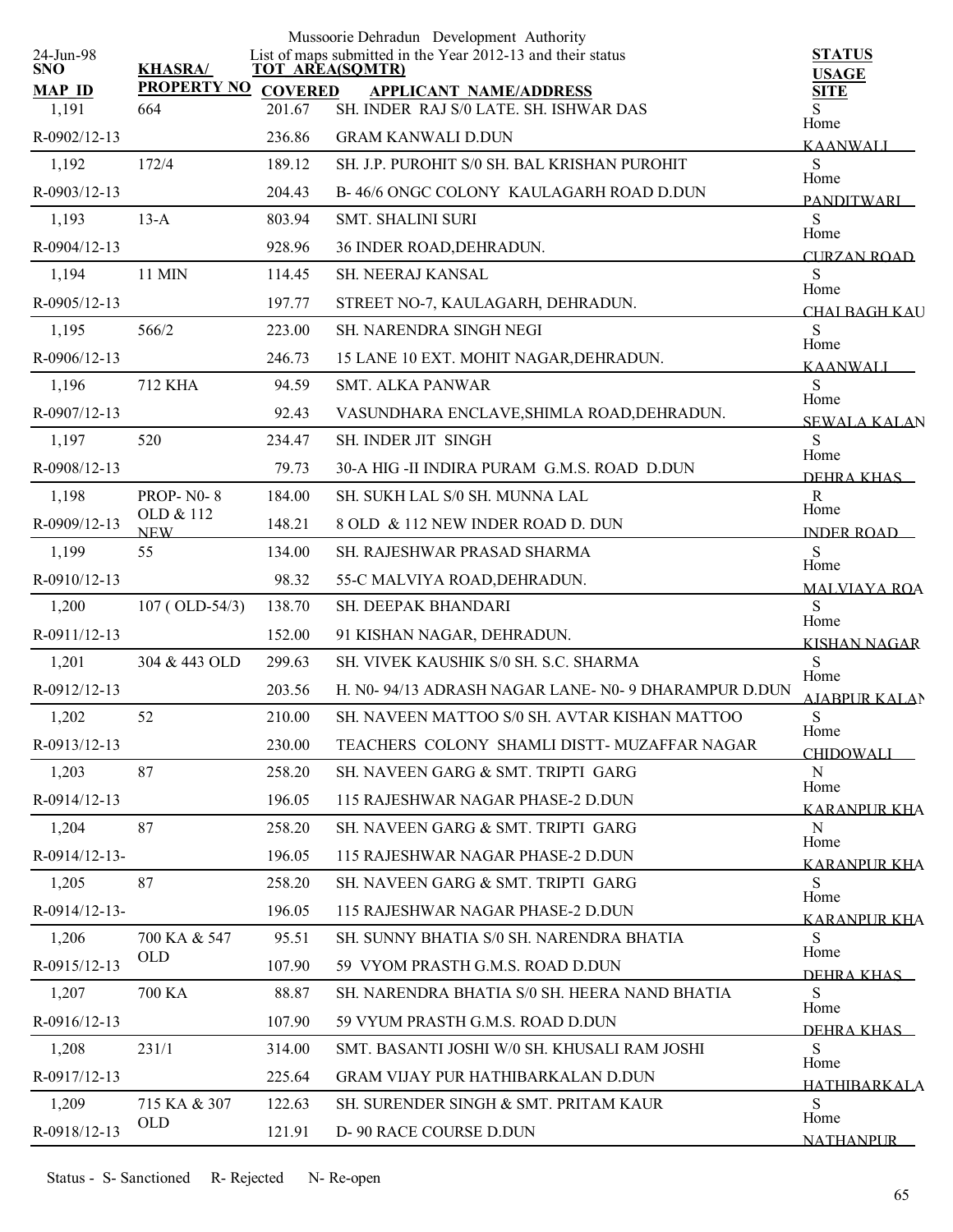|                         |                            |                | Mussoorie Dehradun Development Authority                                              |                                    |
|-------------------------|----------------------------|----------------|---------------------------------------------------------------------------------------|------------------------------------|
| 24-Jun-98<br><b>SNO</b> | <b>KHASRA/</b>             |                | List of maps submitted in the Year 2012-13 and their status<br><b>TOT AREA(SQMTR)</b> | <b>STATUS</b><br><b>USAGE</b>      |
| <b>MAP ID</b>           | <b>PROPERTY NO</b>         | <b>COVERED</b> | <b>APPLICANT NAME/ADDRESS</b>                                                         | <b>SITE</b>                        |
| 1,210                   | 715 KA & 307<br><b>OLD</b> | 174.65         | SMT. PRITAM KAUR W/0 SH. SURENDER SINGH                                               | Home                               |
| R-0919/12-13            |                            | 255.38         | D-90 RACE COURSE D.DUN                                                                | <b>NATHANPUR</b>                   |
| 1,211                   | 1257                       | 193.00         | SH. VINOD SEMWAL S/0 SH. MAYA RAM SEMWAL                                              | S<br>Home                          |
| R-0920/12-13            |                            | 118.98         | GRAM-TEMERIYA WALLA P.0- BEERI RUDRAPRAYAG                                            | AIARPUR KHURI                      |
| 1,212                   | 1559                       | 223.00         | SMT. BRIJESH KAMBOJ W/0 SH. RAMESH KAMBOJ                                             | S<br>Home                          |
| R-0921/12-13            |                            | 255.78         | KALYAN ENCLAVE NEAR ROCK HOTEL DISTT-PALVAL HAR                                       | AIARPUR KHURI                      |
| 1,213                   | <b>PROP-N0-30</b>          | 216.96         | SH. AJAY KUMAR AGGARWAL & SH. MAHENDRA NATH GUPT                                      | S<br>Home                          |
| R-0922/12-13            |                            | 307.50         | <b>8 KALIDASS ROAD D.DUN</b>                                                          | RAI PUR ROAD                       |
| 1,214                   | 20                         | 376.34         | SH. DESH RAJ KHATTAR S/0 SH. TIRATH RAM KHATTAR                                       | S<br>Home                          |
| R-0923/12-13            |                            | 239.16         | 735/729 RAJENDRA NAGAR KAULAGARH ROAD D.DUN                                           | KALILAGARH                         |
| 1,215                   | 848                        | 196.00         | DR. GEETANJALI KOTHIYAL TYAGI W/0 DR. PRAMOD TYAGI                                    | S                                  |
| R-0924/12-13            |                            | 446.54         | 52-B ARAGHAR D.DUN                                                                    | Home<br><b>AJABPUR KALAN</b>       |
| 1,216                   | 2 <sub>DA</sub>            | 194.00         | SH. NEERAJ MOHAN SINGH NEGI & SH. PANKAJ NEGI                                         | S                                  |
| R-0925/12-13            |                            | 169.04         | <b>GRAM KANDOLI D.DUN</b>                                                             | Home<br><b>KANDOLI</b>             |
| 1,217                   | 529/1 OLD &                | 260.20         | SH, RAVINDRA SINGH ASWAL S/0 SH, DILWAR, SINGH                                        | $\mathbf R$                        |
| R-0926/12-13            | 511 KHA NEW                | 292.76         | C.M. S. CORO NATION HOSPITAL CURZAN ROAD D.DUN                                        | Home<br>DHORAN KHAS                |
| 1,218                   | 393 FA & 394               | 361.00         | SMT. DEEPA RAWAT W/0 SH. DHAN SINGH RAWAT                                             | R                                  |
| R-0927/12-13            | <b>KHA .394 FA</b>         | 254.37         | <b>GRAM SUNDER WALA LADPUR D.DUN</b>                                                  | Home<br><b>KARGI GRANT</b>         |
| 1,219                   | PLOT-N0-                   | 867.87         | COL. PRADEEP RANA S/0 SH. G.S. RANA                                                   | S                                  |
| R-0928/12-13            | $S-1-D/7$                  | 392.86         | 229/1 WEST END INDIAN MILITONS ACADEMY PREM NAGAR D                                   | Home<br>SHAHNAGAR                  |
| 1,220                   | 632                        | 94.06          | SMT. GURJEET KAUR & SMT JASLEEN KAUR                                                  | S                                  |
| R-0929/12-13            |                            | 58.94          | 19-A/9 RACE COURSE D.DUN                                                              | Home<br>TARLA NAGAL                |
| 1,221                   | 632                        | 94.06          | S. SARABJIT SINGH & S. JASVINDER SINGH                                                | ${\bf N}$                          |
| $R - 0930/12 - 13$      |                            | 58.94          | 19-A-9 RACE COURSE D.DUN                                                              | Home                               |
| 1,222                   | 632                        | 94.06          | S. SARABJIT SINGH & S. JASVINDER SINGH                                                | TARLA NAGAL<br>S                   |
| $R-0930/12-13-$         |                            | 58.94          | 19-A-9 RACE COURSE D.DUN                                                              | Home                               |
| 1,223                   | 316 KA                     | 125.41         | SMT. MRIDULA KHURANA W/0 SH. ARUN KHURANA                                             | <b>TARLA NAGAL</b><br><sub>S</sub> |
| R-0931/12-13            |                            | 151.60         | 22 GOVIND GARH D.DUN                                                                  | Home                               |
| 1,224                   | 633.635 KHA                | 125.50         | SMT. SAVINDER KAUR D/0 LATE. SH. SUNDER SINGH                                         | <b>CHIDOWALI</b><br>S              |
| R-0932/12-13            |                            | 73.37          | 95 MAYUR VIHAR SAHASTRADHARA ROAD D.DUN                                               | Home                               |
| 1,225                   | <b>19 ARVIND</b>           | 216.55         | SH. PREM NATH SHANGARI S/0 SH. DURGA DASS SHANGARI                                    | TARLA NAGAL.<br>S                  |
| R-0933/12-13            | <b>MARG</b>                | 235.78         | 19 ARVIND MARG OLD SURVEY ROAD D.DUN                                                  | Home                               |
| 1,226                   | 357 OLD & 112              | 282.00         | SMT. ROSHNI DEVI RATURI & SH. P.C. RATURI                                             | OLD SURVEY RO<br>R                 |
| R-0934/12-13            | NEW                        | 265.98         | GRAM SHRI KOT PATTI-KEMAR P.0- CHAMIYALA TEHRI GAR                                    | Home                               |
| 1,227                   | 382 OLD & 824              | 184.00         | SMT. SUNITA VAID W/0 SH. KARAM VEER VAID                                              | <b>BADRIPLIR</b><br>S              |
| R-0935/12-13            | <b>MA NEW</b>              | 85.73          | 37 CROSS IIND B TAPOVAN ENCLAVE AAM WALA TARLA D.D                                    | Home                               |
| 1,228                   | 121 GA & 20/1              | 129.59         | SH. LALITA PRASAD S/0 LATE. SH. VISHAL MANI                                           | AAMWALA TARI<br>S                  |
| R-0936/12-13            | <b>OLD</b>                 | 160.84         | 39/1339 MADAN GIRI D.D.A FLATES AMBEDKAR NAGAR NE                                     | Home                               |
|                         |                            |                |                                                                                       | PREMPUR MAEI (                     |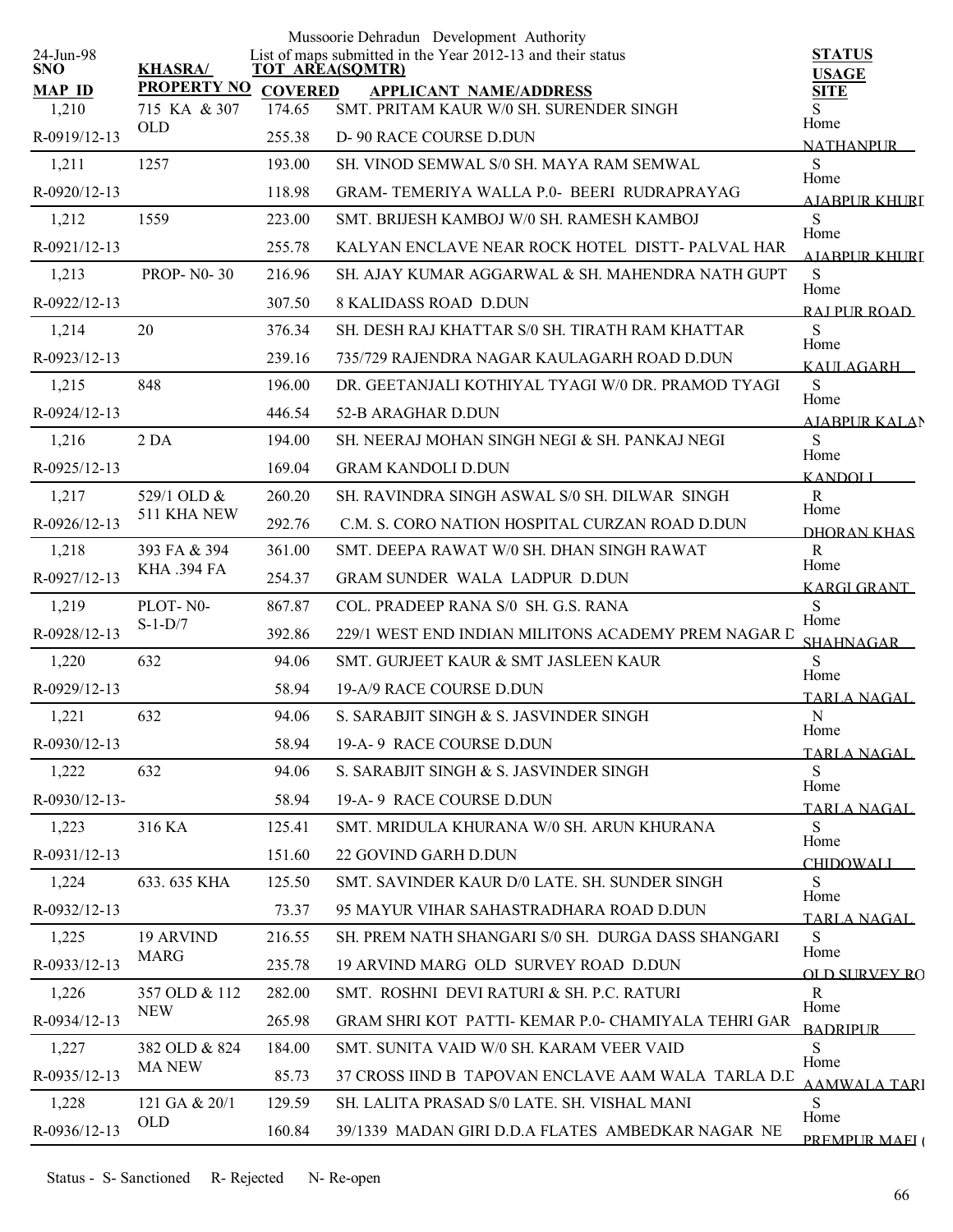|                         |                              |                | Mussoorie Dehradun Development Authority                                              |                               |
|-------------------------|------------------------------|----------------|---------------------------------------------------------------------------------------|-------------------------------|
| 24-Jun-98<br><b>SNO</b> | <b>KHASRA/</b>               |                | List of maps submitted in the Year 2012-13 and their status<br><b>TOT AREA(SQMTR)</b> | <b>STATUS</b><br><b>USAGE</b> |
| <b>MAP ID</b>           | <b>PROPERTY NO</b>           | <b>COVERED</b> | <b>APPLICANT NAME/ADDRESS</b>                                                         | <b>SITE</b>                   |
| 1,229                   | 228 NEW & 95                 | 139.40         | SH. AJAY KOHLI S/0 SH. VISHWA NATH KOHLI                                              | R<br>Home                     |
| R-0937/12-13            | OLD                          | 221.00         | KOHLI RESIDENCE OF DHAMAWALA D.DUN                                                    | KULHAN KARAN                  |
| 1,230                   | 161                          | 113.00         | SH. SATENDER SINGH PUNDIR S/0 LATE. SH. JAI SINGH PUNDI                               | ${\bf S}$<br>Home             |
| R-0938/12-13            |                              | 19.47          | 161 HATHI BARKALAN D.DUN                                                              | <b>HATHIBARKALA</b>           |
| 1,231                   | <b>PROP-NO-14-A</b>          | 141.00         | SMT. SHANTI DEVI SHUKLA . SH.OM PRAKASH. SH.RAJESH & S                                | S<br>Home                     |
| R-0939/12-13            |                              | 110.71         | <b>3 KALIDAS ROAD D.DUN</b>                                                           | <b>NEW CANT ROA</b>           |
| 1,232                   | 318 & PROP-                  | 303.20         | SMT. SHAKUNTALA LAVANIA W/0 LATE. SH. J.S. LAVANIA                                    | S<br>Home                     |
| R-0940/12-13            | $N0-4$                       | 192.86         | 140 RAJPUR ROAD D.DUN                                                                 | <b>JAKHAN</b>                 |
| 1,233                   | 40 (46 DA)                   | 187.54         | SMT. ANUJ NAUTIYAL & SMT. ANJU NAUTIYAL                                               | S<br>Home                     |
| R-0941/12-13            |                              | 133.70         | 123 P SINGAL MANDI, DEHRADUN.                                                         | KARGI GRANT                   |
| 1,234                   | <b>121 KHA</b>               | 112.93         | <b>SH. RAVIRAJ SINGH</b>                                                              | S<br>Home                     |
| R-0942/12-13            |                              | 124.98         | 36/1 NALAPANI ROAD, DEHRADUN.                                                         | <b>AJABPUR KHURI</b>          |
| 1,235                   | 1047                         | 312.48         | SH. KRISHAN NAUTIYAL S/0 SH. BHASKARANAND NAUTIYAL                                    | S                             |
| R-0943/12-13            |                              | 297.90         | VILL- AKHORI P.0- MACHAKANDI VIA - CHANDRA PURI DIS                                   | Home<br><b>AIABPURKALAN</b>   |
| 1,236                   | 54                           | 302.97         | SH. DEVENDER DUTT DOBHAL S/0 SH. PURSHOTAM DUTT DOB                                   | S<br>Home                     |
| R-0944/12-13            |                              | 216.12         | 100/1 SHANTI VIHAR GOVIND GARH D.DUN                                                  | <b>KAANWALI</b>               |
| 1,237                   | 428                          | 279.00         | SH. RAMESH SINGH BHANDARI W/0 SH. BAHADUR SINGH BHAI                                  | $\mathbf{R}$<br>Home          |
| R-0945/12-13            |                              | 243.45         | 5/13 NEWVASANT VIHAR D.DUN                                                            | <b>KAANWALI</b>               |
| 1,238                   | 86/1                         | 167.22         | SH. SARJU PRASAD VERMA S/0 LATE. SH. LAXMAN PRASAD                                    | S<br>Home                     |
| R-0946/12-13            |                              | 249.55         | C/0 HARE KRISHAN VIHAR GOVIND GARH D.DUN                                              | <b>KAANWALI</b>               |
| 1,239                   | PROP-NO-                     | 95.87          | SH. PREM PAL CHADDHA S/0 LATE. SH. KUNDAN LAL CHADDH                                  | S                             |
| R-0947/12-13            | 100/100 & 91.<br>188/189 OLD | 177.30         | 100/100 LUNIA MOHALLA D.DUN                                                           | Home<br>LUNIA MOHALL          |
| 1,240                   | 877                          | 125.88         | SMT. SHAKUNTALA SHARMA W/0 SH. VINOD SHARMA                                           | S                             |
| R-0948/12-13            |                              | 145.93         | 14- RAPID SIG REST C/0 56 APO                                                         | Home<br><b>MAIRA</b>          |
| 1,241                   | 227                          | 280.40         | SH. SATENDER THAPLIYAL S/0 LATE. SH. DHARMA NAND THA                                  | S                             |
| R-0949/12-13            |                              | 353.83         | <b>39 PRAKASH VIHAR DHARAMPUR D.DUN</b>                                               | Home<br><u>AJABPUR KALA</u> N |
| 1,242                   | 693                          | 203.50         | SH. HARSH KUMAR S/0 LATE. SH. JAGDISHWAR SAHAI                                        | S                             |
| R-0950/12-13            |                              | 227.70         | 64 KALINDI ENCLAVE KANWALI D.DUN                                                      | Home<br><b>KAANWALI</b>       |
| 1,243                   | 228 & 41 NEW                 | 270.00         | SH. SUDHIR KUMAR UPRETI S/0 LATE. SH. SURESHA NAND UPF                                | S                             |
| R-0951/12-13            |                              | 283.53         | R/0 I.T.M. LANDOHAR CANTT MUSSOORIE                                                   | Home<br>DANDA DHORAN          |
| 1,244                   | 228 & 41 NEW                 | 290.00         | SH. BHUPENDRA PRAKASH UPRETI S/0 LATE. SH. SURESHA NA                                 | S                             |
| R-0952/12-13            |                              | 302.00         | R/0 DANDA DHORAN D.DUN                                                                | Home<br>DANDA DHORAN          |
| 1,245                   | 752 KA                       | 122.21         | SMT. MANJULA CHAUHAN W/0 SH. MADHUBAN CHAUHAN                                         | S                             |
| R-0953/12-13            |                              | 125.60         | R/0 THDC COLONY GRAM DEHRA KHAS D.DUN                                                 | Home<br>DEHRA KHAS            |
| 1,246                   | PROP- N0-4 &                 | 62.94          | KM. UMA CHADHA D/0 LATE. SH. B.R. CHADHA                                              | S                             |
| R-0954/12-13            | 60/55/41 NEW                 | 73.51          | D-12 KEWAL VIHAR SAHASTRADHARA ROAD D.DUN                                             | Home<br><b>DAV COLLAGE</b>    |
| 1,247                   | 2265                         | 95.35          | SH. MANOJ KUMAR S/0 SH. BABU RAM                                                      | S                             |
| R-0955/12-13            |                              | 182.96         | <b>GRAM ARCADIA GRANT D.DUN</b>                                                       | Home<br><b>ARCADIA GRAN</b>   |
|                         |                              |                |                                                                                       |                               |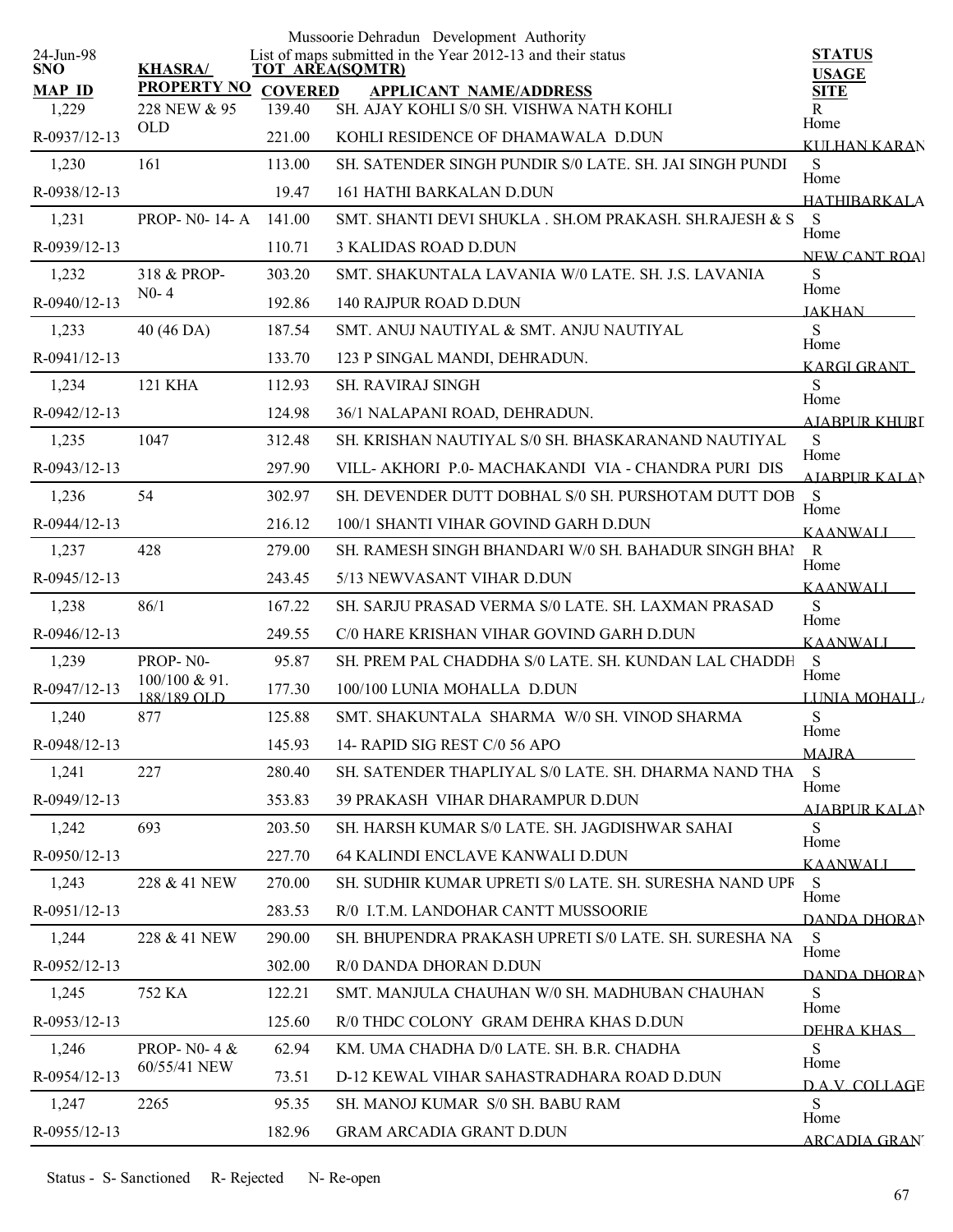|                         |                            |                | Mussoorie Dehradun Development Authority                                              |                               |
|-------------------------|----------------------------|----------------|---------------------------------------------------------------------------------------|-------------------------------|
| 24-Jun-98<br><b>SNO</b> | <b>KHASRA/</b>             |                | List of maps submitted in the Year 2012-13 and their status<br><b>TOT AREA(SQMTR)</b> | <b>STATUS</b><br><b>USAGE</b> |
| <b>MAP ID</b>           | <b>PROPERTY NO</b>         | <b>COVERED</b> | <b>APPLICANT NAME/ADDRESS</b>                                                         | <b>SITE</b>                   |
| 1,248                   | 444                        | 437.73         | DR. DAULAT RAM SHARMA S/0 SH. DHARAM SINGH                                            | S<br>Home                     |
| R-0956/12-13            |                            | 457.73         | <b>GRAM KANWALI D.DUN</b>                                                             | <b>KAANWALI</b>               |
| 1,249                   | 120                        | 92.65          | SH. DINESH CHANDRA GAUR S/0 SH. MUKHUND RAM GAUR                                      | S<br>Home                     |
| R-0957/12-13            |                            | 101.26         | <b>GRAM MEHUWALA MAFI D.DUN</b>                                                       | <b>MEHUWALA MA</b>            |
| 1,250                   | 344                        | 67.73          | SH. POORAN VERMA S/0 SH. R.M. SHARMA                                                  | S<br>Home                     |
| R-0958/12-13            |                            | 94.60          | <b>46- E PATHRI BAGH D.DUN</b>                                                        | <b>JAKHAN</b>                 |
| 1,251                   | 1020 KA & 726              | 130.06         | SH. MANISH JAIN & GARGI SABHARWAL                                                     | S<br>Home                     |
| R-0959/12-13            | <b>OLD</b>                 | 107.39         | <b>4-A RACE COURSE D.DUN</b>                                                          | <b>JAKHAN</b>                 |
| 1,252                   | 50 GA & 40 OLD             | 220.73         | SH. KESHVA NAND KANSWAL S/0 SH. TARA DUTT KANSWAL                                     | ${\bf S}$<br>Home             |
| R-0960/12-13            |                            | 196.43         | 38 BADRI NATH COLONY NESHVILLA ROAD D.DUN                                             | <b>KANDOLI</b>                |
| 1,253                   | 128 OLD & 312              | 242.63         | SH. BALWANT SINGH BISHT S/0 SH. JOT SINGH BISHT                                       | S                             |
| R-0961/12-13            | <b>KA NEW</b>              | 231.35         | <b>GRAM AJABPUR KALAN D.DUN</b>                                                       | Home<br><b>KARGLGRANT</b>     |
| 1,254                   | PROP- N0- 13/A             | 171.74         | SMT. ANKITA MANCHANDA W/0 SH. BHUPESH KUMAR MANCH                                     | $\mathbf N$                   |
| R-0962/12-13            |                            | 269.67         | 24 TYAGI ROAD D.DUN                                                                   | Home<br><b>EAST REST CAM</b>  |
| 1,255                   | PROP- N0- 13/A             | 171.74         | SMT. ANKITA MANCHANDA W/0 SH. BHUPESH KUMAR MANCH                                     | <sub>S</sub><br>Home          |
| R-0962/12-13-           |                            | 269.67         | 24 TYAGI ROAD D.DUN                                                                   | <b>EAST REST CAM</b>          |
| 1,256                   | <b>PROP-N0-5/2</b>         | 271.33         | SMT. SUNITA GOYAL W/0 SH. RAJEEV KUMAR GOYAL                                          | S<br>Home                     |
| R-0963/12-13            |                            | 421.83         | 1/2 RAILWAY ROAD D.DUN                                                                | <b>RAILWAY ROAD</b>           |
| 1,257                   | 723 KA                     | 106.31         | SMT. KAMALJEET KAUR W/0 SARDAR NARENDRA SINGH                                         | S                             |
| R-0964/12-13            |                            | 116.16         | DESHMESH PURI NEAR SATYA SHEEL GODOWN INDIRA GAN                                      | Home<br><b>NIRANJANPUR</b>    |
| 1,258                   | 871 KA & 701               | 211.95         | SMT. CHANCHAL SHARMA W/0 SH. MILAN KUMAR SHARMA                                       | S                             |
| $R-0965/12-13$          | <b>OLD</b>                 | 236.15         | 34/ D KHURBHURA MOHALLA BINDAL ROAD D.DUN                                             | Home<br><b>MAIRA</b>          |
| 1,259                   | 1020 KA & 726              | 74.32          | SH. MANISH JAIN & GARGI SABHARWAL                                                     | ${\bf S}$<br>Home             |
| R-0966/12-13            | <b>OLD</b>                 | 89.16          | 4-A RACE COURSE D.DUN                                                                 | <b>JAKHAN</b>                 |
| 1,260                   | 821                        | 162.20         | SMT. MADHU BALA JUYAL W/0 SH. HARISH CHAND JUYAL                                      | S.                            |
| R-0967/12-13            |                            | 193.80         | GRAM TASILA MALA P.0- GHERUWAMALA PATTI-BADALPU                                       | Home<br><b>BHARUWALA GR</b>   |
| 1,261                   | 1269 KA                    | 245.00         | SMT. SULOCHANA NEGI W/0 SH. PAN SINGH NEGI                                            | S                             |
| R-0968/12-13            |                            | 220.71         | 118 MATA MANDIR AJABPUR KALAN D.DUN                                                   | Home<br><b>NATHANPUR</b>      |
| 1,262                   | 627 THA                    | 112.92         | SMT. ROSHNI DEVI W/0 SH. MOHAR SINGH                                                  | S                             |
| R-0969/12-13            |                            | 142.94         | C/0 ROCHIPURA BRAHMANWALA D.DUN                                                       | Home<br><b>NIRANIANPUR</b>    |
| 1,263                   | 189                        | 213.75         | SMT. SUDESH W/0 SH. RAJEEV KUMAR                                                      | S                             |
| R-0970/12-13            |                            | 169.72         | 43 CHAMAN VIHAR NIRANJANPUR D.DUN                                                     | Home<br><b>NIRANIANPUR</b>    |
| 1,264                   | 564 & PROP-                | 68.49          | SMT. PARAMJEET KAUR W/0 SH. JASWANT SINGH                                             | S                             |
| R-0971/12-13            | N0-28/118 $&$<br>15/25 NEW | 102.52         | SARASWATI SONI MARG LAXMAN CHOWK D.DUN                                                | Home<br><b>KISHANPUR</b>      |
| 1,265                   | MUNICIPAL N0-              | 316.73         | SH. JANAK RAJ S/0 SH. AMAR NATH                                                       | S                             |
| R-0972/12-13            | 22/1.32/3 OLD<br>& 15 NEW  | 426.42         | 33/5 REST CAMP D.DUN                                                                  | Home<br><b>REST CAMP</b>      |
|                         |                            |                |                                                                                       |                               |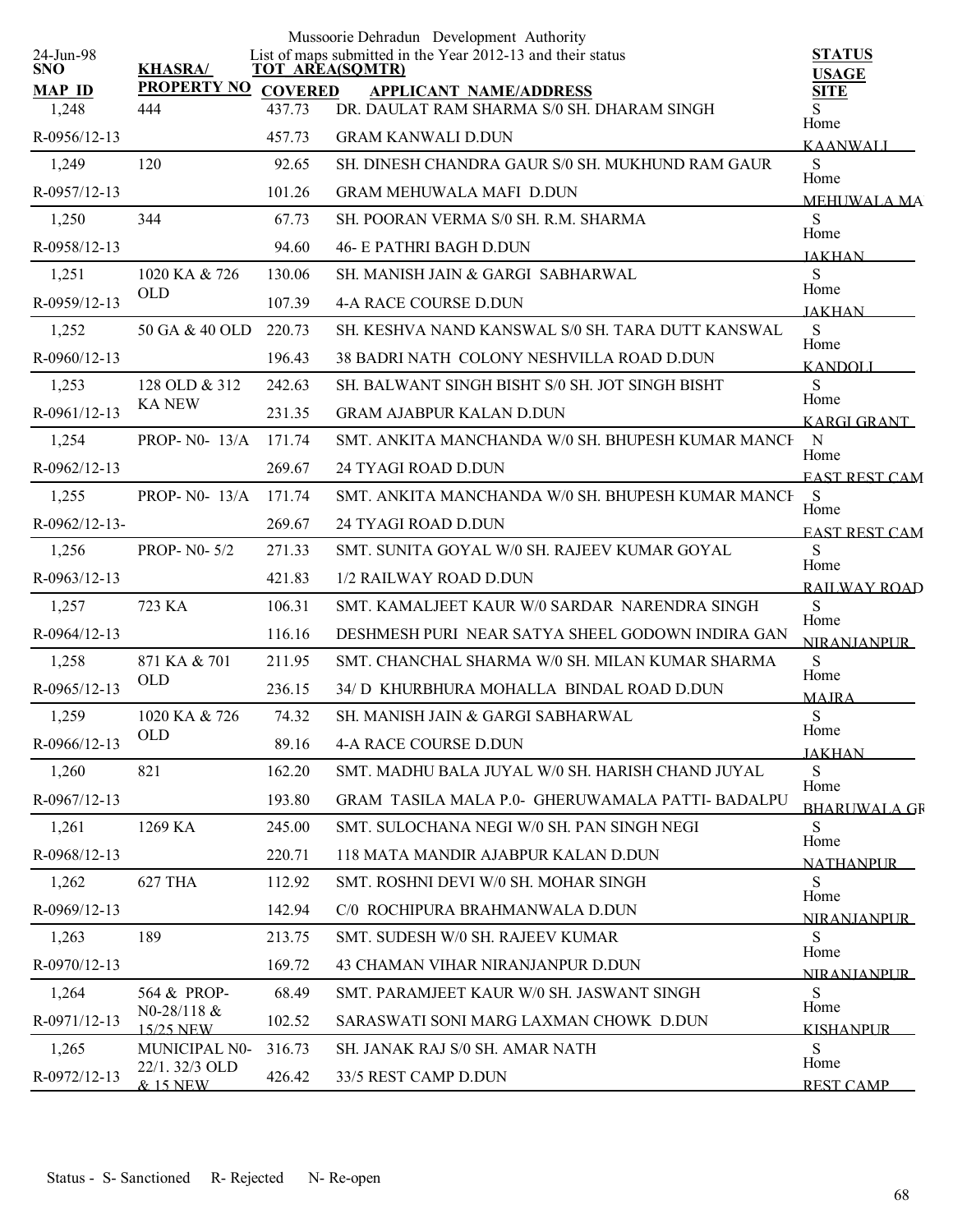| 24-Jun-98              |                                       |        | Mussoorie Dehradun Development Authority<br>List of maps submitted in the Year 2012-13 and their status | <b>STATUS</b>                |
|------------------------|---------------------------------------|--------|---------------------------------------------------------------------------------------------------------|------------------------------|
| <b>SNO</b>             | <b>KHASRA/</b>                        |        | <b>TOT AREA(SQMTR)</b>                                                                                  | <b>USAGE</b>                 |
| <b>MAP ID</b><br>1,266 | PROPERTY NO COVERED<br>909 KA         | 323.35 | <b>APPLICANT NAME/ADDRESS</b><br>SH. SHIV LAL S/0 SH. BHARPUR DAS                                       | <b>SITE</b><br>S             |
|                        |                                       | 295.47 | <b>47 NATHANPUR D.DUN</b>                                                                               | Home                         |
| R-0973/12-13           |                                       |        |                                                                                                         | <b>NATHANPUR</b>             |
| 1,267                  | 415                                   | 184.14 | <b>SH. ANIL KUMAR SHARMA</b>                                                                            | S<br>Home                    |
| R-0974/12-13           |                                       | 88.76  | 12 NEW VASANT VIHAR ENCLAVE, DEHRADUN.                                                                  | <b>KAANWALI</b>              |
| 1,268                  | <b>741 GA MIN</b>                     | 77.11  | <b>SH. HIMANSHU PANWAR</b>                                                                              | $\mathbf R$<br>Home          |
| R-0975/12-13           |                                       | 86.59  | 90 LANE NO 4 VIJAY PARK EXT.DEHRADUN.                                                                   | DEHRA KHAS                   |
| 1,269                  | 429 KA                                | 203.78 | MISS MANJU KUMARIA                                                                                      | S<br>Home                    |
| R-0976/12-13           |                                       | 196.29 | 16 E.C. ROAD, DEHRADUN.                                                                                 | SINOLA                       |
| 1,270                  | 239 (345 JA)                          | 122.63 | SH. KULBIR SINGH & SH. AMRIT PAL SINGH                                                                  | ${\bf N}$<br>Home            |
| R-0977/12-13           |                                       | 150.95 | 17-A RACE COURSE, DEHRADUN.                                                                             | <b>SEWALA KALAN</b>          |
| 1,271                  | 239 (345 JA)                          | 122.63 | SH. KULBIR SINGH & SH. AMRIT PAL SINGH                                                                  | S<br>Home                    |
| R-0977/12-13-          |                                       | 150.95 | 17-A RACE COURSE, DEHRADUN.                                                                             | <b>SEWALA KALAN</b>          |
| 1,272                  | 1575/1/1                              | 185.80 | SH. KISHAN LAL S/0 LATE, SH. BAKHTAWAR SINGH                                                            | S<br>Home                    |
| R-0978/12-13           |                                       | 171.60 | 12/1 PRAM VIHAR LANE- N0- 1 HARIPUR KANWALI D.DUN                                                       | <b>KAANWALI</b>              |
| 1,273                  | 398                                   | 667.00 | SH. PRATAP SINGH RANA S/0 SH. JAMAN SINGH RANA                                                          | ${\bf S}$                    |
| R-0979/12-13           |                                       | 377.94 | VILL-PONKILA P.0- THIRPAK DISTT- CHAMOLI                                                                | Home<br>DHORAN KHAS          |
| 1,274                  | 1345/1/2                              | 130.06 | SH. RAJENDER KUMAR S/0 SH. SATYADEV                                                                     | ${\bf N}$                    |
| R-0980/12-13           |                                       | 233.85 | 466 GARHI NEGI JASPUR DISTT- UDHAM SINGH NAGAR                                                          | Home<br><b>KAANWALI</b>      |
| 1,275                  | 1345/1/2                              | 130.06 | SH. RAJENDER KUMAR S/0 SH. SATYADEV                                                                     | S                            |
| R-0980/12-13-          |                                       | 233.85 | 466 GARHI NEGI JASPUR DISTT- UDHAM SINGH NAGAR                                                          | Home<br><b>KAANWALI</b>      |
| 1,276                  | PROP-                                 | 156.38 | SH. R.S. RAWATS/0 LATE. SH. U.S. RAWAT                                                                  | S                            |
| R-0981/12-13           | N0-258/258<br><b>NEW &amp; 85 OLD</b> | 151.85 | 85/13 NESHVILLA ROAD D.DUN                                                                              | Home<br><b>NESHVILLA ROA</b> |
| 1,277                  | 529 KA                                | 133.37 | SMT. MEENU BATTA W/0 SH. BHARAT BHUSHAN                                                                 | ${\bf S}$                    |
| R-0982/12-13           |                                       | 202.00 | 207 INDIRA NAGAR D.DUN                                                                                  | Home                         |
| 1,278                  | 529 KA                                | 133.37 | SH. BHARAT BHUSHAN BATTA S/0 SH. RAM MURTI BATTA                                                        | <b>SEWALA KALAN</b><br>S     |
| R-0983/12-13           |                                       | 202.00 | 207 INDIRA NAGAR D.DUN                                                                                  | Home                         |
| 1,279                  | 383                                   | 252.69 | SH. SURENDRA SINGH NEGI S/0 LATE, SH. BHAWAN SINGH NEC                                                  | <b>SEWALA KALAN</b><br>S     |
| R-0984/12-13           |                                       | 227.47 | 161 SHIVAM VIHAR KARGI CHOWK D.DUN                                                                      | Home                         |
| 1,280                  | 638                                   | 130.11 | SH. RANBIR SINGH NEGI S/0 SH. KALAM SINGH NEGI                                                          | <b>BANJARAWALA</b><br>S      |
| R-0985/12-13           |                                       | 118.86 | NEAR SANSKAR SCHOOL BADRI PUR D.DUN                                                                     | Home                         |
| 1,281                  | PROP-N0-                              | 140.14 | SH. RAJ KUMAR S/0 SH. BHUVNESHWAR PRASAD                                                                | <b>BADRIPLIR</b><br>S        |
| R-0986/12-13           | 17/39/1                               | 65.24  | 151/3/2 RAJPUR ROAD D.DUN                                                                               | Home                         |
| 1,282                  | 382                                   | 202.88 | SH. JAGDHAMBA PRASAD MAITHANI S/0 SH. KHIMA NAND MA                                                     | <b>JAKHAN</b><br>S           |
| R-0987/12-13           |                                       | 192.04 | SARASWATI ENCLAVE BADRI PUR D.DUN                                                                       | Home                         |
|                        | 463                                   |        | SH. DEVESHWAR PRASAD MAITHANI S/0 SH. HARI KRISHNA M                                                    | <b>BADRIPLIR</b>             |
| 1,283                  |                                       | 223.51 |                                                                                                         | S<br>Home                    |
| R-0988/12-13           |                                       | 195.10 | EKTA VIHAR BLOCK- B MOHAKAMPUR D.DUN                                                                    | <b>NATHANPUR</b>             |
| 1,284                  | 627                                   | 228.50 | SH. SURENDRA PRASAD NAUTIYAL URF SURENDRA KUMAR N                                                       | S<br>Home                    |
| R-0989/12-13           |                                       | 57.25  | GRAM -SUNDHOWALI P.0.- KANDOLI D.DUN                                                                    | <b>TARLA NAGAL</b>           |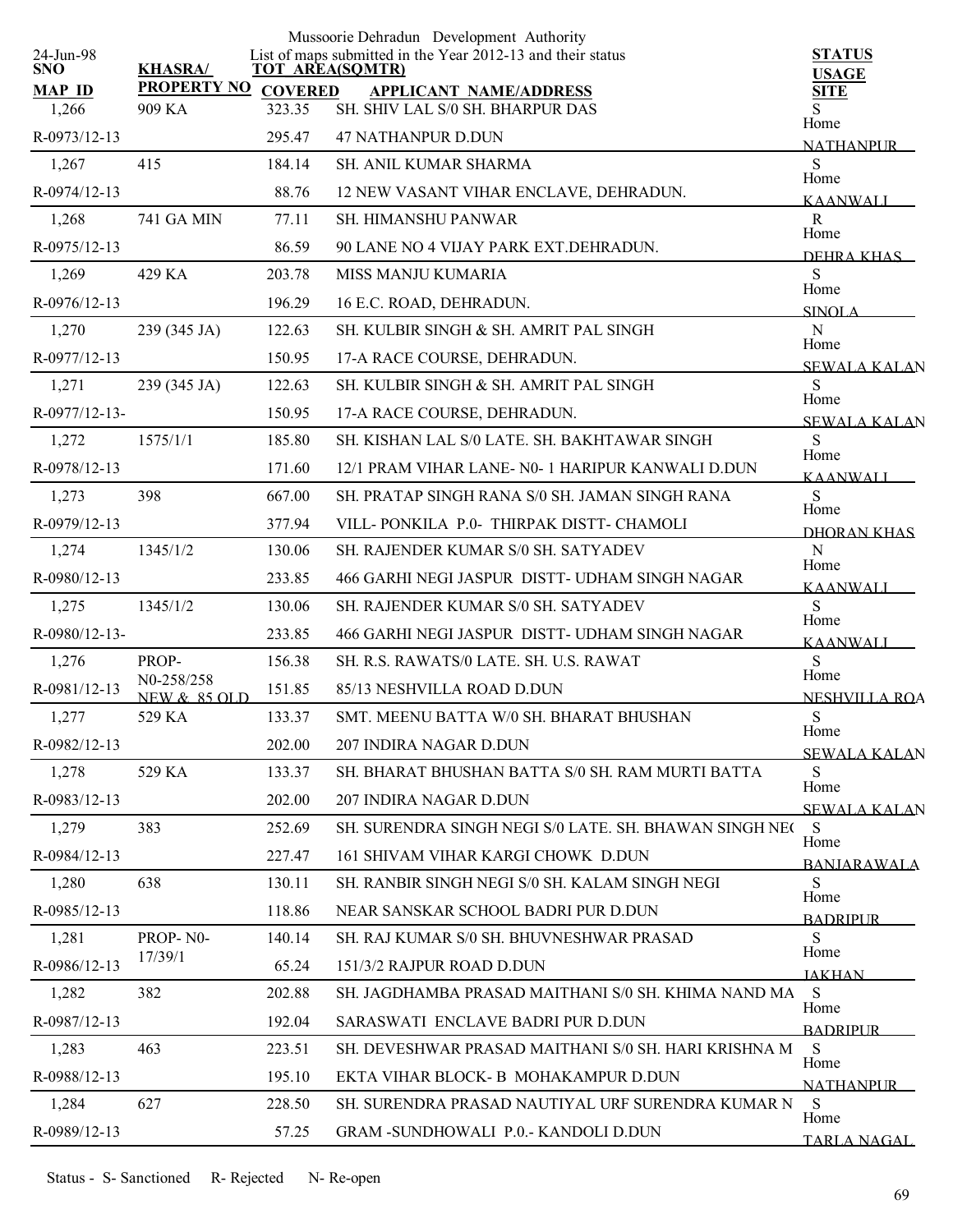|                         |                              |                        | Mussoorie Dehradun Development Authority                    |                               |
|-------------------------|------------------------------|------------------------|-------------------------------------------------------------|-------------------------------|
| 24-Jun-98<br><b>SNO</b> | <b>KHASRA/</b>               | <b>TOT AREA(SQMTR)</b> | List of maps submitted in the Year 2012-13 and their status | <b>STATUS</b><br><b>USAGE</b> |
| <b>MAP ID</b>           | PROPERTY NO COVERED          |                        | <b>APPLICANT NAME/ADDRESS</b>                               | <b>SITE</b>                   |
| 1,285                   | 348                          | 232.34                 | SH. HEM SHANKAR MISHR S/0 SH.S.D. MISHR                     | Home                          |
| R-0990/12-13            |                              | 207.51                 | A-15 CROSS N0-2A TAPOVAN ENCLAVE RAIPUR ROAD D.DUN          | AAMWALA TARI                  |
| 1,286                   | 180/3                        | 309.51                 | SMT, BHARTI DEVI RANA W/0 SH, VIKRAM SINGH RANA             | S<br>Home                     |
| R-0991/12-13            |                              | 361.38                 | 180/3 VIJAY PARK EXT. GALI N0-13 D.DUN                      | <b>KAANWALI</b>               |
| 1,287                   | 157 KA                       | 171.07                 | SH, KAMAN SINGH SAMANT S/0 LATE, SH, MAN SINGH SAMAN        | S<br>Home                     |
| R-0992/12-13            |                              | 186.20                 | H. N0-303/II I.T.B.P. COLONY SEEMA DWAR D.DUN               | <b>NIRANIANPUR</b>            |
| 1,288                   | 388.399                      | 304.83                 | SH. SHYAM SUNDER KUKRETI & SH. SUNDER SHYAM KUKRET          | S<br>Home                     |
| R-0993/12-13            |                              | 231.58                 | 109 PUSHP VIHAR COLONY DHARAMPUR D.DUN                      | <u>AIARPUR KALA</u> N         |
| 1,289                   | 382 F                        | 124.31                 | SMT. SUDESH PAL W/0 SH. BRAHAM PAL                          | S                             |
| R-0994/12-13            |                              | 154.20                 | 405 KHURBHURA MOHALLA D.DUN                                 | Home<br>KOHLI IPANI           |
| 1,290                   | 170                          | 320.00                 | SMT. SHAKUNTLA KHANDURI W/0 LATE. SH. SHIV PRASAD K         | S                             |
| R-0995/12-13            |                              | 370.15                 | 118 BHOOR GAON PANDITWARI PHASE- II D.DUN                   | Home<br><b>PANDITWARI</b>     |
| 1,291                   | 97/1 OLD &                   | 188.00                 | SH. DINESH KUMAR S/0 LATE. SH. BADRI PRASAD                 | S                             |
| R-0996/12-13            | 189/98 NEW                   | 148.10                 | H. N0-51-D RAILWAY COLONY DOWN D.DUN                        | Home<br><b>SHAHNAGAR</b>      |
| 1,292                   | 1042                         | 263.47                 | SH. SUDHAKAR BANJWAL S/0 LATE. SH. SHRI NAND BANJWAL        | $\mathbf N$                   |
| R-0997/12-13            |                              | 259.00                 | 11 U.K. GIRLS BATALIAN N.C.C. DEFENCE COLONY D.DUN          | Home<br><b>AIABPUR KALAN</b>  |
| 1,293                   | 1042                         | 263.47                 | SH. SUDHAKAR BANJWAL S/0 LATE. SH. SHRI NAND BANJWAL        | S                             |
| R-0997/12-13-           |                              | 259.00                 | 11 U.K. GIRLS BATALIAN N.C.C. DEFENCE COLONY D.DUN          | Home                          |
| 1,294                   | 1526/1                       | 98.29                  | SH. NARAYAN AVINASHI SHARMA & SH. ASHUTOSH AVINASH          | <b>AJABPUR KALAN</b><br>S     |
| R-0998/12-13            |                              | 122.96                 | 53/2 E.C. ROAD D.DUN                                        | Home                          |
| 1,295                   | 226 DA & 148                 | 93.18                  | SMT. IMRANA KHATOON W/0 SH. CHOTA                           | <b>KAANWALI</b><br>S          |
| R-0999/12-13            | <b>OLD</b>                   | 111.54                 | <b>GRAM GHIRSHER PATTI HARBANSWALA D.DUN</b>                | Home<br><b>HARBANSWALA</b>    |
| 1,296                   | 1608 KA                      | 348.00                 | SH. KHUSLA NAND S/0 SH. KHELA NAND BHATT                    | $\mathbf R$                   |
| R-1000/12-13            |                              | 238.46                 | C/0 SARASWATI SADAN 78-A PRAGATI VIHAR PHASE-2 LANE-        | Home                          |
| 1,297                   | 1837                         | 167.28                 | SMT. NISHA RAWAT W/0 SH. YATENDRA SINGH RAWAT               | AJABPUR KALAN<br>S            |
| R-1001/12-13            |                              | 160.58                 | C/0 NEELAM SETHI E-5 NEHRU COLONY D.DUN                     | Home                          |
| 1,298                   | 1203 KHA                     | 82.66                  | SH. VINOD PAINULY S/0 SH. UTTAM RAM PAINULY                 | AJABPUR KALAN<br>S            |
| R-1002/12-13            |                              | 93.39                  | C/0 SARASWATI SADAN 98-A PRAGATI VIHAR PHASE-2 LANE-1       | Home                          |
| 1,299                   | 481                          | 349.84                 | SMT. VEENA SHIVA W/0 SH. J.K. SHIVA                         | <u>A JARPI IR KHLIRT</u><br>S |
| R-1003/12-13            |                              | 286.72                 | 170/107/5 OPP-RAMA KRISHNA ASHRAM RAJPUR ROAD D.DU          | Home                          |
| 1,300                   | 1203 KHA                     | 82.66                  | SH. VASHU DEV PAINULY S/0 SH. GOVIND RAM PAINULY            | DAK PATTI<br>S                |
| R-1004/12-13            |                              | 93.39                  | C/0 SARASWATI SADAN 98-A PRAGATI VIHAR PHASE- 2 LANE        | Home                          |
|                         | 232 KA                       | 125.50                 | SH. CHANDI PRASAD KIMOTHI & SH. KAMLESH KIMOTHI             | AIABPUR KHURT<br>R            |
| 1,301                   |                              |                        |                                                             | Home                          |
| R-1005/12-13            |                              | 134.93                 | B-138 OLD YAMUNA COLONY D.DUN                               | <b>KEDARPUR</b>               |
| 1,302                   | 232                          | 88.72                  | SH. ANAND KUMAR RANA S/0 SH. DHAN BAHADUR RANA              | R<br>Home                     |
| $R-1006/12-13$          |                              | 78.98                  | LIG-33 INDIRA PURAM KANWALI D.DUN                           | <b>KEDARPUR</b>               |
| 1,303                   | 333 OLD & 1145<br><b>NEW</b> | 192.00                 | SH. RAMESH UNIYAL S/0 SH. DHERAJ MANI UNIYAL                | S<br>Home                     |
| R-1007/12-13            |                              | 120.18                 | <b>GRAM MATHUROWALA D.DUN</b>                               | <b>MATHUROWALA</b>            |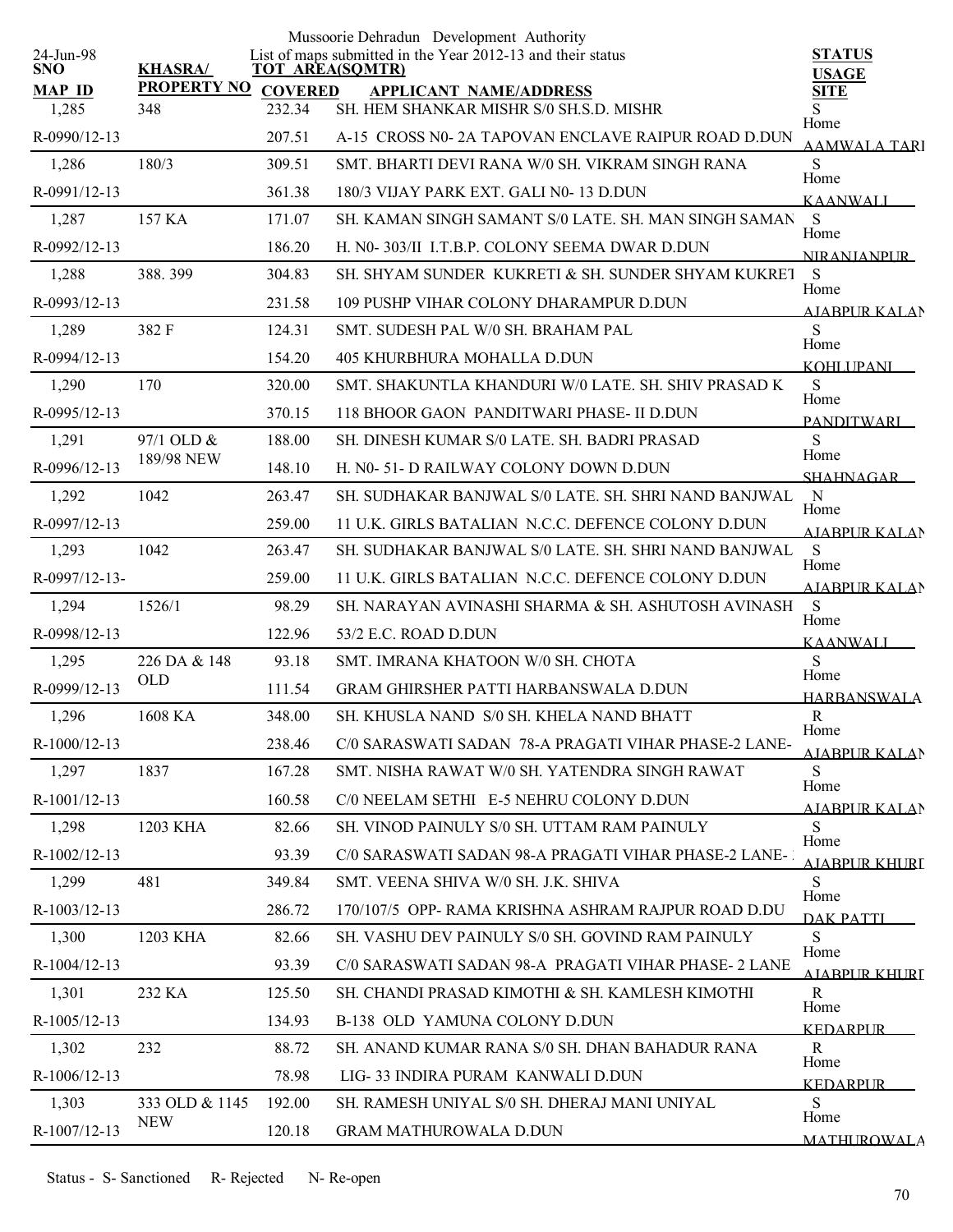|                         |                               |                | Mussoorie Dehradun Development Authority                                              |                               |
|-------------------------|-------------------------------|----------------|---------------------------------------------------------------------------------------|-------------------------------|
| 24-Jun-98<br><b>SNO</b> | <b>KHASRA/</b>                |                | List of maps submitted in the Year 2012-13 and their status<br><b>TOT AREA(SQMTR)</b> | <b>STATUS</b><br><b>USAGE</b> |
| <b>MAP ID</b>           | <b>PROPERTY NO</b>            | <b>COVERED</b> | <b>APPLICANT NAME/ADDRESS</b>                                                         | <b>SITE</b>                   |
| 1,304                   | 668 GA                        | 150.00         | SH. SATISH CHANDRA S/0 SH. RANVEER LAL                                                | S.<br>Home                    |
| R-1008/12-13            |                               | 56.48          | R/0 PREM PUR MAFI CHUNNA BHATTA ROAD KAULAGARH D.                                     | <b>NATHANPUR</b>              |
| 1,305                   | 608                           | 159.01         | SMT. SHASHI NEGI D/0 SH. SURENDRA SINGH NEGI                                          | S<br>Home                     |
| R-1009/12-13            |                               | 73.00          | 33 BELL ROAD CLEMENT TOWN D.DUN                                                       | <b>BHARLWALA GR</b>           |
| 1,306                   | 69 KA                         | 354.00         | SH. CHIRANJI LAL NAUTIYAL S/0 SH. RAMESHWAR PRASAD N                                  | S<br>Home                     |
| R-1010/12-13            |                               | 299.21         | C/0 98-A PRAGATI VIHAR DHARAMPUR D.DUN                                                | AIABPUR KHURT                 |
| 1,307                   | 57 & 58                       | 171.31         | SH. MANISH ANAND S/0 SH. RAM LAL ANAND                                                | S<br>Home                     |
| R-1011/12-13            |                               | 198.83         | R/0 NAHER WALI GALI D.DUN                                                             | <b>CHUKKHUWALA</b>            |
| 1,308                   | 136 KHA                       | 126.01         | SMT. ANUJA SHARMA W/0 SH. SUNIL SHARMA                                                | S                             |
| R-1012/12-13            |                               | 154.71         | <b>186 DHARAMPUR D.DUN</b>                                                            | Home<br>NATHANPI IR           |
| 1,309                   | 57 & 58                       | 184.71         | SMT. PAWAN ANAND W/0 SH. RAM LAL ANAND                                                | S                             |
| R-1013/12-13            |                               | 209.07         | R/0 NEHER WALI GALI D.DUN                                                             | Home<br><b>CHUKKHUWALA</b>    |
| 1,310                   | 1006                          | 243.86         | SH. TARSEM SINGH S/0 SH. DALIP SINGH                                                  | S                             |
| R-1014/12-13            |                               | 285.93         | 97/70 CHAMAN VIHAR LANE- N0- 2 MAJRA D.DUN                                            | Home<br><b>SEWALA KALAN</b>   |
| 1,311                   | PROP-N0-                      | 93.12          | SH. MADAN LAL S/0 LATE. SH. GIRDHARI LAL                                              | S                             |
| R-1015/12-13            | 170/138/2 NEW<br>$& 22/2$ OLD | 51.48          | 22/2 MOHINI ROAD D.DUN                                                                | Home<br><b>MOHINI ROAD</b>    |
| 1,312                   | 8 KA /6                       | 122.68         | SMT. SANGEETA CHOPRA W/0 SH.SATENDRA CHOPRA                                           | $\mathbf R$                   |
| R-1016/12-13            |                               | 123.60         | 21 SIDHARATH VIHAR KANDOLI D.DUN                                                      | Home<br><b>KANDOLI</b>        |
| 1,313                   | 246 & 483                     | 126.39         | SH. JAGTAR SINGH S/0 SH. SURJEET SINGH                                                | S                             |
| R-1017/12-13            |                               | 146.74         | 118 ARYA NAGAR D.DUN                                                                  | Home<br><b>AJABPUR KALAN</b>  |
| 1,314                   | 246 & 483 OLD                 | 131.50         | SH. AMARJEET SINGH S/0 SH. GURSEWAK SINGH                                             | S                             |
| R-1018/12-13            |                               | 152.39         | 24 KARANPUR D.DUN                                                                     | Home<br><b>AJABPUR KALAN</b>  |
| 1,315                   | 117                           | 477.00         | SMT. SAVITA TREHAN & SMT. VIMAL TREHAN                                                | S                             |
| R-1019/12-13            |                               | 452.40         | 18 LAXMI VIHAR MAZRA D.DUN                                                            | Home<br><b>SEWALA KHURD</b>   |
| 1,316                   | 333 GA                        | 125.81         | SH. ANKUR BHALLA S/0 SH. SUNIL KUMAR                                                  | N                             |
| R-1020/12-13            |                               | 131.68         | R/0 BHALLA NURSING HOME OPP- KOTHI N0-1 CHANDRA NAG                                   | Home<br>DHORAN KHAS           |
| 1,317                   | 333 GA                        | 125.81         | SH. ANKUR BHALLA S/0 SH. SUNIL KUMAR                                                  | S.                            |
| R-1020/12-13-           |                               | 131.68         | R/0 BHALLA NURSING HOME OPP- KOTHI N0-1 CHANDRA NAG                                   | Home<br>DHORAN KHAS           |
| 1,318                   | 333 GA                        | 125.81         | KM. GAURI GANDHI D/0 SH. NARENDRA GANDHI                                              | N                             |
| R-1021/12-13            |                               | 176.00         | R/0 KISHANPUR SAHARANPUR                                                              | Home                          |
| 1,319                   | 333 GA                        | 125.81         | KM. GAURI GANDHI D/0 SH. NARENDRA GANDHI                                              | DHORAN KHAS<br>S              |
| R-1021/12-13-           |                               | 176.00         | R/0 KISHANPUR SAHARANPUR                                                              | Home                          |
| 1,320                   | 115                           | 143.58         | SH. RAJESH CHANDRA CHAMOLI S/0 SH. PARMA NAND CHAM(S                                  | DHORAN KHAS                   |
| R-1022/12-13            |                               | 182.98         | GRAM - PAATAL P.0- CHOR KHAL PATTI-KHATSUI DISTT-PA                                   | Home                          |
| 1,321                   | 39 KA                         | 173.55         | SH. DHARMENDER KHANNA & SMT. SAPNA KHANNA                                             | <b>MEHUWALA MA</b><br>S       |
| R-1023/12-13            |                               | 189.30         | R/0 C-298 PRAKASH NAGAR GOVIND GARH D.DUN                                             | Home                          |
| 1,322                   | 484 KA                        | 139.30         | SMT. VANDANA SINGH W/0 SH. MANOJ JADAUN                                               | <b>AAMWALA TARI</b><br>S      |
| R-1024/12-13            |                               | 154.95         | 16- E KEWAL VIHAR SAHASTRADHARA ROAD D.DUN                                            | Home                          |
|                         |                               |                |                                                                                       | <b>GUIRADA MANS</b>           |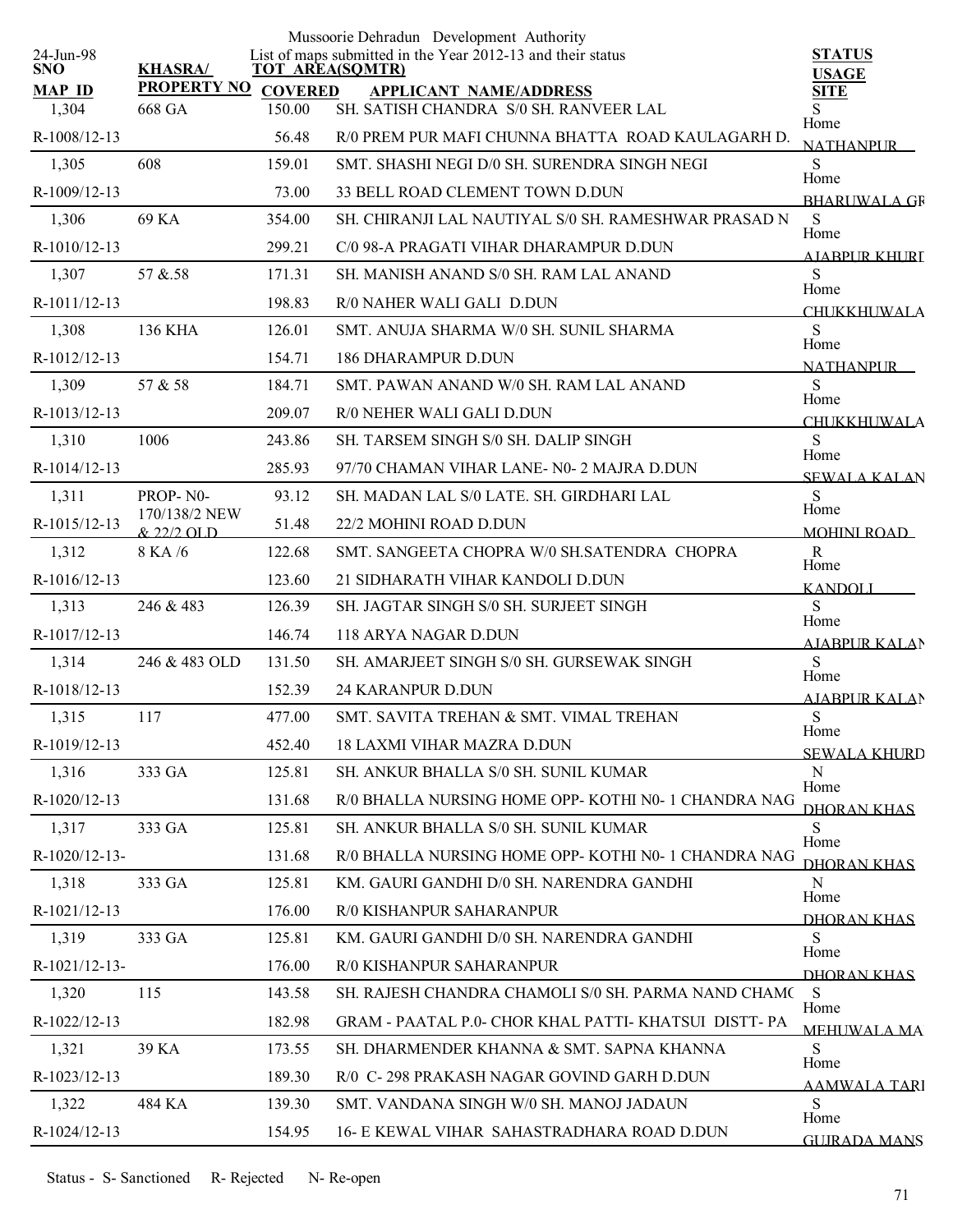|                         |                                   |                | Mussoorie Dehradun Development Authority                                              |                               |
|-------------------------|-----------------------------------|----------------|---------------------------------------------------------------------------------------|-------------------------------|
| 24-Jun-98<br><b>SNO</b> | <b>KHASRA/</b>                    |                | List of maps submitted in the Year 2012-13 and their status<br><b>TOT AREA(SQMTR)</b> | <b>STATUS</b><br><b>USAGE</b> |
| <b>MAP ID</b>           | <b>PROPERTY NO</b>                | <b>COVERED</b> | <b>APPLICANT NAME/ADDRESS</b>                                                         | <b>SITE</b>                   |
| 1,323                   | 500 M (506)                       | 152.69         | SH. SADDAM HUSSAIN                                                                    | S<br>Home                     |
| R-1025/12-13            |                                   | 153.77         | NANAK VIHAR DEHRAKHAS, DEHRADUN.                                                      | DEHRA KHAS                    |
| 1,324                   | 919 M (1546 KA)                   | 150.55         | SH. VINOD PRASAD KIMOTHI                                                              | S<br>Home                     |
| R-1026/12-13            |                                   | 150.56         | BANK COLONY, LANE NO-1 AJABPUR KALA, D.DUN                                            | <b>AIABPUR KALAN</b>          |
| 1,325                   | 1104 &                            | 139.03         | DR. MAYUR ANAND & DR. ULLAS ANAND                                                     | S<br>Home                     |
| R-1027/12-13            | MUNICIPAL N0-<br>$56/1$ & $56/56$ | 205.00         | D-34 RACE COURSE D.DUN                                                                | <b>JAKHAN</b>                 |
|                         | <b>NEW</b>                        |                |                                                                                       |                               |
| 1,326                   | 8/1                               | 176.00         | SH. SWAPAN SRI GUPTA S/0 SH. SATENDRA GUPTA                                           | S<br>Home                     |
| R-1028/12-13            |                                   | 206.36         | R/0 UPPER AMM WALA TARLA D.DUN                                                        | <b>NANOOR KHEDA</b>           |
| 1,327                   | 586.587 & 752<br><b>753 NEW</b>   | 117.76         | SMT. NEELIMA SHARMA W/0 SH. BRIJ MOHAN SHARMA                                         | S<br>Home                     |
| R-1029/12-13            |                                   | 81.36          | OPP-DIONOSOR PARK AJABPUR KALAN D.DUN                                                 | <b>AIABPUR KALAN</b>          |
| 1,328                   | 1223                              | 138.28         | SH. ASHOK KUMAR PANDEY S/0 SH. GOPAL DUTT PANDEY                                      | S<br>Home                     |
| R-1030/12-13            |                                   | 100.40         | 5- RAMESHWAR MOHALLA D.DUN                                                            | AIABPUR KHURT                 |
| 1,329                   | 139 KA                            | 115.24         | SH. YASHPAL DHIMAN S/0 SH. RUPRAM DHIMAN                                              | S<br>Home                     |
| R-1031/12-13            |                                   | 148.34         | 79/1 BHANDARI BAGH D.DUN                                                              | <b>BANJARAWALA</b>            |
| 1,330                   | 139 KA                            | 115.24         | SH. MANOJ KUMAR GUPTA S/0 SH. RAJ PAL GUPTA                                           | S<br>Home                     |
| R-1032/12-13            |                                   | 148.34         | 51/1 BHANDARI BAGH D.DUN                                                              | <b>BANIARAWALA</b>            |
| 1,331                   | 93 GH                             | 120.77         | SH. RAJESH VASUDEVA S/0 SH. M.L. VASUDEVA                                             | S                             |
| R-1033/12-13            |                                   | 140.00         | H. N0- 9/1 E.C. ROAD D.DUN                                                            | Home<br><b>AAMWALA TARI</b>   |
| 1,332                   | 93 GH                             | 99.03          | SMT. RUBI MEHTA W/0 SH. J.P. MEHTA                                                    | S                             |
| R-1034/12-13            |                                   | 125.00         | SHIV GIRDHAR NIKUNJ SAHASTRADHARA ROAD D.DUN                                          | Home<br><b>AAMWALA TARI</b>   |
| 1,333                   | 291                               | 105.00         | SMT. USHA BHATT W/0 LATE. SH. SONI LAL BHATT                                          | S                             |
| R-1035/12-13            |                                   | 79.41          | R/0 C-T-2 YAMUNA COLONY STAFF QUATERS D.DUN                                           | Home<br><b>MOTHROWALA</b>     |
| 1,334                   | 537                               | 153.34         | MOHMAD ARIF S/0 LATE. SH. LATIF AHMED                                                 | S                             |
| R-1036/12-13            |                                   | 185.48         | 58 G.M.S. ROAD D.DUN                                                                  | Home                          |
| 1,335                   | 587                               | 180.50         | SMT. RUKMANI DEVI W/0 SH. NARESH SINGH                                                | <b>KAANWALI</b><br>S          |
| R-1037/12-13            |                                   | 174.57         | VILL-BHOGPUR P.0- MUJAFFRABAD DISTT- SHARANPUR                                        | Home                          |
| 1,336                   | 149 OLD &                         | 226.00         | SH. ARVIND KUMAR & SMT. ANITA                                                         | <b>BHARUWALA GR</b><br>S      |
| R-1038/12-13            | 8KA/6 NEW                         | 226.74         | <b>GRAM KANDOLI D.DUN</b>                                                             | Home                          |
| 1,337                   | 226 DA& 148                       | 91.32          | SH. NATHU ALI S/0 SH. BAHADUR ALI                                                     | <b>KANDOLI</b><br>S           |
| R-1039/12-13            | <b>OLD</b>                        | 108.84         | <b>GRAM - GHEESHER PADDI HARBANS WALA D.DUN</b>                                       | Home                          |
| 1,338                   | 493                               | 323.70         | SMT. RESHMI DEVI W/0 SH. MUNSHI RAM                                                   | <b>HARBANSWALA</b><br>S       |
| R-1040/12-13            |                                   | 261.31         | PURI STOP SOCIETY AREA CLEMENT TOWN D.DUN                                             | Home                          |
|                         |                                   |                |                                                                                       | <b>BHARLIWALA GR</b>          |
| 1,339                   | 203 OLD & 342<br><b>CHA NEW</b>   | 238.00         | SMT. BABITA SHARMA W/0 SH. VIKASH SHARMA                                              | S.<br>Home                    |
| R-1041/12-13            |                                   | 353.87         | 3 NEW ARJUN NAGAR ADRASH GAS GODOWN WALI GALI NEA                                     | <b>NIRANIANPUR</b>            |
| 1,340                   | 71.70.49.50.51.5 2,690.00<br>2.   |                | SH. ANIL NAYAR S/0 LATE. SH. A.P. NAYAR                                               | S<br>Home                     |
| R-1042/12-13            |                                   | 354.45         | R/0 20 PHASE- II VASANT VIHAR D.DUN                                                   | DUNGAL GAON                   |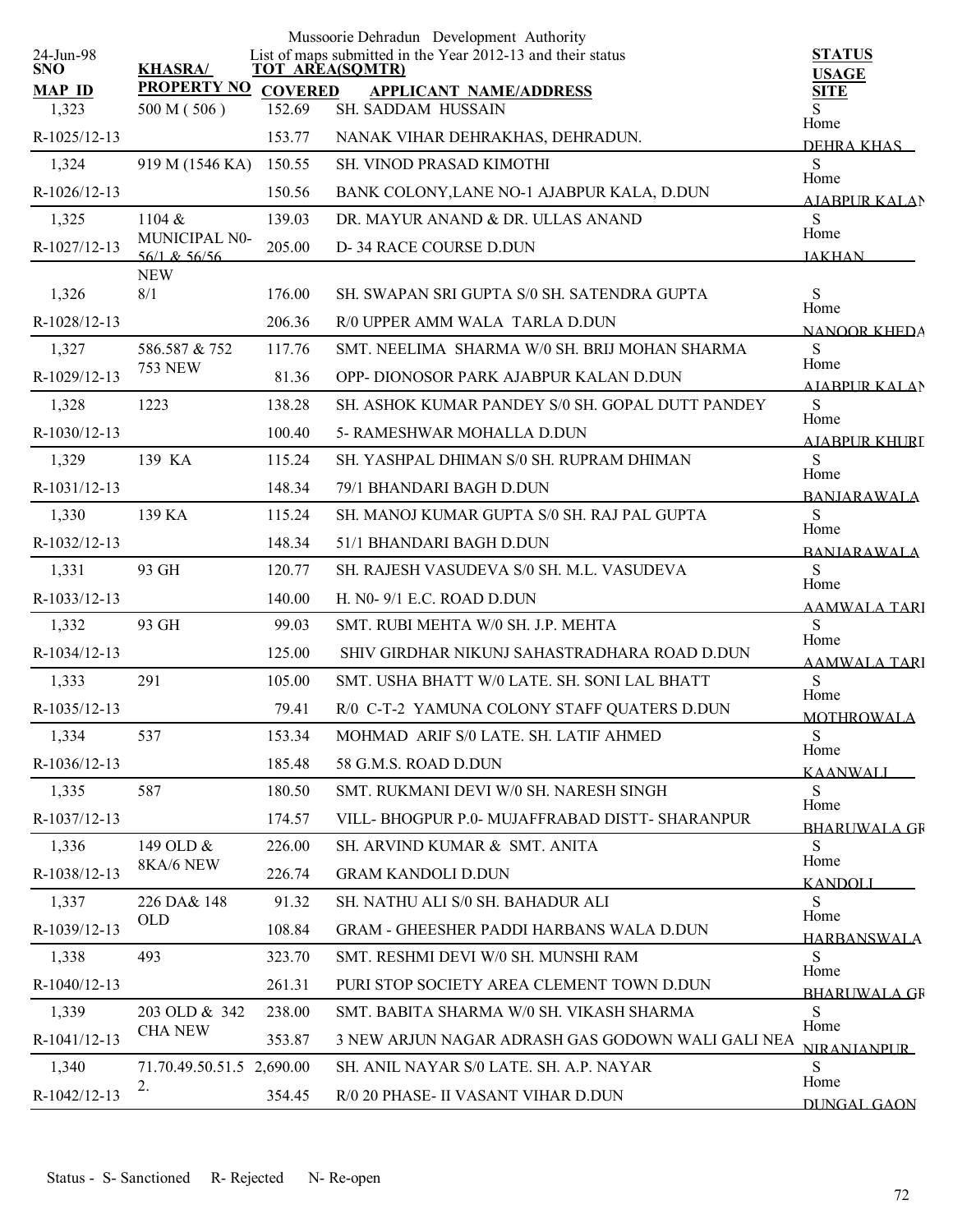|                         |                     |        | Mussoorie Dehradun Development Authority                                       |                               |
|-------------------------|---------------------|--------|--------------------------------------------------------------------------------|-------------------------------|
| 24-Jun-98<br><b>SNO</b> | <b>KHASRA/</b>      |        | List of maps submitted in the Year 2012-13 and their status<br>TOT AREA(SQMTR) | <b>STATUS</b><br><b>USAGE</b> |
| <b>MAP ID</b>           | PROPERTY NO COVERED |        | <b>APPLICANT NAME/ADDRESS</b>                                                  | <b>SITE</b>                   |
| 1,341                   | 1233                | 148.60 | SH. RAMESH CHANDRA SEMWAL S/0 LATE. SH. VIDHYA DUTT                            | S.<br>Home                    |
| R-1043/12-13            |                     | 146.23 | GRAM- DEWARI TALLI PATTI- BAMUND P.0.- BAHEDA CHAME                            | <b>NATHANPUR</b>              |
| 1,342                   | 55                  | 278.80 | SH. BRIJ MOHAN DHYANI S/0 SH. MUKUND RAM DHYANI                                | S.<br>Home                    |
| R-1044/12-13            |                     | 249.13 | 3/115 TEACHESR COLONY F.R.I. D.DUN                                             | <b>BADRIPLIR</b>              |
| 1,343                   | 131                 | 315.86 | SH. RAJENDRA SINGH BISHT S/0 LATE. SH. BAGH SINGH BISHT                        | S<br>Home                     |
| R-1045/12-13            |                     | 143.68 | <b>GRAM AJABPUR KHURD D.DUN</b>                                                | AIABPUR KHURT                 |
| 1,344                   | 425                 | 115.98 | SMT. NARAYANI RAMOLA W/0 LATE. SH. HEM CHAND RAMOL                             | S<br>Home                     |
| R-1046/12-13            |                     | 63.77  | <b>GRAM KARGI GRANT D.DUN</b>                                                  | KARGI GRANT                   |
| 1,345                   | 643                 | 310.00 | SH. GOPAL PRASAD JUYALS/0 LATE. SH. M.P. JUYAL                                 | S<br>Home                     |
| R-1047/12-13            |                     | 256.64 | C/0 CENTRAL SOIL & WATER CON.RESEARCH & TRAIN, INST.                           | SUDHOWALA                     |
| 1,346                   | 1136 M (2049)       | 221.36 | <b>SH. KHUSHI RAM BANGWAL</b>                                                  | S                             |
| R-1048/12-13            |                     | 166.36 | LANE NO-1 MOTHROWALA ROAD, DEHRADUN.                                           | Home<br><b>AJABPUR KALAN</b>  |
| 1,347                   | $B-264-B$           | 455.64 | SH. SOHAN LAL, C.P.O                                                           | S                             |
| R-1049/12-13            |                     | 819.05 | B-264-B DEFENCE COLONY, DEHRADUN.                                              | Home<br>DEFENCE COLOR         |
| 1,348                   | 445 (26 & 25)       | 220.00 | SH. G.N.BHATT                                                                  | S                             |
| R-1050/12-13            |                     | 239.00 | GANESH VIHAR LANE NO. 5, AJABPUR KHURD D.DUN                                   | Home<br><b>AIABPUR KHURI</b>  |
| 1,349                   | 176                 | 266.00 | SH. RAJESH BADOLA S/0 LATE.SH. SURESHA NAND BADOLA                             | S                             |
| R-1051/12-13            |                     | 128.27 | R/0 SAHARANPUR ROAD HARBAT PUR D.DUN                                           | Home                          |
| 1,350                   | 69 OLD & 259        | 92.93  | SH. ANOOP SINGH PANWAR S/0 SH. J.S. PANWAR                                     | <b>MAJRI MAFI</b><br>S        |
| R-1052/12-13            | <b>NEW</b>          | 73.55  | MADHUR VIHAR LANE-2 NEAR BANGALI KOTHI AJABPUR KH                              | Home                          |
| 1,351                   | <b>PROP-N0-52</b>   | 71.70  | SH. RANBEER SINGH S/0 SH. BHOLA SINGH                                          | <b>MATHUROWALA</b><br>R       |
| R-1053/12-13            |                     | 63.91  | 52 OLD DALANWALA D.DUN                                                         | Home                          |
| 1,352                   | 29/1/9              | 202.00 | SH. AJAY KUMAR JOHN S/0 SH. HARPAL SINGH                                       | OLD DALANWAI<br>S             |
| R-1054/12-13            |                     | 85.00  | H.N0-223 UPPER ADHOIWALA NEAR BISHT DAIRY SHAHSTRAI                            | Home                          |
| 1,353                   | 62                  | 154.36 | SH. SURENDRA KUMAR TIWARI S/0 LATE, SH. RAM LAKHAN T                           | <b>ADOIWALA</b><br>S          |
| R-1055/12-13            |                     | 176.62 | <b>GRAM PANDITWARI P.0- PREM NAGAR D.DUN</b>                                   | Home                          |
| 1,354                   | <b>153 CHA</b>      | 262.80 | SMT. KAMLA DEVI W/0 SH. OM PRAKASH                                             | <b>PANDITWARI</b><br>R        |
| R-1056/12-13            |                     | 45.00  | 63 CANAL STREET KAULAGARH D.DUN                                                | Home                          |
| 1,355                   | 40 JHA & 44         | 186.91 | SH. VIKASH KHATRI S/0 SH. JUNG BAHADUR KHATRI                                  | KALILAGARH<br>S               |
| R-1057/12-13            |                     | 301.46 | BELL ROAD CLEMENT TOWN D.DUN                                                   | Home                          |
| 1,356                   | <b>20 MIN</b>       | 335.00 | SH. SANJAY MISRA                                                               | <b>MOHABBEWALA</b><br>S       |
| R-1058/12-13            |                     | 376.88 | 696 RAJENDRA NAGAR, DEHRADUN.                                                  | Home                          |
| 1,357                   | 280 (408)           | 173.12 | SH. VINEET SRIVASTAV                                                           | <u>CHAI BAGH KA</u> U<br>S    |
|                         |                     |        |                                                                                | Home                          |
| R-1059/12-13            |                     | 189.31 | 54 SUMANPURI, SAHASTRADHARA ROAD, D.DUN                                        | <b>ADOIWALA</b>               |
| 1,358                   | 2242                | 82.90  | SH. KAMAL KISHORE                                                              | S<br>Home                     |
| R-1060/12-13            |                     | 107.07 | 5/140 SUBHASH NAGAR, NEW DELHI.                                                | <b>ARCADIA GRAN</b>           |
| 1,359                   | 58 (72)             | 197.00 | SH. SANJAY TRIKHA                                                              | S<br>Home                     |
| R-1061/12-13            |                     | 173.40 | LANE NO-2 EKTA VIHAR, SAHASTRADHARA ROAD, D.DUN.                               | <b>AAMWALA</b>                |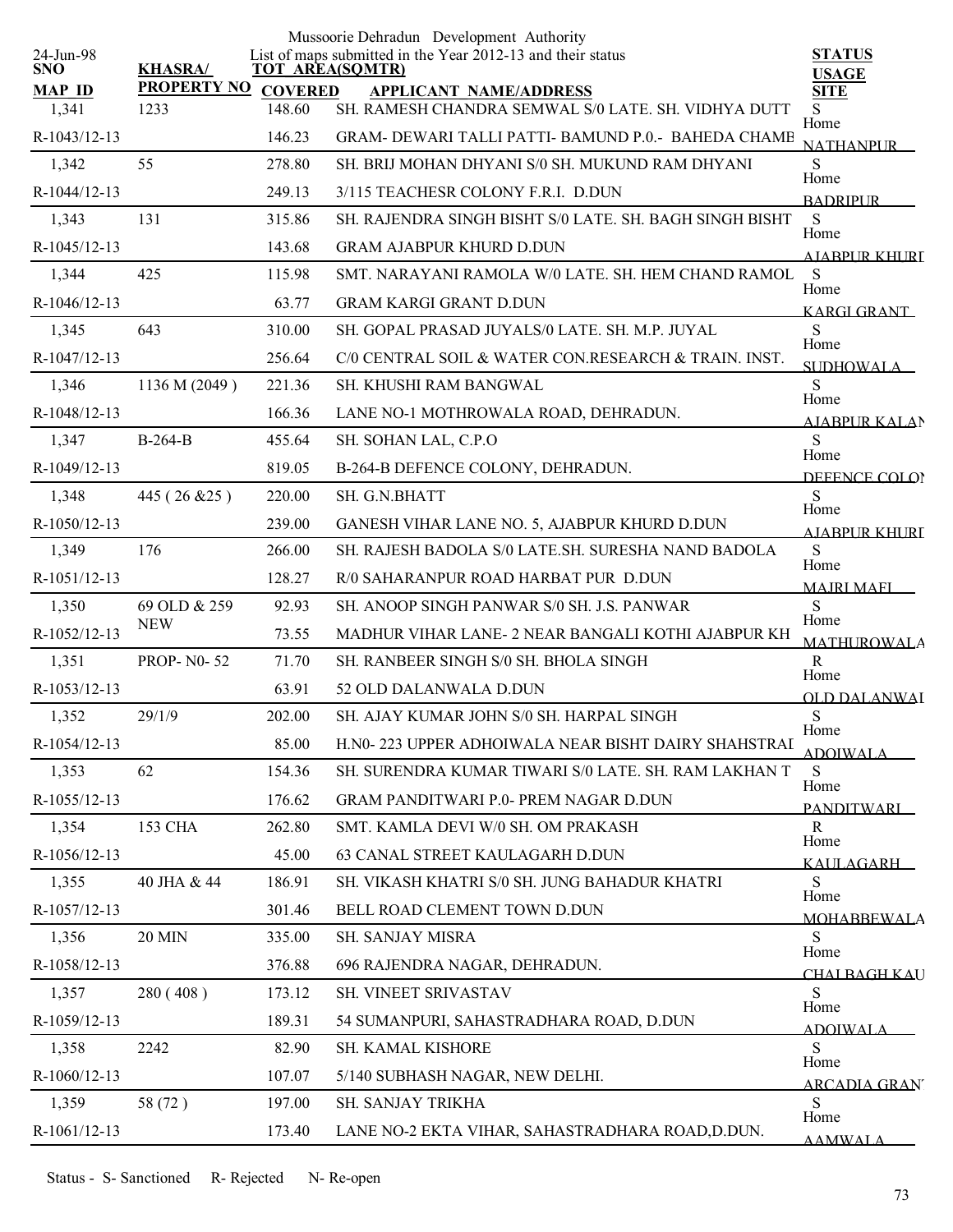|                         |                    |                | Mussoorie Dehradun Development Authority                                              |                               |
|-------------------------|--------------------|----------------|---------------------------------------------------------------------------------------|-------------------------------|
| 24-Jun-98<br><b>SNO</b> | <b>KHASRA/</b>     |                | List of maps submitted in the Year 2012-13 and their status<br><b>TOT AREA(SQMTR)</b> | <b>STATUS</b><br><b>USAGE</b> |
| <b>MAP ID</b>           | <b>PROPERTY NO</b> | <b>COVERED</b> | <b>APPLICANT NAME/ADDRESS</b>                                                         | <b>SITE</b>                   |
| 1,360                   | 451                | 226.39         | SH. VIJENDRAMANI PETWAL                                                               | S<br>Home                     |
| R-1062/12-13            |                    | 280.38         | MODERN COLONY, NEAR BY PASS ROAD, AJABPUR KHURD, D                                    | <u>AJABPUR KHURI</u>          |
| 1,361                   | 967                | 290.00         | SH. YASWANT SINGH PUNDIR S/0 LATE. SH. AMEER SINGH PUN                                | ${\bf S}$<br>Home             |
| R-1063/12-13            |                    | 284.94         | <b>GRAM &amp; P.O.- KANWALI D.DUN</b>                                                 | <b>KAANWALI</b>               |
| 1,362                   | 544                | 217.42         | SH. SHAMSHER SINGH NEGI S/0 SH. GAUR SINGH NEGI                                       | S<br>Home                     |
| R-1064/12-13            |                    | 236.44         | 178- A MDDA COLONY INDIRA PURAM G.M.S. ROAD D.DUN                                     | <b>BALAWALA</b>               |
| 1,363                   | 382/2              | 108.00         | SMT. GURJEET ANAND W/0 SH. PRAVEEN ANAND                                              | N<br>Home                     |
| R-1065/12-13            |                    | 113.44         | 25 J& K EXT. BLOCK (U. G.F) GALI N0-4 LAXMI NAGAR DELH                                | <b>NIRANIANPUR</b>            |
| 1,364                   | 382/2              | 108.00         | SMT. GURJEET ANAND W/0 SH. PRAVEEN ANAND                                              | S<br>Home                     |
| R-1065/12-13-           |                    | 113.44         | 25 J& K EXT. BLOCK (U. G.F) GALI N0-4 LAXMI NAGAR DELH                                | <b>NIRANIANPUR</b>            |
| 1,365                   | 1 & PROP-N0-       | 244.00         | SH. RAVEL SINGH S/0 SH. AMAR SINGH                                                    | S                             |
| R-1066/12-13            | 84/5.279/192       | 204.82         | 192 GURU ROAD D.DUN                                                                   | Home<br><b>SHISHAM BARA</b>   |
| 1,366                   | 1119               | 323.76         | SH. JAGDISH CHANDRA DEVRANI S/0 SH. RAM CHANDRA DEVI                                  | - S                           |
| R-1067/12-13            |                    | 122.93         | R/0 SAHID RAMESH THAPA MARG G.M.S. ROAD KANWALI D.D                                   | Home<br><b>KAANWALI</b>       |
| 1,367                   | 13 KA (7)          | 501.66         | SH. MANAS LUMBA & SH. NARENDER KUMAR                                                  | S                             |
| R-1068/12-13            |                    | 247.00         | <b>6 CROSS ROAD, DEHRADUN.</b>                                                        | Home<br>PRATITPUR SAN         |
| 1,368                   | 202 (1014)         | 184.44         | <b>SH. VINOD PAL SINGH PARMAR</b>                                                     | S                             |
| R-1069/12-13            |                    | 219.59         | 56 DHARMPUR, DEHRADUN.                                                                | Home<br><b>NATHANPUR</b>      |
| 1,369                   | 196 MIN (767)      | 141.07         | <b>SMT. SUNITA RAWAT</b>                                                              | S                             |
| R-1070/12-13            |                    | 152.69         | SANGAM VIHAR, CHANDRAVANI, DEHRADUN.                                                  | Home<br><b>SEWALA KALAN</b>   |
| 1,370                   | 1048               | 207.00         | SH. BHAGWATI PRASAD SAKLANI S/0 SH. SATYA NAND SAKL.                                  | S                             |
| R-1071/12-13            |                    | 108.15         | 287 RAM NAGAR MOHALLA LAKHI BAGH D.DUN                                                | Home<br><b>AJABPUR KALAN</b>  |
| 1,371                   | MUNICIPAL N0-      | 164.40         | SMT. BHAWNA AGGARWAL W/0 SH. GEET AGGARWAL                                            | ${\bf S}$                     |
| R-1072/12-13            | 56 & 36 OLD        | 192.63         | 31 AKHDA MOHALLA D.DUN                                                                | Home                          |
| 1,372                   | 29/1               | 227.85         | SH. RAMESH CHAND S/0 SH. LAL SINGH                                                    | <b>AJEET PRASAD N</b><br>S    |
| R-1073/12-13            |                    | 104.47         | 68 RISHI NAGAR UPPER ADHOIWALA D.DUN                                                  | Home                          |
| 1,373                   | 973                | 247.48         | SMT. CHANDRA KALA THAPA W/0 SH. NARESH THAPA                                          | <b>ADOIWALA</b><br>S          |
| R-1074/12-13            |                    | 235.16         | R/0 GRAM SEWLA KALAN D.DUN                                                            | Home                          |
| 1,374                   | 179 (114)          | 96.61          | SH. RAJ SINGH                                                                         | SEWALA KALAN<br>S             |
| R-1075/12-13            |                    | 98.12          | E.BLOCK, SARASWATI VIHAR, AJABPUR KHURD, D.DUN.                                       | Home                          |
| 1,375                   | PLOT- N0-274       | 1,674.35       | SH. V.K. DANDONA S/0 LATE. SH. K.L. DANDONA                                           | <u>AJARPUR KHURI</u><br>S     |
| R-1076/12-13            |                    | 1,297.18       | 274 PHASE-1 VASANT VIHAR D.DUN                                                        | Home                          |
| 1,376                   | 75 & 59 OLD        | 93.88          | SMT. NEELAM GAUR W/0 SH. AJAY KUMAR GAUR                                              | <b>VASANT VIHAR</b><br>S      |
| R-1077/12-13            |                    | 101.04         | 131- EATRODI BULANDSAHAR U.P.                                                         | Home                          |
| 1,377                   | 512 (6 KA)         | 347.95         | SH. RAHON GUPTA, SH. RAKESH GUPTA & SMT. MANJU GUPT                                   | <b>AAMWALA TARI</b><br>S      |
| R-1078/12-13            |                    | 470.25         | 03 OM VIHAR MATA MANDIR ROAD, D.DUN.                                                  | Home                          |
| 1,378                   | 1034               | 205.53         | SMT. KUNDANA DEVI W/0 LATE. SH. MADAN LAL                                             | <b>AIABPUR KALAN</b><br>S     |
|                         |                    |                |                                                                                       | Home                          |
| R-1079/12-13            |                    | 150.39         | D-1 JAL NIGAM COLONY INDIRA NAGAR D.DUN                                               | AJARPUR KALAN                 |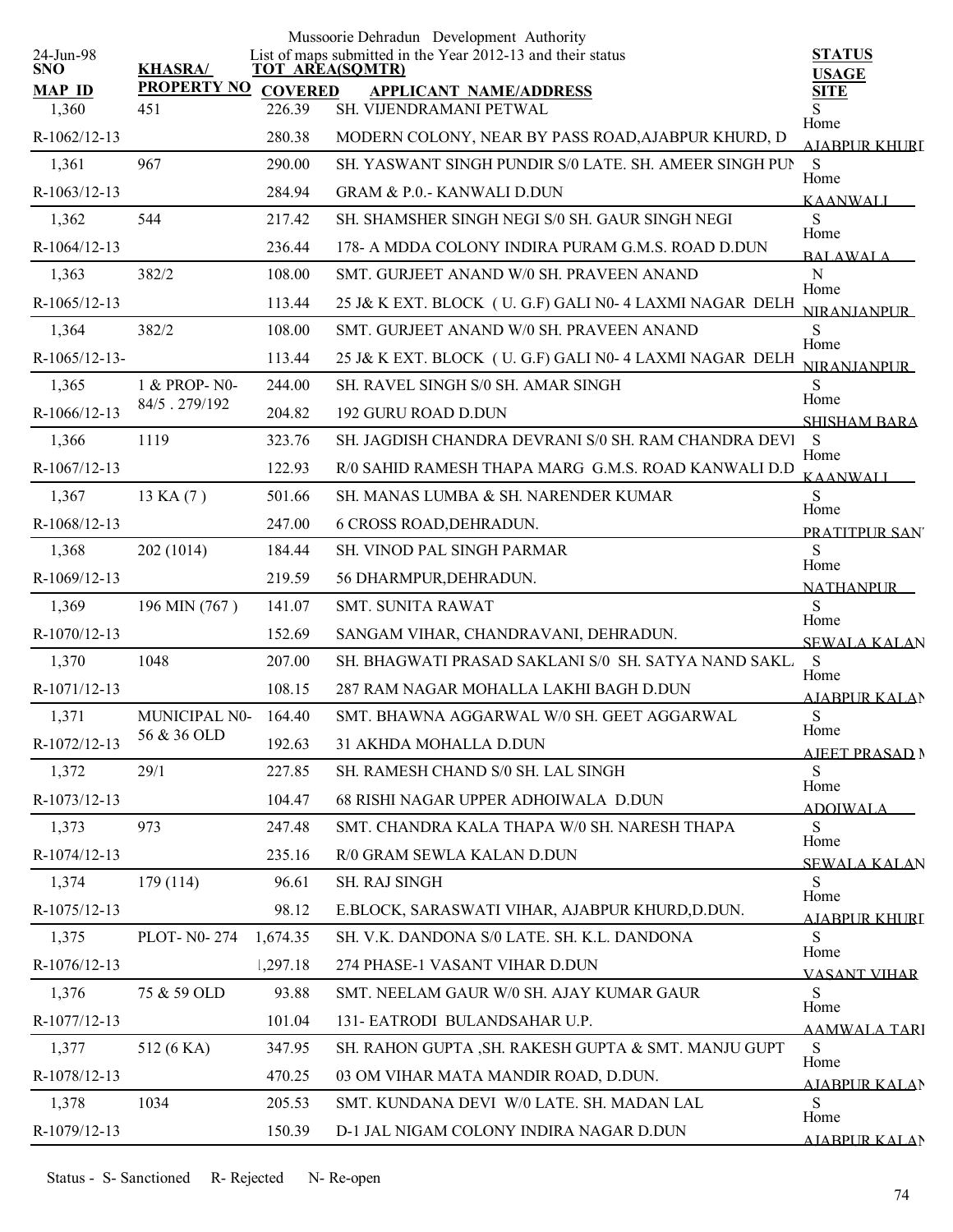|                         |                    |                        | Mussoorie Dehradun Development Authority                    |                               |
|-------------------------|--------------------|------------------------|-------------------------------------------------------------|-------------------------------|
| 24-Jun-98<br><b>SNO</b> | <b>KHASRA/</b>     | <b>TOT AREA(SQMTR)</b> | List of maps submitted in the Year 2012-13 and their status | <b>STATUS</b><br><b>USAGE</b> |
| <b>MAP ID</b>           | <b>PROPERTY NO</b> | <b>COVERED</b>         | <b>APPLICANT NAME/ADDRESS</b>                               | <b>SITE</b>                   |
| 1,379                   | 418/356            | 209.10                 | SMT. AMARJEET KAUR                                          | Home                          |
| R-1080/12-13            |                    | 235.05                 | 418/356 CHANDER NAGAR D.DUN                                 | <b>CHANDER NAGA</b>           |
| 1,380                   | 57                 | 121.28                 | DR. SUMAN SAXENA D/0 LATE. SH. RADHY SHAYAM SAXENA          | S<br>Home                     |
| R-1081/12-13            |                    | 58.32                  | WING BERG ALAN SCHOOL MUSSORRIE                             | <b>EAST HOPE TOW</b>          |
| 1,381                   | 627/3.627/2        | 126.26                 | SH. CHANDRA PRAKASH YADAV S/0 LATE. SH THAKUR DEEN          | S<br>Home                     |
| R-1082/12-13            |                    | 110.38                 | 23 SHIVA ENCLAVE G.M.S. ROAD D.DUN                          | KAANWALI                      |
| 1,382                   | 368                | 282.18                 | SH. JAGAT RAM RATURI S/0 SH. PURNA NAND RATURI              | S<br>Home                     |
| R-1083/12-13            |                    | 204.36                 | 15/1 TEG BAHADUR ROAD LANE-N0-5 D.DUN                       | <b>DHARMPLIR</b>              |
| 1,383                   | 1340 KHA &         | 83.61                  | SMT. KIRAN BAUDAI W/0 SH. PANKAJ BAUDAI                     | S<br>Home                     |
| R-1084/12-13            | 186/2 OLD          | 102.66                 | 55 JYOTI MAY ENCLAVE TUNWALA D.DUN                          | <b>AIABPURKALAN</b>           |
| 1,384                   | 337 DHA            | 348.00                 | SH. AJAY GUPTA S/0 SH. SATYA PRAKASH GUPTA                  | S                             |
| R-1085/12-13            |                    | 339.72                 | <b>31 ARAHT BAZAR D.DUN</b>                                 | Home<br><b>NIRANJANPUR</b>    |
| 1,385                   | 162.163 & 210      | 729.36                 | SH. GOVIND RAM SHASTRI S/0 SH. SHIV SARAN                   | S<br>Home                     |
| R-1086/12-13            | <b>OLD</b>         | 862.45                 | <b>R/0 SAHASPUR D.DUN</b>                                   | AIABPUR KHURT                 |
| 1,386                   | 2204               | 130.11                 | SH. SUSHIL TYAGI S/0 SH. DEVENDRA PAL TYAGI                 | S                             |
| R-1087/12-13            |                    | 148.96                 | LODGE SADAN H. N0-808/1 SUBHASH NAGAR CLEMENT TOW           | Home<br><b>ARCADIA GRAN</b>   |
| 1,387                   | 93 GH              | 93.03                  | SMT. SATYA NIRALA W/0 SH. ANIL KUMAR NIRALA                 | S                             |
| R-1088/12-13            |                    | 125.00                 | SHIV GIRDHAR NIKUNJ SAHASTRADHARA ROAD D.DUN                | Home<br>AAMWALA TARI          |
| 1,388                   | 93 GH              | 99.03                  | SMT. ARUNA SINGH W/0 SH. AJAY SINGH                         | S                             |
| R-1089/12-13            |                    | 125.00                 | SHIV GRIDHAR NIKUNJ SAHASTRADHARA ROAD D.DUN                | Home<br><b>AAMWALA TARI</b>   |
| 1,389                   | 602                | 167.28                 | SH. ASHISH NEGI S/0 SH. KUNDAN SINGH NEGI                   | S                             |
| R-1090/12-13            |                    | 140.98                 | R/0 CANAL ROAD D.DUN                                        | Home<br><b>DHARMPUR</b>       |
| 1,390                   | 1620/6             | 122.67                 | SH. VINAY KUMAR RAJPUT S/0 SH. MUNESH SINGH                 | S                             |
| R-1091/12-13            |                    | 77.36                  | 134 LAXMAN CHOWK M.D.D. A.COLONY KANWALI ROAD D.DU          | Home<br><b>RAIPUR</b>         |
| 1,391                   | 828.833            | 256.00                 | SMT. MANJU RANI BANSAL W/0 SH. ISWAR CHAND BANSAL           | S                             |
| R-1092/12-13            |                    | 276.82                 | 310/220 PARK ROAD LAXMAN CHOWK D.DUN                        | Home<br><b>LAXMAN CHOW</b>    |
| 1,392                   | $E-12$             | 270.00                 | SH. SURESH NIJHON & SMT. SAVITA NIJHON                      | S                             |
| R-1093/12-13            |                    | 414.84                 | <b>E-12 RACE COURSE D.DUN</b>                               | Home<br>RACE COURSE           |
| 1,393                   | 914 KHA            | 91.41                  | SH. MANOJ KUMAR AMAN S/0 SH. RAM NAGINA RAM                 | S                             |
| R-1094/12-13            |                    | 106.06                 | GRAM CHAK SHAH NAGAR NRAR VIDHAN SABA D.DUN                 | Home<br><b>NATHANPUR</b>      |
| 1,394                   | 83/1               | 204.38                 | SH. VIJAY SINGH RAWAT S/0 SH. BAG SINGH RAWAT               | S                             |
| R-1095/12-13            |                    | 196.07                 | A- BLOCK SARASWATI VIHAR AJABPUR D.DUN                      | Home<br>AIABPUR KHURT         |
| 1,395                   | PROP N0-6/2 &      | 237.00                 | SARDAR VIRENDER SINGH ARORA S/0 SARDAR SURENDER SI          | S                             |
| R-1096/12-13            | 13/2 NEW           | 323.22                 | <b>13-D RACE COURSE D.DUN</b>                               | Home<br>CONVENT ROAD          |
| 1,396                   | 102/2 SANJAY       | 146.00                 | SH. MAHESH PANDIT S/0 LATE. SH. CHANDER DEVI PANDIT         | S                             |
| R-1097/12-13            | <b>COLONY</b>      | 132.37                 | 45/2 INDER ROAD D.DUN                                       | Home<br><b>INDER ROAD</b>     |
| 1,397                   | 364                | 334.50                 | SH. RAVINDER KUMAR PANDEY S/0 LATE. SH. PADMA DUTT          | S                             |
| R-1098/12-13            |                    | 481.81                 | <b>GRAM KANWALI D.DUN</b>                                   | Home<br><b>KAANWALI</b>       |
|                         |                    |                        |                                                             |                               |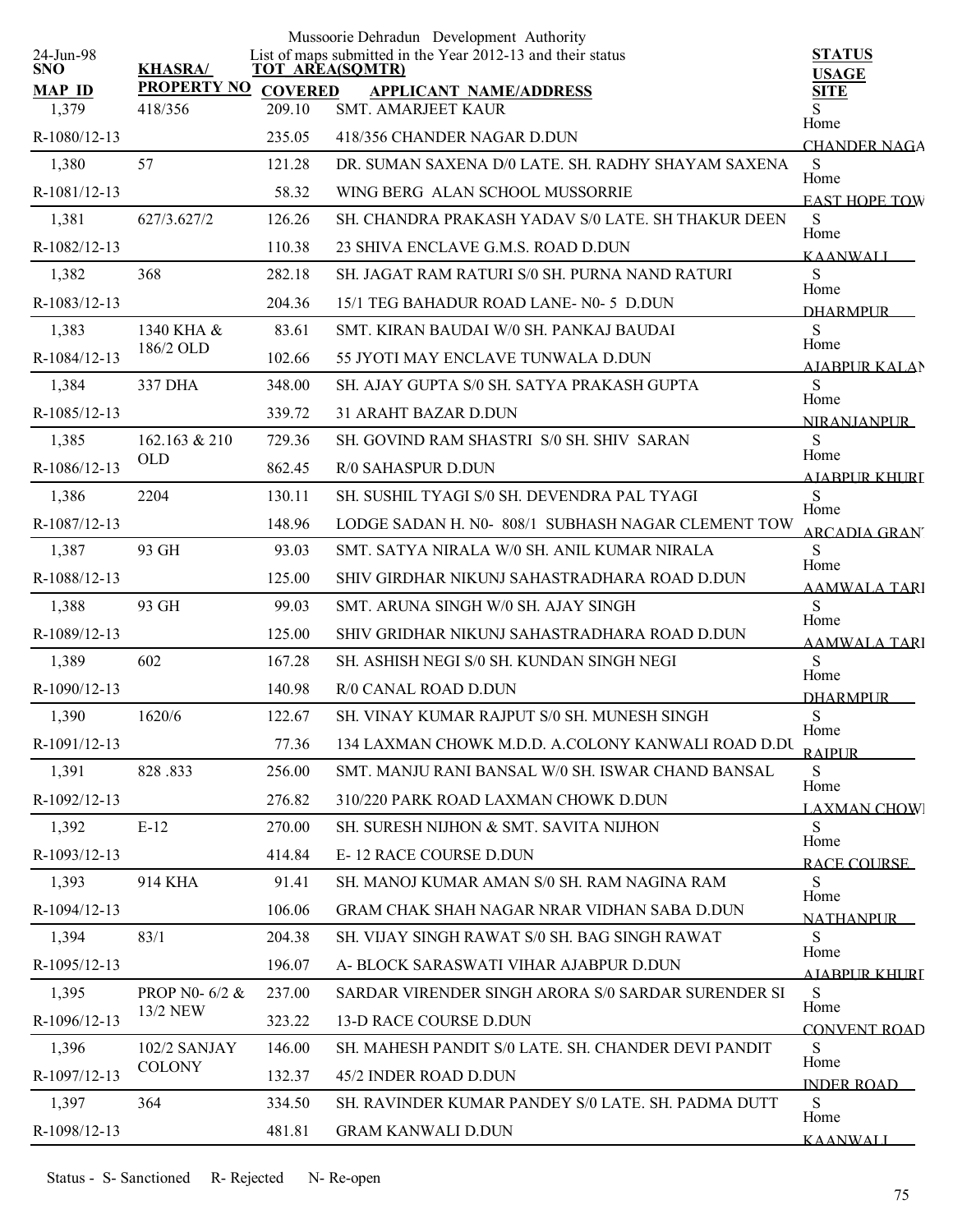|                         |                                 |          | Mussoorie Dehradun Development Authority                                              |                              |
|-------------------------|---------------------------------|----------|---------------------------------------------------------------------------------------|------------------------------|
| 24-Jun-98<br><b>SNO</b> | <b>KHASRA/</b>                  |          | List of maps submitted in the Year 2012-13 and their status<br><b>TOT AREA(SQMTR)</b> | <b>STATUS</b>                |
| <b>MAP ID</b>           | <b>PROPERTY NO COVERED</b>      |          | <b>APPLICANT NAME/ADDRESS</b>                                                         | <b>USAGE</b><br><b>SITE</b>  |
| 1,398                   | 821 KA NEW &                    | 245.49   | SMT. MAYA DEVI UNIYAL W/0 SH. CHIRANJI LAL UNIYAL                                     | S<br>Home                    |
| R-1099/12-13            | 818                             | 284.52   | C/0 SH. KILA NAND PURWAL MAJRI MAFI NEAR JU. HIGH SCHO                                | NATHANPUR                    |
| 1,399                   | 722 & 724                       | 1,360.03 | SARDAR UJWAL SINGH S/0 SH. DALIP SINGH                                                | S<br>Home                    |
| R-1100/12-13            |                                 | 434.93   | 54 JAKHAN CANAL ROAD D.DUN                                                            | <b>JAKHAN</b>                |
| 1,400                   | 2242                            | 92.54    | SH. KAMAL KISHORE S/0 LATE. SH. KHEM CHAND                                            | S<br>Home                    |
| R-1101/12-13            |                                 | 111.02   | 5/140 SUBHASH NAGAR NEW DELHI-110027                                                  | <b>ARCADIA GRAN</b>          |
| 1,401                   | 873                             | 148.55   | SMT. KIRPA RANI W/0 SH. VEER NARAYAN                                                  | S<br>Home                    |
| R-1102/12-13            |                                 | 138.98   | R/0 SAYAL ENCLAVE G.M.S. ROAD D.DUN                                                   | <b>SEWALA KALAN</b>          |
| 1,402                   | 756                             | 263.19   | SMT. PARWATI DEVI W/0 SH. C.P. SINGH                                                  | S<br>Home                    |
| R-1103/12-13            |                                 | 244.55   | 348 KHURBHURA MOHALLA D.DUN                                                           | <b>MAIRA</b>                 |
| 1,403                   | 300/1 OLD &                     | 252.79   | SH. RAGHUBEER SHARAN MITTAL S/0 LATR. SH. DHANI RAM                                   | S<br>Home                    |
| R-1104/12-13            | 432 KHA NEW                     | 357.12   | R/0 RIVER BANK COLONY RAIPUR ROAD D.DUN                                               | <b>ADOIWALA</b>              |
| 1,404                   | 273                             | 81.67    | SH. ASHUTOSH KUMAR SHARMA S/0 LATE.SH. RISHI DEV KUM                                  | <sub>S</sub>                 |
| R-1105/12-13            |                                 | 97.87    | 388/1 DHARAMPUR D.DUN                                                                 | Home<br>A JARPUR KALAN       |
| 1,405                   | 24                              | 250.92   | SH. HARISH CHANDRA RATURI S/0 SH. ZANA NAND RATURI                                    | S                            |
| R-1106/12-13            |                                 | 217.88   | <b>GRAM AJABPUR KHURD D.DUN</b>                                                       | Home<br><b>AIABPUR KHURI</b> |
| 1,406                   | 1488                            | 192.30   | SMT. ANITA SABHARWAL W/0 SH. ANIL SABHARWAL                                           | S                            |
| R-1107/12-13            |                                 | 99.35    | R/0 DOON SCHOOL D.DUN                                                                 | Home<br><b>KAANWALL</b>      |
| 1,407                   | 869 & 237 OLD                   | 120.44   | SH. RAJEEV KUMAR S/0 SH. RAJPAL SINGH                                                 | S                            |
| R-1108/12-13            |                                 | 137.72   | <b>GRAM TUNWALA D.DUN</b>                                                             | Home<br><b>NATHANPUR</b>     |
| 1,408                   | 332                             | 195.91   | SMT. SANGRAMI W/0 SH. MANOHAR SINGH RAWAT                                             | S                            |
| R-1109/12-13            |                                 | 197.59   | D- BLOCK SARASWATI VIHAR AJABPUR KHURD D.DUN                                          | Home<br><b>AJABPUR KHURI</b> |
| 1,409                   | 827 KHA &                       | 327.13   | SH. SHOBHIT S/0 SH. SURESH CHAND                                                      | ${\bf S}$                    |
| R-1110/12-13            | 605-613 OLD                     | 356.48   | 3 RAMPUR MANDI D.DUN                                                                  | Home<br><b>JAKHAN</b>        |
| 1,410                   | <b>PROP-N0-11</b>               | 206.40   | SH. ARVIND BHARDWAJ S/0 SH. ISHWAR CHAND BHARDWAJ                                     | S                            |
| R-1111/12-13            | <b>SUMAN PURI</b>               | 150.72   | 11 SUMAN PURI ADHOIWALA D.DUN                                                         | Home<br><b>ADOIWALA</b>      |
| 1,411                   | PLOT- N0- E-10                  | 1,423.04 | SH. ROSTUM KAIKHUSHRU NANVATTY (RET) S/0 SH.KAIKHUS                                   | S                            |
| R-1112/12-13            | $S-4$                           | 387.48   | B-266 SECTOR -4 DEFENCE COLONY D.DUN                                                  | Home<br>DEFENCE COLOR        |
| 1,412                   | 194                             | 172.65   | SMT. AARTI NEGI W/0 SH. SANTVEER SINGH NEGI                                           | S                            |
| R-1113/12-13            |                                 | 154.00   | GRAM MAJRI MAFI P.O.- I.I.P MOHKAMPUR D.DUN                                           | Home<br><b>MAIRI MAFI</b>    |
| 1,413                   | 42 & PLOT-                      | 216.52   | SH. LOKENDAR DUTT KAVI & SMT. SUMITRA KAVI                                            | S                            |
| R-1114/12-13            | N0-33 HIM LOK<br><b>ENCLAVE</b> | 218.59   | 18 SHIVALIK PURAM G.M.S. ROAD D.DUN                                                   | Home<br><b>NIRANIANPUR</b>   |
| 1,414                   | PROP-N0-                        | 282.34   | SH. ANAND SINGH NEGI S/0 LATE. SH. AFAL SINGH NEGI                                    | R                            |
| R-1115/12-13            | 276/242 & 6/1/2<br>OL D         | 305.86   | 61/2 RAVINDER NATH TAGORE MARG D.DUN                                                  | Home<br>RAVINDRA NATI        |
| 1,415                   | 816                             | 185.87   | SH. JAYVEER SINGH RAWAT & SMT. PREMA RAWAT                                            | N                            |
| R-1116/12-13            |                                 | 258.20   | <b>GRAM NATHANPUR D.DUN</b>                                                           | Home<br>NATHANPUR            |
|                         |                                 |          |                                                                                       |                              |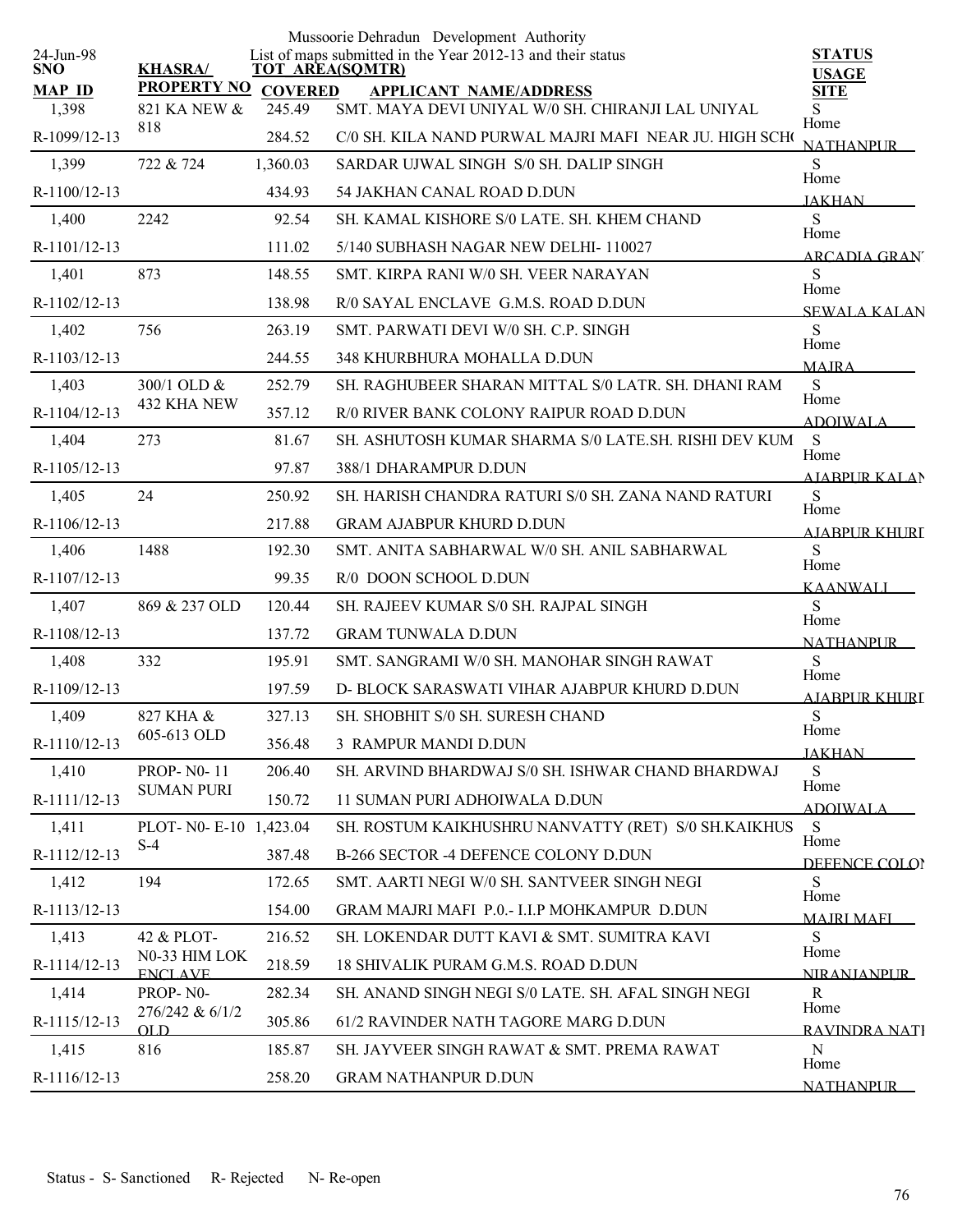|                         |                              |                | Mussoorie Dehradun Development Authority                                              |                             |
|-------------------------|------------------------------|----------------|---------------------------------------------------------------------------------------|-----------------------------|
| 24-Jun-98<br><b>SNO</b> | <b>KHASRA/</b>               |                | List of maps submitted in the Year 2012-13 and their status<br><b>TOT AREA(SQMTR)</b> | <b>STATUS</b>               |
| <b>MAP ID</b>           | <b>PROPERTY NO</b>           | <b>COVERED</b> | <b>APPLICANT NAME/ADDRESS</b>                                                         | <b>USAGE</b><br><b>SITE</b> |
| 1,416                   | 816                          | 185.87         | SH. JAYVEER SINGH RAWAT & SMT. PREMA RAWAT                                            | Home                        |
| R-1116/12-13-           |                              | 258.20         | <b>GRAM NATHANPUR D.DUN</b>                                                           | <b>NATHANPUR</b>            |
| 1,417                   | 4 KHA & 3/1                  | 93.33          | SH. PREM PRAKASH KAPOOR S/0 SH. B.R. KAPOOR                                           | S<br>Home                   |
| R-1117/12-13            | <b>OLD</b>                   | 126.00         | H.N0-57 LANE-N0-7 PHASE IST SAO LOK G.M.S. ROAD D.DUN                                 | <b>MAIRA</b>                |
| 1,418                   | 180                          | 203.87         | SH. VIRENDRA SINGH CHAUHAN S/0 SH. BHADU SINGH CHAUH                                  | S<br>Home                   |
| R-1118/12-13            |                              | 174.80         | 618/2-1 VIJAY PARK EXT. LANE- N0-9 D.DUN                                              | <b>KAANWALI</b>             |
| 1,419                   | 36 & PROP-N0-                | 310.06         | SH. NARENDRA KUMAR S/0 SH. OM PRAKASH                                                 | S<br>Home                   |
| R-1119/12-13            | 207/183                      | 256.16         | 30/36 KRISHAN NAGAR EXT. D.DUN                                                        | CHAI BAGH KAU               |
| 1,420                   | 650 OLD & 819                | 344.64         | MOHD. SUSHAIL. SH. REHMAN AHMED & SMT. SEEMA BANO                                     | S<br>Home                   |
| R-1120/12-13            | <b>KA NEW</b>                | 542.94         | I TURNER ROAD NEAR FOOD BAZAR CLEMENT TOWN D.DUN                                      | <b>MAIRA</b>                |
| 1,421                   | 53                           | 130.06         | SH. SHYAM GOPAL BHATNAGAR & SMT. VANDANA BHATNAG                                      | S<br>Home                   |
| R-1121/12-13            |                              | 74.00          | 147- LIG MDDA COLONY DALANWALA D.DUN                                                  | <b>KANDOLI</b>              |
| 1,422                   | 127                          | 197.76         | SH.KRISHAN KUMAR KHANNA S/0 SH. CHOITH RAM                                            | S<br>Home                   |
| R-1122/12-13            |                              | 167.41         | 70/1 BAKRALWALA CHUKKUWALA D.DUN                                                      | <b>CHUKKHUWALA</b>          |
| 1,423                   | 20/1                         | 251.00         | SH. GOPAL RAM S/0 SH. KINDAR LAL                                                      | S<br>Home                   |
| R-1123/12-13            |                              | 181.16         | H.NO-161 ANKIT VIHAR PREM PUR MAFI KAULAGARH D.DUN                                    | <b>PREMPLIR MAEL 1</b>      |
| 1,424                   | MUNICIPAL N0-                | 73.80          | SH. RAMAN SHAHNI S/0 SH. RAM PRAKASH SHAHNI                                           | S<br>Home                   |
| R-1124/12-13            | 104/70 & 104/4<br><b>NEW</b> | 125.17         | 70/49 KHURBHURA MOHALLA D.DUN                                                         | <b>KHURBURA MOF</b>         |
| 1,425                   | 1020                         | 293.00         | SH. GHAN SHYAM KUMAR & SMT. SARLA SHARMA                                              | S                           |
| R-1125/12-13            |                              | 288.19         | <b>65 AKASH DEEP COLONY CHAKRATA ROAD D.DUN</b>                                       | Home<br><b>KAANWALI</b>     |
| 1,426                   | 821 KA                       | 213.28         | DR. KAMLESH KUMARI & DR. MITHILESH KUMARI                                             | S                           |
| R-1126/12-13            |                              | 228.70         | 562 SAINIK COLONY ROORKEE                                                             | Home<br><b>SEWALA KALAN</b> |
| 1,427                   | 374/2                        | 431.06         | SH. VIJAY SAWROOP S/0 SH. RAM SAWROOP                                                 | ${\bf S}$                   |
| R-1127/12-13            |                              | 216.86         | 13 PANCHSHEEL PARK CHAKRATA ROAD D.DUN                                                | Home<br>KAANWALI            |
| 1,428                   | 1108 KHA                     | 418.21         | SH.MUKESH ALKHANIA S/0 SH. SHIV NARAYAN ALKHANIA                                      | R                           |
| R-1128/12-13            |                              | 625.17         | <b>28 SHIVALIK NAGAR HARIDWAR</b>                                                     | Home<br><b>MAJRA</b>        |
| 1,429                   | 1496                         | 386.60         | SH. KRISHAN KUMAR. SH. NARESH KUMAR. SH. GULAB ROY.                                   | S                           |
| R-1129/12-13            |                              | 540.27         | 1/2 BHANDARI BAGH D.DUN                                                               | Home<br><b>KAANWALI</b>     |
| 1,430                   | 422                          | 151.14         | SH. RAJENDRA SINGH GUSAIN S/0 SH. RAM CHANDRA SINGH C                                 | S                           |
| R-1130/12-13            |                              | 177.24         | 23/14 VIJAY COLONY NEW CANTT ROAD D.DUN                                               | Home<br><b>HATHIBARKALA</b> |
| 1,431                   | 463/3                        | 253.62         | SMT. AMRIT KAUR W/0 LATE, SH. JOGINDER SINGH                                          | S                           |
| R-1131/12-13            |                              | 211.50         | 5/1 GENERAL WING PREM NAGAR D.DUN                                                     | Home<br><b>KAANWALI</b>     |
| 1,432                   | 221                          | 142.04         | SMT. NIRMALA PAULW/0 SH. CHRISTI PAUL                                                 | S                           |
| R-1132/12-13            |                              | 67.87          | 31/59 HATHIBARKALN D.DUN                                                              | Home<br><b>HATHIRARKALA</b> |
| 1,433                   | PROP N0 29/32                | 61.98          | SMT. RENU BANSAL & SMT. NEELAM THAKUR                                                 | S                           |
| R-1133/12-13            |                              | 92.38          | 89/1 TILAK ROAD D.DUN                                                                 | Home<br>MOTI BAZAR          |
| 1,434                   | 1203                         | 185.87         | SH. ISHWAR PRASAD SILORI S/0 SH. DEV RAM SILORI                                       | S                           |
| R-1134/12-13            |                              | 73.52          | 64/8/2 KAILESH PURI BALLUPUR ROAD D.DUN                                               | Home<br><b>GARHI</b>        |
|                         |                              |                |                                                                                       |                             |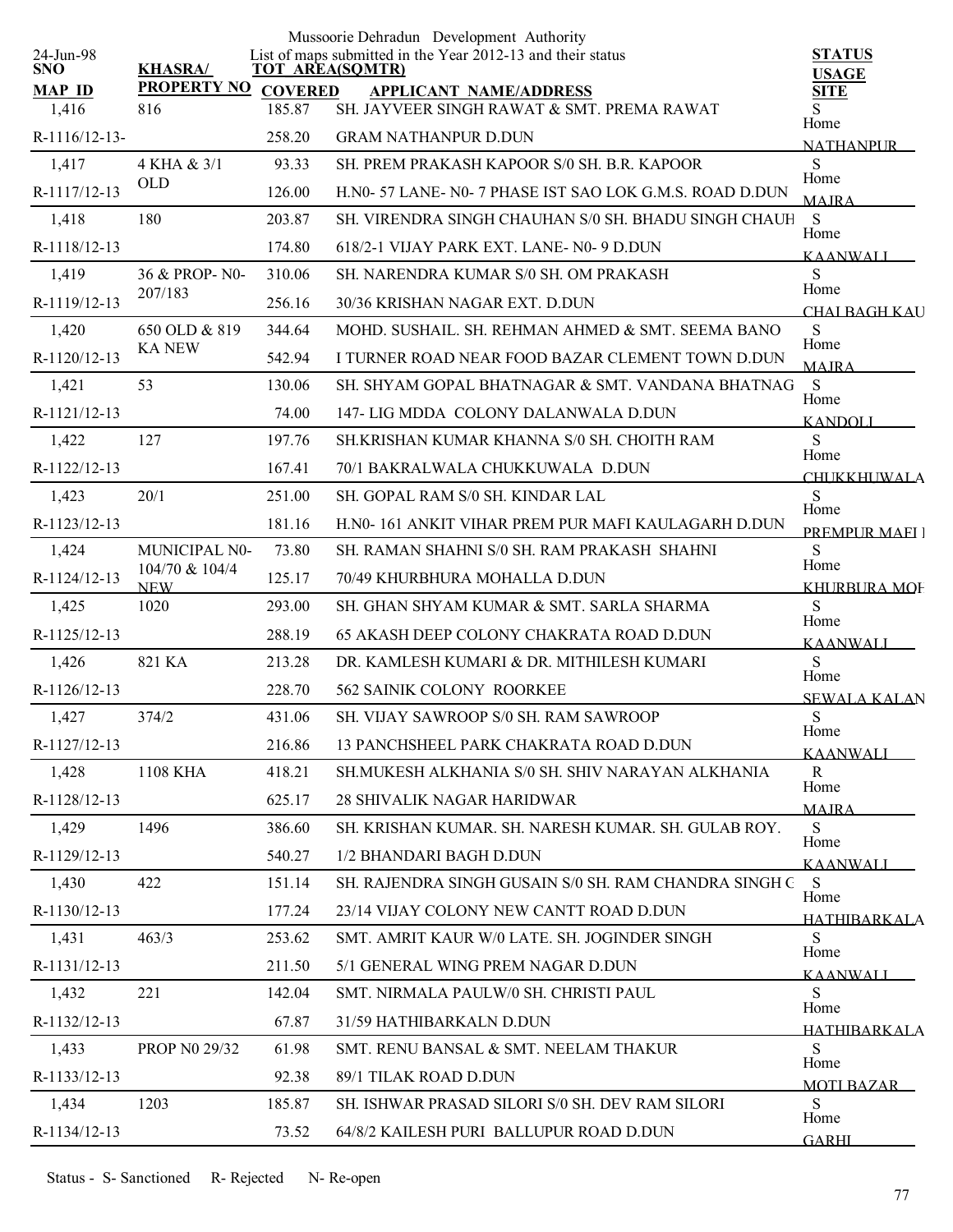|                         |                    |                | Mussoorie Dehradun Development Authority                                              |                               |
|-------------------------|--------------------|----------------|---------------------------------------------------------------------------------------|-------------------------------|
| 24-Jun-98<br><b>SNO</b> | <b>KHASRA/</b>     |                | List of maps submitted in the Year 2012-13 and their status<br><b>TOT AREA(SQMTR)</b> | <b>STATUS</b><br><b>USAGE</b> |
| <b>MAP ID</b>           | <b>PROPERTY NO</b> | <b>COVERED</b> | <b>APPLICANT NAME/ADDRESS</b>                                                         | <b>SITE</b>                   |
| 1,435                   | 702                | 211.89         | SH. ANAND SINGH NEGI S/0 LATE. SH. JAGATSINGH NEGI                                    | Home                          |
| R-1135/12-13            |                    | 204.45         | 95/2 ADARSH VIHAR KARGI ROAD D.DUN                                                    | DEHRA KHAS                    |
| 1,436                   | 208/1 & 1024 KA    | 274.00         | SMT. BASANTI DEVI W/0 SH. RAJENDRA SINGH NEGI                                         | S<br>Home                     |
| R-1136/12-13            | <b>NEW</b>         | 247.97         | R/0 VIVEKA NAND GRAM PHASE1 LANE N0 4 H.N0 423 JOGIWA                                 | <b>NATHANPUR</b>              |
| 1,437                   | 842 KA             | 223.05         | SH. M.P.S. RAWAT S/0 SH. R.D.S.RAWAT                                                  | S<br>Home                     |
| R-1137/12-13            |                    | 238.62         | TURNER ROAD AKSHYA MEHTA LANE C 12 CLEMENT TOW                                        | <b>MAIRA</b>                  |
| 1,438                   | 204 & 205 OLD      | 243.13         | SH. GOVIND LAL RAJ S/0 SH. B.RAM                                                      | S<br>Home                     |
| R-1138/12-13            |                    | 179.65         | 23- E 1/2 BANGLOW AREA O.F.D. ESTATE RAIPUR D.DUN                                     | <b>AIABPUR KHURI</b>          |
| 1,439                   | 29 KA              | 1,135.00       | SH. SANJEEV DHIR. SMT. SAVITA DHIR & SH. KARAN DHIR                                   | S<br>Home                     |
| R-1139/12-13            |                    | 727.50         | 58- A INDER BABA MARG RAJPUR ROAD D.DUN                                               | <b>MALSI</b>                  |
| 1,440                   | 316 & PLOT-        | 217.50         | SH. SOBARAN SINGH S/0 LATE. SH. GANGA DIN                                             | S                             |
| R-1140/12-13            | N0-73 P.P.C.L      | 324.36         | 477- B VIJAY PARK EXT. KANWALI D.DUN                                                  | Home<br><b>BARHAMAN WAI</b>   |
| 1,441                   | MUNICIPAL N0-      | 334.44         | SH. GURMEET SINGH & SH. HARMEET SINGH                                                 | S                             |
| R-1141/12-13            | 20/16              | 501.32         | UPPER LACHUMIERE SHILLONG DISTT- E.K. HILLS MEGHALAY                                  | Home<br><b>NEMI ROAD</b>      |
| 1,442                   | 655                | 362.45         | SH. GOPESH CHANDRA PANDEY S/0 SH. ISHWAR DUTT PANDE                                   | <sub>S</sub>                  |
| R-1142/12-13            |                    | 352.12         | 447 BALLIWALA G.M.S. ROAD KANWALI D.DUN                                               | Home<br><b>KAANWALI</b>       |
| 1,443                   | 1101               | 102.51         | SH. ANKUR GUPTA & SMT. USHA GUPTA                                                     | S                             |
| R-1143/12-13            |                    | 103.34         | 12/27 ASHIRWAD ENCLAVE CHAKRATA ROAD D.DUN                                            | Home<br><b>KAANWALI</b>       |
| 1,444                   | 734                | 125.42         | SMT. MEENU TOMAR & SH. UMA TOMAR                                                      | S                             |
| R-1144/12-13            |                    | 268.10         | 41- NEHRU ROAD SUBHASH NAGAR D.DUN                                                    | Home<br><b>BHARUWALA GR</b>   |
| 1,445                   | 537/1/3            | 153.28         | SH. SHAHID AHMAD S/0 SARDAR AHMAD                                                     | S.                            |
| R-1145/12-13            |                    | 169.31         | 101/D-23 CHANDRA LOK COLONY RAJPUR ROAD D.DUN                                         | Home<br>KAANWALI              |
| 1,446                   | 444 (28)           | 292.65         | SMT. PREM LATA KHATRI W/O SH. O.P.KHATRI                                              | S                             |
| R-1146/12-13            |                    | 626.64         | VILL-KANWALI, ASHIRWAD ENCLAVE, KANWALI,D.DUN                                         | Home<br>KAANWALL              |
| 1,447                   | 232                | 271.00         | SMT.GYANWATI SHARMA W/O SH. JAI PRAKASH SHARMA                                        | <sub>S</sub>                  |
| R-1147/12-13            |                    | 491.78         | 602 ANANDVIHAR. LANE NO-6 DHARMPUR.D.DUN.                                             | Home<br>AJABPUR KALAN         |
| 1,448                   | 69/1               | 356.41         | SH. SURENDRA PRASAD CHAMOLI S/0 SH. RAM PRASAD CHAM                                   | - S                           |
| R-1148/12-13            |                    | 259.89         | 18/6 SHASTRI NAGAR HARIDWAR ROAD D.DUN                                                | Home<br>AIABPUR KALAN         |
| 1,449                   | 28.34/68           | 497.01         | SH. ANURAG ANAND & SMT. RAMA ANAND                                                    | S                             |
| R-1149/12-13            |                    | 621.32         | 34/68 RAJPUR ROAD D.DUN                                                               | Home<br>RAI PUR ROAD          |
| 1,450                   | 34                 | 292.90         | SH. BIKRAM SINGH S/0 SH. JAGAT SINGH                                                  | S                             |
| R-1150/12-13            |                    | 304.06         | H.N0- 8 TYPE- 4 KENDRA CHAL COLONY BEGUM SARAY ILHA                                   | Home<br>DANDA DHORAN          |
| 1,451                   | 67/4 & PROP-       | 132.30         | SMT. UDDHAM KAUR W/0 SH. SURENDRA SINGH                                               | S                             |
| R-1151/12-13            | $N0-9$             | 122.54         | 67/4 PRITAM ROAD DALANWALA D.DUN                                                      | Home                          |
| 1,452                   | 46 &49/10 OLD      | 399.20         | SH. BISHAN SINGH THAPA S/0 SH. NAR BAHADUR THAPA                                      | PRITAM ROAD<br>S              |
| R-1152/12-13            |                    | 131.74         | 46 RAVINDER NATH TAGORE MARG HATHIBARKALAN D.DUN                                      | Home                          |
| 1,453                   | 119 KA             | 95.85          | SH. ANUJ S/0 SH. OM PRAKASH                                                           | RAVINDRA NATI<br>S            |
| R-1153/12-13            |                    | 90.16          | LIG -7 AJABPUR KALAN D.DUN                                                            | Home                          |
|                         |                    |                |                                                                                       | DANDA KHUDAN                  |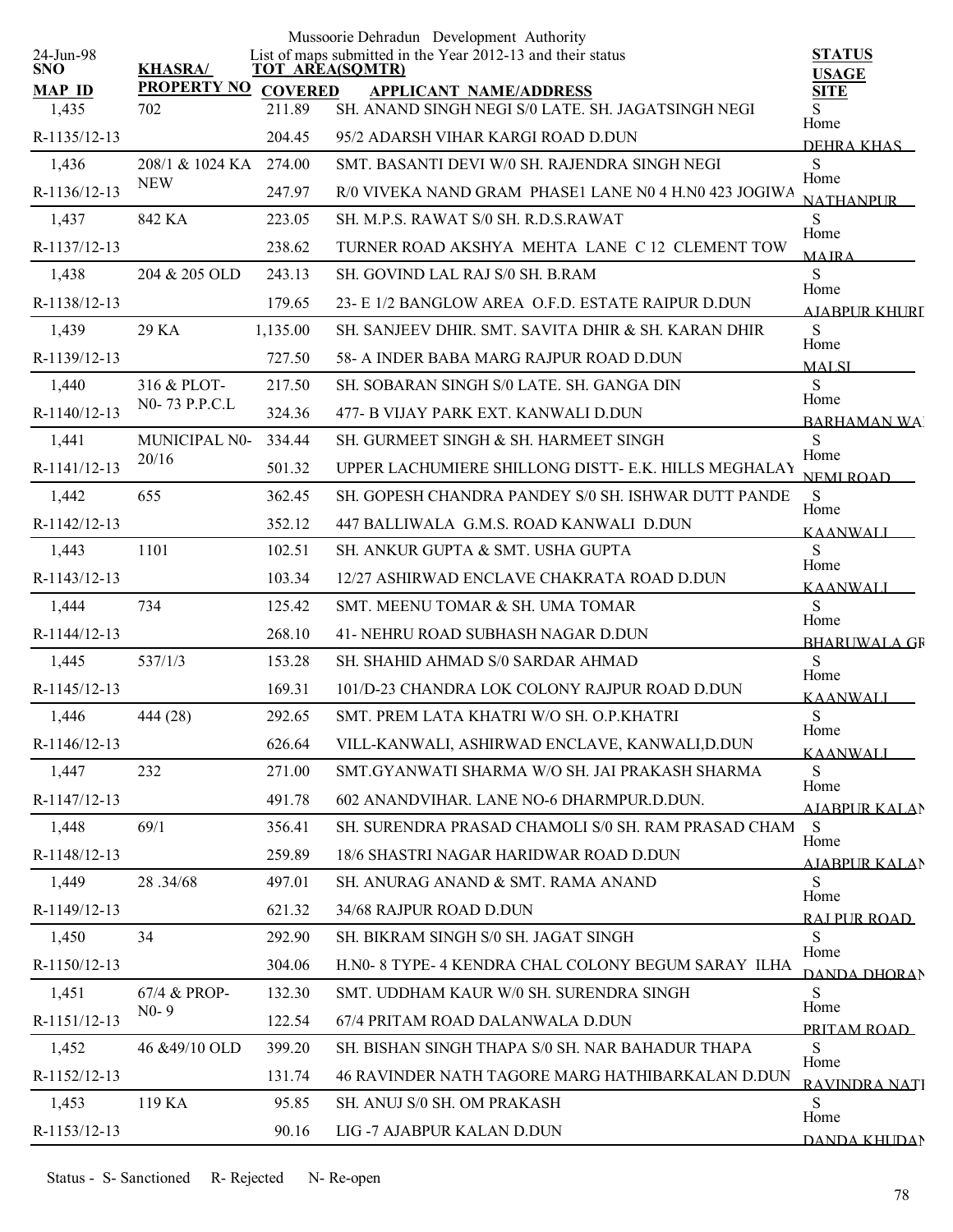|                         |                    |                | Mussoorie Dehradun Development Authority                                       |                               |
|-------------------------|--------------------|----------------|--------------------------------------------------------------------------------|-------------------------------|
| 24-Jun-98<br><b>SNO</b> | <b>KHASRA/</b>     |                | List of maps submitted in the Year 2012-13 and their status<br>TOT AREA(SQMTR) | <b>STATUS</b><br><b>USAGE</b> |
| <b>MAP ID</b>           | <b>PROPERTY NO</b> | <b>COVERED</b> | <b>APPLICANT NAME/ADDRESS</b>                                                  | <b>SITE</b>                   |
| 1,454                   | 477                | 376.00         | SMT. VIBHA NAUTIYAL W/0 LATE. SH. PRAKASH CHANDRA                              | S.<br>Home                    |
| R-1154/12-13            |                    | 319.41         | 347 VASANT VIHAR PHASE- II D.DUN                                               | <b>KAANWALI</b>               |
| 1,455                   | 225 KHA            | 225.75         | SH. GAURAV TRIPATHI & SMT. SHIVANI TRIPATHI                                    | S<br>Home                     |
| R-1155/12-13            |                    | 347.13         | D-17 CHANDRA LOK COLONY RAJPUR ROAD D.DUN                                      | DHORAN KHAS                   |
| 1,456                   | 4 KHA & 3/1        | 93.33          | SH. PREM PRAKASH KAPOOR S/0 SH. B.R.KAPOOR                                     | S<br>Home                     |
| R-1156/12-13            | <b>OLD</b>         | 126.00         | H. N0-57 LANE-N0-7 PHASE-I SAI LOK G.M.S. OAD D.DUN                            | <b>MAIRA</b>                  |
| 1,457                   | <b>202 KHA</b>     | 226.76         | SH. DEVKI NANDAN KUKRETI S/0 SH. GOKUL DAYAL KUKRET                            | S<br>Home                     |
| R-1157/12-13            |                    | 150.63         | <b>GRAM MOTHRO WALA D.DUN</b>                                                  | <b>MOTHROWALA</b>             |
| 1,458                   | 279/2              | 178.00         | SH. JAIDEEP SINGH NEGI S/0 LATE. SH. DURGA SINGH NEGI                          | S                             |
| R-1158/12-13            |                    | 295.19         | 20 SUMAN PURI ADHOIWALA D.DUN                                                  | Home<br><b>ADOIWALA</b>       |
| 1,459                   | 299 & 300          | 531.38         | SMT. BINDRA PAINUILY D/0 SH. SAKTI PRASAD BHATT W/0 S                          | S                             |
| R-1159/12-13            |                    | 264.30         | 2/1 SHASTRI NAGAR HARIDWAR ROAD D.DUN                                          | Home<br><b>NATHANPUR</b>      |
| 1,460                   | 458 GA             | 238.30         | SHAKIR HUSSAIN S/0 MOHD. ISMYLE                                                | S                             |
| R-1160/12-13            |                    | 271.86         | 47 ENGG. ENCLAVE KANWALI D.DUN                                                 | Home<br>DHORAN KHAS           |
| 1,461                   | 1020 KHA           | 468.84         | SH. JAWAHAR SINGH ASWAL S/0 LATE. SH. BULAK SINGH ASW                          | <sub>S</sub>                  |
| R-1161/12-13            |                    | 254.09         | 240/193 R.N.T. MARG VIJAY COLONY HATHIBARKALAN D.DU                            | Home<br><b>NATHANPLIR</b>     |
| 1,462                   | 2335/1             | 225.37         | SH. LAL SINGH RAWAT S/0 LATE. SH. RAM SINGH RAWAT                              | S<br>Home                     |
| R-1162/12-13            |                    | 217.59         | GRAM BALA P.0- CHHINKA DISTT- CHAMOLI GARHWAL                                  | <b>RAIPUR</b>                 |
| 1,463                   | 1794               | 139.40         | SH. KIRTI BALABH DEVRANI & SH. MANMOHAN SINGH DHAN/                            | S                             |
| R-1163/12-13            |                    | 78.41          | 63-A SAKET COLONY AJABPUR KALAN D.DUN                                          | Home<br><b>AJABPUR KALAN</b>  |
| 1,464                   | <b>PLOT-N0-16</b>  | 180.00         | SH. R.R. MAURYA S/0 LATE. SH.M.B. MAURYA                                       | S                             |
| R-1164/12-13            | M.I.G.             | 221.30         | A-16 M.I.G. M.D.D.A COLONY DALANWALA D.DUN                                     | Home<br><b>MDDA COLONY</b>    |
| 1,465                   | 266                | 482.87         | SH. LAKVEER SINGH BHANDARI S/0 SH. RAJENDRA SINGH BHA                          | <sub>S</sub><br>Home          |
| R-1165/12-13            |                    | 211.01         | C/0 SARASWATI SADAN 98- A PRAGATI VIHAR PHASE-2 LANE-                          | AJABPUR KALAN                 |
| 1,466                   | 34                 | 93.00          | SH. SUDHANSHU AGGARWAL S/0 SH. RAJ KUMAR                                       | S<br>Home                     |
| R-1166/12-13            |                    | 106.36         | 16/12 GURU ROAD D.DUN                                                          | <u>AJABPUR KHURI</u>          |
| 1,467                   | 107                | 303.93         | SH. HARBANS LAL & SH. SANJEEV SAKHUJA                                          | S                             |
| R-1167/12-13            |                    | 485.00         | <b>GRAM KANWALI D.DUN</b>                                                      | Home<br><b>KAANWALI</b>       |
| 1,468                   | 10                 | 196.48         | SH. PRAVEEN UNIYAL S/0 SH.PRAKASH NARAYAN UNIYAL                               | S.<br>Home                    |
| R-1168/12-13            |                    | 194.42         | 263 KAULAGARH P.0- I.P.I D.DUN                                                 | KALILAGARH MA                 |
| 1,469                   | 345 JA & 239       | 255.47         | SH. SARDAR AHEMAD S/0 SH. ANWAR AHEMAD                                         | S.                            |
| R-1169/12-13            | OLD                | 141.02         | 101/D-23 CHANDRA LOK COLONY RAJPUR ROAD D.DUN                                  | Home<br><b>SEWALA KALAN</b>   |
| 1,470                   | 1418               | 204.12         | SH. SUNEET KUMAR JOHARI                                                        | S.                            |
| R-1170/12-13            |                    | 184.43         | 20 VIVEK VIHAR G.M.S.ROAD, D.DUN.                                              | Home<br><b>KAANWALI</b>       |
| 1,471                   | 879 KHA            | 241.00         | SMT. POONAM RAWAT W/0 SH. SURESH SINGH RAWAT                                   | S                             |
| R-1171/12-13            |                    | 101.33         | GRAM DHARAM PUR DANDA D.DUN                                                    | Home<br>AJABPUR KALAN         |
| 1,472                   | PROP- N0-28 &      | 435.30         | SH. AMIT KUMAR KAPOOR S/0 SH. KAMAL KUMAR KAPOOR                               | S<br>Home                     |
| R-1172/12-13            | <b>29 NEW</b>      | 546.58         | 28 OLD SURVEY ROAD DILA RAM BAZAR D.DUN                                        | <b>OLD SHRVEY RO</b>          |
|                         |                    |                |                                                                                |                               |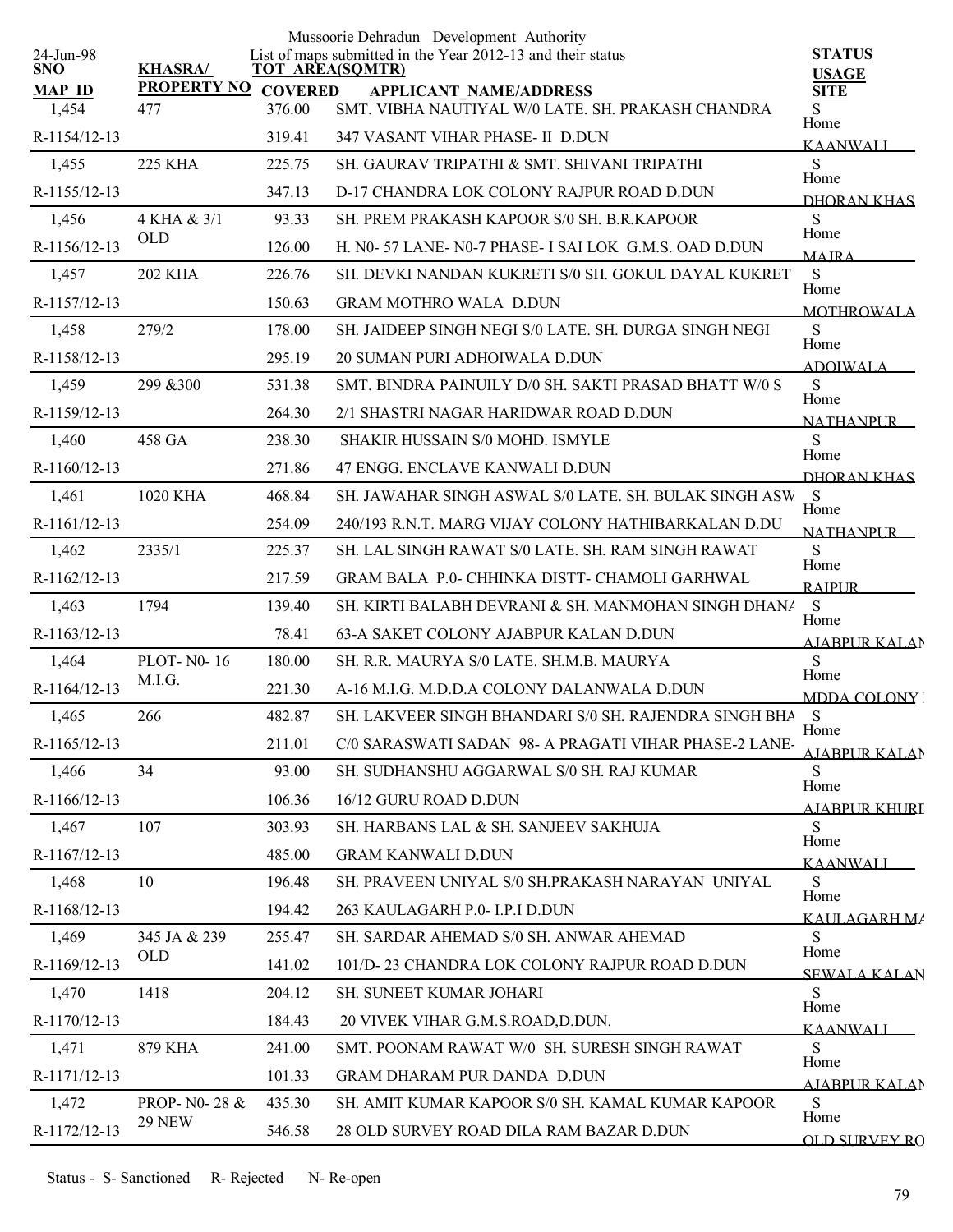|                         |                                 |                | Mussoorie Dehradun Development Authority                                              |                              |
|-------------------------|---------------------------------|----------------|---------------------------------------------------------------------------------------|------------------------------|
| 24-Jun-98<br><b>SNO</b> | <b>KHASRA/</b>                  |                | List of maps submitted in the Year 2012-13 and their status<br><b>TOT AREA(SQMTR)</b> | <b>STATUS</b>                |
| <b>MAP ID</b>           | <b>PROPERTY NO</b>              | <b>COVERED</b> | <b>APPLICANT NAME/ADDRESS</b>                                                         | <b>USAGE</b><br><b>SITE</b>  |
| 1,473                   | 1 & PROP-N0-                    | 79.02          | SH. SHASHANK GULATI S/0 SH. ANIL KUMAR GULATI                                         | S<br>Home                    |
| R-1173/12-13            | 55/38                           | 102.45         | 46/1 PARK ROAD LAXMAN CHOWK D.DUN                                                     | DEHRA KHAS                   |
| 1,474                   | 140/2 & PROP-                   | 161.65         | SMT. SURINDER KAUR W/0 SH. GURBAKSH SINGH                                             | S<br>Home                    |
| R-1174/12-13            | $N0 - 3/6$                      | 192.62         | 169/1 RACE COURSE D.DUN                                                               | <b>IDDIWALA KAR</b>          |
| 1,475                   | 63 & 22 OLD                     | 333.48         | SH. RAJESH VASUDEVA S/0 LATE. SH. M.L. VASUDEVA                                       | S<br>Home                    |
| R-1175/12-13            |                                 | 330.75         | 9/1 E.C. ROAD D.DUN                                                                   | <b>JAKHAN</b>                |
| 1,476                   | 32/2 & 33/2                     | 323.60         | SMT. DEVESHWARI BAHUGUNA W/0 SH. M.R. BAHUGUNA                                        | S<br>Home                    |
| R-1176/12-13            |                                 | 363.93         | <b>GRAM BADRI PUR D.DUN</b>                                                           | <b>BADRIPLIR</b>             |
| 1,477                   | 151                             | 145.00         | SH. KRISHAN KUMAR DIXIT S/0 SH. BHOLA DUTT DIXIT                                      | S                            |
| R-1177/12-13            |                                 | 146.41         | H. N0-98 PHASE- II LANE-3 PANDITWARI D.DUN                                            | Home<br><b>PANDITWARI</b>    |
| 1,478                   | PROP-N0-                        | 117.98         | SMT. SURENDER KAUR W/0 SH. JIA LAL KUKREJA                                            | S                            |
| R-1178/12-13            | 248/248 & 195                   | 68.49          | 248/248 & OLD N0-195 DANDI PUR MOHALLA D.DUN                                          | Home<br><b>DANDI PUR MOH</b> |
| 1,479                   | <b>PLOT-N0-35</b>               | 404.83         | SH.PARAMJEET SINGH BAGGA & SMT. JASMEET KAUR                                          | S<br>Home                    |
| R-1179/12-13            |                                 | 641.18         | 245/1 VIJAY PARK EXT. KANWALI D.DUN                                                   | RACE COURSE                  |
| 1,480                   | 919                             | 200.00         | SMT. BEENA UNIYAL W/0 SH. S.M. UNIYAL                                                 | S<br>Home                    |
| R-1180/12-13            |                                 | 321.72         | 132 JHANDA MOHALLA D.DUN                                                              | GARHI (IIDDIW)               |
| 1,481                   | 38                              | 258.02         | SH. SANJEEV KUMAR S/0 LATE. SH. HARKESH SINGH                                         | S<br>Home                    |
| R-1181/12-13            |                                 | 241.23         | 41/1 ARYA NAGAR BLOCK IST D.DUN                                                       | <b>DANDA DHORAN</b>          |
| 1,482                   | 990 DA                          | 131.34         | SMT. MEERA YADAV & SH. BAM BAHADUR YADAV                                              | S                            |
| R-1182/12-13            |                                 | 75.76          | BELL ROAD BHARUWALA GRANT MOHABBEWALA D.DUN                                           | Home<br><b>MAJRA</b>         |
| 1,483                   | 8 & 160/3                       | 85.52          | SH. NARENDRA SINGH GUSAIN S/0 SH. BALBEER SINGH GUSAI                                 | S                            |
| R-1183/12-13            |                                 | 103.29         | 160/3 CHAUDHARI BIHARI LAL MARG PATHARIYA PEER D.DU                                   | Home<br><b>DOBHALWALA</b>    |
| 1,484                   | <b>PROP-N0-10</b>               | 110.58         | SMT. MEENA ELIZABETH RISBUD W/0 LATE. SH. BALRAJ RISB                                 | ${\bf S}$                    |
| R-1184/12-13            |                                 | 97.20          | <b>10 SURVEY ROAD D.DUN</b>                                                           | Home<br><b>OLD SURVEY RO</b> |
| 1,485                   | 43 OLD & 41 KA                  | 371.74         | AMS CONSULTING (P) LTD. THROUGH DIRECTOR                                              | S                            |
| R-1185/12-13            | <b>NEW</b>                      | 541.68         | <b>15- LAXMAN PURI FAIZABAD ROAD LUCKNOW</b>                                          | Home<br><b>CHAK AJABPUR</b>  |
| 1,486                   | PROP- N0-74/7                   | 255.45         | SH. VIRENDRA KUMAR DIXIT S/0 SH. UMA KANT DIXIT                                       | S                            |
| R-1186/12-13            | <b>KANYA</b><br><b>GURLIKUL</b> | 200.92         | B-7 YAMUNA COLONY D.DUN                                                               | Home<br>RAI PUR ROAD         |
|                         | <b>ROAD</b>                     |                |                                                                                       |                              |
| 1,487                   | 1079                            | 302.00         | SH. SURAT SINGH TOMAR S/0 SH. KEDAR SINGH TOMAR                                       | ${\bf S}$<br>Home            |
| R-1187/12-13            |                                 | 370.28         | 16-YUOM PRASTH G.M.S. ROAD D.DUN                                                      | <b>KAANWALI</b>              |
| 1,488                   | 861 KA                          | 81.75          | SH. SHAMSHAD ANMAD S/O. AFJAL KHAN                                                    | S                            |
| R-1188/12-13            |                                 | 51.57          | SAI BABA ENCLAVE T.H.D.C.COLONY DEHRAKHAS D.DUN                                       | <b>NIRANIANPI IR</b>         |
| 1,489                   | 861 KA                          | 81.75          | SH. USMAN S/O. AFJAL KHAN                                                             | S                            |
| R-1189/12-13            |                                 | 51.57          | 197 GANDHI GRAM LANWALI ROAD D.DUN                                                    | <b>NIRANIANPUR</b>           |
| 1,490                   | 284,377                         | 105.72         | SH. CHANCHAL SINGH S/O. SH. JOGINDER SINGH                                            | S                            |
| R-1190/12-13            |                                 | 66.39          | H.NO. 23 SPL WING, PREM NAGAR D.DUN                                                   | Home<br><b>SUDHOWAL A</b>    |
|                         |                                 |                |                                                                                       |                              |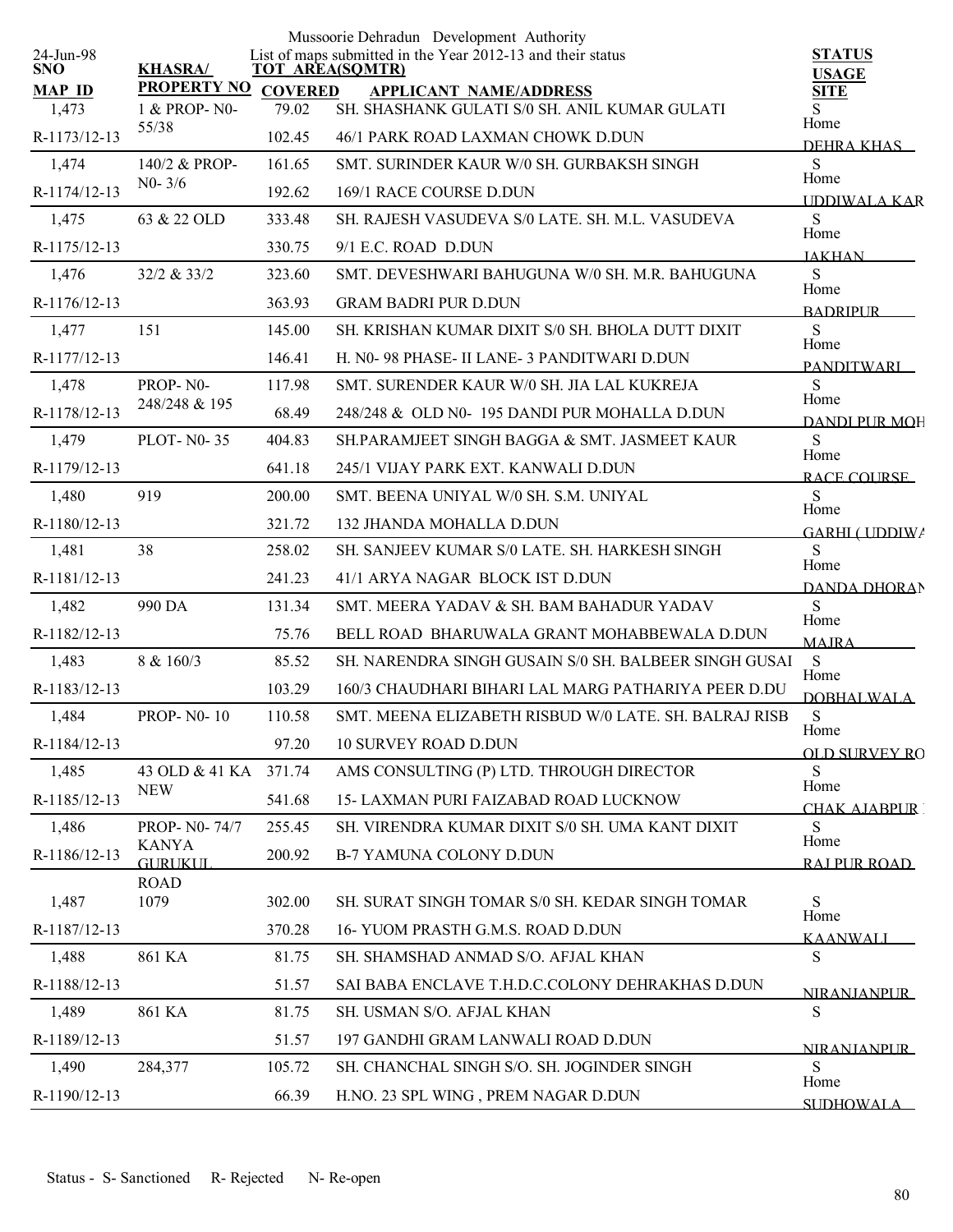|                         |                    |                | Mussoorie Dehradun Development Authority                                              |                               |
|-------------------------|--------------------|----------------|---------------------------------------------------------------------------------------|-------------------------------|
| 24-Jun-98<br><b>SNO</b> | <b>KHASRA/</b>     |                | List of maps submitted in the Year 2012-13 and their status<br><b>TOT AREA(SQMTR)</b> | <b>STATUS</b><br><b>USAGE</b> |
| <b>MAP ID</b>           | <b>PROPERTY NO</b> | <b>COVERED</b> | <b>APPLICANT NAME/ADDRESS</b>                                                         | <b>SITE</b>                   |
| 1,491                   | OLD 214 MIN,       | 225.80         | SH. LAKHI RAM BHATT                                                                   | S<br>Home                     |
| R-1191/12-13            | <b>NEW 711 GA</b>  | 208.08         | VILLAGE CHANDRABANI P.O. MOHABBEWALA D.DUN                                            | <b>SEWALA KALAN</b>           |
| 1,492                   | 226 & 228          | 91.82          | DR. ASHOK KUMAR KATARIA S/0 SH. DHARAM SINGH                                          | $\mathbf R$                   |
| R-1192/12-13            |                    | 100.04         | 43/4 DHARAMPUR MATA MANDIR ROAD D.DUN                                                 | Home<br><b>AIABPUR KALAN</b>  |
| 1,493                   | 1020 KHA           | 462.13         | SMT. SULOCHANA DEVI W/0 SH. JAWAHAR SINGH ASWAL                                       | S<br>Home                     |
| R-1193/12-13            |                    | 254.09         | 240/193 R.N.T. MARG VIJAY COLONY HATHIBARKALAN D.DU                                   | <b>NATHANPUR</b>              |
| 1,494                   | <b>PLOT-N0-51</b>  | 491.86         | SH. V. MURUGESAN & SMT. PADMA MURUGESAN                                               | S<br>Home                     |
| R-1194/12-13            | <b>USHA COLONY</b> | 381.74         | 12 USHA COLONY SAHASTRADHARA ROAD D.DUN                                               | <b>SAHASTRADHAR</b>           |
| 1,495                   | 331 KHA            | 140.79         | SMT. SNOWY SAHNI W/0 SH. JASWINDER SINGH SAHNI                                        | S<br>Home                     |
| R-1195/12-13            |                    | 189.46         | 2 DHAMA WALA NAHAR WALI GALI D.DUN                                                    | DHORAN KHAS                   |
| 1,496                   | 168 & PLOT-        | 309.27         | SH. J.P.S. PATWAL S/0 LATE. SH. M.S. PATWAL                                           | S                             |
| R-1196/12-13            | N0- S-4-B-200      | 235.38         | <b>6-A LAXMI ROAD INCOME TEX COLONY D.DUN</b>                                         | Home<br>SHAH NAGAR            |
| 1,497                   | 516 & PROP-        | 200.00         | M/S TAASH INFRA BUILD PVT. LTD DIR. SHIV SHANKAR JOSH                                 | $\mathbf N$                   |
| R-1197/12-13            | N0-240/217         | 214.76         | 103 E.C. ROAD KARANPUR D.DUN                                                          | Home<br>AIABPUR KALAN         |
| 1,498                   | 516 & PROP-        | 200.00         | M/S TAASH INFRA BUILD PVT. LTD DIR. SHIV SHANKAR JOSH                                 | S                             |
| R-1197/12-13-           | N0-240/217         | 214.76         | 103 E.C. ROAD KARANPUR D.DUN                                                          | Home<br><b>AIABPUR KALAN</b>  |
| 1,499                   | 393 & 666 NEW      | 181.87         | SMT. VIJAYA UNIYAL W/0 LATE. SH. SITA RAM UNIYAL                                      | S                             |
| R-1198/12-13            |                    | 188.09         | R/0 RAKSHA VIHAR ADHOIWALA D.DUN                                                      | Home<br><b>ADOIWALA</b>       |
| 1,500                   | 1467/1             | 311.07         | SMT. PUNAM BANSAL & SH. BHAGWATI PRASAD BANSAL                                        | S                             |
| R-1199/12-13            |                    | 493.59         | R/0 PARK ROAD LAXMAN CHOWK D.DUN                                                      | Home<br><b>KAANWALI</b>       |
| 1,501                   | PLOT-N0-8          | 313.53         | SMT. SAVITA SINGH W/0 SH. YOGENDER SINGH                                              | ${\bf N}$                     |
| R-1200/12-13            | <b>GREEN PARK</b>  | 496.32         | 8- GREEN PARK NIRANJANPUR D.DUN                                                       | Home<br><b>NIRANJANPUR</b>    |
| 1,502                   | PLOT-N0-8          | 313.53         | SMT. SAVITA SINGH W/0 SH. YOGENDER SINGH                                              | S                             |
| R-1200/12-13-           | <b>GREEN PARK</b>  | 496.32         | 8- GREEN PARK NIRANJANPUR D.DUN                                                       | Home<br><b>NIRANJANPUR</b>    |
| 1,503                   | 152 & PROP-        | 186.00         | SH. OM PRAKASH S/0 LATE. SH. RAM DAYAL                                                | S                             |
| R-1201/12-13            | N0-187/141         | 239.50         | H. N0-187/14 DOBHAL WALA D.DUN                                                        | Home<br><b>DOBHALWALA</b>     |
| 1,504                   | PROP- N0-44/42     | 375.92         | SH. SUDHIR KUMAR AGGARWAL S/0 SH. RAM SHARAN                                          | S                             |
| R-1202/12-13            | & 38 OLD           | 341.53         | 38 GURUDWARA ROAD KARANPUR D.DUN                                                      | Home<br>GURUDWARA RC          |
| 1,505                   | 91                 | 216.09         | SH. DHARMA NAND JOSHI S/0 SH. BAGHWATI DUTT JOSHI                                     | S                             |
| R-1203/12-13            |                    | 180.52         | B- BLOCK SARASWATI VIHAR B. BLOCK D.DUN                                               | Home<br>A JARPLIR KHLIRT      |
| 1,506                   | 9                  | 223.00         | SMT. GEETA DEVI CHAUHAN W/0 SH. PRAHALAD SINGH CHAU                                   | S                             |
| R-1204/12-13            |                    | 199.64         | E.W.S. -272 M.D.D.A COLONY KADARPURAM D.DUN                                           | Home<br><b>INDRAPUR</b>       |
| 1,507                   | 251 OLD & 432      | 225.69         | SMT. SAROJ BALA W/0 LATE. SH. AMAR SINGH VERMA                                        | S.                            |
| R-1205/12-13            | DA NEW             | 268.26         | YASH JEWLLERS SHIV LOK COLONY CHANDRA BANI ROAD N                                     | Home<br>SEWALA KALAN          |
| 1,508                   | 54                 | 206.55         | SH. G.D. TIWADI S/0 LATE. SH. DEVI DUTT TIWADI                                        | S                             |
| R-1206/12-13            |                    | 206.00         | H. N0-4/4 TYPE-V O.F.D. STATE RAIPUR ROAD D.DUN                                       | Home<br><b>KANDOLI</b>        |
| 1,509                   | 4 KHA & 3/1        | 93.33          | SH. PREM PRAKASH KAPOOR S/0 SH. B.R. KAPOOR                                           | S                             |
| R-1207/12-13            | OLD                | 126.00         | H. N0-57 LANE- N0-7 SAI LOK PHASE- IST D.DUN                                          | Home                          |
|                         |                    |                |                                                                                       | <b>MAIRA</b>                  |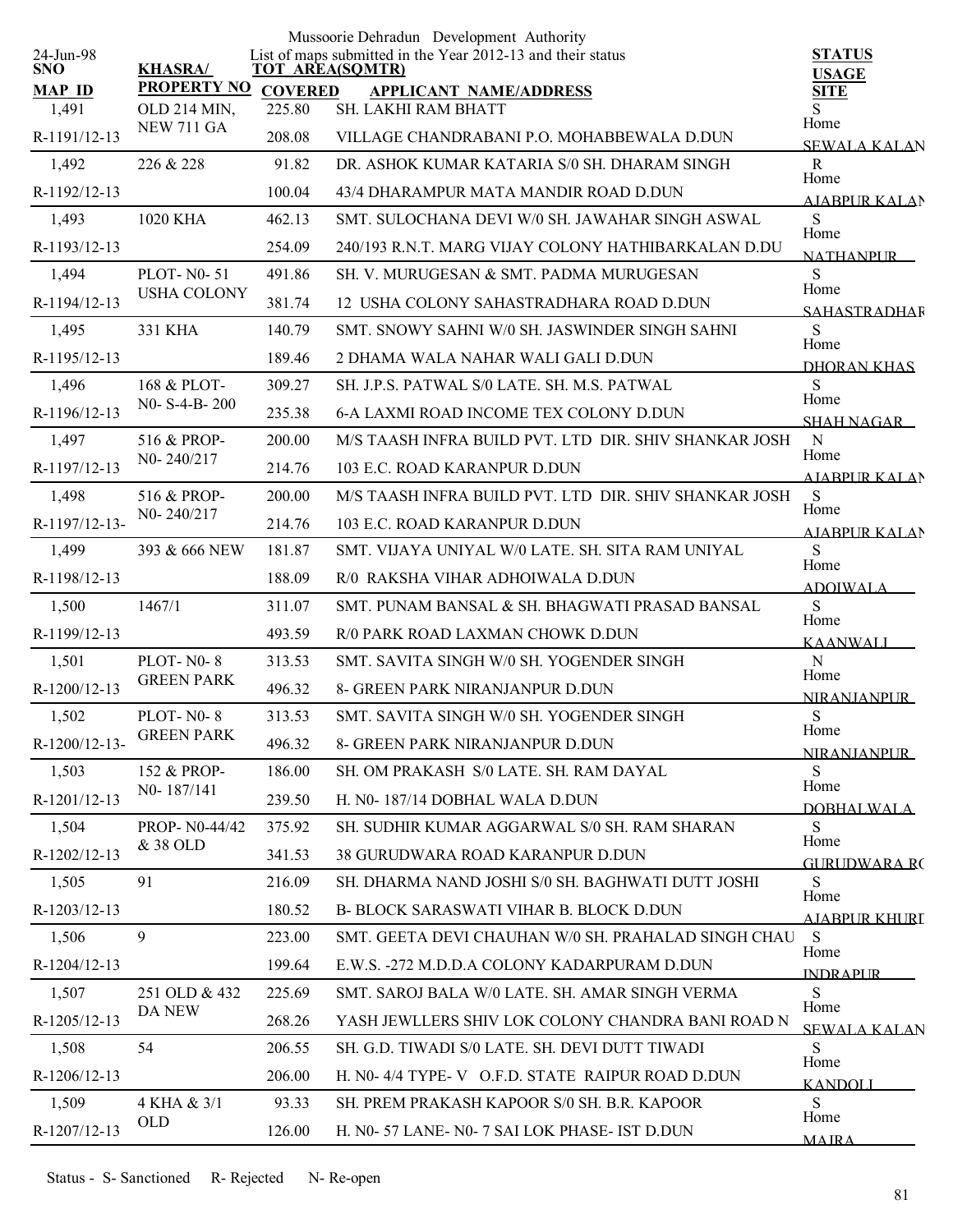|                         |                    |                | Mussoorie Dehradun Development Authority                                              |                               |
|-------------------------|--------------------|----------------|---------------------------------------------------------------------------------------|-------------------------------|
| 24-Jun-98<br><b>SNO</b> | <b>KHASRA/</b>     |                | List of maps submitted in the Year 2012-13 and their status<br><b>TOT AREA(SQMTR)</b> | <b>STATUS</b><br><b>USAGE</b> |
| <b>MAP ID</b>           | <b>PROPERTY NO</b> | <b>COVERED</b> | <b>APPLICANT NAME/ADDRESS</b>                                                         | <b>SITE</b>                   |
| 1,510                   | 1187               | 87.36          | SH. GAJENDRA PAL SINGH S/0 SH. SUREN SINGH                                            | S.<br>Home                    |
| R-1208/12-13            |                    | 116.29         | H. N0-519 VIJAY PARK EXT. D.DUN                                                       | <b>KAANWALI</b>               |
| 1,511                   | 710                | 171.00         | SH. BHAGAT SINGH TOMAR S/0 LATE. SH. SHIV SINGH TOMAR                                 | S<br>Home                     |
| R-1209/12-13            |                    | 167.66         | 16-A KHADRI MOHALLA NEAR SAHARANPUR CHOWK D.DUN                                       | <b>SEWALA KALAN</b>           |
| 1,512                   | 1187               | 87.36          | SMT, RAJANI CHOPRA W/0 LATE, SH, PRAVEEN CHOPRA                                       | S<br>Home                     |
| R-1210/12-13            |                    | 116.29         | H. N0-10/2 ASHIRWAD ENCLAVE CHAKRATA ROAD D.DUN                                       | <b>KAANWALI</b>               |
| 1,513                   | 949                | 183.00         | SMT. KRISHNA PUN W/0 SH. CHANDRA BAHADUR PUN                                          | S<br>Home                     |
| R-1211/12-13            |                    | 177.14         | 557- B/2 TAPKESHWAR COLONY D.DUN                                                      | <b>GARHI ( UDDIWA</b>         |
| 1,514                   | <b>855 KHA</b>     | 139.40         | SMT. RANJNA SHARMA W/0 SH. ADITYA SHARMA                                              | S<br>Home                     |
| R-1212/12-13            |                    | 166.87         | 87/8 TYAGI ROAD D.DUN                                                                 | <b>NIRANIANPUR</b>            |
| 1,515                   | <b>855 KHA</b>     | 139.40         | SMT. SUNITA SHARMA W/0 SH. ANIL SHARMA                                                | S                             |
| R-1213/12-13            |                    | 166.87         | RED CROSS SOCIETY COURT ROAD D.DUN                                                    | Home<br><b>NIRANIANPUR</b>    |
| 1,516                   | PROP- N0-170/2     | 161.09         | SH. SUNIL KUMAR SINDHI S/0 LATE. SH. R.K. SINDHI                                      | S<br>Home                     |
| R-1214/12-13            |                    | 194.60         | 170/2 CHKKUWALA D.DUN                                                                 | <b>CHUKKHUWALA</b>            |
| 1,517                   | 817/1              | 84.10          | SMT. GEETA KUMARI D/0 SH. JAI SINGH                                                   | S                             |
| R-1215/12-13            |                    | 85.68          | HEALTH VISITOR PRIMARY HEALTH CENTRE RAJAWALA D.                                      | Home<br><b>BHARLIWALA GR</b>  |
| 1,518                   | 1205               | 246.64         | SH. KASTURI LAL S/0 SH. BHAGAT RAM                                                    | ${\bf S}$                     |
| R-1216/12-13            |                    | 236.12         | 68 A ENGG.ENCLAVE KANWALI D.DUN                                                       | Home<br><b>KAANWALI</b>       |
| 1,519                   | 332                | 203.30         | SH. DARSHAN LAL S/0 LATE. SH. GANGU RAM                                               | S                             |
| R-1217/12-13            |                    | 370.66         | 84/1 MAJRA L.B.S. MARG D.DUN                                                          | Home<br><b>MAJRA</b>          |
| 1,520                   | 123 & 124          | 347.58         | SH. RADHE KRISHAN SUYAL S/0 SH. RAMNATH SUYAL                                         | S                             |
| R-1218/12-13            |                    | 175.04         | VILL- NANDOLI P.0- PAURI KHAL TEHRI GARHWAL                                           | Home<br><b>KEDARPURAM</b>     |
| 1,521                   | 871                | 188.10         | SH. DILDAR SINGH BISHT S/0 SH. D.S. BISHT                                             | ${\bf S}$                     |
| R-1219/12-13            |                    | 139.64         | H. N0-54 SATABDI ENCLAVE P.0-NEHRU GRAM D.DUN                                         | Home<br><b>NATHANPUR</b>      |
| 1,522                   | 1731               | 98.00          | SH. MADAN SINGH RANA S/0 SH. PREM SINGH RANA                                          | S                             |
| R-1220/12-13            |                    | 136.80         | DEEP NAGAR AJABPUR KALAN D.DUN                                                        | Home<br>AJABPUR KALAN         |
| 1,523                   | 303                | 237.80         | SH. AVNEESH KUMAR GUPTA S/0 LATE. SH. NARENDRA KUMA                                   | S                             |
| R-1221/12-13            |                    | 347.28         | 8 EKTA AVENUE BODY GUARD SOUTH RAJPUR ROAD D.DUN                                      | Home<br>AAMWALA TARI          |
| 1,524                   | 458 GHA            | 163.04         | SMT. SAMISHTA W/0 SH. KUSAL PAL SINGH                                                 | S                             |
| R-1222/12-13            |                    | 199.22         | VILL-TIKRAULA DISTT-SAHARANPUR                                                        | Home<br><b>SEWALA KALAN</b>   |
| 1,525                   | 692                | 301.00         | SH. RAVINRA KUMAR S/0 SH. CHANDRA PAL SINGH                                           | S                             |
| R-1223/12-13            |                    | 279.56         | B-24 JAI NIGAM COLONY INDIRA NAGAR D.DUN                                              | Home<br><b>SEWALA KALAN</b>   |
| 1,526                   | 596                | 130.14         | SH.SUNIL CHACHRA S/0 SH. BANWARI LAL CHACHRA                                          | S                             |
| R-1224/12-13            |                    | 100.34         | 209/5 MOHITNAGAR G.M.S. ROAD D.DUN                                                    | Home                          |
| 1,527                   | 1020 KA & 726      | 139.28         | SH. MANISH JAIN & DR. BHARAT SABHARWAL                                                | <b>KAANWALI</b><br>S          |
| R-1225/12-13            | <b>OLD</b>         | 113.33         | 60 ANSARI MARG D.DUN                                                                  | Home                          |
| 1,528                   | 656/1 & 656/2      | 265.16         | SH. AJAY KUMAR & SMT. POONAM                                                          | <b>JAKHAN</b><br>S            |
| R-1226/12-13            |                    | 49.94          | H-1202 NEEL PADM, KUNJ VAISHALI, GHAZIABAD.                                           | Home                          |
|                         |                    |                |                                                                                       | <b>JAKHAN</b>                 |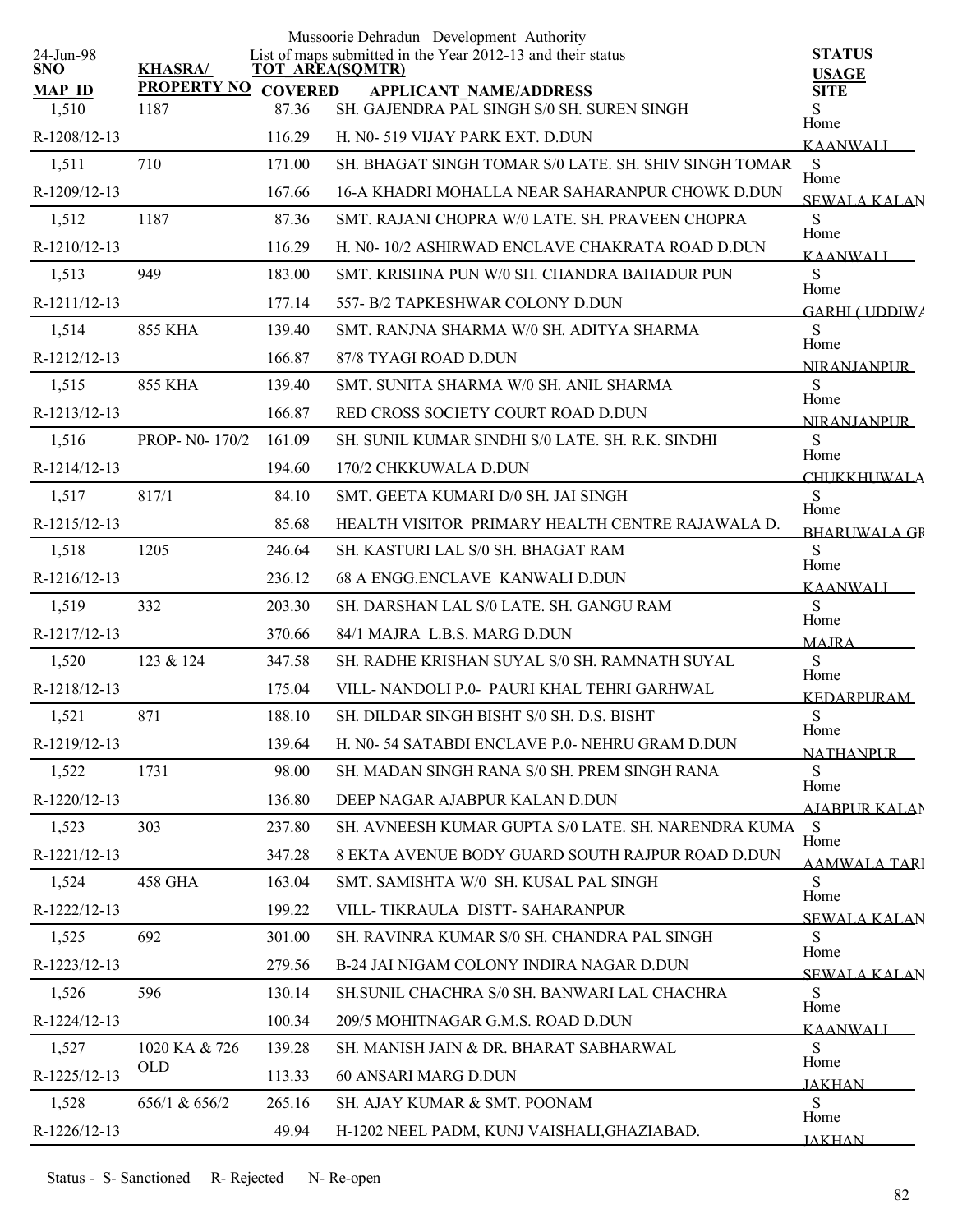|                         |                         |                | Mussoorie Dehradun Development Authority                                              |                               |
|-------------------------|-------------------------|----------------|---------------------------------------------------------------------------------------|-------------------------------|
| 24-Jun-98<br><b>SNO</b> | <b>KHASRA/</b>          |                | List of maps submitted in the Year 2012-13 and their status<br><b>TOT AREA(SQMTR)</b> | <b>STATUS</b><br><b>USAGE</b> |
| <b>MAP ID</b>           | <b>PROPERTY NO</b>      | <b>COVERED</b> | <b>APPLICANT NAME/ADDRESS</b>                                                         | <b>SITE</b>                   |
| 1,529                   | 517/2 MIN               | 174.20         | <b>SMT.REKHA JAIN</b>                                                                 | S<br>Home                     |
| R-1227/12-13            |                         | 103.46         | 1-D MAHARANI BAG, PHASE-2, DEHRADUN.                                                  | <b>KAANWALI</b>               |
| 1,530                   | 734                     | 123.09         | <b>SMT. JAGJIT KAUR</b>                                                               | S<br>Home                     |
| R-1228/12-13            |                         | 151.72         | SUBHASH NAGAR, NEAR PANCHAYATI MANDIR, D.DUN.                                         | <b>BHARLIWALA GR</b>          |
| 1,531                   | 144                     | 111.52         | <b>SH. SUMESH KHANNA</b>                                                              | ${\bf S}$<br>Home             |
| R-1229/12-13            |                         | 102.96         | 32 DATTA ENCLAVE, BALLIWALA CHOWK, G.M.S.ROAD, D.DUN                                  | <b>SEWALA KALAN</b>           |
| 1,532                   | 855 KHA                 | 139.40         | <b>SMT. ISHA SHARMA</b>                                                               | S<br>Home                     |
| R-1230/12-13            |                         | 166.87         | 87/8, TYAGI ROAD, DEHRADUN.                                                           | <b>NIRANIANPLIR</b>           |
| 1,533                   | 128/1 MIN               | 297.20         | SH. NAFISUL HASAN S/O LATESH. BABU KHAN                                               | S<br>Home                     |
| R-1231/12-13            |                         | 453.25         | 37-A NARENDRA VIHAR, KAULAGARH ROAD, DEHRADUN.                                        | <b>KAANWALI</b>               |
| 1,534                   | 494                     | 195.00         | SMT. VINOD ANAND & SH. ASHOK ANAND                                                    | S<br>Home                     |
| R-1232/12-13            |                         | 210.30         | 31 AMAN VIHAR P.0. MAJRA NIRANJANPUR D.DUN                                            | <b>NIRANJANPUR</b>            |
| 1,535                   | 59 KA                   | 150.00         | SMT. RADHA THAPA & SH. JAIDEEP THAPA                                                  | S<br>Home                     |
| R-1233/12-13            |                         | 168.00         | H. N0-208 THAPA NIWAS KAULAGARH D.DUN                                                 | KAULAGARH                     |
| 1,536                   | 339 CHA                 | 383.00         | SMT. KAMLESH NAUTIYAL & SH. VIJAY NAUTIYAL                                            | S                             |
| R-1234/12-13            |                         | 222.95         | 80/B JAKHAN RAJPUR ROAD D.DUN                                                         | Home<br><b>JAKHAN</b>         |
| 1,537                   | <b>PROP-NO-14 &amp;</b> | 195.17         | SH. AVNISH REAL ESTATE PVT. LTD THROUGH AVNISH BANSA                                  | <sub>S</sub>                  |
| R-1235/12-13            | 168/106/1               | 309.26         | 18 MOHIT VIHAR G.M.S. ROAD D.DUN                                                      | Home<br><b>MOHINI ROAD</b>    |
| 1,538                   | 1415 KA                 | 193.30         | SH. MANGAL SINGH RAWAT S/0 LATE. SH. BACHAN SINGH RAY                                 | S                             |
| R-1236/12-13            |                         | 149.19         | R/0 POLICE LINE RACE COURSE D.DUN                                                     | Home<br><b>AJABPUR KHURI</b>  |
| 1,539                   | <b>96 KHA</b>           | 125.00         | SH. SANDEEP BHATNAGAR AND SMT. RITU BHATNAGAR                                         | N                             |
| R-1237/12-13            |                         | 104.42         | 105/3 JAKHAN D.DUN                                                                    | Home<br><b>CHIDOWALI</b>      |
| 1,540                   | <b>96 KHA</b>           | 125.00         | SH. SANDEEP BHATNAGAR AND SMT. RITU BHATNAGAR                                         | S                             |
| R-1237/12-13-           |                         | 153.67         | 105/3 JAKHAN D.DUN                                                                    | Home<br><b>CHIDOWALI</b>      |
| 1,541                   | 206 KHA & 215           | 122.67         | SH. TIKAM SINGH RANA S/0 SH. KASHI RAM                                                | S                             |
| R-1238/12-13            | <b>OLD</b>              | 156.16         | R/0 GRAM PANDITWARI NEAR PRATAP NURSURY D.DUN                                         | Home<br>AJABPUR KHURI         |
| 1,542                   | 2204                    | 139.40         | SMT. SHAKUNTLA W/0 SH. RAMANAND                                                       | S                             |
| R-1239/12-13            |                         | 163.09         | MOHALLA - MAIMARAN THANA BHAWAN DISTT- PRABUDH N                                      | Home                          |
| 1,543                   | 61                      | 188.00         | SH. CHANDRA PAL SINGH S/0 LATE. SH. GOVIND SINGH RAWA                                 | <b>ARCADIA GRAN</b><br>S      |
| $R-1240/12-13$          |                         | 129.12         | 18- E.C. ROAD D.DUN                                                                   | Home                          |
| 1,544                   | 300                     | 185.87         | SH. DEEPAK KUMAR S/0 SH. CHET RAM                                                     | <b>AAMWALA TARI</b><br>S      |
| R-1241/12-13            |                         | 215.09         | H. N0- 8 TYPE- 3 C.P.W.D COLONY 32- FOREST PARK D.DUN                                 | Home                          |
| 1,545                   | 411 OLD & 759           | 234.25         | SH. KUSHAL SINGH & SMT. KANTI DEVI                                                    | <b>NATHANPLIR</b><br>S        |
| R-1242/12-13            | <b>NEW</b>              | 209.71         | <b>GRAM LANGOR P.0- HINDOLA KHAL TEHRI GARHWAL</b>                                    | Home                          |
| 1,546                   | 876                     | 130.11         | SH. NARENDRA SINGH S/0 SH. MAHIPAL SINGH                                              | ADOIWALA.<br>S                |
| R-1243/12-13            |                         | 129.96         | GRAM KURDI KHDA CHANCHAK DISTT- SAHARANPUR                                            | Home                          |
| 1,547                   | 1047                    | 413.10         | SH. SOBHAN SINGH PANWAR S/0 SH. SURAT SINGH PANWAR                                    | SEWALA KALAN<br>S             |
| R-1244/12-13            |                         | 30.08          | C/0 SH. J.S. PANWAR 2/73 AJABPUR KALAN D.DUN                                          | Home                          |
|                         |                         |                |                                                                                       | AIABPUR KALAN                 |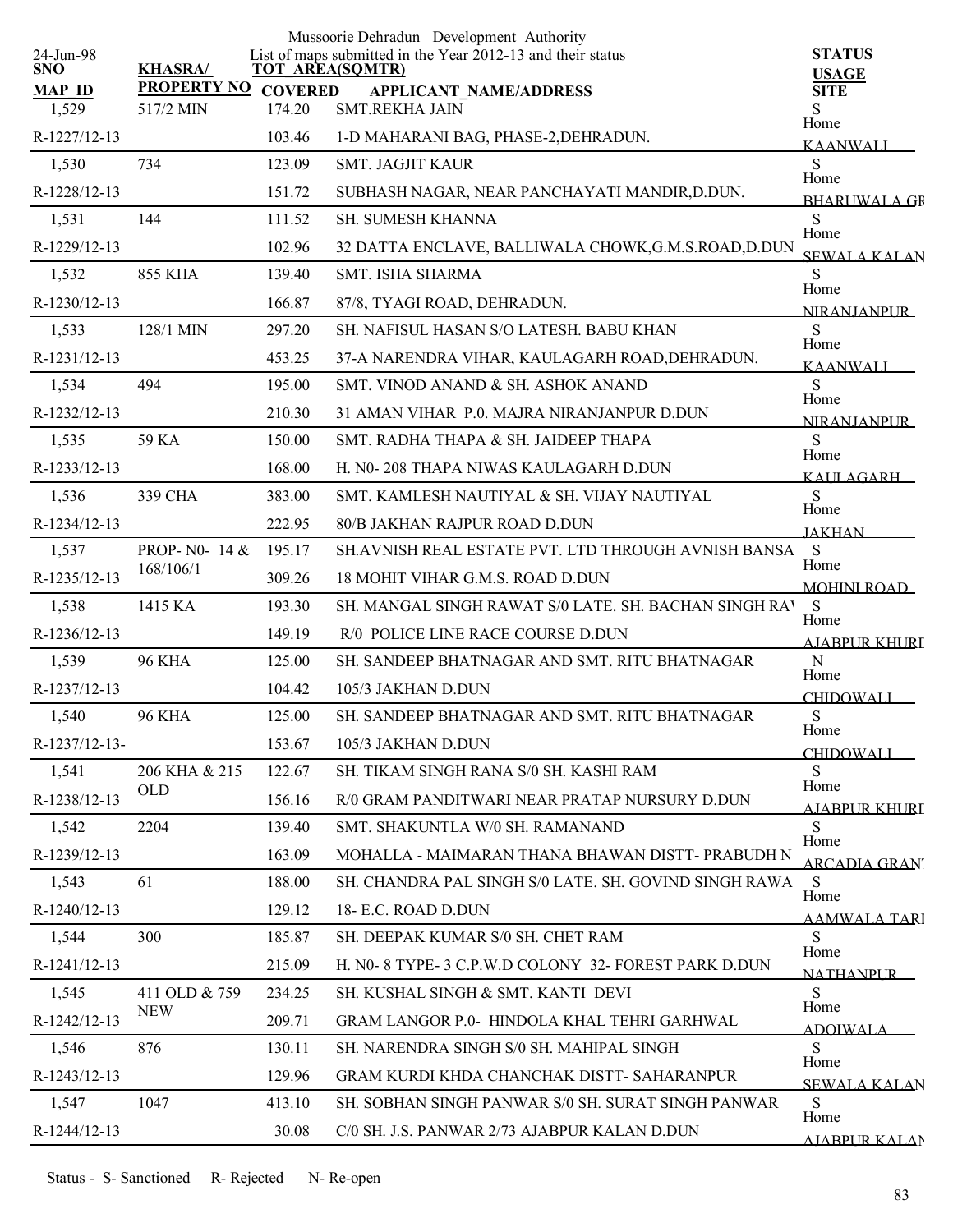|                         |                     |        | Mussoorie Dehradun Development Authority                                              |                               |
|-------------------------|---------------------|--------|---------------------------------------------------------------------------------------|-------------------------------|
| 24-Jun-98<br><b>SNO</b> | <b>KHASRA/</b>      |        | List of maps submitted in the Year 2012-13 and their status<br><b>TOT AREA(SQMTR)</b> | <b>STATUS</b><br><b>USAGE</b> |
| <b>MAP ID</b>           | PROPERTY NO COVERED |        | <b>APPLICANT NAME/ADDRESS</b>                                                         | <b>SITE</b>                   |
| 1,548                   | 71/68               | 150.29 | SH. PRAKASH CHAND S/0 SH. HARGEE RAM                                                  | Home                          |
| R-1245/12-13            |                     | 178.00 | 71/68 KHURBHURA MOHALLA D.DUN                                                         | KHURBURA MOF                  |
| 1,549                   | PROP-N0-            | 188.12 | SH. ANIL KUMAR AGGARWAL S/0 LATE. SH. AYODHYA PRASA                                   | S<br>Home                     |
| R-1246/12-13            | 143/146             | 167.00 | 63 PARK ROAD LAXMAN CHOWK D.DUN                                                       | PARK ROAD                     |
| 1,550                   | 275/3 & 492 TA      | 113.50 | SH. SANDEEP KUMAR S/0 SH. SATISH KUMAR                                                | S<br>Home                     |
| R-1247/12-13            |                     | 141.89 | VILL-MANOHARPUR P.0- AMBOLI DISTT- SAHARANPUR                                         | <b>NIRANIANPUR</b>            |
| 1,551                   | 1000                | 168.85 | SH. DEVENDER SINGH S/0 SH. RAGUVEER SINGH                                             | S                             |
| R-1248/12-13            |                     | 139.70 | <b>183 RAJPUR ROAD D.DUN</b>                                                          | Home<br><b>JAKHAN</b>         |
| 1,552                   | 180 GA              | 145.00 | SMT. MUNNI KHATRI W/0 SH. BAHADUR KHATRI                                              | S                             |
| R-1249/12-13            |                     | 258.30 | R/0 ATAK FARM RAJAWALA D.DUN                                                          | Home<br><b>MOHABBEWALA</b>    |
| 1,553                   | 57                  | 169.35 | SH. AMIT KUMAR SIROHI S/0 SH. PREM NARAYAN SINGH                                      | S                             |
| R-1250/12-13            |                     | 202.41 | J-3 JUDGES COLONY BALBIR ROAD DALANWALA D.DUN                                         | Home<br><b>UDDIWALA KAR</b>   |
| 1,554                   | 1684 & 1685         | 195.00 | SH. AJAY KOTHIYAL S/0 SH. MAHESHWER DUTT KOTJIYAL                                     | S                             |
| R-1251/12-13            |                     | 174.34 | C/0 SH. M.S. BISHT STREET- N0-1 TARUN VIHAR P.0- BANJARAV                             | Home<br>A JARPLIR KHURI       |
| 1,555                   | PROP-NO-            | 261.91 | SH. ANANT TOMAR & SH. ASHISH TOMAR                                                    | S                             |
| R-1252/12-13            | 34/98/78            | 270.40 | <b>34 RAIPUR ROAD D.DUN</b>                                                           | Home<br>RAIPUR ROAD           |
| 1,556                   | <b>PROP-N0-65</b>   | 73.18  | SMT. BALVINDER KAUR & S. SUKHPREET SINGH                                              | S                             |
| R-1253/12-13            |                     | 91.60  | 12 MOHINI ROAD DALANWALA D.DUN                                                        | Home<br>PRITAM ROAD           |
| 1,557                   | <b>PROP-N0-65</b>   | 73.18  | SARDAR BHAGWANT SINGH & SARDAR SUKHPREET SINGH                                        | ${\bf S}$                     |
| R-1254/12-13            |                     | 92.38  | 12 MOHINI ROAD DALANWALA D.DUN                                                        | Home<br>PRITAM ROAD           |
| 1,558                   | 102 & 103           | 96.15  | SH. ASHWANI AGARWAL S/O. SH. OM PRAKSH                                                | S                             |
| R-1255/12-13            |                     | 128.60 | LANE- N0-2 EKTA VIHAR COLONY SAHASTRADHARA ROAD D                                     | Home<br><b>KERWAN KARAN</b>   |
| 1,559                   | 529 KA              | 146.34 | SMT. SIMRAN KAUR W/0 SH. RASHPAL SINGH                                                | ${\bf S}$                     |
| R-1256/12-13            |                     | 184.20 | PAYAL ENCLAVE G.M.S. ROAD D.DUN                                                       | Home<br><b>SEWALA KALAN</b>   |
| 1,560                   | 20 & 562/542        | 210.69 | SH. GULSHAN LAL KAKKAR S/0 SH. D.C.KAKKAR                                             | S                             |
| R-1257/12-13            | <b>NEW</b>          | 222.52 | 103 RAJENDRA NAGAR STREET- N0-4 KAULAGARH ROAD D.D                                    | Home<br><b>CHAI BAGH KAU</b>  |
| 1,561                   | 586                 | 175.65 | SMT. BABITA RANI W/0 SH. JITENDRA KUMAR                                               | S                             |
| R-1258/12-13            |                     | 171.49 | GRAM - MAKBARA P.0- DEVBAND DISTT- SAHARANPUR                                         | Home<br><b>BHARLIWALA GR</b>  |
| 1,562                   | 330 KA              | 126.30 | SH. LAXMI PRASAD KIMOTHI S/0 LATE. SH. BANSIDHAR KIMO'                                | S                             |
| R-1259/12-13            |                     | 110.11 | 3/2 HARIDWAR ROAD ARAGHAR D.DUN                                                       | Home<br><u>AJARPUR KHURI</u>  |
| 1,563                   | 345                 | 189.59 | SMT. SHOBHA MALL W/0 SH. ASHISH MALL                                                  | S                             |
| R-1260/12-13            |                     | 66.64  | R/0 M.D.D.A COLONY KEDARPURAM D.DUN                                                   | Home<br><b>KEDARPUR</b>       |
| 1,564                   | 225 OLD & 534       | 188.19 | SH. VINOD BHATT S/0 SH. KULANAND BHATT                                                | S.                            |
| R-1261/12-13            | <b>NEW</b>          | 159.23 | 18 SUMAN NAGAR DHARAM PUR D.DUN                                                       | Home<br>AIABPUR KALAN         |
| 1,565                   | 728                 | 197.36 | SMT. INDRA KALYAN W/0 SH. VIJAY PAL SINGH                                             | S                             |
| R-1262/12-13            |                     | 205.13 | H. N0- 1 SANJIVANI HOUSE CHANAKYA MARG SUBHASH NAGA                                   | Home<br><b>MAIRA</b>          |
| 1,566                   | 62/3                | 174.25 | SMT. REETA GURUNG W/0 SH. SURAJ GURUNG                                                | <sub>S</sub>                  |
| R-1263/12-13            |                     | 153.92 | NAYA GAON P.0- ANAR WALA D.DUN                                                        | Home                          |
|                         |                     |        |                                                                                       | <b>VIJAYPUR HATH</b>          |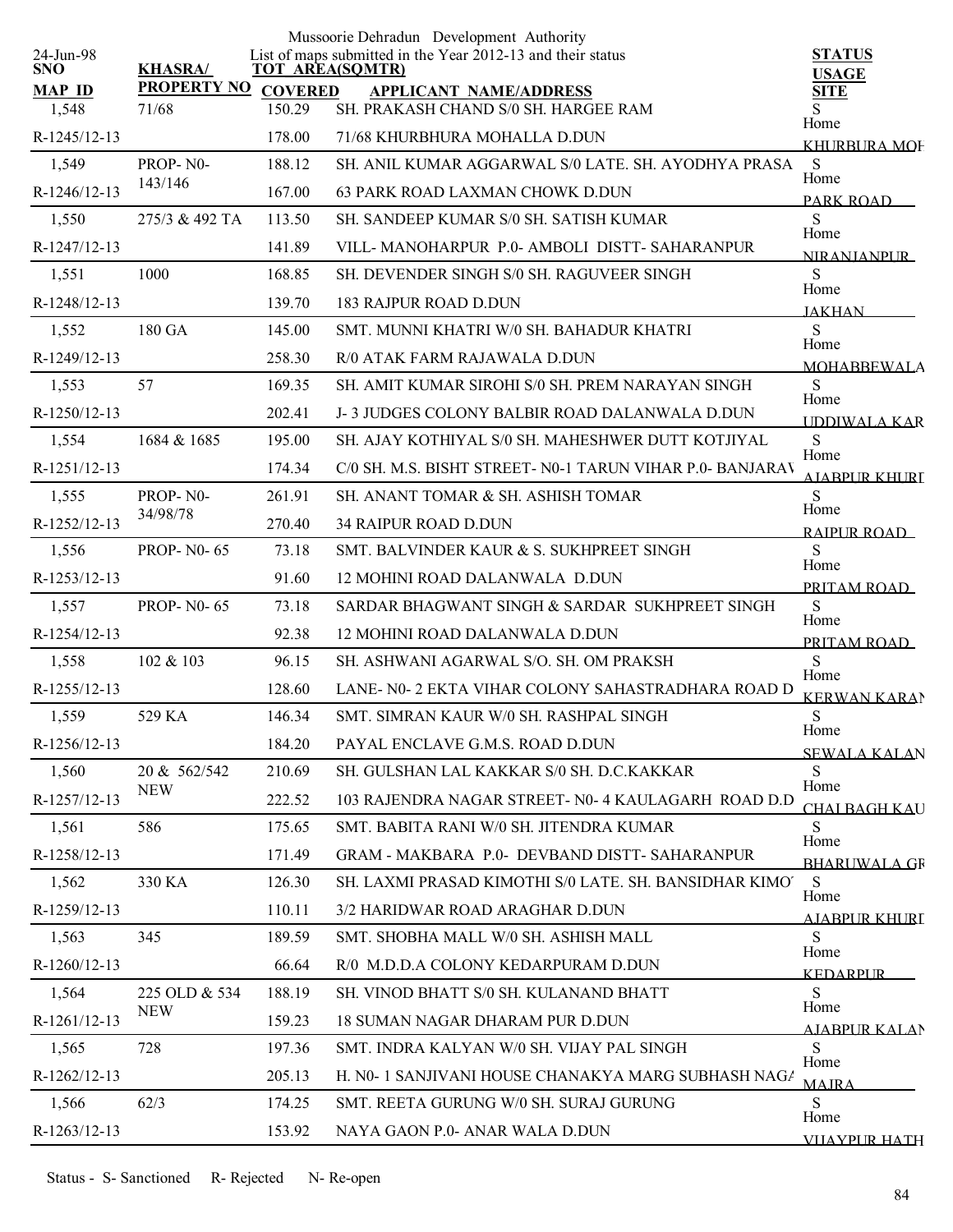|                         |                     |        | Mussoorie Dehradun Development Authority                                              |                               |
|-------------------------|---------------------|--------|---------------------------------------------------------------------------------------|-------------------------------|
| 24-Jun-98<br><b>SNO</b> | <b>KHASRA/</b>      |        | List of maps submitted in the Year 2012-13 and their status<br><b>TOT AREA(SQMTR)</b> | <b>STATUS</b><br><b>USAGE</b> |
| <b>MAP ID</b>           | PROPERTY NO COVERED |        | <b>APPLICANT NAME/ADDRESS</b>                                                         | SITE                          |
| 1,567                   | 190                 | 139.35 | SMT. MEETA KANDARI W/0 SH. MUKESH KANDARI                                             | S.<br>Home                    |
| R-1264/12-13            |                     | 185.60 | <b>G-2 SURVEY ESTATE HATHIBARKALAN D.DUN</b>                                          | VLIAYPUR GOPIV                |
| 1,568                   | 156                 | 148.64 | SH. DIGPAL SINGH S/0 SH. SURAT SINGH TOMAR                                            | S<br>Home                     |
| R-1265/12-13            |                     | 152.40 | A-17/6 ONGC COLONY D.DUN                                                              | KAULAGARH MA                  |
| 1,569                   | 575 KA              | 96.62  | SH. VIKAS SUMAN S/0 SH. SATYA PRAKASH                                                 | S<br>Home                     |
| R-1266/12-13            |                     | 96.06  | H. N0-32 BANJARA WALA D.DUN                                                           | <b>BANIARAWALA</b>            |
| 1,570                   | 637 KA              | 127.95 | SMT. POONAM LUTHRA W/0 SH. MADHUKAR GUPTA                                             | <sub>S</sub><br>Home          |
| R-1267/12-13            |                     | 80.00  | 1/546 I.T.C. CIGRAT FACT. KHALASI LINE SAHARANPUR                                     | <b>SUDHOWALA</b>              |
| 1,571                   | 35                  | 299.80 | SMT. PUSHPA PANDEY W/0 SH. RAMESH CHANDRA PANDEY                                      | S                             |
| R-1268/12-13            |                     | 123.42 | R/0 PANDEY BHAWAN KIRTI NAGAR TEHRI GARHWAL                                           | Home<br><b>NATHANPUR</b>      |
| 1,572                   | 123                 | 121.90 | SMT. SWETA AGARWAL W/0 SH. KIRTI AGGARWAL                                             | S                             |
| R-1269/12-13            |                     | 147.06 | 25- G NIMBU WALA GARHI CANTT D.DUN                                                    | Home<br><b>SEWALA KALAN</b>   |
| 1,573                   | 593 & 597           | 126.82 | SH. RAJPAL SINGH S/0 SH. TILAK RAM                                                    | S                             |
| R-1270/12-13            |                     | 131.66 | BLOCK N0- -5 GALI N0- 7 ASHOK NAGAR P.0- MILAP NAGAR R                                | Home<br><b>BHARLWALA GR</b>   |
| 1,574                   | 490 MIN             | 168.12 | SH. SANDEEP VIJAYS/O SH. VIJAY KUMAR SINHA                                            | S                             |
| R-1271/12-13            |                     | 268.13 | 10 KAPIL STREET SUBHASH NAGAR, DEHRADUN.                                              | Home<br><b>BHARIWALA GR</b>   |
| 1,575                   | 492                 | 81.31  | SH. SAGAR MANCHANDA S/0 SH. RADHEY SHYAM MANCHANI                                     | S                             |
| R-1272/12-13            |                     | 94.98  | 7-A HILL VIEW COLONY INDRA NAGAR D.DUN                                                | Home<br><b>NIRANIANPUR</b>    |
| 1,576                   | 2205                | 160.27 | SH. SANJEEV KUMAR & SMT. BABITA DEVI                                                  | S                             |
| R-1273/12-13            |                     | 181.23 | 7- C LAXMI ROAD DALANWALA D.DUN                                                       | Home<br><b>ARCADIA GRAN</b>   |
| 1,577                   | PROP-N0-14 &        | 195.17 | AVNISH REAL ESTATE PVT. LTD. THROUGH SH. AVNISH BANS                                  | S                             |
| R-1274/12-13            | 168/106/1           | 309.26 | 18 MOHIT VIHAR G.M.S. ROAD D.DUN                                                      | Home<br><b>MOHINI ROAD</b>    |
| 1,578                   | 645 & 845 NEW       | 202.13 | SH. SANJAY KUMAR TYAGI S/0 SH. JANESHWAR PRASAD TYA(S                                 |                               |
| R-1275/12-13            |                     | 226.42 | 27/4 SHIVA ENCLAVE MOHIT NAGAR G.M.S. ROAD D.DUN                                      | Home<br><b>MAJRA</b>          |
| 1,579                   | 1094                | 166.12 | SMT. NEENA KANDARI W/0 SH. SUKHDEV SINGH KANDARI                                      | S                             |
| R-1276/12-13            |                     | 177.16 | 24 VANSATHALI PANVIEW SCHOOL BALLUPUR ROAD D.DUN                                      | Home<br><b>KAANWALI</b>       |
| 1,580                   | 532                 | 249.77 | SH. GANESH PRASAD KALA & SMT. POONAM KALA                                             | S                             |
| R-1277/12-13            |                     | 327.99 | 71/5 BAKRAL WALA NESHVILLA ROAD D.DUN                                                 | Home<br><b>HATHIBARKALA</b>   |
| 1,581                   | MUNICIPALNO-        | 244.70 | SH. RAI SHAIB KHANNA S/0 LATE. SH. HIRA LAL KHANNA                                    | S                             |
| R-1278/12-13            | 179/107             | 128.41 | 39/3 INDER ROAD DALANWALA D.DUN                                                       | Home<br><b>INDER ROAD</b>     |
| 1,582                   | 101                 | 147.71 | SMT. KUSUM NAUTIYAL W/0 SH. DEEPAK NAUTIYAL                                           | S                             |
| R-1279/12-13            |                     | 150.09 | <b>GRAM KAULAGARH D.DUN</b>                                                           | Home<br>KAIJLAGARH MA         |
| 1,583                   | 481 & 390 KA        | 260.04 | SH. SAKIR HUSSAIN S/0 MOHD. ISMYLE                                                    | <sub>S</sub>                  |
| R-1280/12-13            |                     | 301.55 | 47 ENGG. ENCLAVE KANWALI D.DUN                                                        | Home<br>DHORAN KHAS           |
| 1,584                   | 291/254             | 96.28  | SH. ASHOK KUMAR S/O SH. MANSOOR RAM                                                   | S                             |
| R-1281/12-13            |                     | 116.23 | 291/254, OLD DALANWALA, DEHRADUN.                                                     | Home<br>OLD DALANWAI          |
| 1,585                   | 123                 | 122.00 | SH. MANJEET SINGH S/O SH. KARNAIL SINGH                                               | S                             |
| R-1282/12-13            |                     | 244.62 | 24 E.C.ROAD, DEHRADUN.                                                                | Home<br>SEWALA KALAN          |
|                         |                     |        |                                                                                       |                               |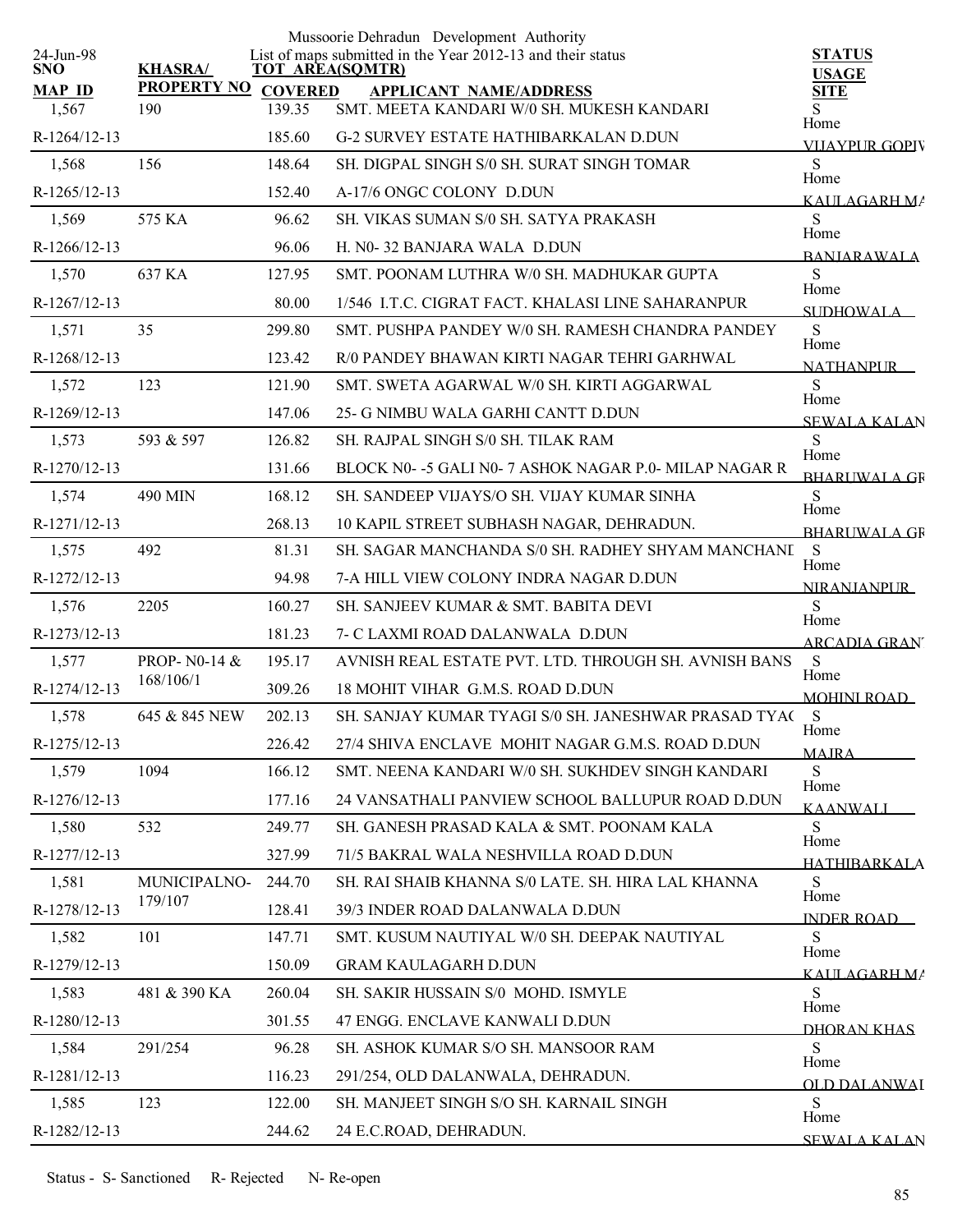| 24-Jun-98              |                            |                          | Mussoorie Dehradun Development Authority<br>List of maps submitted in the Year 2012-13 and their status | <b>STATUS</b>                |
|------------------------|----------------------------|--------------------------|---------------------------------------------------------------------------------------------------------|------------------------------|
| <b>SNO</b>             | <b>KHASRA/</b>             |                          | <b>TOT AREA(SQMTR)</b>                                                                                  | <b>USAGE</b>                 |
| <b>MAP ID</b><br>1,586 | <b>PROPERTY NO</b><br>57 M | <b>COVERED</b><br>127.29 | <b>APPLICANT NAME/ADDRESS</b><br>MISS. REENA BOHRA & MISS BENU MALIK                                    | <b>SITE</b><br>S             |
| R-1283/12-13           |                            | 71.12                    | CHANDRA VIHAR, HIMALAYAN PUB. SCHOOL, KARGI, D.DUN                                                      | Home<br><b>EAST HOPE TOW</b> |
| 1,587                  | 146/1                      | 283.92                   | SH. DINESH KUMAR UNIYAL S/O LATE SH.LAKHI RAM UNIYA                                                     | S                            |
| R-1284/12-13           |                            | 228.00                   | 146/1 IDGAH, BLOCK-3, DEHRADUN.                                                                         | Home<br><b>IDGAH</b>         |
| 1,588                  | 439                        | 120.00                   | M/S ANAND GRAMODYOG SAMITI THROUGH SH. SOMPAL SIN                                                       | $\mathbf S$                  |
| R-1285/12-13           |                            | 140.70                   | 17 ASHOK ENCLAVE, NIRANJANPUR, DEHRADUN.                                                                | Home<br>MEHUWALA MA          |
| 1,589                  | 91 M (NEW-549              | 158.17                   | SMT. RAMPYARI DEVI & KM. SWARNLATA TRIVEDI                                                              | S                            |
| R-1286/12-13           | M)                         | 32.70                    | MODEL COLONY, AARAGHAR, DEHRADUN.                                                                       | Home<br>AIABPUR KALAN        |
| 1,590                  | 71                         | 162.53                   | SMT. MALTI PUROHIT W/0 SH. A.N.PUROHIT                                                                  | S                            |
| R-1287/12-13           |                            | 81.21                    | 181/1 DOBHALWALA D.DUN                                                                                  | Home<br>DOBHALWALA           |
| 1,591                  | 212 KA & 384               | 142.51                   | SH. PRATAP SINGH CHAUHAN S/0 LATE. SH. ALAM SINGH CHA                                                   | -S                           |
| R-1288/12-13           |                            | 83.48                    | <b>36 PREET VIHAR NIRANJANPUR D.DUN</b>                                                                 | Home<br><b>MAJRA</b>         |
| 1,592                  | 2235                       | 167.28                   | SH.PIYUSH BHASIN S/0 SH. SUBHASH CHANDRA BHASIN                                                         | S                            |
| R-1289/12-13           |                            | 175.63                   | 55/12-2 KISHAN NAGAR SIRMOUR MARG D.DUN                                                                 | Home<br><b>ARCADIA GRAN</b>  |
| 1,593                  | 770 YAN &                  | 83.64                    | SMT. NEERU ARORA W/0 SH. KESHAV ARORA                                                                   | ${\bf S}$                    |
| R-1290/12-13           | 382/2 OLD                  | 95.35                    | 175 MITRA LOK COLONY BALLUPUR D.DUN                                                                     | Home<br><b>NIRANIANPUR</b>   |
| 1,594                  | PROP- N0-23/1              | 128.29                   | SH.DINESH KUMAR BANSAL S/0 LATE. SH. HANS RAJ BANSAL                                                    | S                            |
| R-1291/12-13           |                            | 148.96                   | 59 KANWALI ROAD D.DUN                                                                                   | Home<br><b>KESHAV ROAD</b>   |
| 1,595                  | <b>PROP-N0-5/8</b>         | 149.69                   | SMT. SANTOSH SINGHAL W/0 SH. JITENDER KUMAR SINGHAL                                                     | S                            |
| R-1292/12-13           |                            | 149.81                   | 5/8 SUBHASH ROAD D.DUN                                                                                  | Home<br><b>SUBHASH ROAD</b>  |
| 1,596                  | 22 OLD & 41                | 197.95                   | SH. SATISH PANWAR S/0 SH. J.S. PANWAR                                                                   | S                            |
| R-1293/12-13           | <b>CHA NEW</b>             | 288.18                   | A/200/2 NEHRU COLONY D.DUN                                                                              | Home<br><b>AJABPUR KHURI</b> |
| 1,597                  | 577 & 578                  | 445.43                   | SMT. NIKITA KHAN W/0 SH. NADEEM KHAN                                                                    | ${\bf S}$                    |
| R-1294/12-13           |                            | 450.40                   | 230 RAJPUR ROAD D.DUN                                                                                   | Home<br><b>DHAKPATTI</b>     |
| 1,598                  | 987                        | 292.75                   | SMT. SUMITRA DEVI W/0 LATE. SH. MANGALI                                                                 | S                            |
| R-1295/12-13           |                            | 338.86                   | <b>GRAM GARHI BALLUPUR ROAD D.DUN</b>                                                                   | Home<br><b>GARHI</b>         |
| 1,599                  | 1225                       | 187.75                   | SH. VIRENDRA SINGH & SH. YOGENDRA SINGH                                                                 | S                            |
| R-1296/12-13           |                            | 175.48                   | LANE- N0-14 INDRAPRASTH COLONY NATHANPUR D.DUN                                                          | Home<br>AIABPUR KHURI        |
| 1,600                  | 335 DA & 336               | 189.51                   | SMT. ANITA SHARMA W/0 SH. SANJEEV KUMAR SHARMA                                                          | $\mathbf R$                  |
| R-1297/12-13           | <b>GA</b>                  | 129.20                   | 269 POCKET-23 SECTOR-24 ROHINI - DELHI                                                                  | Home<br><b>GUIRADA MANS</b>  |
| 1,601                  | 630/1                      | 79.69                    | SMT. BABITA SAJWAN W/0 SH. S.S. SAJWAN                                                                  | S                            |
| R-1298/12-13           |                            | 99.53                    | A-39 LANE- N0-1 DHARAMPUR DANDA D.DUN                                                                   | Home<br><b>DHARMPLIR</b>     |
| 1,602                  | 492                        | 78.06                    | SH. SAGAR MANCHANDA S/0 SH. RADHEY SHYAM MANCHANI                                                       | S                            |
| R-1299/12-13           |                            | 83.26                    | 7-A HILL VIEW COLONY INDIRA NAGAR D.DUN                                                                 | Home<br><b>NIRANIANPLIR</b>  |
| 1,603                  | 1249                       | 160.99                   | SH. RAM KISHAN GUPTA S/0 LATE. SH. MURARI LAL GUPTA                                                     | S                            |
| R-1300/12-13           |                            | 200.20                   | 1/4 ARAHATBAZAR D.DUN                                                                                   | Home<br><b>KAANWALI</b>      |
| 1,604                  | 1592                       | 164.90                   | SH. RAJENDRA PAL S/0 SH. ROSHAN LAL                                                                     | S                            |
| R-1301/12-13           |                            | 179.81                   | H.N0- 43 LANE- N0- 1 H.N.B. COLONY MOTHRO WALA D.DUN                                                    | Home<br><b>AJARPUR KHURI</b> |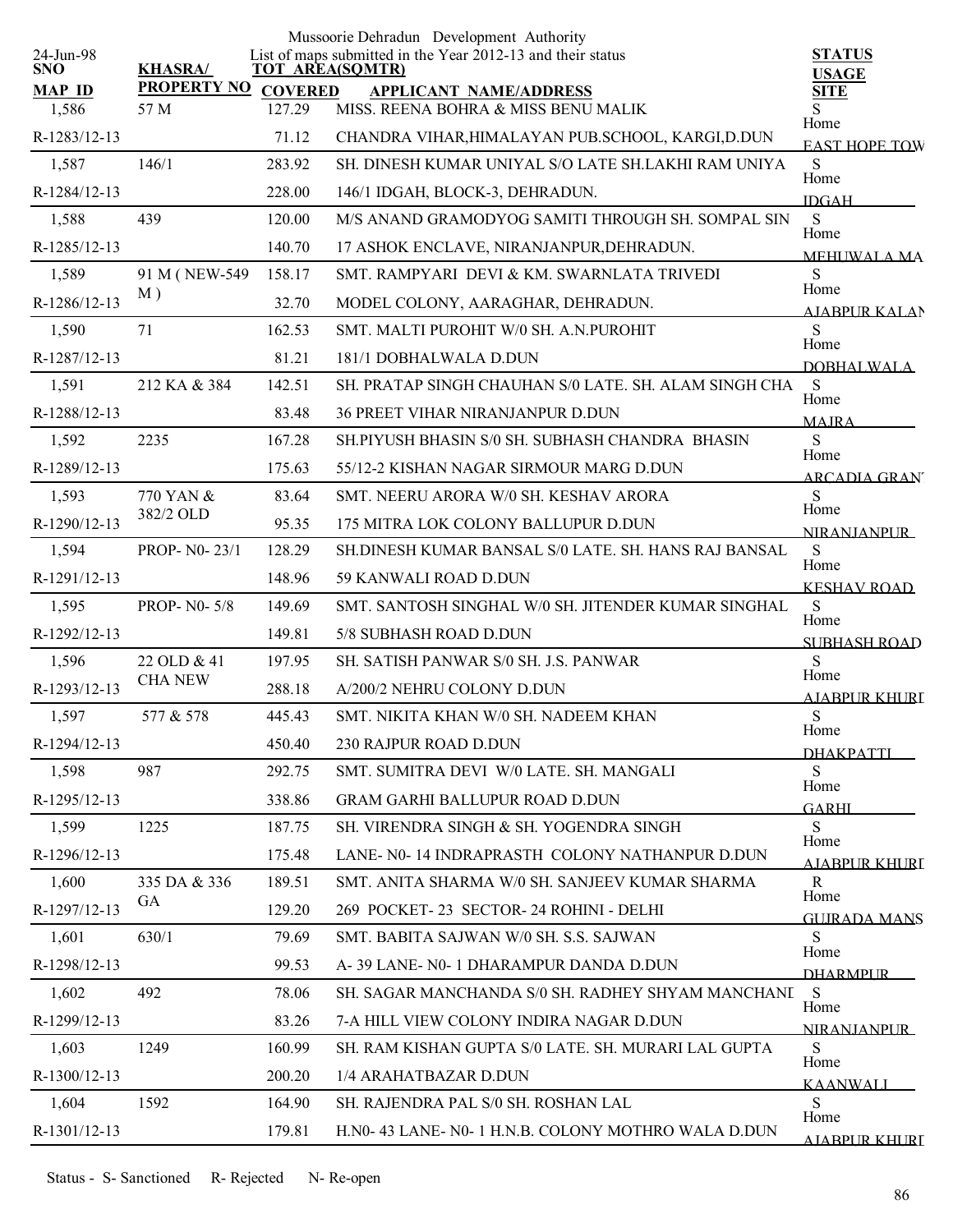|                         |                                      |                | Mussoorie Dehradun Development Authority                                              |                               |
|-------------------------|--------------------------------------|----------------|---------------------------------------------------------------------------------------|-------------------------------|
| 24-Jun-98<br><b>SNO</b> | <b>KHASRA/</b>                       |                | List of maps submitted in the Year 2012-13 and their status<br><b>TOT AREA(SQMTR)</b> | <b>STATUS</b><br><b>USAGE</b> |
| <b>MAP ID</b>           | <b>PROPERTY NO</b>                   | <b>COVERED</b> | <b>APPLICANT NAME/ADDRESS</b>                                                         | <b>SITE</b>                   |
| 1,605                   | 740 KA                               | 149.02         | SMT. KIRAN MAMGAIN W/0 SH. PRAMOD MAMGAIN                                             | S<br>Home                     |
| R-1302/12-13            |                                      | 167.35         | <b>B-1 SARASWATI VIHAR AJABPUR KHURD D.DUN</b>                                        | AJABPUR KHURI                 |
| 1,606                   | 46/2 & PROP-                         | 155.39         | SH. SARDUL SINGH BAWA S/0 SH. GULZARA SINGH BAWA                                      | S<br>Home                     |
| R-1303/12-13            | $N0 - 56/53$<br><b>IDGAH</b>         | 147.14         | 1/12 PARKASH NAGAR IDGAH D.DUN                                                        | <b>CHUKKHUWALA</b>            |
| 1,607                   | 814 GA                               | 245.00         | SH. SURENDRA RAM CHANYAL S/0 SH. SHER RAM CHANYAL                                     | S<br>Home                     |
| R-1304/12-13            |                                      | 263.13         | 2 TURNER ROAD D.DUN                                                                   | <b>MAIRA</b>                  |
| 1,608                   | PLOT-N0-                             | 668.88         | COL. CHANDRA SHARMA S/0 SH. G.N. SHARMA                                               | S<br>Home                     |
| R-1305/12-13            | $S-3-C-159$                          | 347.39         | INDER VIHAR NEAR MANDIR KAULAGARH ROAD RAJENDRA N                                     | DEFENCE COLOR                 |
| 1,609                   | <b>458 GHA</b>                       | 163.86         | SH. VISHWAJEET SINGH S/0 SH. SUDAN SINGH                                              | R<br>Home                     |
| R-1306/12-13            |                                      | 199.22         | VILL-KHARI MANIHAR DISTT- MERUTT                                                      | SEWALA KALAN                  |
| 1,610                   | 724 & PROP-                          | 240.70         | SMT. ROOPLEKHA SHARMA W/0 SH. PAWAN SHARMA                                            | S                             |
| R-1307/12-13            | $N0 - 56/54$                         | 242.40         | 56/54 VALLEY ENCLAVE CANAL ROAD JAKHAN D.DUN                                          | Home<br><b>JAKHAN</b>         |
| 1,611                   | 223/1 & 224/1                        | 250.00         | SH. RAM CHANDRA ARORA S/0 SH. BAISHAKHI RAM ARORA                                     | S                             |
| R-1308/12-13            |                                      | 332.29         | 21/4 CONVENT ROAD D.DUN                                                               | Home<br>BAGRAAL GAON          |
| 1,612                   | <b>PLOT-N0-6</b>                     | 84.22          | SMT. SEEMA DEVI W/0 SH. PADAM SINGH                                                   | R<br>Home                     |
| R-1309/12-13            | H.I.G.                               | 109.67         | 229/2-C RACE COURSE NAI BASTI D.DUN                                                   | <b>LOHIAPURAMM</b>            |
| 1,613                   | PROP- N0-43/5                        | 130.02         | SMT. RAZIA BEGUM W/0 SH. DILSHAN AHMED                                                | S                             |
| R-1310/12-13            |                                      | 141.82         | 43/5 GANDHI ROAD D.DUN                                                                | Home<br><b>GANDHI ROAD</b>    |
| 1,614                   | 45                                   | 187.46         | SH. OM PRAKASH KAPOOR. SH. VISHAL KAPOOR & SH. GAURA                                  | S                             |
| R-1311/12-13            |                                      | 233.56         | A-17 H.I.G. INDRA PURAM G.M.S. ROAD D.DUN                                             | Home<br><b>NIRANJANPUR</b>    |
| 1,615                   | 942/2 & 940                          | 188.66         | SH.SANJAY KUMAR S/0 SH. KAILASH CHAND                                                 | S                             |
| R-1312/12-13            |                                      | 169.51         | <b>GRAM &amp; P.0- KANWALI D.DUN</b>                                                  | Home<br><b>KAANWALI</b>       |
| 1,616                   | 1417 & 1418                          | 127.88         | SH. VINEET NIGAM S/0 LATE. SH. V.N. NIGAM                                             | S                             |
| R-1313/12-13            |                                      | 138.33         | 11/1 NEW VASANT VIHAR GALI N0- 2 D.DUN                                                | Home<br><b>KAANWALI</b>       |
| 1,617                   | 573                                  | 183.00         | SH. PURSOTAM DUTT NAUTIYAL S/0 SH. RAMESHWAR NAUTIY                                   | S                             |
| R-1314/12-13            |                                      | 167.00         | <b>B-228 NEHRU COLONY D.DUN</b>                                                       | Home<br><b>DHARMPUR</b>       |
| 1,618                   | 199 GA                               | 243.30         | SH. CHANDRA PRAKASH NAITHANI S/0 SH. JANKI PRASAD NAI                                 | S                             |
| R-1315/12-13            |                                      | 221.54         | 22 RAJENDRA NAGAR ROORKEE                                                             | Home<br><b>BANJARAWALA</b>    |
| 1,619                   | 299                                  | 92.93          | SMT. SHANTI NEGI W/0 SH. DEEPAK NEGI                                                  | S.                            |
| R-1316/12-13            |                                      | 168.85         | LANE- N0-11 INDRAPRASTH NATHANPUR D.DUN                                               | Home<br><b>NATHANPLIR</b>     |
| 1,620                   | 29 DA                                | 125.51         | SMT. USHA CHAUHAN W/0 SH. PAL SINGH CHAUHAN                                           | S                             |
| R-1317/12-13            |                                      | 122.62         | 492/1 STREET N0-10 RAJENDRA NAGAR KAULAGARH D.DUN                                     | Home<br>CHALBAGH KAU          |
| 1,621                   | PROP-N0-                             | 111.50         | SMT. BABITA TYAGI W/0 DR. SUNIL TYAGI                                                 | S                             |
| R-1318/12-13            | $811/8/2$ (1-8)<br><b>LAXMI ROAD</b> | 103.71         | 28 INDER ROAD DALANWALA D.DUN                                                         | Home<br>DALANWALA             |
| 1,622                   | PROP-N0-                             | 257.62         | SH. SANDEEP KUMAR MITTAL S/0 SH. KAILASH CHAND MITTA                                  | S                             |
| R-1319/12-13            | 131/32 & NEW<br>N0-                  | 314.20         | 41 MALVIYA ROAD LAXMAN CHOWK D.DUN                                                    | Home<br>PARK ROAD             |
|                         |                                      |                |                                                                                       |                               |

358/282/232/2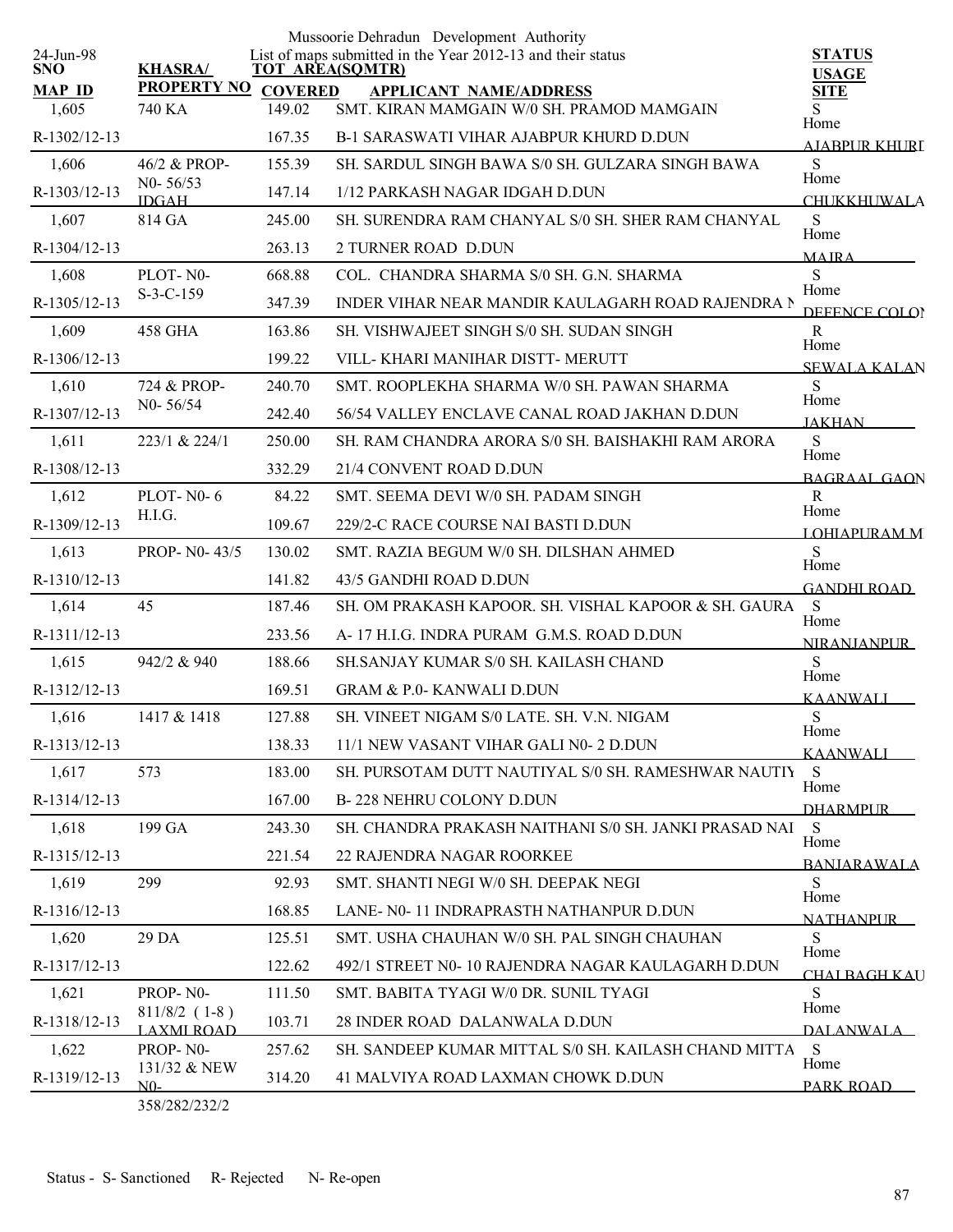| 24-Jun-98              |                                      |                         | Mussoorie Dehradun Development Authority<br>List of maps submitted in the Year 2012-13 and their status | <b>STATUS</b>                |
|------------------------|--------------------------------------|-------------------------|---------------------------------------------------------------------------------------------------------|------------------------------|
| <b>SNO</b>             | <b>KHASRA/</b>                       |                         | <b>TOT AREA(SQMTR)</b>                                                                                  | <b>USAGE</b>                 |
| <b>MAP ID</b><br>1,623 | <b>PROPERTY NO</b><br>108 & MPL. N0- | <b>COVERED</b><br>93.00 | <b>APPLICANT NAME/ADDRESS</b><br>SH. JAGMOHAN MINOCHA & SMT. ANITA MONOCHA                              | <b>SITE</b>                  |
| R-1320/12-13           | 517/401                              | 110.78                  | 126/1 LUNNIA MOHALLA D.DUN                                                                              | Home                         |
|                        |                                      |                         |                                                                                                         | <b>KAANWALI</b>              |
| 1,624                  | PLOT- N0-66-A<br>H.I.G.              | 240.00                  | SH. B.N. GODIYAL S/0 SH. UMA DUTT GODIYAL                                                               | S<br>Home                    |
| R-1321/12-13           |                                      | 194.45                  | A-66 H.I.G. MDDA COLONY CHANDER ROAD DALANWALA D.                                                       | MDDA COLONY                  |
| 1,625                  | 160                                  | 218.25                  | SMT. KAMLA DEVI SHARMA W/0 LATE. SH. MADAN LAL SHAR                                                     | S<br>Home                    |
| R-1322/12-13           |                                      | 209.11                  | <b>GRAM AJABPUR KALAN D.DUN</b>                                                                         | <b>AIARPUR KALAN</b>         |
| 1,626                  | 223                                  | 312.14                  | SH. B.D. JOSHI S/0 LATE. SH. KESHAV DUTT JOSHI                                                          | S<br>Home                    |
| R-1323/12-13           |                                      | 200.70                  | <b>GRAM NATHANPUR D.DUN</b>                                                                             | <b>NATHANPLIR</b>            |
| 1,627                  | 422                                  | 228.00                  | SH. R.K. SHARMA S/0 SH. M.C. SHARMA                                                                     | S<br>Home                    |
| R-1324/12-13           |                                      | 266.00                  | 146 DOON VIHAR JAKHAN D.DUN                                                                             | <b>JAKHAN</b>                |
| 1,628                  | 652 GHA                              | 139.40                  | SH. SUKHDEEP SINGH S/0 SH. PREET PAL SINGH                                                              | S<br>Home                    |
| R-1325/12-13           |                                      | 157.00                  | 103/3 GURU ROAD D.DUN                                                                                   | NIRANJANPUR                  |
| 1,629                  | 40 OLD & 46 KA 374.25                |                         | SMT. SATYAWATI RAWAT AND SH. PURAN PRAKASH RAWAT                                                        | S<br>Home                    |
| R-1326/12-13           | <b>NEW</b>                           | 187.61                  | R/0 SHIVAM VIHAR KARGI ROAD D.DUN                                                                       | <b>KARGI GRANT</b>           |
| 1,630                  | 1187                                 | 85.50                   | SH. SURESH KUMAR S/0 SH. RAM PAL SINGH                                                                  | S<br>Home                    |
| R-1327/12-13           |                                      | 114.11                  | 32 SANGAM VIHAR KANWALI D.DUN                                                                           | <b>KAANWALI</b>              |
| 1,631                  | <b>175 KHA</b>                       | 112.00                  | SH. SHURVIR SINGH POKHRIYAL S/0 SH. SURESH SINGH                                                        | S<br>Home                    |
| R-1328/12-13           |                                      | 133.90                  | ASHIMA VIHAR CLEMENT TOWN D.DUN                                                                         | <b>SEWALA KHURD</b>          |
| 1,632                  | <b>280 KHA</b>                       | 195.09                  | SH. BHARAT BHUSHAN S/0 SH. VIJAY BAHADUR SINGH                                                          | S                            |
| R-1329/12-13           |                                      | 206.52                  | H. N0-562 BHEEM GALI VISWAS NAGAR SAHADARA NEW DEI                                                      | Home<br><b>DHORAN</b>        |
| 1,633                  | 918 KA                               | 96.19                   | SH. GURMEET DABRA S/0 SHADI RAM DABRA                                                                   | ${\bf S}$                    |
| R-1330/12-13           |                                      | 122.45                  | 80/A NADI RISPANA ROAD D.DUN                                                                            | Home<br><b>AAMWALA TARI</b>  |
| 1,634                  | 518                                  | 178.36                  | SH. KALAM SINGH S/0 SH. NANDU SINGH                                                                     | ${\bf S}$                    |
| R-1331/12-13           |                                      | 159.54                  | R/0 MOHIT NAGAR KANWALI D.DUN                                                                           | Home<br><b>KAANWALI</b>      |
| 1,635                  | 313 NEW & 214                        | 141.30                  | SH. ANKIT SHARMA & SMT. ALPANA SHARMA                                                                   | S                            |
| R-1332/12-13           | <b>OLD</b>                           | 115.26                  | VILL-BHAGWANT PUR D.DUN                                                                                 | Home<br><b>ADOIWALA</b>      |
| 1,636                  | 658                                  | 85.50                   | SH. GAURI SHANKAR SHARMA S/0 SH. RAM BABU SHARMA                                                        | S                            |
| R-1333/12-13           |                                      | 92.92                   | OUR HOME COMPLEX LANE- N0-6 P.0. ROAD CLEMENT TOWN                                                      | Home<br><b>BHARLIWALA GR</b> |
| 1,637                  | 730 OLD & 997                        | 202.00                  | SMT. SANTOSH KUMARI D/0 SH. RAM MURTI                                                                   | S                            |
| R-1334/12-13           | <b>JHA NEW</b>                       | 164.96                  | B-164 NANDGRAM GAZIABAD U.P                                                                             | Home<br><b>MAIRA</b>         |
| 1,638                  | 770 ANA &                            | 83.64                   | SMT. NEELAM CHHABRA W/0 SH. VINOD CHHABRA                                                               | S                            |
| R-1335/12-13           | 382/2                                | 95.35                   | 9/2 EAST REST CAMP D.DUN                                                                                | Home                         |
| 1,639                  | 55                                   | 191.86                  | SH. SURESH KUMAR & SMT. UMA VERMA                                                                       | <b>NIRANIANPUR</b><br>S      |
| R-1336/12-13           |                                      | 183.85                  | <b>155 KARANPUR D.DUN</b>                                                                               | Home                         |
| 1,640                  | 1731                                 | 100.37                  | SH. RAJENDRA SINGH RAWAT S/0 LATE. SH. NARAYAN SINGH                                                    | <b>SUNDARWALA</b><br>S       |
| R-1337/12-13           |                                      | 90.15                   | C/0 SH. RANJEET SINGH ASWAL 106 SRISATHI VIHAR DEEP NA                                                  | Home                         |
| 1,641                  | 586                                  | 178.43                  | SMT. ARCHANA W/0 SH. RAJENDER KUMAR                                                                     | <b>AJABPUR KALAN</b><br>S    |
| R-1338/12-13           |                                      | 203.88                  | MES QTR - 163/5 CLEMENT TOWN D.DUN                                                                      | Home                         |
|                        |                                      |                         |                                                                                                         | <b>BHARLIWALA GR</b>         |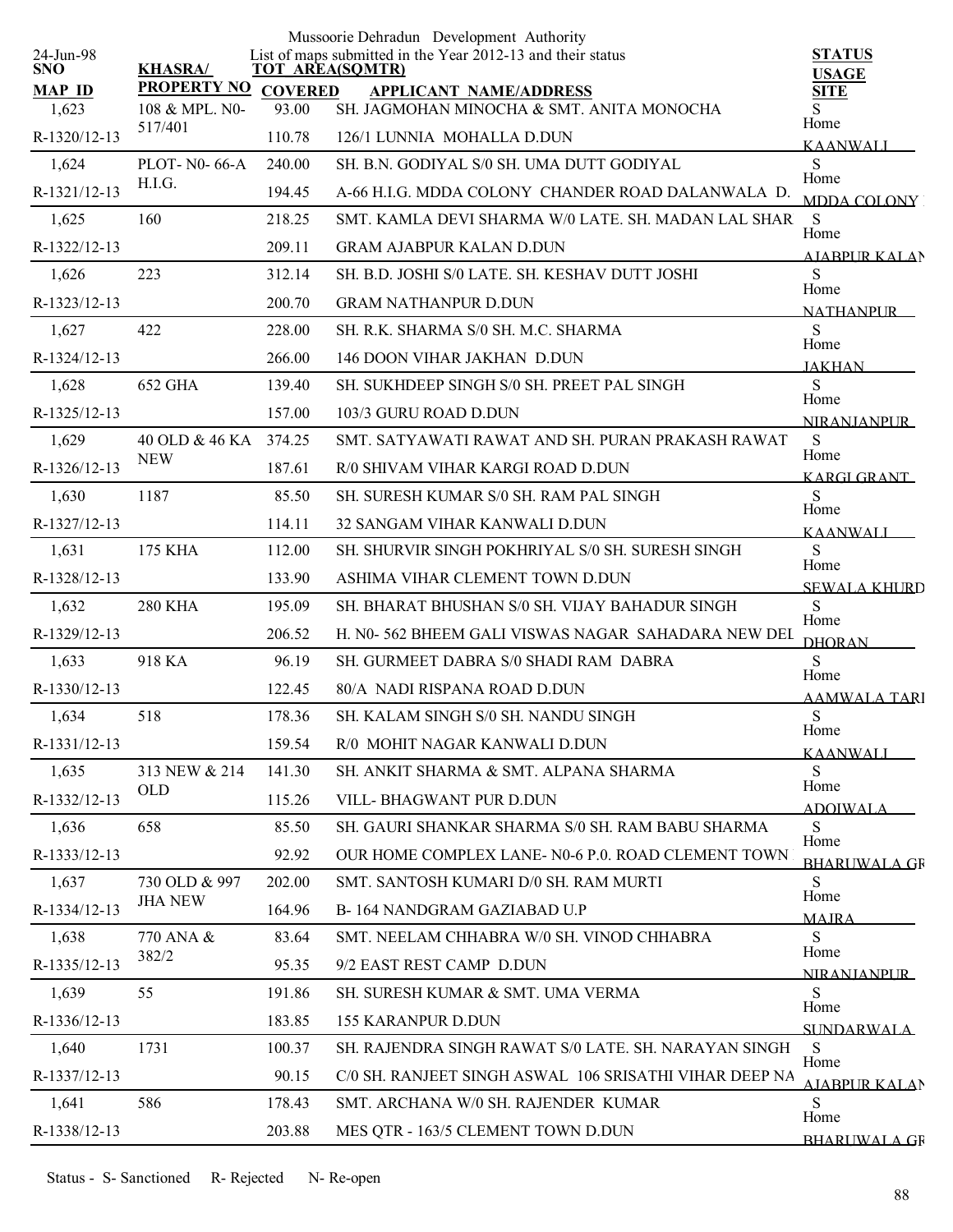|                         |                            |                | Mussoorie Dehradun Development Authority                                              |                               |
|-------------------------|----------------------------|----------------|---------------------------------------------------------------------------------------|-------------------------------|
| 24-Jun-98<br><b>SNO</b> | <b>KHASRA/</b>             |                | List of maps submitted in the Year 2012-13 and their status<br><b>TOT AREA(SQMTR)</b> | <b>STATUS</b><br><b>USAGE</b> |
| <b>MAP ID</b>           | <b>PROPERTY NO</b>         | <b>COVERED</b> | <b>APPLICANT NAME/ADDRESS</b>                                                         | SITE                          |
| 1,642                   | 527 CHA                    | 139.40         | SMT. MONA THAKUR W/0 SH. PAWAN KUMAR THAKUR                                           | Home                          |
| R-1339/12-13            |                            | 103.54         | <b>GRAM TELPUR SHIMLA ROAD D.DUN</b>                                                  | <b>SEWALA KALAN</b>           |
| 1,643                   | 266                        | 250.51         | SMT. SIKHA UNIYAL W/0 SH. MANISH UNIYAL                                               | S<br>Home                     |
| R-1340/12-13            |                            | 241.80         | C/0 SH. SANJAY SHARMA 31/5 EKTA COLONY AJABPUR D.DUN                                  | <b>AIABPUR KALAN</b>          |
| 1,644                   | 44 & 20 OLD                | 334.57         | SMT. RAMTA GUPTA W/0 SH. PRADEEP KUMAR GUPTA                                          | S<br>Home                     |
| R-1341/12-13            |                            | 366.33         | 30/16 RAJPUR ROAD D.DUN                                                               | CHAI BAGH KAU                 |
| 1,645                   | PLOT-N0-                   | 1,276.08       | SH. S.C. SAHNI S/0 LATE. SH. H.R. SAHNI                                               | S<br>Home                     |
| R-1342/12-13            | $D-70-S-4$                 | 464.15         | D-70 SEC-4 DEFENCE COLONY D.DUN                                                       | DEFENCE COLOR                 |
| 1,646                   | 283 OLD & 169              | 209.95         | SH. AYAJUDEEN SIDHYKE S/0 LATE. SH. ALLAYODEEN SIDHYI S                               | Home                          |
| R-1343/12-13            | <b>CHA NEW</b>             | 244.30         | WEST CANAL ROAD SHIMLA BYE PASS SEWLA KALAN D.DU                                      | <b>SEWALA KALAN</b>           |
| 1,647                   | 155 & PLOT-                | 427.00         | SUB MAJ. HAR DAYAL S/0 LATE, SH. RAM KARAN SINGH                                      | S                             |
| R-1344/12-13            | N0- S-A-B-92               | 303.55         | C/0 97/29 ( 621) ANAND VIHAR DHARAMPUR HARIDWAR ROA                                   | Home<br><b>SHAH NAGAR</b>     |
| 1,648                   | 855 GA                     | 116.17         | SMT. USHA RANI W/0 SH. KAMAL KISHORE                                                  | S                             |
| R-1345/12-13            |                            | 154.12         | P-II-132 YAMUNA COLONY D.DUN                                                          | Home<br><b>NIRANIANPUR</b>    |
| 1,649                   | <b>PROP-N0-286</b>         | 77.30          | SMT. PREETI RAUTHAN W/O. SH. MITHUN RAUTHAN                                           | S                             |
| R-1346/12-13            |                            | 88.66          | 74- DOBHAL WALA D.DUN                                                                 | Home<br><b>KARANPUR KHA</b>   |
| 1,650                   | 683                        | 92.58          | SH. SAGAR KATHURIA S/0 SH. AJAY KATHURIA                                              | S                             |
| R-1347/12-13            |                            | 98.90          | 87/1 SAHARANPUR ROAD D.DUN                                                            | Home                          |
| 1,651                   | 379 KA & 377               | 102.19         | SMT. MINU TOMAR W/0 SH. VINAY TOMAR                                                   | DEHRA KHAS<br>S               |
| R-1348/12-13            | <b>OLD</b>                 | 115.40         | 1 ANAND VIHAR JAKHAN D.DUN                                                            | Home                          |
| 1,652                   | 379 KA & 377               | 102.19         | SMT. MEENU BHATIA W/0 SH. PRAVEEN BHATIA                                              | <b>DHORAN KHAS</b><br>S       |
| R-1349/12-13            | <b>OLD</b>                 | 100.00         | 143 - MOHEBEWALA D.DUN                                                                | Home                          |
| 1,653                   | PROP-N0-                   | 173.55         | SH. SATYAVARAT BADONI S/0 SH. LALITA PRASAD                                           | DHORAN KHAS<br>S              |
| R-1350/12-13            | 10/1/6                     | 211.80         | 108 TAGORE VILLA N.S.M. ROAD D.DUN                                                    | Home                          |
| 1,654                   | 677/1.678/1 &              | 179.01         | SH. PRAKASH SINGH BISHT S/0 SH. RAJENDRA SINGH BISHT                                  | <b>OMKAR ROAD</b><br>S        |
| R-1351/12-13            | 683/1                      | 208.53         | C-13 TURNER ROD NEAR RAI COTTAGE D.DUN                                                | Home                          |
| 1,655                   | 1030                       | 279.04         | SMT. REVA SHARMA & SMT. CHANDRA KALA RAWAT                                            | <b>MAJRA</b><br>S             |
| R-1352/12-13            |                            | 333.44         | TUVEWELL ROAD SHYAMPUR D.DUN                                                          | Home                          |
| 1,656                   | 244 & 338 GA               | 396.00         | M/S IKON PHARMA CEUTICALS THROUGH SH. MRIDUL AGGAR                                    | GARHI<br>S                    |
| R-1353/12-13            |                            | 413.56         | 191 INDIRA NAGAR D.DUN                                                                | Home                          |
| 1,657                   | 183 & 184                  | 216.31         | SMT. RITA JAIN W/0 SH. RAKESH KUMAR JAIN                                              | <b>SEWALA KALAN</b><br>S      |
| R-1354/12-13            |                            | 236.16         | 16-A KHADRI MOHALLA D.DUN                                                             | Home                          |
| 1,658                   | <b>PROP-NO-13 &amp;</b>    | 428.25         | SH. PUNEET KOHLI S/0 SH. MADAN KOHLI                                                  | <b>NIRANIANPLIR</b><br>S      |
|                         | 35/19 NEW                  |                |                                                                                       | Home                          |
| R-1355/12-13            |                            | 432.82         | 151- E PANDITWARI PHASE- II D.DUN                                                     | CHANDER ROAD                  |
| 1,659                   | 532 OLD & 53<br>NEW        | 242.56         | SH. BHUBNESHWAR PRASAD UNIYAL S/0 SH. PARESHWAR PRA                                   | N<br>Home                     |
| R-1356/12-13            |                            | 233.49         | SUMAN NAGAR AJABPUR KALAN D.DUN                                                       | AJABPUR KALAN                 |
| 1,660                   | 532 OLD & 53<br><b>NEW</b> | 242.56         | SH. BHUBNESHWAR PRASAD UNIYAL S/0 SH. PARESHWAR PRA                                   | -S<br>Home                    |
| R-1356/12-13-           |                            | 233.49         | SUMAN NAGAR AJABPUR KALAN D.DUN                                                       | <b>AIARPUR KALAN</b>          |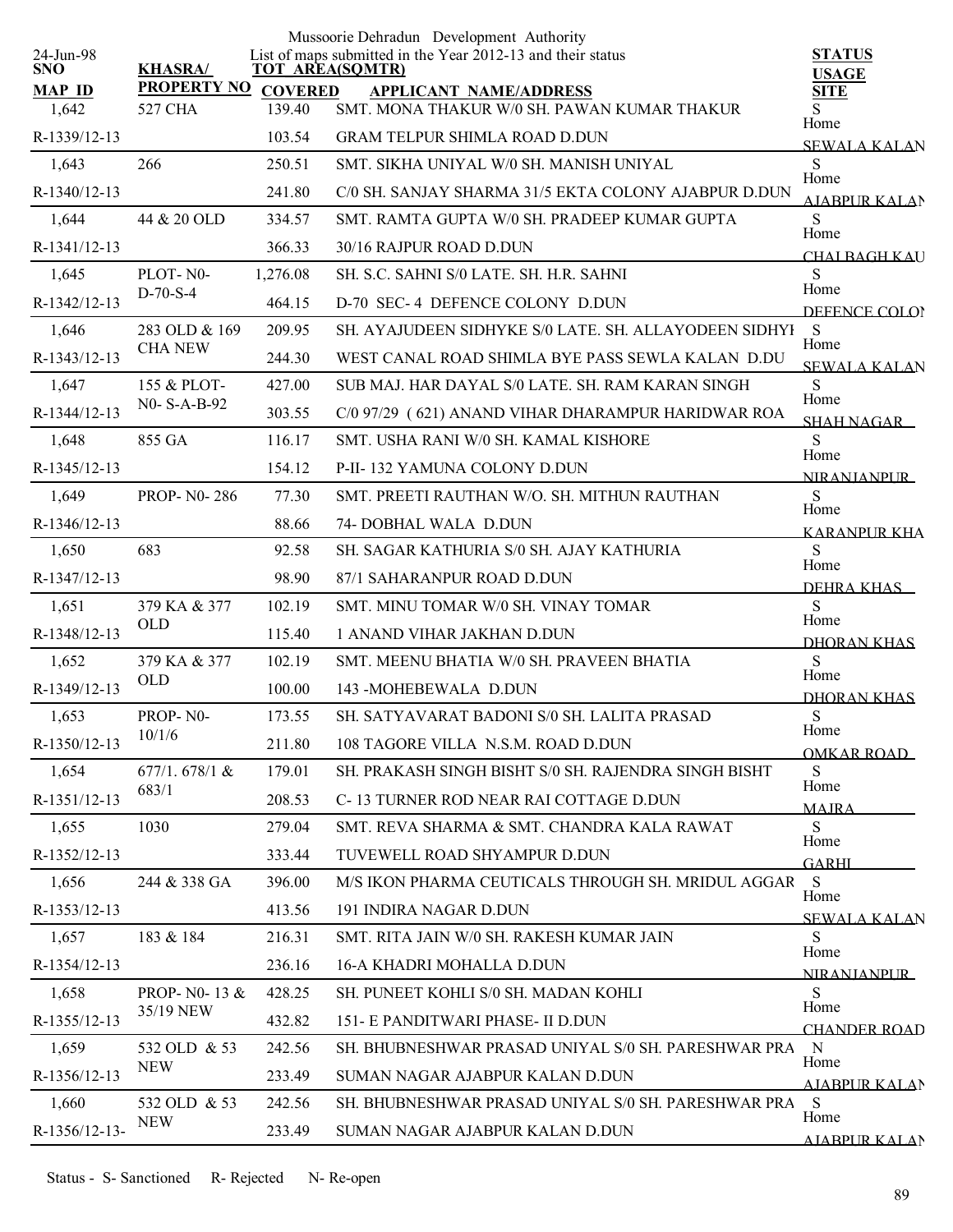|                         |                    |                        | Mussoorie Dehradun Development Authority<br>List of maps submitted in the Year 2012-13 and their status |                               |
|-------------------------|--------------------|------------------------|---------------------------------------------------------------------------------------------------------|-------------------------------|
| 24-Jun-98<br><b>SNO</b> | <b>KHASRA/</b>     | <b>TOT AREA(SQMTR)</b> |                                                                                                         | <b>STATUS</b><br><b>USAGE</b> |
| <b>MAP ID</b>           | <b>PROPERTY NO</b> | <b>COVERED</b>         | <b>APPLICANT NAME/ADDRESS</b>                                                                           | <b>SITE</b>                   |
| 1,661                   | 770 ANA            | 83.64                  | SMT. SUSHMA GROVER W/0 SH. N.K. GROVER                                                                  | S<br>Home                     |
| R-1357/12-13            |                    | 95.01                  | 25 DEEP LOK COLONY BALLUPUR ROAD D.DUN                                                                  | <b>NIRANJANPUR</b>            |
| 1,662                   | PROP- $N0-1$ G     | 74.56                  | SH. VINOD BHATT S/0 LATE. SH. BACCHI RAM BHATT                                                          | ${\bf S}$<br>Home             |
| R-1358/12-13            | &256 & 47 NEW      | 190.29                 | 256 CHUKKU WALA D.DUN                                                                                   | <b>CHUKKHUWALA</b>            |
| 1,663                   | 309 OLD & 1295     | 192.00                 | SH. RANVER SINGH RAWAT S/0 SH. BHURU SINGH                                                              | S<br>Home                     |
| R-1359/12-13            | <b>KA NEW</b>      | 66.40                  | <b>GRAM AJABPUR KHURD D.DUN</b>                                                                         | A JARPUR KHURI                |
| 1,664                   | 1093               | 82.97                  | SMT. NEHA RANI W/0 SH. SANJAY KUMAR                                                                     | S<br>Home                     |
| R-1360/12-13            |                    | 86.42                  | C/0 GULATI HARDWARE MAYUR VIHAR G.M.S. ROAD D.DUN                                                       | <b>KAANWALI</b>               |
| 1,665                   | 781                | 92.00                  | SMT. ANJU RANI UPADHAYAY W/0 SH. ARVIND KUMAR UPADI                                                     | <sub>S</sub><br>Home          |
| R-1361/12-13            |                    | 93.36                  | 206 KHURBHURA MOHALLA D.DUN                                                                             | DEHRA KHAS                    |
| 1,666                   | 91                 | 158.17                 | SMT. BHAGWATI & SMT. LOKESH MITTAL                                                                      | S<br>Home                     |
| R-1362/12-13            |                    | 32.70                  | 142 MODEL TOWN COLONY ARAGHAR D.DUN                                                                     | <b>AJABPUR KALAN</b>          |
| 1,667                   | 627                | 379.80                 | SMT. USHA BALONI W/0 SH. GIRISH CHAND BALONI                                                            | S                             |
| R-1363/12-13            |                    | 165.86                 | <b>GRAM DHARAMPUR DANDA D.DUN</b>                                                                       | Home<br>DHARAMPLIR DA         |
| 1,668                   | 68                 | 330.00                 | SH. RAJAN PANCHWAN S/0 LATE. SH. NATHU SINGH PANCHWA                                                    | <sub>S</sub>                  |
| R-1364/12-13            |                    | 268.86                 | 22 DHARTA WALA PANDITWARI D.DUN                                                                         | Home<br><b>DHARTAWALA</b>     |
| 1,669                   | 568 DA NEW &       | 200.00                 | SMT. SHAHNAZ PARVEEN W/0 LIYAQAT ALI                                                                    | S                             |
| R-1365/12-13            | 536/3 OLD          | 307.60                 | G-438 NEHRU COLONY D.DUN                                                                                | Home<br><b>MAJRA</b>          |
| 1,670                   | 1235 SA            | 111.58                 | SMT. SAKUNTLA W/0 SH. SURESH KUMAR                                                                      | S                             |
| R-1366/12-13            |                    | 131.14                 | <b>GRAM OGLE BHATTA MAJRA D.DUN</b>                                                                     | Home<br><b>MAJRA</b>          |
| 1,671                   | 21 MA              | 160.00                 | SH. ASLAM AHMAD MANSURI & SH. AKRAM AHMAD MANSUR                                                        | S                             |
| R-1367/12-13            |                    | 94.91                  | 18/1 JAWAHAR COLONY DEEP LOK COLONY BALLUPUR ROAD                                                       | Home<br><b>CHUKKHUWALA</b>    |
| 1,672                   | 225 KHA            | 240.80                 | SMT. KAMLESH RANI W/0 LATE. SH. MAHENDRA SINGH                                                          | ${\bf S}$                     |
| R-1368/12-13            |                    | 175.06                 | FLAT N0- 23 RIVELDAIL RESIDENCY NEAR SENT ZAVIER SC                                                     | Home<br>DHORAN KHAS           |
| 1,673                   | 245 OLD &400       | 227.41                 | SMT. MANI CHAUHAN W/0 SH. JAGDISH CHAUHAN                                                               | S                             |
| R-1369/12-13            | <b>KHA NEW</b>     | 384.76                 | 68- ANSAL GREEN VALLY JAKAN D.DUN                                                                       | Home<br><b>JAKHAN</b>         |
| 1,674                   | 78                 | 250.75                 | SMT. SUDHA BHATT W/0 SH. DINESH CHANDRA BHATT                                                           | S                             |
| R-1370/12-13            |                    | 289.83                 | LANE- B KAILESH VIHAR LADPUR D.DUN                                                                      | Home<br><b>CHUKKHUWALA</b>    |
| 1,675                   | PROP- N0-14 &      | 195.17                 | SH. AVNISH REAL ESTATE PVT LTD THROUGH SH. AVNISH B                                                     | ${\bf S}$                     |
| R-1371/12-13            | 168/106/1          | 309.26                 | 18 MOHIT VIHAR G.M.S. ROAD D.DUN                                                                        | Home<br><b>MOHINI ROAD</b>    |
| 1,676                   | H. NO-516/400      | 408.92                 | SH. PARDUMAN KUMAR ARORA S/0 SH. LAKSHMI CHAND ARO                                                      | S                             |
| R-1372/12-13            |                    | 223.45                 | H.N0-516/400 SATYA VIHAR VIJAY PARK D.DUN                                                               | Home<br><b>KAANWALI</b>       |
| 1,677                   | 62                 | 301.00                 | SH. GIRISH CHAND THAPLIYAL S/0 SH. BUDHI PRASAD THAPLI                                                  | S                             |
| R-1373/12-13            |                    | 213.62                 | C-1 RAJIV GANDHI NAVODAYA VIDYALAYA NANOORKHEDA 1                                                       | Home<br><b>AAMWALA TARI</b>   |
| 1,678                   | 1141               | 228.95                 | SH. SURENDRA SINGH NEGI S/O SH. UMROW SINGH NEGI                                                        | S                             |
| R-1374/12-13            |                    | 130.64                 | NEHRU GRAM ROAD, UPPER NATHANPUR, DEHRADUN.                                                             | Home<br>AJABPUR KALAN         |
| 1,679                   | 734 KHA            | 109.20                 | SH. PARMJEET SINGH KOHLI S/O SH. SARDAR SINGH KOHLI                                                     | S                             |
| R-1375/12-13            |                    | 123.97                 | 11/2 BALBIR ROAD, DEHRADUN.                                                                             | Home<br><b>MAIRA</b>          |
|                         |                    |                        |                                                                                                         |                               |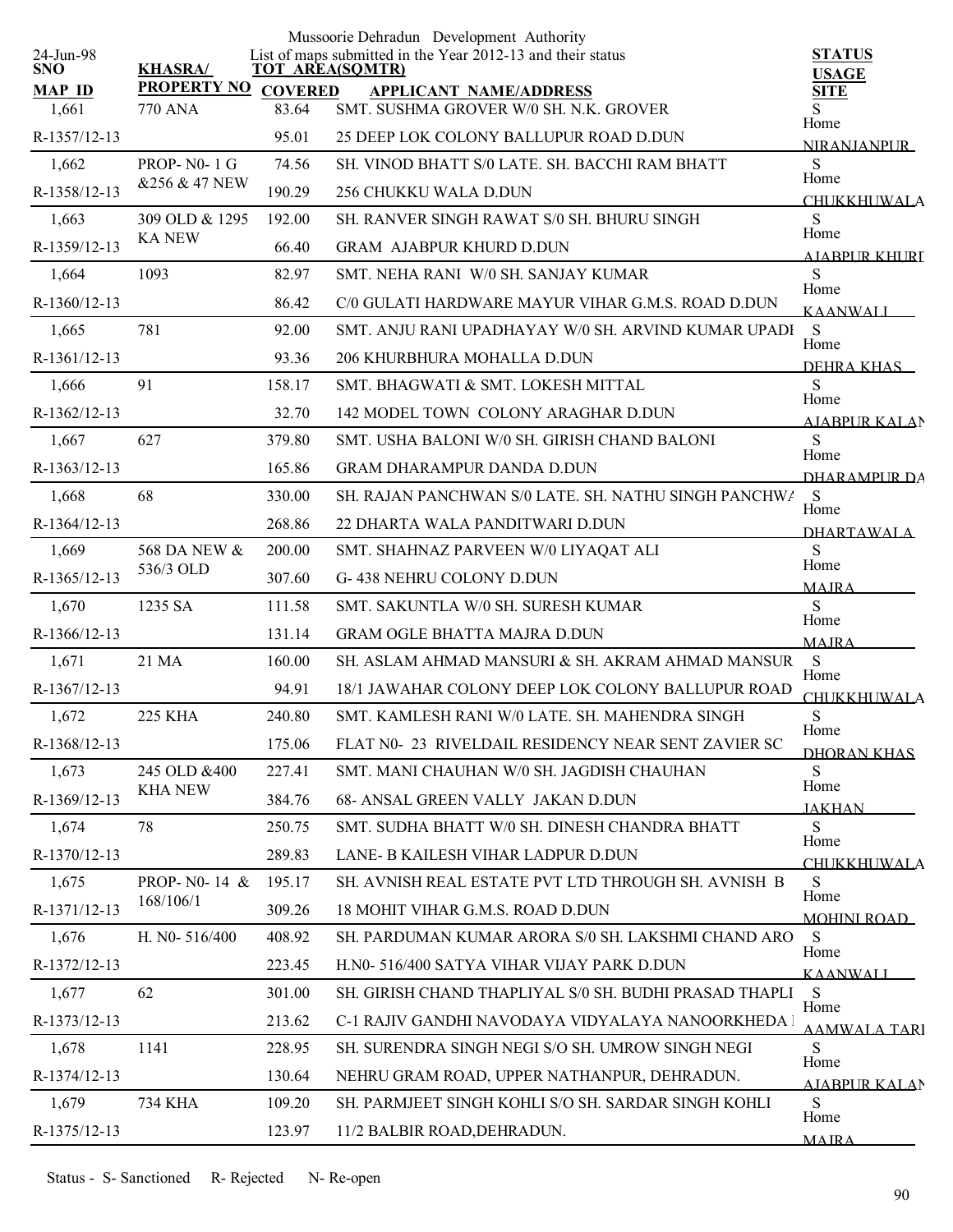| 24-Jun-98              |                                    |        | Mussoorie Dehradun Development Authority<br>List of maps submitted in the Year 2012-13 and their status | <b>STATUS</b>                |
|------------------------|------------------------------------|--------|---------------------------------------------------------------------------------------------------------|------------------------------|
| <b>SNO</b>             | <b>KHASRA/</b>                     |        | <b>TOT AREA(SQMTR)</b>                                                                                  | <b>USAGE</b>                 |
| <b>MAP ID</b><br>1,680 | <b>PROPERTY NO COVERED</b><br>2243 | 83.82  | <b>APPLICANT NAME/ADDRESS</b><br>SH. AJAY CHAND S/O LATE SH. DINESH CHAND                               | <b>SITE</b>                  |
| R-1376/12-13           |                                    | 94.94  | GRAM- GORKHPUR, ARCADIA GRANT, DEHRADUN.                                                                | Home                         |
| 1,681                  | 34                                 | 132.19 | SH. PUSHKAR CHANDRA & SMT. LALITA BISHT                                                                 | <b>ARCADIA GRAN</b><br>S     |
| R-1377/12-13           |                                    | 169.57 | 34 DILARAM BAZAR, DEHRADUN.                                                                             | Home                         |
| 1,682                  | 101 (733 KHA)                      | 196.07 | SH.REWATI NAND THAPLIYAL S/O SH. BOLA DUTT THAPLIYA                                                     | <b>DILARAM</b><br>S          |
| R-1378/12-13           |                                    | 191.90 | <b>B BLOCK SARSWATI VIHAR, DEHRADUN.</b>                                                                | Home                         |
| 1,683                  | 90                                 | 96.61  | SH.ZAMIR AHMAD, SH. NAEEM ABBAS & SH. WASIM ZAIDI                                                       | <b>AIABPUR KHURT</b><br>S    |
| R-1379/12-13           |                                    | 172.63 | 90 RAJA ROAD, DEHRADUN.                                                                                 | Home                         |
| 1,684                  | 61 KA                              | 159.47 | SH. SHRIRAM SINGH S/O LATE SH. HARI SINGH                                                               | RAIA ROAD<br>S               |
| R-1380/12-13           |                                    | 207.28 | G-29 RACE COURSE, DEHRADUN.                                                                             | Home                         |
| 1,685                  | 61 KA                              | 159.47 | SH. SHRI RAMSINGH S/O SH.HARI SINGH                                                                     | <b>KEDARPUR</b><br>S         |
| R-1381/12-13           |                                    | 207.28 | G-29 RACE COURSE, DEHRADUN.                                                                             | Home                         |
| 1,686                  | 918                                | 140.00 | SH. PEEYUSH NAGALIA S/O SH. JITENDRA KUMAR NAGALIA                                                      | <b>KEDARPUR</b><br>S         |
| R-1382/12-13           |                                    | 192.59 | 87 CORSS ROAD, DEHRADUN.                                                                                | Home                         |
| 1,687                  | 629                                | 187.15 | SMT. BABITA ANTHWAL W/O SH. VIKASH ANTHWAL                                                              | <b>KAANWALI</b><br>S         |
| R-1383/12-13           |                                    | 148.64 | 14 PATEL ROAD, DEHRADUN.                                                                                | Home                         |
| 1,688                  | 286/110                            | 86.24  | SH. RAJESH BHATT S/O SH. D.D.BHATT                                                                      | <b>DHARMPLIR</b><br>S        |
| R-1384/12-13           |                                    | 89.26  | 3 DOBHALWALA, DEHRADUN.                                                                                 | Home<br><b>NESHVILLA ROA</b> |
| 1,689                  | 371/1                              | 403.54 | SMT. KAMLESH W/0 SH. PREETAM SINGH                                                                      | S                            |
| R-1385/12-13           |                                    | 514.53 | 133 MAJRA D.DUN                                                                                         | Home<br><b>SEWALA KALAN</b>  |
| 1,690                  | MUNICIPAL N0-                      | 376.07 | SH. Y.P. KOTHIYAL S/0 LATE. SH. SATESHWAR PRASAD                                                        | S                            |
| R-1386/12-13           | 180/142                            | 313.54 | 180/142 ARAGHAR D.DUN                                                                                   | Home<br><b>AARAGARH</b>      |
| 1,691                  | MUNICIPAL N0-                      | 376.07 | SH. M.P. KOTHIYAL S/0 LATE. SH. SATESHWAR PRASAD KOTHI                                                  | <sub>S</sub>                 |
| R-1387/12-13           | 180/142                            | 313.54 | C-9 3RD LOOP ROAD I.I.T CAMPUS CHENNAI                                                                  | Home<br>AARAGARH             |
| 1,692                  | MUNICIPAL N0-                      | 376.07 | DR. G.P. KOTHIYAL S/0 LATE. SH. SATESHWAR PRASAD KOTHI                                                  | S                            |
| R-1388/12-13           | 180/142                            | 313.54 | FLAT- N0-33 CREEK VIEW CO-OP HOUSING SOCIETY SEC- 9-                                                    | Home<br>AARAGARH             |
| 1,693                  | 77/1 .77/2 & 78                    | 89.20  | SMT. SABITA CHHETTRI W/0 SH. LOKENDRA BAHADUR CHHET                                                     | S                            |
| R-1389/12-13           | OLD & 128 DA<br><b>NEW</b>         | 53.10  | <b>465 KAULAGARH D.DUN</b>                                                                              | Home<br>PREMPLIR MAFI        |
| 1,694                  | 679                                | 90.00  | SH. HIMANSHU JOSHI S/0 LATE. SH. RAKESH MOHAN JOSHI                                                     | S                            |
| R-1390/12-13           |                                    | 148.49 | VANASTHALI COLONY PINE VIEW SCHOOL LANE- BALLUPU                                                        | Home<br><b>GARHI</b>         |
| 1,695                  | 432 KA                             | 111.25 | SH. MUKESH PAL S/0 SH. KALAM SINGH                                                                      | S                            |
| R-1391/12-13           |                                    | 129.90 | S.B.I. COLONY ADHOIWALA RAIPUR ROAD D.DUN                                                               | Home<br><b>ADOIWALA</b>      |
| 1,696                  | 292                                | 200.67 | SMT. KAMLA BISHT W/0 LATE. SH. DINESH BISHT                                                             | S                            |
| R-1392/12-13           |                                    | 206.50 | C-II/1 NEW TYPE III O.F.D. ESTATE RAIPUR D.DUN                                                          | Home<br><b>NATHANPUR</b>     |
| 1,697                  | 1203 KHA                           | 113.00 | SMT. MAYA DEVI LAKHERA W/0 LATE. SH. AVADH BIHARI LA                                                    | S<br>Home                    |
| R-1393/12-13           |                                    | 105.22 | C/0 SOIL TESTING LABORATARY DAK BANGLA SRI NAGAR GA                                                     | AIABPUR KHURT                |
| 1,698                  | 492                                | 209.10 | SH. RADHEY SHYAM MANCHANDA                                                                              | S<br>Home                    |
| R-1394/12-13           |                                    | 355.40 | 7-A HILL VIEW INDIRA NAGAR D.DUN                                                                        | <b>NIRANJANPUR</b>           |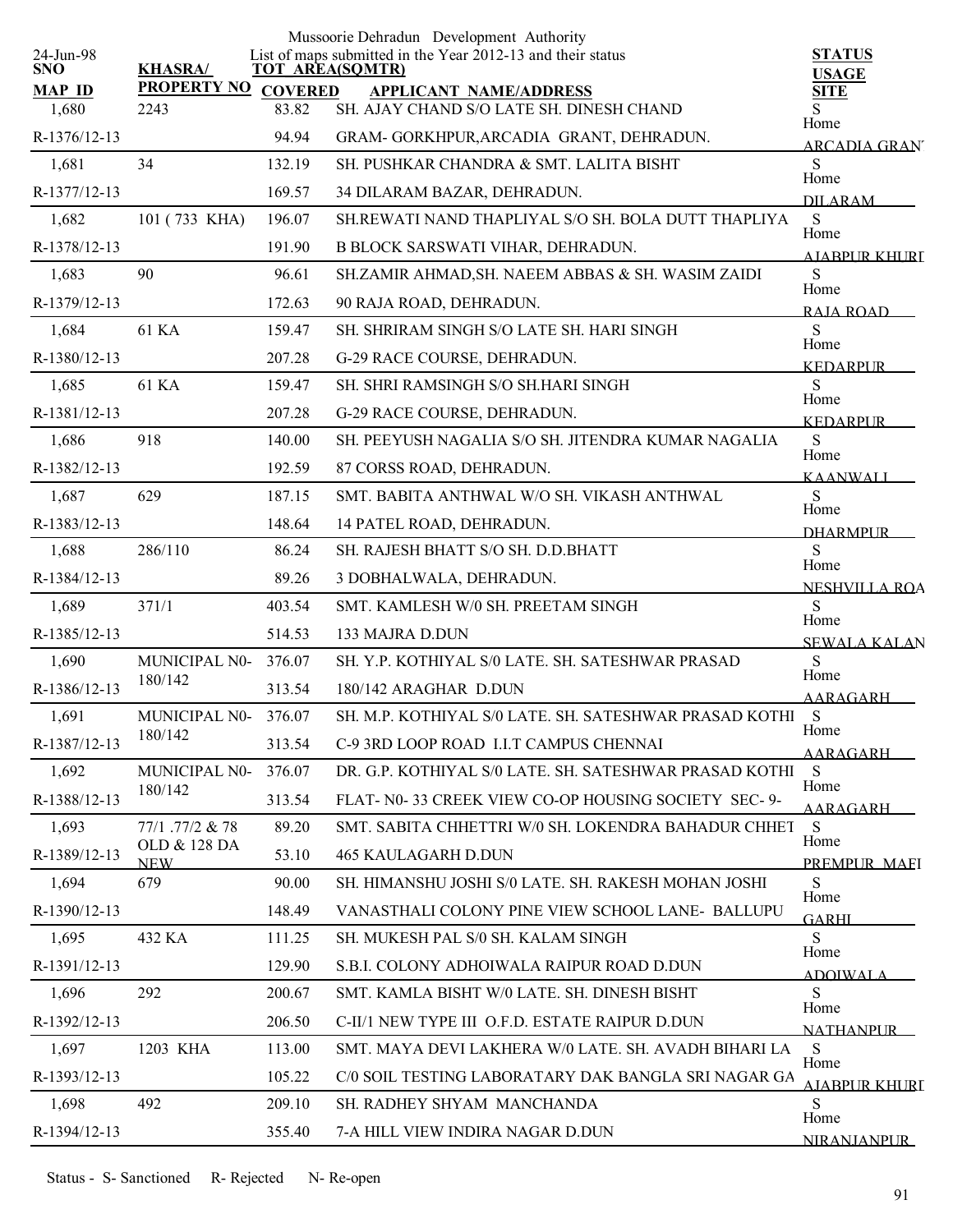| 24-Jun-98              |                           |                          | Mussoorie Dehradun Development Authority<br>List of maps submitted in the Year 2012-13 and their status | <b>STATUS</b>                |
|------------------------|---------------------------|--------------------------|---------------------------------------------------------------------------------------------------------|------------------------------|
| <b>SNO</b>             | <b>KHASRA/</b>            | <b>TOT AREA(SQMTR)</b>   |                                                                                                         | <b>USAGE</b>                 |
| <b>MAP ID</b><br>1,699 | <b>PROPERTY NO</b><br>833 | <b>COVERED</b><br>117.94 | <b>APPLICANT NAME/ADDRESS</b><br>SH. KRISHAN KUMAR S/0 SH. TIKA RAM                                     | <b>SITE</b><br>S.            |
| R-1395/12-13           |                           | 92.12                    | SUBHASH NAGAR NEAR O.B.C. BANK GRAPHIC ERA WALI GA                                                      | Home<br><b>BHARUWALA GR</b>  |
| 1,700                  | 808/1 & 1114              | 90.00                    | SMT. ANJALI TYAGI & SMT. MEENA TYAGI                                                                    | S                            |
| R-1396/12-13           | <b>CHA</b>                | 119.22                   | 808/1 SUBHASH NAGAR CLEMENT TOWN D.DUN                                                                  | Home<br><b>MAIRA</b>         |
| 1,701                  | 1086                      | 195.16                   | <b>SH. RAJESH SINGH CHAUHAN</b>                                                                         | S                            |
| R-1397/12-13           |                           | 168.98                   | GRAM AJABPUR DANDA P.O. NEHRU GRAM D.DUN                                                                | Home<br><b>AIABPUR KALAN</b> |
| 1,702                  | 263 KA & 114              | 209.00                   | SH. SURESH SAKLANI S/0 SH. S.P. SAKLANI                                                                 | S<br>Home                    |
| R-1398/12-13           | <b>OLD</b>                | 106.74                   | 20 DWARIKAPURI PURI G.M.S. ROAD D.DUN                                                                   | SEWALA KALAN                 |
| 1,703                  | 382 KA                    | 334.44                   | SH. SARASIJ MAJUMDER S/0 SH. C.R. MUJUMDER                                                              | S<br>Home                    |
| R-1399/12-13           |                           | 406.52                   | R-33 SECTOR X1 NOIDA U.P                                                                                | DHORAN KHAS                  |
| 1,704                  | 7 & 10 NEW                | 149.33                   | SMT. MAMTA W/0 SH. SANT PAL SINGH                                                                       | $\mathbf{R}$                 |
| R-1400/12-13           |                           | 243.39                   | NAI BASTI CHAMANPURI NIRANJANPUR D.DUN                                                                  | Home<br><b>MAJRA</b>         |
| 1,705                  | 470 GA & 486              | 246.10                   | SMT. PRATIMA STEPHEN W/0 SH. SANJEEV STEPHEN                                                            | S                            |
| R-1401/12-13           | <b>OLD</b>                | 257.11                   | 51/C BEHIND MOORRISON C.N.I. CHURCH RAJPUR ROAD D.DU                                                    | Home<br><b>DHORAN KHAS</b>   |
| 1,706                  | 290                       | 217.94                   | SH. RAKESH TALWAR S/O LATE SH. VISWANATH TALWAR                                                         | S                            |
| R-1402/12-13           |                           | 129.31                   | G-52 SURVEY STATE, HATHIBARKALA, DEHRADUN.                                                              | Home<br><b>IOHRI</b>         |
| 1,707                  | 766 MIN                   | 128.00                   | SH. ANURAG GUPTA S/O SH. SURESH KUMAR                                                                   | S<br>Home                    |
| R-1403/12-13           |                           | 147.70                   | 2 DISPENSARY ROAD, DEHRADUN.                                                                            | <b>NATHANPUR</b>             |
| 1,708                  | 160 KA                    | 188.20                   | SH. OM PRAKASH DUA & SH. GAUTAM DUA                                                                     | S<br>Home                    |
| R-1404/12-13           |                           | 169.74                   | NIMBUWALA GARHI, DEHRADUN.                                                                              | <b>KAULAGARH</b>             |
| 1,709                  | 263 K MI                  | 201.92                   | SH. RAKESH BELWAL S/O SH. RAJENDER PRASAD BELWAL                                                        | ${\bf S}$<br>Home            |
| R-1405/12-13           |                           | 207.40                   | 234 AJABPUR CHOWK, DEHRADUN.                                                                            | <b>NATHANPUR</b>             |
| 1,710                  | 897 & 1122                | 146.23                   | SH. JYOTI PRASAD NAUTIYAL S/O SH. S.N.NAUTIYAL                                                          | ${\bf S}$<br>Home            |
| R-1406/12-13           |                           | 135.71                   | LANE 4, PHASE-2, VIVEKANAND GRAM, DEHRADUN.                                                             | <b>NATHANPUR</b>             |
| 1,711                  | 381 TH                    | 329.00                   | SH. YOGESH SABBARWAL & SMT. INDU SABBARWAL                                                              | S                            |
| R-1407/12-13           |                           | 276.02                   | 79/1 D.L.ROAD, AMBEDKAR NAGAR, DEHRADUN.                                                                | Home<br>DHORAN KHAS          |
| 1,712                  | 1081                      | 211.80                   | SH. RAKASH KUMAR RATURI S/O SH. VACHISPATI RATURI                                                       | S                            |
| R-1408/12-13           |                           | 160.64                   | BANK COLONY, LANE -2, MOTHROWALA ROAD, DEHRADUN.                                                        | Home<br><b>NATHANPUR</b>     |
| 1,713                  | 354/3                     | 188.18                   | SH. INDER MOHAN VERMA S/0 SH. DEVI DUTT VERMA                                                           | S                            |
| R-1409/12-13           |                           | 208.20                   | 188 SAHARANPUR ROAD PATEL NAGAR D.DUN                                                                   | Home<br><b>ARCADIA GRAN</b>  |
| 1,714                  | 824                       | 458.00                   | DR. VINOD KUMAR GUPTA .SH. MANOJ KUMAR GUPTA & SH. L                                                    | - S                          |
| R-1410/12-13           |                           | 518.00                   | 106 MOTI BAZAR D.DUN                                                                                    | Home<br>DEHRA KHAS           |
| 1,715                  | 426                       | 133.82                   | SMT. NIRMALA DEVI W/0 SH. MADHO SINGH                                                                   | S                            |
| R-1411/12-13           |                           | 108.26                   | BADRISH COLONY DHARAMPUR DANDA P.0- NEHRU GRAM D                                                        | Home<br><u>KARGI GRANT</u>   |
| 1,716                  | 27                        | 100.38                   | SMT. LALITA RATURI W/0 SH. HEMWATI NANDAN RATURI                                                        | S                            |
| R-1412/12-13           |                           | 102.82                   | D-454 NEHRU COLONY D.DUN                                                                                | Home<br>AJABPUR KHURI        |
| 1,717                  | 22 CHA & 25/1             | 294.00                   | SH. MANOJ KUMAR SHARMA S/0 SH. K.P. SHARMA                                                              | S<br>Home                    |
| R-1413/12-13           | OLD                       | 151.98                   | MANDAKINI VIHAR SAHASTRA DHARA ROAD D.DUN                                                               | <b>BRAHAMA WAL</b>           |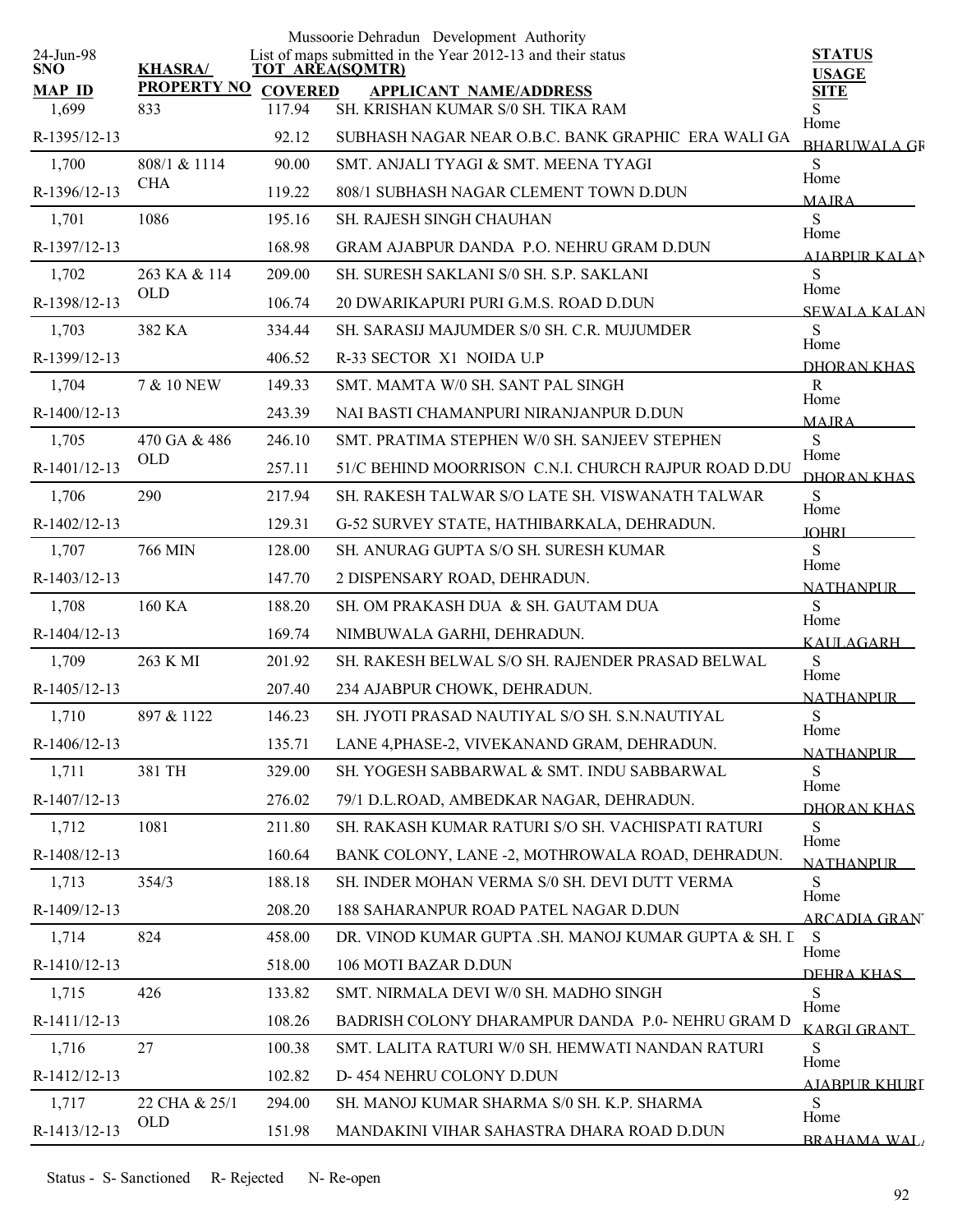|                         |                            |                        | Mussoorie Dehradun Development Authority                    |                               |
|-------------------------|----------------------------|------------------------|-------------------------------------------------------------|-------------------------------|
| 24-Jun-98<br><b>SNO</b> | <b>KHASRA/</b>             | <b>TOT AREA(SQMTR)</b> | List of maps submitted in the Year 2012-13 and their status | <b>STATUS</b><br><b>USAGE</b> |
| <b>MAP ID</b>           | <b>PROPERTY NO</b>         | <b>COVERED</b>         | <b>APPLICANT NAME/ADDRESS</b>                               | <b>SITE</b>                   |
| 1,718                   | 117 & 48 OLD               | 88.60                  | SMT. POOJA RATURI W/0 SH. PRADEEP RATURI                    | S.<br>Home                    |
| R-1414/12-13            |                            | 103.00                 | STREET N0-04 SHASTRI NAGAR HARIDWAR ROAD D.DUN              | <b>CHAK AJABPUR I</b>         |
| 1,719                   | 940                        | 384.00                 | SH.C.M. BHATT S/0 SH. MAHA NAND BHATT                       | S<br>Home                     |
| R-1415/12-13            |                            | 245.69                 | 34 TRAVER ROAD F.R.I. D.DUN                                 | AIABPUR KALAN                 |
| 1,720                   | 28-A (NEW-4)               | 445.50                 | SH. JITENDERJIT SINGH OBEROI S*/O LATE SH. JAGJIT SINGH C   | S<br>Home                     |
| R-1416/12-13            | BLOCK-2)<br><b>RISPANA</b> | 318.00                 | 28-A RISPANA ROAD, DEHRADUN.                                | D.L.ROAD                      |
| 1,721                   | 978                        | 260.96                 | SH. BHUMI PRASADS/O SH. HARI PRASAD                         | S<br>Home                     |
| R-1417/12-13            |                            | 263.37                 | 1- TURNER ROAD. P.O- CLEMENT TOWN, DEHRADUN.                | <b>SEWALA KALAN</b>           |
| 1,722                   | <b>108 KHA</b>             | 104.04                 | KM. NEHA VERMA D/OSH. SOM PRAMASH VERMA                     | S<br>Home                     |
| R-1418/12-13            |                            | 128.22                 | NIRANJANPUR, CHAKKITOLA, GMS ROAD, DEHRADUN.                | <b>MEHUWALA MA</b>            |
| 1,723                   | <b>108 KHA</b>             | 118.91                 | <b>SH.SOM PRAKASH VERMA</b>                                 | ${\bf S}$<br>Home             |
| R-1419/12-13            |                            | 132.98                 | NIRANJANPUR, CHAKKITOLA, GMS ROAD, DEHRADUN.                | <b>MEHUWALA MA</b>            |
| 1,724                   | 1200 (PLOTT                | 358.00                 | SH. G.S.JAIN S/O SH. M.C.JAIN                               | S<br>Home                     |
| R-1420/12-13            | $NO-69$                    | 333.54                 | 69 KANWALI DEHRADUN.                                        | <b>KAANWALI</b>               |
| 1,725                   | 125                        | 229.46                 | SH. CHANDER SINGH NIKHURPA                                  | S<br>Home                     |
| R-1421/12-13            |                            | 210.82                 | B-12/1 ONGC COLONY DEHRADUN.                                | SUDHOWAL A                    |
| 1,726                   | 145 KHA                    | 153.53                 | SH. VINOD KUMAR GURUNG                                      | S                             |
| R-1422/12-13            |                            | 154.20                 | 119 PREMPUR MAFI, KAULAGARH, DEHRADUN.                      | Home<br>PREMPLIR MAEI         |
| 1,727                   | 225 & 226 KHA              | 264.09                 | SH. AVNISH KUMAR TOUNK S/O SH.ASHOK KUMAR                   | S                             |
| R-1423/12-13            |                            | 222.08                 | 675 ARYA NAGAR, JWALAPUR, HARIDWAR.                         | Home<br><b>JOHRI</b>          |
| 1,728                   | 403                        | 153.98                 | SH. RANJEET SINGH S/O SH. PRATAP SINGH                      | S                             |
| R-1424/12-13            |                            | 190.97                 | C-7 SURI CHOWK, RACE COURSE, DEHRADUN.                      | Home<br><b>BADRIPUR</b>       |
| 1,729                   | 675 M                      | 180.20                 | SH. TRILOK SINGH RANA                                       | ${\bf S}$                     |
| R-1425/12-13            |                            | 152.14                 | OGAL, CLEMENT TOWN, DEHRADUN.                               | Home<br><b>MAIRA</b>          |
| 1,730                   | 1020 KA                    | 116.12                 | SH. MANISHJAIN & DR. BHARAT SABHARWAL                       | S                             |
| R-1426/12-13            |                            | 114.68                 | 4 A RACE COURSE, DEHRADUN.                                  | Home<br><b>JAKHAN</b>         |
| 1,731                   | 83/83                      | 572.12                 | SH. PRAMOD KUMAR, SH. HARI OM & SH.OMKAR SINGH TYAG         | S                             |
| R-1427/12-13            |                            | 316.68                 | 41-D SEWAK ASHRAM ROAD, DEHRADUN.                           | Home<br><b>SEWAK ASHRAN</b>   |
| 1,732                   | 642 KA                     | 125.40                 | SH. PRANAV GILHOTRA S/OSH. MURESH CHANDER GILHOTRA          | S                             |
| R-1428/12-13            |                            | 215.12                 | G.M.S. ROAD DEHRADUN.                                       | Home<br>DEHRA KHAS            |
| 1,733                   | 917 M                      | 378.85                 | SMT. SHAKUNTALA W/O SH. DALBIR SINGH TARIYAL                | S                             |
| R-1429/12-13            |                            | 328.42                 | 128 ASHOK VIHAR, AJABPUR KALAN, D.DUN.                      | Home<br>AIABPUR KALAN         |
| 1,734                   | 73 (236 KA)                | 240.70                 | SH.INDER MOHAN RATURI                                       | S                             |
| R-1430/12-13            |                            | 123.84                 | COMMISSINOR OFFICE, PAURI                                   | Home                          |
| 1,735                   | 6/7/1                      | 83.40                  | SH. NAVEEN TOMAR S/O SH. J. S. TOMAR                        | <b>MOTHRAWALA</b><br>S        |
| R-1431/12-13            | $(NEW-1183)$               | 102.04                 | 41 NEHRU ROAD, SUBHASHNAGAR, DEHRADUN.                      | Home                          |
| 1,736                   | 1383                       | 100.00                 | SH. DEEPAK BHASIN S/O SH. C.L.BHASIN                        | <b>MAIRA</b><br>S             |
| R-1432/12-13            |                            | 127.79                 | 4/4 MOHINI ROAD, DEHRADUN.                                  | Home                          |
|                         |                            |                        |                                                             | <b>KAANWALI</b>               |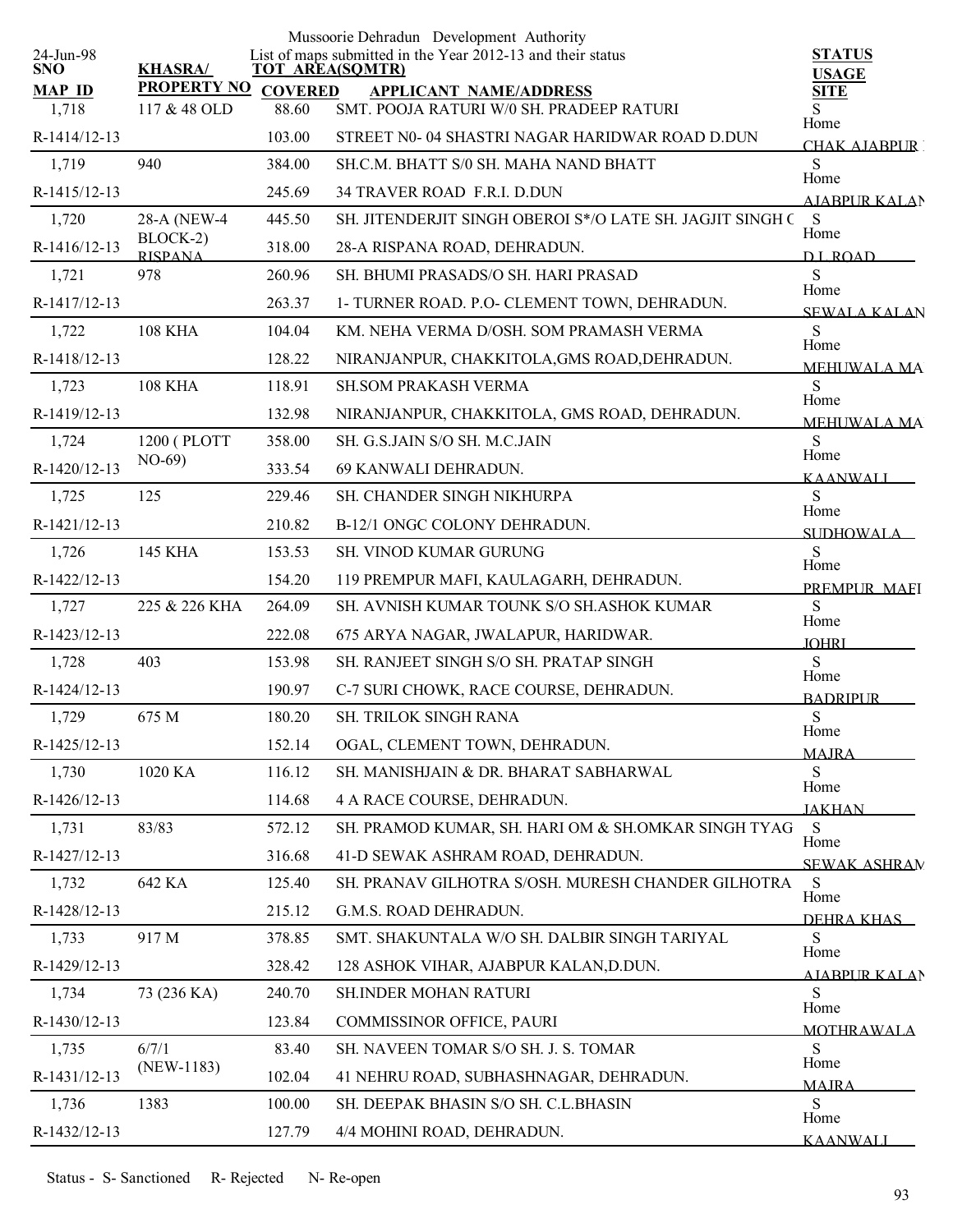| 24-Jun-98              |                               |        | Mussoorie Dehradun Development Authority<br>List of maps submitted in the Year 2012-13 and their status | <b>STATUS</b>                     |
|------------------------|-------------------------------|--------|---------------------------------------------------------------------------------------------------------|-----------------------------------|
| <b>SNO</b>             | <b>KHASRA/</b>                |        | <b>TOT AREA(SQMTR)</b>                                                                                  | <b>USAGE</b>                      |
| <b>MAP ID</b><br>1,737 | PROPERTY NO COVERED<br>200 XA | 120.00 | <b>APPLICANT NAME/ADDRESS</b><br>SMT. SUDHA CHHETRIW/O SH. UMAPATI                                      | <b>SITE</b><br>S                  |
| R-1433/12-13           |                               | 143.90 |                                                                                                         | Home                              |
|                        |                               |        | 167 AMBEDKAR MARG, KAULAGARH, DEHRADUN.                                                                 | CHAI BAGH KAU                     |
| 1,738                  | 483 DAN                       | 100.37 | SH. SARITA JAYASWAL W/O SH. PAWAN KUMAR                                                                 | S<br>Home                         |
| R-1434/12-13           |                               | 87.65  | A-58 M.D.D.A COLONY, CHANDER ROAD, DEHRADUN.                                                            | DHORAN KHAS                       |
| 1,739                  | 543 SA & 995<br><b>MIN</b>    | 188.32 | SMT. GURMALA & SH. ANIL KUMAR & SH. SANDEEP JAIN                                                        | S<br>Home                         |
| R-1435/12-13           |                               | 171.96 | 91 UPPAL TOWER, DHORAN KHAS, DEHRADUN.                                                                  | DAK PATTI                         |
| 1,740                  | 354 & 355                     | 154.21 | SH. MOHINDER SACHDEV & SMT MONIKA SACHDEV                                                               | S<br>Home                         |
| R-1436/12-13           |                               | 259.64 | 17/40 PUNJABI BAG, WEST NEW DELHI-26                                                                    | <b>JAKHAN</b>                     |
| 1,741                  | 1526/1                        | 104.55 | SH. LALIT THAREGA & SH. JITENDRA THAREGA                                                                | S<br>Home                         |
| R-1437/12-13           |                               | 128.70 | 6/23/10 PREM NAGAR, DEHRADUN.                                                                           | <b>KAANWALI</b>                   |
| 1,742                  | 483 DA                        | 100.37 | <b>SH. PAWAN JAYASWAL</b>                                                                               | S<br>Home                         |
| R-1438/12-13           |                               | 109.10 | A-58 HIG, M.D.D.A. COLONY, CHANDER ROAD, DEHRADUN.                                                      | <b>DHORAN KHAS</b>                |
| 1,743                  | 116/202                       | 115.87 | SMT. KIRAN ANAND W/O SH. RAJ KUMAR ANAND                                                                | S<br>Home                         |
| R-1439/12-13           |                               | 108.20 | 202 KHURBURA DEHRADUN.                                                                                  | <b>KHARARWALA</b>                 |
| 1,744                  | 113 (8 KHA)                   | 109.00 | SH. PRADEEP RANA S/O LATE SH. R.K.RANA                                                                  | S                                 |
| R-1440/12-13           |                               | 152.70 | 139/1 JAKHAN RAJPUR ROAD, DEHRADUN.                                                                     | Home<br><b>KANDOLI</b>            |
| 1,745                  | 646 MIN                       | 99.38  | SH. RAJENDRA SINGH & SH. RAJKUMAR                                                                       | S                                 |
| R-1441/12-13           |                               | 104.70 | AJAD COLONY, BY PASS ROAD, MAJRA, DEHRADUN.                                                             | Home<br><b>MAJRA</b>              |
| 1,746                  | 112/4 M                       | 180.00 | SH. MAN MOHAN LAMBA & SMT ANU LAMBA                                                                     | S                                 |
| R-1442/12-13           |                               | 94.47  | R/O GANGA VIHAR COLONY, DEHRADUN.                                                                       | Home<br><b>IDDIWALA KAR</b>       |
| 1,747                  | 989/661                       | 479.36 | SH. B.P.KAITHAL S/O SH. M.R. KAITHAL                                                                    | S                                 |
| R-1443/12-13           |                               | 287.55 | 47 VIJAY PARK, DEHRADUN.                                                                                | Home                              |
| 1,748                  | 3 & 10 (2 JA &                | 199.34 | SH. HARSHMANI KUDIYAL & SMT. URMILA KUDIYAL                                                             | <b>BALLUPUR ROAI</b><br>${\bf S}$ |
| R-1444/12-13           | 18                            | 194.13 | LANE NO-3 SHASTRI NAGAR, DEHRADUN.                                                                      | Home                              |
| 1,749                  | 184 M (95 KHA)                | 187.71 | SMT.MEENAKSHI BENJWAL W/O SH. AKHILESH BENJWAL                                                          | AJABPUR KHURI<br>S.               |
| R-1445/12-13           |                               | 175.94 | SHASTRI NAGAR, HARIDWAR ROAD, DEHRADUN.                                                                 | Home                              |
| 1,750                  | 58                            | 150.56 | SMT. RAJNIDEVI BISHT W/O SH. CHANDRA MOHAN SINGH BI                                                     | AJABPUR KHURI<br>S                |
| R-1446/12-13           |                               | 134.85 | 158/2 LAL GATE, 6TH GARWAL CANTT AREA, DEHRADUN.                                                        | Home                              |
| 1,751                  | <b>420 KHA</b>                | 178.40 | <b>SH. SANJEEV KUMAR TYAGI</b>                                                                          | <b>CHIDOWALI</b><br>S             |
| R-1447/12-13           |                               | 294.35 | 181 INDRAPURAM, G.M.S ROAD, DEHRADUN.                                                                   | Home                              |
| 1,752                  | 1496                          | 146.50 | SH. PRATAP SINGH CHAUHAN                                                                                | SUDHOWAL A<br>S                   |
| R-1448/12-13           |                               | 149.00 | DRONPURI, G.M.S.ROAD, KANWALI, D.DUN                                                                    | Home                              |
| 1,753                  | 1500                          | 226.40 | SMT.RAMESHWARI DABRALW/0 SH. BHAGWATI PRASAD DAB                                                        | <b>KAANWALI</b><br>S              |
|                        |                               |        | SHAMBAVI LOK G.M.S. ROAD KANWALI D.DUN                                                                  | Home                              |
| R-1449/12-13           | 123                           | 228.06 |                                                                                                         | <b>KAANWALI</b><br>S              |
| 1,754                  |                               | 303.41 | SH. PARAM SINGH CHAUHAN S/0 SH. GAJAY SIMNGH CHAUHA                                                     | Home                              |
| R-1450/12-13           |                               | 449.81 | <b>GRAM PANDITWARI D.DUN</b>                                                                            | <b>PANDITWARI</b>                 |
| 1,755                  | 819                           | 225.00 | SMT. VINEETA MASSEY W/0 SH. RAJESH JOHN MASSEY                                                          | S<br>Home                         |
| R-1451/12-13           |                               | 180.93 | P-III/32 YAMUNA COLONY D.DUN                                                                            | <b>IHAIRA</b>                     |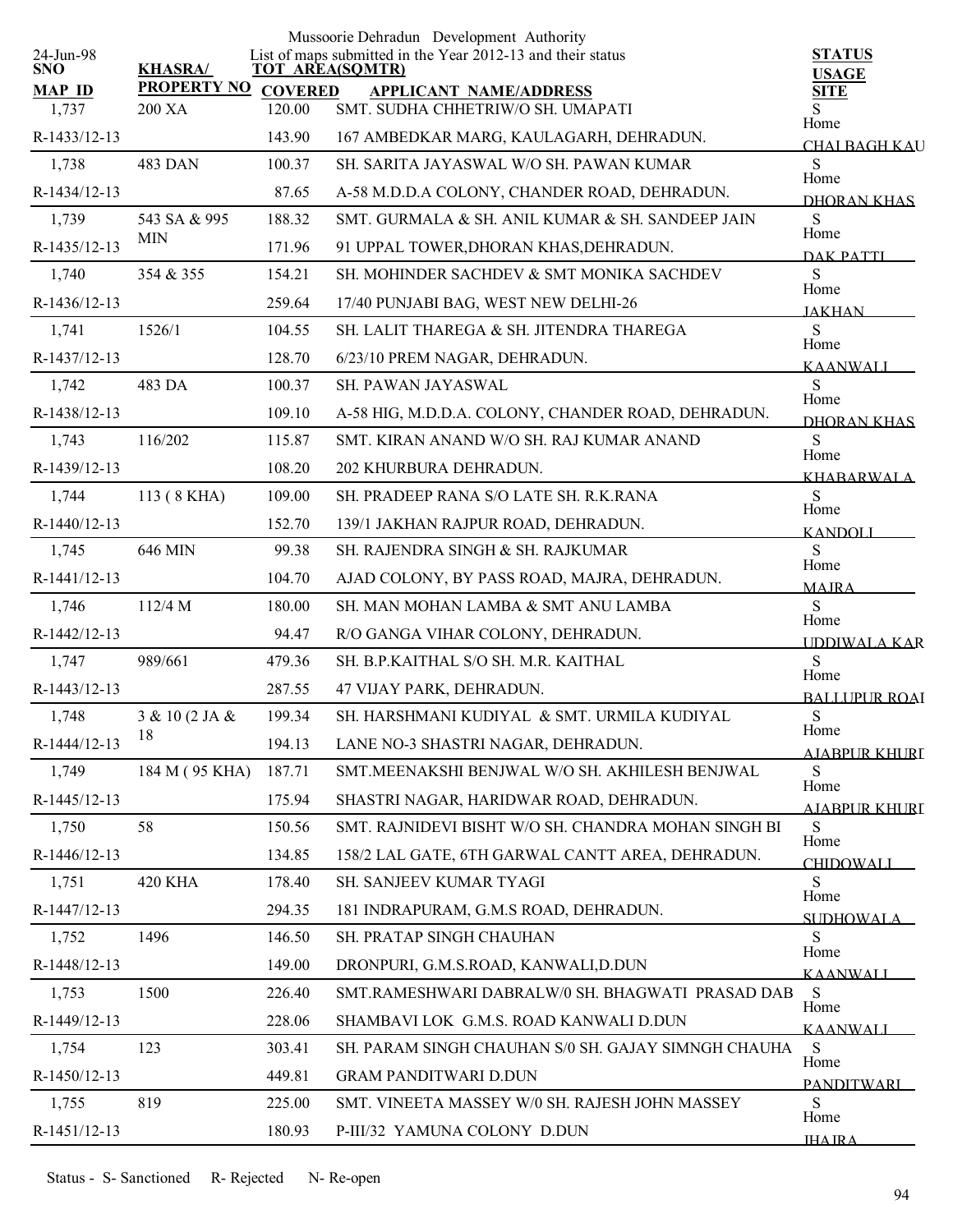|                         |                     |        | Mussoorie Dehradun Development Authority                                              |                                     |
|-------------------------|---------------------|--------|---------------------------------------------------------------------------------------|-------------------------------------|
| 24-Jun-98<br><b>SNO</b> | <b>KHASRA/</b>      |        | List of maps submitted in the Year 2012-13 and their status<br><b>TOT AREA(SQMTR)</b> | <b>STATUS</b><br><b>USAGE</b>       |
| <b>MAP ID</b>           | PROPERTY NO COVERED |        | <b>APPLICANT NAME/ADDRESS</b>                                                         | <b>SITE</b>                         |
| 1,756                   | 1187                | 89.21  | SH. KUNAL CHOPRA S/0 LATE. SH. PRAVEEN CHOPRA                                         | Home                                |
| R-1452/12-13            |                     | 94.61  | 10/2 ASHIRWAD ENCLAVE CHAKRATA ROAD D.DUN                                             | <b>KAANWALI</b>                     |
| 1,757                   | 21                  | 125.46 | SH. CHAWLA RAM S/0 SH. RAVATA JI                                                      | S<br>Home                           |
| R-1453/12-13            |                     | 111.59 | 84/1 MITRA LOK COLONY BALLUPUR ROAD D.DUN                                             | <b>CHUKKHUWALA</b>                  |
| 1,758                   | 721                 | 222.95 | SH. SURENDRA LAL S/0 SH. FATEH LAL                                                    | S<br>Home                           |
| R-1454/12-13            |                     | 199.21 | 60 HILL VIEW COLONY INDRA NAGAR D.DUN                                                 | <b>MAIRA</b>                        |
| 1,759                   | 305                 | 188.40 | SMT. KAMLESH DEVI W/0 SH. SURESH CHAND                                                | S<br>Home                           |
| R-1455/12-13            |                     | 170.30 | A-57 NEHRU COLONY HATHI BARKALAN D.DUN                                                | <b>NATHANPLIR</b>                   |
| 1,760                   | 1034                | 174.30 | SMT. MANJU RAWAT W/0 SH. SUMAN SINGH RAWAT                                            | S                                   |
| R-1456/12-13            |                     | 175.36 | <b>43 RAJIV NAGAR D.DUN</b>                                                           | Home<br>AIABPUR KALAN               |
| 1,761                   | 684 DA              | 91.54  | SMT. SHALU TOMAR W/0 SH. LAKSHYA TOMAR                                                | <sub>S</sub>                        |
| R-1457/12-13            |                     | 144.89 | 88- THDC COLONY DEHRA KHAS D.DUN                                                      | Home<br>DEHRA KHAS                  |
| 1,762                   | 684 DA              | 92.42  | SMT. RENU SINGH CHAUDHARY & SMT. SHALU TOMAR                                          | S                                   |
| R-1458/12-13            |                     | 143.96 | 89 THDC COLONY DEHRA KHAS D.DUN                                                       | Home<br>DEHRA KHAS                  |
| 1,763                   | 35 OLD & 460        | 306.86 | SH. ASHWANI KUMAR SACHDEVA S/0 SH. HARBANS LAL SACH                                   | <sub>S</sub>                        |
| R-1459/12-13            | <b>NEW</b>          | 270.29 | 341/1 SIRMOUR MARG KISHAN NAGAR D.DUN                                                 | Home<br><b>CHAI BAGH KAU</b>        |
| 1,764                   | 10 & 5 OLD          | 162.48 | SH. RAJEEV KUMAR TANEJA & SMT. SEEMA TANEJA                                           | S                                   |
| $R-1460/12-13$          |                     | 263.54 | 37/D OPP- POLICE LINE GATE RACE COURSE D.DUN                                          | Home                                |
| 1,765                   | 123/3               | 138.23 | SH. NARENDRA KUMAR S/0 LATE. SH. ATTAR SINGH                                          | <b>CHANDER NAGA</b><br>S            |
| $R-1461/12-13$          |                     | 91.82  | 96 BHOOR GAON LINE- I PHASE-II P.0- PREM NAGAR D.DUN                                  | Home                                |
| 1,766                   | 70(761)             | 456.70 | SH. SHAILENDRA TOPAL S/O SH. DAYAL SINGH TOPAL                                        | <b>GUIRADA MANS</b><br>S            |
| R-1462/12-13            |                     | 544.50 | SARSWATI VIHAR, AJABPUR KHURD, DEHRADUN.                                              | Home                                |
| 1,767                   | 941 KA              | 220.00 | SH. SHAKTI PRAKASH UNIYAL                                                             | <b>AJABPUR KHURL</b><br>${\bf S}$   |
| R-1463/12-13            |                     | 213.95 | ALAKNANDA ENCLAVE, NATHANPUR, D.DUN                                                   | Home                                |
| 1,768                   | 330 KA              | 104.04 | SMT. BEENA AGGARWAL & SH. AJAY AGGARWAL                                               | <b>NATHANPUR</b><br>S               |
| R-1464/12-13            |                     | 110.72 | I-195 NEHRU COLONY D.DUN                                                              | Home                                |
| 1,769                   | 230/2               | 94.76  | SH. BINDESHWARI SINGH S/0 LATE. SH. BALI RAM SINGH                                    | <b>AJABPUR KHURI</b><br>S           |
| R-1465/12-13            |                     | 70.73  | GRAM VIJAYPUR HATHIBARKALAN D.DUN                                                     | Home                                |
| 1,770                   | PLOT-N0-279         | 697.50 | SH. YASHPAL SINGH NEGI S/0 SH.G.S.NEGI                                                | <b>VIJAYPUR HATH</b><br>S           |
| R-1466/12-13            |                     | 253.69 | 26/24 VIVEK VIHAR POCKET -3 G.M.S. ROAD D.DUN                                         | Home                                |
| 1,771                   | 634                 | 83.61  | SMT. PUSHPA SAHDEV W/O SH. KULDEEP SAHDEV                                             | <b>VASANT VIHAR</b><br>S            |
| R-1467/12-13            |                     | 105.28 | RON VATIKA, GUJRARA, SAHASTRADHARA ROADD.DUN.                                         | Home                                |
| 1,772                   | 283                 | 221.65 | SH. VINOD KUMAR & SMT. SUNITA PANWAR                                                  | TARLA NAGAL<br>S                    |
| R-1468/12-13            |                     | 211.14 | 21 SHIMLA ENCLAVE WEST, DEHRADUN.                                                     | Home                                |
| 1,773                   | 568                 | 185.26 | SMT. GEETA BADONI W/O SH. RAKESH BADONI                                               | <b>SEWALA KALAN</b><br><sub>S</sub> |
| R-1469/12-13            |                     | 196.22 | BADONI GENERAL STORE, SHASTRI NAGAR, DEHRADUN.                                        | Home                                |
| 1,774                   | 480 & 483 (248)     | 150.50 | SMT. PREMA NEGI                                                                       | <b>CHAK DHARAMI</b><br>S            |
| R-1470/12-13            | KA)                 | 132.59 | 159 AJABPUR KALAN, MATA MANDIR ROAD, D.DUN.                                           | Home                                |
|                         |                     |        |                                                                                       | <b>AJARPUR KALAN</b>                |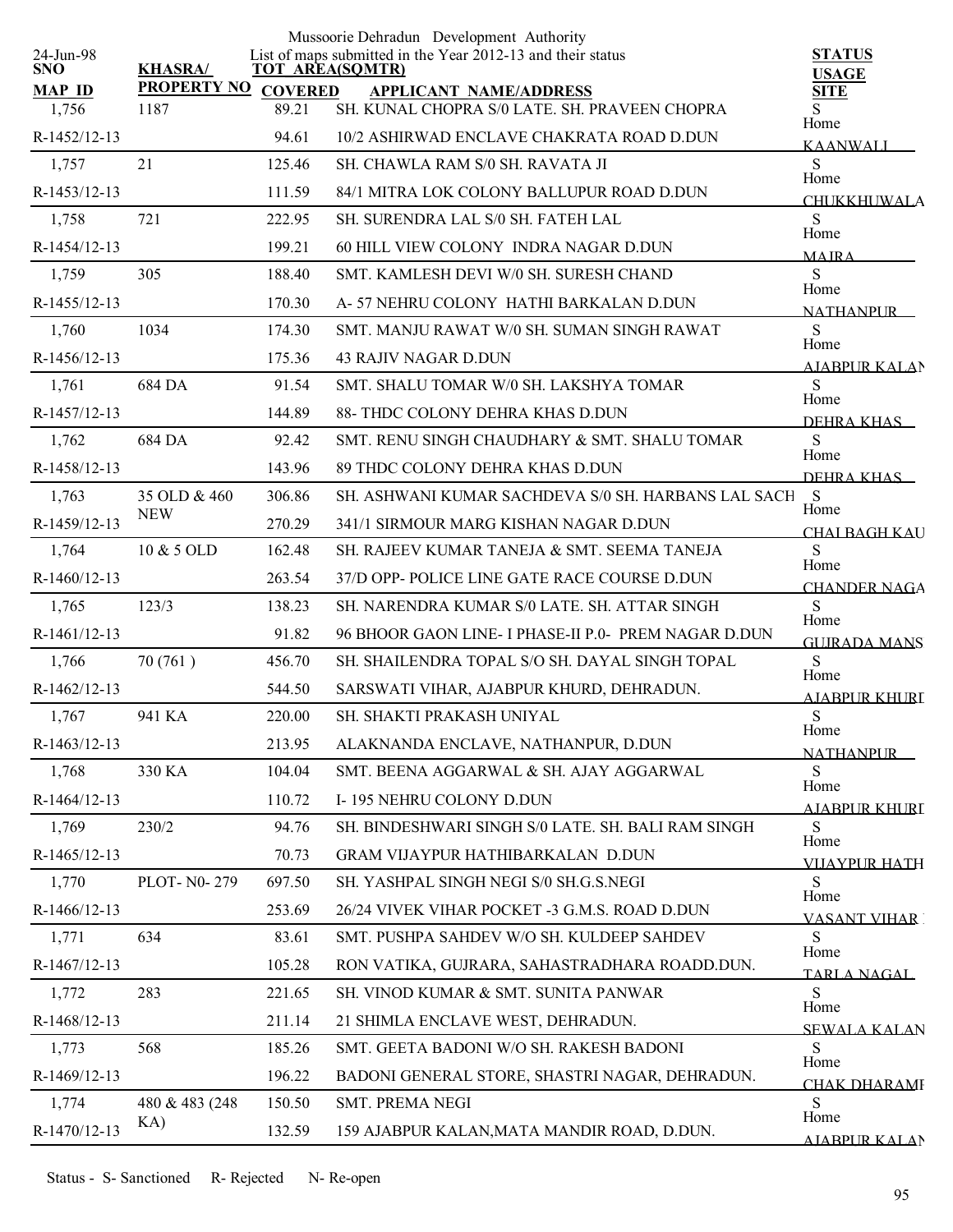|                         |                    |                | Mussoorie Dehradun Development Authority                                              |                               |
|-------------------------|--------------------|----------------|---------------------------------------------------------------------------------------|-------------------------------|
| 24-Jun-98<br><b>SNO</b> | <b>KHASRA/</b>     |                | List of maps submitted in the Year 2012-13 and their status<br><b>TOT AREA(SQMTR)</b> | <b>STATUS</b><br><b>USAGE</b> |
| <b>MAP ID</b>           | <b>PROPERTY NO</b> | <b>COVERED</b> | <b>APPLICANT NAME/ADDRESS</b>                                                         | <b>SITE</b>                   |
| 1,775                   | 107                | 240.33         | SH. ANUPTRIPATHI, SH. ALOK TRIPATHI, SMT USHA TRIPATHI                                | S.<br>Home                    |
| R-1471/12-13            |                    | 207.70         | 107 CHAUDHARY BIHARI LAL MARG, DEHRADUN.                                              | <b>CHOUDHARY BII</b>          |
| 1,776                   | 61 KA              | 159.47         | SH. SHRI RAM SINGH S/O SH. HARI SINGH                                                 | S<br>Home                     |
| R-1472/12-13            |                    | 207.28         | G-29 RACE COURSE, DEHRADUN.                                                           | <b>KEDARPUR</b>               |
| 1,777                   | 22/1 (15 KH)       | 246.08         | <b>SMT. SUNITA KAPOOR</b>                                                             | S<br>Home                     |
| R-1473/12-13            |                    | 163.28         | BRAHMANWALA DEHRADUN.                                                                 | <b>BAAMANWALA</b>             |
| 1,778                   | 1825 GA            | 110.00         | SH. RANDHIR SINGH BISHT S/O LATE SH. BHIM SINGH BISHT                                 | S<br>Home                     |
| R-1474/12-13            |                    | 129.86         | RANI POKHRI, DEHRADUN.                                                                | <b>AIABPURKALAN</b>           |
| 1,779                   | 1024 (1825 GA)     | 110.00         | SH. MUKESH BISHT , SH. SURESH BISHT & SMT CHAMNI DEVI                                 | S<br>Home                     |
| R-1475/12-13            |                    | 88.24          | RANI POKHRI, DEHRADUN.                                                                | <b>AIABPUR KALAN</b>          |
| 1,780                   | 200B               | 325.52         | SH.GHANSHYAM DASS S/O SH. SUKHI SINGH                                                 | S                             |
| R-1476/12-13            | (204/200/2)        | 310.88         | 9 AMBEDKAR COLONY, DEHRADUN.                                                          | Home<br>D.L.ROAD              |
| 1,781                   | 1101 (1850)        | 234.13         | SH. BHARAT SINGH RAWAT S/O SH. RAGHUBIR SINGH RAWAT                                   | S                             |
| R-1477/12-13            | GHA)               | 206.87         | SHANTI VIHAR ,AJABPUR KALA, DEHRADUN.                                                 | Home<br><b>AIABPUR KALAN</b>  |
| 1,782                   | 309,310,311 (      | 137.17         | SMT. NISHA THAKUR W/O SH. RAJEEV THAKUR                                               | S                             |
| R-1478/12-13            | $26-B$ )           | 204.39         | 2/2 LUXMI ROAD, DEHRADUN.                                                             | Home<br><b>MOHINI ROAD</b>    |
| 1,783                   | <b>36 KHA</b>      | 122.70         | SMT. SANGEETA GUPTA W/O SH. ATUL KUMAR GUPTA                                          | S                             |
| R-1479/12-13            |                    | 93.96          | 21/65 E.C.ROAD, DEHRADUN.                                                             | Home<br><b>AAMWALA TARI</b>   |
| 1,784                   | 1208               | 276.00         | SMT.CHITRA KHENDELWAL                                                                 | S                             |
| R-1480/12-13            |                    | 310.37         | 115 A LANE NO-1, ASHWANI ENCLAVE, SHIMLA BY PASS, D.DU                                | Home<br>KAANWALI              |
| 1,785                   | 119 KA             | 157.11         | SH. ANIL PRAKASH S/O SH. JAYWANT SINGH                                                | S                             |
| R-1481/12-13            |                    | 164.86         | VILL-DANDA KHUDANEWALA, DEHRADUN.                                                     | Home<br>DHORAN KHAS           |
| 1,786                   | 382 F              | 157.00         | SMT. RANJU SINGH W/0 SH. SUDHIR SINGH                                                 | S                             |
| R-1482/12-13            |                    | 189.76         | 127 INF. BN. (TF) APO GARHI CANTT D.DUN                                               | Home<br><u>KOHLI IPANI – </u> |
| 1,787                   | 123                | 137.25         | SMT. SUNITA GARG W/0 SH. SUSHIL KUMAR                                                 | S.                            |
| R-1483/12-13            |                    | 152.05         | <b>18 PARK ROAD D.DUN</b>                                                             | Home<br><b>SEWALA KALAN</b>   |
| 1,788                   | 62/3               | 113.20         | SMT. GOMA THAPA W/0 SH. TIKA RAM                                                      | S.                            |
| R-1484/12-13            |                    | 128.84         | 119 NAYA GAON VIJAY PUR HATHIBARKALAN D.DUN                                           | Home<br><b>VIIAYPUR HATH</b>  |
| 1,789                   | PROP-N0-           | 141.30         | SH. JITENDER KAPOOR & SH. SUNIL SHARMA                                                | N                             |
| R-1485/12-13            | 111/68/1           | 210.14         | <b>14 MOHINI ROAD D.DUN</b>                                                           | Home<br><b>DHARMPLIR</b>      |
| 1,790                   | PROP-NO-           | 141.30         | SH. JITENDER KAPOOR & SH. SUNIL SHARMA                                                | S                             |
| R-1485/12-13-           | 111/68/1           | 210.14         | 14 MOHINI ROAD D.DUN                                                                  | Home<br><b>DHARMPLIR</b>      |
| 1,791                   | 1554               | 111.53         | SH. DALJEET SINGH .SH.RAJENDRA KUMAR & SH. MAN MOHA                                   | S                             |
| R-1486/12-13            |                    | 143.00         | H. N0- 2 ALAKNANDA ENCLAVE G.M.S. ROAD D.DUN                                          | Home<br><b>KAANWALI</b>       |
| 1,792                   | 1020 KHA           | 194.67         | SH. GIRISH BABU GAUR URF GIRISH KUMAR S/0 SH. KHUSHAL                                 | S                             |
| R-1487/12-13            |                    | 217.10         | C/0 SH. S.S. ASWAL NEAR RANA S.T.D. BADRISH COLONY DHA                                | Home                          |
| 1,793                   | 932 KHA            | 188.00         | SMT. NEERA NEGI W/O SH. PRADEEP NEGI                                                  | DEHRA KHAS<br>S               |
| R-1488/12-13            |                    | 182.52         | C/O SH. PRADEEP NEGI, S.H.O POLICE CHOWKI I.S.B.T. DEHRAI                             | Home                          |
|                         |                    |                |                                                                                       | <b>NATHANPLIR</b>             |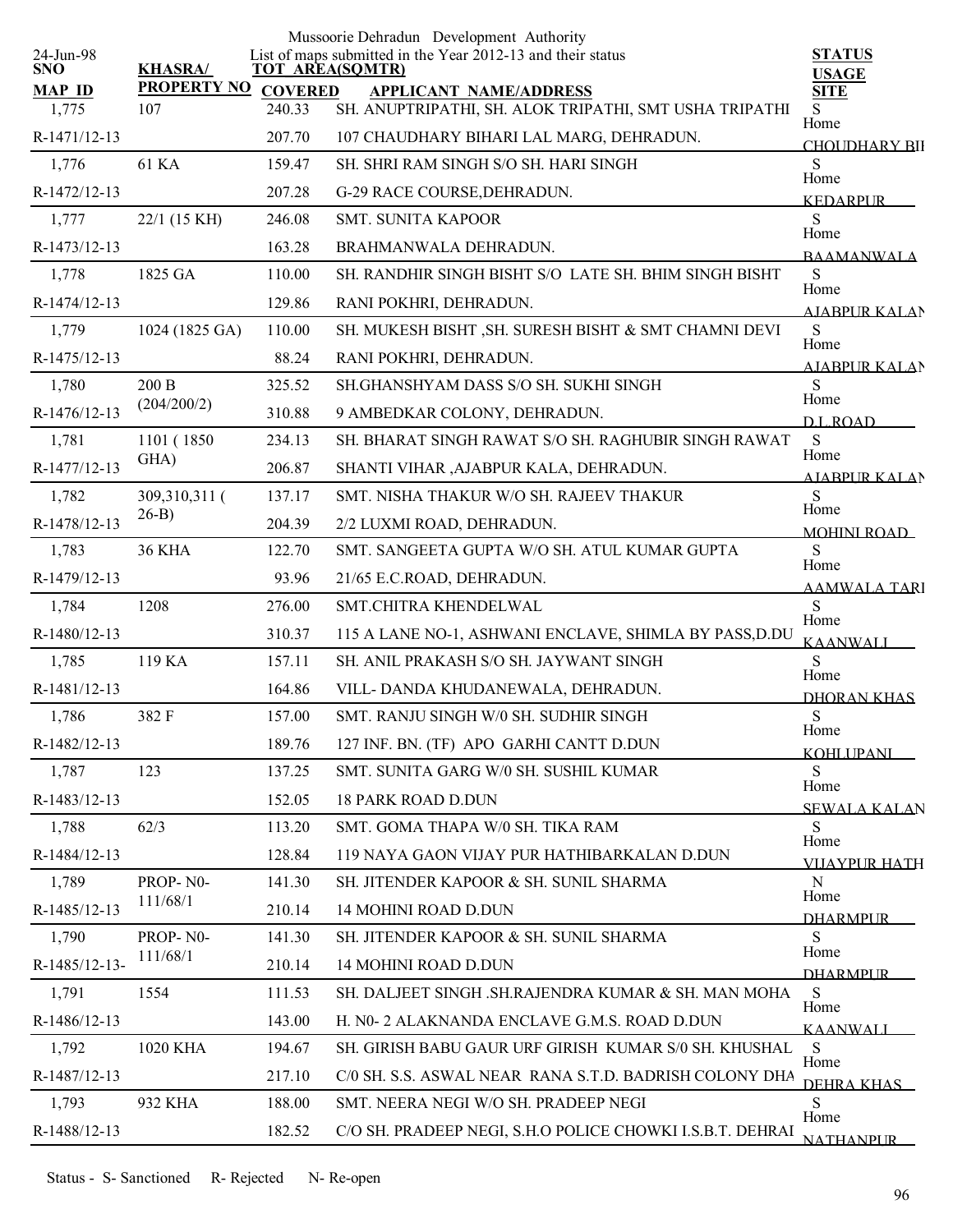|                         |                                  |                        | Mussoorie Dehradun Development Authority                    |                               |
|-------------------------|----------------------------------|------------------------|-------------------------------------------------------------|-------------------------------|
| 24-Jun-98<br><b>SNO</b> | <b>KHASRA/</b>                   | <b>TOT AREA(SQMTR)</b> | List of maps submitted in the Year 2012-13 and their status | <b>STATUS</b><br><b>USAGE</b> |
| <b>MAP ID</b>           | <b>PROPERTY NO</b>               | <b>COVERED</b>         | <b>APPLICANT NAME/ADDRESS</b>                               | <b>SITE</b>                   |
| 1,794                   | 686 DA                           | 201.66                 | SMT. SEEMA SHARMA W/O SH. SUNIL SHARMA                      | S<br>Home                     |
| R-1489/12-13            |                                  | 318.74                 | 2 BALLUPUR ROAD, DEHRADUN.                                  | DEHRA KHAS                    |
| 1,795                   | 346                              | 83.61                  | SMT. MANISHA TIWARI W/0 SH. SUNIL TIWARI                    | S<br>Home                     |
| R-1490/12-13            |                                  | 111.97                 | C/0 M.D.D.A COLONY KEDAR PURAM D.DUN                        | <b>KEDARPUR</b>               |
| 1,796                   | 4 TO 30 . 32 TO<br>47.59 T0 85 & | 105.94                 | SMT. PUSHPA RANI W/0 SH. SURESH CHANDRA                     | S<br>Home                     |
| R-1491/12-13            | 47/103                           | 109.08                 | C/0 SANJAY COLONY MOHINI ROAD D.DUN                         | <b>DALANWALA</b>              |
| 1,797                   | 88/1                             | 185.00                 | MOHD. JAWED S/0 SH. SHAVIR                                  | ${\bf R}$<br>Home             |
| R-1492/12-13            |                                  | 179.84                 | 64 BRAHAMAN WALA HARIDWAR BYE PASS ROAD D.DUN               | <b>BARHAMAN WA</b>            |
| 1,798                   | 1852 & 1105                      | 325.00                 | SH. JITENDRA KUMAR SINGH S/0 SH. RANJEET SINGH              | S<br>Home                     |
| R-1493/12-13            | .1106 OLD                        | 354.90                 | 182-1 MODEL COLONY ARAGHAR D.DUN                            | <b>ATABPUR KALAN</b>          |
| 1,799                   | 126/2                            | 257.52                 | SH. SATYA PRASAD UNIYAL S/0 SH. TARA DUTT UNIYAL            | S<br>Home                     |
| R-1494/12-13            |                                  | 254.85                 | <b>GRAM NAKOT PATTI- GUSAIN DISTT- TEHRI</b>                | <b>KARANPUR KHA</b>           |
| 1,800                   | 588                              | 208.46                 | SH. VIJAY PRASAD PANIULI S/0 SH. GOVIND PRASAD PANIULI      | S<br>Home                     |
| R-1495/12-13            |                                  | 145.34                 | 39/4 CANAL ROAD JAKHAN D.DUN                                | <b>JAKHAN</b>                 |
| 1,801                   | 641 KA                           | 126.25                 | SMT. GEETA JOSHI W/0 SH. PURSHOTAM JOSHI                    | S<br>Home                     |
| R-1496/12-13            |                                  | 89.58                  | RAM PRASAHTA ENCLAVE BADRI PUR D.DUN                        | <b>BADRIPLIR</b>              |
| 1,802                   | 140                              | 100.56                 | SH. RAJENDRA PAL SINGH S/0 LATE. SH. PHOOL SINGH            | S<br>Home                     |
| R-1497/12-13            |                                  | 84.33                  | B-42 ONGC COLONY KAULAGARH ROAD D.DUN                       | KAULAGARH                     |
| 1,803                   | 973                              | 191.50                 | SH. RAJAN KUMAR GULANI S/0 LATE. SH. KHAIRATI LAL           | S<br>Home                     |
| R-1498/12-13            |                                  | 221.32                 | 179 MAJRA D.DUN                                             | <b>SEWALA KALAN</b>           |
| 1,804                   | 440/2                            | 245.16                 | SH. SURENDER SINGH S/0 SH. VISHAMBER SINGH                  | S<br>Home                     |
| R-1499/12-13            |                                  | 296.49                 | SANJAY COLONY PATEL NAGAR D.DUN                             | <b>NIRANJANPUR</b>            |
| 1,805                   | 734                              | 160.02                 | SMT. RASHMI DHAMI W/0 SH.HARSH SINGH DHAMI                  | S<br>Home                     |
| R-1500/12-13            |                                  | 178.00                 | 57/3 ISHAN HOUSE CANAL ROAD JAKHAN D.DUN                    | <b>JAKHAN</b>                 |
| 1,806                   | <b>91 KHA</b>                    | 88.94                  | SMT. KAMLA DEVI W/0 LATE. SH. G.L. BATRA                    | S                             |
| R-1501/12-13            |                                  | 92.54                  | <b>GRAM AAMWALA TARLA D.DUN</b>                             | Home<br><b>AAMWALA TARI</b>   |
| 1,807                   | 1931 KA (                        | 300.00                 | SMT. JYOTI RATURI W/O SH. B.C. RATURI                       | S<br>Home                     |
| R-1502/12-13            | PLOTT-15)                        | 259.16                 | 1/D-47 SHASTRINAGAR, HARIDWAR ROAD, D.DUN                   | <u>AJABPUR KALA</u> N         |
| 1,808                   | 32 KA                            | 561.98                 | SH. ADITYA VARDHAN ARYA                                     | S.                            |
| R-1503/12-13            |                                  | 355.88                 | 1/3- A, DHAMAWALA, DEHRADUN.                                | Home<br><b>KARGI GRANT</b>    |
| 1,809                   | 506 MIN                          | 116.70                 | SMT. SHUBHI VARSHNEY W/O SH. ANKUSH VARSHNEY                | S                             |
| R-1504/12-13            |                                  | 208.63                 | C-21 TURNER ROAD, DEHRADUN.                                 | Home<br><b>BHARLIWALA GR</b>  |
| 1,810                   | 99 MIN, 100                      | 565.00                 | SMT. GURDEEP KAUR, SH. HARKIRAN SINGH & SH. GUNVEEN S       | S<br>Home                     |
| R-1505/12-13            | M,101 &102                       | 205.08                 | 7 PARK ROAD, DEHRADUN.                                      | <b>DHAKPATTI</b>              |
| 1,811                   | 04(198/110/1)                    | 159.48                 | SH. DHANANJAI KUMAR MISHRA & SMT. DHRPAN MISHRA             | S                             |
| R-1506/12-13            |                                  | 102.52                 | 137/8A MEGDOOT ENCLAVE, KALIDAS ROAD, D.DUN                 | Home<br><b>OLD SURVEY RO</b>  |
| 1,812                   | 598                              | 181.12                 | SMT. SUNITA GHILDIYAL W/0 SH. SATISH CHANDRA GHILDIY        | S<br>Home                     |
| R-1507/12-13            |                                  | 188.35                 | B-86 (B) NEHRU COLONY D.DUN                                 | <b>DHARMPUR</b>               |
|                         |                                  |                        |                                                             |                               |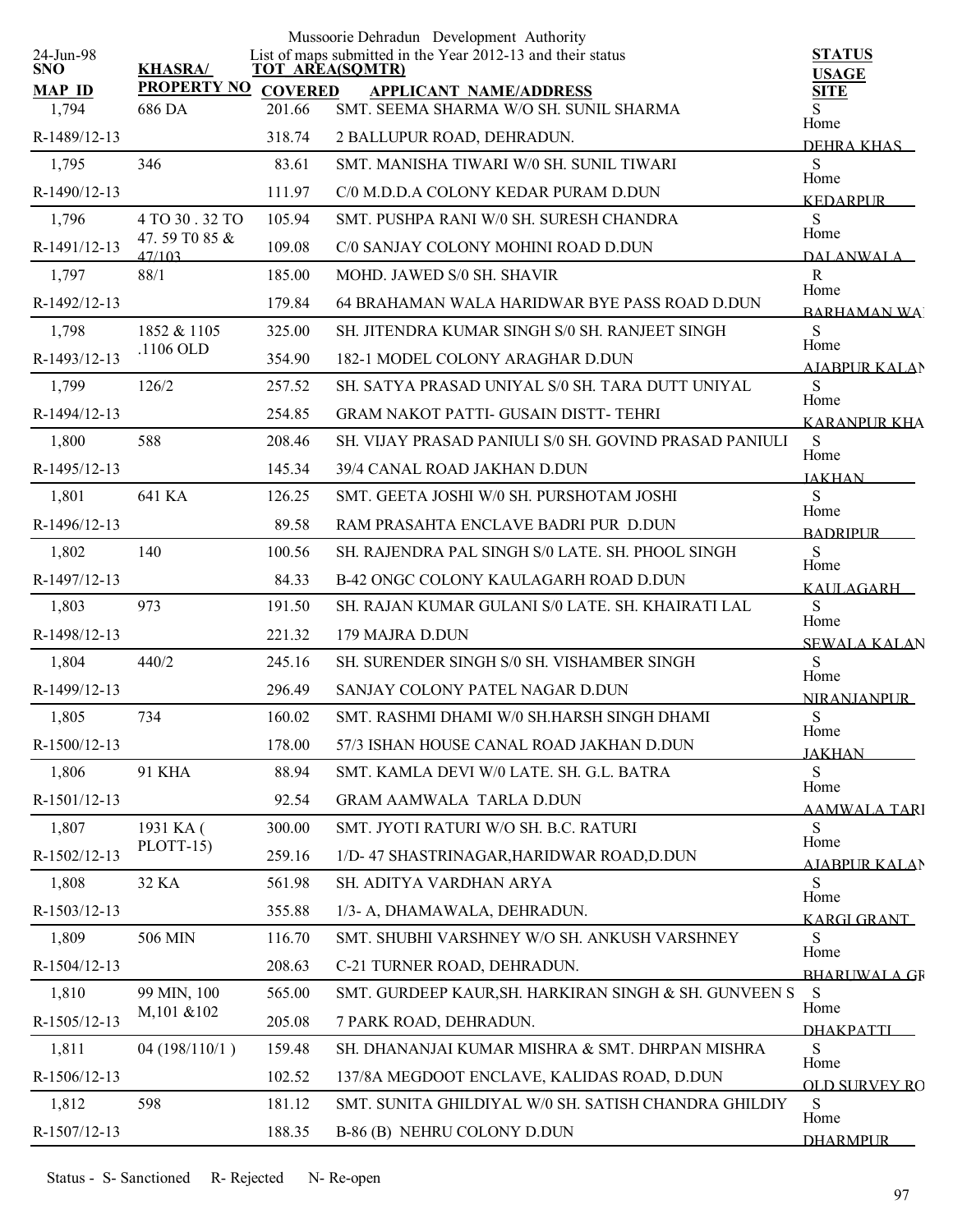|                         |                     |                        | Mussoorie Dehradun Development Authority                    |                               |
|-------------------------|---------------------|------------------------|-------------------------------------------------------------|-------------------------------|
| 24-Jun-98<br><b>SNO</b> | <b>KHASRA/</b>      | <b>TOT AREA(SQMTR)</b> | List of maps submitted in the Year 2012-13 and their status | <b>STATUS</b><br><b>USAGE</b> |
| <b>MAP ID</b>           | PROPERTY NO COVERED |                        | <b>APPLICANT NAME/ADDRESS</b>                               | <b>SITE</b>                   |
| 1,813                   | 89 & 90             | 242.00                 | SMT.INDU RAWAT W/0 SH. PARVEEN RAWAT                        | Home                          |
| R-1508/12-13            |                     | 378.23                 | GRAM DHARTA WALA P.0- PANDITWARI D.DUN                      | <b>DHARTAWALA</b>             |
| 1,814                   | 330 & 154 OLD       | 134.00                 | SH. NARENDRA SINGH PAWAR S/0 SH. SHYAM SINGH PAWAR          | S<br>Home                     |
| R-1509/12-13            |                     | 209.00                 | 43/1 KISHAN PUR CANAL ROAD D.DUN                            | <b>SINOLA</b>                 |
| 1,815                   | 730                 | 176.76                 | SH. AJAY GARG S/0 SH. SOM PRAKASH GUPTA                     | S<br>Home                     |
| R-1510/12-13            |                     | 83.35                  | 56/21 CANAL ROAD JAKHAN D.DUN                               | <b>JAKHAN</b>                 |
| 1,816                   | 249                 | 101.00                 | SH. PRADEEP CHAUDHARY S/0 SH. AMAR SINGH                    | $\mathbf R$<br>Home           |
| R-1511/12-13            |                     | 179.10                 | JOHRI ROAD JAKHAN D.DUN                                     | <b>JAKHAN</b>                 |
| 1,817                   | 1187                | 105.01                 | SH. CHANDRESH AHUJA S/0 SH. H.S.AHUJA                       | S<br>Home                     |
| R-1512/12-13            |                     | 139.02                 | 102 KALINDI ENCLAVE KANWALI D.DUN                           | KAANWALI                      |
| 1,818                   | 1245/1              | 116.00                 | SMT. ANITA KHATRI W/0 SH PRAKASH KHATRI                     | S<br>Home                     |
| R-1513/12-13            |                     | 154.28                 | C/0 JAGDISH FURNITURES 59/46 MOTI BAZAR D.DUN               | <b>GARHI</b>                  |
| 1,819                   | 59                  | 93.90                  | SH. RAJAT GOVIL S/0 SH. VIRENDRA KUMAR GOVIL                | S<br>Home                     |
| R-1514/12-13            |                     | 100.27                 | C/0 GOPAL KUNJ MOTI BAGH BULANDSHAR.                        | <b>AAMWALA TARI</b>           |
| 1,820                   | 59                  | 93.90                  | SH. SHARAD GOVIL S/0 SH. VIRENDRA KUMAR GOVIL               | S<br>Home                     |
| R-1515/12-13            |                     | 100.27                 | C/0 GOPAL KUNJ MOTI BAZAR BULANDSAHAR                       | <b>AAMWALA TARI</b>           |
| 1,821                   | 718 & 990 KA/1      | 301.11                 | SH. ASHOK KUMAR S/0 SH. DARSHAN LAL SHARMA                  | S<br>Home                     |
| R-1516/12-13            | <b>NEW</b>          | 274.42                 | C/0 SH. BABU RAM KASHYAP 6/12 LATOWALI KANKHAL HAAR         | <b>MAJRA</b>                  |
| 1,822                   | 1918 NEW &          | 317.71                 | SH. GAJENDRA PRASAD KOTHARI S/0 SH. GUNA NAND KOTHA         | S<br>Home                     |
| R-1517/12-13            | 1081 OLD            | 133.09                 | 83 SATABADI ENCLAVE NATHANPUR D.DUN                         | <b>AJABPUR KALAN</b>          |
| 1,823                   | 1443                | 108.56                 | SMT. GAYETRI AGGARWAL W/0 SH. RAJENDRA AGGARWAL             | S                             |
| R-1518/12-13            |                     | 150.12                 | 27 ALAK NANDA ENCLAVE G.M.S. ROAD D.DUN                     | Home<br>KAANWALI              |
| 1,824                   | 27 & 26 OLD         | 228.70                 | SMT. EKTA THAPLIYAL W/0 COL. SUBODH THAPLIYAL               | S<br>Home                     |
| R-1519/12-13            |                     | 187.24                 | 11/331 CARIAPPA VIHAR DELHI ANTT                            | <u>SHAH NAGAR – </u>          |
| 1,825                   | 334                 | 241.62                 | SH. VISHNU DUTT CHAMOLI S/0 SH. RADHA KRISHAN CHAMOI        | S                             |
| R-1520/12-13            |                     | 225.26                 | VIKASH LOK LANE- N0-4 SAHASTRADHARA ROAD D.DUN              | Home<br>DHORAN KHAS           |
| 1,826                   | 87                  | 260.12                 | SMT. SUNITA NAITHANI W/0 SH. RAJESH NAITHANI                | S                             |
| R-1521/12-13            |                     | 271.62                 | R/0 CHANDER NAGAR NAGAR NIGAM COLONY D.DUN                  | Home<br>AIABPUR KALAN         |
| 1,827                   | 844 TA              | 231.80                 | SH. AJAD BAHADUR SAINI & SMT SHIKHA RANI                    | S                             |
| R-1522/12-13            |                     | 235.55                 | A-3 A- BLOCK S.M.J. HOSPITAL PATEL NAGAR D.DUN              | Home<br><b>MAIRA</b>          |
| 1,828                   | 135 MIN             | 230.52                 | SH. RAKESH DHYANI S/O LATE SH. M.R.DHYANI                   | S                             |
| R-1523/12-13            |                     | 300.54                 | 19 PRAKASH NAGAR, IDGAH-I, DEHRADUN.                        | Home<br><b>MAIRI MAFI</b>     |
| 1,829                   | 318 GHA             | 170.72                 | SH. GIRISH CHAND BHATT S/O LATE SH. HARIPRASAD BHATT        | S                             |
| R-1524/12-13            |                     | 301.13                 | 56/3 DHARMPUR, DEHRADUN.                                    | Home<br>AIARPUR KALAN         |
| 1,830                   | 164/1               | 217.62                 | SMT. SHALINI W/O SH. SANJAY CHAWLA                          | S                             |
| R-1525/12-13            |                     | 222.00                 | E-31 SHIVLOK COLONY, RAIPUR ROAD, DEHRADUN.                 | Home<br>CHAK RAIPUR           |
| 1,831                   | 1505                | 416.55                 | SH. NITYANAND PANT S/0 LATE. SH. PURNA NAND PANT            | S                             |
| R-1526/12-13            |                     | 244.38                 | 13 KALI MANDIR ENCLAVE G.M.S. ROAD D.DUN                    | Home<br><b>KAANWALI</b>       |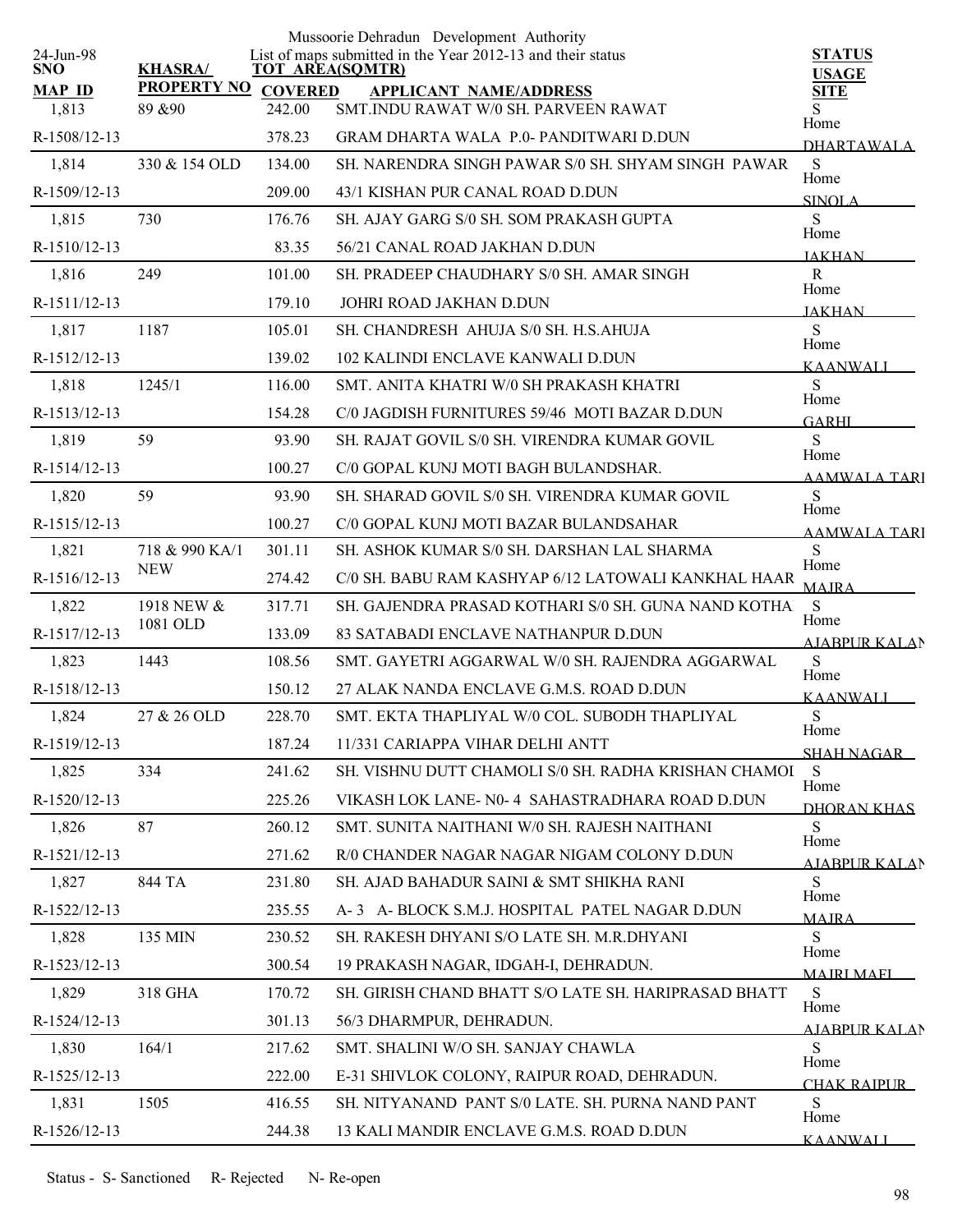| 24-Jun-98              |                             |        | Mussoorie Dehradun Development Authority<br>List of maps submitted in the Year 2012-13 and their status | <b>STATUS</b>                |
|------------------------|-----------------------------|--------|---------------------------------------------------------------------------------------------------------|------------------------------|
| <b>SNO</b>             | <b>KHASRA/</b>              |        | <b>TOT AREA(SQMTR)</b>                                                                                  | <b>USAGE</b>                 |
| <b>MAP ID</b><br>1,832 | PROPERTY NO COVERED<br>1144 | 139.40 | <b>APPLICANT NAME/ADDRESS</b><br>SH. VIRENDRA SINGH PAYAL S/0 SH. RAM SINGH PAYAL                       | <b>SITE</b><br>S             |
| R-1527/12-13           |                             | 77.00  | R/0 VIDHYA VIHAR D.DUN                                                                                  | Home                         |
| 1,833                  | 161/B                       | 334.80 | SMT. BHARTI P. JAIN W/0 SH. PAWAN JAIN                                                                  | DEHRA KHAS<br>${\bf S}$      |
| R-1528/12-13           |                             | 540.83 | 161/B RAJPUR ROAD D.DUN                                                                                 | Home                         |
| 1,834                  | 1187                        | 105.01 | SH. AMIT JAIN S/0 SH.SUBHASH CHAND JAIN                                                                 | RAIPUR ROAD<br>S             |
| R-1529/12-13           |                             | 139.02 | 50 DEV LOK COLONY SHIMLA ROAD D.DUN                                                                     | Home                         |
| 1,835                  | 642 KA                      | 75.25  | SMT. GEETIKA W/0 SH. SANJAY KUMAR                                                                       | <b>KAANWALI</b><br>S         |
| R-1530/12-13           |                             | 80.66  | 3/125/1 NIRANJAN PUR D.DUN                                                                              | Home                         |
| 1,836                  | 65MIN (169                  | 212.83 | <b>SH. PANCHAM SINGH GUSAIN</b>                                                                         | DEHRA KHAS<br>S              |
| R-1531/12-13           | MIN)                        | 167.07 | C-35 SEC-1 DEFENCE COLONY, DEHRADUN.                                                                    | Home                         |
| 1,837                  | 368 (91 (KHA)               | 292.63 | SH. SANJEEV KUMAR JAIN S/OSH. JENANDRA KUMAR JAIN                                                       | <b>BADRIPLIR</b><br>S        |
| R-1532/12-13           |                             | 329.40 | GANGA VIHAR COLONY, HARIDWAR ROAD, D.DUN.                                                               | Home                         |
| 1,838                  | 92 MIN                      | 95.00  | SMT. NEETU DEVI PANWAR W/O SH. VINOD SINGH PANWAR                                                       | <b>MAJRA</b><br>${\bf S}$    |
| R-1533/12-13           |                             | 95.78  | KARGI, CHANDRAVADNI MANDIR, DEHRADUN.                                                                   | Home                         |
| 1,839                  | 859                         | 111.52 | SMT. JASVINDER KAUR W/O SH. INDERJEET SINGH                                                             | <b>KARGI</b><br>S            |
| R-1534/12-13           |                             | 85.92  | C-98 RACE COURSE, DEHRADUN.                                                                             | Home<br><b>AIABPURKALAN</b>  |
| 1,840                  | 859                         | 95.72  | SMT. JASVINDER KAUR W/O SH. INDERJEET SINGH                                                             | S                            |
| R-1535/12-13           |                             | 108.96 | C-98 RACE COURSE. DEHRADUN.                                                                             | Home<br><b>AJABPUR KALAN</b> |
| 1,841                  | 10/3                        | 188.00 | SH. SHEKHARA NAND BADONI S/O SH. MOHAN LAL                                                              | S                            |
| R-1536/12-13           |                             | 237.54 | 6 SHIV NANDA VIHAR P-O- IIP MOHKAMPUR. D.DUN.                                                           | Home<br><b>MAJRI MAFI</b>    |
| 1,842                  | 66 KA, 67 MIN &             | 444.30 | <b>SH. SHIV DEV SINGH</b>                                                                               | S                            |
| R-1537/12-13           | <b>72 KHA</b>               | 154.51 | 274 SECT-10-A, CHANDIGARH                                                                               | Home<br><b>BHANDAR GAON</b>  |
| 1,843                  | 306 MIN                     | 187.00 | SH. CHANDRA PRAKASH BADONI S/O SH MOHAN LAL BADONI                                                      | S                            |
| R-1538/12-13           |                             | 147.86 | VILL-DANG, O.O- KAPHAL PANI, TEHRI GARWAL.                                                              | Home<br><b>CHIDOWALI</b>     |
| 1,844                  | 269                         | 211.35 | SH. BIPIN CHANDRA UPADHAYA                                                                              | S                            |
| R-1539/12-13           |                             | 146.15 | 267/208 KANWALI GRAM-2, DEHRADUN.                                                                       | Home<br><b>KAANWALI</b>      |
| 1,845                  | 693 KHA                     | 299.18 | SH. DEEPENDRA KUMAR PANDEY                                                                              | S                            |
| R-1540/12-13           |                             | 334.38 | SENIOR TECH. OFFICER.I.I.P HARIDWAR ROAD, MOHAKAMPUF                                                    | Home<br><b>SEWALA KALAN</b>  |
| 1,846                  | 40 M (13 KA/68              | 188.00 | SH. NISAR AHMAD                                                                                         | S<br>Home                    |
| R-1541/12-13           |                             | 147.00 | 98/3 MASJID ROAD, MAJRA WEST, DEHRADUN.                                                                 | <b>MAIRA</b>                 |
| 1,847                  | 26 MIN                      | 297.00 | SH. RAJDEV SINGH YADAV                                                                                  | S<br>Home                    |
| R-1542/12-13           |                             | 247.89 | I-3 NEHRU COLONY, DEHRADUN.                                                                             | <b>DANDA DHORAN</b>          |
| 1,848                  | 167/7                       | 253.98 | SH. CHANDER VEER SINGH                                                                                  | S<br>Home                    |
| R-1543/12-13           |                             | 322.00 | 186 LUNIA MOHALLA, DEHRADUN.                                                                            | <b>DHARMPLIR</b>             |
| 1,849                  | 423                         | 166.48 | SH. BHARAT BHUSHAN BATTA                                                                                | S<br>Home                    |
| R-1544/12-13           |                             | 178.00 | 207 INDIRA NAGAR DEHRADUN.                                                                              | <b>SEWALA KALAN</b>          |
| 1,850                  | 214 (518)                   | 112.87 | SH. YOGINDER SINGH S/O SH. MANGRO SINGH YADAV                                                           | S<br>Home                    |
| R-1545/12-13           |                             | 148.33 | VILL & P.O-HARRAWALA, DEHRADUN.                                                                         | <b>HARRAWALA</b>             |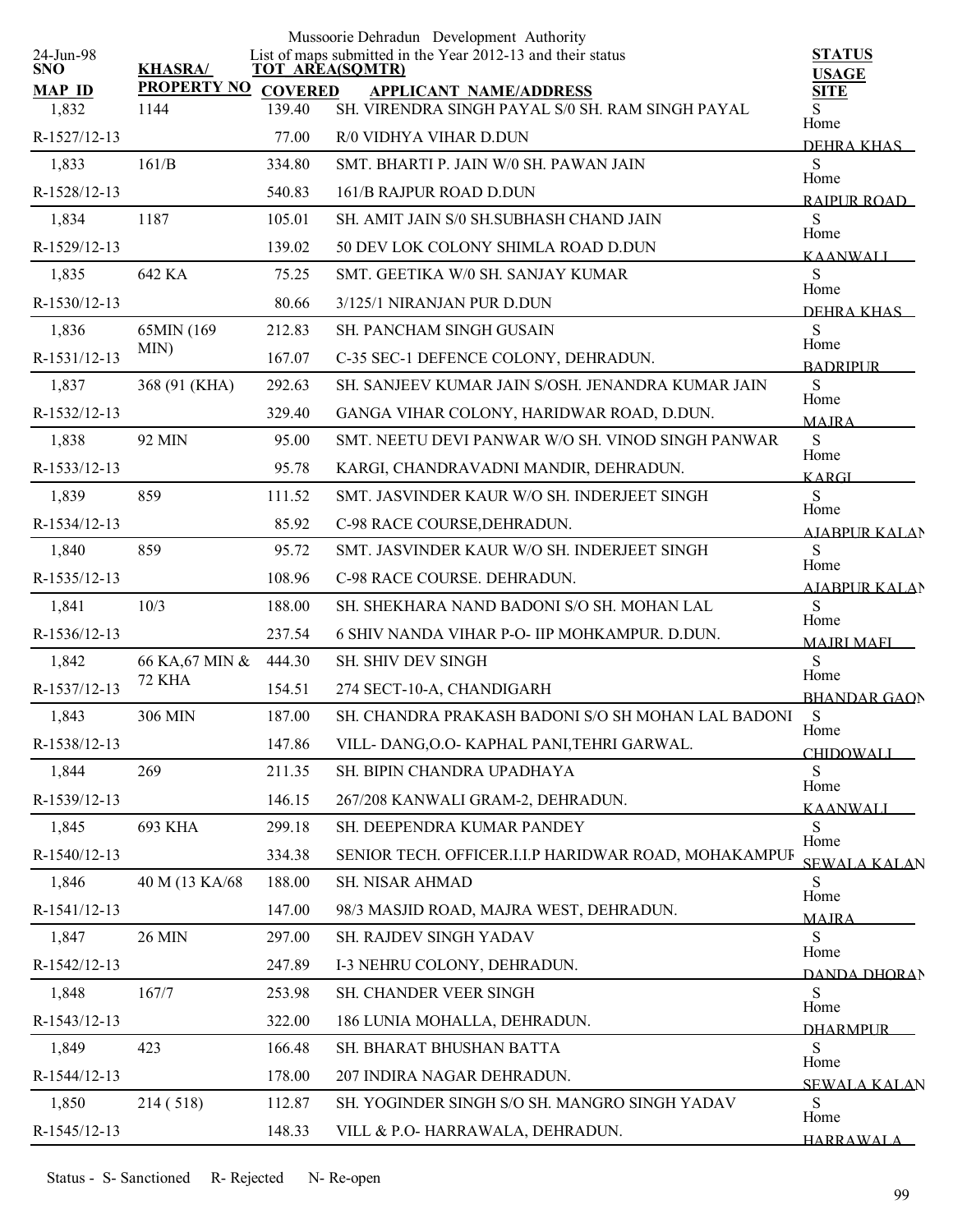| 24-Jun-98              |                                    |                          | Mussoorie Dehradun Development Authority<br>List of maps submitted in the Year 2012-13 and their status | <b>STATUS</b>                    |
|------------------------|------------------------------------|--------------------------|---------------------------------------------------------------------------------------------------------|----------------------------------|
| <b>SNO</b>             | <b>KHASRA/</b>                     |                          | <b>TOT AREA(SQMTR)</b>                                                                                  | <b>USAGE</b>                     |
| <b>MAP ID</b><br>1,851 | <b>PROPERTY NO</b><br>482 MIN (266 | <b>COVERED</b><br>105.95 | <b>APPLICANT NAME/ADDRESS</b><br>SH. KULDEEP SINGH S/O SH. VISHAL SAWHNEY                               | <b>SITE</b><br>S                 |
| R-1546/12-13           | MIN)                               | 118.43                   | 88 GOVIND NAGAR, DEHRADUN.                                                                              | Home                             |
| 1,852                  | 482 (266)                          | 138.50                   | SH. JAGMEET SINGH S/O SH. KULDEEP SINGH                                                                 | AJABPUR KALAN<br>${\bf S}$       |
| R-1547/12-13           |                                    | 166.48                   | 88 GOVIND NAGAR, DEHRADUN.                                                                              | Home                             |
| 1,853                  | 57                                 | 141.84                   | SH. RIJWAN AHHMAD                                                                                       | AIABPUR KALAN<br>S               |
| R-1548/12-13           |                                    | 219.32                   | 14/1 NADI RISPANA ROAD, ADHOIWALA, D.DUN.                                                               | Home                             |
| 1,854                  | 12/24/17 PART-2                    | 249.88                   | SH. JAMSHED ALI S/O SH. JABBAR AHMED.                                                                   | <b>IDDIWALA KAR</b><br>${\bf S}$ |
| R-1549/12-13           |                                    | 279.19                   | 12/27/17 SANT VINOVA BHAVE MARG, TYAGI ROAD, DEHRADU                                                    | Home                             |
| 1,855                  | <b>206 ANA</b>                     | 117.17                   | SH. SATNAM SINGH S/0 SH. JOGENDER SINGH                                                                 | <b>VINOVA BHAVE</b><br>S         |
|                        |                                    | 148.54                   |                                                                                                         | Home                             |
| R-1550/12-13           | 1361/3 & 1362/3                    |                          | 49/1 RACE COURSE D.DUN                                                                                  | AIABPUR KHURT<br>S               |
| 1,856                  |                                    | 103.02                   | SH. TARUN BHATIA S/0 SH. NARENDER BHATIA                                                                | Home                             |
| R-1551/12-13           |                                    | 105.50                   | 59 YUOM PRASTH KANWALI D.DUN                                                                            | <b>KAANWALI</b>                  |
| 1,857                  | 1145                               | 116.00                   | SH. YAMUNA PRASAD AWASTHI S/0 LATE. SH. HARI KRISHAN.                                                   | S<br>Home                        |
| R-1552/12-13           |                                    | 133.62                   | C/0 SH. G.D. MISHRA KARGI ROAD VIDHYA VIHAR II D.DUN                                                    | A JARPUR KHURI                   |
| 1,858                  | 1362/3                             | 103.02                   | SH. SUNNY BHATIA S/0 SH. NARENDER BHATIA                                                                | S<br>Home                        |
| R-1553/12-13           |                                    | 105.50                   | 59 VYOM PRASTH KANWALI D.DUN                                                                            | <b>KAANWALI</b>                  |
| 1,859                  | 1145                               | 118.02                   | SH. SHYAM NARAYAN MISHRA S/0 SH. GHANA NAND MISHR                                                       | $\mathbf R$<br>Home              |
| R-1554/12-13           |                                    | 137.34                   | C/0 SH. G.D. MISHRA CARRIER HOUSE NEAR KAMLA PALACE (                                                   | <b>AJABPUR KHURI</b>             |
| 1,860                  | 443                                | 163.00                   | SH. SURVEER SINGH S/0 SH. FATE SINGH                                                                    | S<br>Home                        |
| R-1555/12-13           |                                    | 78.53                    | <b>GRAM MAHU WALA RISHI VIHAR D.DUN</b>                                                                 | <b>KOHLUPANI</b>                 |
| 1,861                  | 810 GHA                            | 110.35                   | SH. GOVIND SINGH S/0 SH. LAKHAN SINGH                                                                   | S<br>Home                        |
| R-1556/12-13           |                                    | 135.92                   | <b>B-11 SARASWATI VIHAR ROCHI PURA D.DUN</b>                                                            | AAMWALA TARI                     |
| 1,862                  | 641/1                              | 186.65                   | SH. SURYA MANI UNIYAL S/0 SH. SATYA NAND UNIYAL                                                         | S<br>Home                        |
| R-1557/12-13           |                                    | 140.88                   | CHAMOLI SADAN DIVYA VIHAR BLOCK- P DHARAMPUR DAN                                                        | DHARAMPUR DA                     |
| 1,863                  | 2015 & 1128                        | 238.54                   | SH, MAHVEER SINGH MAHAR S/0 SH, HUKAM SINGH MAHAR                                                       | S                                |
| R-1558/12-13           | <b>OLD</b>                         | 112.54                   | C/0 TARUN VIHAR LANE- N0- 1 AJABPUR KHURD D.DUN                                                         | Home<br>AJABPUR KALAN            |
| 1,864                  | PROP-N0-67/3                       | 200.00                   | SH. VIJAY ARORA S/0 SH. SUBHASH CHAND ARORA                                                             | S                                |
| R-1559/12-13           | .67/14 & 67/11                     | 224.79                   | 67/3 TYAGI ROAD D.DUN                                                                                   | Home<br><b>TYAGI ROAD</b>        |
| 1,865                  | 356 OLD & 1612                     | 232.36                   | SH. RAMENDRA SINGH PUNDIR S/0 SH. NARAYAN SINGH PUND                                                    | S                                |
| R-1560/12-13           | <b>KHA NEW</b>                     | 216.60                   | HARIDWAR BYE PASS ROAD NEAR MAHENDRA SHOW ROOM /                                                        | Home<br>AIABPUR KHURT            |
| 1,866                  | 849 & 676 NEW                      | 144.74                   | SH. BHAGWAN SINGH S/0 SH. AMAR SINGH CHAUHAN                                                            | S                                |
| R-1561/12-13           |                                    | 133.42                   | 133 ASHOK VIHAR LANE- N0- 2 AJABPUR KALAN D.DUN                                                         | Home<br><b>AIABPUR KALAN</b>     |
| 1,867                  | 4.30.32.47.59.85                   | 215.41                   | SH. BRAHMA NAND MEHAR & SH. ACHYUTA NAND MEHAR                                                          | S                                |
| R-1562/12-13           | & 47/103                           | 217.41                   | 47/63 MOHINI ROAD DALANWALA D.DUN                                                                       | Home<br><b>MOHINI ROAD</b>       |
| 1,868                  | PROP- N0-21/14                     | 343.35                   | SH. PYARE LAL SHAH S/0 SH. RAWAT RAM SHAH                                                               | S                                |
| R-1563/12-13           |                                    | 322.57                   | 21/14 E.C. ROAD D.DUN                                                                                   | Home<br><b>ECROAD</b>            |
| 1,869                  | 527 CHA                            | 195.09                   | SMT. MONA THAKUR W/0 SH. PAWAN KUMAR THAKUR                                                             | ${\bf S}$                        |
| R-1564/12-13           |                                    | 227.29                   | VILL-TELPUR SHIMLA ROAD D.DUN                                                                           | Home<br><b>SEWALA KALAN</b>      |
|                        |                                    |                          |                                                                                                         |                                  |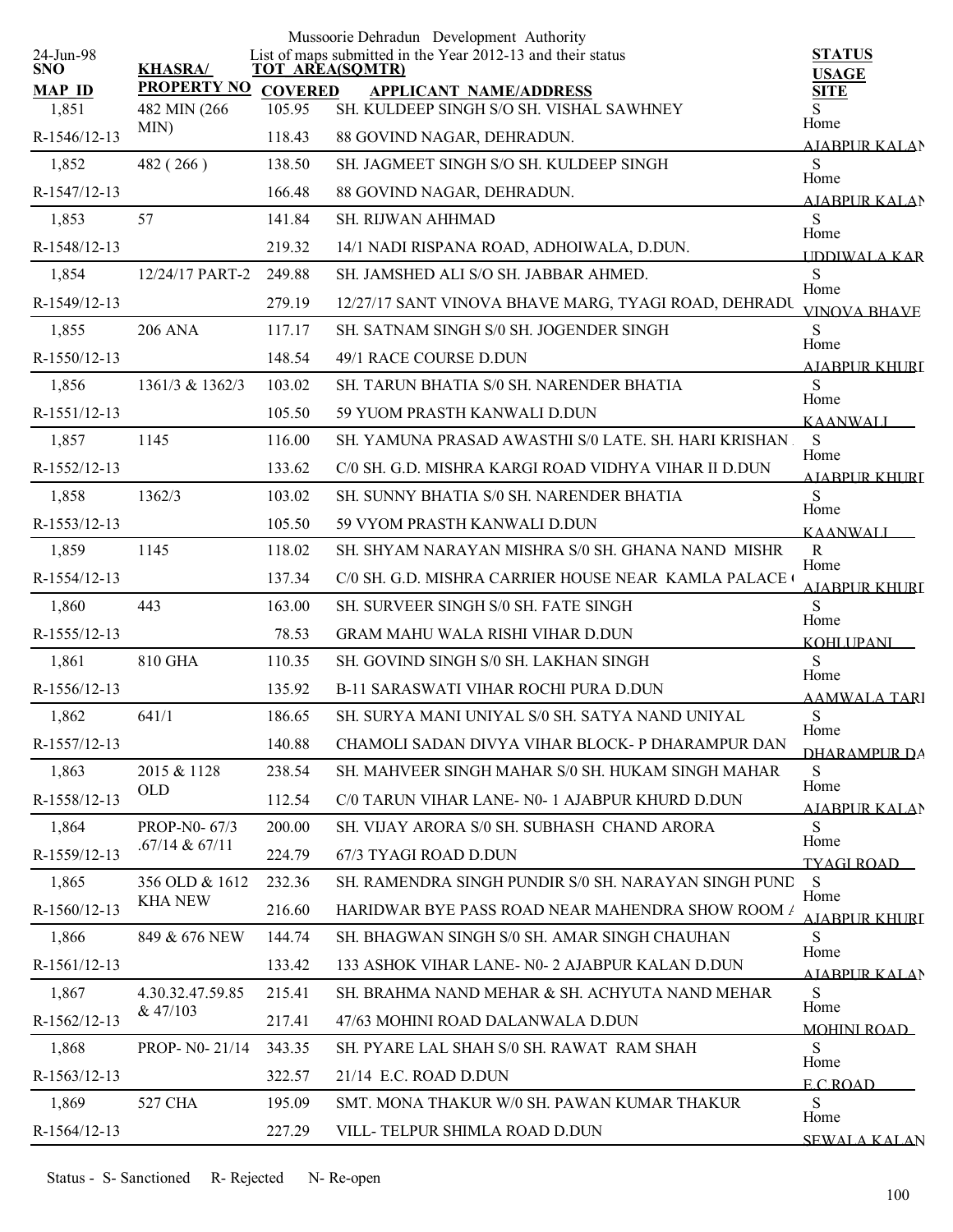| 24-Jun-98     |                              |                | Mussoorie Dehradun Development Authority<br>List of maps submitted in the Year 2012-13 and their status | <b>STATUS</b>                  |
|---------------|------------------------------|----------------|---------------------------------------------------------------------------------------------------------|--------------------------------|
| <b>SNO</b>    | <b>KHASRA/</b>               |                | <b>TOT AREA(SQMTR)</b>                                                                                  | <b>USAGE</b>                   |
| <b>MAP ID</b> | <b>PROPERTY NO</b>           | <b>COVERED</b> | <b>APPLICANT NAME/ADDRESS</b>                                                                           | <b>SITE</b>                    |
| 1,870         | 1345/1/2.1345                | 130.06         | SMT. SWATANTRA DEVI W/0 SH. RAJENDRA KUMAR                                                              | S<br>Home                      |
| R-1565/12-13  |                              | 233.85         | 466 GARHI NEGI JASPUR DISTT- UDHAMSINGH NAGAR                                                           | <b>KAANWALI</b>                |
| 1,871         | 344                          | 250.90         | SH. DINESH CHAND BHATT S/0 SH. SHANKAR DUTT BHATT                                                       | S<br>Home                      |
| R-1566/12-13  |                              | 194.39         | 3/4 OFFICERS COLONY RACE COURSE D.DUN                                                                   | <b>GUIRADA MANS</b>            |
| 1,872         | 416 KA & 363.<br>364.365 OLD | 151.25         | SMT. RICHA SHARMA D/0 SH. M.L. DABRAL                                                                   | S<br>Home                      |
| R-1567/12-13  |                              | 170.03         | LANE- N0-3 ASHOK VIHAR AJABPUR KALAN D.DUN                                                              | <b>AIABPUR KALAN</b>           |
| 1,873         | 193/1 OLD                    | 130.20         | SH. MUKUL GUPTA S/0 SH. KAILASH CHAND GUPTA                                                             | S                              |
| R-1568/12-13  |                              | 149.26         | 90 ANSAL GREEN VALLEY JAKHAN RAJPUR ROAD D.DUN                                                          | <b>NIRANIANPUR</b>             |
| 1,874         | 1288 KA NEW &                | 168.00         | SMT. SASHI BALA JOSHI W/0 SH. BHAGWATI PRASAD JOSHI                                                     | S<br>Home                      |
| R-1569/12-13  | 308 OLD                      | 137.32         | NEAR BANGALI KOTHI BANJARA WALA ROAD D.DUN                                                              | AIABPUR KALAN                  |
| 1,875         | 108                          | 391.86         | SH. DINESH CHAND GHILDIYAL S/0 LATE.SH. M.N. GHILDIYA                                                   | S<br>Home                      |
| R-1570/12-13  |                              | 439.93         | <b>GRAM PITTHUWALA SHIMLA ROAD D.DUN</b>                                                                | <b>SEWALA KALAN</b>            |
| 1,876         | 298                          | 210.00         | SH. DANISH PERVEZ S/0 SH. ABDUL HAFIZ                                                                   | S<br>Home                      |
| R-1571/12-13  |                              | 186.10         | <b>38 GURUDWARA ROAD KARANPUR D.DUN</b>                                                                 | <b>NANOOR KHEDA</b>            |
| 1,877         | 246OLD & 935                 | 186.00         | SH. MUKESH CHANDRA SINGH NEGI S/0 SH. R.S. NEGI                                                         | ${\bf S}$                      |
| R-1572/12-13  | JHA                          | 162.38         | 85/11 NESHVILLA ROAD D.DUN                                                                              | Home<br><b>NATHANPUR</b>       |
| 1,878         | 1231                         | 162.63         | SH. SHIV SHANKAR MISHRA S/0 SH. BHAGWAN SAWAROOP M                                                      | $\mathbf R$                    |
| R-1573/12-13  |                              | 77.64          | H. N0- 4/19 TYPE- 4 NEW SEC. COLONY KEDARPURAM D.DUN                                                    | Home<br><b>MOTHRAWALA</b>      |
| 1,879         | 557                          | 250.00         | SMT. RUKAIYA KANTH D/0 SH. TASHI                                                                        | S                              |
| R-1574/12-13  |                              | 206.50         | <b>GRAM KIRSHALI D.DUN</b>                                                                              | Home<br>TARLA NAGAL            |
| 1,880         | PROP- N0-36/11               | 84.57          | SH. AMIT VERMA & SH. ROHAN VERMA                                                                        | S                              |
| R-1575/12-13  | OLD & 14/11<br><b>NEW</b>    | 50.22          | 14/11 PARK ROAD D.DUN                                                                                   | Home<br>PARK ROAD              |
| 1,881         | 253 GA & 254                 | 194.89         | SH. ARSHAD ALI S/0 SH. MOHAMMAD YASIM                                                                   | ${\bf S}$                      |
| R-1576/12-13  |                              | 326.03         | 340/11 SATTI MOHALLA ROORKEE                                                                            | Home<br><b>JAKHAN</b>          |
| 1,882         | 726 & 1020 KA                | 127.76         | SH. PRAVEEN BHATI S/0 LATE. SH. SURYA PAL SINGH BHATI                                                   | S                              |
| R-1577/12-13  | <b>NEW</b>                   | 205.83         | 56/5 VALLEY ENCLAVE CANAL ROAD D.DUN                                                                    | Home                           |
| 1,883         | 319                          | 209.75         | SMT. JYOTSNA REBECCA SINGH & SH. STEPHEN SINGH                                                          | <b>JAKHAN</b><br>S             |
| R-1578/12-13  |                              | 208.54         | 319 OMKAR ROAD CHUKKUWALA D.DUN                                                                         | Home                           |
| 1,884         | 341 YA                       | 720.00         | MISS. VANDANA SRIVASTAVA D/0 SH. S.P. SRIVASTAVA                                                        | <b>CHUKKHUWALA</b><br>S        |
| R-1579/12-13  |                              | 451.32         | 94 DEEPLOK COLONY NEAR KRISHAN NAGAR D.DUN                                                              | Home                           |
| 1,885         | 855 KA                       | 102.22         | SMT. VANDANA KAUR W/0 SH. JITENDER KAKKAR                                                               | <b>JAKHAN</b><br>$\mathbf R$   |
| R-1580/12-13  |                              | 130.90         | 118 NESHVILLA ROAD D.DUN                                                                                | Home                           |
| 1,886         | 302 MIN                      | 131.22         | SMT. JAGJEET KAUR W/O SARDAR HARBHJAN SINGH                                                             | <b>NIRANIANPUR</b><br>S        |
| R-1581/12-13  |                              | 162.68         | 90/3 MANNUGANJ. DEHRADUN.                                                                               | Home                           |
| 1,887         | 114 CHA                      | 390.33         | <b>SH. SRINIWAS SHARMA</b>                                                                              | <b>NATHANPLIR</b><br>${\bf S}$ |
| R-1582/12-13  |                              | 292.57         | FRIENDS ENCLAVE, DEFENCE COLONY ROAD, DEHRADUN.                                                         | Home                           |
| 1,888         | 859                          | 111.52         | SMT. HARJEET KAUR W/O SH. JASVEER SINGH                                                                 | <b>BADRIPLIR</b><br>S          |
| R-1583/12-13  |                              | 109.32         | NANAK VIHAR CHANDER NAGAR, DEHRADUN.                                                                    | Home                           |
|               |                              |                |                                                                                                         | <b>AJABPUR KALAN</b>           |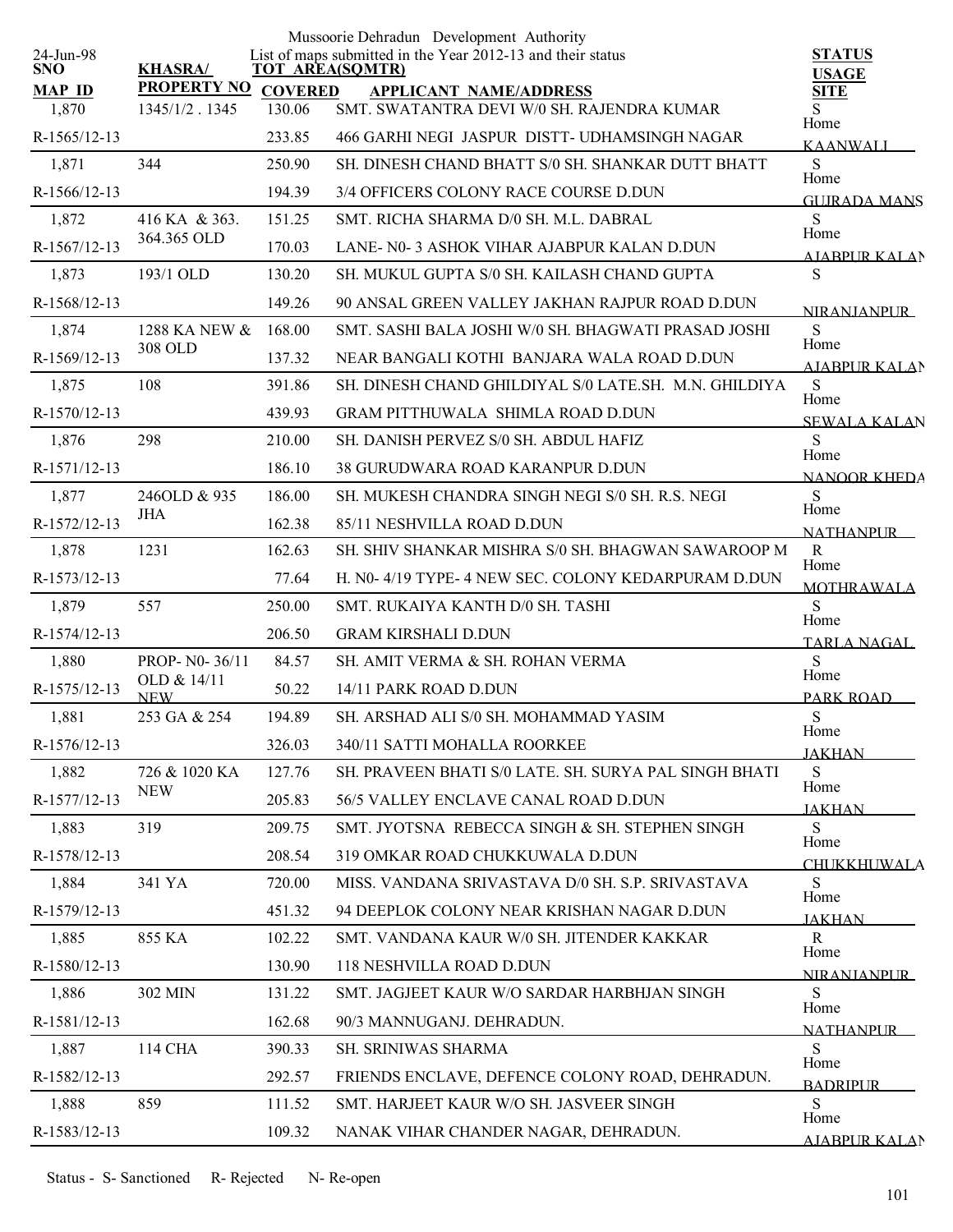|                         |                              |                | Mussoorie Dehradun Development Authority                                              |                               |
|-------------------------|------------------------------|----------------|---------------------------------------------------------------------------------------|-------------------------------|
| 24-Jun-98<br><b>SNO</b> | <b>KHASRA/</b>               |                | List of maps submitted in the Year 2012-13 and their status<br><b>TOT AREA(SQMTR)</b> | <b>STATUS</b><br><b>USAGE</b> |
| <b>MAP ID</b>           | <b>PROPERTY NO</b>           | <b>COVERED</b> | <b>APPLICANT NAME/ADDRESS</b>                                                         | <b>SITE</b>                   |
| 1,889                   | 1040                         | 191.20         | SH.BIJENDRA SINGH BISHT S/O SH. NATTHI SINGH BISHT                                    | Home                          |
| R-1584/12-13            |                              | 169.58         | RAJESWARI PURAM, NATHANPUR, D.DUN                                                     | <b>NATHANPUR</b>              |
| 1,890                   | 537 MIN                      | 224.10         | SH. ASHISH KUMAR & SH. ANURAG CHAUDHARI                                               | S<br>Home                     |
| R-1585/12-13            |                              | 233.79         | WING NO- 1/5-17 PREMNAGAR, DEHRADUN.                                                  | <b>ARCADIA GRAN</b>           |
| 1,891                   | 1074                         | 188.19         | <b>SMT. SULOCHANA DEVI</b>                                                            | S<br>Home                     |
| R-1586/12-13            |                              | 150.70         | S.B.C.-138 YAMUNA COLONY, D.DUN                                                       | <b>AIABPUR KALAN</b>          |
| 1,892                   | 1146                         | 188.00         | SH. HEMANT KUMAR NAITHANI S/O SH. B.P.NAITHANI                                        | S<br>Home                     |
| R-1587/12-13            |                              | 197.12         | C/O SH. KAMAL CHAKRA THAPLIYAL, 56 BANK COLONY, D.DU.                                 | <b>MOTHROWALA</b>             |
| 1,893                   | 134 M                        | 423.25         | SH. CHANDANSINGH BISHT & SMT LAXMI BISHT                                              | S                             |
| R-1588/12-13            |                              | 306.66         | VILL-BHARATPUR, RAJAWALA, DEHRADUN.                                                   | Home<br><b>SEWALA KHURD</b>   |
| 1,894                   | PROP- N0-35/4                | 353.00         | SH.M.L. ANAND S/0 SH. HARI RAM ANAND                                                  | S                             |
| R-1589/12-13            | & 476 OLD                    | 497.36         | 476 KHURBHURA MOHALLA D.DUN                                                           | Home<br><b>KHURBURA MOF</b>   |
| 1,895                   | 705 KHA &554                 | 188.58         | SMT. SUSHMA GOYAL W/0 SH. VIMAL PRASAD GOYAL                                          | S                             |
| R-1590/12-13            | <b>OLD</b>                   | 310.26         | 52 SAI LOK PHASE- I G.M.S. ROAD D.DUN                                                 | Home<br>DEHRA KHAS            |
| 1,896                   | 521                          | 188.14         | SMT. CHANDRA KALA DEVI .SH. NAVEEN .SMT AMITA & SH. N                                 | S                             |
| R-1591/12-13            |                              | 285.10         | 66- B SUMAN NAGAR DHARAMPUR D.DUN                                                     | Home                          |
| 1,897                   | 23 KA & 9 OLD                | 280.00         | SMT. SUSHILA DEVI W/0 SH. DILMANI PRASAD                                              | <b>AIABPURKALAN</b><br>S      |
| R-1592/12-13            |                              | 219.22         | GRAM SEWLA KHURD P.0- MOHAMBEE WALA D.DUN                                             | Home                          |
| 1,898                   | 177 KA & 15                  | 136.00         | SMT. MAMTA NAUTIYAL W/0 SH. K.N. NAUTIYAL                                             | <b>SEWALA KHURD</b><br>S      |
| R-1593/12-13            | <b>OLD</b>                   | 143.34         | R/0 JOGAT ROAD CHILYADI SAUR DISTT- UTTARKASHI                                        | Home                          |
| 1,899                   | 1367                         | 122.67         | SMT. KALAWATI W/0 SH. RAM TIRATH                                                      | <b>MOTHROWALA</b><br>S        |
| R-1594/12-13            |                              | 152.88         | L-1 P. RAILWAY COLONY D.DUN                                                           | Home                          |
| 1,900                   | PROP- N0-37 &                | 94.00          | SMT. RAJNI W/0 SH. VIPIN GROVER                                                       | DEHRA KHAS<br>S               |
| R-1595/12-13            | 53/1 NEW                     | 59.21          | 57 PARK ROAD D.DUN                                                                    | Home                          |
| 1,901                   | 32 KA                        | 562.59         | SH. HARSH VARDHAN ARYA S/0 LATE. SH. DEV DUTT ARYA                                    | PARK ROAD<br>S                |
| R-1596/12-13            |                              | 473.43         | 1/3 A DHAMAWALA D.DUN                                                                 | Home                          |
|                         | 446 CH                       |                |                                                                                       | <b>KARGI GRANT</b>            |
| 1,902                   |                              | 351.00         | SH. MOHAR SINGH S/0 LATE. SH. SHAR SINGH                                              | S<br>Home                     |
| R-1597/12-13            |                              | 186.59         | H.NO- 3 RAJESHWAR NAGAR II SAHASTRADHARA ROAD D.DU                                    | DHORAN KHAS                   |
| 1,903                   | 139                          | 195.09         | SH. ASHOK UNIYAL S/0 SH. MOHAN LAL UNIYAL                                             | S<br>Home                     |
| R-1598/12-13            |                              | 194.23         | <b>GRAM BADRI PUR JOGIWALA D.DUN</b>                                                  | <b>BADRIPLIR</b>              |
| 1,904                   | 605 & 609 GA                 | 192.37         | SMT. SUMAN SHARMA S/0 SH. JAGDISH PRASAD SHARMA                                       | S<br>Home                     |
| R-1599/12-13            |                              | 140.20         | 182 KHURBHURA MOHALLA D.DUN                                                           | <b>BANIARAWALA</b>            |
| 1,905                   | PROP- N0-72/32<br>& 25-A OLD | 186.71         | SH. HARISH CHANDRA BELWAL S/0 SH. N.D. BELWAL                                         | S<br>Home                     |
| R-1600/12-13            |                              | 174.10         | C/0 SH. LALIT MOHAN DHYANI 32/2 LAXMI ROAD DALANWAI                                   | DALANWALA                     |
| 1,906                   | 732 & 798 NEW                | 240.71         | SH. SUBODH RAWAT S/0 SH. BHAGWAN SINGH RAWAT                                          | S<br>Home                     |
| R-1601/12-13            |                              | 217.83         | 87- D PARK ROAD D.DUN                                                                 | DEHRA KHAS                    |
| 1,907                   | 171/1 OLD                    | 251.10         | SMT. ARUN PRABHA SHARMA W/0 SH. D.K. SHARMA                                           | S<br>Home                     |
| R-1602/12-13            |                              | 356.52         | CHAMAN VIHAR NIRANJANPUR D.DUN                                                        | NIRANIANPUR                   |
|                         |                              |                |                                                                                       |                               |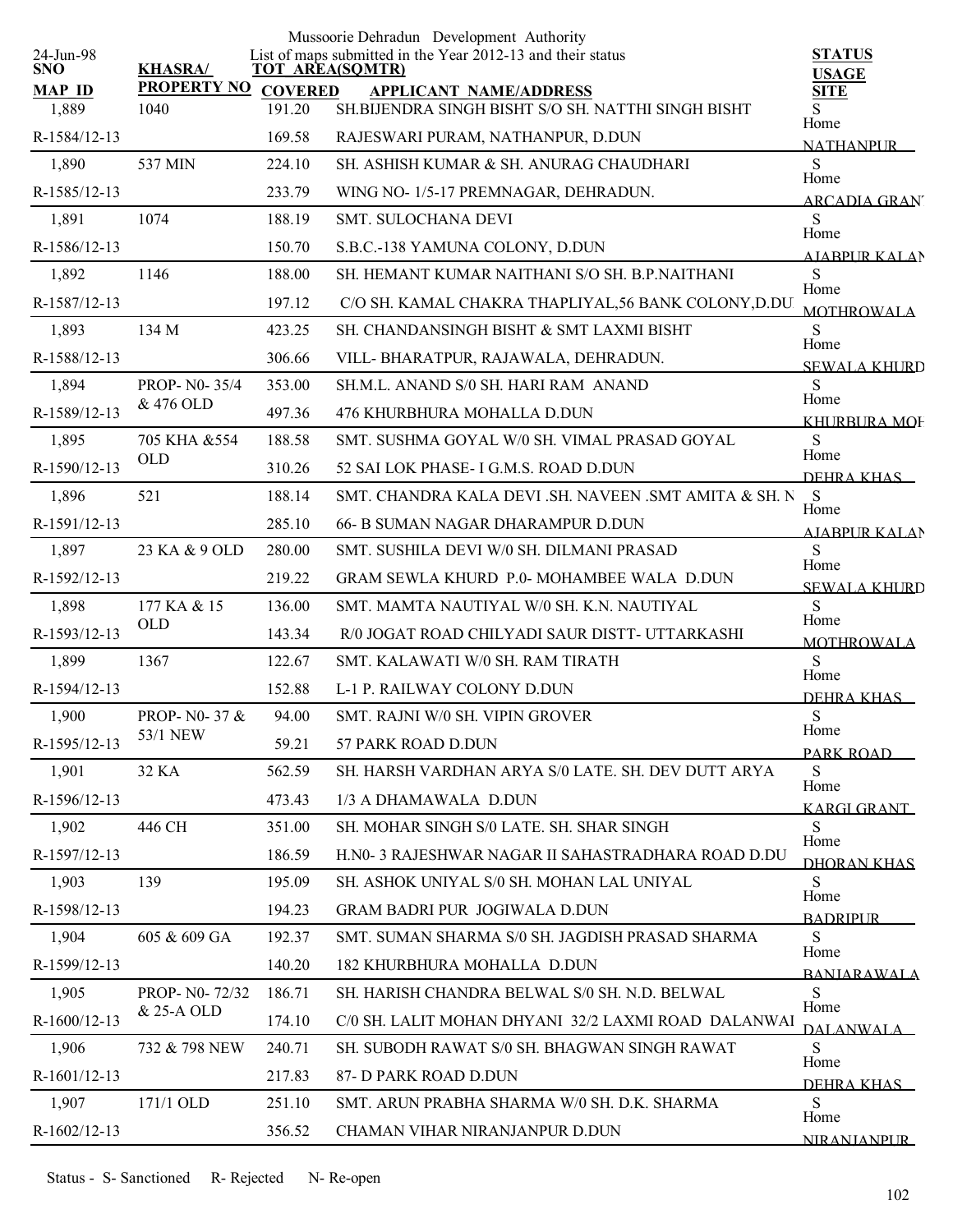| 24-Jun-98              |                               |                          | Mussoorie Dehradun Development Authority<br>List of maps submitted in the Year 2012-13 and their status | <b>STATUS</b>                |
|------------------------|-------------------------------|--------------------------|---------------------------------------------------------------------------------------------------------|------------------------------|
| <b>SNO</b>             | <b>KHASRA/</b>                |                          | <b>TOT AREA(SQMTR)</b>                                                                                  | <b>USAGE</b>                 |
| <b>MAP ID</b><br>1,908 | <b>PROPERTY NO</b><br>1010 GA | <b>COVERED</b><br>211.00 | <b>APPLICANT NAME/ADDRESS</b><br>SMT. USHA SHARMA W/0 SH. RAJESH DHOUNDIYAL                             | <b>SITE</b>                  |
| R-1603/12-13           |                               | 292.20                   | OM VIHAR RAIPUR ROAD LADPUR D.DUN                                                                       | Home                         |
| 1,909                  | 158/88 NEW &                  | 208.10                   | MISS. SUNITA PANDHI D/0 SH. R.P. PANDHI                                                                 | <b>NATHANPUR</b><br>S        |
| R-1604/12-13           | 159/89                        | 221.98                   | 30/68 RAJPUR ROAD D.DUN                                                                                 | Home                         |
| 1,910                  | 607 & 1223 GA                 | 159.29                   | SMT. NEELAM TYAGI W/0 SH. ADESH KUMAR                                                                   | <b>NEHRIIROAD</b><br>S       |
| R-1605/12-13           | <b>NEW</b>                    | 166.64                   | 808/1 SUBHASH NAGAR CLEMENT TOWN D.DUN                                                                  | Home                         |
| 1,911                  | 302 MIN                       | 131.22                   | SH. JITENDER SINGH & SH. SURENDER SINGH                                                                 | <b>MAIRA</b><br>S            |
| R-1606/12-13           |                               | 162.68                   | L/07 NANK VIHAR COLONY, CHANDER NAGAR, D.DUN                                                            | Home                         |
| 1,912                  | 266,246,                      | 110.59                   | SH. VISHAL SAWHNEY S/O. SH. K.G.SAWHNEY                                                                 | <b>NATHANPUR</b><br>S        |
| R-1607/12-13           | (482, 483)                    | 142.62                   | 93 GOVIND NAGAR, RACE COURSE, DEHRADUN.                                                                 | Home                         |
| 1,913                  | 111 GA                        | 135.54                   | SMT. PRATIMA SINGH                                                                                      | <b>AIABPUR KALAN</b><br>S    |
| R-1608/12-13           |                               | 181.85                   | 84 RAJEEV NAGAR, D.DUN.                                                                                 | Home                         |
| 1,914                  | 69 GA                         | 335.03                   | SMT. SUNITA BISHT W/O. SH. D.S.BISHT                                                                    | <b>CHIDOWALI</b><br>S        |
| R-1609/12-13           |                               | 267.44                   | 14AAM BAG, GARHI CANTT. D.DUN.                                                                          | Home                         |
| 1,915                  | 100 M                         | 192.00                   | SH. SHYAM SINGH RAWAT                                                                                   | A JARPUR KHURI<br>S          |
| R-1610/12-13           |                               | 141.26                   | 312/275 OLD DALANWALA, D.DUN.                                                                           | Home                         |
| 1,916                  | <b>100 YAN</b>                | 148.00                   | SH. NAFEES AHMAD S/O SH. ABDUL HAFEEJ                                                                   | <b>KEDARPUR</b><br>${\bf S}$ |
|                        |                               |                          |                                                                                                         | Home                         |
| R-1611/12-13           |                               | 216.95                   | 267 OPOSIT KANDOLI MASJID, SAHASTRADHARA ROAD, D.DUI                                                    | <b>KANDOLI</b><br>S          |
| 1,917                  | 419 (1086 GHA)                | 229.44                   | SMT. SHASHI RAWAT W/O SH. RAJENDRA SINGH RAWAT                                                          | Home                         |
| R-1612/12-13           |                               | 206.44                   | C/O SH. N.P.S.BISHT, LANE NO-4 INDRAPRASHT, NATHANPUR,I                                                 | <b>NATHANPUR</b>             |
| 1,918                  | 169/1                         | 282.29                   | SH. DALBIR SINGH S/0 SH. RAM SINGH                                                                      | S<br>Home                    |
| R-1613/12-13           |                               | 141.29                   | 225 CHAMAN VIHAR LANE- N0-05 NIRANJANPUR D.DUN                                                          | <b>NIRANJANPUR</b>           |
| 1,919                  | 1367                          | 255.57                   | SMT. KALPESHWARI DEVI MAITHANI W/0 SH. BHARAT MANI N                                                    | S<br>Home                    |
| R-1614/12-13           |                               | 209.92                   | 173 KUNJ VIHAR HARIDWAR BYE PASS MARG D.DUN                                                             | DEHRA KHAS                   |
| 1,920                  | <b>136 KHA</b>                | 118.29                   | SMT. MEENAKSHI DHAWAN & SMT. RUCHIKA DHAWAN                                                             | S<br>Home                    |
| R-1615/12-13           |                               | 144.50                   | 33/15 CIRCULAR ROAD D.DUN                                                                               | <b>NATHANPUR</b>             |
| 1,921                  | <b>136 KHA</b>                | 118.29                   | SMT. MEENAKSHI DHAWAN W/0 SH. BHUPESH DHAWAN                                                            | S<br>Home                    |
| R-1616/12-13           |                               | 141.99                   | <b>64 TEG BAHADUR ROAD D.DUN</b>                                                                        | <b>NATHANPLIR</b>            |
| 1,922                  | PROP-N0-<br>291/189           | 228.53                   | SH. MADAN LAL S/0 LATE. SH. NEBRAJ                                                                      | S<br>Home                    |
| R-1617/12-13           |                               | 246.39                   | 88 SAHARANPUR ROAD D.DUN                                                                                | GURU ROAD                    |
| 1,923                  | 151                           | 188.87                   | SMT. SUMAN DEVI W/0 SH. DAYA RAM                                                                        | S<br>Home                    |
| R-1618/12-13           |                               | 180.63                   | 0/74 PANDITWARI PHASE- II D.DUN                                                                         | PANDITWARI                   |
| 1,924                  | 447 OLD                       | 134.20                   | SH. TANUJ KUMAR GAIROLA S/0 SH. VACHASPATI GAIROLA                                                      | S<br>Home                    |
| R-1619/12-13           |                               | 178.72                   | RAJESHWAR NAGAR PHASE- I DHORAN KHAS D.DUN                                                              | DHORAN KHAS                  |
| 1,925                  | 35(56)                        | 127.14                   | SMT. SARIKA CHABRA W/O SH. JAGJIT SINGH                                                                 | S<br>Home                    |
| R-1620/12-13           |                               | 170.63                   | 220 D.L.ROAD, D,DUN.                                                                                    | <b>MAAN SINGH W/</b>         |
| 1,926                  | 89                            | 301.93                   | SMT.CHEINI DEVI W/0 SH. K.C. RAMOLA                                                                     | S<br>Home                    |
| R-1621/12-13           |                               | 358.84                   | C- BLOCK SARASWATI VIHAR AJABPUR KHURD D.DUN                                                            | AJARPUR KHURI                |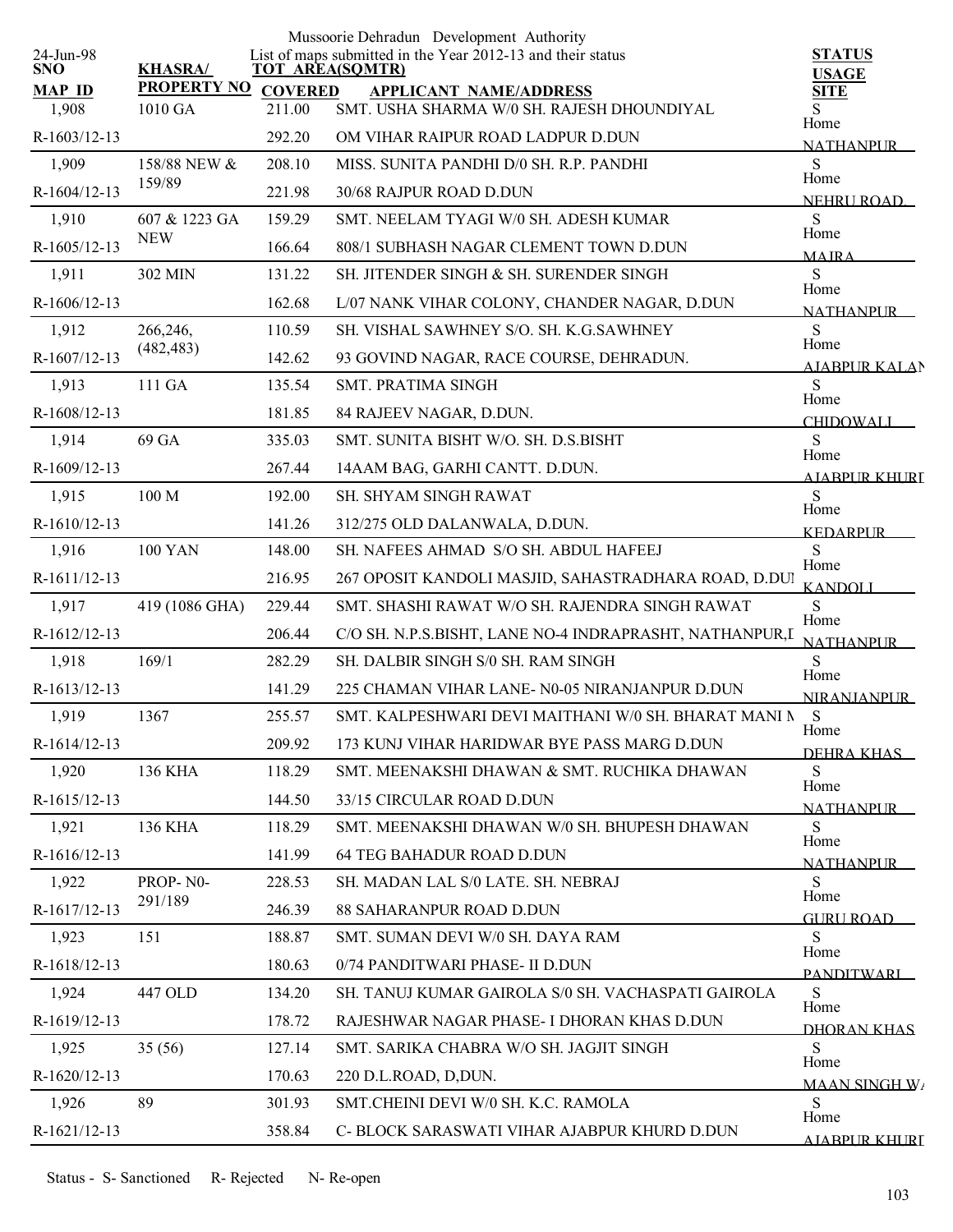|                         |                           |                          | Mussoorie Dehradun Development Authority                                              |                               |
|-------------------------|---------------------------|--------------------------|---------------------------------------------------------------------------------------|-------------------------------|
| 24-Jun-98<br><b>SNO</b> | <b>KHASRA/</b>            |                          | List of maps submitted in the Year 2012-13 and their status<br><b>TOT AREA(SQMTR)</b> | <b>STATUS</b><br><b>USAGE</b> |
| <b>MAP ID</b><br>1,927  | <b>PROPERTY NO</b><br>390 | <b>COVERED</b><br>109.20 | <b>APPLICANT NAME/ADDRESS</b><br>SH. BHUPENDER SINGH S/0 SH. MOHINDER SINGH           | <b>SITE</b><br>S              |
| R-1622/12-13            |                           | 132.32                   | 56 GURU ROAD PATEL NAGAR D.DUN                                                        | Home                          |
| 1,928                   | <b>PROP-N0-2</b>          | 789.38                   | SH. GAJENDER MOHAN MUNIYA S/0 SH. DHANI RAM                                           | <b>BARHAMAN WAL</b><br>N      |
| R-1623/12-13            |                           | 505.00                   | <b>65 ARATH BAZAR D.DUN</b>                                                           | Home                          |
| 1,929                   | <b>PROP-N0-2</b>          | 789.38                   | SH, GAJENDRA MOHAN MUNIYAL S/0 SH, ARJUN DASS                                         | <b>TURNER ROAD</b><br>S       |
| R-1623/12-13-           |                           | 505.00                   | <b>65 ARATH BAZAR D.DUN</b>                                                           | Home                          |
| 1,930                   | 820                       | 204.38                   | SH. SHASHI KUMAR S/0 SH. VASSUDEV                                                     | TURNER ROAD<br>S              |
| R-1624/12-13            |                           | 281.06                   | 87 TYAGI ROAD D.DUN                                                                   | Home                          |
| 1,931                   | <b>16 CHA</b>             | 283.29                   | SH. MOHAN PRASAD S/0 LATE. SH.KHUSHAL MANI                                            | DEHRA KHAS<br>S               |
| R-1625/12-13            |                           | 284.35                   | 228 VANSTHALI BALLUPUR D.DUN                                                          | Home                          |
| 1,932                   | 98 (G.A.N.S.S)            | 277.20                   | SH. JANG BAHADUR SINGH PATHANI                                                        | KAULAGARH MA<br>S             |
| R-1626/12-13            |                           | 282.01                   | T-18 YAMUNA COLONY, DEHRADUN.                                                         | Home                          |
| 1,933                   | 53/9 (142)                | 181.00                   | <b>SH. ANIL VINOD BADONI</b>                                                          | CHIDOWALI<br><sub>S</sub>     |
| R-1627/12-13            |                           | 86.36                    | 53/9 (142 NEW) RAJPUR ROAD, DEHRADUN.                                                 | Home                          |
| 1,934                   | 157 & 158 & 55            | 315.00                   | SH SHIV KUMAR S/0 LATE. SH.SEWAK RAM                                                  | RAI PUR ROAD<br><sub>S</sub>  |
| R-1628/12-13            | <b>OLD</b>                | 258.92                   | 55 DOBHAL WALA D.DUN                                                                  | Home                          |
| 1,935                   | 830 & 07 OLD              | 214.45                   | SH. KISHAN SINGH BOHRA & SMT. SHRUTI BOHRA                                            | <b>DOBHALWALA</b><br>S        |
| R-1629/12-13            |                           | 327.31                   | 89 OLD NEHRU COLONY DHARAMPUR D.DUN                                                   | Home<br><b>AJABPUR KALAN</b>  |
| 1,936                   | <b>PROP-N0-4-D</b>        | 540.00                   | SH. BRIJ MOHAN. SMT. KAMLESH KUMARI & SH. RAJEEV KUM                                  | S                             |
| R-1630/12-13            | &198/110/1                | 388.85                   | <b>34 RAIPUR ROAD D.DUN</b>                                                           | Home<br><b>OLD SURVEY RO</b>  |
| 1,937                   | 499 KHA & 517             | 195.00                   | SH. RAGHU PRAKASH S/0 SH. HARI RAM                                                    | S                             |
| R-1631/12-13            | <b>OLD</b>                | 209.02                   | 71 BLOCK- II ARYA NAGAR D.DUN                                                         | Home<br>DHORAN KHAS           |
| 1,938                   | 339                       | 83.50                    | SH. PAWAN KUMAR S/0 SH. BHAGWATI PRASAD                                               | S                             |
| R-1632/12-13            |                           | 114.34                   | 150 RAJPUR ROAD D.DUN                                                                 | Home<br><b>JAKHAN</b>         |
| 1,939                   | 578                       | 447.21                   | SH. ANUJ SINGHAL S/0 SH. M.P. SINGHAL                                                 | S                             |
| R-1633/12-13            |                           | 573.73                   | 314 RAVINDRA PURI HATHIBARKALAN D.DUN                                                 | Home<br>HATHIBARKALA          |
| 1,940                   | <b>PROP-N0-1-A</b>        | 180.00                   | SH. ANIL KUMAR SHARMA S/0 SH. DAMODAR PRASAD                                          | S                             |
| R-1634/12-13            |                           | 213.93                   | 1- A BALBIR ROAD D.DUN                                                                | Home<br><b>BALBIR ROAD</b>    |
| 1,941                   | 122                       | 366.40                   | SMT. DEEPA DEVI PANT W/0 DR. NARENDRA KUMAR PANT                                      | S                             |
| R-1635/12-13            |                           | 319.00                   | SHIV LOK ENCLAVE KARGI D.DUN                                                          | Home<br><b>KARGI GRANT</b>    |
| 1,942                   | 820                       | 202.75                   | SH. ANIL AGGARWAL S/0 SH. VASSU DEV                                                   | S                             |
| R-1636/12-13            |                           | 177.54                   | 56/4-III BHANDARI BAGH D.DUN                                                          | Home<br>DEHRA KHAS            |
| 1,943                   | PROP- N0-63/62            | 166.54                   | SMT. RAVINDER KAUR W/0 SH. DHEER SINGH                                                | S                             |
| R-1637/12-13            |                           | 173.73                   | 68/A REST CAMP TYAGI ROAD D.DUN                                                       | Home<br><b>HARIDWAR ROA</b>   |
| 1,944                   | 85/8                      | 223.05                   | SH. M.S.RAWAT S/O SH. G.S.RAWAT                                                       | S                             |
| R-1638/12-13            |                           | 186.72                   | 85/6 NESHVILLA ROAD, CHUKKHUWALA, D.DUN.                                              | Home<br><b>CHUKKHUWALA</b>    |
| 1,945                   | 127 MIN                   | 250.78                   | SMT. LILA DEVI BHANDARI                                                               | <sub>S</sub><br>Home          |
| R-1639/12-13            |                           | 185.21                   | PULICE LINE RACE COURSE, DEHRADUN.                                                    | <b>KARGI GRANT</b>            |
|                         |                           |                          |                                                                                       |                               |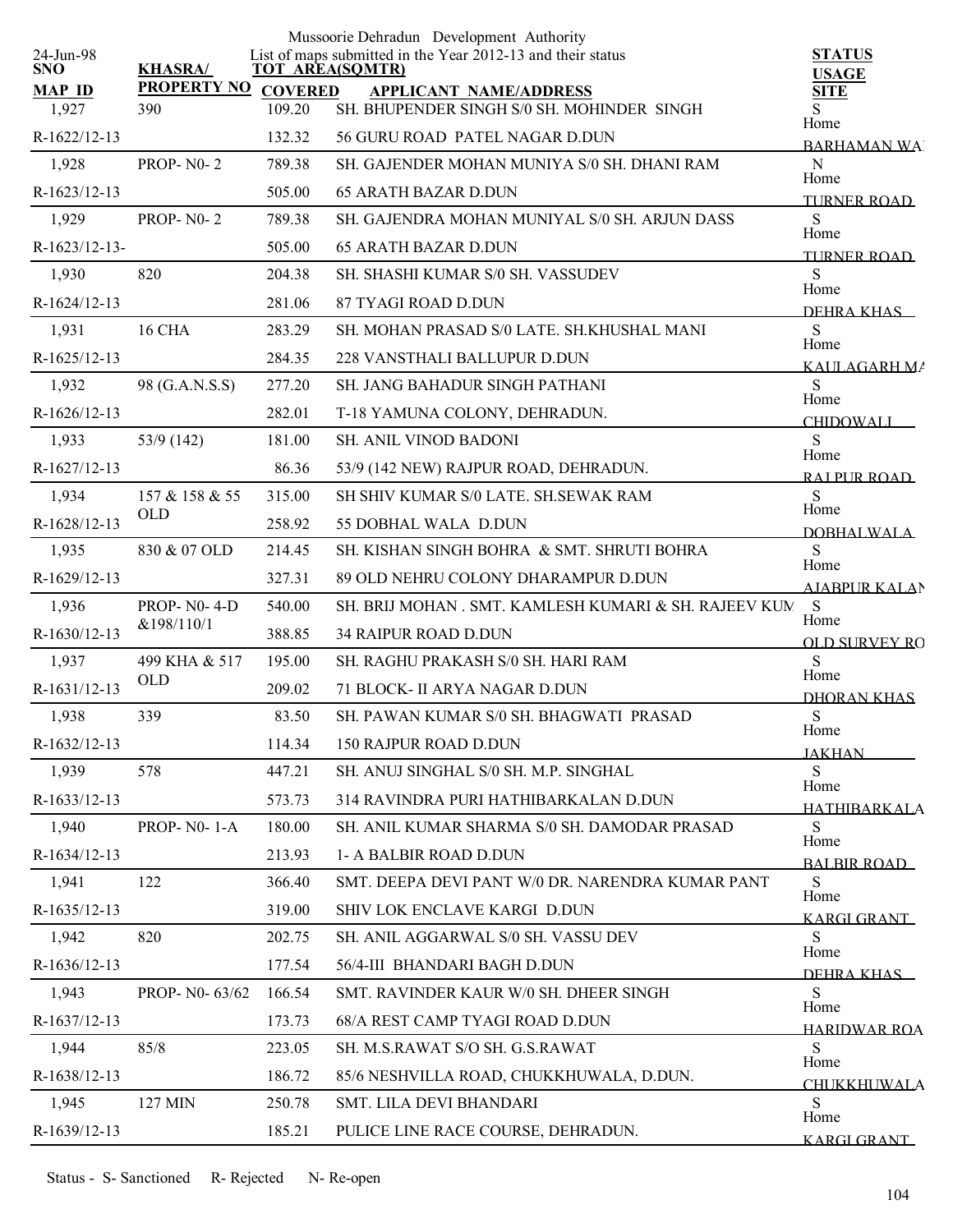|                         |                                |                | Mussoorie Dehradun Development Authority                                       |                               |
|-------------------------|--------------------------------|----------------|--------------------------------------------------------------------------------|-------------------------------|
| 24-Jun-98<br><b>SNO</b> | <b>KHASRA/</b>                 |                | List of maps submitted in the Year 2012-13 and their status<br>TOT AREA(SQMTR) | <b>STATUS</b><br><b>USAGE</b> |
| <b>MAP ID</b>           | <b>PROPERTY NO</b>             | <b>COVERED</b> | <b>APPLICANT NAME/ADDRESS</b>                                                  | <b>SITE</b>                   |
| 1,946                   | 139 KA                         | 230.59         | SH. SHISPAL SINGH RAUTELA & SMT MEENA RAUTELA                                  | Home                          |
| R-1640/12-13            |                                | 240.56         | LANE NO-2 TARUN VIHAR, BANJARAWALA, DEHRADUN.                                  | <b>BANJARAWALA</b>            |
| 1,947                   | 136 KHA                        | 118.29         | SH. BRUESH DHAWAN S/0 SH. M.L. DHAWAN                                          | S<br>Home                     |
| R-1641/12-13            |                                | 141.99         | 33/15 CIRCULAR ROAD D.DUN                                                      | <b>NATHANPUR</b>              |
| 1,948                   | 553                            | 263.37         | SMT. RAJ KUMARI BISHT W/0 SH. RAGHU NATH SINGH BISHT                           | S<br>Home                     |
| R-1642/12-13            |                                | 239.80         | R/0 DANDA NEAR AMBIWALA GURUDWARA DHARAMPUR D.                                 | <b>DHARMPUR</b>               |
| 1,949                   | 160/3 & PROP                   | 99.50          | SMT. SUMITRA NAUTIYAL W/0 SH. GOKUL PRASAD NAUTIYA                             | S<br>Home                     |
| R-1643/12-13            | N0-80/1 OLD.<br><b>117 NEW</b> | 132.57         | 69 KHURBHURA MOHALLA D.DUN                                                     | DOBHALWALA                    |
| 1,950                   | 571                            | 287.42         | SH. RAVINDER MALIK & SH. DEEPAK MALIK                                          | S                             |
| R-1644/12-13            |                                | 450.90         | R/0 CHANDANHEDI TEHSIL BADOT DISTT- BAGPAT                                     | Home<br><b>BHARLIWAL A GR</b> |
| 1,951                   | 504                            | 239.68         | SH. ANCHIT SINGH CHAUHAN S/0 SH. SATPAL SINGH CHAUHA                           | S                             |
| R-1645/12-13            |                                | 516.43         | 102 SAVARKAR MARG SUBHASH NAGAR D.DUN                                          | Home<br><b>BHARLIWAL A GR</b> |
| 1,952                   | 1431                           | 218.15         | SMT. INDU AGGARWAL W/0 SH. SURENDRA KUMAR AGGARWI                              | <sub>S</sub>                  |
| R-1646/12-13            |                                | 366.97         | 23 REST CAMP TYAGI ROAD D.DUN                                                  | Home<br>DEHRA KHAS            |
| 1,953                   | 165                            | 84.92          | SMT. LAXMI NEGI W/0 SH. BALWANT SINGH NEGI                                     | S                             |
| R-1647/12-13            |                                | 98.67          | 7 M.D.D.A. COLONY DHAK PATTI RAJPUR D.DUN                                      | Home<br>VIIAYPUR GOPIV        |
| 1,954                   | 1984 KA                        | 248.42         | SH. KUNWAR SINGH PANWAR S/ SH. JAGAN NATH SINGH PANV                           | S                             |
| R-1648/12-13            |                                | 165.42         | VISHNU PURAM LANE-N0-1 MOUTHROWALA D.DUN                                       | Home<br><b>AIABPUR KALAN</b>  |
| 1,955                   | 763                            | 158.97         | MOHD. YASIN S/0 MOHD. AKATTAR                                                  | S                             |
| R-1649/12-13            |                                | 111.56         | <b>GRAM MEHUWALA MAFI D.DUN</b>                                                | Home<br><b>MEHUWALA MA</b>    |
| 1,956                   | 37 GA & 130                    | 208.17         | SH.MANOJ KUMAR AGGARWAL SH. SANJAY KUMAR AGGARW                                | S                             |
| R-1650/12-13            | <b>OLD</b>                     | 351.02         | NAYA BAZAR BARKOT UTTARKASHI                                                   | Home<br><b>MAJRA</b>          |
| 1,957                   | 632                            | 234.57         | SMT. KRISHNA SAKLANI W/0 SH. TEEKA RAM SAKLANI                                 | N                             |
| R-1651/12-13            |                                | 216.53         | KARGI CHOWK DEHRA KHAS D.DUN                                                   | Home                          |
| 1,958                   | 632                            | 234.57         | SMT. KRISHNA SAKLANI W/0 SH. TEEKA RAM SAKLANI                                 | DEHRA KHAS<br>S               |
| R-1651/12-13-           |                                | 216.53         | KARGI CHOWK DEHRA KHAS D.DUN                                                   | Home                          |
| 1,959                   | <b>PROP-N0-27</b>              | 126.90         | SMT. ARCHANA MITTAL & SH. AJAY MITTAL                                          | DEHRA KHAS<br>S               |
| R-1652/12-13            | OLD & 1 NEW                    | 226.09         | 57 DISPENSARY ROAD D.DUN                                                       | Home                          |
| 1,960                   | 49 (58 DA)                     | 120.00         | SH. RANJEET SINGH                                                              | DHAMAWALA M<br>S              |
| R-1653/12-13            |                                | 150.00         | 5 NANAK SAR COLONY, D.DUN.                                                     | Home                          |
| 1,961                   | 859                            | 130.11         | SMT. RADHA TIWARI                                                              | <b>AAMWALA</b><br>S           |
| R-1654/12-13            |                                | 99.86          | 132 ASHOK VIHAR, AJABPUR KALA, D.DUN.                                          | Home                          |
| 1,962                   | 8 KA MIN                       | 122.68         | SMT.SANGEETA CHOPRA                                                            | AIABPUR KALAN<br>S            |
| R-1655/12-13            |                                | 98.80          | 21 SIDHARTH VIHAR, KANDOLI, D.DUN.                                             | Home                          |
| 1,963                   | 686 DA                         | 201.67         | SH. SUNIL SHARMA                                                               | <b>KANDOLI</b><br>S           |
| R-1656/12-13            |                                | 319.14         | B-201 AMAN APPARMENT, DEHRADUN.                                                | Home                          |
| 1,964                   | 112                            | 306.70         | SH. PRATAP SINGH PANWAR & SMT. URMILA PANWAR                                   | DEHRA KHAS<br>${\bf N}$       |
| R-1657/12-13            |                                | 323.47         | 783/1 ARANYA VIHAR, DHARAMPUR, D.DUN.                                          | Home                          |
|                         |                                |                |                                                                                | <b>BADRIPUR</b>               |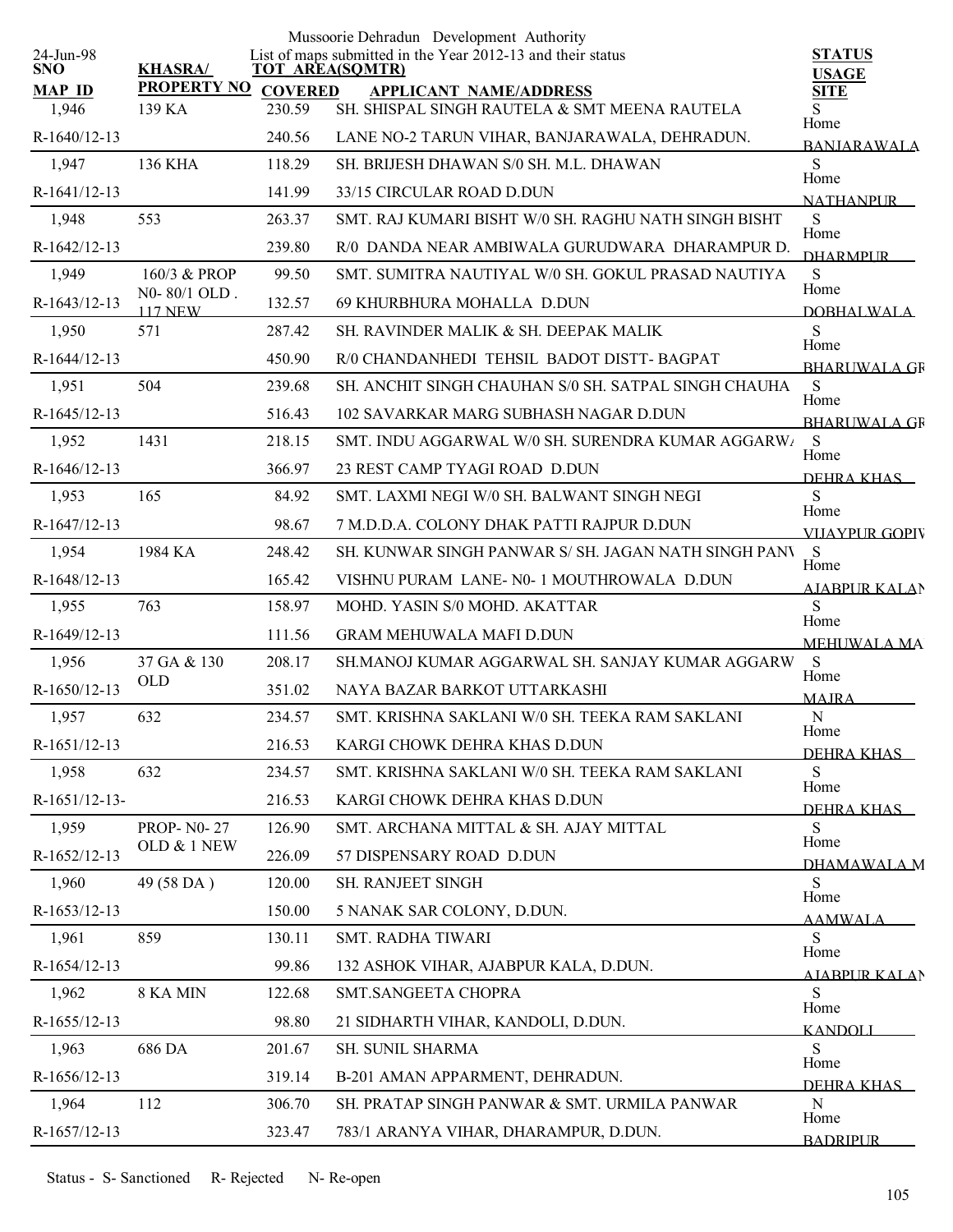|                         |                      |        | Mussoorie Dehradun Development Authority                                              |                               |
|-------------------------|----------------------|--------|---------------------------------------------------------------------------------------|-------------------------------|
| 24-Jun-98<br><b>SNO</b> | <b>KHASRA/</b>       |        | List of maps submitted in the Year 2012-13 and their status<br><b>TOT AREA(SQMTR)</b> | <b>STATUS</b><br><b>USAGE</b> |
| <b>MAP ID</b>           | PROPERTY NO COVERED  |        | <b>APPLICANT NAME/ADDRESS</b>                                                         | <b>SITE</b>                   |
| 1,965                   | 112                  | 306.70 | SH. PRATAP SINGH PANWAR & SMT. URMILA PANWAR                                          | S<br>Home                     |
| R-1657/12-13-           |                      | 323.47 | 783/1 ARANYA VIHAR, DHARAMPUR, D.DUN.                                                 | <b>BADRIPUR</b>               |
| 1,966                   | 112                  | 247.90 | SH. KHUSHAL SINGH BISHT                                                               | S<br>Home                     |
| R-1658/12-13            |                      | 233.09 | DIVYA JYOTI COLONY, AJABPUR KALAN. D.DUN.                                             | <b>AIABPUR KALAN</b>          |
| 1,967                   | 96 KA                | 92.93  | SH. SUKHJINDER SINGH                                                                  | S<br>Home                     |
| R-1659/12-13            |                      | 105.72 | C/O BALA JI TRADERS, KEDARPUR, DEHRADUN.                                              | <b>BANIARAWALA</b>            |
| 1,968                   | <b>PROP-N0-132</b>   | 494.57 | SMT. RAJ RANI PAHWA W/0 LATE. SH. O.P. PAHWA                                          | S<br>Home                     |
| R-1660/12-13            |                      | 404.27 | <b>132 SUBHASH ROAD D.DUN</b>                                                         | SUBHASH ROAD                  |
| 1,969                   | 494 (11/10)          | 293.00 | SH. HARINDER KUMAR S/O LATE SH.CHUNI LAL                                              | S<br>Home                     |
| $R-1661/12-13$          |                      | 113.00 | 11/16 ASHIRWAD ENCLAVE, CHAKRATA ROAD, D.DUN.                                         | <b>KAANWALI</b>               |
| 1,970                   | PROP-N0-89 &         | 131.60 | SH. NANAK SINGH S/0 SH.TARA SINGH                                                     | S                             |
| R-1662/12-13            | 169 OLD              | 212.14 | 89 DHARAMPUR D.DUN                                                                    | Home<br><b>DHARMPUR</b>       |
| 1,971                   | 470 GA               | 237.54 | SH. SUSHIL KUMAR S/0 SH. VIDHYA NATH                                                  | S                             |
| R-1663/12-13            |                      | 208.59 | C-30/3 TYPE-III NEW TEHRI                                                             | Home<br>DHORAN KHAS           |
| 1,972                   | 7/2 & 50 KA          | 188.66 | SH. RAM DARAS SINGH S/0 LATE. SH. SAKAL DEEP RAM                                      | S                             |
| R-1664/12-13            | <b>NEW</b>           | 184.16 | 161 RAJESHWARI PURAM HARIDWAR ROAD D.DUN                                              | Home<br><b>MAIRI MAFI</b>     |
| 1,973                   | 602                  | 130.00 | SH. DINESH KUMAR PETWALS/0 SH. MAHAVEER PRASAD PETV                                   | S                             |
| R-1665/12-13            |                      | 153.22 | <b>GRAM DHARAM PUR D.DUN</b>                                                          | Home<br><b>DHARMPUR</b>       |
| 1,974                   | PROP <sub>N0</sub> - | 200.66 | SH. PRAKASH CHANDRA PATHAK S/0 SH. MOHAN CHANDRA P                                    | ${\bf S}$                     |
| R-1666/12-13            | 248/189/12           | 231.37 | 248/189/12 KANWALI II D.DUN                                                           | Home<br><b>KAANWALI</b>       |
| 1,975                   | 23                   | 226.04 | SH. VIRESHWAR DAYAL SHARMA S/0 SH. BABU RAM SHARMA                                    | ${\bf S}$                     |
| R-1667/12-13            |                      | 191.85 | <b>GRAM AJABPUR KHURD D.DUN</b>                                                       | Home<br>AJABPUR KHURI         |
| 1,976                   | 291                  | 139.35 | <b>SH. KAFIL AHMED KHAN</b>                                                           | ${\bf S}$                     |
| R-1668/12-13            |                      | 226.00 | 50/4 KISHANPUR D.DUN                                                                  | Home<br><b>JOHDI</b>          |
| 1,977                   | PROP- N0-308/1       | 134.75 | SH. DEVI DUTT JOSHI S/0 LATE.SH. S.D. JOSHI                                           | ${\bf N}$                     |
| R-1669/12-13            |                      | 148.00 | 105 NESHVILLA ROAD CH. BIHARI LAL MARG D.DUN                                          | Home<br>CHOUDHARY BII         |
| 1,978                   | 308                  | 134.75 | SH. DEVI DUTT JOSHI S/0 LATE.SH. S.D. JOSHI                                           | S                             |
| R-1669/12-13-           |                      | 148.00 | 105 NESHVILLA ROAD CH. BIHARI LAL MARG D.DUN                                          | Home<br>CHOUDHARY BII         |
| 1,979                   | 280                  | 333.00 | SH. RAVINDER SINGH RAWAT S/0 SH. UMED SINGH RAWAT                                     | S                             |
| R-1670/12-13            |                      | 198.28 | C/0 SMT. PUSHPA CHAUHAN PULIYA N0- 6 NATHANPUR D.DU                                   | Home<br><b>NATHANPUR</b>      |
| 1,980                   | 500 OLD & 720        | 79.92  | SH. RAO RAGIB ALI S/0 SH. ZAMIL AHMED                                                 | S                             |
| R-1671/12-13            | <b>KA NEW</b>        | 97.96  | C-18 TURNER ROAD D.DUN                                                                | Home                          |
| 1,981                   | 644 OLD & 1591       | 110.00 | SMT. LAXMI DEVI DEVLI W/0 SH.G.N. DEVLI                                               | <b>MAIRA</b><br>S             |
| R-1672/12-13            | <b>GA NEW</b>        | 115.52 | R/0 T.H.D.C. COLONY BANJARAWALA D.DUN                                                 | Home                          |
| 1,982                   | 1269 KHA             | 224.00 | SH. CHANDER SINGH RANA S/0 SH. MANGAL SINGH RANA                                      | DEHRA KHAS<br>S               |
| R-1673/12-13            |                      | 227.55 | C/0 CANARA BANK RAJPUR ROAD D.DUN                                                     | Home                          |
| 1,983                   | 88 OLD & 161         | 300.18 | SH. AJAY GURUNG & SH. SANJAY GURUNG                                                   | <b>NATHANPUR</b><br>S         |
| R-1674/12-13            | <b>NEW</b>           | 236.60 | 147/1 JAKHAN RAJPUR ROAD D.DUN                                                        | Home                          |
|                         |                      |        |                                                                                       | <b>CHIDOWALI</b>              |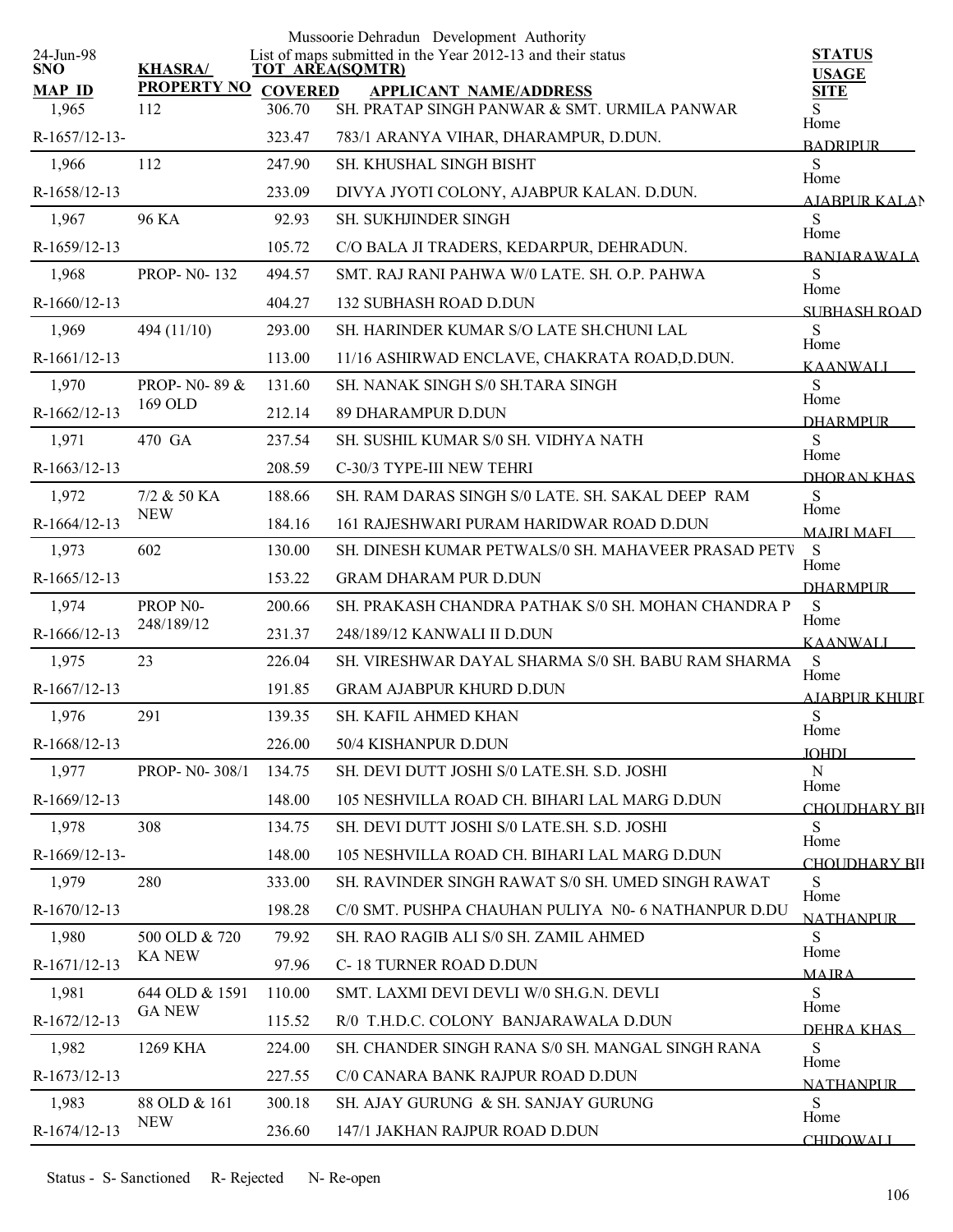|                         |                                           |                          | Mussoorie Dehradun Development Authority<br>List of maps submitted in the Year 2012-13 and their status |                                 |
|-------------------------|-------------------------------------------|--------------------------|---------------------------------------------------------------------------------------------------------|---------------------------------|
| 24-Jun-98<br><b>SNO</b> | <b>KHASRA/</b>                            |                          | <b>TOT AREA(SQMTR)</b>                                                                                  | <b>STATUS</b><br><b>USAGE</b>   |
| <b>MAP ID</b><br>1,984  | <b>PROPERTY NO</b><br>1998                | <b>COVERED</b><br>374.50 | <b>APPLICANT NAME/ADDRESS</b><br>SMT. MAYA DEVI UNIYAL W/0 SH. DWARIKA PRASAD UNIYA                     | <b>SITE</b><br>S                |
| R-1675/12-13            |                                           | 425.07                   | <b>GRAM GODMU DISTT-TEHRI GARHWAL</b>                                                                   | Home<br><b>RAIPUR</b>           |
| 1,985                   | 69/1 OLD & 179                            | 859.21                   | SMT. KAMLA KHANDURI W/0 LATE. SH. BRIJ MOHAN KHANDU S                                                   |                                 |
| R-1676/12-13            | <b>NEW</b>                                | 227.54                   | H.NO- B-5 LANE- 6 SHASTRI NAGAR AJABPUR DANDA D.DUN                                                     | $\mathcal{C}$<br>CHAK AIARPUR 1 |
| 1,986                   | 270                                       | 195.34                   | SH. CHANDRA PRAKASH ZHILDIYAL S/0 LATE, C.B. ZHILDIYA                                                   | ${\bf S}$                       |
| R-1677/12-13            |                                           | 184.20                   | 190 VIVEK VIHAR POCKET-II G.M.S. ROAD D.DUN                                                             | Home<br><b>KAANWALI</b>         |
| 1,987                   | 567 KA                                    | 93.68                    | SH. JIYAUL HASAN & SH. NOSHAD AHMAD                                                                     | S                               |
| R-1678/12-13            |                                           | 115.88                   | 178/26 LAKHI BAGH D.DUN                                                                                 | Home<br><b>BANIARAWALA</b>      |
| 1,988                   | 465 KA                                    | 293.00                   | SMT. ANITA SAINI W/0 SH. ADESH KUMAR                                                                    | S                               |
| R-1679/12-13            |                                           | 468.80                   | H. N0-81 BLOCK-2 ARYA NAGAR D.DUN                                                                       | Home<br><b>BADRIPLIR</b>        |
| 1,989                   | 122                                       | 188.00                   | SH. VINOD NAUTIYAL & SH. PRAMOD NAUTIYAL                                                                | S                               |
| R-1680/12-13            |                                           | 146.87                   | 3-A CHANDER SHAKHER AZAD COLONY NEW PATEL NAGAR I                                                       | Home<br><b>BANJARAWALA</b>      |
| 1,990                   | 1112/1                                    | 71.28                    | SMT. SUMAN LUTHRA W/0 SH. G.G. LUTHRA                                                                   | S                               |
| R-1681/12-13            |                                           | 95.20                    | 192- B LAKHI BAGH D.DUN                                                                                 | Home<br><b>KAANWALI</b>         |
| 1,991                   | 1209 (2097)                               | 195.83                   | SMT. RAJESHWARI GOEL                                                                                    | S                               |
| R-1682/12-13            |                                           | 187.21                   | 5 ROCHIPURA, MAJRA, DEHRADUN.                                                                           | Home<br><b>AIARPUR KALAN</b>    |
| 1,992                   | 158 MIN                                   | 108.77                   | <b>SMT. SUNITA GUPTA</b>                                                                                | $\mathbf R$                     |
| R-1683/12-13            |                                           | 142.04                   | 87-D PARK ROAD, DEHRADUN.                                                                               | Home<br><b>NIRANJANPUR</b>      |
| 1,993                   | 158                                       | 109.58                   | SH. RAJESH GUPTA                                                                                        | $\mathbf R$                     |
| R-1684/12-13            |                                           | 142.76                   | 87-D PARK ROAD, DEHRADUN.                                                                               | Home<br><b>NIRANJANPUR</b>      |
| 1,994                   | 99/1                                      | 119.38                   | <b>SH. KAILASH SAHNI</b>                                                                                | S                               |
| R-1685/12-13            |                                           | 108.54                   | 12 RAJEEV COLONY, DEHRADUN.                                                                             | Home<br>KAANWALI                |
| 1,995                   | 158 (264 KA)                              | 117.30                   | <b>SMT. RITU RANI</b>                                                                                   | S                               |
| R-1686/12-13            |                                           | 149.38                   | C/OSH. SANJEEV KUMAR GUPTA, 10CHAMAN VIHAR, DEHRAD                                                      | Home<br><b>NIRANIANPUR</b>      |
| 1,996                   | 158 (264 KA)                              | 117.31                   | DR. PRADEEP KUMAR JAIN                                                                                  | S                               |
| R-1687/12-13            |                                           | 149.38                   | VILL-NAKUD, P.O- NAKUD, DISTT- SAHARANPUR,                                                              | Home<br><b>NIRANJANPUR</b>      |
| 1,997                   | 49 (58 DA)                                | 120.00                   | SH. GURJEET SINGH                                                                                       | S                               |
| R-1688/12-13            |                                           | 150.00                   | 24 KARANPUR, DEHRADUN.                                                                                  | Home<br><b>AAMWALA TARI</b>     |
| 1,998                   | 1529/1                                    | 234.11                   | SH. FINCHA RAM CHAUHAN                                                                                  | S                               |
| R-1689/12-13            |                                           | 248.69                   | LANE NO-2 VIJAY PARK, EXT.DEHRADUN.                                                                     | Home<br>KAANWALI                |
| 1,999                   | 44 OLD & 72                               | 320.62                   | SH. HARI KRISHAN KUNIYAL S/0 BHOLA DUTT KUNIYAL                                                         | S                               |
| R-1690/12-13            | <b>NEW</b>                                | 240.05                   | C/0 SH. K.D. BHARDWAJ 03 SUBHASH ROAD D.DUN                                                             | Home<br>ajabpur khurd may       |
| 2,000                   | 295                                       | 223.04                   | SMT. MAYA SHARMA W/0 SH. S.C. SHARMA                                                                    | S.                              |
| R-1691/12-13            |                                           | 165.00                   | 147/1 OLD TYPES - 3 O.F.D STATE RAIPUR D.DUN                                                            | Home<br><b>AAMWALA TARI</b>     |
| 2,001                   | $88\ \&$                                  | 518.99                   | SH. YUVRAJ NAITHANI S/0 LATE. SH. PRITHVI RAJ                                                           | S                               |
| R-1692/12-13            | MUNICIPAL N0-<br>261 NEW &<br>178/173 OLD | 387.02                   | 143 DHOBHAL WALA NESHVILLA ROAD D.DUN                                                                   | Home<br><b>DOBHALWALA</b>       |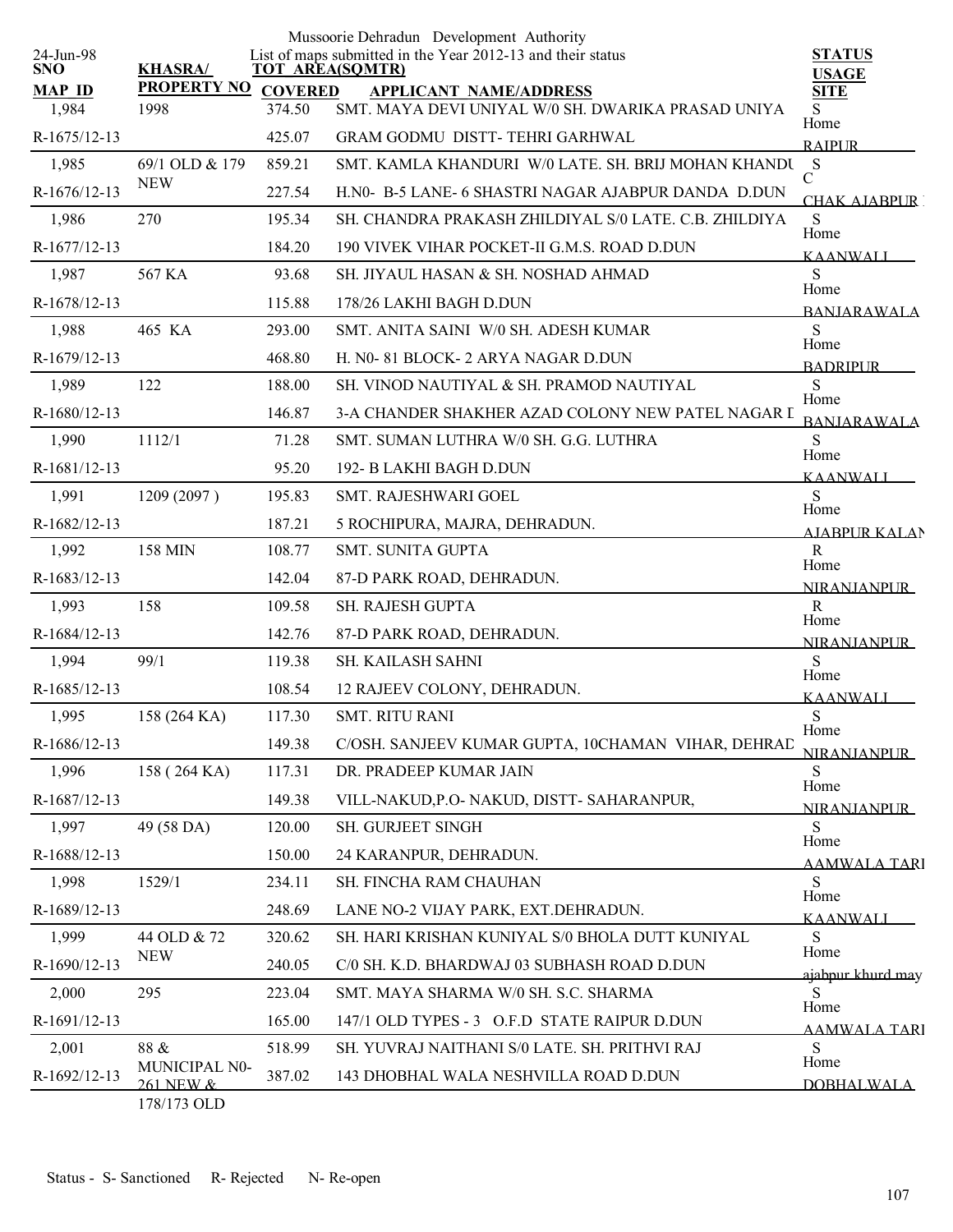| 24-Jun-98     |                                   |                  | Mussoorie Dehradun Development Authority<br>List of maps submitted in the Year 2012-13 and their status | <b>STATUS</b>                |
|---------------|-----------------------------------|------------------|---------------------------------------------------------------------------------------------------------|------------------------------|
| <b>SNO</b>    | <b>KHASRA/</b>                    |                  | <b>TOT AREA(SQMTR)</b>                                                                                  | <b>USAGE</b>                 |
| <b>MAP ID</b> | <b>PROPERTY NO</b><br>699         | <b>COVERED</b>   | <b>APPLICANT NAME/ADDRESS</b><br>SMT. KRISHNA KAINTURA W/0 SH. RAJENDER SINGH KAINTUR                   | <b>SITE</b>                  |
| 2,002         |                                   | 147.55<br>189.42 | ASHOK VIHAR AJABPUR KALAN D.DUN                                                                         | S<br>Home                    |
| R-1693/12-13  |                                   |                  |                                                                                                         | AJABPUR KALAN                |
| 2,003         | A-23 CHANDER<br><b>LOK COLONY</b> | 209.03           | SH. SANJAY SOIN S/0 SH. K.K. SOIN                                                                       | S<br>Home                    |
| R-1694/12-13  | $&$ KH NO-8                       | 354.44           | A-23 CHANDER LOK COLONY RAJPUR ROAD D.DUN                                                               | <b>SALAWALA DHC</b>          |
| 2,004         | 269                               | 268.78           | SH. DINESH PRASAD BAHUGUNA S/0 LATE, SH. R.P. BAHUGUN                                                   | S<br>Home                    |
| R-1695/12-13  |                                   | 297.72           | D- BLOCK SARASWATI VIHAR AJABPUR KHURD D.DUN                                                            | <b>AIABPUR KHURI</b>         |
| 2,005         | 339                               | 214.27           | SH. RAJIV LUTHRA S/0 SH. K.D. LUTHRA                                                                    | S<br>Home                    |
| R-1696/12-13  |                                   | 341.34           | 15/7 B- INDER BABA MARG JAKHAN D.DUN                                                                    | DHORAN KHAS                  |
| 2,006         | 577.578 & 579                     | 393.12           | SH. RAM KISHAN YADAV & SH. TAZDIN AHMED                                                                 | S<br>Home                    |
| R-1697/12-13  | OLD & 763 CHA<br>793 794 GA       | 333.92           | MORROW WALA CLEMENT TOWN D.DUN                                                                          | <b>MAIRA</b>                 |
| 2,007         | <b>NEW</b><br>402 & 403           | 188.38           | SMT. MEENA PHARASI W/0 SH. NARENDRA SHARMA                                                              | S                            |
| R-1698/12-13  |                                   | 191.42           | D/4 VASANT VIHAR ENCLAVE P.0- NEW FOREST D.DUN                                                          | Home                         |
|               |                                   |                  |                                                                                                         | <b>KAANWALI</b>              |
| 2,008         | 151                               | 223.00           | SH. ASHOK KUMAR KOTHARI S/0 SH. R.P. KOTHARI                                                            | S<br>Home                    |
| R-1699/12-13  |                                   | 205.10           | 99/4 UPASANA ENCLAVE PANDITWARI PHASE- II D.DUN                                                         | <b>PANDITWARI</b>            |
| 2,009         | 705 KHA & 554<br><b>OLD</b>       | 188.58           | SH. VAIBHAV GOYAL S/0 SH. VIMAL PRASAD GOYAL                                                            | S<br>Home                    |
| R-1700/12-13  |                                   | 310.26           | 52 SAI LOK PHASE- I G.M.S. ROAD D.DUN                                                                   | DEHRA KHAS                   |
| 2,010         | 1148 KHA                          | 92.90            | SH. NAZIM KHAN S/0 MOHD. HASHIM                                                                         | ${\bf S}$<br>Home            |
| R-1701/12-13  |                                   | 111.48           | C-13 TURNER ROAD NEAR OGLESHWAR MANDIR CLEMENT TO                                                       | <b>MAIRA</b>                 |
| 2,011         | 506                               | 99.44            | SH. CHETAN JASUJA S/0 SH. OM PRAKASH JASUJA                                                             | S<br>Home                    |
| R-1702/12-13  |                                   | 178.62           | A-61 OLD AWAS VIKAS SAHARANPUR                                                                          | <b>BHARLIWALA GR</b>         |
| 2,012         | <b>PROP-N0-118</b>                | 170.77           | SMT. HARMEET KAUR & SH. BALBIR SINGH SAWHNEY                                                            | S<br>Home                    |
| R-1703/12-13  | & 145/118 NEW                     | 126.12           | 1/12 GOVIND NAGAR RACE COURSE D.DUN                                                                     | <b>GOVIND NAGAR</b>          |
| 2,013         | 300 & 302                         | 188.12           | SH. RISHI PAULS/0 LATE. SH. RAM CHAND                                                                   | S                            |
| R-1704/12-13  |                                   | 261.19           | SATYA NIWAS I BODY GAURD CANAL ROAD D.DUN                                                               | Home<br><b>NATHANPUR</b>     |
| 2,014         | 39 & 44                           | 260.40           | SH. ARJUN SINGH RAWAT S/0 LATE, SH. BHAGWAN SINGH RAV                                                   | S                            |
| R-1705/12-13  |                                   | 216.23           | 26/1 LANE- N0-1 SHASTRI NAGAR HARIDWAR ROAD D.DUN                                                       | Home<br>AJABPUR KALAN        |
| 2,015         | 476                               | 150.50           | SH. ARVIND CHAUHAN S/0 SH. B.S. CHAUHAN                                                                 | S                            |
| R-1706/12-13  |                                   | 76.42            | H. N0-5 MATA MANDIR ROAD AJABPUR KALAN D. DUN                                                           | Home<br><b>AJABPUR KALAN</b> |
| 2,016         | 128                               | 77.59            | SMT. SARITA DEVI JAGUDI W/0 SH. BAL KRISHAN JAGUDI                                                      | S                            |
| R-1707/12-13  |                                   | 84.08            | H. N0-43 BRIJ LOK COLONY SALAWALA D.DUN                                                                 | Home<br>CHAKSALAWAL.         |
| 2,017         | 116 & PLOT N0-                    | 414.86           | LT. COL. J.S. RANA S/0 SH. M.S. RANA                                                                    | S                            |
| R-1708/12-13  | $4 - B - 253$                     | 244.00           | 330 RAJESHWARI PURAM NATHANAPUR D.DUN                                                                   | Home<br>SHAH NAGAR           |
| 2,018         | 670                               | 194.00           | SH. JAGDESH CHANDRA BHATT S/0 SH. G.B BHATT                                                             | S                            |
| R-1709/12-13  |                                   | 167.28           | CHANDER BANI ROAD NEAR P.N.B. ENCLAVE D.DUN                                                             | Home<br><b>SEWALA KALAN</b>  |
| 2,019         | 117/3                             | 647.49           | DR. RAKESH BALUNI & SMT. RENUKA BALUNI                                                                  | S                            |
| R-1710/12-13  |                                   | 520.11           | 4- E. INDER ROAD D.DUN                                                                                  | Home<br><b>GUIRADA MANS</b>  |
|               |                                   |                  |                                                                                                         |                              |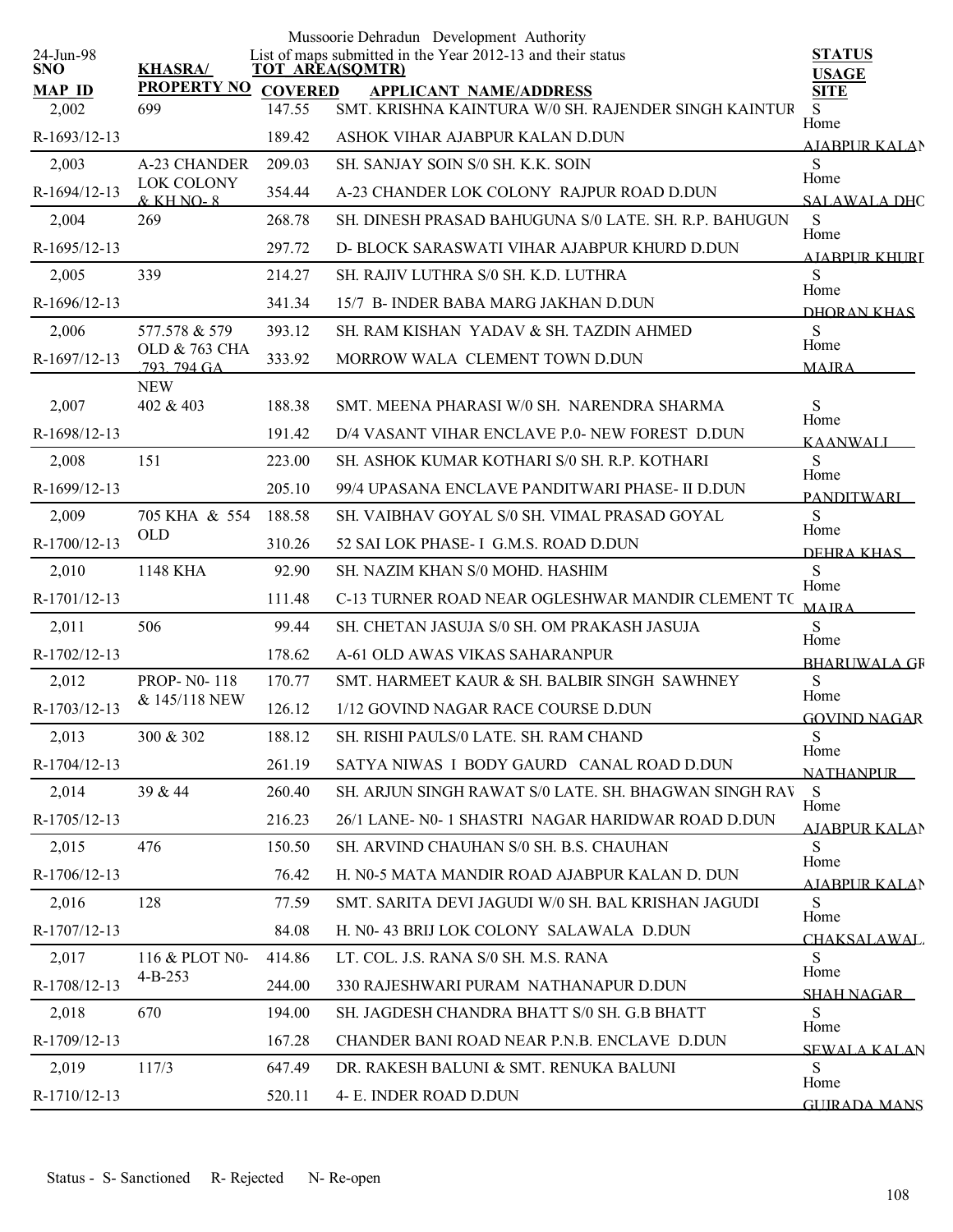|                         |                                |                | Mussoorie Dehradun Development Authority                                              |                               |
|-------------------------|--------------------------------|----------------|---------------------------------------------------------------------------------------|-------------------------------|
| 24-Jun-98<br><b>SNO</b> | <b>KHASRA/</b>                 |                | List of maps submitted in the Year 2012-13 and their status<br><b>TOT AREA(SQMTR)</b> | <b>STATUS</b><br><b>USAGE</b> |
| <b>MAP ID</b>           | <b>PROPERTY NO</b>             | <b>COVERED</b> | <b>APPLICANT NAME/ADDRESS</b>                                                         | <b>SITE</b>                   |
| 2,020                   | 186 PLOT NO-23                 | 166.50         | SH. AKSHAY SAXENA                                                                     | S.<br>Home                    |
| R-1711/12-13            |                                | 252.53         | 116 RACE COURSE, DEHRADUN.                                                            | <b>JAKHAN</b>                 |
| 2,021                   | 51 GHA                         | 125.42         | SMT. MEENU JOSHI W/0 SH. PRADEEP JOSHI                                                | S                             |
| R-1712/12-13            |                                | 165.58         | 21 SADA NAND MARG RISHIKESH                                                           | Home<br>PITTHUWALA            |
| 2,022                   | PROP-N0-                       | 115.17         | SH. UMESH AGGARWAL & SMT. SUSHMA AGGARWAL                                             | S                             |
| R-1713/12-13            | 390/410/1 & 46<br>OL D         | 75.02          | 390/410/1 PARK ROAD D.DUN                                                             | Home<br>PARK ROAD             |
| 2,023                   | 20                             | 305.47         | SH. KIRAT SINGH CHAUHAN S/0 SH. MAN SINGH CHAUHAN                                     | S                             |
| R-1714/12-13            |                                | 268.38         | 961/1 STREET- N0-4 LANE- N0-3 RAJENDRA NAGAR D.DUN                                    | Home<br>CHALBAGH KAU          |
| 2,024                   | <b>PLOT-N0-115</b>             | 669.14         | LT. PIYUSH PANDE S/0 SH. M.D. PANDE                                                   | S                             |
| R-1715/12-13            | PHASE-II<br><b>VASANT</b>      | 268.96         | 115/2 PHASE- 2 VASANT VIHAR D.DUN                                                     | Home<br><b>KAANWALI</b>       |
|                         | <b>VIHAR</b>                   |                |                                                                                       |                               |
| 2,025                   | PROP N0-4/91                   | 200.66         | SMT. SANGEETA RANA W/0 SH. PRANESH SINGH RANA                                         | S<br>Home                     |
| R-1716/12-13            | & 6/4 NEW                      | 127.26         | 10 KRISHNA VIHAR JAKHAN RAJPUR ROAD D.DUN                                             | HATHIRARKALA                  |
| 2,026                   | 219 GHA                        | 223.00         | SMT. SHANTI SHAHI W/0 SH. BHUPENDER SHAHI                                             | <sub>S</sub><br>Home          |
| R-1717/12-13            |                                | 127.08         | GRAM & P.0- NAWADA D.DUN                                                              | <b>NAVADA</b>                 |
| 2,027                   | 1236 KA                        | 87.09          | SMT. NEETU SINGHMAR W/0 SH. MUKESH KUMAR                                              | S                             |
| R-1718/12-13            |                                | 78.73          | C-19 TURNER ROAD D.DUN                                                                | Home<br><b>MAJRA</b>          |
| 2,028                   | 93 KA                          | 201.00         | SMT. KAMLA NEGI W/0 SH. GANGA SINGH NEGI                                              | S                             |
| R-1719/12-13            |                                | 146.99         | <b>GRAM KAULAGARH D.DUN</b>                                                           | Home<br>KAULAGARH MA          |
| 2,029                   | 419 & PROP-                    | 312.54         | SH. MANGAL SINGH S/0 SH. VIJAY SINGH                                                  | S                             |
| R-1720/12-13            | N0-43/3/1 OLD<br>& 313/285 NEW | 273.32         | 43/3-1 DHARAMPUR I D.DUN                                                              | Home<br><b>DHARMPLIR</b>      |
| 2,030                   | 37 KHA & 24/1                  | 320.00         | SH. PANKAJ DHYANI S/0 SH. GOVIND PRASAD DHYANI                                        | S                             |
| R-1721/12-13            | <b>OLD</b>                     | 272.60         | C/0 SH. G.P. DHYANI COL BROWN SCHOOL D.DUN                                            | Home<br><b>KANDOLL</b>        |
| 2,031                   | 393                            | 188.19         | SH. ANOJ SINGH RAUTHAN S/0 SH. LAXMAN SINGH RAUTHAN                                   | S                             |
| R-1722/12-13            |                                | 172.88         | H.N0-312 ADHOI WALA D.DUN                                                             | Home                          |
| 2,032                   | 1471 KA NEW                    | 302.00         | SH. DIWAKAR DUTT PUROHIT S/0 SH. SURESHA NAND PUROHI                                  | <b>ADOIWALA</b><br>S          |
| R-1723/12-13            | & 892.893 OLD                  | 239.78         | C/0 PANT MOHALLA NEAR- I.T. PARK SAHASTRADHARA ROA                                    | Home                          |
| 2,033                   | 111/8 OLD &                    | 421.87         | SH. NARESH KUMAR KUKRETI                                                              | <b>AJABPUR KALAN</b><br>S     |
| R-1724/12-13            | <b>424 NEW</b>                 | 120.82         | 55/310 DHARAMPUR D.DUN                                                                | Home                          |
| 2,034                   | 238 JA                         | 94.76          | SH. AJAY KUMAR TYAGI S/0 SH. JAY KUMAR TYAGI                                          | <b>MAIRI MAFI</b><br>S        |
| R-1725/12-13            |                                | 91.98          | VIJAY NAGAR ADHOI WALA II D.DUN                                                       | Home                          |
| 2,035                   | 1146                           | 81.76          | SH. NAVEEN KUMAR SHARMA                                                               | <b>ADOIWALA</b><br>S          |
| R-1726/12-13            |                                | 105.81         | VILL-PALAS PATTI-BAMUND DISTT-TEHRI GARHWAL                                           | Home                          |
| 2,036                   | MUNICIPAL N0-                  | 274.50         | SMT. TAJINDER KAUR & SMT. MANDEEP KAUR                                                | DEHRA KHAS<br>S               |
| R-1727/12-13            | 291/189 & 94                   | 417.74         | 71 GURU ROAD D.DUN                                                                    | Home                          |
| 2,037                   | OLD<br>897                     | 209.03         | SH. KIRPAL SINGH S/0 SH. JAGAT SINGH                                                  | GURU ROAD<br>S                |
| R-1728/12-13            |                                | 167.96         | 67/21 TYAGI ROAD D.DUN                                                                | Home                          |
|                         |                                |                |                                                                                       | <b>TYAGI ROAD</b>             |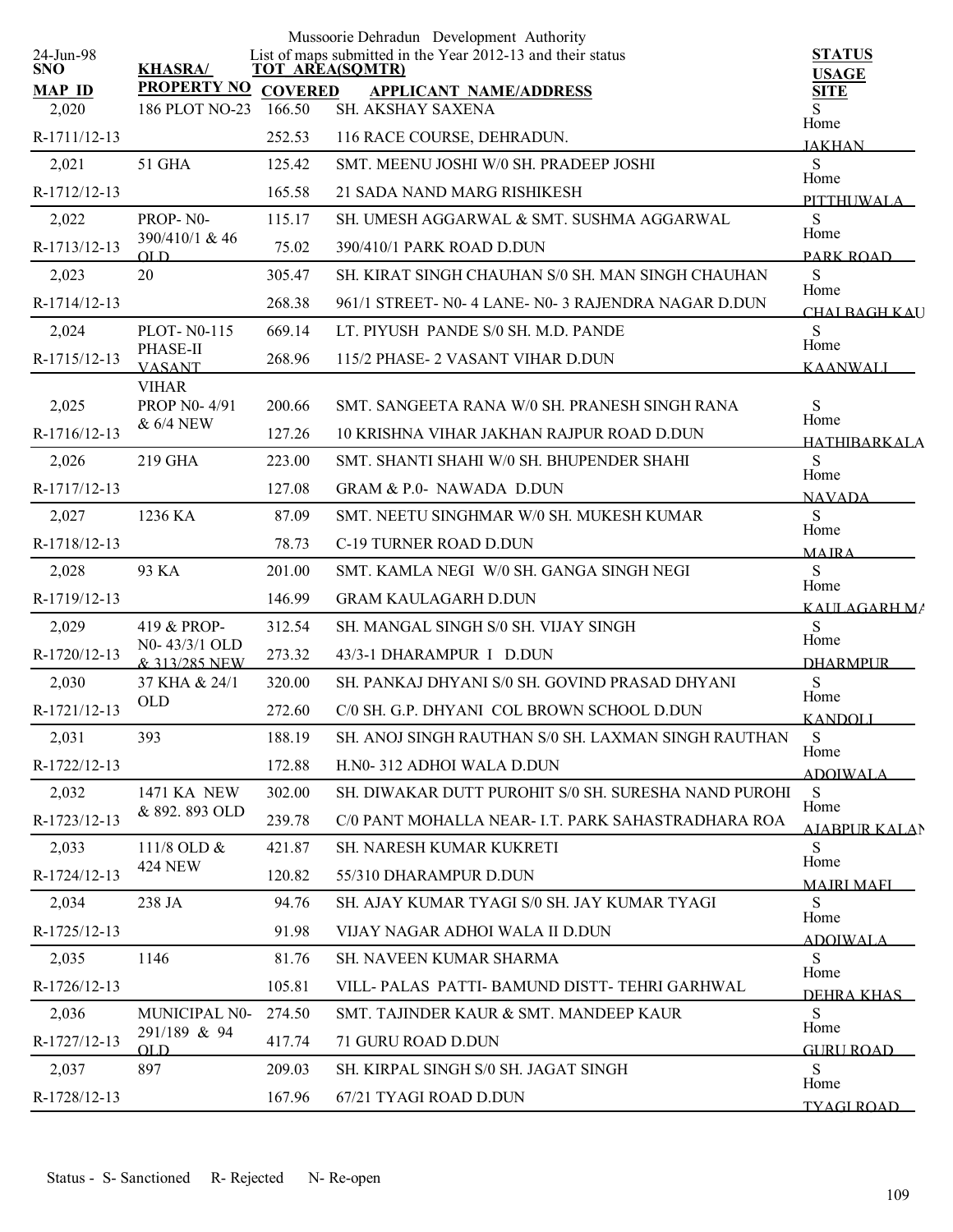| 24-Jun-98              |                           |                          | Mussoorie Dehradun Development Authority<br>List of maps submitted in the Year 2012-13 and their status | <b>STATUS</b>                |
|------------------------|---------------------------|--------------------------|---------------------------------------------------------------------------------------------------------|------------------------------|
| <b>SNO</b>             | <b>KHASRA/</b>            |                          | <b>TOT AREA(SQMTR)</b>                                                                                  | <b>USAGE</b>                 |
| <b>MAP ID</b><br>2,038 | <b>PROPERTY NO</b><br>828 | <b>COVERED</b><br>175.00 | <b>APPLICANT NAME/ADDRESS</b><br>SMT. ARUNA GURUNG W/0 SH. RAJU GURUNG                                  | <b>SITE</b><br>N             |
|                        |                           |                          |                                                                                                         | Home                         |
| R-1729/12-13           |                           | 157.60                   | H. N0-40 BELL ROAD CLEMENT TOWN D.DUN                                                                   | <b>BHARUWALA GR</b>          |
| 2,039                  | 828                       | 185.00                   | SMT. ARUNA GURUNG W/0 SH. RAJU GURUNG                                                                   | S<br>Home                    |
| R-1729/12-13-          |                           | 156.98                   | H. N0-40 BELL ROAD CLEMENT TOWN D.DUN                                                                   | <b>BHARLIWALA GR</b>         |
| 2,040                  | 291 & 423 KA              | 214.06                   | SH. ASHOK PAL S/0 SH. ROOP RAM PAL                                                                      | S<br>Home                    |
| R-1730/12-13           |                           | 170.92                   | ADHOI WALA RAI PUR ROAD STATE BANK COLONY D.DUN                                                         | ADOIWALA                     |
| 2,041                  | 177 (151 DA)              | 350.00                   | SMT. POONAM SHARMA & SH. MAHESH SHARMA                                                                  | S<br>Home                    |
| R-1731/12-13           |                           | 398.52                   | OPP. ISBT, HARIDWAR ROAD, DEHRADUN.                                                                     | <b>SEWALA KALAN</b>          |
| 2,042                  | 1181 CHA                  | 227.67                   | <b>SH RAJINDER SINGH GANHAR</b>                                                                         | S<br>Home                    |
| R-1732/12-13           |                           | 205.67                   | 5 TIRUPATI ENCLAVE, SHAKTI VIHAR, DEHRADUN.                                                             | <b>NATHANPLIR</b>            |
| 2,043                  | 140                       | 369.39                   | <b>SMT. CHANKHA DEVI</b>                                                                                | S<br>Home                    |
| R-1733/12-13           |                           | 252.52                   | B-9-173 NEHRU COLONY, D.DUN.                                                                            | AJABPUR KALAN                |
| 2,044                  | 778                       | 95.16                    | <b>SH. RAJESH KUMAR TOMAR</b>                                                                           | S<br>Home                    |
| R-1734/12-13           |                           | 87.76                    | T.H.D.C. COLONY DEHRAKHAS, DEHRADUN.                                                                    | DEHRA KHAS                   |
| 2,045                  | 1268                      | 76.67                    | SMT. SANGEETA RANI W/0 SH. AJAY KUMAR                                                                   | S<br>Home                    |
| R-1735/12-13           |                           | 105.94                   | C-211 N.C.R RESIDENCY G.M.S.ROAD D.DUN                                                                  | <b>KAANWALI</b>              |
| 2,046                  | 1187                      | 92.94                    | SH. DINESH JAIN S/0 LATE. SH. ROSHAN LAL JAIN                                                           | S                            |
| R-1736/12-13           |                           | 121.22                   | ROCHIPURA P.0-MAJRA D.DUN                                                                               | Home<br><b>KAANWALI</b>      |
| 2,047                  | 1246/1 & 10/9             | 327.10                   | SMT. SAROJ BALA W/0 SH. V.P. VERMA                                                                      | S                            |
| R-1737/12-13           | <b>ANAND VIHAR</b>        | 288.00                   | 10/9 ANAND VIHAR CHAKRATA ROAD D.DUN                                                                    | Home<br><b>GARHI</b>         |
| 2,048                  | 139 OLD & 176             | 237.00                   | SH. GAURAV JAIN S/0 SH. DINESH KUMAR JAIN                                                               | S                            |
| R-1738/12-13           | DA                        | 202.26                   | R/0 JAIN RISE & JAIN MILL GRAM MAJRA D.DUN                                                              | Home<br><b>SEWALA KHURD</b>  |
| 2,049                  | 143                       | 95.63                    | SH. PRADEEP RAWAT S/0 SH. CHITRA SINGH RAWAT                                                            | ${\bf S}$                    |
| R-1739/12-13           |                           | 100.36                   | R/0 BADRISH VIHAR KARGI D.DUN                                                                           | Home<br><b>BANJARAWALA</b>   |
| 2,050                  | 1268                      | 83.64                    | SMT. SANGEETA RANI W/0 SH. AJAY KUMAR                                                                   | S                            |
| R-1740/12-13           |                           | 117.04                   | C-211 N.C.R. RESIDENCY G.M.S. ROAD KANWALI D.DUN                                                        | Home<br>KAANWALI             |
| 2,051                  | 141 OLD & 1123            | 191.52                   | SH. RAKESH CHAND RAMOLA S/0 SH. SHURBIR CHAND RAMOI                                                     | S                            |
| R-1741/12-13           | <b>NEW</b>                | 156.32                   | SARTHI VIHAR NEAR GALEXY SCHOOL D.DUN                                                                   | Home<br><b>AIABPUR KALAN</b> |
| 2,052                  | 31 KHA ,32 KA             | 189.52                   | SH. INDRESH KUMAR BINDAL                                                                                | S                            |
| R-1742/12-13           |                           | 111.34                   | 71 ARHAT BAZAR, DEHRADUN.                                                                               | Home                         |
| 2,053                  | 305/7/1, 305              | 90.00                    | SH. VINOD KUMAr JINDAL S/O LATE SH. LAKHRAJ JINDAL                                                      | <b>SEWALA KALAN</b><br>S     |
| R-1743/12-13           |                           | 88.81                    | 161/86 POCKET-3 LANE NO-1, VIVEK VIHAR, DEHRADUN.                                                       | Home                         |
| 2,054                  | 22                        | 184.57                   | SMT. KUSUM UPADHAYAY                                                                                    | KAANWALI<br>S                |
| R-1744/12-13           |                           | 216.79                   | 22 KARANPUR. BLOCK-2 DEHRADUN.                                                                          | Home                         |
| 2,055                  | 672 KA                    | 232.34                   | SMT. SUKERMA DEVI                                                                                       | <b>KARANPUR</b><br>S         |
| R-1745/12-13           |                           | 257.63                   | C/O DR. PRAMOD TYAGI, ASHOK VIHAR D.DUN.                                                                | Home                         |
| 2,056                  | 861 KA                    | 91.78                    | SMT. MEHRUNISHA                                                                                         | AJABPUR KALAN<br>S           |
| R-1746/12-13           |                           | 84.56                    | 197 KANWALI ROAD, DEHRADUN.                                                                             | Home                         |
|                        |                           |                          |                                                                                                         | NIRANJANPUR                  |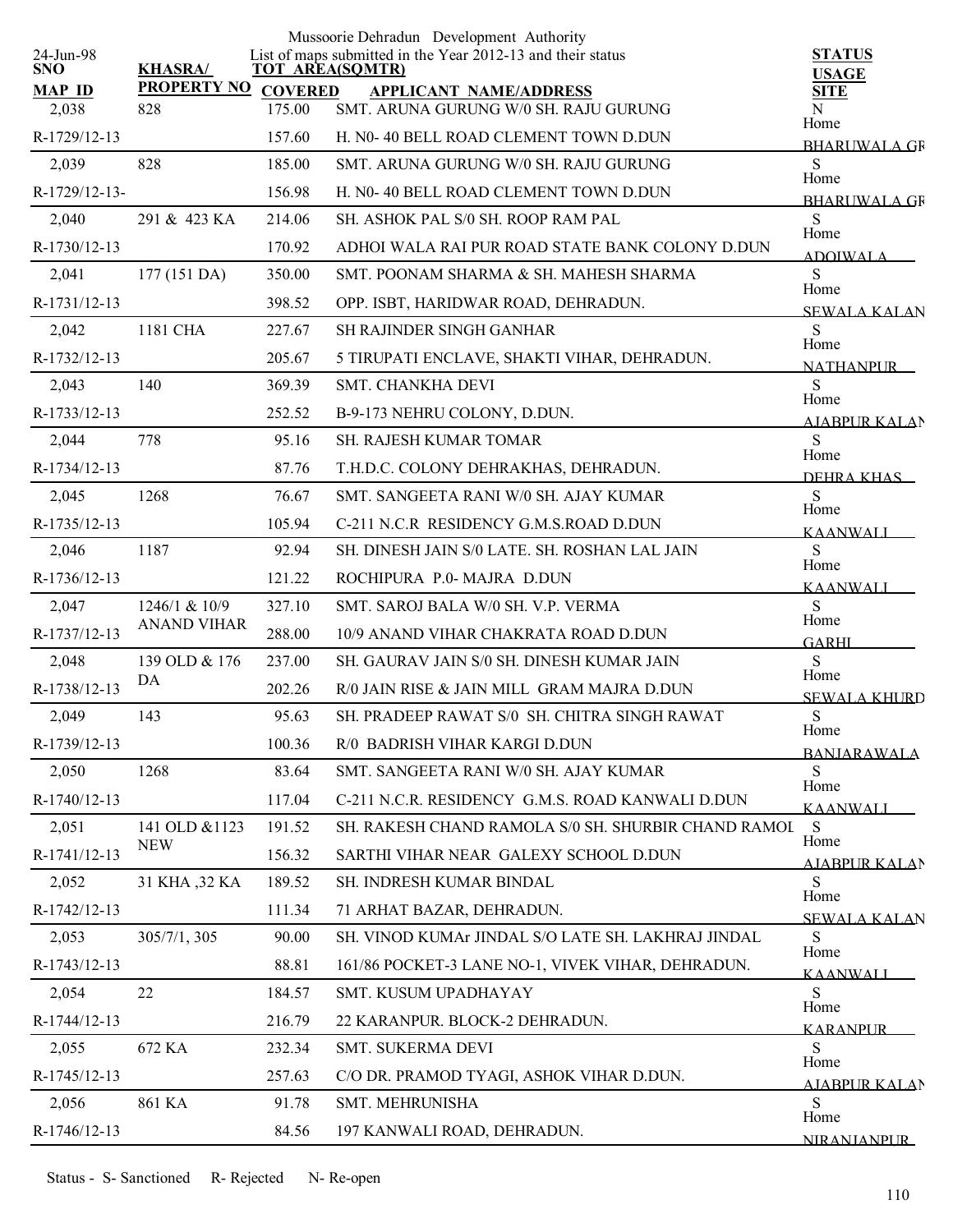|                         |                                |                        | Mussoorie Dehradun Development Authority                    |                               |
|-------------------------|--------------------------------|------------------------|-------------------------------------------------------------|-------------------------------|
| 24-Jun-98<br><b>SNO</b> | <b>KHASRA/</b>                 | <b>TOT AREA(SQMTR)</b> | List of maps submitted in the Year 2012-13 and their status | <b>STATUS</b><br><b>USAGE</b> |
| <b>MAP ID</b>           | <b>PROPERTY NO</b>             | <b>COVERED</b>         | <b>APPLICANT NAME/ADDRESS</b>                               | <b>SITE</b>                   |
| 2,057                   | 42                             | 192.82                 | SH. KESHWA NAND PURI S/0 LATE. SH. DWARIKA PRASAD PUR       | S<br>Home                     |
| R-1747/12-13            |                                | 183.59                 | 21 DOON GHATI AWAS SAMITI AJABPUR KALAN D.DUN               | <b>SHAHNAGAR</b>              |
| 2,058                   | 192/4 & 805<br><b>NEW</b>      | 100.37                 | SMT. SUNITA RATURI W/0 SH. DINESH RATURI                    | S<br>Home                     |
| R-1748/12-13            |                                | 95.86                  | <b>GRAM SEWLA KALAN D.DUN</b>                               | <b>SEWALA KALAN</b>           |
| 2,059                   | 956                            | 134.00                 | SH. VIMAL SINGH S/0 SH. DARBAN SINGH                        | S<br>Home                     |
| R-1749/12-13            |                                | 210.70                 | <b>GRAM KANWALI D.DUN</b>                                   | <b>KAANWALI</b>               |
| 2,060                   | 1268                           | 83.64                  | SMT.SANGEETA RANI W/0 SH. AJAY KUMAR                        | S<br>Home                     |
| R-1750/12-13            |                                | 99.62                  | C-211 N.C.R. RESIDENCY G.M.S. ROAD D.DUN                    | <b>KAANWALI</b>               |
| 2,061                   | 1268                           | 83.64                  | SMT. SANGEETA RANI W/0 SH. AJAY KUMAR                       | S<br>Home                     |
| R-1751/12-13            |                                | 117.04                 | C-211 N.C.R. RESIDENCY G.M.S. ROAD D.DUN                    | <b>KAANWALI</b>               |
| 2,062                   | 774                            | 76.82                  | SH. AMRIT PAL SINGH SAHNI S/0 LATE. SH. BALBIR SINGH SAH    | <sub>S</sub><br>Home          |
| R-1752/12-13            |                                | 89.43                  | 17- A RACE COURSE D.DUN                                     | DEHRA KHAS                    |
| 2,063                   | 774                            | 75.77                  | SMT. GURJEET KAUR W/0 SH. KULBEER SINGH SAHNI               | S<br>Home                     |
| R-1753/12-13            |                                | 87.49                  | 17- A RACE COURSE D.DUN                                     | DEHRA KHAS                    |
| 2,064                   | 1268 & PLOT-                   | 222.96                 | SH. ATIQ AHMED S/0 SH. MAQBOOL AHMED                        | S                             |
| R-1754/12-13            | N0-91 SAI LOK<br><b>COLONY</b> | 234.40                 | 17 ANKIT PURAM G.M.S. ROAD D.DUN                            | Home<br><b>KAANWALI</b>       |
| 2,065                   | 119 OLD & 1066                 | 236.98                 | SMT. ASHA BISHT W/0 SH. GAJENDER BISHT                      | S                             |
| R-1755/12-13            | D                              | 217.89                 | <b>GRAM AJABPUR KALAN D.DUN</b>                             | Home<br><b>AIABPUR KALAN</b>  |
| 2,066                   | 393 OLD & 773                  | 145.75                 | MD. IRFAN & SMT. ANJUM KHATUN                               | $\mathbf S$                   |
| R-1756/12-13            | YA NEW                         | 154.16                 | ZAUR MANZIL SEWLA KALAN PANCHAYTI GHAR P.0- MAJR            | Home<br><b>NIRANJANPUR</b>    |
| 2,067                   | 534                            | 246.28                 | SH. ABHISHEK BAMRARA S/0 SH. RAMESH BAMRARA                 | S                             |
| R-1757/12-13            |                                | 197.10                 | 31/1 NAI BASTI CHUKKUWALA D.DUN                             | Home<br><b>DHORAN KHAS</b>    |
| 2,068                   | 139                            | 403.96                 | SH. SUNDER LAL MANDRAWAL S/0 SH. CHANDER SINGH MANI         | S                             |
| R-1758/12-13            |                                | 229.82                 | BADRIPUR ROAD NEAR RAILWAY CROSSING D.DUN                   | Home<br><b>BADRIPUR</b>       |
| 2,069                   | 612/2 CHH                      | 240.00                 | SH. VISHAMBHAR SINGH S/0 LATE. SH. BALAK RAM                | S                             |
| R-1759/12-13            |                                | 184.77                 | UPPER RAJIV NAGAR DHARAMPUR DANDA D.DUN                     | Home<br>DHARAMPUR DA          |
| 2,070                   | 610                            | 320.00                 | SH. GANESH PRASAD DHYANI S/0 LATE. SH. GOVIND PRASAD        | S                             |
| R-1760/12-13            |                                | 200.99                 | BADRISH COLONY DHARAMPUR DANDA D.DUN                        | Home<br><b>DHARAMPUR DA</b>   |
| 2,071                   | 31 KHA ,32 KA                  | 189.52                 | SH. UJJWAL KUMAR BINDAL                                     | S                             |
| R-1761/12-13            |                                | 111.34                 | 71 ARHAT BAZAR DEHRADUN.                                    | Home<br><b>SEWALA KALAN</b>   |
| 2,072                   | 31 KHA , 32 KA                 | 189.52                 | SH. SURESH KUMAR BINDAL                                     | S                             |
| R-1762/12-13            |                                | 111.34                 | SIMLA ROAD, DEHRADUN.                                       | Home<br><b>SEWALA KALAN</b>   |
| 2,073                   | <b>PROP-N0-220</b>             | 182.15                 | SMT. MANJU VERMA D/0 SH. V.K. VERMA                         | S                             |
| R-1763/12-13            | $-C$                           | 110.22                 | 220- C D.L. ROAD D.DUN                                      | Home<br>D L ROAD              |
| 2,074                   | 303                            | 222.96                 | SH. J.R. SAGAR S/0 SH. GULAB SINGH                          | S                             |
| R-1764/12-13            |                                | 105.15                 | C/0 SH. C.P. SINGH 155 RISHI NAGAR                          | Home<br><b>AAMWALA TARI</b>   |
| 2,075                   | 10.11 & 12                     | 381.26                 | LT.COL. JAGDISH SINGH CHAUHAN S/0 SH. SHIV LAL CHAUHA       | S                             |
| R-1765/12-13            | NEW & 5 OLD                    | 174.12                 | C/0 SH. J.S. TRIYAL S- 1-B/6 SHASTRI NAGAR D.DUN            | Home                          |
|                         |                                |                        |                                                             | <b>MAIRI MAFI</b>             |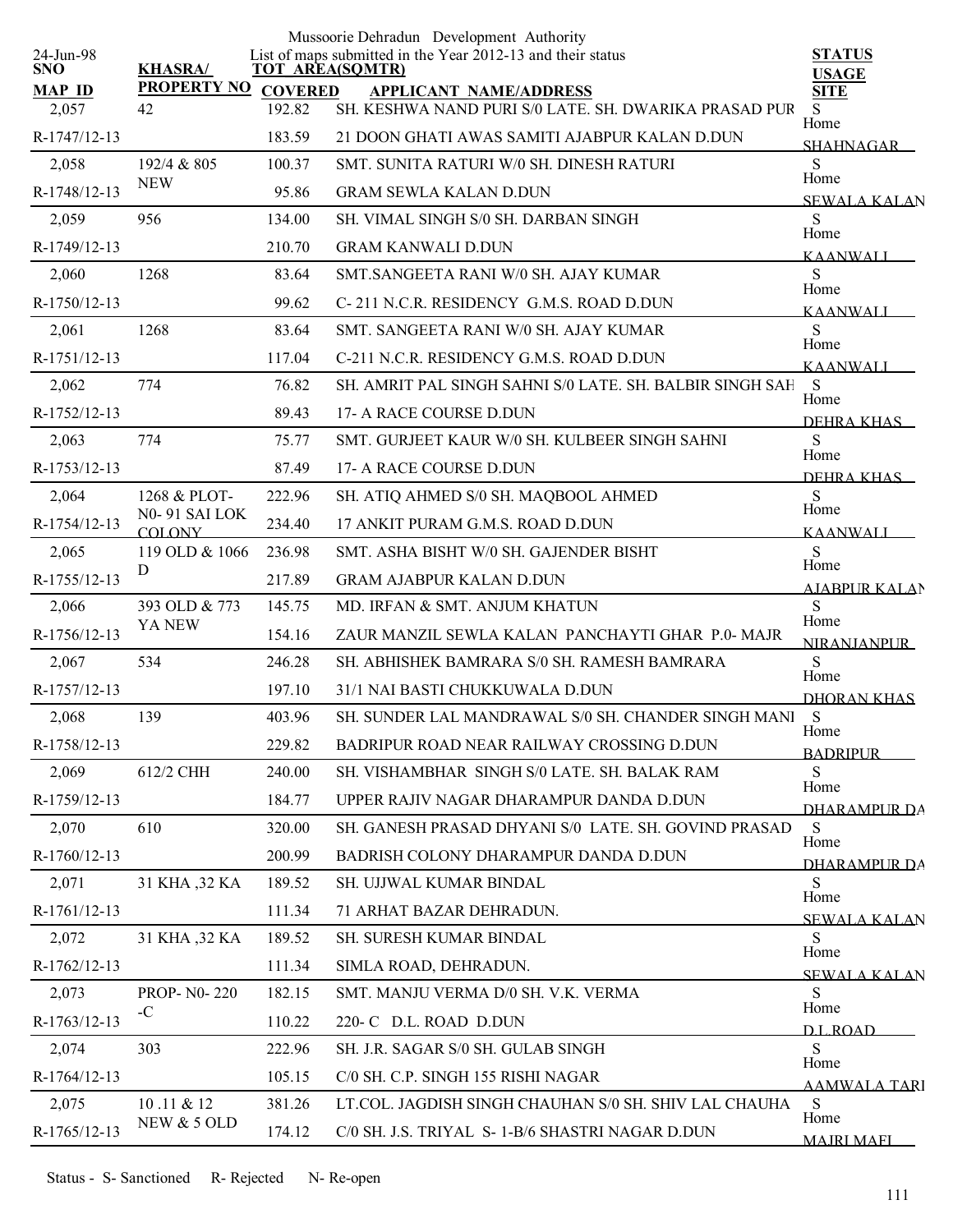|                         |                            |                | Mussoorie Dehradun Development Authority                                              |                              |
|-------------------------|----------------------------|----------------|---------------------------------------------------------------------------------------|------------------------------|
| 24-Jun-98<br><b>SNO</b> | <b>KHASRA/</b>             |                | List of maps submitted in the Year 2012-13 and their status<br><b>TOT AREA(SQMTR)</b> | <b>STATUS</b>                |
| <b>MAP ID</b>           | <b>PROPERTY NO</b>         | <b>COVERED</b> | <b>APPLICANT NAME/ADDRESS</b>                                                         | <b>USAGE</b><br><b>SITE</b>  |
| 2,076                   | <b>PROP-N0-53</b>          | 121.15         | SMT. PUJA SETHI W/0 SH. KUMUD SETHI                                                   | S<br>Home                    |
| R-1766/12-13            | OLD & 111/92<br><b>NEW</b> | 215.71         | PROP- N0-53 & 111/92 HARIDWAR ROAD ARAGHAR                                            | <b>AARAGARH</b>              |
| 2,077                   | 733                        | 224.90         | SMT. SUNITA GARG W/0 SH. SUSHIL GARG                                                  | S<br>Home                    |
| R-1767/12-13            |                            | 242.28         | <b>18 PARK ROAD LAXMAN CHOWK D.DUN</b>                                                | <b>MAJRA</b>                 |
| 2,078                   | 206                        | 99.40          | SH. AJIT SINGH S/0 SH. JOGENDER SINGH                                                 | S<br>Home                    |
| R-1768/12-13            |                            | 124.10         | 9 ADARSH NAGAR BALLUPUR ROAD D.DUN                                                    | AIABPUR KHURI                |
| 2,079                   | 140                        | 102.04         | SMT. DEEPA VERMA D/0 SH. SITA RAM VERMA                                               | S                            |
| R-1769/12-13            |                            | 118.48         | R/0 CHANDER NAGAR D.DUN                                                               | Home<br>KAIILAGARH           |
| 2,080                   | 636 MIN                    | 214.50         | SMT. VIMLA DEVI W/O LATE SH. SURAT SINGH                                              | $\mathbf R$                  |
| R-1770/12-13            |                            | 110.81         | VILL & P.O- BAGI, SARJULA, TEHRI.                                                     | Home<br>DHARAMPUR DA         |
| 2,081                   | 262 KA                     | 168.33         | SMT. NEELAM GAUR W/0 SH. KAILASH CHAND GAUR                                           | ${\bf S}$                    |
| R-1771/12-13            |                            | 152.38         | S.B.C. -44 YAMUNA COLONY D.DUN                                                        | Home<br>PITHI WALA           |
| 2,082                   | 421                        | 178.44         | SMT. NEELU SINGHAL W/0 SH. PRADEEP SINGHAL                                            | S                            |
| R-1772/12-13            |                            | 190.63         | 46/2-4 G.M.S.ROAD D.DUN                                                               | Home<br><b>SUDDUWALA</b>     |
| 2,083                   | PROP-N0-                   | 161.61         | SH. KAPILESH AGGARWAL S/0 SH. K.P. AGGARWAL                                           | S                            |
| R-1773/12-13            | 390/410/1 & 45<br>OLD      | 96.91          | 390//410/1 PARK ROAD D.DUN                                                            | Home<br>PARK ROAD            |
| 2,084                   | 86/9                       | 90.00          | SMT. SURENDER KAUR W/0 SH. MEHAR SINGH                                                | S                            |
| R-1774/12-13            |                            | 95.25          | <b>66 GOVIND GARH D.DUN</b>                                                           | Home<br><b>KAANWALI</b>      |
| 2,085                   | 437 & 438                  | 279.00         | SMT. KAILASHWATI GOYAL W/0 SH. RAM CHANDRA GOYAL                                      | ${\bf S}$                    |
| R-1775/12-13            |                            | 386.83         | C/0 SMT. GEETA VERMA 83/10 BAKRAL WALA D.DUN                                          | Home<br><b>HATHIBARKALA</b>  |
| 2,086                   | 649                        | 390.00         | SMT. NEELAM BHANDARI W/0 SH. R.S. BHANDARI                                            | S                            |
| R-1776/12-13            |                            | 298.11         | NEAR GURU RAM RAI SCHOOL KALIDAS ROAD D.DUN                                           | Home<br><b>HATHIBARKALA</b>  |
| 2,087                   | 70 (87 KHA)                | 267.65         | SMT. PRAMILA CHAUHAN W/O SH. NARESH CHAUHAN                                           | S                            |
| R-1777/12-13            |                            | 267.81         | 77 BHUDGAUN, PANDITWARI, DEHRADUN.                                                    | Home<br><b>AAMWALA TARI</b>  |
| 2,088                   | 1593                       | 94.42          | SH. DINESH KOTHARI                                                                    | S                            |
| R-1778/12-13            |                            | 100.10         | 46/1 GALI NO-4, BHANDARI BAG, DEHRADUN.                                               | Home<br><b>AJABPUR KHURI</b> |
| 2,089                   | 677/1 & 683/1              | 271.84         | SMT. CHAMPA SHARMA W/0 SH. BASANT LAL SHARMA                                          | S                            |
| R-1779/12-13            |                            | 192.47         | R/0 OGAL MAZRA LANE- N0-13 TURNER ROAD D.DUN                                          | Home<br><b>MAJRA</b>         |
| 2,090                   | 328 DA                     | 240.37         | SH. DHOOM SINGH CHAUHAN S/0 LATE. SH. JAGAT SINGH CHA                                 | S<br>Home                    |
| R-1780/12-13            |                            | 184.08         | 108 BLOCK- IIND ARYA NAGAR D.DUN                                                      | <b>CHIDOWALI</b>             |
| 2,091                   | PLOT-N0-B-28               | 180.00         | SH. ANIL CHOPRA S/0 SH. BALDEV RAJ CHOPRA                                             | S                            |
| R-1781/12-13            |                            | 205.18         | B-28 M.D.D.A COLONY DALAN WALA D.DUN                                                  | Home<br>MDDA COLONY          |
| 2,092                   | 684                        | 84.08          | SMT. URMILA DEVI W/0 SH. LOKESH KUMAR                                                 | S                            |
| R-1782/12-13            |                            | 76.73          | R/0 T.H.D.C. COLONY PHASE- I DEHRA KHAS D.DUN                                         | Home<br>DEHRA KHAS           |
| 2,093                   | 745                        | 572.29         | SMT. KIRAN DUA . SH. RAJAT DUA & SH. RAGHAV DUA                                       | S<br>Home                    |
| R-1783/12-13            |                            | 767.25         | <b>GRAM KANWALI D.DUN</b>                                                             | <b>KAANWALI</b>              |
|                         |                            |                |                                                                                       |                              |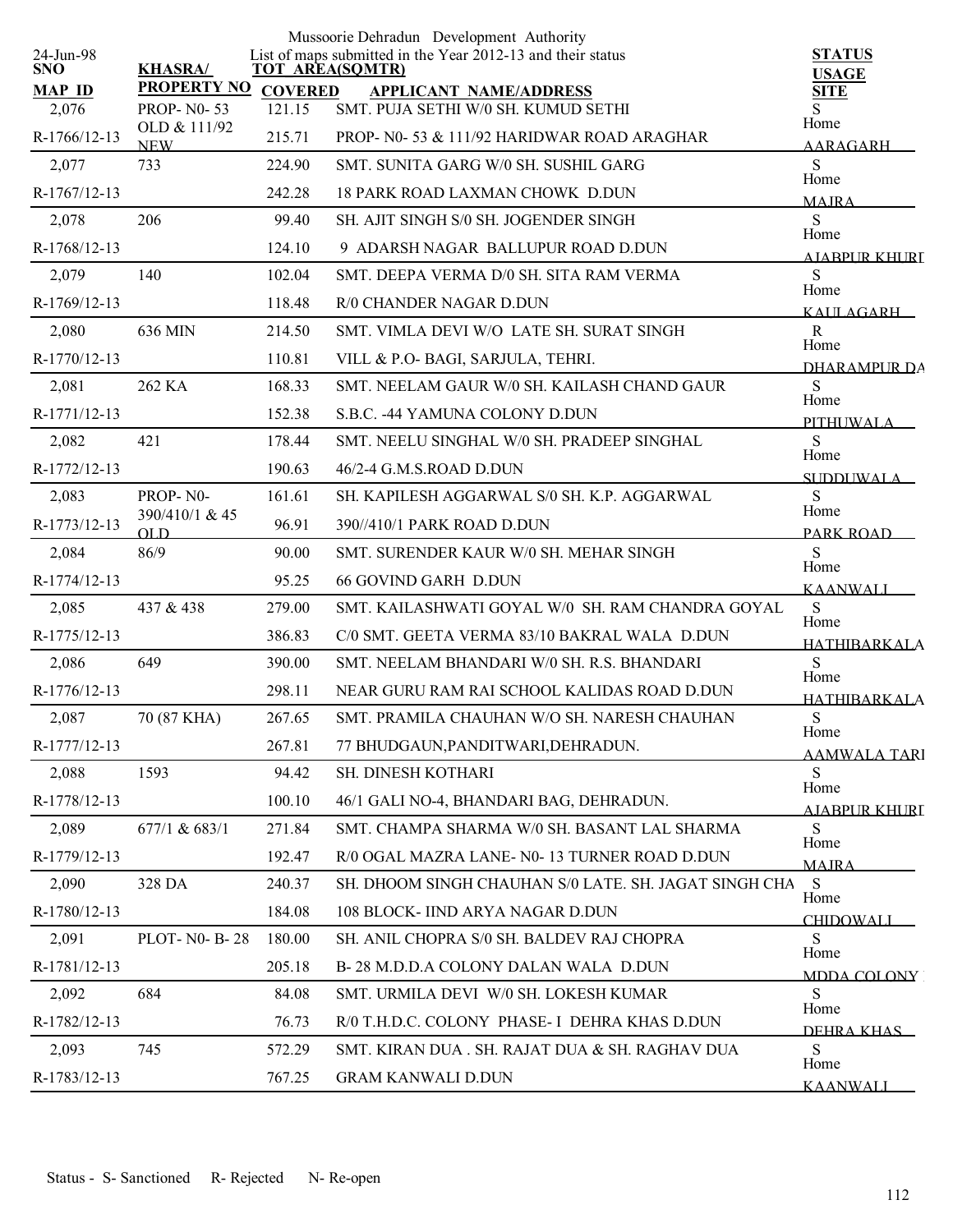|                         |                     |                 | Mussoorie Dehradun Development Authority                    |                               |
|-------------------------|---------------------|-----------------|-------------------------------------------------------------|-------------------------------|
| 24-Jun-98<br><b>SNO</b> | <b>KHASRA/</b>      | TOT AREA(SQMTR) | List of maps submitted in the Year 2012-13 and their status | <b>STATUS</b><br><b>USAGE</b> |
| <b>MAP ID</b>           | PROPERTY NO COVERED |                 | <b>APPLICANT NAME/ADDRESS</b>                               | <b>SITE</b>                   |
| 2,094                   | 21                  | 94.16           | SH. TASLEEM S/0 MOHD. ISMAIL                                | Home                          |
| R-1784/12-13            |                     | 88.40           | 817/4 KAULAGARH ROAD RAJENDRA NAGAR D.DUN                   | <b>CHUKKHUWALA</b>            |
| 2,095                   | 1361/3              | 103.00          | SMT. BALJINDAR KAUR W/0 SH. MANINDAR PARASHAR               | S<br>Home                     |
| R-1785/12-13            |                     | 159.31          | H. N0-25 MANDIR LANE GARHI CANTT BALLUPUR CHOWK D.I.        | <b>KAANWALI</b>               |
| 2,096                   | 1183                | 278.81          | SH. JAGJEET SINGH KHANDEWAL S/0 LATE. SH. HARI SINGH K      | S<br>Home                     |
| R-1786/12-13            |                     | 236.03          | 12 VAN VIHAR BALLUPUR D.DUN                                 | <b>GARHI</b>                  |
| 2,097                   | 1513                | 212.00          | SH. RAJENDRA MOHAN S/0 SH. SUMER CHAND                      | S<br>Home                     |
| R-1787/12-13            |                     | 253.63          | 100/2 SHREE RAM PURAM COLONY LANE-02 D.DUN                  | <b>KAANWALI</b>               |
| 2,098                   | 366                 | 225.24          | SMT. USHA BARTWAL & SH. NARENDRA SINGH BARTWAL              | S<br>Home                     |
| R-1788/12-13            |                     | 181.94          | A-18/1 I.R.I.COLONY LEFT BANK CANAL ROORKEE                 | AIARPUR KHURI                 |
| 2,099                   | 34 KA               | 188.50          | SH. ASHOK KUMAR & SMT. POONAM THAWANI                       | S                             |
| R-1789/12-13            |                     | 321.59          | 91 PRITAM ROAD D.DUN                                        | Home<br><b>CHAI BAGH KAU</b>  |
| 2,100                   | 186 OLD & 421       | 339.94          | SH. PAVITRA MOHAN S/0 LATE. SH. RAJESH KUMAR                | S                             |
| R-1790/12-13            | <b>KA NEW</b>       | 193.21          | D-40 SHIV LOK COLONY RAIPUR ROAD D.DUN                      | Home<br>CHAK RAIPUR_          |
| 2,101                   | 885                 | 181.27          | SH. MONIK OBRAI S/0 SH. DHANESHWER LAL OBRAI                | S                             |
| R-1791/12-13            |                     | 261.19          | 67/10 TYAGI ROAD D.DUN                                      | Home<br>DEHRA KHAS            |
| 2,102                   | 569                 | 371.50          | SH. MAHAVIR SINGH S/0 LATE. SH. G. S. PANWAR                | S                             |
| R-1792/12-13            |                     | 345.45          | GRAM - BADANI P.0- KOT BANGAR TEHSIL- JAKHOLI DISTT-R       | Home<br>DHARAMPUR DA          |
| 2,103                   | PROP-N0-            | 258.36          | SH. JAGDAMBA PRASAD NAUTIYALS/0 LATE. SH. S.N. NAUTIY.      | -S                            |
| R-1793/12-13            | 84/67/1             | 306.68          | 84/87/1 MAN SINGH WALA D.B.S. ROAD D.DUN                    | Home<br><b>MAAN SINGH W/</b>  |
| 2,104                   | 129 M               | 111.26          | SH. PRADEEP KUMAR GUPTA & SH. SWARN JEET SINGH              | S                             |
| R-1794/12-13            |                     | 139.67          | 129 VILL DANDA KHUDANEWALA, DEHRADUN.                       | Home<br>DANDA KHUDAN          |
| 2,105                   | 978                 | 253.71          | SH. BHUMI PRASAD                                            | ${\bf S}$                     |
| R-1795/12-13            |                     | 254.31          | UPADHYAYS, 1- TURNER ROAD, DEHRADUN.                        | Home<br><b>SEWALA KALAN</b>   |
| 2,106                   | 183 (98)            | 206.00          | SH. GANGA PRASAD KHANDURI                                   | S                             |
| R-1796/12-13            |                     | 115.98          | D-33/46 OFFICER COLONY RACE COURSE, D.DUN                   | Home<br><u>AJABPUR KHURI</u>  |
| 2,107                   | 200 KA              | 243.95          | SH. VINEET KUMAR S/O SH. SH. KESHAV LAL                     | S                             |
| R-1797/12-13            |                     | 250.50          | B-53 KUMAR GALI, AJABPUR KALAN. D.DUN                       | Home<br><b>BANJARAWALA</b>    |
| 2,108                   | 46 YA               | 570.00          | SH. CHAND KIRAN DANG, SMT GEETA DAND & SH PRASHANT          | S                             |
| R-1798/12-13            |                     | 607.82          | 57 MOTI BAZAR, DEHRADUN.                                    | Home<br><u>CHAI RAGH KAU</u>  |
| 2,109                   | <b>152 KHA</b>      | 365.00          | SMT. ASHA SHARMA &SH. GANTA RAJU                            | S                             |
| R-1799/12-13            |                     | 174.28          | 166 BLOCK-G, POCKET-4 SEC-11, ROHINI, DELHI                 | Home<br>CHANDRARANI (         |
| 2,110                   | 383                 | 268.25          | SH. VIJAY KUNWAR SINGH RAWAT                                | S                             |
| R-1800/12-13            |                     | 143.87          | C/O SH. R.S.RAWAT, JAGRITI VIHAR LANE-1, BADRIPUR, D.DUN    | Home<br><b>BADRIPLIR</b>      |
| 2,111                   | 132 NEW & 56        | 143.00          | SMT. NEHA PAHWA W/0 SH. RAJ KUMAR PAHWA                     | S                             |
| R-1801/12-13            |                     | 112.50          | 136 & 56/3 SUBHASH ROAD D.DUN                               | Home                          |
| 2,112                   | 159 & PROP-         | 108.73          | SMT. BABITA JUYAL W/0 SH. BIPIN JUYAL                       | <b>SUBHASH ROAD</b><br>S      |
| R-1802/12-13            | N0-206/157          | 101.18          | 200/1 DOBHALWALA D.DUN                                      | Home                          |
|                         |                     |                 |                                                             | DOBHAL WAL A                  |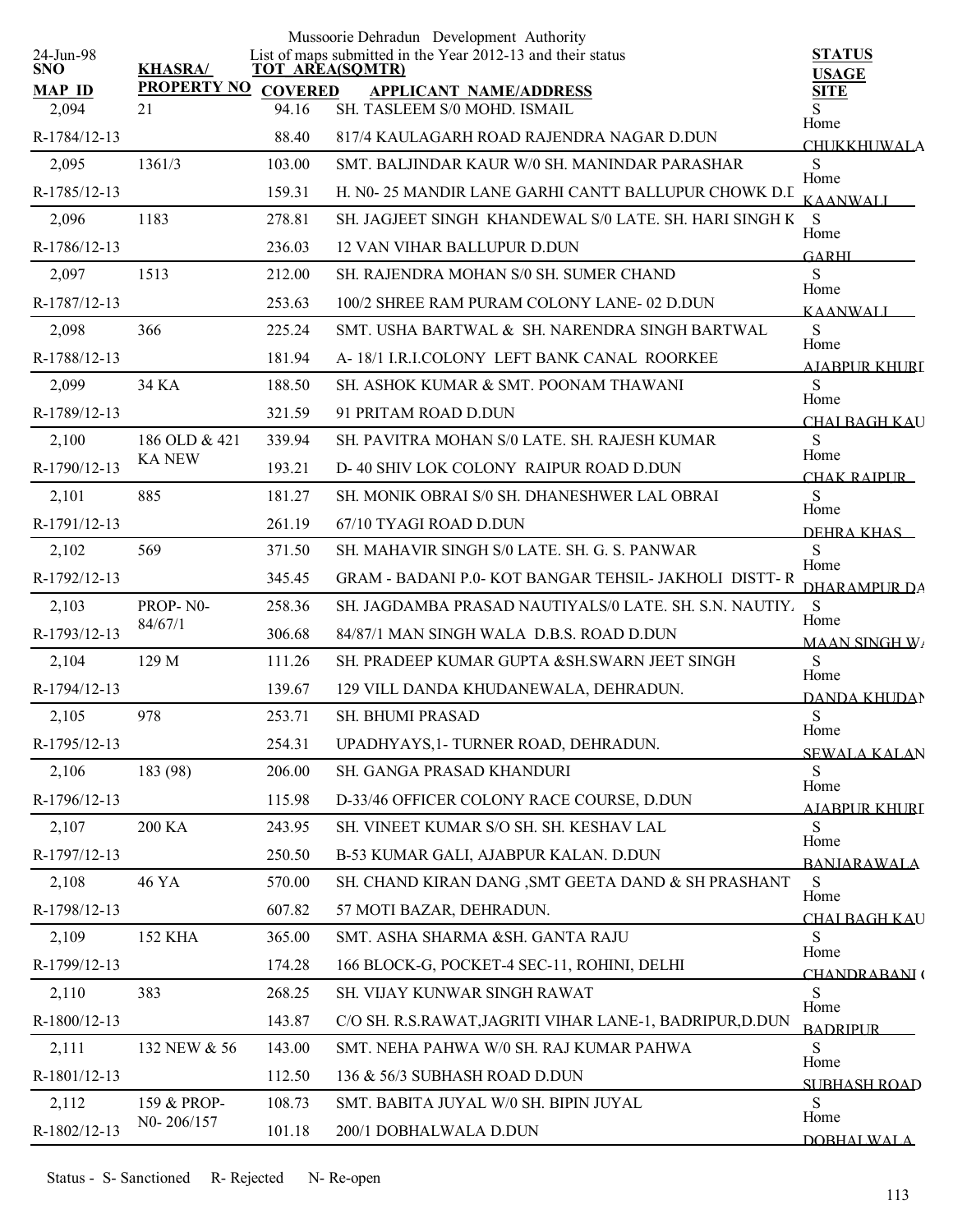| 24-Jun-98              |                            |        | Mussoorie Dehradun Development Authority<br>List of maps submitted in the Year 2012-13 and their status | <b>STATUS</b>                |
|------------------------|----------------------------|--------|---------------------------------------------------------------------------------------------------------|------------------------------|
| <b>SNO</b>             | <b>KHASRA/</b>             |        | <b>TOT AREA(SQMTR)</b>                                                                                  | <b>USAGE</b>                 |
| <b>MAP ID</b><br>2,113 | PROPERTY NO COVERED<br>300 | 68.77  | <b>APPLICANT NAME/ADDRESS</b><br>SH. PAWAN KUMAR S/0 LATE. SH. JETHA NAND                               | <b>SITE</b><br>N             |
| R-1803/12-13           |                            | 88.78  | 31 ADHOIWALA CHUNNA BHATTA RAIPUR ROAD D.                                                               | Home                         |
| 2,114                  | 300                        | 68.77  | SH. PAWAN KUMAR S/0 LATE. SH. JETHA NAND                                                                | <b>NANOOR KHEDA</b><br>S     |
| $R-1803/12-13-$        |                            | 88.78  | 31 ADHOIWALA CHUNNA BHATTA RAIPUR ROAD D.                                                               | Home                         |
| 2,115                  | 444                        | 279.63 | SMT. REENA DUREJA W/0 SH. KAMAL DUREJA                                                                  | <b>NANOOR KHEDA</b><br>S     |
| R-1804/12-13           |                            | 319.50 | 133/6 RAJENDRA NAGAR D.DUN                                                                              | Home                         |
| 2,116                  | 921                        | 343.00 | SH. NARINDER KUMAR SEHJPAL S/0 LATE. SH. RATAN CHAND                                                    | <b>KAANWALI</b><br>S         |
| R-1805/12-13           |                            | 358.26 | H. N0-25-A LANE- N0-10 NEAR SHIV MANDIR ASHIRWAD ENCL                                                   | Home                         |
| 2,117                  | 2275/1                     | 122.67 | SMT. SUMAN LATA W/0 SH. ANIL KUMAR JOSHI                                                                | <b>KAANWALI</b><br>S         |
| R-1806/12-13           |                            | 71.85  | 77/6 PRATHAB ROAD SUBHASH NAGAR D.DUN                                                                   | Home<br><b>ARCADIA GRAN</b>  |
| 2,118                  | 1066 DA                    | 222.96 | SH. JAGDISH CHAND JOSHI S/0 SH. BANSHIDHAR JOSHI                                                        | S                            |
| R-1807/12-13           |                            | 176.84 | C/0 NIRMATA ASSOCIATES HIM PALACE HOTEL D.DUN                                                           | Home<br><b>AJABPUR KALAN</b> |
| 2,119                  | 1359 NEW &                 | 118.49 | SH. RAJBEER SINGH S/0 SH. AMAR SINGH                                                                    | S                            |
| R-1808/12-13           | 394 OLD                    | 122.60 | H. N0-108 BAHUGUNA COLONY SINGAL MANDI II KARGI ROA                                                     | Home<br>AIARPUR KHURI        |
| 2,120                  | 4 OLD & 9 GA               | 580.00 | SH. KASHI LAL KHANDUJA & SMT. SANTOSH KHANDUJA                                                          | S                            |
| R-1809/12-13           | <b>NEW</b>                 | 673.45 | <b>8 MALVIYA ROAD D.DUN</b>                                                                             | Home<br><b>SEWALA KHURD</b>  |
| 2,121                  | 309.310.311 &              | 137.17 | SH. RAJEEV THAKUR S/0 LATE. SH.THAKUR SHIV DAYAL                                                        | S<br>Home                    |
| R-1810/12-13           | PROP- N0-26-B              | 204.39 | 2/2 LUXMI ROAD D.DUN                                                                                    | <b>MOHINI ROAD</b>           |
| 2,122                  | 591                        | 340.00 | SH. ANIL KUMAR RAWAT & SMT. SUNITA RAWAT                                                                | S<br>Home                    |
| R-1811/12-13           |                            | 307.71 | 175 DHARAMPUR D.DUN                                                                                     | <b>DHARMPUR</b>              |
| 2,123                  | 1366                       | 174.72 | SMT. ANJU RAWAT W/0 SH. RAJEEV RAWAT                                                                    | S<br>Home                    |
| R-1812/12-13           |                            | 145.30 | POLICE-LINE R.N0- 65 III RACE COURSE D.DUN                                                              | <u>AJABPUR KHURI</u>         |
| 2,124                  | 85 TA, 83 &                | 140.86 | SH. MUKESH BAJAJ & SH. DEVENDER RATHOR                                                                  | ${\bf S}$<br>Home            |
| R-1813/12-13           | 42.33 OLD                  | 115.13 | 283 DOON VIHAR JAKHAN D.DUN                                                                             | <b>JAKHAN</b>                |
| 2,125                  | PROP-N0-                   | 114.11 | SH. PRADEEP SINGH S/0 SH. KHUSHAL SINGH                                                                 | S<br>Home                    |
| R-1814/12-13           | 71/88/1                    | 115.83 | H.N0-71/88/1 D.L. ROAD D.DUN                                                                            | <b>DL ROAD</b>               |
| 2,126                  | 855 GA                     | 85.50  | SMT. PRATIBHA JAIN W/0 SH. MUKUL JAIN                                                                   | S<br>Home                    |
| R-1815/12-13           |                            | 49.53  | R/0 RISHAB VIHAR ROCHIPURA MAJRA D.DUN                                                                  | <b>NIRANJANPUR</b>           |
| 2,127                  | 155(245)                   | 55.76  | SH. OM CHAND SHARMA                                                                                     | S<br>Home                    |
| R-1816/12-13           |                            | 78.00  | 21/31 D.A.V. COLLAGE ROAD, DEHRADUN.                                                                    | <b>KARANPUR</b>              |
| 2,128                  | 1268 (PLOTT                | 211.43 | SMT. SANGEETA SINGH                                                                                     | S<br>Home                    |
| R-1817/12-13           | $NO-90-A)$                 | 252.02 | S.B.C.-75 YAMUNA COLONY DEHRADUN.                                                                       | KAANWALI                     |
| 2,129                  | PLOT-N0-                   | 900.48 | COL. R.P. SINGH S/0 LATE. SH. J.P. SINGH                                                                | S<br>Home                    |
| R-1818/12-13           | $S-4-D/104$                | 681.55 | S-4-D-101 DEFENCE COLONY D.DUN                                                                          | SHAH NAGAR                   |
| 2,130                  | <b>121 KHA</b>             | 102.23 | SMT. KABUTARI DEVI W/0 SH. VINOD SINGH                                                                  | S<br>Home                    |
| R-1819/12-13           |                            | 125.40 | D- BLOCK SARASWATI VIHAR AJABPUR KHURD D.DUN                                                            | AJABPUR KHURI                |
| 2,131                  | 339                        | 214.27 | SH. SATYA PRAKASH LUTHRA & SH. RAJEEV LUTHRA                                                            | S<br>Home                    |
| R-1820/12-13           |                            | 341.75 | 203 DANDI PUR MOHALLA D.DUN                                                                             | DHORAN KHAS                  |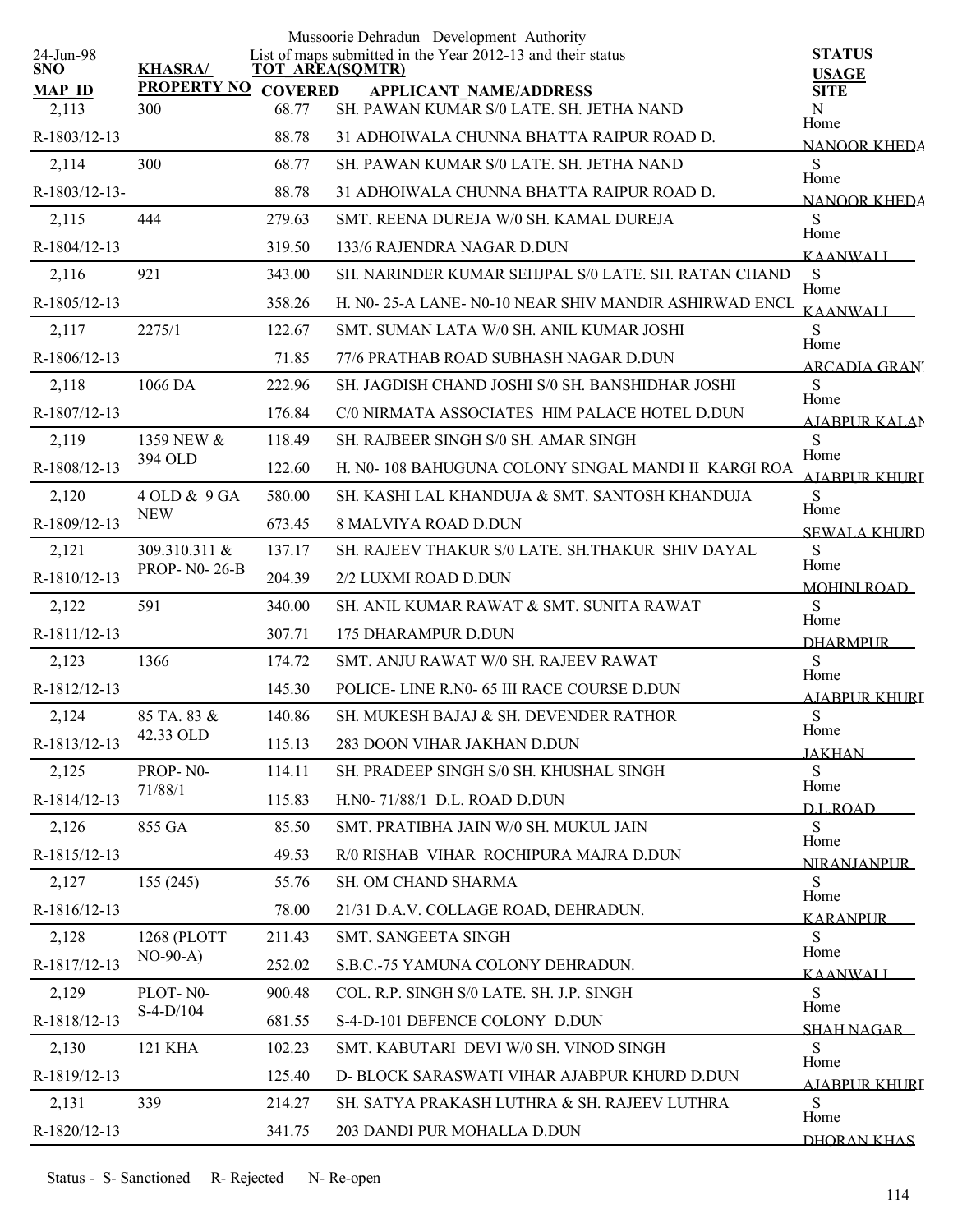|                         |                         |                | Mussoorie Dehradun Development Authority                                              |                               |
|-------------------------|-------------------------|----------------|---------------------------------------------------------------------------------------|-------------------------------|
| 24-Jun-98<br><b>SNO</b> | <b>KHASRA/</b>          |                | List of maps submitted in the Year 2012-13 and their status<br><b>TOT AREA(SQMTR)</b> | <b>STATUS</b><br><b>USAGE</b> |
| <b>MAP ID</b>           | <b>PROPERTY NO</b>      | <b>COVERED</b> | <b>APPLICANT NAME/ADDRESS</b>                                                         | <b>SITE</b>                   |
| 2,132                   | 274 & 275               | 308.27         | SMT. PRITI DATTA W/0 SH. SUNIL DATTA                                                  | S<br>Home                     |
| R-1821/12-13            |                         | 236.81         | 29 SHIPRA VIHAR COLONY BEHIND SAI TEMPLE RAJPUR ROA                                   | <b>DAK PATTI</b>              |
| 2,133                   | 445 NEW & 451           | 127.50         | SMT. MONIKA BATRA W/0 SH. VIKRAM BATRA                                                | ${\bf S}$<br>Home             |
| R-1822/12-13            | <b>OLD</b>              | 173.54         | E-55 BLOCK-E PREET VIHAR NEW DELHI                                                    | DHORAN KHAS                   |
| 2,134                   | 299 KA & 118            | 325.66         | SH. KESHO RAM SHARMA S/0 LATE. SH. PANDIT GENDA RAM                                   | ${\bf S}$<br>Home             |
| R-1823/12-13            | <b>OLD</b>              | 431.43         | 11/1 PAYAL ENCLAVE NEAR ST. JUDES SCHOOL SEWLA KALA                                   | <b>SEWALA KALAN</b>           |
| 2,135                   | MUNICIPAL N0-           | 195.72         | SMT. ASHU AGGARWAL W/0 SH. AJAY AGGARWAL                                              | ${\bf S}$<br>Home             |
| R-1824/12-13            | 342/362/217             | 203.13         | 37- A KESHAV ROAD LAXMAN CHOWK PANCHWATI D.DUN                                        | LAXMAN CHOW                   |
| 2,136                   | 820.829 & 833           | 167.77         | SH. AVTAR SINGH S/0 SH. SHER SINGH                                                    | ${\bf S}$<br>Home             |
| R-1825/12-13            |                         | 240.37         | 59/5 PARK ROAD D.DUN                                                                  | <b>LAXMAN CHOW</b>            |
| 2,137                   | <b>PROP-N0-56</b>       | 1,314.68       | SH. GUNA NAND & SH.SARVA NAND                                                         | S<br>Home                     |
| R-1826/12-13            |                         | 581.13         | <b>56 HARIDWAR ROAD D.DUN</b>                                                         | <b>HARIDWAR ROA</b>           |
| 2,138                   | 633                     | 225.88         | SH. SUNDER SINGH BISHT S/0 LATE, SH. K.S.BISHT                                        | S<br>Home                     |
| R-1827/12-13            |                         | 227.92         | 54 DOBHALWALA D.DUN                                                                   | DOBHALWALA                    |
| 2,139                   | 829                     | 135.70         | SH. KAMAL KISHORE S/0 SH. RAGHU NATH                                                  | S<br>Home                     |
| R-1828/12-13            |                         | 116.18         | MANDIR COLONY GURUDWARA ROAD CLEMENT TOWN D.D                                         | <b>BHARLIWALA GF</b>          |
| 2,140                   | 30/1 & PROP-            | 232.74         | SH. DINESH DOBHAL S/0 SH. R.R. DOBHAL                                                 | $\mathbf R$<br>Home           |
| R-1829/12-13            | $N0-61$                 | 214.68         | 16 ARYA NAGAR D.DUN                                                                   | ARYA NAGAR                    |
| 2,141                   | 146                     | 279.15         | SH. CHOWKHE LAL                                                                       | S<br>Home                     |
| R-1830/12-13            |                         | 161.82         | 146 NATHANPUR, DEHRADUN.                                                              | <b>NATHANPUR</b>              |
| 2,142                   | 807                     | 188.00         | SH. MANIRAM LAKHERA S/0 SH. BACHI RAM LAKHERA                                         | S<br>Home                     |
| R-1831/12-13            |                         | 174.76         | 122- A ASHOK VIHAR AJABPUR KALAN D.DUN                                                | <b>AJABPUR KALAN</b>          |
| 2,143                   | 9 CHA                   | 92.84          | SMT. NIRMALA SOLANKI W/0 LT. SURVEER SOLANKI                                          | ${\bf S}$<br>Home             |
| R-1832/12-13            |                         | 124.85         | RAJEEV NAGAR TARLI KANDOLI D.DUN                                                      | <b>KANDOLI</b>                |
| 2,144                   | PROP- N0-38/74          | 211.81         | SH. KISHAN LAL SHARMA S/0 LATE. SH. RAM SINGH                                         | S<br>Home                     |
| R-1833/12-13            | <b>NEW &amp; 70 OLD</b> | 282.72         | 23 SUDDHO WALA P.0- JHANJRA D.DUN                                                     | OLD RAIPUR                    |
| 2,145                   | 61                      | 227.09         | SH. SUSHIL KUMAR S/0 MAHENDRA PAL                                                     | S<br>Home                     |
| R-1834/12-13            |                         | 238.44         | 336/268 BALLUPUR PHASE- I D.DUN                                                       | <b>KAANWALI</b>               |
| 2,146                   | 299                     | 92.93          | <b>SH. WASEEM S/0 UMAR FARUK</b>                                                      | S                             |
| R-1835/12-13            |                         | 164.05         | GALI WARD N0-26 RAJEEV NAGAR P.0- KANDOLI D.DUN                                       | Home<br><b>NATHANPLIR</b>     |
| 2,147                   | 563 MIN                 | 200.00         | SMT. BABITA RAWAT                                                                     | ${\bf S}$<br>Home             |
| R-1836/12-13            |                         | 188.72         | BADRISH COLNY, UPPER RAJEEV NAGAR, D.DUN.                                             | <b>DHARMPI IR</b>             |
| 2,148                   | PROP-N0-                | 158.27         | SH. RAKESH NEGI & SH. NARENDER SINGH KHAROLA                                          | S                             |
| R-1837/12-13            | 30/16/21                | 254.49         | 21 CIRCULAR ROAD DALANWALA D.DUN                                                      | Home<br>CIRCULAR ROAL         |
| 2,149                   | MUNICIPAL N0-           | 101.00         | SH. PARVESH KUMAR S/0 SH. TIRATH PRAKASH                                              | R                             |
| R-1838/12-13            | 53/2                    | 154.71         | R/0 LUNIA MOHALLA D.DUN                                                               | Home<br><b>BALBIR ROAD</b>    |
| 2,150                   | <b>PLOT-N0-88</b>       | 239.99         | SH. MAHESH CHANDRA UPRETI S/0 SH. H.S.UPRETI                                          | S                             |
| R-1839/12-13            |                         | 216.89         | H.NO. A-88 H.I.G. M D.D.A COLONY DALANWALA D.DUN                                      | Home<br><b>MDDA COLONY</b>    |
|                         |                         |                |                                                                                       |                               |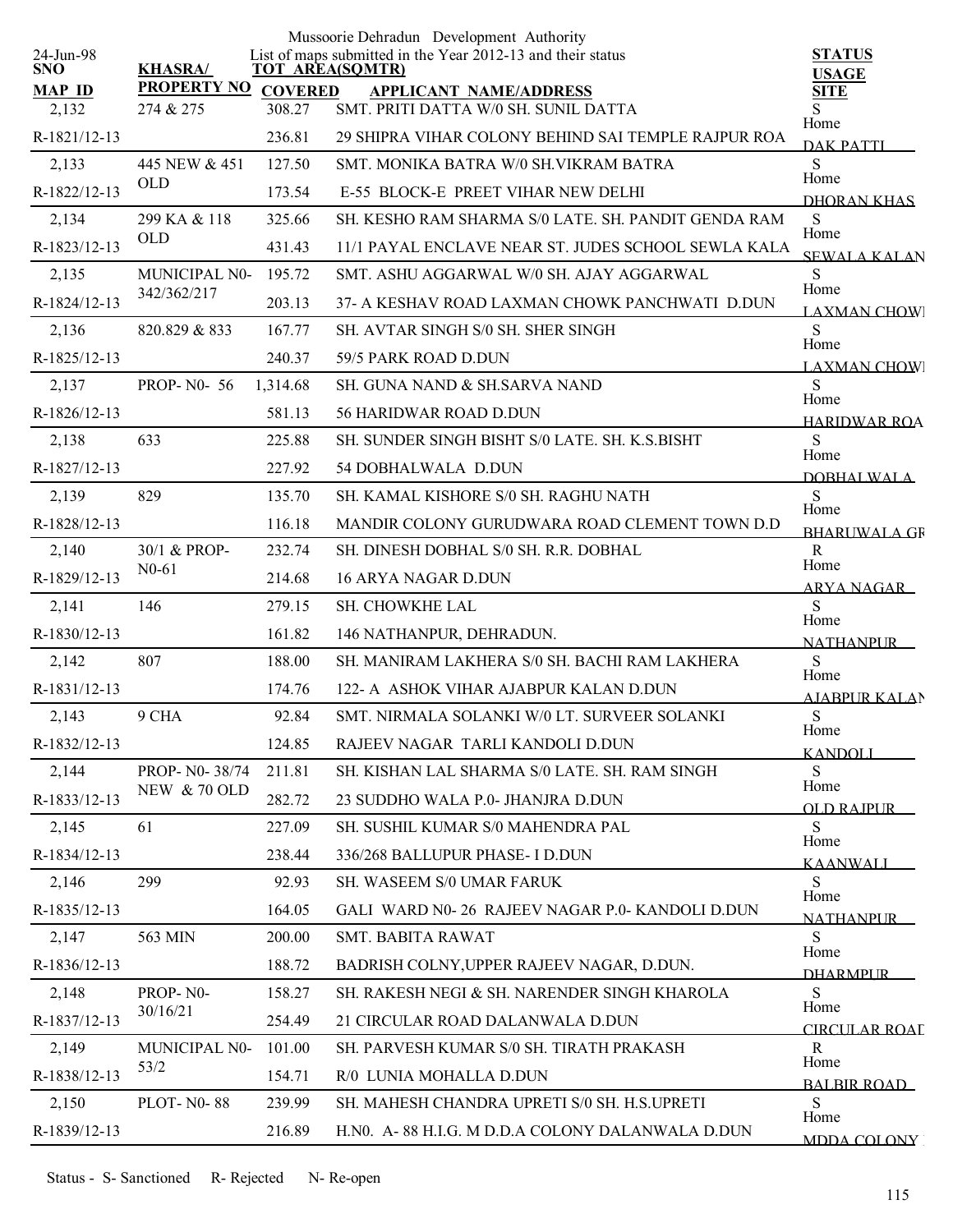|                         |                              |                | Mussoorie Dehradun Development Authority                                              |                               |
|-------------------------|------------------------------|----------------|---------------------------------------------------------------------------------------|-------------------------------|
| 24-Jun-98<br><b>SNO</b> | <b>KHASRA/</b>               |                | List of maps submitted in the Year 2012-13 and their status<br><b>TOT AREA(SQMTR)</b> | <b>STATUS</b><br><b>USAGE</b> |
| <b>MAP ID</b>           | <b>PROPERTY NO</b>           | <b>COVERED</b> | <b>APPLICANT NAME/ADDRESS</b>                                                         | <b>SITE</b>                   |
| 2,151                   | 319 OLD & 15/3<br><b>NEW</b> | 165.98         | SH. DAVID BINOY GRIMM S/0 SH. O.P. GRIMM                                              | S<br>Home                     |
| R-1840/12-13            |                              | 219.17         | 319 CHUKKUWALA BLOCK-II D.DUN                                                         | <b>CHUKKHUWALA</b>            |
| 2,152                   | 15                           | 94.09          | SH. TRILOK SINGH RANA S/0 SH. SUNDER SINGH                                            | S<br>Home                     |
| R-1841/12-13            |                              | 55.41          | T-25/5 N0-1 AFSB CLEMENT TOWN D.DUN                                                   | CHANDRABANI(                  |
| 2,153                   | 2108                         | 153.04         | SH. ASHIS JOSHI S/0 SH. SURESH CHAND JOSHI                                            | S<br>Home                     |
| R-1842/12-13            |                              | 144.25         | H.N0-274 NEHRU COLONY D.DUN                                                           | A JARPUR KALAN                |
| 2,154                   | 368 GA                       | 131.49         | SMT. ISMAT SIDDIQUI W/0 SH. S.U. SIDDIQUI                                             | S<br>Home                     |
| R-1843/12-13            |                              | 128.70         | 37 INDIRA NAGAR COLONY D.DUN                                                          | <b>MAIRA</b>                  |
| 2,155                   | 122 KA & 122                 | 231.29         | SMT. RAJESHWARI BHATT W/0 SH. SUDHIR CHAND BHATT                                      | S                             |
| R-1844/12-13            | KHA                          | 331.02         | PRATIMANYAN CHOWK LANE-N0-2 LOWER NATHANPUR P.0-                                      | Home<br><b>MAIRI MAFI</b>     |
| 2,156                   | 675                          | 174.25         | SH. VIKRAM SINGH RAWAT S/0 SH. G.S. RAWAT                                             | S                             |
| R-1845/12-13            |                              | 226.54         | C/0 SH. RAM KUMAR 586/7 SUN SHINE ENCLAVE SOCIETY AR                                  | Home<br><b>BHARUWALA GR</b>   |
| 2,157                   | 192 OLD & 348                | 165.00         | SMT. MONICA LUTHRA SAINI W/0 SH.SANJEEV SAINI                                         | S                             |
| R-1846/12-13            | <b>KA NEW</b>                | 213.90         | B.G.-6/169-C PASCHIM VIHAR NEW DELHI                                                  | Home<br><b>JAKHAN</b>         |
| 2,158                   | PROP- N0-91/1                | 175.52         | SH. RAJENDRA KUMAR SONKAR SH.RAVINDRA KUMAR SONK                                      | $\mathbf N$                   |
| R-1847/12-13            | & 87 OLD                     | 315.34         | 91/1 7 OLD N0-87 CHUKKUWALA D.DUN                                                     | Home<br><b>CHUKKHUWALA</b>    |
| 2,159                   | PROP- N0-91/1                | 175.52         | SH. RAJENDRA KUMAR SONKAR.SH.RAVINDRA KUMAR SONK                                      | S                             |
| R-1847/12-13-           | & 87 OLD                     | 315.34         | 91/1 7 OLD N0-87 CHUKKUWALA D.DUN                                                     | Home                          |
| 2,160                   | <b>PROP-N0-1/2</b>           | 147.92         | SMT. RAJNI RANI W/0 SH. DINESH KUMAR                                                  | <b>CHUKKHUWALA</b><br>S       |
| R-1848/12-13            | <b>AMBEDKAR</b>              | 257.06         | <b>13 CEMENT ROAD D.DUN</b>                                                           | Home                          |
|                         | <b>MARG</b><br>BLOCK-2       |                |                                                                                       | DI ROAD                       |
| 2,161                   | 123                          | 188.11         | SH.ARUN KUMAR KUKRETI S/0 SH. NATHU RAM KUKRETI                                       | S                             |
| R-1849/12-13            |                              | 111.15         | 14 UPASANA ENCLAVE PANDITWARI D.DUN                                                   | Home<br><b>PANDITWARI</b>     |
| 2,162                   | 1017                         | 252.00         | SH. R.N. SINHA S/0 SH. DEV MUNI RAM                                                   | S                             |
| R-1850/12-13            |                              | 356.08         | H. N0- 7 LANE- N0-2 SHEEL KUNJ KALI MANDIR ENCLAVE G.M                                | Home<br><b>KAANWALI</b>       |
| 2,163                   | 369                          | 306.69         | SH. MAHENDRA KHANDURI S/0 SH. MANSA RAM KHANDURI                                      | S                             |
| R-1851/12-13            |                              | 309.73         | H.N0- 7 VASANT KUNJ 369/1 VASANT VIHAR D.DUN                                          | Home<br><b>KAANWALI</b>       |
| 2,164                   | 1539 & PLOT-                 | 158.85         | SH. BRIJESH ROHILLA S/0 LATE. SH. GHANSHYAM DAS ROHILL                                | S                             |
| R-1852/12-13            | $N0-15$                      | 269.82         | H. N0-22 G.M.S. ROAD OPP SHAKTI ENCLAVE P.0- KANWALI D                                | Home<br><b>KAANWALI</b>       |
| 2,165                   | 499 KHA                      | 194.00         | SH. SANJEEV PUROHIT & SMT. ARTI PUROHIT                                               | S                             |
| R-1853/12-13            |                              | 189.76         | R/0 SHARDA VIHAR NALA PANI CHOWK D.DUN                                                | Home                          |
| 2,166                   | 148                          | 201.00         | SH. JITENDER KUMAR MOURYA S/0 SH. RAM KILAVAN MOURY                                   | DHORAN KHAS<br>S              |
| R-1854/12-13            |                              | 108.57         | R/0 28 PANDITWARI D.DUN                                                               | Home                          |
| 2,167                   | 823 KHA & 9                  | 490.00         | SMT. ANJU SINGH W/0 SH. D.P. SINGH                                                    | <b>PANDITWARI</b><br>S        |
| R-1855/12-13            | <b>OLD</b>                   | 381.43         | 5 A/3 LANE- N0-3 RAMJEE NIWAS TEG BAHADUR ROAD D.DU                                   | Home                          |
| 2,168                   | PLOT-N0-1                    | 500.00         | DR. RACHNA NAUTIYAL W/0 DR. PRAKASH NAUTIYAL                                          | <b>AIABPURKALAN</b><br>S      |
| R-1856/12-13            | Y.S.A.E.N.                   | 418.80         | R/0 AGGARWAL FLATS BANJARAWALA ROAD D.DUN                                             | Home                          |
|                         | <b>SAMITI LTD</b>            |                |                                                                                       | <b>INDRAPLIR</b>              |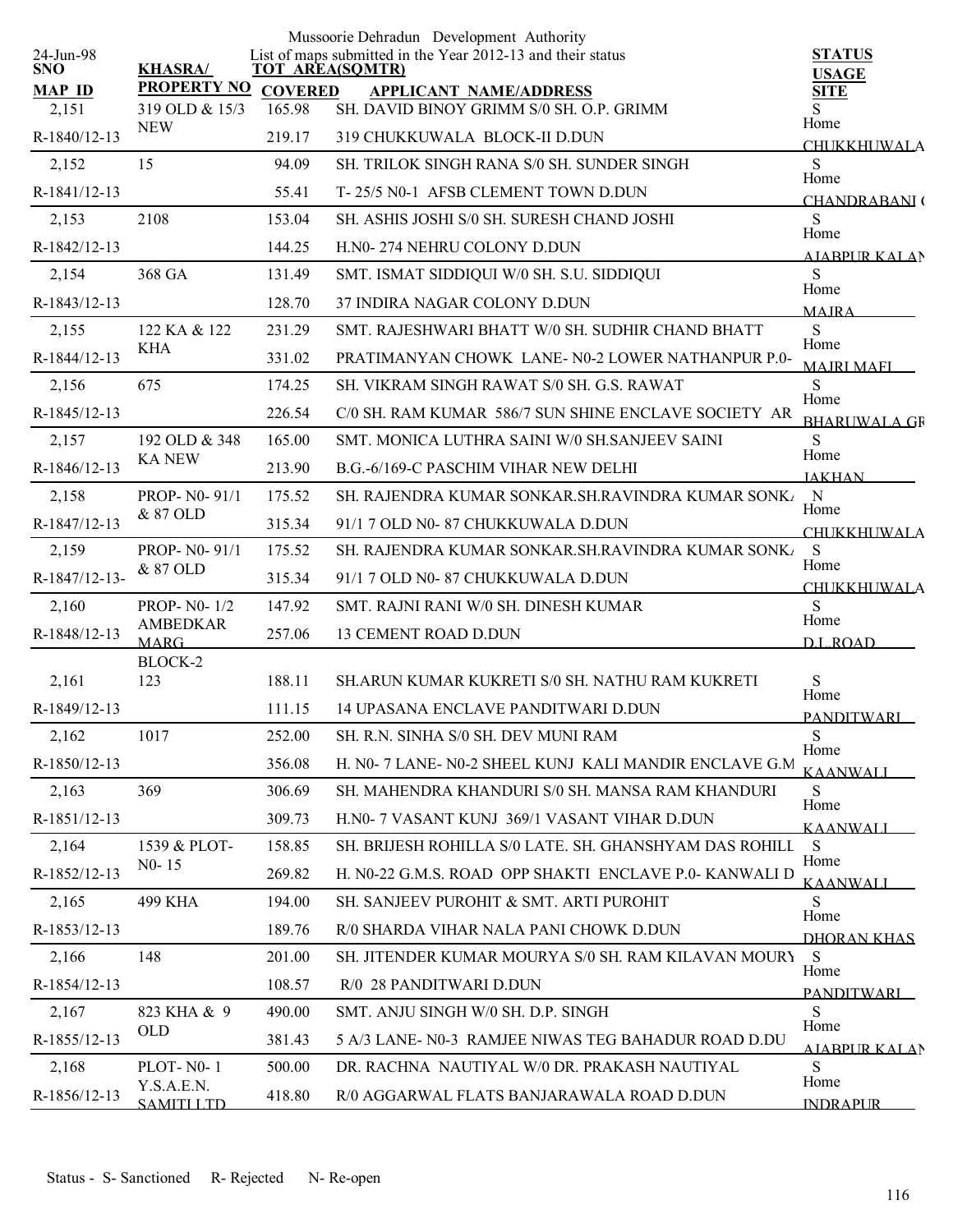|                         |                                           |                        | Mussoorie Dehradun Development Authority                    |                               |
|-------------------------|-------------------------------------------|------------------------|-------------------------------------------------------------|-------------------------------|
| 24-Jun-98<br><b>SNO</b> | <b>KHASRA/</b>                            | <b>TOT AREA(SQMTR)</b> | List of maps submitted in the Year 2012-13 and their status | <b>STATUS</b><br><b>USAGE</b> |
| <b>MAP ID</b>           | <b>PROPERTY NO</b>                        | <b>COVERED</b>         | <b>APPLICANT NAME/ADDRESS</b>                               | <b>SITE</b>                   |
| 2,169                   | 725                                       | 1,201.48               | SH. AMOLAK SINGH S/0SH. DILIP SINGH                         | S<br>Home                     |
| R-1857/12-13            |                                           | 526.73                 | <b>GRAM NATHANPUR D.DUN</b>                                 | <b>NATHANPUR</b>              |
| 2,170                   | 121 KHA                                   | 157.93                 | SH. BRIJ MOHAN BAHUGUNA S/0 SH. KANTA PRASAD                | S<br>Home                     |
| R-1858/12-13            |                                           | 168.16                 | C/0 SH. H.S. BISHT D-68 NEHRU COLONY D.DUN                  | AIARPUR KHURI                 |
| 2,171                   | <b>PROP-N0-28/2</b>                       | 108.99                 | SH. VED PRAKASH BHATT S/0 LATE. SH. VISHAMBER DUTT BH       | S<br>Home                     |
| R-1859/12-13            |                                           | 133.51                 | 28/2 BHANDARI BAGH D.DUN                                    | <b>BHANDARI BAGI</b>          |
| 2,172                   | 779 & 1043                                | 209.02                 | SMT. USHA KIRAN W/0 SH. SOHAN BEER SINGH                    | S                             |
| R-1860/12-13            | <b>NEW</b>                                | 219.81                 | <b>160 SUBHASH NAGAR D.DUN</b>                              | Home<br><b>MAIRA</b>          |
| 2,173                   | 155                                       | 710.00                 | SH. PANKAJ SHARMA S/0 LATE. SH. RAM KISHAN SHARMA           | S                             |
| R-1861/12-13            |                                           | 261.79                 | <b>38 PHASE- II PANDITWARI D.DUN</b>                        | Home<br><b>PANDITWARI</b>     |
| 2,174                   | 1498                                      | 554.51                 | SH. INDER BHUSHAN CHATTA S/0 SH. SHIV RAM                   | S                             |
| R-1862/12-13            |                                           | 447.21                 | <b>165 SHANTI NAGAR JAMMU</b>                               | Home<br><b>KAANWALI</b>       |
| 2,175                   | 1341/1                                    | 341.00                 | SH. PURUSHOTTAM DUTT BHATT S/0 LATE. SH. TARA DUTT          | S                             |
| R-1863/12-13            |                                           | 357.32                 | R/0 HARI PUR KANWALI G.M.S. ROAD D.DUN                      | Home<br><b>KAANWALI</b>       |
| 2,176                   | 873                                       | 118.97                 | SMT. SIMRAN KAUR W/0 SH. RASH PAL SINGH                     | S                             |
| R-1864/12-13            |                                           | 84.33                  | R/0 PAYAL ENCLAVE G.M.S. ROAD D.DUN                         | Home<br><b>SEWALA KALAN</b>   |
| 2,177                   | 1183                                      | 85.31                  | SH. ALOK SHARMA S/0 LATE. SH. V.K. SHARMA                   | S                             |
| R-1865/12-13            |                                           | 70.16                  | H.N0- 66 LANE- N0- 7 TURNER ROAD CLEMENT TOWN D.DUN         | Home<br><b>MAJRA</b>          |
| 2,178                   | 294                                       | 289.00                 | SUBEDAR BUDHI SINGH LINGWAL S/0 SH. BHAGAT SINGH            | S                             |
| R-1866/12-13            |                                           | 149.49                 | C/0 SH. RAKESH KUMAR KOTHARI GRAM MAJRI MAFFI D.DU          | Home<br><b>AAMWALA TARI</b>   |
| 2,179                   | 406                                       | 376.39                 | SH. NARENDRA SINGH .SH. RAVINDRA SINGH & SMT. BASANT        | S                             |
| R-1867/12-13            |                                           | 202.43                 | 6/8 VASANT VIHAR ENCLAVE NAYA PURWA D.DUN                   | Home<br><b>KAANWALI</b>       |
| 2,180                   | 953                                       | 113.00                 | SMT. KRISHNA THAPA W/0 SH. SUDHIR KUMAR THAPA               | ${\bf S}$                     |
| R-1868/12-13            |                                           | 66.99                  | 182 DAKRA BAZAR GARHI CANTT D.DUN                           | Home<br><b>GARHI ( UDDIWA</b> |
| 2,181                   | 44                                        | 125.50                 | SMT. SHAKUNTLA JAIN W/0 SH. SURESH CHAND JAIN               | S                             |
| R-1869/12-13            |                                           | 141.63                 | 258 KHURBHURA MOHALLA D.DUN                                 | Home<br>AJABPUR KHURI         |
| 2,182                   | 1341/2                                    | 101.50                 | SH. PRASON AGGARWAL S/0 SH. HARIOM AGGARWAL                 | S                             |
| R-1870/12-13            |                                           | 104.42                 | C/0 SH. ARUN AGGARWAL 22 NEHRU PURAM KANWALI D.DU           | Home<br><b>KAANWALI</b>       |
| 2,183                   | PROP- N0-125/1                            | 280.93                 | SH. BADRI NATH DHAWAN S/0 LATE. SH. HARI RAM DHAWAN         | S                             |
| R-1871/12-13            |                                           | 277.06                 | 125/1 KRISHAN NAGAR D.DUN                                   | Home<br><b>KISHANNAGAR</b>    |
| 2,184                   | 1539 & PLOT-                              | 40.00                  | SH. SAROJ KUMAR SAHOO S/0 SH. KHETRA BASI SAHOO             | S                             |
| R-1872/12-13            | NO- E.W.S. 04                             | 59.82                  | 12 ALAK NANDA ENCLAVE G.M.S. ROAD D.DUN                     | Home<br>KAANWALI              |
| 2,185                   | 1539 & PLOT-                              | 40.00                  | SMT. NAMITA RANI CHAKRA W/0 SH. SAROJ KUMAR SAHOO           | S                             |
| R-1873/12-13            | $N0 - 05$                                 | 59.82                  | 12 ALAK NANDA ENCLAVE G.M.S. ROAD D.DUN                     | Home<br><b>KAANWALI</b>       |
| 2,186                   | 470                                       | 306.70                 | SMT. SHAIPALI AGGARWAL W/0 SH. ASHOK KUMAR AGGARW.          | S                             |
| R-1874/12-13            | <b>&amp;MUNICIPAL</b>                     | 212.44                 | 497 VIJAY PARK EXT. LANE- N0-3 CHAKRATA ROAD D.DUN          | Home                          |
|                         | N <sub>0</sub> -207/142<br>$&109$ //4/4-B |                        |                                                             | <b>HATHIBARKALA</b>           |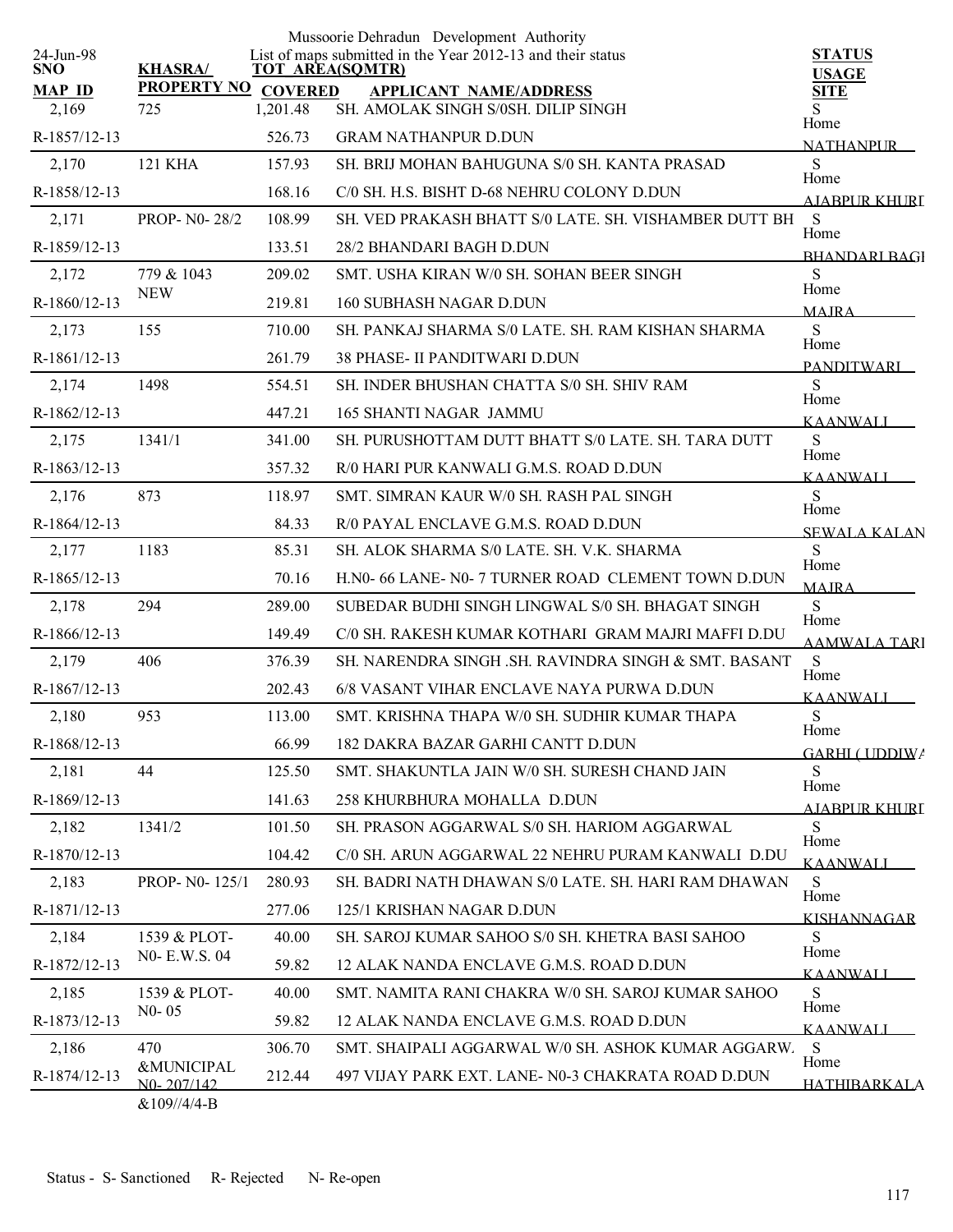|                         |                            |                          | Mussoorie Dehradun Development Authority<br>List of maps submitted in the Year 2012-13 and their status |                               |
|-------------------------|----------------------------|--------------------------|---------------------------------------------------------------------------------------------------------|-------------------------------|
| 24-Jun-98<br><b>SNO</b> | <b>KHASRA/</b>             | <b>TOT AREA(SQMTR)</b>   |                                                                                                         | <b>STATUS</b><br><b>USAGE</b> |
| <b>MAP ID</b><br>2,187  | <b>PROPERTY NO</b><br>1541 | <b>COVERED</b><br>194.76 | <b>APPLICANT NAME/ADDRESS</b><br>SH. SOM PRAKASH KULSHRESTHA S/0 SH. BRAJ KISHORA KULS                  | <b>SITE</b><br>S              |
| R-1875/12-13            |                            | 211.89                   | 4/2 B ASHIRWAD ENCLAVE D.DUN                                                                            | Home<br><b>KAANWALI</b>       |
| 2,188                   | 1267                       | 178.62                   | SMT. RITU GUPTA W/0 SH. PANKAJ GUPTA                                                                    | S                             |
| R-1876/12-13            |                            | 232.10                   | 41/36 MAHANT ROAD D.DUN                                                                                 | Home<br><b>KAANWALI</b>       |
| 2,189                   | <b>PROP-N0-122</b>         | 97.48                    | SMT. BHUMICA CHAURASYA W/0 SH. PANKAJ CHAURASYA                                                         | S                             |
| R-1877/12-13            |                            | 190.67                   | 219 BLOCK-II LUNNIA MOHALLA D.DUN                                                                       | Home<br>LINIA MOHALL          |
| 2,190                   | 363                        | 74.20                    | KM. RUCHI D/O SH. BHAGWATI PRASAD PENULI                                                                | S                             |
| R-1878/12-13            |                            | 89.76                    | PENULOI BHAWAN GYANSU, UTTARKASHI.                                                                      | Home<br>AIABPUR KHURT         |
| 2,191                   | 1554                       | 111.52                   | SMT. NAVNEET KAUR KHURANA                                                                               | S                             |
| R-1879/12-13            |                            | 143.74                   | FLAT NO-401,402 SHAN-A, PANJAB COLONY, ANDHERY EAST, I                                                  | Home<br><b>KAANWALI</b>       |
| 2,192                   | 1554                       | 111.48                   | SH. HARINDER SINGH KHURANA                                                                              | S                             |
| R-1880/12-13            |                            | 143.68                   | FLAT NO-401,402 SHAN-A, PANJAB COLONY, ANDHERY EAST,                                                    | Home<br><b>KAANWALI</b>       |
| 2,193                   | 25 KA                      | 187.23                   | SH. NARESH KUMAR                                                                                        | S                             |
| R-1881/12-13            |                            | 188.92                   | GRAM NAGLA NASEERABAD, NAKUD, SAHARANPUR.                                                               | Home<br><b>KEDARPUR</b>       |
| 2,194                   | 471 KHA ,472               | 408.00                   | SH. KAILASH JOSHI                                                                                       | S                             |
| R-1882/12-13            |                            | 267.08                   | 11-A BHAGIRATHIPURAM, DEHRADUN.                                                                         | Home<br>DHORAN KHAS           |
| 2,195                   | 1554 MIN                   | 156.13                   | SH. NARESH KUMAR SURI                                                                                   | S                             |
| R-1883/12-13            |                            | 200.10                   | 1, INDRESH NAGAR, KANWALI ROAD, DEHRADUN.                                                               | Home<br><b>KAANWALI</b>       |
| 2,196                   | 487 MIN                    | 368.02                   | SMT. MEENA CHAUHAN                                                                                      | S                             |
| R-1884/12-13            | (1294, 1295)               | 548.17                   | 109-B BLOCK EKTA VIHAR, NATHANPUR. D.DUN.                                                               | Home<br><b>NATHANPUR</b>      |
| 2,197                   | 252 KA                     | 184.00                   | SMT. MANJU PANDEY W/0 SH. B.M. PANDEY                                                                   | S                             |
| R-1885/12-13            |                            | 202.87                   | R/0 ROCHIPURA JUYAL MARG D.DUN                                                                          | Home<br><b>MAJRA</b>          |
| 2,198                   | 493                        | 200.00                   | SH. AMIT GUPTA S/0 SH. GANESH GUPTA                                                                     | ${\bf S}$                     |
| R-1886/12-13            |                            | 339.80                   | 48 SPECIAL WING PREM NAGAR D.DUN                                                                        | Home<br>KAANWALI              |
| 2,199                   | 675                        | 168.40                   | SMT. KANU PRIYA KUMAR W/0 SH. AKSHU AGGARWAL                                                            | S                             |
| R-1887/12-13            |                            | 286.33                   | 349 LAJPAT RAI MARG SUBHASH NAGAR D.DUN                                                                 | Home<br><b>BHARUWALA GF</b>   |
| 2,200                   | <b>PROP-N0-11</b>          | 86.35                    | SH. SUNIL KUMAR JAISWALS/0 SH. OM PRAKASH JAISWAL                                                       | S                             |
| R-1888/12-13            |                            | 111.38                   | 11 GURU ROAD NEAR RAJ PALACE D.DUN                                                                      | Home<br><b>LAXMAN CHOWI</b>   |
| 2,201                   | 96 DA                      | 284.00                   | KM. NAINA CHAUHAN D/0 LATE. SH. PRITHVI SINGH CHAUHA                                                    | S                             |
| R-1889/12-13            |                            | 381.40                   | R/0 POOJA VIHAR GRAM SEWLA KALAN D.DUN                                                                  | Home<br><b>SEWALA KALAN</b>   |
| 2,202                   | 1784                       | 206.32                   | SH. DILIP SINGH NEGI S/0 LATE. SH. KAMAL SINGH NEGI                                                     | S                             |
| R-1890/12-13            |                            | 229.40                   | R/0 SARASWATI VIHAR C- BLOCK AJABPUR KHURD D.DUN                                                        | Home<br>AIABPUR KALAN         |
| 2,203                   | <b>MUNICIPAL</b>           | 161.00                   | SH.ARVIND KUMAR JUYAL S/0 LATE. SH. MANIK LAL JUYAL                                                     | S                             |
| R-1891/12-13            | NO-206/363<br>NEW $& 31-A$ | 129.00                   | 206/363 NEW & 31-A OLD BLOCK- IST RAJPUR ROAD D.DUN                                                     | Home<br>RAI PUR ROAD          |
| 2,204                   | OLD<br>1251                | 85.87                    | SMT. MONIKA JAIN W/0 SH. HARSH JAIN                                                                     | S                             |
|                         |                            |                          |                                                                                                         | Home                          |
| R-1892/12-13            |                            | 55.59                    | 7-A GREEN PARK BALLUPUR CHOWK D.DUN                                                                     | <b>KAANWALI</b>               |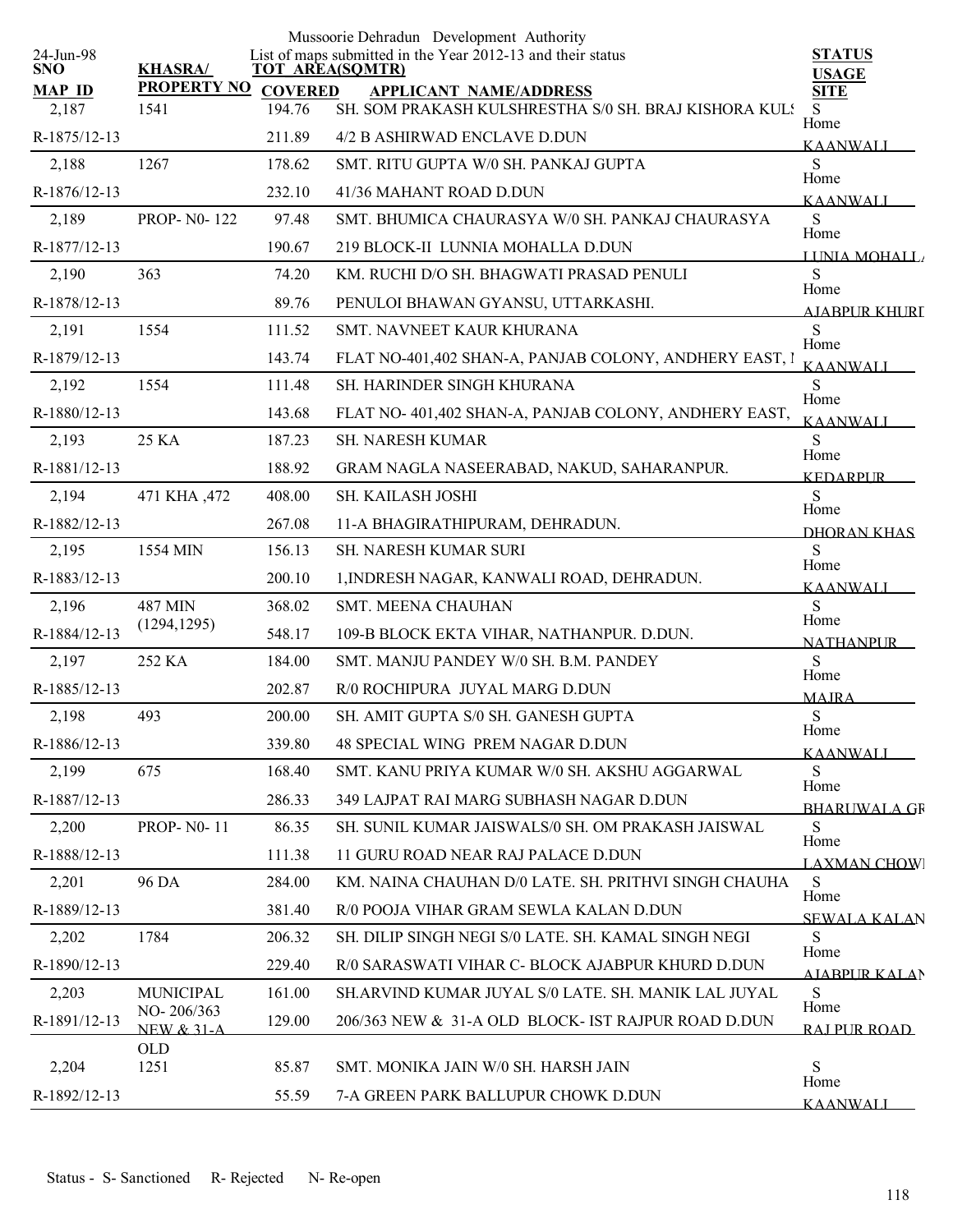|                         |                           |        | Mussoorie Dehradun Development Authority                                              |                              |
|-------------------------|---------------------------|--------|---------------------------------------------------------------------------------------|------------------------------|
| 24-Jun-98<br><b>SNO</b> | <b>KHASRA/</b>            |        | List of maps submitted in the Year 2012-13 and their status<br><b>TOT AREA(SQMTR)</b> | <b>STATUS</b>                |
| <b>MAP ID</b>           | PROPERTY NO COVERED       |        | <b>APPLICANT NAME/ADDRESS</b>                                                         | <b>USAGE</b><br><b>SITE</b>  |
| 2,205                   | 499 & 277 OLD             | 259.18 | SMT. MANISHA GUPTA W/0 SH. RAJIV GUPTA                                                | Home                         |
| R-1893/12-13            |                           | 321.34 | 66 HEM KUNJ LANE-N0-3 D.DUN                                                           | <b>NIRANJANPUR</b>           |
| 2,206                   | 107                       | 202.06 | SH. SOHAN SINGH S/0 LATE. SH. PADAM SINGH                                             | <sub>S</sub><br>Home         |
| R-1894/12-13            |                           | 109.89 | 293 TAPKESHWAR ROAD SAINIK BASTY KAULAGARH D.DUN                                      | KALILAGARH MA                |
| 2,207                   | 1245                      | 85.87  | SMT. MONIKA JAIN W/0 SH. HARSH JAIN                                                   | S<br>Home                    |
| R-1895/12-13            |                           | 55.59  | 7-A GREEN PARK BALLUPUR CHOWK D.DUN                                                   | <b>KAANWALI</b>              |
| 2,208                   | 405                       | 175.00 | SH. MAHESH PRASAD BHANDARI S/0 LATE. SH. K.S.BHANDARI                                 | S<br>Home                    |
| R-1896/12-13            |                           | 166.26 | R/0 C-109 F.R.I. D.DUN                                                                | <b>KAANWALI</b>              |
| 2,209                   | 93                        | 251.40 | SH. DINESH CHAND UNIYAL S/0 SH. S.P. UNIYAL                                           | S                            |
| R-1897/12-13            |                           | 261.50 | 30/5 VIJAY PARK EXT. STREET N0-4 NEAR SHIV TEMPLE D.DU                                | Home<br><b>KAANWALI</b>      |
| 2,210                   | 1019 OLD &                | 349.44 | SH. KUSHLA NAND BHATT S/0 SH. KHELA NAND BHATT                                        | <sub>S</sub>                 |
| R-1898/12-13            | <b>1608 KA NEW</b>        | 238.92 | GRAM PATA P.0- GAYAN SHU DISTT- TEHRI GARHWAL                                         | Home<br><b>AJABPUR KALAN</b> |
| 2,211                   | 75 KA                     | 83.00  | SMT. RENU SINGH W/0 SH. PRATAP SINGH MANJHI                                           | <sub>S</sub><br>Home         |
| R-1899/12-13            |                           | 111.26 | VILL- BAJA WALA KAULAGARH D.DUN                                                       | PREMPLIR MAEL                |
| 2,212                   | 83 NEW &                  | 263.52 | SH. ARSHAD ALI KHAN S/0 SH. MEHROOM SH. SHAMSHAD ALI                                  | S                            |
| R-1900/12-13            | PROP- N0-33.34            | 258.13 | 17-A KRISHAN VIHAR JAKHAN D.DUN                                                       | Home<br><b>JAKHAN</b>        |
| 2,213                   | PROP-NO-                  | 92.02  | SH. SURANDER GUPTA S/0 SH.K.L. GUPTA                                                  | S                            |
| R-1901/12-13            | 143/134 & 74<br>OLD       | 134.00 | 98-C NALA PANI ROAD D.DUN                                                             | Home<br><b>ADOIWALA</b>      |
| 2,214                   | 497 CHA & 512             | 105.00 | SH.ASHWNI GOYAL S/0 SH. SUSHIL KUMAR GOYAL                                            | S                            |
| R-1902/12-13            | <b>OLD</b>                | 192.00 | 9/B RAIPUR ROAD DALANWALA D.DUN                                                       | Home<br>DHORAN KHAS          |
| 2,215                   | 195 ZHA & 196             | 328.00 | SMT. SHUSHILA DEVI W/0 SH. TULSI RAM                                                  | S                            |
| R-1903/12-13            | KА                        | 116.70 | R/0 AMBEDKAR MARG KAULAGARH D.DUN                                                     | Home<br>KAULAGARH MA         |
| 2,216                   | 229                       | 188.19 | SH. RAJENDER PRASAD SAKLANI S/0 SH. JAYA NAND SAKLAN                                  | S                            |
| R-1904/12-13            |                           | 151.06 | GRAM - UPPER NATHANPUR P.O.- NEHRU GRAM D.DUN                                         | Home<br><b>NATHANPUR</b>     |
| 2,217                   | 1066                      | 134.75 | SMT. RINA DEVI W/0 SH. ANIL KUMAR                                                     | S                            |
| R-1905/12-13            |                           | 158.10 | R/0 64 D.L. ROAD D.DUN                                                                | Home<br><b>AAMWALA TARI</b>  |
| 2,218                   | MUNICIPAL N0-             | 108.02 | COL. NARENDER KUMAR PAL & SMT. SAVITA PAL                                             | <sub>S</sub>                 |
| R-1906/12-13            | 17 & 131/78<br><b>NEW</b> | 137.36 | 131/78 KALIDAS ROAD D.DUN                                                             | Home<br><b>KALLDAS ROAD</b>  |
| 2,219                   | <b>PROP-N0-13</b>         | 363.72 | SH. P.P. KASARIYA & SMT. ARCHANA KASARIYA                                             | N                            |
| R-1907/12-13            |                           | 207.95 | 40/13 PRITAM ROAD D.DUN                                                               | Home<br>PRITAM ROAD          |
| 2,220                   | <b>PROP-N0-13</b>         | 363.72 | SH. P.P. KASARIYA & SMT. ARCHANA KASARIYA                                             | <sub>S</sub>                 |
| R-1907/12-13-           |                           | 207.95 | 40/13 PRITAM ROAD D.DUN                                                               | Home<br>PRITAM ROAD          |
| 2,221                   | 217                       | 190.00 | SMT. BIMLA RATURI W/0 SH. CHANDRA MOHAN RATURI                                        | S                            |
| R-1908/12-13            |                           | 209.93 | GRAM- BHIM TAIL DISTT-TEHRI GARHWAL                                                   | Home<br>AIARPUR KHURL        |
| 2,222                   | 1023                      | 370.00 | SH. BHAGENDRA SINGH RAWAT S/0 SH. JAI PAL SINGH RAWA                                  | S                            |
| R-1909/12-13            |                           | 236.69 | C/0 SH. S.S.PATWAL RING ROAD JOGIWALA D.DUN                                           | Home<br><b>NATHANPUR</b>     |
|                         |                           |        |                                                                                       |                              |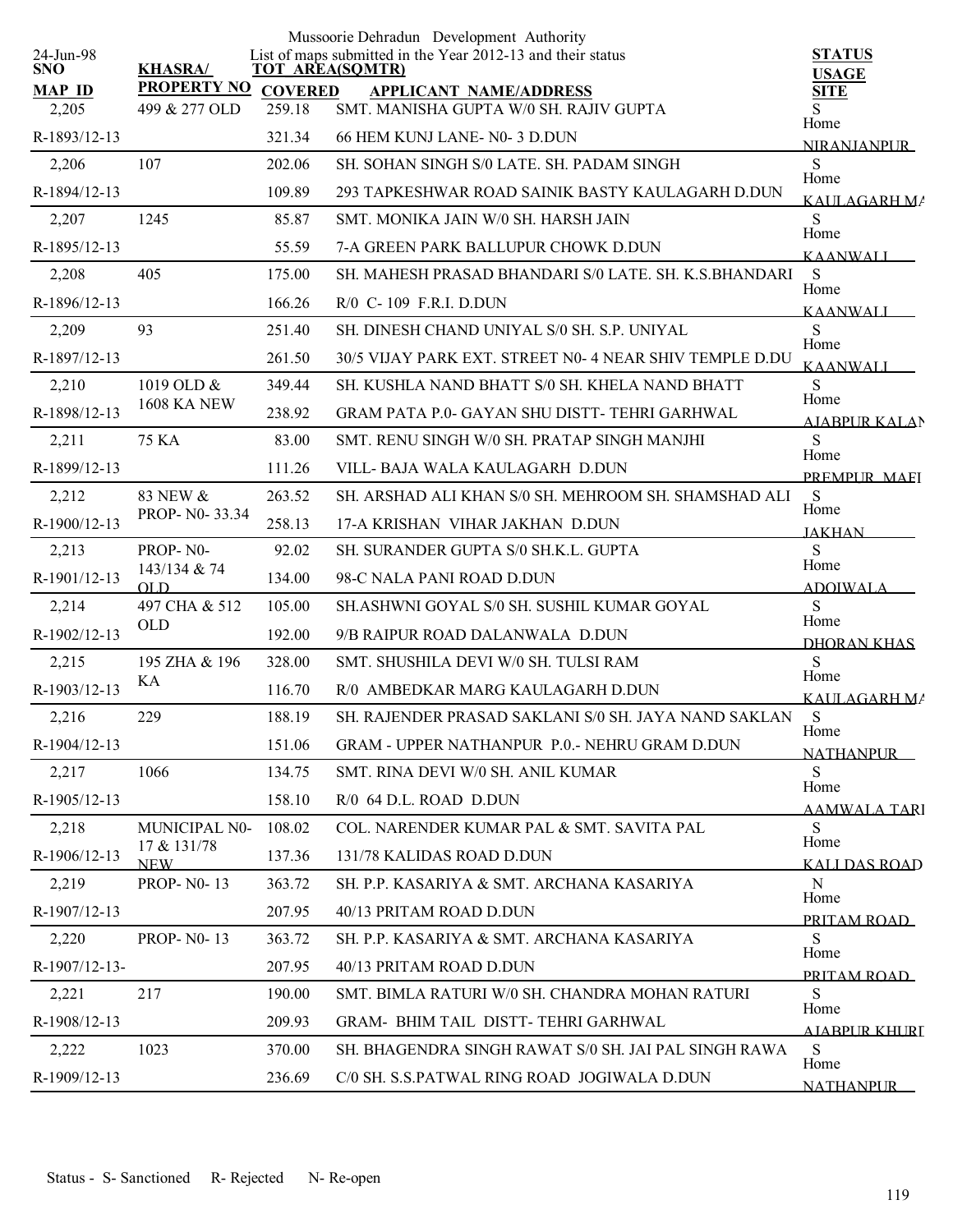| 24-Jun-98     |                              |                | Mussoorie Dehradun Development Authority<br>List of maps submitted in the Year 2012-13 and their status | <b>STATUS</b>                |
|---------------|------------------------------|----------------|---------------------------------------------------------------------------------------------------------|------------------------------|
| <b>SNO</b>    | <b>KHASRA/</b>               |                | <b>TOT AREA(SQMTR)</b>                                                                                  | <b>USAGE</b>                 |
| <b>MAP ID</b> | <b>PROPERTY NO</b>           | <b>COVERED</b> | <b>APPLICANT NAME/ADDRESS</b>                                                                           | <b>SITE</b>                  |
| 2,223         | 69 OLD & 259<br><b>NEW</b>   | 74.04          | SH. DHARMENDRA ASWAL S/0 SH. TOTA SINGH ASWAL                                                           | Home                         |
| R-1910/12-13  |                              | 87.36          | R/0 PUSHP KUNJ AJABPUR KHURD D.DUN                                                                      | <b>MOTHROWALA</b>            |
| 2,224         | <b>PLOT-N0-64</b><br>U.S.H.A | 492.53         | SH. SAMIR SINHA & SMT. MAYA PRASAD                                                                      | S<br>Home                    |
| R-1911/12-13  | COLONY                       | 398.07         | 27/ D MANDIR MARG VASANT VIHAR ENCLAVE D.DUN                                                            | <b>SAHASTRADHAR</b>          |
| 2,225         | 172 CHA                      | 214.00         | SH. ANURAG SURI S/0 SH. J.N. SURI                                                                       | S<br>Home                    |
| R-1912/12-13  |                              | 200.00         | R/0 192/14 LAKHI BAGH D.DUN                                                                             | <b>KISHANPUR</b>             |
| 2,226         | 729 (979 KHA)                | 157.07         | SMT. MUNESH W/O SH. AKSHAY KUMAR                                                                        | S<br>Home                    |
| R-1913/12-13  |                              | 202.12         | 636 CHANAKYA MARG, SUBHASH NAGAR, CLEMENT TOWN.                                                         | <b>MAIRA</b>                 |
| 2,227         | 512 DA                       | 98.14          | SMT. SUDHA JAIN W/O SH. C.B.JAIN                                                                        | S<br>Home                    |
| R-1914/12-13  |                              | 112.44         | 77 SHAKTI VIHAR PHASE-1, MAJRA, DEHRADUN.                                                               | <b>SEWALA KALAN</b>          |
| 2,228         | 123/1                        | 279.00         | <b>SH. MOHAMAD YUSUF KHAN</b>                                                                           | S                            |
| R-1915/12-13  |                              | 285.00         | B-55 NEHRU COLONY, DEHRADUN.                                                                            | Home<br><b>SEWALA KHURD</b>  |
| 2,229         | 633                          | 125.46         | SH. DEEPAK NEGI S/O SH. MANGAL SINGH NEGI                                                               | S                            |
| R-1916/12-13  |                              | 96.48          | C/O SH. B.S.NEGI, JAGRITI VIHAR, LANE NO-1, BADRIPUR, DEH                                               | Home<br><b>BADRIPUR</b>      |
| 2,230         | 7                            | 158.68         | <b>SMT. RISHU GUPTA</b>                                                                                 | S                            |
| R-1917/12-13  |                              | 142.00         | AMRESHWAR SOCIETY, CHUNNA BHATTA, KAULAGARH, D.                                                         | Home<br><b>IDDIWALA KAU</b>  |
| 2,231         | 451 (445)                    | 127.50         | SH. SUDESH KUMAR BAHAL                                                                                  | S                            |
| R-1918/12-13  |                              | 173.54         | E-55, BLOCK-F, PREETI VIHAR DELHI.                                                                      | Home<br>DHORAN KHAS          |
| 2,232         | 841                          | 107.00         | SH.UPENDRA NAUTIYAL S/0 SH. GEETA RAM NAUTIYAL                                                          | S                            |
| R-1919/12-13  |                              | 95.04          | 4-5 SAINIK                                                                                              | Home<br><b>NATHANPUR</b>     |
| 2,233         | 1347                         | 253.00         | SH. KRISHAN DUTT BHATT & SMT. MALA BHATT                                                                | N                            |
| R-1920/12-13  |                              | 150.64         | R/0 GRAM JOKHALA KALSI D.DUN                                                                            | Home<br><b>AJABPUR KHURI</b> |
| 2,234         | 1347                         | 253.00         | SH. KRISHAN DUTT BHATT & SMT. MALA BHATT                                                                | S                            |
| R-1920/12-13- |                              | 150.64         | R/0 GRAM JOKHALA KALSI D.DUN                                                                            | Home<br><b>AJABPUR KHURI</b> |
| 2,235         | MUNICIPAL N0-                | 344.76         | SMT. PINKY SEHGAL., SMT. RAJNI SEHGAL & OTHERS                                                          | S                            |
| R-1921/12-13  | 69/66 OLD &<br>488 & 528     | 323.80         | 196/1 KHURBHURA MOHALLA D.DUN                                                                           | Home<br><u>KHURBURA MOF</u>  |
| 2,236         | PROP-N0-429                  | 117.50         | DR. SMT. ARIKA BANSAL W/0 SH. PRADEEP SETHI                                                             | S                            |
| R-1922/12-13  |                              | 191.51         | H. N0-429 RAJENDRA NAGAR STREET- N0-8 D.DUN                                                             | Home<br><b>RAJENDAR NAG</b>  |
| 2,237         | 938                          | 226.00         | SH. NISHCHAL THAPA S/0 SH. HIRA SINGH THAPA                                                             | S                            |
| R-1923/12-13  |                              | 96.65          | 150 CHANDRA BANI P.0- MOHABBEWALA D.DUN                                                                 | Home                         |
| 2,238         | 1002 KA . 1003               | 222.60         | SH. LAL SINGH S/0 LATE. SH. PADAM SINGH                                                                 | <b>SEWALA KALAN</b><br>S     |
| R-1924/12-13  | & 701 OLD                    | 163.28         | 46/2 JAKHAN CANAL ROAD D.DUN                                                                            | Home                         |
| 2,239         | 735 KA                       | 377.50         | SH. KISHORI LAL ARYA S/0 SH. KASBI LAL ARYA                                                             | <b>IAKHAN</b><br>S           |
| R-1925/12-13  |                              | 216.66         | GRAM RANCE P.0- CHOPTA TEHSIL-THARALI DISTT- CHAM                                                       | Home                         |
| 2,240         | <b>MUNICIPAL N0-</b>         | 609.20         | SH. PARMESHWAR DAS BAHUKHANDI S/0 LATE. SH. N.D. BAHU                                                   | <b>SEWALA KALAN</b><br>N     |
| R-1926/12-13  | 50/54 & 34.32 C              | 318.84         | 50/54 KESHAV ROAD D.DUN                                                                                 | Home                         |
|               | OLD                          |                |                                                                                                         | <b>KESHAV ROAD</b>           |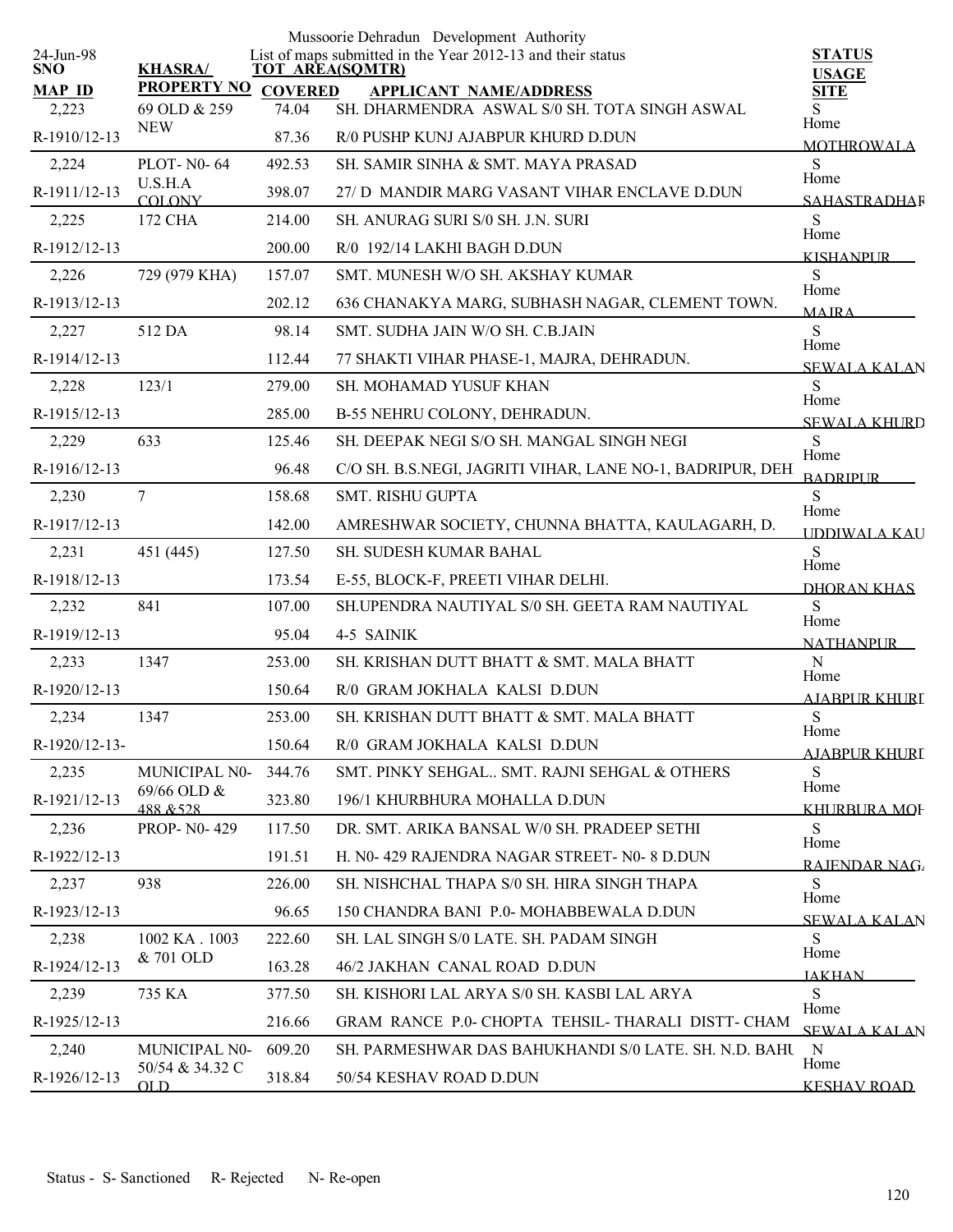|                         |                                  |                | Mussoorie Dehradun Development Authority                                              |                                |
|-------------------------|----------------------------------|----------------|---------------------------------------------------------------------------------------|--------------------------------|
| 24-Jun-98<br><b>SNO</b> | <b>KHASRA/</b>                   |                | List of maps submitted in the Year 2012-13 and their status<br><b>TOT AREA(SQMTR)</b> | <b>STATUS</b><br><b>USAGE</b>  |
| <b>MAP ID</b>           | <b>PROPERTY NO</b>               | <b>COVERED</b> | <b>APPLICANT NAME/ADDRESS</b>                                                         | <b>SITE</b>                    |
| 2,241                   | MUNICIPAL N0-<br>50/54 & 34.32 C | 609.20         | SH. PARMESHWAR DAS BAHUKHANDI S/0 LATE. SH. N.D. BAHU                                 | S<br>Home                      |
| R-1926/12-13-           | OL D                             | 318.84         | 50/54 KESHAV ROAD D.DUN                                                               | <b>KESHAV ROAD</b>             |
| 2,242                   | PROP-N0-65/4                     | 364.68         | SH. AVTAR KRISHAN KAUL KILAM S/0 LATE. SH. TRILOKI NAT                                | S<br>Home                      |
| R-1927/12-13            |                                  | 371.73         | 65/14 RAJPUR ROAD D.DUN                                                               | RAI PUR ROAD                   |
| 2,243                   | 30/1                             | 198.57         | SH. DINESH DOBHAL S/0 SH. R.R DOBHAL                                                  | S<br>Home                      |
| R-1928/12-13            |                                  | 234.04         | 61 ARYA NAGAR II D.DUN                                                                | <b>ADOIWALA</b>                |
| 2,244                   | 1040                             | 73.61          | SMT. POONAM CHAWLA W/0 SH. VIKRAM JEET CHAWLA                                         | S<br>Home                      |
| R-1929/12-13            |                                  | 96.60          | 39/11 VASHU STATE CANALA ROAD JAKHAN D.DUN                                            | <b>JAKHAN</b>                  |
| 2,245                   | 329 KA                           | 242.45         | SMT. SNEH LATA KUKRETI W/0 SH. MAHENDRA KUKRETI                                       | $\mathbf R$<br>Home            |
| R-1930/12-13            |                                  | 177.69         | 717/02 JAWAHAR COLONY N.I.T FARIDABAD                                                 | DHORAN KHAS                    |
| 2,246                   | 1271.1272 &                      | 128.76         | SMT. SWETA GULATI W/0 SH. JETENDRA GULATI                                             | S                              |
| R-1931/12-13            | 1273                             | 96.29          | <b>38 ANSARI MARG D.DUN</b>                                                           | Home<br><b>KAANWALI</b>        |
| 2,247                   | 119 (310 GA)                     | 217.50         | SH. MAHAVIR SINGH NEGI S/O LATE SH. CHANDRA SINGH NEC                                 | <sub>S</sub>                   |
| R-1932/12-13            | PLOTT NO-55                      | 370.36         | MALHAN NAYA GAUN , SIMLA ROAD, DEHRADUN.                                              | Home<br><b>BAAMANWALA</b>      |
| 2,248                   | 237 (869)                        | 328.00         | <b>SMT. RICHA GUPTA</b>                                                               | ${\bf S}$                      |
| R-1933/12-13            |                                  | 282.32         | 14 SHASTRI NAGAR, HARIDWAR ROAD, D.DUN.                                               | Home<br><b>NATHANPUR</b>       |
| 2,249                   | 1498 MIN                         | 750.54         | SMTT. SARLA CHATTA W/O SH. INDER BHUSHAN CHATTA                                       | S                              |
| R-1934/12-13            |                                  | 130.29         | 165 SHASTRI NAGAR, JAMMU.                                                             | Home                           |
| 2,250                   | 714/2                            | 242.00         | SH. G.P.BAHUKHANDI                                                                    | <b>KAANWALI</b><br>$\mathbf R$ |
| R-1935/12-13            |                                  | 255.51         | 68/2/1 VIDYA VIHAR PHASE-1, KARGI ROAD, D.DUN.                                        | Home                           |
| 2,251                   | 641 MIN                          | 95.41          | SMT. SONI DIMRI W/O SH. KAMAL KISHORE DIMRI                                           | DEHRA KHAS<br>S                |
| R-1936/12-13            |                                  | 111.69         | DOON ENCLAVE, NAKRONDA ROAD, DEHRADUN.                                                | Home                           |
| 2,252                   | 573 MIN                          | 280.00         | <b>SH. RAJENDRA BHANDARI</b>                                                          | <b>DHARMPUR</b><br>S           |
| R-1937/12-13            |                                  | 142.71         | VILL & P.O TAPOVAN, TEHRI GARWAL.                                                     | Home                           |
| 2,253                   | 2019                             | 198.34         | SH. MANOJ KUMAR THAPLIYAL S/0 SH. SACHIDA NAND THAPI                                  | <b>DHARMPUR</b><br>S           |
| R-1938/12-13            |                                  | 89.55          | R/0 G.H.S.S. BADAHL SHIV PURI TEHRI GARHWAL                                           | Home                           |
| 2,254                   | 1267                             | 137.53         | SH. ASHISH KUMAR & SMT. MEENAXI SACHDEVA                                              | <b>RAIPUR</b><br>S             |
| R-1939/12-13            |                                  | 181.37         | H-304 ADITYA DOON G.M.S. ROAD D.DUN                                                   | Home                           |
| 2,255                   | 193 KHA                          | 96.60          | SH. HARPREET SINGH S/0 LT. SH. HARBANSH SINGH                                         | <b>KAANWALI</b><br>S.          |
| R-1940/12-13            |                                  | 107.92         | 39 MANNU GANJ D.DUN                                                                   | Home                           |
|                         | 967 KA & 690                     | 200.88         |                                                                                       | <b>BANIARAWALA</b><br>S.       |
| 2,256                   | <b>OLD</b>                       |                | SH. SUBHASH CHAND S/0 SH. PREM CHAND                                                  | Home                           |
| R-1941/12-13            |                                  | 196.82         | 39/25 DHAK PATTI RAJPUR D.DUN                                                         | <b>JAKHAN</b>                  |
| 2,257                   | 1269                             | 118.45         | SH. PAWAN MONGA S/0 SH.VIJAY KUMAR MONGA                                              | S<br>Home                      |
| R-1942/12-13            |                                  | 161.45         | B-20 MISSION COMPOUND SAHARANPUR                                                      | <b>KAANWALI</b>                |
| 2,258                   | 833 KHA & 407<br><b>OLD</b>      | 206.25         | SMT. SUSHMA CHAUHAN W/0 SH. OM PAL SINGH                                              | S<br>Home                      |
| R-1943/12-13            |                                  | 192.31         | 18 L.I.G. MDDA COLONY CHANDER ROAD DALANWALA D.DU                                     | <b>ADOIWALA</b>                |
| 2,259                   | 877                              | 114.31         | SMT. SANJU GAIROLA W/0 SH. HEMANT GAIROLA                                             | S<br>Home                      |
| R-1944/12-13            |                                  | 120.84         | 127/241 VIKASH MARG PAURI GARHWAL                                                     | <b>AJABPUR KALAN</b>           |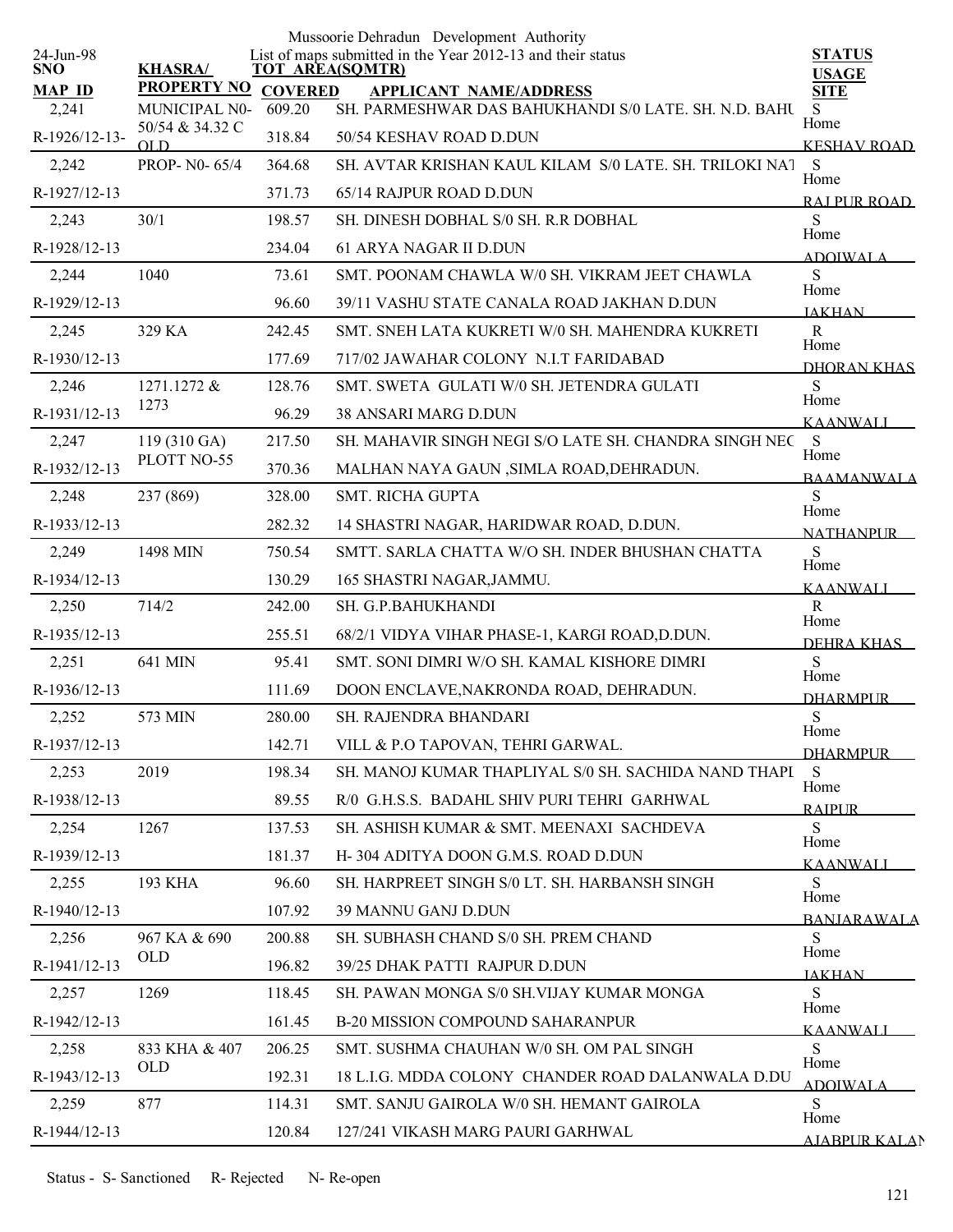| <b>STATUS</b><br><b>USAGE</b> |
|-------------------------------|
| <b>SITE</b>                   |
| S<br>Home                     |
| <b>RACE COURSE</b>            |
| S<br>Home                     |
| DL ROAD                       |
| S<br>Home                     |
| DHORAN KHAS                   |
| S<br>Home                     |
| <b>NATHANPUR</b>              |
| $\mathbb{R}$<br>Home          |
| <b>MAIRA</b>                  |
| S                             |
| Home<br><b>MAIRA</b>          |
| S                             |
| Home<br><b>ADOIWALA</b>       |
| ${\bf S}$                     |
| Home<br><b>BHARLIWALA GR</b>  |
| S<br>Home                     |
| DEHRA KHAS                    |
| S<br>Home                     |
| DEHRA KHAS                    |
| S<br>Home                     |
| <b>MOTHROWALA</b>             |
| ${\bf S}$                     |
| Home<br><b>KANDOLI</b>        |
| S                             |
| Home<br><b>MAJRA</b>          |
| S                             |
| Home<br><b>NIRANJANPUR</b>    |
| S                             |
| Home<br><b>DL ROAD</b>        |
| S                             |
| Home<br><b>AIARPUR KALAN</b>  |
| S                             |
| Home<br>AARAGARH              |
| S                             |
| Home<br><b>KEDARPUR</b>       |
| S<br>Home                     |
|                               |
|                               |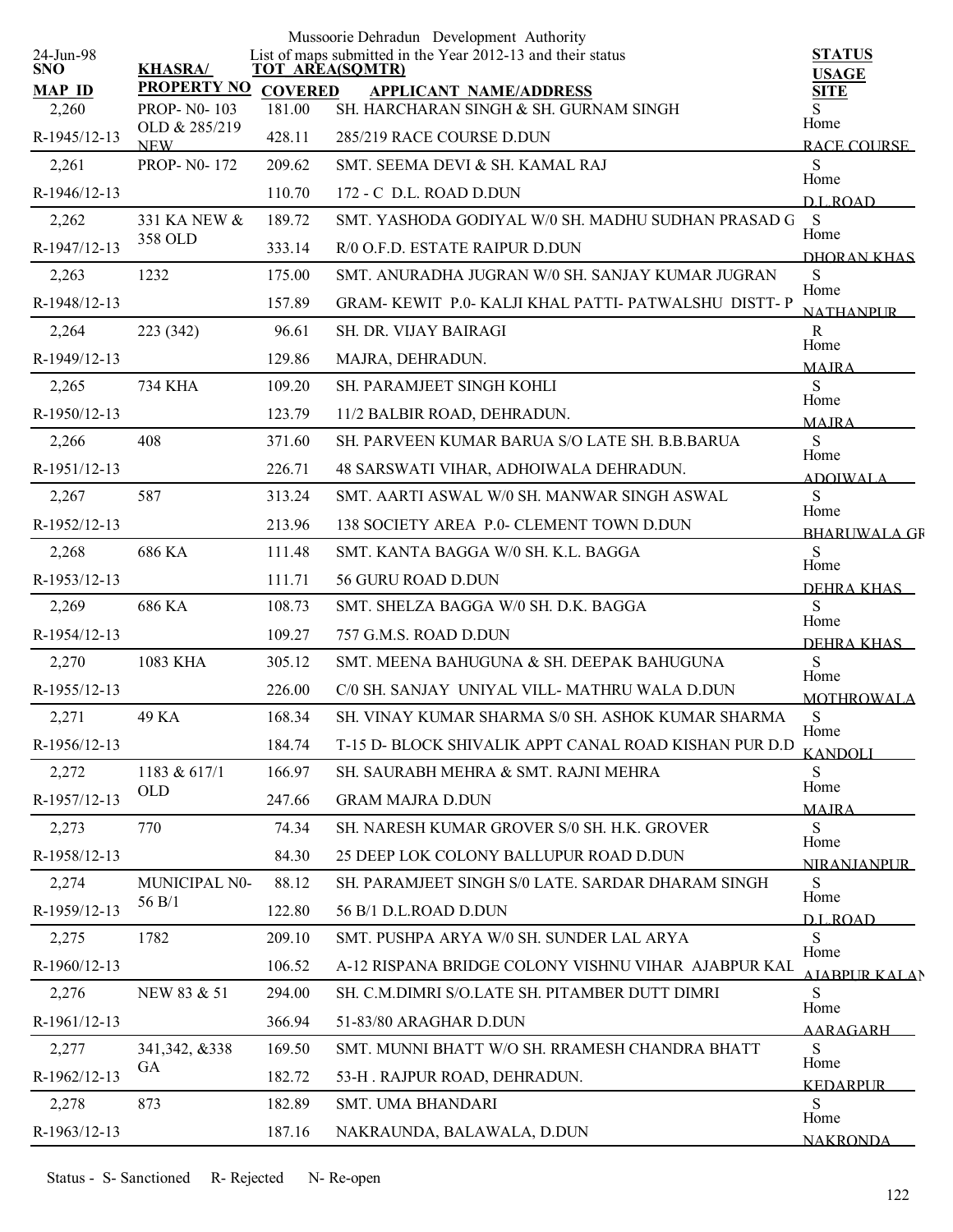|                         |                           |                        | Mussoorie Dehradun Development Authority                    |                               |
|-------------------------|---------------------------|------------------------|-------------------------------------------------------------|-------------------------------|
| 24-Jun-98<br><b>SNO</b> | <b>KHASRA/</b>            | <b>TOT AREA(SQMTR)</b> | List of maps submitted in the Year 2012-13 and their status | <b>STATUS</b><br><b>USAGE</b> |
| <b>MAP ID</b>           | PROPERTY NO COVERED       |                        | <b>APPLICANT NAME/ADDRESS</b>                               | <b>SITE</b>                   |
| 2,279                   | 5 JA                      | 139.35                 | SH. HARMINDER SINGH                                         | S<br>Home                     |
| R-1964/12-13            |                           | 249.84                 | D-81, RACE COURSE, D.DUN                                    | PITTHUWALA                    |
| 2,280                   | 5 JA                      | 139.35                 | SH. PREETPAL SINGH SABBARWAL                                | S<br>Home                     |
| R-1965/12-13            |                           | 249.84                 | 81-D, RACE COUNSE, DEHRADUN.                                | PITHI IWALA                   |
| 2,281                   | 807                       | 225.83                 | SMT.JOYTSNA TIWARIW/0 SH. DEVI PRASAD TIWARI                | S<br>Home                     |
| R-1966/12-13            |                           | 208.22                 | <b>GRAM- AJABPUR KALAN D.DUN</b>                            | <b>AIABPUR KALAN</b>          |
| 2,282                   | 2058 KA                   | 342.68                 | SMT. KUSUM UNIYAL W/0 SH. VIJAY UNIYAL                      | S<br>Home                     |
| R-1967/12-13            |                           | 314.02                 | <b>GRAM-KADARPUR P.0-MOTHRO WALA D.DUN</b>                  | <b>AIABPURKALAN</b>           |
| 2,283                   | 372 KA & 128              | 189.43                 | SH. NARENDRA SHARMA (MOOL PATHAK) S/0 SH. VISHNU DU'        | S<br>Home                     |
| R-1968/12-13            | <b>OLD</b>                | 181.08                 | <b>48 KHURBHURA MOHALLA D.DUN</b>                           | KARGI GRANT                   |
| 2,284                   | 1093                      | 173.97                 | SH. GOPAL JADHAV S/0 SH. KONDIBA JADHAV                     | S                             |
| R-1969/12-13            |                           | 185.46                 | H.NO-8 PHASE-LANE NO-1 VIYOM PRASTH KANWALI D.DUN           | Home<br><b>KAANWALI</b>       |
| 2,285                   | PROP-N0-                  | 380.00                 | SH. SHOOR VIRSINGH S/0 SH. BABU RAM                         | S                             |
| R-1970/12-13            | 271/208/1                 | 184.48                 | 271 D.L.ROAD - II D.DUN                                     | Home<br><b>DLROAD</b>         |
| 2,286                   | 212                       | 82.10                  | SMT. ANURADHA W/0 SH. PRADEEP GUPTA                         | S                             |
| R-1971/12-13            |                           | 50.93                  | 44/3 B SAILOK PHASE- I G.M.S. ROAD D.DUN                    | Home<br>NIRANJANPLIR          |
| 2,287                   | 212                       | 82.10                  | SMT. SWETA KANSAL W/0 SH. AMIT KANSAL                       | S                             |
| R-1972/12-13            |                           | 50.93                  | 20 PUSHPANJALI ENCLAVE G.M.S. ROAD D.DUN                    | Home<br><b>NIRANJANPUR</b>    |
| 2,288                   | <b>PLOT-N0-27</b>         | 300.00                 | SH. J.P. BAHUGUNA S/0 SH. B.P. BAHUGUNA                     | S                             |
| R-1973/12-13            |                           | 284.21                 | <b>GRAM BADRI PUR D.DUN</b>                                 | Home<br><b>INDRAPUR</b>       |
| 2,289                   | 389                       | 193.00                 | SMT. SAMPATI DEVI W/0 SH. KUNWAR SINGH RAWAT                | $\mathbf N$                   |
| R-1974/12-13            |                           | 186.04                 | C-9 PAYJAL NIGAM COLONY INDIRA NAGAR D.DUN                  | Home<br><b>ARCADIA GRAN</b>   |
| 2,290                   | 389                       | 193.00                 | SMT, SAMPATI DEVI W/0 SH, KUNWAR SINGH RAWAT                | ${\bf S}$                     |
| R-1974/12-13-           |                           | 186.04                 | C-9 PAYJAL NIGAM COLONY INDIRA NAGAR D.DUN                  | Home<br><u>ARCADIA GRAN'</u>  |
| 2,291                   | 1132                      | 148.72                 | SMT. VASUNDHARA RATURI W/0 SH. SUKHDEV RATURI               | S                             |
| R-1975/12-13            |                           | 160.20                 | 274 SHARTHI VIHAR HARIDWAR ROAD D.DUN                       | Home<br>AJABPUR KALAN         |
| 2,292                   | PROP- $N0-2-A$            | 140.51                 | SH. AMIT GUPTA S/0 SH. RAM KUMAR GUPTA                      | S                             |
| R-1976/12-13            | & 7/2/1 NEW               | 170.68                 | 31 CURZON ROAD DALANWALA D.DUN                              | Home<br><b>CONVENT ROAD</b>   |
| 2,293                   | PROP- $N0-8$ &            | 199.00                 | DR. B.S. JUDGE S/0 LATE, SH. MIT SINGH JUDGE                | S                             |
| R-1977/12-13            | 8A & 89/8/1<br><b>NEW</b> | 90.48                  | 8- A CURZAN ROAD D.DUN                                      | Home<br><b>CURZAN ROAD</b>    |
| 2,294                   | 1/1/3                     | 250.83                 | SH. SATISH CHAND JOSHI S/0 SH. R.S.JOSHI                    | S                             |
| R-1978/12-13            |                           | 393.81                 | <b>18 NEW SURVEY ROAD D.DUN</b>                             | Home<br>LAXMI ROAD            |
| 2,295                   | 47 & 78 NEW               | 162.48                 | SMT. SATESHWARI RAWAT W/0 SH. RAVINDRA SINGH RAWA           | S                             |
| R-1979/12-13            |                           | 152.67                 | <b>SECTOR- 2 DEFENCE COLONY D.DUN</b>                       | Home<br><b>SHAHNAGAR</b>      |
| 2,296                   | 1257                      | 192.19                 | SMT. HARSHI SAKLANI W/0 SH. VIRENDRA DUTT SAKLANI           | S                             |
| R-1980/12-13            |                           | 138.17                 | R/0 SUYAL BHAWAN OLD TEHRI ROAD CHAMBA                      | Home<br><b>AIABPUR KHURI</b>  |
| 2,297                   | 25 KA                     | 186.50                 | SH. BALRAJ SINGH S/0 SH. DHARAMPAL SINGH                    | S                             |
| R-1981/12-13            |                           | 188.96                 | GRAM NAGALA NASEERA BAD P.0- NAKUD DISTT- SAHARAN           | Home<br><b>KEDARPUR</b>       |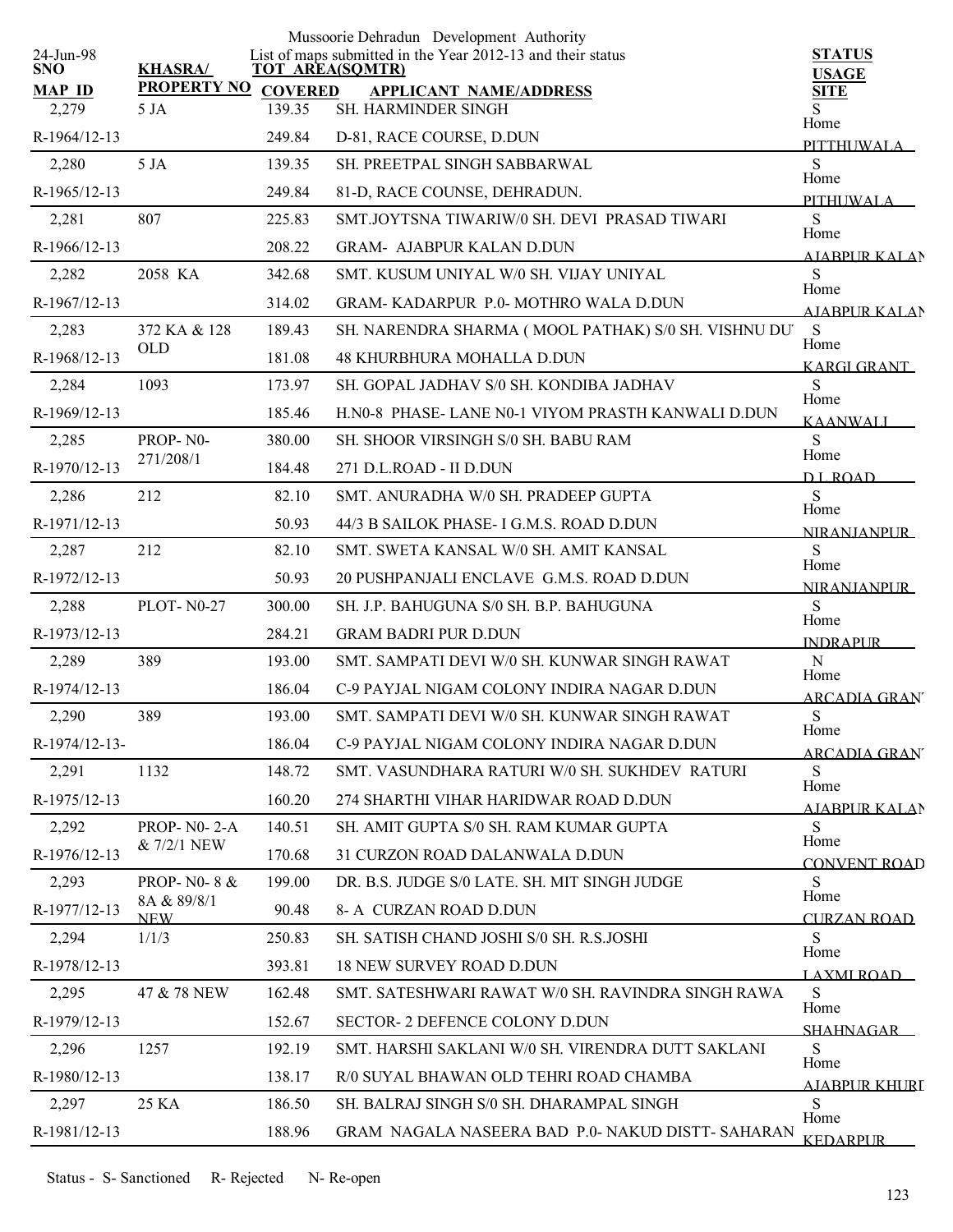|                         |                             |                | Mussoorie Dehradun Development Authority                                              |                              |
|-------------------------|-----------------------------|----------------|---------------------------------------------------------------------------------------|------------------------------|
| 24-Jun-98<br><b>SNO</b> | <b>KHASRA/</b>              |                | List of maps submitted in the Year 2012-13 and their status<br><b>TOT AREA(SQMTR)</b> | <b>STATUS</b>                |
| <b>MAP ID</b>           | <b>PROPERTY NO</b>          | <b>COVERED</b> | <b>APPLICANT NAME/ADDRESS</b>                                                         | <b>USAGE</b><br><b>SITE</b>  |
| 2,298                   | 380 KA & 376                | 371.25         | SMT. RASHMI BISHT W/0 SH. AJAY SINGH BISHT                                            | S<br>Home                    |
| R-1982/12-13            | <b>OLD</b>                  | 190.56         | TYPE- A FLAT- N0-116 GREEN VIEW RESIDENCY AMAN VIH                                    | DHORAN KHAS                  |
| 2,299                   | 441                         | 160.29         | SMT. PRABHA DEVI W/0 SH. CHANDRA SHEKHAR                                              | S<br>Home                    |
| R-1983/12-13            |                             | 63.63          | 74 INDIRA MARG NIRANJANPUR D.DUN                                                      | <b>NIRANIANPUR</b>           |
| 2,300                   | 1053                        | 207.38         | <b>SH. DINESH PRASAD NAUTIYAL</b>                                                     | ${\bf S}$<br>Home            |
| R-1984/12-13            |                             | 226.94         | 3/10 ARAGHAR CHOWK, DEHRADUN,                                                         | <b>AIABPUR KALAN</b>         |
| 2,301                   | 214(313)                    | 118.90         | SMT. GEETA MARTOLIYA                                                                  | S<br>Home                    |
| R-1985/12-13            |                             | 95.10          | VILL & P.O- GULER, KAPKOT, DISTT- BAGESHWAR.                                          | <b>ADOIWALA</b>              |
| 2,302                   | 100                         | 167.22         | SMT. SAVITA SINGH W/0 SH. JEEVAN PRAKASH SINGH                                        | S                            |
| R-1986/12-13            |                             | 188.00         | <b>86 KISHAN NAGAR D.DUN</b>                                                          | Home<br><b>AIABPUR KHURT</b> |
| 2,303                   | 145                         | 154.61         | SH. KISHORE KUMAR GURUNG S/0 SH. SHER BAHADUR GURUN                                   | S                            |
| R-1987/12-13            |                             | 169.62         | H. N0-119 PREM PUR MAFFI KAULAGARH D.DUN                                              | Home<br>PREMPUR MAEI         |
| 2,304                   | 341 KA                      | 720.00         | SH. SHEKHAR BHARTI S/O LATE SH.M.L.BHARTI & SMT ASHA                                  | S                            |
| R-1988/12-13            |                             | 527.67         | 5/18 SECTOR-2 RAJENDRA NAGAR, SAHIBABAD, GZB, U.P.                                    | Home<br><b>JAKHAN</b>        |
| 2,305                   | 74 (143/134)                | 104.08         | <b>SMT. UMA AGARWAL</b>                                                               | S                            |
| R-1989/12-13            |                             | 136.00         | 98-C NALAPANI ROAD, DEHRADUN.                                                         | Home<br><b>ADOIWALA</b>      |
| 2,306                   | 1200 KHA                    | 115.00         | SH.SHAILENDRA PRASHAD BAILWAL                                                         | S                            |
| R-1990/12-13            |                             | 114.07         | 57/1 CHANDAR NAGAR DEHRADUN.                                                          | Home<br><b>AJABPUR KALAN</b> |
| 2,307                   | 203 & 502 GHA               | 238.50         | SH. RAJENDRA SINGH BHANDARI S/0 SH. SOBAT SINGH BHANI                                 | S                            |
| R-1991/12-13            |                             | 245.33         | GRAM MAJRI MAFFI P.0- I.I.P. D.DUN                                                    | Home<br><b>AIABPUR KALAN</b> |
| 2,308                   | 933                         | 355.00         | SMT. SAROJNI DEVI W/0 SH. B.S. RAWAT                                                  | S                            |
| R-1992/12-13            |                             | 491.00         | 933/12 AJAD VIHAR DEP NAGAR AJABPUR KALAN D.DUN                                       | Home<br>AJABPUR KALAN        |
| 2,309                   | <b>PLOT-N0-71</b>           | 172.85         | MISS. DEVIKA BATTA D/0 SH. RAKESH BATTA                                               | ${\bf S}$                    |
| R-1993/12-13            | <b>SAI LOK</b>              | 311.50         | 19-A MAHANT ROAD D.DUN                                                                | Home<br><b>KAANWALI</b>      |
| 2,310                   | 1. $3.4.5.6.19 \&$          | 368.02         | SH. SANJAY PANT S/0 SH. SHIV PRASAD PANT                                              | S                            |
| R-1994/12-13            | 21 OLD & 297<br>KA 298 KA & | 355.31         | R/0 BHAGIRATHI PURAM BANJARA WALA D.DUN                                               | Home<br><b>BANJARAWALA</b>   |
|                         | <b>300 KA NEW</b>           |                |                                                                                       |                              |
| 2,311                   | 288 KA & 219/2              | 317.14         | SH. ANUPAM ANAND S/0 SH. SHIV PRASAD ANAND                                            | S<br>Home                    |
| R-1995/12-13            | <b>OLD</b>                  | 257.80         | 22 KANAN KUNJ ADHOI WALA D.DUN                                                        | <b>ADOIWALA</b>              |
| 2,312                   | PLOT-N0-                    | 666.37         | LT. COL. V.P. NAUTIYAL S/0 LATE. SH. D.P. NAUTIYAL                                    | S<br>Home                    |
| R-1996/12-13            | $S-2-C-64$                  | 357.52         | C-64 SECTOR-2 DEFENCE COLONY D.DUN                                                    | DEFENCE COLOR                |
| 2,313                   | 42/1 & 27                   | 90.29          | SMT. PREM GROVER W/0 LATE. SH. MULK RAJ GROVER                                        | S<br>Home                    |
| R-1997/12-13            |                             | 157.00         | 42/1 & 61 BINDAL ROAD KHURBHURA D.DUN                                                 | KHURBURA MOF                 |
| 2,314                   | 712 KHA                     | 91.07          | SMT. SANGEETA JUYAL W/0 SH. RAVINDRA JUYAL                                            | S                            |
| R-1998/12-13            |                             | 97.56          | R/0 ASHWANI ENCLAVE SEWLA KALAN D.DUN                                                 | Home<br><b>SEWALA KALAN</b>  |
| 2,315                   | 36 OLD & 86                 | 400.00         | SMT. SWARNJEET KAUR W/0 SH. KARAN SINGH                                               | S                            |
| R-1999/12-13            | <b>GHA</b>                  | 588.60         | 45/32 DALAN WALA D.DUN                                                                | Home<br><b>JAKHAN</b>        |
|                         |                             |                |                                                                                       |                              |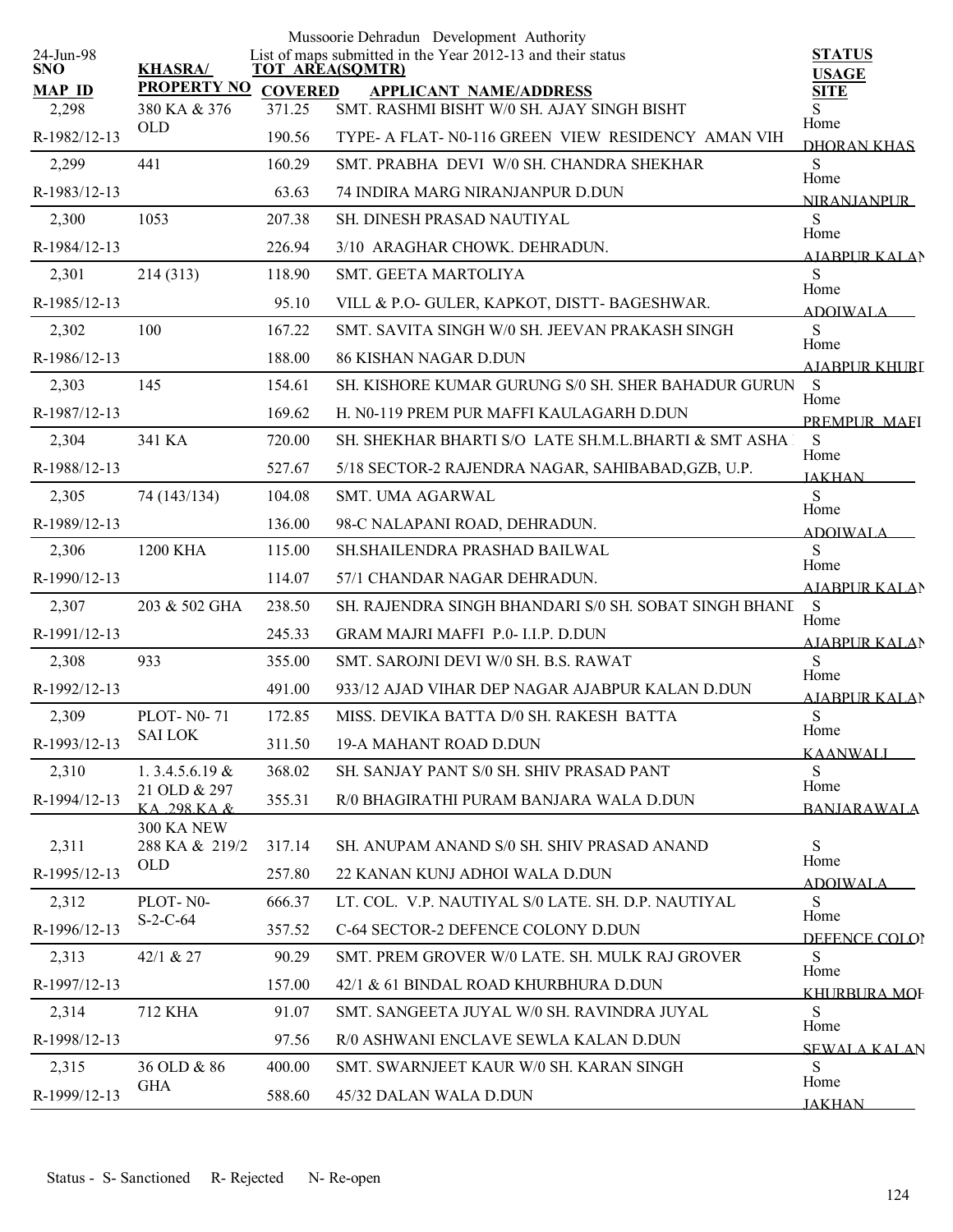|                         |                             |                        | Mussoorie Dehradun Development Authority                    |                               |
|-------------------------|-----------------------------|------------------------|-------------------------------------------------------------|-------------------------------|
| 24-Jun-98<br><b>SNO</b> | <b>KHASRA/</b>              | <b>TOT AREA(SQMTR)</b> | List of maps submitted in the Year 2012-13 and their status | <b>STATUS</b><br><b>USAGE</b> |
| <b>MAP ID</b>           | <b>PROPERTY NO</b>          | <b>COVERED</b>         | <b>APPLICANT NAME/ADDRESS</b>                               | <b>SITE</b>                   |
| 2,316                   | 140                         | 226.77                 | SMT. CHOTO DEVI W/0 SH. MAHAVEER PRASAD                     | S<br>Home                     |
| $R-2000/12-13$          |                             | 110.13                 | <b>164 ONKAR NAGAR DELHI</b>                                | <b>KEDARPUR</b>               |
| 2,317                   | 545 KA                      | 160.00                 | SH. SUSHIL CHANDRA CHAMOLI S/0 LATE. SH. H.P. CHAMOLI       | S<br>Home                     |
| $R-2001/12-13$          |                             | 122.11                 | 94/34 DHARAM PUR D.DUN                                      | AIABPUR KALAN                 |
| 2,318                   | 504                         | 101.70                 | SH. CHANDRA KISHORE S/0 SH. BAL KISHAN                      | S<br>Home                     |
| R-2002/12-13            |                             | 159.76                 | R/0 BELL ROAD SOCIETY AREA CLEMENT TOWN D.DUN               | <b>BHARLIWALA GR</b>          |
| 2,319                   | 574 KA                      | 116.17                 | SH. SACHIN RASTOGI & SH. DEEPAK RASTOGI                     | S<br>Home                     |
| $R-2003/12-13$          |                             | 147.40                 | R/0 BANK COLONY KEDAR PUR D.DUN                             | <b>AIABPUR KALAN</b>          |
| 2,320                   | <b>PLOT-N0-83</b>           | 669.04                 | SH. ARVIND PRAKASH DUBEY & SH. RAJEEV PRAKASH DUBE          | ${\bf S}$<br>Home             |
| R-2004/12-13            | PHASE-1                     | 343.94                 | <b>85 VASANT VIHAR PHASE-1 D.DUN</b>                        | <b>VASANT VIHAR</b>           |
| 2,321                   | 174/1 & 177                 | 112.87                 | SH. SUNIL KUMAR MALHOTRA S/0 SH. CHANDRA SEN                | S                             |
| R-2005/12-13            |                             | 194.07                 | 56 G.M.S. ROAD BALLIWALA CHOWK D.DUN                        | Home<br><b>KAANWALI</b>       |
| 2,322                   | 94                          | 285.66                 | SH. KANTI RAM JOSHI S/0 SH. BHAGAT RAM JOSHI                | S                             |
| R-2006/12-13            |                             | 348.28                 | H. N0- 60 SADBHAV KUNJ LANE- N0-2 PANDITWARI D.DUN          | Home<br><b>PANDITWARI</b>     |
| 2,323                   | 34 KA & PLOT-               | 120.10                 | SH. SUDARSHAN SINGH RAWAT S/0 LATE. SH. BALAM SINGH R       | - S                           |
| R-2007/12-13            | N0-55 HIM<br><b>IYOTI</b>   | 144.04                 | 107 T.H.D.C. COLONY DEHRA KHAS D.DUN                        | Home<br><b>SEWALA KALAN</b>   |
| 2,324                   | <b>ENCLAVE</b><br>749 & 751 | 209.00                 | SH. PIYUSH SAXENA, SH. VIVEK SAXENA AND SMT. SARLA S        | S                             |
| R-2008/12-13            |                             | 230.22                 | 7 UTSAV VIHAR BALLIWALA KANWALI D.DUN                       | Home                          |
| 2,325                   | 2346                        | 91.72                  | SMT. NIRMALA MISHRA W/0 SH. M.P. MISHRA                     | <b>KAANWALI</b><br>S          |
| R-2009/12-13            |                             | 111.46                 | R/0 MAYUR COLONY NEHRU GRAM RAIPUR D.DUN                    | Home                          |
| 2,326                   | 419                         | 170.94                 | SH. CHANDRA MOHAN S/0 SH. RAM SHARAN                        | <b>RAIPUR</b><br>S            |
|                         |                             |                        |                                                             | Home                          |
| $R-2010/12-13$          |                             | 192.39                 | <b>80 D TILAK ROAD D.DUN</b>                                | DHORAN KHAS                   |
| 2,327                   | 49 KA                       | 92.93                  | DR. POONAM HARIT W/0 SH. TRILOK NARAYAN                     | ${\bf S}$<br>Home             |
| R-2011/12-13            |                             | 117.20                 | 140/2 D.L.ROAD D.DUN                                        | <b>KANDOLI</b>                |
| 2,328                   | PROP-N0-<br>308/98          | 76.92                  | SMT. MANGLA NAND W/0 SH. SURESHA NAND                       | S<br>Home                     |
| R-2012/12-13            |                             | 105.27                 | 308/98 BLOCK-I D.L.ROAD D.DUN                               | <b>KARANPUR</b>               |
| 2,329                   | 917 GA & 363<br><b>OLD</b>  | 188.19                 | SMT. LOKESH MITTAL W/0 SH. DINESH MITTAL                    | N<br>Home                     |
| R-2013/12-13            |                             | 314.31                 | R/0 OPP - DEAL RAIPUR ROAD D.DUN                            | <b>AAMWALA TARI</b>           |
| 2,330                   | 917 GA & 363<br><b>OLD</b>  | 188.19                 | SMT. LOKESH MITTAL W/0 SH. DINESH MITTAL                    | S<br>Home                     |
| R-2013/12-13-           |                             | 314.31                 | R/0 OPP - DEAL RAIPUR ROAD D.DUN                            | AAMWALA TARI                  |
| 2,331                   | 322                         | 72.20                  | SH. RUPESH VATS S/0 LATE. SH. SHIV NANDAN SHARMA            | S<br>Home                     |
| $R-2014/12-13$          |                             | 75.08                  | R/0 MATIA MAHAL SAHARANPUR U.P                              | DHORAN KHAS                   |
| 2,332                   | 63                          | 278.70                 | SH. DHARAM DEV SINGH S/0 SH. H.D. SINGH                     | S<br>Home                     |
| R-2015/12-13            |                             | 298.36                 | 2 DISPENSARY ROAD D .DUN                                    | <b>KAANWALI</b>               |
| 2,333                   | 212 DA                      | 178.44                 | DR. ANSHU TAMTA & DR. RAJEEV KUMAR TAMTA                    | S<br>Home                     |
| R-2016/12-13            |                             | 207.79                 | 7- A COURT ROAD HOSPITAL AWAS COMPOUND D.DUN                | <b>NATHANPUR</b>              |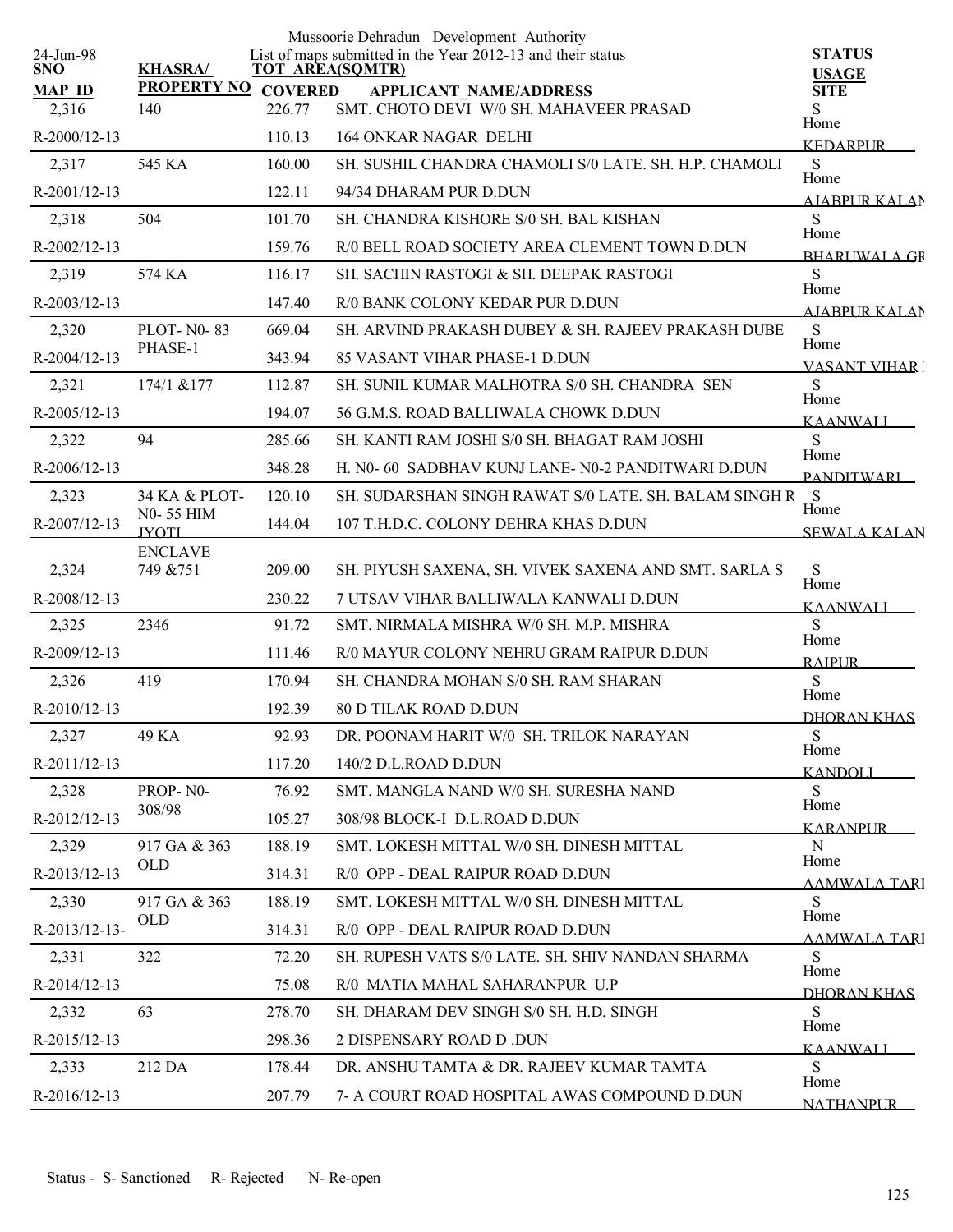|                         |                    |                | Mussoorie Dehradun Development Authority                                              |                               |
|-------------------------|--------------------|----------------|---------------------------------------------------------------------------------------|-------------------------------|
| 24-Jun-98<br><b>SNO</b> | <b>KHASRA/</b>     |                | List of maps submitted in the Year 2012-13 and their status<br><b>TOT AREA(SQMTR)</b> | <b>STATUS</b><br><b>USAGE</b> |
| <b>MAP ID</b>           | <b>PROPERTY NO</b> | <b>COVERED</b> | <b>APPLICANT NAME/ADDRESS</b>                                                         | <b>SITE</b>                   |
| 2,334                   | PLOT- N0- A-23     | 240.00         | SMT. RITU MEHROTRA W/0 SH. RAHUL MEHROTRA                                             | S<br>Home                     |
| R-2017/12-13            |                    | 284.66         | A-23 HIG M.D.D.A COLONY CHANDER ROAD DALANWALA D.                                     | <b>MDDA COLONY</b>            |
| 2,335                   | 365                | 138.00         | SH. TEJ SINGH & SMT. CHANDER MATI PANWAR                                              | S<br>Home                     |
| R-2018/12-13            |                    | 129.78         | C/0 SH. S.S. PAL H.N0-15 B EKTA VIHAR AJABPUR KHURD D.DU                              | <b>BANJARAWALA</b>            |
| 2,336                   | 1496               | 334.80         | DR. M.C. PANDEY & SMT. MAUNI PANDEY                                                   | S<br>Home                     |
| R-2019/12-13            |                    | 308.07         | 7- ALAK NANDA ENCLAVE G.M.S. ROAD D.DUN                                               | <b>KAANWALI</b>               |
| 2,337                   | 217                | 201.92         | SH. SAMEER KAUSHIK.SH. SAGAR KAUSHIK.SH. YOGENDAR K                                   | S<br>Home                     |
| R-2020/12-13            |                    | 190.89         | <b>48 DOON VIHAR JAKHAN D.DUN</b>                                                     | <b>JAKHAN</b>                 |
| 2,338                   | 1957 KHA           | 188.00         | SH. SUNIL BATOLA S/0 SH. RAM SINGH BATOLA                                             | S<br>Home                     |
| R-2021/12-13            |                    | 109.66         | R/0 BUTOLA HOUSE BANGALI KOTHI D.DUN                                                  | AIABPUR KALAN                 |
| 2,339                   | 119/1050           | 209.00         | SH. MADAN MOHAN SEMWAL S/O SH. GOPAL DUTT SEMWAL                                      | S                             |
| R-2022/12-13            |                    | 192.38         | C-105 KUMAR GALI AJABPUR KALAN, DEHRADUN.                                             | Home<br><b>AJABPUR KALAN</b>  |
| 2,340                   | 1267               | 137.53         | <b>SH. SANJEEV KHURANA</b>                                                            | S                             |
| R-2023/12-13            |                    | 174.87         | A-66 OLD AVAS VIKAS COLONY DELHI ROAD, SAHARANPUR.                                    | Home<br><b>KAANWALI</b>       |
| 2,341                   | 541                | 199.00         | COL. J.S.MEHTA S/0 SH. B.S. MEHTA                                                     | S                             |
| R-2024/12-13            |                    | 161.46         | R/0 HEAD QUARTER UTTARA KHAND SUB AREA D.DUN                                          | Home<br><b>HATHIRARKALA</b>   |
| 2,342                   | 174/1 & 177        | 112.87         | SH. RAKESH MALHOTRA S/0 SH. CHANDRA SEN                                               | S                             |
| R-2025/12-13            |                    | 203.15         | R/0 G.M.S. ROAD BALLIWALA CHOWK D.DUN                                                 | Home<br><b>KAANWALI</b>       |
| 2,343                   | 452                | 89.18          | SH. IRSHAD AHMAD & SMT. NASHIMA BEGUM                                                 | S                             |
| R-2026/12-13            |                    | 154.56         | R/0 NEAR MOHABEE WALA SCHOOL D.DUN                                                    | Home<br><b>SEWALA KALAN</b>   |
| 2,344                   | 100                | 130.06         | SMT. ANITA THAPLIYAL W/0 SH. TRIBHUWAN CHAND THAPLI                                   | S                             |
| R-2027/12-13            |                    | 128.68         | <b>GRAM - AJABPUR KHURD D.DUN</b>                                                     | Home<br>AJABPUR KHURI         |
| 2,345                   | 290                | 116.61         | SH. JOHN SAMUEL S/0 LATE. SH. SAMUEL                                                  | ${\bf S}$                     |
| R-2028/12-13            |                    | 149.80         | R/0 74/1 KISHANPUR RAJPUR ROAD D.DUN                                                  | Home<br><b>JOHRI</b>          |
| 2,346                   | $146 & 243/1$ .    | 203.54         | SH. SUDHANSHU ANAND S/0 SH. RAM NATH PRASAD GUPTA                                     | S                             |
| R-2029/12-13            | 244 OLD            | 320.28         | R/0 D.P. GUPTA & COMP. MUZZAFAR PUR BIHAR                                             | Home                          |
| 2,347                   | 258 & PROP-        | 344.88         | SMT. SONA DEVI SENWAL W/0 SH. KAMALSINGH                                              | <b>KISHANPUR</b><br>S         |
| R-2030/12-13            | NO-79/5            | 170.25         | 178 MODAL COLONY ARAGHAR D.DUN                                                        | Home                          |
| 2,348                   | 159                | 197.32         | SH. KARANVIR KAMBOJ S/0 SH. BABU RAM                                                  | AARAGARH<br>S                 |
| R-2031/12-13            |                    | 79.91          | <b>GRAM- NIRANJANPUR D.DUN</b>                                                        | Home                          |
| 2,349                   | 264                | 195.09         | SMT. BHARTI DANGWAL W/0 SH. GIRISH CHAND DANGWAL                                      | <b>NIRANIANPUR</b><br>S       |
| R-2032/12-13            |                    | 222.90         | <b>GRAM - NATHANPUR D.DUN</b>                                                         | Home                          |
| 2,350                   | 859 OLD & 665      | 134.86         | SH. SACHIN KUMAR VERMA S/0 LATE. SH. VIJAY KUMAR VERI                                 | <b>NATHANPUR</b><br>S         |
| R-2033/12-13            | <b>NEW</b>         | 171.86         | R/0 LANE- N0- 2 ASHOK VIHAR AJABPUR KALAN D.DUN                                       | Home                          |
| 2,351                   | 160/3              | 103.22         | SMT. BEENA SINGH W/0 SH. PRAKASH CHANDRA SINGH                                        | <b>AIABPURKALAN</b><br>S      |
| R-2034/12-13            |                    | 167.53         | R/0 27 MALIN GAR ESTATE LANDHOUR MUSSOORIE                                            | Home                          |
| 2,352                   | 584                | 215.00         | SH. PREM SINGH GUSAIN S/0 LATE. SH. GOPAL SINGH GUSAIN                                | <b>DOBHALWALA</b><br>S        |
| R-2035/12-13            |                    | 96.16          | P-1 P & T. COLONY CHUKKUWALA D.DUN                                                    | Home                          |
|                         |                    |                |                                                                                       | DHARAMPLIR DA                 |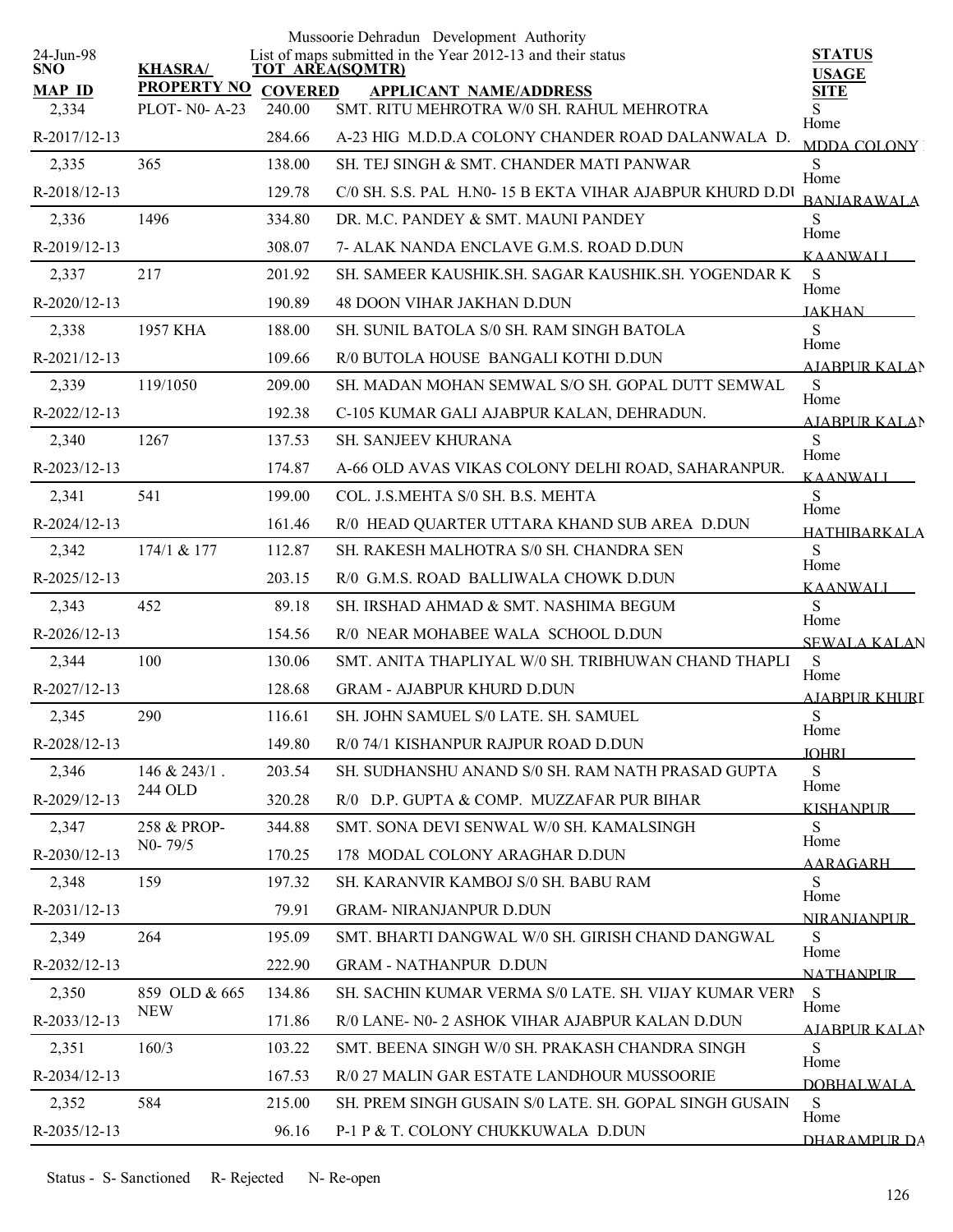| 24-Jun-98              |                             |                        | Mussoorie Dehradun Development Authority<br>List of maps submitted in the Year 2012-13 and their status | <b>STATUS</b>               |
|------------------------|-----------------------------|------------------------|---------------------------------------------------------------------------------------------------------|-----------------------------|
| <b>SNO</b>             | <b>KHASRA/</b>              | <b>TOT AREA(SQMTR)</b> |                                                                                                         | <b>USAGE</b>                |
| <b>MAP ID</b><br>2,353 | PROPERTY NO COVERED<br>1837 | 189.59                 | <b>APPLICANT NAME/ADDRESS</b><br>SMT. SNEH LATA PANCHPURI W*0 SH. DURGA PRASAD PANCI                    | <b>SITE</b><br>S            |
| R-2036/12-13           |                             | 180.15                 | C/0 SH SANAD KUMAR 217 SHANTI VIHAR AJABPUR KALA                                                        | Home                        |
| 2,354                  | 1202                        | 94.79                  | SMT. SURJI DEVI W/0 SH. SURENDRA SINGH RAWAT                                                            | AJABPUR KALAN<br>${\bf S}$  |
| R-2037/12-13           |                             | 103.00                 | C/0 BISHT MEDICAL STORE KARGI CHOWK D.DUN                                                               | Home                        |
| 2,355                  | 1240/2                      | 320.00                 | SMT. NEHA MITTAL, SH. AMIT MITTAL & SH. MANUJ MITTAL                                                    | A JARPI IR KHLIRT<br>S      |
| R-2038/12-13           |                             | 335.92                 | 452/1 KAULAGARH ROAD, DEHRADUN.                                                                         | Home                        |
| 2,356                  | 71 (192)                    | 162.38                 | SH. PREM KUMAR                                                                                          | <b>GADHI (PART)</b><br>S    |
| R-2039/12-13           |                             | 168.60                 | LANE NO-10, NEW FOREST, DEHRADUN.                                                                       | Home<br><b>NIRANIANPUR</b>  |
| 2,357                  | 92 KA                       | 209.02                 | SMT. SHIVA KOTHIYAL                                                                                     | S                           |
| $R-2040/12-13$         |                             | 183.17                 | BRAHAMKHAL, UTTARKASHI.                                                                                 | Home<br><b>KEDARPUR</b>     |
| 2,358                  | 34 & 35                     | 228.87                 | DR. JAGDISH PRASAD DEVSALI S/0 LATE SH. SHANKAR DUTT L                                                  | S                           |
| $R-2041/12-13$         |                             | 227.85                 | C/0 MEDICAL OFFICERS HOUSE DOON HOSPITAL D.DUN                                                          | Home<br><b>CHIDOWALI</b>    |
| 2,359                  | 428                         | 236.42                 | <b>SH. RAM LAL ARORA</b>                                                                                | S                           |
| R-2042/12-13           |                             | 292.36                 | 15-D MOHINI ROAD, DEHRADUN.                                                                             | Home<br><b>ADOIWALA</b>     |
| 2,360                  | 207                         | 127.37                 | SMT. JUPPA DEVI                                                                                         | S                           |
| R-2043/12-13           |                             | 194.02                 | PRAGATI VIHAR, DHARAMPUR, D.DUN.                                                                        | Home<br><b>AIABPURKALAN</b> |
| 2,361                  | 16 & 17                     | 245.38                 | SMT. SARSWATI DEVI W/O LATE SH. RAMESH DUTT                                                             | S                           |
| R-2044/12-13           |                             | 208.26                 | 62/3-A, G- BLOCK, RACE COURSE, DEHRADUN.                                                                | Home<br><b>RACE COURSE</b>  |
| 2,362                  | 518                         | 290.00                 | SH.ARUN KUMAR S/0 SH. RAJ KUMAR MALIK                                                                   | S                           |
| R-2045/12-13           |                             | 495.92                 | 292/9 MOHIT NAGAR KANWALI D.DUN                                                                         | Home<br><b>KAANWALL</b>     |
| 2,363                  | 770 YAN &                   | 74.34                  | SH. NARESH KUMAR GROVER S/0 SH. H.K. GROVER                                                             | S                           |
| R-2046/12-13           | 382/2 OLD                   | 87.30                  | 25 DEEP LOK COLONY BALLUPUR ROAD D.DUN                                                                  | Home<br><b>NIRANIANPUR</b>  |
| 2,364                  | 750                         | 170.00                 | SH. SWTANTRA PAL AGARWAL S/0 SH.CHETAN LAL                                                              | S                           |
| R-2047/12-13           |                             | 154.68                 | 37 ANAND CHOWK D.DUN                                                                                    | Home<br><u>ADOIWALA</u>     |
| 2,365                  | <b>858 KHA</b>              | 165.61                 | SMT. ISHRAT PARVIN W/0 SH.MOHD. AYYUB                                                                   | S                           |
| R-2048/12-13           |                             | 186.04                 | LANE- N0-2 AZAD COLONY HARIDWAR BY PASS D.DUN                                                           | Home<br><b>NIRANIANPUR</b>  |
| 2,366                  | 232/1                       | 725.68                 | SH. ANUPAM TRIVEDI & SMT. NEETA TRIVEDI                                                                 | S<br>Home                   |
| R-2049/12-13           |                             | 338.14                 | 607 MAA VILLA APARTMENT MAYUR VIHAR NEW DELHI                                                           | ADOIWALA                    |
| 2,367                  | 70                          | 210.78                 | SMT. RASHMI NAYAR W/0 SH. ANIL NAYAR                                                                    | S                           |
| $R-2050/12-13$         |                             | 191.77                 | <b>GRAM DUNGAL GAON D.DUN</b>                                                                           | Home<br>DUNGAL GAON         |
| 2,368                  | 50 KA. 51 KA.&              | 172.79                 | SMT. BIMLA MEHANDIRATTA W/0 SH. ASHWANI KUMAR MEH                                                       | -S<br>Home                  |
| R-2051/12-13           | <b>55 KHA</b>               | 194.72                 | 79/152 CHUKKUWALA D.DUN                                                                                 | PITTHUWALA                  |
| 2,369                  | 87                          | 387.50                 | SH. BHIM SINGH RANA S/0 SH. MUSSADDI SINGH RANA                                                         | S                           |
| R-2052/12-13           |                             | 309.16                 | VILL & P.0-SINOLA MUSSOORIE ROAD D.DUN                                                                  | Home<br><b>SINOLA</b>       |
| 2,370                  | PROP-N0-76/2                | 76.49                  | SMT. SATWANT KAUR W/SARDAR HARBANS SINGH                                                                | S<br>Home                   |
| R-2053/12-13           |                             | 105.34                 | 76/2 TYAGI ROAD REST CAMP D.DUN                                                                         | TYAGI ROAD                  |
| 2,371                  | 428 & 427 KHA               | 428.90                 | SH. VINOD KUMAR S/0 SH. DWARIKA PRASAD                                                                  | ${\bf S}$<br>Home           |
| R-2054/12-13           |                             | 215.50                 | <b>GRAM NATHANPUR D.DUN</b>                                                                             | <b>NATHANPUR</b>            |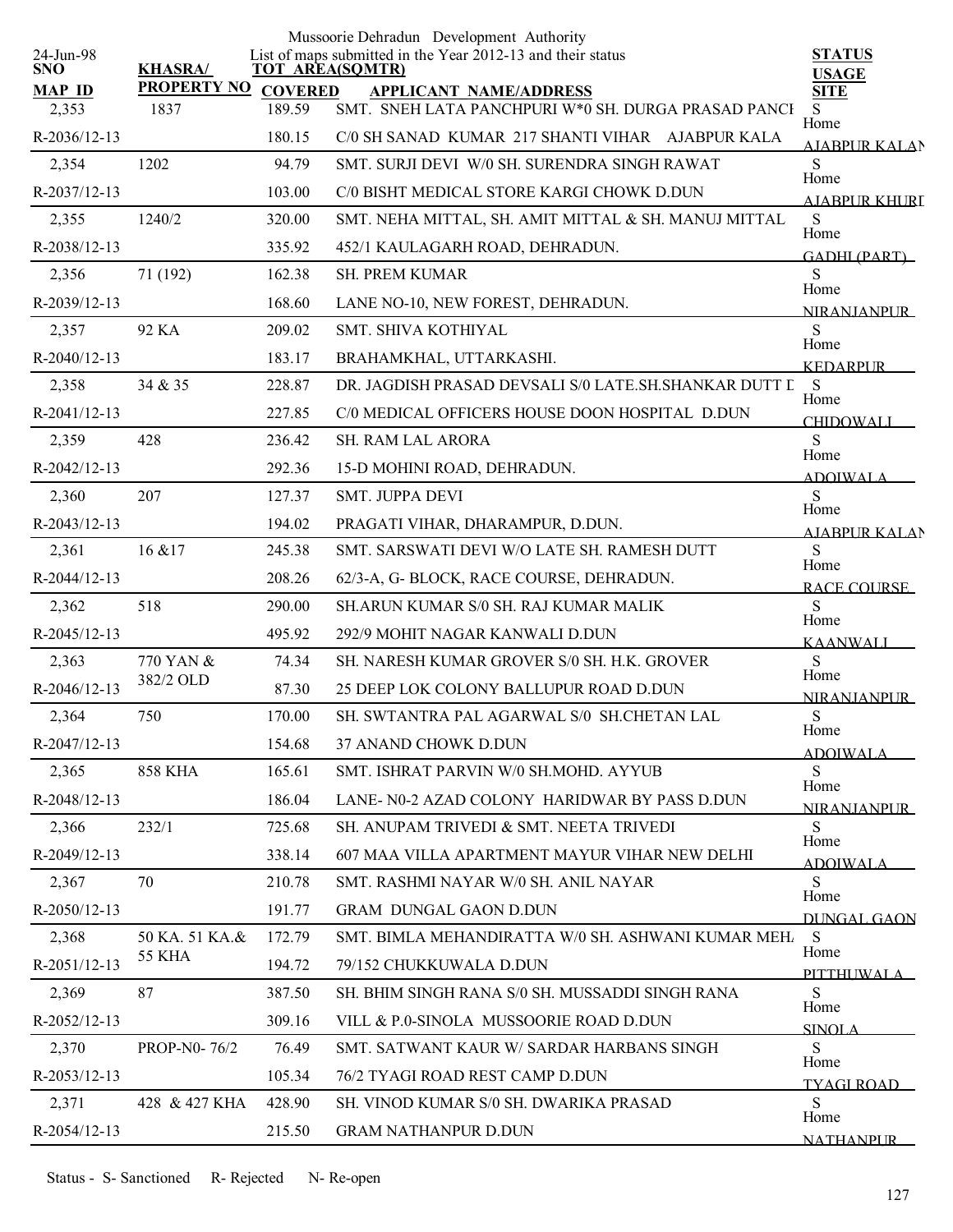|                         |                             |                | Mussoorie Dehradun Development Authority                                              |                                |
|-------------------------|-----------------------------|----------------|---------------------------------------------------------------------------------------|--------------------------------|
| 24-Jun-98<br><b>SNO</b> | <b>KHASRA/</b>              |                | List of maps submitted in the Year 2012-13 and their status<br><b>TOT AREA(SQMTR)</b> | <b>STATUS</b><br><b>USAGE</b>  |
| <b>MAP ID</b>           | <b>PROPERTY NO</b>          | <b>COVERED</b> | <b>APPLICANT NAME/ADDRESS</b>                                                         | <b>SITE</b>                    |
| 2,372                   | <b>69 CHA NEW &amp;</b>     | 172.86         | SMT. RENU PANWAR W/0 SH. AJIT PANWAR                                                  | Home                           |
| R-2055/12-13            | <b>77 OLD</b>               | 160.50         | 131 CHUKKUWALA D.DUN                                                                  | DANDA NOORIW                   |
| 2,373                   | 878 & PROP-                 | 345.68         | SMT. PRITAM KAUR & SH. TARAN PREET SINGH                                              | S<br>Home                      |
| R-2056/12-13            | N0-280/235 &<br>235/169 OLD | 462.31         | D- 90 RACE COURSE D.DUN                                                               | DEHRA KHAS                     |
| 2,374                   | <b>91 KHA</b>               | 104.43         | SH. JEEVAN SINGH S/0 LATE. SH. DAL BAHADUR                                            | S<br>Home                      |
| R-2057/12-13            |                             | 85.71          | 53- E DHOBHAL WALA NESHVILLA ROAD D.DUN                                               | <b>AAMWALA TARI</b>            |
| 2,375                   | 166/4                       | 220.00         | SH. RAJENDER PRASAD DHULIA & SH. LAKSHMI CHAND DHUL                                   | S                              |
| R-2058/12-13            |                             | 147.24         | GRAM - MADANPUR P.0- DANDAMANDI DISTT- PAURI GARH                                     | Home<br>KARGI GRANT            |
| 2,376                   | 963                         | 128.69         | SH. HARISH SINGH CHAUHAN S/0 LATE. SH. MATBAR SINGH C                                 | S                              |
| R-2059/12-13            |                             | 135.86         | R/0 43 VIVEK VIHAR POCKET-2 G.M.S. ROAD D.DUN                                         | Home<br><b>KAANWALI</b>        |
| 2,377                   | 276 & 281/1                 | 262.50         | SH. NARENDER SINGH RAWAT S/0 SH. TRILOK SINGH RAWAT                                   | S                              |
| R-2060/12-13            |                             | 441.81         | R/0 317 LANE- N0-14 VIJAY PARK EXT. D.DUN                                             | Home<br><b>KAANWALI</b>        |
| 2,378                   | 12 & 2 JHA                  | 245.26         | SH. DEEPAK GUPTA & SH.VED PRAKASH GUPTA                                               | S                              |
| $R-2061/12-13$          | <b>NEW</b>                  | 384.85         | R/0 174 SOUTH VANSTHALI MANDIR LANE BALLUPUR D.DUN                                    | Home<br>KAULAGARH MA           |
| 2,379                   | 806 OLD & 617               | 246.85         | SMT. PUSHPA NEGI W/0 SH. JAY SINGH NEGI                                               | S                              |
| R-2062/12-13            | KA                          | 254.64         | R/0 GRAM AJABPUR KALAN NEAR JUNIOR HIGH SCHOOL D.D!                                   | Home<br><b>AIABPUR KALAN</b>   |
| 2,380                   | 1575                        | 99.21          | <b>SH. SARDAR INDERJEET SINGH</b>                                                     | S                              |
| $R-2063/12-13$          |                             | 92.08          | C-98 RACE COURSE, DEHRADUN.                                                           | Home<br>DEHRA KHAS             |
| 2,381                   | <b>365 KHA</b>              | 83.64          | SH. SURENDER PAL SINGH                                                                | <sub>S</sub>                   |
| R-2064/12-13            |                             | 102.56         | 9-B/107 RACE COURSE, DEHRADUN.                                                        | Home<br><b>BANJARAWALA</b>     |
| 2,382                   | 571 (772 GA)                | 82.71          | SH. TAHIR HASHAN                                                                      | S                              |
| $R-2065/12-13$          |                             | 94.74          | AJAD COLONY MAZRA, DEHRADUN.                                                          | Home<br><b>MAJRA</b>           |
| 2,383                   | 571 (772 GA)                | 93.68          | SH. SAHJAD ALIS/O SH. AYYUB                                                           | S                              |
| R-2066/12-13            |                             | 95.20          | RAJEEV JUYAL MARG, MAZRA, DEHRADUN.                                                   | Home<br><b>MAJRA</b>           |
| 2,384                   | 820 (290 MI)                | 207.00         | SMT. VIJETA RAI W/O SH. KRISHNA KUMAR RAI                                             | <sub>S</sub>                   |
| R-2067/12-13            |                             | 220.21         | A-159 NEHRU COLONY, DEHRADUN.                                                         | Home<br><b>BALAWALA</b>        |
| 2,385                   | 1575                        | 99.21          | SMT. JASVINDER KAUR                                                                   | S                              |
| R-2068/12-13            |                             | 98.10          | C-98 RACE COURSE, DEHRADUN.                                                           | Home<br>DEHRA KHAS             |
| 2,386                   | 44                          | 339.00         | SMT. PREM LATA W/O SH. ARUN SAJWAN                                                    | S                              |
| R-2069/12-13            |                             | 136.63         | F-1/A NEHRU COLONY, DEHRADUN.                                                         | Home                           |
| 2,387                   | 20(46)                      | 173.16         | SMT. TARA DEVI W/O SH. GIRESH KUMAR                                                   | CHAK AJARPUR [<br><sub>S</sub> |
| R-2070/12-13            |                             | 165.49         | 259/3 SIRMOURE ESTATE, KISHAN NAGAR, DEHRADUN.                                        | Home                           |
| 2,388                   | 99/1 MIN                    | 139.35         | SMT. KAMLESH CHUGH                                                                    | <u>CHAI RAGH KAU</u><br>S      |
| R-2071/12-13            |                             | 220.57         | 61 GURU ROAD, LAXMAN CHOWK, DEHRADUN.                                                 | Home                           |
| 2,389                   | 1472                        | 106.87         | SMT. BHAGWANI DEVI W/0 SH. KIRPAL SINGH                                               | <b>KAANWALI</b><br>S           |
| R-2072/12-13            |                             | 91.62          | LANE- N0-02 MATA MANDIR ROAD AJABPUR KALAN D.DUN                                      | Home                           |
| 2,390                   | PROP-N0-                    | 222.96         | SMT. RAKESH RANA W/0 SH. V.S. RANA                                                    | AIABPUR KALAN<br><sub>S</sub>  |
| R-2073/12-13            | 117/87/1                    | 179.42         | 25 E.C. ROAD D.DUN                                                                    | Home                           |
|                         |                             |                |                                                                                       | <b>ECROAD</b>                  |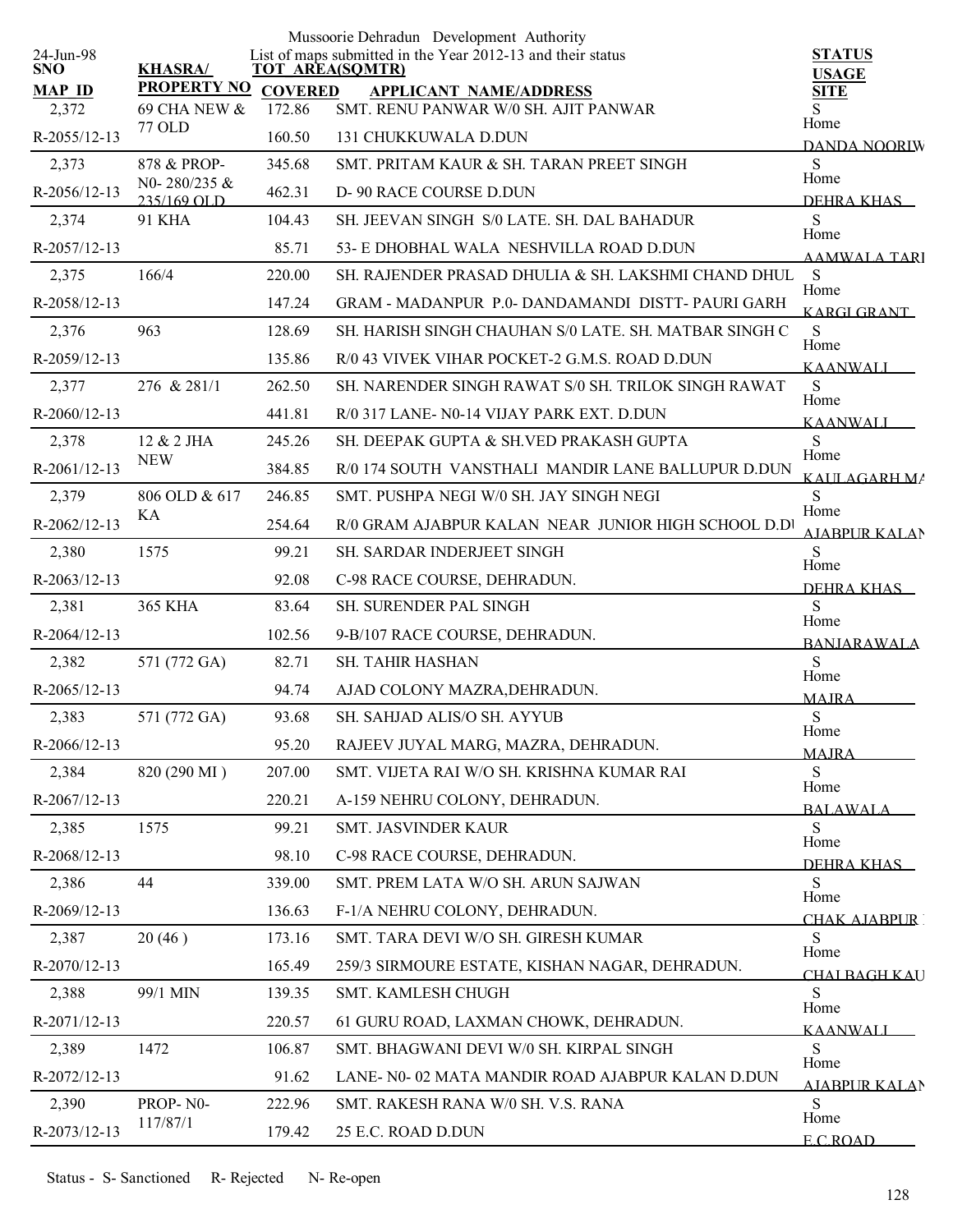| 24-Jun-98             |                             |          | Mussoorie Dehradun Development Authority<br>List of maps submitted in the Year 2012-13 and their status | <b>STATUS</b>              |
|-----------------------|-----------------------------|----------|---------------------------------------------------------------------------------------------------------|----------------------------|
| <b>SNO</b>            | <b>KHASRA/</b>              |          | <b>TOT AREA(SQMTR)</b>                                                                                  | <b>USAGE</b>               |
| <b>MAP ID</b>         | PROPERTY NO COVERED<br>36/2 | 1,148.32 | <b>APPLICANT NAME/ADDRESS</b><br>SH. ASHOK UPRETI S/0 SH. KUSHLA NAND UPRETI                            | <b>SITE</b><br>S           |
| 2,391<br>R-2074/12-13 |                             | 116.98   | <b>GRAM AJABPUR KHURD D.DUN</b>                                                                         | Home                       |
|                       |                             |          |                                                                                                         | <u>AJABPUR KHURI</u>       |
| 2,392                 | 1622                        | 440.00   | SMT. SUSHILA GULERIYA W/0 SH. BHARAT SINGH GULERIYA                                                     | S<br>Home                  |
| R-2075/12-13          |                             | 214.18   | 32-A ARAGHAR D.DUN                                                                                      | <b>RAIPLIR</b>             |
| 2,393                 | 84                          | 227.69   | SMT, SAROJANI, SHARMA W/0 SH, RAM CHANDRA SHARMA                                                        | S<br>Home                  |
| R-2076/12-13          |                             | 247.89   | H.N0- TYPE- IIND 1/1 STAFFF COLLAGE UTTARANCHAL CORP                                                    | <b>PANDITWARI</b>          |
| 2,394                 | 642 MIN                     | 181.20   | SH. HEERAMANI JOSHI                                                                                     | S<br>Home                  |
| R-2077/12-13          |                             | 192.82   | VILL-KOTHIYARA, PATTI KEMAR, TIHRI, GARWAL.                                                             | <b>BADRIPLIR</b>           |
| 2,395                 | 1221                        | 262.50   | <b>SMT. VIMLA DEVI</b>                                                                                  | S<br>Home                  |
| R-2078/12-13          |                             | 242.53   | 33/2 FOREST COLONY, TILAK ROAD, DEHRADUN.                                                               | <b>AIABPURKALAN</b>        |
| 2,396                 | 774 KA                      | 81.67    | <b>SMT. ANCHAL ARORA</b>                                                                                | S<br>Home                  |
| R-2079/12-13          |                             | 87.35    | FLATE NO-2 E, KAUSHLYA TOWERS, TURNER ROAD, D.DUN.                                                      | <b>MAIRA</b>               |
| 2,397                 | 987                         | 259.71   | SH. DEVI DUTT BAHUGUNA                                                                                  | S<br>Home                  |
| R-2080/12-13          |                             | 237.10   | 8-A VANSTHALI, CANAAL ROAD, D,DUN.                                                                      | <b>GADHI (PART)</b>        |
| 2,398                 | 122                         | 100.90   | <b>SMT. AMAAR PREET KAUR</b>                                                                            | S                          |
| R-2081/12-13          |                             | 110.14   | 403 NANAK VIHAR CHANDER NAGAR, DEHRADUN.                                                                | Home<br>A IARPUR KHURI     |
| 2,399                 | 96 GHA & 103                | 89.47    | SH. MOHD. SHARIB ANSARI & SH. PRITHVI SINGH BHATI                                                       | S                          |
| R-2082/12-13          | <b>CHA</b>                  | 91.60    | 27-A, MASJID MOTH SOUTH EXT-II, NEW DELHI.                                                              | Home<br><b>KISHANPUR</b>   |
| 2,400                 | 1024 KHA                    | 22.89    | SH. RAJENDER PRASAD JAGURI                                                                              | S                          |
| R-2083/12-13          |                             | 219.54   | VILL- JAGOTH MALLA P.O-JOGOTH, CHINYALISOD, UTTARAK/                                                    | Home<br>DEHRA KHAS         |
| 2,401                 | 225                         | 234.00   | SH. GAURAV SARASWAT                                                                                     | S                          |
| R-2084/12-13          |                             | 396.00   | 121C/9 KISHANGARH, VASANT KUNJ, NEW DELHI.                                                              | Home<br><b>DHORAN KHAS</b> |
| 2,402                 | 524 KHA                     | 248.00   | <b>SH. RAJ KUMAR</b>                                                                                    | ${\bf S}$                  |
| R-2085/12-13          |                             | 224.87   | TURNER ROAD, CLEMENT TOWN, DEHRADUN.                                                                    | Home                       |
| 2,403                 | 122                         | 102.71   | SMT. TEJENDER KAUR                                                                                      | <b>MAJRA</b><br>S          |
| R-2086/12-13          |                             | 114.04   | 396 CHANDER NAGAR, DEHRADUN.                                                                            | Home                       |
| 2,404                 | 90 KA                       | 130.11   | SMT. REKHA SHAHI W/0 SH. ASHWANI KUMAR SHAHI                                                            | <u>AJABPUR KHURI</u><br>S  |
| R-2087/12-13          |                             | 186.71   | 149- A RAJPUR ROAD D.DUN                                                                                | Home                       |
| 2,405                 | <b>96 KHA</b>               | 90.00    | SH. ABHINAY KUMAR S/0 SH. SATYA DEV SINGH                                                               | <b>CHIDOWALI</b><br>S      |
| R-2088/12-13          |                             | 110.74   | 96 CHIDOWALI D.DUN                                                                                      | Home                       |
| 2,406                 | 816 KHA                     | 107.64   | SMT. TEJ KAUR W/0 SARDAR PRITAM SINGH                                                                   | <b>CHIDOWALI</b><br>S      |
| R-2089/12-13          |                             | 124.52   | R/0 VIDHYA VIHAR PHASE- 2 D.DUN                                                                         | Home                       |
| 2,407                 | <b>816 KHA</b>              | 107.64   | SMT. MANPREET KAUR W/0 SARDAR DALJEET SINGH                                                             | DEHRA KHAS<br>S            |
| R-2090/12-13          |                             |          |                                                                                                         | Home                       |
|                       | 699 KHA & 545               | 124.52   | R/0 VIDHYA VIHAR PHASE- II DEHRA KASH D.DUN                                                             | DEHRA KHAS<br>S            |
| 2,408                 | <b>OLD</b>                  | 158.88   | SMT. ARTI SINGHAL W/0 SH. DEEPAK SINGHAL                                                                | Home                       |
| R-2091/12-13          |                             | 248.90   | 45/1 KHURBHURA MOHALLA BLOCK- I D.DUN                                                                   | DEHRA KHAS                 |
| 2,409                 | 123                         | 127.16   | SH. NAVEEN KUMAR S/0 LATE. SH. MAI LAL                                                                  | S<br>Home                  |
| R-2092/12-13          |                             | 153.60   | R/0 SUGAR MILL BAZAR DOIWALA D.DUN                                                                      | <b>PANDITWARI</b>          |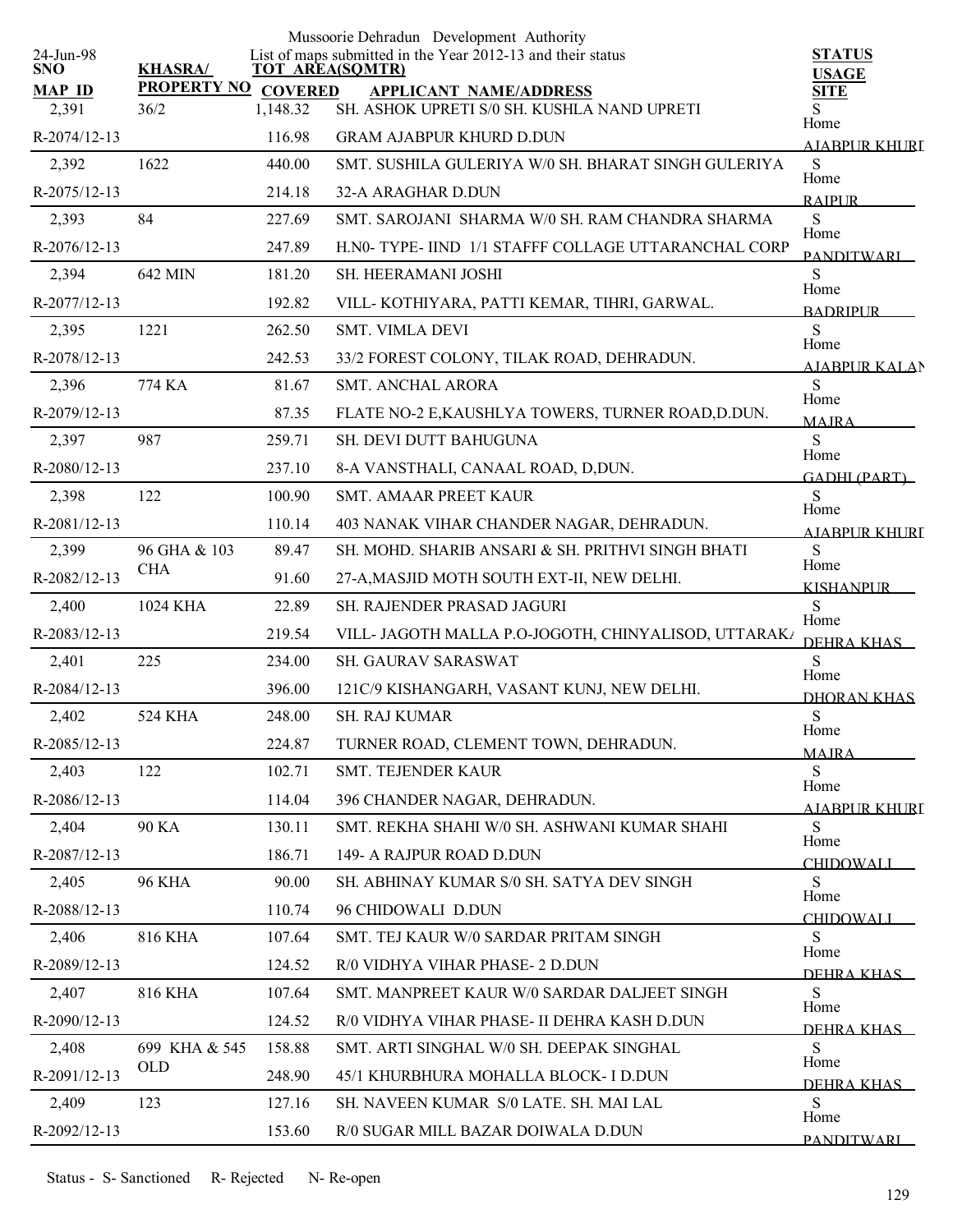| 24-Jun-98     |                                 |                | Mussoorie Dehradun Development Authority<br>List of maps submitted in the Year 2012-13 and their status | <b>STATUS</b>                 |
|---------------|---------------------------------|----------------|---------------------------------------------------------------------------------------------------------|-------------------------------|
| <b>SNO</b>    | <b>KHASRA/</b>                  |                | <b>TOT AREA(SQMTR)</b>                                                                                  | <b>USAGE</b>                  |
| <b>MAP ID</b> | <b>PROPERTY NO</b>              | <b>COVERED</b> | <b>APPLICANT NAME/ADDRESS</b><br>SH. ANIL KUMAR S/0 LATE. SH. RAJ KUMAR                                 | <b>SITE</b><br>S              |
| 2,410         | <b>121 KHA</b>                  | 120.77         |                                                                                                         | Home                          |
| R-2093/12-13  |                                 | 149.50         | <b>GRAM &amp; P.0- RANI POKHRI D.DUN</b>                                                                | AJABPUR KHURI                 |
| 2,411         | 139 & 491 OLD                   | 188.00         | SMT. SEEMA RANI D/0 LATE. SH. TARAMANI KOTHARI                                                          | S<br>Home                     |
| R-2094/12-13  |                                 | 180.82         | R/0 BRAHAM PURI SAHASTRADHARA D.DUN                                                                     | <b>GUIRADA MANS</b>           |
| 2,412         | <b>PROP-N0-21-D</b>             | 418.05         | SMT. BISHWARI DEVI W/0 SH. KUMDA NAND                                                                   | S<br>Home                     |
| R-2095/12-13  |                                 | 589.49         | 21/23 E.C. ROADD.DUN                                                                                    | ECROAD                        |
| 2,413         | 990 BA                          | 129.78         | SMT. RAJ BALA DEVI W/0 SH. MAHAVIR SINGH YADAV                                                          | S<br>Home                     |
| R-2096/12-13  |                                 | 67.64          | H. N0- 4 TYPE- II P.H.Q. COLONY VASANT VIHAR D.DUN                                                      | <b>MAIRA</b>                  |
| 2,414         | 1593                            | 166.02         | SH. CHIRANJI LAL NAUTIYAL S/0 MANIRAM NAUTIYAL                                                          | S<br>Home                     |
| R-2097/12-13  |                                 | 194.18         | R/0 CHINYALI SAUD PATTI- BISHT DISTT- UTTARKASHI                                                        | A JARPLIR KHURI               |
| 2,415         | 533 OLD & 579<br><b>GHA NEW</b> | 122.58         | SH. DHIRENDRA SINGH S/0 LATE, SH. SUKHBIR SINGH                                                         | S<br>Home                     |
| R-2098/12-13  |                                 | 141.16         | R/0 MASTANA HOUSE DESHMESH PURI INDIRA GANDHI MAR                                                       | <b>NIRANJANPUR</b>            |
| 2,416         | 49 KA                           | 117.00         | SH. SANJEEV MARWAH S/0 SH. JITENDRA MARWAH                                                              | S<br>Home                     |
| R-2099/12-13  |                                 | 138.79         | 57/16 RAJPUR ROAD D.DUN                                                                                 | <b>KANDOLL</b>                |
| 2,417         | <b>PROP-NO-50</b>               | 174.72         | SH. K.M. SINGHALS/0 LATE. SH. KASHMIRI LAL                                                              | ${\bf S}$<br>Home             |
| R-2100/12-13  |                                 | 156.80         | R/0 50 D.L. ROAD D.DUN                                                                                  | D.L. ROAD                     |
| 2,418         | 2 KHA                           | 188.31         | SH. RAJENDRA SINGH S/0 SH. MATBAR SINGH RAWAT                                                           | S<br>Home                     |
| R-2101/12-13  |                                 | 170.27         | <b>G-5 HATHI BARKALAN D.DUN</b>                                                                         | <b>KANDOLI</b>                |
| 2,419         | 545 KA                          | 145.67         | SH. ANIL CHANDRA CHAMOLI S/0 LATE.SH. H.P.CHAMOLI                                                       | S<br>Home                     |
| R-2102/12-13  |                                 | 158.16         | 94/34 DHARAMPUR D.DUN                                                                                   | <b>AJABPUR KALAN</b>          |
| 2,420         | 120/2                           | 267.23         | SMT. MUNITA SINGH W/0 SH. VISHWANATH SINGH                                                              | S                             |
| R-2103/12-13  |                                 | 288.80         | R/0 MATRACHAYA LANE-3 EKTA VIHAR SAHASTRADHARA R                                                        | Home<br><b>KARANPUR KHA</b>   |
| 2,421         | 674 KHA                         | 125.46         | SH. NARENDRA SINGH S/0 SH. HAYAT SINGH                                                                  | ${\bf S}$                     |
| R-2104/12-13  |                                 | 87.74          | VILL & P.0- JOSHA EH- MUNSYARI DISTT- PITHORA GARH                                                      | Home<br>SEWALA KALAN          |
| 2,422         | 480                             | 116.17         | SH. SACHIN JAISWAL S/0 LATE. SH. MUNA LAL JAISWAL                                                       | S                             |
| R-2105/12-13  |                                 | 104.54         | 29- B SALAWALA HATHIBARKALAN D.DUN                                                                      | Home<br>KAANWALI              |
| 2,423         | <b>91 KHA</b>                   | 107.94         | SH. ABHISHEK SAINI S/0 SH. SUKHVEER SAINI                                                               | S                             |
| R-2106/12-13  |                                 | 57.76          | R/0 EKTA VIHAR SAHASTRADHARA LANE- N0-11 D.DUN                                                          | Home<br><b>AAMWALA TARI</b>   |
| 2,424         | 158.159 & 28                    | 249.94         | SH. RAVI KUMAR BHARTI S/0 SH. DHARAM DEV                                                                | S                             |
| R-2107/12-13  | <b>OLD</b>                      | 263.82         | R/0 III/2 INCOM TAX COLONY NEHRU COLONY D.DUN                                                           | Home<br><b>NATHANPUR</b>      |
| 2,425         | 473 KA                          | 172.21         | M/S JAKHAN REAL ESTATE & DEVELOPER P.LTD THROUGH M                                                      | $\mathbf R$                   |
| R-2108/12-13  |                                 | 183.08         | 152/3 RAJJPUR ROAD, DEHRADUN.                                                                           | Home<br>DHORAN KHAS           |
| 2,426         | 100 MIN                         | 197.02         | SMT. NEELAM RAMOLA                                                                                      | S                             |
| R-2109/12-13  |                                 | 138.23         | 40 DOBHALWALA, DEHRADUN.                                                                                | Home                          |
| 2,427         | 640 KA                          | 188.19         | SMT. SAROJ RATURI W/O SH. BRIJ MOHAN RATURI                                                             | <b>BANIARAWALA</b><br>S       |
| R-2110/12-13  |                                 | 162.94         | C/O C.P.SHARMA, BANJARAWALA, D.DUN.                                                                     | Home                          |
| 2,428         | 410/1 MIN                       | 115.67         | SH. PRAVESH KUMAR PANCHAL                                                                               | <b>MIYANWALA</b><br>${\bf S}$ |
| R-2111/12-13  |                                 | 117.13         | 91 DHARAMPUR, BLOCK-2, DEHRADUN.                                                                        | Home                          |
|               |                                 |                |                                                                                                         | <b>DHARMPLIR</b>              |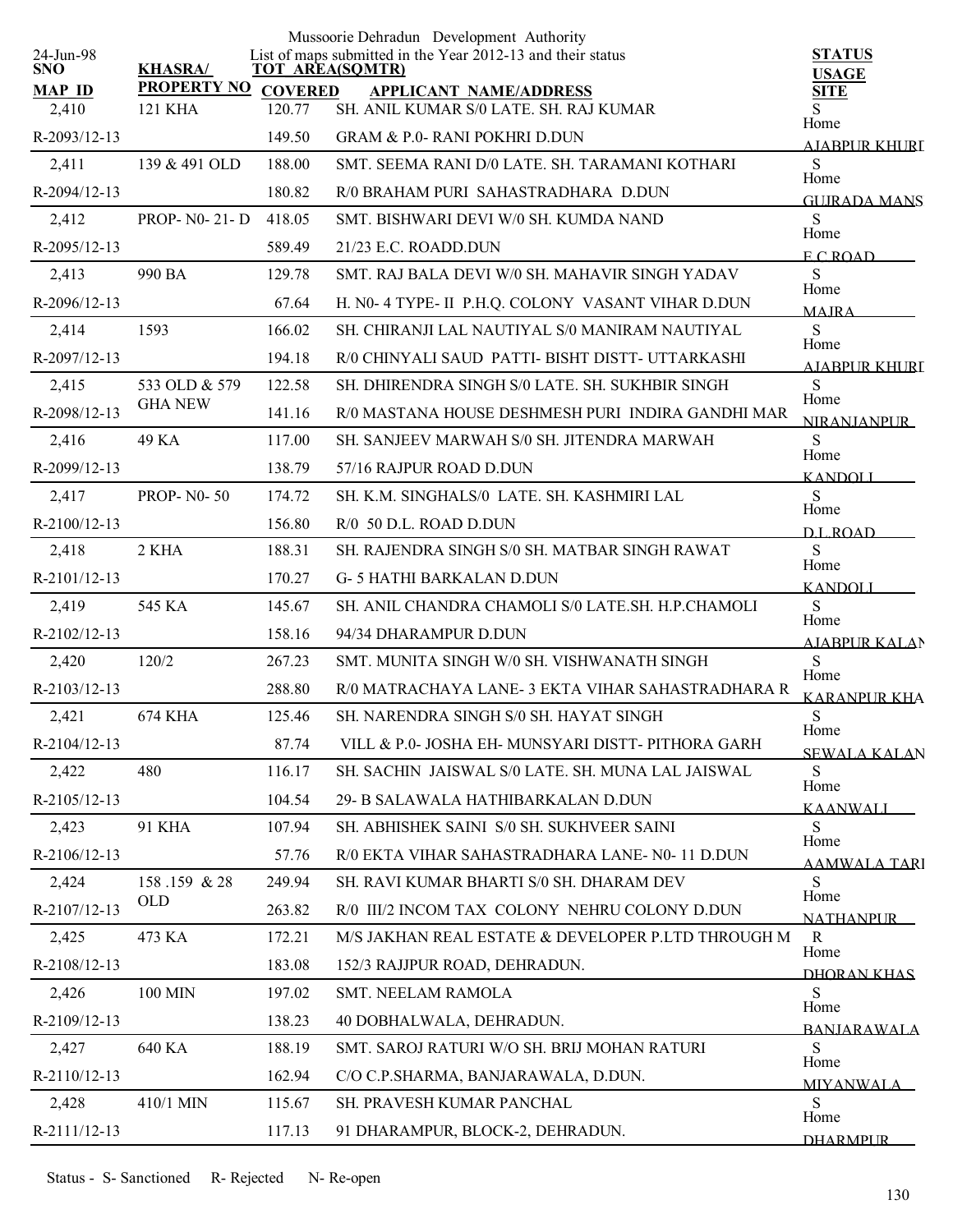|                         |                            |        | Mussoorie Dehradun Development Authority                                              |                              |
|-------------------------|----------------------------|--------|---------------------------------------------------------------------------------------|------------------------------|
| 24-Jun-98<br><b>SNO</b> | <b>KHASRA/</b>             |        | List of maps submitted in the Year 2012-13 and their status<br><b>TOT AREA(SQMTR)</b> | <b>STATUS</b>                |
| <b>MAP ID</b>           | <b>PROPERTY NO COVERED</b> |        | <b>APPLICANT NAME/ADDRESS</b>                                                         | <b>USAGE</b><br><b>SITE</b>  |
| 2,429                   | 54 (56 KA)                 | 150.00 | SH. SURESH KUMAR GERA                                                                 | Home                         |
| R-2112/12-13            |                            | 96.80  | A-398 KALKA JI NEW DELHI.                                                             | <b>KISHANPUR</b>             |
| 2,430                   | 237                        | 148.00 | SH. BHARAT SINGH PANWAR & SMT SUSHMA PANWAR                                           | S<br>Home                    |
| R-2113/12-13            |                            | 172.32 | VILL-KHARSHALI, BADKOT, UTTARKASHI.                                                   | DANDA DHORAN                 |
| 2,431                   | PLOT NO-92                 | 338.80 | GROUP CAPTAIN (RETD) ARUN KUMAR SINGWALL                                              | ${\bf S}$<br>Home            |
| R-2114/12-13            | PHASE 1                    | 528.69 | 92/1 VASANT VIHAR DEHRADUN.                                                           | <b>VASANT VIHAR</b>          |
| 2,432                   | 1244                       | 324.00 | SH. HAR CHARAN SINGH & SH. BALBINEDER SINGH                                           | S<br>Home                    |
| R-2115/12-13            |                            | 542.84 | 14/3 RAJ NIKUNJ KAULAGARH, DEHRADUN.                                                  | <b>GADHI (PART)</b>          |
| 2,433                   | 197 (59 GA)                | 167.22 | <b>SMT. SIMMY SAINI</b>                                                               | S                            |
| R-2116/12-13            |                            | 230.00 | 101 OLD DALANWALA, DEHRADUN.                                                          | Home<br><b>KANDOLI</b>       |
| 2,434                   | 13                         | 379.17 | LT. COL. S.S.BAWA S/O SH. P.S. BAWA                                                   | S                            |
| R-2117/12-13            |                            | 391.36 | 9/11 CIRCULAR ROAD, DALANWALA, D.DUN.                                                 | Home<br>LAXMI ROAD           |
| 2,435                   | PLOT NO-38 KH              | 143.00 | SH. NAVEEN SAIGAL & SH.SUNIL TYATI                                                    | S                            |
| R-2118/12-13            | $NO-32$                    | 88.30  | 46 ANTRIKSH APARTMENTS, VIKAS PURI, NEW DELHI-18                                      | Home<br><b>KISHANPUR</b>     |
| 2,436                   | 67 KA                      | 103.16 | DR. CHANDRA PAL S/0 SH. SHYAM SINGH                                                   | S                            |
| R-2119/12-13            |                            | 47.81  | C/0 SH. V.D. JOSHI JOSHI NIWAS LANE-N0-09 EKTA VIHAR SH                               | Home<br><b>AAMWALA TARI</b>  |
| 2,437                   | 135 KA                     | 182.39 | SH. VIJAY NAITHANI S/0 DR. LAXMI PD. NAITHANI                                         | ${\bf N}$                    |
| R-2120/12-13            |                            | 194.72 | R/0 KENDRIYA VIDHYALA N0-2 BEG G.C. ROORKEE                                           | Home<br>AJABPUR KHURI        |
| 2,438                   | 135 KA, 122                | 182.39 | SH. VIJAY NAITHANI S/0 DR. LAXMI PD. NAITHANI                                         | S                            |
| R-2120/12-13-           |                            | 194.72 | R/0 KENDRIYA VIDHYALA N0-2 BEG G.C. ROORKEE                                           | Home<br>AJABPUR KHURI        |
| 2,439                   | 1140                       | 230.62 | SH. SUKHDEV PRASAD BADOLA S/0 SH. T.R. BADOLA                                         | S                            |
| R-2121/12-13            |                            | 212.37 | 414 VYOM PRASATH G.M.S. ROAD KANWALI D.DUN                                            | Home<br><b>KAANWALI</b>      |
| 2,440                   | <b>PLOT-N0-27 A</b>        | 180.00 | SMT. MITHLESH MITTAL W/0 LATE. SH. SANJAY MITTAL                                      | ${\bf S}$                    |
| R-2122/12-13            | MIG                        | 182.48 | R/0 M.D.D.A COLONY NEAR SHOPPING COMPLEX CHANDER RO                                   | Home<br>MDDA COLONY          |
| 2,441                   | PROP- N0-513               | 372.00 | SH. ANIL KUMAR GUPTA & SMT. AMITA GUPTA                                               | S                            |
| R-2123/12-13            | & 532 NEW&<br>20           | 393.18 | 63 MOTI BAZAR D.DUN                                                                   | Home<br><b>CHAI BAGH KAU</b> |
| 2,442                   | 446                        | 467.00 | SH. SURESH CHAND PAL S/0 LATE. SH. LAXMI CHAND                                        | N                            |
| R-2124/12-13            |                            | 217.63 | R/0 77 DHARAMPUR D.DUN                                                                | Home<br>AJABPUR KALAN        |
| 2,443                   | 446                        | 467.00 | SH. SURESH CHAND PAL S/0 LATE, SH. LAXMI CHAND                                        | S                            |
| $R-2124/12-13-$         |                            | 217.63 | R/0 77 DHARAMPUR D.DUN                                                                | Home<br><b>AIABPUR KALAN</b> |
| 2,444                   | 2240                       | 125.45 | SMT. NAMRTA TYAGI W/0 SH. ADITYA TYAGI                                                | S                            |
| R-2125/12-13            |                            | 152.08 | VILL- NAGLA EMRATI P.0- MILAP NAGAR RORKEE                                            | Home<br><b>ARCADIA GRAN</b>  |
| 2,445                   | PROP- N0-98 &              | 62.45  | SH. CHANDRA KIRAN MAURYA & SMT. ANURAG MAURYA                                         | S                            |
| R-2126/12-13            | 41 OLD                     | 44.84  | R/0 12 MINI MIG MDA COLONY DALANWALA D.DUN                                            | Home<br>CHUKKHUWALA          |
| 2,446                   | 340 & 331 KHA              | 188.00 | SH. ANAND BALLABH JOSHI S/0 LATE. SH. CHINTA MANI JOSH                                | S                            |
| R-2127/12-13            |                            | 224.12 | C/0 SH. M.C. JOSHI 5332 VIJAY PARK NEAR HARIYANA DAIRY                                | Home<br>DHORAN KHAS          |
| 2,447                   | 1093                       | 76.88  | SH. ARVIND KUMAR SRIVASTAV & SH. ATUL KUMAR SRIVAST                                   | <sub>S</sub>                 |
| R-2128/12-13            |                            | 54.36  | 54 SHAKTI VIHAR IIND PHASE MAJRA D.DUN                                                | Home                         |
|                         |                            |        |                                                                                       | <b>KAANWALI</b>              |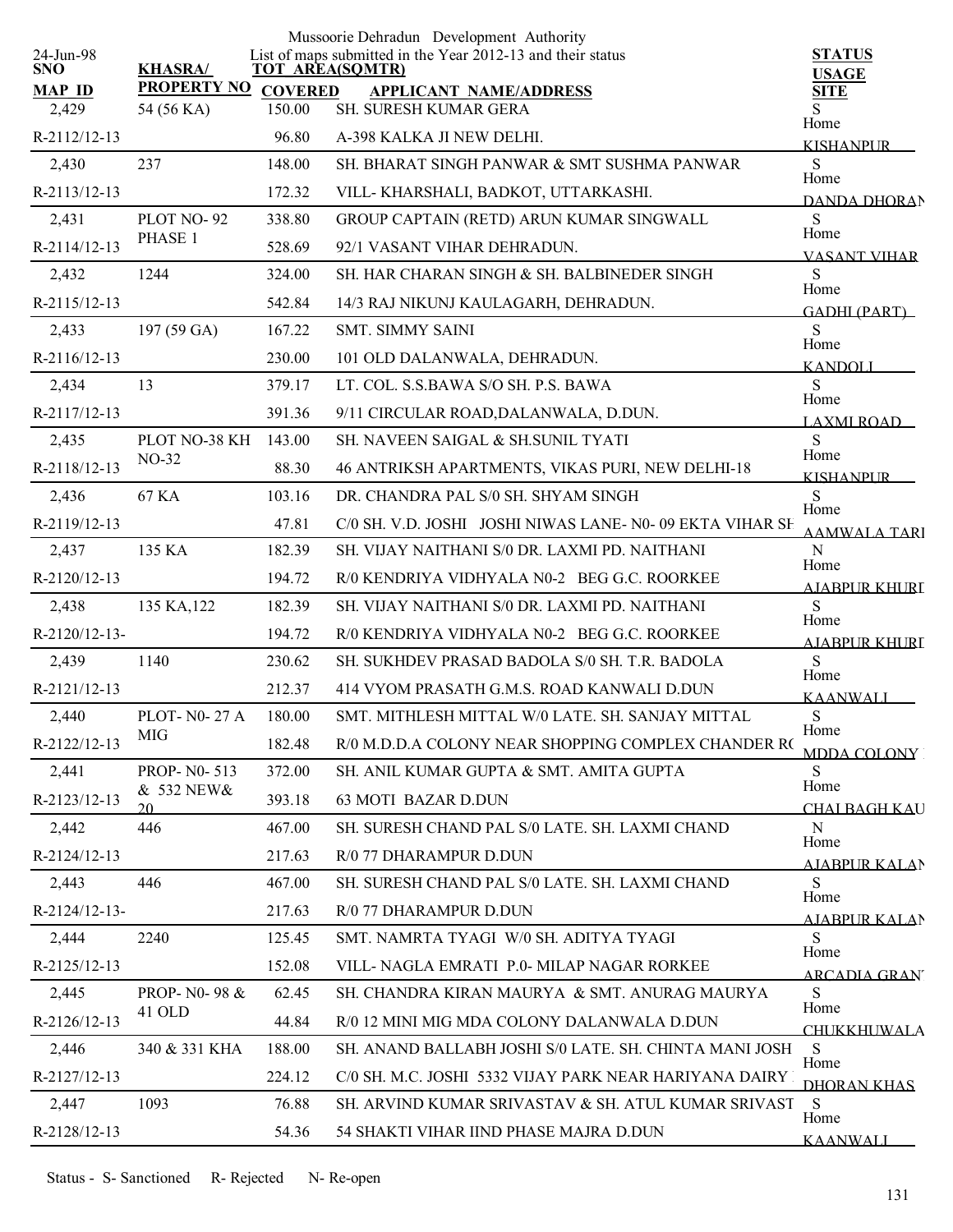|                  |                    |                | Mussoorie Dehradun Development Authority                                              |                               |
|------------------|--------------------|----------------|---------------------------------------------------------------------------------------|-------------------------------|
| 24-Jun-98<br>SNO | <b>KHASRA/</b>     |                | List of maps submitted in the Year 2012-13 and their status<br><b>TOT AREA(SQMTR)</b> | <b>STATUS</b><br><b>USAGE</b> |
| <b>MAP ID</b>    | <b>PROPERTY NO</b> | <b>COVERED</b> | <b>APPLICANT NAME/ADDRESS</b>                                                         | <b>SITE</b>                   |
| 2,448            | 149,150            | 342.20         | SH. MAHINDRA KAUR W/O SH CHARANJEET SINGH                                             | S.<br>Home                    |
| R-2129/12-13     |                    | 287.42         | 1121 DHAKPATTI, DEHRADUN.                                                             | DAK PATTI                     |
| 2,449            | 650                | 83.36          | <b>SMT. LAJBIR KAUR</b>                                                               | S<br>Home                     |
| R-2130/12-13     |                    | 57.00          | 6-ASHOKA ENCLAVE, NIRANJANPUR, D.DUN.                                                 | <b>NIRANIANPLIR</b>           |
| 2,450            | 69 CHA (77)        | 163.00         | SMT. RENU PANWAR W/O SH. AJIT PANWAR                                                  | S<br>Home                     |
| R-2131/12-13     |                    | 187.26         | 313 CHUKKHUWALA, D.DUN.                                                               | DANDA NOORIW                  |
| 2,451            | 656 MIN & 657      | 202.12         | SMT. RANI HINDWAN W/O SH. UMESH CHANDR HINDWAN                                        | S<br>Home                     |
| R-2132/12-13     |                    | 175.41         | VILL- BALA SOUR DEVI ROAD, KOTDWAR, PAURI.                                            | DEHRA KHAS                    |
| 2,452            | 132 (305 KHA)      | 100.75         | SH. AJAY KARANWAL S/OSH. NEM CHAND                                                    | <sub>S</sub>                  |
| R-2133/12-13     |                    | 117.40         | 50 GREEN PARK, NIRANJANPUR, D.DUN.                                                    | Home<br><b>SEWALA KALAN</b>   |
| 2,453            | 132 MIN (305)      | 100.17         | SH. SANJAY KARANWAL S/O SH. NEM CHAND                                                 | S                             |
| R-2134/12-13     | KHA)               | 116.72         | 50 GREEN PARK NIRANJANPUR, D.DUN.                                                     | Home<br><b>SEWALA KALAN</b>   |
| 2,454            | 132 MIN (305)      | 100.51         | SMT. POONAM KARANWAL W/O SH. AJAY KARANWAL                                            | S                             |
| R-2135/12-13     | KHA)               | 116.04         | 50 GREEN PARK, NIRANJANPUR, D.DUN.                                                    | Home<br><b>SEWALA KALAN</b>   |
| 2,455            | 285/28             | 54.88          | SH. SHAMSHAD AHMAD & SH. MUKHTAR AHMAD                                                | S                             |
| R-2136/12-13     |                    | 76.03          | 28 PATEL MARKET, RAJPUR ROAD, DEHRADUN.                                               | Home<br>RAI PUR ROAD          |
| 2,456            | 331                | 178.44         | SH. SANJAY KUMAR                                                                      | S                             |
| R-2137/12-13     |                    | 187.71         | 12 INDRA PRASTH, SEWLAKALA, D.DUN.                                                    | Home<br><b>SEWALA KALAN</b>   |
| 2,457            | <b>108 KHA</b>     | 223.00         | SMT. SAVITA BHAHUGUNA                                                                 | S                             |
| R-2138/12-13     |                    | 231.46         | VILL- SURIDHAR PATT- BAMUND TEHRI, GARWAL.                                            | Home<br><b>MEHUWALA MA</b>    |
| 2,458            | 1449               | 334.45         | SH. K.V.S.CHAUHAN                                                                     | S                             |
| R-2139/12-13     |                    | 167.20         | 17-A OLD DALANWALA, D.DUN.                                                            | Home<br>KAANWALL              |
| 2,459            | 507                | 252.00         | SH. SHYAM LAL MADHWAL                                                                 | S                             |
| R-2140/12-13     |                    | 362.66         | GOVIND NAGAR, LANE NO-8 SAHASTRADHARA ROAD, KANDO                                     | Home<br><u>DHORAN KHAS</u>    |
| 2,460            | 198 GYA (495)      | 304.00         | SH. DALIP SINGH BISHT S/O LATE SH. CHATAR SINGH                                       | S                             |
| R-2141/12-13     |                    | 24.09          | C-TYPE-109 F.R.I NEW FORST, DEHRADUN.                                                 | Home<br>KAULAGARH MA          |
| 2,461            | 797                | 194.33         | SH. KESHAV LAL BHAT                                                                   | S                             |
| R-2142/12-13     |                    | 164.88         | B-53 KUMAR GALI, AJABPUR KALAN, D.DUN.                                                | Home<br>AIARPUR KALAN         |
| 2,462            | 573                | 188.49         | SH. BRIJ MOHAN BHATT                                                                  | S                             |
| R-2143/12-13     |                    | 257.53         | BADRISH COLONY, NEHRU GRAM, DEHRADUN.                                                 | Home<br><b>DHARMPLIR</b>      |
| 2,463            | 425, 517, 2, 1     | 299.00         | SH. JANARDAN PRASAD GAIROLA                                                           | S                             |
| R-2144/12-13     | (1176)             | 242.75         | 4 UNNATI VIHAR LOWAR NATHANPUR, D.DUN.                                                | Home                          |
| 2,464            | 522 (600 CHA)      | 305.60         | COL BACHI RAM DHYANI                                                                  | <b>NATHANPLIR</b><br>S        |
| R-2145/12-13     |                    | 202.60         | BRAHMAN WALA ROAD, NIRANJANPUR, D.DUN.                                                | Home                          |
| 2,465            | 338 T              | 223.00         | SH. PREM SINGH KANERI                                                                 | <b>NIRANIANPUR</b><br>S       |
| R-2146/12-13     |                    | 229.07         | 47 PRAKASH LOK, SIMLA ROAD, D.DUN.                                                    | Home                          |
| 2,466            | 51 DA              | 92.93          | SH. PARTIMAN UNIYAL                                                                   | <b>SEWALA KALAN</b><br>S      |
| R-2147/12-13     |                    | 103.03         | 23 I.P EXTENTION DELHI-92                                                             | Home                          |
|                  |                    |                |                                                                                       | <b>AAMWALA TARI</b>           |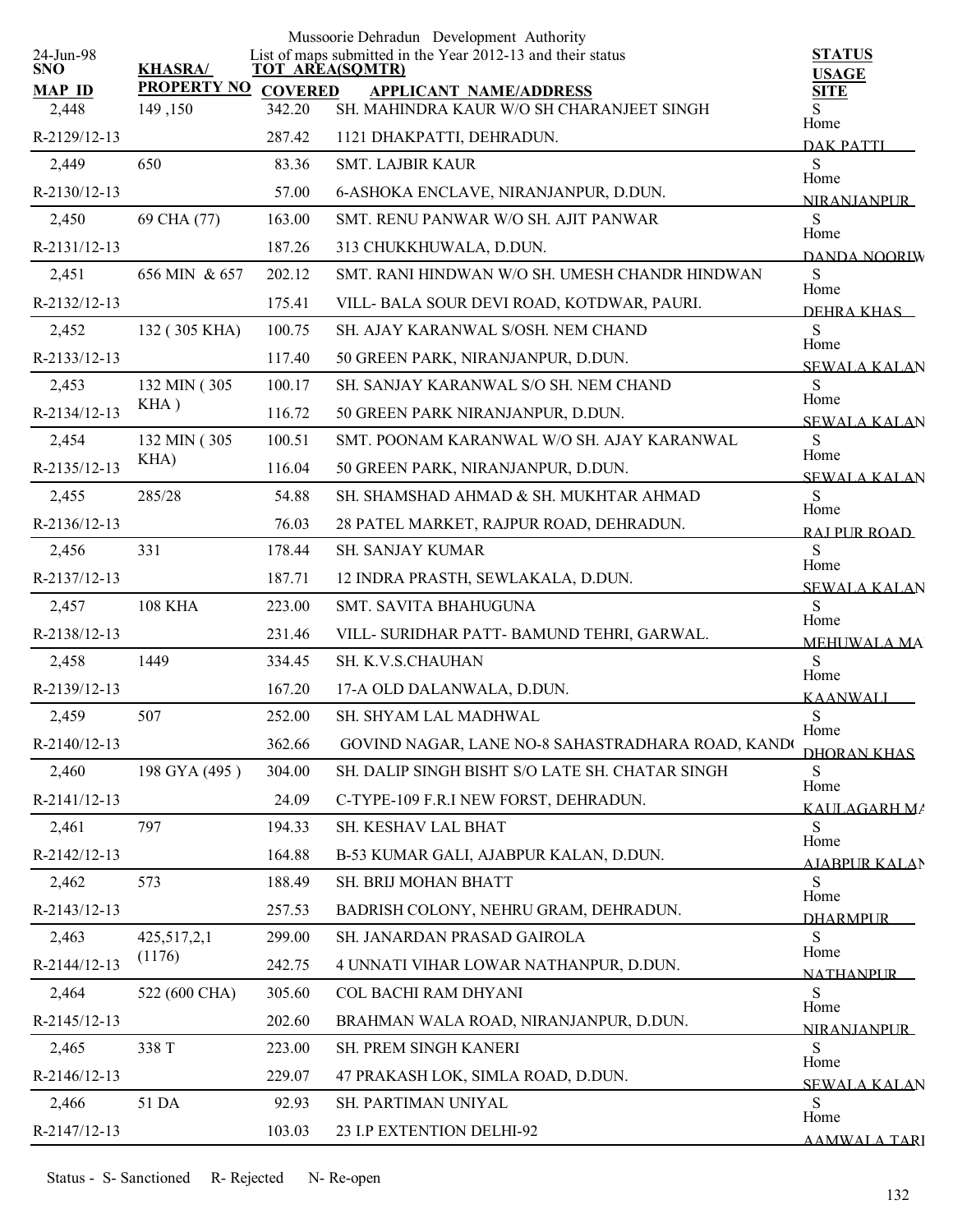|                         |                      |                        | Mussoorie Dehradun Development Authority                    |                               |
|-------------------------|----------------------|------------------------|-------------------------------------------------------------|-------------------------------|
| 24-Jun-98<br><b>SNO</b> | <b>KHASRA/</b>       | <b>TOT AREA(SQMTR)</b> | List of maps submitted in the Year 2012-13 and their status | <b>STATUS</b><br><b>USAGE</b> |
| <b>MAP ID</b>           | <b>PROPERTY NO</b>   | <b>COVERED</b>         | <b>APPLICANT NAME/ADDRESS</b>                               | <b>SITE</b>                   |
| 2,467                   | 642 MIN              | 195.46                 | SH. ATUL BAHUGUNA                                           | Home                          |
| R-2148/12-13            |                      | 90.43                  | UPER SARTHI VIHAR, AJABPUR DANDA, D.DUN.                    | <b>BADRIPUR</b>               |
| 2,468                   | 152                  | 172.86                 | KUMARI REKHA AGARWAL                                        | S<br>Home                     |
| R-2149/12-13            |                      | 219.34                 | C/O SH. AJAY KUMAR AGARWAL, ADIKARI AWAS VIDHAN SA          | <b>NIRANIANPUR</b>            |
| 2,469                   | 376 (722 GHA)        | 122.76                 | <b>SH. MANISH ARORA</b>                                     | S<br>Home                     |
| R-2150/12-13            |                      | 108.62                 | 48/S-IV TEG BAHADUR ROAD, DEHRADUN.                         | <b>AAMWALA TARI</b>           |
| 2,470                   | $7(15 \text{ AA})$   | 171.16                 | SMT. GEETA DWIVEDI W/O LATE SH. RAMESH CHAND                | S<br>Home                     |
| R-2151/12-13            |                      | 268.83                 | 104 ISHWAR VIHAR PHASE-2, RAIPUR ROAD, DEHRADUN.            | SI INDARWALA                  |
| 2,471                   | 64 (72 KA)           | 101.83                 | SH. ASHOK CHADHA                                            | S<br>Home                     |
| R-2152/12-13            |                      | 61.32                  | 21/65 E.C.ROAD, DALANWALA, DEHRADUN.                        | AAMWALA TARI                  |
| 2,472                   | 58 (68)              | 129.18                 | SH. ANIL KUMAR S/O SH. KUNDAN LAL                           | S<br>Home                     |
| R-2153/12-13            |                      | 171.56                 | 58 LUNIYA MOHALLA, DEHRADUN.                                | LUNIA MOHALL                  |
| 2,473                   | 382 MIN              | 212.00                 | SH. DHIRENDRA SINGH S/O SH. PREM SINGH YADAV                | <sub>S</sub>                  |
| R-2154/12-13            |                      | 219.42                 | C/O SH. VINAY MISRA, JAGRITI VIHAR PH.-2 BADRIPUR, D.DUN    | Home<br><b>BADRIPLIR</b>      |
| 2,474                   | $1(102 \text{ KHA})$ | 260.50                 | SH. ASHOK KUMAR                                             | S                             |
| R-2155/12-13            |                      | 244.74                 | VILL- SEWLAKALA, MAJRA, DEHRADUN.                           | Home<br><b>SEWALA KALAN</b>   |
| 2,475                   | 627                  | 133.60                 | SH. CHANDRA BHAN YADAV                                      | S                             |
| R-2156/12-13            |                      | 112.96                 | 23 SHIVA ENCLAVE, G.M.S.ROAD, D.DUN.                        | Home<br>KAANWALI              |
| 2,476                   | <b>108 KHA</b>       | 166.53                 | SH. SUBHASH BAHUGUNA                                        | S                             |
| R-2157/12-13            |                      | 184.25                 | SRI. RADHA KRISNA MANDIR, GOVIND GARH, DEHRADUN.            | Home<br><b>MEHUWALA MA</b>    |
| 2,477                   | 43 KA                | 329.59                 | SH. RUPESH GURUNG                                           | S                             |
| R-2158/12-13            |                      | 255.00                 | PREMPUR MAFI, KAULAGARH, I.I.P, DEHRADUN.                   | Home                          |
| 2,478                   | 01(59/40/2)          | 203.82                 | SMT. KIRAN GOYAL W/O SH. PRAMOD GOYAL                       | PREMPUR MAEI<br>${\bf S}$     |
| R-2159/12-13            |                      | 222.99                 | 9 ARHAT BAZAR, DEHRADUN.                                    | Home                          |
| 2,479                   | 230/1 M              | 184.01                 | SH. SANDEEP KUMAR SINGH & ASHA THAKUR                       | <b>SHISHAM BARA</b><br>S      |
| R-2160/12-13            |                      | 148.44                 | VILL- VIJAYPUR HATHIBARKALA, DEHRADUN.                      | Home                          |
| 2,480                   | 440 (446)            | 161.00                 | SH. ASHOK KUMAR CHAUHAN S/O SH. MAHENDRA SINGH              | <b>VIJAYPUR HATH</b><br>S     |
| R-2161/12-13            |                      | 94.26                  | DELHI BUS STAND, PATWARI WALI GALI, TRIDEV MOTERS, D        | Home                          |
| 2,481                   | 440 (446)            | 158.46                 | SH. AKASH CHAUHAN S/O SH.ASHOK KUMAR CHAUHAN                | DHORAN KHAS<br>S              |
| R-2162/12-13            |                      | 92.54                  | DELHI BUSSTAND, PATWARI WALI GALI, TRIDEV MOTERS DE         | Home                          |
| 2,482                   | <b>684 KHA</b>       | 76.67                  | SH. PRITAM SINGH S/0 LATE. SH. JAIMAN SINGH                 | <b>DHORAN KHAS</b><br>S       |
| R-2163/12-13            |                      | 74.66                  | R/0 RAJESHWARI COLONY VIDHYA VIHAR PHASE- IIND DEHR         | Home                          |
| 2,483                   | 684. KHA             | 76.67                  | SMT. ASHMEET KAUR W/0 SH. HARJEET SINGH                     | DEHRA KHAS<br>S               |
| R-2164/12-13            |                      | 74.66                  | R/0 ADARSH VIHAR KARGI ROAD DEHRA KHAS D.DUN                | Home                          |
| 2,484                   | PROP-N0-155          | 55.76                  | SH. SUDHIR KUMAR SRIVASTAV & SH. VIRENDER KUMAR SRIV        | DEHRA KHAS<br>S               |
| R-2165/12-13            | & 245 OLD            | 82.40                  | R/0 155 KARANPUR BLOCK-II D.DUN                             | Home                          |
| 2,485                   | 40                   | 182.11                 | SMT. REKHA GUPTA W/0 LATE. SH. VIJAY KUMAR GUPTA            | <b>KARANPUR</b><br>S          |
| R-2166/12-13            |                      | 176.14                 | R/0 41-A KAILESH PURI BALLUPUR ROAD D.DUN                   | Home                          |
|                         |                      |                        |                                                             | <b>KAANWALI</b>               |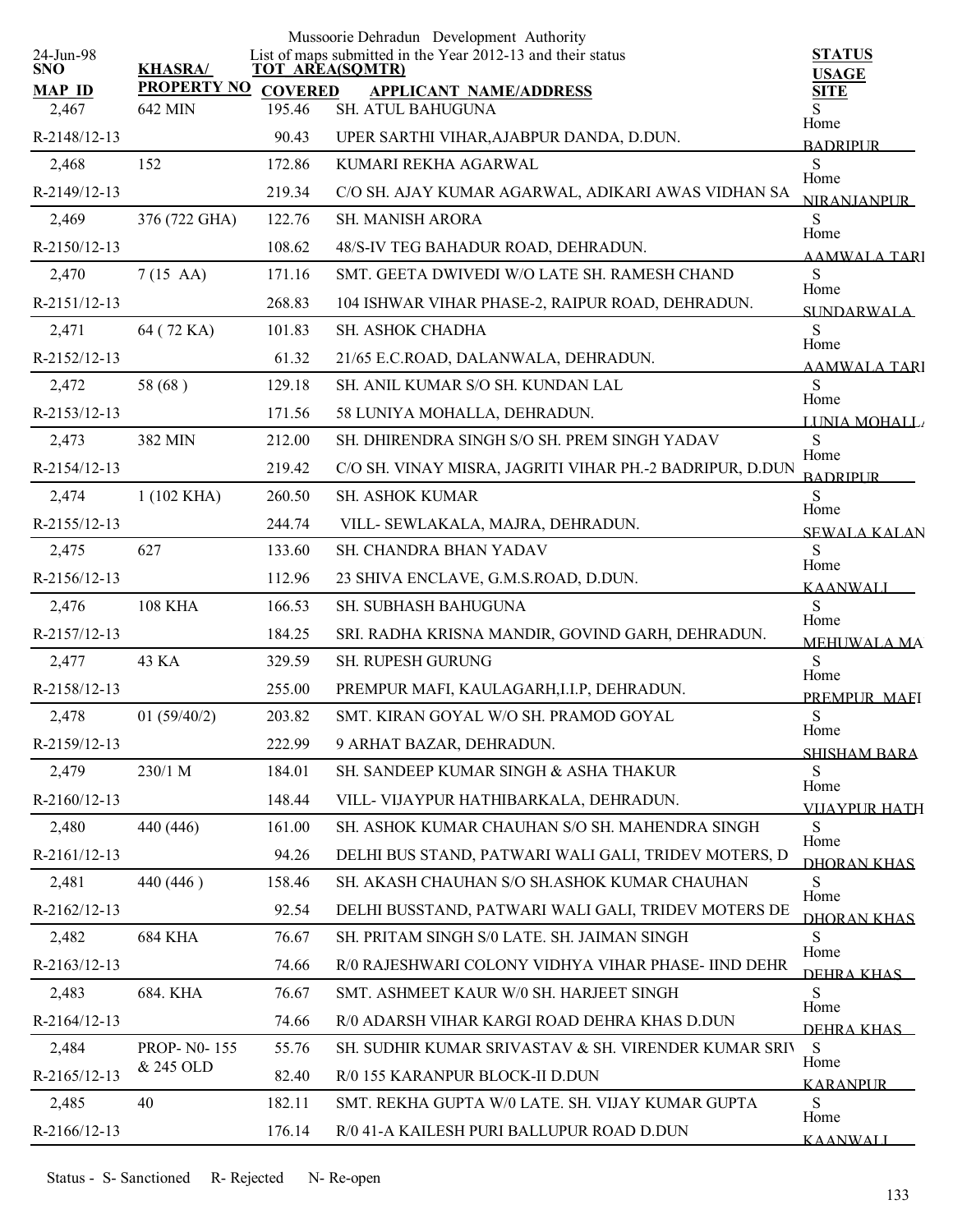| 24-Jun-98     |                               |                          | Mussoorie Dehradun Development Authority<br>List of maps submitted in the Year 2012-13 and their status | <b>STATUS</b>                |
|---------------|-------------------------------|--------------------------|---------------------------------------------------------------------------------------------------------|------------------------------|
| <b>SNO</b>    | <b>KHASRA/</b>                |                          | <b>TOT AREA(SQMTR)</b>                                                                                  | <b>USAGE</b>                 |
| <b>MAP ID</b> | <b>PROPERTY NO</b>            | <b>COVERED</b><br>188.19 | <b>APPLICANT NAME/ADDRESS</b><br>SH. ARUN CHAUHAN S/0 SH. JEEVAN SINGH CHAUHAN                          | <b>SITE</b>                  |
| 2,486         | 57 CHA                        |                          |                                                                                                         | R<br>Home                    |
| R-2167/12-13  |                               | 243.58                   | R/0 PANKAJ VIHAR PITHUWALA D.DUN                                                                        | <b>SEWALA KALAN</b>          |
| 2,487         | 158                           | 108.77                   | SH.MANPREET SINGH LUTHRA & SMT. HARLEN LUTHRA                                                           | R<br>Home                    |
| R-2168/12-13  |                               | 151.58                   | 11 SAI LOK COLONY D.DUN                                                                                 | <b>NIRANIANPUR</b>           |
| 2,488         | 1803                          | 142.19                   | SH. RAJEEV KUMAR RATURI S/0 SH. SACHIDA NAND RATURI                                                     | S<br>Home                    |
| R-2169/12-13  |                               | 151.56                   | C/0 SH. KAILASH DIMRI PHASE- IIND SHANTI VIHAR HARIDW/                                                  | <b>AIABPUR KALAN</b>         |
| 2,489         | <b>816 KHA</b>                | 105.00                   | SMT. HARPREET KAUR W/0 SARDAR GURCHARAN SINGH                                                           | S<br>Home                    |
| R-2170/12-13  |                               | 122.52                   | R/0 VIDHYA VIHAR DEHRA KHAS D.DUN                                                                       | DEHRA KHAS                   |
| 2,490         | 242 & PLOT                    | 297.00                   | SH. P.K. TEWARI S/0 SH. C.M. TEWARI                                                                     | S<br>Home                    |
| R-2171/12-13  | $N0 - 55$                     | 288.50                   | R/0 55 MAYUR VIHAR NEW SHASTRADHARA ROAD D.DUN                                                          | <b>KANDOLI</b>               |
| 2,491         | 419                           | 418.00                   | SH. WATSON JOHN & SMT.LOUISA WATSON JOHN                                                                | R<br>Home                    |
| R-2172/12-13  |                               | 284.02                   | GRAM- MAZRI MAFFI P.0- I.I.P. MPHKAMPUR D.DUN                                                           | <b>MAJRI MAFI</b>            |
| 2,492         | 719 & 997 KHA                 | 286.00                   | SH. INDRESH CHANDRA GUPTA & SMT. SUCHETA KUMARI GU                                                      | <sub>S</sub><br>Home         |
| R-2173/12-13  |                               | 435.21                   | R/0 HEALTH OFFICER COMM. HEALTH CENTRE FAITHA PU                                                        | <b>MAIRA</b>                 |
| 2,493         | 1593                          | 110.14                   | SH. VINOD KOTHARI S/0 LATE. SH. KULANAND KOTHARI                                                        | S                            |
| R-2174/12-13  |                               | 111.83                   | R/0 H. N0-46/1 GALI N0-04 BHANDARI BAGH D.DUN                                                           | Home<br>AIABPUR KHURT        |
| 2,494         | 38 KA                         | 150.55                   | SH. DHARMENDER SINGH NEGI S/0 SH. R.S. NEGI                                                             | S                            |
| R-2175/12-13  |                               | 167.40                   | R/0 10- B JAGRATI VIHAR P.0- NEHRU GRAM D.DUN                                                           | Home<br><b>BANJARAWALA</b>   |
| 2,495         | PROP- N0-52/2                 | 390.00                   | SH. RAJ KAMAL GUPTA S/0 LATE. SH. RAJENDRA PRASAD                                                       | $\mathbf S$                  |
| R-2176/12-13  |                               | 545.90                   | 52/2 BHANDARI BAGH D.DUN                                                                                | Home<br><b>BHANDARI BAGI</b> |
| 2,496         | 514 KA                        | 447.92                   | KM. RITU WALIA & KM. RAJNI WALIA                                                                        | N                            |
| R-2177/12-13  |                               | 338.34                   | GRAM- SEWLA KHURD MOHABBEWALA CLEMWNT TOWN D                                                            | Home<br><b>MAJRA</b>         |
| 2,497         | 514 KA                        | 447.92                   | KM. RITU WALIA & KM. RAJNI WALIA                                                                        | S                            |
| R-2177/12-13- |                               | 327.74                   | GRAM- SEWLA KHURD MOHABBEWALA CLEMWNT TOWN D                                                            | Home<br><b>MAJRA</b>         |
| 2,498         | 456/1/1                       | 146.32                   | SMT. SARIKA RANI CHADHA W/0 SH. RAKESH KUMAR CHADH                                                      | S                            |
| R-2178/12-13  |                               | 91.34                    | 6/20 ASHIRVAD ENCLAVE NEAR BALLUPUR CHOWK D.DUN                                                         | Home                         |
| 2,499         | 885                           | 313.53                   | SMT. ANJALI RANA W/0 SH.MOR SINGH RANA                                                                  | KAANWALI<br>S                |
| R-2179/12-13  |                               | 259.81                   | LANE- N0-4 H.N0-32 OM VIHAR AJABPUR KALAN D.DUN                                                         | Home                         |
| 2,500         | 173/1                         | 209.48                   | SH. VIJAY GARG S/0 SH. CHOTY LAL GARG                                                                   | <b>NATHANPUR</b><br>S        |
| R-2180/12-13  |                               | 319.64                   | 215 PANDITWARI PHASE- 2 D.DUN                                                                           | Home                         |
| 2,501         | 696/1 OLD &                   | 249.02                   | SMT. VIJAY LAXMI PUNDIR W/0 SH. R.P. SINGH PUNDIR                                                       | <b>PANDITWARI</b><br>S.      |
| R-2181/12-13  | <b>172 NEW</b>                | 119.27                   | <b>GRAM - AJABPUR KALAN NEAR MATA MANDIR D.DUN</b>                                                      | Home                         |
| 2,502         | PROP- N0-10-A                 | 408.00                   | SH. DIL BAG SINGH WASU S/0 LATE. SH. S. WASU                                                            | AIABPUR KALAN<br>S           |
| R-2182/12-13  |                               | 552.00                   | 11 TEG BAHDUR ROAD D.DUN                                                                                | Home                         |
| 2,503         | 898                           | 261.54                   | SH. NAVEEN NAGAR & SMT. DEEPA NAGAR                                                                     | <b>TEG BAHADHUR</b><br>S     |
| R-2183/12-13  |                               | 249.94                   | 48 HILL VIEW COLONY INDIRA NAGAR D.DUN                                                                  | Home                         |
|               |                               |                          |                                                                                                         | KAANWALI<br>S                |
| 2,504         | MUNICIPAL N0-<br>143/134 & 74 | 92.93                    | SMT. SARITA GUPTA W/0 SH. SURENDER GUPTA                                                                | Home                         |
| R-2184/12-13  | $_{\text{OLD}}$               | 134.00                   | R/0 98- C NALA PANI ROAD D.DUN                                                                          | <b>ADOIWALA</b>              |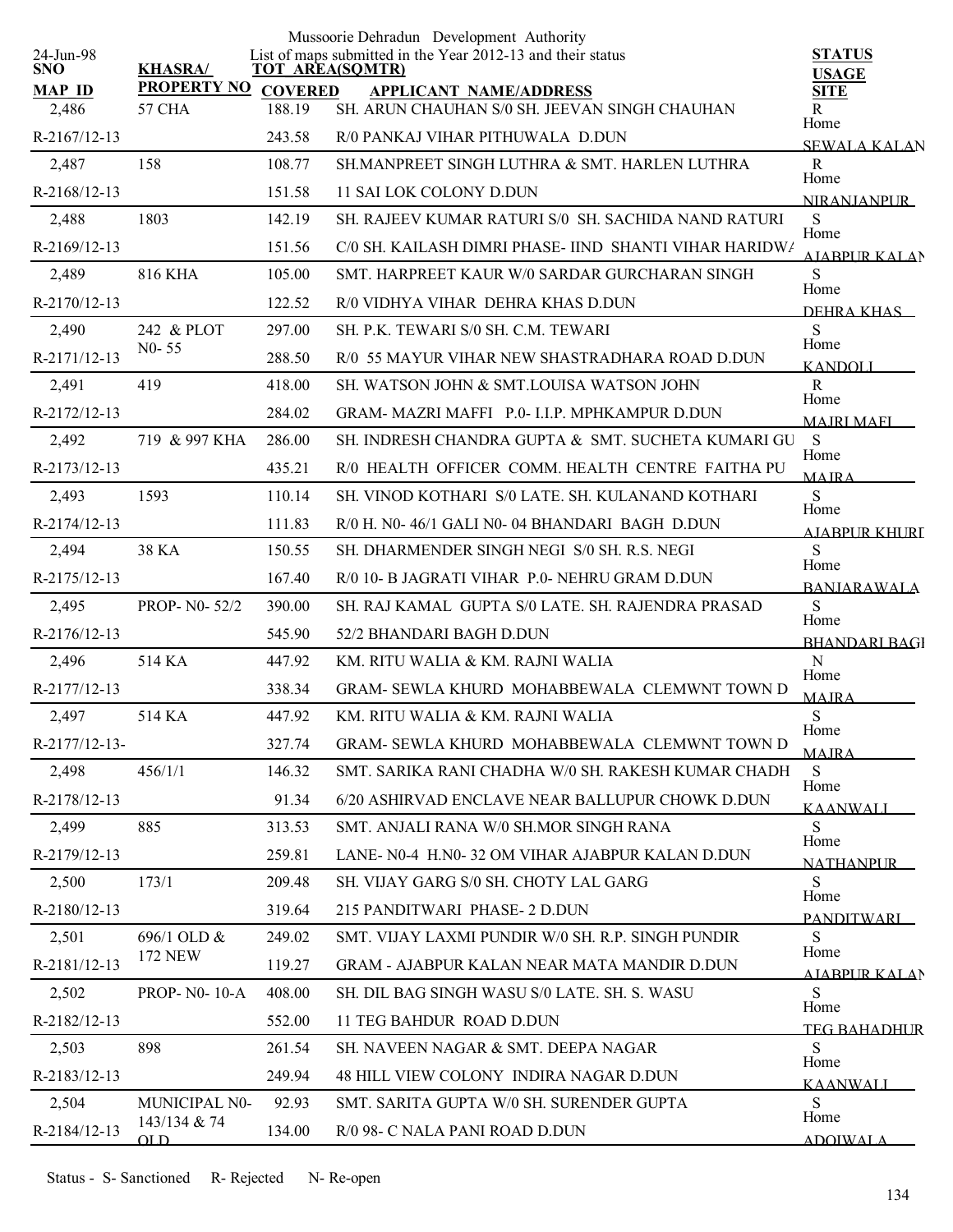|                         |                              |                | Mussoorie Dehradun Development Authority                                              |                               |
|-------------------------|------------------------------|----------------|---------------------------------------------------------------------------------------|-------------------------------|
| 24-Jun-98<br><b>SNO</b> | <b>KHASRA/</b>               |                | List of maps submitted in the Year 2012-13 and their status<br><b>TOT AREA(SQMTR)</b> | <b>STATUS</b><br><b>USAGE</b> |
| <b>MAP ID</b>           | <b>PROPERTY NO</b>           | <b>COVERED</b> | <b>APPLICANT NAME/ADDRESS</b>                                                         | <b>SITE</b>                   |
| 2,505                   | 270/1 & PLOT-<br>N0-62-A DEV | 139.54         | SH. AMIT KUMAR SHARMA S/0 SH. ASHWANI KUMAR SHARM                                     | R<br>Home                     |
| R-2185/12-13            | LOK                          | 155.94         | C/0 SH. R.K.SHARMA 62 DEV LOK COLONY SHIMLA BYE PASS                                  | <b>SEWALA KALAN</b>           |
| 2,506                   | 54-B                         | 186.80         | SH. MADAN SINGH RAWAT S/0 SH. BHARAT SINGH RAWAT                                      | S<br>Home                     |
| R-2186/12-13            |                              | 205.22         | R/0 MITRA LOK COLONY D.DUN                                                            | <b>KAANWALI</b>               |
| 2,507                   | 46 YA                        | 173.58         | SH. N. D ANAND S/0 LATE. SH. M.C. ANAND                                               | S<br>Home                     |
| R-2187/12-13            |                              | 231.90         | 365/290 KRISHAN NAGAR D.DUN                                                           | CHAL BAGH KAU                 |
| 2,508                   | 1240/2                       | 250.83         | SH. RAJESH KUMAR MITTAL S/0 SH. SURESH CHAND MITTAL                                   | ${\bf S}$<br>Home             |
| R-2188/12-13            |                              | 418.85         | 152 KAULAGARH ROAD D.DUN                                                              | <b>GARHI</b>                  |
| 2,509                   | 44 KA &36 OLD                | 229.50         | SMT. HEM SIKHA & SH. ANIRUDH SHARMA                                                   | S<br>Home                     |
| R-2189/12-13            |                              | 253.75         | 20 VIGYAN VIHAR RAIPUR ROAD D.DUN                                                     | AAMWALA TARI                  |
| 2,510                   | 1722                         | 132.00         | SH. BHAG SINGH BHANDARI S/0 LATE. SH. DHARAM SINGH                                    | S                             |
| R-2190/12-13            |                              | 151.74         | C/0 CHINA TOWN RESTAURANT I.S.B.T ROAD D.DUN                                          | Home<br><b>AIABPUR KALAN</b>  |
| 2,511                   | 344                          | 222.96         | SMT. RAJENDRA KAUR W/0 SH. SURJEET SINGH                                              | S                             |
| R-2191/12-13            |                              | 123.29         | H.N0-1/546 OPP- POLICE POST SAHARANPUR                                                | Home<br><b>GUIRADA MANS</b>   |
| 2,512                   | 573/5                        | 297.28         | <b>SH. RAVINDER KUMAR</b>                                                             | ${\bf S}$                     |
| R-2192/12-13            |                              | 517.39         | 38-A MOHIT NAGAR, G.M.S.ROAD, DEHRADUN.                                               | Home<br><b>KAANWALI</b>       |
| 2,513                   | 63                           | 173.00         | SH. KUSHI RAM JOSHI S/0 SH. BAISHAKHI RAM                                             | $\mathbf N$                   |
| R-2193/12-13            |                              | 179.62         | <b>GRAM KANWALI D.DUN</b>                                                             | Home<br><b>KAANWALI</b>       |
| 2,514                   | 63                           | 173.00         | SH. KUSHI RAM JOSHI S/0 SH. BAISHAKHI RAM                                             | S                             |
| R-2193/12-13-           |                              | 179.62         | <b>GRAM KANWALI D.DUN</b>                                                             | <b>KAANWALI</b>               |
| 2,515                   | <b>PLOT-N0-75-A</b>          | 356.85         | SH. ARUN KUMAR GUPTA S/0 LATE. SH.JAI PARKASH GUPTA                                   | ${\bf S}$                     |
| R-2194/12-13            |                              | 357.67         | 115- DANDIPUR MOHALLA D.DUN                                                           | Home<br><b>JAKHAN</b>         |
| 2,516                   | 149                          | 165.89         | SMT. GAYATRI DEVI W/0 SH.DEVENDRA MOHAN DEVRANI                                       | S                             |
| R-2195/12-13            |                              | 147.08         | 90 DANGWAL ROAD D.DUN                                                                 | Home                          |
| 2,517                   | 357                          | 376.40         | SH. JAY PRAKASH NARAYAN JOSHI S/0 SH. BISHAMBAR DUTT.                                 | <b>DOBHALWALA</b><br>S        |
| R-2196/12-13            |                              | 75.56          | R/0 MADHUR VIHAR BANJARA WALA ROAD D.DUN                                              | Home                          |
| 2,518                   | 1346 KA                      | 125.00         | SMT. SAVITRI DEVI JOSHI W/0 SH.LAXMI PRASAD JOSHI                                     | <b>AJABPUR KHURI</b><br>S.    |
| R-2197/12-13            |                              | 130.30         | VILL-TONKHAND P.0- MUYAL GOUN DISTT-TEHRI GARHWA                                      | Home                          |
| 2,519                   | 608                          | 282.15         | SMT. SHASHI KALA KANSWAL W/0 SH. MAYA RAM KANSWAL                                     | <u>AJABPUR KHURI</u><br>S     |
| R-2198/12-13            |                              | 224.20         | R/0 PRATEET NAGAR DANDI RAI WALA D.DUN                                                | Home                          |
| 2,520                   | 574 DA                       | 176.00         | SARDAR GURMEET SINGH S/0 SH. SANTOSH SINGH                                            | <b>BHARLIWALA GR</b><br>S     |
| R-2199/12-13            |                              | 182.33         | R/0 38 GOVIND GARH D.DUN                                                              | Home                          |
| 2,521                   | 461                          | 370.32         | SMT. SUMA DEVI W/0 SH. BRIJ MOHAN KUKRETI                                             | DEHRA KHAS<br>S               |
| R-2200/12-13            |                              | 303.03         | <b>GRAM- AJABPUR KALAN D.DUN</b>                                                      | Home                          |
| 2,522                   | 615/1.615/2                  | 296.00         | SMT. USHA SINGH D/0 SH. GHANSHYAM SINGH                                               | AIABPUR KALAN<br>S            |
| R-2201/12-13            |                              | 327.91         | R/0 8 SHIVA ENCLAVE G.M.S. ROAD D.DUN                                                 | Home                          |
| 2,523                   | 1343 KHA                     | 144.84         | SMT. SARITA TOPWAL W/0 SH. GOVIND SINGH TOPWAL                                        | <b>KAANWALI</b><br>S          |
| R-2202/12-13            |                              | 134.52         | GRAM- BAGGI-MALI SAARJULA DISTT- TEHRI GARHWAL                                        | Home                          |
|                         |                              |                |                                                                                       | <b>AJABPUR KHURI</b>          |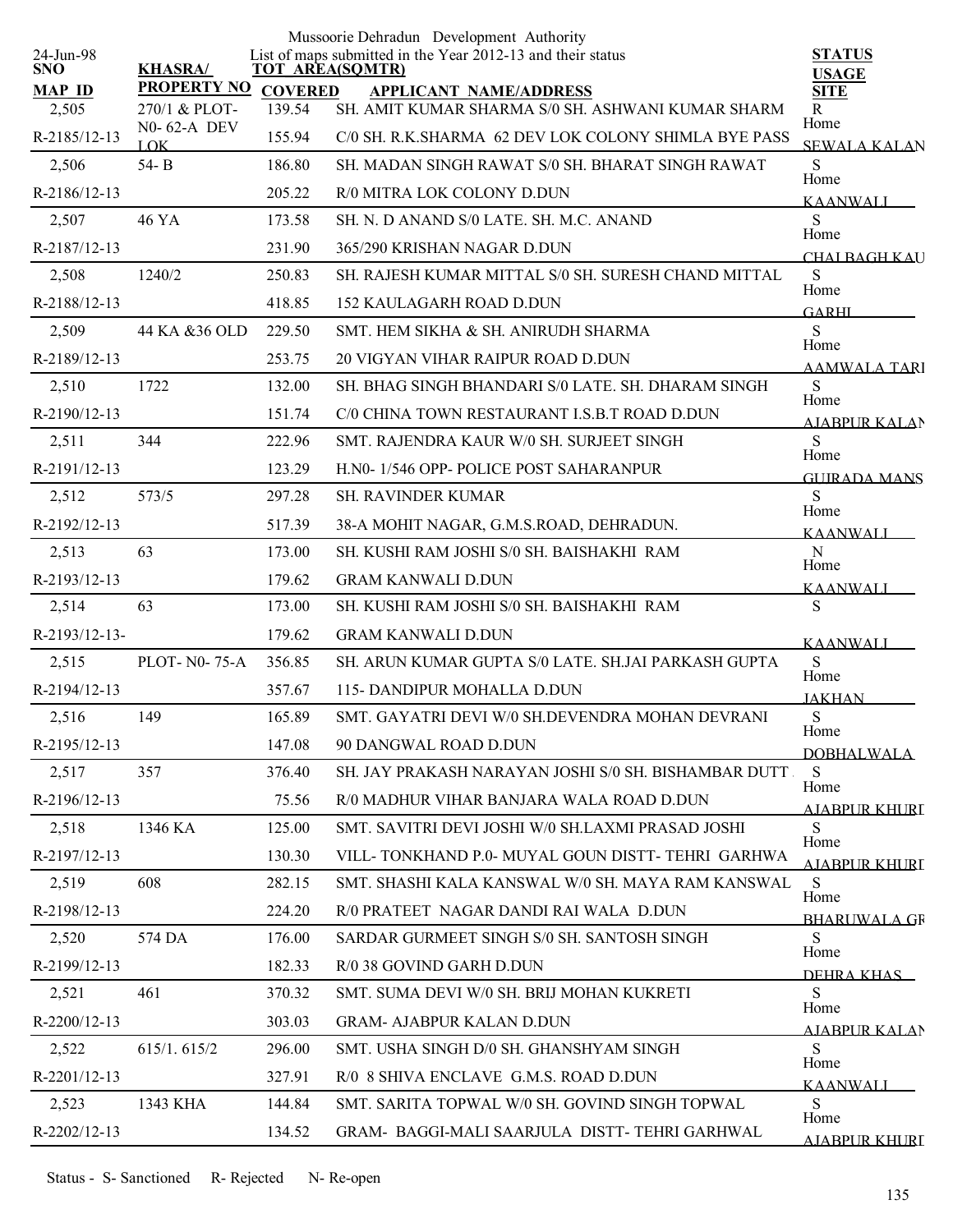|                         |                        |                | Mussoorie Dehradun Development Authority                                              |                               |
|-------------------------|------------------------|----------------|---------------------------------------------------------------------------------------|-------------------------------|
| 24-Jun-98<br><b>SNO</b> | <b>KHASRA/</b>         |                | List of maps submitted in the Year 2012-13 and their status<br><b>TOT AREA(SQMTR)</b> | <b>STATUS</b><br><b>USAGE</b> |
| <b>MAP ID</b>           | <b>PROPERTY NO</b>     | <b>COVERED</b> | <b>APPLICANT NAME/ADDRESS</b>                                                         | <b>SITE</b>                   |
| 2,524                   | 604 &<br>MUNICIPAL N0- | 131.10         | SH. SUMIT GUPTA. SH. SURENDER KUMAR & SH. NAVIN GUPT                                  | S.<br>Home                    |
| R-2203/12-13            | 8-A & 48/37/8          | 204.88         | R/0 70/4 GANDHI ROAD D.DUN                                                            | <b>REST CAMP</b>              |
|                         | <b>NEW</b>             |                |                                                                                       |                               |
| 2,525                   | 571 (772 GA)           | 80.85          | MOHD. IKRAMS/O SH. MOHD AYYUB                                                         | ${\bf S}$<br>Home             |
| R-2204/12-13            |                        | 91.00          | I.T.B.P. ROAD, NIRANJANPUR, DEHRADUN.                                                 | <b>MAJRA</b>                  |
| 2,526                   | 571 (772 GA)           | 95.10          | SH. RAISAHMADS/O SH. WASIM AHMAD                                                      | S<br>Home                     |
| R-2205/12-13            |                        | 69.46          | 9 SHIMLA ENCLAVE, SEWLA KALA, DEHRADUN.                                               | <b>MAIRA</b>                  |
| 2,527                   | 19/16(5)               | 125.45         | SMT.RAJNI CHAWLA & SMT RENU CHAWLA                                                    | S<br>Home                     |
| R-2206/12-13            |                        | 95.00          | 248 OLD DALANWALA DEHRADUN.                                                           | <b>CEMENT ROAD</b>            |
| 2,528                   | 503 (1077 KHA)         | 380.00         | <b>SH. HARBANS LAL RAWAL</b>                                                          | $\mathbf N$                   |
| R-2207/12-13            |                        | 217.95         | 97/7 DHAMAWALA MOHALLA, DEHRADUN.                                                     | Home<br><b>MOTHRAWALA</b>     |
| 2,529                   | 503 (1077 KHA)         | 376.00         | SH. HARBANS LAL RAWAL                                                                 | S                             |
| R-2207/12-13-           |                        | 198.23         | 97/7 DHAMAWALA MOHALLA, DEHRADUN.                                                     | Home                          |
| 2,530                   | 119                    | 167.27         | SH. NARENDER DUTT KURIYAL & SMT LAXMI KURIYAL                                         | <b>MOTHROWALA</b><br>S        |
| R-2208/12-13            |                        | 176.44         | 59 HATHI BARKALA 2, PARSOLIWALA, D.DUN.                                               | Home                          |
| 2,531                   | 1340 KA                | 142.14         | SMT. SATESHWARI KAINTURA W/O SH. RAMESHWAR SINGH                                      | DANDA NOORIW<br>${\bf S}$     |
| R-2209/12-13            |                        | 164.47         | MAUZA AJABPUR KALAN, DEHRADUN.                                                        | Home                          |
| 2,532                   | 844 GAN (OLD           | 87.07          | SH. ABDUL SAFIQUE S/O SH. ABDUL GANI                                                  | <b>AIARPUR KALAN</b><br>S     |
| R-2210/12-13            | 645)                   | 82.29          | C-13 TURNER ROAD, CLEMEN TOWN, DEHRADUN.                                              | Home                          |
| 2,533                   | 740 KA                 | 152.68         | SH. MADAN MOHAN DHAYANI & SMT.TRISHANA DHAYANI                                        | <b>MAIRA</b><br>S             |
| R-2211/12-13            |                        | 142.18         | BANK COLONY AJABPUR KALAN, DEHRADUN.                                                  | Home                          |
| 2,534                   | 28 M (363 KHA)         | 97.55          | SH. NARESH BHATIA S*/O SH. R.K.BHATIA                                                 | <b>AJABPUR KALAN</b><br>S     |
|                         |                        |                |                                                                                       | Home                          |
| R-2212/12-13            |                        | 61.38          | GANGOTRI VIHAR LANE-1, NATHANPUR DEHRADUN.                                            | <b>NATHANPUR</b>              |
| 2,535                   | 1805                   | 185.87         | SMT. MAMTA BHATT W/O SH. PRAKASH BHATT                                                | S<br>Home                     |
| R-2213/12-13            |                        | 206.24         | RADHA DEVI HOSPITAL, OPP. GMVN GAUCHAR, CHAMOLI.                                      | AJABPUR KALAN                 |
| 2,536                   | 532                    | 188.59         | SH. ANWAR HASAN KHAN S/0 SH.MATLOOB                                                   | S<br>Home                     |
| R-2214/12-13            |                        | 111.00         | R/0 113 MAAL ROAD D.DUN                                                               | <b>MEHUWALA MA</b>            |
| 2,537                   | 159/1                  | 167.28         | SH VIJAY KUMAR SHARMA S/0 LATE. SH. KALU RAM SHARMA                                   | S<br>Home                     |
| R-2215/12-13            |                        | 175.46         | 1- PANDITWARI PHASE-II P.0- PREM NAGAR D.DUN                                          | <b>PANDITWARI</b>             |
| 2,538                   | 640/2                  | 118.91         | SH. BIJENDRA SINGH GUSAIN S/0 LATE. SH. DAYAL SINGH GUS                               | S<br>Home                     |
| R-2216/12-13            |                        | 83.60          | R/0 MANDAKINI VIHAR SAHARANPUR ROAD D.DUN                                             | <b>DHARMPLIR</b>              |
| 2,539                   | 507 & 103 NEW          | 144.00         | SH. PRAVEEN NARAYAN SHARMA S/0 SH. VIRENDRA NARAYA                                    | S                             |
| R-2217/12-13            |                        | 151.70         | R/0 VIVEKA NAND GRAM PHASE-2 STREET N0- 6 NATHANPU                                    | Home<br><b>BADRIPLIR</b>      |
| 2,540                   | 181                    | 188.00         | SMT. MINA BHANDARI CHHETRI W/0 SH. INDRA BAHADUR BH                                   | S                             |
| R-2218/12-13            |                        | 158.22         | R/0 H.N0-83 VILL-ANNAR WALA GOPIWALA VIJAY PUR D.DU                                   | Home                          |
| 2,541                   | 65 GH & PLOT-          | 293.75         | SH. SHIV DARSHAN SINGH RAWAT S/0 LATE. SH. GOVIND SING                                | VIIAYPUR GOPIV<br>S           |
| R-2219/12-13            | N0-14 KESHAV           | 248.62         | C/0 SKIN DEPT. HINT UNIVERSITY JOLLY GRANT D.DUN                                      | Home                          |
|                         | <b>PLIRAM</b>          |                |                                                                                       | <b>PITHUWALA</b>              |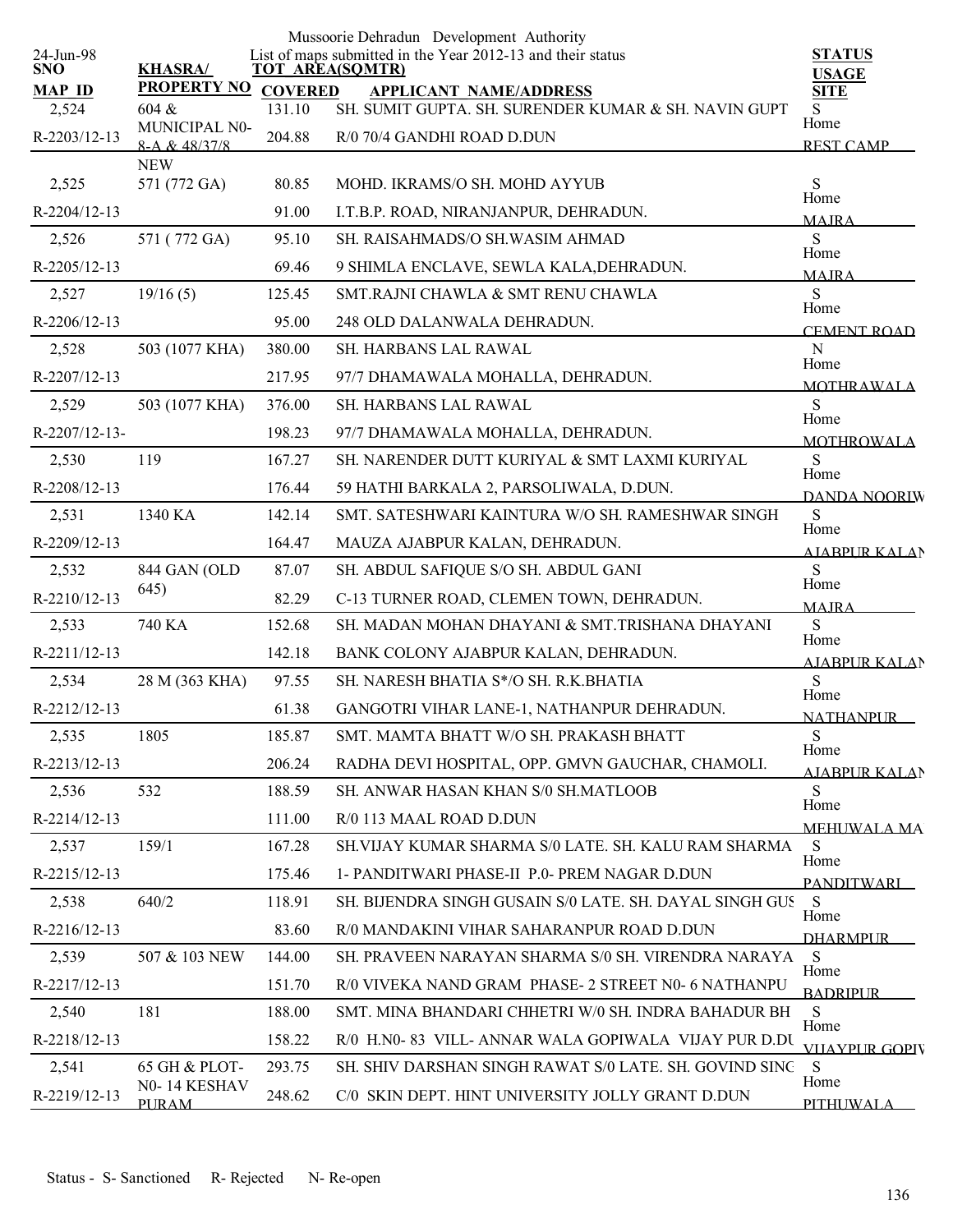|                         |                    |                        | Mussoorie Dehradun Development Authority                    |                               |
|-------------------------|--------------------|------------------------|-------------------------------------------------------------|-------------------------------|
| 24-Jun-98<br><b>SNO</b> | <b>KHASRA/</b>     | <b>TOT AREA(SQMTR)</b> | List of maps submitted in the Year 2012-13 and their status | <b>STATUS</b><br><b>USAGE</b> |
| <b>MAP ID</b>           | <b>PROPERTY NO</b> | <b>COVERED</b>         | <b>APPLICANT NAME/ADDRESS</b>                               | <b>SITE</b>                   |
| 2,542                   | 150                | 202.49                 | MUSLIM KHAN S/0 LATE. ASHRAF KHAN                           | S<br>Home                     |
| R-2220/12-13            |                    | 275.16                 | R/0 258 ABUL FAZAL ENCLAVE JAMIYA OKHALA NEW DELHI          | <b>DAK PATTI</b>              |
| 2,543                   | 398 OLD & 262      | 212.59                 | SMT. PRAMILA KASHYAP W/0 SH. VIRENDRA KASHYAP               | S                             |
| R-2221/12-13            | <b>NEW</b>         | 237.80                 | R/0 PREM SUNDARI BHAWAN KANDAI ROAD PAURI GARHWA            | Home<br><b>MAIRA</b>          |
| 2,544                   | 569 KA             | 121.23                 | SH. SHESH RAJ S/O SH. JAY PRAKASH                           | S<br>Home                     |
| R-2222/12-13            |                    | 94.91                  | 80 JHALKARI BASTI, HARIDWAR.                                | <b>BANIARAWALA</b>            |
| 2,545                   | 110,117,118 KA     | 126.20                 | SMT. SONA DEVI W/O LATE SH. JAY CHAND                       | S<br>Home                     |
| R-2223/12-13            | & 120              | 120.91                 | 47 OLD RAJPUR, P.O- RAJPUR, DEHRADUN.                       | RAIPUR MAFI                   |
| 2,546                   | 200 & 205 KHA      | 124.00                 | SH. KULDEEP SINGH NEGI S/0 LATE. SH.PREM SINGH NEGI         | S                             |
| R-2224/12-13            | & 81/2 OLD         | 113.38                 | R/0 SANATAN DHARAM GIRLS INTER COLLEGE 280 LANDORE          | Home<br>NIR ANIANPUR          |
| 2,547                   | 650                | 83.36                  | SMT.SUNITA ANAND W/0 SH. PRADEEP ANAND                      | S                             |
| R-2225/12-13            |                    | 57.00                  | R/0 95 P.N.B. ENCLAVE SHIMLA BYE PASS D.DUN                 | Home<br><b>NIRANJANPUR</b>    |
| 2,548                   | PROP-N0-           | 138.94                 | SMT. MADHU JAIN W/0 SH. R.K.JAIN                            | S                             |
| R-2226/12-13            | 567/587            | 248.93                 | R/0 184 RAJENDRA NAGAR D.DUN                                | Home<br>RAJENDAR NAG          |
| 2,549                   | 2 KA & 121         | 191.20                 | SMT. SUSHMA JUYAL ANTHWAL& SH. HEMANT KUMAR ANTH            | S                             |
| R-2227/12-13            |                    | 132.90                 | <b>GRAM- GUJROWALA P.0- NATHUWA WALA D.DUN</b>              | Home<br><b>NATHANPUR</b>      |
| 2,550                   | 538                | 161.71                 | SMT. KUMUD KALESHWARI W/0 LATE. SH. PRAKASH CHAND K         | <sub>S</sub>                  |
| R-2228/12-13            |                    | 198.04                 | R/0 KALESHWAR ROAD LANSEDOWN DISTT- PAURI GARHWA            | Home<br><b>SEWALA KALAN</b>   |
| 2,551                   | 587                | 230.48                 | SH. DINESH KUMAR S/0 SH. HUKAM SINGH                        | S                             |
| R-2229/12-13            |                    | 309.75                 | R/0 SOCIETY AREA CLEMENT TOWN D.DUN                         | Home<br><b>BHARUWALA GR</b>   |
| 2,552                   | PROP-N0-49 &       | 60.91                  | SMT. SHANTI DEVI W/0 SH. RAM SHARAN SHARMA                  | S                             |
| R-2230/12-13            | 394/1              | 129.49                 | R/0 49 GREEN PARK NIRANJANPUR SAHARANPUR ROAD D.DU          | Home<br><b>NIRANJANPUR</b>    |
| 2,553                   | 1032               | 111.48                 | SH. SUSHIL CHANDRA SHARMA S/0 SH.B.D.SHARMA                 | S                             |
| R-2231/12-13            |                    | 133.03                 | R/0 19 MANSAROVER COLONY BALLUPUR CHOWK D.DUN               | Home<br><b>GARHI</b>          |
| 2,554                   | 8                  | 260.12                 | SMT. SHASHI CHOPRA W/0 SH. P.L. CHOPRA                      | S                             |
| R-2232/12-13            |                    | 478.79                 | R/0 485 RAJPUR ROAD CHANDRA LOK COLONY D.DUN                | Home<br><b>SALAWALA DHC</b>   |
| 2,555                   | <b>57 KHA</b>      | 319.20                 | SMT. RUKMANI CHAUHAN W/0 SH. ARUN CHAUHAN                   | R                             |
| R-2233/12-13            |                    | 528.33                 | R/0 PANKAJ VIHAR GRAM - PITTHU WALA D.DUN                   | Home<br><b>SEWALA KALAN</b>   |
| 2,556                   | 16 KA              | 102.23                 | SH. DALJEET SINGH S/0 SH. PRITAM SINGH                      | S                             |
| R-2234/12-13            |                    | 115.12                 | R/0 T.H.D.C. COLONY DEHRA KHAS D.DUN                        | Home<br><b>BANIARAWALA</b>    |
| 2,557                   | 44 & 71 - KA       | 240.61                 | SMT. RAJNI NEGI W/0 SH. DEVENDER SINGH NEGI                 | S.                            |
| R-2235/12-13            | <b>NEW</b>         | 243.30                 | A-203 NEHRU COLONY DHARAMPUR D.DUN                          | Home<br>CHAK AIARPUR [        |
| 2,558                   | 1529/1             | 133.81                 | SMT. KAMLESH KUMAR W/0 SH. AMARJEET SINGH                   | S                             |
| R-2236/12-13            |                    | 174.82                 | H. N0-220/3 L.U. N0-4 PONTA SAHAIB DISTT- SIRMORE HP        | Home                          |
| 2,559                   | 16 KA              | 102.33                 | SH. HARBHAJAN SINGH S/0 SH. DALEEP SINGH                    | <b>KAANWALI</b><br>S.         |
| R-2237/12-13            |                    | 115.12                 | R/0 NANAK VIHAR COLONY CHANDER NAGAR D.DUN                  | Home                          |
| 2,560                   | 723 KA             | 106.31                 | SMT. MANPREET KAUR & SMT. HARMINDER KAUR                    | <b>BANJARAWALA</b><br>S       |
| R-2238/12-13            |                    | 124.76                 | R/0 NANAK VIHAR COLONY CHANDER NAGAR D.DUN                  | Home                          |
|                         |                    |                        |                                                             | <b>NIRANJANPLIR</b>           |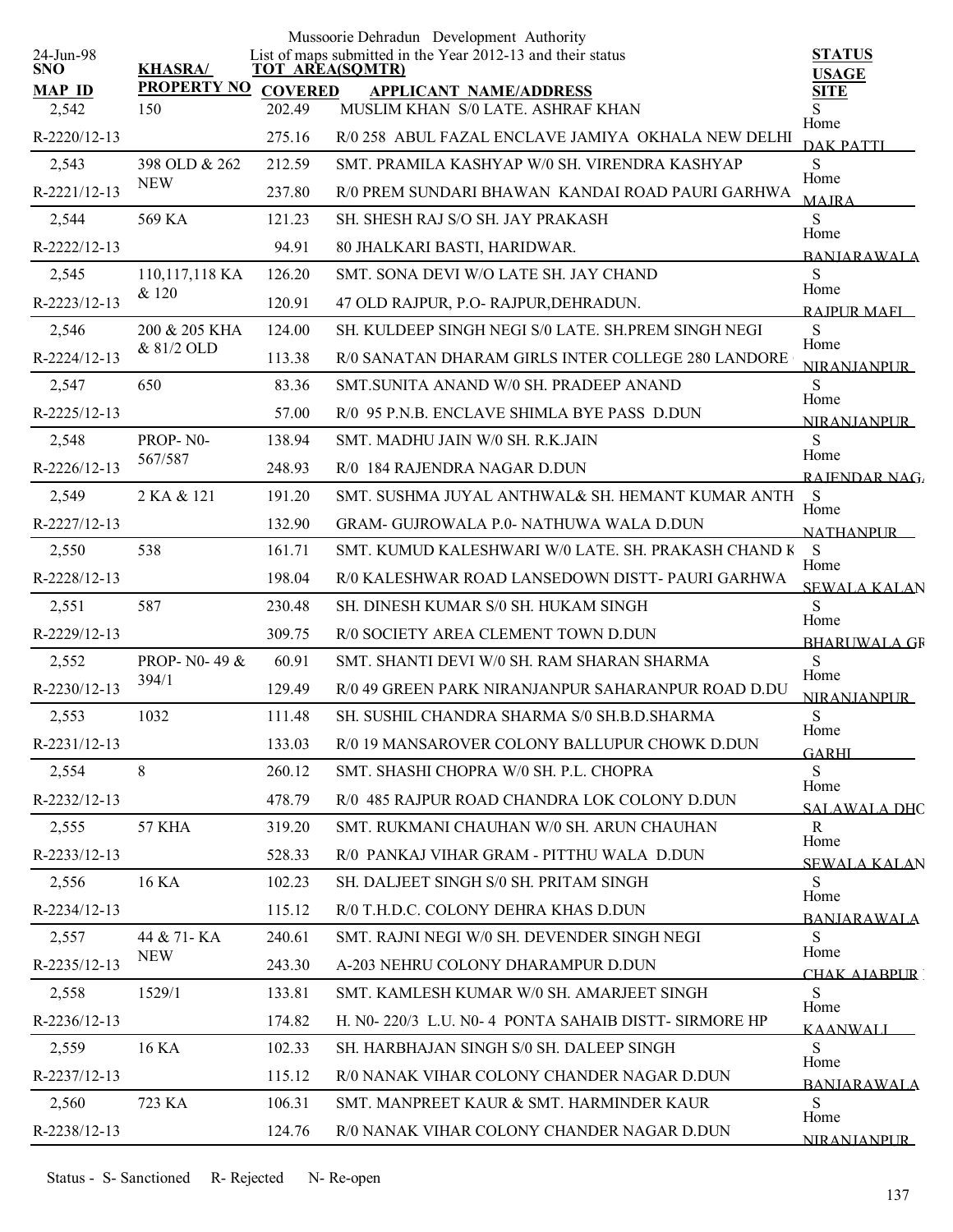|                         |                         |                | Mussoorie Dehradun Development Authority                                              |                                 |
|-------------------------|-------------------------|----------------|---------------------------------------------------------------------------------------|---------------------------------|
| 24-Jun-98<br><b>SNO</b> | <b>KHASRA/</b>          |                | List of maps submitted in the Year 2012-13 and their status<br><b>TOT AREA(SQMTR)</b> | <b>STATUS</b><br><b>USAGE</b>   |
| <b>MAP ID</b>           | <b>PROPERTY NO</b>      | <b>COVERED</b> | <b>APPLICANT NAME/ADDRESS</b>                                                         | <b>SITE</b>                     |
| 2,561                   | 29                      | 223.00         | SMT. PUSHPA RAMOLA W/0 SH. SURIENDER CHAND RAMOLA                                     | S.<br>Home                      |
| R-2239/12-13            |                         | 230.50         | R/0 56 AMAN VIHAR BLOCK-I D.DUN                                                       | <b>KANDOLI</b>                  |
| 2,562                   | PROP-N0-478-            | 245.00         | SH. RAMESH CHANDRA MEHTA & SMT. SAROJ MEHTA                                           | S<br>Home                       |
| R-2240/12-13            | A OLD & 38/2            | 511.60         | 478- A KHURBHURA MOHALLA D.DUN                                                        | KHURBURA MOF                    |
| 2,563                   | 220 & 430 NEW           | 384.06         | SMT. JASBIR KAUR D/0 SH. RAJENDER SINGH                                               | S<br>Home                       |
| R-2241/12-13            |                         | 395.82         | R/0 111 KHURBHURA MOHALLA D.DUN                                                       | <b>JAKHAN</b>                   |
| 2,564                   | 342                     | 167.29         | SMT. SHEELA DEVI W/0 SH. NARESH KUMAR                                                 | <sub>S</sub>                    |
| R-2242/12-13            |                         | 162.70         | <b>GRAM- BABU GARH VIKASH NAGAR</b>                                                   | Home<br><b>MAIRA</b>            |
| 2,565                   | 717                     | 199.50         | SH. AJAB SINGH RANA S/0 LATE. SH. HARAK SINGH RANA                                    | <sub>S</sub>                    |
| R-2243/12-13            |                         | 217.90         | <b>GRAM-BAASTEEL P.0-BIRNAD TEHSIL-TUNNI</b>                                          | Home<br><b>KAANWALI</b>         |
| 2,566                   | 68/3                    | 188.19         | SH. JAGDISH CHAND DALAKOTI S/0 SH. HARI DUTT DALAKOT                                  | S                               |
| R-2244/12-13            |                         | 157.82         | <b>GRAM- KAULAGARH D.DUN</b>                                                          | Home<br>KAULAGARH MA            |
| 2,567                   | PROP-N0-                | 193.45         | SH. HARCHARAN SINGH BEDI & SH. R.S. BEDI                                              | S                               |
| R-2245/12-13            | $21/8 - 1 & 2/6$<br>OLD | 184.43         | R/0 10 SUBHASH PARK REST CAMP EAST D.DUN                                              | Home<br><b>REST CAMP</b>        |
| 2,568                   | 1801 GHA &              | 73.60          | SH. RATAN MANI BARTHWAL S/0 SH. PRATHI DHAR BARTHWA                                   | <sub>S</sub>                    |
| R-2246/12-13            | 1052 OLD                | 53.64          | GRAM DANG P.0- UJYADI PATTI- GAGWADSHUN PAURI GAR                                     | Home<br><b>AIABPUR KALAN</b>    |
| 2,569                   | 7 GA                    | 187.00         | SH. SUNIL BADONI S/0 SH. JAGDAMBA BADONI                                              | S                               |
| R-2247/12-13            |                         | 192.01         | C/0 DR. ASHA SHARMA LANE- N0-02 EKTA VIHAR SAHASTRAI                                  | Home<br><b>AAMWALA TARI</b>     |
| 2,570                   | <b>PROP-NO-26-A</b>     | 152.33         | SMT. ASHA SAKLANI W/0 LATE. SH. JAGAT RAM SAKLANI                                     | S                               |
| R-2248/12-13            | & 273                   | 134.43         | 26- A HATHIBARKALAN D.DUN                                                             | Home<br>HATHIBARKALA            |
| 2,571                   | 648                     | 99.81          | SMT. REKHA CHAUDHARY W/0 SH. NARENDER KUMAR CHAUI                                     | S                               |
| R-2249/12-13            |                         | 115.20         | R/0 210 SUBHASH NAGAR D.DUN                                                           | Home<br><b>BHARUWALA GR</b>     |
| 2,572                   | 28 M (363 KHA)          | 92.90          | SH. KRISHAN KISHORE KOTHIYAL & SH. VIRENDRA SATI                                      | S                               |
| R-2250/12-13            |                         | 110.54         | GANGOTRI VIHAR LANE 1, NATHANPUR, D.DUN.                                              | Home<br><b>NATHANPUR</b>        |
| 2,573                   | 1082                    | 83.63          | SMT. HARMINDER KAUR                                                                   | S                               |
| R-2251/12-13            |                         | 102.88         | NANAK VIHAR COLONY, CHANDER NAGAR, D.DUN.                                             | Home<br>KAANWALI                |
| 2,574                   | 1082                    | 94.79          | SMT. HARPEET KAUR                                                                     | <sub>S</sub>                    |
| R-2252/12-13            |                         | 76.96          | T.H.D.C. COLONY, DEHRADUN.                                                            | Home<br>KAANWALI                |
| 2,575                   | 1082                    | 72.49          | SMT. MANPREET KAUR                                                                    | <sub>S</sub>                    |
| R-2253/12-13            |                         | 87.88          | T.H.D.C. COLONY, DEHRAKHAS, D.DUN.                                                    | Home<br><b>KAANWALI</b>         |
| 2,576                   | 325 GA (123/3)          | 118.20         | SMT. MANJU SINGH                                                                      | S                               |
| R-2254/12-13            | $MIN$ )                 | 192.41         | M.D.D.A. COLONY, CHANDAR ROAD, D.DUN.                                                 | Home                            |
| 2,577                   | 1517/1                  | 164.23         | SH. RAVI KUMAR S/0 SH. OM PRAKASH                                                     | <b>GUIRADA MANS</b><br>S        |
| R-2255/12-13            |                         | 209.62         | VILL & P.O- KAULAGARH SUNAR WALI GALI KAULAGARH D.D                                   | Home                            |
| 2,578                   | <b>96 KHA</b>           | 90.00          | SMT. POOJA SALUJA W/0 LATE. SH. MUKUL SALUJA                                          | <b>KAANWALI</b><br><sub>S</sub> |
| R-2256/12-13            |                         | 138.23         | R/0 -1 GANGOTRI VIHAR CHIDOWALI D.DUN                                                 | Home                            |
| 2,579                   | 817/1                   | 204.40         | SH. OM BAHADUR S/0 SH. BAL BAHADUR                                                    | <b>CHIDOWALL</b><br>S           |
| R-2257/12-13            |                         | 230.00         | R/0 BELL ROAD CLEMENTTOWN D.DUN                                                       | Home                            |
|                         |                         |                |                                                                                       | <b>BHARUWALA GR</b>             |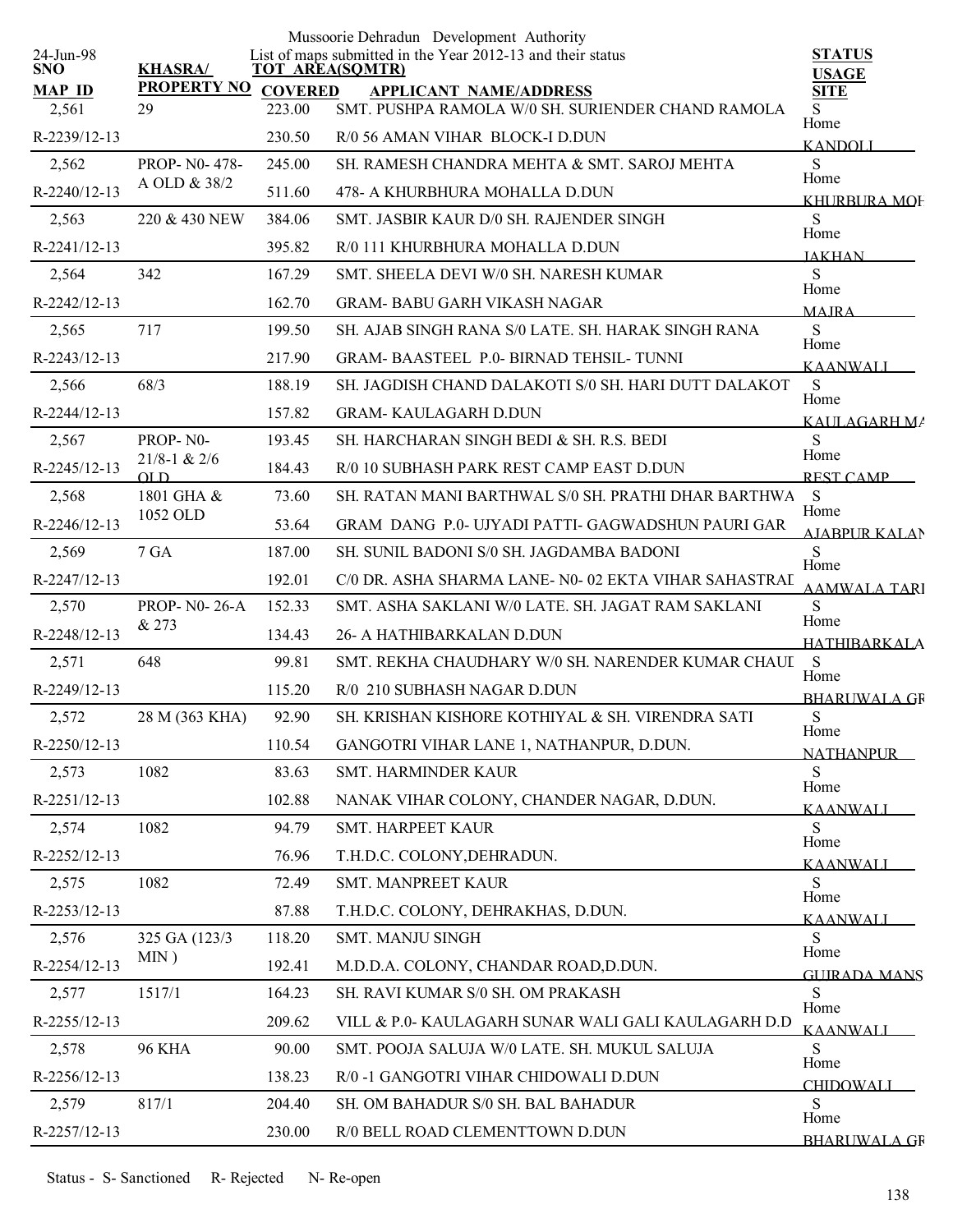| 24-Jun-98              |                              |                          | Mussoorie Dehradun Development Authority<br>List of maps submitted in the Year 2012-13 and their status | <b>STATUS</b>              |
|------------------------|------------------------------|--------------------------|---------------------------------------------------------------------------------------------------------|----------------------------|
| <b>SNO</b>             | <b>KHASRA/</b>               |                          | <b>TOT AREA(SQMTR)</b>                                                                                  | <b>USAGE</b>               |
| <b>MAP ID</b><br>2,580 | <b>PROPERTY NO</b><br>808 GA | <b>COVERED</b><br>190.00 | <b>APPLICANT NAME/ADDRESS</b><br>SH. MEGH CHAND RAMOLA S/0 SH. AMAR CHAND RAMOLA                        | <b>SITE</b><br>S           |
| R-2258/12-13           |                              | 161.87                   | VILL- NATHANPUR D.DUN                                                                                   | Home                       |
| 2,581                  | 1230 KHA                     | 204.46                   | SMT. KIRAN SINGH W/0 SH. SUBHASH CHAND                                                                  | <b>NATHANPUR</b><br>S      |
| R-2259/12-13           |                              | 221.22                   | H.N0-11 TYPE-1V NEW SACHIWALAYA COLONY KADARPUR I                                                       | Home                       |
| 2,582                  | 1020 KHA                     | 148.26                   | SH. PAWAN KUMAR BHARTI S/0 SH. RAM SINGH                                                                | <b>MOTHROWALA</b><br>S     |
| R-2260/12-13           |                              | 167.17                   | R/0 T.H.D.C COLONY GRAM - DEHRA KHAS D.DUN                                                              | Home<br>DEHRA KHAS         |
| 2,583                  | 495 GA & 497                 | 255.52                   | SMT. DEEPALI BHATIA & SMT. NEELAM CHAND                                                                 | S                          |
| R-2261/12-13           | DA & 217 OLD                 | 405.98                   | R/0 167/4 RAJPUR ROAD D.DUN                                                                             | Home<br>GUIRADA MANS       |
| 2,584                  | <b>PROP-N0-12</b>            | 230.00                   | SH. KULBIR SINGH PAHUJA S/0 LATE. SH. MAKHAN SINGH PAH S                                                |                            |
| R-2262/12-13           |                              | 467.16                   | R/0 12 MOHINI ROAD D.DUN                                                                                | Home<br><b>MOHINI ROAD</b> |
| 2,585                  | 1082                         | 144.40                   | SH. SOHAN SINGH CHAUHAN S/0 SH. GOPAL SINGH CHAUHAN                                                     | S                          |
| R-2263/12-13           |                              | 155.30                   | 9- F VYOM PRASTH G.M.S. ROAD D.DUN                                                                      | Home<br><b>KAANWALI</b>    |
| 2,586                  | 176 & 177                    | 188.30                   | SMT. INDRI DEVI RAWAT W/0 SH. HARENDRA SINGH RAWAT                                                      | ${\bf S}$                  |
| R-2264/12-13           |                              | 208.16                   | Q. N0-150 TYPE- II 23 RD BN. I.T.B.P. SEEMA DWAR D.DUN                                                  | Home<br><b>MEHUWALA MA</b> |
| 2,587                  | <b>92 KHA</b>                | 485.00                   | SMT. USHA DEVI W/0 SH. HUKUM SINGH                                                                      | $\mathbf R$                |
| R-2265/12-13           |                              | 472.24                   | 89 RAJPUR ENCLAVE DHORAN KHAS D.DUN                                                                     | Home<br><b>KUTHAL GAON</b> |
| 2,588                  | 88 GA                        | 150.00                   | SH. SUNDAR SINGH KOTHAL S/0 SH. VRADH SINGH                                                             | S<br>Home                  |
| $R-2266/12-13$         |                              | 194.39                   | R/0 151/23 DOON ENCLAVE RAJPUR ROAD D.DUN                                                               | KUTHAL GAON                |
| 2,589                  | <b>206 ANA</b>               | 123.93                   | <b>SH. SATNAM SINGH</b>                                                                                 | S<br>Home                  |
| R-2267/12-13           |                              | 115.11                   | 49/1 RACE COURSE, DEHRADUN.                                                                             | <b>AJABPUR KHURI</b>       |
| 2,590                  | 381 KHA MIN                  | 44.11                    | SH. MAHAK SINGH S/O SH. CHARAN SINGH                                                                    | S<br>Home                  |
| R-2268/12-13           |                              | 45.30                    | 63 T.H.D.C. COLONY DEHRAKHAS, D.DUN.                                                                    | <b>BAAMANWALA</b>          |
| 2,591                  | 381 DHA MIN                  | 96.10                    | SH. DHRUV BHASEEN S/O SH. SANJAY BHASEEN                                                                | ${\bf S}$<br>Home          |
| R-2269/12-13           |                              | 115.75                   | C-1/2 MODAL TOWEN NEW DELHI.                                                                            | DHORAN KHAS                |
| 2,592                  | 224 KA                       | 150.00                   | SMT. JASVINDER KAUR W/O SARDAR INDERJEET SINGH                                                          | S<br>Home                  |
| R-2270/12-13           |                              | 166.50                   | C-98 RACE COURSE, DEHRADUN.                                                                             | AJABPUR KHURI              |
| 2,593                  | 473 KA                       | 103.00                   | SH. GHANA NAND KANDWALS/O SH. GOVIND RAM KANDWAL                                                        | S<br>Home                  |
| R-2271/12-13           |                              | 106.72                   | 68/3 CHANDER NAGAR, DEHRADUN.                                                                           | DHORAN KHAS                |
| 2,594                  | 1526/5                       | 315.86                   | SMT. SANTOSH JOSHI & SH. AKHILESH JOSHI                                                                 | S<br>Home                  |
| R-2272/12-13           |                              | 302.75                   | 31 ALAKNANDA ENCLAVE, G.M.S. ROAD, D.DUN.                                                               | <b>KAANWALI</b>            |
| 2,595                  | 472                          | 100.70                   | SH. VED PRAKASH                                                                                         | S<br>Home                  |
| R-2273/12-13           |                              | 98.50                    | 133 DHARMPUR, DEHRADUN.                                                                                 | <b>DHARMPLIR</b>           |
| 2,596                  | 36 MIN (36)                  | 115.24                   | SMT. KANVEET KAUR W/O SH. GURDEEP SINGH                                                                 | S<br>Home                  |
| R-2274/12-13           |                              | 142.00                   | 3136 RANJEET NAGAR, NEW DELHI-08                                                                        | <b>AAMWALA TARI</b>        |
| 2,597                  | 1426/3                       | 245.87                   | SMT. SATYA WATI CHAUHAN & SH. SATYA VEER CHAUHAN                                                        | S<br>Home                  |
| R-2275/12-13           |                              | 450.84                   | R/0 54 ARAGHAR D.DUN                                                                                    | <b>KAANWALI</b>            |
| 2,598                  | 1098                         | 238.17                   | SMT. MANJU BISHT W/0 SH. SURINDER SINGH BISHT                                                           | S<br>Home                  |
| R-2276/12-13           |                              | 213.69                   | R/0 77/70/1 NEW BASTI MOHINI ROAD SANJAY COLONY D.DU                                                    | <b>AJARPUR KALAN</b>       |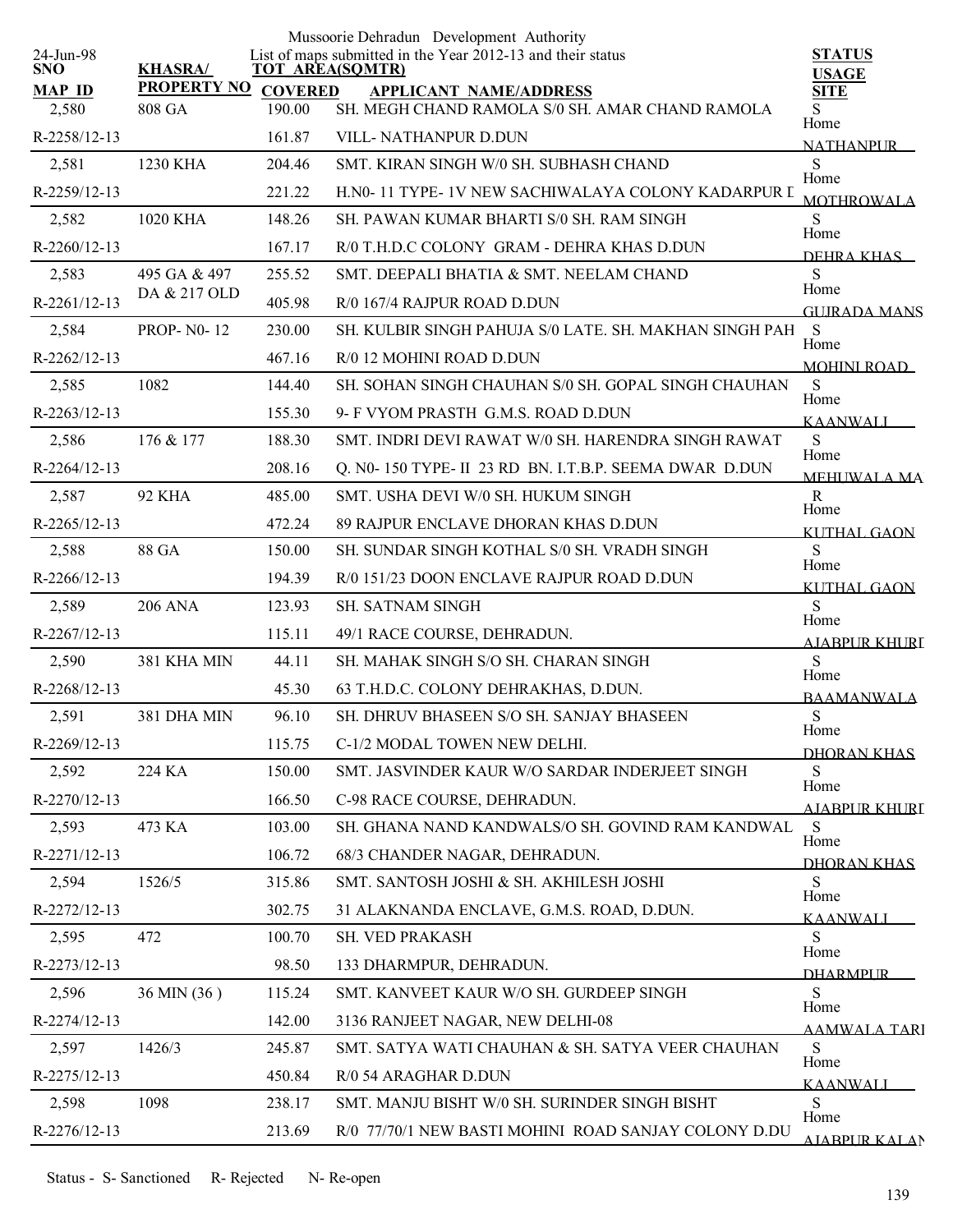|                         |                              |                | Mussoorie Dehradun Development Authority                                              |                               |
|-------------------------|------------------------------|----------------|---------------------------------------------------------------------------------------|-------------------------------|
| 24-Jun-98<br><b>SNO</b> | <b>KHASRA/</b>               |                | List of maps submitted in the Year 2012-13 and their status<br><b>TOT AREA(SQMTR)</b> | <b>STATUS</b><br><b>USAGE</b> |
| <b>MAP ID</b>           | <b>PROPERTY NO</b>           | <b>COVERED</b> | <b>APPLICANT NAME/ADDRESS</b>                                                         | <b>SITE</b>                   |
| 2,599                   | <b>855 KHA</b>               | 116.17         | SH. SUBHASH BALIYAN & SH. SANJEEV BALIYAN                                             | S.<br>Home                    |
| R-2277/12-13            |                              | 77.22          | R/0 268/1 SUBHASH NAGAR D.DUN                                                         | <b>NIRANJANPUR</b>            |
| 2,600                   | PROP- N0-23/1                | 242.21         | SH. NAVEEN TANDON S/0 LATE. SRI KRISHAN TANDON                                        | S<br>Home                     |
| R-2278/12-13            |                              | 153.00         | R/0 123/1 EAST REST CAMP D.DUN                                                        | <b>EAST REST CAM</b>          |
| 2,601                   | $300/1$ &                    | 455.91         | SMT. SHASHI TIWARI . SH. BRIJESH KUMAR TIWARI & SH. SR                                | ${\bf S}$<br>Home             |
| R-2279/12-13            | MUNICIPAL N0-<br>11 & 213/86 | 618.28         | R/0 92/1 BALBIR ROAD NASA COMPUTER D.DUN                                              | <b>DHARMPLIR</b>              |
| 2,602                   | <b>NEW</b><br>38             | 130.06         | SH. VINOD KUMAR UPPAL S/0 LATE. SH. MUKAND LAL UPPAL                                  | ${\bf S}$                     |
| R-2280/12-13            |                              | 77.79          | R/0 6-A CHAUHAN MARKET HARIDWAR ROAD D.DUN                                            | Home                          |
| 2,603                   | 191 OLD & 123                | 181.22         | SARDAR RAJINDRA SINGH S/0 LATE SH. SANT SINGH                                         | <b>BRAHAMA WAI</b><br>S       |
| R-2281/12-13            | <b>NEW</b>                   | 167.22         | R/0 36- G RACE COURSE D.DUN                                                           | Home                          |
| 2,604                   | 1054                         | 171.46         | MR. JAMAL WARIS S/0 LATE. MR. GULAM WARIS                                             | A JABPI IR KHLIRT<br>S        |
| R-2282/12-13            |                              | 167.32         | R/0 B-28/2 O.N.G.C. COLONY D.DUN                                                      | Home                          |
| 2,605                   | 26 & 222 OLD                 | 237.82         | SH. JAGDISH SINGH S/0 LATE. SH. DEWAN SINGH                                           | <b>KAANWALI</b><br>S          |
| R-2283/12-13            |                              | 222.88         | R/0 DRON VATIKA SAHASTRADHARA ROAD D.DUN                                              | Home                          |
| 2,606                   | 112                          | 322.79         | SH. PURAN SINGH BISHT S/0 SH.G.S. BISHT                                               | DANDA DHORAN<br>S             |
| R-2284/12-13            |                              | 201.17         | R/0 SAINIK COLONY KAULAGARH D.DUN                                                     | Home<br>KAULAGARH             |
| 2,607                   | 635                          | 120.50         | SH. NARENDRA KUMAR YADAV S/0 LATE. DR. UPENDRA NARA                                   | S                             |
| R-2285/12-13            |                              | 124.86         | R/0 MANDAL ROAD RAS BIHARI NAGAR WARD N0-18 MADHE                                     | Home<br>TARLA NAGAL           |
| 2,608                   | 585                          | 219.30         | SH. B.P. SINGH & SMT. KAVITA                                                          | S                             |
| R-2286/12-13            |                              | 205.02         | R/0 B/103 DHYAN MANDIR C.H.S. PHANCHAL NAGAR DISTT-1                                  | Home<br><b>BHARUWALA GR</b>   |
| 2,609                   | 134                          | 256.41         | SMT. MANOHAR LAL KANDWAL S/0 LATE. SH. NARAYAN DUT                                    | S                             |
| R-2287/12-13            |                              | 206.33         | R/0 170 SAHARANPUR ROAD D.DUN                                                         | Home<br><b>SEWALA KALAN</b>   |
| 2,610                   | <b>PROP-N0-69</b>            | 276.02         | SMT. BIMLA DEVI W/0 SH. KALAM SINGH                                                   | S                             |
| R-2288/12-13            |                              | 188.32         | R/0 69 NADI RISPANA PH-2 D.DUN                                                        | Home<br>NADI RISPANA          |
| 2,611                   | 752                          | 154.73         | SH. MOHIT KUMAR JAIN S/0 SH. SUNIL KUMAR JAIN                                         | S                             |
| R-2289/12-13            |                              | 138.54         | R/0 60/1 REST CAMP TYAGI ROAD D.DUN                                                   | Home<br>DEHRA KHAS            |
| 2,612                   | 365 KA                       | 349.25         | SMT. ARCHANA SHARMA W/0 SH. SACHI KANT SHARMA                                         | S                             |
| R-2290/12-13            |                              | 379.76         | 18- A MAHARANI BAGH BALLUPUR D.DUN                                                    | Home<br><b>KOHLIPANI</b>      |
| 2,613                   | 731 KHA                      | 100.84         | SMT. NISHA DEVI W/0 SH. SANJEEV KUMAR                                                 | S                             |
| R-2291/12-13            |                              | 136.56         | R/0 111 T.H.D.C. COLONY DEHRA KHAS D.DUN                                              | Home<br>DEHRA KHAS            |
| 2,614                   | PLOT-N0-B-07                 | 180.00         | SH. MAHESHA NAND S/0 LATE. SH. MANGAT RAM                                             | S                             |
| R-2292/12-13            | M.I.G.                       | 97.76          | R/0 LIG-120 M.D.D.A COLONY DALANWALA D.DUN                                            | Home<br>MDDA COLONY           |
| 2,615                   | 39 KA                        | 171.00         | SH. ANIL MAMGAIN S/0 SH. ROSHAN LAL MAMGAIN                                           | S                             |
| R-2293/12-13            |                              | 84.71          | R/0 VILL & P.0- NATHUWALA RAIPUR D.DUN                                                | Home<br><b>AAMWALA TARI</b>   |
| 2,616                   | 163 RA                       | 227.00         | SH. HUKAM SINGH S/0 LATE. SH. SUNDER SINGH                                            | N<br>Home                     |
| R-2294/12-13            |                              | 212.00         | R/0 INDER PRASTH ENCLAVE LANE- N0-14 NATHANPUR D.DU                                   | <b>NATHANPLIR</b>             |
|                         |                              |                |                                                                                       |                               |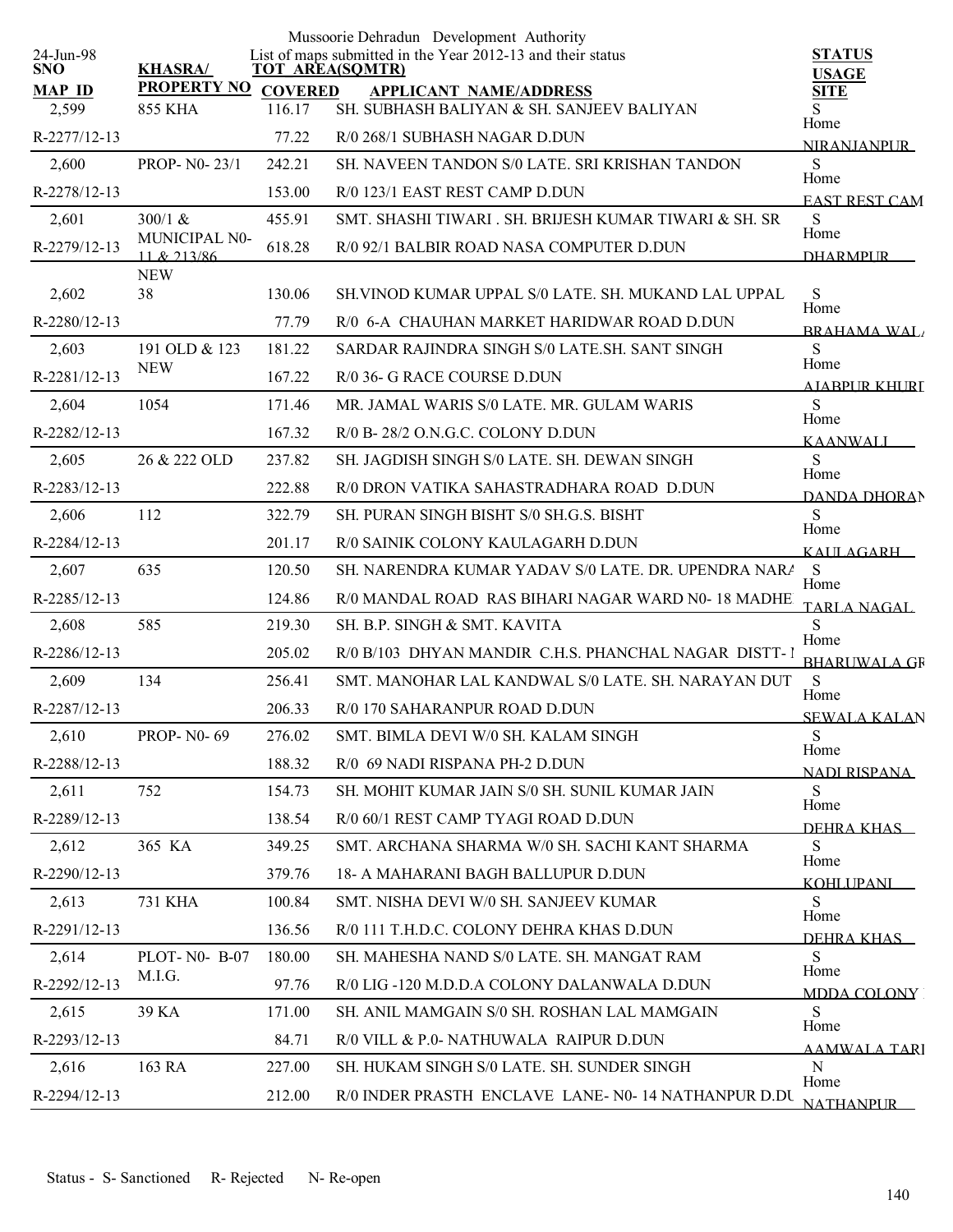| 24-Jun-98              |                              |                          | Mussoorie Dehradun Development Authority<br>List of maps submitted in the Year 2012-13 and their status | <b>STATUS</b>                |
|------------------------|------------------------------|--------------------------|---------------------------------------------------------------------------------------------------------|------------------------------|
| <b>SNO</b>             | <b>KHASRA/</b>               | <b>TOT AREA(SQMTR)</b>   |                                                                                                         | <b>USAGE</b>                 |
| <b>MAP ID</b><br>2,617 | <b>PROPERTY NO</b><br>163 RA | <b>COVERED</b><br>227.00 | <b>APPLICANT NAME/ADDRESS</b><br>SH. HUKAM SINGH S/0 LATE. SH. SUNDER SINGH                             | <b>SITE</b><br>S             |
| R-2294/12-13-          |                              | 275.19                   | R/0 INDER PRASTH ENCLAVE LANE-N0-14 NATHANPUR D.DU                                                      | Home                         |
| 2,618                  | 1293 KHA & 309               | 351.80                   | SH. GURPREET SINGH S/0 SH. RAM SINGH                                                                    | <b>NATHANPUR</b><br>S        |
| R-2295/12-13           | <b>OLD</b>                   | 533.08                   | R/0 G-29 RACE COURSE D.DUN                                                                              | Home                         |
| 2,619                  | 521                          | 231.18                   | SH. RAM CHANDRA NEGI S/0 SH. LAKHPAT SINGH                                                              | A JABPUR KHURI<br>S          |
| R-2296/12-13           |                              | 179.34                   | R/0 102/3 NEEL KANT VIHAR NESHVILLA ROAD D.DUN                                                          | Home<br><b>HATHIBARKALA</b>  |
| 2,620                  | <b>PROP-N0-12</b>            | 134.15                   | SH. TEJENDRA SINGH S/0 SH. AMRIT PAL SINGH                                                              | S                            |
| R-2297/12-13           |                              | 159.58                   | R/0 12 GOVIND GARH D.DUN                                                                                | Home<br><b>GOVIND GARH</b>   |
| 2,621                  | 80 GHA                       | 370.00                   | SMT. POONAM THAKUR W/0 SH. RAKESH CHALGA                                                                | S                            |
| R-2298/12-13           |                              | 375.26                   | R/0 13/3 KRISHNA VIHAR JAKHAN D.DUN                                                                     | Home<br>KUTHAL GAON          |
| 2,622                  | 110 OLD & 82                 | 445.00                   | <b>SH. SUNDER SINGH S/0 SH. BUDH SINGH</b>                                                              | $\mathbf R$                  |
| R-2299/12-13           | <b>KHA NEW</b>               | 481.78                   | R/0 151/23 DOON ENCLAVE RAJPUR ROADD.DUN                                                                | Home<br>KUTHAL GAON          |
| 2,623                  | 501 KA & 519                 | 250.83                   | SH. SANJAY BHASEEN S/0 SH. OM PRAKASH BHASEEN                                                           | S<br>Home                    |
| $R-2300/12-13$         | <b>OLD</b>                   | 432.10                   | R/0 C-1/2 MODEL MOL TOWN NEW DELHI                                                                      | DHORAN KHAS                  |
| 2,624                  | 1794                         | 167.00                   | SH. GIRISH CHANDRA JOSHI S/0 SH. GOVIND BALLABH JOSHI                                                   | S                            |
| R-2301/12-13           |                              | 169.20                   | VILL & P.0- PATALI DISTT- BAGESHWAR                                                                     | Home<br><b>AIARPUR KALAN</b> |
| 2,625                  | 53                           | 205.70                   | SMT. RENU GANDHI W/0 SH. NARENDER GANDHI                                                                | S<br>Home                    |
| R-2302/12-13           |                              | 500.28                   | R/0 KISHANPURA SAHARANPUR UTTAR PRADESH                                                                 | <b>CHIDOWALI</b>             |
| 2,626                  | 473 KA                       | 172.21                   | M/S JAKHAN REAL ESTATE AND DEVELOPERS PVT.LTD                                                           | S<br>Home                    |
| $R-2303/12-13$         |                              | 183.08                   | R/0 152/3/B RAJPUR ROAD D.DUN                                                                           | DHORAN KHAS                  |
| 2,627                  | <b>103 CHA</b>               | 173.98                   | <b>SMT. ARCHANA DWIVEDI</b>                                                                             | S<br>Home                    |
| $R-2304/12-13$         |                              | 209.48                   | N-526 ASHYANA COLONY, LUCKNOW.U.P.                                                                      | <b>KISHANPUR</b>             |
| 2,628                  | 60                           | 190.00                   | SMT. JASPREET KAUR & SMT. KAWNEET KAUR                                                                  | S<br>Home                    |
| R-2305/12-13           |                              | 113.08                   | H. N0- 1 LANE- N0- 4 MAIN LINE EKTA VIHAR SAHASTRA DHAI                                                 | AAMWALA TARI                 |
| 2,629                  | 36                           | 184.00                   | SH. JAI CHANDRA S/0 LATE. SH. LALITA PRASHAD                                                            | S<br>Home                    |
| R-2306/12-13           | .29.151.153.154.<br>155      | 85.49                    | R/0 287/218 D.L. ROAD D.DUN                                                                             | <b>ADOIWALA</b>              |
| 2,630                  | 721 OLD & 911                | 376.57                   | SH. SACHIN NAURIYAL S/0 SH. B.D. NAURIYAL                                                               | S<br>Home                    |
| R-2307/12-13           | <b>NEW</b>                   | 173.64                   | R/0 144/9 NESHVIILLA ROAD D.DUN                                                                         | AJABPUR KALAN                |
| 2,631                  | 21 & PROP-                   | 290.24                   | SH. CHANDAN SINGH RAWAT S/0 SH. BHIM SINGH RAWAT                                                        | S<br>Home                    |
| R-2308/12-13           | N <sub>0</sub> -310/310      | 205.20                   | H. N0-310/310 BLOCK-I CH. BIHARI LAL MARG NESHVILLA ROA                                                 | <b>DOBHALWALA</b>            |
| 2,632                  | 393                          | 139.40                   | SMT. SARLA GUPTA W/0 SH. HUKUM CHAND GUPTA                                                              | S.<br>Home                   |
| R-2309/12-13           |                              | 154.98                   | R/0 LOWER KOHLU PANI KOTRA SANTOR D.DUN                                                                 | KOHLI PANI                   |
| 2,633                  | 1784                         | 197.13                   | SMT. SUNITA KOTNALA W/0 SH. ARUN CHANDRA KOTNALA                                                        | S.<br>Home                   |
| $R-2310/12-13$         |                              | 147.81                   | R/0 507/2 ANAND VIHAR DHARAMPUR D.DUN                                                                   | AIABPUR KALAN                |
| 2,634                  | 9 CHA                        | 168.68                   | SH. PAVAN SINGH S/O. SH. BEERBAL SINGH                                                                  | S<br>Home                    |
| R-2311/12-13           |                              | 158.39                   | R/0 1- DISPENSARY ROAD GANDHI INTER COLL. D.DUN                                                         | <u>KANDOLI</u>               |
| 2,635                  | 513                          | 109.90                   | SH. DEEPAK BAHUGUNA S/0 SH. DINESH BAHUGUNA                                                             | S<br>Home                    |
| R-2312/12-13           |                              | 114.09                   | R/0 51 VIVEK VIHAR POCKET N0-3 G.M.S. ROAD D.DUN                                                        | <b>BANJARAWALA</b>           |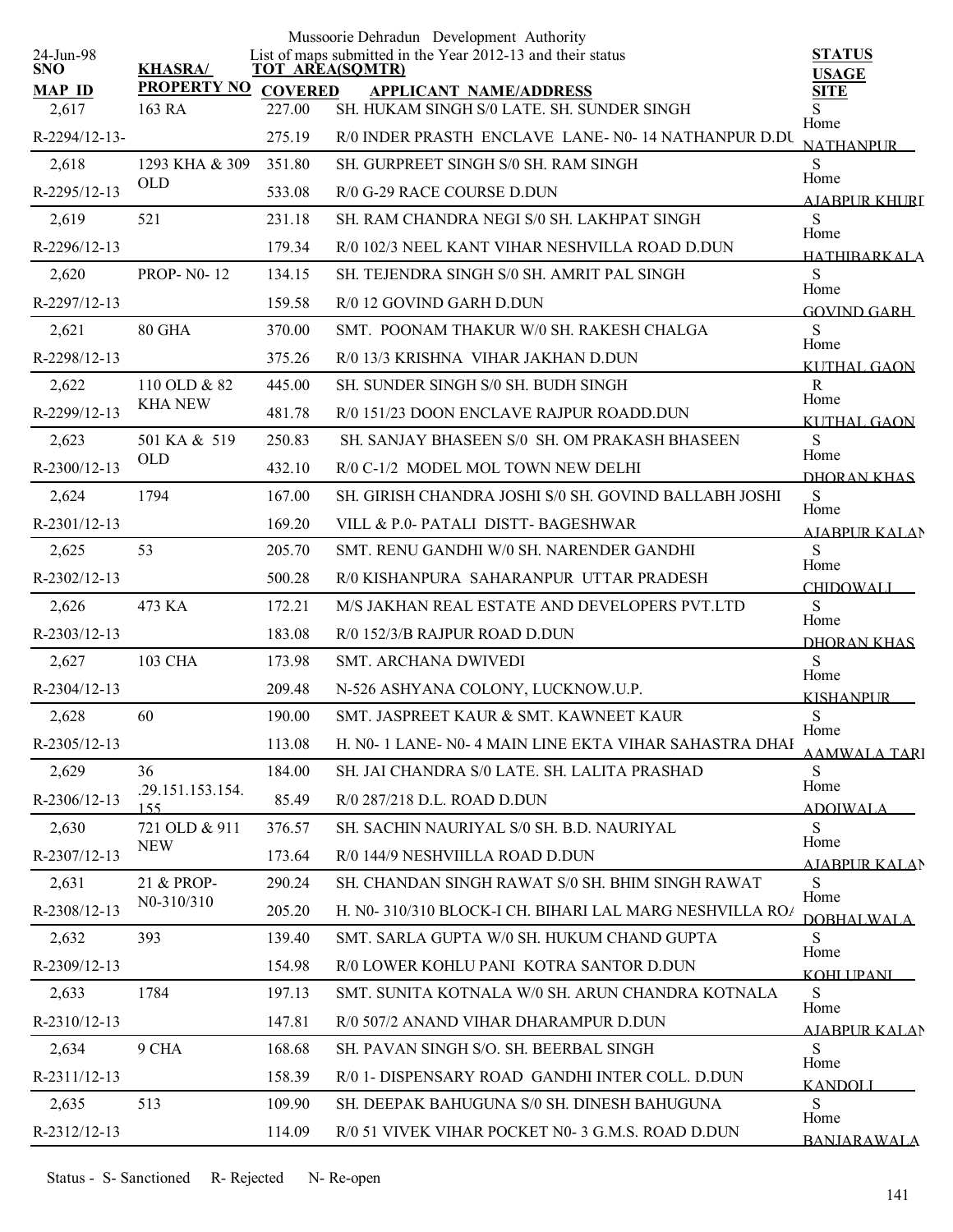|                                                              | Mussoorie Dehradun Development Authority                    |                               |
|--------------------------------------------------------------|-------------------------------------------------------------|-------------------------------|
| 24-Jun-98<br><b>KHASRA/</b><br><b>SNO</b><br>TOT AREA(SQMTR) | List of maps submitted in the Year 2012-13 and their status | <b>STATUS</b><br><b>USAGE</b> |
| <b>PROPERTY NO</b><br><b>MAP ID</b><br><b>COVERED</b>        | <b>APPLICANT NAME/ADDRESS</b>                               | <b>SITE</b>                   |
| 100.46<br>2,636<br><b>305 KHA</b>                            | SH. RAJESH GUPTA S/0 LATE. SH. R.P. GUPTA                   | S<br>Home                     |
| R-2313/12-13<br>111.82                                       | R/0 87- D PARK ROAD D.DUN                                   | <b>SEWALA KALAN</b>           |
| 305 KHA<br>101.05<br>2,637                                   | SH. NAVINDRA PAL SINGH S/0 LATE. SH. GURMEJ SINGH           | S<br>Home                     |
| R-2314/12-13<br>112.77                                       | R/0 23/2 KHURBHURA MOHALLA D.DUN                            | <b>SEWALA KALAN</b>           |
| 2,638<br><b>PROP-N0-358</b><br>74.24<br><b>BLOCK-I</b>       | MR. FARIED AHMED S/0 NOOR KARIM                             | ${\bf S}$<br>Home             |
| R-2315/12-13<br>84.46                                        | R/0 W.L.I. OF INDIA STAFF QUATERS H.N0- 2 TYPE-II BLOCK- I  | <b>CHUKKHUWALA</b>            |
| 2,639<br>670<br>212.54                                       | SH. SATYENDRA SINGH BARTWAL S/ SH. JAIVEER SINGH BART       | S<br>Home                     |
| R-2316/12-13<br>101.75                                       | R/0 MIYYAN WALA CHOWK HARIDWAR ROAD D.DUN                   | AIABPUR KHURT                 |
| 2,640<br>52 & 53<br>210.00                                   | SMT. DAVINDER KAUR W/0 SH. SUKHDEV SINGH                    | S<br>Home                     |
| R-2317/12-13<br>540.04                                       | R/0 112/3 NESHVILLA ROAD D.DUN                              | <b>CHIDOWALI</b>              |
| 381<br>96.10<br>2,641                                        | SH. DHRAV BHASEEN S/0 SH. SANJAY BHASEEN                    | S<br>Home                     |
| R-2318/12-13<br>115.75                                       | R/0 C-1/2 MODEL TOWN -3 NEW DELHI                           | DHORAN KHAS                   |
| 195 GA & 217<br>250.92<br>2,642                              | SMT. DEEPALI BHATIA AND SMT. NEELAM CHAND                   | S<br>Home                     |
| <b>OLD</b><br>R-2319/12-13<br>418.99                         | 184-A RAJPUR ROAD D.DUN                                     | <b>GUIRADA MANS</b>           |
| 77 GA<br>95.70<br>2,643                                      | SH. HARISH CHANDER SINGH NEGI S/0 LATE. SH. LAL SINGH       | ${\bf S}$                     |
| R-2320/12-13<br>60.69                                        | R/0 LANE- N0-4 EKTA VIHAR SAHASTRADHARA ROAD D.DUN          | Home<br><b>AAMWALA TARI</b>   |
| 1032 GHA<br>332.00<br>2,644                                  | SH. OM PRAKASH S/0 SH. GANESHPATI                           | S                             |
| R-2321/12-13<br>256.87                                       | R/0 VILL- PIP KHOLA P.0- SATPULI PAURI GARHWAL              | Home<br>DEHRA KHAS            |
| 291<br>322.00<br>2,645                                       | SMT. USHA NEGI W/0 SH. K.S. NEGI                            | ${\bf S}$                     |
| R-2322/12-13<br>281.77                                       | R/0 TYPE- 3 C 24/1 RAIPUR ESTATE D.DUN                      | Home<br><b>NATHANPUR</b>      |
| 1837<br>125.00<br>2,646                                      | SH. DINESH ASWAL S/0 LATE. SH. SUNDAR SINGH ASWAL           | S                             |
| R-2323/12-13<br>136.67                                       | R/0 B-75 RISPANA NAGAR HARIDWAR ROAD D.DUN                  | Home<br><b>AJABPUR KALAN</b>  |
| 44<br>2,647<br>330.00                                        | SMT. RAJNI BALA BAHUGUNA W/0 SH. GIRISH DUTT BAHUGUN        | S                             |
| 299.37<br>R-2324/12-13                                       | R/0 GALI N0-1 SHAHSTRI NAGAR D.DUN                          | Home<br><b>AJABPUR KALAN</b>  |
| 2,648<br>1505<br>376.00                                      | SMT. DEVAKI DEVI KABDAL W/0 LATE. SH. NARAYAN DUTT K        | S                             |
| R-2325/12-13<br>124.00                                       | R/0 KALI MANDIR ENCLAVE KANWALI D.DUN                       | Home<br><b>KAANWALI</b>       |
| 1202<br>96.18<br>2,649                                       | SMT. BEENA GWARI W/0 SH. KESHVA NAND                        | S                             |
| 109.10<br>R-2326/12-13                                       | H.N0-180- A DOBHAL WALA NESHVILLA ROAD D.DUN                | Home<br>AIABPUR KHURI         |
| 153<br>2,650<br>322.95                                       | SH. SHYAM SINGH S/0 SH. RAM SINGH                           | S                             |
| 225.88<br>R-2327/12-13                                       | R/0 A-42-S-2 DEFENCE COLONY D.DUN                           | Home<br><b>SHAH NAGAR</b>     |
| 124.82<br>2,651<br>123 .124 KHA                              | SH. PRAKASH JOSHI S/0 LATE. B.D.JOSHI                       | S                             |
| &333 & 334/2<br>R-2328/12-13<br>155.00<br>OL D               | R/0 30 KEWAL VIHAR D.DUN                                    | Home<br><b>SEWALA KALAN</b>   |
| 1063 KA & 778<br>203.45<br>2,652                             | SH. ANCHIT SINGH CHAUHAN S/0 COL. SATPAL SINGH CHAUH.       | S                             |
| OLD<br>R-2329/12-13<br>322.05                                | R/0 102 SAVARKAR MARG SUBHASH NAGAR D.DUN                   | Home<br><b>MAIRA</b>          |
| 604 &<br>115.49<br>2,653                                     | SH. NAVEEN GUPTA AND SH. SUMIT GUPTA                        | S                             |
| MUNICIPAL N0-<br>R-2330/12-13<br>130.29<br>$8-A$ $&48/37/8$  | R/0 EAST REST CAMP D.DUN                                    | Home<br><b>REST CAMP</b>      |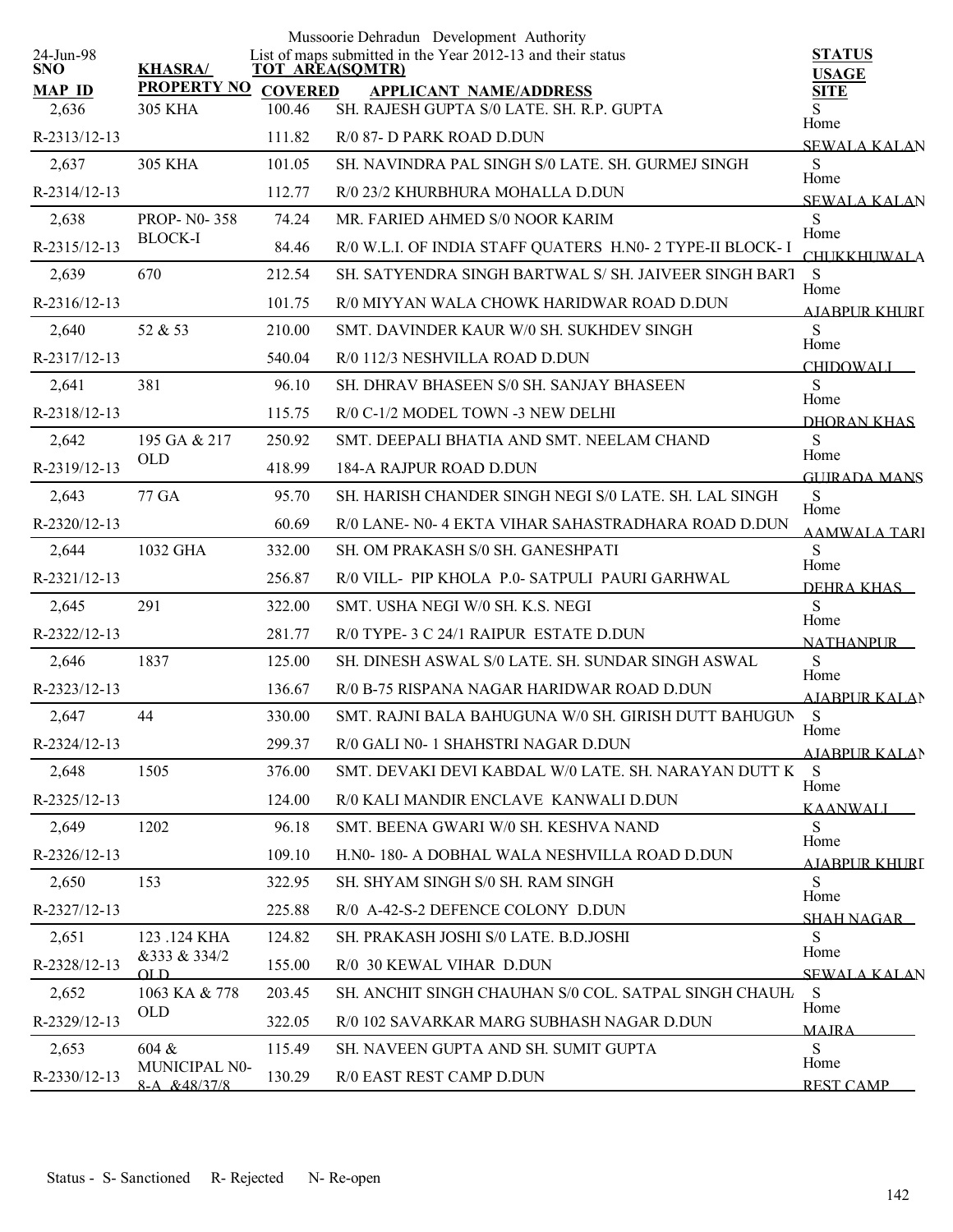|                         |                                  |                | Mussoorie Dehradun Development Authority                                       |                               |
|-------------------------|----------------------------------|----------------|--------------------------------------------------------------------------------|-------------------------------|
| 24-Jun-98<br><b>SNO</b> | <b>KHASRA/</b>                   |                | List of maps submitted in the Year 2012-13 and their status<br>TOT AREA(SQMTR) | <b>STATUS</b><br><b>USAGE</b> |
| <b>MAP ID</b>           | <b>PROPERTY NO</b>               | <b>COVERED</b> | <b>APPLICANT NAME/ADDRESS</b>                                                  | <b>SITE</b>                   |
| 2,654<br>R-2331/12-13   | 123. 124 KHA &<br>333. 334/2 OLD | 125.83         | SMT. ANUPMA JOSHI W/0 SH. AJAY JOSHI                                           | S<br>Home                     |
|                         |                                  | 120.05         | R/0 30 KEWAL VIHAR SAHASTRADHARA ROAD D.DUN                                    | <b>SEWALA KALAN</b>           |
| 2,655                   | PROP-N0-<br>142/293              | 162.07         | SMT. KUSUM W/0 SH. S.K. AHUJA                                                  | S<br>Home                     |
| R-2332/12-13            |                                  | 270.94         | R/0 100/114 NESHVILLA ROAD D.DUN                                               | <b>BAAKRALWALA</b>            |
| 2,656                   | 2240                             | 125.45         | SMT. NAMRTA TYAGI W/0 SH. ADITYA TYAGI                                         | S<br>Home                     |
| R-2333/12-13            |                                  | 147.72         | VIILL- NAGLA EMRATI P.0- MILAP NAGAR ROORKEE                                   | ARCADIA GRAN                  |
| 2,657                   | 2240                             | 125.96         | SMT. NAMRTA TYAGI W/0 SH. ADITYA TYAGI                                         | S<br>Home                     |
| R-2334/12-13            |                                  | 166.67         | VILL- NAGLA EMRATI P.0- MILAP NAGAR ROORKEE                                    | ARCADIA GRAN'                 |
| 2,658                   | 305 KHA                          | 93.00          | SMT. HARLEEN LUTHRA & SH. MANPREET SINGH                                       | S<br>Home                     |
| R-2335/12-13            |                                  | 95.73          | R/0 11 SAI LOK COLONY G.M.S.ROAD D.DUN                                         | <b>SEWALA KALAN</b>           |
| 2,659                   | 300 KA                           | 131.50         | SMT. VIJAY UMA D/0 SH. RAMESHWAR SINGH                                         | S<br>Home                     |
| R-2336/12-13            |                                  | 214.53         | R/0 188/2 KISHAN NAGAR EXT. KAULAGARH ROAD D.DUN                               | <b>BANJARAWALA</b>            |
| 2,660                   | 83                               | 133.80         | SH. RAHUL KUMAR RAWAT S/0 SH. SHOBHA RAM                                       | S<br>Home                     |
| R-2337/12-13            |                                  | 169.37         | R/0 25 BEHLDA BADA SHEELA- 5 KANDAKHAL KOTDWAR D                               | <b>NIRANIANPUR</b>            |
| 2,661                   | 1162 CHA &                       | 130.78         | SMT. ANJU MANGWANIA W/0 SH. KISHOR MANGWANIA                                   | <sub>S</sub><br>Home          |
| R-2338/12-13            | 672/1 OLD                        | 93.45          | R/0 LANE- N0- 1 TURNER ROAD CLEMENT TOWN D.DUN                                 | <b>MAIRA</b>                  |
| 2,662                   | 49/93                            | 297.39         | SH. SHRINIWAS NAUTIYAL S/0 SH. BHASKARANAND NAUTIYA                            | S                             |
| R-2339/12-13            |                                  | 314.99         | R/0 STRET- N0-4/9 SHASTRI NAGAR HARIDWAR ROAD D.DUN                            | Home<br><b>AJABPUR KALAN</b>  |
| 2,663                   | 1794                             | 260.69         | SH. VIPIN PANULI S/0 SH. RAM PRASAD PANULI                                     | S<br>Home                     |
| R-2340/12-13            |                                  | 212.32         | C/0 SH. O.P. KUKRETI 1 NEW FRIENDS COLONY AJABPUR KAL.                         | AJABPUR KALAN                 |
| 2,664                   | 27 & 51 GHA                      | 261.00         | SH. BACHASPATI UNIYAL S/0 LATE, SH. KANTI RAM UNIYAL                           | S                             |
| R-2341/12-13            | <b>NEW</b>                       | 206.42         | R/0 NANDA DEVI ENCLAVE LANE- N0- 07 BADRIPUR ROAD D.                           | Home<br><b>BADRIPUR</b>       |
| 2,665                   | 914 KHA                          | 131.74         | SH. BALESHWAR S/0 SH. DHARAM SINGH                                             | $\mathbf R$                   |
| R-2342/12-13            |                                  | 136.52         | R/0 CROSS N0- 3 TAPOWAN ENCLAVE AAM WALA TARLA D.D                             | Home<br>AAMWALA TARI          |
| 2,666                   | 338 GA                           | 166.70         | SMT. KUSUMLATA RATURI W/0 SH. SANJEEV RATURI                                   | S.                            |
| R-2343/12-13            |                                  | 144.10         | C/0 SH. R.P. AGGARWAL C-103 NEHRU COLONY D.DUN                                 | Home<br><b>KEDARPUR</b>       |
| 2,667                   | <b>PROP N0-256/1</b>             | 139.40         | SH. JAI DEV SUNDRIYAL S/0 SH. MANGAT RAM                                       | S.                            |
| R-2344/12-13            |                                  | 149.26         | R/0 256/1 KRISHAN NAGAR D.DUN                                                  | Home<br><b>KISHANNAGAR</b>    |
| 2,668                   | <b>PROP-NO-14-D</b>              | 244.69         | SMT. NISHA KASHYAP W/0 SH. JAGDISH KASHYAP                                     | S                             |
| R-2345/12-13            |                                  | 383.68         | R/0 6- OLD SURVEY ROAD D.DUN                                                   | Home                          |
| 2,669                   | 507                              | 153.35         | SMT. HEM LATA NEGI W/0 SH. SARAT SINGH NEGI                                    | <b>OLD SURVEY RO</b><br>S.    |
| $R-2346/12-13$          |                                  | 89.47          | C/0 BRANCH- GD PLATOON I.M.A. PREM NAGAR D.DUN                                 | Home                          |
| 2,670                   | 48 & 56 NEW                      | 520.24         | SH. NAGENDRA SINGH SAJWAN & SMT. SHASHI SAJWAN                                 | ARCADIA GRAN'<br>S.           |
| R-2347/12-13            |                                  | 306.30         | R/0 AJABPUR KALAN D.DUN                                                        | Home                          |
| 2,671                   | 331                              | 99.00          | SMT. SANJU BADHANI D/0 SMT. BASANTI DEVI                                       | CHAK AIARPUR T<br>S           |
| R-2348/12-13            |                                  | 93.12          | R/0 2- TEACHER COLONY GOBIND GARH D.DUN                                        | Home                          |
| 2,672                   | MUNICIPAL N0-                    | 106.51         | SH. ASHISH RASTOGI S/ SH. B.K. RASTOGI                                         | AJABPUR KHURI<br>S            |
| R-2349/12-13            | 9/1/6/6                          | 187.86         | R/0 61 DISPENSARY ROAD D.DUN                                                   | Home                          |
|                         |                                  |                |                                                                                | KHURBURA MOF                  |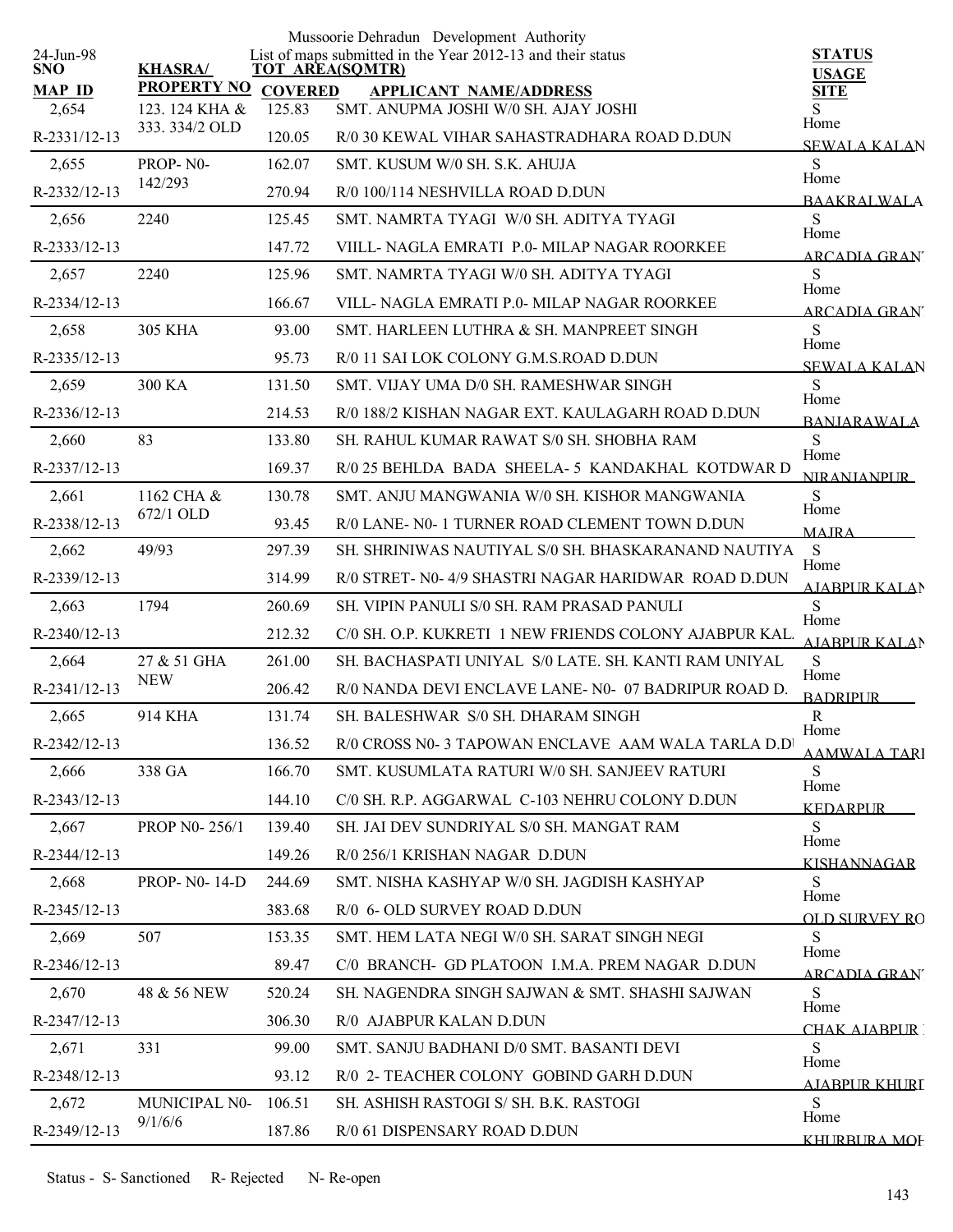|                         |                     |        | Mussoorie Dehradun Development Authority                                       |                                     |
|-------------------------|---------------------|--------|--------------------------------------------------------------------------------|-------------------------------------|
| 24-Jun-98<br><b>SNO</b> | <b>KHASRA/</b>      |        | List of maps submitted in the Year 2012-13 and their status<br>TOT AREA(SQMTR) | <b>STATUS</b><br><b>USAGE</b>       |
| <b>MAP ID</b>           | PROPERTY NO COVERED |        | <b>APPLICANT NAME/ADDRESS</b>                                                  | <b>SITE</b>                         |
| 2,673                   | 571                 | 98.51  | SMT. MAMTA KHARE W/0 SH. MAHESH CHANDRA KHARE                                  | S.<br>Home                          |
| R-2350/12-13            |                     | 98.47  | R/0 BADRISH COLONY DHARAM PUR DANDA D.DUN                                      | <b>DHARMPUR</b>                     |
| 2,674                   | 923 DA              | 730.00 | SMT. SHAKUN CHANDEL & SH. VIJAY CHANDEL                                        | S<br>Home                           |
| R-2351/12-13            |                     | 443.99 | R/0 AJABPUR KHURD D.DUN                                                        | AIARPUR KHURI                       |
| 2,675                   | 670                 | 212.54 | SH. TRILOK SINGH BISHT S/0 SH. TEJENDRA SINGH BISHT                            | S<br>Home                           |
| R-2352/12-13            |                     | 141.10 | C/0 SH. MANVEER SINGH BISHT BISHT BHAWAN C- BLOCK SA                           | AIARPUR KHURI                       |
| 2,676                   | 670                 | 212.54 | SH.DHANVEER SINGH PARMAR S/0 LATE, SH, KAMAL SINGH P                           | S<br>Home                           |
| R-2353/12-13            |                     | 124.65 | R/0 MIYYAN WALA CHOWK HARIDWAR ROAD D.DUN                                      | A JABPI IR KHLIRT                   |
| 2,677                   | 278                 | 69.90  | SMT. NEETU DHILLON W/0 SH. RAJENDRA DHILLON                                    | S                                   |
| R-2354/12-13            |                     | 71.68  | R/0 89- A LANE- N0- 6 KESHAV VIHAR NIRANJAN PUR D.DUN                          | Home<br>NIR ANIANPUR                |
| 2,678                   | 1236                | 234.11 | SMT. POONAM W/0 SH. NEERAJ KUMAR                                               | S                                   |
| R-2355/12-13            |                     | 234.02 | R/0 60-A BALLUPUR ROAD D.DUN                                                   | Home<br><b>GARHI</b>                |
| 2,679                   | 1236                | 221.57 | SH. NEERAJ NAGALIA S/0 SH. R.D. NAGALIA                                        | S                                   |
| R-2356/12-13            |                     | 278.00 | R/0 62 RAJA ROAD D.DUN                                                         | Home<br><b>GARHI</b>                |
| 2,680                   | 1243                | 226.44 | SMT. SARLA NEGI W/0 SH. BHUVNENDRA SINGH NEGI                                  | <sub>S</sub>                        |
| R-2357/12-13            |                     | 172.21 | C/0 SH. B.S. NEGI JAGRATI VIHAR BADRIPUR D.DUN                                 | Home                                |
| 2,681                   | <b>PROP-N0-14</b>   | 162.00 | SH. GIRISH CHANDRA S/0 SH. SARVESHWAR DUTT                                     | <b>NATHANPUR</b><br>S               |
| R-2358/12-13            |                     | 178.40 | H. N0-14 OLD DALANWALA D.DUN                                                   | Home                                |
| 2,682                   | 774 KA              | 271.72 | SMT. ROSHAN ARA W/0 MANJOOR AHMED                                              | OLD DALANWAI<br>S                   |
| R-2359/12-13            |                     | 194.02 | $R/0$ 31/1 E.C. ROAD D.DUN                                                     | Home                                |
| 2,683                   | 154                 | 309.47 | SMT. AARTI UNIYAL W/0 SH. KISHAN UNIYAL                                        | <b>MAJRA</b><br>S                   |
| $R-2360/12-13$          |                     | 170.58 | H.N0-300 NAUTIYAL BHAWAN KAULAGARH D.DUN                                       | Home                                |
| 2,684                   | PROP- N0-03 &       | 106.44 | SH. INDER JEET DASS S/0 SH. N. CHANDRA DASS                                    | KAULAGARH MA<br>S                   |
| R-2361/12-13            | 5/3                 | 139.00 | R/0 3 BANGALI LIBRARY ROAD D.DUN                                               | Home                                |
| 2,685                   | 1203                | 38.22  | SMT. REKHA JHILDYAL W/0 SH. K.R. JHILDYAL                                      | <b>BANGALLLIBRA</b><br><sub>S</sub> |
| R-2362/12-13            |                     | 46.00  | R/0 KARGI KUNJ VIHAR GRAM AJABPUR KHURD D.DUN                                  | Home                                |
| 2,686                   | 673/1/2             | 192.31 | SH. YATISH DHAUNDIYAL S/0 LATE. SH. UMA DHAUNDIYAL                             | <u>AJABPUR KHURI</u><br>S           |
| R-2363/12-13            |                     | 175.07 | H. N0- 103 VILL & P.0- KANWALI G.M.S.ROAD D.DUN                                | Home                                |
| 2,687                   | 917                 | 99.44  | SMT. MADHU TREHAN W/0 SH. VINOD KUMAR TREHAN                                   | KAANWALI<br>S.                      |
| R-2364/12-13            |                     | 133.08 | R/0 101 CHAMAN VIHAR SAHARANPUR ROAD D.DUN                                     | Home                                |
| 2,688                   | 858 KHA & 860       | 77.32  | SH. SANJAY KUMAR SONKAR S/0 LATE. SH. RAM LALSONKAR                            | KAANWALI<br>S                       |
| R-2365/12-13            | KHA                 | 78.80  | R/0 124 KANWALI ROAD D.DUN                                                     | Home                                |
| 2,689                   | 917                 | 99.44  | DR. MEGHA TREHAN D/0 SH. VINOD KUMAR TREHAN                                    | <b>NIRANIANPLIR</b><br><sub>S</sub> |
| R-2366/12-13            |                     | 133.08 | R/0 101 CHAMAN VIHAR SAHARANPUR ROAD D.DUN                                     | Home                                |
| 2,690                   | 571                 | 112.00 | SMT. SUMAN LATA KAINTHOLA W/0 SH. ARUN KUMAR KAINT                             | <b>KAANWALI</b><br>S.               |
| R-2367/12-13            |                     | 82.46  | R/0 BADRISH COLONY DHARAMPUR DANDA D.DUN                                       | Home                                |
| 2,691                   | 275 GA & 163        | 264.91 | SMT. SOMA SHAH W/0 SH. SHAILENDRA SHAH                                         | <b>DHARMPUR</b><br>S                |
| R-2368/12-13            | 164 & 166 OLD       |        |                                                                                | Home                                |
|                         |                     | 348.89 | VILL & P.0 - NATHUA WALA RAIPUR D.DUN                                          | <b>ADOIWALA</b>                     |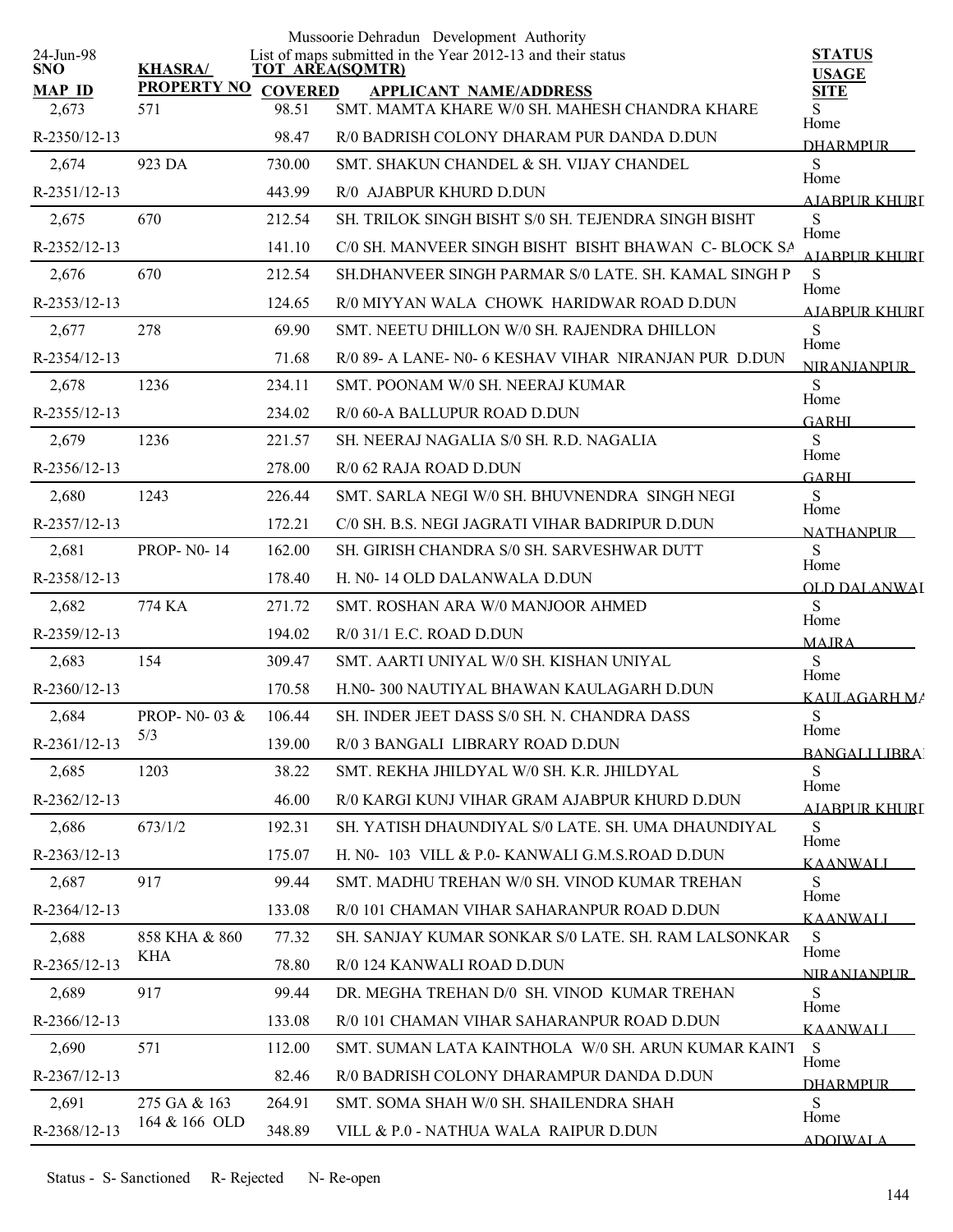|                         |                             |                | Mussoorie Dehradun Development Authority                                       |                                   |
|-------------------------|-----------------------------|----------------|--------------------------------------------------------------------------------|-----------------------------------|
| 24-Jun-98<br><b>SNO</b> | <b>KHASRA/</b>              |                | List of maps submitted in the Year 2012-13 and their status<br>TOT AREA(SQMTR) | <b>STATUS</b><br><b>USAGE</b>     |
| <b>MAP ID</b>           | <b>PROPERTY NO</b>          | <b>COVERED</b> | <b>APPLICANT NAME/ADDRESS</b>                                                  | <b>SITE</b>                       |
| 2,692                   | <b>PROP-N0-279</b>          | 122.00         | SH. MAHENDRA CHAUHAN S/0 LATE. SH. SHAMSHER SINGH C                            | S.<br>Home                        |
| R-2369/12-13            | & 351 OLD<br><b>SIRMOUR</b> | 194.28         | R/0 279 KISHAN NAGAR SIRMOUR MARG D.DUN                                        | <b>KAULAGARH</b>                  |
|                         | <b>MARG</b>                 |                |                                                                                |                                   |
| 2,693                   | 710 & 715                   | 117.56         | SMT. KOMAL NAGPAL W/0 SH. ANKUR NAGPAL                                         | S<br>Home                         |
| R-2370/12-13            |                             | 138.24         | R/0 24 SHALINI ENCLAVE BADRIPUR D.DUN                                          | <b>BHARUWALA GR</b>               |
| 2,694                   | 358 OLD & 914               | 188.00         | SH. RAVI VENKATA SUBBA RAO S/0 SH. KOTESHWARA RAO                              | S<br>Home                         |
| R-2371/12-13            | <b>ZA NEW</b>               | 106.17         | R/0 134/3 KALI DAS ROAD D.DUN                                                  | AAMWALA TARI                      |
| 2,695                   | 1267                        | 240.30         | SMT. KUSHMA UPADHYAY W/0 SH. RAMESH CHANDRA UPADH                              | S<br>Home                         |
| R-2372/12-13            |                             | 197.45         | <b>GRAM NATHANPUR D.DUN</b>                                                    | <b>NATTHANPLIR</b>                |
| 2,696                   | 154                         | 125.47         | SH. AJAY KUMAR S/0 LATE. SH. MADHO RAM                                         | S                                 |
| R-2373/12-13            |                             | 221.64         | R/0 C-211 N.C.R RESIDENCY SHIMLA BYE PASS D.DUN                                | Home<br><b>NIRANIANPLIR</b>       |
| 2,697                   | 149 KHA & 154               | 133.82         | SMT. SANGEETA RANI W/0 SH AJAY KUMAR SINGHAL                                   | S                                 |
| R-2374/12-13            |                             | 239.49         | R/0 C-211 N.C.R. RESIDENCY SHIMLA BYE PASS D.DUN                               | Home<br>NIR ANIANPUR              |
| 2,698                   | 236 P.N.B.                  | 285.70         | SH. RAGHUNATH RAI & SMT. SARITA ARORA                                          | S                                 |
| R-2375/12-13            | <b>ENCLAVE</b>              | 163.34         | R/0 11 P.N.B. ENCLAVE CHANDRA BANI ROAD SEWLA KALA                             | Home<br><b>SEWALA KALAN</b>       |
| 2,699                   | 43                          | 159.81         | SH. CHAMAN SINGH CHAUHAN S/0 SH. B.S. CHAUHAN                                  | S                                 |
| R-2376/12-13            |                             | 197.37         | R/0 49 SALA WALA D.DUN                                                         | Home<br><b>CHUKKHUWALA</b>        |
| 2,700                   | 960                         | 93.48          | KM. JAYA JOSHI D/0 SH. I.D. JOSHI                                              | S                                 |
| R-2377/12-13            |                             | 106.00         | R/0 107 CHANDER NAGAR D.DUN                                                    | Home<br>DEHRA KHAS                |
| 2,701                   | 552 KHA & 532               | 153.81         | SMT. GAYATRI NAGPAL / O. SH. SUBHASH NAGPAL                                    | S                                 |
| R-2378/12-13            | <b>OLD</b>                  | 91.02          | R/0 24 SHALINI ENCLAVE BADRIPUR D.DUN                                          | Home<br>DEHRA KHAS                |
| 2,702                   | 834 & 705 OLD               | 111.48         | SH. AMIT SINGHALS/0 SH. GOVIND RAM GUPTA                                       | S                                 |
| R-2379/12-13            |                             | 68.22          | R/0 47 DISPENSARY ROAD D.DUN                                                   | Home                              |
| 2,703                   | PROP- N0-99/67              | 217.66         | SH. ANIL KUMAR MITTAL S/0 SH. SUNDER LAL MITTAL                                | DEHRA KHAS<br>S                   |
| R-2380/12-13            |                             | 226.80         | R/0 99/97/1 KHURBHURA MOHALLA D.DUN                                            | Home                              |
| 2,704                   | 1383                        | 100.00         | SMT. SHEREEN BHASIN W/0 SH. DEEPAK BHASIN                                      | KHURBURA MOF<br>S                 |
| R-2381/12-13            |                             | 121.30         | R/0 4/4 MOHINI ROAD D.DUN                                                      | Home                              |
| 2,705                   | 112/1                       | 137.05         | SH. VIVEK KHANNA S/0 SH. DARSHAN LAL KHANNA                                    | KAANWALI<br>S.                    |
| R-2382/12-13            |                             | 143.33         | R/0 ASHOK PARK GRAM NIRANJANPUR D.DUN                                          | Home                              |
| 2,706                   | 12                          | 398.00         | SMT. KUSUM LATA GUPTA W/0 LATE. SH. DINA NATH GUPTA                            | <b>KAANWALL</b><br>S.             |
| R-2383/12-13            |                             | 243.00         | R/0 158 SOUTH VANASTHALI MANDIR LANE BALLUPUR D.DU                             | Home                              |
| 2,707                   | 20                          | 166.73         | SMT. HARCHARAN KAUR BHATIA W/0 SH. R.S. BHATIA                                 | KALILAGARH MA<br>S                |
| R-2384/12-13            |                             | 129.54         | R/0 492/3 STREET N0-10 RAJENDRA NAGAR D.DUN                                    | Home                              |
| 2,708                   | 419                         | 180.23         | SMT. SANDHYA BARTWAL W/0 SH. HANUMANT SINGH                                    | CHAK BHAGWAI<br>S                 |
| R-2385/12-13            |                             | 172.10         | R/0 43 VANSATHALI BALLUPUR CHOWK D.DUN                                         | Home                              |
| 2,709                   | <b>PROP-N0-25</b>           | 114.30         | SH. PRADEEP KUMAR THAKUR S/0 LATE. SH. BARU SINGH THA                          | <b>NATHANPLIR</b><br><sub>S</sub> |
|                         | OLD & 44/44                 |                |                                                                                | Home                              |
| R-2386/12-13            | <b>NEW</b>                  | 149.50         | R/0 44/44 D.A.V. COLLEGE ROAD D.DUN                                            | DAV COLLAGE                       |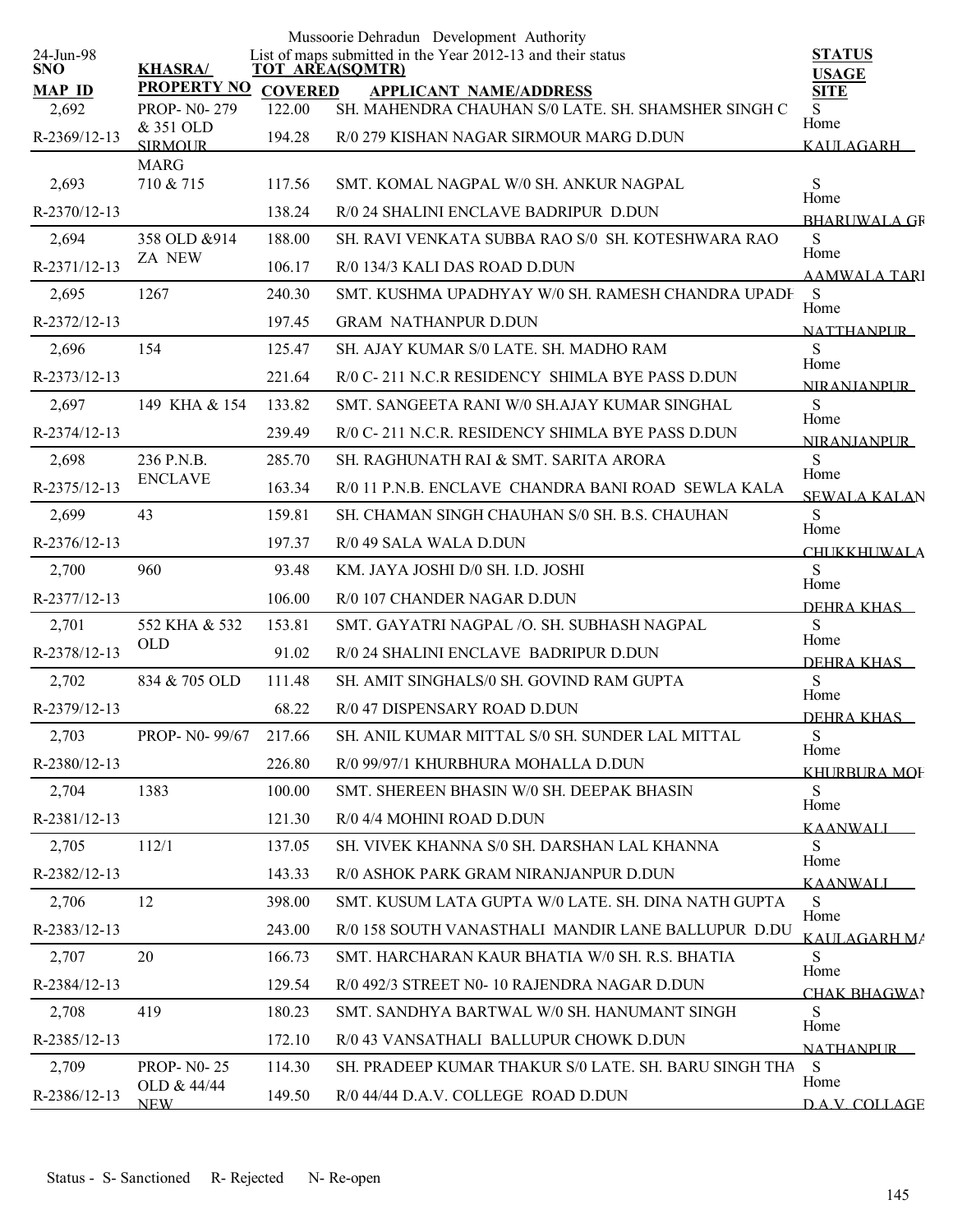|                         |                              |                | Mussoorie Dehradun Development Authority                                              |                               |
|-------------------------|------------------------------|----------------|---------------------------------------------------------------------------------------|-------------------------------|
| 24-Jun-98<br><b>SNO</b> | <b>KHASRA/</b>               |                | List of maps submitted in the Year 2012-13 and their status<br><b>TOT AREA(SQMTR)</b> | <b>STATUS</b><br><b>USAGE</b> |
| <b>MAP ID</b>           | <b>PROPERTY NO</b>           | <b>COVERED</b> | <b>APPLICANT NAME/ADDRESS</b>                                                         | <b>SITE</b>                   |
| 2,710                   | 59 & 150 OLD                 | 151.00         | SMT. PREETI SHARMA W/0 SH. PAWAN KUMAR SHARMA                                         | S<br>Home                     |
| R-2387/12-13            |                              | 183.74         | C/0 SH. AKHILESH CHAMOLI 1/18 MATA MANDIR COLONY DI                                   | AJABPUR KHURI                 |
| 2,711                   | 12 GA                        | 170.66         | SMT. BEENA DEVI W/0 SH. VIJAY PAL SINGH SAJWAN                                        | S<br>Home                     |
| R-2388/12-13            |                              | 160.56         | H. N0- 2 TYPE- 4 C.P.W.D. COLONY CLOCK TOWER D.DUN                                    | <b>KEDARPUR</b>               |
| 2,712                   | 149                          | 226.39         | SH. VIRPAL SINGH S/0 SH. DHANI RAM SINGH                                              | S<br>Home                     |
| R-2389/12-13            |                              | 221.90         | <b>GRAM KANDOLI D.DUN</b>                                                             | <b>KANDOLI</b>                |
| 2,713                   | PLOT-N0-                     | 1,010.00       | SH. ASHOK SHETTY S/0 SH. Y.V. SHETTY                                                  | S<br>Home                     |
| R-2390/12-13            | $S-4-D-17$<br><b>DEFENCE</b> | 250.00         | <b>GRAM SHAH NAGAR DEFENCE COLONY D.DUN</b>                                           | <b>SHAH NAGAR</b>             |
|                         | <b>COLONY</b>                |                |                                                                                       |                               |
| 2,714                   | MUNICIPAL N0-<br>15/1        | 343.17         | SH. NARENDAR SINGH & SMT. UPKAR KAUR                                                  | S<br>Home                     |
| R-2391/12-13            |                              | 506.86         | 15/1 BLOCK- D-119 BAKE RACE COURSE COLONY D.DUN                                       | RACE COURSE                   |
| 2,715                   | 39                           | 314.16         | SH. PANKAJ TIWARI S/0 SH. ARUN PRAKASH TIWARI                                         | S<br>Home                     |
| R-2392/12-13            |                              | 313.13         | R/0 656 INDIRA NAGAR D.DUN                                                            | KULHAN KARAN                  |
| 2,716                   | 1148 KHA & 671               | 114.00         | SH. ANIL BHAT NAGAR S/0 SH. GURU SWAROOP SHEEL                                        | S<br>Home                     |
| R-2393/12-13            | <b>OLD</b>                   | 128.10         | R/0 UPIKA HOUSE TURNER ROAD D.DUN                                                     | <b>MAJRA</b>                  |
| 2,717                   | 79 & 80                      | 232.50         | SMT. ANITA RANI W/0 SH. AVTAR SINGH                                                   | S<br>Home                     |
| R-2394/12-13            |                              | 141.08         | R/0 240 PANDITARI D.DUN                                                               | <b>PANDITWARI</b>             |
| 2,718                   | 113                          | 176.90         | SH. HARI KRISHAN PANDEY                                                               | S                             |
| R-2395/12-13            |                              | 155.30         | C/0 9- LAXMI MARKET HARIDWAR ROAD D.DUN                                               | Home<br>AIARPUR KHURI         |
| 2,719                   | 95.96 & 136                  | 257.61         | SH. SOM PRAKASH S/0 LATE.SH. KALU RAM                                                 | S                             |
| R-2396/12-13            | <b>CHHA</b>                  | 131.33         | R/0 SHIV MANDIR COLONY PREM PUR MAFI KAULAGARH D.DU                                   | Home<br>PREMPUR MAEI          |
| 2,720                   | 1250 KA                      | 104.08         | SH. SANJEEV KUMAR S/0 LATE, SH. MAHENDER KUMAR                                        | S                             |
| R-2397/12-13            |                              | 107.14         | R/0 C-20 OGAL BHATTA TURNER ROAD D.DUN                                                | Home<br><b>MAJRA</b>          |
| 2,721                   | 184                          | 145.48         | SH. LAKHI RAM S/0 SH. RAM PRASAD                                                      | S                             |
| R-2398/12-13            |                              | 186.38         | R/0 F-209-B PANDAV NAGAR DELHI-92                                                     | Home<br><b>NATHANPUR</b>      |
| 2,722                   | 184                          | 140.09         | SH. PRAMOD KUMAR S/0 SH. RAJENDER KUMAR                                               | S                             |
| R-2399/12-13            |                              | 178.94         | R/0 E-39 PANDAV NAGAR DELHI                                                           | Home                          |
| 2,723                   | 1827                         | 215.42         | SMT. USHA WALIA W/0 SH. NEERAJ KUMAR WALIA                                            | <b>NATHANPUR</b><br>S         |
| $R-2400/12-13$          |                              | 365.83         | R/0 C-51 PANDAV NAGAR DELHI-92                                                        | Home                          |
| 2,724                   | 35 AKSHTRA                   | 209.03         | SH. AASHISH RANA S/0 LATE. SH. BALA SINGH RANA                                        | AJABPUR KALAN<br>S            |
| $R-2401/12-13$          |                              | 203.98         | R/0 25/9 TAPOVAN ENCLAVE AAM WALA TARLA D.DUN                                         | Home                          |
| 2,725                   | 128 OLD & 393                | 183.01         | SH. CHAMAN LAL MAKHEEJA S/0 SH. JEEVAN SINGH                                          | <b>KANDOLI</b><br>S.          |
| R-2402/12-13            | <b>KA .372 KHA</b>           | 159.88         | R/0 MAIN MARKET UTTARKASHI                                                            | Home                          |
| 2,726                   | <b>NEW</b><br>284 OLD & 169  | 211.43         | SMT. RAKSHA PANDEY W/0 SH. A.P. PANDEY                                                | <b>KARGI GRANT</b><br>S       |
|                         | <b>JHA NEW</b>               |                |                                                                                       | Home                          |
| R-2403/12-13            |                              | 209.56         | R/0 SHIMLA ENCLAVE WEST CANAL ROAD D.DUN                                              | <b>SEWALA KALAN</b>           |
| 2,727                   | 15 MA                        | 71.35          | SH. VIRESH SINGH THAPLI S/0 LATE. SH. KUNWAR SINGH                                    | S.<br>Home                    |
| R-2404/12-13            |                              | 34.74          | GRAM & P.0- PONDHA D.DUN                                                              | DHARTAWALA N                  |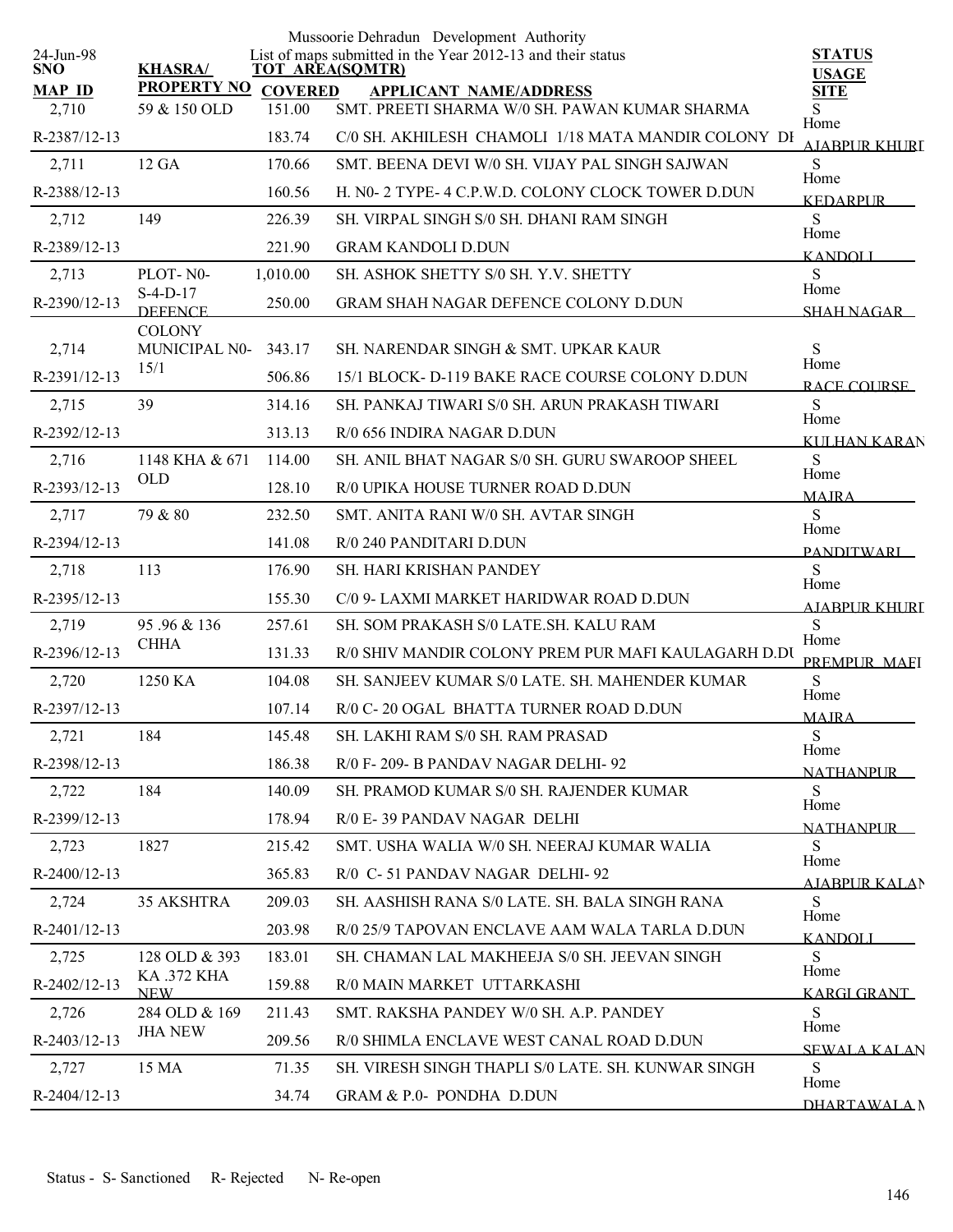|                         |                     |        | Mussoorie Dehradun Development Authority                                              |                               |
|-------------------------|---------------------|--------|---------------------------------------------------------------------------------------|-------------------------------|
| 24-Jun-98<br><b>SNO</b> | <b>KHASRA/</b>      |        | List of maps submitted in the Year 2012-13 and their status<br><b>TOT AREA(SQMTR)</b> | <b>STATUS</b><br><b>USAGE</b> |
| <b>MAP ID</b>           | PROPERTY NO COVERED |        | <b>APPLICANT NAME/ADDRESS</b>                                                         | <b>SITE</b>                   |
| 2,728                   | 74 KA               | 425.00 | SMT. ANITA THAPA W/0 SH. SURYA KUMAR THAPA                                            | S.<br>Home                    |
| R-2405/12-13            |                     | 228.63 | 448 GANDHI GRAM DAKRA BAZAR GARHI CANTT D.DUN                                         | KAULAGARH MA                  |
| 2,729                   | 89 KA               | 89.18  | SH. ANIL KUMAR BISHT & SMT. ARCHNA BISHT                                              | S<br>Home                     |
| R-2406/12-13            |                     | 90.60  | R/0 MATHROWALA ROAD SHIV KUNJ KADAR PUR D.DUN                                         | <b>KEDARPUR</b>               |
| 2,730                   | 292 OLD             | 139.35 | SH. JAGAT SINGH BHANDARI S/0 SH. DARBAN SINGH BHANDA.                                 | S<br>Home                     |
| R-2407/12-13            |                     | 132.91 | H.N0-116/87/1 VIVEK VIHAR POCKET- N0-03 G.M.S. ROAD D.D                               | <b>KAANWALI</b>               |
| 2,731                   | 834 & 705 OLD       | 111.48 | SMT. RASHI SINGHAL W/0 SH. AMIT SINGHAL                                               | S<br>Home                     |
| R-2408/12-13            |                     | 49.44  | R/0 47 DISPENSARY ROAD D.DUN                                                          | DEHRA KHAS                    |
| 2,732                   | 64                  | 122.17 | SH. SAURAV CHADHA S/0 SH. ASHOK CHADHA                                                | S<br>Home                     |
| R-2409/12-13            |                     | 56.00  | R/0 21/65 E.C.ROAD DALANWALA D.DUN                                                    | AAMWALA TARI                  |
| 2,733                   | 1132 & 2042 KA      | 214.97 | SH. PREM SINGH RAWAT S/0 SH. VISHARAM SINGH RAWAT                                     | S                             |
| R-2410/12-13            | <b>NEW</b>          | 192.00 | R/0 TARUN VIHAR MATHRUWALA ROAD D.DUN                                                 | Home<br><b>AJABPUR KALAN</b>  |
| 2,734                   | 138 OLD & 188       | 198.57 | SH. PREM SINGH RAWAT S/0 SH.BHAN SINGH RAWAT                                          | S                             |
| R-2411/12-13            | <b>NEW</b>          | 165.20 | H.N0-58 STATE-3 SURVEY OF INDIA D.DUN                                                 | Home<br><b>CHIDOWALI</b>      |
| 2,735                   | 192 MIN (228)       | 124.80 | SMT. ARPITA RAMOLA W/O SH. NAMIT RAMOLA                                               | S                             |
| R-2412/12-13            | $MIN$ )             | 131.25 | PUSHP KUNJ, LANE NO-6 DEHRADUN.                                                       | Home<br>AIABPUR KHURI         |
| 2,736                   | 1731                | 208.00 | SH. GIRISH CHAND BADONI                                                               | S                             |
| R-2413/12-13            |                     | 224.37 | G-430 NEHRU COLONY DEHRADUN.                                                          | Home<br><b>AJABPUR KALAN</b>  |
| 2,737                   | 1837                | 214.12 | SMT. DISHA PANT W/O ASHISH PANT                                                       | S                             |
| R-2414/12-13            |                     | 197.46 | BRAHAM NIWAS, AJABPUR KALAN. D.DUN.                                                   | Home<br><b>AJABPUR KALAN</b>  |
| 2,738                   | 705                 | 243.58 | SH. SHANTI PRASAD UNIYAL                                                              | S                             |
| R-2415/12-13            |                     | 198.04 | T-58/B RAILWAY COLONY, D.DUN.                                                         | Home<br>DEHRA KHAS            |
| 2,739                   | 183                 | 132.52 | <b>SH. ARVIND KUMAR SRIVASTAVA</b>                                                    | S                             |
| R-2416/12-13            |                     | 125.00 | C/O SH. ABINAV KHARE, 521 VIVEKANAND GRAM PHASE1 DEH                                  | Home                          |
| 2,740                   | 755                 | 126.39 | SH. VIKASH MITTAL & SH. SANJAY KUMAR PUNDIR                                           | NATHANPUR <b>NAT</b><br>S     |
| R-2417/12-13            |                     | 142.42 | R/0 43 T.H.D.C. COLONY DEHRA KASH D.DUN                                               | Home                          |
| 2,741                   | PROP-               | 434.20 | SH. ASHWIN KUMAR S/0 SH. AJAY KUMAR                                                   | DEHRA KHAS<br>S               |
| R-2418/12-13            | N0--338/295 $&$     | 239.54 | R/0 370 BLOCK- 1 CHUKKUWALA ROAD D.DUN                                                | Home                          |
| 2,742                   | 527/370 NEW<br>809  | 178.00 | SMT. GEETA RANI W/0 SH. OM PAL SINGH                                                  | CHUKKHUWALA<br>N              |
| R-2419/12-13            |                     | 194.15 | R/0 B- 8 OFFICERS COLONY RACE COURSE                                                  | Home                          |
| 2,743                   | 809                 | 178.00 | SMT. GEETA RANI W/0 SH. OM PAL SINGH                                                  | NATHANPI IR<br>S              |
| R-2419/12-13-           |                     | 194.15 | R/0 B- 8 OFFICERS COLONY RACE COURSE                                                  | Home                          |
| 2,744                   | 6 & 1601            | 402.67 | SH. NAYAN SINGH BORA S/0 LATE. SH. BISHAN SINGH BORA                                  | <b>NATHANPLIR</b><br>S        |
| R-2420/12-13            | <b>RAIPUR</b>       | 226.02 | R/0 GARHWALI COLONY NEHRU GRAM D.DUN                                                  | Home                          |
| 2,745                   | 175                 | 120.55 | SMT. SEEMA KAPOOR W/0 SH. AKSHAY KAPOOR                                               | <b>NATHANPUR</b><br>S         |
| R-2421/12-13            |                     | 149.25 | -D/0 HARBANS KAUR JWALA SHAY BHAWAN RISHIKESH ROA                                     | Home                          |
| 2,746                   | 393                 | 148.00 | SH. PUSHKAR SINGH KHOLIYA S/0 LATE. SH. NARAYAN SING                                  | <b>CHIDOWALI</b><br>S         |
|                         |                     |        |                                                                                       | Home                          |
| R-2422/12-13            |                     | 176.98 | VILL & P.0- KOLHU PANI D.DUN                                                          | <b>KOHLUPANI</b>              |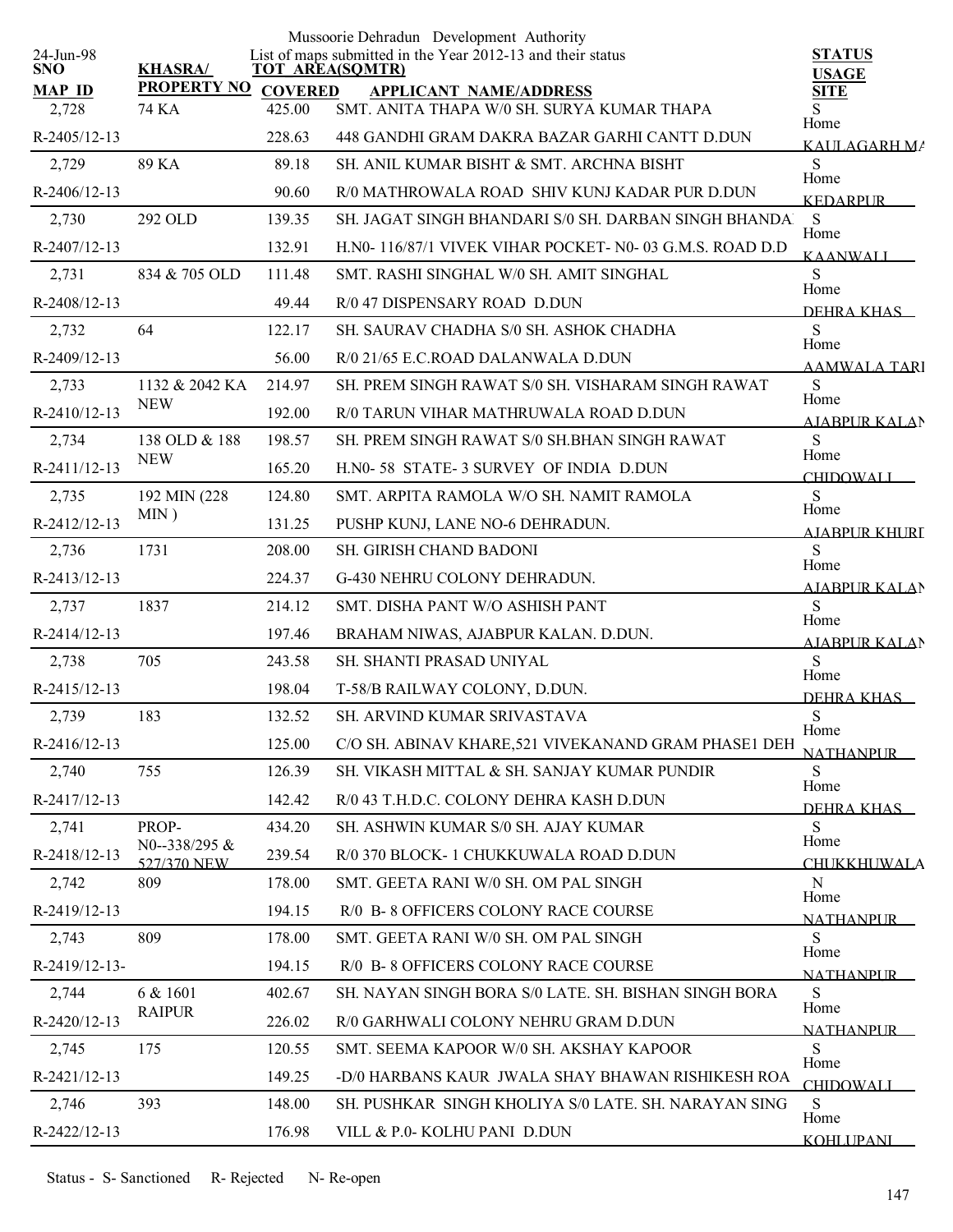| 24-Jun-98              |                                     |        | Mussoorie Dehradun Development Authority<br>List of maps submitted in the Year 2012-13 and their status | <b>STATUS</b>                |
|------------------------|-------------------------------------|--------|---------------------------------------------------------------------------------------------------------|------------------------------|
| <b>SNO</b>             | <b>KHASRA/</b>                      |        | <b>TOT AREA(SQMTR)</b>                                                                                  | <b>USAGE</b>                 |
| <b>MAP ID</b><br>2,747 | <b>PROPERTY NO COVERED</b><br>50 GA | 93.00  | <b>APPLICANT NAME/ADDRESS</b><br>SH. GOPAL SINGH RAMOLA S/0 SH. DAULAT SINGH RAMOLA                     | <b>SITE</b><br>S             |
| R-2423/12-13           |                                     | 112.26 | VILL & P.0- KANDOLI D.DUN                                                                               | Home                         |
| 2,748                  | 322                                 | 241.54 | SH PAN SINGH RANA SH. AALAM SINGH RANA                                                                  | <b>KANDOLI</b><br>S          |
| R-2424/12-13           |                                     | 235.00 | R/0 AMAN VIHAR SAHASTRADHARA ROAD D.DUN                                                                 | Home                         |
| 2,749                  | 1042 OLD &                          | 253.18 | SH. INDER SINGH NEGI S/0 LATE.SH. B.S. NEGI                                                             | DHORAN KHAS<br>S             |
| R-2425/12-13           | 1793 NEW                            | 238.30 | R/0 INDER SINGH NEGI 84 VIJAY D.DUN                                                                     | Home                         |
| 2,750                  | 910 GA                              | 151.00 | SH.VIKASMIT & SMT. ANITA KUMARI                                                                         | <b>AIABPUR KALAN</b><br>S    |
| R-2426/12-13           |                                     | 133.40 | C/0 SH. SANTOSH KUMAR E-121 NEHRU COLONY D.DUN                                                          | Home<br><b>NATHANPUR</b>     |
| 2,751                  | 1023 (1827)                         | 169.97 | <b>SMT. KRISHNA DEVI</b>                                                                                | S                            |
| R-2427/12-13           |                                     | 285.37 | F-209/B PANDAV NAGAR DELHI-91                                                                           | Home<br>AIABPUR KALAN        |
| 2,752                  | 32 KHA                              | 76.20  | <b>SH. VINAY KUMAR CHADDHA</b>                                                                          | S                            |
| R-2428/12-13           |                                     | 88.19  | 178 DOON VIHAR JAKHAN, RAJPUR ROAD, DEHRADUN.                                                           | Home<br><b>KANDOLI</b>       |
| 2,753                  | PROP-N0-216                         | 110.40 | SMT. REETA RANI W/0 SH. KRISHAN KUMAR                                                                   | S                            |
| R-2429/12-13           | D.L. ROAD                           | 75.86  | R/0 CROSS- 2 AAM WALA TARLA TAPOVEN ENCLAVE D.DUN                                                       | Home<br><b>DL ROAD</b>       |
| 2,754                  | 441 KA                              | 227.03 | SH. JAGDISH CHAMOLA, SH. C.M.NAVANI & SH. GAURAV BHAT                                                   | S                            |
| R-2430/12-13           |                                     | 360.23 | 23 RAJESHWAR NAGAR PHASE-1, SAHASTRADHARA ROAD, D.                                                      | Home<br>DHORAN KHAS          |
| 2,755                  | PROP-N0-39/1                        | 166.00 | SH. DHIRENDAR SINGH S/0 LATE. SH. MANGAL SINGH                                                          | S                            |
| R-2431/12-13           |                                     | 234.92 | R/0 19 NESHVILLA ROAD D.DUN                                                                             | Home<br><b>NESHVILLA ROA</b> |
| 2,756                  | 707/2                               | 242.70 | SH. RUDRAMANI VASAN S/0 SH. MEETHA RAM VASON                                                            | S                            |
| R-2432/12-13           |                                     | 340.50 | R/0 129 DHAMA WALA VASON BHAWAN D.DUN                                                                   | Home<br><b>KAANWALL</b>      |
| 2,757                  | <b>PROP-N0-21</b>                   | 55.80  | SMT. ALVINA ANTHONY W/0 SH. PAUL ANTHONY                                                                | S                            |
| R-2433/12-13           |                                     | 38.47  | R/0 21 CIRCULAR ROAD D.DUN                                                                              | Home<br>CIRCULAR ROAL        |
| 2,758                  | <b>PROP-N0-15-A</b>                 | 156.83 | SH. AJAY BAHL S/0 LATE. SH. O.P. BAHL                                                                   | S<br>Home                    |
| R-2434/12-13           |                                     | 235.00 | <b>18 PALTAN BAZAR D.DUN</b>                                                                            | <b>SUBHASH ROAD</b>          |
| 2,759                  | 1816                                | 226.70 | SMT. JANKI DEVI W/0 LATE, SH. NARENDER PRASAD SATI                                                      | S<br>Home                    |
| R-2435/12-13           |                                     | 298.00 | R/0 SHANTI VIHAR AJABPUR KALAN D.DUN                                                                    | AJABPUR KALAN                |
| 2,760                  | 973 M (1731)                        | 151.00 | SMT. VIJAY LAXMI ASWAL                                                                                  | S<br>Home                    |
| R-2436/12-13           |                                     | 136.90 | MDDA COLONY, NEAR VIJLI GHAR, D.DUN.                                                                    | AIARPUR KALAN                |
| 2,761                  | 124/2 MIN                           | 189.23 | <b>SMT. REKHA RANA</b>                                                                                  | S<br>Home                    |
| R-2437/12-13           |                                     | 178.10 | 72-B LIG, MDDA COLONY, DALANWALA, D.DUN.                                                                | <b>KARANPUR KHA</b>          |
| 2,762                  | <b>497 KA MIN</b>                   | 107.00 | SMT.MANJEET KAUR SEHGAL                                                                                 | S<br>Home                    |
| R-2438/12-13           |                                     | 133.85 | 15/29 B TILAK NAGAR NEW DELHI-18                                                                        | DHORAN KHAS                  |
| 2,763                  | 34 KA                               | 141.98 | SH. RAKESH CHAD GOYAL                                                                                   | S<br>Home                    |
| R-2439/12-13           |                                     | 192.36 | 24 H.I.G.-2, INDRAPURAM G.M.S. ROAD, D.DUN                                                              | <b>SEWALA KALAN</b>          |
| 2,764                  | 13                                  | 293.88 | <b>SH. MURARI SINGH</b>                                                                                 | S<br>Home                    |
| R-2440/12-13           |                                     | 264.65 | 29-A STREET NO-3, RAJENDRA NAGAR, DEHRADUN.                                                             | RAJENDAR NAG                 |
| 2,765                  | 731 GHA                             | 100.83 | SH. SANJEEV KUMAR S/O SH. CHARAN SINGH                                                                  | S<br>Home                    |
| R-2441/12-13           |                                     | 136.56 | 111 T.H.D.C COLONY, DEHRAKHAS, DEHRADUN.                                                                | DEHRA KHAS                   |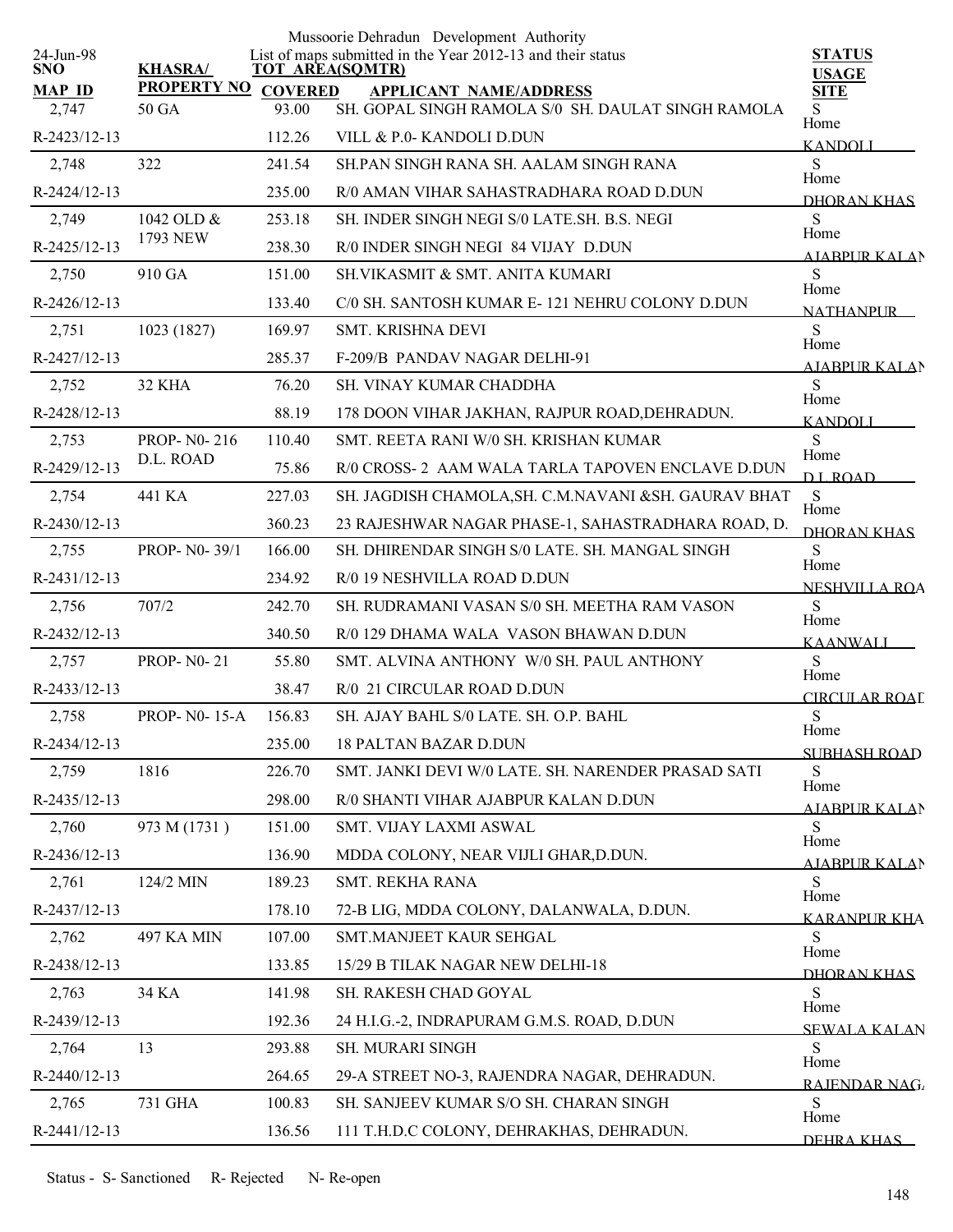|                         |                     |        | Mussoorie Dehradun Development Authority                                              |                               |
|-------------------------|---------------------|--------|---------------------------------------------------------------------------------------|-------------------------------|
| 24-Jun-98<br><b>SNO</b> | <b>KHASRA/</b>      |        | List of maps submitted in the Year 2012-13 and their status<br><b>TOT AREA(SQMTR)</b> | <b>STATUS</b><br><b>USAGE</b> |
| <b>MAP ID</b>           | PROPERTY NO COVERED |        | <b>APPLICANT NAME/ADDRESS</b>                                                         | <b>SITE</b>                   |
| 2,766                   | 124                 | 251.20 | SH. SHIV RAJ KUMAR CHAWLA S/0 SH. MUKAND LAL                                          | S.<br>Home                    |
| R-2442/12-13            |                     | 134.08 | 206 SALAWALA NEW CANTT ROAD D.DUN                                                     | <b>CHAKSALAWAL</b>            |
| 2,767                   | 342                 | 268.60 | SH. CHANDRA SHEKHAR JOSHI S/0 SH. TILAK RAM JOSHI                                     | S.<br>Home                    |
| R-2443/12-13            |                     | 288.97 | R/0 28 N O.F.D. ESTATE P.0- RAIPUR D.DUN                                              | <b>NATHANPLIR</b>             |
| 2,768                   | 26/2                | 217.39 | SH. GIRISH KUMAR AHUJA S/0 SH. RAM PRAKASH AHUJA                                      | S<br>Home                     |
| R-2444/12-13            |                     | 258.16 | 57 KHAN BANDHU MARG D.DUN                                                             | <b>IDDIWALA KAR</b>           |
| 2,769                   | 191 OLD & 135       | 98.84  | SMT. BEENA BADONI W/0 SH. JAI DEV BADONI                                              | S                             |
| R-2445/12-13            | <b>KA NEW</b>       | 83.16  | R/0 E- BLOCK SARASWATI VIHAR D.DUN                                                    | Home<br>AIABPUR KHURT         |
| 2,770                   | 1155                | 140.77 | SH. DALJEET SINGH & SH. MAN MOHAN SINGH                                               | S                             |
| R-2446/12-13            |                     | 94.24  | H.NO-02 ALAK NANDA G.M.S. ROAD D.DUN                                                  | Home<br><b>KAANWALI</b>       |
| 2,771                   | 1345/1/2            | 120.00 | SMT. JASVINDER KAUR W/0 SH. HARMEET SINGH                                             | S                             |
| R-2447/12-13            |                     | 153.34 | R/0 325/A PANDITWARI D.DUN                                                            | Home<br><b>KAANWALI</b>       |
| 2,772                   | PROP-N0-            | 128.98 | SMT. SARJALA SHARMA W/0 SH. VED KISHORE SHARMA                                        | S                             |
| R-2448/12-13            | 23/21/15            | 105.19 | 23/21/15 DOBHAL WALA D.DUN                                                            | Home                          |
| 2,773                   | <b>652 DHA</b>      | 186.00 | SH. NARENDRA SINGH & SMT NEETA                                                        | DOBHALWALA<br>${\bf S}$       |
| R-2449/12-13            |                     | 203.90 | R/0 KASHMIRI COLONY NIRANJANPUR D.DUN                                                 | Home                          |
| 2,774                   | 112 NEW & 357       | 85.46  | SMT. SANGEETA PAINULY W/0 SH. CHANDRASHEKHAR PAINU                                    | <b>NIRANIANPUR</b><br>S       |
| R-2450/12-13            | <b>OLD</b>          | 96.92  | VILL- LAKWAR P.0- KOTTAL PATTI-BADURA TEHRI GARHWA                                    | Home                          |
| 2,775                   | 181 OLD & 280       | 145.70 | SH. UPENDRA GUPTA S/0 SH. SHATTRU GHAN                                                | <b>BADRIPUR</b><br>S          |
| R-2451/12-13            | <b>NEW</b>          | 76.95  | R/0 286 LAKHI BAGH D.DUN                                                              | Home                          |
| 2,776                   | PROP- N0- 6/1/4     | 146.92 | SMT. KUMKUM BISHT W/0 SH. H.C. BISHT                                                  | <b>NIRANJANPUR</b><br>S       |
| R-2452/12-13            |                     | 303.14 | R/0 H.N0- 6/1/4 BANGALI MOHALLA D.DUN                                                 | Home                          |
| 2,777                   | 124 & 125 KA        | 112.00 | SH. GOVIND SINGH BISHT S/0 LATE. SH. CHATTER SINGH                                    | <b>BENGALI MOHAL</b><br>S     |
| R-2453/12-13            |                     | 94.06  | <b>GRAM PREM PUR MAFI KAULAGARH ROAD D.DUN</b>                                        | Home                          |
|                         |                     |        |                                                                                       | PREMPUR MAEI                  |
| 2,778                   | 46 DHA              | 135.45 | SMT. MITHLESH GOYAL W/0 LATE. SH. RAM KISHAN GOYAL                                    | S<br>Home                     |
| R-2454/12-13            |                     | 140.40 | 24 ANAND CHOWK TILAK ROAD D.DUN                                                       | <b>CHAI BAGH KAU</b>          |
| 2,779                   | 322                 | 228.00 | DR. SAUD HASAN KHAN S/0 LATE. SH. MASROOR HASAN KHA                                   | S<br>Home                     |
| R-2455/12-13            |                     | 182.25 | DEPUTY DIRECTOR SENIOR LBS NATIONAL ACADEMY OF A                                      | <b>SINOLA</b>                 |
| 2,780                   | 333 KHA             | 92.90  | SH. ARUN ABROL S/0 SH. CHARAN DASS ABROL                                              | S<br>Home                     |
| R-2456/12-13            |                     | 93.21  | A-268 MEERA BAGH NEW DELHI                                                            | <b>BANIARAWALA</b>            |
| 2,781                   | 441 KA              | 227.63 | SH. VINAY FARASHI . SH. S.P. PANDHRI & SH. GAURAV BHAT                                | S<br>Home                     |
| R-2457/12-13            |                     | 368.23 | VILL-DANDA LAKHOND P.0- GUJRARA D.DUN                                                 | DHORAN KHAS                   |
| 2,782                   | 464                 | 223.00 | SH. GANGA SINGH CHAUHAN                                                               | S<br>Home                     |
| R-2458/12-13            |                     | 210.56 | BAHUGUNA COLONY, MOTHRAWALA ROAD, DEHRADUN.                                           | AIABPUR KHURI                 |
| 2,783                   | 36 & 37(40/2)       | 585.43 | DR. VINEET KUMAR GUPTA & SMT ILA GUPTA                                                | S<br>Home                     |
| R-2459/12-13            |                     | 557.48 | 89 KISHAN NAGAR , DEHRADUN.                                                           | KAANWALI                      |
| 2,784                   | 701(46/4)           | 169.07 | SH. PRAMOD POKHRIYAL                                                                  | S<br>Home                     |
| R-2460/12-13            |                     | 179.09 | 46/4 VASU STATE, CANAL ROAD, JAKHAN, D.DUN.                                           | <b>JAKHAN</b>                 |
|                         |                     |        |                                                                                       |                               |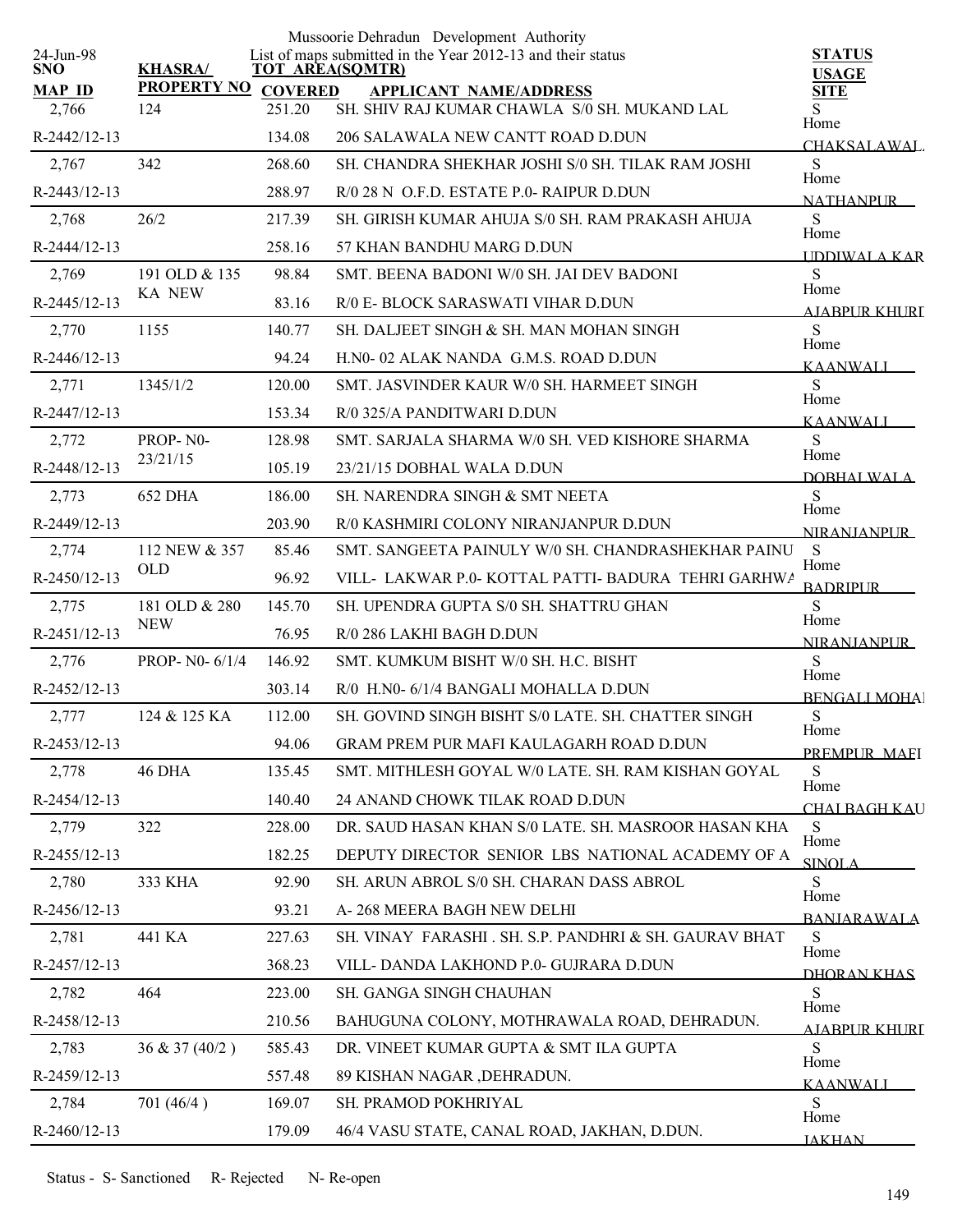|                         |                      |                | Mussoorie Dehradun Development Authority                                              |                               |
|-------------------------|----------------------|----------------|---------------------------------------------------------------------------------------|-------------------------------|
| 24-Jun-98<br><b>SNO</b> | <b>KHASRA/</b>       |                | List of maps submitted in the Year 2012-13 and their status<br><b>TOT AREA(SQMTR)</b> | <b>STATUS</b><br><b>USAGE</b> |
| <b>MAP ID</b>           | <b>PROPERTY NO</b>   | <b>COVERED</b> | <b>APPLICANT NAME/ADDRESS</b>                                                         | <b>SITE</b>                   |
| 2,785                   | 358(PLOTT<br>$NO-10$ | 252.92         | SH. RAMESHWAR DAYAL SHARMA                                                            | Home                          |
| R-2461/12-13            |                      | 241.00         | C/O C-20/10 O.F.D, RAIPUR DEHRADUN.                                                   | AAMWALA TARI                  |
| 2,786                   | 105 & 106            | 133.78         | <b>SMT. KUSHUM KOTNALA</b>                                                            | S<br>Home                     |
| R-2462/12-13            |                      | 145.06         | RAJESHWAR NAGAR, SAHASTRADHARA ROAD, D.DUN.                                           | MEHUWALA MA                   |
| 2,787                   | 405 MIN              | 289.00         | SMT. SUMAN GABA & SH. HARISH CHAND GABA                                               | S<br>Home                     |
| R-2463/12-13            |                      | 308.34         | 823 INDRA NAGAR COLONY, DEHRADUN.                                                     | <b>KAANWALI</b>               |
| 2,788                   | 36 MIN (49 GA)       | 115.24         | <b>SMT. JASPREET KAUR</b>                                                             | S<br>Home                     |
| R-2464/12-13            |                      | 133.41         | 3/36/2 RANJEET NAGAR, NEW DELHI.                                                      | AAMWALA TARI                  |
| 2,789                   | 405 MIN              | 115.84         | SH. TUSHAR GABA S/O SH. BHAWIN JAIN                                                   | S<br>Home                     |
| R-2465/12-13            |                      | 166.68         | 823 INDRA NAGAR PHASE-2, SEEMADWAR ROAD, D.DUN.                                       | <b>KAANWALI</b>               |
| 2,790                   | 428 M                | 262.00         | SH. DINESH POKHARIYAL                                                                 | S                             |
| R-2466/12-13            |                      | 140.00         | 428 LOWAR ADHOIWALA, DEHRADUN.                                                        | Home<br><b>ADOIWALA</b>       |
| 2,791                   | 78 M                 | 212.55         | SH. LAL BAHADUR RANA & SH. DHAN BAHADUR RANA                                          | S                             |
| R-2467/12-13            |                      | 198.38         | INDRA NAGAR GALZWARI, D.DUN.                                                          | Home<br>KAIILAGARH MA         |
| 2,792                   | 200 KA/7             | 111.79         | <b>SH.ANIL KUMAR GURUNG</b>                                                           | S                             |
| R-2468/12-13            |                      | 122.42         | 214 AMBEDKAR MARG, KAULAGARH D.DUN.                                                   | Home<br>KAULAGARH             |
| 2,793                   | 428                  | 547.86         | SH. VIJAY KUMAR YADAV                                                                 | R                             |
| R-2469/12-13            |                      | 299.45         | 5/14 NEW VASANT VIHAR ENCLAVE, DEHRADUN.                                              | Home<br><b>KAANWALI</b>       |
| 2,794                   | <b>75 KA</b>         | 282.29         | SH. UTTAM SINGH RAWAT                                                                 | S                             |
| R-2470/12-13            |                      | 292.37         | C/O KARAN SINGH RAWAT, 51 LANE-3 E SHASTRI NAGAR, D.D                                 | Home<br>CHAK AJABPUR !        |
| 2,795                   | 34                   | 86.95          | SH. ANIL KUMAR BARTHWAL                                                               | S                             |
| R-2471/12-13            |                      | 89.27          | 252/5 MODAL COLONY, ARAGHAR, DEHRADUN.                                                | Home<br>AJABPUR KHURI         |
| 2,796                   | 425                  | 134.94         | <b>SMT. PREM KUMARI KAPOOR</b>                                                        | ${\bf S}$                     |
| R-2472/12-13            |                      | 156.85         | LIG 69 B- INDRAPURAM PHASE-1 G.M.S.ROAD,D.DUN.                                        | Home<br>SINOLA                |
| 2,797                   | 426 (500)            | 97.43          | SH. A.BANSAL S/O SH. ARUN KUMAR GUPTA                                                 | S                             |
| R-2473/12-13            | DHA, 504 DHA)        | 111.86         | CHAND BANI, SEWLA KALAN, D.DUN.                                                       | Home                          |
| 2,798                   | 426 (500 DHA)        | 97.56          | SH. ARUN KUMAR GUPTA S/O SH. B.D.GUPTA                                                | <b>SEWALA KALAN</b><br>S      |
| R-2474/12-13            |                      | 112.04         | CHANDVANI SEWALA KALAN.D.DUN.                                                         | Home                          |
| 2,799                   | 697 (923)            | 396.00         | SMT. SUSHILA DEVI GAUR                                                                | <b>SEWALA KALAN</b><br>S      |
| R-2475/12-13            |                      | 378.40         | RAM NAGAR, SANGEET CINEMA LUDIYANA. PANJAB.                                           | Home                          |
| 2,800                   | 79 M (115)           | 143.00         | SH. VIJAY SINGH CHAUHAN                                                               | DEHRA KHAS<br>S               |
| R-2476/12-13            |                      | 171.90         | VILL- BANJARAWALA NEAR POWER HOUSE, D.DUN.                                            | Home                          |
| 2,801                   | 437 GHA              | 300.00         | SMT. KANCHAN JOSHI W/O SH. V.K.JOSHI                                                  | <b>BANIARAWALA</b><br>S       |
| R-2477/12-13            |                      | 245.71         | INDRAPRASTH, UPPER NATHANPUR, D.DUN.                                                  | Home                          |
| 2,802                   | 538                  | 211.70         | SH. KANHAIYA LAL SHARMA                                                               | <b>NATHANPLIR</b><br>S        |
| R-2478/12-13            |                      | 163.55         | SHIV MANDIR MARG CHOTA BAZAR. DATIYA, M.P.                                            | Home                          |
| 2,803                   | 613                  | 177.88         | SH. ASHISH GAIROLA S/O SH. SURESH CHAND GAIROLA                                       | <b>GUIRADA MANS</b><br>S      |
| R-2479/12-13            |                      | 217.72         | 448 A KHURBURA MOHALLA, DEHRADUN.                                                     | Home                          |
|                         |                      |                |                                                                                       | <b>BHARLWALA GR</b>           |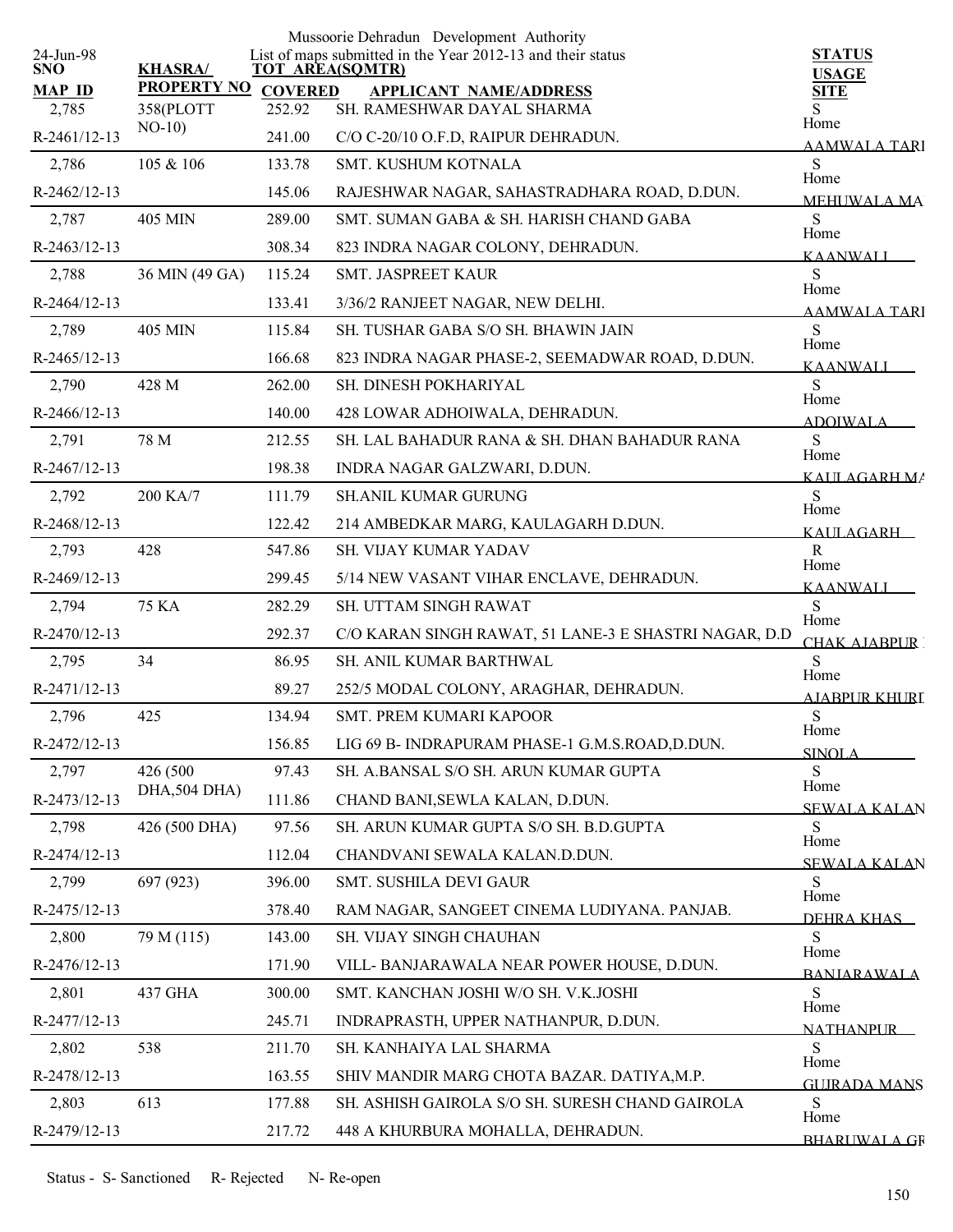|                         |                        |                | Mussoorie Dehradun Development Authority                                              |                               |
|-------------------------|------------------------|----------------|---------------------------------------------------------------------------------------|-------------------------------|
| 24-Jun-98<br><b>SNO</b> | <b>KHASRA/</b>         |                | List of maps submitted in the Year 2012-13 and their status<br><b>TOT AREA(SQMTR)</b> | <b>STATUS</b><br><b>USAGE</b> |
| <b>MAP ID</b>           | <b>PROPERTY NO</b>     | <b>COVERED</b> | <b>APPLICANT NAME/ADDRESS</b>                                                         | <b>SITE</b>                   |
| 2,804                   | 275/2 (521 CHA)        | 140.00         | SH. KANTI KUMAR                                                                       | S<br>Home                     |
| R-2480/12-13            |                        | 226.09         | M-21 M.D.D.A COLONY NEHRUPURAM, D.DUN.                                                | <b>NIRANIANPUR</b>            |
| 2,805                   | 444 (721 KA<br>$MIN$ ) | 154.64         | SH. MUKESH REKHI & SMT SIMRAN REKHI                                                   | S<br>Home                     |
| R-2481/12-13            |                        | 180.97         | 111 DHAMAWALA, D.DUN.                                                                 | <b>NIRANIANPUR</b>            |
| 2,806                   | 1137 KA                | 78.84          | <b>SH. MANOJ KUMAR</b>                                                                | S<br>Home                     |
| R-2482/12-13            |                        | 67.99          | VILL-MOROWALA, CLEMANTOWN, DEHRADUN.                                                  | <b>MAIRA</b>                  |
| 2,807                   | <b>260 MIN</b>         | 113.04         | SH. MOHAN SINGH GHARIYA                                                               | ${\bf S}$<br>Home             |
| R-2483/12-13            |                        | 87.99          | MOTHROWALA, DEHRADUN.                                                                 | <b>MOTHROWALA</b>             |
| 2,808                   | <b>44 MIN</b>          | 94.09          | SH. KUNJ BIHARI                                                                       | S<br>Home                     |
| R-2484/12-13            |                        | 92.60          | 76/77 SAKET COLONY, LANE NO-4 RAJPUR ROAD, D.DUN.                                     | <b>GUIRADA MANS</b>           |
| 2,809                   | 154 (255/243)          | 191.74         | SMT. LUXMI ARORA W/O SH. DURGA DASS ARORA                                             | S<br>Home                     |
| R-2485/12-13            |                        | 239.12         | 287/2 CHUKHUWALA, D.DUN.                                                              | <b>CHUKKHUWALA</b>            |
| 2,810                   | 764, 765, 766          | 156.83         | SMT. RICHA GARG W/O SH. ANIRUDH GARG                                                  | S                             |
| R-2486/12-13            |                        | 282.12         | 2/3 BHARUWALA D.DUN.                                                                  | Home<br><b>BHARLWALA GR</b>   |
| 2,811                   | 44                     | 125.50         | SH. SURESH CHAND JAIN                                                                 | S                             |
| R-2487/12-13            |                        | 141.63         | 258 KHURBURA MOHALLA, D.DUN.                                                          | Home<br>AIABPUR KHURT         |
| 2,812                   | <b>20 MIN</b>          | 205.00         | SH RAMESH CHAND S/O SH. HUKAM CHAND                                                   | ${\bf S}$                     |
| R-2488/12-13            |                        | 235.10         | 545/1 RAMNAGAR, ROORKIE.                                                              | Home<br><b>CHAI BAGH KAU</b>  |
| 2,813                   | <b>202 KHA</b>         | 215.00         | SH. SUKHDEV SINGH ASWAL                                                               | S                             |
| R-2489/12-13            |                        | 121.45         | NEELKANTH COLONY, MOTURAWALA ROAD, D.DUHN.                                            | Home<br><b>MOTHROWALA</b>     |
| 2,814                   | 135                    | 224.81         | SH. KHUSHAL SINGH NEGI AND SMT. SUDHA NEGI                                            | S                             |
| R-2490/12-13            |                        | 246.56         | C-6 ATHOORWALA, DEHRADUN.                                                             | Home                          |
| 2,815                   | 135                    | 564.00         | SMT.SAMUDRA DEVI BHATT W/0 LATE. SH. SHYAM PRASAD                                     | <b>MAIRI MAFI</b><br>S        |
| R-2491/12-13            |                        | 296.00         | R/0 167 RACE COURSE D.DUN                                                             | Home                          |
| 2,816                   | 208                    | 199.00         | SH. SURESH SINGH S/0 SH. GASITA SINGH                                                 | <b>DHARMPUR</b><br>S          |
| R-2492/12-13            |                        | 218.86         | <b>GRAM- MEHUWALA SINGH SIMLA BY PASS D.DUN</b>                                       | Home                          |
| 2,817                   | 432 JA & 273/2         | 112.17         | SMT. REETA MUNIYAL & KM. RUCHI D/0 SH. ISHWAR CHAND A                                 | <b>BADRIPUR</b><br>S          |
| R-2493/12-13            | <b>OLD</b>             | 148.74         | R/0 CHOWK BAZAR DOI WALA D.DUN                                                        | Home                          |
| 2,818                   | 718 & 718/3            | 250.92         | SMT. URMIL KAPOOR & SH. MADAN MOHAN KAPOOR                                            | <b>SEWALA KALAN</b><br>S.     |
| R-2494/12-13            |                        | 402.08         | R/0 AASHIMA VIHAR TURNER ROAD D.DUN                                                   | Home                          |
| 2,819                   | 57                     | 104.55         | SH. ANURAAG DUBA & SMT. ANITA DUBA                                                    | <b>BHARLIWALA GR</b><br>S.    |
| R-2495/12-13            |                        | 91.60          | R/0 G-373 NEHRU COLONY D.DUN                                                          | Home                          |
| 2,820                   | 133                    | 414.00         | SH. RAM KUMAR S/0 SH. VISHESHWAR PRASAD                                               | KEDARPUR.<br>S                |
| R-2496/12-13            |                        | 198.32         | R/13 PANDITWARI P.0- PREM NAGAR D.DUN                                                 | Home                          |
| 2,821                   | 1600                   | 334.57         | COL. MADHU SUDAN KUKSHAL S/0 SH. J.N. KUKSHAL                                         | <b>PANDITWARI</b><br>S        |
| R-2497/12-13            |                        | 162.91         | R/0 MOTHER LAND SCHOOL NEW COLONY NEHRU GRAM D.DU                                     | Home                          |
| 2,822                   | PROP- N0-6/1           | 43.30          | SMT. PUSHPA GARG W/0 SH. BIJENDRA KUMAR GARG                                          | <b>RAIPUR</b><br>S            |
|                         |                        |                |                                                                                       | Home                          |
| R-2498/12-13            |                        | 64.43          | R/0 6/1 BENGALI MOHALLA KARANPUR R.DUN                                                | <b>BENGALI MOHA</b>           |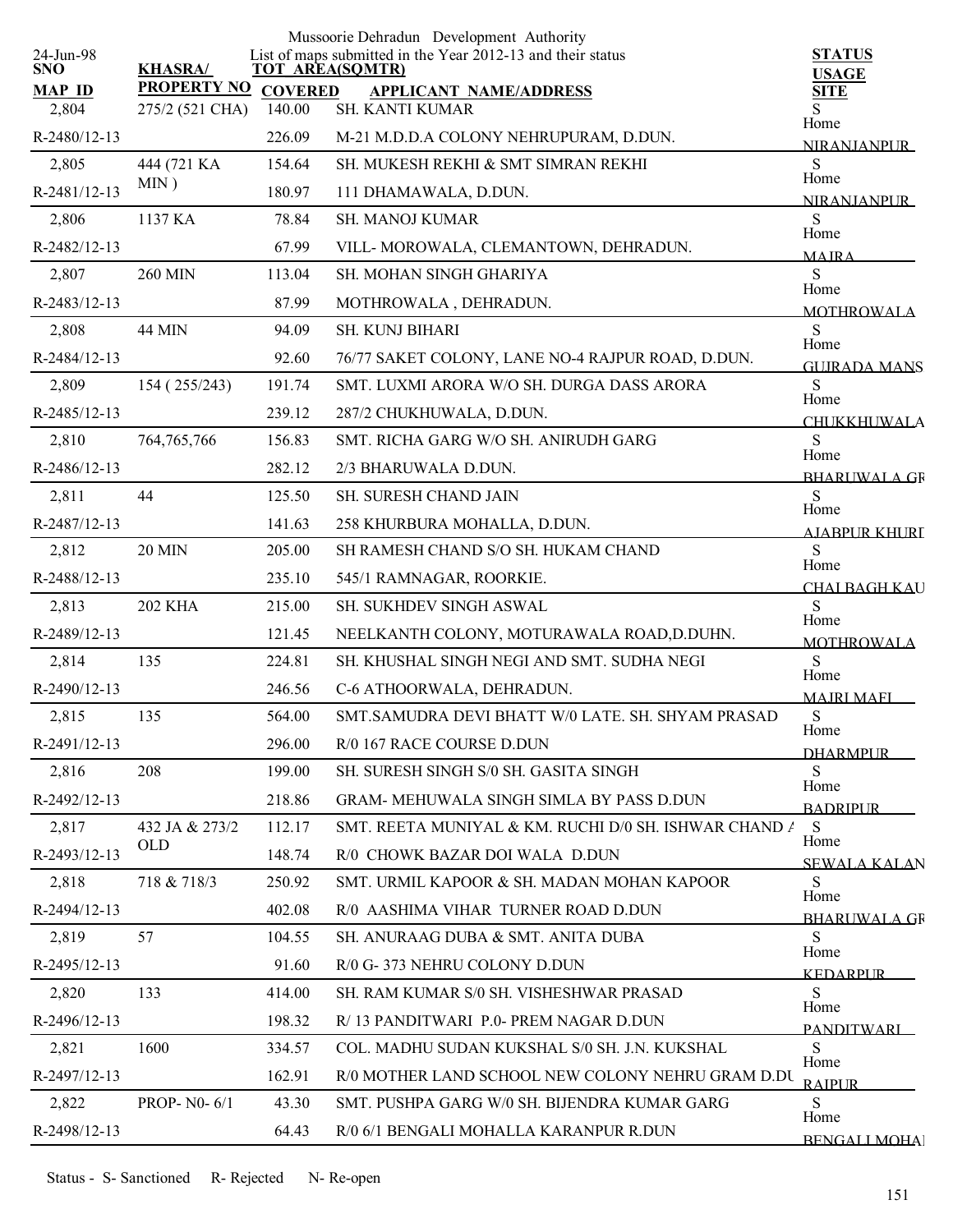|                         |                                    |                | Mussoorie Dehradun Development Authority                                              |                              |
|-------------------------|------------------------------------|----------------|---------------------------------------------------------------------------------------|------------------------------|
| 24-Jun-98<br><b>SNO</b> | <b>KHASRA/</b>                     |                | List of maps submitted in the Year 2012-13 and their status<br><b>TOT AREA(SQMTR)</b> | <b>STATUS</b>                |
| <b>MAP ID</b>           | <b>PROPERTY NO</b>                 | <b>COVERED</b> | <b>APPLICANT NAME/ADDRESS</b>                                                         | <b>USAGE</b><br><b>SITE</b>  |
| 2,823                   | 1367                               | 223.00         | SH. NAIN SINGH BISHT S/0 LATE.SH.KAMAL CHANDRA SINGH I                                | S<br>Home                    |
| R-2499/12-13            |                                    | 181.01         | R/0 ASHUTOSH NAGAR RISHIKESH D.DUN                                                    | DEHRA KHAS                   |
| 2,824                   | 426 OLD & 504                      | 96.00          | SH. AMIT KUMAR GOYAL S/0 SH. PAWAN KUMAR GOYAL                                        | S                            |
| R-2500/12-13            | <b>GHA</b>                         | 102.60         | C/0 ASHOK SENI PUJA VIHAR COLONY SEWLA KALAN D.DU                                     | Home<br><b>SEWALA KALAN</b>  |
| 2,825                   | 1345/1/2                           | 117.82         | SMT. JASVINDER KAUR W/0 SH. HARMEET SINGH                                             | S                            |
| R-2501/12-13            |                                    | 148.70         | R/0 325 PANDITWARI D.DUN                                                              | Home<br><b>KAANWALI</b>      |
| 2,826                   | 93 KA                              | 223.00         | SH. LOKESH KUMAR S/0 LATE. SH. RAM SINGH                                              | S<br>Home                    |
| R-2502/12-13            |                                    | 110.31         | R/0 EKTA VIHAR LANE- N0-3 H. N0- 3/40 SAHASTRADHARA RC                                | <b>AAMWALA TARI</b>          |
| 2,827                   | 1055                               | 112.27         | SH. VINIT KUMAR S/0 SH. BRIJ PAL SINGH                                                | S                            |
| R-2503/12-13            |                                    | 94.02          | R/0 15 KANWALI ROAD D.DUN                                                             | Home<br><b>NATHANPUR</b>     |
| 2,828                   | PLOT- N0-59-C                      | 305.65         | SH. JAGTAR SINGH S/0 SH. RAJENDRA SINGH                                               | S                            |
| R-2504/12-13            | <b>BLOCK</b>                       | 278.74         | R/0 1/1 TYAGI ROAD D.DUN                                                              | Home<br>RACE COURSE          |
| 2,829                   | 125 GA                             | 188.00         | SMT. ANJU W/0 SH. SHANTI SWARUP                                                       | S                            |
| R-2505/12-13            |                                    | 179.03         | R/0 CANAL ROAD D.DUN                                                                  | Home<br>KALILAGARH MA        |
| 2,830                   | 333 KHA                            | 118.91         | SMT. SUBINA KUMAR W/0 SH. PAWAN KUMAR                                                 | S                            |
| R-2506/12-13            |                                    | 139.77         | A-230 SECOND FLOOR MEERA BAGH NEW DELHI-87                                            | Home<br><b>BANJARAWALA</b>   |
| 2,831                   | PROP- N0-29/27                     | 446.19         | SH. AMIT KUMAR BOBAL & SMT. KAMLA DEVI                                                | S                            |
| R-2507/12-13            | <b>GOVIND</b><br><b>NAGAR</b>      | 493.04         | R/0 8 DHAMA WALA D.DUN                                                                | Home<br><b>RACE COURSE</b>   |
| 2,832                   | 1286 NEW &                         | 100.37         | SH. GULAB SINGH RAWAT S/0 SH. BAAG SINGH RAWAT                                        | S                            |
| R-2508/12-13            | 308 OLD                            | 96.36          | R/0 BANGALI KOTHI CHOWK AJABPUR KALAN D.DUN                                           | Home<br><b>AJABPUR KHURI</b> |
| 2,833                   | PROP-N0-159-                       | 346.65         | SMT. RENU RANA W/0 SH. HEMENDER SINGH RANA                                            | S                            |
| R-2509/12-13            | <b>B INDER BABA</b><br><b>MARG</b> | 289.25         | R/0 159 -B INDER BABA MARG RAJPUR ROAD D.DUN                                          | Home<br>RAI PUR ROAD         |
| 2,834                   | 416 KA                             | 384.00         | SMT. SHASHI BHATIA W/0 SH. MOTI LAL BHATIA                                            | ${\bf S}$                    |
| R-2510/12-13            |                                    | 258.05         | <b>GRAM AJABPUR KALAN D.DUN</b>                                                       | Home<br><b>AJABPUR KALAN</b> |
| 2,835                   | <b>PROP-N0-3</b>                   | 243.30         | SMT. SHANTI DEVI SHUKLA W/0 LATE, SH, M.R. SHUKLA                                     | S                            |
| R-2511/12-13            |                                    | 234.26         | R/0 3- KALIDASS ROAD D.DUN                                                            | Home<br><b>KALLDAS ROAD</b>  |
| 2,836                   | <b>181 KHA</b>                     | 80.00          | SH. SANJAY KUMAR JHA S/0 SH. ARVIND JHA                                               | S                            |
| R-2512/12-13            |                                    | 74.34          | R/0 419/1 INDIRA NAGAR COLONY P.0- NEW FOREST D.DUN                                   | Home<br><b>HARBANSWALA</b>   |
| 2,837                   | 239 & 345 KHA                      | 164.31         | SH. CHANDER SHEKHAR S/0 SH. JAGPAL SINGH                                              | S.                           |
| R-2513/12-13            | <b>NEW</b>                         | 182.23         | R/0 ASTHA ENCLAVE CHANDER NMANI MARG SEWLA KALA                                       | Home<br><b>SEWALA KALAN</b>  |
| 2,838                   | 117                                | 112.36         | SMT. SUNITA GARG W/0 SH. SUSHIL KUMAR GARG                                            | S                            |
| R-2514/12-13            |                                    | 130.36         | R/0 18 PARK ROAD D.DUN                                                                | Home<br><b>CHUKKHUWALA</b>   |
| 2,839                   | 691                                | 50.19          | SH. AVNISH KUMAR BANSAL S/0 SH. RAJ KUMAR BANSAL                                      | S                            |
| R-2515/12-13            |                                    | 67.59          | R/0 2/9 KALI MANDIR ENCLAVE D.DUN                                                     | Home<br><b>BHARLIWALA GR</b> |
| 2,840                   | 658                                | 216.00         | SH. YUGAL KISHORE UNIYAL S/O. LATE SH. RAM PRASAD UNI                                 | S                            |
| R-2516/12-13            |                                    | 200.86         | R/0 58/1 SINGAL MANDI IIND P.0- BANJARA WALA D.DUN                                    | Home<br>DEHRA KHAS           |
|                         |                                    |                |                                                                                       |                              |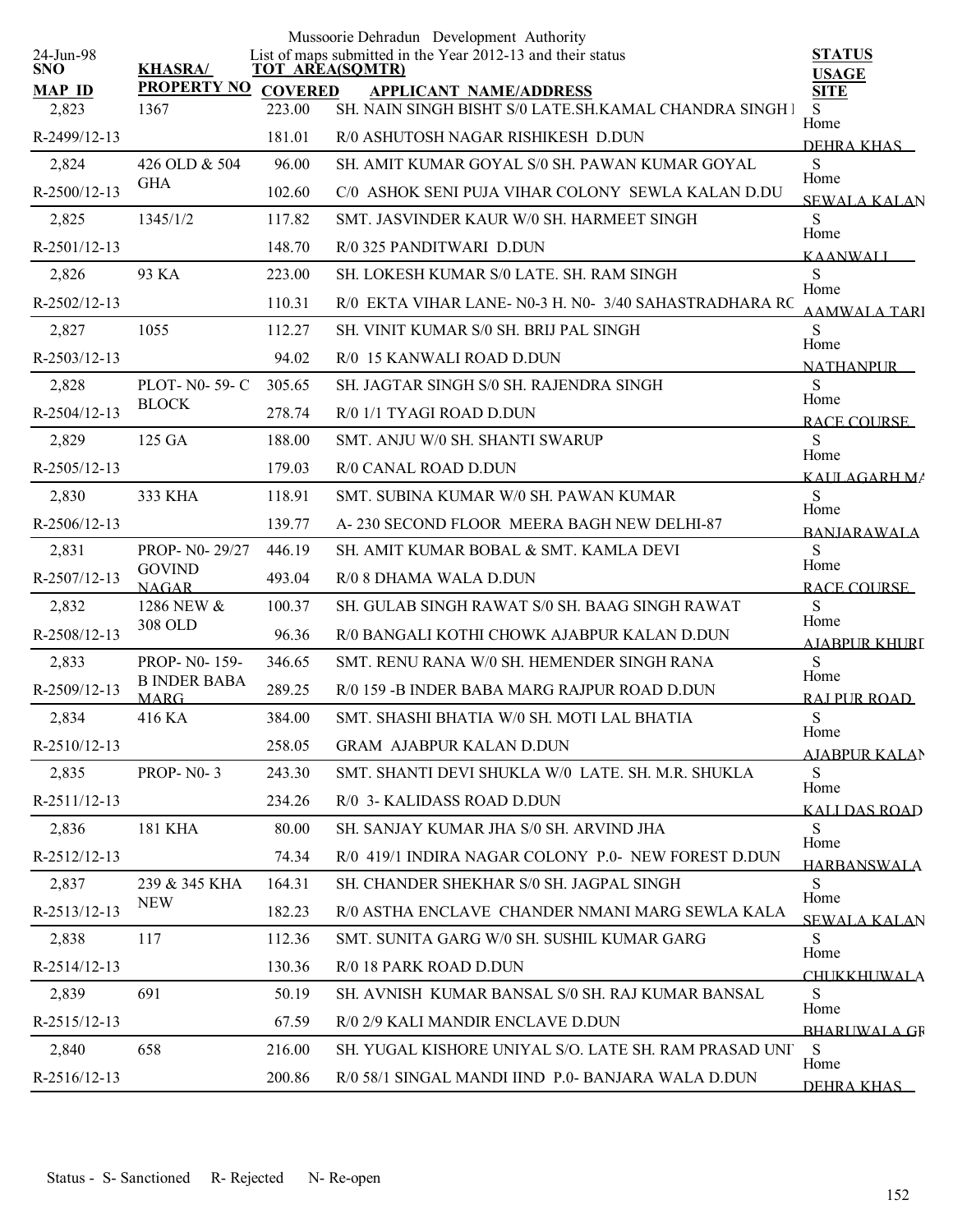|                         |                            |                | Mussoorie Dehradun Development Authority<br>List of maps submitted in the Year 2012-13 and their status |                               |
|-------------------------|----------------------------|----------------|---------------------------------------------------------------------------------------------------------|-------------------------------|
| 24-Jun-98<br><b>SNO</b> | <b>KHASRA/</b>             |                | <b>TOT AREA(SQMTR)</b>                                                                                  | <b>STATUS</b><br><b>USAGE</b> |
| <b>MAP ID</b>           | <b>PROPERTY NO</b>         | <b>COVERED</b> | <b>APPLICANT NAME/ADDRESS</b>                                                                           | <b>SITE</b>                   |
| 2,841                   | 105 & PLOT-<br>N0-57 PRITI | 370.00         | SH. RAJEEV KANSAL S/0 SH. J.P. KANSAL                                                                   | S.<br>Home                    |
| R-2517/12-13            | <b>ENCLAVE</b>             | 264.77         | R/0 59/12 PARK ROAD LAXMAN CHOWK D.DUN                                                                  | <b>MAJRA</b>                  |
| 2,842                   | 225                        | 225.00         | SH. YOGESH GUPTA S/O LT. SH. O.P.GUPTA                                                                  | S<br>Home                     |
| R-2518/12-13            |                            | 372.65         | 895/8-C-2 HILL TOP APPARTMENT, MAHROLI, NEW DELHI.                                                      | DHORAN KHAS                   |
| 2,843                   | 93 TA                      | 180.11         | SH MOHAN KUMAR SHARMA & SH RAM MOHAN SHARMA                                                             | S<br>Home                     |
| R-2519/12-13            |                            | 158.44         | 136/2/12 SHIVAM VIHAR, JAKHAN, D.DUN.                                                                   | <b>KANDOLI</b>                |
| 2,844                   | 1246 KA                    | 127.73         | MOHD. ISRAR S/0 AHMED HASAN                                                                             | S<br>Home                     |
| R-2520/12-13            |                            | 81.29          | R/0 35/265 LAKHI BAGH MUSLIM COLONY D.DUN                                                               | DEHRA KHAS                    |
| 2,845                   | 203 KA                     | 111.52         | SH. ANIL KUMAR BACHATI S/0 SH. S.N. BACHATI                                                             | S<br>Home                     |
| R-2521/12-13            |                            | 125.78         | H. N0-1 MAHANT QUATER CHAKRATA ROAD D.DUN                                                               | <b>MEHI WALA MA</b>           |
| 2,846                   | 306                        | 202.00         | SH. HARI NARAYAN MALI S/0 SH. LAL BAHADUR                                                               | S<br>Home                     |
| R-2522/12-13            |                            | 108.03         | R/0 N.L.V.H-116 RAJPUR ROAD D.DUN                                                                       | <b>CHIDOWALI</b>              |
| 2,847                   | 139 KA & 139               | 476.34         | SH. SUSHIL CHANDRA RATURI S/0 SH. CHANDRA MOHAN RAT                                                     | S                             |
| R-2523/12-13            | GA                         | 261.11         | R/0 SHANTI NAGAR DHAL WALA RISHI KESH                                                                   | Home<br><b>BADRIPUR</b>       |
| 2,848                   | 44                         | 104.35         | SH. GAUTAM PRAJAPATI S/0 LATE. SH. MAM CHAND                                                            | S                             |
| R-2524/12-13            |                            | 110.30         | <b>GRAM AJABPUR KALAN D.DUN</b>                                                                         | Home<br>A JARPUR KHURI        |
| 2,849                   | 241                        | 110.16         | SMT. ARCHNA RAWAT W/0 SH. VIRENDRA SINGH RAWAT                                                          | ${\bf S}$                     |
| R-2525/12-13            |                            | 132.14         | H.M-N0-287 I.T.B.P. COLONY D.DUN                                                                        | Home<br><b>MEHI WALA MA</b>   |
| 2,850                   | 100                        | 373.34         | MAJ. GEN. SHAKTI GURUNG S/0 SH. GOPAL SINGH GURUNG                                                      | S                             |
| R-2526/12-13            |                            | 158.86         | VILL- JOHRI P.0- ANARWALA D.DUN                                                                         | Home<br><b>BHAGWANTPUR</b>    |
| 2,851                   | 208 JHA (173               | 170.16         | SH. NEERAJ AGARWAL S/O LATE SH. PREETAM LAL                                                             | S                             |
| R-2527/12-13            | PART)                      | 180.93         | 23 ARHAT BAZAR, DEHRADUN.                                                                               | Home<br><b>SEWALA KHURD</b>   |
| 2,852                   | 589 MIN                    | 376.85         | SH. DEVI PRASAD UNIYAL                                                                                  | $\mathbb{R}$                  |
| R-2528/12-13            |                            | 93.56          | DURGA MANDIR CAMEL BACK ROAD, MUSSOORIE, D.DUN.                                                         | Home<br><b>DHARMPUR</b>       |
| 2,853                   | 813                        | 339.59         | SH. MAHESHA NAND BANKWAL S/0 SH. SADA NAND                                                              | S                             |
| R-2529/12-13            |                            | 223.13         | R/0 BHANDARI BAGH D.DUN                                                                                 | Home<br>DEHRA KHAS            |
| 2,854                   | 706                        | 1,505.57       | SMT. KUSUM LATA S/0 SH. MANGLOO RAM                                                                     | S                             |
| R-2530/12-13            |                            | 224.58         | GRAM TARLA NAGAL SAHASTRADHARA ROAD D.DUN                                                               | Home<br><b>TARLA NAGAL</b>    |
| 2,855                   | 675                        | 185.87         | SH. MADAN SINGH KUMAI S/0 LATE. SH. KOTWAL SINGH KUM                                                    | S                             |
| R-2531/12-13            |                            | 203.28         | R/0 SOCIETY AREA CLEMENT TOWN D.DUN                                                                     | Home<br><b>BHARLIWALA GR</b>  |
| 2,856                   | 1338                       | 123.83         | SH. ARUN KUMAR WADHWA                                                                                   | S                             |
| R-2532/12-13            |                            | 148.88         | 40 ENGINEERS ENCLAVE. PHASE-3 G.M.S. ROAD, D.DUN.                                                       | Home<br><b>KAANWALI</b>       |
| 2,857                   | 14(107)                    | 261.51         | SH. ASHOK VASHUDEV AND SMT. RITA VASHUDEV                                                               | S                             |
| R-2533/12-13            |                            | 311.00         | 12 CIRCULAR ROAD, DEHRADUN.                                                                             | Home<br><b>MOHINI ROAD</b>    |
| 2,858                   | 682/1 (1065 GHA            | 134.45         | SH. ASHA RAM SEMWAL                                                                                     | S                             |
| R-2534/12-13            |                            | 112.66         | 91 ADARSH VIHAR, KARGI ROAD, DEHRADUN.                                                                  | Home                          |
| 2,859                   | 188                        | 303.22         | DR. KALADHAR SHARMA S/0 SH. PRIYADHAR JI SHASTRI                                                        | DEHRA KHAS<br>S               |
| R-2535/12-13            |                            | 238.86         | R/0 C.M.O. RUDRA PRAYAG UTTARA KHAND                                                                    | Home                          |
|                         |                            |                |                                                                                                         | <b>AJABPUR KALAN</b>          |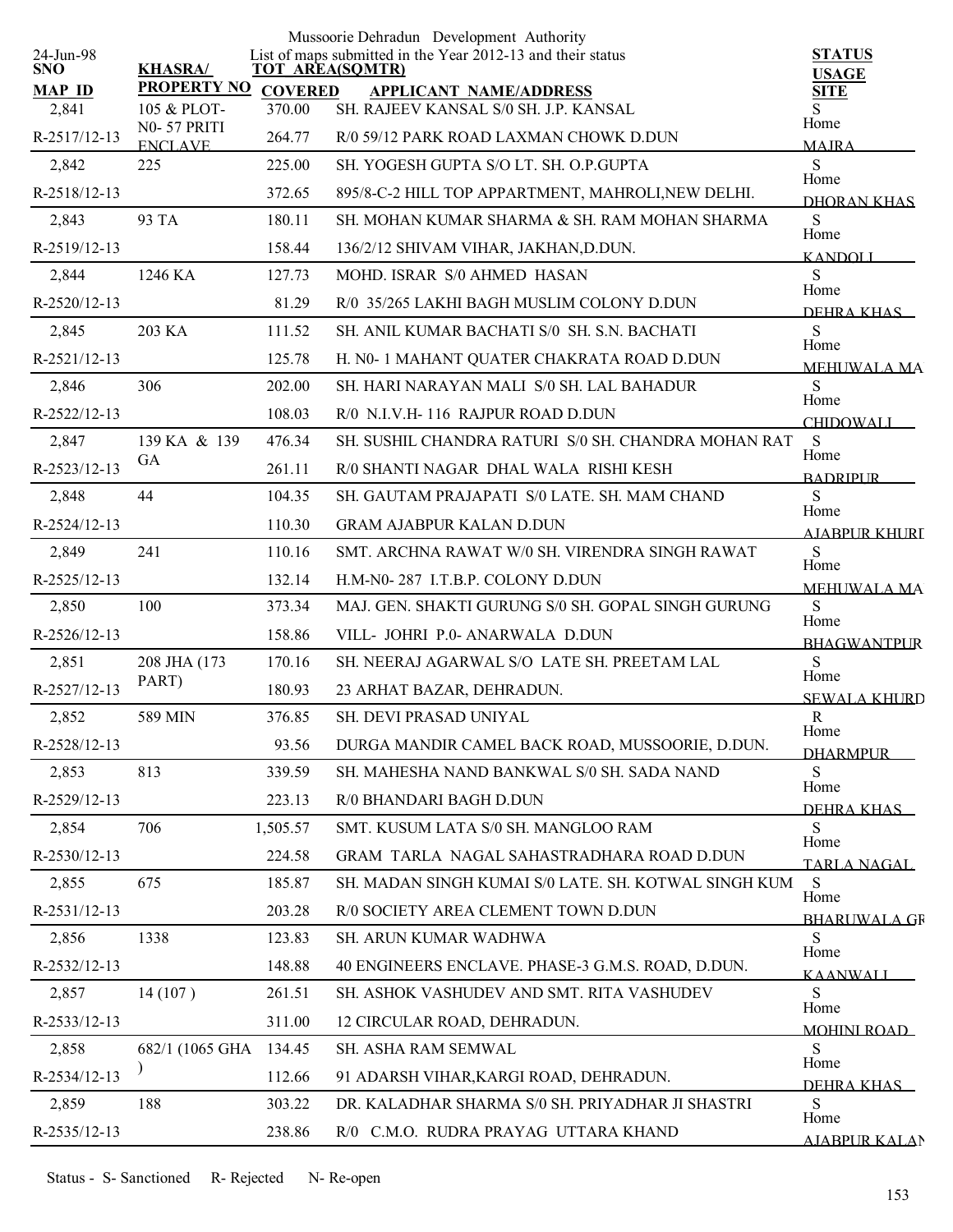|                         |                               |                | Mussoorie Dehradun Development Authority                                              |                             |
|-------------------------|-------------------------------|----------------|---------------------------------------------------------------------------------------|-----------------------------|
| 24-Jun-98<br><b>SNO</b> | <b>KHASRA/</b>                |                | List of maps submitted in the Year 2012-13 and their status<br><b>TOT AREA(SQMTR)</b> | <b>STATUS</b>               |
| <b>MAP ID</b>           | <b>PROPERTY NO</b>            | <b>COVERED</b> | <b>APPLICANT NAME/ADDRESS</b>                                                         | <b>USAGE</b><br><b>SITE</b> |
| 2,860                   | 705 (934)                     | 117.05         | SH. AMIT SINGHAL                                                                      | S                           |
| $R-2536/12-13$          |                               | 72.28          | 47 DIPENSARY ROAD, DEHRADUN.                                                          | Home<br>DEHRA KHAS          |
| 2,861                   | 705 (834)                     | 117.05         | <b>SMT. RASHI SINGHAL</b>                                                             | S                           |
| R-2537/12-13            |                               | 53.34          | 47 DISPENSARY ROAD, DEHRADUN.                                                         | Home<br>DEHRA KHAS          |
| 2,862                   | 159/1                         | 239.68         | SH. C.L. AGNIHOTRI S/0 SH. A.N. AGNIHOTRI                                             | S                           |
| R-2538/12-13            |                               | 448.32         | R/0 35-C PANDITWARI PHASE-1 D.DUN                                                     | Home<br><b>PANDITWARI</b>   |
| 2,863                   | 18                            | 120.82         | SH. SHASHANK MAIN S/O SH. YASHPAL SINGH MAIN                                          | S<br>Home                   |
| R-2539/12-13            |                               | 146.95         | R/0 21 DANGWAL MARG D.DUN                                                             | D.L. ROAD                   |
| 2,864                   | 1438/3                        | 87.83          | SMT. SHILPA GUPTA W/0 SH. GAURAV GUPTA                                                | S                           |
| R-2540/12-13            |                               | 118.65         | R/0 4-B PUSHPANJALI ENCLAVE G.M.S. ROAD D.DUN                                         | Home<br><b>KAANWALI</b>     |
| 2,865                   | 55 DA                         | 138.01         | SH. RAMNIK SINGH S/0 SH. IQUBAL SINGH                                                 | $\mathbf R$                 |
| R-2541/12-13            |                               | 158.74         | R/0 H- 61 SURVEY STATE HATHI BARKALAN D.DUN                                           | Home<br><b>KANDOLI</b>      |
| 2,866                   | PROP- N0-52/45                | 292.64         | SH. MAHENDRA PAL SINGH & SMT. MANJIT KAUR                                             | S                           |
| R-2542/12-13            | <b>GOVIND</b><br><b>NAGAR</b> | 323.01         | R/0 283 PATEL NAGAR RAM LILA PARK D.DUN                                               | Home<br>RACE COURSE         |
| 2,867                   | 65/1                          | 77.16          | SMT. SEEMA SUKHEJA W/0 SH. SATISH KUMAR                                               | S                           |
| R-2543/12-13            |                               | 92.24          | R/0 MAHARAJ PUR P.0-LALPUR TAHSIL- KITCHA UDDHAM                                      | Home<br>CHAK RAIPUR         |
| 2,868                   | 65/1                          | 77.16          | SMT. RAJESH GUPTA W/0 SH.SUBHASH GUPTA                                                | <sub>S</sub>                |
| R-2544/12-13            |                               | 92.24          | R/0 LANE- N0-3 GOVIND NAGAR SAHASTRA DHARA ROAD D.C                                   | Home<br>CHAK RAIPUR         |
| 2,869                   | 65/1                          | 68.69          | SH. SUBHASH CHAND S/0 LATE. SH. SANGAM LAL                                            | S<br>Home                   |
| R-2545/12-13            |                               | 80.52          | R/0 LANE- N0-3 GOVIND NAGAR SAHASTRADHARA ROAD D.C                                    | CHAK RAIPUR                 |
| 2,870                   | 1540                          | 198.12         | SH. VIJAY KUMAR AHUJA S/0 LATE. SH. RAM CHANDRA                                       | S                           |
| $R-2546/12-13$          |                               | 213.16         | R/0 161 DOON ENCLAVE VIJAY PARK D.DUN                                                 | Home<br><b>KAANWALI</b>     |
| 2,871                   | 305                           | 191.50         | SH. RAJNEESH KUMAR KAKKAR S/0 LATE. SH. CHAMAN LAL K                                  | <sub>S</sub>                |
| R-2547/12-13            |                               | 175.50         | R/0 15 BANK COLONY ADHOI WALA RAIPUR ROADD.DUN                                        | Home<br><b>ADOIWALA</b>     |
| 2,872                   | 1155                          | 138.00         | SH. DALJEET SINGH & SH. RAJENDRA KUMAR SUKHIJA                                        | S<br>Home                   |
| R-2548/12-13            |                               | 185.30         | R/0 H.N0-2 ALAK NANDA ENCLAVE G.M.S. ROAD D.DUN                                       | <b>KAANWALI</b>             |
| 2,873                   | 115                           | 427.00         | SH. MURARI SINGH PANWAR S/0 LATE, SH. N.S. PANWAR                                     | S<br>Home                   |
| R-2549/12-13            |                               | 415.61         | R/0 44 NEW SOUTH GANESH NAGAR DELHI                                                   | <b>DAK PATTL</b>            |
| 2,874                   | 117                           | 112.36         | SH. SUSHIL KUMAR GARG S/0 SH. BABU RAM                                                | S<br>Home                   |
| R-2550/12-13            |                               | 183.78         | R/0 218 PARK ROAD D.DUN                                                               | <b>CHUKKHUWALA</b>          |
| 2,875                   | 81/71 & 93/81                 | 445.60         | SH. ARVINDER SINGH S/0 LATE. SH. SURMUKH SINGH                                        | S                           |
| R-2551/12-13            | <b>GOVIND</b><br><b>NAGAR</b> | 407.32         | R/0 61- BLOCK- A GOBIND NAGAR RACE COURSE D.DUN                                       | Home<br>RACE COURSE         |
| 2,876                   | 609 NEW & 74                  | 188.00         | SMT. SHAKUNTALA NAUTIYAL W/0 SH. RAJESH NAUTIYAL                                      | S                           |
| R-2552/12-13            | OLD                           | 145.18         | VILL- AJABPUR KHURD D.DUN                                                             | Home<br>AJARPUR KHURI       |
| 2,877                   | 52                            | 125.41         | SMT. METHLESH W/0 SH. SUNIL KUMAR                                                     | S.                          |
| R-2553/12-13            |                               | 150.68         | R/0 AMBEDKAR COLONY AAM WALA D.DUN                                                    | Home<br><b>ADOIWALA</b>     |
|                         |                               |                |                                                                                       |                             |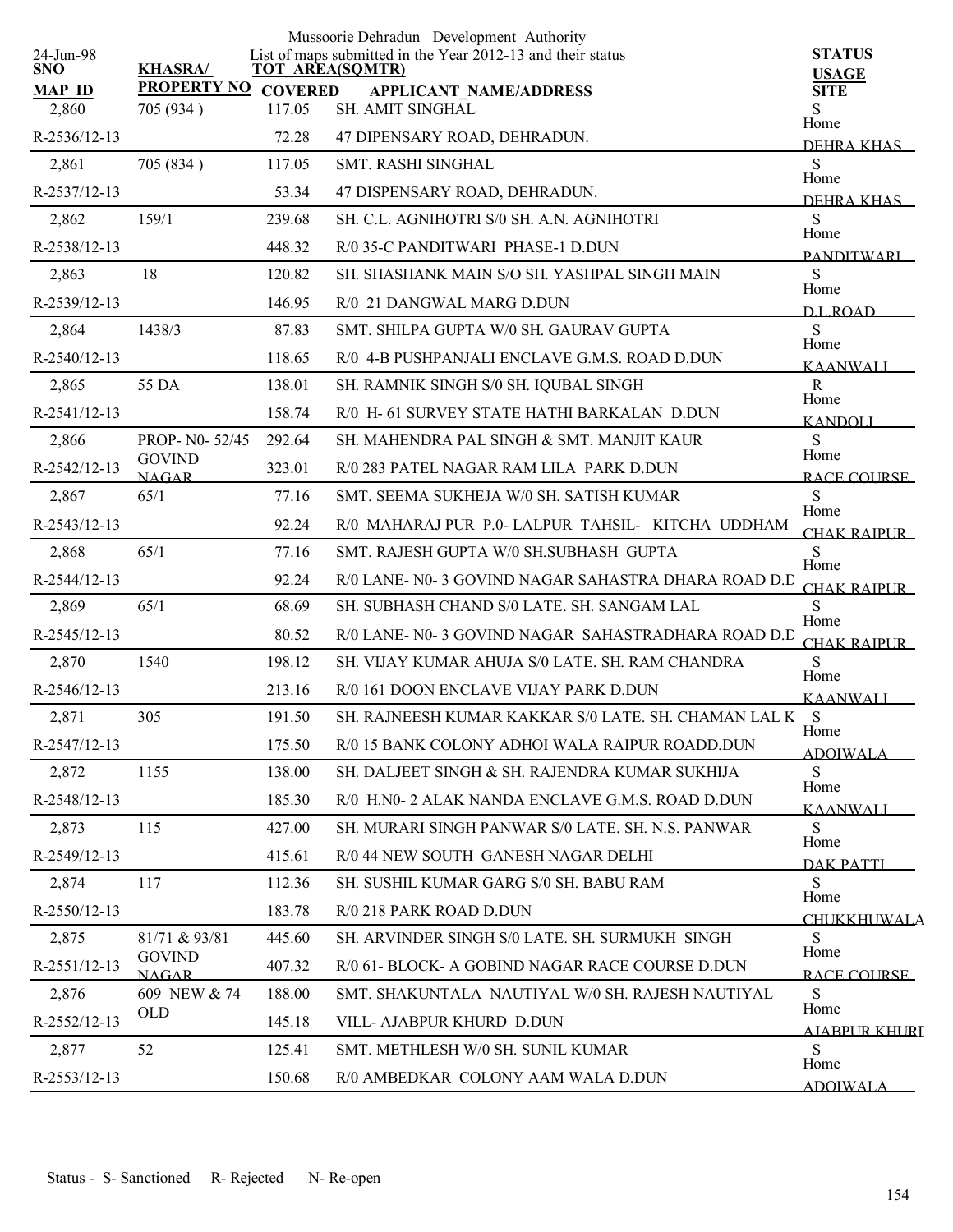|                         |                    |                | Mussoorie Dehradun Development Authority<br>List of maps submitted in the Year 2012-13 and their status |                               |
|-------------------------|--------------------|----------------|---------------------------------------------------------------------------------------------------------|-------------------------------|
| 24-Jun-98<br><b>SNO</b> | <b>KHASRA/</b>     |                | <b>TOT AREA(SQMTR)</b>                                                                                  | <b>STATUS</b><br><b>USAGE</b> |
| <b>MAP ID</b>           | <b>PROPERTY NO</b> | <b>COVERED</b> | <b>APPLICANT NAME/ADDRESS</b>                                                                           | <b>SITE</b>                   |
| 2,878                   | 65                 | 167.29         | SH. RAMESH CHANDRA S/0 SH. AVAD NARAYAN CHORASIYA                                                       | S<br>Home                     |
| R-2554/12-13            |                    | 188.02         | R/0 44 SHAKTI VIHAR GOVIND GARH-III D.DUN                                                               | <b>KAANWALI</b>               |
| 2,879                   | 178 & 113 KA       | 169.51         | SMT, SASHI RANA W/0 SH, SURANDER SINGH RANA                                                             | ${\bf S}$<br>Home             |
| R-2555/12-13            |                    | 190.66         | GRAM-BHUDIYA P.0-DHARKOT PATTI-UDAYKOT DISTT-T                                                          | AIARPUR KHURI                 |
| 2,880                   | 885                | 92.14          | SH. RAVI DWIVEDI S/0 SH. P.N. DWIVEDI                                                                   | S<br>Home                     |
| R-2556/12-13            |                    | 84.58          | 26/1 SHATABDI ENCLAVE RING ROAD D.DUN                                                                   | NATHANPUR                     |
| 2,881                   | 636                | 215.00         | SH. HARISH CHANDRA DUKLAN S/0 LATE. SH. CHINTA MANI I S                                                 | Home                          |
| R-2557/12-13            |                    | 165.18         | R/0 CANAL ROAD JAKHAN D.DUN                                                                             | <b>JAKHAN</b>                 |
| 2,882                   | 265                | 102.61         | SH. YOGENDRA SINGH CHAUHAN S/0 SH. ROSHAN SINGH CHAI                                                    | $\mathbf S$<br>Home           |
| R-2558/12-13            |                    | 95.00          | R/0 AMAN VIHAR AJABPUR KALAN D.DUN                                                                      | <b>AIABPURKALAN</b>           |
| 2,883                   | 563                | 195.16         | SH. MORE SINGH GHIRWAN S/0 SH. INDRA SINGH GHIRWAN                                                      | S<br>Home                     |
| R-2559/12-13            |                    | 211.65         | GRAM- JAKHWADI BANGHAR P.0-KOT DISTT-RUDRAPRAYA                                                         | <b>DHARAMPUR DA</b>           |
| 2,884                   | 513 KA             | 71.09          | SH. SANJAY GUPTA & SH.VIJAY GUPTA                                                                       | $\mathbf R$<br>Home           |
| $R-2560/12-13$          |                    | 95.30          | R/0 TRIVENI VIHAR SEWLA KALAN D.DUN                                                                     | <b>SEWALA KALAN</b>           |
| 2,885                   | PROP-N0-           | 123.42         | SMT. PINKI W/O. SH. DHARMENDRA KUMAR                                                                    | S<br>Home                     |
| R-2561/12-13            | 151/174            | 159.92         | R/O 151/174 D.L.ROAD D.DUN                                                                              | D.L.ROAD                      |
| 2,886                   | 116                | 139.40         | SMT. SARITA AGGARWAL W/0 SH. RAJEEV KUMAR AGGARWA                                                       | S<br>Home                     |
| R-2562/12-13            |                    | 157.20         | R/0 19 ENGG. ENCLAVE G.M.S. ROAD D.DUN                                                                  | <b>MEHUWALA MA</b>            |
| 2,887                   | PROP- N0-286/1     | 126.71         | SMT. BIBHA SINGH W/0 SH. RADHE KANT PRASAD                                                              | S                             |
| $R-2563/12-13$          |                    | 138.89         | R/0 GAYAWAL BIGHA DURGA STHAN TEEN MOHINI NAYA VI                                                       | Home<br><b>NESHVILLA ROA</b>  |
| 2,888                   | 68                 | 126.16         | SMT. POOJA JOSHI W/0 SH. VIKAS JOSHI                                                                    | S                             |
| R-2564/12-13            |                    | 143.12         | R/0 H.N0- 6 KALI MANDIR ENCLAVE G.M.S. ROAD D.DUN                                                       | Home<br><b>MEHUWALA MA</b>    |
| 2,889                   | 1203 KHA           | 80.54          | SH. GANGA PRASAD PAINULY S/0 LATE. SH. KASHI RAM PAINU                                                  | S                             |
| $R-2565/12-13$          |                    | 83.02          | VILL- CHANDLA PATT- BHILING TEH- GHANSALI TEHRI GAR                                                     | Home<br><u>AJABPUR KHURI</u>  |
| 2,890                   | 116                | 139.40         | SH. VICHITRA KUMAR SHARMA S/0 LATE. SH. VIRENDRA SAW.                                                   | S                             |
| $R-2566/12-13$          |                    | 157.20         | R/0 20 ASHWANI ENCLAVE SEWLA KALAN D.DUN                                                                | Home<br><b>MEHUWALA MA</b>    |
| 2,891                   | 37                 | 124.70         | SH. MOHAN PRAKASH BELWAL S/0 SH. CHANDER DUTT BELW.                                                     | S                             |
| $R-2567/12-13$          |                    | 126.80         | R/0 146 CHUNNA BHATTA ROAD KAULAGARH D.DUN                                                              | Home<br>KALILAGARH L          |
| 2,892                   | 76                 | 112.00         | SH. VISHAL SAWHNEY S/0 SH. K.G. SAWHNEY                                                                 | S                             |
| R-2568/12-13            |                    | 143.82         | R/0 93 GOBIND NAGAR RACE COURSE D.DUN                                                                   | Home<br>AIABPUR KHURT         |
| 2,893                   | 76                 | 112.00         | SH. JAGTAR SINGH S/0 SH. SURJEET SINGH                                                                  | S                             |
| R-2569/12-13            |                    | 143.82         | R/0 118 ARYA NAGAR D.DUN                                                                                | Home                          |
| 2,894                   | 99/1               | 108.56         | MR. PARVEZ KHAN S/0 MR. ANWAR HASAN KHAN                                                                | AIABPUR KHURI<br>S            |
| $R-2570/12-13$          |                    | 144.50         | R/0 71/1 VIJAY PARK EXT. LANE- N0-13 D.DUN                                                              | Home                          |
| 2,895                   | 1541               | 184.58         | SMT. RENU KHERA W/0 SH. BRIJ MOHAN KEHRA                                                                | <b>KAANWALI</b><br>S          |
| R-2571/12-13            |                    | 230.57         | R/0 530 KHURBHURA MOHALLA D.DUN                                                                         | Home                          |
| 2,896                   | 47/2 & PROP-       | 222.81         | SMT. MAMTA NAGAR & SH. DINESH NAGAR                                                                     | <b>KAANWALI</b><br>S          |
| R-2572/12-13            | $N0 - 66/62$       | 275.40         | R/0 TELPURA CHOWK MEHUWALA D.DUN                                                                        | Home                          |
|                         | <b>IDGAH</b>       |                |                                                                                                         | <b>CHUKKHUWALA</b>            |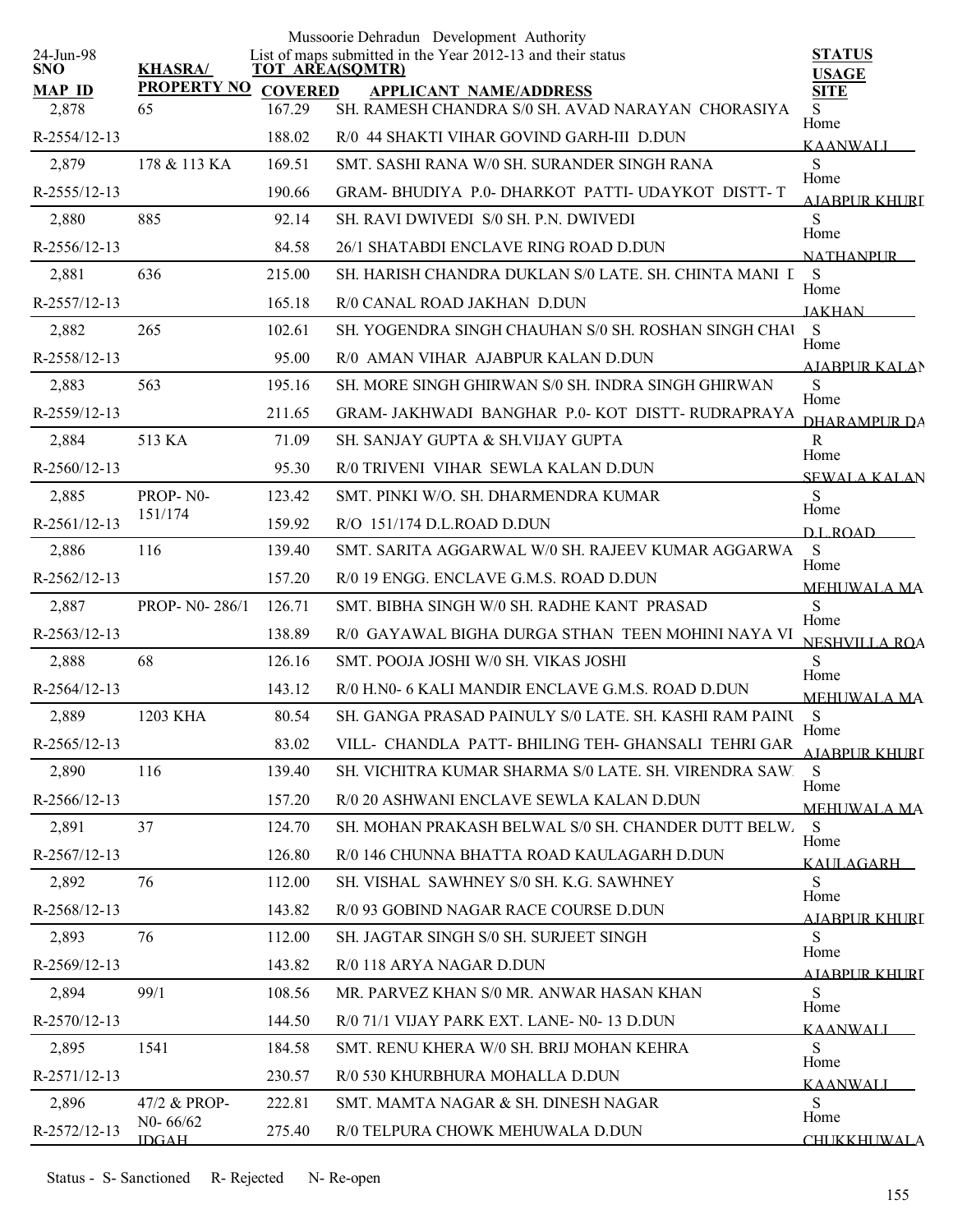|                         |                         |                | Mussoorie Dehradun Development Authority                                              |                               |
|-------------------------|-------------------------|----------------|---------------------------------------------------------------------------------------|-------------------------------|
| 24-Jun-98<br><b>SNO</b> | <b>KHASRA/</b>          |                | List of maps submitted in the Year 2012-13 and their status<br><b>TOT AREA(SQMTR)</b> | <b>STATUS</b><br><b>USAGE</b> |
| <b>MAP ID</b>           | <b>PROPERTY NO</b>      | <b>COVERED</b> | <b>APPLICANT NAME/ADDRESS</b>                                                         | <b>SITE</b>                   |
| 2,897                   | PROP- N0-29/20          | 309.69         | SMT. RENU JAIN & SH. RAJIV JAIN                                                       | Home                          |
| R-2573/12-13            |                         | 320.77         | R/0 NATAJI MOHALLA D.DUN                                                              | <b>NEMI ROAD</b>              |
| 2,898                   | <b>PROP-NO-222</b>      | 230.00         | SH. SANDEEP SHARMA S/0 LATE, SH. BACHASPATI SHARMA                                    | S<br>Home                     |
| R-2574/12-13            | OLD $\&$<br>349/487/397 | 213.00         | R/0 341 OLD DALANWALA D.DUN                                                           | OLD DALANWAI                  |
| 2,899                   | 206 KHA & 215           | 122.67         | SMT. NEEETA RANA W/0 SH. TIKAM SINGH RANA                                             | S<br>Home                     |
| R-2575/12-13            | <b>OLD</b>              | 156.38         | <b>GRAM AJABPUR KHURD D.DUN</b>                                                       | AJABPUR KHURI                 |
| 2,900                   | 181 (280)               | 125.70         | SH. ROHIT GUPTA                                                                       | S<br>Home                     |
| R-2576/12-13            |                         | 146.46         | 186 LAKHI BAGH DEHRADUN.                                                              | <b>NIRANIANPUR</b>            |
| 2,901                   | 381 DHA                 | 130.81         | SH. HARDER SINGH S/O SH. AJEET SINGH                                                  | S<br>Home                     |
| R-2577/12-13            |                         | 149.57         | 98 BADRIPUR PAWTA SAHIB HIMACHAL.                                                     | DHORAN KHAS                   |
| 2,902                   | 381 DHA                 | 130.01         | <b>SH. SURINDER PAL SINGH</b>                                                         | S                             |
| R-2578/12-13            |                         | 149.57         | 9-B/107 GOVIND NAGAR. RACE COURSE, D.DUN                                              | Home<br>DHORAN KHAS           |
| 2,903                   | 667                     | 90.51          | SMT. JASVINDER KAUR                                                                   | S                             |
| R-2579/12-13            |                         | 108.30         | C-98 RACE COURSE, DEHRADUN.                                                           | Home<br><b>AJABPUR KALAN</b>  |
| 2,904                   | 20/2 (36 CHA)           | 132.84         | <b>SH. NAVEEN TOMAR</b>                                                               | S                             |
| R-2580/12-13            |                         | 156.85         | 1 ANAND VIHAR JAKHAN, DEHRADUN.                                                       | Home<br><b>KANDOLI</b>        |
| 2,905                   | 513 KA                  | 117.10         | SH. AVNESH KUMAR                                                                      | S                             |
| R-2581/12-13            |                         | 125.00         | R/OTRIVENI VIHAR, SEWLA KALAN, DEHRADUN.                                              | Home<br><b>SEWALA KALAN</b>   |
| 2,906                   | <b>126 KHA</b>          | 170.48         | SH. KAILASH CHANDRA, SMT, SAVITRI & SH. GAUTAM                                        | $\mathbf N$                   |
| R-2582/12-13            |                         | 97.10          | SHAH NAGAR, DEHRADUN.                                                                 | Home<br><b>SHAH NAGAR</b>     |
| 2,907                   | <b>126 KHA</b>          | 170.48         | SH. KAILASH CHANDRA, SMT, SAVITRI & SH. GAUTAM                                        | ${\bf S}$                     |
| R-2582/12-13-           |                         | 97.10          | SHAH NAGAR, DEHRADUN.                                                                 | Home<br><b>SHAH NAGAR</b>     |
| 2,908                   | 1785                    | 185.92         | SH. VINOD DHINGRA                                                                     | S                             |
| R-2583/12-13            |                         | 174.72         | 74 OLD NEHRU COLONY, DEHRADUN.                                                        | Home<br>AJABPUR KALAN         |
| 2,909                   | 194                     | 122.62         | SMT. JASVINDER KAUR W/0 SH. HARMEET SINGH                                             | S                             |
| R-2584/12-13            |                         | 145.34         | R/0 325/A PANDITWARI D.DUN                                                            | Home<br><b>HARBANSWALA</b>    |
| 2,910                   | 20 & 29 GA              | 148.64         | SH. DAYA SHANKER RAY S/0 SH. R.P. RAY                                                 | S                             |
| R-2585/12-13            |                         | 21.74          | R/0 509/4 STREET- N0- 8 RAJENDRA NAGAR ROAD D.DUN                                     | Home<br>CHAI BAGH KAU         |
| 2,911                   | 85                      | 219.00         | SMT. RASHMI BADHANI W/0 SH. SIDHESH CHANDRA BADHAN                                    | S                             |
| R-2586/12-13            |                         | 161.11         | R/0 BADAMA WALA ROAD ANFIELD VIKASH NAGAR D.DUN                                       | Home                          |
| 2,912                   | 409/2                   | 179.34         | SMT. RITA SRIVASTAVA W/0 SH. ABHAY KUMAR SRIVASTAV                                    | ARCADIA GRAN"<br>S            |
| R-2587/12-13            |                         | 158.64         | R/0 88 TEACHERS COLONY GOVIND GARH D.DUN                                              | Home<br><b>KAANWALI</b>       |
| 2,913                   | 270                     | 255.76         | SH. DHAN PRAKASH S/0 LATE. SH. BHAGWAT PRASAD                                         | S                             |
| R-2588/12-13            |                         | 144.05         | R/0 21/40 PARK ROAD LAXMAN CHOWK D.DUN                                                | Home                          |
| 2,914                   | 194                     | 121.23         | SH. HARMEET SINGH S/0 LATE. SH. GURUDAYAL SINGH                                       | DEHRA KHAS<br>S               |
| R-2589/12-13            |                         | 143.34         | R/0 325/A PANDITWARI D.DUN                                                            | Home                          |
| 2,915                   | 1019                    | 130.06         | SH. P.N. GULATI S/0 LATE.SH. DEVIDAS GULATI                                           | <b>HARRANSWALA</b><br>S       |
| R-2590/12-13            |                         | 225.72         | R/0 27 A VAN VIHAR CANNAL ROAD BALLUPUR D.DUN                                         | Home                          |
|                         |                         |                |                                                                                       | <b>KAANWALI</b>               |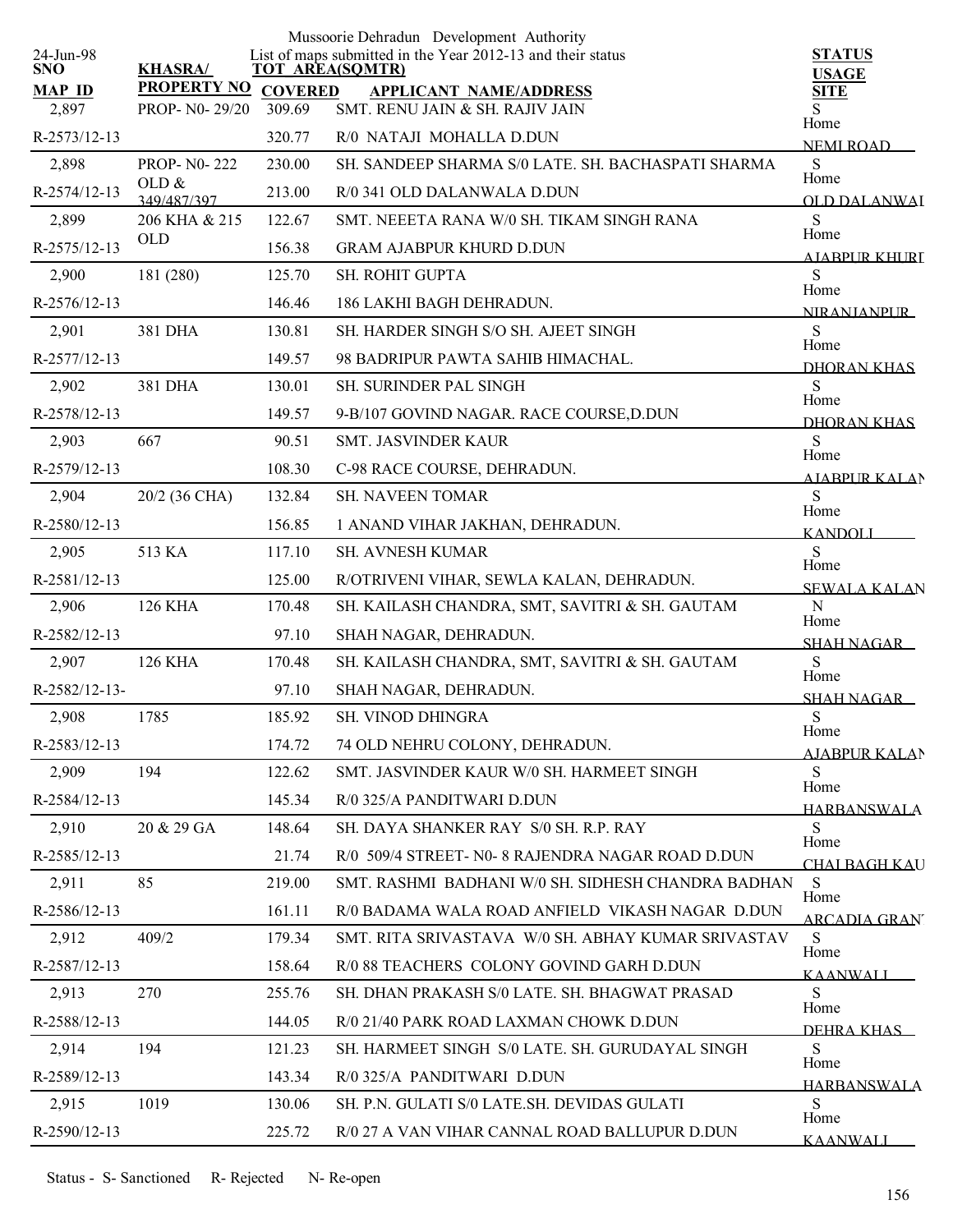| 24-Jun-98      |                     |                        | Mussoorie Dehradun Development Authority<br>List of maps submitted in the Year 2012-13 and their status | <b>STATUS</b>                |
|----------------|---------------------|------------------------|---------------------------------------------------------------------------------------------------------|------------------------------|
| <b>SNO</b>     | <b>KHASRA/</b>      | <b>TOT AREA(SQMTR)</b> |                                                                                                         | <b>USAGE</b>                 |
| <b>MAP ID</b>  | PROPERTY NO COVERED |                        | <b>APPLICANT NAME/ADDRESS</b>                                                                           | <b>SITE</b>                  |
| 2,916          | 1554                | 106.14                 | SH. SUCHA SINGH & SMT. RAMESH KUMARI                                                                    | S<br>Home                    |
| R-2591/12-13   |                     | 130.40                 | R/0 2 ALAK NANDA ENCLAVE G.M.S. ROAD D.DUN                                                              | <b>KAANWALI</b>              |
| 2,917          | 756                 | 246.86                 | SH. RAM PAL SINGH S/0 SH. MANSHA RAM                                                                    | ${\bf S}$<br>Home            |
| R-2592/12-13   |                     | 256.56                 | R/0 TYPE-III/69 F.R.I. P.0- NEW FOREST D.DUN                                                            | <b>MAIRA</b>                 |
| 2,918          | 667                 | 90.51                  | SARDAR INDERJEET SINGH                                                                                  | S<br>Home                    |
| R-2593/12-13   |                     | 108.30                 | C-98 RACE COURSE, D.DUN                                                                                 | <b>AIABPURKALAN</b>          |
| 2,919          | 76                  | 109.00                 | <b>SH. JAGMEET SINGH</b>                                                                                | S<br>Home                    |
| R-2594/12-13   |                     | 138.20                 | 88 GOVIND NAGAR, RACE COURSE, D.DUN                                                                     | AIABPUR KHURT                |
| 2,920          | 604 CHA             | 94.16                  | <b>SH. RANJEET SINGH</b>                                                                                | S<br>Home                    |
| R-2595/12-13   |                     | 106.68                 | 112/198 DANIPURA MOHALLA, D,DUN.                                                                        | <b>NIRANIANPLIR</b>          |
| 2,921          | 604 CHA             | 94.16                  | SH. GURPEET SINGH                                                                                       | S<br>Home                    |
| R-2596/12-13   |                     | 106.68                 | DUSMESH PURI, NIRANJANPUR, D.DUN                                                                        | <b>NIRANJANPUR</b>           |
| 2,922          | 720 KA              | 80.47                  | SMT. RUKSANA W/O SH. IQBAL RAO                                                                          | S                            |
| R-2597/12-13   |                     | 88.37                  | LANE NO-C-15 TURNER ROAD, D.DUN.                                                                        | Home<br><b>TURNER ROAD</b>   |
| 2,923          | 275/1               | 358.40                 | KUMARI ASHA RANI DHULIYA D/O. SH. S.S.DHULIYA                                                           | S                            |
| R-2598/12-13   |                     | 431.29                 | R/0 24 MOHIT VIHAR G.M.S. ROAD D.DUN                                                                    | Home<br><b>NIRANIANPUR</b>   |
| 2,924          | <b>124 KHA</b>      | 86.41                  | SMT. MANISHA GOYAL & SMT. RITU GUPTA                                                                    | R                            |
| R-2599/12-13   |                     | 107.76                 | R/0 4 VISHNU VIHAR BALLI WALA CHOWK D.DUN                                                               | Home<br><b>SEWALA KALAN</b>  |
| 2,925          | 79/1                | 188.13                 | SMT. SIDHI NEGI W/0 SH. S.S. NEGI                                                                       | S                            |
| R-2600/12-13   |                     | 142.82                 | <b>GRAM - AJABPUR KHURD D.DUN</b>                                                                       | Home<br><b>AJABPUR KHURI</b> |
| 2,926          | 352 & 1399 GA       | 184.01                 | SH. PURSHOTTAM S/0 SH. BAISAKHI LAL                                                                     | S                            |
| R-2601/12-13   | <b>NEW</b>          | 202.22                 | H.NO- 2- B TEA STATE BANJARA WALA D.DUN                                                                 | Home<br>AJABPUR KHURI        |
| 2,927          | 1013 KA             | 231.78                 | SMT. NISHA MEHARWALW/0 SH. MUKESH MEHARWAL                                                              | S                            |
| $R-2602/12-13$ |                     | 338.04                 | R/0 SANGAM VIHAR CHANDRA BANI SEWLA KALAN D.DUN                                                         | Home<br>SEWALA KALAN         |
| 2,928          | 844 & 646 OLD       | 79.46                  | SMT. LAXMI CHOPRA W/0 SH. NARESH KUMAR CHOPRA                                                           | S                            |
| $R-2603/12-13$ |                     | 91.11                  | R/0 72 INDIRA GANDHI MARG NIRANJANPUR D.DUN                                                             | Home<br><b>MAJRA</b>         |
| 2,929          | 987                 | 348.19                 | SH. AJIT KUMAR NAUTIYAL S/0 LATE. SH. ATMA DEV NAUTIY.                                                  | <sub>S</sub>                 |
| $R-2604/12-13$ |                     | 257.52                 | H. N0-13 BALLUPUR D.DUN                                                                                 | Home<br><b>GARHI</b>         |
| 2,930          | 352/619 OLD &       | 188.12                 | SH. BALIRAJ YADAV S/O. LATE SH. MULLA YADAV                                                             | S                            |
| R-2605/12-13   | <b>1299 NEW</b>     | 166.71                 | N0-1B BLOCK NEHRU COLONY D.DUN                                                                          | Home                         |
| 2,931          | 208                 | 247.11                 | KUMARI ALKA AGGARWAL & SH. RAJESHWAR AGGARWAL                                                           | <b>AIABPURKHURI</b><br>S     |
| $R-2606/12-13$ |                     | 253.24                 | R/0 7 DOON ENCLAVE VIJAY PARK EXT D.DUN                                                                 | Home                         |
| 2,932          | 124 KHA & 333       | 88.00                  | DR. PRADEEP KUMAR JAIN S/0 LATE. SH. ASHWINI KUMAR JA                                                   | <b>KAANWALI</b><br>S         |
| R-2607/12-13   | <b>OLD</b>          | 109.26                 | R/0 CHOWDHRIYAN MOHALLA P.0- NAKUR DISTT- SAHARANI                                                      | Home                         |
| 2,933          | 124 KHA             | 86.18                  | SMT. SUBODH SINGH W/0 SH. VEER PAL SINGH                                                                | <b>SEWALA KALAN</b><br>S     |
| $R-2608/12-13$ |                     | 107.38                 | R/0 140/1 VISHNU VIHAR BALLI WALA CHOWK D.DUN                                                           | Home                         |
| 2,934          | 1353/2              | 347.97                 | KM. NISHITA JAIN D/0 SH. VIJAY JAIN                                                                     | <b>SEWALA KALAN</b><br>S     |
| R-2609/12-13   |                     | 382.25                 | R/0 4/1 INDER BABA MARG KISHANPUR D.DUN                                                                 | Home                         |
|                |                     |                        |                                                                                                         | <b>KAANWALI</b>              |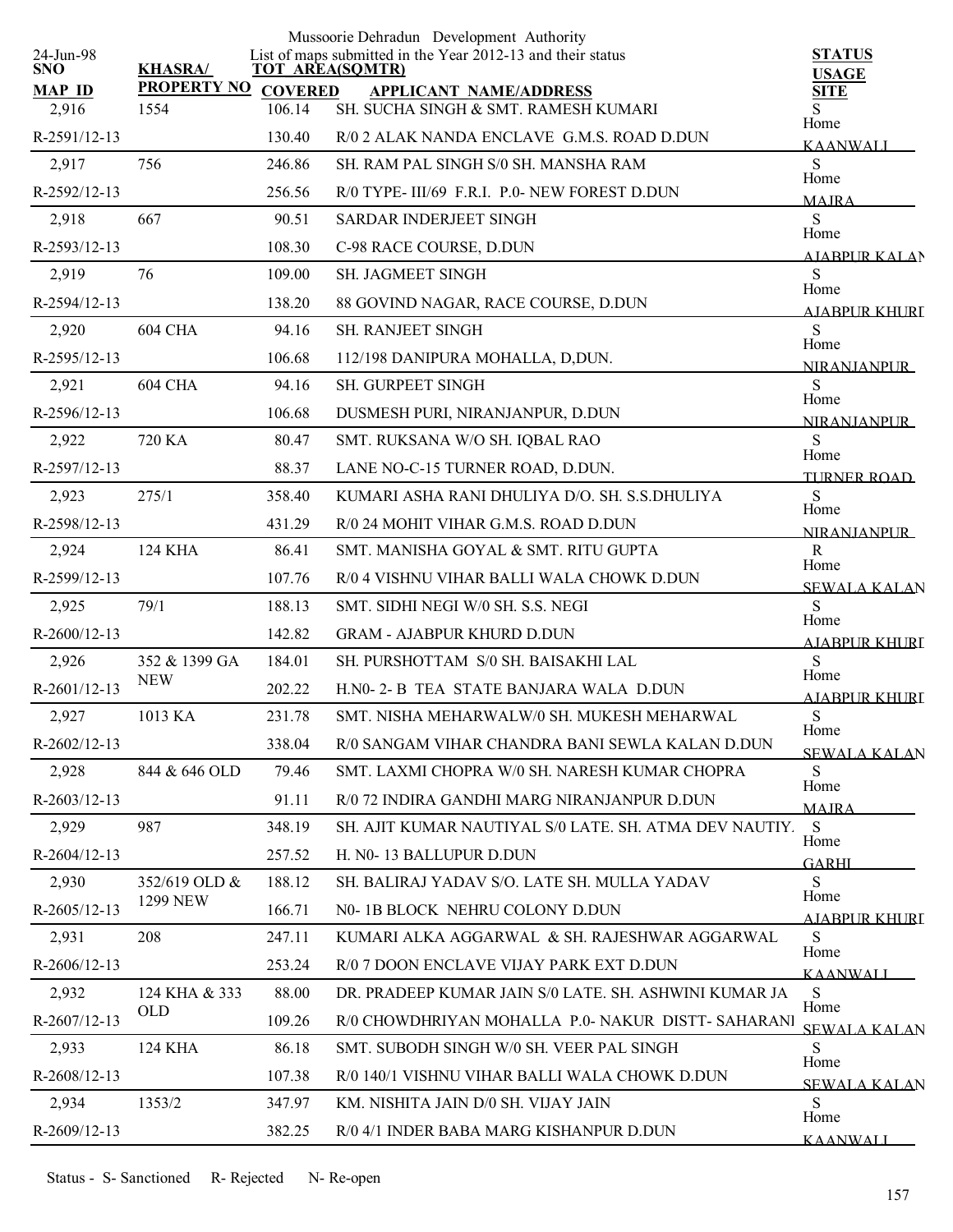|                         |                                 |                | Mussoorie Dehradun Development Authority                                              |                               |
|-------------------------|---------------------------------|----------------|---------------------------------------------------------------------------------------|-------------------------------|
| 24-Jun-98<br><b>SNO</b> | <b>KHASRA/</b>                  |                | List of maps submitted in the Year 2012-13 and their status<br><b>TOT AREA(SQMTR)</b> | <b>STATUS</b><br><b>USAGE</b> |
| <b>MAP ID</b>           | <b>PROPERTY NO</b>              | <b>COVERED</b> | <b>APPLICANT NAME/ADDRESS</b>                                                         | <b>SITE</b>                   |
| 2,935                   | 278                             | 288.00         | SH. NARINDER SINGH JAURA S/0 SH. SURJEET SINGH JAURA                                  | S<br>Home                     |
| $R-2610/12-13$          |                                 | 280.96         | R/0 177/2 HARIDWAR ROAD D.DUN                                                         | <b>PITTHUWALA</b>             |
| 2,936                   | PROP- N0-78/64<br>& 44/3-64 NEW | 283.90         | MR. MOHD. GUFRAN & SMT. MUMTAJ JAHAN                                                  | ${\bf S}$<br>Home             |
| R-2611/12-13            |                                 | 382.43         | H. N0-94/3-64 BHANDARI BAGH D.DUN                                                     | <b>BHANDARI BAGI</b>          |
| 2,937                   | <b>81 KHA</b>                   | 120.00         | SH. BHANU PRATAP SINGH S/0 SH. YOGI SINGH                                             | S<br>Home                     |
| R-2612/12-13            |                                 | 151.51         | R/0 151/23 DOON ENCLAVE JAKHAN D.DUN                                                  | <b>KUTHAL GAON</b>            |
| 2,938                   | 88 GA                           | 150.00         | SH. SUNDER SINGH KOTHAL S/0 SH. BUDH SINGH                                            | S<br>Home                     |
| R-2613/12-13            |                                 | 192.78         | R/0 89 RAJPUR ENCLAVE DHORAN KHAS D.DUN                                               | <b>KUTHAL GAON</b>            |
| 2,939                   | 425/517/2 &                     | 286.40         | SH. HARSH VARDHAN JOSHI S/0 SH. BALKRISHAN JOSHI                                      | S<br>Home                     |
| R-2614/12-13            | <b>1178 NEW</b>                 | 135.85         | VILL-NATHANPUR D.DUN                                                                  | <b>NATHANPLIR</b>             |
| 2,940                   | 829 & 1410                      | 277.22         | SMT. BELA MUNDHRA W/0 SH. ANAND DASS MUNDHRA                                          | S<br>Home                     |
| $R-2615/12-13$          | <b>NEW</b>                      | 321.52         | <b>GRAM - AJABPUR KALAN D.DUN</b>                                                     | AJABPUR KALAN                 |
| 2,941                   | 67 GHA & 55                     | 130.11         | SH. RANJEET SINGH MAN & SH. VISHAL SAWHNEY                                            | S                             |
| R-2616/12-13            | <b>OLD</b>                      | 162.49         | R/0 5 NANAK SAR COLONY RAIPUR ROAD D.DUN                                              | Home<br><b>AAMWALA TARI</b>   |
| 2,942                   | 416 KA                          | 384.00         | SMT. AMBIKA BHATIYA W/0 SH. BALDEV BHATIYA                                            | S                             |
| R-2617/12-13            |                                 | 206.97         | R/0 99 AJABPUR KALAN D.DUN                                                            | Home<br><b>AIABPURKALAN</b>   |
| 2,943                   | 900 MIN                         | 332.11         | SH. BACHAN SINGH AND SMT. CHANDERKALA                                                 | S                             |
| R-2618/12-13            |                                 | 295.58         | VILL & P.O THIRPAL, NANDPRAYAG, CHAMOLI GARWAL.                                       | Home<br><b>NATHANPUR</b>      |
| 2,944                   | 55 (67)                         | 130.11         | <b>SH. JAGTAR SINGH</b>                                                               | ${\bf S}$                     |
| R-2619/12-13            |                                 | 162.49         | 118 ARYA NAGAR, BLOCK-2, DEHRADUN.                                                    | Home<br><b>AAMWALA TARI</b>   |
| 2,945                   | 403                             | 183.15         | SH. RANJEET SINGH SIKAND S/0 SH. PRATAP SINGH                                         | S                             |
| $R-2620/12-13$          |                                 | 221.70         | $R/0$ 1 E.C. ROAD D.DUN                                                               | Home<br><b>BADRIPUR</b>       |
| 2,946                   | 403                             | 203.50         | SH. RANJEET SINGH SIKAND S/0 SH. PRATAP SINGH                                         | S                             |
| R-2621/12-13            |                                 | 196.03         | R/0 C-7 RACE COURSE D.DUN                                                             | Home<br><b>BADRIPUR</b>       |
| 2,947                   | 236 & 237                       | 225.00         | SMT. KAVITA GIRI & SH DEVENDRA GIRI GOSHWAMI                                          | S                             |
| $R-2622/12-13$          |                                 | 236.90         | R/0 39 ARAGHAR D.DUN                                                                  | Home<br><u>ADOIWALA</u>       |
| 2,948                   | 5                               | 217.00         | SMT. ARTI GARG W/0 SH. AMIT GARG                                                      | S                             |
| R-2623/12-13            |                                 | 334.24         | R/0 109/2 ADHOI WALA UPPER D.DUN                                                      | Home<br><b>BRAHAMA WAL</b>    |
| 2,949                   | 572                             | 190.00         | SH. MADAN MOHAN S/0 SH. RATAN MANI                                                    | S                             |
| R-2624/12-13            |                                 | 221.00         | R/0 3 DHARAMPUR D.DUN                                                                 | Home<br>DHARAMPLIR DA         |
| 2,950                   | 1120 & 1121                     | 205.00         | SH. BABU LAL S/0 SH. BHANI RAM                                                        | S                             |
| R-2625/12-13            |                                 | 223.45         | R/0 426/1 VAN VIHAR BALLUPUR D.DUN                                                    | Home                          |
| 2,951                   | 1524                            | 55.00          | SH. BHARAT MEHROTRA S/0 SH. R.G. MEHROTRA                                             | <b>GARHI</b><br>S             |
| R-2626/12-13            |                                 | 59.10          | R/0 4/6 KALI MANDIR ENCLAVE G.M.S. ROAD D.DUN                                         | Home                          |
| 2,952                   | 155 JHA & 127                   | 54.00          | SH. EKBAL HASAN S/0 LATE. SH. SHABIR HASAN KHAN                                       | <b>KAANWALI</b><br>S          |
| R-2627/12-13            | OLD                             | 61.00          | R/0 C- 3 TURNER ROAD CLEMENT TOWN D.DUN                                               | Home                          |
| 2,953                   | 159/1 & 158/5                   | 308.70         | SH. CHETAN SHARMA. SH. UTTAM KUMAR.SH. SUNIL BHATT.S                                  | <b>SEWALA KHURD</b><br>S      |
| R-2628/12-13            |                                 | 281.58         | R/0 50 PANDITWARI RANGHAR WALA D.DUN                                                  | Home                          |
|                         |                                 |                |                                                                                       | <b>PANDITWARI</b>             |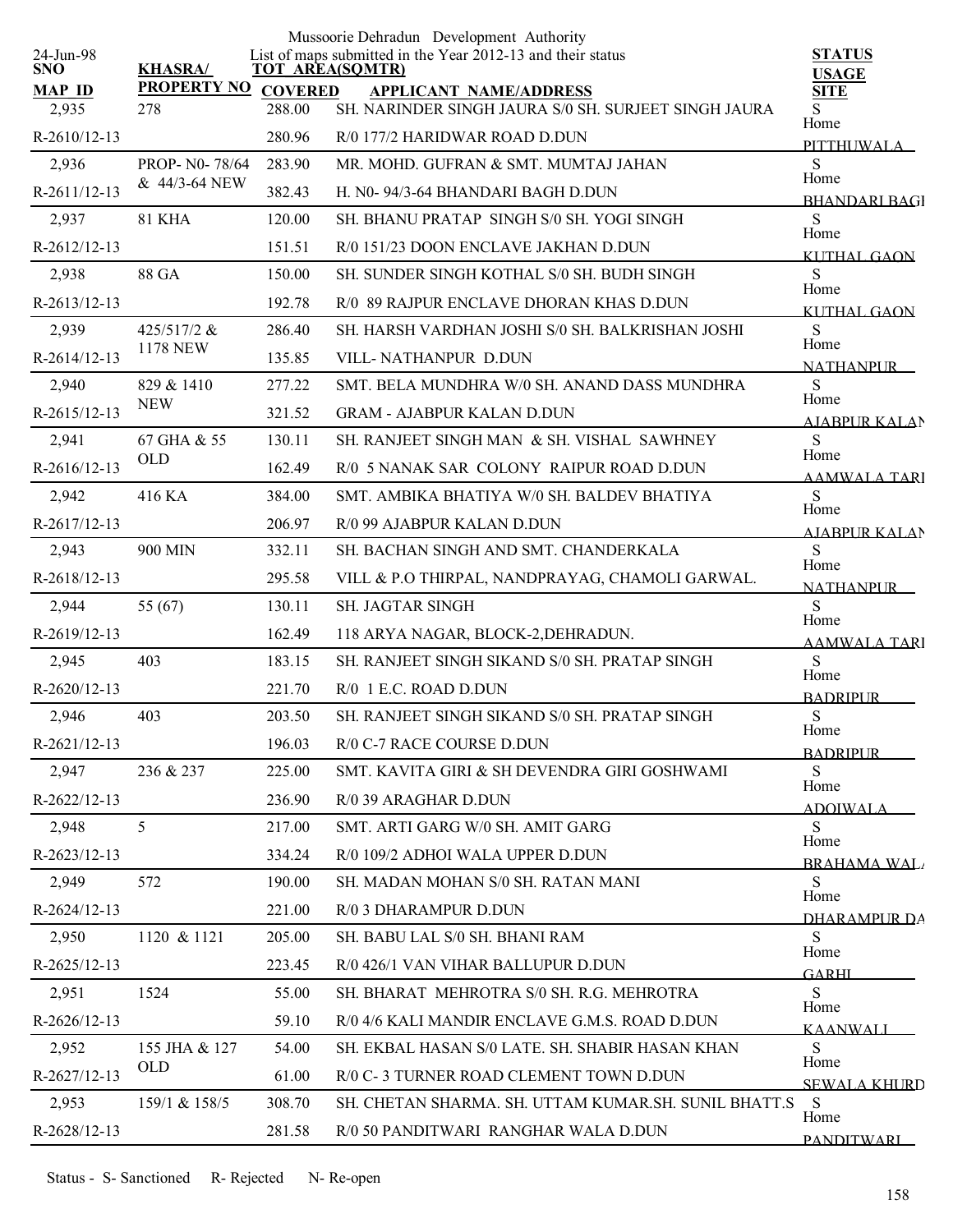|                         |                    |                | Mussoorie Dehradun Development Authority                                              |                               |
|-------------------------|--------------------|----------------|---------------------------------------------------------------------------------------|-------------------------------|
| 24-Jun-98<br><b>SNO</b> | <b>KHASRA/</b>     |                | List of maps submitted in the Year 2012-13 and their status<br><b>TOT AREA(SQMTR)</b> | <b>STATUS</b><br><b>USAGE</b> |
| <b>MAP ID</b>           | <b>PROPERTY NO</b> | <b>COVERED</b> | <b>APPLICANT NAME/ADDRESS</b>                                                         | <b>SITE</b>                   |
| 2,954                   | PROP-N0-           | 65.47          | SMT. JITENDAR KAUR W/0 SARDAR GURVINDER SINGH                                         | S.<br>Home                    |
| R-2629/12-13            | 48/37/8            | 42.47          | R/0 48/37/8 EAST REST CAMP D.DUN                                                      | <b>EAST REST CAM</b>          |
| 2,955                   | 1048 KHA &         | 276.76         | SH. CHAKRA PANI S/0 LATE. SH. PREM PRAKASH                                            | S<br>Home                     |
| R-2630/12-13            | 32/145             | 193.66         | R/0 59 T.H.D.C. PHASE- IST DEHRA KHAS D.DUN                                           | DEHRA KHAS                    |
| 2,956                   | 192                | 160.59         | SH. RAM KUMAR SINGH RAWAT S/0 SH. CHAIT SINGH RAWAT                                   | S<br>Home                     |
| $R-2631/12-13$          |                    | 187.85         | R/0 H. N0-317 PHASE-IST PANDITWARI D.DUN                                              | <b>PANDITWARI</b>             |
| 2,957                   | 1524               | 50.25          | SH. GAJENDRA SINGH S/0 LATE. SH. RAGHUVEER SINGH                                      | S<br>Home                     |
| R-2632/12-13            |                    | 54.28          | <b>GRAM - KANWALI D.DUN</b>                                                           | <b>KAANWALI</b>               |
| 2,958                   | 216                | 109.80         | SH. MAN MOHAN SINGH & SH. DALJEET SINGH                                               | S<br>Home                     |
| R-2633/12-13            |                    | 119.88         | H. N0- 2 ALAK NANDA ENCLAVE G.M.S. ROAD D.DUN                                         | <b>NIRANIANPUR</b>            |
| 2,959                   | 97                 | 510.86         | SH. KESHAR SINGH AIR & SMT. JANKI AIR                                                 | S<br>Home                     |
| R-2634/12-13            |                    | 335.87         | R/0 R.K. PURAM BADRI PUR I.I.P. MOHKAMPUR D.DUN                                       | <b>BADRIPUR</b>               |
| 2,960                   | 552 KHA & 532      | 152.88         | SMT. GAYATRI NAGPAL W/0 SH. SUBHASH NAGPAL                                            | S                             |
| R-2635/12-13            | <b>OLD</b>         | 91.01          | R/0 24 SHALINI ENCLAVE BADRI PUR D.DUN                                                | Home<br><b>MAIRA</b>          |
| 2,961                   | 83                 | 126.09         | SMT. MOHINI DEVI W/0 SH. HARSHPATI                                                    | S                             |
| R-2636/12-13            |                    | 135.24         | R/0 1/8 ASHIRWAD ENCLAVE D.DUN                                                        | Home<br><b>ARCADIA GRAN</b>   |
| 2,962                   | 690                | 115.00         | SH. AKHILESH TRIPATHI & SMT. RUPA TRIPATHI                                            | S                             |
| R-2637/12-13            |                    | 94.83          | R/0 193 KARANPUR D.DUN                                                                | Home<br><b>KAANWALI</b>       |
| 2,963                   | 593                | 188.54         | SH. SANJEV KUMAR SACHDEVA S/0 LATE. SH. AMRIK LAL SA                                  | ${\bf S}$                     |
| R-2638/12-13            |                    | 245.17         | R/0 53 D SHALI MAR MARG NEW DELHI                                                     | Home<br><b>DAK PATTI</b>      |
| 2,964                   | 448.449            | 313.55         | DR. PUNEET KUMAR PUROHIT S/0 SH. GHANSHYAM PUROHIT                                    | S                             |
| R-2639/12-13            |                    | 289.24         | R/0 NANDA DEVI ENCLAVE BADRIPUR JOGIWALA D.DUN                                        | Home<br><b>BADRIPUR</b>       |
| 2,965                   | PROP- $N0-2/1$     | 188.19         | SH. SANJAY JAISWAL S/0 LATE. SH. MUNNA LAL JAISWAL                                    | S                             |
| R-2640/12-13            |                    | 92.60          | R/0 29/13 SALA WALA D.DUN                                                             | Home<br><b>SALAWALA</b>       |
| 2,966                   | 966                | 387.91         | SH. DHARAMVEER SINGH & SMT. LEELA DEVI                                                | S                             |
| $R-2641/12-13$          |                    | 396.95         | R/0 C-169 SECTOR-3 DEFENCE COLONY D.DUN                                               | Home<br><b>NATHANPUR</b>      |
| 2,967                   | 374/2              | 431.06         | <b>SH. VIJAY SAWROOP S/0 SH. RAM SAWROOP</b>                                          | S                             |
| $R-2642/12-13$          |                    | 435.48         | R/0 31 RAJ VIHAR CHAKRATA ROAD D.DUN                                                  | Home<br><b>KAANWALI</b>       |
| 2,968                   | 25                 | 218.00         | SMT. LAXMI DEVI W/0 SH. P.L. RATURI                                                   | S                             |
| R-2643/12-13            |                    | 193.88         | R/0 4 GANESH VIHAR BLOCK-A LANE- N0-05 MATA MANDIR F                                  | Home<br>AIABPUR KHURT         |
| 2,969                   | 858 KHA & 860      | 111.15         | SH. RAJENDRA SINGH PANWAR S/0 LATE.SH. KHILPATI SINGH                                 | S                             |
| R-2644/12-13            | <b>KHA</b>         | 152.24         | R/0 HANUMAN CHOWK UTTARKHASI                                                          | Home<br><b>NIRANIANPUR</b>    |
| 2,970                   | 21.23              | 520.24         | SH. HEM CHANDRA JOSHI S/0 LATE. SH. P.D. JOSHI                                        | S                             |
| $R-2645/12-13$          |                    | 372.74         | R/0 C-486 OLD YAMUNA COLONY DAKPATHAR D.DUN                                           | Home<br><b>KANDOLI</b>        |
| 2,971                   | 1340/1             | 72.88          | SMT. JYOTI SAWHNEY W/0 LATE. SH. PAWAN SAWHNEY                                        | S                             |
| $R-2646/12-13$          |                    | 92.25          | R/0 16/332 GALI N0-12 JOSHI ROAD KAROL BAGH NEW DELHI                                 | Home                          |
| 2,972                   | <b>PLOT-N0-94</b>  | 482.85         | SH. B.V.R.C. PURUSHOTTAM                                                              | <b>KAANWALI</b><br>S          |
| R-2647/12-13            | <b>USHA COLONY</b> | 415.54         | D.M RESIDENCE RAJPUR ROAD D.DUN                                                       | Home                          |
|                         |                    |                |                                                                                       | <b>SAHASTRADHAR</b>           |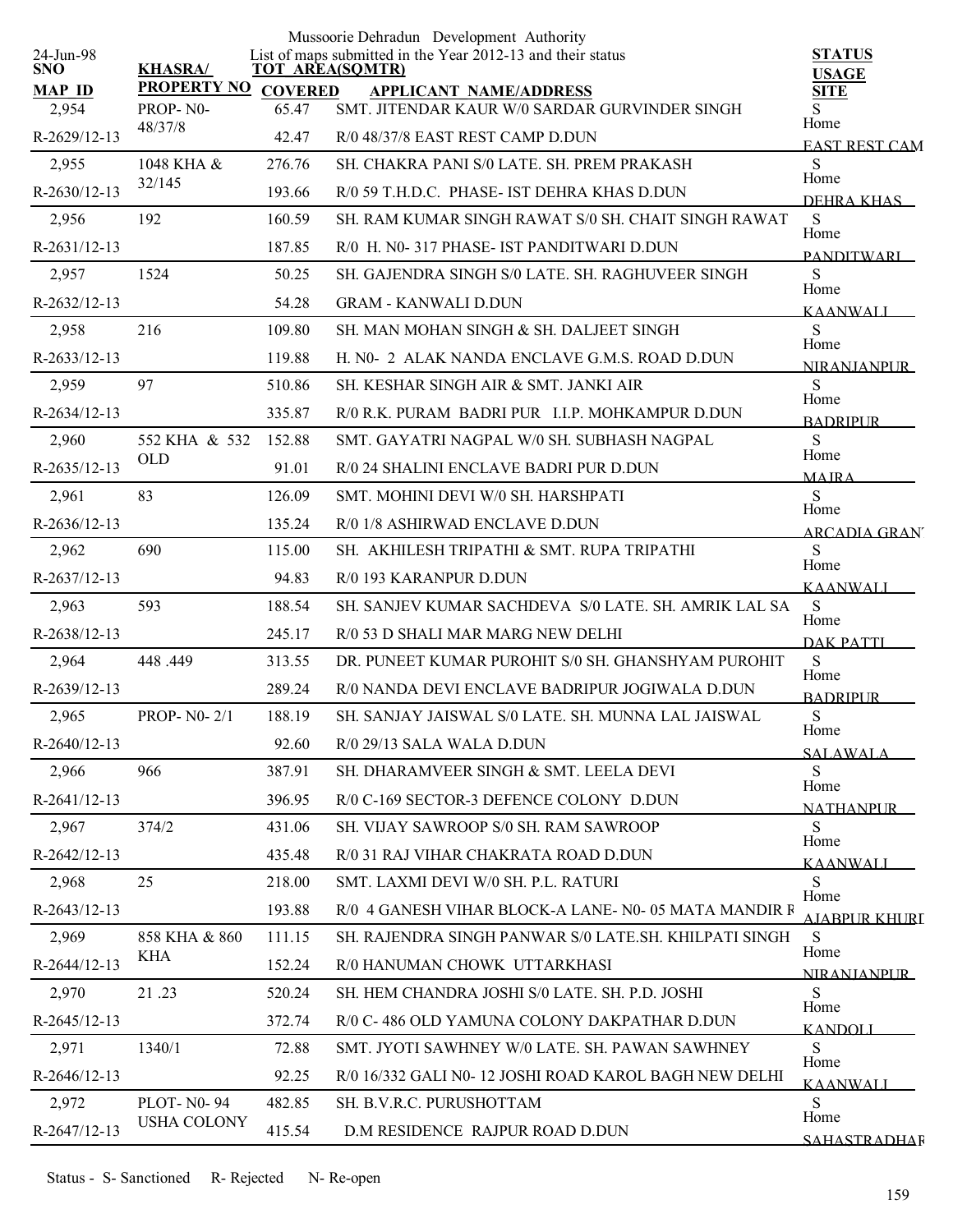|                         |                            |                | Mussoorie Dehradun Development Authority                                              |                               |
|-------------------------|----------------------------|----------------|---------------------------------------------------------------------------------------|-------------------------------|
| 24-Jun-98<br><b>SNO</b> | <b>KHASRA/</b>             |                | List of maps submitted in the Year 2012-13 and their status<br><b>TOT AREA(SQMTR)</b> | <b>STATUS</b><br><b>USAGE</b> |
| <b>MAP ID</b>           | <b>PROPERTY NO</b>         | <b>COVERED</b> | <b>APPLICANT NAME/ADDRESS</b>                                                         | <b>SITE</b>                   |
| 2,973                   | 488 OLD & 621<br><b>GA</b> | 128.44         | SMT. ASLAMOON D/0 SH. HAAKIM ALI                                                      | S<br>Home                     |
| R-2648/12-13            |                            | 146.88         | H. N0*- 780 WARD N0- 2 VIKASH NAGAR MUSLIM BASTI DAK P                                | <b>NIRANJANPUR</b>            |
| 2,974                   | PROP- N0-71 &              | 174.51         | SARDAR KEWAL SINGH S/0 LATE. SARDAR SHYAM SINGH                                       | S<br>Home                     |
| R-2649/12-13            | 63 OLD                     | 118.38         | R/0 63/1 NESHVILLA ROAD D.DUN                                                         | CHOLIDHARY BII                |
| 2,975                   | 41 DHA                     | 171.00         | SMT. BHAGESHWARI BISHT W/0 SH. VIRENDRA SINGH BISHT                                   | S<br>Home                     |
| R-2650/12-13            |                            | 77.45          | R/0 D-218 NEHRU COLONY D.DUN                                                          | CHAK AIARPUR T                |
| 2,976                   | 1566                       | 253.44         | SH. PRATAP SINGH S/0 LATE. SH. PARMA                                                  | ${\bf S}$<br>Home             |
| R-2651/12-13            |                            | 140.33         | R/0 HARIPUR KANWALI D.DUN                                                             | <b>KAANWALI</b>               |
| 2,977                   | 914 KHA                    | 188.19         | SH. HUKAM SINGH GUSAIN S/0 SH. CHANDER SINGH GUSAIN                                   | ${\bf S}$                     |
| R-2652/12-13            |                            | 277.44         | <b>GRAM AAMWALA TARLA D.DUN</b>                                                       | Home<br><b>AAMWALA TARI</b>   |
| 2,978                   | 127                        | 491.33         | SH. M.A. QUDDUSI S/0 LATE. SH. JAPRUL HASAN                                           | S                             |
| R-2653/12-13            |                            | 198.12         | R/0 258/2 ASHIMA VIHAR LANE- N0- C-3 TURNER ROAD D.DUN                                | Home<br><b>SEWALA KALAN</b>   |
| 2,979                   | 43 GA & 44 GA              | 200.00         | SH. BHAGWATI S/0 SH.LOTAN                                                             | S                             |
| R-2654/12-13            |                            | 108.66         | R/0 CLEMENT TOWN KUSUM KUNJ D.DUN                                                     | Home<br><b>SEWALA KHURD</b>   |
| 2,980                   | 817                        | 104.55         | SMT. AMARJEET KAUR W/0 SH. SOHAN SINGH                                                | S                             |
| R-2655/12-13            |                            | 115.82         | R/0 10 SHIV LOK COLONY PATEL NAGAR D.DUN                                              | Home<br>DHORAN KHAS           |
| 2,981                   | 80 GHA & 29                | 167.22         | SH. SATYA PAL SINGH MANWAL S/0 SH. B.S. MANWAL                                        | S                             |
| R-2656/12-13            | <b>OLD</b>                 | 157.63         | R/0 ROCHIPURA NIRAN JANPUR D.DUN                                                      | Home<br><b>KEDARPURAM</b>     |
| 2,982                   | 635                        | 223.00         | SMT. ANUPAMA RAWAT W/0 SH. HARENDRA SINGH RAWAT                                       | S                             |
| R-2657/12-13            |                            | 197.04         | R/0 67 PUNDIR HOUSE SHATABDI ENCLAVE NATHANPUR D.D                                    | Home<br><b>BADRIPUR</b>       |
| 2,983                   | PROP- N0-27/1              | 192.89         | SMT. ANNU JAIN W/0 SH. ASHOK JAIN                                                     | S                             |
| R-2658/12-13            |                            | 55.69          | R/0 27/1 MOHINI ROAD D.DUN                                                            | Home<br><b>MOHINI ROAD</b>    |
| 2,984                   | 43 KHA & 40/1              | 55.74          | SH. AMAN JAIN S/0 SH. RAKESH KUMAR JAIN                                               | ${\bf S}$                     |
| R-2659/12-13            | <b>OLD</b>                 | 76.97          | R/0 NEW THAKUR JEWELLERS NEAR MOHAKAMPUR D.DUN                                        | Home<br><b>MAJRI MAFI</b>     |
| 2,985                   | 216                        | 109.09         | SH. DALJTT SINGH NAGRA & SH. SUCHA SINGH                                              | S                             |
| R-2660/12-13            |                            | 119.88         | H. N0-2 ALAK NANDA ENCLAVE G.M.S. ROAD D.DUN                                          | Home                          |
| 2,986                   | 369/1                      | 264.00         | SH. BIRENDER SINGH RANA & SMT. PREETI RANA                                            | <b>NIRANJANPUR</b><br>S       |
| R-2661/12-13            |                            | 249.32         | R/0 VASANT VIHAR ENCLAVE D.DUN                                                        | Home                          |
| 2,987                   | 199 GA & 200               | 246.46         | SMT. SAROJANI PANDIT W/0 DR. GIRIDHAR PANDIT                                          | <b>KAANWALI</b><br>S.         |
| R-2662/12-13            | KHA                        | 196.39         | R/0 88 OLD NEHRU COLONY D.DUN                                                         | Home                          |
| 2,988                   | 250                        | 168.49         | SMT. SAVITA CHANANA W/0 SH. RAJ KUMAR CHANANA                                         | <b>BANIARAWALA</b><br>S       |
| R-2663/12-13            |                            | 191.00         | R/0 161//1/2 OFFICER ENCLAVE JAKHAN D.DUN                                             | Home                          |
| 2,989                   | 448                        | 260.00         | <b>SMT. VAISHNAI PUROHIT</b>                                                          | <b>SINOLA</b><br>S            |
| R-2664/12-13            |                            | 282.00         | VILL BADRIPUR, DEHRADUN.                                                              | Home                          |
| 2,990                   | 163 KA                     | 113.75         | SMT. NIRMALA W/O SH. MANOJ SINGH SAJWAN                                               | <b>BADRIPLIR</b><br>S         |
| R-2665/12-13            |                            | 101.54         | 158 RACE COURSE, DEHRADUN.                                                            | Home                          |
| 2,991                   | 178                        | 253.96         | SMT. KALAWATI RAWAT                                                                   | <b>KEDARPUR</b><br>S          |
| R-2666/12-13            |                            | 157.42         | VILL- KHALYUN, P.O- BHATWARI, AGUSTYAMUNI.                                            | Home                          |
|                         |                            |                |                                                                                       | <b>MAIRI MAFI</b>             |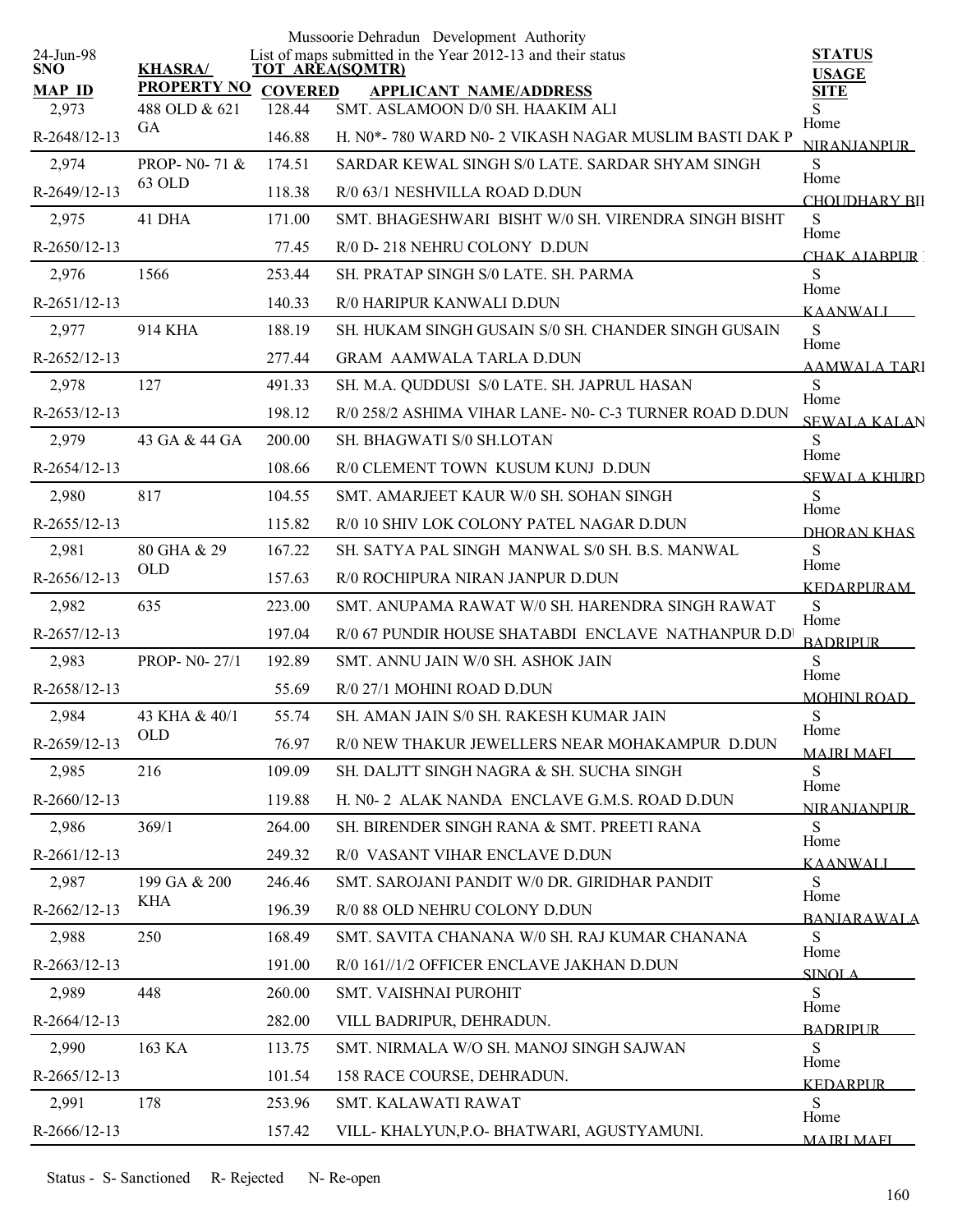|                         |                      |                        | Mussoorie Dehradun Development Authority                    |                               |
|-------------------------|----------------------|------------------------|-------------------------------------------------------------|-------------------------------|
| 24-Jun-98<br><b>SNO</b> | <b>KHASRA/</b>       | <b>TOT AREA(SQMTR)</b> | List of maps submitted in the Year 2012-13 and their status | <b>STATUS</b><br><b>USAGE</b> |
| <b>MAP ID</b>           | <b>PROPERTY NO</b>   | <b>COVERED</b>         | <b>APPLICANT NAME/ADDRESS</b>                               | <b>SITE</b>                   |
| 2,992                   | 614 KA               | 179.00                 | SH. ASHOK KUMAR SHARMA                                      | S<br>Home                     |
| $R-2667/12-13$          |                      | 196.00                 | 10 AJABPUR KALAN, DEHRADUN.                                 | <b>AJABPUR KALAN</b>          |
| 2,993                   | 95 (261)             | 93.23                  | <b>SMT. CHAITA DEVI</b>                                     | S<br>Home                     |
| R-2668/12-13            |                      | 102.96                 | 36-A AJABPUR KALAN, DEHRADUN.                               | <b>BANIARAWALA</b>            |
| 2,994                   | 180                  | 190.33                 | <b>SH. VIRENDRA KUMAR SOOD</b>                              | S<br>Home                     |
| R-2669/12-13            |                      | 195.46                 | 25 SUBHASH ROAD, DEHRADUN.                                  | CHAK RAIPUR-                  |
| 2,995                   | 1158                 | 167.25                 | SMT. PUSHPA VERMA W/O BHAN SINGH                            | ${\bf S}$<br>Home             |
| R-2670/12-13            |                      | 193.20                 | KANWALI, DEHRADUN.                                          | <b>KAANWALI</b>               |
| 2,996                   | 426 MIN              | 292.75                 | <b>SMT. MAYA DEVI</b>                                       | S<br>Home                     |
| R-2671/12-13            |                      | 206.84                 | 5/2 NEW VASANT VIHAR, D.DUN                                 | <b>KAANWALI</b>               |
| 2,997                   | 231/1                | 337.36                 | SH. RAM PRASAD BHADULA                                      | S<br>Home                     |
| R-2672/12-13            |                      | 200.66                 | 65-D/VI NEW COLONY BALLUPUR, D.DUN.                         | <b>KAANWALI</b>               |
| 2,998                   | 189                  | 222.96                 | SH.ANIL KUMAR MEHTA S/0 SH. TIRATH MEHTA                    | ${\bf S}$                     |
| $R-2673/12-13$          |                      | 213.56                 | R/0 H0 N0- E-15 KEWAL VIHAR SAHASTRADHARA ROAD D.DU         | Home<br><b>ADOIWALA</b>       |
| 2,999                   | 30/1                 | 376.25                 | SH. BALWANT SINGH RAUTHAN S/0 SH. BAGH SINGH                | S                             |
| R-2674/12-13            |                      | 238.26                 | R/0 65/1 BLOCK- II ARYA NAGAR D.DUN                         | Home<br>D.L.ROAD              |
| 3,000                   | 13 & 13 A &          | 412.92                 | SH. SUNIL JOLLY S/0 SH. J.D. JOLLY                          | S                             |
| R-2675/12-13            | 22/2                 | 324.11                 | R/0 22/2 INDER ROAD D.DUN                                   | Home<br><b>INDER ROAD</b>     |
| 3,001                   | 704 KA               | 83.64                  | SH. HEMANT KUMAR S/0 SH. JOGENDRA PAL CHOPRA                | S                             |
| $R-2676/12-13$          |                      | 108.43                 | R/0 T.H.D.C. COLONY DEHRA KHAS D.DUN                        | Home<br>DEHRA KHAS            |
| 3,002                   | 958                  | 112.50                 | SH. RAJESH CHANDRA SHARMA S/0 LATE, SH. RAM CHANDRA         | S                             |
| R-2677/12-13            |                      | 125.22                 | <b>GRAM KAULAGARH UDDI WALA IPE D.DUN</b>                   | Home<br><b>GARHI</b>          |
| 3,003                   | 163 & 88 OLD         | 104.15                 | SH. SATENDRA KUMAR S/0 SH. SHEESH PAL                       | S                             |
| R-2678/12-13            |                      | 139.44                 | R/0 147 A M.D.D.A COLONY INDRA PURAM G.M.S. ROAD D.DU       | Home<br><b>NIRANJANPUR</b>    |
| 3,004                   | 724 & 988 JHA        | 139.35                 | SMT. SANOSH KUMARI & SMT. RAJ MALHAN                        | S                             |
| $R-2679/12-13$          |                      | 187.88                 | R/0 238 SHARDA NIKETAN DELHI-34                             | Home<br><b>MAJRA</b>          |
| 3,005                   | 728                  | 150.00                 | SH. PRAFULLA BARUAH S/0 LATE. SH. MAHESHWAR KALITA          | S                             |
| R-2680/12-13            |                      | 255.11                 | R/0 H.N0- 53 NEHRU MARG ADRASH COLONY SUBHASH NAGA          | Home<br><b>BHARLIWALA GR</b>  |
| 3,006                   | 774 KA               | 100.00                 | SH. NAZIM KHAN S/0 SH. MOHAMMAD HASHIM                      | S                             |
| R-2681/12-13            |                      | 141.98                 | C-13 TURNER ROAD NEAR OGLAESHWAR MANDIR CLEMENT             | Home<br><b>MAIRA</b>          |
| 3,007                   | 300                  | 102.15                 | SMT. OSHIMA DHAWAN W/0 SH. AMIT DHAWAN                      | S                             |
| R-2682/12-13            |                      | 166.72                 | R/0 105 NIRANJAN PUR D.DUN                                  | Home                          |
| 3,008                   | PROP <sub>NO</sub> - | 86.07                  | SMT. POOJA PAL W/0 SH. AMIT KUMAR                           | NANOOR KHEDA<br>S             |
| R-2683/12-13            | 242/174/8            | 111.66                 | R/0 174/8 AMBEDKAR MARG D.DUN                               | Home                          |
| 3,009                   | 997 & 172 OLD        | 282.29                 | SMT. KULDEYE RAMOLA W/0 SH.ANAR CHAND RAMOLA                | D L ROAD.<br>S                |
| R-2684/12-13            |                      | 306.06                 | C/0 RAMOLA NIWAS UPPER SARTHI VIHAR D.DUN                   | Home                          |
| 3,010                   | 922 KA               | 170.63                 | SH. MOHAN SINGH KATHAIT S/0 SH. HARI SINGH                  | <b>AJABPUR KALAN</b><br>S     |
| R-2685/12-13            |                      | 166.74                 | H- 267 H- BLOCK NEHRU COLONY DHARAMPUR D.DUN                | Home                          |
|                         |                      |                        |                                                             | <b>AIABPUR KALAN</b>          |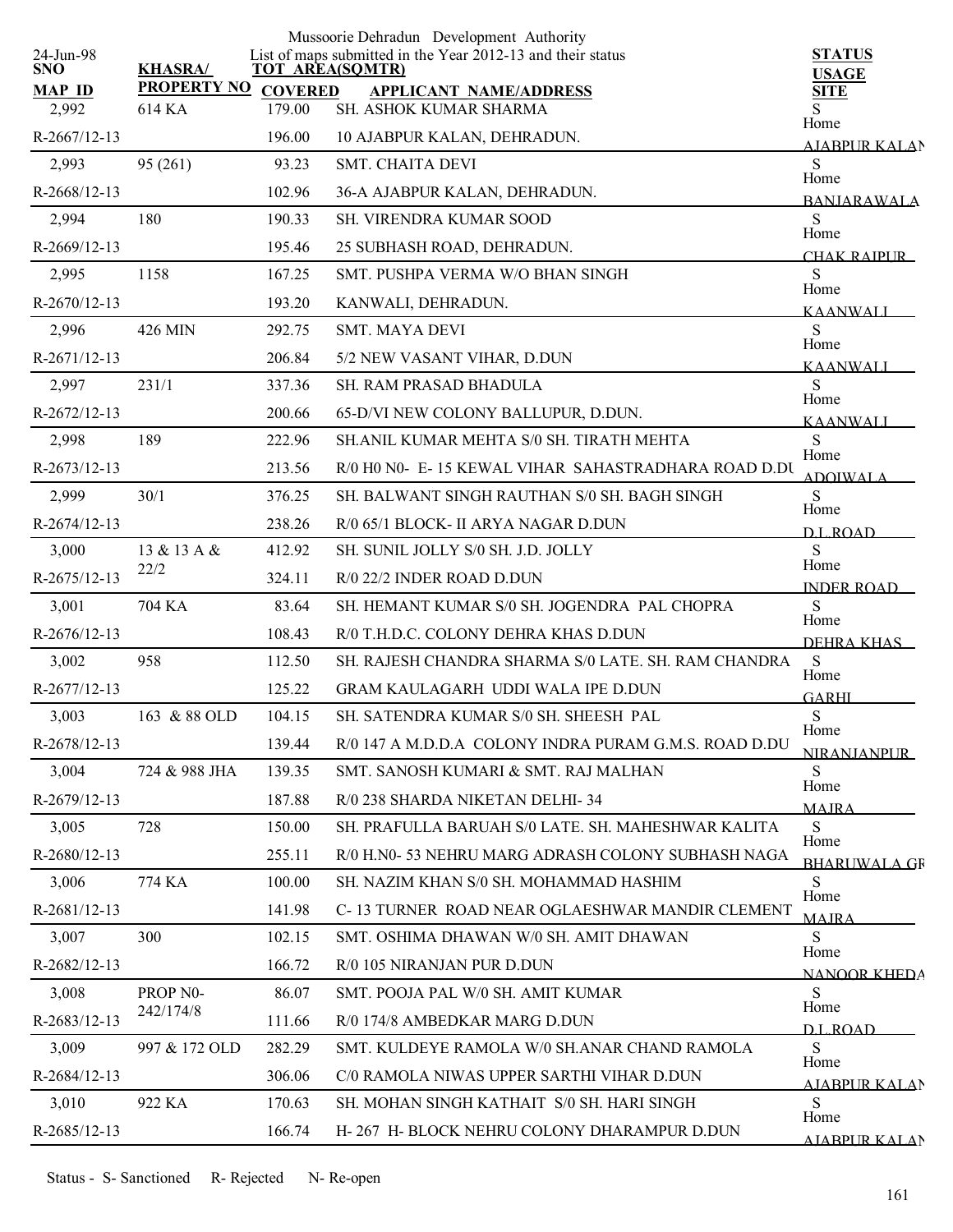|                         |                           |          | Mussoorie Dehradun Development Authority                                              |                                  |
|-------------------------|---------------------------|----------|---------------------------------------------------------------------------------------|----------------------------------|
| 24-Jun-98<br><b>SNO</b> | <b>KHASRA/</b>            |          | List of maps submitted in the Year 2012-13 and their status<br><b>TOT AREA(SQMTR)</b> | <b>STATUS</b><br><b>USAGE</b>    |
| <b>MAP ID</b>           | PROPERTY NO COVERED       |          | <b>APPLICANT NAME/ADDRESS</b>                                                         | <b>SITE</b>                      |
| 3,011                   | <b>858 KHA</b>            | 76.67    | SH. USMAN KHAN S/0 SH. AFJAAL KHAN                                                    | R<br>Home                        |
| R-2686/12-13            |                           | 46.09    | R/0 197 KANWALI ROAD GANDHI GRAM D.DUN                                                | <b>NIRANJANPUR</b>               |
| 3,012                   | 855 KHA                   | 39.49    | SH. TANVEER MALIK S/0 SH. VIRENDRA MALIK                                              | S<br>Home                        |
| R-2687/12-13            |                           | 74.93    | R/0 SAI BABA ENCLAVE T.H.D.C. COLONY DEHRA KHAS D.DU                                  | <b>NIRANIANPUR</b>               |
| 3,013                   | <b>855 KHA</b>            | 79.00    | SH. SHAMSHAD KHAN S/0 LATE. SH. AFAJAL KHAN                                           | S<br>Home                        |
| R-2688/12-13            |                           | 48.42    | R/0 197 KANWALI ROAD GANDHI GRAM D.DUN                                                | <b>NIRANIANPUR</b>               |
| 3,014                   | 51 KA                     | 190.28   | SMT. PUSHPA CHAUDHARY W/0 SH. MANOJ KUMAR CHAUDHA                                     | S<br>Home                        |
| R-2689/12-13            |                           | 137.74   | R/0 93/144 NALA PANI ROAD D.DUN                                                       | <b>AAMWALA TARI</b>              |
| 3,015                   | 510                       | 114.49   | SH. JITENDRA KUMAR S/0 LATE. SH. PRAKASH LAL                                          | S<br>Home                        |
| R-2690/12-13            |                           | 91.02    | 141/1 NEAR NEEL KANTH VIHAR PATHRIA PEER D.DUN                                        | <b>HATHIRARKALA</b>              |
| 3,016                   | 122                       | 225.80   | SMT. LAXMI PANT W/0 SH. J.C. PANT                                                     | S<br>Home                        |
| R-2691/12-13            |                           | 178.72   | UPPER SARTHI VIHAR AJABPUR KALAN D.DUN                                                | <b>AJABPUR KALAN</b>             |
| 3,017                   | 368 (797 SHA)             | 157.73   | SH. LALIT MOHAN BANSAL & SMT SUDHA GUPTA                                              | S                                |
| R-2692/12-13            |                           | 340.03   | 89 NIRANJANPUR, D.DUN.                                                                | Home<br>NIRANIANPUR              |
| 3,018                   | 47 KA                     | 241.48   | SH. SATISH PAL                                                                        | S                                |
| R-2693/12-13            |                           | 258.50   | SEWLAKALAN, D.DUN.                                                                    | Home<br><b>SEWALA KHURD</b>      |
| 3,019                   | 610 M                     | 197.87   | SMT. APARNA KALA & MASTER MALAY KALA                                                  | S                                |
| R-2694/12-13            |                           | 224.17   | AJABPUR KALA, 86 OM VIHAR, D.DUN.                                                     | Home<br>DHARAMPUR DA             |
| 3,020                   | 444 (721 KA)              | 229.47   | SH. KEHAR SINGH                                                                       | S                                |
| R-2695/12-13            |                           | 329.39   | PREETI VIHAR PHASE-2, NIRANJAN PUR, D.DUN.                                            | Home<br><b>NIRANJANPUR</b>       |
| 3,021                   | 253/1                     | 127.13   | SH. DHARMVEER TYAGI                                                                   | S                                |
| R-2696/12-13            |                           | 315.26   | 7 OVC COLONY MALSI. SINOLA DEHRADUN.                                                  | Home<br><b>MALSI</b>             |
| 3,022                   | 419                       | 52.00    | <b>SH. SHOORVERR SINGH S/0 SH. PADAM SINGH</b>                                        | ${\bf S}$                        |
| R-2697/12-13            |                           | 51.40    | A-36 LANE- N0-1 DHARAMPUR DANDA D.DUN                                                 | Home<br><b>NATHANPUR</b>         |
| 3,023                   | 797 SHA & 328             | 125.00   | SMT. SUMIT SINGHAL & SH. PRADDEP KUMAR GOYAL                                          | S                                |
| R-2698/12-13            | <b>OLD</b>                | 256.93   | R/0 H.N0-152 MOHIT NAGAR D.DUN                                                        | Home<br><b>NIRANJANPUR</b>       |
| 3,024                   | 48                        | 232.00   | SH. SURENDRA SINGH RAWAT S/0 LATE, SH. PURAN SINGH                                    | S                                |
| R-2699/12-13            |                           | 152.05   | R/0 A- BLOCK SARASWARI VIHAR AJABPUR KHURD D.DUN                                      | Home<br><u>A JARPI IR KHLIRT</u> |
| 3,025                   | 143/2 .144 &              | 3,730.00 | SH. KARANJIV SINGH S/0 LATE. SH. GURBAKSH SINGH                                       | S                                |
| R-2700/12-13            | 112.119.120<br><b>NEW</b> | 996.20   | 11 POST OFFICE ROAD D.DUN                                                             | Home<br><b>THANI GAON</b>        |
| 3,026                   | 36 CHA & 20/1             | 66.42    | SMT. MEENU TOMER W/0 SH. VINAY TOMER                                                  | S                                |
| R-2701/12-13            | OLD                       | 97.07    | R/0 1 ANAND VIHAR JAKHAN D.DUN                                                        | Home<br><b>KANDOLI</b>           |
| 3,027                   | <b>31 KHA</b>             | 83.16    | SMT. USHA SHARMA W/0 SH. K.K. SHARMA                                                  | S                                |
| R-2702/12-13            |                           | 79.85    | H. N0-25/4 LANE- N0-4 TEG BAHADUR ROAD D.DUN                                          | Home<br><b>MAIRI MAFI</b>        |
| 3,028                   | 36 CHA & 20/1             | 66.42    | SMT. MEENU BHATIA W/0 SH. PRAVEEN BHATIA                                              | S                                |
| R-2703/12-13            | OLD                       | 97.03    | R/0 143 MOHEBE WALA D.DUN                                                             | Home                             |
| 3,029                   | 70 CHA & 78               | 370.00   | SH. GAJENDRA SINGH PAYAL, SH. SANDEEP SINGH PAYAL AN                                  | <b>KANDOLI</b><br>S              |
| R-2704/12-13            | <b>GHA</b>                | 441.25   | <b>GRAM KARGI ROAD D.DUN</b>                                                          | Home                             |
|                         |                           |          |                                                                                       | <b>KARGI GRANT</b>               |